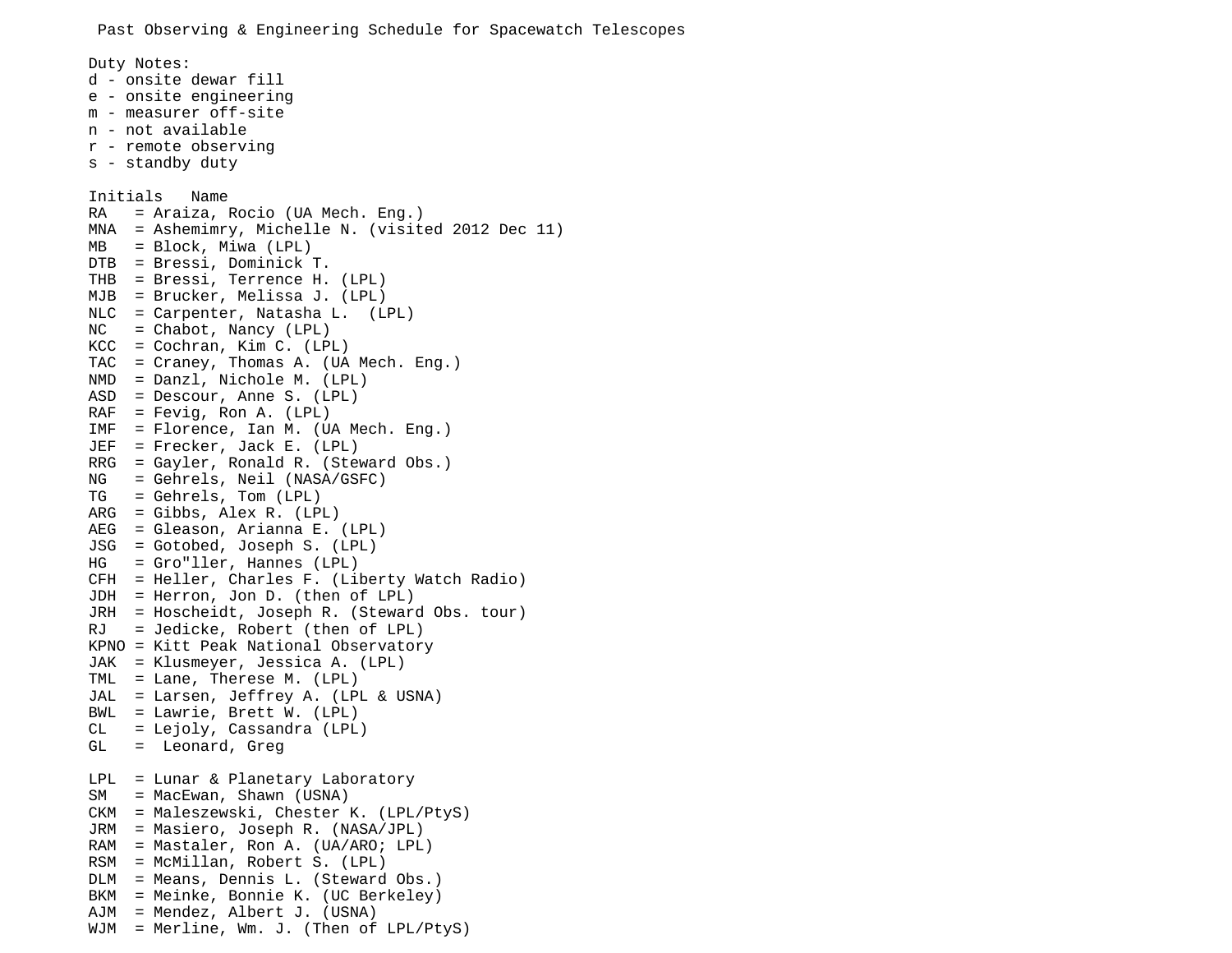```
TSM = Metcalfe, Travis S.
AHM = Mikesell, Alfred H.
JLM = Montani, Joseph L. (LPL)
TLM = Moore, Toni L. (LPL)
NFG = Non-Functioning Gear
MLP = Perry, Marcus L. (LPL & Chemistry)
SKP = Pope, Shelly K. (then of LPL)
GP = Porter, Greg (US Naval Academy)
DLR = Rabinowitz, David L. (then of LPL)DR = Rankin, David
MTR = Read, Michael T. (LPL)
EAR = Roe, Eric A. (USNA)
RV = Radial Velocity Project of LPL, 1983-1995
JS = Scott, John (KPNO)
JVS = Scotti, James V. (LPL)
PHS = Smith, Peter H. (LPL)
SMS = Sonnett, Sarah M. (NASA/JPL)
ST = Tapia, Santiago (Steward Obs.)
RCT = Taylor, Ronald C. (LPL)
AUT = Tomatic, A. U. (LPL)
AFT = Tubbiolo, Andrew F. (LPL)
Unk = Unknown, or no observer recorded, or no observations.
URIC = University Research Instrumentation Center
USNA = U. S. Naval Academy
WTV = Verts, William T. (LPL)
KW = Wierzchos, Kacper 
MSW = Williams, Michael S. (LPL)
WZW = Wisniewski, Wieslaw Z. (LPL)
WRW = Wood, William R. (Steward Obs.)
TNW = Woodell, Tracy N. (LPL)
CW = Woodward, Chick
BPZ = Zuniga, Ben P. (LPL)
 Date(MST) Day Moon 0.9-m Obs Comments
                    (COD 691) 
  83 May 1 Sun 19.6 Unk 
  83 May 2 Mon 20.5 Unk 
  83 May 3 Tue 21.4 Unk 
  83 May 4 Wed 22.3 RSM,TG,MLP,JVS, et al.: First scans with a CCD
  83 May 5 Thu 23.2 RSM,JVS, et al.
  83 May 6 Fri 24.1 Unk 
  83 May 7 Sat 25.0 Unk 
  83 May 8 Sun 26.0 Unk 
  83 May 9 Mon 27.0 JVS 
  83 May 10 Tue 28.0 Unk 
  83 May 11 Wed 29.0 Unk 
  83 May 12 Thu 0.5 Unk 
  83 May 13 Fri 1.6 Unk 
  83 May 14 Sat 2.7 Unk 
  83 May 15 Sun 3.8 Unk 
  83 May 16 Mon 4.9 Unk 
  83 May 17 Tue 6.0 Unk 
  83 May 18 Wed 7.1 Unk 
  83 May 19 Thu 8.2 Unk 
  83 May 20 Fri 9.2 Unk
```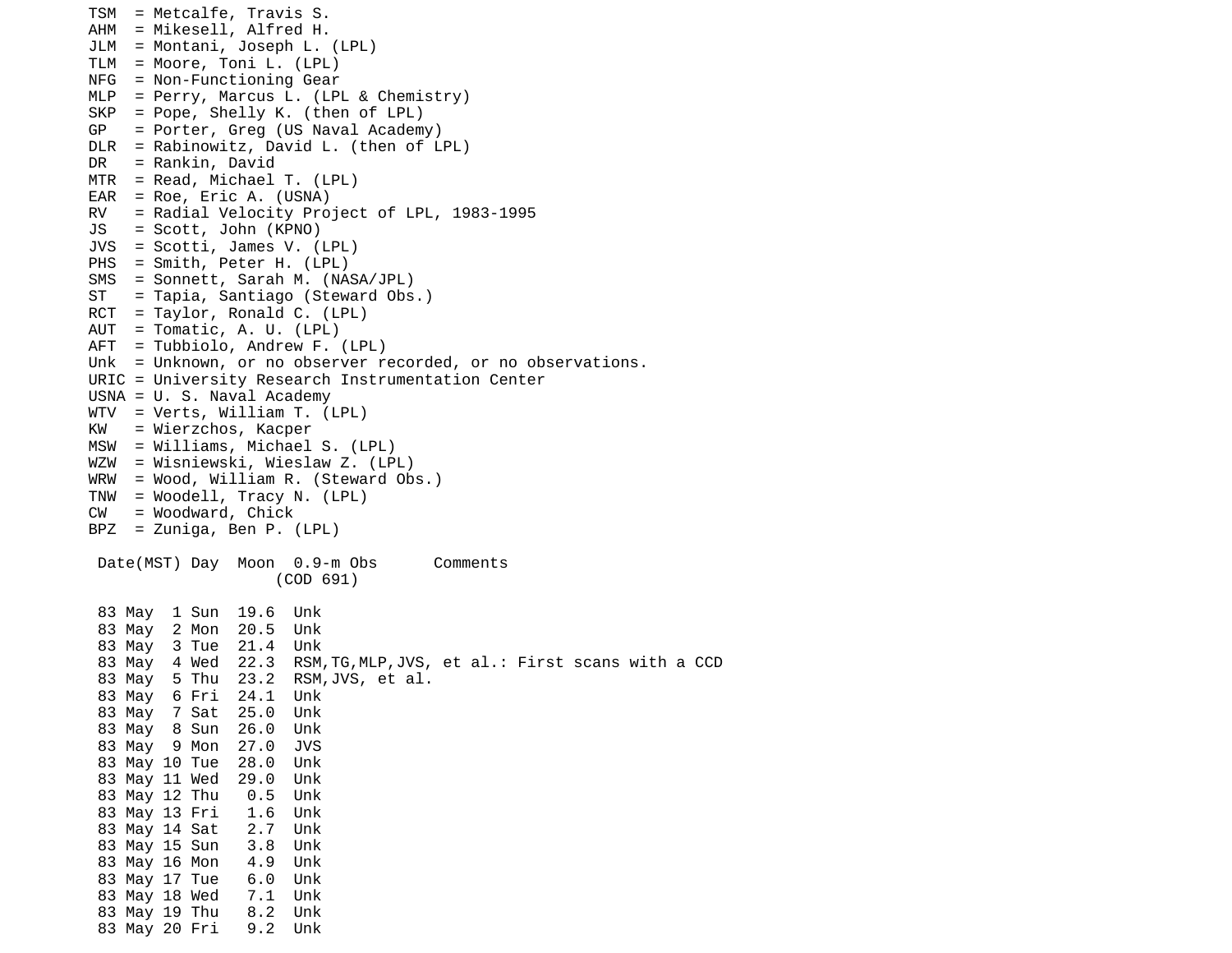| 83       | May        | 21                      | Sat        | 10.3         | Unk        |
|----------|------------|-------------------------|------------|--------------|------------|
| 83       | May        | 22                      | Sun        | 11.3         | Unk        |
| 83       | May        | 23                      | Mon        | 12.3         | Unk        |
| 83       | May        | 24                      | Tue        | 13.3         | Unk        |
| 83       | May        | 25                      | Wed        | 14.3         | Unk        |
| 83       | May        | 26                      | Thu        | 15.3         | Unk        |
| 83       | May        | 27                      | Fri        | 16.2         | Unk        |
| 83       | May        | 28                      | Sat        | 17.1         | Unk        |
| 83<br>83 | May        | 29                      | Sun        | 18.0         | Unk<br>Unk |
| 83       | May        | 30                      | Mon<br>Tue | 18.9<br>19.8 | Unk        |
| 83       | May<br>Jun | 31<br>1                 | Wed        | 20.7         | Unk        |
| 83       | Jun        | $\overline{c}$          | Thu        | 21.6         | Unk        |
| 83       | Jun        | 3                       | Fri        | 22.5         | Unk        |
| 83       | Jun        | 4                       | Sat        | 23.5         | Unk        |
| 83       | Jun        | 5                       | Sun        | 24.4         | Unk        |
| 83       | Jun        | 6                       | Mon        | 25.4         | Unk        |
| 83       | Jun        | 7                       | Tue        | 26.4         | Unk        |
| 83       | Jun        | 8                       | Wed        | 27.5         | Unk        |
| 83       | Jun        | 9                       | Thu        | 28.6         | Unk        |
| 83       | Jun        | 10                      | Fri        | 0.1          | Unk        |
| 83       | Jun        | 11                      | Sat        | 1.3          | Unk        |
| 83       | Jun        | 12                      | Sun        | 2.4          | Unk        |
| 83       | Jun        | 13                      | Mon        | 3.5          | Unk        |
| 83       | Jun        | 14                      | Tue        | 4.6          | Unk        |
| 83       | Jun        | 15                      | Wed        | 5.8          | Unk        |
| 83       | Jun        | 16                      | Thu        | 6.8          | Unk        |
| 83       | Jun        | 17                      | Fri        | 7.9          | Unk        |
| 83<br>83 | Jun<br>Jun | 18<br>19                | Sat<br>Sun | 8.9<br>10.0  | Unk<br>Unk |
| 83       | Jun        | 20                      | Mon        | 10.9         | Unk        |
| 83       | Jun        | 21                      | Tue        | 11.9         | Unk        |
| 83       | Jun        | 22                      | Wed        | 12.9         | Unk        |
| 83       | Jun        | 23                      | Thu        | 13.8         | Unk        |
| 83       | Jun        | 24                      | Fri        | 14.7         | Unk        |
| 83       | Jun        | 25                      | Sat        | 15.6         | Unk        |
| 83       | Jun        | 26                      | Sun        | 16.5         | Unk        |
| 83       | Jun        | 27                      | Mon        | 17.4         | Unk        |
| 83       | Jun        | 28                      | Tue        | 18.<br>3     | Unk        |
| 83       | Jun        | 29                      | Wed        | 19.2         | Unk        |
| 83       | Jun        | 30                      | Thu        | 20.1         | Unk        |
| 83       | Jul        | 1                       | Fri        | 21.<br>0     | Unk        |
| 83       | Jul        | $\overline{\mathbf{c}}$ | Sat        | 22.0         | Unk        |
| 83<br>83 | Jul<br>Jul | 3<br>4                  | Sun<br>Mon | 22.9<br>23.9 | Unk<br>Unk |
| 83       | Jul        | 5                       | Tue        | 24.9         | Unk        |
| 83       | Jul        | 6                       | Wed        | 26.0         | Unk        |
| 83       | Jul        | 7                       | Thu        | 27.0         | Unk        |
| 83       | Jul        | 8                       | Fri        | 28.2         | Unk        |
| 83       | Jul        | 9                       | Sat        | 29.3         | Unk        |
| 83       | Jul        | 10                      | Sun        | 0.9          | Unk        |
| 83       | Jul        | 11                      | Mon        | 2.1          | Unk        |
| 83       | Jul        | 12                      | Tue        | 3.2          | Unk        |
| 83       | Jul        | 13                      | Wed        | 4.4          | Unk        |
| 83       | Jul        | 14                      | Thu        | 5.5          | Unk        |
| 83       | Jul        | 15                      | Fri        | 6.5          | Unk        |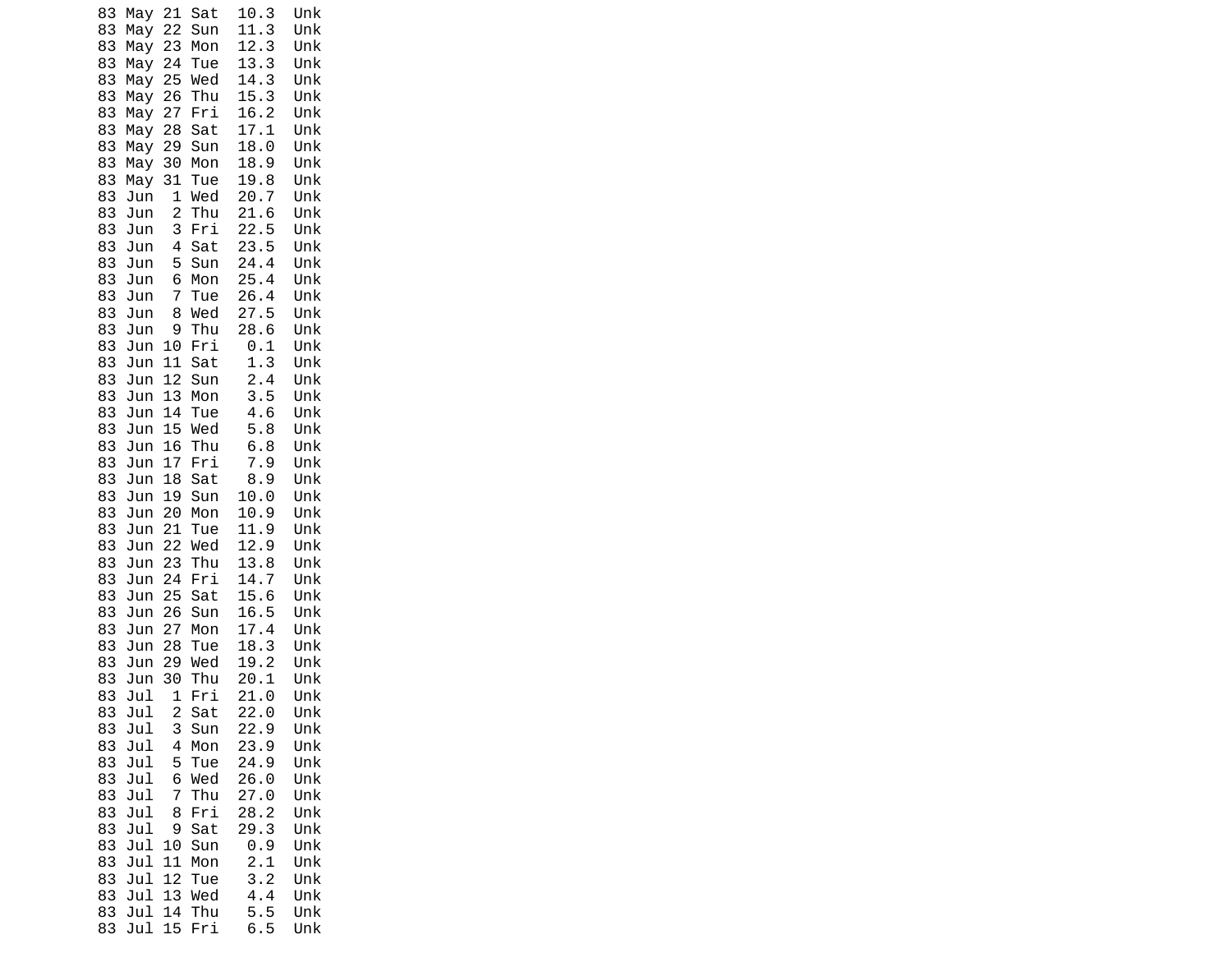| Jul<br>83<br>Jul<br>83 | 16<br>17       | Sat<br>Sun | 7.6<br>8.6          | Unk<br>Unk |  |
|------------------------|----------------|------------|---------------------|------------|--|
| Jul<br>83              | 18             | Mon        | 9.6                 | Unk        |  |
| 83<br>Jul              | 19             | Tue        | 10.5                | Unk        |  |
| 83<br>Jul              | 20             | Wed        | 11.4                | Unk        |  |
| 83<br>Jul              | 21             | Thu        | 12.4                | Unk        |  |
| 83<br>Jul              | 22             | Fri        | 13.3                | Unk        |  |
| 83<br>Jul              | 23             | Sat        | 14.2                | Unk        |  |
| 83<br>Jul              | 24             | Sun        | 15.1                | Unk        |  |
| 83<br>Jul              | 25             | Mon        | 16.0                | Unk        |  |
| 83<br>Jul              | 26             | Tue        | 16.9                | Unk        |  |
| 83<br>Jul              | 27             | Wed        | 17.7                | Unk        |  |
| 83<br>Jul              | 28             | Thu        | 18.7                | Unk        |  |
| 83<br>Jul              | 29             | Fri        | 19.6                | Unk        |  |
| 83<br>Jul              | 30             | Sat        | 20.5                | Unk        |  |
| 83<br>Jul              | 31<br>1        | Sun        | 21.4<br>22.4        | Unk        |  |
| 83<br>Aug<br>83        | $\overline{c}$ | Mon<br>Tue | 23.4                | Unk<br>Unk |  |
| Aug<br>83<br>Aug       | 3              | Wed        | 24.5                | Unk        |  |
| 83<br>Aug              | 4              | Thu        | 25.5                | Unk        |  |
| 83<br>Aug              | 5              | Fri        | 26.6                | Unk        |  |
| 83<br>Aug              | 6              | Sat        | 27.8                | Unk        |  |
| 83<br>Aug              | 7              | Sun        | 29.0                | Unk        |  |
| 83<br>Aug              | 8              | Mon        | 0.6                 | Unk        |  |
| 83<br>Aug              | 9              | Tue        | 1.8                 | Unk        |  |
| 83<br>Aug              | 10             | Wed        | 2.9                 | Unk        |  |
| 83<br>Aug              | 11             | Thu        | 4.0                 | Unk        |  |
| 83<br>Aug              | 12             | Fri        | 5.1                 | Unk        |  |
| 83<br>Aug              | 13             | Sat        | 6.2                 | Unk        |  |
| 83<br>Aug              | 14             | Sun        | 7.2                 | Unk        |  |
| 83<br>Aug              | 15             | Mon        | 8.1                 | Unk        |  |
| 83<br>Aug              | 16             | Tue        | 9.1                 | Unk        |  |
| 83<br>Aug<br>83        | 17<br>18       | Wed<br>Thu | 10.0<br>10.9        | Unk        |  |
| Aug<br>83              | 19             | Fri        | 11.8                | Unk<br>Unk |  |
| Aug<br>83<br>Aug       | 20             | Sat        | 12.7                | Unk        |  |
| 83<br>Aug              | 21             | Sun        | 13.6                | Unk        |  |
| 83<br>Aug              | 22             | Mon        | 14.5                | Unk        |  |
| 83<br>Aug              | 23             | Tue        | 15.4                | Unk        |  |
| 83<br>Aug              | 24             | Wed        | 16.3                | Unk        |  |
| 83<br>Aug              | 25             | Thu        | 17.2                | Unk        |  |
| 83<br>Aug              | 26             | Fri        | 18.<br>$\mathbf{1}$ | Unk        |  |
| 83<br>Aug              | 27             | Sat        | 19.1                | Unk        |  |
| 83<br>Aug              | 28             | Sun        | 20.0                | Unk        |  |
| 83<br>Aug              | 29             | Mon        | 21.0                | Unk        |  |
| 83<br>Aug              | 30             | Tue        | 22.0                | Unk        |  |
| 83<br>Aug              | 31             | Wed        | 23.0                | Unk        |  |
| 83<br>Sep              | 1              | Thu        | 24.1                | Unk        |  |
| 83<br>Sep              | 2              | Fri        | 25.2                | Unk        |  |
| 83<br>Sep              | 3              | Sat<br>Sun | 26.3                | RSM, TG    |  |
| 83<br>Sep<br>83        | 4<br>5         | Mon        | 27.4<br>28.6        | ТG<br>ΤG   |  |
| Sep<br>83<br>Sep       | 6              | Tue        | 0.2                 | ΤG         |  |
| 83<br>Sep              | 7              | Wed        | 1.4                 | Unk        |  |
| 83<br>Sep              | 8              | Thu        | 2.5                 | ΤG         |  |
| 83<br>Sep              | 9              | Fri        | 3.6                 | ТG         |  |
|                        |                |            |                     |            |  |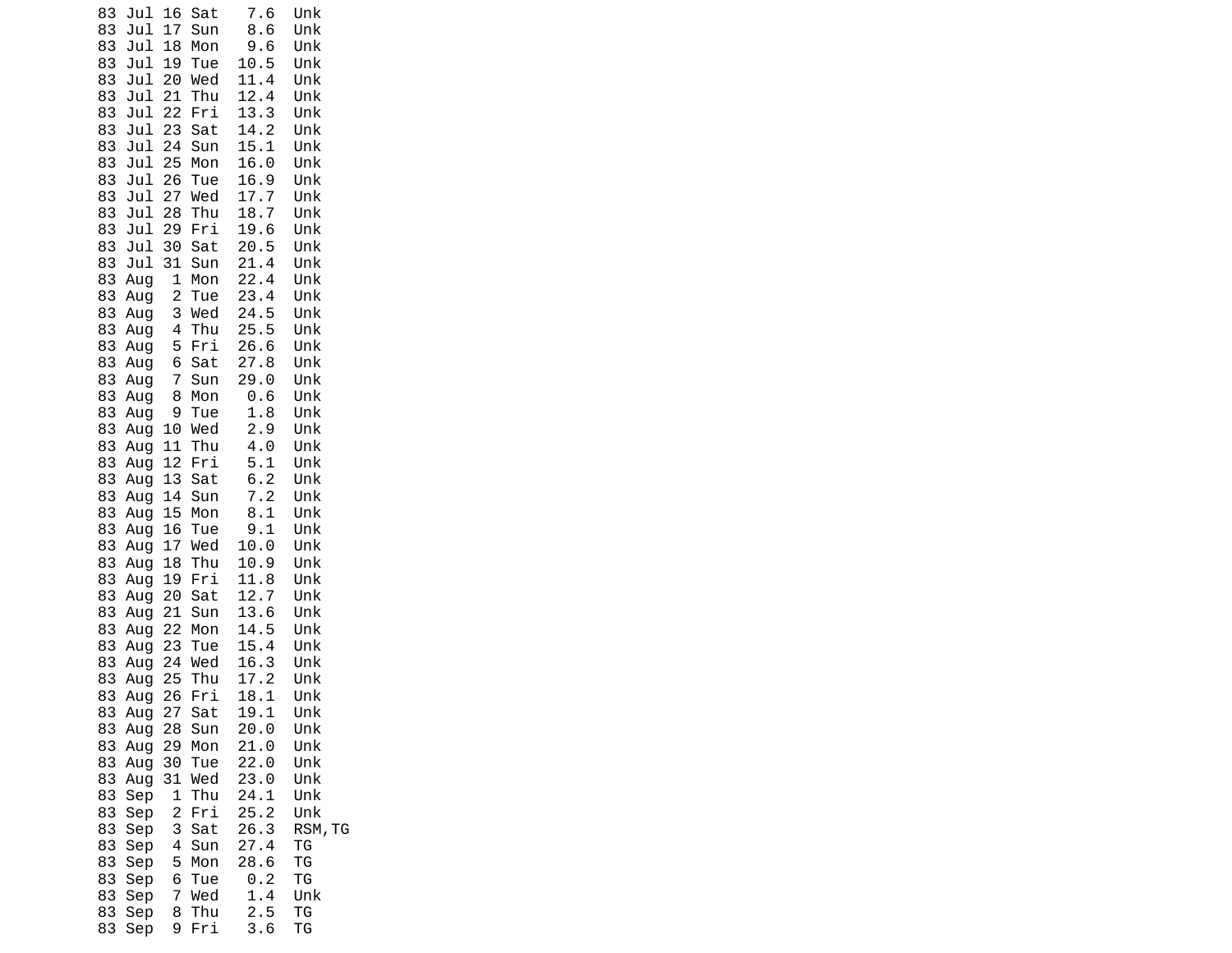| 83<br>Sep<br>Sep<br>83<br>83<br>Sep<br>83<br>Sep<br>83<br>Sep<br>83<br>Sep<br>Sep 16<br>83<br>83<br>Sep<br>83<br>Sep<br>83<br>Sep<br>83<br>Sep<br>Sep 21<br>83<br>83<br>Sep<br>83<br>Sep 23<br>83<br>Sep 24<br>Sep 25<br>83                                                                                                                                                                                                                                                                                             | 10<br>Sat<br>11<br>Sun<br>12<br>Mon<br>13<br>Tue<br>14<br>Wed<br>15<br>Thu<br>Fri<br>17<br>Sat<br>Sun<br>18<br>Mon<br>19<br>20<br>Tue<br>Wed<br>22<br>Thu<br>Fri<br>Sat<br>Sun                                                                                                                                                                                                                                                                                                                                          | 4.7<br>5.7<br>6.6<br>7.6<br>8.5<br>9.4<br>10.3<br>11.2<br>12.1<br>13.0<br>13.9<br>14.8<br>15.7<br>16.7<br>17.6<br>18.6                                                                                                                                                                                    | Unk<br>Unk<br>Unk<br>ТG<br>Unk<br>Unk<br>Unk<br>Unk<br>Unk<br>Unk<br>Unk<br>Unk<br>Unk<br>Unk<br>Unk<br>Unk                                                                                                                                                                          |
|-------------------------------------------------------------------------------------------------------------------------------------------------------------------------------------------------------------------------------------------------------------------------------------------------------------------------------------------------------------------------------------------------------------------------------------------------------------------------------------------------------------------------|-------------------------------------------------------------------------------------------------------------------------------------------------------------------------------------------------------------------------------------------------------------------------------------------------------------------------------------------------------------------------------------------------------------------------------------------------------------------------------------------------------------------------|-----------------------------------------------------------------------------------------------------------------------------------------------------------------------------------------------------------------------------------------------------------------------------------------------------------|--------------------------------------------------------------------------------------------------------------------------------------------------------------------------------------------------------------------------------------------------------------------------------------|
| 83<br>Sep<br>83<br>Sep<br>83<br>Sep<br>83<br>Sep<br>83<br>Oct<br>83<br>0ct<br>83<br>0ct<br>83<br>0ct<br>83<br>Oct<br>83<br>0ct<br>83<br>0ct<br>83<br>0ct<br>83<br>0ct<br>83<br>Oct<br>83<br>0ct<br>83<br>0ct<br>83<br>0ct<br>83<br>0ct<br>83<br>Oct<br>83<br>0ct<br>83<br>0ct<br>83<br>0ct<br>83<br>Oct<br>83<br>0ct<br>83<br>Oct<br>0ct<br>83<br>83<br>0ct<br>83<br>0ct<br>83<br>0ct<br>83<br>0ct<br>83<br>0ct<br>83<br>0ct<br>83<br>0ct<br>83<br>0ct<br>83<br>0ct<br>83<br>Nov<br>83<br>Nov<br>83<br>Nov<br>83<br>Nov | 27<br>Tue<br>Wed<br>28<br>Thu<br>29<br>Fri<br>30<br>1<br>Sat<br>2<br>Sun<br>3<br>Mon<br>4<br>Tue<br>5<br>Wed<br>Thu<br>6<br>Fri<br>7<br>8<br>Sat<br>Sun<br>9<br>10<br>Mon<br>11<br>Tue<br>12<br>Wed<br>13<br>Thu<br>14<br>Fri<br>15<br>Sat<br>16<br>Sun<br>17<br>Mon<br>18<br>Tue<br>19<br>Wed<br>20<br>Thu<br>21<br>Fri<br>22<br>Sat<br>23<br>Sun<br>24<br>Mon<br>25<br>Tue<br>26<br>Wed<br>27<br>Thu<br>Fri<br>28<br>29<br>Sat<br>30<br>Sun<br>31<br>Mon<br>1<br>Tue<br>$\overline{c}$<br>Wed<br>3<br>Thu<br>4<br>Fri | 20.6<br>21.6<br>22.6<br>23.7<br>24.8<br>25.9<br>27.1<br>28.2<br>29.4<br>0.9<br>2.0<br>3.1<br>4.1<br>5.1<br>6.0<br>6.9<br>7.8<br>8.7<br>9.6<br>10.5<br>11.4<br>12.3<br>13.2<br>14.2<br>15.2<br>16.1<br>17.1<br>18.1<br>19.2<br>20.2<br>21.3<br>22.3<br>23.4<br>24.5<br>25.6<br>26.7<br>27.8<br>28.9<br>0.4 | Unk<br>Unk<br>Unk<br>Unk<br>Unk<br>Unk<br>Unk<br>Unk<br>Unk<br>Unk<br>Unk<br>Unk<br>Unk<br>Unk<br>Unk<br>RSM, JVS, NG<br>ΝG<br>ΝG<br>Unk<br>Unk<br>Unk<br>Unk<br>Unk<br>Unk<br>Unk<br>Unk<br>Unk<br>Unk<br>Unk<br>Unk<br>Unk<br>Unk<br>Unk<br>Unk<br>Unk<br>Unk<br>Unk<br>Unk<br>Unk |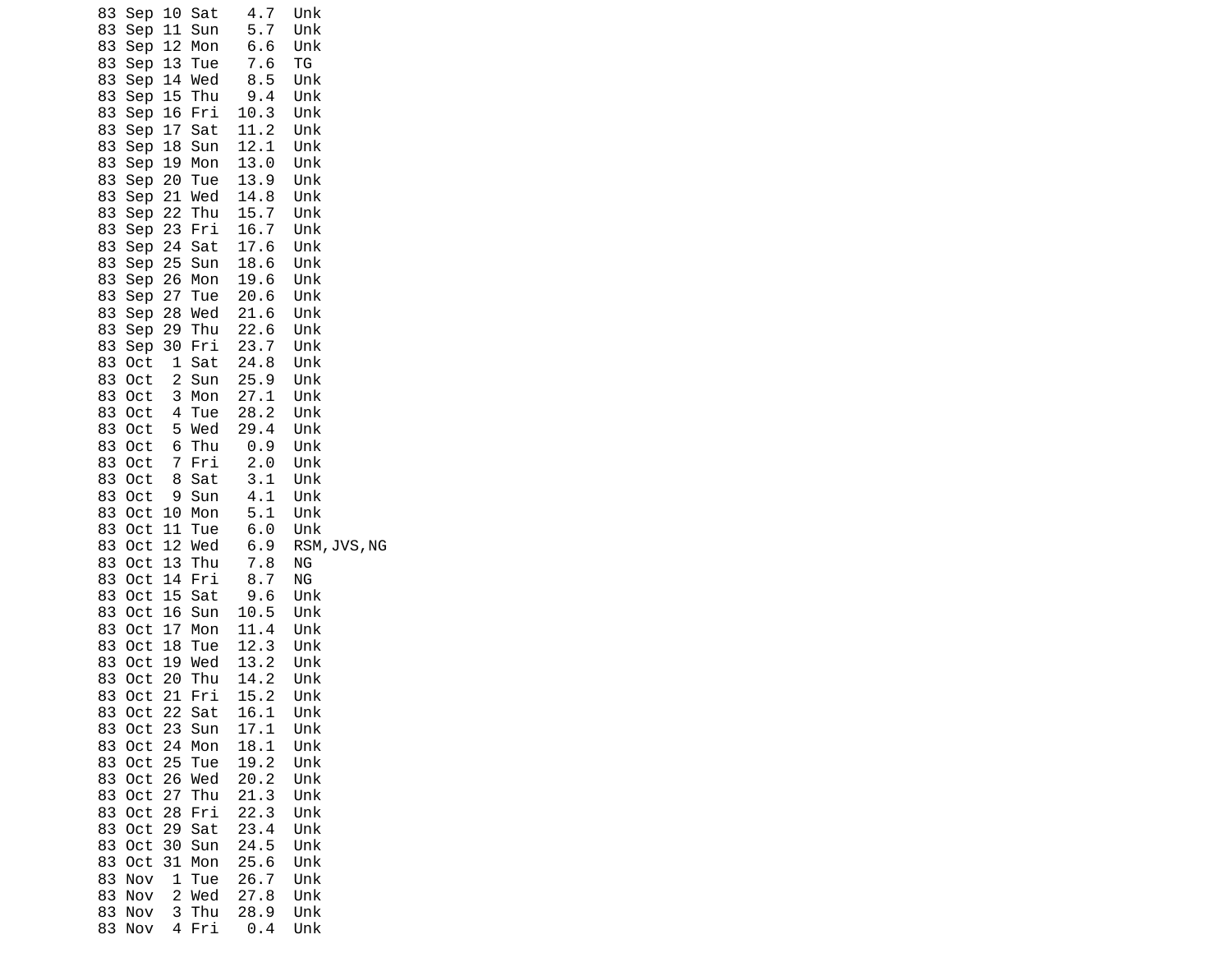| 83 Nov           |               | 5 Sat | 1.4        | ТG                                              |  |  |  |  |
|------------------|---------------|-------|------------|-------------------------------------------------|--|--|--|--|
| 83               | Nov           | 6 Sun | 2.4        | ΤG                                              |  |  |  |  |
| 83 Nov           |               | 7 Mon | 3.4        | ΤG                                              |  |  |  |  |
| 83 Nov           |               | 8 Tue | 4.3        | Unk                                             |  |  |  |  |
| 83 Nov           |               | 9 Wed | 5.3        | Unk                                             |  |  |  |  |
|                  | 83 Nov 10 Thu |       | 6.2        | Unk                                             |  |  |  |  |
|                  | 83 Nov 11 Fri |       | 7.1        | Unk                                             |  |  |  |  |
|                  | 83 Nov 12 Sat |       | 8.0        | Unk                                             |  |  |  |  |
|                  |               |       |            |                                                 |  |  |  |  |
|                  | 83 Nov 13 Sun |       | 8.9        | Unk                                             |  |  |  |  |
|                  | 83 Nov 14 Mon |       | 9.8        | Unk                                             |  |  |  |  |
|                  | 83 Nov 15 Tue |       | 10.7       | Unk                                             |  |  |  |  |
|                  | 83 Nov 16 Wed |       | 11.6       | Unk                                             |  |  |  |  |
|                  | 83 Nov 17 Thu |       | 12.6       | Unk                                             |  |  |  |  |
|                  | 83 Nov 18 Fri |       | 13.5       | Unk                                             |  |  |  |  |
|                  | 83 Nov 19 Sat |       | 14.6       | Unk                                             |  |  |  |  |
|                  | 83 Nov 20 Sun |       | 15.6       | Unk                                             |  |  |  |  |
|                  | 83 Nov 21 Mon |       | 16.6       | TG hosted visitors Cline, Helin, & the Olivers. |  |  |  |  |
|                  | 83 Nov 22 Tue |       | 17.7       | Unk                                             |  |  |  |  |
|                  | 83 Nov 23 Wed |       | 18.8       | Unk                                             |  |  |  |  |
|                  | 83 Nov 24 Thu |       | 19.8       | Unk                                             |  |  |  |  |
|                  | 83 Nov 25 Fri |       | 20.9       | Unk                                             |  |  |  |  |
|                  | 83 Nov 26 Sat |       | 22.0       | Unk                                             |  |  |  |  |
|                  | 83 Nov 27 Sun |       | 23.1       | ΤG                                              |  |  |  |  |
|                  | 83 Nov 28 Mon |       | 24.1       | ΤG                                              |  |  |  |  |
|                  | 83 Nov 29 Tue |       | 25.2       | ΤG                                              |  |  |  |  |
|                  | 83 Nov 30 Wed |       | 26.3       | Unk                                             |  |  |  |  |
| 83 Dec           |               | 1 Thu | 27.3       | Unk                                             |  |  |  |  |
| 83 Dec           |               | 2 Fri | 28.3       | Unk                                             |  |  |  |  |
| 83 Dec           |               | 3 Sat | 29.3       | Unk                                             |  |  |  |  |
|                  |               |       |            |                                                 |  |  |  |  |
| 83 Dec<br>83 Dec |               | 4 Sun | 0.8<br>1.7 | Unk                                             |  |  |  |  |
|                  |               | 5 Mon |            | ΤG                                              |  |  |  |  |
| 83 Dec           |               | 6 Tue | 2.7        | ΤG                                              |  |  |  |  |
| 83 Dec           |               | 7 Wed | 3.6        | TG                                              |  |  |  |  |
| 83 Dec           |               | 8 Thu | 4.5        | Unk                                             |  |  |  |  |
| 83 Dec           |               | 9 Fri | 5.4        | Unk                                             |  |  |  |  |
|                  | 83 Dec 10 Sat |       | 6.3        | ΤG                                              |  |  |  |  |
|                  | 83 Dec 11 Sun |       | 7.2        | Unk                                             |  |  |  |  |
|                  | 83 Dec 12 Mon |       | 8.1        | Unk                                             |  |  |  |  |
|                  | 83 Dec 13 Tue |       | 9.0        | Unk                                             |  |  |  |  |
|                  | 83 Dec 14 Wed |       | 9.9        | Unk                                             |  |  |  |  |
|                  | 83 Dec 15 Thu |       | 10.9       | Unk                                             |  |  |  |  |
|                  | 83 Dec 16 Fri |       | 11.9       | Unk                                             |  |  |  |  |
|                  | 83 Dec 17 Sat |       | 12.9       | Unk                                             |  |  |  |  |
|                  | 83 Dec 18 Sun |       | 13.9       | Unk                                             |  |  |  |  |
|                  | 83 Dec 19 Mon |       | 15.0       | Unk                                             |  |  |  |  |
|                  | 83 Dec 20 Tue |       | 16.1       | Unk                                             |  |  |  |  |
|                  | 83 Dec 21 Wed |       | 17.2       | Unk                                             |  |  |  |  |
|                  | 83 Dec 22 Thu |       | 18.3       | Unk                                             |  |  |  |  |
|                  | 83 Dec 23 Fri |       | 19.5       | Unk                                             |  |  |  |  |
|                  | 83 Dec 24 Sat |       | 20.6       | Unk                                             |  |  |  |  |
|                  | 83 Dec 25 Sun |       | 21.6       | Unk                                             |  |  |  |  |
|                  | 83 Dec 26 Mon |       | 22.7       | Unk                                             |  |  |  |  |
|                  | 83 Dec 27 Tue |       | 23.7       | Unk                                             |  |  |  |  |
|                  | 83 Dec 28 Wed |       | 24.8       | Unk                                             |  |  |  |  |
|                  | 83 Dec 29 Thu |       | 25.8       | Unk                                             |  |  |  |  |
|                  | 83 Dec 30 Fri |       | 26.8       | Unk                                             |  |  |  |  |
|                  |               |       |            |                                                 |  |  |  |  |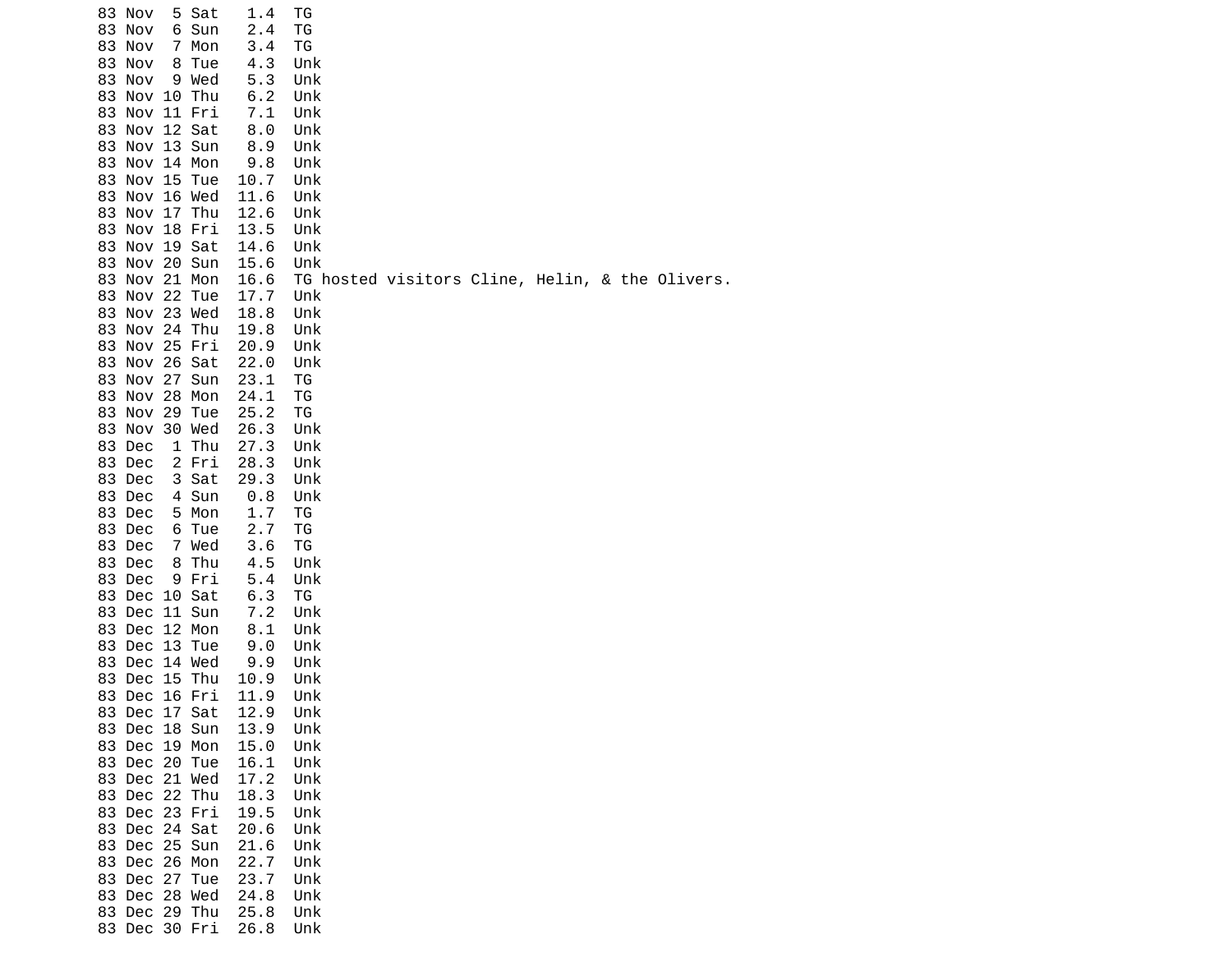| 83       | Dec        | 31                  | Sat        | 27.<br>7              | Unk        |
|----------|------------|---------------------|------------|-----------------------|------------|
| 84       | Jan        | 1                   | Sun        | 28.<br>$\overline{7}$ | Unk        |
| 84       | Jan        | 2                   | Mon        | 0.1                   | Unk        |
| 84       | Jan        | 3                   | Tue        | 1.0                   | Unk        |
| 84<br>84 | Jan<br>Jan | 4<br>5              | Wed<br>Thu | 1.9<br>2.8            | Unk<br>Unk |
| 84       | Jan        | 6                   | Fri        | 3.7                   | Unk        |
| 84       | Jan        | 7                   | Sat        | 4.6                   | Unk        |
| 84       | Jan        | 8                   | Sun        | 5.5                   | Unk        |
| 84       | Jan        | 9                   | Mon        | 6.4                   | Unk        |
| 84       | Jan        | 10                  | Tue        | 7.3                   | Unk        |
| 84       | Jan        | 11                  | Wed        | 8.2                   | Unk        |
| 84       | Jan        | 12                  | Thu        | 9.2                   | Unk        |
| 84       | Jan        | 13                  | Fri        | 10.2                  | Unk        |
| 84       | Jan        | 14                  | Sat        | 11.2                  | Unk        |
| 84       | Jan        | 15                  | Sun        | 12.2                  | Unk        |
| 84       | Jan        | 16                  | Mon        | 13.3                  | Unk        |
| 84       | Jan        | 17                  | Tue        | 14.5                  | Unk        |
| 84<br>84 | Jan        | 18<br>19            | Wed<br>Thu | 15.6<br>16.8          | Unk<br>Unk |
| 84       | Jan<br>Jan | 20                  | Fri        | 17.9                  | Unk        |
| 84       | Jan        | 21                  | Sat        | 19.0                  | Unk        |
| 84       | Jan        | 22                  | Sun        | 20.1                  | Unk        |
| 84       | Jan        | 23                  | Mon        | 21.2                  | Unk        |
| 84       | Jan        | 24                  | Tue        | 22.3                  | Unk        |
| 84       | Jan        | 25                  | Wed        | 23.3                  | Unk        |
| 84       | Jan        | 26                  | Thu        | 24.3                  | Unk        |
| 84       | Jan        | 27                  | Fri        | 25.2                  | Unk        |
| 84       | Jan        | 28                  | Sat        | 26.2                  | Unk        |
| 84       | Jan        | 29                  | Sun        | 27.<br>$\mathbf{1}$   | Unk        |
| 84       | Jan        | 30                  | Mon        | 28.0                  | Unk        |
| 84       | Jan        | 31                  | Tue        | 28.9                  | Unk        |
| 84<br>84 | Feb<br>Feb | 1<br>$\overline{c}$ | Wed<br>Thu | 0.3<br>1.2            | Unk<br>Unk |
| 84       | Feb        | 3                   | Fri        | 2.1                   | Unk        |
| 84       | Feb        | 4                   | Sat        | 3.0                   | Unk        |
| 84       | Feb        | 5                   | Sun        | 9<br>З.               | Unk        |
| 84       | Feb        | 6                   | Mon        | 4.<br>$\overline{7}$  | Unk        |
| 84       | Feb        | 7                   | Tue        | 5.7                   | Unk        |
| 84       | Feb        | 8                   | Wed        | 6.6                   | Unk        |
| 84       | Feb        | 9                   | Thu        | 7.5                   | Unk        |
| 84       | Feb        | 10                  | Fri        | 8<br>5                | Unk        |
| 84       | Feb        | 11                  | Sat        | 9.5                   | Unk        |
| 84       | Feb        | 12                  | Sun        | 10.6                  | Unk        |
| 84       | Feb        | 13                  | Mon        | 11.6                  | Unk        |
| 84<br>84 | Feb<br>Feb | 14<br>15            | Tue<br>Wed | 12.8<br>13.<br>9      | Unk<br>Unk |
| 84       | Feb        | 16                  | Thu        | 15.1                  | Unk        |
| 84       | Feb        | 17                  | Fri        | 16.3                  | Unk        |
| 84       | Feb        | 18                  | Sat        | 17.4                  | Unk        |
| 84       | Feb        | 19                  | Sun        | 18.6                  | Unk        |
| 84       | Feb        | 20                  | Mon        | 19.<br>7              | Unk        |
| 84       | Feb        | 21                  | Tue        | 20.<br>7              | Unk        |
| 84       | Feb        | 22                  | Wed        | 21.<br>7              | Unk        |
| 84       | Feb        | 23                  | Thu        | 22.7                  | ΤG         |
| 84       | Feb        | 24                  | Fri        | 23.7                  | ΤG         |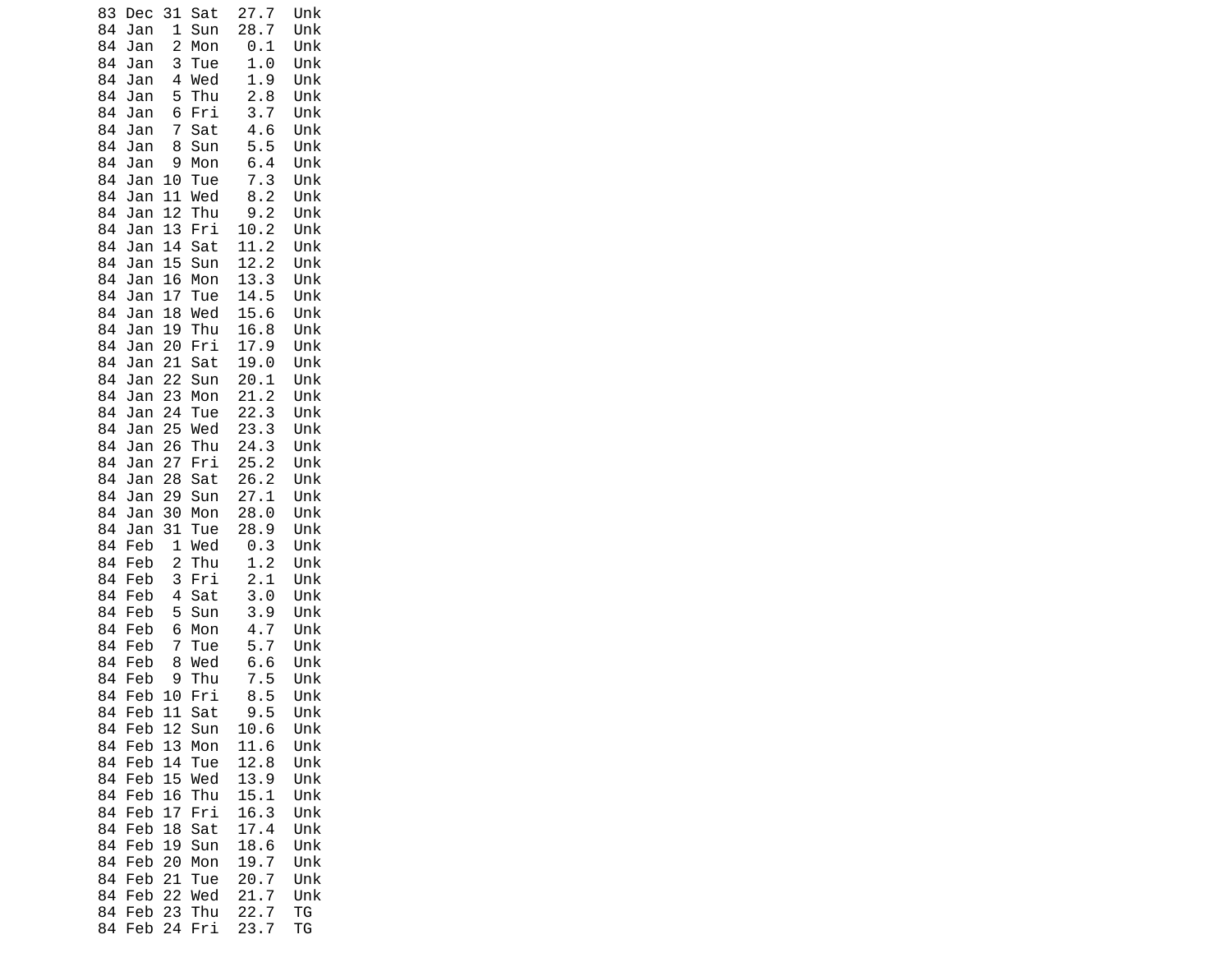| 84       | Feb        | 25             | Sat        | 24.6         | ТG         |
|----------|------------|----------------|------------|--------------|------------|
| 84<br>84 | Feb<br>Feb | 26<br>27       | Sun<br>Mon | 25.5<br>26.4 | ΤG<br>Unk  |
| 84       | Feb        | 28             | Tue        | 27.3         | Unk        |
| 84       | Feb        | 29             | Wed        | 28.2         | ΤG         |
| 84       | Mar        | 1              | Thu        | 29.1         | Unk        |
| 84       | Mar        | $\overline{c}$ | Fri        | 0.5          | Unk        |
| 84       | Mar        | 3              | Sat        | 1.4          | Unk        |
| 84       | Mar        | 4              | Sun        | 2.3          | Unk        |
| 84       | Mar        | 5              | Mon        | 3.2          | Unk        |
| 84       | Mar        | 6              | Tue        | 4.1          | Unk        |
| 84<br>84 | Mar<br>Mar | 7<br>8         | Wed<br>Thu | 5.0<br>6.0   | Unk<br>Unk |
| 84       | Mar        | 9              | Fri        | 6.9          | Unk        |
| 84       | Mar        | 10             | Sat        | 7.9          | Unk        |
| 84       | Mar        | 11             | Sun        | 9.0          | Unk        |
| 84       | Mar        | 12             | Mon        | 10.0         | Unk        |
| 84       | Mar        | 13             | Tue        | 11.1         | Unk        |
| 84       | Mar        | 14             | Wed        | 12.3         | Unk        |
| 84       | Mar        | 15             | Thu        | 13.5         | Unk        |
| 84       | Mar        | 16             | Fri        | 14.6<br>15.8 | Unk<br>Unk |
| 84<br>84 | Mar<br>Mar | 17<br>18       | Sat<br>Sun | 16.9         | Unk        |
| 84       | Mar        | 19             | Mon        | 18.1         | Unk        |
| 84       | Mar        | 20             | Tue        | 19.<br>1     | Unk        |
| 84       | Mar        | 21             | Wed        | 20.2         | Unk        |
| 84       | Mar        | 22             | Thu        | 21.2         | ΤG         |
| 84       | Mar        | 23             | Fri        | 22.1         | TG         |
| 84       | Mar        | 24             | Sat        | 23.1         | Unk        |
| 84       | Mar        | 25             | Sun        | 24.0         | TG         |
| 84<br>84 | Mar<br>Mar | 26<br>27       | Mon<br>Tue | 24.9<br>25.8 | Unk<br>ТG  |
| 84       | Mar        | 28             | Wed        | 26.7         | ΤG         |
| 84       | Mar        | 29             | Thu        | 27.6         | ΤG         |
| 84       | Mar        | 30             | Fri        | 28.<br>5     | TG         |
| 84       | Mar        | 31             | Sat        | 29.4         | ΤG         |
| 84       | Apr        | 1              | Sun        | 0.7          | TG         |
| 84       | Apr        | $\overline{c}$ | Mon        | 1.<br>7      | ΤG         |
| 84       | Apr        | 3<br>4         | Tue<br>Wed | 2.6<br>3.5   | Unk        |
| 84<br>84 | Apr<br>Apr | 5              | Thu        | 4.5          | Unk<br>Unk |
| 84       | Apr        | 6              | Fri        | 5.<br>5      | Unk        |
| 84       | Apr        | 7              | Sat        | 6.5          | Unk        |
| 84       | Apr        | 8              | Sun        | 7.5          | Unk        |
| 84       | Apr        | 9              | Mon        | 8.6          | Unk        |
| 84       | Apr        | 10             | Tue        | 9.7          | Unk        |
| 84       | Apr        | 11             | Wed        | 10.8         | Unk        |
| 84       | Apr        | 12             | Thu        | 11.9         | Unk        |
| 84       | Apr        | 13             | Fri        | 13.1         | Unk        |
| 84<br>84 | Apr<br>Apr | 14<br>15       | Sat<br>Sun | 14.2<br>15.3 | Unk<br>Unk |
| 84       | Apr        | 16             | Mon        | 16.5         | Unk        |
| 84       | Apr        | 17             | Tue        | 17.<br>5     | Unk        |
| 84       | Apr        | 18             | Wed        | 18.6         | Unk        |
| 84       | Apr        | 19             | Thu        | 19.6         | Unk        |
| 84       | Apr        | 20             | Fri        | 20.6         | Unk        |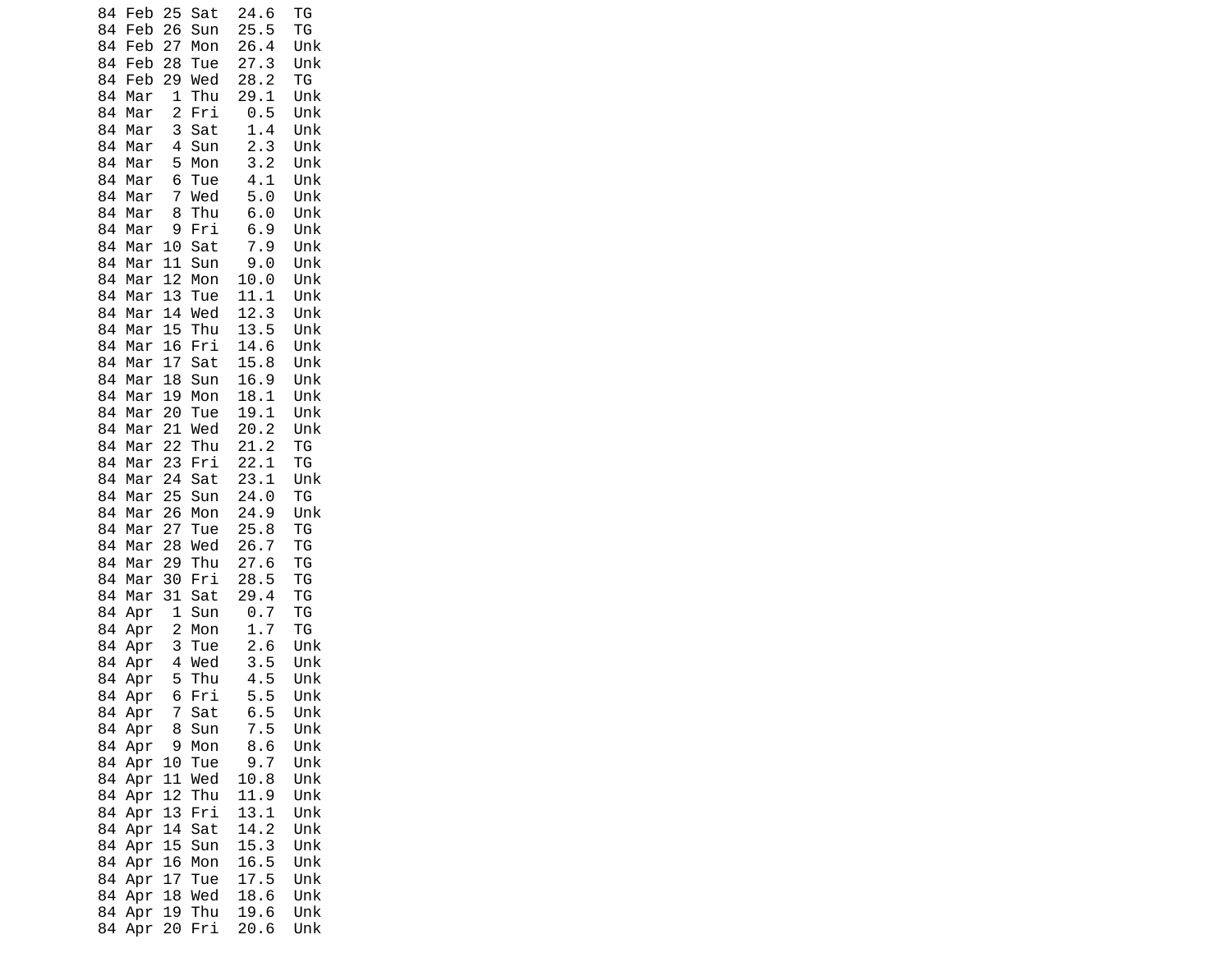| 84<br>Apr   | 21           | Sat | 21.5 | ТG        |           |
|-------------|--------------|-----|------|-----------|-----------|
| 84<br>Apr   | 22           | Sun | 22.4 | ТG        |           |
| 84<br>Apr   | 23           | Mon | 23.3 | ТG        |           |
| 84<br>Apr   | 24           | Tue | 24.2 | ΤG        |           |
| 84<br>Apr   | 25           | Wed | 25.1 | Unk       |           |
| 84<br>Apr   | 26           | Thu | 26.0 | ТG        | F<br><<== |
| 84<br>Apr   | 27           | Fri | 26.9 | ΤG        |           |
| 84<br>Apr   | 28           | Sat | 27.8 | TG        |           |
| 84<br>Apr   | 29           | Sun | 28.7 | ТG        |           |
| 84<br>Apr   | 30           | Mon | 0.1  | ТG        |           |
| 84<br>May   | 1            | Tue | 1.1  | ТG        |           |
| 84<br>May   | 2            | Wed | 2.1  | TG        |           |
| 84<br>May   | 3            | Thu | 3.1  | TG        |           |
| 84<br>May   | 4            | Fri | 4.1  | ΤG        |           |
| 84<br>May   | 5            | Sat | 5.1  | Unk       |           |
| 84<br>May   | 6            | Sun | 6.1  | Unk       |           |
| 84<br>May   | 7            | Mon | 7.2  | Unk       |           |
| 84<br>May   | 8            | Tue | 8.3  | Unk       |           |
| 84<br>May   | 9            | Wed | 9.4  | Unk       |           |
| 84<br>May   | 10           | Thu | 10.5 | Unk       |           |
| 84<br>May   | 11           | Fri | 11.6 | Unk       |           |
| 84<br>May   | 12           | Sat | 12.7 | Unk       |           |
| 84<br>May   | 13           | Sun | 13.8 | Unk       |           |
| 84<br>May   | 14           | Mon | 14.9 | Unk       |           |
| 84<br>May   | 15           | Tue | 16.0 | Unk       |           |
| 84<br>May   | 16           | Wed | 17.0 | Unk       |           |
| 84<br>May   | 17           | Thu | 18.0 | ΤG        |           |
| May<br>84   | 18           | Fri | 19.0 | Unk       |           |
| 84<br>May   | 19           | Sat | 19.9 | RCT       |           |
| 84<br>May   | 20           | Sun | 20.9 | ТG        |           |
| 84<br>May   | 21           | Mon | 21.8 | Unk       |           |
| 84<br>May   | 22           | Tue | 22.7 | Unk       |           |
| 84<br>May   | 23           | Wed | 23.6 | Unk       |           |
| 84<br>May   | 24           | Thu | 24.5 | ТG        |           |
| 84<br>May   | 25           | Fri | 25.4 | Unk       |           |
| 84<br>May   | 26           | Sat | 26.3 | Unk       |           |
| 84<br>May   | 27           | Sun | 27.2 | Unk       |           |
| 84<br>May   | 28           | Mon | 28.2 | Unk       |           |
| 84<br>May   | 29           | Tue | 29.1 | Unk       |           |
| 84<br>May   | 30           | Wed | 0.6  | Unk       |           |
| 84<br>May   | 31           | Thu | 1.6  | <b>TG</b> |           |
| 84 -<br>Jun | $\mathbf{1}$ | Fri | 2.7  | Unk       |           |
| 84<br>Jun   | 2            | Sat | 3.7  | ТG        |           |
| 84<br>Jun   | 3            | Sun | 4.8  | Unk       |           |
| 84<br>Jun   | 4            | Mon | 5.9  | Unk       |           |
| 84<br>Jun   | 5            | Tue | 7.0  | Unk       |           |
| 84<br>Jun   | 6            | Wed | 8.1  | Unk       |           |
| 84<br>Jun   | 7            | Thu | 9.1  | Unk       |           |
| 84<br>Jun   | 8            | Fri | 10.2 | Unk       |           |
| 84<br>Jun   | 9            | Sat | 11.3 | Unk       |           |
| 84<br>Jun   | 10           | Sun | 12.4 | Unk       |           |
| 84<br>Jun   | 11           | Mon | 13.4 | Unk       |           |
| 84<br>Jun   | 12           | Tue | 14.5 | Unk       |           |
| 84<br>Jun   | 13           | Wed | 15.5 | Unk       |           |
| 84<br>Jun   | 14           | Thu | 16.5 | Unk       |           |
| 84<br>Jun   | 15           | Fri | 17.4 | Unk       |           |

First CCD astrometry of an asteroid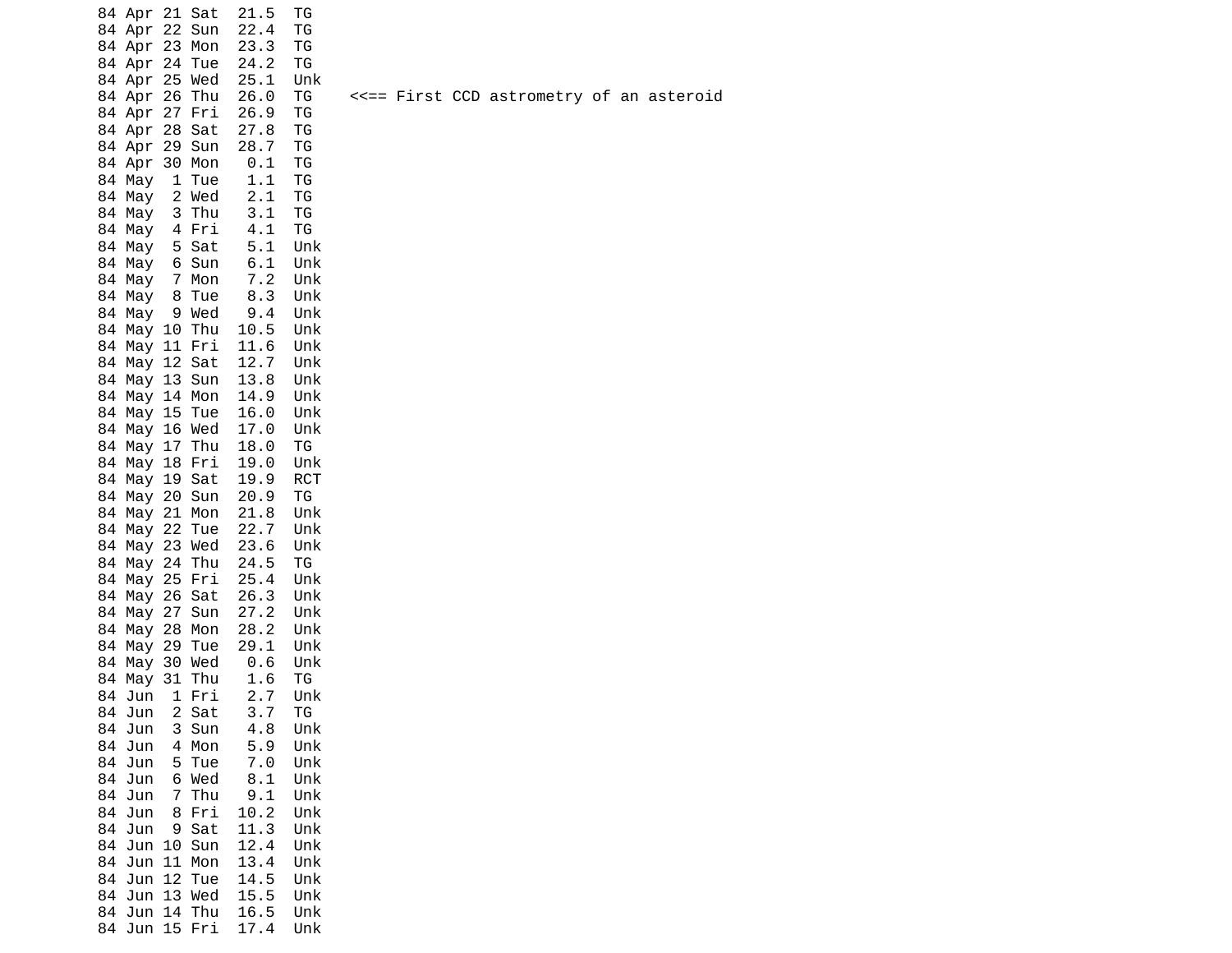| 84       | Jun        | 16                  | Sat        | 18.4             | Unk               |
|----------|------------|---------------------|------------|------------------|-------------------|
| 84       | Jun        | 17                  | Sun        | 19.3             | Unk               |
| 84       | Jun        | 18                  | Mon        | 20.2             | Unk               |
| 84       | Jun        | 19                  | Tue<br>Wed | 21.1             | <b>RCT</b>        |
| 84<br>84 | Jun<br>Jun | 20<br>21            | Thu        | 22.0<br>22.9     | RCT<br><b>RCT</b> |
| 84       | Jun        | 22                  | Fri        | 23.8             | Unk               |
| 84       | Jun        | 23                  | Sat        | 24.7             | Unk               |
| 84       | Jun        | 24                  | Sun        | 25.7             | Unk               |
| 84       | Jun        | 25                  | Mon        | 26.6             | Unk               |
| 84       | Jun        | 26                  | Tue        | 27.6             | Unk               |
| 84       | Jun        | 27                  | Wed        | 28.7             | Unk               |
| 84       | Jun        | 28                  | Thu        | 0.2              | Unk               |
| 84       | Jun        | 29                  | Fri        | 1.3              | Unk               |
| 84       | Jun        | 30                  | Sat        | 2.4              | Unk               |
| 84       | Jul        | $\overline{1}$      | Sun        | 3.5              | Unk               |
| 84       | Jul        | $\overline{c}$      | Mon        | 4.6              | Unk               |
| 84       | Jul        | 3                   | Tue        | 5.7              | Unk               |
| 84       | Jul        | 4                   | Wed        | 6.8              | Unk               |
| 84<br>84 | Jul        | 5<br>6              | Thu<br>Fri | 7.9<br>8.9       | Unk<br>Unk        |
| 84       | Jul<br>Jul | 7                   | Sat        | 10.0             | Unk               |
| 84       | Jul        | 8                   | Sun        | 11.0             | Unk               |
| 84       | Jul        | 9                   | Mon        | 12.0             | Unk               |
| 84       | Jul        | 10                  | Tue        | 13.0             | Unk               |
| 84       | Jul        | 11                  | Wed        | 14.0             | Unk               |
| 84       | Jul        | 12                  | Thu        | 15.0             | Unk               |
| 84       | Jul        | 13                  | Fri        | 15.9             | Unk               |
| 84       | Jul        | 14                  | Sat        | 16.9             | Unk               |
| 84       | Jul        | 15                  | Sun        | 17.8             | Unk               |
| 84       | Jul        | 16                  | Mon        | 18.7             | Unk               |
| 84       | Jul        | 17                  | Tue        | 19.6             | Unk               |
| 84       | Jul        | 18                  | Wed        | 20.5             | Unk               |
| 84<br>84 | Jul<br>Jul | 19<br>20            | Thu        | 21.4<br>22.<br>3 | Unk<br>Unk        |
| 84       | Jul        | 21                  | Fri<br>Sat | 23.2             | Unk               |
| 84       | Jul        | 22                  | Sun        | 24.1             | Unk               |
| 84       | Jul        | 23                  | Mon        | 25.1             | Unk               |
| 84       | Jul        | 24                  | Tue        | 26.<br>1         | Unk               |
| 84       | Jul        | 25                  | Wed        | 27.1             | Unk               |
| 84       | Jul        | 26                  | Thu        | 28.2             | Unk               |
| 84       | Jul        | 27                  | Fri        | 29.<br>3         | Unk               |
| 84       | Jul        | 28                  | Sat        | 0.9              | Unk               |
| 84       | Jul        | 29                  | Sun        | 2.1              | Unk               |
| 84       | Jul        | 30                  | Mon        | 3.2              | Unk               |
| 84       | Jul        | 31                  | Tue        | 4.3              | Unk               |
| 84       | Aug        | 1                   | Wed        | 5.4              | Unk               |
| 84<br>84 | Aug<br>Aug | $\overline{c}$<br>3 | Thu<br>Fri | 6.5<br>7.6       | Unk<br>Unk        |
| 84       | Aug        | 4                   | Sat        | 8.6              | Unk               |
| 84       | Aug        | 5                   | Sun        | 9.6              | Unk               |
| 84       | Aug        | 6                   | Mon        | 10.6             | Unk               |
| 84       | Aug        | 7                   | Tue        | 11.6             | Unk               |
| 84       | Aug        | 8                   | Wed        | 12.6             | Unk               |
| 84       | Aug        | 9                   | Thu        | 13.5             | Unk               |
| 84       | Aug        | 10                  | Fri        | 14.4             | Unk               |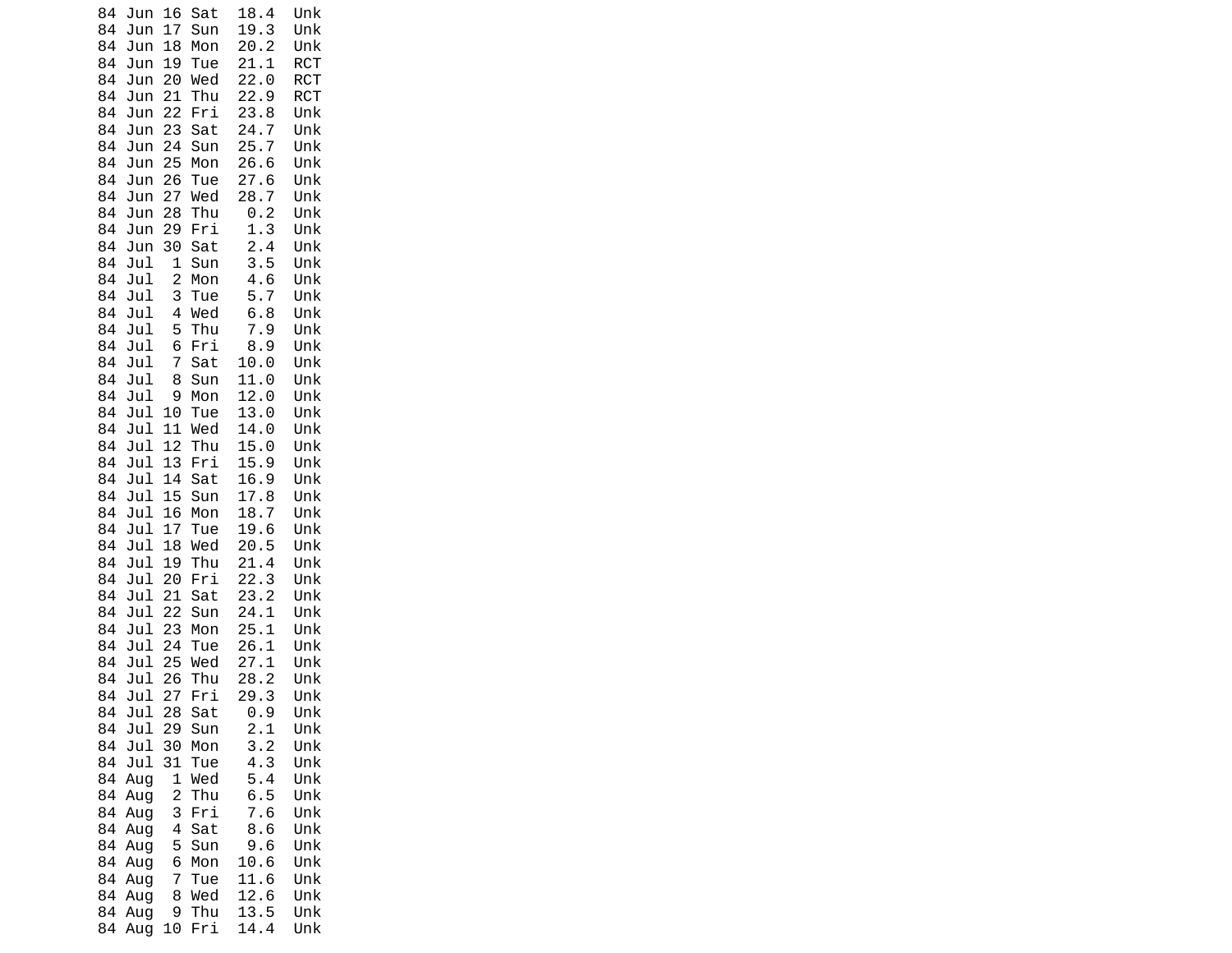|  | 84 Aug 11 Sat<br>84 Aug 12 Sun<br>84 Aug 13 Mon<br>84 Aug 14 Tue<br>84 Aug 15 Wed<br>84 Aug<br>84 Aug 17 Fri<br>84 Aug 18 Sat<br>84 Aug 19 Sun<br>84 Aug<br>84 Aug<br>84 Aug 22 Wed<br>84 Aug 23 Thu<br>84 Aug 24 Fri<br>84 Aug<br>84 Aug 26 Sun | 16 Thu<br>20 Mon<br>21 Tue<br>25 Sat | 15.4<br>16.3<br>17.2<br>18.1<br>19.0<br>19.9<br>20.8<br>21.7<br>22.6<br>23.6<br>24.6<br>25.6<br>26.7<br>27.8<br>29.0<br>0.6 | Unk<br>Unk<br>Unk<br>Unk<br>Unk<br>Unk<br>Unk<br>Unk<br>Unk<br>Unk<br>Unk<br>Unk<br>Unk<br>Unk<br>Unk<br>Unk |  |                             |  |
|--|--------------------------------------------------------------------------------------------------------------------------------------------------------------------------------------------------------------------------------------------------|--------------------------------------|-----------------------------------------------------------------------------------------------------------------------------|--------------------------------------------------------------------------------------------------------------|--|-----------------------------|--|
|  | 84 Aug 27 Mon<br>84 Aug 28 Tue                                                                                                                                                                                                                   |                                      | 1.8<br>2.9                                                                                                                  | Unk<br>Unk                                                                                                   |  |                             |  |
|  | 84 Aug<br>84 Aug                                                                                                                                                                                                                                 | 29 Wed<br>30 Thu                     | 4.0<br>5.1                                                                                                                  | Unk<br>Unk                                                                                                   |  |                             |  |
|  | 84 Aug                                                                                                                                                                                                                                           | 31 Fri                               | 6.2                                                                                                                         | Unk                                                                                                          |  |                             |  |
|  | 84 Sep<br>84 Sep                                                                                                                                                                                                                                 | 1 Sat<br>2 Sun                       | 7.3<br>8.3                                                                                                                  | Unk<br>Unk                                                                                                   |  |                             |  |
|  | 84 Sep                                                                                                                                                                                                                                           | 3 Mon                                | 9.2                                                                                                                         | TG:                                                                                                          |  | Open House in pouring rain. |  |
|  | 84 Sep                                                                                                                                                                                                                                           | 4 Tue<br>5 Wed                       | 10.2<br>11.1                                                                                                                | Unk                                                                                                          |  |                             |  |
|  | 84 Sep<br>84 Sep                                                                                                                                                                                                                                 | 6 Thu                                | 12.1                                                                                                                        | Unk<br>Unk                                                                                                   |  |                             |  |
|  | 84 Sep                                                                                                                                                                                                                                           | 7 Fri                                | 13.0                                                                                                                        | Unk                                                                                                          |  |                             |  |
|  | 84 Sep                                                                                                                                                                                                                                           | 8 Sat                                | 13.9                                                                                                                        | Unk                                                                                                          |  |                             |  |
|  | 84 Sep                                                                                                                                                                                                                                           | 9 Sun                                | 14.8                                                                                                                        | Unk                                                                                                          |  |                             |  |
|  | 84 Sep 10 Mon<br>84 Sep 11 Tue                                                                                                                                                                                                                   |                                      | 15.7<br>16.6                                                                                                                | Unk<br>Unk                                                                                                   |  |                             |  |
|  | 84 Sep 12 Wed                                                                                                                                                                                                                                    |                                      | 17.5                                                                                                                        | Unk                                                                                                          |  |                             |  |
|  | 84 Sep 13 Thu                                                                                                                                                                                                                                    |                                      | 18.4                                                                                                                        | Unk                                                                                                          |  |                             |  |
|  | 84 Sep 14 Fri                                                                                                                                                                                                                                    |                                      | 19.3                                                                                                                        | Unk                                                                                                          |  |                             |  |
|  | 84 Sep 15 Sat<br>84 Sep 16 Sun                                                                                                                                                                                                                   |                                      | 20.2<br>21.1                                                                                                                | Unk<br>Unk                                                                                                   |  |                             |  |
|  | 84 Sep                                                                                                                                                                                                                                           | 17 Mon                               | 22.1                                                                                                                        | Unk                                                                                                          |  |                             |  |
|  | 84 Sep                                                                                                                                                                                                                                           | 18 Tue                               | 23.1                                                                                                                        | RSM, TG                                                                                                      |  |                             |  |
|  | 84 Sep 19 Wed<br>84 Sep 20 Thu                                                                                                                                                                                                                   |                                      | 24.1<br>25.2                                                                                                                | ΤG                                                                                                           |  |                             |  |
|  | 84 Sep 21 Fri                                                                                                                                                                                                                                    |                                      | 26.3                                                                                                                        | Unk<br>TG.                                                                                                   |  |                             |  |
|  | 84 Sep 22 Sat                                                                                                                                                                                                                                    |                                      | 27.4                                                                                                                        | Unk                                                                                                          |  |                             |  |
|  | 84 Sep 23 Sun                                                                                                                                                                                                                                    |                                      | 28.6                                                                                                                        | Unk                                                                                                          |  |                             |  |
|  | 84 Sep 24 Mon<br>84 Sep 25 Tue                                                                                                                                                                                                                   |                                      | 0.2<br>1.4                                                                                                                  | Unk<br>Unk                                                                                                   |  |                             |  |
|  | 84 Sep 26 Wed                                                                                                                                                                                                                                    |                                      | 2.5                                                                                                                         | Unk                                                                                                          |  |                             |  |
|  | 84 Sep 27 Thu                                                                                                                                                                                                                                    |                                      | 3.7                                                                                                                         | Unk                                                                                                          |  |                             |  |
|  | 84 Sep 28 Fri<br>84 Sep 29 Sat                                                                                                                                                                                                                   |                                      | 4.7<br>5.8                                                                                                                  | TG                                                                                                           |  |                             |  |
|  | 84 Sep 30 Sun                                                                                                                                                                                                                                    |                                      | 6.8                                                                                                                         | Unk<br>Unk                                                                                                   |  |                             |  |
|  | 84 Oct                                                                                                                                                                                                                                           | 1 Mon                                | 7.8                                                                                                                         | Unk                                                                                                          |  |                             |  |
|  | 84 Oct                                                                                                                                                                                                                                           | 2 Tue                                | 8.7                                                                                                                         | Unk                                                                                                          |  |                             |  |
|  | 84 Oct<br>84 Oct 4 Thu                                                                                                                                                                                                                           | 3 Wed                                | 9.7<br>10.6                                                                                                                 | Unk<br>Unk                                                                                                   |  |                             |  |
|  |                                                                                                                                                                                                                                                  | 84 Oct 5 Fri                         | 11.5                                                                                                                        | Unk                                                                                                          |  |                             |  |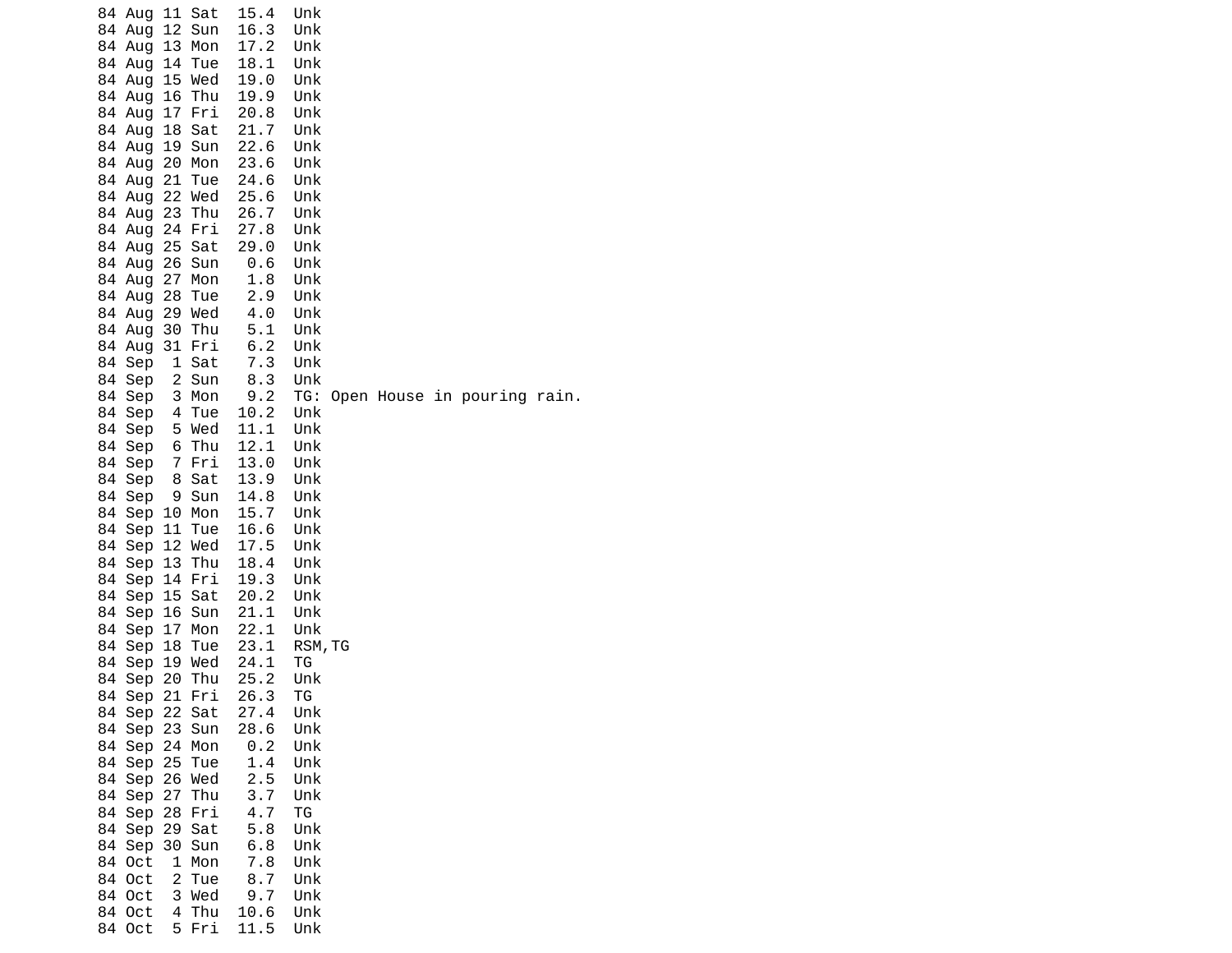| 84<br>84<br>84<br>84<br>84<br>84<br>84<br>84<br>84<br>84<br>84<br>84<br>84<br>84<br>84<br>84<br>84<br>84<br>84<br>84<br>84<br>84<br>84<br>84 | 0ct<br>0ct<br>0ct<br>0ct<br>0ct<br>Oct<br>Oct<br>Oct<br>0ct<br>Oct<br>Oct<br>Oct<br>0ct<br>0ct<br>Oct<br>Oct<br>0ct<br>0ct<br>Oct<br>Oct<br>0ct<br>0ct<br>Oct | 6<br>7<br>8<br>9<br>10<br>11<br>12<br>13<br>14<br>15<br>16<br>17<br>18<br>19<br>20<br>21<br>22<br>23<br>24<br>25<br>26<br>27<br>28<br>29 | Sat<br>Sun<br>Mon<br>Tue<br>Wed<br>Thu<br>Fri<br>Sat<br>Sun<br>Mon<br>Tue<br>Wed<br>Thu<br>Fri<br>Sat<br>Sun<br>Mon<br>Tue<br>Wed<br>Thu<br>Fri<br>Sat<br>Sun | 12.4<br>13.3<br>14.2<br>15.0<br>15.9<br>16.8<br>17.8<br>18.7<br>19.6<br>20.6<br>21.6<br>22.6<br>23.6<br>24.7<br>25.8<br>27.0<br>28.1<br>29.3<br>0.9<br>2.0<br>3.1<br>4.2<br>5.2<br>6.2 | Unk<br>Unk<br>Unk<br>ТG<br>Unk<br>Unk<br>Unk<br>Unk<br>Unk<br>Unk<br>Unk<br>Unk<br>Unk<br>Unk<br>Unk<br>ΤG<br>TG<br>ΤG<br>Unk<br>Unk<br><b>TG</b><br>TG<br>TG<br><b>TG</b>         |                                         |                                  |                                                    |
|----------------------------------------------------------------------------------------------------------------------------------------------|---------------------------------------------------------------------------------------------------------------------------------------------------------------|------------------------------------------------------------------------------------------------------------------------------------------|---------------------------------------------------------------------------------------------------------------------------------------------------------------|----------------------------------------------------------------------------------------------------------------------------------------------------------------------------------------|------------------------------------------------------------------------------------------------------------------------------------------------------------------------------------|-----------------------------------------|----------------------------------|----------------------------------------------------|
| 84<br>84<br>84<br>84<br>84<br>84<br>84<br>84<br>84<br>84                                                                                     | Oct<br>Oct<br>0ct<br>Nov<br>Nov<br>Nov<br>Nov<br>Nov<br>Nov<br>Nov<br>Nov                                                                                     | 30<br>31<br>1<br>$\overline{\mathbf{c}}$<br>3<br>4<br>5<br>6<br>7<br>8                                                                   | Mon<br>Tue<br>Wed<br>Thu<br>Fri<br>Sat<br>Sun<br>Mon<br>Tue<br>Wed<br>Thu                                                                                     | 7.2<br>8.1<br>9.0<br>9.9<br>10.8<br>11.7<br>12.6<br>13.5<br>14.4<br>15.3                                                                                                               | TG<br>ТG<br>$- - -$<br>Unk<br>Unk<br>Unk<br>Unk<br>Unk<br>Unk<br>Unk                                                                                                               |                                         |                                  | (TG on 61")                                        |
| 84<br>84<br>84<br>84<br>84<br>84<br>84<br>84<br>84<br>84<br>84<br>84<br>84<br>84<br>84<br>84<br>84<br>84<br>84<br>84<br>84<br>84             | Nov<br>Nov<br>Nov<br>Nov<br>Nov<br>Nov<br>Nov<br>Nov<br>Nov<br>Nov<br>Nov<br>Nov<br>Nov<br>Nov<br>Nov<br>Nov<br>Nov<br>Nov<br>Nov<br>Nov<br>Nov<br>Nov        | 9<br>10<br>11<br>12<br>13<br>14<br>15<br>16<br>17<br>18<br>19<br>20<br>21<br>22<br>23<br>24<br>25<br>26<br>27<br>28<br>29<br>30          | Fri<br>Sat<br>Sun<br>Mon<br>Tue<br>Wed<br>Thu<br>Fri<br>Sat<br>Sun<br>Mon<br>Tue<br>Wed<br>Thu<br>Fri<br>Sat<br>Sun<br>Mon<br>Tue<br>Wed<br>Thu<br>Fri        | 16.2<br>17.2<br>18.1<br>19.1<br>20.1<br>21.1<br>22.2<br>23.2<br>24.3<br>25.4<br>26.6<br>27.7<br>28.8<br>0.4<br>1.5<br>2.5<br>3.6<br>4.6<br>5.5<br>6.4<br>7.4<br>8.3                    | $- - -$<br>$- - -$<br>$\sim$ $\sim$<br>$\sim$ $\sim$<br>- - -<br>- - -<br>Unk<br>Unk<br>Unk<br>Unk<br>ТG<br>ΤG<br>Unk<br>Unk<br>Unk<br>Unk<br>Unk<br>ТG<br>ΤG<br>Unk<br>Unk<br>Unk | (TG<br>(TG<br>(TG)<br>(TG<br>(TG<br>(TG | on<br>on<br>on<br>on<br>on<br>on | $61"$ )<br>$61"$ )<br>61"<br>61"<br>61"<br>$61"$ ) |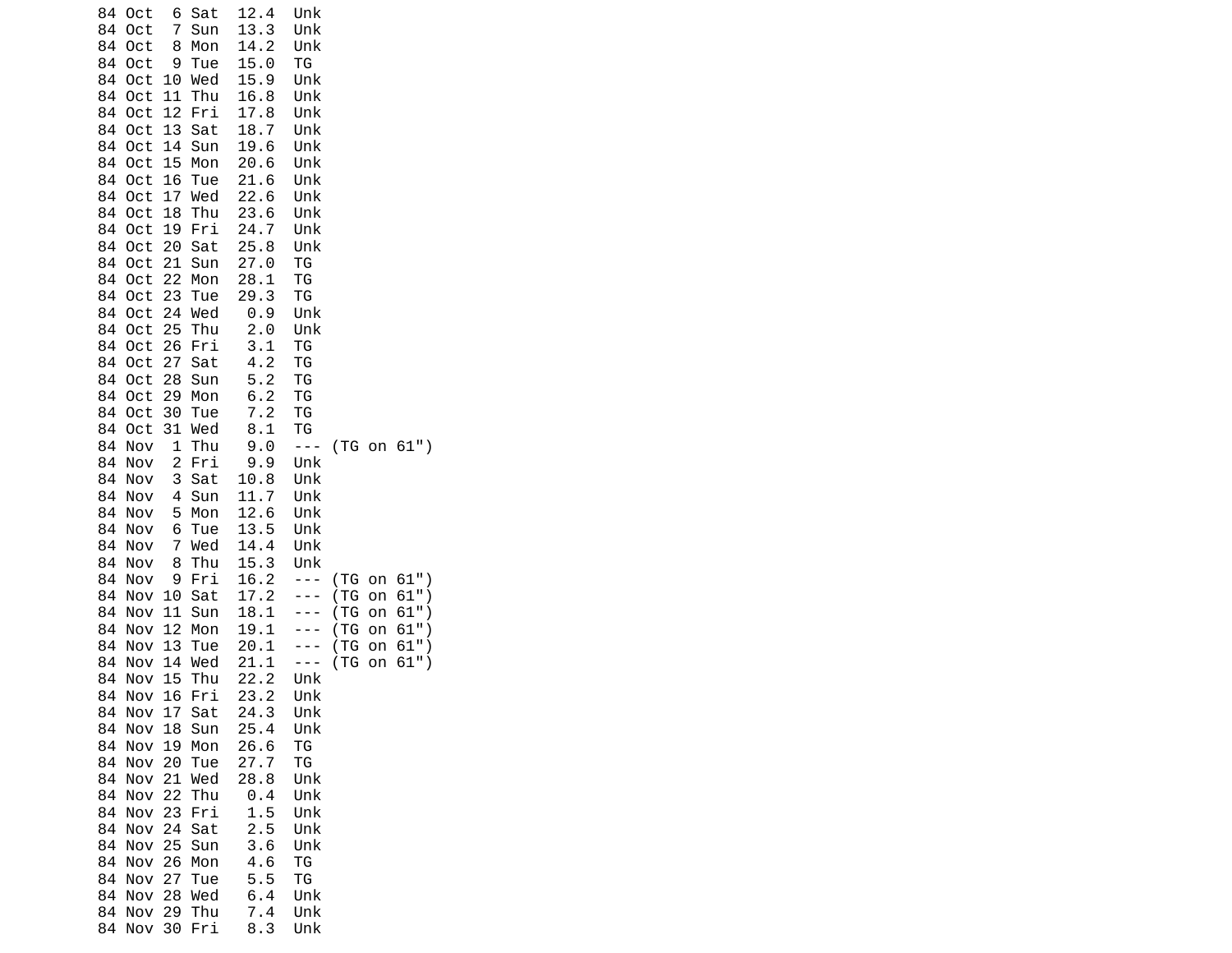| 84       | Dec        | 1              | Sat        | 9.2                   | Unk        |
|----------|------------|----------------|------------|-----------------------|------------|
| 84       | Dec        | 2              | Sun        | 10.0                  | Unk        |
| 84       | Dec        | 3              | Mon        | 10.9                  | Unk        |
| 84       | Dec        | 4              | Tue        | 11.8                  | Unk        |
| 84       | Dec        | 5              | Wed        | 12.<br>$\overline{7}$ | Unk        |
| 84       | Dec        | 6              | Thu        | 13.<br>7              | Unk        |
| 84       | Dec        | 7              | Fri        | 14.6                  | Unk        |
| 84       | Dec        | 8              | Sat        | 15.6                  | Unk        |
| 84       | Dec        | 9              | Sun        | 16.6                  | Unk        |
| 84       | Dec        | 10             | Mon        | 17.6                  | Unk        |
| 84       | Dec        | 11             | Tue        | 18.6                  | Unk        |
| 84       | Dec        | 12             | Wed        | 19.7                  | Unk        |
| 84       | Dec        | 13             | Thu        | 20.7                  | Unk        |
| 84       | Dec        | 14             | Fri        | 21.8                  | Unk        |
| 84       | Dec        | 15             | Sat        | 22.9                  | Unk        |
| 84       | Dec        | 16             | Sun        | 24.0                  | Unk        |
| 84       | Dec        | 17             | Mon        | 25.0                  | Unk        |
| 84       | Dec        | 18             | Tue        | 26.1                  | Unk        |
| 84       | Dec        | 19             | Wed        | 27.2                  | Unk        |
| 84       | Dec        | 20             | Thu        | 28.<br>3              | Unk        |
| 84       | Dec        | 21             | Fri        | 29.3                  | Unk        |
| 84       | Dec        | 22             | Sat        | 0.9                   | Unk        |
| 84       | Dec        | 23             | Sun        | 1.9                   | ΤG         |
| 84       | Dec        | 24             | Mon        | 2.9                   | Unk        |
| 84       | Dec        | 25             | Tue        | 3.8                   | Unk        |
| 84<br>84 | Dec        | 26<br>27       | Wed<br>Thu | 4.8<br>5.7            | Unk<br>Unk |
| 84       | Dec        | 28             | Fri        |                       | Unk        |
| 84       | Dec        | 29             | Sat        | 6.6<br>7.<br>5        | ΤG         |
| 84       | Dec<br>Dec | 30             | Sun        | 8.3                   | Unk        |
| 84       | Dec        | 31             | Mon        | 9.2                   | Unk        |
| 85       | Jan        | $\mathbf 1$    | Tue        | 10.1                  | Unk        |
| 85       | Jan        | $\overline{c}$ | Wed        | 11.1                  | Unk        |
| 85       | Jan        | 3              | Thu        | 12.0                  | Unk        |
| 85       | Jan        | 4              | Fri        | 13.0                  | Unk        |
| 85       | Jan        | 5              | Sat        | 14.0                  | Unk        |
| 85       | Jan        | 6              | Sun        | 15.0                  | Unk        |
| 85       | Jan        | 7              | Mon        | 16.0                  | Unk        |
| 85       | Jan        | 8              | Tue        | 17.<br>$\mathbf{1}$   | Unk        |
| 85       | Jan        | 9              | Wed        | 18.2                  | Unk        |
| 85       | Jan        | 10             | Thu        | 19.3                  | Unk        |
| 85       | Jan        | 11             | Fri        | 20.4                  | Unk        |
| 85       | Jan        | 12             | Sat        | 21.4                  | Unk        |
| 85       | Jan        | 13             | Sun        | 22.5                  | Unk        |
| 85       | Jan        | 14             | Mon        | 23.6                  | Unk        |
| 85       | Jan        | 15             | Tue        | 24.6                  | Unk        |
| 85       | Jan        | 16             | Wed        | 25.<br>7              | ΤG         |
| 85       | Jan        | 17             | Thu        | 26.<br>7              | ΤG         |
| 85       | Jan        | 18             | Fri        | 27.<br>7              | TG         |
| 85       | Jan        | 19             | Sat        | 28.7                  | TG         |
| 85       | Jan        | 20             | Sun        | 0.2                   | Unk        |
| 85       | Jan        | 21             | Mon        | 1.2                   | Unk        |
| 85       | Jan        | 22             | Tue        | 2.1                   | Unk        |
| 85       | Jan        | 23             | Wed        | 3.1                   | Unk        |
| 85       | Jan        | 24             | Thu        | 4.0                   | Unk        |
| 85       | Jan        | 25             | Fri        | 4.9                   | Unk        |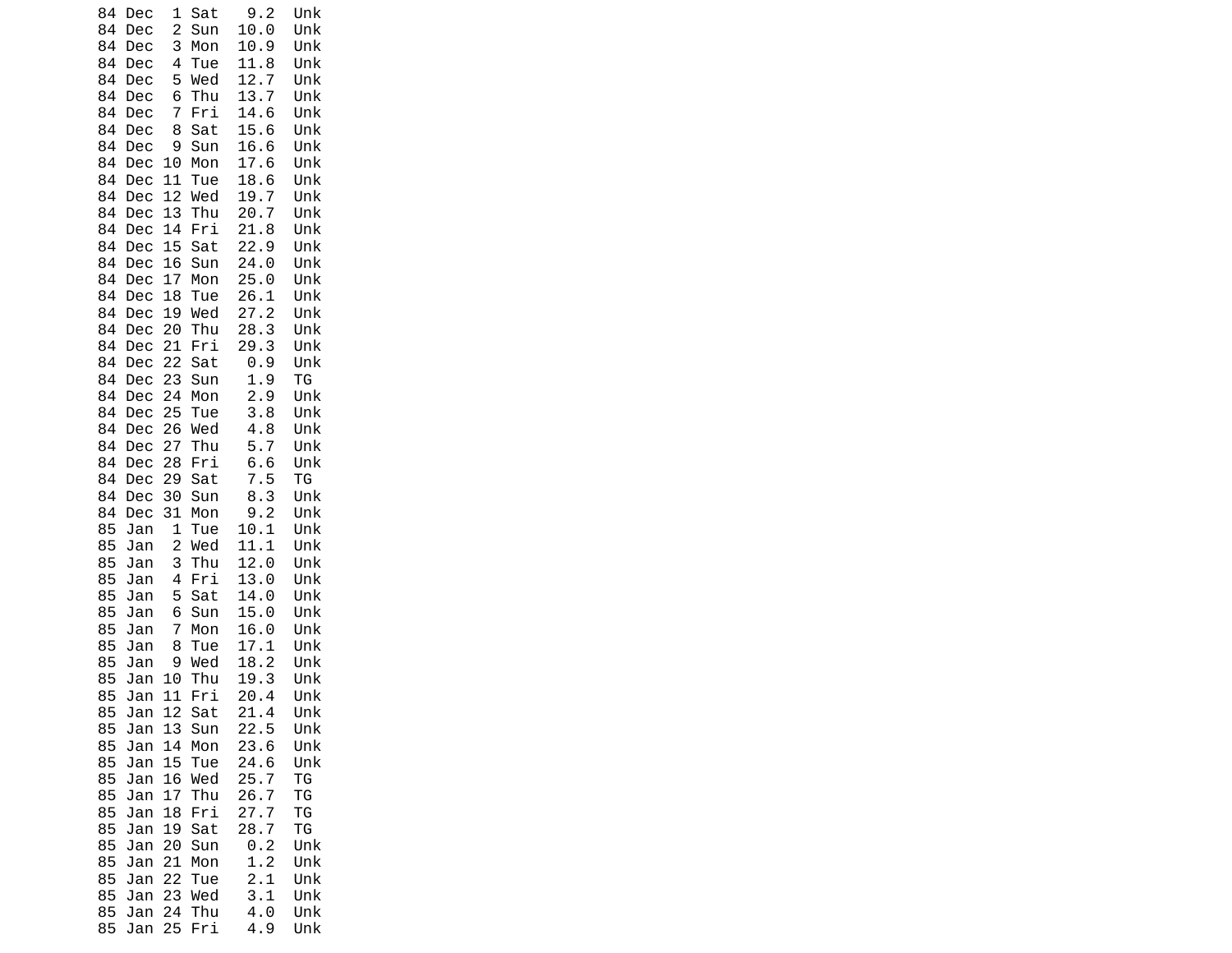| 85<br>Jan<br>85<br>Jan<br>85<br>Jan<br>85<br>Jan | 26<br>Sat<br>27<br>Sun<br>28<br>Mon<br>29<br>Tue | 5.8<br>6.6<br>7.5<br>8.4     | Unk<br>Unk<br>Unk<br>- - -   | (TG         | on       | $61"$ )            |
|--------------------------------------------------|--------------------------------------------------|------------------------------|------------------------------|-------------|----------|--------------------|
| 85<br>Jan<br>85<br>Jan<br>85<br>Feb              | 30<br>Wed<br>31<br>Thu<br>1<br>Fri               | 9.4<br>10.3<br>11.3          | - - -<br>- - -<br>Unk        | (TG)<br>(TG | on<br>on | $61"$ )<br>$61"$ ) |
| 85<br>Feb<br>85<br>Feb<br>85<br>Feb<br>85<br>Feb | 2<br>Sat<br>3<br>Sun<br>4<br>Mon<br>5<br>Tue     | 12.3<br>13.3<br>14.4<br>15.5 | Unk<br>Unk<br>Unk<br>Unk     |             |          |                    |
| 85<br>Feb<br>85<br>Feb<br>85<br>Feb              | 6<br>Wed<br>7<br>Thu<br>8<br>Fri                 | 16.6<br>17.8<br>18.9         | Unk<br>Unk<br>Unk            |             |          |                    |
| 85<br>Feb<br>85<br>Feb<br>85<br>Feb              | 9<br>Sat<br>10<br>Sun<br>11<br>Mon               | 20.0<br>21.1<br>22.1         | Unk<br>Unk<br>ΤG             |             |          |                    |
| 85<br>Feb<br>85<br>Feb<br>85<br>Feb              | 12<br>Tue<br>13<br>Wed<br>14<br>Thu              | 23.2<br>24.2<br>25.2         | ΤG<br><b>TG</b><br>TG        |             |          |                    |
| 85<br>Feb<br>85<br>Feb<br>85<br>Feb              | 15<br>Fri<br>16<br>Sat<br>17<br>Sun              | 26.2<br>27.2<br>28.1         | TG<br>Unk<br>$\sim$ $ \sim$  | (TG)        | on       | $61"$ )            |
| 85<br>Feb<br>85<br>Feb<br>85<br>Feb<br>85<br>Feb | 18<br>Mon<br>19<br>Tue<br>20<br>Wed<br>21<br>Thu | 29.1<br>0.5<br>1.4<br>2.3    | $- - -$<br>Unk<br>Unk<br>Unk | ( T G )     | on       | $61"$ )            |
| 85<br>Feb<br>85<br>Feb<br>85<br>Feb              | 22<br>Fri<br>23<br>Sat<br>24<br>Sun              | 3.2<br>4.1<br>5.0            | Unk<br>TG<br>TG              |             |          |                    |
| 85<br>Feb<br>85<br>Feb<br>85<br>Feb              | 25<br>Mon<br>26<br>Tue<br>27<br>Wed              | 5.9<br>6.8<br>7.7            | TG<br>Unk<br>Unk             |             |          |                    |
| 85<br>Feb<br>85<br>Mar<br>85<br>Mar              | 28<br>Thu<br>1<br>Fri<br>2<br>Sat                | 8.6<br>9.6<br>10.6           | Unk<br>Unk<br>Unk            |             |          |                    |
| 85<br>Mar<br>85<br>Mar<br>85<br>Mar<br>85<br>Mar | 3<br>Sun<br>4<br>Mon<br>5<br>Tue<br>6<br>Wed     | 11.7<br>12.8<br>13.9<br>15.0 | Unk<br>Unk<br>Unk<br>Unk     |             |          |                    |
| 85<br>Mar<br>85<br>Mar<br>85<br>Mar              | 7<br>Thu<br>8<br>Fri<br>Sat<br>9                 | 16.2<br>17.3<br>18.5         | Unk<br>Unk<br>Unk            |             |          |                    |
| 85<br>Mar<br>85<br>Mar<br>85<br>Mar              | 10<br>Sun<br>Mon<br>11<br>12<br>Tue              | 19.6<br>20.7<br>21.7         | Unk<br>Unk<br>ΤG             |             |          |                    |
| 85<br>Mar<br>85<br>Mar<br>85<br>Mar              | 13<br>Wed<br>14<br>Thu<br>15<br>Fri              | 22.7<br>23.7<br>24.7         | ТG<br>ΤG<br>ΤG               |             |          |                    |
| 85<br>Mar<br>85<br>Mar<br>85<br>Mar<br>85<br>Mar | 16<br>Sat<br>17<br>Sun<br>18<br>Mon<br>19<br>Tue | 25.7<br>26.6<br>27.5<br>28.5 | Unk<br>ТG<br>TG<br>ΤG        |             |          |                    |
| 85<br>Mar<br>85<br>Mar<br>85<br>Mar              | 20<br>Wed<br>21<br>Thu<br>Fri<br>22              | 29.4<br>0.7<br>1.6           | ΤG<br>TG<br>ΤG               |             |          |                    |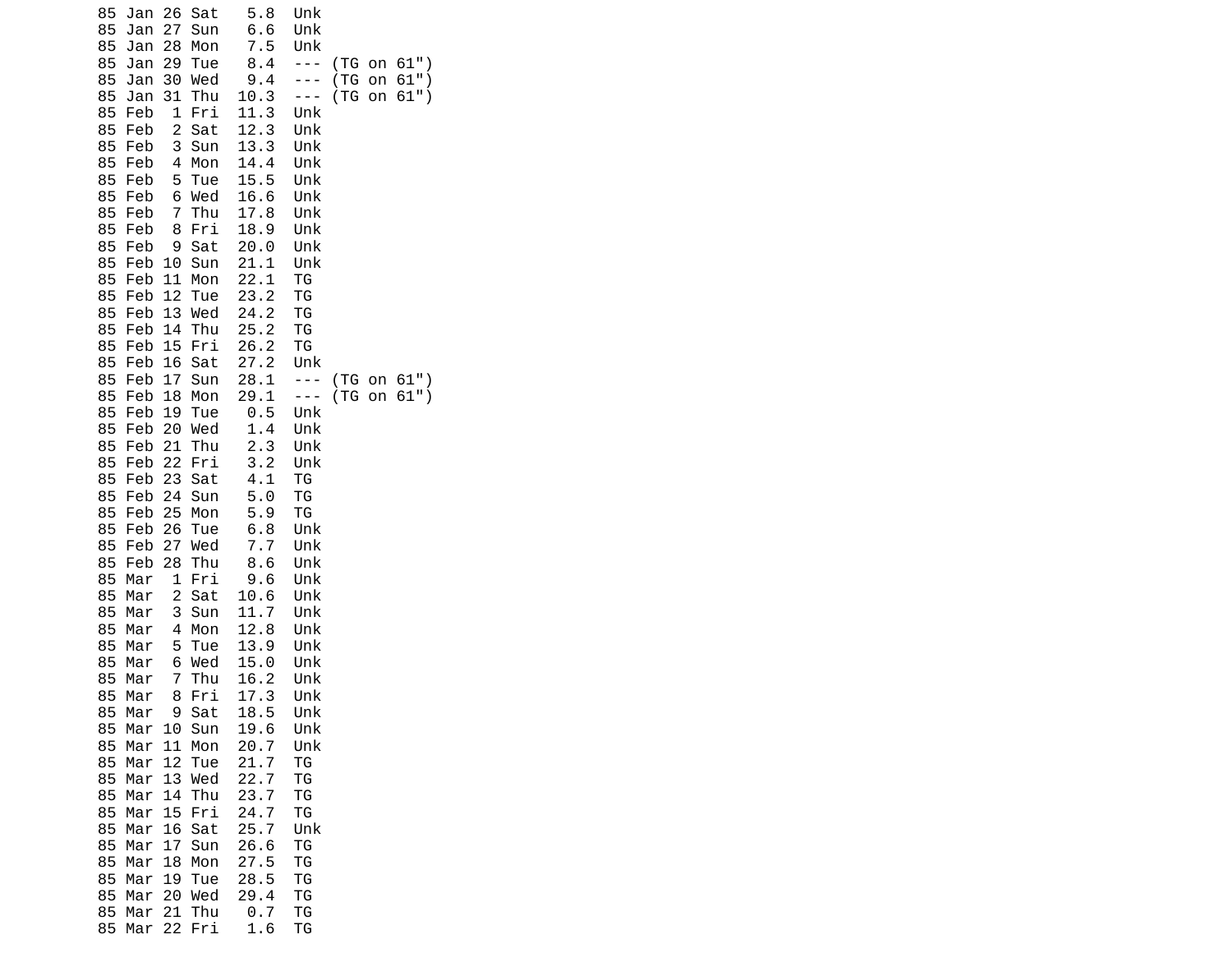| 85 Mar 23 Sat                     | 2.5          | TG                    |             |  |  |  | Bent connector pin fixed by RSM in daytime. |
|-----------------------------------|--------------|-----------------------|-------------|--|--|--|---------------------------------------------|
| 85 Mar 24 Sun                     | 3.4          | ТG                    |             |  |  |  |                                             |
| 85<br>Mar 25 Mon                  | 4.3          | ΤG                    |             |  |  |  |                                             |
| 85<br>Mar 26 Tue                  | 5.2          | ΤG                    |             |  |  |  |                                             |
| Mar 27 Wed<br>85                  | 6.1          | TG                    |             |  |  |  |                                             |
| 85 Mar 28 Thu                     | 7.0          | Unk                   |             |  |  |  |                                             |
| 85 Mar 29 Fri                     | 8.0          | ΤG                    |             |  |  |  |                                             |
| 85<br>Mar 30 Sat<br>85 Mar 31 Sun | 9.0<br>10.1  | ΤG<br>ТG              |             |  |  |  |                                             |
| 85 Apr<br>1 Mon                   | 11.1         | ΤG                    |             |  |  |  |                                             |
| 2 Tue<br>85 Apr                   | 12.3         | ΤG                    |             |  |  |  |                                             |
| 85 Apr<br>3 Wed                   | 13.4         | Unk                   |             |  |  |  |                                             |
| 4 Thu<br>85 Apr                   | 14.6         | Unk                   |             |  |  |  |                                             |
| 85 Apr<br>5 Fri                   | 15.7         | Unk                   |             |  |  |  |                                             |
| 6 Sat<br>85 Apr                   | 16.9         | Unk                   |             |  |  |  |                                             |
| 7 Sun<br>85 Apr                   | 18.0         | Unk                   |             |  |  |  |                                             |
| 85 Apr<br>8 Mon                   | 19.1         | Unk                   |             |  |  |  |                                             |
| 85 Apr 9 Tue                      | 20.2         | Unk                   |             |  |  |  |                                             |
| 85 Apr 10 Wed<br>85 Apr 11 Thu    | 21.3<br>22.3 | Unk<br>ΤG             |             |  |  |  |                                             |
| 85 Apr 12 Fri                     | 23.2         | ΤG                    |             |  |  |  |                                             |
| 85 Apr 13 Sat                     | 24.2         | ΤG                    |             |  |  |  |                                             |
| 85 Apr 14 Sun                     | 25.1         | ΤG                    |             |  |  |  |                                             |
| 85 Apr 15 Mon                     | 26.0         | ΤG                    |             |  |  |  |                                             |
| 85 Apr 16 Tue                     | 26.9         | ΤG                    |             |  |  |  |                                             |
| 85 Apr 17 Wed                     | 27.8         | ΤG                    |             |  |  |  |                                             |
| 85 Apr 18 Thu                     | 28.7         | ΤG                    |             |  |  |  |                                             |
| 85 Apr 19 Fri                     | 0.1          | TG                    |             |  |  |  |                                             |
| 85 Apr 20 Sat<br>85 Apr 21 Sun    | 1.0<br>1.9   | ΤG<br>ΤG              |             |  |  |  |                                             |
| 85 Apr 22 Mon                     | 2.8          | ΤG                    |             |  |  |  |                                             |
| 85 Apr 23 Tue                     | 3.7          | ΤG                    |             |  |  |  |                                             |
| 85 Apr 24 Wed                     | 4.6          | ΤG                    |             |  |  |  |                                             |
| 85 Apr 25 Thu                     | 5.5          | ΤG                    |             |  |  |  |                                             |
| 85 Apr 26 Fri                     | 6.5          | ΤG                    |             |  |  |  |                                             |
| 85 Apr 27 Sat                     | 7.5          | ΤG                    |             |  |  |  |                                             |
| 85 Apr 28 Sun                     | 8.5          | ТG                    |             |  |  |  |                                             |
| 85 Apr 29 Mon<br>85 Apr 30 Tue    | 9.6<br>10.7  | ΤG<br>ΤG              |             |  |  |  |                                             |
| 85 May<br>1 Wed                   | 11.8         | TG                    |             |  |  |  |                                             |
| 2 Thu<br>85<br>May                | 13.0         | Unk                   |             |  |  |  |                                             |
| 85 May                            | 3 Fri 14.2   | Unk                   |             |  |  |  |                                             |
| 4 Sat<br>85 May                   | 15.3         | Unk                   |             |  |  |  |                                             |
| 85 May 5 Sun                      | 16.5         | Unk                   |             |  |  |  |                                             |
| 85 May<br>6 Mon                   | 17.6         | Unk                   |             |  |  |  |                                             |
| 85 May<br>7 Tue<br>85 May 8 Wed   | 18.7<br>19.7 | Unk                   |             |  |  |  |                                             |
| 85 May 9 Thu                      | 20.8         | Unk<br>$\sim$ $ \sim$ | (TG on 61") |  |  |  |                                             |
| 85 May 10 Fri                     | 21.7         | $  -$                 | (TG on 61") |  |  |  |                                             |
| 85 May 11 Sat                     | 22.7         | $\sim$ $ \sim$        | (TG on 61") |  |  |  |                                             |
| 85 May 12 Sun                     | 23.6         | ΤG                    |             |  |  |  |                                             |
| 85 May 13 Mon                     | 24.5         | ΤG                    |             |  |  |  |                                             |
| 85 May 14 Tue                     | 25.4         | ΤG                    |             |  |  |  |                                             |
| 85 May 15 Wed                     | 26.3         | Unk                   |             |  |  |  |                                             |
| 85 May 16 Thu<br>85 May 17 Fri    | 27.2<br>28.1 | Unk<br>TG             |             |  |  |  |                                             |
|                                   |              |                       |             |  |  |  |                                             |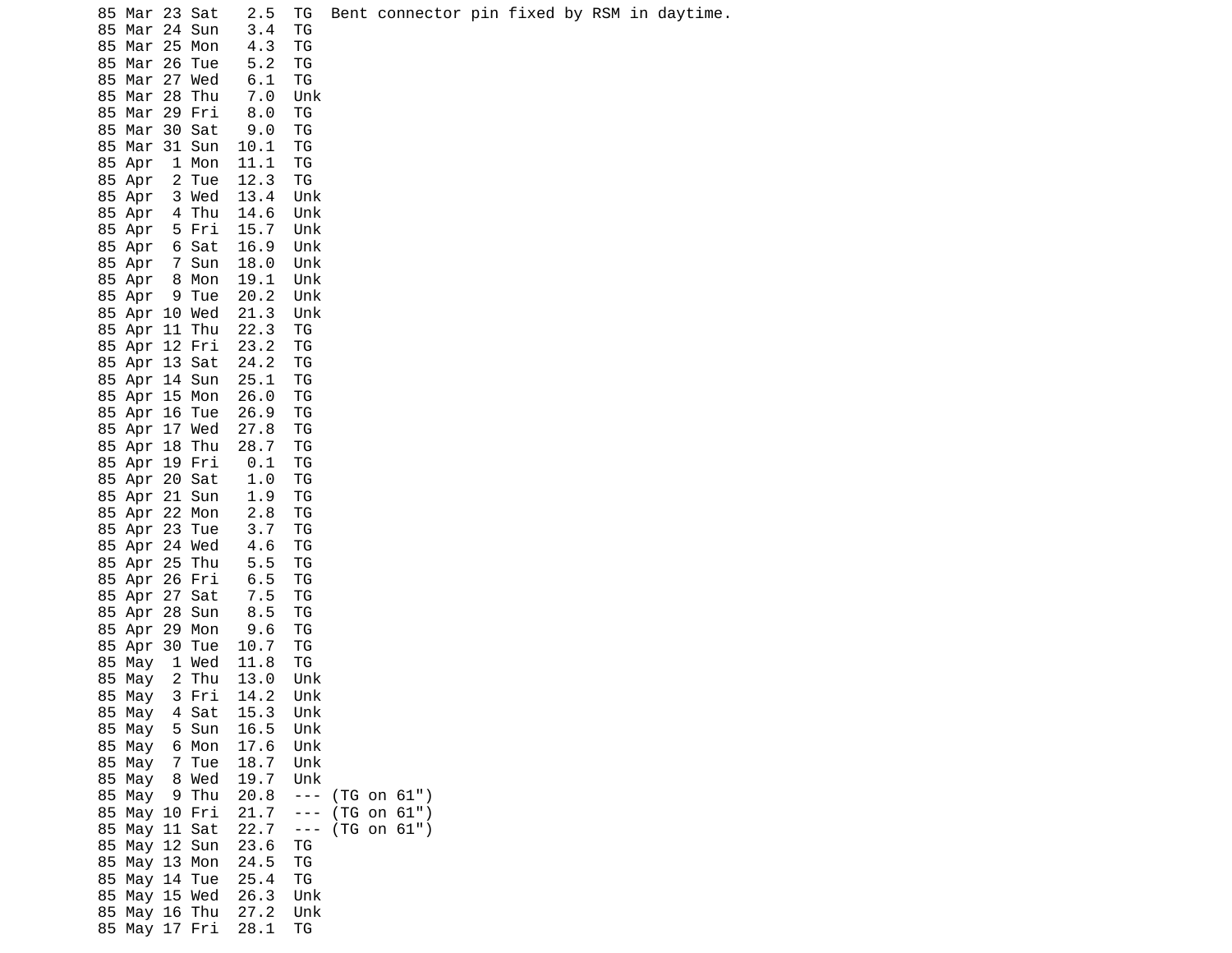|                                                                                              | 85 May 18 Sat<br>85 May 19 Sun<br>85 May 20 Mon<br>85 May 21 Tue<br>85 May 22 Wed<br>85 May 23 Thu<br>85 May 24 Fri<br>85 May 25 Sat<br>85 May 26 Sun<br>85 May 27 Mon<br>85 May 28 Tue<br>85 May 29 Wed<br>85 May 30 Thu                                                                  |                                                                               | 29.0<br>0.4<br>1.3<br>2.2<br>3.2<br>4.1<br>5.1<br>6.1<br>7.1<br>8.2<br>9.3<br>10.4<br>11.5                                                                                                           | ТG<br>TG<br>TG<br>ΤG<br>ΤG<br>ΤG<br>TG<br>TG<br>ΤG<br>Unk<br>Unk<br>Unk<br>Unk                                                                                                                                                                                                                                                                                                                                                                                                                         |
|----------------------------------------------------------------------------------------------|--------------------------------------------------------------------------------------------------------------------------------------------------------------------------------------------------------------------------------------------------------------------------------------------|-------------------------------------------------------------------------------|------------------------------------------------------------------------------------------------------------------------------------------------------------------------------------------------------|--------------------------------------------------------------------------------------------------------------------------------------------------------------------------------------------------------------------------------------------------------------------------------------------------------------------------------------------------------------------------------------------------------------------------------------------------------------------------------------------------------|
| 85 Jun<br>85 Jun<br>85 Jun<br>85 Jun<br>85 Jun<br>85 Jun<br>85 Jun<br>85 Jun<br>85 Jun<br>85 | 85 May 31 Fri<br>85 Jun 10 Mon<br>85 Jun 11 Tue<br>85 Jun 12 Wed<br>85 Jun 13 Thu<br>85 Jun 14 Fri<br>85 Jun 15 Sat<br>85 Jun 16 Sun<br>85 Jun 17 Mon<br>85 Jun 18 Tue<br>85 Jun 19 Wed<br>85 Jun 20 Thu<br>85 Jun 21 Fri<br>85 Jun 22 Sat<br>85 Jun 23 Sun<br>85 Jun 24 Mon<br>Jun 25 Tue | 1 Sat<br>2 Sun<br>3 Mon<br>4 Tue<br>5 Wed<br>6 Thu<br>7 Fri<br>8 Sat<br>9 Sun | 12.7<br>13.8<br>14.9<br>16.1<br>17.1<br>18.2<br>19.2<br>20.2<br>21.2<br>22.1<br>23.0<br>23.9<br>24.8<br>25.7<br>26.6<br>27.5<br>28.4<br>29.4<br>0.8<br>1.7<br>2.7<br>3.7<br>4.8<br>5.8<br>6.9<br>7.9 | Unk<br>RSM, PHS, MLP, WJM Radial Velocity (RV) instrument<br>RSM, PHS, MLP, WJM Radial Velocity (RV) instrument<br>RSM et al.; RV installation<br>RSM et al.; RV installation<br>RSM et al.;<br>RV installation<br>RSM et al.; RV installation<br>RSM et al.; RV installation & tests<br>RSM et al.; RV installation & tests<br>RSM et al.; RV installation & tests<br>RSM et al.; RV installation & tests<br>TG<br>TG<br>ΤG<br>ΤG<br>ΤG<br>TG<br>TG<br>TG<br>ΤG<br>TG<br>ΤG<br>Unk<br>Unk<br>ΤG<br>TG |
| 85<br>85 Jul<br>85 Jul<br>85 Jul<br>85 Jul<br>85 Jul<br>85 Jul<br>85 Jul<br>85 Jul<br>85 Jul | Jun 26 Wed<br>85 Jun 27 Thu<br>85 Jun 28 Fri<br>85 Jun 29 Sat<br>85 Jun 30 Sun<br>85 Jul 10 Wed<br>85 Jul 11 Thu<br>85 Jul 12 Fri                                                                                                                                                          | 1 Mon<br>2 Tue<br>3 Wed<br>4 Thu<br>5 Fri<br>6 Sat<br>7 Sun<br>8 Mon<br>9 Tue | 9.0<br>10.1<br>11.2<br>12.4<br>13.5<br>14.6<br>15.6<br>16.7<br>17.7<br>18.7<br>19.7<br>20.6<br>21.5<br>22.4<br>23.3<br>24.2<br>25.1                                                                  | Unk<br>Unk<br>(JEF: Tel Engr.)<br>RSM, PHS, WJM; RV<br>RSM, PHS, WJM;<br>RV<br>RSM, PHS, WJM;<br>RV<br>RSM, PHS, WJM;<br>RV<br>RSM, PHS, WJM;<br>RV<br>RSM, PHS, WJM;<br>RV<br>RSM, PHS, WJM; RV<br>(WJM, SKP: RV Engr.)<br>$\sim$ $ \sim$<br>RSM, PHS, WJM, SKP; RV Obs.<br>RSM, WJM: RV Obs.<br>ΤG<br>Unk<br>ΤG<br>Unk<br>Unk                                                                                                                                                                        |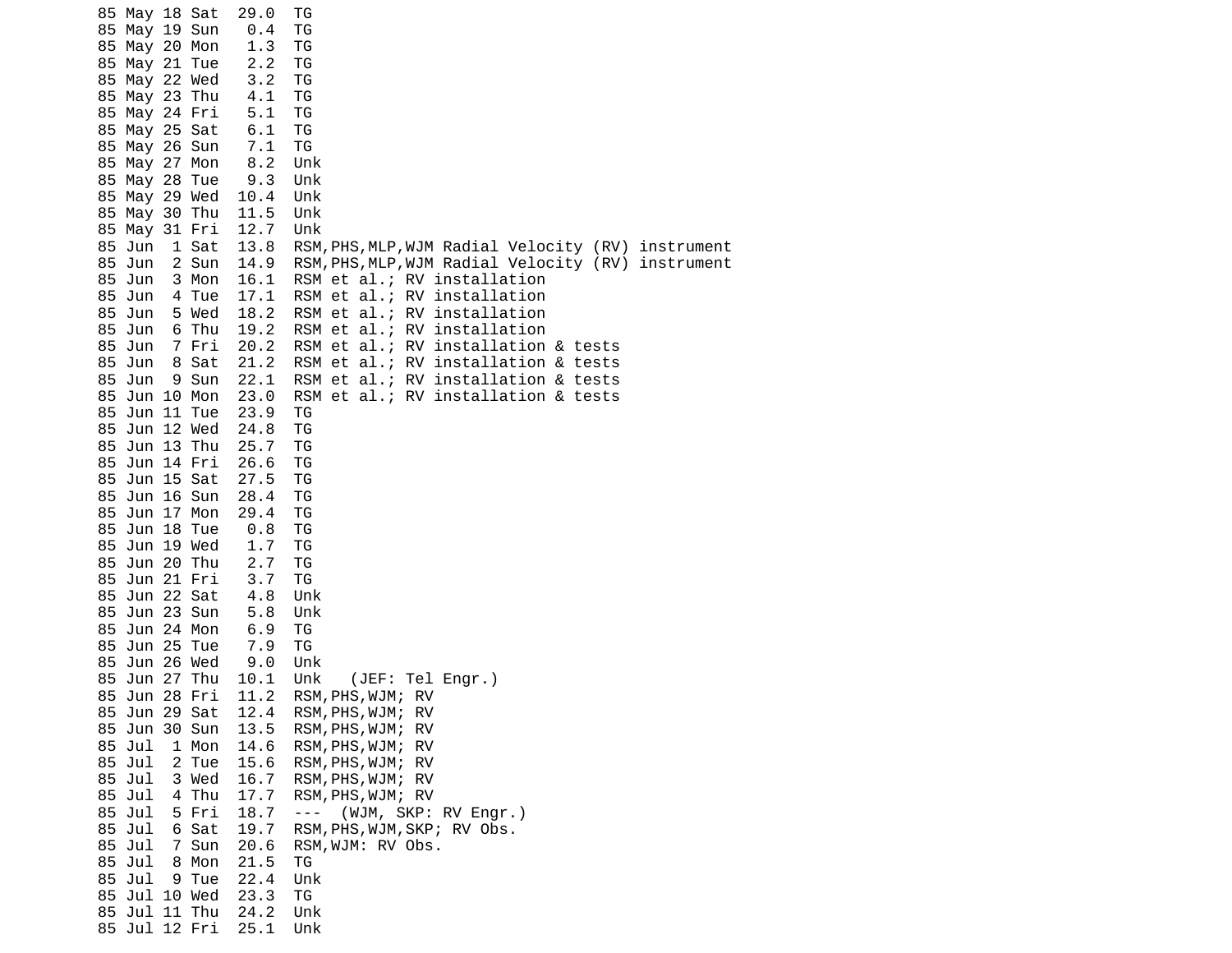| Jul<br>85              | 13                           | Sat        | 26.0         | Unk              |           |
|------------------------|------------------------------|------------|--------------|------------------|-----------|
| 85<br>Jul              | 14<br>15                     | Sun        | 26.9         | Unk              |           |
| 85<br>Jul<br>85<br>Jul | 16                           | Mon<br>Tue | 27.9<br>28.8 | Unk<br>Unk       |           |
| 85<br>Jul              | 17                           | Wed        | 0.3          | Unk              |           |
| 85<br>Jul              | 18                           | Thu        | 1.3          | Unk              |           |
| 85<br>Jul              | 19                           | Fri        | 2.4          | Unk              |           |
| 85<br>Jul              | 20                           | Sat        | 3.4          | Unk              |           |
| 85<br>Jul<br>85<br>Jul | 21<br>22                     | Sun<br>Mon | 4.5<br>5.6   | Unk<br>TG        |           |
| 85<br>Jul              | 23                           | Tue        | 6.7          | ТG               |           |
| 85<br>Jul 24           |                              | Wed        | 7.7          | ТG               |           |
| 85<br>Jul              | 25                           | Thu        | 8.8          | ТG               |           |
| 85<br>Jul              | 26                           | Fri        | 9.9          | Unk              |           |
| 85<br>Jul<br>Jul       | 27<br>28                     | Sat        | 11.0<br>12.0 | Unk              |           |
| 85<br>85<br>Jul        | 29                           | Sun<br>Mon | 13.1         | Unk<br>Unk       |           |
| 85<br>Jul              | 30                           | Tue        | 14.2         | Unk              |           |
| 85<br>Jul              | 31                           | Wed        | 15.2         | Unk              |           |
| 85<br>Aug              | 1                            | Thu        | 16.2         | Unk              |           |
| 85<br>Aug              | $\overline{\mathbf{c}}$      | Fri<br>Sat | 17.2<br>18.1 | Unk<br>Unk       |           |
| 85<br>Aug<br>85<br>Aug | 3<br>4                       | Sun        | 19.0         | Unk              |           |
| 85<br>Aug              | 5                            | Mon        | 20.0         | Unk              |           |
| 85<br>Aug              | 6                            | Tue        | 20.8         | PHS, WJM;        | <b>RV</b> |
| 85<br>Aug              | $\overline{7}$               | Wed        | 21.7         | PHS, WJM;        | <b>RV</b> |
| 85<br>Aug              | 8                            | Thu        | 22.6         | Unk              |           |
| 85<br>Aug<br>85<br>Aug | 9<br>10                      | Fri<br>Sat | 23.5<br>24.4 | Unk<br>Unk       |           |
| 85<br>Aug              | 11                           | Sun        | 25.4         | Unk              |           |
| 85<br>Aug              | 12                           | Mon        | 26.3         | Unk              |           |
| 85<br>Aug              | 13                           | Tue        | 27.3         | ΤG               |           |
| 85<br>Aug              | 14                           | Wed        | 28.4         | ТG               |           |
| 85<br>Aug<br>85<br>Aug | 15<br>16                     | Thu<br>Fri | 29.4<br>1.0  | Unk<br>Unk       |           |
| 85<br>Aug              | 17                           | Sat        | 2.0          | Unk              |           |
| 85<br>Aug              | 18                           | Sun        | 3.1          | Unk              |           |
| 85<br>Aug              | 19                           | Mon        | 4.2          | Unk              |           |
| 85<br>Aug              | 20                           | Tue        | 5.3          | Unk              |           |
| 85<br>Aug<br>85<br>Aug | 21<br>22                     | Wed<br>Thu | 6.4<br>7.5   | Unk<br>PHS, WJM: | <b>RV</b> |
| 85<br>Aug              | 23                           | Fri        | 8.6          | ΤG               |           |
| 85<br>Aug              | 24                           | Sat        | 9.6          | Unk              |           |
| 85<br>Aug              | 25                           | Sun        | 10.7         | Unk              |           |
| 85<br>Aug<br>85        | 26                           | Mon        | 11.7<br>12.7 | ТG<br>Unk        |           |
| Aug<br>85<br>Aug       | 27<br>28                     | Tue<br>Wed | 13.7         | Unk              |           |
| 85<br>Aug              | 29                           | Thu        | 14.7         | Unk              |           |
| 85<br>Aug              | 30                           | Fri        | 15.6         | Unk              |           |
| 85<br>Aug              | 31                           | Sat        | 16.6         | Unk              |           |
| 85<br>Sep              | 1                            | Sun        | 17.5         | Unk              |           |
| 85<br>Sep<br>85<br>Sep | $\overline{\mathbf{c}}$<br>3 | Mon<br>Tue | 18.4<br>19.3 | Unk<br>Unk       |           |
| 85<br>Sep              | 4                            | Wed        | 20.2         | Unk              |           |
| 85<br>Sep              | 5                            | Thu        | 21.1         | ΤG               |           |
| 85<br>Sep              | 6                            | Fri        | 22.0         | Unk              |           |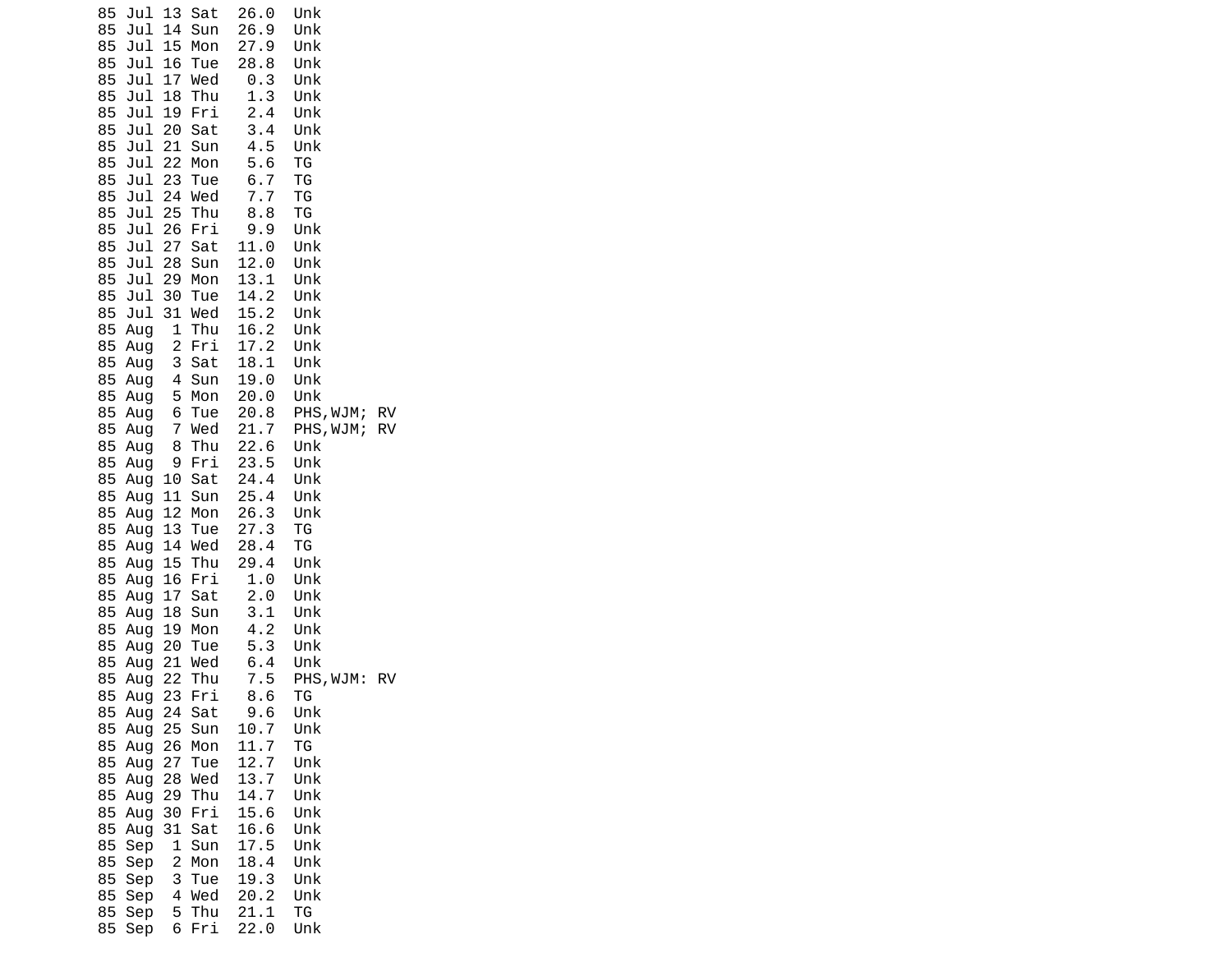| 85<br>85 | Sep<br>Sep               | 8              | 7 Sat<br>Sun  | 22.9<br>23.8 | ТG<br>Unk                                         |
|----------|--------------------------|----------------|---------------|--------------|---------------------------------------------------|
| 85       | Sep                      | 9              | Mon           | 24.8         | Unk                                               |
| 85       | Sep 10                   |                | Tue           | 25.8         | PHS,WJM: RV                                       |
| 85       |                          |                | Sep 11 Wed    | 26.8         | TG<br>(PHS & WJM RV Engr)                         |
| 85       | Sep 12 Thu               |                |               | 27.9         | (PHS & WJM RV Engr)<br>TG                         |
| 85<br>85 | Sep 13 Fri               |                |               | 29.0<br>0.6  | ТG                                                |
| 85       | Sep 14 Sat<br>Sep 15     |                | Sun           | 1.7          | Unk<br>ТG                                         |
| 85       | Sep 16 Mon               |                |               | 2.8          | (PHS & WJM RV Engr)<br>ΤG                         |
| 85       | Sep 17 Tue               |                |               | 4.0          | ΤG                                                |
| 85       | Sep 18 Wed               |                |               | 5.1          | TG                                                |
| 85       | Sep 19 Thu               |                |               | 6.2          | ΤG                                                |
| 85       | Sep 20 Fri               |                |               | 7.2          | ΤG                                                |
| 85       | Sep 21 Sat               |                |               | 8.3          | TG<br>(RSM, PHS, MLP RV Engr)                     |
| 85<br>85 | Sep 22 Sun<br>Sep 23 Mon |                |               | 9.3<br>10.3  | RSM, PHS, WJM: RV Obs<br>RSM, PHS, WJM:<br>RV Obs |
| 85       | Sep 24                   |                | Tue           | 11.3         | RSM, PHS, WJM:<br>RV Obs                          |
| 85       | Sep 25 Wed               |                |               | 12.2         | RV Obs<br>RSM, PHS, WJM:                          |
| 85       | Sep                      |                | 26 Thu        | 13.2         | RV Obs<br>RSM et al.:                             |
| 85       | Sep 27 Fri               |                |               | 14.1         | 0bs<br>RSM, MLP:<br><b>RV</b>                     |
| 85       | Sep 28 Sat               |                |               | 15.0         | Unk                                               |
| 85       | Sep                      | 29             | Sun           | 15.9         | RSM et al.:<br>RV Obs                             |
| 85<br>85 | Sep 30 Mon<br>0ct        | $\mathbf{1}$   | Tue           | 16.8<br>17.7 | RSM, SKP:<br>RV Obs<br>RSM, SKP:<br>RV Obs        |
| 85       | 0ct                      |                | 2 Wed         | 18.6         | RSM, SKP:<br>RV Obs                               |
| 85       | 0ct                      | 3              | Thu           | 19.5         | WJM, MLP:<br>RV Obs                               |
| 85       | 0ct                      |                | 4 Fri         | 20.4         | Unk                                               |
| 85       | 0ct                      | 5              | Sat           | 21.3         | Unk                                               |
| 85       | 0ct                      | - 6            | Sun           | 22.2         | ΤG                                                |
| 85       | 0ct                      | $\overline{7}$ | Mon           | 23.2         | Unk                                               |
| 85<br>85 | 0ct<br>0ct               | 8<br>9         | Tue<br>Wed    | 24.2<br>25.2 | ТG<br>TG                                          |
| 85       | Oct 10                   |                | Thu           | 26.3         | Unk                                               |
| 85       | Oct                      |                | 11 Fri        | 27.4         | ΤG                                                |
| 85       | Oct                      |                | 12 Sat        | 28.5         | ΤG                                                |
| 85       | 0ct                      | 13             | Sun           | 0.1          | ΤG                                                |
| 85       | 0ct                      | 14             | Mon           | 1.3          | ΤG                                                |
| 85       | 0ct                      | 15             | Tue           | 2.5          | TG                                                |
| 85<br>85 | Oct<br>0ct               | 17             | 16 Wed<br>Thu | 3.6<br>4.7   | Unk<br>ТG                                         |
| 85       | Oct 18 Fri               |                |               | 5.8          | ТG                                                |
| 85       | 0ct                      |                | 19 Sat        | 6.8          | ΤG                                                |
| 85       | Oct                      |                | 20 Sun        | 7.9          | Unk                                               |
| 85       | 0ct                      | 21             | Mon           | 8.8          | RV Obs<br>RSM, PHS:                               |
| 85       | 0ct                      | 22             | Tue           | 9.8          | RV<br>0bs<br>RSM, PHS:                            |
| 85       | 0ct                      | 23             | Wed           | 10.8         | PHS, WJM:<br>RV<br>0bs                            |
| 85<br>85 | 0ct<br>0ct               | 24<br>25       | Thu<br>Fri    | 11.7<br>12.6 | WJM:<br>RV<br>Obs<br>WJM:<br>RV<br>0bs            |
| 85       | 0ct                      | 26             | Sat           | 13.5         | RV<br>Obs<br>WJM:                                 |
| 85       | 0ct                      | 27             | Sun           | 14.4         | RV<br>0bs<br>WJM:                                 |
| 85       | 0ct                      | 28             | Mon           | 15.3         | RSM:<br>RV<br>Obs                                 |
| 85       | 0ct                      | 29             | Tue           | 16.2         | RSM:<br>RV<br>0bs                                 |
| 85       | 0ct                      |                | 30 Wed        | 17.0         | RSM:<br>RV Obs                                    |
| 85       | 0ct                      | 31             | Thu           | 17.9         | 0 <sub>bs</sub><br>WJM:<br>RV.                    |
| 85       | Nov                      | 1              | Fri           | 18.8         | 0bs<br>WJM:<br><b>RV</b>                          |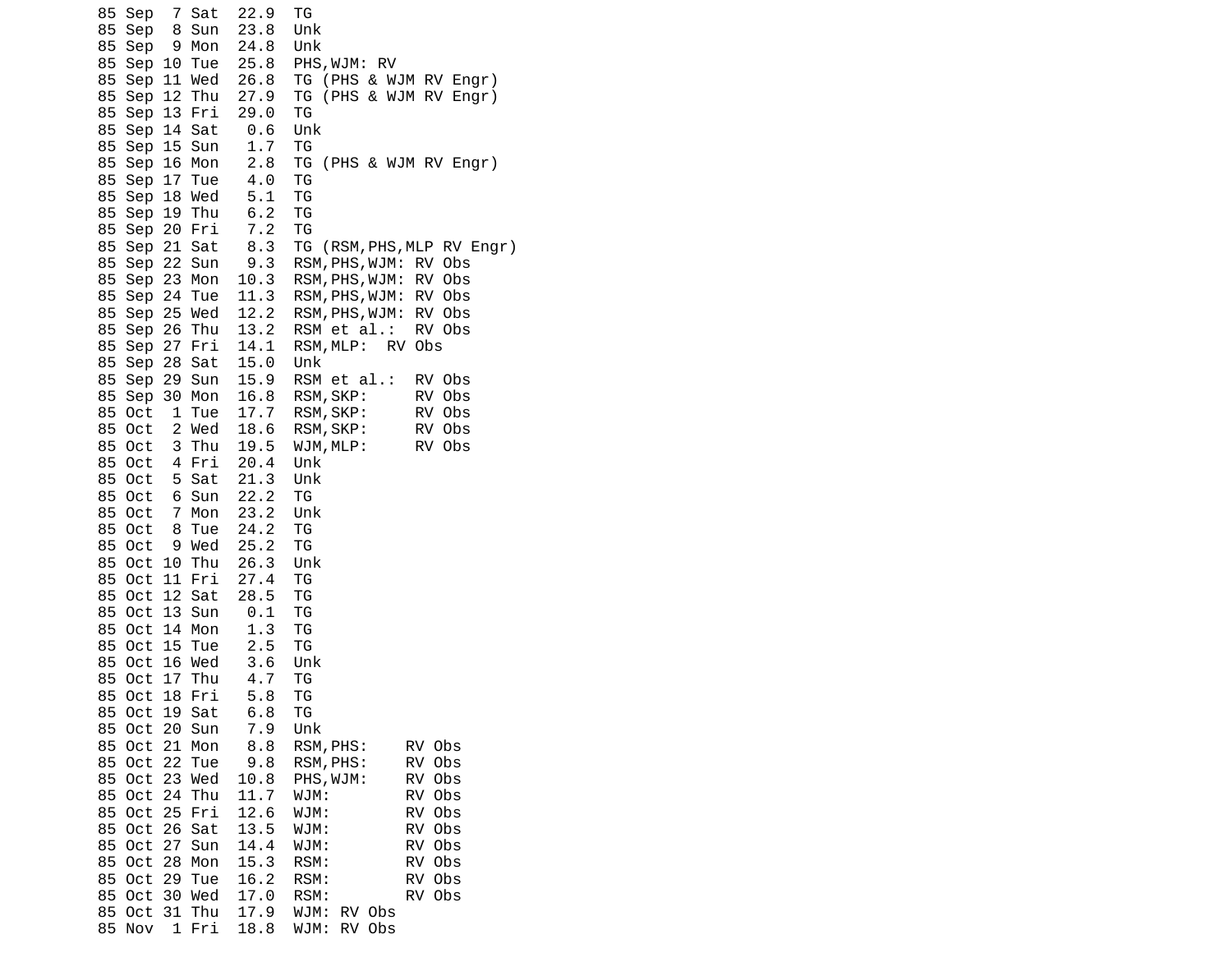85 Nov 2 Sat 19.8 WJM: RV Obs 85 Nov 3 Sun 20.7 WJM: RV Obs 4 Mon 21.6<br>5 Tue 22.6 85 Nov 5 Tue 22.6 JVS 85 Nov 6 Wed 23.6<br>85 Nov 7 Thu 24.7 85 Nov 7 Thu 24.7 Unk 8 Fri 25.8 MLP: Engr. 85 Nov 9 Sat 26.9 Unk 85 Nov 10 Sun 28.0 Unk 85 Nov 11 Mon 29.2 Unk 85 Nov 12 Tue 85 Nov 13 Wed 2.0 Unk 85 Nov 14 Thu 3.1 JVS,ST 85 Nov 15 Fri 85 Nov 16 Sat 5.3 ST 85 Nov 17 Sun 6.3 ST 85 Nov 18 Mon 7.3 ST 85 Nov 19 Tue 85 Nov 20 Wed 9.2 PHS,MLP: RV Obs. 85 Nov 21 Thu 10.1 PHS: RV Obs. 85 Nov 22 Fri 11.0 PHS,WJM: RV Obs. 85 Nov 23 Sat 11.9 WJM: RV Obs. 85 Nov 24 Sun 12.8 WJM: RV Obs. 85 Nov 25 Mon 13.7 WJM: RV Obs. 85 Nov 26 Tue 14.6 WJM: RV Obs. 85 Nov 27 Wed 15.5 WJM: RV Obs. 85 Nov 28 Thu 16.4 WJM: RV Obs. 85 Nov 29 Fri 17.3 WJM: RV Obs. 85 Nov 30 Sat 18.2 WJM: RV Obs. 85 Dec 1 Sun 19.1 Unk 2 Mon 20.1 Unk<br>3 Tue 21.1 Unk 85 Dec 3 Tue 21.1 Unk 4 Wed 22.1 JVS 85 Dec 5 Thu 23.1 Unk 85 Dec 6 Fri 24.2 JVS 7 Sat 85 Dec 8 Sun 26.4 JVS 85 Dec 9 Mon 27.5 Unk 85 Dec 10 Tue 28.7 ST 85 Dec 11 Wed 0.3 Unk 85 Dec 12 Thu 1.5 Unk 85 Dec 13 Fri 2.6 JVS 85 Dec 14 Sat 85 Dec 15 Sun 4.7 Unk 85 Dec 16 Mon 5.7 ST 85 Dec 17 Tue 6.7<br>85 Dec 18 Wed 7.6 85 Dec 18 Wed 7.6 JVS 8.5 RSM, PHS: RV Obs. 85 Dec 20 Fri 9.4 PHS: RV Obs. RSM, PHS, WJM: RV Obs. 85 Dec 22 Sun 11.2 PHS, RV Obs. 85 Dec 23 Mon 12.1 Unk 85 Dec 24 Tue 12.9 Unk 85 Dec 25 Wed 13.8 Unk 85 Dec 26 Thu 14.8 85 Dec 27 Fri 15.7 RSM,WJM: RV Obs.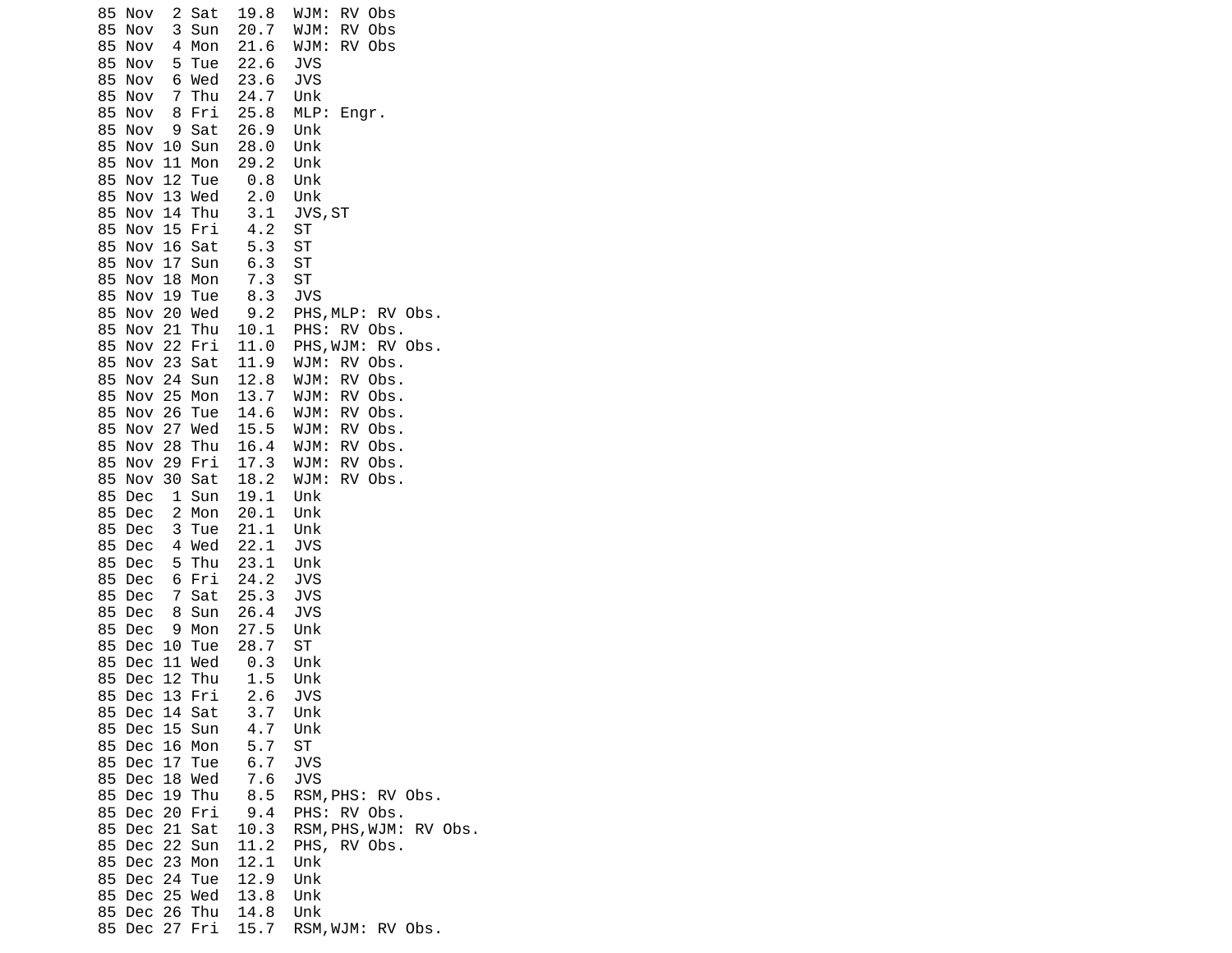| 85<br>28<br>Sat<br>Dec                           | 16.6         | WJM:<br>RV -<br>Obs.      |
|--------------------------------------------------|--------------|---------------------------|
| 29<br>85<br>Dec<br>Sun                           | 17.6         | RV<br>WJM:<br>Obs.        |
| 85<br>Dec<br>30<br>Mon                           | 18.6         | RV<br>RSM:<br>Obs.        |
| 85<br>Dec<br>31<br>Tue                           | 19.6         | Unk                       |
| 86<br>1<br>Wed<br>Jan                            | 20.6         | Unk                       |
| 2<br>86<br>Thu<br>Jan                            | 21.6         | Unk                       |
| 86<br>3<br>Fri<br>Jan                            | 22.7         | JVS                       |
| Sat<br>86<br>Jan<br>4                            | 23.7         | JVS                       |
| 86<br>5<br>Sun<br>Jan                            | 24.8         | Unk                       |
| Mon<br>86<br>Jan<br>6                            | 25.9         | <b>JVS</b>                |
| $\overline{7}$<br>86<br>Tue<br>Jan               | 27.1         | <b>ST</b>                 |
| Wed<br>86<br>Jan<br>8                            | 28.2         | <b>ST</b>                 |
| 86<br>Thu<br>Jan<br>9                            | 29.3         | ТG                        |
| 86<br>Fri<br>Jan<br>10                           | 0.9          | TG                        |
| 86<br>Jan<br>11<br>Sat                           | 2.0          | TG                        |
| 86<br>12<br>Jan<br>Sun                           | 3.0          | ΤG                        |
| 13<br>86<br>Jan<br>Mon<br>86                     | 4.0          | Unk                       |
| Jan<br>14<br>Tue<br>15<br>Wed<br>86<br>Jan       | 5.0<br>5.9   | Unk<br>TG                 |
| 86<br>16<br>Thu<br>Jan                           | 6.8          | Unk                       |
| 17<br>86<br>Jan<br>Fri                           | 7.7          | Unk                       |
| 86<br>18<br>Sat<br>Jan                           | 8.6          | TG                        |
| 86<br>Jan<br>19<br>Sun                           | 9.5          | TG                        |
| 86<br>Jan<br>20<br>Mon                           | 10.4         | Unk                       |
| 21<br>86<br>Jan<br>Tue                           | 11.3         | RSM, WJM:<br>RV Obs.      |
| 22<br>Wed<br>86<br>Jan                           | 12.2         | RSM, WJM, WZW:<br>RV Obs. |
| 23<br>86<br>Jan<br>Thu                           | 13.1         | WJM:<br>RV Obs.           |
| 86<br>Fri<br>Jan<br>24                           | 14.1         | RV<br>Obs.<br>WJM:        |
| 86<br>25<br>Sat<br>Jan                           | 15.0         | WJM:<br>RV<br>Obs.        |
| 26<br>86<br>Sun<br>Jan                           | 16.0         | WJM:<br>RV<br>Obs.        |
| 27<br>86<br>Jan<br>Mon                           | 17.0         | RV<br>WJM:<br>Obs.        |
| 86<br>Jan<br>28<br>Tue                           | 18.1         | RV<br>Obs.<br>WJM:        |
| 86<br>29<br>Wed<br>Jan                           | 19.1         | RV<br>Obs.<br>WJM:        |
| 86<br>30<br>Thu<br>Jan<br>31                     | 20.2<br>21.2 | WJM:<br>RV<br>Obs.<br>Unk |
| 86<br>Jan<br>Fri<br>86<br>1<br>Feb<br>Sat        | 22.3         | Unk                       |
| 86<br>2<br>Feb<br>Sun                            | 23.3         | ΤG                        |
| 86<br>3<br>Feb<br>Mon                            | 24.4         | ΤG                        |
| 86<br>Feb<br>4<br>Tue                            | 25.5         | Unk                       |
| 86<br>Feb<br>5<br>Wed                            | 26.6         | ТG                        |
| 86<br>Feb<br>6<br>Thu                            | 27.7         | Unk                       |
| 7<br>Fri<br>86<br>Feb                            | 28.8         | ТG                        |
| Feb<br>Sat<br>86<br>8                            | 0.3          | Unk                       |
| Feb<br>86<br>9<br>Sun                            | 1.3          | Unk                       |
| 86<br>Feb<br>10<br>Mon                           | 2.3          | ΤG                        |
| 86<br>11<br>Feb<br>Tue                           | 3.3          | Unk                       |
| 12<br>86<br>Feb<br>Wed                           | 4.2          | Unk                       |
| 13<br>86<br>Feb<br>Thu<br>Feb<br>14<br>Fri<br>86 | 5.1<br>6.0   | Unk<br>Unk                |
| 86<br>Feb<br>15<br>Sat                           | 6.9          | Unk                       |
| 86<br>Feb<br>16<br>Sun                           | 7.8          | Unk                       |
| 17<br>86<br>Feb<br>Mon                           | 8.7          | Unk                       |
| 18<br>86<br>Feb<br>Tue                           | 9.6          | Unk                       |
| 86<br>Feb<br>19<br>Wed                           | 10.5         | Unk                       |
| 86<br>Feb<br>Thu<br>20                           | 11.5         | Unk                       |
| 21<br>86<br>Feb<br>Fri                           | 12.4         | RSM, PHS: RV Obs.         |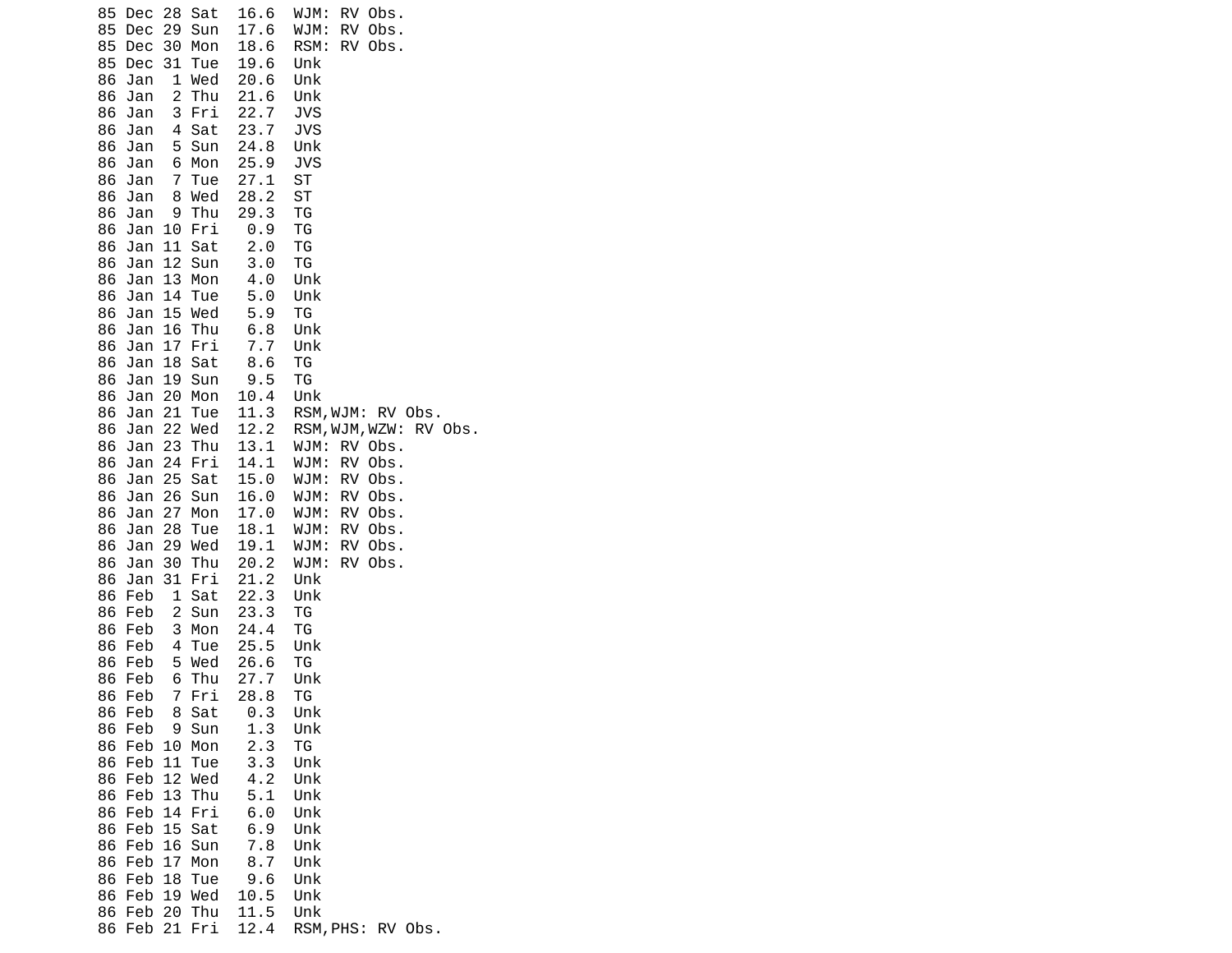| 86 Feb 22 Sat          |       | 13.4        | WJM: RV Obs.                                         |
|------------------------|-------|-------------|------------------------------------------------------|
| 86 Feb 23 Sun          |       | 14.4        | WJM: RV Obs.                                         |
| 86 Feb 24 Mon          |       | 15.5        | RSM, WZW: RV Obs.                                    |
| 86 Feb 25 Tue          |       | 16.5        | WZW: RV Obs.                                         |
| 86 Feb 26 Wed          |       | 17.6        | WZW: RV Obs.                                         |
| 86 Feb 27 Thu          |       | 18.7        | WZW: RV Obs.                                         |
| 86 Feb 28 Fri          |       | 19.8        | WZW: RV Obs.                                         |
| 86 Mar                 | 1 Sat | 20.9        | WZW, WJM: RV Obs.; Fred Roesler of U. Wisc. visited. |
| 86 Mar                 | 2 Sun | 21.9        | TG, AHM                                              |
| 86 Mar                 | 3 Mon | 23.0        |                                                      |
|                        |       |             | TG, AHM                                              |
| 86 Mar                 | 4 Tue | 24.1        | TG, AHM                                              |
| 86 Mar                 | 5 Wed | 25.1        | TG, AHM                                              |
| 86 Mar                 | 6 Thu | 26.2        | TG, AHM                                              |
| 86 Mar                 | 7 Fri | 27.2        | TG, AHM                                              |
| 86 Mar                 | 8 Sat | 28.2        | TG, AHM                                              |
| 86 Mar                 | 9 Sun | 29.2        | TG, AHM                                              |
| 86 Mar 10 Mon          |       | 0.7         | TG, AHM                                              |
| 86 Mar 11 Tue          |       | 1.6         | TG, AHM                                              |
| 86 Mar 12 Wed          |       | 2.6         | TG, AHM                                              |
| 86 Mar 13 Thu          |       | 3.5         | TG, AHM                                              |
| 86 Mar 14 Fri          |       | 4.4         | TG, AHM                                              |
| 86 Mar 15 Sat          |       | 5.3         | TG, AHM                                              |
| 86 Mar 16 Sun          |       | 6.1         | TG, AHM                                              |
| 86 Mar 17 Mon          |       | 7.0         | RSM, PHS, MLP: RV Obs.                               |
| 86 Mar 18 Tue          |       | 7.9         | RSM, PHS: RV Obs.                                    |
| 86 Mar 19 Wed          |       | 8.9         | RSM, PHS: RV Obs.                                    |
| 86 Mar 20 Thu          |       | 9.8         | RSM, PHS: RV Obs.                                    |
| 86 Mar 21 Fri          |       | 10.8        | RSM: RV Obs.                                         |
| 86 Mar 22 Sat          |       | 11.8        | WJM: RV Obs.                                         |
| 86 Mar 23 Sun          |       | 12.8        | WJM: RV Obs.                                         |
| 86 Mar 24 Mon          |       | 13.9        | WJM: RV Obs.                                         |
| 86 Mar 25 Tue          |       | 15.0        | WJM:<br>RV Obs.                                      |
| 86 Mar 26 Wed          |       | 16.1        | WJM: RV Obs.                                         |
| 86 Mar 27 Thu          |       | 17.2        | WJM: RV Obs.                                         |
| 86 Mar 28 Fri          |       | 18.3        | WJM:<br>RV Obs.                                      |
| 86 Mar 29 Sat          |       | 19.4        | WJM: RV Obs.                                         |
| 86 Mar 30 Sun          |       | 20.5        | WJM: RV Obs.                                         |
| 86 Mar 31 Mon          |       | 21.6        | WJM: RV Obs.                                         |
| 86 Apr                 | 1 Tue | 22.7        | TG, AHM                                              |
| 86 Apr                 | 2 Wed | 23.7        | TG, AHM                                              |
| 86 Apr                 | 3 Thu | 24.7        | ST                                                   |
| 86 Apr                 | 4 Fri | 25.8        | ST                                                   |
| 86 Apr                 | 5 Sat | 26.7        | TG, AHM                                              |
|                        | 6 Sun | 27.7        |                                                      |
| 86 Apr                 | 7 Mon |             | TG, AHM                                              |
| 86 Apr<br>86 Apr 8 Tue |       | 28.7<br>0.1 | TG, AHM                                              |
|                        |       |             | ТG                                                   |
| 86 Apr 9 Wed           |       | 1.0         | TG                                                   |
| 86 Apr 10 Thu          |       | 1.9         | TG, AHM                                              |
| 86 Apr 11 Fri          |       | 2.8         | TG, AHM                                              |
| 86 Apr 12 Sat          |       | 3.7         | TG, AHM                                              |
| 86 Apr 13 Sun          |       | 4.5         | ΤG                                                   |
| 86 Apr 14 Mon          |       | 5.4         | TG                                                   |
| 86 Apr 15 Tue          |       | 6.3         | ΤG                                                   |
| 86 Apr 16 Wed          |       | 7.3         | TG                                                   |
| 86 Apr 17 Thu          |       | 8.2         | RSM, PHS, MLP: RV Obs.                               |
| 86 Apr 18 Fri          |       | 9.2         | RSM: RV Obs.                                         |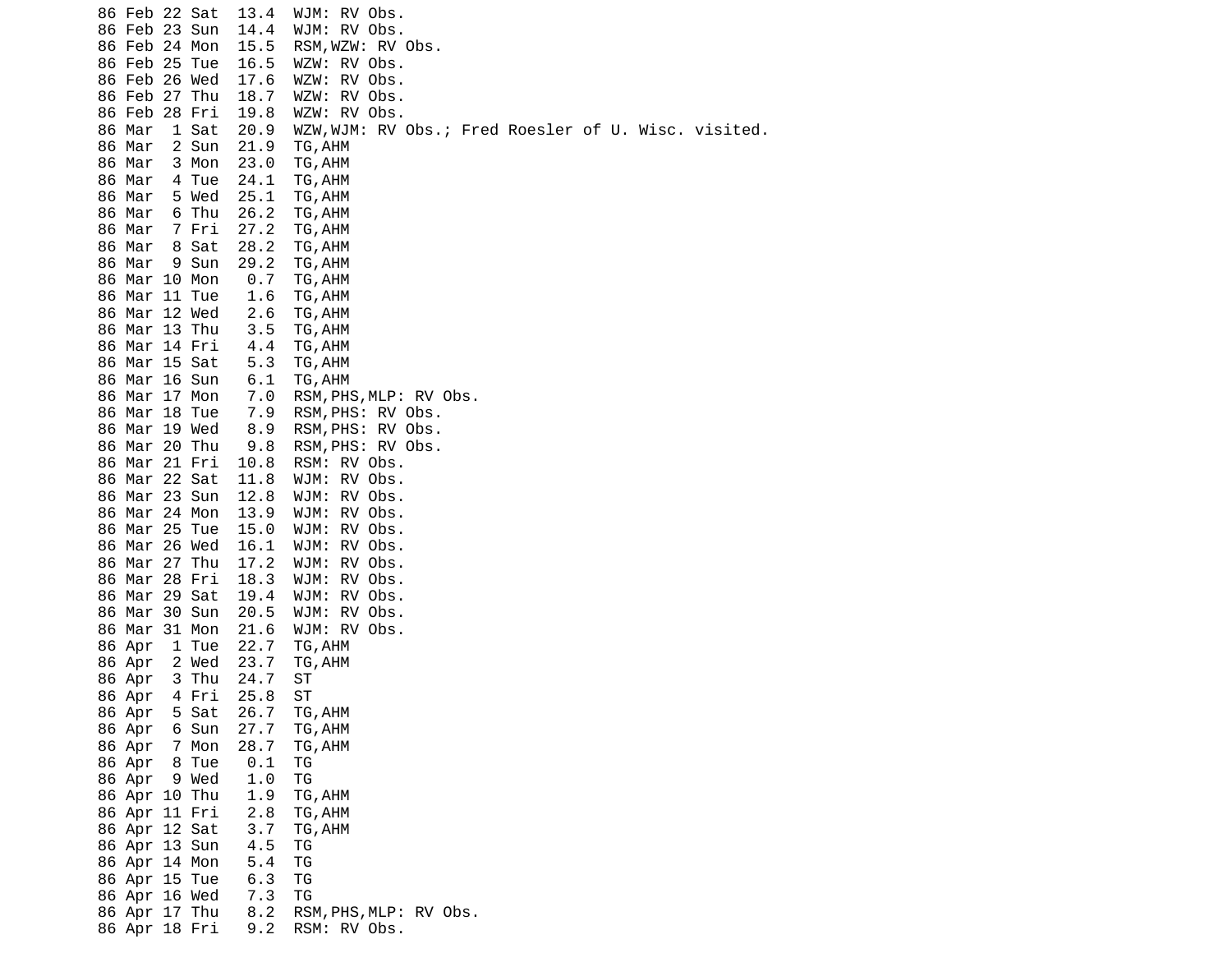86 Apr 19 Sat 10.2 RSM: RV Obs. 86 Apr 20 Sun 11.2 RSM: RV Obs. 86 Apr 21 Mon 12.3 WJM: RV Obs. 86 Apr 22 Tue 13.4 WJM: RV Obs. 86 Apr 23 Wed 14.5 WJM: RV Obs. 86 Apr 24 Thu 15.7 WJM: RV Obs. 86 Apr 25 Fri 16.8 WJM: RV Obs. 86 Apr 26 Sat 18.0 WJM: RV Obs. 86 Apr 27 Sun 19.1 RSM: RV Obs. 86 Apr 28 Mon 20.2 RSM: RV Obs. 86 Apr 29 Tue 21.3 Unk 86 Apr 30 Wed 22.3 ST,AHM 86 May 1 Thu 23.3 ST,AHM 86 May 2 Fri 24.3 ST,AHM 86 May 3 Sat 25.3 ST,AHM 86 May 4 Sun 26.2 ST,AHM 86 May 5 Mon 27.2 ST,AHM 86 May 6 Tue 28.1 TG,AHM 86 May 7 Wed 29.0 TG 86 May 8 Thu 0.3 TG  $(RSM et al. RV Engr.)$  86 May 10 Sat 2.1 TG 86 May 11 Sun 3.0 TG 86 May 12 Mon 3.9 TG 86 May 13 Tue 86 May 14 Wed 5.7 TG 86 May 15 Thu 6.7 TG 86 May 16 Fri 7.6 TG 86 May 17 Sat 86 May 18 Sun 9.7 RSM,PHS,WJM,MLP RV Obs.<br>86 May 19 Mon 10.7 RSM,PHS,WJM,MLP RV Obs. RSM, PHS, WJM, MLP RV Obs. 86 May 20 Tue 11.8 RSM et al.: RV Obs. 86 May 21 Wed 13.0 WJM: RV Obs. 86 May 22 Thu 14.1 WJM,TG 86 May 23 Fri 15.3 TG 86 May 24 Sat 16.5 TG 86 May 25 Sun 17.6 TG 86 May 26 Mon 18.7 TG 86 May 27 Tue 19.8 TG 86 May 28 Wed 20.9 86 May 29 Thu 21.9 RSM: RV Obs. 86 May 30 Fri 22.9 Unk 86 May 31 Sat 23.9 Unk 86 Jun 1 Sun 24.8 TG 86 Jun 2 Mon 25.7 Unk 86 Jun 3 Tue 86 Jun 4 Wed 27.5 JVS 86 Jun 5 Thu 28.4 JVS 86 Jun 6 Fri 29.3 TG 86 Jun 7 Sat 86 Jun 8 Sun 1.5 Unk 86 Jun 9 Mon 86 Jun 10 Tue 3.4 JVS 86 Jun 11 Wed 86 Jun 12 Thu 5.2 Unk 86 Jun 13 Fri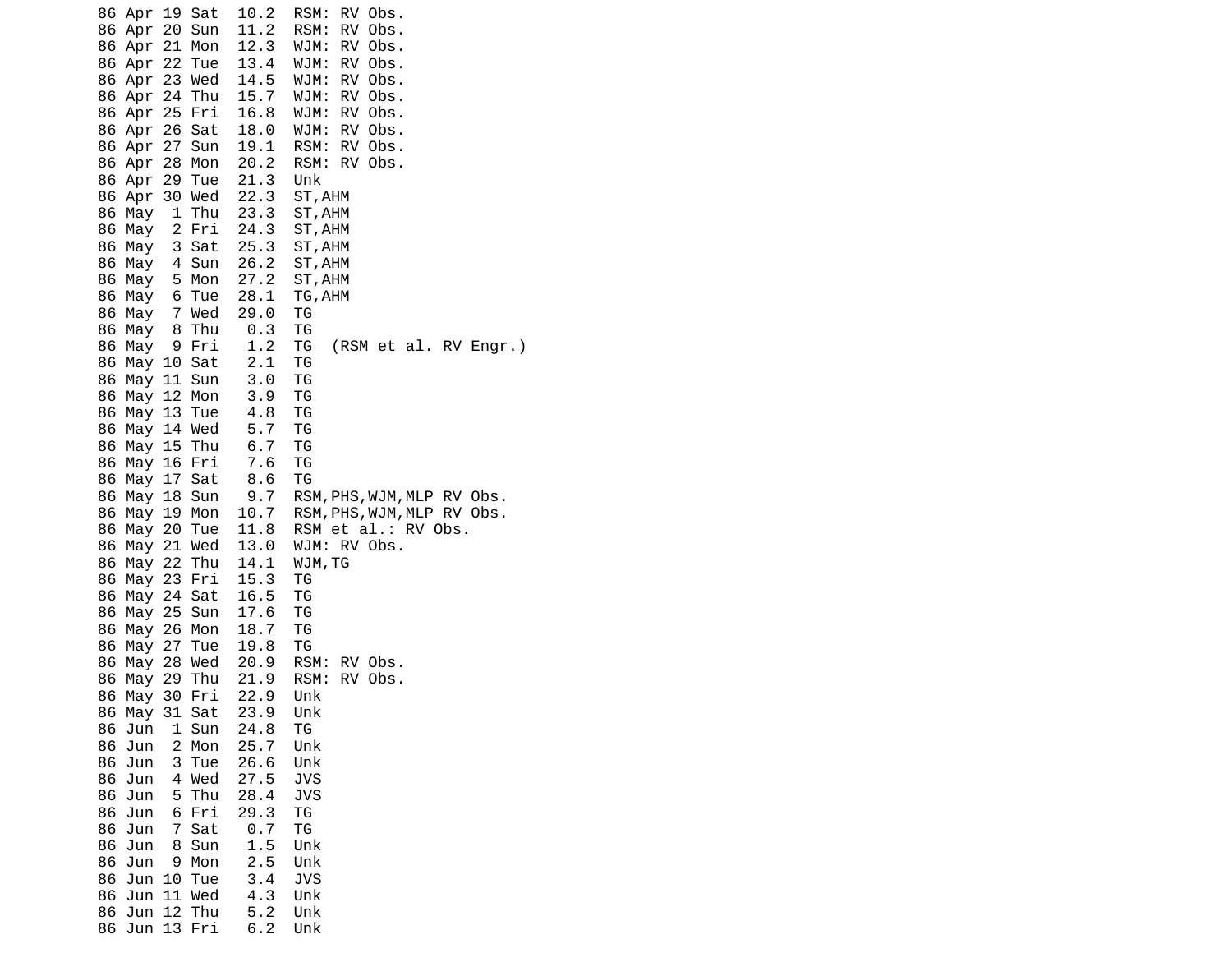| 86 Jun 17 Tue<br>10.3<br>Unk<br>86 Jun 18 Wed<br>11.5<br>Unk<br>12.6<br>86 Jun 19 Thu<br>RSM, WJM: RV Obs. |  |
|------------------------------------------------------------------------------------------------------------|--|
|                                                                                                            |  |
|                                                                                                            |  |
| 86 Jun 20 Fri<br>13.8<br>WJM: RV Obs.                                                                      |  |
| 86 Jun 21 Sat<br>15.0<br>WJM:<br>RV Obs.                                                                   |  |
| RV Obs.<br>86 Jun 22 Sun<br>16.1<br>WJM:<br>86 Jun 23 Mon<br>17.3                                          |  |
| WJM:<br>RV Obs.<br>86 Jun 24 Tue<br>18.4<br>RV Obs.<br>WJM:                                                |  |
| 86 Jun 25 Wed<br>19.4<br>WJM:<br>RV Obs.                                                                   |  |
| 86 Jun 26 Thu<br>20.5<br>WJM:<br>RV Obs.                                                                   |  |
| 86 Jun 27 Fri<br>21.5<br>WJM:<br>RV Obs.                                                                   |  |
| 86 Jun 28 Sat<br>22.4<br>WJM:<br>RV Obs.                                                                   |  |
| 86 Jun 29 Sun<br>23.3<br>WJM: RV Obs.<br>86 Jun 30 Mon<br>24.2<br>WJM:<br>RV Obs.                          |  |
| 86 Jul<br>1 Tue<br>25.1<br>Unk                                                                             |  |
| 2 Wed<br>86 Jul<br>26.0<br>Unk                                                                             |  |
| 86 Jul<br>3 Thu<br>26.9<br>MLP: Engr microwave link operational.                                           |  |
| 27.8<br>86 Jul<br>4 Fri<br>ΤG                                                                              |  |
| 5 Sat<br>28.7<br>86 Jul<br>ТG<br>86 Jul<br>6 Sun<br>0.1<br>Unk                                             |  |
| 1.0<br>86 Jul<br>7 Mon<br>ТG                                                                               |  |
| 8 Tue<br>86 Jul<br>1.9<br>ΤG                                                                               |  |
| 2.9<br>86 Jul<br>9 Wed<br>ΤG                                                                               |  |
| 86 Jul 10 Thu<br>(RSM, WJM, MSW RV Engr.)<br>3.8<br>Unk                                                    |  |
| 86 Jul 11 Fri<br>4.8<br>ΤG<br>86 Jul 12 Sat<br>5.8<br>Unk                                                  |  |
| 86 Jul 13 Sun<br>6.8<br>Unk                                                                                |  |
| 86 Jul 14 Mon<br>7.9<br>Unk                                                                                |  |
| 86 Jul 15 Tue<br>8.9<br>Unk                                                                                |  |
| 86 Jul 16 Wed<br>10.0<br>Unk                                                                               |  |
| 11.2<br>86 Jul 17 Thu<br>Unk                                                                               |  |
| 86 Jul 18 Fri<br>12.3<br>Unk<br>86 Jul 19 Sat<br>13.5<br>Unk                                               |  |
| 86 Jul 20 Sun<br>14.6<br>Unk                                                                               |  |
| 86 Jul 21 Mon<br>15.7<br>Unk                                                                               |  |
| 86 Jul 22 Tue<br>16.9<br>Unk                                                                               |  |
| 86 Jul 23 Wed<br>17.9<br>Unk                                                                               |  |
| 86 Jul 24 Thu<br>19.0<br>Unk<br>86 Jul 25 Fri<br>(Capt. Randy Wingler, USAF visited)<br>19.9<br>ТG         |  |
| 86 Jul 26 Sat<br>20.9<br>ТG                                                                                |  |
| Jul 27<br>21.8<br>86<br>Sun<br>Unk                                                                         |  |
| Jul 28<br>Mon<br>22.8<br>Unk<br>86                                                                         |  |
| 86 Jul 29 Tue<br>23.6<br>ΤG                                                                                |  |
| 86 Jul 30 Wed<br>24.5<br>ΤG<br>86 Jul<br>31 Thu<br>25.4<br>Unk                                             |  |
| 86 Aug<br>1 Fri<br>26.3<br>Unk                                                                             |  |
| 86 Aug<br>2 Sat<br>27.2<br>Unk                                                                             |  |
| Unk<br>86 Aug<br>3 Sun<br>28.2                                                                             |  |
| 29.1<br>Unk<br>86 Aug<br>4 Mon                                                                             |  |
| 0.5<br>(RSM, RJ, WJM: Telescope & RV Engr.)<br>5 Tue<br>Unk<br>86 Aug<br>Unk<br>86 Aug<br>6 Wed<br>1.5     |  |
| 2.5<br>Unk<br>86 Aug<br>Thu<br>7                                                                           |  |
| 3.5<br>Unk<br>86 Aug<br>8 Fri                                                                              |  |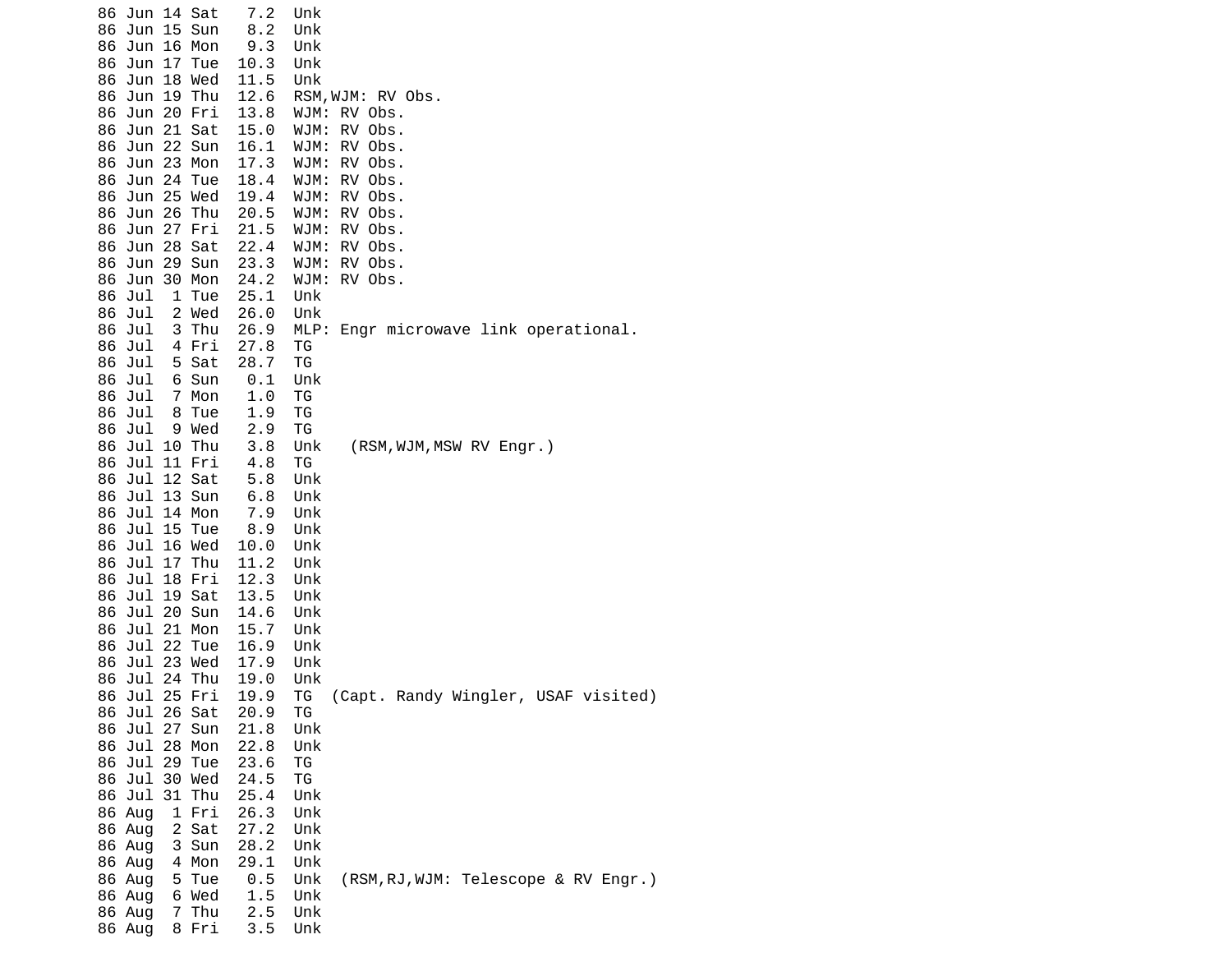|    | 86 Aug        |                | 9 Sat      | 4.5  | Unk |                            |
|----|---------------|----------------|------------|------|-----|----------------------------|
|    | 86 Aug        | 10             | Sun        | 5.5  | Unk |                            |
|    | 86 Aug        |                | 11 Mon     | 6.5  | Unk |                            |
|    | 86 Aug        | 12             | Tue        | 7.6  | Unk |                            |
|    | 86 Aug        |                | 13 Wed     | 8.7  | Unk |                            |
|    | 86 Aug        |                | 14 Thu     | 9.8  | Unk |                            |
|    | 86 Aug        | 15             | Fri        | 10.9 | Unk |                            |
|    | 86 Aug        |                | 16 Sat     | 12.0 | Unk |                            |
|    | 86 Aug        |                | 17 Sun     | 13.1 | Unk |                            |
|    | 86 Aug        |                | 18 Mon     | 14.2 | Unk |                            |
|    | 86 Aug        |                | 19 Tue     | 15.3 | Unk | (RSM, MLP, RJ: Tel. Engr.) |
|    | 86 Aug        |                | 20 Wed     | 16.4 | Unk |                            |
|    | 86 Aug        | 21             | Thu        | 17.4 | Unk |                            |
|    | 86 Aug        |                | 22 Fri     | 18.4 | Unk |                            |
|    | 86 Aug        |                | 23 Sat     | 19.4 | Unk |                            |
|    | 86 Aug        | 24             | Sun        | 20.3 | Unk |                            |
|    | 86 Aug        |                | 25 Mon     | 21.2 | Unk |                            |
|    | 86 Aug        | 26             | Tue        | 22.1 | Unk |                            |
|    | 86 Aug        |                | 27 Wed     | 23.0 | Unk |                            |
|    | 86 Aug        |                | 28 Thu     | 23.9 | Unk |                            |
|    | 86 Aug        |                | 29 Fri     | 24.8 | Unk |                            |
|    | 86 Aug        |                | 30 Sat     | 25.7 | ΤG  |                            |
|    | 86 Aug        |                | 31 Sun     | 26.6 | ΤG  |                            |
| 86 | Sep           |                | 1 Mon      | 27.6 | ΤG  |                            |
| 86 | Sep           |                | 2 Tue      | 28.6 | ΤG  |                            |
| 86 | Sep           |                | 3 Wed      | 0.0  | ΤG  |                            |
| 86 | Sep           |                | 4 Thu      | 1.0  | ΤG  |                            |
| 86 | Sep           |                | 5 Fri      | 2.1  | Unk |                            |
| 86 | Sep           |                | 6 Sat      | 3.1  | Unk |                            |
| 86 | Sep           | $\overline{7}$ | Sun        | 4.2  | Unk |                            |
| 86 | Sep           |                | 8 Mon      | 5.2  | Unk |                            |
| 86 | Sep           | 9              | Tue        | 6.3  | Unk |                            |
| 86 |               |                | Sep 10 Wed | 7.4  | Unk |                            |
| 86 | Sep           |                | 11 Thu     | 8.5  | Unk |                            |
| 86 | Sep 12        |                | Fri        | 9.5  | Unk |                            |
| 86 | Sep           |                | 13 Sat     | 10.6 | Unk |                            |
| 86 | Sep           |                | 14 Sun     | 11.7 | Unk |                            |
| 86 | Sep           |                | 15 Mon     | 12.8 | Unk |                            |
| 86 | Sep 16        |                | Tue        | 13.8 | Unk |                            |
| 86 | Sep           |                | 17 Wed     | 14.8 | Unk |                            |
| 86 | Sep           |                | 18 Thu     | 15.8 | Unk |                            |
| 86 | Sep           |                | 19 Fri     | 16.8 | Unk |                            |
|    | 86 Sep 20 Sat |                |            | 17.8 | Unk |                            |
|    | 86 Sep 21 Sun |                |            | 18.7 | Unk |                            |
|    | 86 Sep 22 Mon |                |            | 19.6 | Unk |                            |
|    | 86 Sep 23 Tue |                |            | 20.5 | Unk |                            |
|    | 86 Sep 24 Wed |                |            | 21.4 | ΤG  | (Brian Marsden visited)    |
|    | 86 Sep 25 Thu |                |            | 22.3 | ТG  |                            |
|    | 86 Sep 26 Fri |                |            | 23.2 | ТG  |                            |
|    | 86 Sep        |                | 27 Sat     | 24.1 | TG  |                            |
|    | 86 Sep 28 Sun |                |            | 25.0 | Unk |                            |
|    | 86 Sep 29 Mon |                |            | 26.0 | Unk |                            |
|    | 86 Sep 30 Tue |                |            | 27.0 | Unk |                            |
|    | 86 Oct        |                | 1 Wed      | 28.0 | Unk |                            |
|    | 86 Oct        |                | 2 Thu      | 29.0 | Unk |                            |
|    | 86 Oct        |                | 3 Fri      | 0.6  | Unk |                            |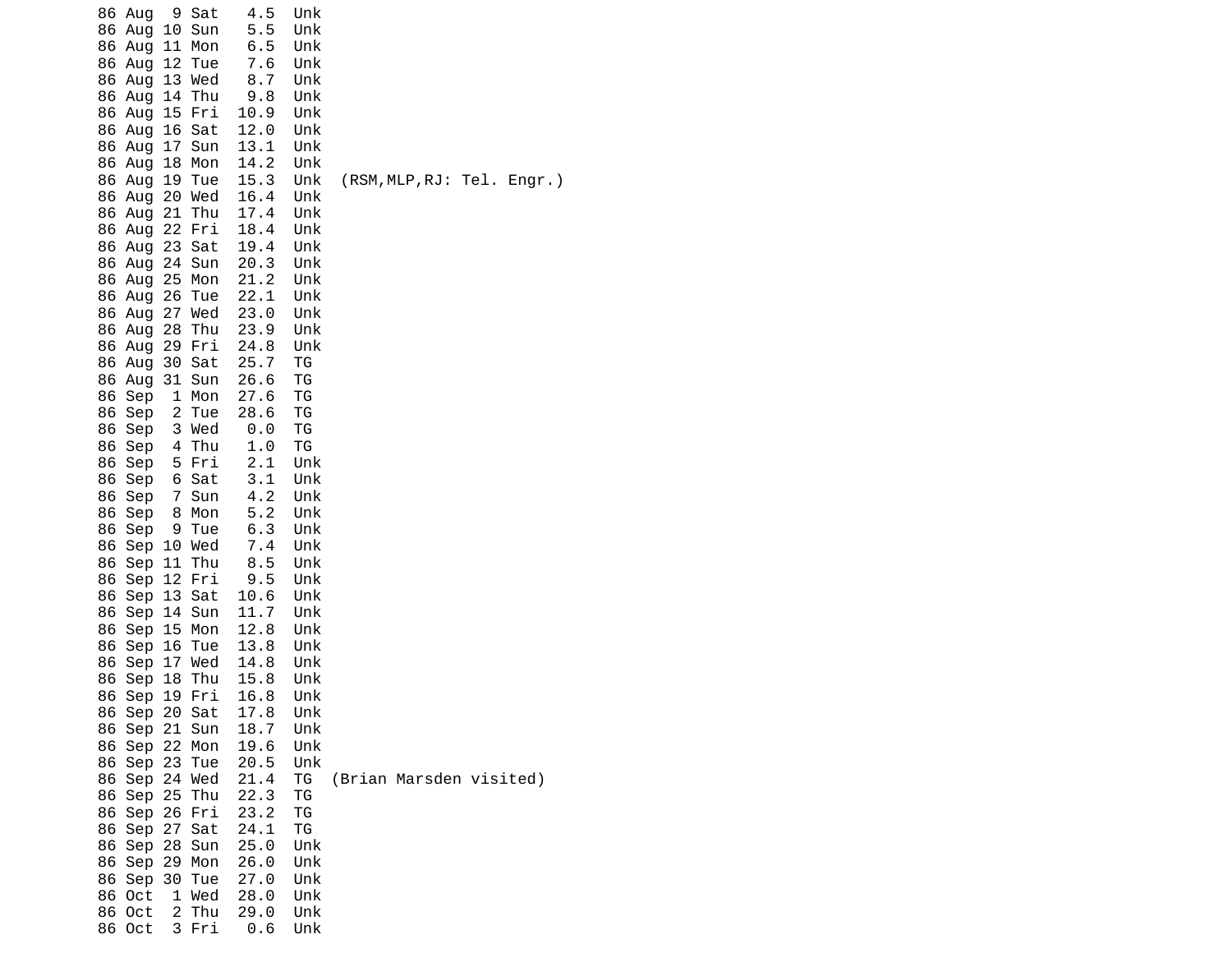| 86 Oct        |    | 4 Sat  | 1.6  | Unk                                          |
|---------------|----|--------|------|----------------------------------------------|
| 86 Oct        |    | 5 Sun  | 2.7  | Unk                                          |
| 86 Oct        |    | 6 Mon  | 3.8  | Unk                                          |
| 86 Oct        | 7  | Tue    | 4.9  | (PHS: RV Engr.)<br>Unk                       |
| 86 Oct        |    | 8 Wed  | 6.0  | Unk                                          |
| 86 Oct        |    | 9 Thu  | 7.1  | Unk                                          |
| 86 Oct        |    | 10 Fri | 8.2  | Unk                                          |
| 86 Oct        |    | 11 Sat | 9.2  | Unk                                          |
| 86 Oct 12 Sun |    |        | 10.3 | Unk                                          |
| 86 Oct 13 Mon |    |        | 11.3 | Unk                                          |
| 86 Oct 14 Tue |    |        | 12.3 | Unk                                          |
| 86 Oct 15 Wed |    |        | 13.3 | Unk                                          |
| 86 Oct 16 Thu |    |        | 14.3 | Unk                                          |
| 86 Oct        |    | 17 Fri | 15.2 | Unk                                          |
| 86 Oct        |    | 18 Sat | 16.2 | Unk                                          |
| 86 Oct        |    | 19 Sun | 17.1 | Unk                                          |
| 86 Oct 20 Mon |    |        | 18.0 | Unk                                          |
| 86 Oct 21 Tue |    |        | 18.9 | Unk                                          |
| 86 Oct 22 Wed |    |        | 19.8 | Unk                                          |
| 86 Oct 23 Thu |    |        | 20.7 | <b>JVS</b>                                   |
| 86 Oct 24 Fri |    |        | 21.6 | <b>JVS</b>                                   |
| 86 Oct 25 Sat |    |        | 22.5 | (RSM: RV Engr.)<br>Unk                       |
| 86 Oct        |    | 26 Sun | 23.4 | Unk                                          |
| 86 Oct 27 Mon |    |        | 24.4 | Unk                                          |
| 86 Oct 28 Tue |    |        | 25.4 | Unk (WJM et al.: RV Engr.)                   |
| 86 Oct 29 Wed |    |        | 26.4 | JVS (RSM et al.: RV Engr.)                   |
| 86 Oct 30 Thu |    |        | 27.4 | Unk (RSM, MSW: RV Engr.)                     |
| 86 Oct        |    | 31 Fri | 28.5 | Unk                                          |
| 86 Nov        |    | 1 Sat  | 0.1  | Unk                                          |
| 86 Nov        |    | 2 Sun  | 1.2  | Unk                                          |
| 86 Nov        |    | 3 Mon  | 2.3  | RSM, MLP: RV Obs.                            |
| 86 Nov        | -4 | Tue    | 3.5  | Unk                                          |
| 86 Nov        |    | 5 Wed  | 4.6  | <b>JVS</b>                                   |
| 86 Nov        |    | 6 Thu  | 5.7  | JVS (RSM, JEF, MSW: RV Engr.)                |
| 86 Nov        |    | 7 Fri  | 6.8  | RSM, MLP: RV Engr.                           |
| 86 Nov        |    | 8 Sat  | 7.8  | RSM, MLP: RV Obs.                            |
| 86 Nov        |    | 9 Sun  | 8.9  | MLP: RV Obs.                                 |
| 86 Nov 10 Mon |    |        | 9.9  | Unk                                          |
| 86 Nov 11 Tue |    |        | 10.8 | Unk                                          |
| 86 Nov 12 Wed |    |        | 11.8 | Unk                                          |
| 86 Nov 13 Thu |    |        | 12.7 | Unk                                          |
| 86 Nov 14 Fri |    |        | 13.7 | Unk                                          |
| 86 Nov 15 Sat |    |        | 14.6 | Unk                                          |
| 86 Nov 16 Sun |    |        | 15.5 | Unk                                          |
| 86 Nov 17 Mon |    |        | 16.4 | Unk                                          |
| 86 Nov 18 Tue |    |        | 17.3 | Unk                                          |
| 86 Nov 19 Wed |    |        | 18.2 | RSM:<br>(RSM, PHS, MLP: RV Engr.)<br>RV Obs. |
| 86 Nov 20 Thu |    |        | 19.1 | (RSM, PHS, MSW: RV Engr.)<br>RSM:<br>RV Obs. |
| 86 Nov 21 Fri |    |        | 20.0 | RV Obs.<br>RSM:                              |
| 86 Nov 22 Sat |    |        | 20.9 | Unk                                          |
| 86 Nov 23 Sun |    |        | 21.8 | Unk                                          |
| 86 Nov 24 Mon |    |        | 22.7 | RSM:<br>RV Obs. (MLP RV Engr.)               |
| 86 Nov 25 Tue |    |        | 23.7 | RSM:<br>RV Obs.                              |
| 86 Nov 26 Wed |    |        | 24.7 | RSM:<br>RV Obs.                              |
| 86 Nov 27 Thu |    |        | 25.7 | Unk                                          |
| 86 Nov 28 Fri |    |        | 26.8 | <b>JVS</b>                                   |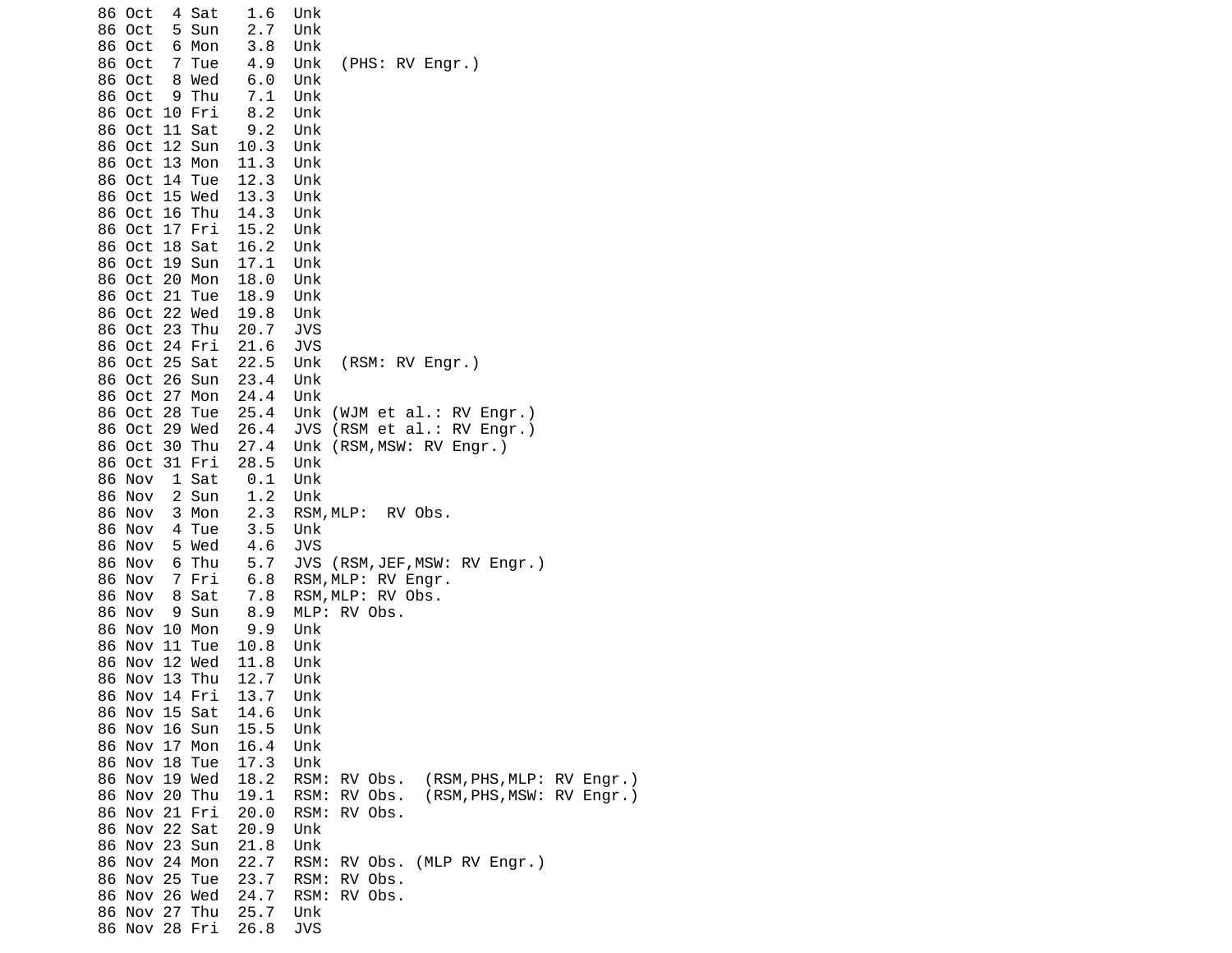|    | 86 Nov 29 Sat<br>86 Nov 30 Sun     | 27.9<br>29.1 | JVS<br><b>JVS</b>                                  |
|----|------------------------------------|--------------|----------------------------------------------------|
|    | 86 Dec<br>1 Mon                    | 0.7          | <b>JVS</b>                                         |
|    | 86 Dec<br>2 Tue                    | 1.9          | Unk                                                |
|    | 86 Dec<br>3 Wed                    | 3.0          | (MLP: RV Engr.)<br>JVS                             |
|    | 4 Thu<br>86 Dec                    | 4.2          | Unk                                                |
|    | 86 Dec<br>5 Fri<br>6 Sat<br>86 Dec | 5.3<br>6.3   | (JEF: RV Engr.)<br>Unk<br>Unk                      |
|    | 86 Dec<br>7 Sun                    | 7.4          | Unk                                                |
|    | 86 Dec<br>8 Mon                    | 8.4          | Unk                                                |
|    | 86 Dec<br>9 Tue                    | 9.3          | RSM: RV Obs.                                       |
|    | 86 Dec 10 Wed                      | 10.3         | RSM: RV Obs.                                       |
|    | 86 Dec 11 Thu                      | 11.2         | RSM: RV Obs. (Visit by John Hill & Italian Engrs.) |
|    | 86 Dec 12 Fri                      | 12.1         | RSM: RV Obs.                                       |
|    | 86 Dec 13 Sat                      | 13.0         | Unk                                                |
|    | 86 Dec 14 Sun                      | 13.9         | Unk                                                |
|    | 86 Dec 15 Mon                      | 14.8         | Unk                                                |
|    | 86 Dec 16 Tue                      | 15.7         | Unk                                                |
|    | 86 Dec 17 Wed                      | 16.6         | Unk                                                |
|    | 86 Dec 18 Thu                      | 17.5         | Unk                                                |
|    | 86 Dec 19 Fri<br>86 Dec 20 Sat     | 18.4<br>19.3 | RSM, TLM: RV Obs.<br>Unk                           |
|    | 86 Dec 21 Sun                      | 20.2         | Unk                                                |
|    | 86 Dec 22 Mon                      | 21.1         | Unk                                                |
|    | 86 Dec 23 Tue                      | 22.1         | Unk                                                |
|    | 86 Dec 24 Wed                      | 23.1         | Unk                                                |
|    | 86 Dec 25 Thu                      | 24.1         | Unk                                                |
|    | 86 Dec 26 Fri                      | 25.2         | JVS                                                |
|    | 86 Dec 27 Sat                      | 26.3         | <b>JVS</b>                                         |
|    | 86 Dec 28 Sun                      | 27.4         | <b>JVS</b>                                         |
|    | 86 Dec 29 Mon                      | 28.6         | <b>JVS</b>                                         |
|    | 86 Dec 30 Tue                      | 0.2          | Unk                                                |
|    | 86 Dec 31 Wed                      | 1.4          | (RSM & visitor; JEF: RV Engr.)<br>Unk              |
|    | 87 Jan<br>1 Thu<br>2 Fri           | 2.5<br>3.7   | Unk<br><b>JVS</b>                                  |
| 87 | 87 Jan<br>3 Sat<br>Jan             | 4.7          | <b>JVS</b>                                         |
|    | 87 Jan<br>4 Sun                    | 5.8          | Unk                                                |
|    | 87 Jan<br>5 Mon                    | 6.8          | Unk                                                |
| 87 | Jan<br>6 Tue                       | 7.7          | (MSW: RV Engr.)<br>Unk                             |
|    | 87 Jan<br>7 Wed                    | 8.7          | JVS                                                |
|    | 8 Thu<br>87 Jan                    | 9.6          | <b>JVS</b>                                         |
|    | 9 Fri<br>87 Jan                    | 10.5         | Unk                                                |
|    | 87 Jan 10 Sat                      | 11.4         | Unk                                                |
|    | 87 Jan 11 Sun                      | 12.3         | Unk                                                |
|    | 87 Jan 12 Mon                      | 13.2         | RSM, PHS: RV Obs.                                  |
|    | 87 Jan 13 Tue                      | 14.1         | PHS: RV Obs.                                       |
|    | 87 Jan 14 Wed<br>87 Jan 15 Thu     | 15.0<br>15.9 | PHS: RV Obs.<br>PHS: RV Obs.                       |
|    | 87 Jan 16 Fri                      | 16.8         | PHS: RV Obs.                                       |
|    | 87 Jan 17 Sat                      | 17.7         | RSM: RV Obs.                                       |
|    | 87 Jan 18 Sun                      | 18.6         | RSM: RV Obs.                                       |
|    | 87 Jan 19 Mon                      | 19.6         | RSM: RV Obs.                                       |
|    | 87 Jan 20 Tue                      | 20.5         | RSM: RV Obs.                                       |
|    | 87 Jan 21 Wed                      | 21.5         | RSM: RV Obs.                                       |
|    | 87 Jan 22 Thu                      | 22.5         | Unk                                                |
|    | 87 Jan 23 Fri                      | 23.6         | Unk                                                |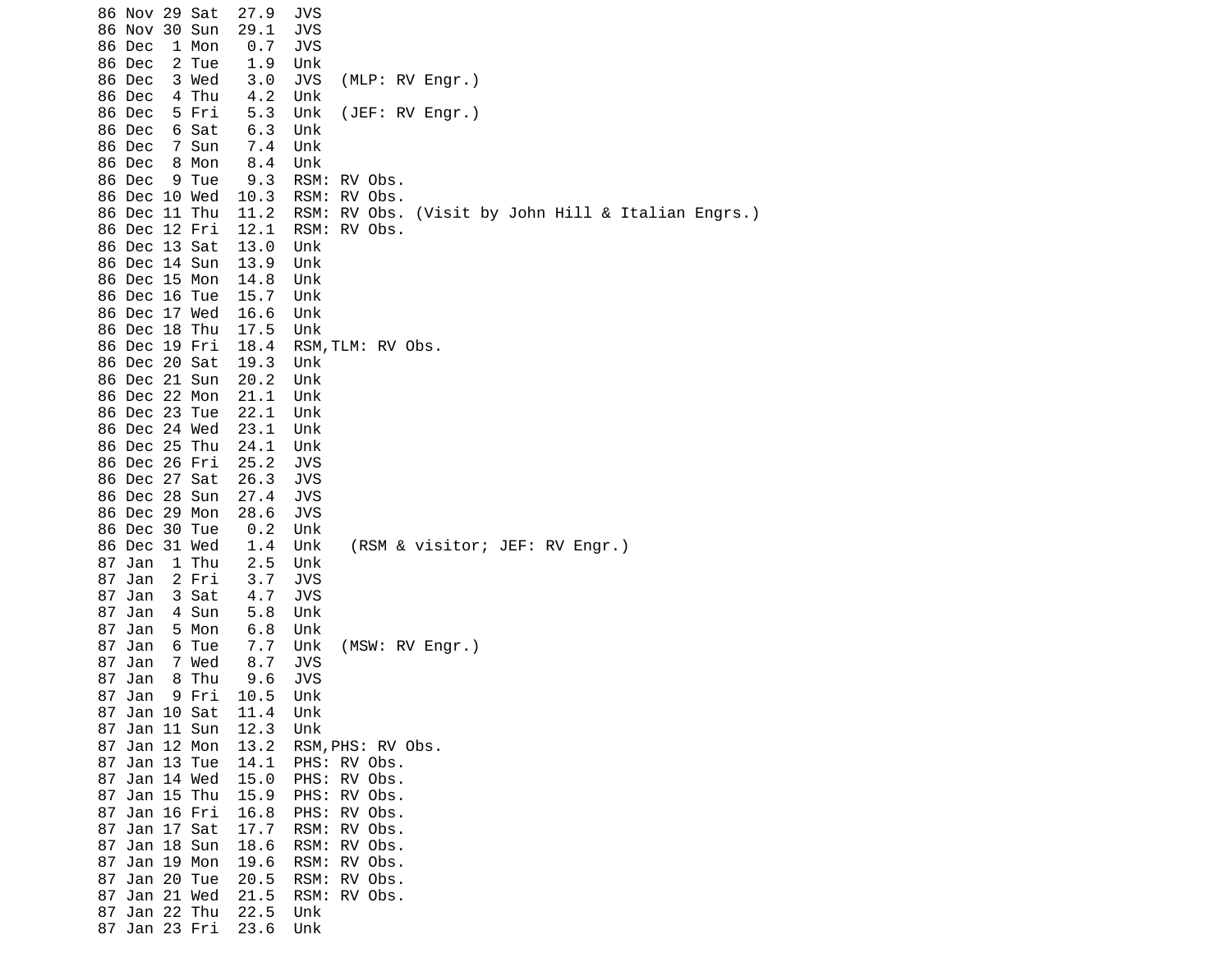| 24<br>87<br>Jan<br>Sat              | 24.7 | ТG                             |
|-------------------------------------|------|--------------------------------|
| 87<br>Jan<br>25<br>Sun              | 25.8 | Unk                            |
| Mon<br>87<br>Jan<br>26              | 26.9 | Unk                            |
| 27<br>87<br>Jan<br>Tue              | 28.1 | Unk                            |
| 87<br>28<br>Wed<br>Jan              | 29.2 | ΤG                             |
| 87<br>Jan<br>29<br>Thu              | 0.8  | ΤG                             |
| 87<br>Jan<br>30 Fri                 | 2.0  | Unk                            |
| 31 Sat<br>87<br>Jan                 | 3.1  | TG                             |
| 87<br>1<br>Sun<br>Feb               | 4.1  | Unk                            |
| $\overline{c}$<br>Mon<br>87<br>Feb  | 5.1  | RSM, PHS: RV Obs.              |
| 3<br>Tue<br>87<br>Feb               | 6.1  | Unk                            |
| Wed<br>87<br>Feb<br>4               | 7.0  | Unk                            |
| 87<br>5<br>Thu<br>Feb               | 8.0  | RSM, MLP: RV Obs.              |
| 87<br>6<br>Fri<br>Feb               | 8.9  | RSM:<br>RV Obs.                |
| 87<br>$\overline{7}$<br>Feb<br>Sat  | 9.8  | RV Obs.<br>RSM:                |
| 87<br>Feb<br>8<br>Sun               | 10.6 | Unk                            |
| 87<br>9<br>Mon<br>Feb               | 11.5 | Unk                            |
| 87<br>Feb 10<br>Tue                 | 12.4 | Unk                            |
| 87 Feb 11 Wed                       | 13.3 | Unk                            |
| 87<br>Feb<br>12<br>Thu              | 14.2 | RSM:<br>RV Obs.                |
| 13 Fri<br>87<br>Feb                 | 15.2 | RSM:<br>RV<br>Obs.             |
| 87<br>14 Sat<br>Feb                 | 16.1 | RSM:<br>RV Obs.                |
| Feb 15 Sun<br>87                    | 17.1 | RSM:<br>RV Obs.                |
| 87<br>Feb 16<br>Mon                 | 18.0 | RSM, PHS: RV Obs.              |
| 87<br>17<br>Feb<br>Tue              | 19.0 | PHS:<br>RV Obs.                |
| 18 Wed<br>87<br>Feb                 | 20.0 | PHS:<br>RV Obs.                |
| 87<br>19 Thu<br>Feb                 | 21.0 | Unk                            |
| Feb 20 Fri<br>87                    | 22.1 | Unk                            |
| 21<br>Sat<br>87<br>Feb              | 23.2 | Unk                            |
| 87<br>22<br>Feb<br>Sun              | 24.2 | Unk                            |
| 23 Mon<br>87<br>Feb                 | 25.4 | Unk                            |
| Feb 24 Tue<br>87                    | 26.5 | Unk                            |
| 25<br>87<br>Wed<br>Feb              | 27.6 | Unk                            |
| 87<br>26<br>Thu<br>Feb              | 28.7 | Unk                            |
| 87<br>27<br>Fri<br>Feb              | 0.3  | (JEF, MLP Engr.)<br>ΤG         |
| 28<br>87<br>Sat<br>Feb              | 1.4  | ΤG                             |
| 1<br>87<br>Sun<br>Mar               | 2.4  | TG                             |
| $\overline{c}$<br>87<br>Mar<br>Mon  | 3.4  | ΤG                             |
| 87<br>3<br>Mar<br>Tue               | 4.4  | Unk                            |
| 87<br>Wed<br>Mar<br>-4              | 5.4  | RSM:<br>RV Obs.                |
| $5\overline{5}$<br>Thu<br>87<br>Mar | 6.3  | Unk                            |
| 87<br>6<br>Fri<br>Mar               | 7.2  | MLP:<br>RV Engr.               |
| 87<br>7<br>Sat<br>Mar               | 8.1  | Unk                            |
| 87<br>Mar<br>Sun<br>8               | 9.0  | Unk                            |
| 87<br>9<br>Mon<br>Mar               | 9.9  | Unk                            |
| 87<br>Tue<br>Mar<br>10              | 10.8 | Unk                            |
| 87<br>11<br>Wed<br>Mar              | 11.7 | Unk                            |
| Thu<br>87<br>Mar<br>12              | 12.6 | Unk                            |
| 87<br>Mar<br>13<br>Fri              | 13.6 | Unk                            |
| Sat<br>87<br>Mar<br>14              | 14.5 | Unk                            |
| 87<br>15<br>Sun<br>Mar              | 15.5 | Unk                            |
| 87<br>16<br>Mon<br>Mar              | 16.5 | Unk                            |
| 87<br>17<br>Mar<br>Tue              | 17.5 | RSM:<br>RV Obs.                |
| 87<br>Mar<br>18<br>Wed              | 18.6 | RSM:<br>RV<br>Obs.             |
| 87<br>19 Thu<br>Mar                 | 19.6 | RSM:<br>RV<br>Obs.             |
| 87<br>20<br>Fri<br>Mar              | 20.7 | Obs. (JEF Engr.)<br>RSM:<br>RV |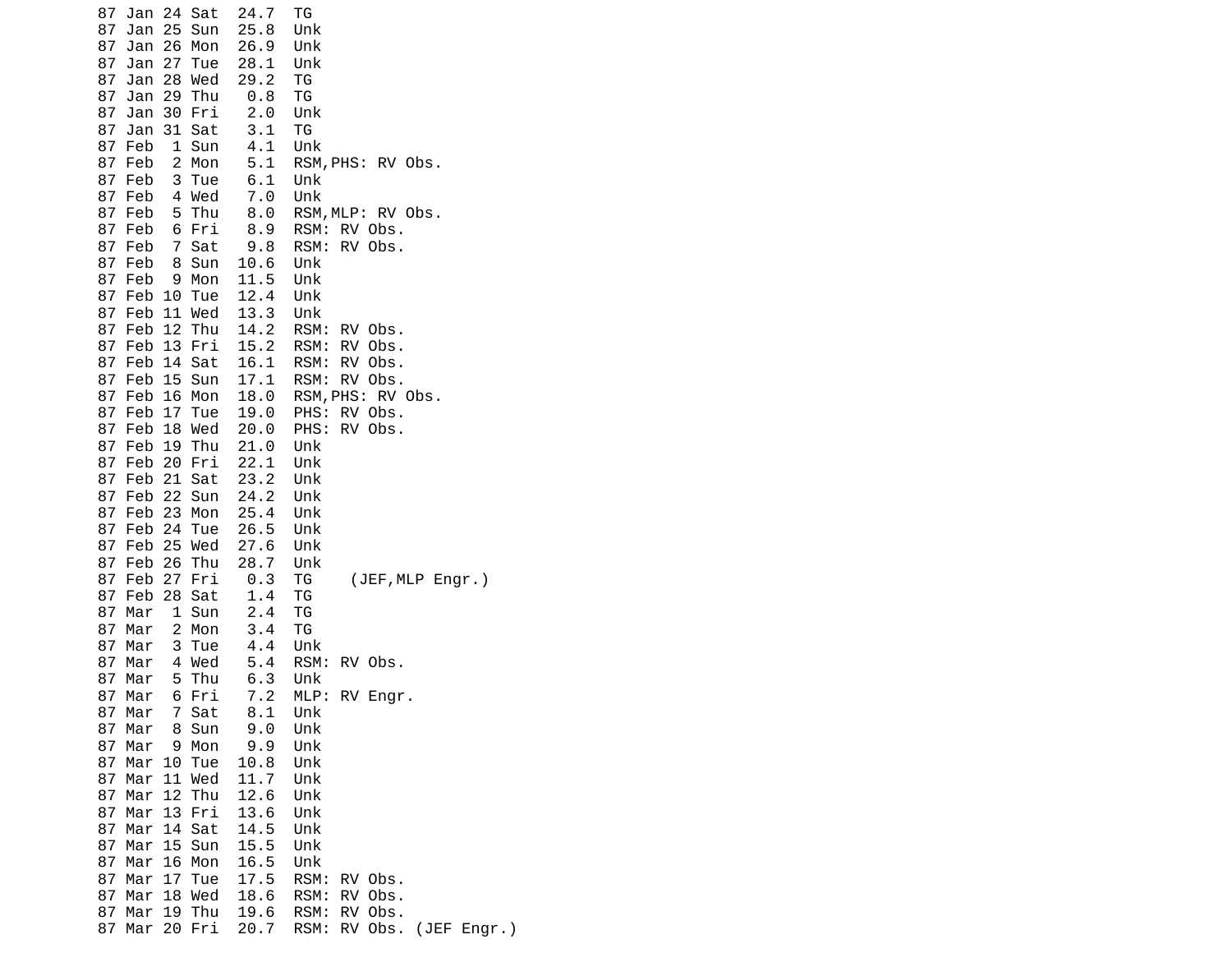| 87 Mar 21 Sat |       | 21.7 | Unk                                        |
|---------------|-------|------|--------------------------------------------|
| 87 Mar 22 Sun |       | 22.8 | Unk                                        |
| 87 Mar 23 Mon |       | 23.9 | Unk                                        |
| 87 Mar 24 Tue |       | 25.0 | Unk                                        |
| 87 Mar 25 Wed |       | 26.1 |                                            |
|               |       |      | Unk                                        |
| 87 Mar 26 Thu |       | 27.2 | ΤG                                         |
| 87 Mar 27 Fri |       | 28.3 | ТG                                         |
| 87 Mar 28 Sat |       | 29.3 | RSM, WJM: RV Obs.                          |
| 87 Mar 29 Sun |       | 0.8  | WJM: RV Obs.                               |
| 87 Mar 30 Mon |       | 1.8  | WJM: RV Obs.                               |
| 87 Mar 31 Tue |       | 2.8  | WJM: RV Obs.                               |
| 87 Apr        | 1 Wed | 3.7  | WJM: RV Obs.                               |
| 87 Apr        | 2 Thu | 4.7  | WJM: RV Obs.                               |
|               | 3 Fri |      |                                            |
| 87 Apr        |       | 5.6  | WJM, MLP: RV Obs.                          |
| 87 Apr        | 4 Sat | 6.5  | WJM, MLP: RV Obs.                          |
| 87 Apr        | 5 Sun | 7.4  | PHS: RV Obs.                               |
| 87 Apr        | 6 Mon | 8.3  | PHS: RV Obs.                               |
| 87 Apr        | 7 Tue | 9.2  | PHS: RV Obs.                               |
| 87 Apr        | 8 Wed | 10.1 | PHS: RV Obs.                               |
| 87 Apr        | 9 Thu | 11.0 | MLP: RV Obs.                               |
| 87 Apr 10 Fri |       | 12.0 | MLP: RV Obs.                               |
| 87 Apr 11 Sat |       | 12.9 | MLP: RV Obs.                               |
| 87 Apr 12 Sun |       | 13.9 | MLP: RV Obs.                               |
|               |       |      |                                            |
| 87 Apr 13 Mon |       | 15.0 | WJM: RV Obs. (MLP RV Engr.)                |
| 87 Apr 14 Tue |       | 16.0 | WJM: RV Obs.                               |
| 87 Apr 15 Wed |       | 17.1 | WJM: RV Obs.                               |
| 87 Apr 16 Thu |       | 18.2 | WJM: RV Obs.                               |
| 87 Apr 17 Fri |       | 19.3 | WJM: RV Obs.                               |
| 87 Apr 18 Sat |       | 20.4 | WJM: RV Obs.                               |
| 87 Apr 19 Sun |       | 21.5 | WJM: RV Obs.                               |
| 87 Apr 20 Mon |       | 22.6 | RSM: RV Obs.                               |
| 87 Apr 21 Tue |       | 23.6 | RSM: RV Obs.                               |
| 87 Apr 22 Wed |       |      |                                            |
|               |       | 24.7 | RSM: RV Obs.                               |
| 87 Apr 23 Thu |       | 25.7 | RSM: RV Obs.                               |
| 87 Apr 24 Fri |       | 26.8 | ТG                                         |
| 87 Apr 25 Sat |       | 27.8 | Unk                                        |
| 87 Apr 26 Sun |       | 28.8 | Unk                                        |
| 87 Apr 27 Mon |       | 0.2  | Unk                                        |
| 87 Apr 28 Tue |       | 1.2  | Unk                                        |
| 87 Apr 29 Wed |       | 2.1  | Unk                                        |
| 87 Apr 30 Thu |       | 3.1  | ΤG<br>(Helicopter: R. I. P. Marc Aaronson) |
| 87 May        | 1 Fri | 4.0  | ТG                                         |
|               | 2 Sat |      | ТG                                         |
| 87 May        |       | 4.9  |                                            |
| 87 May        | 3 Sun | 5.8  | Unk                                        |
| 87 May        | 4 Mon | 6.7  | Unk                                        |
| 87 May        | 5 Tue | 7.6  | Unk                                        |
| 87 May        | 6 Wed | 8.5  | Unk                                        |
| 87 May        | 7 Thu | 9.4  | $  -$<br>(RSM, MLP RV Engr.)               |
| 87 May        | 8 Fri | 10.4 | Unk                                        |
| 87 May        | 9 Sat | 11.4 | Unk                                        |
| 87 May 10 Sun |       | 12.4 | Unk                                        |
| 87 May 11 Mon |       | 13.4 | Unk                                        |
|               |       |      |                                            |
| 87 May 12 Tue |       | 14.5 | Unk                                        |
| 87 May 13 Wed |       | 15.6 | Unk                                        |
| 87 May 14 Thu |       | 16.8 | RSM: RV Obs.                               |
| 87 May 15 Fri |       | 17.9 | RSM: RV Obs.                               |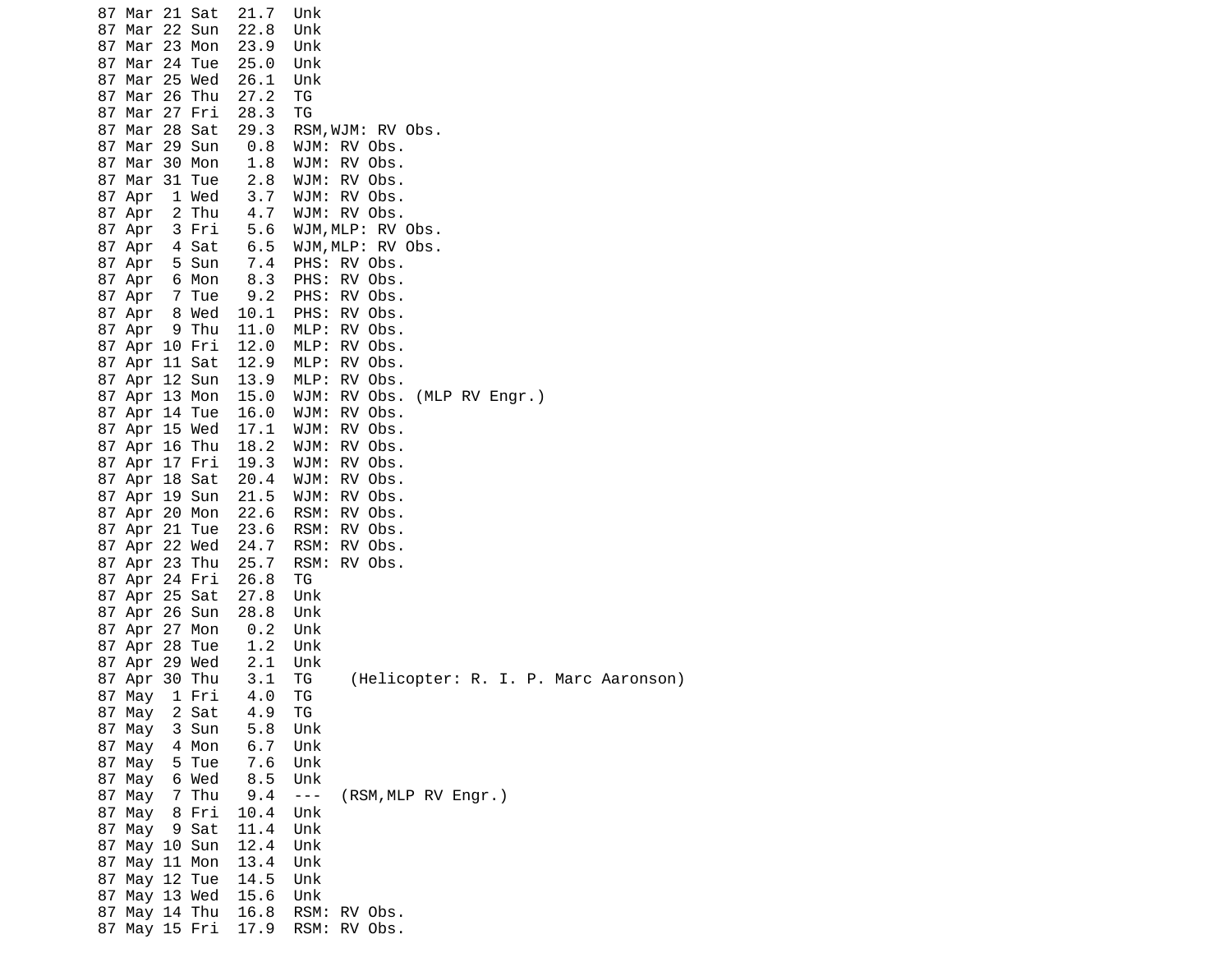87 May 16 Sat 19.0 RSM: RV Obs. 87 May 17 Sun 20.1 RSM: RV Obs. 87 May 18 Mon 21.2 RSM: RV Obs. (RSM,PHS: RV Engr.) 87 May 19 Tue 22.3 RSM: RV Obs. 87 May 20 Wed 23.3 --- (RSM,JEF: Engr.) 87 May 21 Thu 24.4 Unk 87 May 22 Fri 25.4 TG 87 May 23 Sat 26.4 TG 87 May 24 Sun 27.3 TG 87 May 25 Mon 28.3 Unk 29.2 MLP: RV Obs. 87 May 27 Wed 0.6 MLP: RV Obs. (JEF: Engr.) 87 May 28 Thu 1.5 MLP: RV Obs. 2.4 MLP: RV Obs. 87 May 30 Sat 3.3 RSM: RV Obs. 87 May 31 Sun 4.2 RSM: RV Obs. 87 Jun 1 Mon 5.1 RSM: RV Obs. 87 Jun 2 Tue 6.0 --- (JEF: Tel. Engr.) 87 Jun 3 Wed 6.9 --- (JEF: Tel. Engr.) 87 Jun 4 Thu 7.9 --- (JEF: Tel. Engr.) 87 Jun 5 Fri 8.8 --- (JEF: Tel. Engr.) 87 Jun 6 Sat 9.8 --- (JEF: Tel. Engr.) 87 Jun 7 Sun 10.8 --- (JEF: Tel. Engr.) 87 Jun 8 Mon 11.9 --- (JEF: Tel. Engr.) 87 Jun 9 Tue 13.0 87 Jun 10 Wed 14.1 RSM: RV Obs. 87 Jun 11 Thu 15.3 RSM: RV Obs. 87 Jun 12 Fri 16.4 RSM: RV Obs. 87 Jun 13 Sat 17.6 --- 87 Jun 14 Sun 18.7 Unk 87 Jun 15 Mon 19.9 TG 87 Jun 16 Tue 20.9 TG 87 Jun 17 Wed 22.0 TG 87 Jun 18 Thu 23.0 Unk 87 Jun 19 Fri 24.0 Unk 87 Jun 20 Sat 25.0 Unk 87 Jun 21 Sun 25.9 TG 87 Jun 22 Mon 26.9 TG 87 Jun 23 Tue 27.8 TG 87 Jun 24 Wed 28.7 Unk 87 Jun 25 Thu 0.1 RSM: RV Obs. (MLP RV Engr.) Andrew Eibl visited. 87 Jun 26 Fri 1.0 RSM: RV Obs. RSM: RV Obs. (TG, Barney Oliver & wife visited) 87 Jun 28 Sun 2.8 RSM: RV Obs. 87 Jun 29 Mon 3.7 RSM: RV Obs. 87 Jun 30 Tue 4.6 87 Jul 1 Wed 5.5 RSM: RV Obs. 87 Jul 2 Thu 6.4 RSM: RV Obs. 87 Jul 3 Fri 7.3 RSM: RV Obs. 8.3 RSM: RV Obs. 87 Jul 5 Sun 9.3 Unk 87 Jul 6 Mon 10.4 Unk 87 Jul 7 Tue 11.5 Unk 87 Jul 8 Wed 12.6 Unk 87 Jul 9 Thu 13.8 Unk 87 Jul 10 Fri 15.0 Unk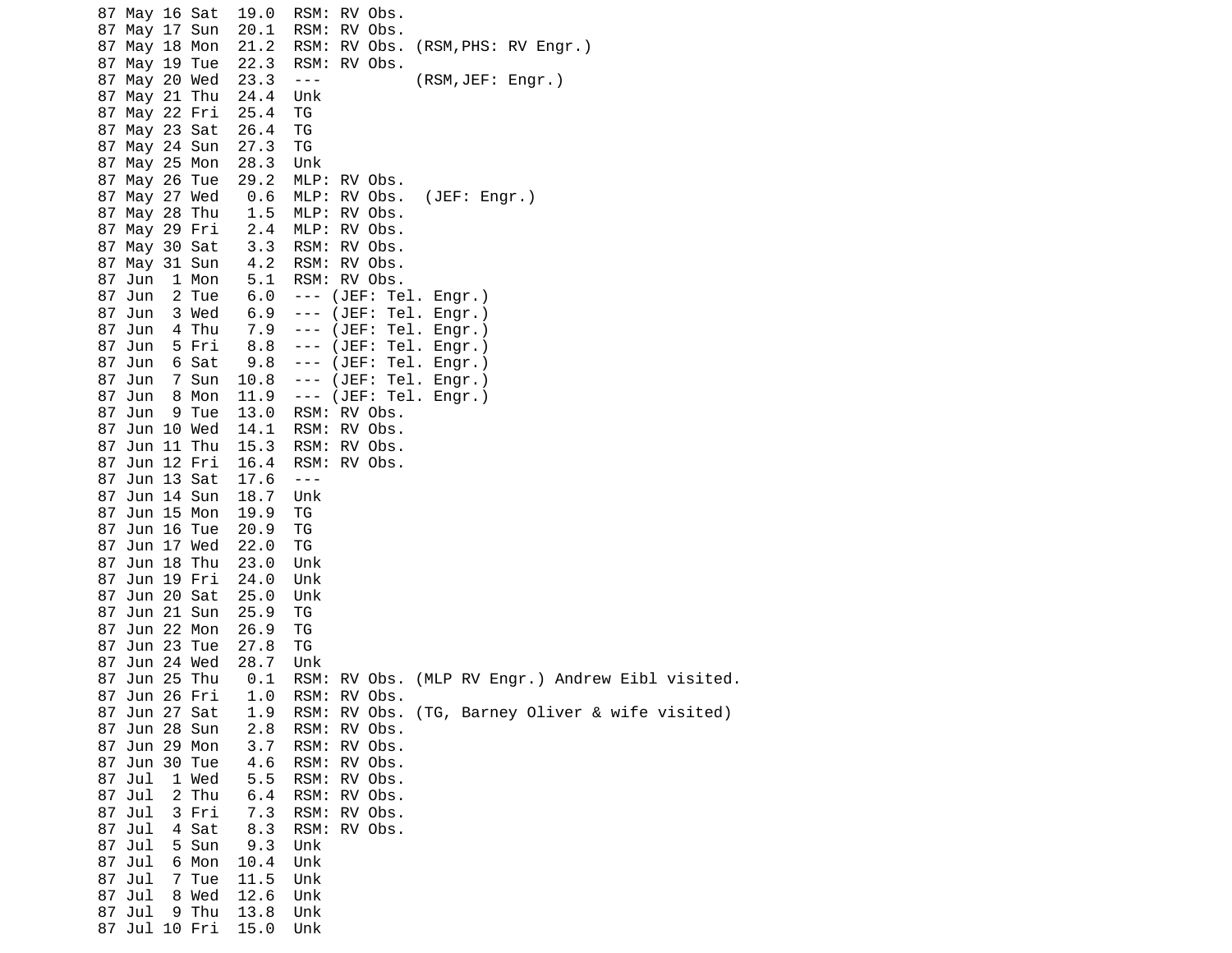| 87 | Jul 11 Sat             |        | 16.1        | Unk                    |
|----|------------------------|--------|-------------|------------------------|
| 87 | Jul 12 Sun             |        | 17.3        | Unk                    |
| 87 | Jul 13                 | Mon    | 18.4        | Unk                    |
| 87 | Jul<br>14              | Tue    | 19.5        | Unk                    |
| 87 | Jul 15 Wed             |        | 20.6        | Unk                    |
| 87 | Jul 16                 | Thu    | 21.6        | Unk                    |
| 87 | Jul 17                 | Fri    | 22.6        | Unk                    |
| 87 | Jul                    | 18 Sat | 23.6        | Unk                    |
| 87 | Jul                    | 19 Sun | 24.5        | Unk                    |
| 87 | Jul 20 Mon             |        | 25.4        | ΤG                     |
| 87 | Jul 21                 | Tue    | 26.3        | ΤG                     |
| 87 | Jul 22 Wed             |        | 27.2        | ΤG                     |
| 87 | $Jul$ 23               | Thu    | 28.1        | Unk                    |
| 87 | Jul 24 Fri             |        | 29.0        | Unk                    |
| 87 | Jul 25 Sat             |        | $\theta$ .4 | Unk                    |
| 87 | Jul 26 Sun             |        | 1.3         | Unk                    |
| 87 | Jul 27                 | Mon    | 2.2         | Unk                    |
| 87 | Jul<br>28              | Tue    | 3.1         | Unk                    |
| 87 | Jul 29 Wed             |        | 4.0         | Unk                    |
| 87 | Jul 30 Thu             |        | 5.0         | Unk                    |
| 87 | Jul 31 Fri             |        | 5.9         | Unk                    |
| 87 | Aug                    | 1 Sat  | 6.9         | Unk                    |
|    | 87 Aug                 | 2 Sun  | 7.9         | Unk                    |
|    | 87 Aug                 | 3 Mon  | 8.9         | Unk                    |
|    | 87 Aug                 | 4 Tue  | 10.0        | Unk                    |
|    | 87 Aug                 | 5 Wed  | 11.1        | Unk                    |
|    | 87 Aug                 | 6 Thu  | 12.3        | RSM, MLP, ST: RV Engr. |
|    | 87 Aug                 | 7 Fri  | 13.5        | Unk                    |
|    | 87 Aug                 | 8 Sat  | 14.6        | Unk                    |
|    | 87 Aug                 | 9 Sun  | 15.8        | Unk                    |
|    | 87 Aug                 | 10 Mon | 16.9        | Unk                    |
|    | 87 Aug<br>11           | Tue    | 18.0        | Unk                    |
|    | 87 Aug                 | 12 Wed | 19.1        | Unk                    |
|    | 87 Aug                 | 13 Thu | 20.1        | ΤG                     |
|    | 87 Aug                 | 14 Fri | 21.1        | Unk                    |
| 87 | Aug                    | 15 Sat | 22.1        | Unk                    |
|    | 87 Aug                 | 16 Sun | 23.1        | TG                     |
|    | 87 Aug                 | 17 Mon | 24.0        | ΤG                     |
|    | 87 Aug<br>18           | Tue    | 24.9        | TG                     |
|    | 87 Aug                 | 19 Wed | 25.8        | RSM, MLP: Engr.        |
|    | 20<br>87 Aug           | Thu    | 26.7        | Unk                    |
|    | 87 Aug                 | 21 Fri | 27.6        | Unk                    |
|    | 87 Aug 22 Sat          |        | 28.5        | Unk                    |
|    | 87 Aug 23 Sun          |        | 29.4        | Unk                    |
|    | 87 Aug                 | 24 Mon | 0.7         | Unk                    |
|    | 87 Aug                 | 25 Tue | 1.7         | Unk                    |
|    | 87 Aug 26 Wed          |        | 2.6         | Unk                    |
|    | 87 Aug 27 Thu          |        | 3.5         | Unk                    |
|    | 87 Aug                 | 28 Fri | 4.5         | <b>JVS</b>             |
|    | 87 Aug                 | 29 Sat | 5.5         | Unk                    |
|    | 87 Aug                 | 30 Sun | 6.5         | <b>JVS</b>             |
|    | 87 Aug                 | 31 Mon | 7.5         | <b>JVS</b>             |
|    | 87 Sep<br>$\mathbf{1}$ | Tue    | 8.6         | Unk                    |
|    | 87 Sep                 | 2 Wed  | 9.7         | Unk                    |
|    | 87 Sep                 | 3 Thu  | 10.8        | Unk                    |
| 87 | Sep                    | 4 Fri  | 12.0        | Unk                    |
|    |                        |        |             |                        |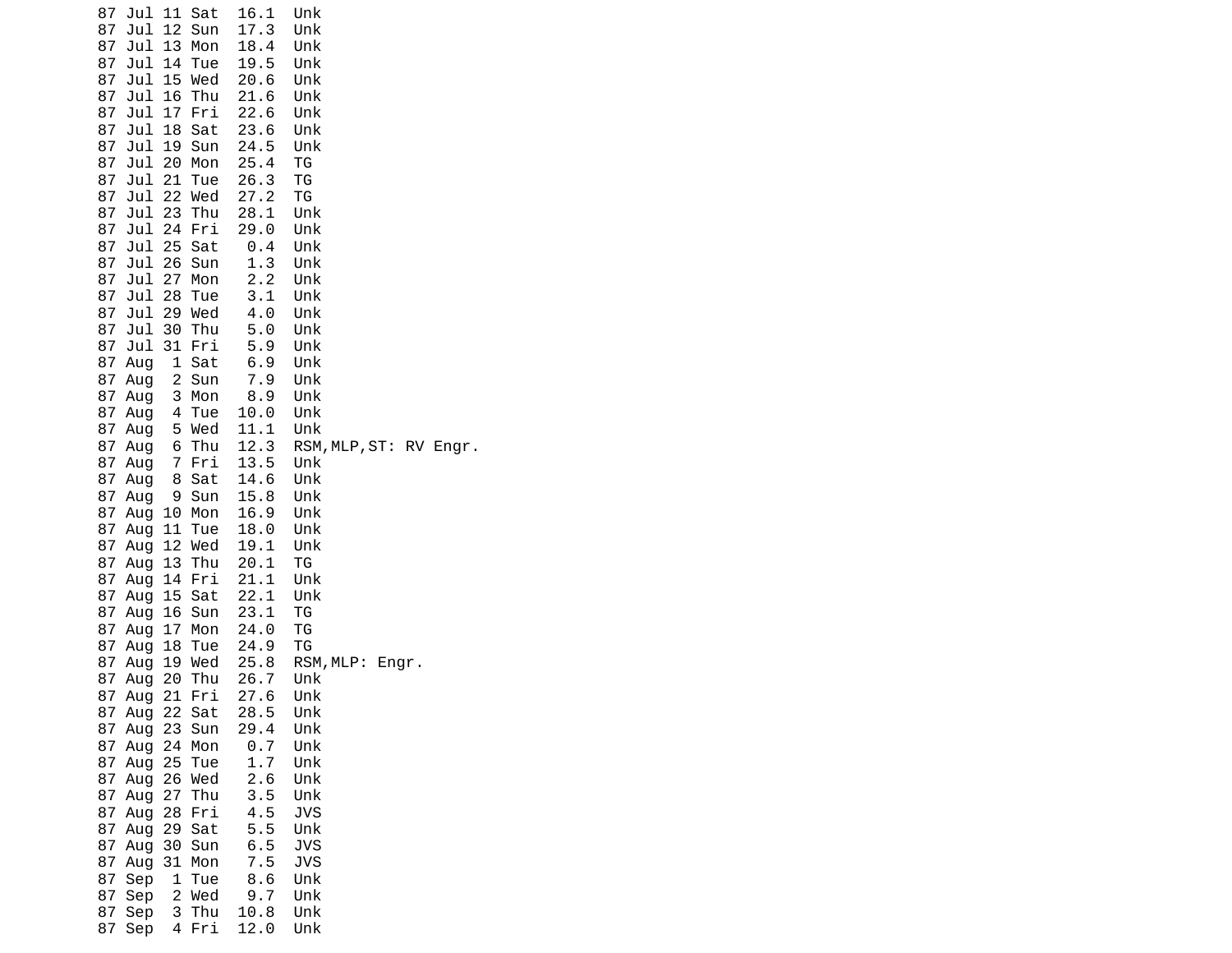|  | 87 Sep                  | 5 Sat | 13.1       | Unk            |                                          |
|--|-------------------------|-------|------------|----------------|------------------------------------------|
|  | 87 Sep                  | 6 Sun | 14.3       | Unk            |                                          |
|  | 87 Sep                  | 7 Mon | 15.4       | Unk            |                                          |
|  | 87 Sep                  | 8 Tue | 16.5       | Unk            |                                          |
|  | 87 Sep                  | 9 Wed | 17.6       |                | RSM, MLP: RV Engr.                       |
|  | 87 Sep 10 Thu           |       | 18.6       | Unk            |                                          |
|  | 87 Sep 11 Fri           |       | 19.6       | Unk            |                                          |
|  | 87 Sep 12 Sat           |       | 20.6       | Unk            |                                          |
|  | 87 Sep 13 Sun           |       | 21.5       | Unk            |                                          |
|  | 87 Sep 14 Mon           |       | 22.4       | Unk            |                                          |
|  | 87 Sep 15 Tue           |       | 23.3       | Unk            |                                          |
|  | 87 Sep 16 Wed           |       | 24.2       | Unk            |                                          |
|  | 87 Sep 17 Thu           |       | 25.1       | Unk            |                                          |
|  | 87 Sep 18 Fri           |       | 26.0       | ΤG             |                                          |
|  | 87 Sep 19 Sat           |       | 26.9       | ТG             |                                          |
|  | 87 Sep 20 Sun           |       | 27.8       | $\sim$ $ \sim$ | (RSM, ST: RV Engr.)                      |
|  | 87 Sep 21 Mon           |       | 28.8       | $- - -$        | (RSM, ST, JEF: Engr.)                    |
|  | 87 Sep 22 Tue           |       | 0.2        | $\sim$ $ \sim$ | (RSM, ST, JEF: Engr.)                    |
|  | 87 Sep 23 Wed           |       | 1.1        | Unk            |                                          |
|  | 87 Sep 24 Thu           |       | 2.1        | Unk            |                                          |
|  | 87 Sep 25 Fri           |       | 3.1        | Unk            |                                          |
|  | 87 Sep 26 Sat           |       | 4.1        | <b>JVS</b>     | Microwave data link tested               |
|  | 87 Sep 27 Sun           |       | 5.1        | Unk            |                                          |
|  | 87 Sep 28 Mon           |       | 6.2<br>7.2 | Unk            |                                          |
|  | 87 Sep 29 Tue           |       |            | Unk            |                                          |
|  | 87 Sep 30 Wed<br>87 Oct | 1 Thu | 8.3<br>9.4 | Unk<br>Unk     | (PHS, RSM, MLP: RV Engr.)                |
|  | 87 Oct                  | 2 Fri | 10.5       | Unk            |                                          |
|  | 87 Oct                  | 3 Sat | 11.6       | Unk            |                                          |
|  | 87 Oct                  | 4 Sun | 12.7       |                | RSM: RV Obs.                             |
|  | 87 Oct                  | 5 Mon | 13.8       | RSM:           | RV Obs.                                  |
|  | 87 Oct                  | 6 Tue | 14.9       | RSM:           | RV Obs.                                  |
|  | 87 Oct                  | 7 Wed | 16.0       | RSM:           | RV Obs.                                  |
|  | 87 Oct                  | 8 Thu | 17.0       |                | RSM: RV Obs.                             |
|  | 87 Oct                  | 9 Fri | 18.0       | Unk            |                                          |
|  | 87 Oct 10 Sat           |       | 19.0       | Unk            |                                          |
|  | 87 Oct 11 Sun           |       | 19.9       | Unk            |                                          |
|  | 87 Oct 12 Mon           |       | 20.8       | Unk            |                                          |
|  | 87 Oct 13 Tue           |       | 21.8       | Unk            |                                          |
|  | 87 Oct 14 Wed           |       | 22.6       | ΤG             |                                          |
|  | 87 Oct 15 Thu           |       | 23.5       | ΤG             |                                          |
|  | 87 Oct 16 Fri           |       | 24.4       |                | TG & Clayne Yeates for cometesimals      |
|  | 87 Oct 17 Sat           |       | 25.3       | ΤG             |                                          |
|  | 87 Oct 18 Sun           |       | 26.2       | Unk            |                                          |
|  | 87 Oct 19 Mon           |       | 27.2       | RSM:           | RV Obs. (Found big fan causes tel. osc.) |
|  | 87 Oct 20 Tue           |       | 28.1       | RSM:           | RV Obs. (John Waack borrowed tapes)      |
|  | 87 Oct 21 Wed           |       | 29.1       | Unk            |                                          |
|  | 87 Oct 22 Thu           |       | 0.6        | Unk            |                                          |
|  | 87 Oct 23 Fri           |       | 1.6        | Unk            |                                          |
|  | 87 Oct 24 Sat           |       | 2.7        | Unk            |                                          |
|  | 87 Oct 25 Sun           |       | 3.7        | <b>JVS</b>     |                                          |
|  | 87 Oct 26 Mon           |       | 4.8        | <b>JVS</b>     |                                          |
|  | 87 Oct 27 Tue           |       | 5.9        | Unk            |                                          |
|  | 87 Oct 28 Wed           |       | 6.9        | Unk            |                                          |
|  | 87 Oct 29 Thu           |       | 8.0        | Unk            |                                          |
|  | 87 Oct 30 Fri           |       | 9.1        | Unk            |                                          |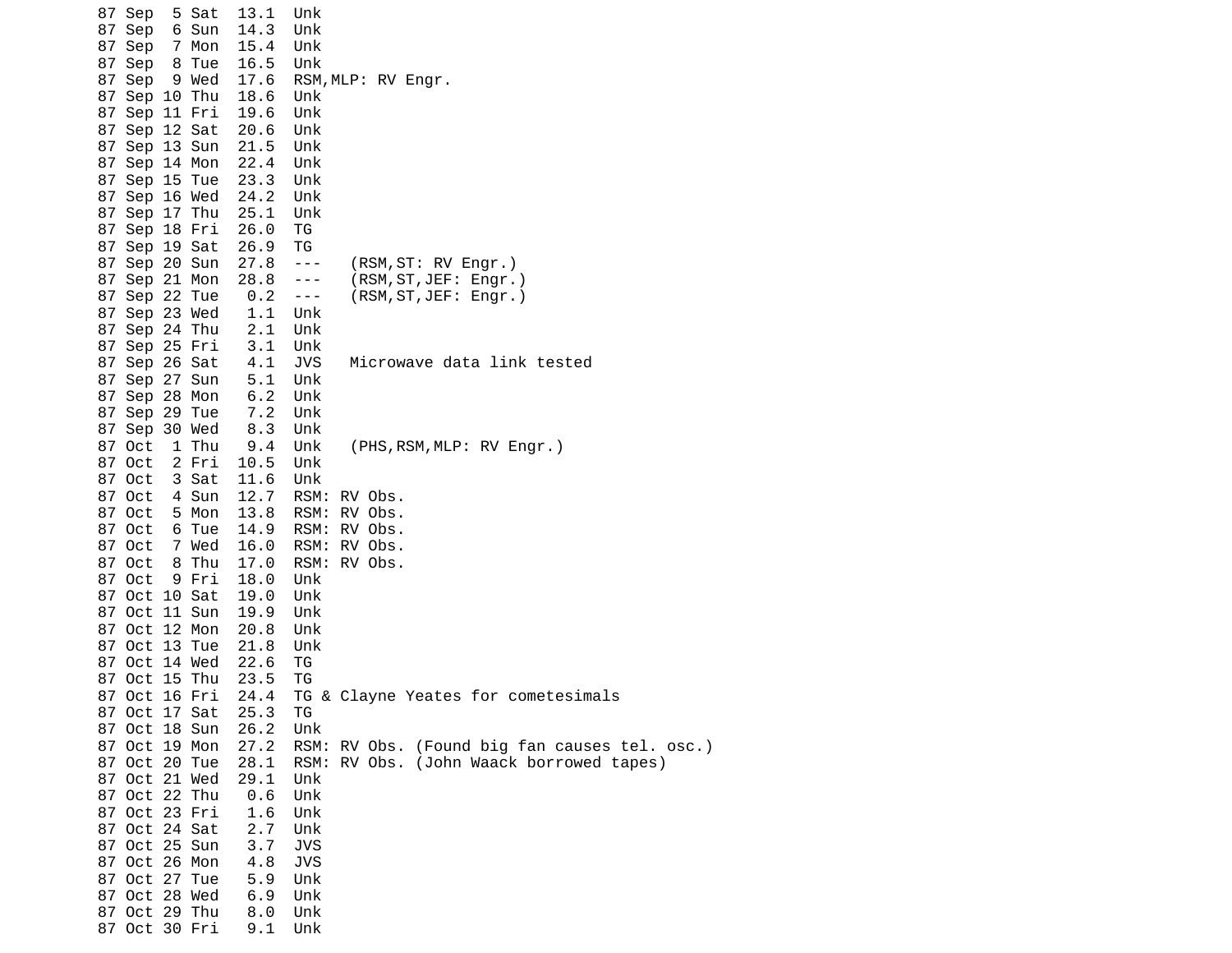| 87 Oct 31 Sat   | 10.2 | Unk                                                |
|-----------------|------|----------------------------------------------------|
| 87 Nov<br>1 Sun | 11.2 | Unk                                                |
| 87 Nov<br>2 Mon | 12.3 | Unk                                                |
| 87 Nov<br>3 Tue | 13.3 | Unk                                                |
| 87 Nov<br>4 Wed | 14.4 | Unk                                                |
| 5 Thu<br>87 Nov | 15.4 | Unk                                                |
| 87 Nov<br>6 Fri | 16.4 | Unk                                                |
| 87 Nov<br>7 Sat | 17.3 | Unk                                                |
| 87 Nov<br>8 Sun | 18.3 | Unk                                                |
| 87 Nov<br>9 Mon | 19.2 | Unk                                                |
| 87 Nov 10 Tue   | 20.1 | Unk                                                |
| 87 Nov 11 Wed   | 21.0 | Unk                                                |
| 87 Nov 12 Thu   | 21.9 | Unk                                                |
| 87 Nov 13 Fri   | 22.8 | Unk                                                |
| 87 Nov 14 Sat   | 23.7 | Unk                                                |
| 87 Nov 15 Sun   | 24.6 | JVS                                                |
| 87 Nov 16 Mon   | 25.5 | JVS                                                |
| 87 Nov 17 Tue   | 26.5 | Unk<br>(MLP: RV Engr.)                             |
| 87 Nov 18 Wed   | 27.5 | <b>JVS</b>                                         |
| 87 Nov 19 Thu   | 28.5 | <b>JVS</b>                                         |
| 87 Nov 20 Fri   | 0.0  | JVS                                                |
| 87 Nov 21 Sat   | 1.1  | Unk                                                |
| 87 Nov 22 Sun   | 2.2  | Unk                                                |
| 87 Nov 23 Mon   | 3.3  | JVS<br>(RSM: RV Engr.)                             |
| 87 Nov 24 Tue   | 4.4  | Unk                                                |
| 87 Nov 25 Wed   | 5.5  | Unk                                                |
| 87 Nov 26 Thu   | 6.6  | Unk                                                |
| 87 Nov 27 Fri   | 7.7  | RV Obs.<br>RSM:                                    |
| 87 Nov 28 Sat   | 8.7  | Unk                                                |
| 87 Nov 29 Sun   | 9.8  | Unk                                                |
| 87 Nov 30 Mon   | 10.8 | Unk                                                |
| 87 Dec<br>1 Tue | 11.8 | Unk                                                |
| 87 Dec<br>2 Wed | 12.8 | Unk                                                |
| 87 Dec<br>3 Thu | 13.8 | Unk                                                |
| 87 Dec<br>4 Fri | 14.7 | Unk                                                |
| 87 Dec<br>5 Sat | 15.7 | Unk                                                |
| 87 Dec<br>6 Sun | 16.6 | Unk                                                |
| 87 Dec<br>7 Mon | 17.5 | Unk                                                |
| 87 Dec<br>8 Tue | 18.4 | RSM, MLP: RV Obs. (RSM, MLP: RV Engr.)             |
| 87 Dec<br>9 Wed | 19.3 | MLP: RV Obs.                                       |
| 87 Dec 10 Thu   | 20.2 | MLP: RV Obs.<br>(RSM: RV Engr.) 60 min door-2-door |
| 87 Dec 11 Fri   | 21.1 | MLP:<br>(RSM: RV Engr.)<br>RV Obs.                 |
| 87 Dec 12 Sat   | 22.0 | Unk                                                |
| 87 Dec 13 Sun   | 22.9 | Unk                                                |
| 87 Dec 14 Mon   | 23.8 | Unk                                                |
| 87 Dec 15 Tue   | 24.8 | Unk<br>(RSM, MLP: Engr.)                           |
| 87 Dec 16 Wed   | 25.8 | Unk                                                |
| 87 Dec 17 Thu   | 26.8 | Unk                                                |
| 87 Dec 18 Fri   | 27.9 | (MLP: RV Engr.)<br>Unk                             |
| 87 Dec 19 Sat   | 29.0 | Unk                                                |
| 87 Dec 20 Sun   | 0.6  | <b>JVS</b>                                         |
| 87 Dec 21 Mon   | 1.8  | <b>JVS</b>                                         |
| 87 Dec 22 Tue   | 2.9  | <b>JVS</b>                                         |
| 87 Dec 23 Wed   | 4.0  | Unk                                                |
| 87 Dec 24 Thu   | 5.1  | Unk                                                |
| 87 Dec 25 Fri   | 6.2  | Unk                                                |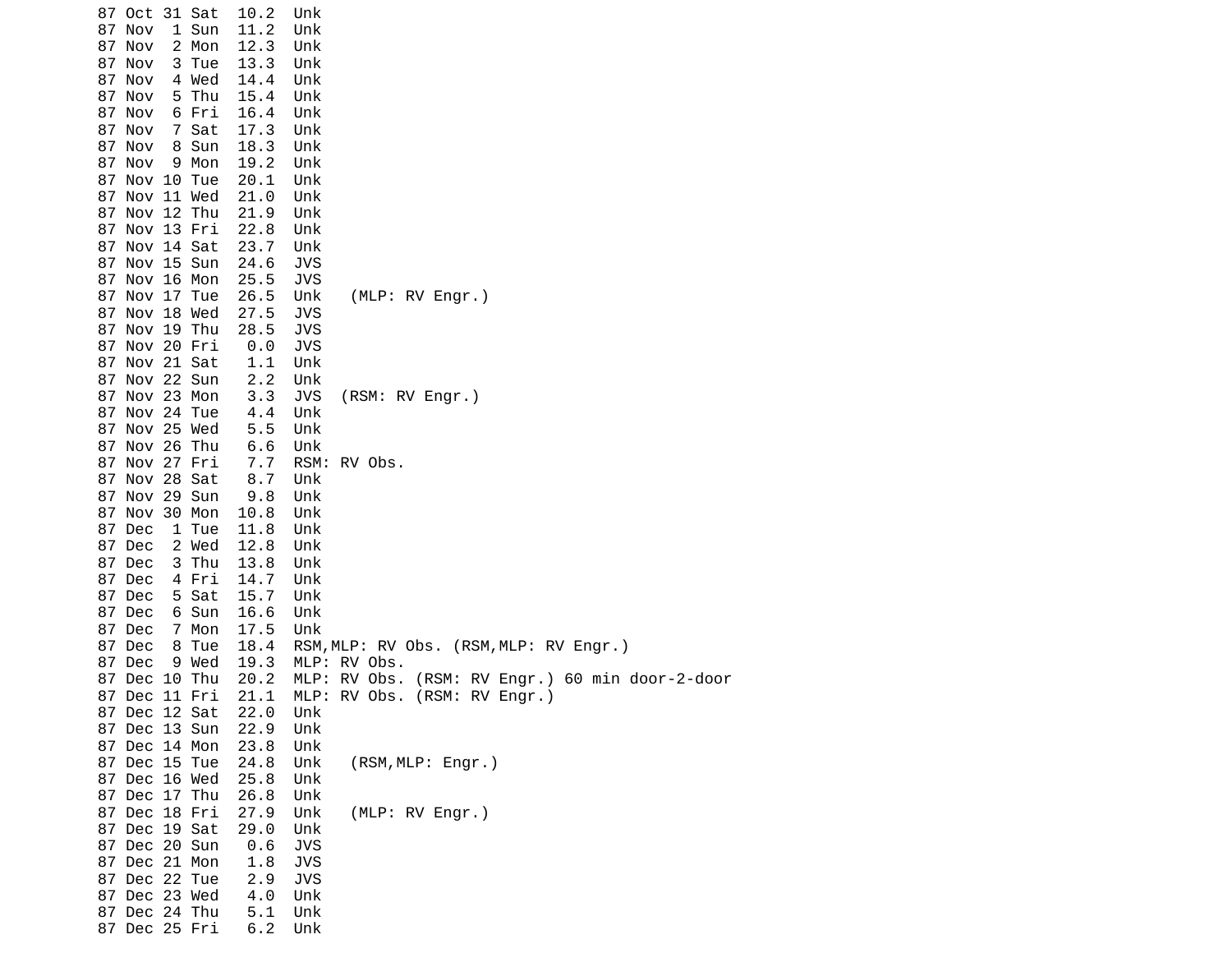| 7.3<br>26 Sat<br>RSM:<br>87 Dec                 | RV Obs.                    |
|-------------------------------------------------|----------------------------|
| 87<br>Dec<br>27<br>Sun<br>8.3<br>RSM:           | RV Obs.                    |
| 87<br>Dec<br>28<br>Mon<br>9.3<br>RSM:           | RV Obs.                    |
| 87<br>Dec<br>29 Tue<br>10.3<br>RSM:             | RV Obs.                    |
| 30 Wed<br>11.3<br>87<br>Dec<br>Unk              |                            |
| 87<br>Dec<br>31 Thu<br>12.2<br>Unk              |                            |
| 1 Fri<br>13.1<br>88<br>Jan<br>Unk               |                            |
| 2 Sat<br>88<br>Jan<br>14.1<br>Unk               |                            |
| 3 Sun<br>15.0<br>Unk<br>88<br>Jan               |                            |
| 15.9<br>88<br>4 Mon<br>Unk<br>Jan               |                            |
| Unk<br>88<br>5 Tue                              |                            |
| Jan<br>16.8                                     | (MLP: RV Engr.)            |
| 17.7<br>88<br>Jan<br>6 Wed<br>RSM:              | RV Obs.                    |
| 7 Thu<br>RSM:<br>88<br>Jan<br>18.6              | RV Obs.                    |
| 19.4<br>88<br>Jan<br>8 Fri                      | (MLP, JVS: Engr.)          |
| 20.3<br>88<br>Jan<br>9 Sat                      |                            |
| 10 Sun<br>88<br>Jan<br>21.2                     |                            |
| 88<br>Jan<br>11<br>Mon<br>22.2                  |                            |
| 12<br>23.1<br>88<br>Jan<br>Tue                  |                            |
| 13 Wed<br>24.1<br>Unk<br>88<br>Jan              |                            |
| 14 Thu<br>25.1<br><b>JVS</b><br>88<br>Jan       |                            |
| 15 Fri<br>88<br>Jan<br>26.2<br>Unk              |                            |
| 27.3<br>Unk<br>88<br>Jan<br>16 Sat              |                            |
| 17 Sun<br>28.5<br>88<br>Jan<br>Unk              |                            |
| 18<br>0.1<br>88<br>Jan<br>Mon<br>Unk            |                            |
| 19 Tue<br>88<br>Jan<br>1.3<br>Unk               |                            |
| 2.4<br>88<br>Jan<br>20 Wed<br>JVS               |                            |
| 3.6<br>21<br>88<br>Jan<br>Thu<br>Unk            | (MLP: RV Engr.)            |
| 4.7<br>22 Fri<br><b>JVS</b><br>88<br>Jan        |                            |
| 23<br>5.7<br>Unk<br>88<br>Jan<br>Sat            |                            |
| 24 Sun<br>$6.8$<br>Unk<br>88<br>Jan             |                            |
| 88<br>Jan<br>25 Mon<br>7.8<br>RSM:              | (MLP: RV Engr.)<br>RV Obs. |
| 26<br>8.8<br>RSM:<br>88<br>Jan<br>Tue           | RV Obs.                    |
| 27<br>9.7<br>RSM:<br>88<br>Jan<br>Wed           | RV Obs.                    |
| 28<br>88<br>Jan<br>Thu<br>10.6                  |                            |
| 88<br>Jan<br>29 Fri<br>11.6                     |                            |
| 88<br>Jan<br>30 Sat<br>12.5                     |                            |
| 31 Sun<br>13.4<br>88<br>Jan                     |                            |
| 14.3<br>88<br>Feb<br>1 Mon                      |                            |
| Feb<br>88                                       |                            |
| 2 Tue<br>15.2<br>3 Wed<br>88                    |                            |
| Feb<br>16.0                                     |                            |
| 4 Thu<br>88 Feb<br>16.9                         |                            |
| 5 Fri<br>17.8<br>RSM:<br>88 Feb                 | (MLP: RV Engr.)<br>RV Obs. |
| 88 Feb<br>18.7<br>RSM:<br>6 Sat                 | RV Obs.                    |
| Feb<br>RSM:<br>88<br>7<br>Sun<br>19.6           | RV Obs.                    |
| 88 Feb<br>Mon<br>20.6<br>RSM:<br>8              | RV Obs.                    |
| 88 Feb<br>9 Tue<br>21.5<br>RSM:                 | RV Obs.                    |
| 22.5<br>88 Feb<br>10 Wed<br>RSM:                | RV Obs.                    |
| 88 Feb<br>11 Thu<br>23.5<br><b>JVS</b>          | (MLP: Engr.)               |
| 88 Feb<br>12 Fri<br>24.6<br><b>JVS</b>          |                            |
| 13 Sat<br>88 Feb<br><b>JVS</b><br>25.7          |                            |
| 26.8<br>88 Feb<br>14 Sun<br>Unk                 |                            |
| 88 Feb<br>15 <sub>1</sub><br>Mon<br>28.0<br>Unk |                            |
| Feb<br>16<br>29.1<br>Unk<br>88<br>Tue           |                            |
| 88 Feb<br>17 Wed<br>0.8<br>Unk                  |                            |
| 88 Feb 18 Thu<br>1.9<br>Unk                     |                            |
| 88 Feb 19 Fri<br>3.0<br>Unk                     |                            |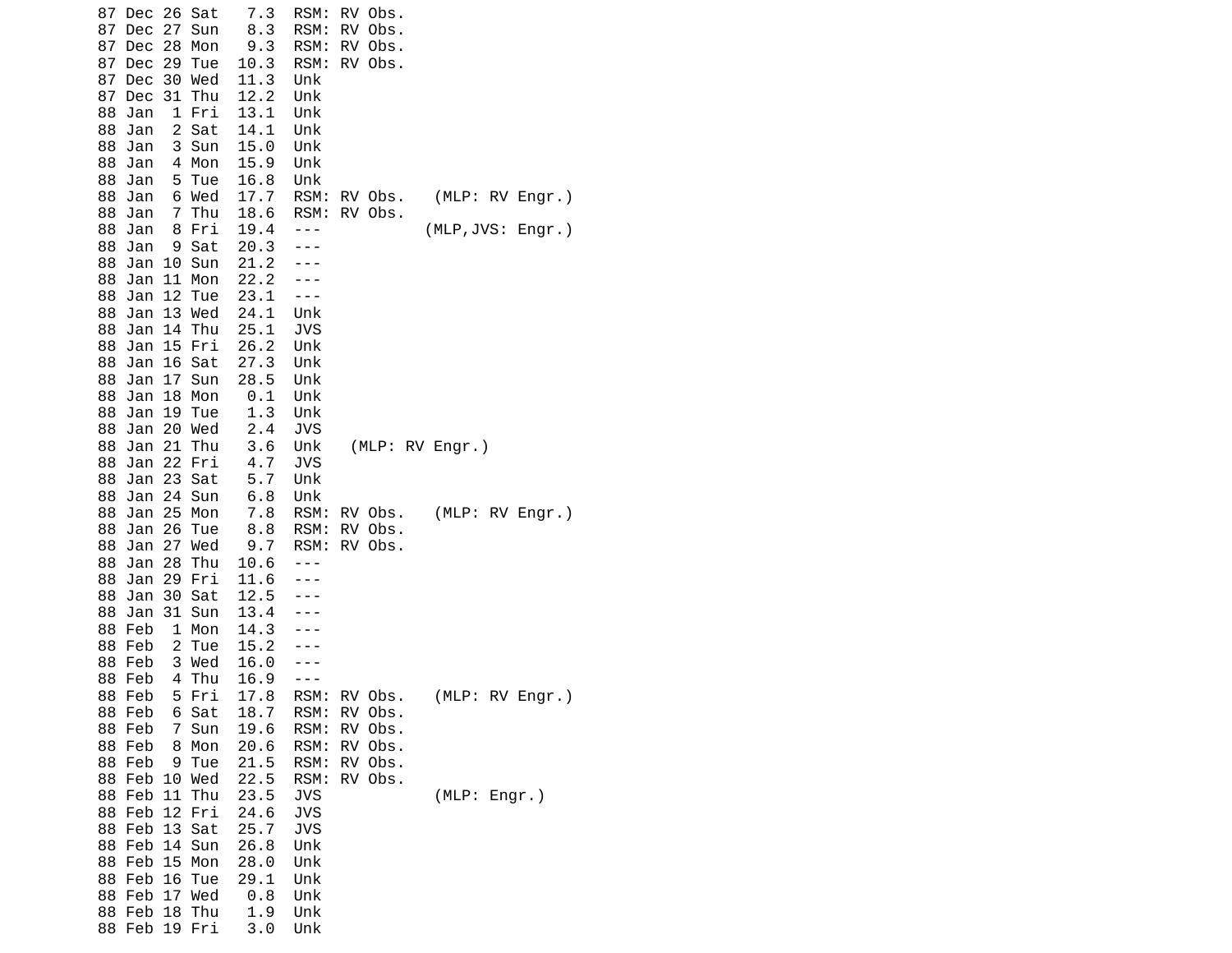| 88 Feb 20 Sat<br>21 Sun<br>88 Feb<br>88 Feb<br>22<br>Mon<br>23<br>88 Feb<br>Tue<br>24 Wed<br>88 Feb<br>25<br>88 Feb<br>Thu<br>88 Feb<br>26<br>Fri<br>88 Feb<br>27<br>Sat<br>28 Sun<br>88 Feb<br>29 Mon<br>88 Feb<br>88 Mar<br>1 Tue<br>2 Wed<br>88 Mar                                                                                                                                                             | 4.1<br>Unk<br>5.2<br>Unk<br>6.2<br>MLP:<br>7.2<br>MLP:<br>8.1<br>MLP:<br>9.1<br>Unk<br>10.0<br>Unk<br>10.9<br>Unk<br>11.8<br>Unk<br>12.7<br>Unk<br>13.6<br>Unk<br>14.4<br>Unk                                                                                                             | RV Obs.<br>RV Obs.<br>RV Obs.                                                        | (RSM: RV Engr.) |
|--------------------------------------------------------------------------------------------------------------------------------------------------------------------------------------------------------------------------------------------------------------------------------------------------------------------------------------------------------------------------------------------------------------------|-------------------------------------------------------------------------------------------------------------------------------------------------------------------------------------------------------------------------------------------------------------------------------------------|--------------------------------------------------------------------------------------|-----------------|
| 3 Thu<br>88 Mar<br>88 Mar<br>4 Fri<br>88<br>Mar<br>5 Sat<br>88 Mar<br>6 Sun<br>7 Mon<br>88 Mar<br>88<br>8 Tue<br>Mar<br>9 Wed<br>88 Mar<br>Thu<br>88<br>Mar<br>10<br>88<br>Mar<br>11<br>Fri<br>12 Sat<br>88<br>Mar<br>13 Sun<br>88 Mar<br>Mar 14 Mon<br>88<br>Mar 15<br>88<br>Tue<br>Mar 16 Wed<br>88<br>17 Thu<br>88<br>Mar<br>18<br>88<br>Mar<br>Fri<br>88<br>Mar<br>19 Sat<br>Mar 20 Sun<br>88<br>88 Mar 21 Mon | 15.3<br>RSM:<br>16.2<br>RSM:<br>17.2<br>RSM:<br>18.1<br>RSM:<br>19.0<br>MLP:<br>20.0<br>MLP:<br>21.0<br>MLP:<br>22.0<br>MLP:<br>23.0<br>Unk<br>24.1<br>ТG<br>25.2<br>TG<br>26.4<br>ΤG<br>27.5<br>Unk<br>28.6<br>Unk<br>0.3<br>Unk<br>1.4<br>Unk<br>2.5<br>Unk<br>Unk<br>3.6<br>4.6<br>Unk | RV Obs.<br>RV Obs.<br>RV Obs.<br>RV Obs.<br>RV Obs.<br>RV Obs.<br>RV Obs.<br>RV Obs. | (MLP: RV Engr.) |
| 22 Tue<br>88 Mar<br>23 Wed<br>88<br>Mar<br>24<br>88<br>Mar<br>Thu<br>Mar 25 Fri<br>88<br>26 Sat<br>88<br>Mar<br>27<br>Sun<br>88<br>Mar                                                                                                                                                                                                                                                                             | 5.6<br>RSM:<br>6.6<br>RSM:<br>$7.5$<br>RSM:<br>8.4<br>Unk<br>9.3<br>Unk<br>10.2<br>Unk                                                                                                                                                                                                    | RV Obs.<br>RV Obs.<br>RV Obs.                                                        | (MLP: RV Engr.) |
| 28<br>88<br>Mar<br>Mon<br>Mar<br>29<br>88<br>Tue<br>30 Wed<br>88 Mar<br>31 Thu<br>88<br>Mar<br>88 Apr<br>1 Fri<br>2 Sat<br>88 Apr<br>3 Sun<br>88 Apr<br>4 Mon<br>88 Apr                                                                                                                                                                                                                                            | 11.1<br>RSM:<br>12.0<br>RSM:<br>RSM:<br>12.9<br>13.8<br>Unk<br>14.7<br>Unk<br>15.6<br>Unk<br>16.6<br>Unk<br>17.6<br>Unk                                                                                                                                                                   | RV Obs.<br>RV Obs.<br>RV Obs.                                                        | (MLP: RV Engr.) |
| 88 Apr<br>5 Tue<br>6 Wed<br>88 Apr<br>7 Thu<br>88 Apr<br>8 Fri<br>88 Apr<br>9 Sat<br>88 Apr<br>88 Apr 10 Sun<br>88 Apr<br>11 Mon<br>88 Apr<br>12 Tue<br>88 Apr 13 Wed<br>88 Apr 14 Thu<br>88 Apr 15 Fri                                                                                                                                                                                                            | 18.5<br>Unk<br>19.5<br>Unk<br>20.6<br>Unk<br>21.6<br>Unk<br>22.7<br>Unk<br>23.8<br>Unk<br>24.9<br>ΤG<br>Unk<br>26.0<br>27.1<br>Unk<br>28.2<br>Unk<br>29.3<br>Unk                                                                                                                          |                                                                                      | (MLP: RV Engr.) |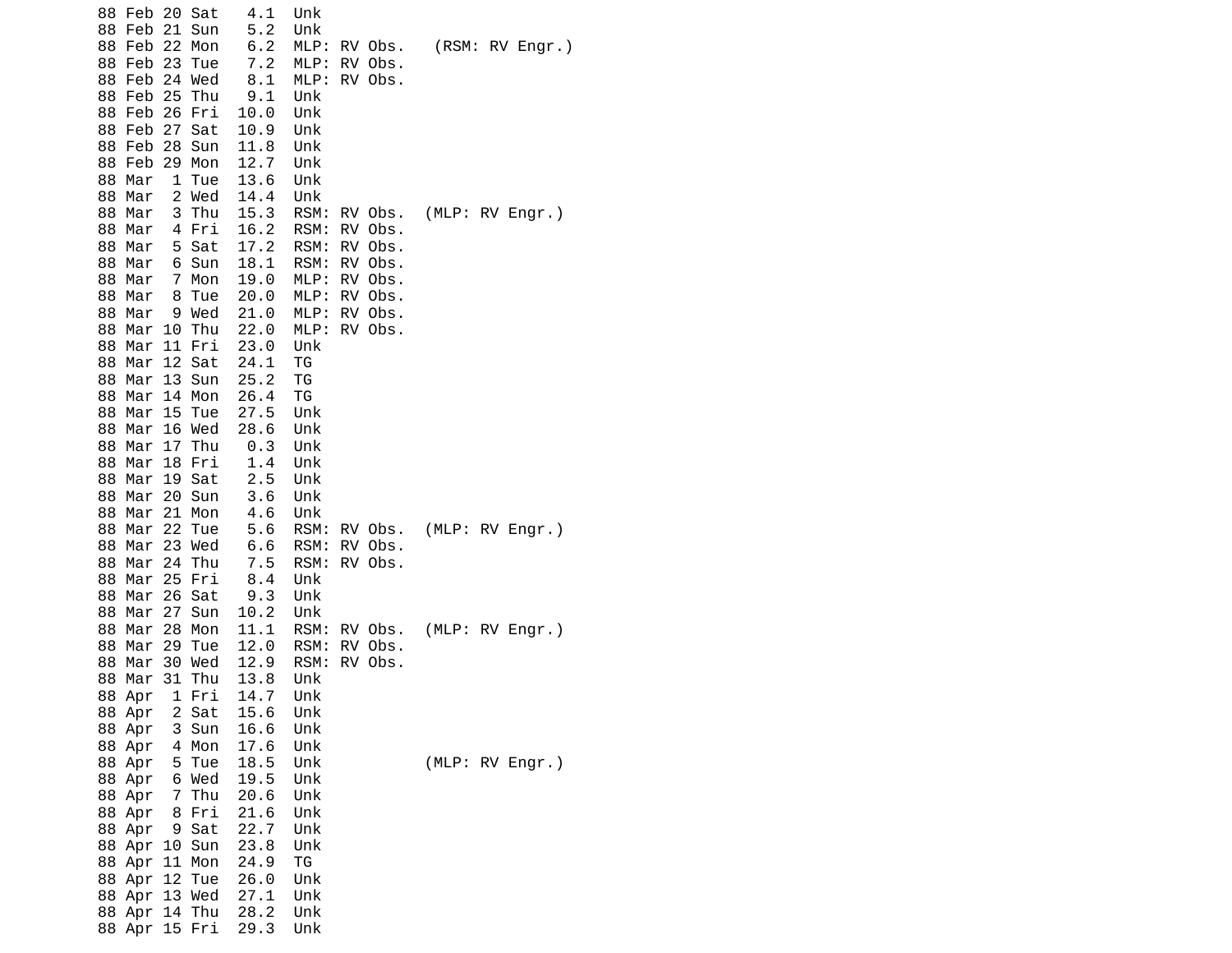| 16 Sat<br>88 Apr<br>17<br>88 Apr<br>Sun          | 0.9<br>1.9   | Unk<br>Unk                           |
|--------------------------------------------------|--------------|--------------------------------------|
| 88 Apr<br>18<br>Mon                              | 3.0          | ΤG                                   |
| 19<br>88 Apr<br>Tue<br>20 Wed<br>88 Apr          | 4.0<br>5.0   | Unk<br>Unk                           |
| 21<br>Thu<br>88 Apr                              | 5.9          | Unk                                  |
| 22<br>Fri<br>88 Apr                              | 6.8          | Unk                                  |
| 23 Sat<br>88 Apr                                 | 7.7          | Unk                                  |
| 24<br>88 Apr<br>Sun                              | 8.6          | Unk                                  |
| 25<br>Mon<br>88 Apr                              | 9.5          | RSM:<br>(MLP: RV Engr.)<br>RV Obs.   |
| 26<br>Tue<br>88 Apr<br>27 Wed<br>88 Apr          | 10.4<br>11.3 | RSM:<br>RV Obs.<br>WJM:<br>RV Obs.   |
| 28<br>Thu<br>88 Apr                              | 12.2         | RV Obs.<br>WJM:                      |
| 29 Fri<br>88 Apr                                 | 13.1         | WJM:<br>RV Obs.                      |
| 30<br>88 Apr<br>Sat                              | 14.1         | RV Obs.<br>WJM:                      |
| $\mathbf{1}$<br>88<br>May<br>Sun                 | 15.1         | RV Obs.<br>WJM:                      |
| 88<br>2<br>Mon<br>May                            | 16.1         | RV Obs.<br>MLP:<br>MLP:<br>RV Obs.   |
| 88 May<br>3<br>Tue<br>4 Wed<br>88 May            | 17.1<br>18.2 | MLP:<br>RV Obs.                      |
| 88<br>5<br>Thu<br>May                            | 19.2         | MLP:<br>RV Obs.                      |
| Fri<br>88<br>May<br>-6                           | 20.3         | RSM:<br>RV Obs.                      |
| 88<br>7<br>Sat<br>May                            | 21.3         | RSM:<br>RV Obs.                      |
| 88<br>8<br>Sun<br>May                            | 22.4         | RSM:<br>RV Obs.                      |
| 88<br>9<br>Mon<br>May<br>88<br>10<br>Tue<br>May  | 23.5<br>24.6 | Unk<br>Unk                           |
| 11 Wed<br>88<br>May                              | 25.7         | Unk                                  |
| 88 May<br>12 Thu                                 | 26.8         | Unk                                  |
| 13 Fri<br>88 May                                 | 27.8         | Unk                                  |
| 14<br>Sat<br>88<br>May                           | 28.9         | Unk                                  |
| 88<br>15<br>Sun<br>May                           | 0.4<br>1.4   | Unk                                  |
| 88<br>May 16<br>Mon<br>17<br>88<br>May<br>Tue    | 2.4          | Unk<br>Unk                           |
| 18<br>88<br>Wed<br>May                           | 3.4          | Unk                                  |
| 88<br>19<br>Thu<br>May                           | 4.3          | Unk                                  |
| Fri<br>88<br>May<br>20                           | 5.2          | Unk                                  |
| 21<br>Sat<br>88<br>May                           | 6.1          | Unk                                  |
| 22<br>88<br>Sun<br>May<br>88<br>23<br>May<br>Mon | $7.0$<br>7.9 | RSM, TLM: RV Obs.<br>MLP:<br>RV Obs. |
| 88<br>24<br>Tue<br>May                           | 8.8          | MLP:<br>RV Obs.                      |
| 88<br>25 Wed<br>May                              | 9.7          | MLP:<br>RV Obs.                      |
| 26<br>88<br>Thu<br>May                           | 10.7         | MLP:<br>RV Obs.                      |
| 27<br>88<br>Fri<br>May                           | 11.6         | ---                                  |
| 88 May 28 Sat<br>88 May                          | 12.6         |                                      |
| 29 Sun<br>30 Mon<br>88 May                       | 13.6<br>14.6 |                                      |
| 88 May 31 Tue                                    | 15.7         |                                      |
| 1 Wed<br>88 Jun                                  | 16.8         | RSM, TLM: RV Obs.                    |
| 88<br>2 Thu<br>Jun                               | 17.8         | RV Obs.<br>RSM:                      |
| 3 Fri<br>88 Jun                                  | 18.9         | RV Obs.<br>(TLM: RV Engr.)<br>RSM:   |
| 4 Sat<br>88 Jun<br>5 Sun<br>88 Jun               | 20.0<br>21.1 | Unk                                  |
| 88<br>Jun<br>6 Mon                               | 22.2         | Unk<br>Unk                           |
| 88<br>Jun<br>Tue<br>7                            | 23.3         | Unk                                  |
| 8 Wed<br>88 Jun                                  | 24.3         | Unk                                  |
| 9 Thu<br>88 Jun                                  | 25.4         | RSM, TLM: RV Obs.                    |
| 88 Jun 10 Fri                                    | 26.4         | RSM: RV Obs.                         |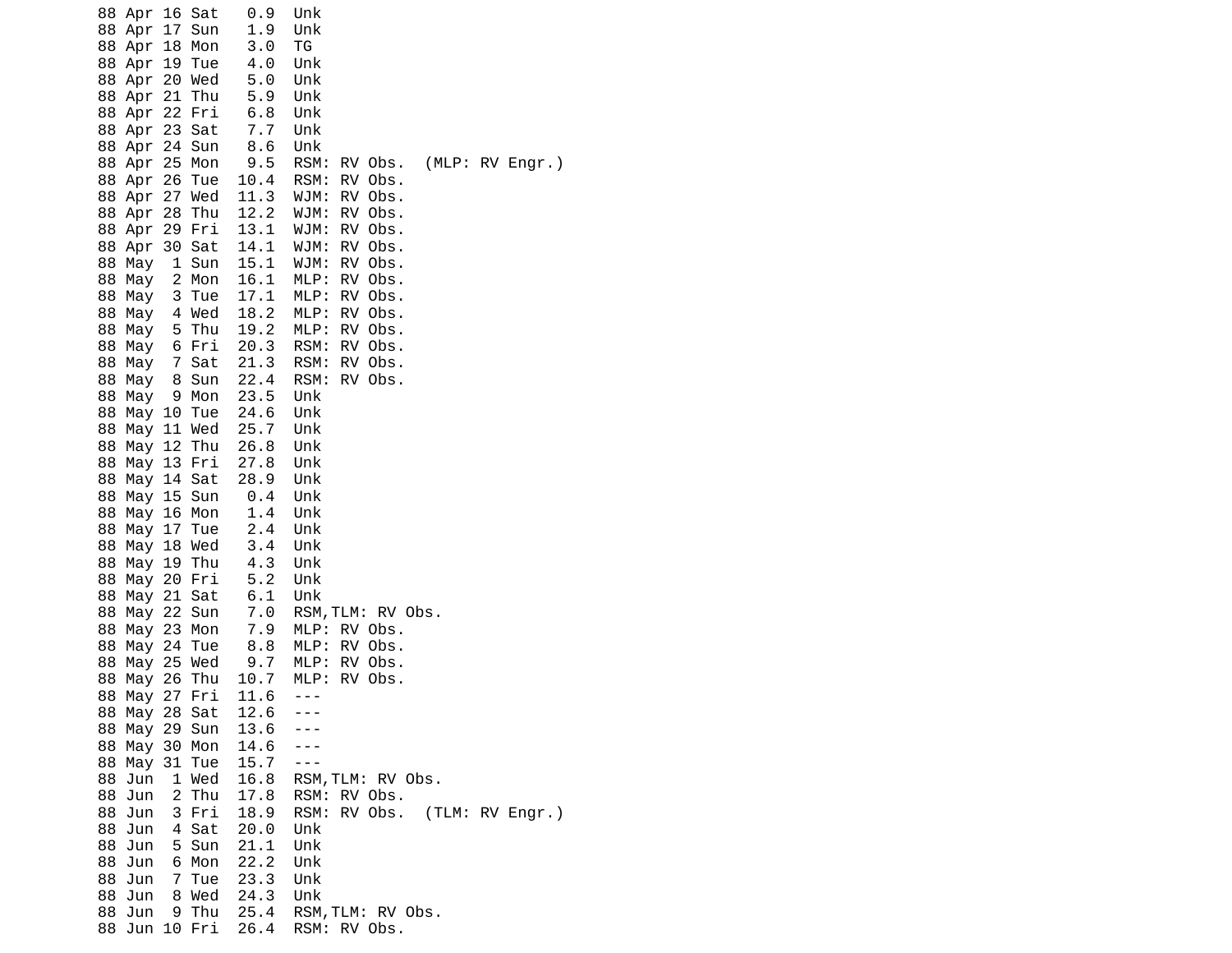| 11 Sat<br>88<br>Jun<br>12<br>88<br>Sun<br>Jun                    | 27.5<br>28.5 | RSM:<br>RSM: | RV Obs.<br>Obs.<br>RV                    |
|------------------------------------------------------------------|--------------|--------------|------------------------------------------|
| 13<br>88<br>Jun<br>Mon<br>88<br>Jun<br>14<br>Tue                 | 29.5<br>0.9  | MLP:<br>MLP: | RV<br>Obs.<br>RV<br>Obs.                 |
| 15<br>88<br>Jun<br>Wed                                           | 1.9          | MLP:         | (TLM: RV Engr.)<br>RV<br>Obs.            |
| 16<br>Thu<br>88<br>Jun                                           | 2.8          | MLP:         | RV<br>Obs.                               |
| 17<br>Fri<br>88<br>Jun<br>88<br>Jun<br>18<br>Sat                 | 3.7<br>4.6   | WJM:<br>WJM: | (MLP: Engr.)<br>RV<br>Obs.<br>RV<br>Obs. |
| 88<br>Jun<br>19<br>Sun                                           | 5.5          | WJM:         | RV<br>Obs.                               |
| 20<br>88<br>Jun<br>Mon                                           | 6.4          | WJM:         | RV<br>Obs.                               |
| 21<br>88<br>Jun<br>Tue<br>22                                     | 7.3          | WJM:         | RV<br>Obs.                               |
| 88<br>Jun<br>Wed<br>88<br>Jun<br>23<br>Thu                       | 8.2<br>9.1   | WJM:<br>WJM: | RV<br>Obs.<br>RV<br>Obs.                 |
| 88<br>Jun<br>24<br>Fri                                           | 10.1         | WJM:         | RV Obs.                                  |
| 25<br>Sat<br>88<br>Jun                                           | 11.0         | WJM:         | RV<br>Obs.                               |
| 26<br>88<br>Jun<br>Sun                                           | 12.1         | WJM:         | RV<br>Obs.                               |
| 27<br>88<br>Jun<br>Mon<br>88<br>Jun<br>28<br>Tue                 | 13.1<br>14.2 | WJM:<br>WJM: | RV<br>Obs.<br>RV<br>Obs.                 |
| 29<br>88<br>Jun<br>Wed                                           | 15.3         | WJM:         | RV Obs.                                  |
| 30<br>Thu<br>88<br>Jun                                           | 16.4         | WJM:         | RV<br>Obs.                               |
| $\mathbf 1$<br>88<br>Jul<br>Fri                                  | 17.6         | WJM:         | RV<br>Obs.                               |
| Jul<br>2<br>Sat<br>88<br>88<br>Jul<br>3<br>Sun                   | 18.7<br>19.8 | WJM:<br>WJM: | RV<br>Obs.<br>RV<br>Obs.                 |
| Jul<br>4<br>Mon<br>88                                            | 20.9         | WJM:         | RV<br>Obs.                               |
| 5<br>88<br>Jul<br>Tue                                            | 22.0         | WJM:         | RV<br>Obs.                               |
| Wed<br>88<br>Jul<br>6                                            | 23.0         | WJM:         | <b>RV</b><br>Obs.                        |
| 7<br>88<br>Jul<br>Thu<br>Jul<br>Fri<br>88<br>8                   | 24.1<br>25.1 | WJM:<br>WJM: | RV<br>Obs.<br>RV Obs.                    |
| Sat<br>88<br>Jul<br>9                                            | 26.1         | WJM:         | RV Obs.                                  |
| Jul<br>10<br>Sun<br>88                                           | 27.1         | WJM:         | RV Obs.                                  |
| 11<br>88<br>Jul<br>Mon                                           | 28.0         | $- - -$      | (RSM, MLP: RV Engr.)                     |
| 12<br>88<br>Jul<br>Tue<br>13<br>Wed<br>88<br>Jul                 | 29.0<br>0.4  | Unk<br>Unk   |                                          |
| 14<br>88<br>Jul<br>Thu                                           | 1.3          | Unk          |                                          |
| 15<br>88<br>Jul<br>Fri                                           | 2.2          | Unk          |                                          |
| 88<br>Jul<br>16<br>Sat                                           | 3.1          | Unk          |                                          |
| Jul<br>17<br>88<br>Sun<br>Jul<br>18<br>88<br>Mon                 | 4.0<br>4.9   | Unk<br>Unk   |                                          |
| Jul<br>19<br>88<br>Tue                                           | 5.8          | Unk          |                                          |
| 20<br>88<br>Jul<br>Wed                                           | 6.7          | Unk          |                                          |
| 21<br>Thu<br>88<br>Jul<br>22                                     | 7.6          | Unk          |                                          |
| 88<br>Jul<br>Fri<br>Jul 23 Sat<br>88                             | 8.5<br>9.5   | Unk<br>Unk   |                                          |
| Jul 24<br>88<br>Sun                                              | 10.5         | Unk          |                                          |
| Jul 25<br>Mon<br>88                                              | 11.6         | Unk          |                                          |
| Jul 26<br>88<br>Tue<br>27<br>88<br>Jul<br>Wed                    | 12.7<br>13.8 | Unk<br>Unk   |                                          |
| 28<br>88<br>Jul<br>Thu                                           | 15.0         | Unk          | (MLP, MSW: RV Engr.)                     |
| Jul 29<br>Fri<br>88                                              | 16.1         | Unk          |                                          |
| Jul<br>Sat<br>88<br>30                                           | 17.3         | Unk          |                                          |
| 88 Jul<br>31<br>Sun                                              | 18.4         | Unk          |                                          |
| 88 Aug<br>$\mathbf{1}$<br>Mon<br>$\overline{c}$<br>88 Aug<br>Tue | 19.5<br>20.6 | Unk<br>Unk   |                                          |
| 3<br>Wed<br>88 Aug                                               | 21.7         | Unk          |                                          |
| Thu<br>88 Aug<br>4                                               | 22.7         | Unk          |                                          |
| 5<br>Fri<br>88 Aug                                               | 23.7         | Unk          |                                          |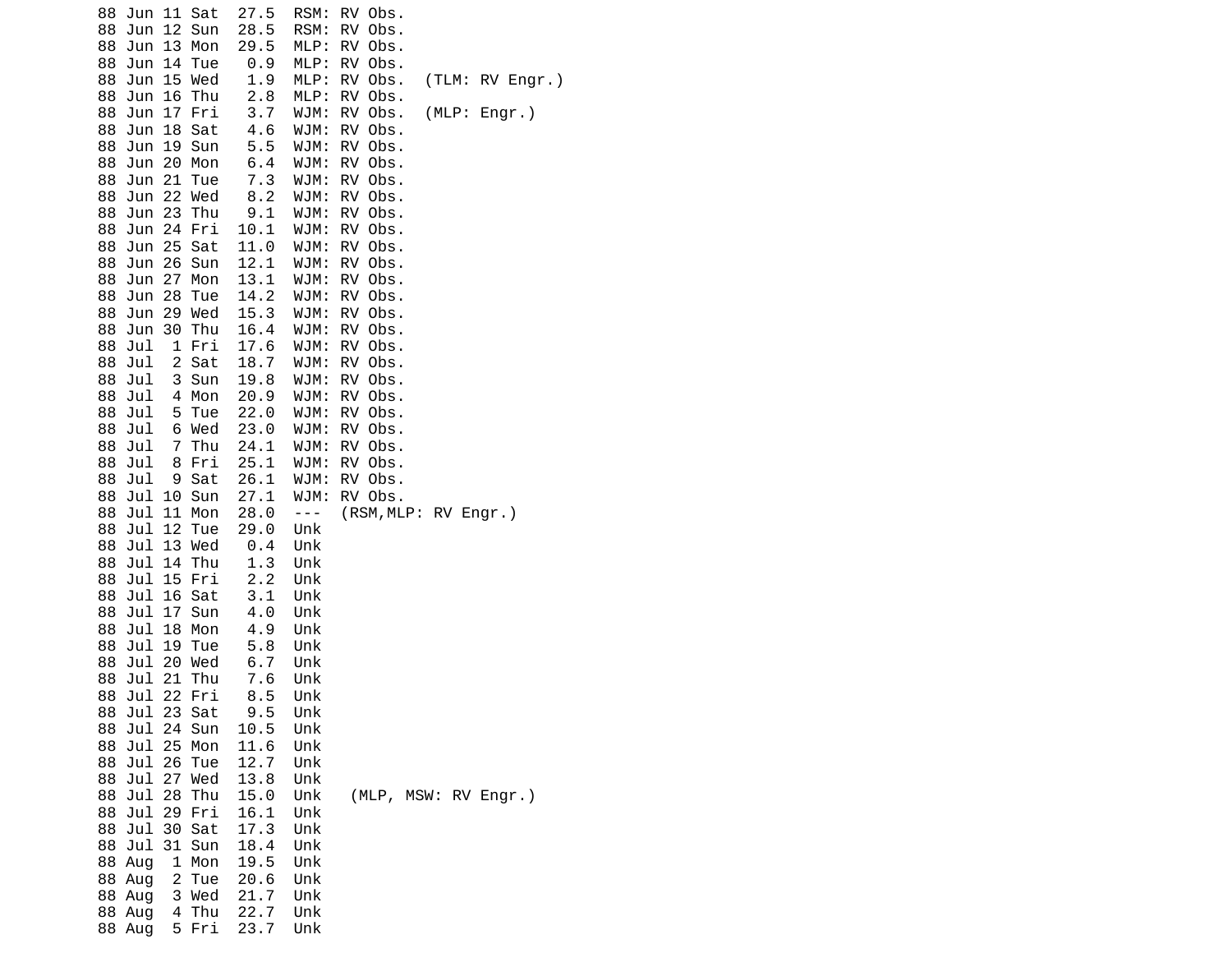| 6 Sat<br>88 Aug                 | 24.7<br>Unk  |                            |
|---------------------------------|--------------|----------------------------|
| Sun<br>88 Aug<br>$\overline{7}$ | 25.7<br>Unk  |                            |
| 8 Mon<br>88 Aug                 | 26.6<br>Unk  |                            |
| 9 Tue<br>88 Aug                 | 27.5<br>Unk  |                            |
| 88 Aug<br>10 Wed                | 28.4<br>Unk  |                            |
| 11<br>Thu<br>88 Aug             | 29.3<br>Unk  |                            |
| 12 Fri<br>88 Aug                | 0.7<br>Unk   |                            |
| 88 Aug<br>13 Sat                | 1.6<br>Unk   |                            |
| 14 Sun<br>88 Aug                | 2.5<br>Unk   |                            |
| 88 Aug 15 Mon                   | 3.4<br>Unk   |                            |
| 88 Aug<br>16 Tue                | 4.3<br>Unk   |                            |
| 17 Wed<br>88 Aug                | 5.2<br>Unk   |                            |
| 18 Thu<br>88 Aug                | 6.1<br>Unk   |                            |
| 88 Aug 19 Fri                   | 7.0<br>Unk   |                            |
| 20 Sat<br>88 Aug                | 8.0<br>Unk   |                            |
| 21 Sun<br>88 Aug                | 9.0<br>Unk   |                            |
| Mon<br>88 Aug<br>22             | 10.1<br>Unk  | (MLP, MSW: RV Engr.)       |
| 88 Aug<br>23 Tue                | 11.2<br>Unk  |                            |
| 88 Aug 24 Wed                   | 12.3<br>Unk  |                            |
| 25 Thu<br>88 Aug                | 13.4<br>Unk  |                            |
| 26 Fri<br>88 Aug                | 14.6<br>Unk  |                            |
| 27 Sat<br>88 Aug                | 15.8<br>Unk  |                            |
| 28 Sun<br>88 Aug                | 16.9<br>Unk  |                            |
| 29 Mon<br>88 Aug                | 18.1<br>Unk  | (RSM, TLM:<br>RV Engr.)    |
| 30 Tue<br>88 Aug                | 19.2<br>Unk  | RV Engr.)<br>(RSM, TLM:    |
| 31 Wed<br>88 Aug                | 20.3<br>Unk  | (RSM, TLM:<br>RV Engr.)    |
| 88 Sep<br>1 Thu                 | 21.3<br>Unk  |                            |
| 2 Fri<br>88 Sep                 | 22.3<br>Unk  |                            |
| 88 Sep<br>3 Sat                 | 23.3<br>Unk  |                            |
| 4 Sun<br>88 Sep                 | 24.2<br>Unk  |                            |
| 5 Mon<br>88 Sep                 | 25.2<br>Unk  |                            |
| 88 Sep<br>6 Tue                 | 26.1<br>Unk  | (RSM, MLP: RV Engr.)       |
| 7 Wed<br>88 Sep                 | 27.0<br>Unk  |                            |
| Sep<br>8 Thu<br>88              | 27.9<br>Unk  | (MLP: RV Engr.)            |
| 88<br>9 Fri<br>Sep              | 28.7<br>Unk  |                            |
| 10 Sat<br>88<br>Sep             | 0.1<br>Unk   |                            |
| Sep 11 Sun<br>88                | 1.0<br>Unk   |                            |
| Sep 12 Mon<br>88                | 1.9<br>Unk   |                            |
| Sep 13 Tue<br>88                | 2.8<br>Unk   |                            |
| 14 Wed<br>88<br>Sep             | 3.7<br>Unk   |                            |
| 88 Sep<br>15 Thu                | 4.6<br>Unk   |                            |
| 88 Sep 16 Fri                   | 5.6<br>Unk   | (MLP: RV Engr.)            |
| 88 Sep 17 Sat                   | 6.6<br>Unk   |                            |
| 88 Sep 18 Sun                   | 7.6<br>Unk   |                            |
| 88 Sep 19 Mon                   | 8.6<br>RSM:  | (MLP: RV Engr.)<br>RV Obs. |
| 88 Sep 20 Tue                   | 9.7<br>RSM:  | RV Obs.                    |
| 88 Sep 21 Wed                   | 10.8<br>RSM: | RV Obs.                    |
| 88 Sep 22 Thu                   | 11.9<br>RSM: | RV Obs.                    |
| 88 Sep 23 Fri                   | 13.0<br>RSM: | RV Obs.                    |
| 88 Sep 24 Sat                   | 14.2<br>RSM: | RV Obs.                    |
| 88 Sep 25 Sun                   | 15.4<br>RSM: | RV Obs.                    |
| 88 Sep 26 Mon                   | 16.5<br>MLP: | RV Obs.                    |
| 88 Sep 27 Tue                   | 17.6<br>MLP: | RV Obs.                    |
| 88 Sep 28 Wed                   | 18.7<br>MLP: | RV Obs.<br>(TLM: RV Engr.) |
| 88 Sep 29 Thu                   | 19.8<br>MLP: | RV Obs.                    |
| 88 Sep 30 Fri                   | 20.8<br>Unk  |                            |
|                                 |              |                            |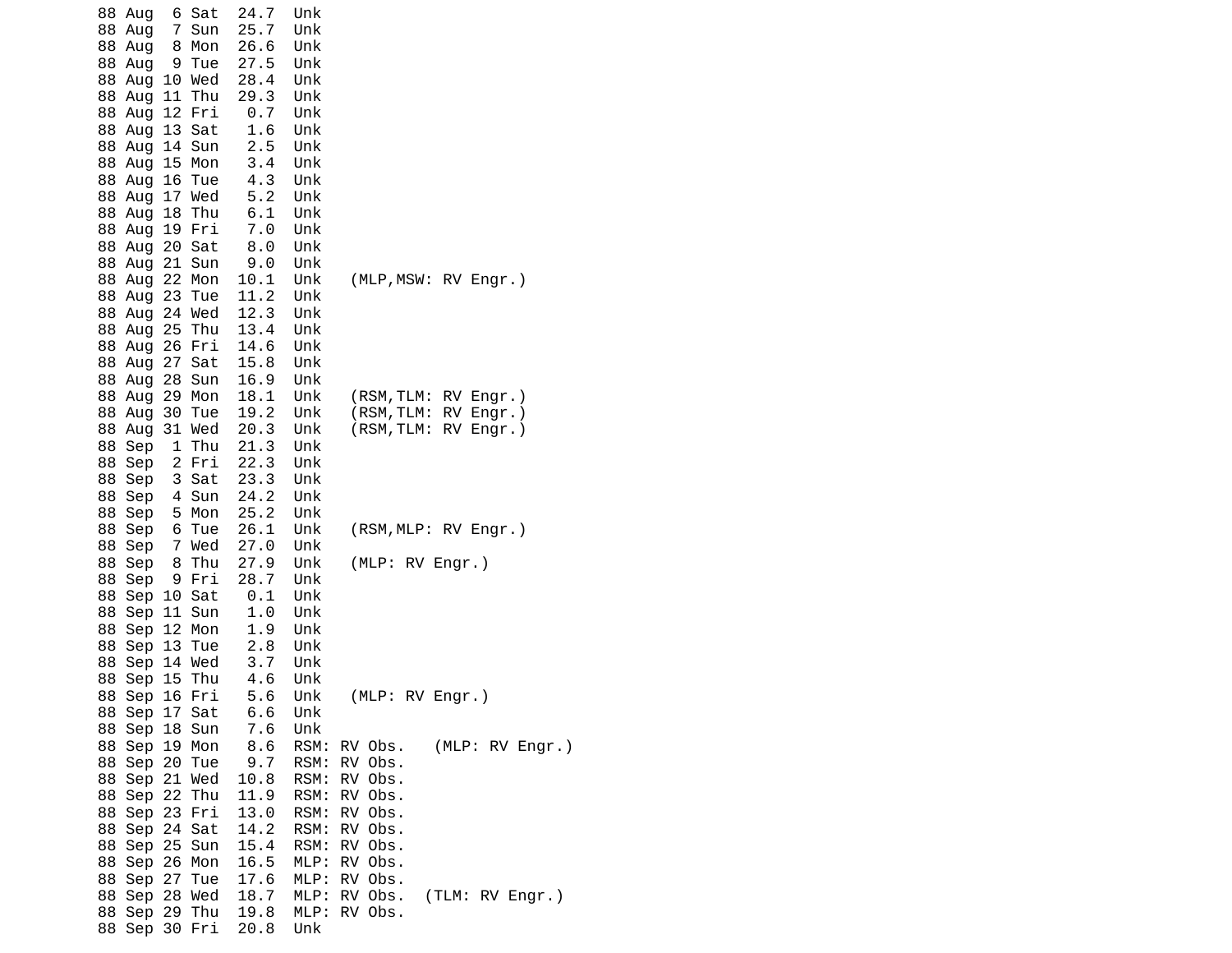| 88 Oct<br>1 Sat                            | 21.8         | Unk          |                    |                      |
|--------------------------------------------|--------------|--------------|--------------------|----------------------|
| 88<br>Oct<br>$\mathbf{2}$<br>Sun           | 22.7         | Unk          |                    |                      |
| 3 Mon<br>88 Oct                            | 23.6         | Unk          |                    |                      |
| 88 Oct<br>4 Tue                            | 24.5         | Unk          |                    |                      |
| 5 Wed<br>88 Oct<br>Oct                     | 25.4<br>26.3 | Unk          |                    |                      |
| 88<br>6 Thu<br>88<br>Oct<br>7 Fri          | 27.2         | Unk<br>Unk   |                    |                      |
| 88 Oct<br>8 Sat                            | 28.1         | Unk          |                    |                      |
| 88 Oct<br>9 Sun                            | 29.0         | Unk          |                    |                      |
| 88 Oct<br>10 Mon                           | 0.4          | Unk          |                    |                      |
| Oct<br>11 Tue<br>88                        | 1.3          | Unk          |                    |                      |
| 88 Oct<br>12 Wed                           | 2.2          | Unk          |                    |                      |
| 13 Thu<br>88 Oct                           | 3.2          | Unk          |                    | (MLP: Engr.)         |
| 14 Fri<br>88 Oct                           | 4.1          | Unk          |                    |                      |
| 15 Sat<br>88<br>Oct                        | 5.1          | Unk          |                    |                      |
| 88<br>Oct<br>16 Sun                        | 6.1          | Unk          |                    |                      |
| 17 Mon<br>88<br>Oct                        | 7.1          | RSM:         | RV Obs.            | (MLP: RV Engr.)      |
| 88 Oct<br>18<br>Tue                        | 8.2          | RSM:         | RV Obs.            |                      |
| 19 Wed<br>88 Oct                           | 9.3          | RSM:         | RV Obs.            |                      |
| 20<br>88<br>Oct<br>Thu                     | 10.4         | RSM:         | RV Obs.            |                      |
| 21 Fri<br>88 Oct                           | 11.5         | RSM:         | RV Obs.            | (TLM: RV Engr.)      |
| 22 Sat<br>88<br>Oct                        | 12.6         | RSM:         | RV Obs.            |                      |
| 23 Sun<br>88 Oct                           | 13.8         | RSM:         | RV Obs.            |                      |
| 24 Mon<br>88<br>Oct                        | 14.9         | MLP:         | RV Obs.            |                      |
| 25<br>88<br>Oct<br>Tue<br>88 Oct<br>26 Wed | 16.0         | MLP:         | RV Obs.<br>RV Obs. |                      |
| 27<br>88 Oct<br>Thu                        | 17.1<br>18.2 | MLP:<br>MLP: | RV Obs.            | (RSM, MSW: RV Engr.) |
| 28<br>88 Oct<br>Fri                        | 19.2         | Unk          |                    |                      |
| 88<br>Oct<br>29 Sat                        | 20.2         | Unk          |                    |                      |
| Oct<br>88<br>30 Sun                        | 21.1         | Unk          |                    |                      |
| 88 Oct<br>31 Mon                           | 22.0         | Unk          |                    |                      |
| 88 Nov<br>1 Tue                            | 22.9         | Unk          |                    |                      |
| 2 Wed<br>88 Nov                            | 23.8         | Unk          |                    |                      |
| 88<br>Nov<br>3<br>Thu                      | 24.7         | Unk          |                    |                      |
| 88<br>Nov<br>4 Fri                         | 25.6         | Unk          |                    |                      |
| 5 Sat<br>88<br>Nov                         | 26.5         | Unk          |                    |                      |
| 88 Nov<br>6 Sun                            | 27.4         | Unk          |                    |                      |
| 88<br>Nov<br>7 Mon                         | 28.3         | Unk          |                    |                      |
| 88<br>Nov<br>8<br>Tue                      | 29.3         | Unk          |                    |                      |
| 88<br>Nov<br>9 Wed                         | 0.7          | Unk          |                    |                      |
| 88<br>Nov<br>10 Thu                        | 1.7          | Unk          |                    |                      |
| 11 Fri<br>88 Nov<br>88 Nov 12 Sat          | 2.6<br>3.7   | Unk<br>Unk   |                    |                      |
| 88 Nov 13 Sun                              | 4.7          | Unk          |                    |                      |
| 88 Nov 14 Mon                              | 5.7          | MLP: RV Obs. |                    | (RSM, MSW: RV Engr.) |
| 88 Nov 15 Tue                              | 6.8          | MLP:         | RV Obs.            |                      |
| 88 Nov 16 Wed                              | 7.8          | MLP:         | RV Obs.            |                      |
| 88 Nov 17 Thu                              | 8.9          | MLP:         | RV Obs.            |                      |
| 88 Nov 18 Fri                              | 10.0         | RSM:         | RV Obs.            | (TLM: RV Engr.)      |
| 88 Nov 19 Sat                              | 11.1         | RSM:         | RV Obs.            |                      |
| 88 Nov 20 Sun                              | 12.2         | RSM:         | RV Obs.            |                      |
| 88 Nov 21 Mon                              | 13.3         | RSM:         | RV Obs.            |                      |
| 88 Nov 22 Tue                              | 14.4         | Unk          |                    |                      |
| 88 Nov 23 Wed                              | 15.5         | Unk          |                    |                      |
| 88 Nov 24 Thu                              | 16.5         | Unk          |                    |                      |
| 88 Nov 25 Fri                              | 17.5         | Unk          |                    |                      |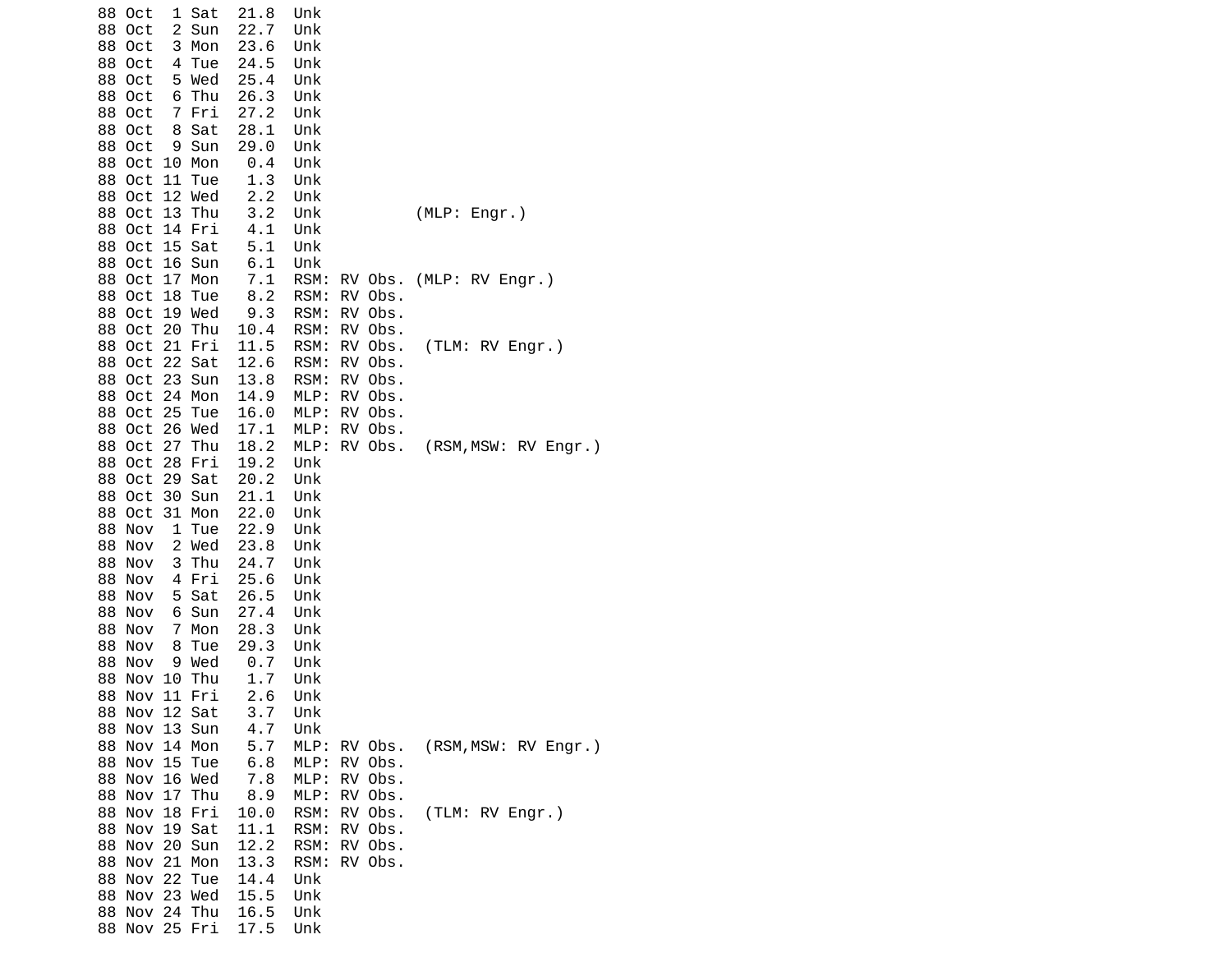| 26 Sat<br>88<br>Nov<br>27<br>88<br>Nov<br>Sun<br>28<br>Mon<br>88<br>Nov<br>29<br>88<br>Nov<br>Tue<br>30<br>88<br>Nov<br>Wed<br>88<br>Dec<br>1<br>Thu<br>$\overline{c}$<br>88<br>Dec<br>Fri<br>3<br>Sat<br>88<br>Dec<br>Sun<br>88<br>Dec<br>4<br>88<br>Dec<br>5<br>Mon<br>88<br>Dec<br>6<br>Tue<br>88<br>7<br>Wed<br>Dec<br>88<br>8<br>Thu<br>Dec | 18.5<br>19.5<br>20.4<br>21.3<br>22.2<br>23.1<br>23.9<br>24.8<br>25.7<br>26.7<br>27.6<br>28.6<br>0.1 | Unk<br>Unk<br>Unk<br>Unk<br>Unk<br>Unk<br>Unk<br>Unk<br>Unk<br>Unk<br>Unk<br>Unk<br>Unk |                            |
|--------------------------------------------------------------------------------------------------------------------------------------------------------------------------------------------------------------------------------------------------------------------------------------------------------------------------------------------------|-----------------------------------------------------------------------------------------------------|-----------------------------------------------------------------------------------------|----------------------------|
| 88<br>Dec<br>9<br>Fri<br>88<br>Dec 10<br>Sat                                                                                                                                                                                                                                                                                                     | 1.1<br>2.1                                                                                          | Unk<br>Unk                                                                              |                            |
| 88<br>Dec<br>11 Sun<br>88 Dec<br>12 <sub>2</sub><br>Mon                                                                                                                                                                                                                                                                                          | 3.2<br>4.3                                                                                          | RSM:<br>MLP:                                                                            | RV Obs.<br>RV Obs.         |
| 88<br>13<br>Dec<br>Tue<br>88<br>Dec<br>14<br>Wed                                                                                                                                                                                                                                                                                                 | 5.3<br>$6.4\,$                                                                                      | MLP:<br>MLP:                                                                            | RV Obs.<br>RV Obs.         |
| 88<br>Dec<br>15<br>Thu                                                                                                                                                                                                                                                                                                                           | $7.5$                                                                                               | MLP:                                                                                    | RV Obs.<br>(TLM: RV Engr.) |
| 16 Fri<br>88<br>Dec<br>88 Dec<br>17 <sub>2</sub><br>Sat                                                                                                                                                                                                                                                                                          | 8.5<br>9.6                                                                                          | RSM:<br>RSM:                                                                            | RV Obs.<br>RV Obs.         |
| 18<br>88<br>Dec<br>Sun                                                                                                                                                                                                                                                                                                                           | 10.7                                                                                                | RSM:                                                                                    | RV Obs.                    |
| 19<br>Mon<br>88<br>Dec<br>88 Dec<br>20<br>Tue                                                                                                                                                                                                                                                                                                    | 11.7<br>12.8                                                                                        | RSM:<br>RSM:                                                                            | RV Obs.<br>RV Obs.         |
| 21 Wed<br>88 Dec<br>Thu                                                                                                                                                                                                                                                                                                                          | 13.8                                                                                                | $- - -$                                                                                 | (PHS: RV Engr.)            |
| 22<br>88 Dec<br>Dec 23<br>Fri<br>88                                                                                                                                                                                                                                                                                                              | 14.8<br>15.8                                                                                        | Unk<br>Unk                                                                              |                            |
| 88<br>Dec<br>24<br>Sat                                                                                                                                                                                                                                                                                                                           | 16.8                                                                                                | Unk                                                                                     |                            |
| 25 Sun<br>88<br>Dec                                                                                                                                                                                                                                                                                                                              | 17.8                                                                                                | Unk                                                                                     |                            |
| 26<br>88<br>Dec<br>Mon<br>27<br>88<br>Dec<br>Tue                                                                                                                                                                                                                                                                                                 | 18.7<br>19.6                                                                                        | Unk<br>Unk                                                                              |                            |
| 28<br>Wed<br>88<br>Dec                                                                                                                                                                                                                                                                                                                           | 20.5                                                                                                | Unk                                                                                     |                            |
| Thu<br>88<br>Dec<br>29                                                                                                                                                                                                                                                                                                                           | 21.4                                                                                                | Unk                                                                                     |                            |
| 30 Fri<br>88<br>Dec                                                                                                                                                                                                                                                                                                                              | 22.2                                                                                                | Unk                                                                                     |                            |
| 31<br>Sat<br>88<br>Dec<br>$\mathbf{1}$<br>89<br>Jan<br>Sun                                                                                                                                                                                                                                                                                       | 23.1<br>24.0                                                                                        | Unk<br>Unk                                                                              |                            |
| 89<br>Jan<br>2<br>Mon                                                                                                                                                                                                                                                                                                                            | 25.0                                                                                                | Unk                                                                                     |                            |
| 3<br>89<br>Jan<br>Tue                                                                                                                                                                                                                                                                                                                            | 25.9                                                                                                | Unk                                                                                     |                            |
| 89<br>Jan<br>4<br>Wed<br>5<br>Thu<br>89<br>Jan                                                                                                                                                                                                                                                                                                   | 26.9<br>28.0                                                                                        | Unk<br>Unk                                                                              | (RSM, MLP Engr.)           |
| 89 Jan<br>6 Fri                                                                                                                                                                                                                                                                                                                                  | 29.0                                                                                                | Unk                                                                                     |                            |
| 7 Sat<br>89 Jan                                                                                                                                                                                                                                                                                                                                  | $\theta$ .5                                                                                         | Unk                                                                                     |                            |
| 8 Sun<br>89<br>Jan                                                                                                                                                                                                                                                                                                                               | 1.6                                                                                                 | Unk                                                                                     |                            |
| 9 Mon<br>89<br>Jan<br>89<br>Jan 10<br>Tue                                                                                                                                                                                                                                                                                                        | 2.7<br>3.8                                                                                          | Unk<br>Unk                                                                              |                            |
| 89<br>11 Wed<br>Jan                                                                                                                                                                                                                                                                                                                              | 4.9                                                                                                 | Unk                                                                                     |                            |
| 89<br>Jan<br>12 Thu                                                                                                                                                                                                                                                                                                                              | 6.0                                                                                                 | Unk                                                                                     |                            |
| 89<br>Jan 13 Fri<br>89<br>Jan 14 Sat                                                                                                                                                                                                                                                                                                             | 7.1<br>8.2                                                                                          | Unk                                                                                     |                            |
| Jan 15 Sun<br>89                                                                                                                                                                                                                                                                                                                                 | 9.2                                                                                                 | Unk<br>RSM:                                                                             | RV Obs.                    |
| Jan<br>16 Mon<br>89                                                                                                                                                                                                                                                                                                                              | 10.2                                                                                                | MLP:                                                                                    | RV Obs.                    |
| 89<br>Jan<br>17 Tue                                                                                                                                                                                                                                                                                                                              | 11.3                                                                                                | MLP:                                                                                    | RV Obs.                    |
| 89<br>Jan 18 Wed<br>19 Thu<br>89<br>Jan                                                                                                                                                                                                                                                                                                          | 12.3<br>13.2                                                                                        | MLP:<br>PHS:                                                                            | RV Obs.<br>RV Obs.         |
| 89<br>Jan 20 Fri                                                                                                                                                                                                                                                                                                                                 | 14.2                                                                                                | PHS:                                                                                    | RV Obs.                    |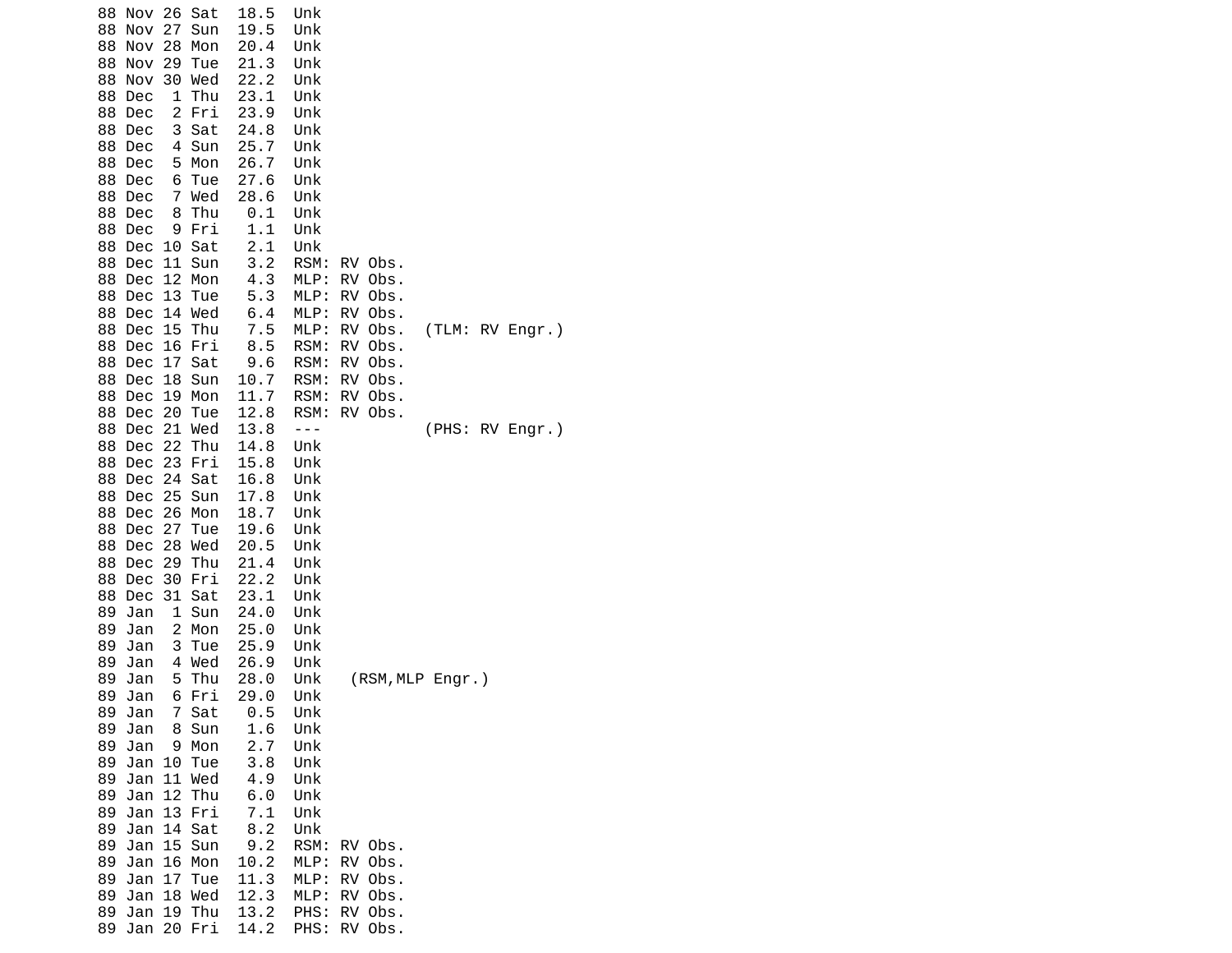| 89 | 89 Jan 21 Sat<br>Jan 22 Sun        | 15.2<br>16.1 | RSM: RV Obs.<br>RSM: | RV Obs.      |                                   |
|----|------------------------------------|--------------|----------------------|--------------|-----------------------------------|
|    | 89 Jan 23 Mon                      | 17.0         | RSM:                 | RV Obs.      |                                   |
| 89 | Jan 24 Tue                         | 17.9         | RSM:                 | RV Obs.      |                                   |
| 89 | Jan 25 Wed                         | 18.8         | RSM:                 | RV Obs.      |                                   |
| 89 | Jan 26 Thu                         | 19.7         | RSM:                 | RV Obs.      |                                   |
|    | 89 Jan 27 Fri                      | 20.6         | Unk                  |              |                                   |
|    | 89 Jan 28 Sat                      | 21.4         | Unk                  |              |                                   |
|    | 89 Jan 29 Sun                      | 22.4         | Unk                  |              |                                   |
| 89 | Jan 30 Mon                         | 23.3         | Unk                  |              |                                   |
| 89 | Jan 31 Tue                         | 24.2         | Unk                  |              |                                   |
|    | 89 Feb<br>1 Wed                    | 25.2         | Unk                  |              |                                   |
|    | 89 Feb<br>2 Thu                    | 26.3         | Unk                  |              |                                   |
|    | 89 Feb<br>3 Fri<br>89 Feb<br>4 Sat | 27.3         | Unk<br>Unk           |              |                                   |
|    | 5 Sun<br>89 Feb                    | 28.4<br>29.5 | Unk                  |              |                                   |
|    | 89 Feb<br>6 Mon                    | 1.1          | Unk                  |              |                                   |
|    | 89 Feb<br>7 Tue                    | 2.3          | Unk                  |              |                                   |
|    | 89 Feb<br>8 Wed                    | 3.4          | Unk                  |              |                                   |
|    | 89 Feb<br>9 Thu                    | 4.5          | Unk                  |              |                                   |
|    | 89 Feb 10 Fri                      | 5.6          | Unk                  |              |                                   |
|    | 89 Feb 11 Sat                      | 6.7          | Unk                  |              |                                   |
|    | 89 Feb 12 Sun                      | 7.7          | RSM:                 | RV Obs.      |                                   |
|    | 89 Feb 13 Mon                      | 8.8          |                      | RSM: RV Obs. |                                   |
|    | 89 Feb 14 Tue                      | 9.8          | RSM:                 | RV Obs.      |                                   |
|    | 89 Feb 15 Wed                      | 10.7         | RSM: RV Obs.         |              |                                   |
|    | 89 Feb 16 Thu                      | 11.7         | RSM:                 | RV Obs.      |                                   |
|    | 89 Feb 17 Fri                      | 12.6         | RSM:                 | RV Obs.      | (TLM: RV Engr.)                   |
|    | 89 Feb 18 Sat                      | 13.6         | RSM:                 | RV Obs.      |                                   |
|    | 89 Feb 19 Sun                      | 14.5         | RSM: RV Obs.         |              |                                   |
|    | 89 Feb 20 Mon<br>89 Feb 21 Tue     | 15.4         | MLP: RV Obs.<br>MLP: | RV Obs.      |                                   |
|    | 89 Feb 22 Wed                      | 16.3<br>17.1 | $MLP$ :              | RV Obs.      |                                   |
|    | 89 Feb 23 Thu                      | 18.0         | MLP: RV Obs.         |              |                                   |
|    | 89 Feb 24 Fri                      | 18.9         | Unk                  |              | (MLP, TLM: RV Engr.)              |
|    | 89 Feb 25 Sat                      | 19.8         | Unk                  |              |                                   |
|    | 89 Feb 26 Sun                      | 20.7         | Unk                  |              |                                   |
|    | 89 Feb 27 Mon                      | 21.6         | Unk                  |              |                                   |
|    | 89 Feb 28 Tue                      | 22.6         | Unk                  |              |                                   |
|    | 89 Mar<br>1 Wed                    | 23.6         | Unk                  |              |                                   |
|    | 89 Mar<br>2 Thu                    | 24.6         | Unk                  |              |                                   |
|    | 89 Mar<br>3 Fri                    | 25.6         | Unk                  |              |                                   |
|    | 4 Sat<br>89 Mar                    | 26.7         | Unk                  |              |                                   |
|    | 5 Sun<br>89 Mar                    | 27.9         | Unk                  |              |                                   |
|    | 6 Mon<br>89 Mar                    | 29.0         | Unk                  |              |                                   |
|    | 89 Mar<br>7 Tue                    | 0.6          | Unk                  |              |                                   |
|    | 89 Mar<br>8 Wed                    | 1.8          | Unk                  |              |                                   |
|    | 89 Mar<br>9 Thu<br>89 Mar 10 Fri   | 3.0          | Unk<br>Unk           |              |                                   |
|    | 11 Sat<br>89 Mar                   | 4.1<br>5.2   | Unk                  |              |                                   |
|    | 89 Mar 12 Sun                      | 6.2          | RSM:                 | RV Obs.      | Bright, deep red aurora in north. |
|    | 89 Mar 13 Mon                      | 7.3          | RSM:                 | RV Obs.      |                                   |
|    | 89 Mar 14 Tue                      | 8.3          |                      | RSM: RV Obs. |                                   |
|    | 89 Mar 15 Wed                      | $9.2$        | RSM:                 | RV Obs.      |                                   |
|    | 89 Mar 16 Thu                      | 10.2         | RSM:                 | RV Obs.      | (TLM: RV Engr.)                   |
|    | 89 Mar 17 Fri                      | 11.1         |                      | RSM: RV Obs. |                                   |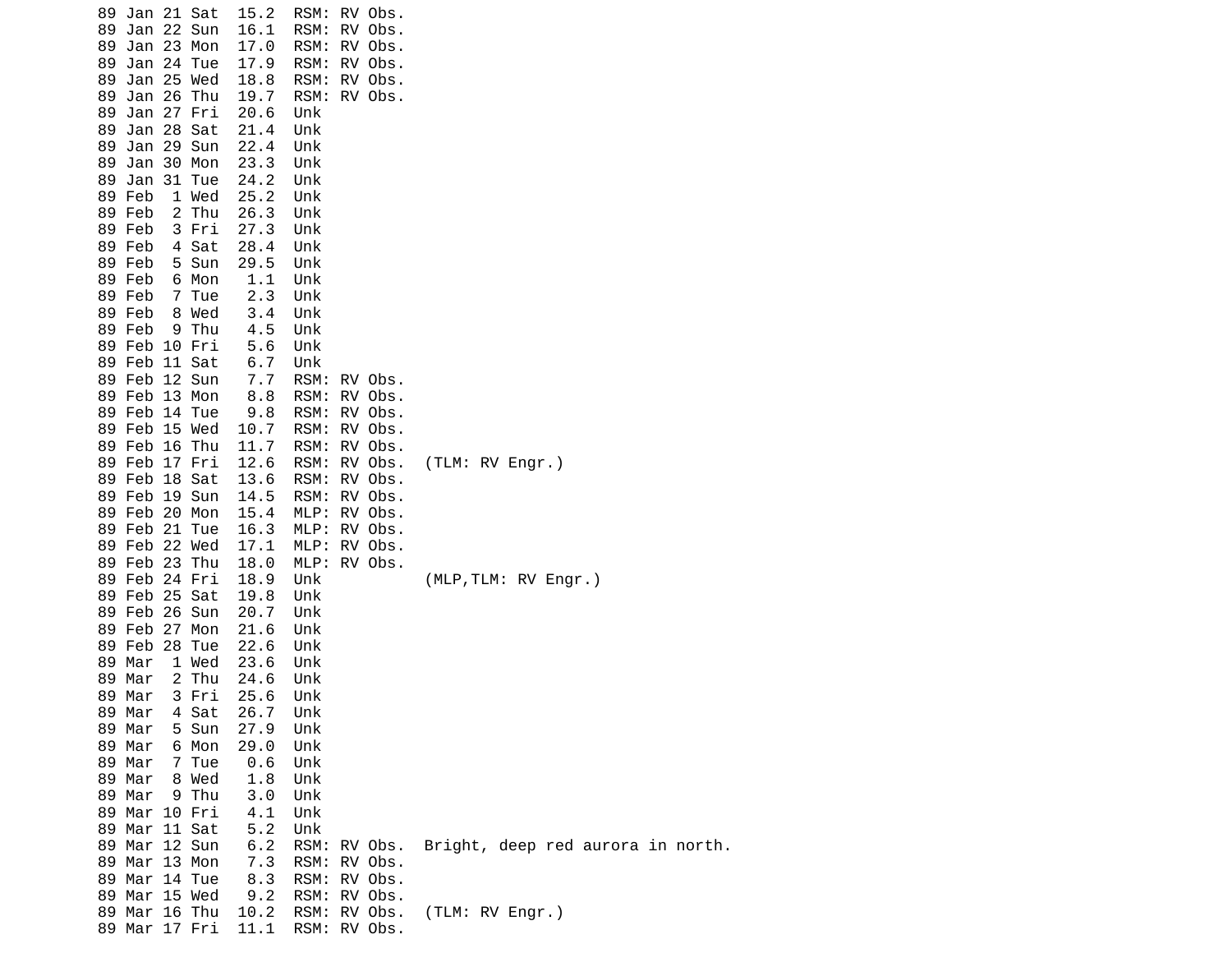| 89 Mar 18 Sat<br>89 Mar 19 Sun     | 12.0<br>12.9                                                   | RSM: RV Obs.<br>RSM: RV Obs.                                |
|------------------------------------|----------------------------------------------------------------|-------------------------------------------------------------|
| 89 Mar 20 Mon<br>89 Mar 21 Tue     | 13.8<br>14.7                                                   | Unk<br>Unk                                                  |
| 89 Mar 22 Wed                      | 15.6                                                           | Unk                                                         |
| 89 Mar 23 Thu                      | 16.5                                                           | Unk                                                         |
| 89 Mar 24 Fri                      | 17.3                                                           | Unk                                                         |
| 89 Mar 25 Sat                      | 18.3                                                           | Unk                                                         |
| 89 Mar 26 Sun                      | 19.2                                                           | Unk                                                         |
| 89 Mar 27 Mon                      | 20.1                                                           | Unk                                                         |
| 89 Mar 28 Tue<br>89 Mar 29 Wed     | 21.1<br>22.0                                                   | Unk                                                         |
| 89 Mar 30 Thu                      | 23.0                                                           | Unk<br>Unk                                                  |
| 89 Mar 31 Fri                      | 24.1                                                           | Unk                                                         |
| 89 Apr<br>1 Sat                    | 25.1                                                           | Unk                                                         |
| 2 Sun<br>89 Apr                    | 26.3                                                           | Unk                                                         |
| 3 Mon<br>89 Apr                    | 27.4                                                           | ΤG<br>(RSM: Engr.)                                          |
| 89 Apr<br>4 Tue                    | 28.6                                                           | ΤG                                                          |
| 5 Wed<br>89 Apr                    | 0.2                                                            | TG                                                          |
| 6 Thu<br>89 Apr                    | 1.4                                                            | ΤG                                                          |
| 89 Apr<br>7 Fri<br>8 Sat<br>89 Apr | 2.5<br>3.6                                                     | ΤG<br>ΤG                                                    |
| 9 Sun<br>89 Apr                    | 4.7                                                            | ΤG                                                          |
| 89 Apr 10 Mon                      | $5.7$                                                          | TG                                                          |
| 89 Apr 11 Tue                      | $\begin{array}{c} 5 \cdot \textit{7} \\ 6 \cdot 7 \end{array}$ | TG                                                          |
| 89 Apr 12 Wed                      | 7.7                                                            | Unk                                                         |
| 89 Apr 13 Thu                      | 8.6                                                            | Unk                                                         |
| 89 Apr 14 Fri                      | 9.6                                                            | WJM: RV Obs. (RSM: RV Engr.)                                |
| 89 Apr 15 Sat                      | 10.5                                                           | WJM: RV Obs.                                                |
| 89 Apr 16 Sun<br>89 Apr 17 Mon     | 12.2                                                           | 11.4 WJM,RSM: RV Obs.<br>RSM: RV Obs.                       |
| 89 Apr 18 Tue                      | 13.1                                                           | RSM: RV Obs.                                                |
| 89 Apr 19 Wed                      | 14.0                                                           | RSM: RV Obs.                                                |
| 89 Apr 20 Thu                      |                                                                | 14.9 RSM: RV Obs.                                           |
| 89 Apr 21 Fri                      | 15.8                                                           | (TLM: RV Engr.)<br>WJM: RV Obs.                             |
| 89 Apr 22 Sat                      | 16.8                                                           | WJM: RV Obs.                                                |
| 89 Apr 23 Sun                      | 17.7                                                           | WJM: RV Obs.                                                |
| 89 Apr 24 Mon                      | 18.6                                                           | WJM: RV Obs.                                                |
| 89 Apr 25 Tue<br>89 Apr 26 Wed     | 19.6<br>20.6                                                   | Unk<br>Unk                                                  |
| 89 Apr 27 Thu                      | 21.6                                                           | Unk                                                         |
| 89 Apr 28 Fri                      | 22.6                                                           | Unk                                                         |
| 89 Apr 29 Sat                      | 23.7                                                           | Unk                                                         |
| 89 Apr 30 Sun                      | 24.8                                                           | Unk                                                         |
| 89 May<br>1 Mon                    | 25.9                                                           | <b>JVS</b>                                                  |
| 89 May<br>2 Tue                    | 27.0                                                           | TG                                                          |
| 89 May<br>3 Wed                    | 28.2                                                           | TG                                                          |
| 89 May<br>4 Thu<br>89 May<br>5 Fri | 29.3<br>0.9                                                    | Unk<br>--- (RSM: RV Engr. & guard duty, MLP, MSW door work) |
| 89 May<br>6 Sat                    | 2.1                                                            | Unk                                                         |
| 89 May<br>7 Sun                    | 3.1                                                            | Unk                                                         |
| 89 May<br>8 Mon                    | 4.2                                                            | Unk                                                         |
| 89 May<br>9 Tue                    | 5.2                                                            | Unk                                                         |
| 89 May 10 Wed                      | 6.2                                                            | (MLP installed burglar alarm)<br>Unk                        |
| 89 May 11 Thu                      | 7.1                                                            | Unk                                                         |
| 89 May 12 Fri                      | 8.0                                                            | Unk                                                         |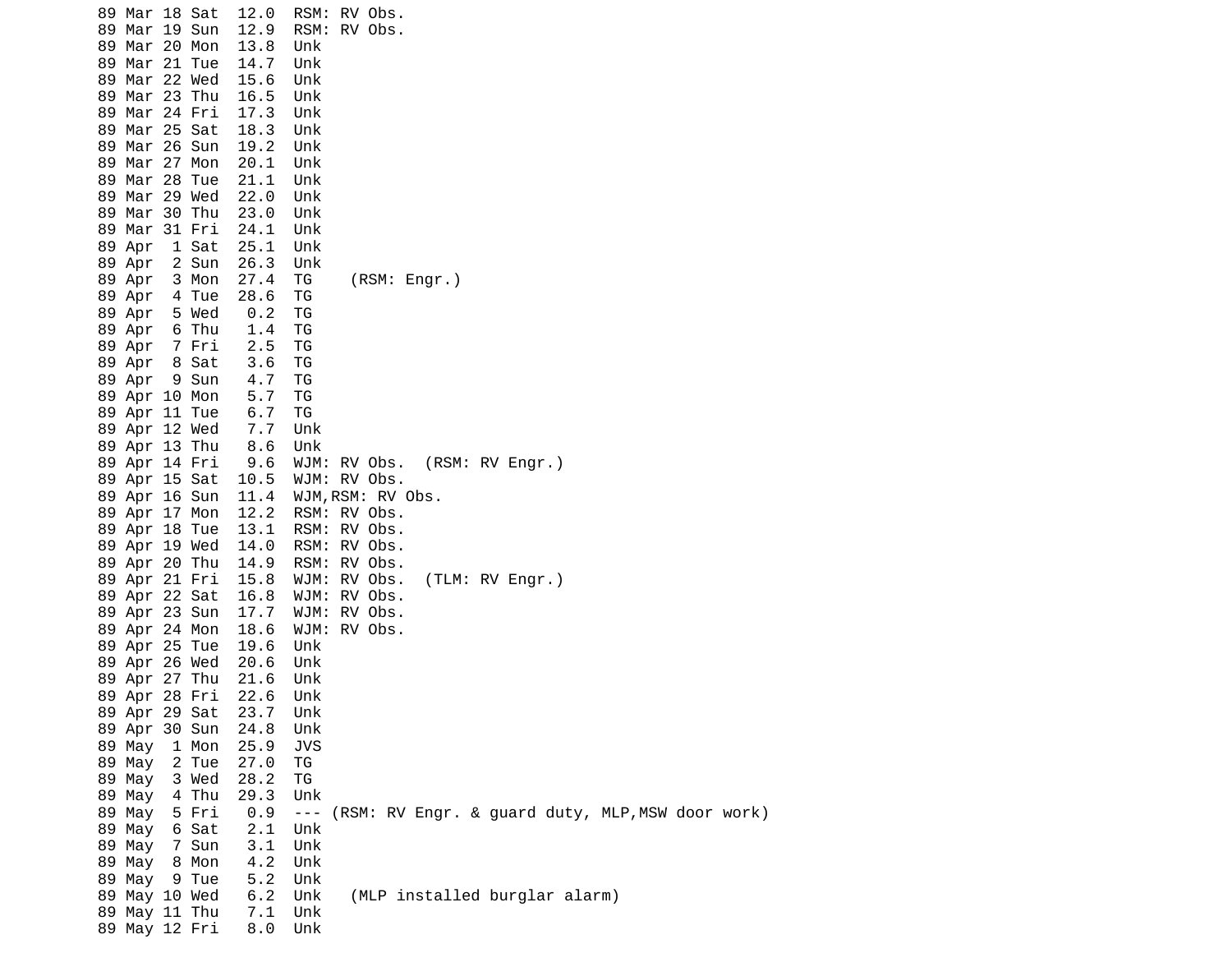| 89 May 13 Sat<br>89 May 14 Sun<br>89<br>May 15 Mon<br>89<br>May 16 Tue<br>89<br>May 17 Wed<br>89 May 18 Thu<br>89 May 19 Fri<br>89 May 20 Sat<br>May 21 Sun<br>89.<br>89 May 22 Mon<br>89 May 23 Tue<br>89 May 24 Wed<br>89 May 25 Thu<br>89 May 26 Fri<br>89 May 27 Sat | 8.9<br>Unk<br>9.8<br>Unk<br>10.7<br>Unk<br>11.6<br>Unk<br>12.5<br>RSM:<br>13.4<br>RSM:<br>14.3<br>15.3<br>16.2<br>RSM, TLM:<br>17.2<br>18.2<br>Unk<br>19.2<br>Unk<br>20.2<br>Unk<br>21.2<br>Unk<br>22.3<br>Unk | RV Obs.<br>RV Obs.<br>RSM: RV Obs.<br>RSM, TLM:<br>RV Obs.<br>RV Obs.<br>RSM, TLM:<br>RV Obs. |                   |
|--------------------------------------------------------------------------------------------------------------------------------------------------------------------------------------------------------------------------------------------------------------------------|----------------------------------------------------------------------------------------------------------------------------------------------------------------------------------------------------------------|-----------------------------------------------------------------------------------------------|-------------------|
| 89 May 28 Sun<br>May 29 Mon<br>89.                                                                                                                                                                                                                                       | 23.4<br>Unk<br>24.5<br>Unk                                                                                                                                                                                     |                                                                                               |                   |
| 89<br>May<br>30 Tue<br>89 May 31 Wed                                                                                                                                                                                                                                     | 25.6<br>TG, DLR<br>26.7<br>ΤG                                                                                                                                                                                  |                                                                                               |                   |
| 1 Thu<br>89 Jun<br>2 Fri<br>89 Jun                                                                                                                                                                                                                                       | 27.8<br>Unk<br>29.0<br>Unk                                                                                                                                                                                     |                                                                                               |                   |
| 89<br>Jun<br>3 Sat<br>89 Jun<br>4 Sun                                                                                                                                                                                                                                    | 0.5<br>Unk<br>1.6<br>Unk                                                                                                                                                                                       |                                                                                               |                   |
| 89 Jun<br>5 Mon<br>89 Jun<br>6 Tue                                                                                                                                                                                                                                       | 2.6<br>Unk<br>3.7<br>Unk                                                                                                                                                                                       | (MLP: Engr.)                                                                                  |                   |
| 7 Wed<br>89<br>Jun                                                                                                                                                                                                                                                       | 4.6<br>Unk                                                                                                                                                                                                     |                                                                                               |                   |
| 89<br>Jun<br>8<br>Thu<br>89<br>Jun<br>9 Fri                                                                                                                                                                                                                              | 5.6<br>Unk<br>6.5<br>Unk                                                                                                                                                                                       |                                                                                               |                   |
| 10 Sat<br>89 Jun<br>11 Sun<br>89 Jun                                                                                                                                                                                                                                     | 7.4<br>Unk<br>8.3<br>RSM:                                                                                                                                                                                      | RV Obs.                                                                                       |                   |
| 89<br>12 Mon<br>Jun                                                                                                                                                                                                                                                      | 9.2<br>RSM:                                                                                                                                                                                                    | RV Obs.                                                                                       |                   |
| Jun<br>13<br>Tue<br>89.<br>14 Wed<br>89<br>Jun                                                                                                                                                                                                                           | 10.1<br>RSM:<br>11.0<br>RSM:                                                                                                                                                                                   | RV Obs.<br>RV Obs.                                                                            | (RSM, JVS: Engr.) |
| 15 Thu<br>89 Jun<br>16 Fri<br>89<br>Jun                                                                                                                                                                                                                                  | 11.9<br>RSM:<br>12.9<br>TLM:                                                                                                                                                                                   | RV Obs.<br>RV Obs.                                                                            |                   |
| 89<br>Jun<br>17<br>Sat<br>Jun<br>18 Sun<br>89                                                                                                                                                                                                                            | 13.8<br>TLM:<br>14.8<br>TLM:                                                                                                                                                                                   | RV Obs.<br>RV Obs.                                                                            |                   |
| 19 Mon<br>89 Jun                                                                                                                                                                                                                                                         | 15.8<br>MLP:                                                                                                                                                                                                   | RV Obs.                                                                                       |                   |
| 20 Tue<br>89 Jun<br>Jun 21 Wed<br>89                                                                                                                                                                                                                                     | 16.8<br>Unk<br>17.8<br>Unk                                                                                                                                                                                     |                                                                                               | (MLP: RV Engr.)   |
| 22<br>89<br>Jun<br>Thu<br>23 Fri<br>89<br>Jun                                                                                                                                                                                                                            | 18.9<br>Unk<br>19.9<br>Unk                                                                                                                                                                                     |                                                                                               |                   |
| Jun 24 Sat<br>89<br>25<br>89<br>Jun<br>Sun                                                                                                                                                                                                                               | 21.0<br>Unk<br>22.1<br>Unk                                                                                                                                                                                     |                                                                                               |                   |
| 89<br>26<br>Jun<br>Mon                                                                                                                                                                                                                                                   | 23.2<br>Unk                                                                                                                                                                                                    |                                                                                               |                   |
| Jun<br>27<br>89<br>Tue<br>89<br>Jun<br>28 Wed                                                                                                                                                                                                                            | 24.3<br>Unk<br>25.3<br>Unk                                                                                                                                                                                     |                                                                                               |                   |
| 29 Thu<br>89<br>Jun<br>30 Fri<br>89<br>Jun                                                                                                                                                                                                                               | 26.4<br>Unk<br>27.5<br>Unk                                                                                                                                                                                     |                                                                                               |                   |
| 89<br>Jul<br>1<br>Sat                                                                                                                                                                                                                                                    | 28.6<br>Unk                                                                                                                                                                                                    |                                                                                               |                   |
| Jul<br>89<br>2<br>Sun<br>89<br>Jul<br>3<br>Mon                                                                                                                                                                                                                           | 0.1<br>Unk<br>1.1<br>Unk                                                                                                                                                                                       |                                                                                               |                   |
| 89<br>Jul<br>4<br>Tue<br>89<br>Jul<br>5 Wed                                                                                                                                                                                                                              | 2.1<br>Unk<br>3.1<br>Unk                                                                                                                                                                                       |                                                                                               |                   |
| Thu<br>89<br>Jul<br>6                                                                                                                                                                                                                                                    | 4.0<br>Unk                                                                                                                                                                                                     |                                                                                               |                   |
| 89 Jul<br>7 Fri                                                                                                                                                                                                                                                          | 5.0<br>Unk                                                                                                                                                                                                     |                                                                                               |                   |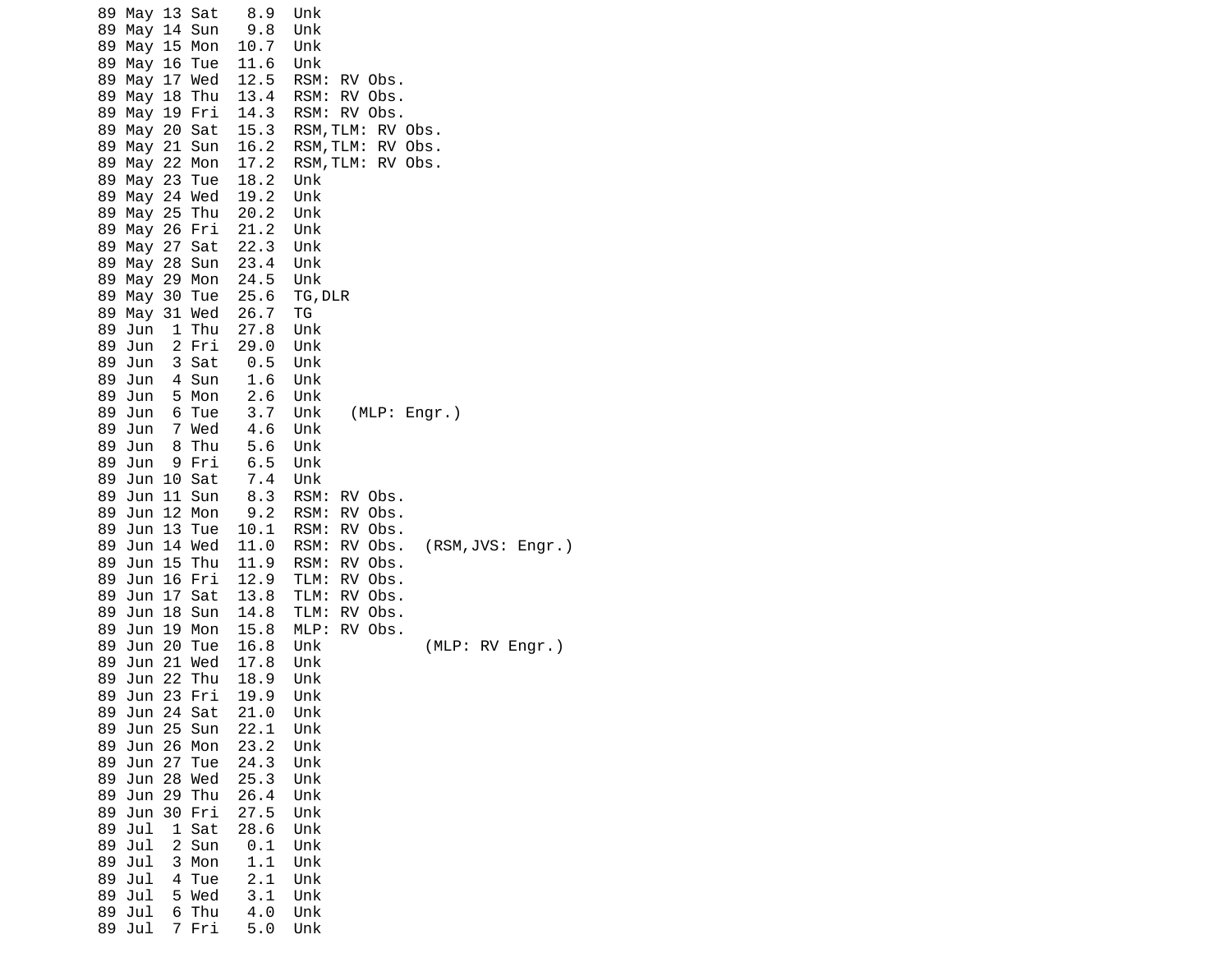| Jul<br>8<br>Sat<br>89              | 5.9   | Unk  |                       |
|------------------------------------|-------|------|-----------------------|
| 89<br>Jul<br>9<br>Sun              | 6.8   | Unk  |                       |
| 10<br>89<br>Jul<br>Mon             | 7.6   | Unk  |                       |
| 11<br>89<br>Jul<br>Tue             | 8.5   | Unk  |                       |
| Jul<br>12<br>89<br>Wed             | 9.5   | Unk  |                       |
| 13<br>89<br>Jul<br>Thu             | 10.4  | Unk  |                       |
| 14<br>Fri<br>89<br>Jul             | 11.3  | Unk  | (Unk: RV Engr.)       |
| 15<br>89<br>Jul<br>Sat             | 12.3  | Unk  |                       |
| 89<br>Jul<br>16<br>Sun             | 13.3  | Unk  |                       |
| 17<br>89<br>Jul<br>Mon             | 14.3  | MLP: | RV Obs.               |
| Jul<br>18<br>89<br>Tue             | 15.4  | MLP: | RV Obs.               |
| 19 Wed<br>89<br>Jul                | 16.4  | Unk  | (MLP: Engr.)          |
| 20<br>89<br>Jul<br>Thu             | 17.5  | Unk  |                       |
| Jul<br>21<br>Fri<br>89             | 18.6  | Unk  |                       |
| 22<br>Sat<br>89<br>Jul             | 19.7  | Unk  |                       |
| 23<br>89<br>Jul<br>Sun             | 20.8  | Unk  |                       |
| 89<br>Jul<br>24<br>Mon             | 21.9  | Unk  |                       |
| 25<br>Jul<br>89<br>Tue             | 23.0  | Unk  |                       |
| 26                                 | 24.0  |      |                       |
| 89<br>Jul<br>Wed<br>27             |       | Unk  |                       |
| 89<br>Jul<br>Thu                   | 25.1  | Unk  |                       |
| 89<br>Jul<br>28<br>Fri             | 26.1  | Unk  |                       |
| Jul<br>29<br>89<br>Sat             | 27.2  | Unk  |                       |
| 30 Sun<br>89<br>Jul                | 28.2  | Unk  |                       |
| 31<br>89<br>Jul<br>Mon             | 29.2  | Unk  |                       |
| 89<br>1<br>Tue<br>Aug              | 0.6   | Unk  |                       |
| 89<br>$\overline{c}$<br>Wed<br>Aug | 1.6   | Unk  |                       |
| 3<br>89<br>Thu<br>Aug              | 2.5   | Unk  |                       |
| Fri<br>89 Aug<br>4                 | 3.4   | Unk  |                       |
| 89 Aug<br>5<br>Sat                 | 4.3   | Unk  |                       |
| 89 Aug<br>6<br>Sun                 | 5.2   | Unk  |                       |
| 89 Aug<br>7<br>Mon                 | 6.1   | Unk  |                       |
| 89 Aug<br>8<br>Tue                 | $7.0$ | Unk  |                       |
| 9 Wed<br>89 Aug                    | 7.9   | Unk  |                       |
| 89 Aug 10<br>Thu                   | 8.8   | Unk  |                       |
| 89<br>11 Fri<br>Aug                | 9.8   | Unk  |                       |
| 89<br>12 Sat<br>Aug                | 10.8  | Unk  |                       |
| 13 Sun<br>89 Aug                   | 11.8  | Unk  |                       |
| 14<br>89 Aug<br>Mon                | 12.8  | Unk  |                       |
| 15<br>89<br>Tue<br>Aug             | 13.9  | Unk  | (RSM, MLP, MSW Engr.) |
| 89<br>16 Wed<br>Aug                | 15.0  | Unk  |                       |
| 17 Thu<br>89<br>Aug                | 16.1  | Unk  |                       |
| 18 Fri<br>89 Aug                   | 17.2  | Unk  |                       |
| 89 Aug 19 Sat                      | 18.3  | Unk  |                       |
| 89 Aug 20 Sun                      | 19.5  | Unk  |                       |
| 89 Aug 21 Mon                      | 20.6  | Unk  | (RSM, MLP, MSW Engr.) |
| 89 Aug 22 Tue                      | 21.6  | Unk  |                       |
| 89 Aug 23 Wed                      | 22.7  | Unk  | (RSM, MLP, MSW Engr.) |
| 89 Aug 24<br>Thu                   | 23.8  | Unk  |                       |
| 89 Aug 25 Fri                      | 24.8  | Unk  |                       |
| 89 Aug 26 Sat                      | 25.8  | Unk  |                       |
| 27 Sun<br>89 Aug                   | 26.8  | Unk  |                       |
| 89 Aug 28<br>Mon                   | 27.7  | Unk  |                       |
| 89 Aug 29 Tue                      | 28.7  | Unk  | (RSM, MSW Engr.)      |
| 89 Aug 30 Wed                      | 0.1   | Unk  |                       |
| 89 Aug<br>31 Thu                   | 1.0   | Unk  | (MLP: RV Engr.)       |
| 1 Fri<br>89 Sep                    | 1.9   | Unk  |                       |
|                                    |       |      |                       |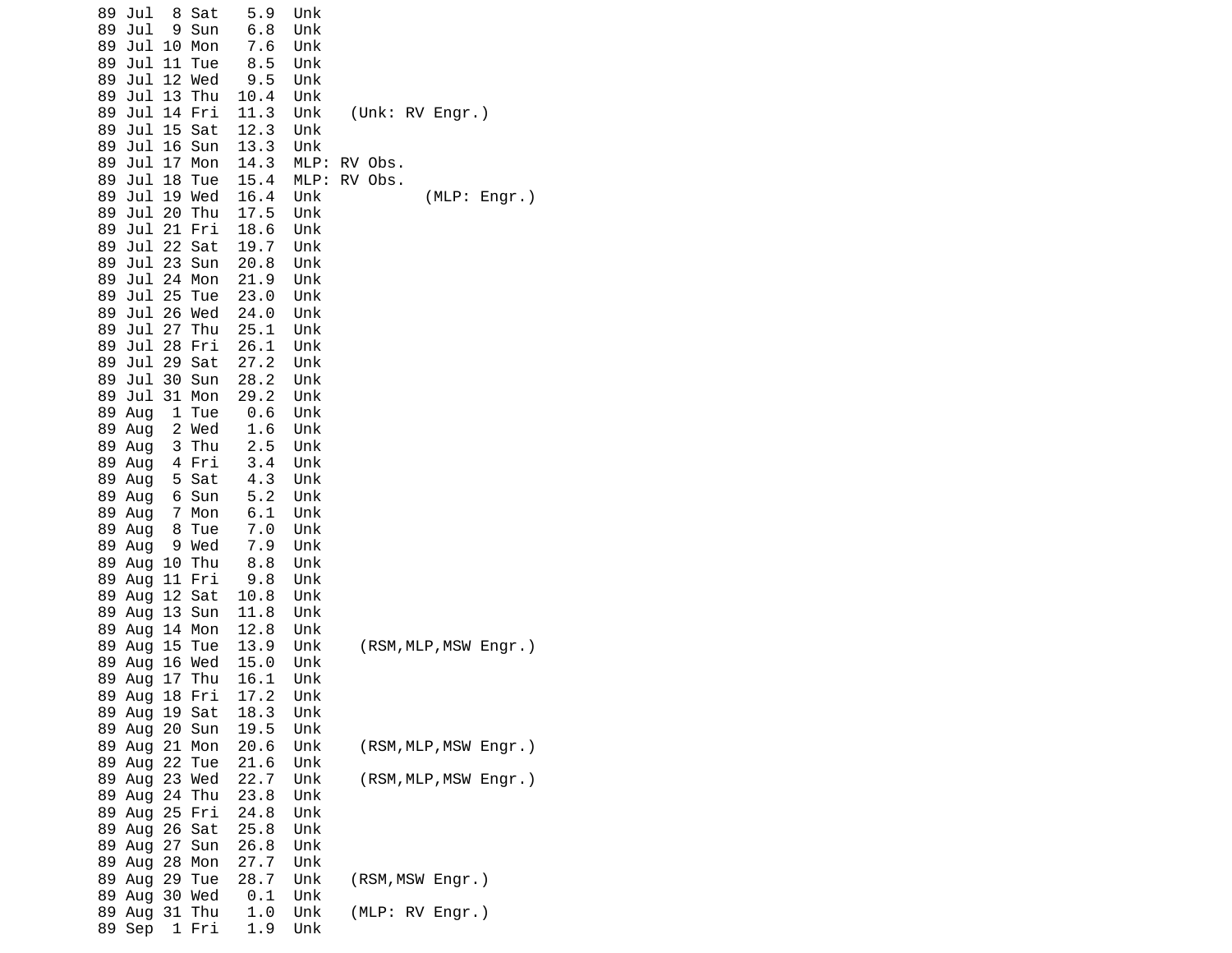| 89 Sep<br>2 Sat<br>89 Sep<br>3 Sun<br>4 Mon<br>89 Sep<br>5 Tue<br>89 Sep | 2.8<br>3.7<br>4.6<br>5.5 | (MLP: RV Engr.)<br>Unk<br>Unk<br>Unk<br>Unk             |
|--------------------------------------------------------------------------|--------------------------|---------------------------------------------------------|
| 89 Sep<br>6 Wed<br>7 Thu<br>89 Sep                                       | 6.4<br>7.3               | Unk<br>Unk<br>(RSM, MSW Engr.)                          |
| 89 Sep<br>8 Fri                                                          | 8.2                      | Unk<br>(RSM, MSW Engr.)                                 |
| 89 Sep<br>9 Sat                                                          | 9.2                      | Unk                                                     |
| 89 Sep 10 Sun<br>89 Sep 11 Mon                                           | 10.2<br>11.2             | Unk<br>Unk<br>(RSM, MLP Engr.)                          |
| 89 Sep 12 Tue                                                            | 12.3                     | Unk<br>(RSM, MSW, MLP Engr.)                            |
| 89 Sep 13 Wed                                                            | 13.4                     | Unk                                                     |
| 89 Sep 14 Thu                                                            | 14.6<br>15.7             | Unk<br>Unk                                              |
| 89 Sep 15 Fri<br>89 Sep 16 Sat                                           | 16.9                     | Unk                                                     |
| 89 Sep 17 Sun                                                            | 18.0                     | Unk                                                     |
| 89 Sep 18 Mon                                                            | 19.2                     | Unk                                                     |
| 89 Sep 19 Tue                                                            | 20.3<br>21.3             | Unk<br>RSM: RV Obs.<br>(MLP: Engr.)                     |
| 89 Sep 20 Wed<br>89 Sep 21 Thu                                           | 22.4                     | (DLR visited for training)<br>RSM: RV Obs.              |
| 89 Sep 22 Fri                                                            | 23.4                     | RSM: RV Obs.<br>(MLP Engr.)                             |
| 89 Sep 23 Sat                                                            | 24.4                     | TLM: RV Obs.                                            |
| 89 Sep 24 Sun<br>89 Sep 25 Mon                                           | 25.3<br>26.3             | TLM: RV Obs.<br>PHS:<br>RV Obs.                         |
| 89 Sep 26 Tue                                                            | 27.2                     | PHS: RV Obs.                                            |
| 89 Sep 27 Wed                                                            | 28.1                     | MLP: RV Obs.<br>(MLP, PHS: RV Engr.)                    |
| 89 Sep 28 Thu                                                            | 29.0                     | MLP: RV Obs.                                            |
| 89 Sep 29 Fri<br>89 Sep 30 Sat                                           | 0.4<br>1.3               | Unk<br>Unk                                              |
| 89 Oct<br>1 Sun                                                          | 2.1                      | Unk                                                     |
| 89 Oct<br>2 Mon                                                          | 3.0                      | Unk                                                     |
| 89 Oct<br>3 Tue                                                          | 3.9                      | Unk                                                     |
| 89 Oct<br>4 Wed<br>89 Oct<br>5 Thu                                       | 4.8<br>5.8               | Unk<br>Unk                                              |
| 89 Oct<br>6 Fri                                                          | 6.7                      | Unk                                                     |
| 89 Oct<br>7 Sat                                                          | 7.7                      | Unk                                                     |
| 89 Oct<br>8 Sun                                                          | 8.6                      | RSM: RV Obs.                                            |
| 89 Oct<br>9 Mon<br>89 Oct 10 Tue                                         | 9.7<br>10.7              | RSM: RV Obs.<br>RSM: RV Obs.<br>(MLP: Engr.)            |
| 89 Oct 11 Wed                                                            | 11.8                     | RSM: RV Obs.                                            |
| 89 Oct 12 Thu                                                            | 13.0                     | (RSM hosted Allegheny Obs. visitors)<br>TLM:<br>RV Obs. |
| 89 Oct 13 Fri                                                            | 14.1                     | TLM:<br>RV Obs.                                         |
| 89 Oct 14 Sat<br>89 Oct 15 Sun                                           | 15.3<br>16.5             | TLM: RV Obs.<br>TLM: RV Obs.                            |
| 89 Oct 16 Mon                                                            | 17.6                     | MLP: RV Obs.                                            |
| 89 Oct 17 Tue                                                            | 18.8                     | MLP: RV Obs.                                            |
| 89 Oct 18 Wed                                                            | 19.8                     | MLP: RV Obs.                                            |
| 89 Oct 19 Thu<br>89 Oct 20 Fri                                           | 20.9<br>21.9             | PHS: RV Obs.<br>(RSM, PHS: RV Engr.)<br>Unk             |
| 89 Oct 21 Sat                                                            | 22.9                     | Unk                                                     |
| 89 Oct 22 Sun                                                            | 23.8                     | Unk                                                     |
| 89 Oct 23 Mon                                                            | 24.8                     | TG, DLR, JVS                                            |
| 89 Oct 24 Tue<br>89 Oct 25 Wed                                           | 25.7<br>26.6             | JVS, DLR<br>Unk                                         |
| 89 Oct 26 Thu                                                            | 27.5                     | <b>JVS</b>                                              |
| 89 Oct 27 Fri                                                            | 28.3                     | <b>DLR</b>                                              |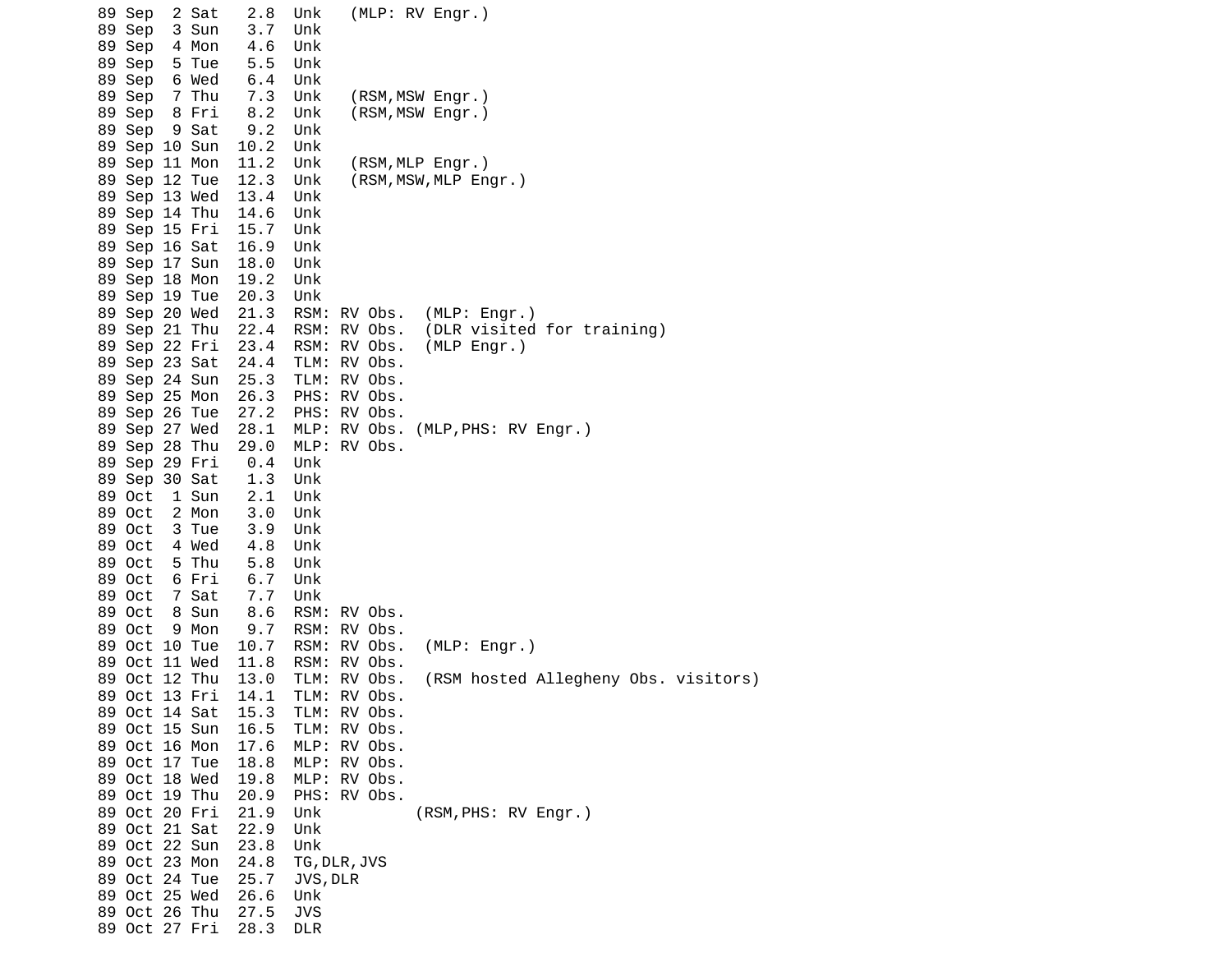| 89 Oct 28 Sat<br>89 Oct 29 Sun<br>89 Oct 30 Mon<br>89 Oct 31 Tue<br>89 Nov<br>1 Wed<br>89 Nov<br>2 Thu<br>89 Nov<br>3 Fri<br>4 Sat<br>89 Nov<br>5 Sun<br>89 Nov | 29.2<br><b>DLR</b><br>0.6<br><b>DLR</b><br>1.5<br>Unk<br>2.4<br>Unk<br>3.3<br>ΤG<br>4.2<br>ΤG<br>5.2<br>Unk<br>6.1<br>Unk<br>7.1<br>Unk |                                              |                                                     |                                                 |
|-----------------------------------------------------------------------------------------------------------------------------------------------------------------|-----------------------------------------------------------------------------------------------------------------------------------------|----------------------------------------------|-----------------------------------------------------|-------------------------------------------------|
| 6 Mon<br>89 Nov<br>89 Nov<br>7 Tue<br>89 Nov<br>8 Wed<br>89 Nov<br>9 Thu<br>89 Nov 10 Fri<br>89 Nov 11 Sat                                                      | 8.1<br>Unk<br>9.2<br>10.2<br>11.4<br>12.5<br>13.7                                                                                       | TLM:<br>TLM:<br>RSM:<br>MLP:<br>MLP:         | RV Obs.<br>RV Obs.<br>RV Obs.<br>RV Obs.<br>RV Obs. | (RSM: RV Engr.)                                 |
| 89 Nov 12 Sun<br>89 Nov 13 Mon<br>Nov 14 Tue<br>89<br>89 Nov 15 Wed<br>89 Nov 16 Thu<br>89 Nov 17 Fri                                                           | 14.8<br>16.0<br>17.1<br>18.2<br>19.3<br>Unk<br>20.3                                                                                     | PHS:<br>PHS: RV Obs.<br>RSM:<br>RSM:         | RV Obs.<br>RV Obs.<br>RV Obs.                       | (TLM: RV Engr.)<br>(TG + 2 Australians visited) |
| 89 Nov 18 Sat<br>89 Nov 19 Sun<br>89 Nov 20 Mon<br>89 Nov 21 Tue<br>89 Nov 22 Wed                                                                               | Unk<br>21.3<br>Unk<br>22.3<br>Unk<br>23.2<br>Unk<br>24.1<br>Unk<br>25.0<br>Unk                                                          |                                              |                                                     |                                                 |
| 89 Nov 23 Thu<br>89 Nov 24 Fri<br>89 Nov 25 Sat<br>89 Nov 26 Sun<br>89 Nov 27 Mon                                                                               | 25.9<br><b>DLR</b><br>26.8<br><b>DLR</b><br>27.6<br>Unk<br>28.5<br>Unk                                                                  |                                              |                                                     |                                                 |
| 89 Nov 28 Tue<br>89 Nov 29 Wed<br>89 Nov 30 Thu<br>89 Dec<br>1 Fri                                                                                              | 29.4<br>Unk<br>0.8<br>Unk<br>1.8<br><b>DLR</b><br>2.7<br><b>DLR</b><br>3.6<br>Unk                                                       |                                              |                                                     |                                                 |
| 2 Sat<br>89 Dec<br>89 Dec<br>3 Sun<br>89 Dec<br>4 Mon<br>89 Dec<br>5 Tue                                                                                        | 4.6<br>Unk<br>5.6<br>Unk<br>6.6<br>Unk<br>7.6<br>Unk                                                                                    |                                              | (MLP: RV Engr.)<br>(RSM, MLP: Engr.)                |                                                 |
| 89 Dec<br>6 Wed<br>89 Dec<br>7 Thu<br>89 Dec<br>8 Fri<br>89 Dec 9 Sat<br>89 Dec 10 Sun                                                                          | 8.7<br>Unk<br>9.8<br>Unk<br>10.9<br>Unk<br>12.1<br>13.2<br>Unk                                                                          | Unk                                          | (RSM, MLP: Engr.)                                   |                                                 |
| 89 Dec 11 Mon<br>89 Dec 12 Tue<br>89 Dec 13 Wed<br>89 Dec 14 Thu                                                                                                | 14.3<br>15.5<br>16.6<br>17.6                                                                                                            | RSM: RV Obs.<br>TLM: RV Obs.<br>TLM: RV Obs. |                                                     | RSM: RV Obs. (MLP: Engr.)                       |
| 89 Dec 15 Fri<br>89 Dec 16 Sat<br>89 Dec 17 Sun<br>89 Dec 18 Mon                                                                                                | 18.7<br>Unk<br>19.6<br>20.6<br>Unk<br>21.5                                                                                              | Unk<br>PHS: RV Obs.                          |                                                     | (MLP: RV Engr.)<br>(RSM: RV Engr.)              |
| 89 Dec 19 Tue<br>89 Dec 20 Wed<br>89 Dec 21 Thu<br>89 Dec 22 Fri                                                                                                | 22.4<br>23.3<br>Unk<br>24.2<br>Unk<br>25.1<br>TG                                                                                        | PHS: RV Obs.                                 |                                                     | (TLM: RV Engr.)                                 |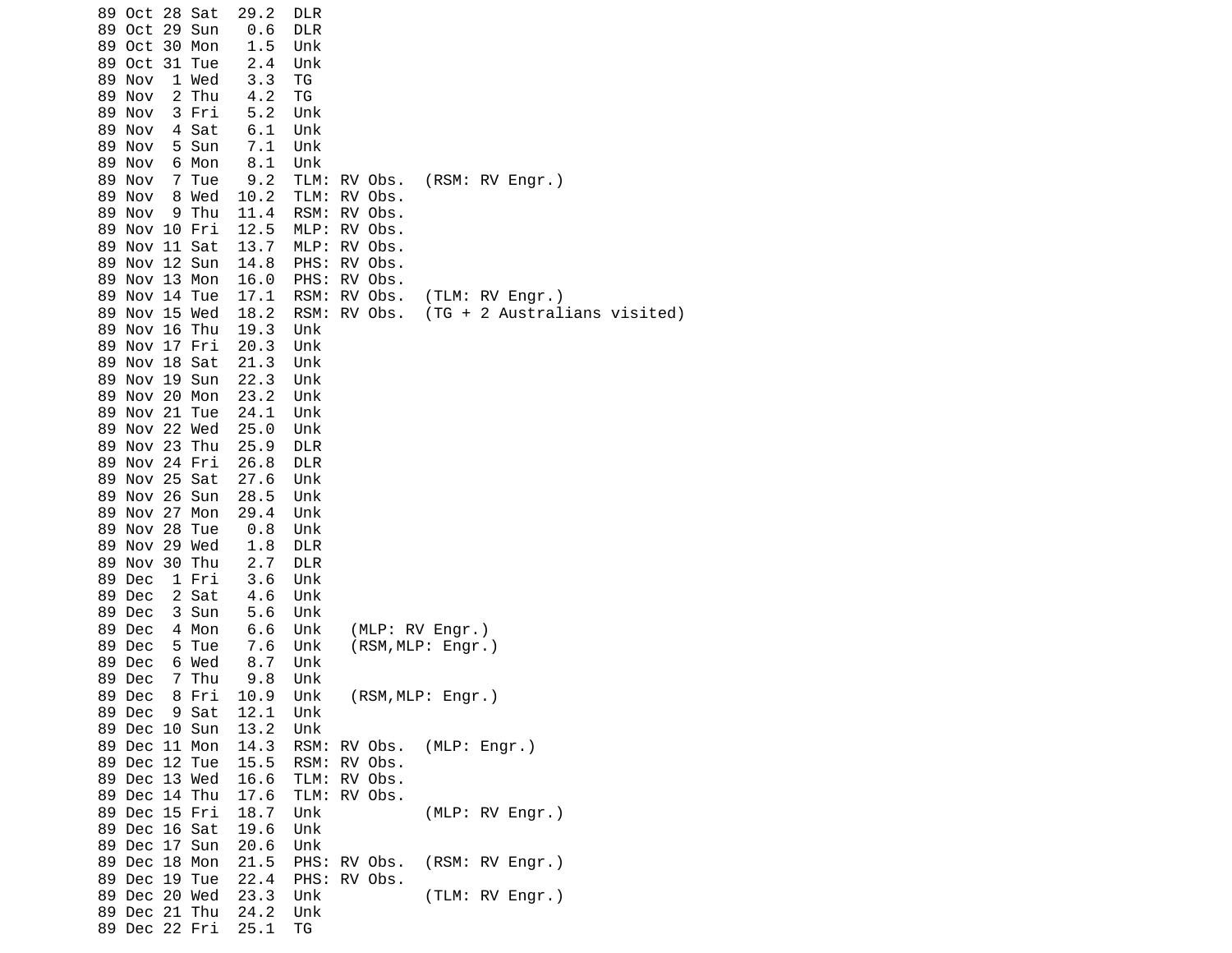| 89 Dec 23 Sat |  |               | 26.0 | Unk            |              |                              |                 |                                                |  |
|---------------|--|---------------|------|----------------|--------------|------------------------------|-----------------|------------------------------------------------|--|
| 89 Dec 24 Sun |  |               | 26.9 | Unk            |              |                              |                 |                                                |  |
| 89 Dec 25 Mon |  |               | 27.8 | Unk            |              |                              |                 |                                                |  |
| 89 Dec 26 Tue |  |               | 28.7 | Unk            |              |                              |                 |                                                |  |
| 89 Dec 27 Wed |  |               | 0.2  | Unk            |              |                              |                 |                                                |  |
| 89 Dec 28 Thu |  |               | 1.1  | Unk            |              |                              |                 |                                                |  |
| 89 Dec 29 Fri |  |               | 2.1  | Unk            |              |                              |                 |                                                |  |
| 89 Dec 30 Sat |  |               | 3.1  | Unk            |              |                              |                 |                                                |  |
| 89 Dec 31 Sun |  |               | 4.1  | <b>DLR</b>     |              |                              |                 |                                                |  |
| 90 Jan        |  | 1 Mon         | 5.1  | Unk            |              |                              |                 |                                                |  |
| 90 Jan        |  | 2 Tue         | 6.2  | Unk            |              |                              |                 |                                                |  |
| 90 Jan        |  | 3 Wed         | 7.2  | Unk            |              |                              |                 |                                                |  |
| 90 Jan        |  | 4 Thu         | 8.3  | Unk            |              |                              |                 |                                                |  |
| 90 Jan        |  | 5 Fri         | 9.4  | Unk            |              |                              |                 |                                                |  |
| 90 Jan        |  | 6 Sat         | 10.5 | Unk            |              |                              |                 |                                                |  |
| 90 Jan        |  | 7 Sun         | 11.6 | Unk            |              |                              |                 |                                                |  |
| 90 Jan        |  | 8 Mon         | 12.7 | Unk            |              |                              |                 |                                                |  |
| 90 Jan        |  | 9 Tue         | 13.8 | Unk            |              |                              |                 |                                                |  |
| 90 Jan 10 Wed |  |               | 14.9 | Unk            |              |                              |                 |                                                |  |
| 90 Jan 11 Thu |  |               | 15.9 | Unk            |              |                              |                 |                                                |  |
| 90 Jan 12 Fri |  |               | 16.9 | Unk            |              |                              |                 |                                                |  |
| 90 Jan 13 Sat |  |               | 17.9 | Unk            |              |                              |                 |                                                |  |
| 90 Jan 14 Sun |  |               | 18.9 |                | TLM: RV Obs. |                              | (RSM: RV Engr.) |                                                |  |
| 90 Jan 15 Mon |  |               | 19.8 | Unk            |              |                              |                 |                                                |  |
| 90 Jan 16 Tue |  |               | 20.7 | Unk            |              |                              |                 |                                                |  |
| 90 Jan 17 Wed |  |               | 21.6 | Unk            |              |                              |                 |                                                |  |
| 90 Jan 18 Thu |  |               | 22.5 | $\sim$ $ \sim$ |              | (MLP: RV Engr.)              |                 |                                                |  |
| 90 Jan 19 Fri |  |               | 23.4 | Unk            |              |                              |                 |                                                |  |
| 90 Jan 20 Sat |  |               | 24.3 | Unk            |              |                              |                 |                                                |  |
| 90            |  | Jan 21 Sun    | 25.2 | Unk            |              |                              |                 |                                                |  |
| 90 Jan 22 Mon |  |               | 26.1 | Unk            |              |                              |                 |                                                |  |
| 90 Jan 23 Tue |  |               | 27.1 | Unk            |              |                              |                 |                                                |  |
| 90 Jan 24 Wed |  |               | 28.0 | <b>JVS</b>     |              |                              |                 |                                                |  |
| 90 Jan 25 Thu |  |               | 29.0 | JVS            |              |                              |                 |                                                |  |
| 90 Jan 26 Fri |  |               | 0.5  | Unk            |              |                              |                 |                                                |  |
| 90 Jan 27 Sat |  |               | 1.5  | Unk            |              |                              |                 |                                                |  |
| 90 Jan 28 Sun |  |               | 2.6  | Unk            |              |                              |                 |                                                |  |
| 90 Jan 29 Mon |  |               | 3.7  | Unk            |              |                              |                 |                                                |  |
| 90            |  | Jan 30 Tue    | 4.7  | Unk            |              |                              |                 |                                                |  |
| 90 Jan 31 Wed |  |               | 5.8  | Unk            |              |                              |                 |                                                |  |
| 90 Feb        |  | 1 Thu         | 6.9  | Unk            |              |                              |                 |                                                |  |
| 90 Feb        |  | 2 Fri         | 8.0  | Unk            |              |                              |                 |                                                |  |
| 90 Feb        |  | 3 Sat         | 9.0  | Unk            |              |                              |                 |                                                |  |
| 90 Feb        |  | 4 Sun         | 10.1 | Unk            |              |                              |                 |                                                |  |
| 90 Feb        |  | 5 Mon         | 11.2 |                |              | RSM: RV Obs. (MLP: RV Engr.) |                 |                                                |  |
| 90 Feb        |  | 6 Tue         | 12.2 |                |              |                              |                 | TLM: RV Obs. (TG & RSM showed visitors around) |  |
| 90 Feb        |  | 7 Wed         | 13.3 | TLM: RV Obs.   |              |                              |                 |                                                |  |
| 90 Feb        |  | 8 Thu         | 14.3 | PHS: RV Obs.   |              |                              |                 |                                                |  |
| 90 Feb        |  | 9 Fri         | 15.3 |                |              | PHS: RV Obs. (MLP: Engr.)    |                 |                                                |  |
| 90 Feb 10 Sat |  |               | 16.2 | Unk            |              |                              |                 |                                                |  |
| 90 Feb 11 Sun |  |               | 17.2 | Unk            |              |                              |                 |                                                |  |
| 90 Feb 12 Mon |  |               | 18.1 | Unk            |              |                              |                 |                                                |  |
| 90 Feb 13 Tue |  |               | 19.0 | Unk            |              |                              |                 |                                                |  |
|               |  | 90 Feb 14 Wed | 19.9 | Unk            |              |                              |                 |                                                |  |
|               |  | 90 Feb 15 Thu | 20.8 | Unk            |              |                              |                 |                                                |  |
|               |  | 90 Feb 16 Fri | 21.7 | Unk            |              |                              |                 |                                                |  |
|               |  |               |      |                |              |                              |                 |                                                |  |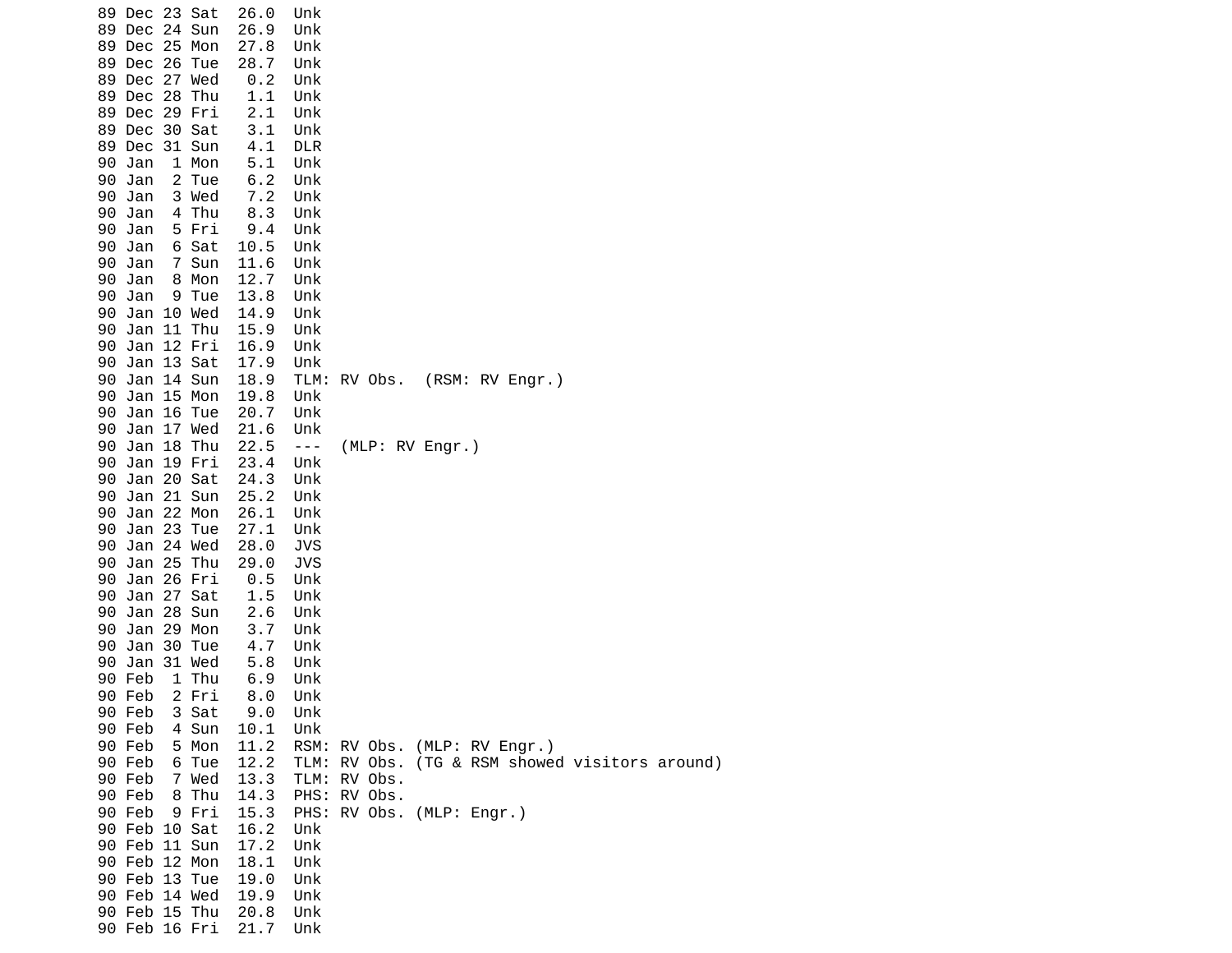| Feb 17<br>Sat<br>90                           | 22.6<br>Unk                                                |
|-----------------------------------------------|------------------------------------------------------------|
| 90<br>Feb<br>18<br>Sun<br>Feb<br>19 Mon<br>90 | 23.5<br>Unk<br>24.5<br>Unk                                 |
| 90 Feb<br>20 Tue                              | <b>JVS</b><br>25.4                                         |
| 21 Wed<br>90 Feb                              | 26.4<br>Unk                                                |
| 90 Feb 22<br>Thu                              | 27.4<br>Unk                                                |
| Feb<br>23 Fri<br>90                           | 28.4<br>Unk                                                |
| 90 Feb<br>24 Sat                              | 29.5<br>Unk                                                |
| 25 Sun<br>90 Feb                              | 1.0<br>Unk                                                 |
| 90 Feb<br>26 Mon<br>90 Feb<br>27              | 2.1<br>Unk<br>Unk<br>3.2                                   |
| Tue<br>90 Feb<br>28 Wed                       | 4.4<br><b>DLR</b>                                          |
| $\mathbf{1}$<br>Thu<br>90 Mar                 | 5.5<br>Unk                                                 |
| 2 Fri<br>90 Mar                               | $6.5\,$<br>Unk                                             |
| 3 Sat<br>90<br>Mar                            | 7.6<br>Unk                                                 |
| 90<br>Mar<br>4 Sun                            | 8.7<br>Unk                                                 |
| 5 Mon<br>90<br>Mar                            | 9.7<br>Unk                                                 |
| Mar<br>6 Tue<br>90<br>90 Mar                  | (MLP: RV Engr.)<br>10.7<br>TLM:<br>RV Obs.<br>11.7         |
| 7 Wed<br>8<br>Thu<br>90<br>Mar                | TLM:<br>RV Obs.<br>(MLP: Engr.)<br>12.7<br>TLM:<br>RV Obs. |
| 90<br>Mar<br>9 Fri                            | 13.7<br>Unk                                                |
| Mar 10 Sat<br>90                              | 14.6<br>Unk                                                |
| 11 Sun<br>90 Mar                              | 15.6<br>Unk                                                |
| 12 Mon<br>90<br>Mar                           | 16.5<br>Unk                                                |
| Mar<br>13<br>90<br>Tue                        | (MLP: RV Engr.)<br>17.4<br>RSM:<br>RV Obs.                 |
| Mar<br>14 Wed<br>90<br>15<br>Thu<br>90<br>Mar | 18.3<br>RSM:<br>RV Obs.<br>19.2<br>RSM:<br>RV Obs.         |
| 90 Mar<br>16 Fri                              | 20.1<br>WJM:<br>RV Obs.                                    |
| 90<br>Mar<br>17<br>Sat                        | 21.0<br>WJM:<br>RV Obs.                                    |
| Mar<br>90<br>18 Sun                           | 21.9<br>RV Obs.<br>WJM:                                    |
| 90<br>Mar 19 Mon                              | 22.8<br>Unk                                                |
| 90 Mar<br>20 Tue                              | 23.7<br>Unk                                                |
| 21<br>Mar<br>Wed<br>90                        | 24.7<br>Unk                                                |
| Mar<br>22<br>90<br>Thu                        | 25.7<br><b>DLR</b>                                         |
| Mar<br>90<br>23 Fri<br>24 Sat<br>90<br>Mar    | 26.8<br>Unk<br>27.8<br>Unk                                 |
| 25 Sun<br>Mar<br>90                           | 28.9<br>Unk                                                |
| 26<br>90<br>Mar<br>Mon                        | 0.6<br>Unk                                                 |
| Mar<br>27<br>90<br>Tue                        | 1.7<br>Unk                                                 |
| 28 Wed<br>90<br>Mar                           | 2.9<br>Unk                                                 |
| Mar<br>29<br>Thu<br>90                        | 4.0<br>Unk                                                 |
| 30 Fri<br>90 Mar                              | 5.1<br>(MLP: RV Engr.)<br>Unk<br>6.2<br>Unk                |
| 90 Mar 31 Sat<br>90 Apr<br>1 Sun              | 7.3<br>Unk                                                 |
| 2 Mon<br>90 Apr                               | 8.3<br>Unk                                                 |
| 90 Apr<br>3 Tue                               | 9.3<br>Unk                                                 |
| 4 Wed<br>90 Apr                               | (MLP: RV Engr.)<br>10.3<br>RSM:<br>RV Obs.                 |
| 5 Thu<br>90 Apr                               | 11.2<br>RSM:<br>RV Obs.                                    |
| 6 Fri<br>90 Apr                               | 12.2<br>RV Obs.<br>WJM:                                    |
| 7 Sat<br>90 Apr                               | RV Obs.<br>13.1<br>WJM:                                    |
| 8 Sun<br>90 Apr<br>90 Apr<br>9 Mon            | 14.0<br>RSM:<br>RV Obs.<br>14.9<br>RV Obs.<br>RSM:         |
| 90 Apr<br>10 Tue                              | RV Obs.<br>15.8<br>PHS:                                    |
| 90 Apr 11 Wed                                 | 16.7<br>RV Obs.<br>(TLM: RV Engr.)<br>PHS:                 |
| 90 Apr 12 Thu                                 | 17.6<br>RV Obs.<br>PHS:                                    |
| 90 Apr 13 Fri                                 | 18.5<br>PHS:<br>RV Obs.                                    |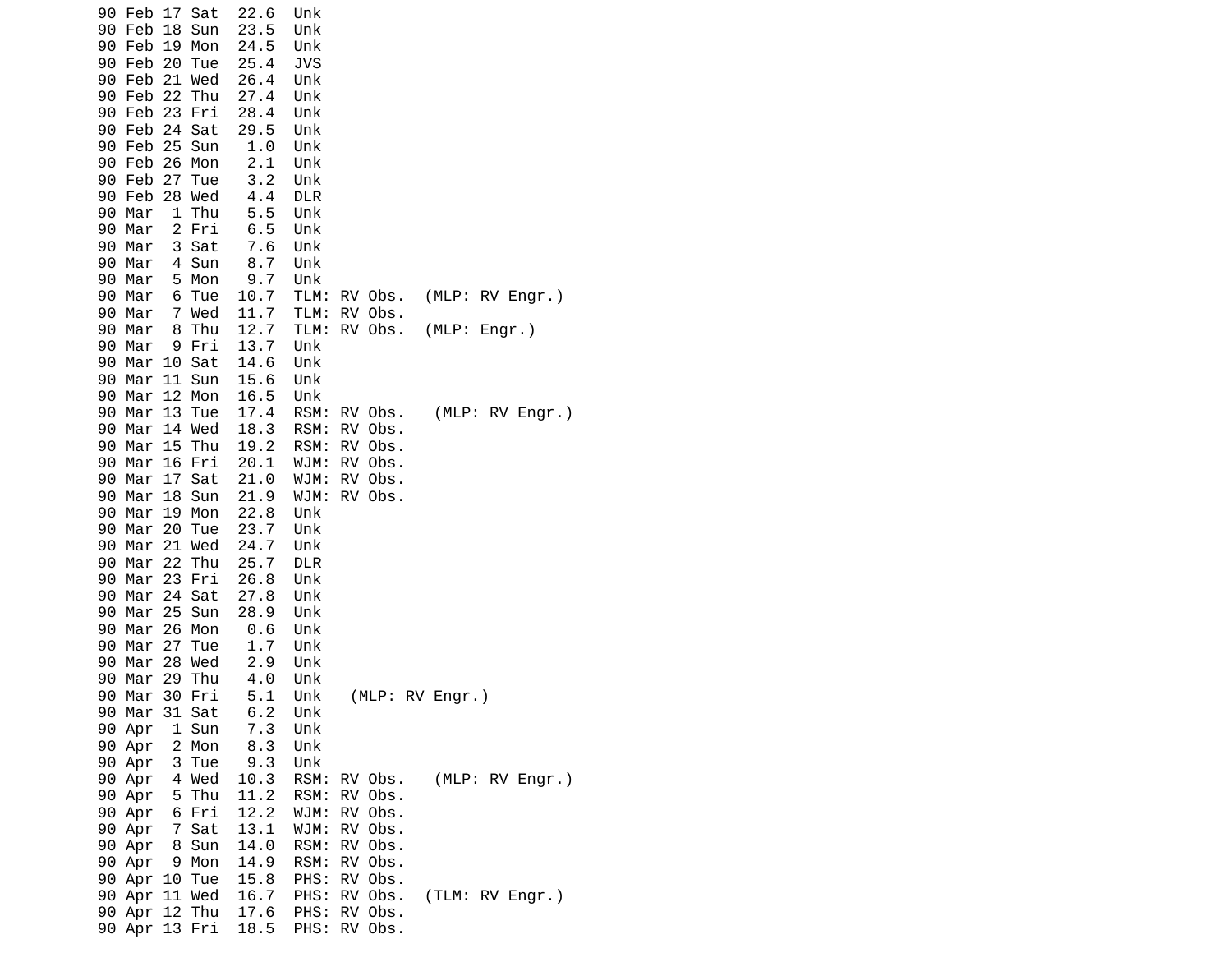| 90 Apr 14 Sat |       | 19.4       | WJM: RV Obs.   |                         |                 |  |                                                         |
|---------------|-------|------------|----------------|-------------------------|-----------------|--|---------------------------------------------------------|
| 90 Apr 15 Sun |       | 20.3       | WJM: RV Obs.   |                         |                 |  |                                                         |
| 90 Apr 16 Mon |       | 21.2       | Unk            |                         |                 |  |                                                         |
| 90 Apr 17 Tue |       | 22.2       | Unk            |                         |                 |  |                                                         |
| 90 Apr 18 Wed |       | 23.1       | Unk            |                         |                 |  |                                                         |
| 90 Apr 19 Thu |       | 24.1       | <b>DLR</b>     |                         |                 |  |                                                         |
| 90 Apr 20 Fri |       | 25.2       | <b>DLR</b>     |                         |                 |  |                                                         |
| 90 Apr 21 Sat |       | 26.2       | <b>DLR</b>     |                         |                 |  |                                                         |
| 90 Apr 22 Sun |       | 27.4       | <b>DLR</b>     |                         |                 |  |                                                         |
| 90 Apr 23 Mon |       | 28.5       | Unk            |                         |                 |  |                                                         |
| 90 Apr 24 Tue |       | 0.1        | Unk            |                         |                 |  |                                                         |
| 90 Apr 25 Wed |       | 1.3        | Unk            |                         |                 |  |                                                         |
| 90 Apr 26 Thu |       | 2.5        | Unk            |                         |                 |  |                                                         |
| 90 Apr 27 Fri |       | 3.6        | <b>DLR</b>     |                         |                 |  |                                                         |
| 90 Apr 28 Sat |       | 4.7        | <b>DLR</b>     |                         |                 |  |                                                         |
| 90 Apr 29 Sun |       | ??'.?      | <b>DLR</b>     |                         | 1990-04-30 UT   |  | Rabinowitz                                              |
| 90 Apr 30 Mon |       | $??\.?$    | Unk            |                         |                 |  |                                                         |
| 90 May        | 1 Tue | ??'.?      | Unk            |                         |                 |  |                                                         |
| 90 May        | 2 Wed | ??'.?      | Unk            |                         |                 |  |                                                         |
| 90 May        | 3 Thu | ??.?       | Unk            |                         |                 |  |                                                         |
| 90 May        | 4 Fri | ??'.?      | $\sim$ $ \sim$ | (MLP, RSM: RV Engr.)    |                 |  |                                                         |
| 90 May        | 5 Sat | $??\.?$    |                | WJM: RV Obs.            | (RSM: RV Engr.) |  |                                                         |
| 90 May        | 6 Sun | $??\ .?$   |                | RSM: RV Obs.            |                 |  |                                                         |
| 90 May        | 7 Mon | ??'.?      |                | RSM: RV Obs.            | (MLP: RV Engr.) |  |                                                         |
| 90 May 8 Tue  |       | ??'.?      |                | RSM: RV Obs.            |                 |  |                                                         |
| 90 May        | 9 Wed | ??'.?      |                | PHS: RV Obs.            |                 |  |                                                         |
| 90 May 10 Thu |       | $??\cdot?$ |                | PHS: RV Obs.            |                 |  |                                                         |
| 90 May 11 Fri |       | ??'.?      | PHS: RV Obs.   |                         |                 |  |                                                         |
| 90 May 12 Sat |       | ??'.?      |                | TLM: RV Obs.            |                 |  |                                                         |
| 90 May 13 Sun |       | ??'.?      | TLM: RV Obs.   |                         |                 |  |                                                         |
| 90 May 14 Mon |       | ??.?       | TLM: RV Obs.   |                         |                 |  |                                                         |
| 90 May 15 Tue |       | ??.?       | WJM: RV Obs.   |                         |                 |  |                                                         |
| 90 May 16 Wed |       | $??\ .?$   |                |                         |                 |  | WJM: RV Obs. (MLP, DLR: SpW Engr.) Dave Bruning visited |
| 90 May 17 Thu |       | ??.?       |                | WJM: RV Obs.            |                 |  |                                                         |
| 90 May 18 Fri |       | ??'.?      |                | WJM: RV Obs.            |                 |  |                                                         |
| 90 May 19 Sat |       | ??'.?      | <b>DLR</b>     |                         | 1990-05-20 UT   |  | Rabinowitz                                              |
| 90 May 20 Sun |       | ??'.?      | <b>DLR</b>     |                         | 1990-05-21 UT   |  | Rabinowitz                                              |
| 90 May 21 Mon |       | ??'.?      | <b>DLR</b>     |                         | 1990-05-22 UT   |  | Rabinowitz                                              |
| 90 May 22 Tue |       | ??'.?      | <b>DLR</b>     |                         | 1990-05-23 UT   |  | Rabinowitz                                              |
| 90 May 23 Wed |       | ??'.?      | Unk            |                         |                 |  |                                                         |
| 90 May 24 Thu |       | ??'.?      | <b>DLR</b>     |                         | 1990-05-25 UT   |  | Rabinowitz                                              |
| 90 May 25 Fri |       | ??'.?      | ΤG             |                         |                 |  |                                                         |
| 90 May 26 Sat |       | 77.7       | ΤG             |                         | 1990-05-27 UT   |  | Gehrels                                                 |
| 90 May 27 Sun |       | ??'.?      | TG             |                         | 1990-05-28 UT   |  | Gehrels                                                 |
| 90 May 28 Mon |       | ??'.?      | Unk            |                         |                 |  |                                                         |
| 90 May 29 Tue |       | 77.7       | <b>JVS</b>     |                         | 1990-05-30 UT   |  | Scotti                                                  |
| 90 May 30 Wed |       | ??'.?      | <b>JVS</b>     |                         | 1990-05-31 UT   |  | Scotti                                                  |
| 90 May 31 Thu |       | ??'.?      | <b>JVS</b>     |                         | 1990-06-01 UT   |  | Scotti                                                  |
| 90 Jun        | 1 Fri | ??'.?      | Unk            |                         |                 |  |                                                         |
| 90 Jun        | 2 Sat | ??'.?      | Unk            |                         |                 |  |                                                         |
| 90 Jun        | 3 Sun | ??.?       | Unk            |                         |                 |  |                                                         |
| 90 Jun        | 4 Mon | ??'.?      | Unk            |                         |                 |  |                                                         |
| 90 Jun        | 5 Tue | ??'.?      | Unk            |                         |                 |  |                                                         |
| 90 Jun        | 6 Wed | ??'.?      | PHS:           | RV Obs. (MLP: RV Engr.) |                 |  |                                                         |
| 90 Jun        | 7 Thu | ??'.?      | $\sim$ $ \sim$ | (PHS: RV Engr.)         |                 |  |                                                         |
| 90 Jun        | 8 Fri | ??'.?      | Unk            |                         |                 |  |                                                         |
|               |       |            |                |                         |                 |  |                                                         |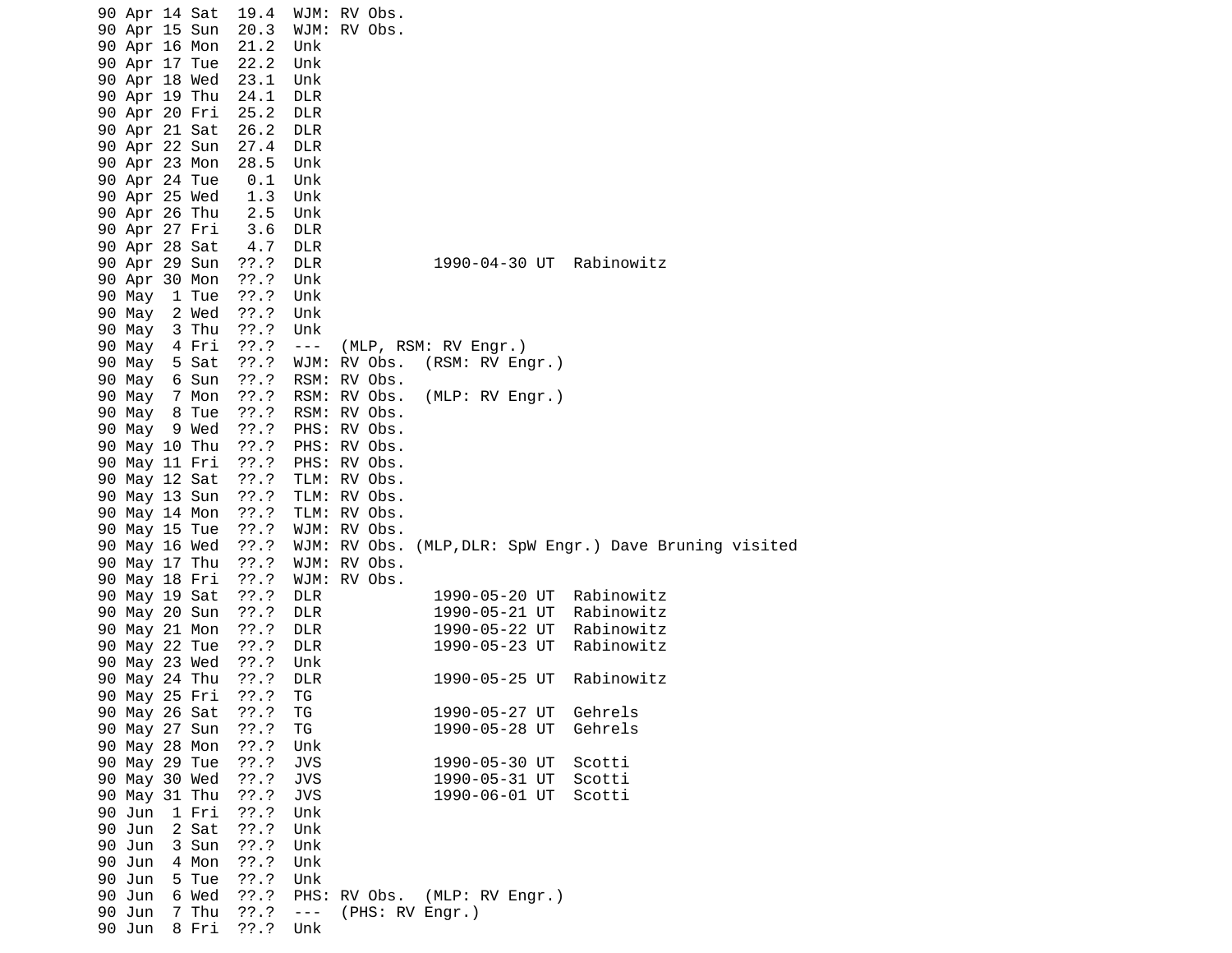|  | 90 Jun<br>90 Jun 10 Sun        | 9 Sat          | ??.?<br>??'.?          | Unk<br>Unk               |                              |                                               |                          |         |
|--|--------------------------------|----------------|------------------------|--------------------------|------------------------------|-----------------------------------------------|--------------------------|---------|
|  | 90 Jun 11 Mon<br>90 Jun 12 Tue |                | ??'.?<br>??'.?         | Unk<br>Unk               |                              |                                               |                          |         |
|  | 90 Jun 13 Wed                  |                | ??'.?                  | <b>JVS</b>               |                              | 1990-06-14 UT                                 | Scotti                   |         |
|  | 90 Jun 14 Thu                  |                | ??'.?                  | <b>JVS</b>               |                              | 1990-06-15 UT                                 | Scotti                   |         |
|  | 90 Jun 15 Fri                  |                | ??'.?                  | <b>JVS</b>               |                              | 1990-06-16 UT                                 | Scotti                   |         |
|  | 90 Jun 16 Sat<br>90 Jun 17 Sun |                | ??'.?<br>??'.?         | <b>JVS</b><br><b>JVS</b> |                              | 1990-06-17 UT<br>1990-06-18 UT                | Scotti<br>Scotti         |         |
|  | 90 Jun 18 Mon                  |                | ??'.?                  | ΤG                       |                              | 1990-06-19 UT                                 | Gehrels                  |         |
|  | 90 Jun 19 Tue                  |                | ??'.?                  | TG                       |                              | 1990-06-20 UT                                 | Gehrels                  |         |
|  | 90 Jun 20 Wed                  |                | ??'.?                  | TG                       |                              | 1990-06-21 UT                                 | Gehrels                  |         |
|  | 90 Jun 21 Thu                  |                | ??'.?                  | TG                       |                              | 1990-06-22 UT                                 | Gehrels                  |         |
|  | 90 Jun 22 Fri<br>90 Jun 23 Sat |                | ??'.?<br>??'.?         | TG                       |                              | 1990-06-23 UT                                 | Gehrels                  |         |
|  | 90 Jun 24 Sun                  |                | ??'.?                  | <b>DLR</b><br><b>DLR</b> |                              | 1990-06-24 UT<br>1990-06-25 UT                | Rabinowitz<br>Rabinowitz |         |
|  | 90 Jun 25 Mon                  |                | ??'.?                  | <b>DLR</b>               |                              | 1990-06-26 UT                                 | Rabinowitz               |         |
|  | 90 Jun 26 Tue                  |                | ??'.?                  | Unk                      |                              |                                               |                          |         |
|  | 90 Jun 27 Wed                  |                | ??'.?                  | <b>DLR</b>               |                              | 1990-06-28 UT                                 | Rabinowitz               |         |
|  | 90 Jun 28 Thu<br>90 Jun 29 Fri |                | $??\ .?$<br>$??\.?$    | Unk<br><b>DLR</b>        |                              | 1990-06-30 UT                                 | Rabinowitz               |         |
|  | 90 Jul                         | 2 ???          | $??\ .?$               | $\sim$ $ \sim$           | (MLP, MSW: Engr.)            |                                               |                          |         |
|  | 90 Jul 12 ???                  |                | $??\ .?$               | $\sim$ $\sim$ $\sim$     | (MLP: Engr.)                 |                                               |                          |         |
|  | 90 Jul 19 ???                  |                | $??\ .?$               | $- - -$                  |                              | (RSM, MLP, MSW, Ann Bauer washed mirror.)     |                          |         |
|  |                                | 90 Jul 31 ???  | $??\ .?$               | ---                      | (MLP, MSW: Engr.)            |                                               |                          |         |
|  |                                |                | 90 Aug 29 ??? ??.? --- |                          | (RSM, MLP: Engr.)            |                                               |                          |         |
|  | 90 Sep 5 Wed                   |                | ??'.?                  | <b>DLR</b>               |                              | 1990-09-06 UT                                 | Rabinowitz               |         |
|  | 90 Sep 10 Mon                  |                | $??\.?$                | <b>DLR</b>               |                              | 1990-09-11 UT                                 | Rabinowitz               |         |
|  | 90 Sep 12 Wed                  | 90 Sep 11 Tue  | $??\ .?$<br>??'.?      | <b>DLR</b><br><b>DLR</b> |                              | 1990-09-12 UT<br>1990-09-13 UT                | Rabinowitz<br>Rabinowitz |         |
|  |                                |                |                        |                          |                              |                                               |                          |         |
|  | 90 Sep 16 Sun                  |                | ??'.?                  | TG                       |                              | 1990-09-17 UT                                 | Gehrels                  |         |
|  |                                |                | 90 Sep 18 Tue ??.?     |                          |                              | TG (MLP: RV Engr.) 1990-09-19 UT Gehrels      |                          |         |
|  | 90 Sep 20 Thu                  |                | 77.7                   |                          |                              | TG (RSM, MLP: RV Engr.) 1990-09-21 UT         |                          | Gehrels |
|  | 90 Sep 21 Fri<br>90 Sep 22 Sat |                | 77.7<br>$??\ .?$       | ТG<br><b>JVS</b>         |                              | 1990-09-22 UT<br>1990-09-23 UT                | Gehrels<br>Scotti        |         |
|  | 90 Sep 23 Sun                  |                | ??'.?                  | <b>JVS</b>               |                              | 1990-09-24 UT                                 | Scotti                   |         |
|  | 90 Sep 24 Mon                  |                | ??'.?                  | <b>JVS</b>               |                              | 1990-09-25 UT                                 | Scotti                   |         |
|  | 90 Sep 25 Tue                  |                | ??'.?                  | <b>JVS</b>               |                              | 1990-09-26 UT                                 | Scotti                   |         |
|  | 90 Sep 26 Wed<br>90 Sep 27 Thu |                | ??'.?                  | JVS<br><b>JVS</b>        |                              | 1990-09-27 UT                                 | Scotti                   |         |
|  | 90 Sep 28 Fri                  |                | ??'.?<br>??'.?         |                          |                              | 1990-09-28 UT<br>RSM: RV Obs. (MLP: RV Engr.) | Scotti                   |         |
|  | 90 Sep 29 Sat                  |                | ??'.?                  | RSM:                     |                              | RV Obs; DLR: SpW Obs.                         |                          |         |
|  | 90 Sep 30 Sun                  |                | ??'.?                  | RSM:                     | RV Obs.                      |                                               |                          |         |
|  | 90 Oct<br>90 Oct               | 1 Mon<br>2 Tue | $??\ .?$<br>$??\, ?$   |                          | RSM: RV Obs.<br>PHS: RV Obs. | (MLP: RV Engr.)                               |                          |         |
|  | 90 Oct                         | 3 Wed          | ??'.?                  |                          | PHS: RV Obs.                 |                                               |                          |         |
|  |                                |                |                        |                          |                              |                                               |                          |         |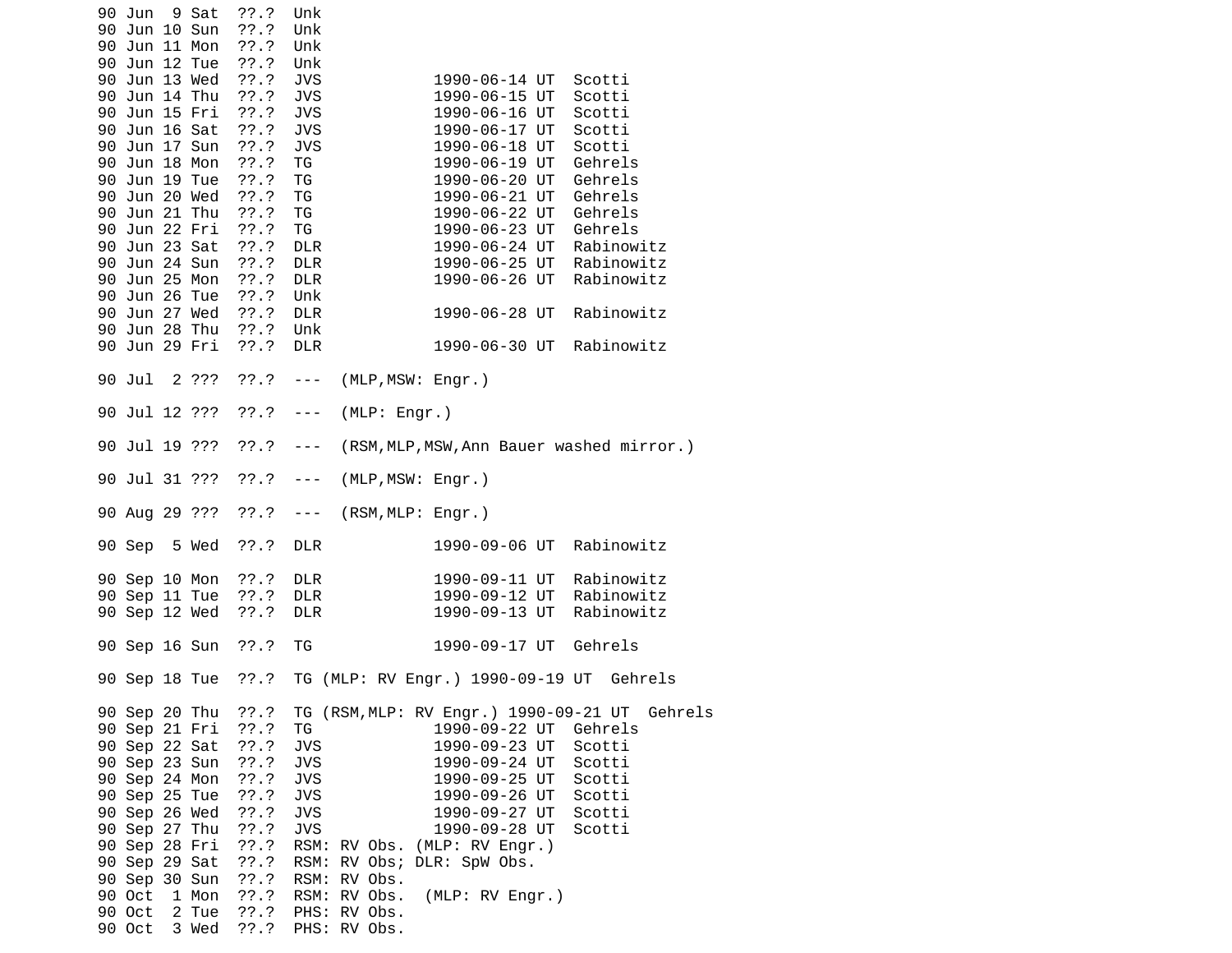90 Oct 4 Thu ??.? TLM: RV Obs. 90 Oct 5 Fri ??.? TLM: RV Obs. (MLP: Engr.) 90 Oct 6 Sat ??.? TLM: RV Obs. 90 Oct 7 Sun ??.? RSM: RV Obs. 1990-10-09 UT Rabinowitz<br>1990-10-10 UT Rabinowitz 90 Oct 9 Tue ??.? DLR<br>90 Oct 10 Wed ??.? DLR 1990-10-11 UT Rabinowitz 90 Oct 11 Thu ??.? DLR 1990-10-12 UT Rabinowitz 90 Oct 12 Fri ??.? DLR 1990-10-13 UT Rabinowitz 1990-10-14 UT Rabinowitz<br>1990-10-15 UT Gehrels 90 Oct 14 Sun ??.? TG 90 Oct 15 Mon ??.? TG 1990-10-16 UT Gehrels 90 Oct 16 Tue ??.? TG (MLP: RV Engr.) 1990-10-17 UT Gehrels 90 Oct 17 Wed ??.? TG (MLP: RV Engr.) 1990-10-18 UT Gehrels 90 Oct 18 Thu ??.? TG 1990-10-19 UT Gehrels 90 Oct 19 Fri ??.? Unk 90 Oct 20 Sat ??.? JVS 1990-10-21 UT Scotti 1990-10-22 UT Scotti 90 Oct 22 Mon ??.? JVS 1990-10-23 UT Scotti 90 Oct 23 Tue ??.? JVS 1990-10-24 UT Scotti 90 Oct 24 Wed ??.? JVS 1990-10-25 UT Scotti 90 Oct 25 Thu ??.? JVS 1990-10-26 UT Scotti 90 Oct 26 Fri ??.? TG 1990-10-27 UT Gehrels 90 Oct 27 Sat ??.? TG 1990-10-28 UT Gehrels 90 Oct 28 Sun ??.? RSM: RV Obs. 90 Oct 29 Mon ??.? RSM: RV Obs. 90 Oct 30 Tue ??.? RSM: RV Obs. (MLP: RV Engr.) 90 Oct 31 Wed ??.? Unk 90 Nov 1 Thu ??.? Unk 90 Nov 2 Fri ??.? Unk 90 Nov 3 Sat ??.? TLM: RV Obs. (RSM: RV Engr.) 90 Nov 4 Sun ??.? TLM: RV Obs. 90 Nov 5 Mon ??.? TLM: RV Obs; DLR,MLP: SpW Obs. 90 Nov 6 Tue ??.? PHS: RV Obs. 90 Nov 7 Wed ??.? PHS: RV Obs. JVS 1990-11-09 UT Scotti 90 Nov 9 Fri ??.? JVS 1990-11-10 UT Scotti 90 Nov 10 Sat ??.? JVS 1990-11-11 UT Scotti 90 Nov 11 Sun ??.? JVS 90 Nov 12 Mon ??.? JVS 1990-11-13 UT Scotti 90 Nov 13 Tue ??.? JVS 90 Nov 14 Wed ??.? TG 1990-11-15 UT Gehrels 90 Nov 15 Thu ??.? TG 1990-11-16 UT Gehrels 90 Nov 16 Fri ??.? TG 90 Nov 17 Sat ??.? TG 1990-11-18 UT Gehrels 1990-11-19 UT Scotti 90 Nov 19 Mon ??.? Unk 90 Nov 20 Tue 90 Nov 21 Wed ??.? DLR 1990-11-22 UT Rabinowitz 90 Nov 22 Thu ??.? DLR 1990-11-23 UT Rabinowitz 1990-11-24 UT Rabinowitz 90 Nov 24 Sat ??.? Unk 90 Nov 25 Sun ??.? Unk 90 Nov 26 Mon ??.? Unk ??.? RSM: RV Obs. 90 Nov 28 Wed ??.? RSM: RV Obs.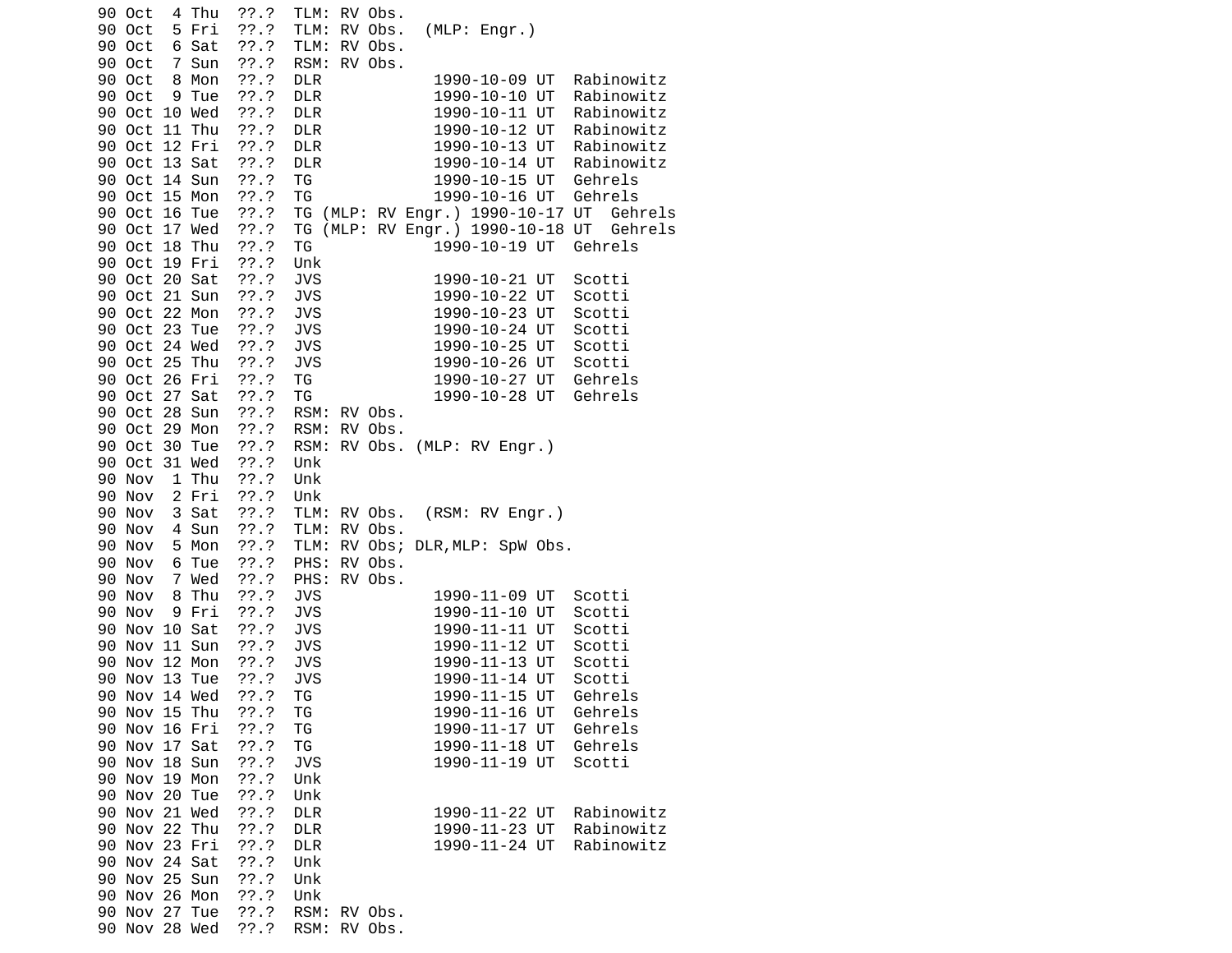90 Nov 29 Thu ??.? RSM: RV Obs. 90 Nov 30 Fri ??.? RSM: RV Obs. 90 Dec 1 Sat ??.? TLM: RV Obs. 90 Dec 2 Sun ??.? TLM: RV Obs. 90 Dec 3 Mon ??.? TLM: RV Obs. 90 Dec 4 Tue ??.? TLM: RV Obs. 5 Wed ??.? Unk 90 Dec 6 Thu ??.? Unk 90 Dec 7 Fri ??.? Unk 90 Dec 8 Sat ??.? TG 1990-12-09 UT Gehrels 90 Dec 9 Sun 90 Dec 10 Mon ??.? TG 1990-12-11 UT Gehrels 90 Dec 11 Tue ??.? TG 1990-12-12 UT Gehrels 90 Dec 16 Sun ??.? DLR 1990-12-17 UT Rabinowitz 90 Dec 17 Mon ??.? DLR 1990-12-18 UT Rabinowitz 90 Dec 18 Tue ??.? DLR 1990-12-19 UT Rabinowitz 90 Dec 19 Wed ??.? DLR (DLR: RV Engr.) 1990-12-20 UT Rabinowitz 90 Dec 23 Sun ??.? JVS 1990-12-24 UT Scotti 1990-12-25 UT Scotti 90 Dec 26 ??? ??.? RSM: RV Obs. 90 Dec 27 ??? ??.? RSM: RV Obs. (MLP: RV Engr.) 90 Dec 28 ??? ??.? --- 90 Dec 29 ??? ??.? --- 90 Dec 30 ??? ??.? RSM: RV Obs. 90 Dec 31 ???<br>91 Jan 1 ??? ??.? RSM: RV Obs. 91 Jan 6 Sun ??.? TG 1991-01-07 UT Gehrels 91 Jan 7 Mon ??.? DLR (MLP: RV Engr.) 1991-01-08 UT Rabinowitz 91 Jan 10 Thu ??.? TG 1991-01-11 UT Gehrels 91 Jan 11 Fri ??.? JVS 1991-01-12 UT Scotti 91 Jan 12 Sat ??.? 91 Jan 13 Sun ??.? JVS 1991-01-14 UT Scotti 91 Jan 14 Mon ??.? JVS 1991-01-15 UT Scotti 1991-01-16 UT Scotti 91 Jan 16 Wed ??.? Unk 91 Jan 17 Thu ??.? DLR 1991-01-18 UT Rabinowitz 91 Jan 18 Fri ??.? DLR 1991-01-19 UT Rabinowitz 1991-01-20 UT Rabinowitz<br>1991-01-21 UT Rabinowitz 91 Jan 20 Sun ??.? DLR 91 Jan 21 Mon ??.? Unk 91 Jan 22 Tue ??.?<br>91 Jan 23 Wed ??.? DLR 1991-01-24 UT Rabinowitz 91 Jan 24 Thu ??.? Unk 91 Jan 25 Fri ??.? RSM: RV Obs. (MLP: RV Engr.) 91 Jan 26 Sat ??.? 91 Jan 27 Sun ??.? RSM: RV Obs. 91 Jan 28 Mon ??.? RSM: RV Obs. 91 Jan 29 Tue ??.? TLM: RV Obs. 91 Jan 30 Wed ??.? TLM: RV Obs. (MLP: Engr.) 91 Jan 31 Thu ??.? TLM: RV Obs. 91 Feb 1 Fri ??.? Unk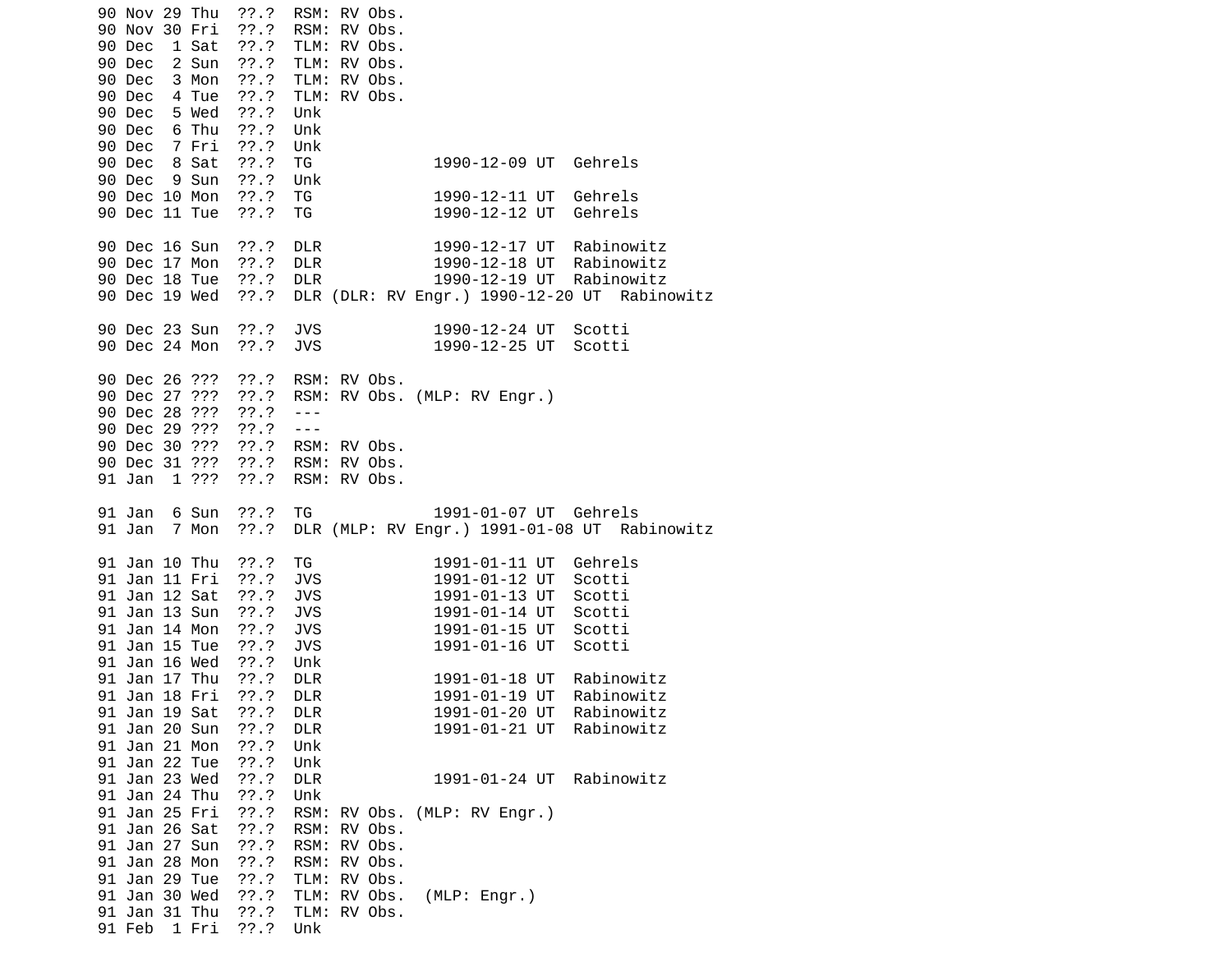| 91 Feb        |       | 2 Sat | $??\ .?$ | Unk        |              |                              |  |                                               |  |
|---------------|-------|-------|----------|------------|--------------|------------------------------|--|-----------------------------------------------|--|
| 91 Feb        |       | 3 Sun | ??.?     | Unk        |              |                              |  |                                               |  |
| 91 Feb        |       | 4 Mon | ??'.?    |            |              |                              |  | DLR (MLP: RV Engr.) 1991-02-05 UT Rabinowitz  |  |
| 91 Feb        | 5 Tue |       | ??'.?    | <b>DLR</b> |              | 1991-02-06 UT                |  | Rabinowitz                                    |  |
| 91 Feb        |       | 6 Wed | ??.?     | <b>DLR</b> |              | 1991-02-07 UT                |  | Rabinowitz                                    |  |
| 91 Feb        |       | 7 Thu | ??'.?    | DLR        |              | 1991-02-08 UT                |  | Rabinowitz                                    |  |
| 91 Feb        |       | 8 Fri | ??'.?    | <b>DLR</b> |              | 1991-02-09 UT                |  | Rabinowitz                                    |  |
| 91 Feb        |       | 9 Sat | ??'.?    | Unk        |              |                              |  |                                               |  |
| 91 Feb 10 Sun |       |       | $??\.?$  | TG         |              | 1991-02-11 UT                |  | Gehrels                                       |  |
| 91 Feb 11 Mon |       |       | ??'.?    | Unk        |              |                              |  |                                               |  |
| 91 Feb 12 Tue |       |       | ??'.?    | TG         |              | 1991-02-13 UT                |  | Gehrels                                       |  |
| 91 Feb 13 Wed |       |       | ??'.?    | ΤG         |              | 1991-02-14 UT                |  | Gehrels                                       |  |
| 91 Feb 14 Thu |       |       | ??'.?    | TG         |              | 1991-02-15 UT                |  | Gehrels                                       |  |
| 91 Feb 15 Fri |       |       | ??'.?    | TG         |              | 1991-02-16 UT                |  | Gehrels                                       |  |
| 91 Feb 16 Sat |       |       | ??'.?    | <b>JVS</b> |              | 1991-02-17 UT                |  | Scotti                                        |  |
| 91 Feb 17 Sun |       |       | ??'.?    | Unk        |              |                              |  |                                               |  |
| 91 Feb 18 Mon |       |       | $??\.?$  | <b>JVS</b> |              | 1991-02-19 UT                |  | Scotti                                        |  |
| 91 Feb 19 Tue |       |       | ??'.?    | <b>JVS</b> |              | 1991-02-20 UT                |  | Scotti                                        |  |
| 91 Feb 20 Wed |       |       | ??'.?    | <b>JVS</b> |              | 1991-02-21 UT                |  | Scotti                                        |  |
| 91 Feb 21 Thu |       |       | ??'.?    | <b>JVS</b> |              | 1991-02-22 UT                |  | Scotti                                        |  |
| 91 Feb 22 Fri |       |       | ??'.?    |            |              | RSM: RV Obs. (MLP: RV Engr.) |  |                                               |  |
| 91 Feb 23 Sat |       |       |          |            |              |                              |  |                                               |  |
| 91 Feb 24 Sun |       |       | ??'.?    |            | RSM: RV Obs. |                              |  |                                               |  |
|               |       |       | ??'.?    |            | RSM: RV Obs. |                              |  |                                               |  |
| 91 Feb 25 Mon |       |       | $??\ .?$ |            | TLM: RV Obs. |                              |  |                                               |  |
| 91 Feb 26 Tue |       |       | ??'.?    |            | TLM: RV Obs. |                              |  |                                               |  |
| 91 Feb 27 Wed |       |       | ??.?     | Unk        |              |                              |  |                                               |  |
| 91 Feb 28 Thu |       |       | $??\.?$  | Unk        |              |                              |  |                                               |  |
| 91 Mar        |       | 1 Fri | ??'.?    | Unk        |              |                              |  |                                               |  |
| 91 Mar        |       | 2 Sat | ??'.?    | Unk        |              |                              |  |                                               |  |
| 91 Mar        |       | 3 Sun | ??'.?    |            | RSM: RV Obs. | (RSM: RV Engr.)              |  |                                               |  |
| 91 Mar        |       | 4 Mon | ??'.?    |            | RSM: RV Obs. |                              |  |                                               |  |
| 91 Mar        |       | 5 Tue | ??'.?    |            | RSM: RV Obs. |                              |  |                                               |  |
| 91 Mar        |       | 6 Wed | ??'.?    | DLR        |              | 1991-03-07 UT                |  | Rabinowitz                                    |  |
| 91 Mar        |       | 7 Thu | ??'.?    | <b>DLR</b> |              | 1991-03-08 UT                |  | Rabinowitz                                    |  |
| 91 Mar        |       | 8 Fri | ??'.?    | <b>DLR</b> |              | 1991-03-09 UT                |  | Rabinowitz                                    |  |
| 91 Mar        |       | 9 Sat | ??'.?    | <b>DLR</b> |              |                              |  | (MLP, DLR: RV Engr.) 1991-03-10 UT Rabinowitz |  |
| 91 Mar 10 Sun |       |       | ??'.?    | Unk        |              |                              |  |                                               |  |
| 91 Mar 11 Mon |       |       | ??'.?    | <b>DLR</b> |              | 1991-03-12 UT                |  | Rabinowitz                                    |  |
| 91 Mar 12 Tue |       |       | ??'.?    | <b>JVS</b> |              | 1991-03-13 UT                |  | Scotti                                        |  |
| 91 Mar 13 Wed |       |       | ??'.?    | <b>JVS</b> |              | 1991-03-14 UT                |  | Scotti                                        |  |
| 91 Mar 14 Thu |       |       | ??'.?    | JVS        |              | 1991-03-15 UT                |  | Scotti                                        |  |
| 91 Mar 15 Fri |       |       | ??'.?    | Unk        |              |                              |  |                                               |  |
| 91 Mar 16 Sat |       |       | ??'.?    | <b>JVS</b> |              | 1991-03-17 UT                |  | Scotti                                        |  |
| 91 Mar 17 Sun |       |       | ??'.?    | <b>JVS</b> |              | 1991-03-18 UT                |  | Scotti                                        |  |
| 91 Mar 18 Mon |       |       | ??'.?    | Unk        |              |                              |  |                                               |  |
| 91 Mar 19 Tue |       |       | ??'.?    | ΤG         |              | 1991-03-20 UT                |  | Gehrels                                       |  |
| 91 Mar 20 Wed |       |       | ??'.?    | Unk        |              |                              |  |                                               |  |
| 91 Mar 21 Thu |       |       | ??'.?    | TG         |              | 1991-03-22 UT                |  | Gehrels                                       |  |
| 91 Mar 22 Fri |       |       | ??'.?    | TG         |              | 1991-03-23 UT                |  | Gehrels                                       |  |
| 91 Mar 28 ??? |       |       | ??'.?    |            | RSM: RV Obs. | (MLP: RV Engr.)              |  |                                               |  |
| 91 Mar 29 ??? |       |       | ??'.?    |            | RSM: RV Obs. |                              |  |                                               |  |
| 91 Mar 30 ??? |       |       | ??'.?    |            | TLM: RV Obs. |                              |  |                                               |  |
| 91 Mar 31 ??? |       |       | ??'.?    |            | TLM: RV Obs. |                              |  |                                               |  |
| 91 Apr        |       | 1 ??? | ??'.?    |            | TLM: RV Obs. |                              |  |                                               |  |
| 91 Apr 2 ???  |       |       | ??'.?    |            | RSM: RV Obs. |                              |  |                                               |  |
|               |       |       |          |            |              |                              |  |                                               |  |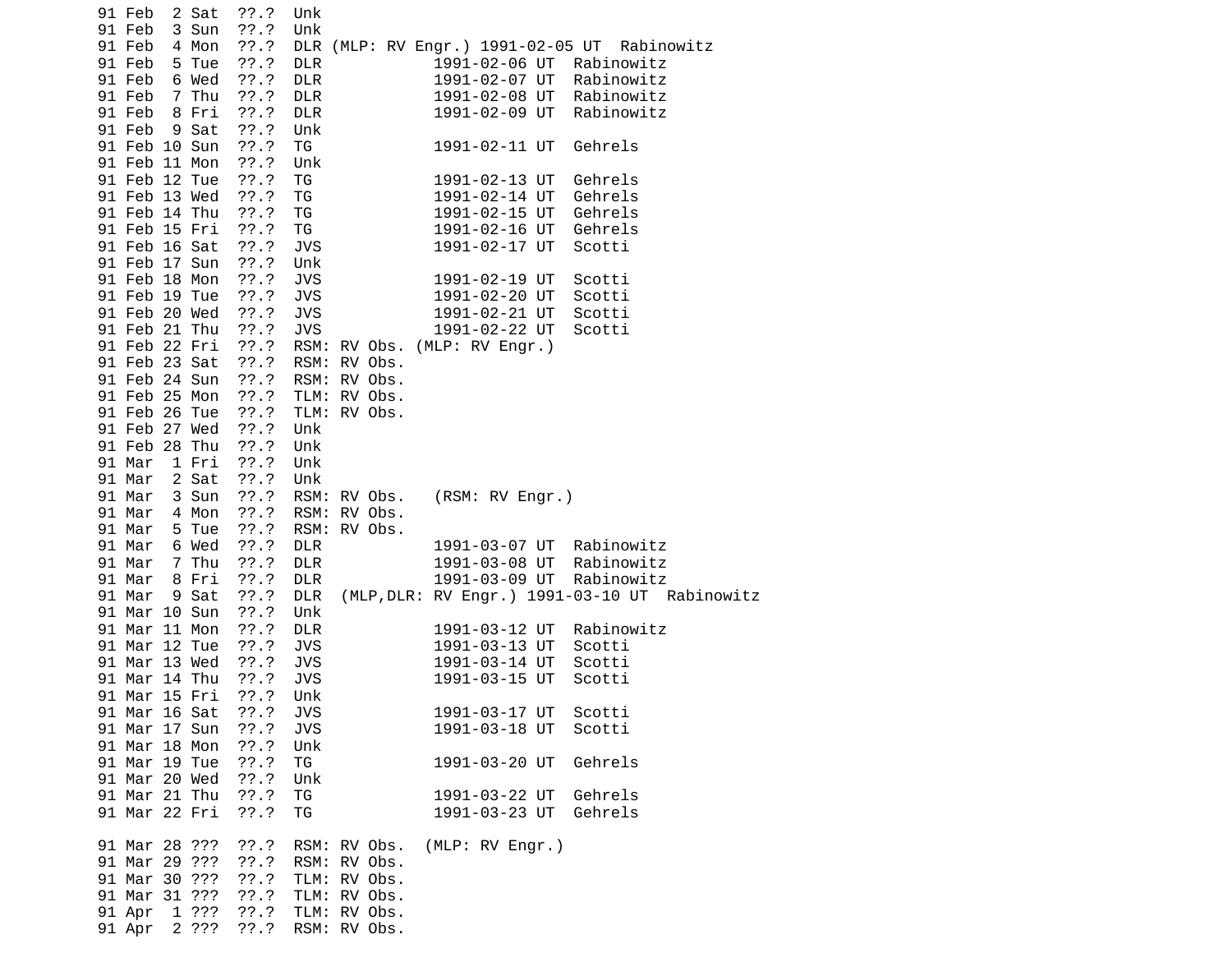|  | 91 Apr        | 3 ???                                        | ??'.?      | RSM: RV Obs. |                 | (DLR: SpW Engr.) |  |                                |                                          |
|--|---------------|----------------------------------------------|------------|--------------|-----------------|------------------|--|--------------------------------|------------------------------------------|
|  | 91 Apr 4 Thu  |                                              | $??\ .?$   | <b>DLR</b>   |                 |                  |  |                                | 1991-04-05 UT Rabinowitz                 |
|  | 91 Apr 5 Fri  |                                              | ??.?       | <b>DLR</b>   |                 |                  |  | 1991-04-06 UT                  | Rabinowitz                               |
|  |               |                                              | ??'.?      | <b>DLR</b>   |                 |                  |  | 1991-04-07 UT                  | Rabinowitz                               |
|  |               |                                              | ??'.?      | <b>DLR</b>   |                 |                  |  | 1991-04-08 UT                  | Rabinowitz                               |
|  |               | 91 Apr 6 Sat<br>91 Apr 7 Sun<br>91 Apr 8 Mon | ??'.?      | <b>DLR</b>   |                 |                  |  | 1991-04-09 UT                  | Rabinowitz                               |
|  |               | 91 Apr 9 Tue                                 | ??.?       | <b>DLR</b>   |                 | 1991-04-10 UT    |  |                                | Rabinowitz                               |
|  |               | 91 Apr 10 Wed                                | ??.?       | TG           |                 | 1991-04-11 UT    |  |                                | Gehrels                                  |
|  |               | 91 Apr 11 Thu                                | ??.?       | TG           |                 |                  |  | 1991-04-12 UT                  | Gehrels                                  |
|  |               | 91 Apr 12 Fri                                | 77.7       | TG           |                 |                  |  | 1991-04-13 UT                  | Gehrels                                  |
|  |               | 91 Apr 13 Sat                                | ??'.?      | TG           |                 |                  |  | 1991-04-14 UT                  | Gehrels                                  |
|  |               | 91 Apr 14 Sun                                | ??.?       | TG           |                 | 1991-04-15 UT    |  |                                | Gehrels                                  |
|  |               | 91 Apr 15 Mon                                | ??.?       | Unk          |                 |                  |  |                                |                                          |
|  |               | 91 Apr 16 Tue                                | $??\ .?$   | <b>JVS</b>   |                 |                  |  | 1991-04-17 UT                  | Scotti                                   |
|  |               | 91 Apr 17 Wed                                | 77.7       | <b>JVS</b>   |                 | 1991-04-18 UT    |  |                                | Scotti                                   |
|  |               | 91 Apr 18 Thu                                | $??\ .?$   | <b>JVS</b>   |                 | 1991-04-19 UT    |  |                                | Scotti                                   |
|  |               | 91 Apr 19 Fri                                | ??.?       | <b>JVS</b>   |                 | 1991-04-20 UT    |  |                                | Scotti                                   |
|  |               | 91 Apr 20 Sat                                |            | <b>JVS</b>   |                 |                  |  | 1991-04-21 UT                  | Scotti                                   |
|  |               | 91 Apr 21 Sun                                | ???<br>??? | <b>JVS</b>   |                 | 1991-04-22 UT    |  |                                | Scotti                                   |
|  |               | 91 Apr 22 Mon                                | ??'.?      | Unk          |                 |                  |  |                                |                                          |
|  |               | 91 Apr 23 Tue                                | $??\ .?$   | TLM: RV Obs. |                 | (MLP: RV Engr.)  |  |                                |                                          |
|  |               | 91 Apr 24 Wed                                | $??\ .?$   | TLM: RV Obs. |                 |                  |  |                                |                                          |
|  |               | 91 Apr 25 Thu                                | ??.?       | TLM: RV Obs. |                 | (MLP: SpW Engr.) |  |                                |                                          |
|  |               | 91 Apr 26 Fri                                | 77.7       | RSM: RV Obs. |                 |                  |  |                                |                                          |
|  |               | 91 Apr 27 Sat                                | ??'.?      | RSM: RV Obs. |                 |                  |  |                                |                                          |
|  |               | 91 Apr 28 Sun                                | $??\ .?$   | RSM: RV Obs. |                 |                  |  |                                |                                          |
|  |               | 91 Apr 29 Mon                                | $??\ .?$   | Unk          |                 |                  |  |                                |                                          |
|  |               | 91 Apr 30 Tue                                | $??\ .?$   | Unk          |                 |                  |  |                                |                                          |
|  |               | 91 May 1 Wed                                 | ??'.?      | Unk          | (MLP: RV Engr.) |                  |  |                                |                                          |
|  | 91 May 2 Thu  |                                              | ??.?       | Unk          |                 |                  |  |                                |                                          |
|  | 91 May 3 Fri  |                                              | ??.?       | TG           |                 |                  |  | 1991-05-04 UT                  | Gehrels                                  |
|  | 91 May 4 Sat  |                                              | ??.?       | TG           |                 |                  |  | 1991-05-05 UT                  | Gehrels                                  |
|  | 91 May 5 Sun  |                                              | $??\.?$    | TG           |                 |                  |  | 1991-05-06 UT                  | Gehrels                                  |
|  | 91 May 6 Mon  |                                              | $??\ .?$   | ΤG           |                 |                  |  | 1991-05-07 UT                  | Gehrels                                  |
|  | 91 May 7 Tue  |                                              | ??.?       | TG           |                 |                  |  | 1991-05-08 UT                  | Gehrels                                  |
|  | 91 May 8 Wed  |                                              | ??.?       | <b>JVS</b>   |                 | 1991-05-09 UT    |  |                                | Scotti                                   |
|  |               | 91 May 9 Thu                                 | ??.?       | <b>JVS</b>   |                 |                  |  | 1991-05-10 UT                  | Scotti                                   |
|  |               | 91 May 10 Fri                                | 77.7       |              |                 |                  |  |                                | JVS (JVS: RV Engr.) 1991-05-11 UT Scotti |
|  |               | 91 May 11 Sat                                | ??'.?      | <b>JVS</b>   |                 |                  |  | 1991-05-12 UT                  | Scotti                                   |
|  |               | 91 May 12 Sun                                | $??\ .?$   | <b>JVS</b>   |                 |                  |  | 1991-05-13 UT                  | Scotti                                   |
|  |               | 91 May 13 Mon                                | $??\ .?$   | <b>JVS</b>   |                 |                  |  |                                | Scotti                                   |
|  |               | 91 May 14 Tue                                | ??'.?      | <b>DLR</b>   |                 |                  |  | 1991-05-14 UT<br>1991-05-15 UT | Rabinowitz                               |
|  | 91 May 15 Wed |                                              | ??.?       | <b>DLR</b>   |                 | 1991-05-16 UT    |  |                                | Rabinowitz                               |
|  | 91 May 16 Thu |                                              | ??'.?      | <b>DLR</b>   |                 | 1991-05-17 UT    |  |                                | Rabinowitz                               |
|  | 91 May 17 Fri |                                              | ??.?       | <b>DLR</b>   |                 | 1991-05-18 UT    |  |                                | Rabinowitz                               |
|  | 91 May 18 Sat |                                              | ??.?       | <b>DLR</b>   |                 | 1991-05-19 UT    |  |                                | Rabinowitz                               |
|  | 91 May 19 Sun |                                              | ??'.?      | <b>DLR</b>   |                 | 1991-05-20 UT    |  |                                | Rabinowitz                               |
|  | 91 May 20 Mon |                                              | ??'.?      | Unk          |                 |                  |  |                                |                                          |
|  | 91 May 21 Tue |                                              | ??.?       | Unk          |                 |                  |  |                                |                                          |
|  | 91 May 22 Wed |                                              | $??\ .?$   | Unk          |                 |                  |  |                                |                                          |
|  | 91 May 23 Thu |                                              | ??'.?      | RSM:         | RV Obs.         | (MLP: RV Engr.)  |  |                                |                                          |
|  | 91 May 24 Fri |                                              | $??\ .?$   | RSM:         | RV Obs.         |                  |  |                                |                                          |
|  | 91 May 25 Sat |                                              | ??.?       | RSM:         | RV Obs.         |                  |  |                                |                                          |
|  | 91 May 26 Sun |                                              | ??.?       | RSM:         | RV Obs.         |                  |  |                                |                                          |
|  | 91 May 27 Mon |                                              | ??.?       | TLM: RV Obs. |                 |                  |  |                                |                                          |
|  | 91 May 28 Tue |                                              | $??\.?$    | TLM: RV Obs. |                 |                  |  |                                |                                          |
|  |               |                                              |            |              |                 |                  |  |                                |                                          |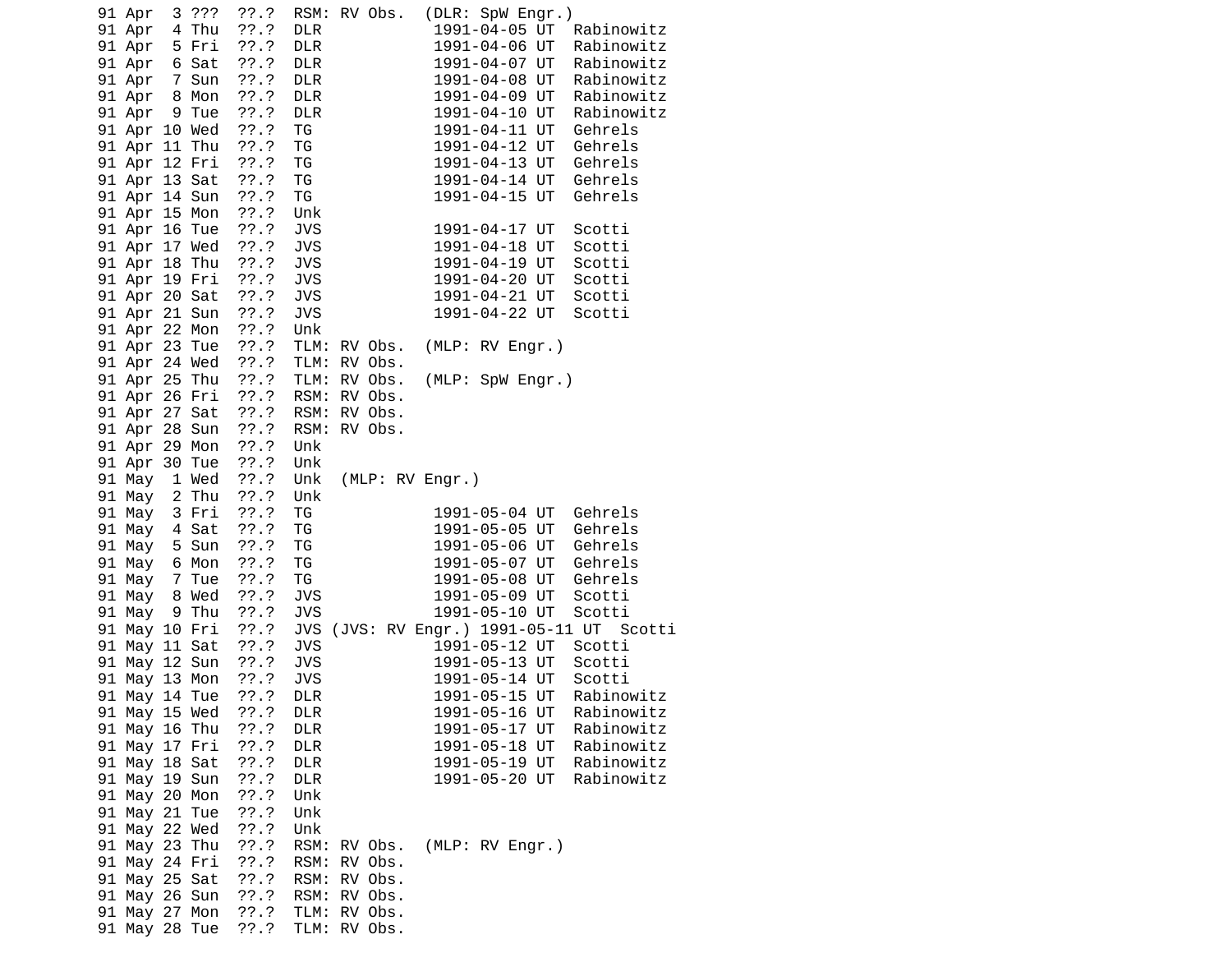| 91 May 29 Wed ??.? TLM: RV Obs.<br>91 May 30 Thu ??.?<br>91 May 31 Fri<br>??'.?<br>91 Jun 1 Sat<br>??.?<br>??'.?<br>91 Jun 2 Sun<br>$??\ .?$<br>91 Jun 3 Mon<br>91 Jun 4 Tue<br>??'.?<br>91 Jun 5 Wed<br>$??\ .?$<br>91 Jun 6 Thu<br>$??\ .?$<br>91 Jun 7 Fri<br>$??\ .?$<br>8 Sat<br>$??\ .?$<br>91 Jun<br>??'.?<br>91 Jun<br>9 Sun<br>91 Jun 10 Mon<br>??'.?<br>91 Jun 11 Tue<br>$??\ .?$<br>91 Jun 12 Wed<br>$??\ .?$<br>91 Jun 13 Thu<br>$??\ .?$<br>91 Jun 14 Fri<br>$??\ .?$<br>91 Jun 15 Sat<br>$??\ .?$<br>91 Jun 16 Sun<br>??'.?<br>91 Jun 17 Mon<br>??'.?<br>91 Jun 18 Tue<br>??'.?<br>91 Jun 19 Wed<br>??'.?<br>91 Jun 20 Thu<br>??'.?<br>91 Jun 21 Fri<br>$??\,$<br>91 Jun 22 Sat | TLM: RV Obs.<br>Unk<br>Unk<br><b>DLR</b><br><b>JVS</b><br><b>JVS</b><br><b>JVS</b><br><b>JVS</b><br><b>JVS</b><br><b>JVS</b><br><b>DLR</b><br>Unk<br>Unk<br>Unk<br>DLR<br>TG<br>TG<br>TG<br>TG<br>Unk<br>TG<br>TG<br>??.? RSM: RV Obs. | 1991-06-03 UT<br>1991-06-04 UT Scotti<br>1991-06-05 UT Scotti<br>1991-06-06 UT<br>1991-06-07 UT<br>1991-06-08 UT Scotti<br>1991-06-09 UT Scotti<br>1991-06-10 UT<br>1991-06-14 UT<br>1991-06-15 UT<br>1991-06-16 UT<br>1991-06-17 UT<br>1991-06-18 UT Gehrels<br>1991-06-20 UT Gehrels<br>1991-06-21 UT Gehrels<br>RSM: RV Obs. (MLP: RV Engr.; DLR: SpW Engr.) | Rabinowitz<br>Scotti<br>Scotti<br>Rabinowitz<br>Rabinowitz<br>Gehrels<br>Gehrels<br>Gehrels |
|-----------------------------------------------------------------------------------------------------------------------------------------------------------------------------------------------------------------------------------------------------------------------------------------------------------------------------------------------------------------------------------------------------------------------------------------------------------------------------------------------------------------------------------------------------------------------------------------------------------------------------------------------------------------------------------------------|----------------------------------------------------------------------------------------------------------------------------------------------------------------------------------------------------------------------------------------|-----------------------------------------------------------------------------------------------------------------------------------------------------------------------------------------------------------------------------------------------------------------------------------------------------------------------------------------------------------------|---------------------------------------------------------------------------------------------|
| 91 Jun 23 Sun<br>91 Jun 24 Mon ??.?                                                                                                                                                                                                                                                                                                                                                                                                                                                                                                                                                                                                                                                           | ??.? RSM: RV Obs.<br>RSM: RV Obs.                                                                                                                                                                                                      |                                                                                                                                                                                                                                                                                                                                                                 |                                                                                             |
| 91 Jun 25 Tue<br>??'.?                                                                                                                                                                                                                                                                                                                                                                                                                                                                                                                                                                                                                                                                        | Unk                                                                                                                                                                                                                                    |                                                                                                                                                                                                                                                                                                                                                                 |                                                                                             |
| $??\ .?$<br>91 Aug 31 Sat                                                                                                                                                                                                                                                                                                                                                                                                                                                                                                                                                                                                                                                                     | <b>DLR</b>                                                                                                                                                                                                                             | 1991-09-01 UT Rabinowitz                                                                                                                                                                                                                                                                                                                                        |                                                                                             |
| $??\ .?$<br>91 Sep 3 Tue<br>$??\ .?$<br>91 Sep 4 Wed<br>$??\ .?$                                                                                                                                                                                                                                                                                                                                                                                                                                                                                                                                                                                                                              | <b>DLR</b><br><b>DLR</b><br>Unk                                                                                                                                                                                                        | 1991-09-04 UT<br>1991-09-05 UT                                                                                                                                                                                                                                                                                                                                  | Rabinowitz<br>Rabinowitz                                                                    |
| 91 Sep 5 Thu<br>91 Sep 6 Fri<br>??'.?<br>91 Sep 7 Sat                                                                                                                                                                                                                                                                                                                                                                                                                                                                                                                                                                                                                                         | TG                                                                                                                                                                                                                                     | 1991-09-07 UT<br>1991-09-08 UT                                                                                                                                                                                                                                                                                                                                  | Gehrels                                                                                     |
| ??'.?<br>91 Sep 8 Sun<br>??'.?                                                                                                                                                                                                                                                                                                                                                                                                                                                                                                                                                                                                                                                                | TG<br>ΤG                                                                                                                                                                                                                               | 1991-09-09 UT                                                                                                                                                                                                                                                                                                                                                   | Gehrels<br>Gehrels                                                                          |
| ??'.?<br>91 Sep 9 Mon<br>$??\cdot?$                                                                                                                                                                                                                                                                                                                                                                                                                                                                                                                                                                                                                                                           |                                                                                                                                                                                                                                        | TG (MLP: RV Engr.) 1991-09-10 UT Gehrels                                                                                                                                                                                                                                                                                                                        |                                                                                             |
| 91 Sep 10 Tue<br>77.7<br>91 Sep 11 Wed                                                                                                                                                                                                                                                                                                                                                                                                                                                                                                                                                                                                                                                        | Unk<br><b>JVS</b>                                                                                                                                                                                                                      | 1991-09-12 UT                                                                                                                                                                                                                                                                                                                                                   | Scotti                                                                                      |
| ??'.?<br>91 Sep 12 Thu                                                                                                                                                                                                                                                                                                                                                                                                                                                                                                                                                                                                                                                                        | <b>JVS</b>                                                                                                                                                                                                                             | 1991-09-13 UT                                                                                                                                                                                                                                                                                                                                                   | Scotti                                                                                      |
| 77.7<br>91 Sep 13 Fri<br>91 Sep 14 Sat<br>$??\ .?$                                                                                                                                                                                                                                                                                                                                                                                                                                                                                                                                                                                                                                            | <b>JVS</b><br><b>JVS</b>                                                                                                                                                                                                               | 1991-09-14 UT<br>1991-09-15 UT                                                                                                                                                                                                                                                                                                                                  | Scotti<br>Scotti                                                                            |
| 91 Sep 15 Sun<br>??'.?                                                                                                                                                                                                                                                                                                                                                                                                                                                                                                                                                                                                                                                                        | <b>JVS</b>                                                                                                                                                                                                                             | 1991-09-16 UT                                                                                                                                                                                                                                                                                                                                                   | Scotti                                                                                      |
| 91 Sep 16 Mon<br>??'.?                                                                                                                                                                                                                                                                                                                                                                                                                                                                                                                                                                                                                                                                        | <b>JVS</b>                                                                                                                                                                                                                             | 1991-09-17 UT                                                                                                                                                                                                                                                                                                                                                   | Scotti                                                                                      |
| 77.7<br>91 Sep 17 Tue<br>91 Sep 18 Wed                                                                                                                                                                                                                                                                                                                                                                                                                                                                                                                                                                                                                                                        | $\sim$ $ \sim$<br>Unk                                                                                                                                                                                                                  | (RSM, MLP: RV Engr.)                                                                                                                                                                                                                                                                                                                                            |                                                                                             |
| ??'.?<br>91 Sep 19 Thu<br>??'.?                                                                                                                                                                                                                                                                                                                                                                                                                                                                                                                                                                                                                                                               | Unk                                                                                                                                                                                                                                    |                                                                                                                                                                                                                                                                                                                                                                 |                                                                                             |
| 91 Sep 20 Fri<br>??'.?                                                                                                                                                                                                                                                                                                                                                                                                                                                                                                                                                                                                                                                                        | Unk                                                                                                                                                                                                                                    |                                                                                                                                                                                                                                                                                                                                                                 |                                                                                             |
| 91 Sep 21 Sat<br>??'.?                                                                                                                                                                                                                                                                                                                                                                                                                                                                                                                                                                                                                                                                        | Unk                                                                                                                                                                                                                                    |                                                                                                                                                                                                                                                                                                                                                                 |                                                                                             |
| 91 Sep 22 Sun<br>$??\ .?$                                                                                                                                                                                                                                                                                                                                                                                                                                                                                                                                                                                                                                                                     | RSM: RV Obs.<br>RSM: RV Obs.                                                                                                                                                                                                           |                                                                                                                                                                                                                                                                                                                                                                 |                                                                                             |
| ??'.?<br>91 Sep 23 Mon<br>??'.?<br>91 Sep 24 Tue                                                                                                                                                                                                                                                                                                                                                                                                                                                                                                                                                                                                                                              | RSM: RV Obs.                                                                                                                                                                                                                           |                                                                                                                                                                                                                                                                                                                                                                 |                                                                                             |
| 77.7<br>91 Sep 25 Wed                                                                                                                                                                                                                                                                                                                                                                                                                                                                                                                                                                                                                                                                         | RSM: RV Obs.                                                                                                                                                                                                                           |                                                                                                                                                                                                                                                                                                                                                                 |                                                                                             |
| $??\.?$<br>91 Sep 26 Thu                                                                                                                                                                                                                                                                                                                                                                                                                                                                                                                                                                                                                                                                      | TLM: RV Obs.                                                                                                                                                                                                                           |                                                                                                                                                                                                                                                                                                                                                                 |                                                                                             |
| ??'.?<br>91 Sep 27 Fri                                                                                                                                                                                                                                                                                                                                                                                                                                                                                                                                                                                                                                                                        | Unk                                                                                                                                                                                                                                    |                                                                                                                                                                                                                                                                                                                                                                 |                                                                                             |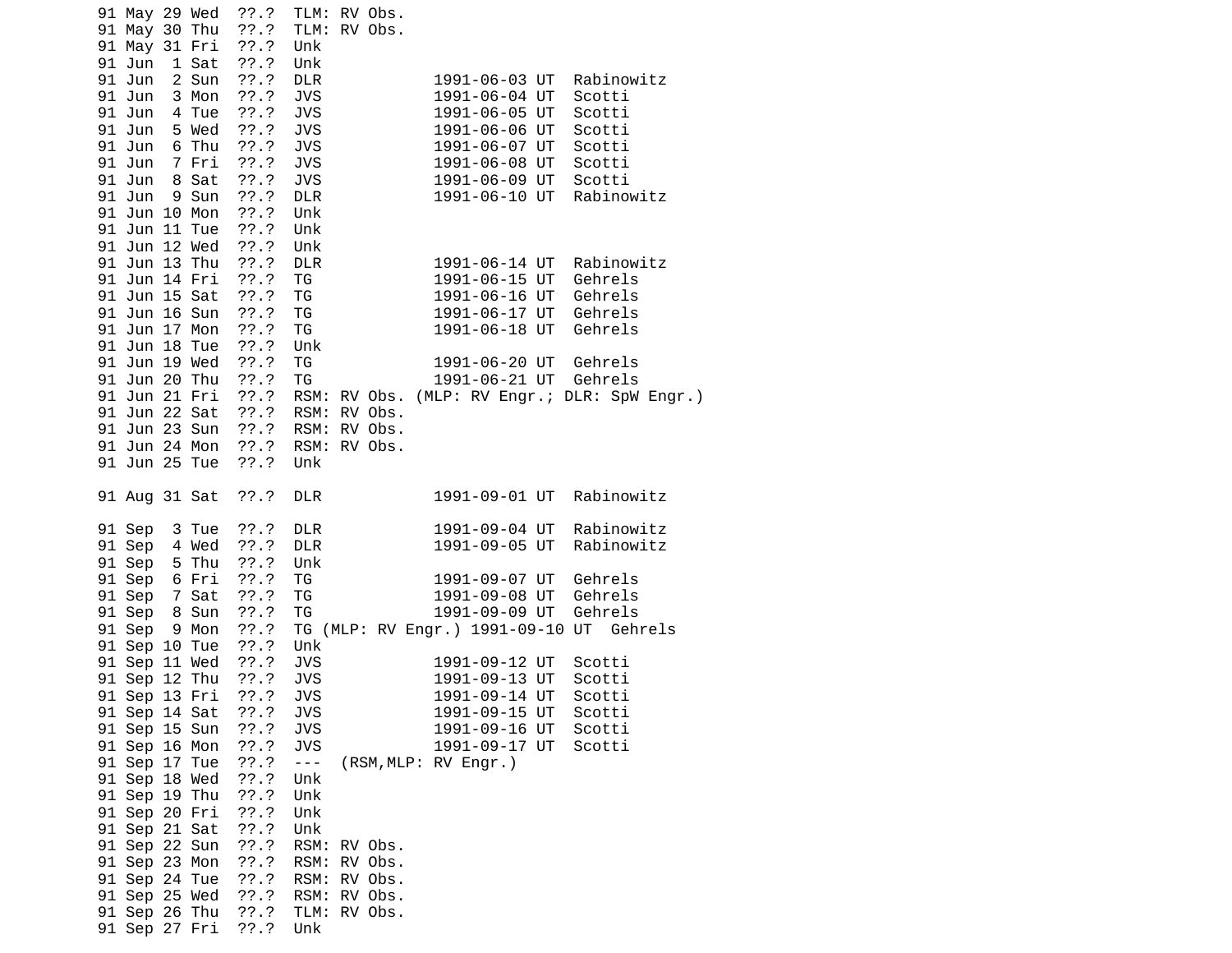| 91 Sep 28 Sat |       | ??.?       | 1991-09-29 UT<br>TG<br>Gehrels                    |
|---------------|-------|------------|---------------------------------------------------|
| 91 Sep 29 Sun |       | $??\ .?$   | ΤG<br>1991-09-30 UT<br>Gehrels                    |
| 91 Sep 30 Mon |       | $??\cdot?$ | ΤG<br>1991-10-01 UT<br>Gehrels                    |
| 91 Oct        | 1 Tue | $??\ .?$   | ΤG<br>1991-10-02 UT<br>Gehrels                    |
| 91 Oct 2 Wed  |       | $??\cdot?$ | TG<br>1991-10-03 UT<br>Gehrels                    |
| 91 Oct        | 3 Thu | ??'.?      | TG<br>1991-10-04 UT Gehrels                       |
| 91 Oct 4 Fri  |       | ??'.?      | 1991-10-05 UT<br><b>DLR</b><br>Rabinowitz         |
| 91 Oct 5 Sat  |       | ??'.?      | 1991-10-06 UT<br><b>DLR</b><br>Rabinowitz         |
| 91 Oct        | 6 Sun | ??'.?      | 1991-10-07 UT<br>Rabinowitz<br><b>DLR</b>         |
| 91 Oct 7 Mon  |       | ??'.?      | <b>DLR</b><br>1991-10-08 UT<br>Rabinowitz         |
| 91 Oct        | 8 Tue | ??'.?      | <b>DLR</b><br>1991-10-09 UT Rabinowitz            |
| 91 Oct        | 9 Wed | $??\ .?$   | <b>DLR</b><br>1991-10-10 UT Rabinowitz            |
| 91 Oct 10 Thu |       | $??\ .?$   | <b>JVS</b><br>Scotti<br>1991-10-11 UT             |
| 91 Oct 11 Fri |       | ??.?       | Unk                                               |
| 91 Oct 12 Sat |       | ??.?       | <b>JVS</b><br>1991-10-13 UT<br>Scotti             |
| 91 Oct 13 Sun |       | $??\cdot?$ | <b>JVS</b><br>1991-10-14 UT<br>Scotti             |
| 91 Oct 14 Mon |       | ??.?       | <b>JVS</b><br>1991-10-15 UT<br>Scotti             |
| 91 Oct 15 Tue |       | ??.?       | <b>JVS</b><br>1991-10-16 UT<br>Scotti             |
| 91 Oct 16 Wed |       | ??.?       | Unk                                               |
| 91 Oct 17 Thu |       | ??'.?      | Unk                                               |
| 91 Oct 18 Fri |       | $??\ .?$   | TLM: RV Obs. (MLP: RV Engr.)                      |
| 91 Oct 19 Sat |       | $??\ .?$   | TLM: RV Obs.                                      |
| 91 Oct 20 Sun |       | ??.?       | TLM: RV Obs.                                      |
| 91 Oct 21 Mon |       | $??\ .?$   | TLM: RV Obs.                                      |
| 91 Oct 22 Tue |       | $??\ .?$   | RSM: RV Obs.                                      |
| 91 Oct 23 Wed |       | ??.?       | RSM: RV Obs. (MLP, RSM: RV & SpW Engr.)           |
| 91 Oct 24 Thu |       | ??.?       | RSM: RV Obs.                                      |
| 91 Oct 25 Fri |       | ??.?       | Unk                                               |
| 91 Oct 26 Sat |       | ??.?       | Unk                                               |
| 91 Oct 27 Sun |       | $??\ .?$   | Unk                                               |
| 91 Oct 28 Mon |       | ??.?       | Unk                                               |
| 91 Oct 29 Tue |       | ??.?       | <b>DLR</b><br>1991-10-30 UT Rabinowitz            |
| 91 Oct 30 Wed |       | ??.?       | 1991-10-31 UT Rabinowitz<br><b>DLR</b>            |
| 91 Oct 31 Thu |       | ??'.?      | 1991-11-01 UT Rabinowitz<br><b>DLR</b>            |
| 91 Nov        | 1 Fri | $??\.?$    | 1991-11-02 UT Rabinowitz<br><b>DLR</b>            |
| 91 Nov        | 2 Sat | ??'.?      | DLR (MLP, DLR: RV Engr.) 1991-11-03 UT Rabinowitz |
| 91 Nov        | 3 Sun | $??\ .?$   | 1991-11-04 UT<br><b>JVS</b><br>Scotti             |
| 91 Nov        | 4 Mon | $??\ .?$   | <b>JVS</b><br>1991-11-05 UT<br>Scotti             |
| 91 Nov        | 5 Tue | ??'.?      | <b>JVS</b><br>1991-11-06 UT<br>Scotti             |
| 91 Nov        | 6 Wed | $??\cdot?$ | <b>JVS</b><br>1991-11-07 UT<br>Scotti             |
| 91 Nov        | 7 Thu | ??'.?      | <b>JVS</b><br>1991-11-08 UT<br>Scotti             |
| 91 Nov        | 8 Fri | $??\.?$    | <b>JVS</b><br>1991-11-09 UT<br>Scotti             |
| 91 Nov 9 Sat  |       | ??'.?      | Unk                                               |
| 91 Nov 10 Sun |       | $??\.?$    | 1991-11-11 UT Gehrels<br>TG                       |
| 91 Nov 11 Mon |       | ??.?       | TG<br>1991-11-12 UT Gehrels                       |
| 91 Nov 12 Tue |       |            | TG<br>1991-11-13 UT<br>Gehrels                    |
|               |       | $??\ .?$   |                                                   |
| 91 Nov 13 Wed |       | ??.?       | Unk                                               |
| 91 Nov 14 Thu |       | $??\cdot?$ | Unk                                               |
| 91 Nov 15 Fri |       | $??\cdot?$ | RSM, JDH: RV Obs. (MLP: RV Engr.)                 |
| 91 Nov 16 Sat |       | ??'.?      | RSM: RV Obs.                                      |
| 91 Nov 17 Sun |       | ??.?       | RSM: RV Obs.                                      |
| 91 Nov 18 Mon |       | ??.?       | TLM: RV Obs.                                      |
| 91 Nov 19 Tue |       | ??.?       | TLM: RV Obs.                                      |
| 91 Nov 20 Wed |       | ??.?       | (MLP: RV Engr.)<br>$\sim$ $ \sim$                 |
| 91 Nov 21 Thu |       | ??.?       | Unk                                               |
| 91 Nov 22 Fri |       | ??'.?      | Unk                                               |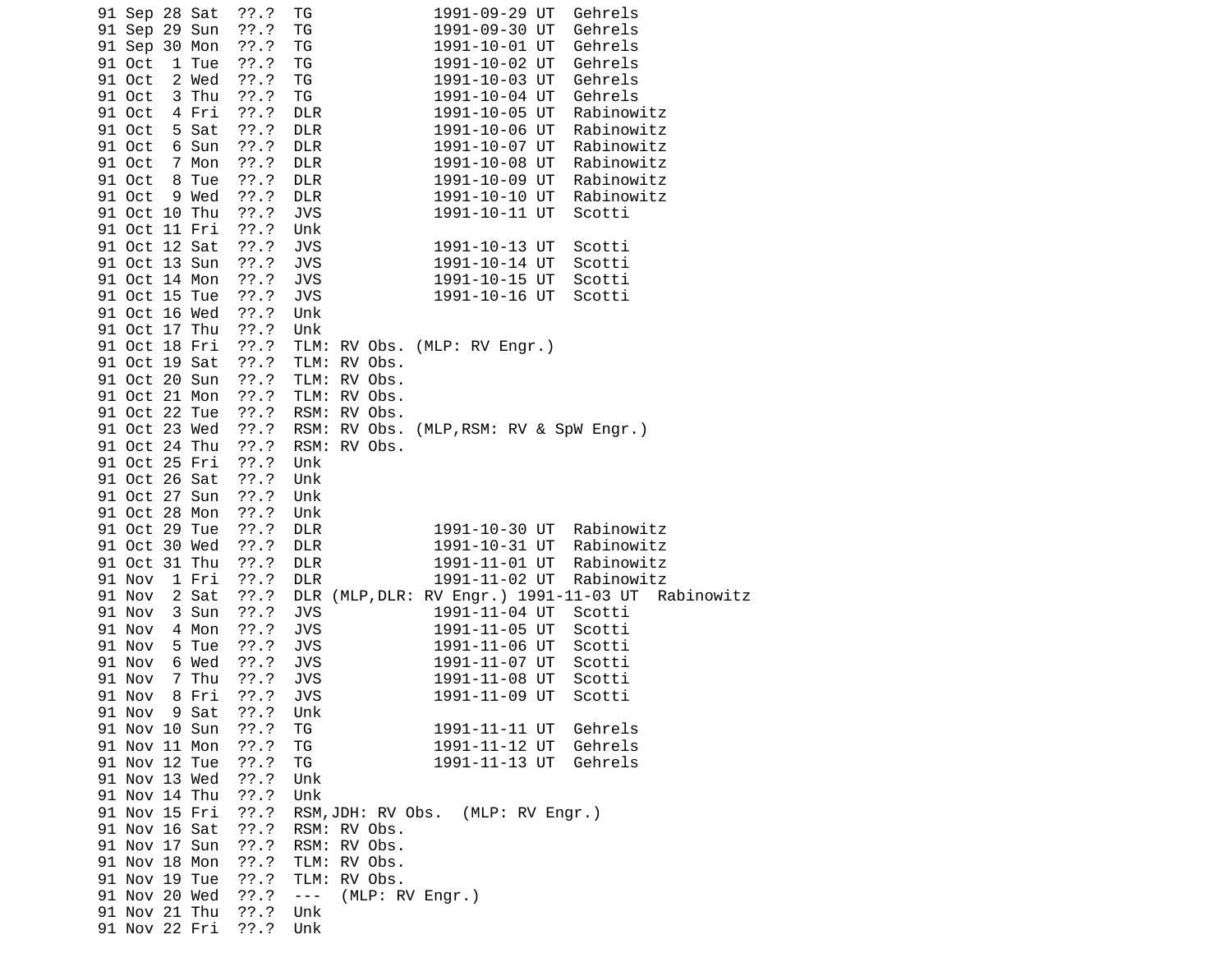| 91 Nov 23 Sat<br>??.?<br>91 Nov 24 Sun<br>??'.?<br>91 Nov 25 Mon<br>??'.?<br>91 Nov 26 Tue<br>??.?<br>??'.?<br>91 Nov 27 Wed<br>91 Nov 28 Thu<br>$??\ .?$<br>91 Nov 29 Fri<br>$??\cdot?$<br>91 Nov 30 Sat<br>$??\cdot?$<br>??'.?<br>91 Dec<br>1 Sun<br>2 Mon<br>??'.?<br>91 Dec<br>91 Dec<br>3 Tue<br>$??\.?$<br>91 Dec<br>4 Wed<br>$??\ .?$<br>5 Thu<br>$??\ .?$<br>91 Dec<br>$??\ .?$<br>91 Dec<br>6 Fri<br>??'.?<br>91 Dec<br>7 Sat                           | Unk<br>Unk<br><b>JVS</b><br>1991-11-26 UT<br>Scotti<br><b>JVS</b><br>1991-11-27 UT<br>Scotti<br><b>JVS</b><br>1991-11-28 UT<br>Scotti<br><b>JVS</b><br>1991-11-29 UT<br>Scotti<br>Unk<br>Unk<br><b>JVS</b><br>1991-12-02 UT<br>Scotti<br><b>JVS</b><br>1991-12-03 UT<br>Scotti<br>TG<br>1991-12-04 UT<br>Gehrels<br>Unk<br>Unk<br>TG (MLP: RV Engr.) 1991-12-07 UT Gehrels<br>1991-12-08 UT<br>Gehrels<br>ТG |
|------------------------------------------------------------------------------------------------------------------------------------------------------------------------------------------------------------------------------------------------------------------------------------------------------------------------------------------------------------------------------------------------------------------------------------------------------------------|--------------------------------------------------------------------------------------------------------------------------------------------------------------------------------------------------------------------------------------------------------------------------------------------------------------------------------------------------------------------------------------------------------------|
| 91 Dec 12 Thu<br>??'.?<br>91 Dec 13 Fri<br>??'.?<br>??'.?<br>91 Dec 14 Sat<br>$??\.?$<br>91 Dec 15 Sun<br>91 Dec 16 Mon<br>??.?<br>91 Dec 17 Tue<br>??.?<br>??'.?<br>91 Dec 18 Wed<br>$??\ .?$<br>91 Dec 19 Thu<br>$??\cdot?$<br>91 Dec 20 Fri<br>$??\ .?$<br>91 Dec 21 Sat<br>$??\ .?$<br>91 Dec 22 Sun<br>??'.?<br>91 Dec 23 Mon<br>91 Dec 24 Tue<br>$??\ .?$                                                                                                  | <b>DLR</b><br>1991-12-13 UT<br>Rabinowitz<br><b>DLR</b><br>1991-12-14 UT<br>Rabinowitz<br><b>DLR</b><br>1991-12-15 UT<br>Rabinowitz<br>RSM: RV Obs.<br>TLM: RV Obs.<br>TLM: RV Obs.<br>TLM: RV Obs.<br>(MLP: RV Engr.)<br>$\sim$ $\sim$ $\sim$ $\sim$<br>$- - -$<br>$- - -$<br>RSM: RV Obs.<br>Unk<br>Unk                                                                                                    |
| 91 Dec 25 Wed<br>??.?<br>91 Dec 26 Thu<br>$??\cdot?$<br>91 Dec 27 Fri<br>$??\ .?$<br>91 Dec 28 Sat<br>??'.?<br>91 Dec 29 Sun<br>$??\ .?$<br>91 Dec 30 Mon<br>??'.?<br>??'.?<br>91 Dec 31 Tue<br>??'.?<br>92 Jan 1 Wed<br>2 Thu<br>91 Jan<br>??'.?                                                                                                                                                                                                                | Unk<br>TG<br>1991-12-27 UT<br>Gehrels<br>1991-12-28 UT<br>ΤG<br>Gehrels<br>1991-12-29 UT<br>TG<br>Gehrels<br>TG<br>1991-12-30 UT<br>Gehrels<br>TG<br>1991-12-31 UT<br>Gehrels<br>ΤG<br>1992-01-01 UT<br>Gehrels<br>1992-01-02 UT<br><b>JVS</b><br>Scotti<br>(MLP, JVS: RV Engr.)<br>Unk                                                                                                                      |
| 8 Wed<br>??'.?<br>92 Jan<br>9 Thu<br>??'.?<br>92 Jan<br>92 Jan 10 Fri<br>??'.?<br>92 Jan 11 Sat<br>??.?<br>??'.?<br>92 Jan 12 Sun<br>92 Jan 13 Mon<br>$??\ .?$<br>??'.?<br>92 Jan 14 Tue<br>92 Jan 15 Wed<br>??'.?<br>92 Jan 16 Thu<br>??'.?<br>92 Jan 17 Fri<br>??'.?<br>92 Jan 18 Sat<br>??'.?<br>??'.?<br>92 Jan 19 Sun<br>92 Jan 20 Mon<br>??.?<br>92 Jan 21 Tue<br>??'.?<br>92 Jan 22 Wed<br>$??\ .?$<br>92 Jan 23 Thu<br>$??\.?$<br>??'.?<br>92 Jan 24 Fri | <b>DLR</b><br>Rabinowitz<br>1992-01-09 UT<br><b>DLR</b><br>1992-01-10 UT<br>Rabinowitz<br>Unk<br>Unk<br>Rabinowitz<br><b>DLR</b><br>1992-01-13 UT<br>RSM: RV Obs.<br>RSM:<br>RV Obs.<br>MLP: RV Obs.<br>TLM:<br>RV Obs.<br>TLM:<br>RV Obs.<br>TLM: RV Obs.<br>TLM: RV Obs.<br>$ -$<br>(MLP: RV Engr.)<br>RSM:<br>RV Obs.<br>RSM: RV Obs.<br>RSM: RV Obs.<br>Unk                                              |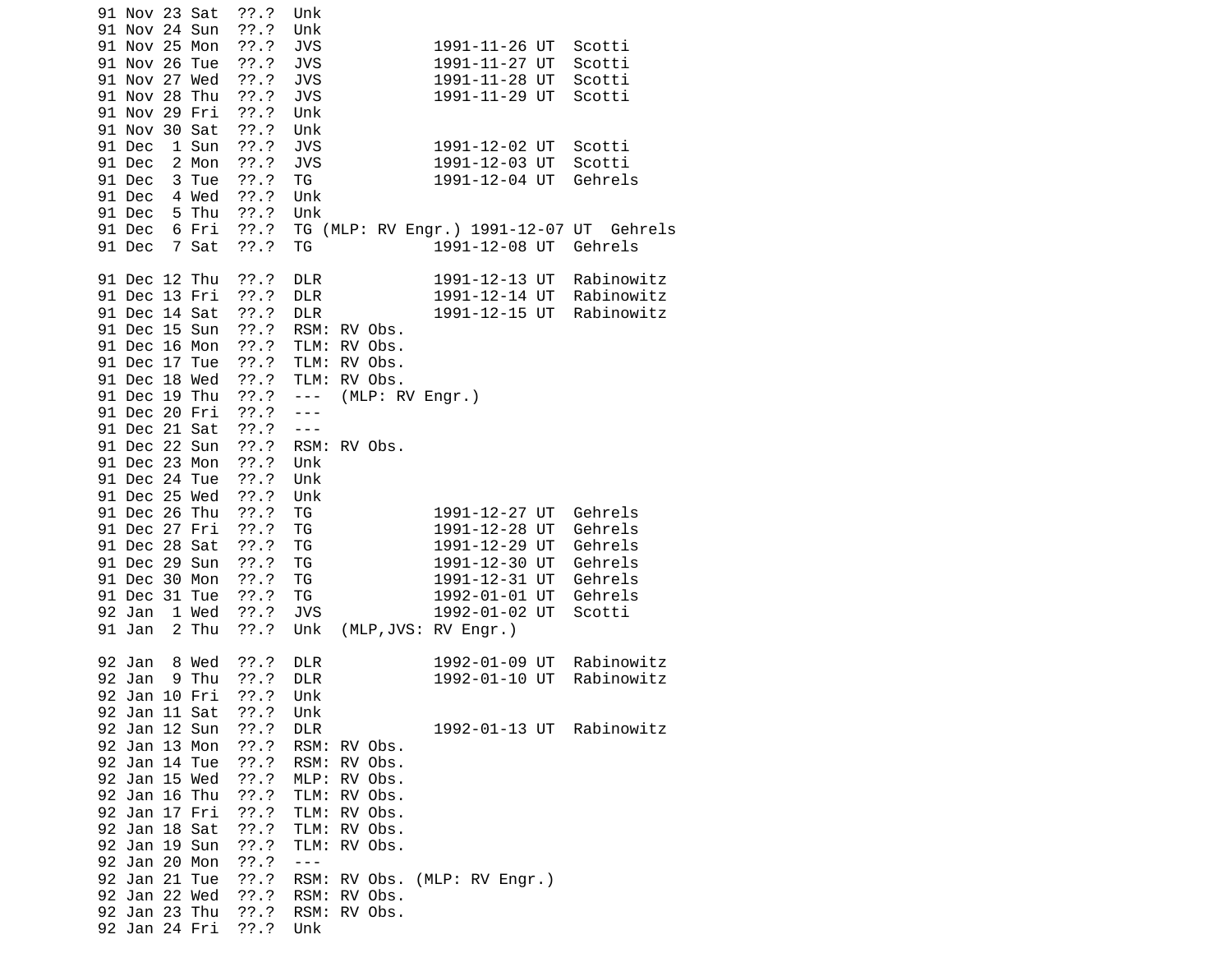| 92 Jan 25 Sat<br>92 Jan 26 Sun   |                | ??'.?<br>??'.?    | <b>JVS</b><br><b>JVS</b> |                              |  | 1992-01-26 UT<br>1992-01-27 UT |                                | Scotti<br>Scotti         |
|----------------------------------|----------------|-------------------|--------------------------|------------------------------|--|--------------------------------|--------------------------------|--------------------------|
| 92 Jan 27 Mon                    |                | ??.?              | <b>JVS</b>               |                              |  |                                | 1992-01-28 UT                  | Scotti                   |
| 92 Jan 28 Tue<br>92 Jan 29 Wed   |                | ??.?<br>??.?      | <b>JVS</b><br><b>JVS</b> |                              |  |                                | 1992-01-29 UT<br>1992-01-30 UT | Scotti<br>Scotti         |
| 92 Jan 30 Thu                    |                | $??\ .?$          | <b>JVS</b>               |                              |  |                                | 1992-01-31 UT                  | Scotti                   |
| 92 Jan 31 Fri                    |                | ??.?              | <b>DLR</b>               |                              |  |                                | 1992-02-01 UT                  | Rabinowitz               |
| 92 Feb                           | 1 Sat          | $??\ .?$          | Unk                      |                              |  |                                |                                |                          |
| 92 Feb<br>92 Feb                 | 2 Sun<br>3 Mon | $??\ .?$<br>??'.? | Unk<br>Unk               |                              |  |                                |                                |                          |
| 92 Feb                           | 4 Tue          | $??\.?$           | <b>DLR</b>               |                              |  |                                | 1992-02-05 UT                  | Rabinowitz               |
| 92 Feb                           | 5 Wed          | ??.?              | <b>DLR</b>               |                              |  |                                | 1992-02-06 UT                  | Rabinowitz               |
| 92 Feb                           | 6 Thu          | $??\ .?$          | Unk                      |                              |  |                                |                                |                          |
| 92 Feb<br>92 Feb                 | 7 Fri<br>8 Sat | ??.?<br>$??\ .?$  | Unk<br>TG                |                              |  |                                | 1992-02-09 UT                  | Gehrels                  |
| 92 Feb                           | 9 Sun          | ??.?              | ΤG                       |                              |  |                                | 1992-02-10 UT                  | Gehrels                  |
|                                  |                |                   |                          |                              |  |                                |                                |                          |
| 92 Feb 17 Mon                    |                | ??.?              |                          | TLM: RV Obs. (MLP: RV Engr.) |  |                                |                                |                          |
| 92 Feb 18 Tue<br>92 Feb 19 Wed   |                | $??\ .?$<br>??'.? | TLM:<br>RSM:             | RV Obs.<br>RV Obs.           |  |                                |                                |                          |
| 92 Feb 20 Thu                    |                | $??\ .?$          | RSM:                     | RV Obs.                      |  |                                |                                |                          |
| 92 Feb 21 Fri                    |                | ??.?              | RSM:                     | RV Obs.                      |  |                                |                                |                          |
| 92 Feb 22 Sat                    |                | ??.?              | <b>DLR</b>               |                              |  |                                | 1992-02-23 UT                  | Rabinowitz               |
| 92 Feb 23 Sun<br>92 Feb 24 Mon   |                | ??'.?<br>$??\ .?$ | <b>DLR</b><br><b>DLR</b> |                              |  |                                | 1992-02-24 UT<br>1992-02-25 UT | Rabinowitz<br>Rabinowitz |
| 92 Feb 25 Tue                    |                | $??\ .?$          | <b>DLR</b>               |                              |  |                                | 1992-02-26 UT                  | Rabinowitz               |
| 92 Feb 26 Wed                    |                | ??.?              | <b>DLR</b>               |                              |  | 1992-02-27 UT                  |                                | Rabinowitz               |
| 92 Feb 27 Thu                    |                | $??\ .?$          | <b>DLR</b>               |                              |  | 1992-02-28 UT                  |                                | Rabinowitz               |
| 92 Feb 28 Fri<br>92 Feb 29 Sat   |                | $??\ .?$<br>??'.? | TG<br>ΤG                 |                              |  | 1992-03-01 UT                  | 1992-02-29 UT                  | Gehrels<br>Gehrels       |
|                                  |                |                   |                          |                              |  |                                |                                |                          |
| 92 Mar                           | 4 Wed          | ??.?              | TG                       |                              |  | 1992-03-05 UT                  |                                | Gehrels                  |
| 92 Mar                           | 5 Thu          | ??'.?             | <b>JVS</b>               |                              |  | 1992-03-06 UT                  |                                | Scotti                   |
| 92 Mar                           | 6 Fri          | ??'.?             | <b>JVS</b>               |                              |  | 1992-03-07 UT                  |                                | Scotti                   |
| 92 Mar 10 Tue                    |                | ??'.?             | <b>JVS</b>               |                              |  |                                | 1992-03-11 UT                  | Scotti                   |
| 92 Mar 11 Wed                    |                | ??'.?             |                          | RSM: RV Obs.                 |  |                                | (MLP: RV Engr.)                |                          |
| 92 Mar 12 Thu                    |                | ??'.?             | RSM:                     | RV Obs.                      |  |                                |                                |                          |
| 92 Mar 13 Fri<br>92 Mar 14 Sat   |                | $??\ .?$<br>??.?  | RSM:                     | RV Obs.<br>RSM: RV Obs.      |  |                                |                                |                          |
| 92 Mar 15 Sun                    |                | ??.?              | $\sim$ $\sim$ $\sim$     | (MLP: Tel Engr.)             |  |                                |                                |                          |
| 92 Mar 16 Mon                    |                | ??'.?             | $- - -$                  |                              |  |                                |                                |                          |
| 92 Mar 17 Tue                    |                | ??'.?<br>??'.?    | $- - -$                  |                              |  |                                |                                |                          |
| 92 Mar 18 Wed                    |                |                   | $- - -$                  | (RSM, MLP: Tel Engr.)        |  |                                |                                |                          |
| 92 Mar 24 Tue                    |                | ??.?              | <b>DLR</b>               |                              |  |                                | 1992-03-25 UT                  | Rabinowitz               |
| 92 Mar 25 Wed                    |                | $??\ .?$          | <b>DLR</b>               |                              |  | 1992-03-26 UT                  |                                | Rabinowitz               |
| 92 Mar 29 Sun                    |                | ??.?              | <b>DLR</b>               |                              |  | 1992-03-30 UT                  |                                | Rabinowitz               |
| 92 Mar 30 Mon                    |                | ??.?              | Unk                      |                              |  |                                |                                |                          |
| 92 Mar 31 Tue                    |                | $??\ .?$          | <b>JVS</b>               |                              |  | 1992-04-01 UT                  |                                | Scotti                   |
| 92 Apr 1 Wed                     |                | $??\ .?$          | Unk                      |                              |  |                                |                                |                          |
| $92$ Apr $2$ Thu<br>92 Apr 3 Fri |                | ??'.?<br>??.?     | <b>JVS</b><br><b>JVS</b> |                              |  | 1992-04-03 UT                  | 1992-04-04 UT                  | Scotti<br>Scotti         |
| 92 Apr 4 Sat                     |                | ??.?              | <b>JVS</b>               |                              |  |                                | 1992-04-05 UT                  | Scotti                   |
| 92 Apr                           | 6 Mon          | $??\ .?$          | ΤG                       |                              |  | 1992-04-07 UT                  |                                | Gehrels                  |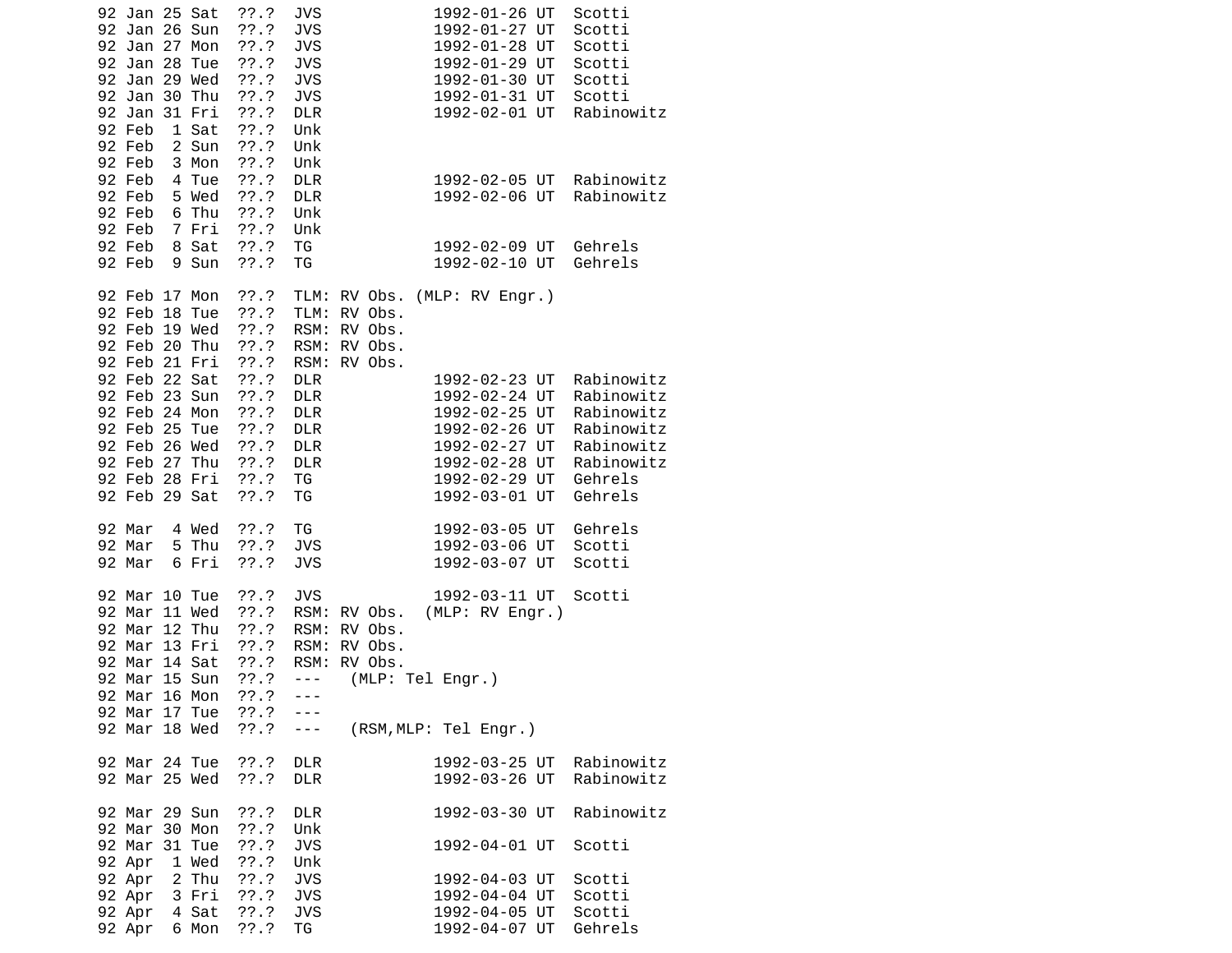|  | 92 Apr 7 Tue                   |                                | ??.?                            | TG                       |  | 1992-04-08 UT   |  | Gehrels                                              |
|--|--------------------------------|--------------------------------|---------------------------------|--------------------------|--|-----------------|--|------------------------------------------------------|
|  | 92 Apr 8 Wed<br>92 Apr 9 Thu   |                                | ??.?<br>??.?                    | TG<br>Unk                |  |                 |  | 1992-04-09 UT Gehrels                                |
|  | 92 Apr 10 Fri                  |                                | ??.?                            | RSM: RV Obs.             |  | (MLP: RV Engr.) |  |                                                      |
|  | 92 Apr 11 Sat                  |                                | ??.? RSM: RV Obs.               |                          |  |                 |  |                                                      |
|  |                                | 92 Apr 12 Sun                  |                                 |                          |  |                 |  | ??.? RSM: RV Obs. (WZW & guest from Poland visited)  |
|  |                                | 92 Apr 13 Mon<br>92 Apr 14 Tue | ??.? RSM: RV Obs.<br>??.?       | TLM: RV Obs.             |  |                 |  |                                                      |
|  |                                | 92 Apr 15 Wed                  | $??\ .?$                        | TLM: RV Obs.             |  |                 |  |                                                      |
|  |                                | 92 Apr 16 Thu                  | ??.? TLM: RV Obs.               |                          |  |                 |  |                                                      |
|  |                                | 92 Apr 17 Fri                  | ??.? TLM: RV Obs.               |                          |  |                 |  |                                                      |
|  |                                | 92 Apr 18 Sat                  | ??.? RSM: RV Obs.               |                          |  |                 |  |                                                      |
|  |                                | 92 Apr 19 Sun                  | ??.?                            | RSM: RV Obs.             |  |                 |  |                                                      |
|  | 92 Apr 20 Mon                  |                                | ??.? RSM: RV Obs.               |                          |  | (MLP: RV Engr.) |  |                                                      |
|  | 92 Apr 22 Wed                  | 92 Apr 21 Tue                  | ??.? RSM: RV Obs.<br>$??\ .?$   | <b>JVS</b>               |  | 1992-04-23 UT   |  | Scotti                                               |
|  |                                | 92 Apr 23 Thu                  | ??.?                            | <b>JVS</b>               |  | 1992-04-24 UT   |  | Scotti                                               |
|  | 92 Apr 24 Fri                  |                                | $??\ .?$                        | <b>JVS</b>               |  | 1992-04-25 UT   |  | Scotti                                               |
|  | 92 Apr 25 Sat                  |                                | ??'.?                           | TG                       |  |                 |  | 1992-04-26 UT Gehrels                                |
|  | 92 Apr 26 Sun                  |                                | $??\cdot?$                      | TG                       |  |                 |  | 1992-04-27 UT Gehrels                                |
|  | 92 Apr 27 Mon                  |                                | ??.?                            | <b>DLR</b>               |  |                 |  | 1992-04-28 UT Rabinowitz                             |
|  | 92 Apr 28 Tue                  |                                | $??\ .?$                        |                          |  |                 |  | DLR (MLP, DLR: RV Engr.) 1992-04-29 UT Rabinowitz    |
|  | 92 Apr 29 Wed<br>92 Apr 30 Thu |                                | $??\ .?$<br>$??\cdot?$          | <b>DLR</b><br><b>DLR</b> |  |                 |  | 1992-04-30 UT Rabinowitz<br>1992-05-01 UT Rabinowitz |
|  | 92 May 1 Fri                   |                                | ??.?                            | <b>JVS</b>               |  |                 |  | 1992-05-02 UT Scotti                                 |
|  | 92 May 2 Sat                   |                                | $??\ .?$                        | <b>JVS</b>               |  |                 |  | 1992-05-03 UT Scotti                                 |
|  | 92 May 3 Sun                   |                                | ??.?                            | <b>JVS</b>               |  | 1992-05-04 UT   |  | Scotti                                               |
|  | 92 May 4 Mon                   |                                | ??.?                            | TG                       |  |                 |  | 1992-05-05 UT Gehrels<br>1992-05-05 UT Gehrels       |
|  | 92 May 5 Tue                   |                                | ??'.?                           | TG                       |  |                 |  | 1992-05-06 UT Gehrels                                |
|  | 92 May 6 Wed                   |                                | ??.?                            | TG                       |  |                 |  | 1992-05-07 UT Gehrels                                |
|  | 92 May 7 Thu                   |                                | ??.?                            | TG                       |  |                 |  | 1992-05-08 UT Gehrels                                |
|  | 92 May 8 Fri<br>92 May 9 Sat   |                                | ??.?<br>??.?                    | <b>DLR</b><br>Unk        |  | 1992-05-09 UT   |  | Rabinowitz                                           |
|  | 92 May 10 Sun                  |                                | ??.? RSM: RV Obs.               |                          |  |                 |  |                                                      |
|  | 92 May 11 Mon                  |                                | ??.?                            | TLM: RV Obs.             |  |                 |  |                                                      |
|  | 92 May 12 Tue                  |                                | ??.?                            | TLM: RV Obs.             |  |                 |  |                                                      |
|  | 92 May 13 Wed                  |                                | $??\ .?$                        | TLM: RV Obs.             |  |                 |  |                                                      |
|  |                                | 92 May 14 Thu                  | ??.? TLM: RV Obs.               |                          |  |                 |  |                                                      |
|  |                                |                                | 92 May 15 Fri ??.? RSM: RV Obs. |                          |  |                 |  |                                                      |
|  | 92 May 17 Sun                  | 92 May 16 Sat                  | ??.? RSM: RV Obs.<br>$??\ .?$   | Unk                      |  |                 |  |                                                      |
|  |                                |                                |                                 |                          |  |                 |  |                                                      |
|  | 92 May 31 Sun                  |                                | $??\ .?$                        | <b>DLR</b>               |  | 1992-06-01 UT   |  | Rabinowitz                                           |
|  | 92 Jun                         | 1 Mon                          | $??\ .?$                        | <b>DLR</b>               |  | 1992-06-02 UT   |  | Rabinowitz                                           |
|  | 92 Jun                         | 2 Tue                          | ??'.?                           | <b>DLR</b>               |  | 1992-06-03 UT   |  | Rabinowitz                                           |
|  | 92 Jun                         | 3 Wed                          | ??'.?                           | <b>DLR</b>               |  | 1992-06-04 UT   |  | Rabinowitz                                           |
|  |                                | 92 Sep 11 ???                  | ??.?                            | Unk                      |  | (MLP: RV Engr.) |  |                                                      |
|  |                                |                                |                                 |                          |  |                 |  |                                                      |
|  | 92 Sep 18 Fri                  |                                | $??\ .?$                        | <b>DLR</b>               |  | 1992-09-19 UT   |  | Rabinowitz                                           |
|  | 92 Sep 21 Mon                  |                                | ??.?                            | DLR                      |  | 1992-09-22 UT   |  | Rabinowitz                                           |
|  | 92 Sep 22 Tue                  |                                | ??'.?                           | <b>DLR</b>               |  | 1992-09-23 UT   |  | Rabinowitz                                           |
|  | 92 Sep 23 Wed                  |                                | $??\ .?$                        | <b>JVS</b>               |  | 1992-09-24 UT   |  | Scotti                                               |
|  | 92 Sep 24 Thu                  |                                | $??\ .?$                        | <b>JVS</b>               |  | 1992-09-25 UT   |  | Scotti                                               |
|  | 92 Sep 25 Fri                  |                                | ??'.?                           | <b>JVS</b>               |  | 1992-09-26 UT   |  | Scotti                                               |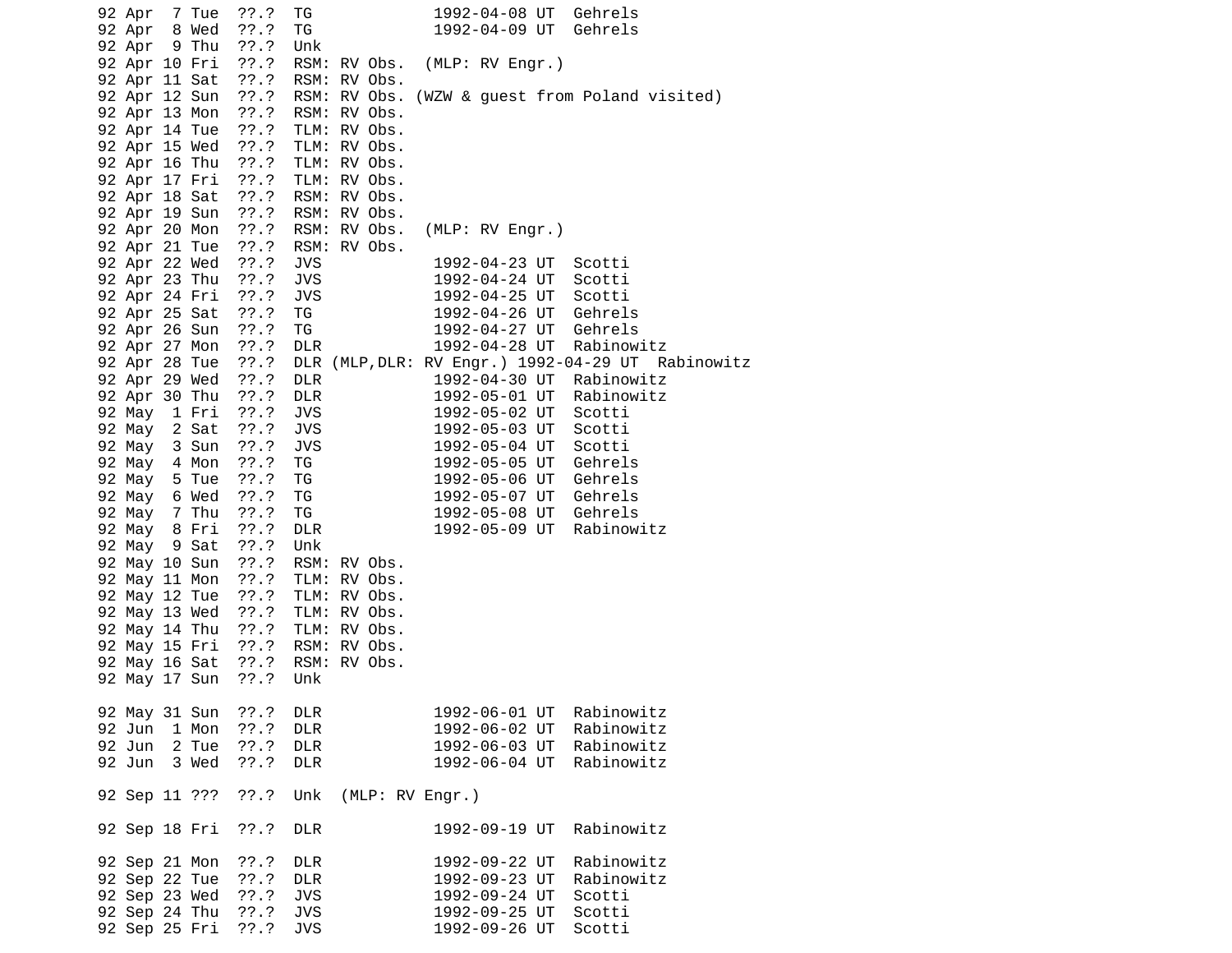| 92 Sep 26 Sat   | $??\.?$   | JVS                     | 1992-09-27 UT                         | Scotti                                                        |  |
|-----------------|-----------|-------------------------|---------------------------------------|---------------------------------------------------------------|--|
| 92 Sep 27 Sun   | ??'.?     | <b>JVS</b>              | 1992-09-28 UT                         | Scotti                                                        |  |
| 92 Sep 28 Mon   | ??'.?     | <b>JVS</b>              | 1992-09-29 UT                         | Scotti                                                        |  |
| 92 Sep 29 Tue   | $??\ .?$  | TG                      | (MLP: RV Engr.) 1992-09-30 UT Gehrels |                                                               |  |
| 92 Sep 30 Wed   | ??'.?     | ΤG                      | 1992-10-01 UT                         | Gehrels                                                       |  |
| 92 Oct<br>1 Thu | ??.?      | TG                      | 1992-10-02 UT                         | Gehrels                                                       |  |
| 92 Oct<br>2 Fri | ??'.?     | JVS, TG                 | 1992-10-03 UT                         | Scotti                                                        |  |
| 92 Oct<br>3 Sat | $??\.?$   | ΤG                      | 1992-10-04 UT                         | Gehrels                                                       |  |
| 92 Oct<br>4 Sun | ??'.?     | TG                      | 1992-10-05 UT Gehrels                 |                                                               |  |
| 92 Oct<br>5 Mon | ??'.?     |                         |                                       | RSM: RV Obs. (MLP: RV Engr.: New RV etalon heater controller) |  |
| 92 Oct<br>6 Tue | ??'.?     | RSM: RV Obs.            |                                       |                                                               |  |
| 92 Oct<br>7 Wed | ??'.?     | RSM: RV Obs.            |                                       |                                                               |  |
| 8 Thu<br>92 Oct | ??.?      | RSM: RV Obs.            |                                       |                                                               |  |
| 92 Oct<br>9 Fri | ??'.?     | RSM: RV Obs.            |                                       |                                                               |  |
| 92 Oct 10 Sat   | $??\, .?$ | TLM: RV Obs.            |                                       |                                                               |  |
| 92 Oct 11 Sun   | ??'.?     | TLM: RV Obs.            |                                       |                                                               |  |
| 92 Oct 12 Mon   | ??.?      | TLM: RV Obs.            |                                       |                                                               |  |
| 92 Oct 13 Tue   | $??\.?$   | $\perp$ $\perp$ $\perp$ | (MLP: RV Engr.)                       |                                                               |  |
| 92 Oct 14 Wed   | $??\ .?$  | Unk                     |                                       |                                                               |  |
| 92 Oct 15 Thu   | ??'.?     | Unk                     |                                       |                                                               |  |
| 92 Oct 16 Fri   | ??'.?     | Unk                     |                                       |                                                               |  |
| 92 Oct 17 Sat   | ??'.?     | <b>JVS</b>              | 1992-10-18 UT                         | Scotti                                                        |  |
| 92 Oct 18 Sun   | ??'.?     | <b>JVS</b>              | 1992-10-19 UT                         | Scotti                                                        |  |
| 92 Oct 19 Mon   | ??'.?     | <b>JVS</b>              | 1992-10-20 UT                         | Scotti                                                        |  |
| 92 Oct 20 Tue   | ??'.?     | <b>JVS</b>              | 1992-10-21 UT                         | Scotti                                                        |  |
| 92 Oct 21 Wed   | $??\.?$   | <b>JVS</b>              | 1992-10-22 UT                         | Scotti                                                        |  |
| 92 Oct 22 Thu   | $??\ .?$  | <b>JVS</b>              | 1992-10-23 UT                         | Scotti                                                        |  |
| 92 Oct 23 Fri   | $??\.?$   | Unk                     |                                       |                                                               |  |
| 92 Oct 24 Sat   | ??'.?     | <b>DLR</b>              | 1992-10-25 UT                         | Rabinowitz                                                    |  |
| 92 Oct 25 Sun   | ??'.?     | <b>DLR</b>              | 1992-10-26 UT                         | Rabinowitz                                                    |  |
|                 |           |                         |                                       |                                                               |  |
| 92 Nov<br>4 Wed | ??'.?     | RSM: RV Obs.            | (MLP: RV Engr.)                       |                                                               |  |
| 92 Nov<br>5 Thu | ??'.?     | RSM: RV Obs.            |                                       |                                                               |  |
| 92 Nov<br>6 Fri | ??'.?     | RSM: RV Obs.            |                                       |                                                               |  |
| 92 Nov<br>7 Sat | ??'.?     | RSM: RV Obs.            |                                       |                                                               |  |
| 92 Nov<br>8 Sun | $??\.?$   | RSM: RV Obs.            |                                       |                                                               |  |
| 92 Nov<br>9 Mon | $??\ .?$  | TLM: RV Obs.            |                                       |                                                               |  |
| 92 Nov 10 Tue   | $??\.?$   |                         | TLM: RV Obs. (MLP: RV Engr.)          |                                                               |  |
| 92 Nov 11 Wed   | $??\.?$   | TLM: RV Obs.            |                                       |                                                               |  |
| 92 Nov 12 Thu   | ??'.?     | TLM: RV Obs.            |                                       |                                                               |  |
| 92 Nov 13 Fri   | ??'.?     | Unk                     |                                       |                                                               |  |
| 92 Nov 14 Sat   | ??'.?     | Unk                     |                                       |                                                               |  |
| 92 Nov 15 Sun   | ??'.?     | ΤG                      | 1992-11-16 UT                         | Gehrels                                                       |  |
| 92 Nov 16 Mon   | ??'.?     | ΤG                      | 1992-11-17 UT                         | Gehrels                                                       |  |
| 92 Nov 17 Tue   | ??'.?     | TG                      | 1992-11-18 UT                         | Gehrels                                                       |  |
| 92 Nov 18 Wed   | ??'.?     | TG                      | 1992-11-19 UT                         | Gehrels                                                       |  |
| 92 Nov 19 Thu   | ??'.?     | TG                      | 1992-11-20 UT                         | Gehrels                                                       |  |
| 92 Nov 20 Fri   | ??'.?     | TG                      | 1992-11-21 UT                         | Gehrels                                                       |  |
| 92 Nov 21 Sat   | ??'.?     | Unk                     |                                       |                                                               |  |
| 92 Nov 22 Sun   | ??'.?     | <b>DLR</b>              | 1992-11-23 UT                         | Rabinowitz                                                    |  |
| 92 Nov 23 Mon   | ??'.?     | <b>DLR</b>              | 1992-11-24 UT                         | Rabinowitz                                                    |  |
| 92 Nov 24 Tue   | ??.?      | <b>DLR</b>              | 1992-11-25 UT                         | Rabinowitz                                                    |  |
| 92 Nov 25 Wed   | ??'.?     | <b>DLR</b>              | 1992-11-26 UT                         | Rabinowitz                                                    |  |
| 92 Nov 26 Thu   | ??'.?     | <b>DLR</b>              | 1992-11-27 UT                         | Rabinowitz                                                    |  |
| 92 Nov 27 Fri   | 77.7      | <b>JVS</b>              | 1992-11-28 UT                         | Scotti                                                        |  |
| 92 Nov 28 Sat   | 77.7      | <b>JVS</b>              | 1992-11-29 UT                         | Scotti                                                        |  |
|                 |           |                         |                                       |                                                               |  |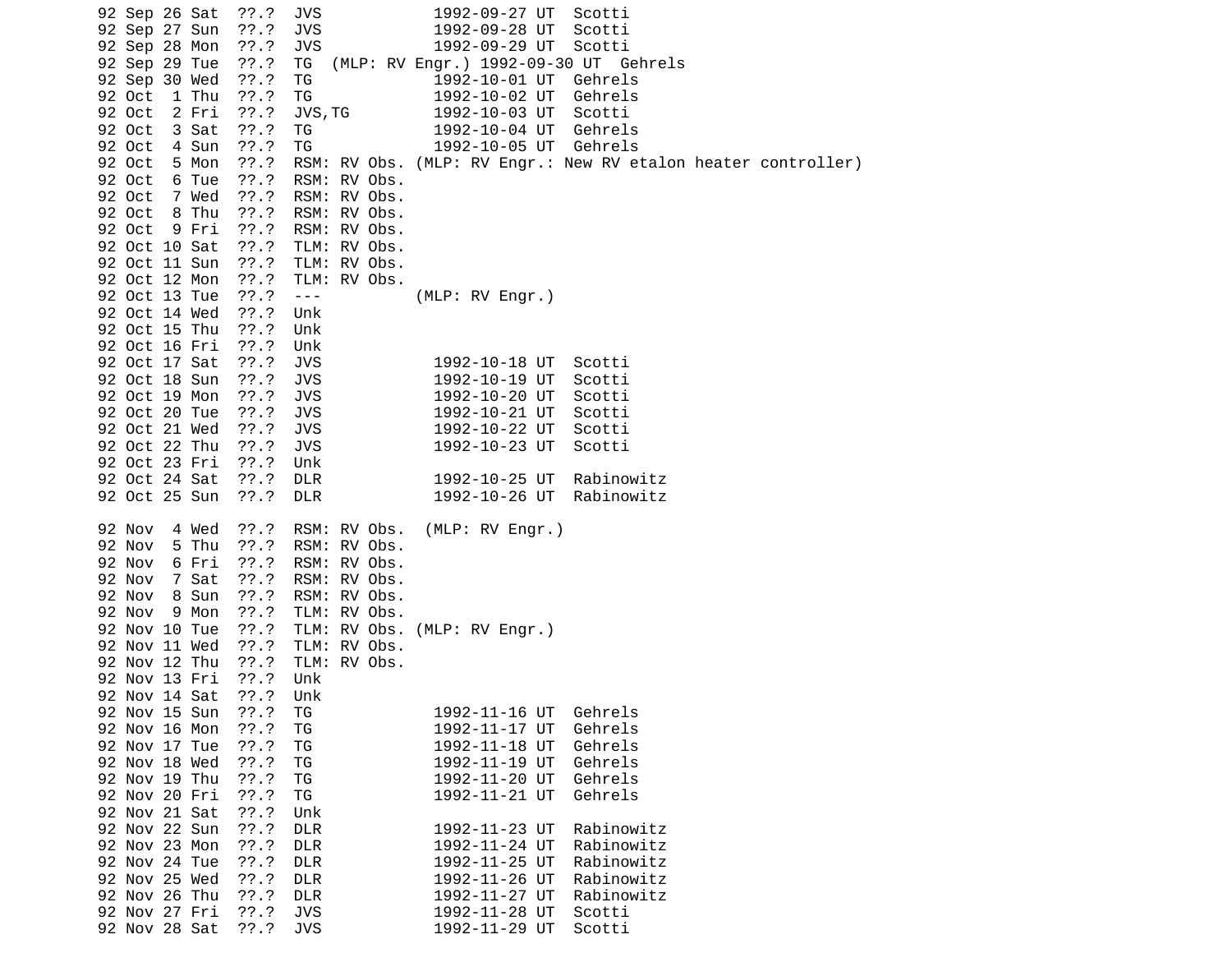| 92 Nov 29 Sun<br>92 Nov 30 Mon<br>92 Dec<br>92 Dec<br>92 Dec<br>92 Dec                                                        | 1 Tue<br>2 Wed<br>3 Thu<br>4 Fri | $??\ .?$<br>??'.?<br>??'.?<br>$??\ .?$<br>$??\cdot?$<br>$??\.?$                      | <b>JVS</b><br><b>JVS</b><br><b>JVS</b><br>Unk<br>Unk<br>Unk                      |                                                              | 1992-11-30 UT<br>Scotti<br>1992-12-01 UT<br>Scotti<br>1992-12-02 UT<br>Scotti                                                                                                                       |  |
|-------------------------------------------------------------------------------------------------------------------------------|----------------------------------|--------------------------------------------------------------------------------------|----------------------------------------------------------------------------------|--------------------------------------------------------------|-----------------------------------------------------------------------------------------------------------------------------------------------------------------------------------------------------|--|
| 92 Dec<br>92 Dec<br>92 Dec<br>92 Dec                                                                                          | 5 Sat<br>6 Sun<br>7 Mon<br>8 Tue | ??'.?<br>??.?<br>$??\ .?$<br>$??\cdot?$                                              | <b>JVS</b><br>Unk<br>Unk                                                         |                                                              | 1992-12-06 UT<br>Scotti<br>TLM: RV Obs. (MLP: RV Engr.)                                                                                                                                             |  |
| 92 Dec<br>92 Dec 10 Thu<br>92 Dec 11 Fri<br>92 Dec 12 Sat<br>92 Dec 13 Sun<br>92 Dec 14 Mon<br>92 Dec 15 Tue<br>92 Dec 16 Wed | 9 Wed                            | ??'.?<br>$??\ .?$<br>$??\cdot?$<br>$??\ .?$<br>$??\ .?$<br>$??\ .?$<br>??.?<br>??'.? | Unk<br>Unk<br>Unk<br>Unk<br><b>DLR</b><br><b>DLR</b>                             | TLM: RV Obs.<br>TLM: RV Obs.                                 | Rabinowitz<br>1992-12-16 UT<br>Rabinowitz<br>1992-12-17 UT                                                                                                                                          |  |
| 92 Dec 20 Sun<br>92 Dec 21 Mon<br>92 Dec 22 Tue<br>92 Dec 23 Wed<br>92 Dec 24 Thu<br>92 Dec 25 Fri<br>92 Dec 26 Sat           |                                  | $??\ .?$<br>??'.?<br>??.?<br>??.?<br>??.?<br>??'.?<br>$??\ .?$                       | <b>DLR</b><br>ΤG<br>ΤG<br>ΤG<br>ΤG<br>ΤG<br>ΤG                                   |                                                              | 1992-12-21 UT<br>Rabinowitz<br>1992-12-22 UT<br>Gehrels<br>1992-12-23 UT<br>Gehrels<br>1992-12-24 UT<br>Gehrels<br>1992-12-25 UT<br>Gehrels<br>1992-12-26 UT<br>Gehrels<br>1992-12-27 UT<br>Gehrels |  |
| 92 Dec 31 Thu                                                                                                                 |                                  | ??.?                                                                                 | <b>JVS</b>                                                                       |                                                              | 1993-01-01 UT<br>Scotti                                                                                                                                                                             |  |
| 92 Jan<br>92 Jan                                                                                                              | 5 ???                            | 4 ??? ??.?<br>??'.?                                                                  | $- - -$                                                                          |                                                              | TLM: RV Obs. (MLP: RV Engr.)                                                                                                                                                                        |  |
| 93 Jan 20 Wed<br>93 Jan 21 Thu<br>93 Jan 22 Fri<br>93 Jan 23 Sat<br>93 Jan 24 Sun<br>93 Jan 25 Mon<br>93 Jan 26 Tue           |                                  | ??.?<br>??'.?<br>??'.?<br>$??\cdot?$<br>$??\ .?$<br>??'.?<br>??.?                    | <b>JVS</b><br><b>JVS</b><br><b>JVS</b><br><b>JVS</b><br><b>JVS</b><br><b>DLR</b> |                                                              | 1993-01-21 UT<br>Scotti<br>1993-01-22 UT<br>Scotti<br>1993-01-23 UT<br>Scotti<br>1993-01-24 UT<br>Scotti<br>1993-01-25 UT<br>Scotti<br>1993-01-26 UT<br>Rabinowitz                                  |  |
| 93 Jan 27 Wed<br>93 Jan 28 Thu<br>93 Jan 29 Fri<br>93 Jan 30 Sat<br>93 Jan 31 Sun<br>93 Feb<br>93 Feb<br>93 Feb<br>93 Feb     | 1 Mon<br>2 Tue<br>3 Wed<br>4 Thu | ??.?<br>$??\cdot?$<br>$??\.?$<br>??'.?<br>??'.?<br>$??\ .?$<br>??.?<br>??.?<br>??'.? | Unk<br>ТG<br>ΤG<br>TG<br>ΤG                                                      | TLM: RV Obs.<br>TLM: RV Obs.<br>TLM: RV Obs.<br>TLM: RV Obs. | 1993-01-28 UT<br>Gehrels<br>Gehrels<br>1993-01-29 UT<br>1993-01-30 UT<br>Gehrels<br>1993-01-31 UT Gehrels<br>TG (+RSM: RV Obs.) 1993-02-01 UT Gehrels                                               |  |
| 93 Feb<br>93 Feb<br>93 Feb                                                                                                    | 5 Fri<br>6 Sat<br>7 Sun          | $??\cdot?$<br>$??\ .?$<br>$??\ .?$                                                   | RSM: RV Obs.<br>Unk                                                              | RSM: RV Obs.                                                 |                                                                                                                                                                                                     |  |
| 93 Feb 15 Mon<br>93 Feb 16 Tue<br>93 Feb 17 Wed                                                                               |                                  | ??.?<br>??.?<br>??'.?                                                                | ТG<br>TG<br>ΤG                                                                   |                                                              | Gehrels<br>1993-02-16 UT<br>Gehrels<br>1993-02-17 UT<br>1993-02-18 UT<br>Gehrels                                                                                                                    |  |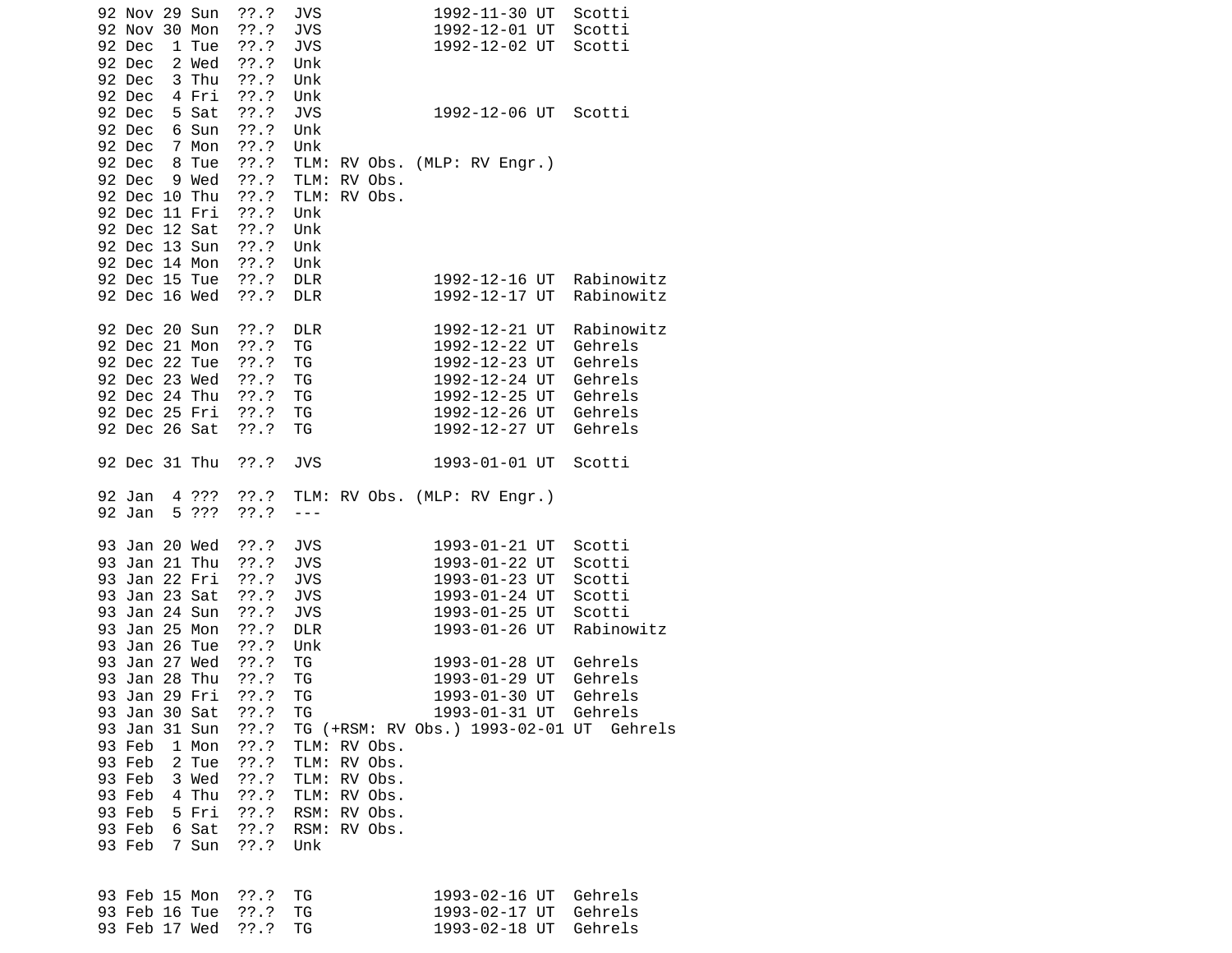| 93 Feb 18 Thu                  | $??\.?$        | Unk             |                                        |            |
|--------------------------------|----------------|-----------------|----------------------------------------|------------|
| 93 Feb 19 Fri                  | ??'.?          | Unk             |                                        |            |
| 93 Feb 20 Sat                  | ??'.?          | <b>DLR</b>      | 1993-02-21 UT                          | Rabinowitz |
| 93 Feb 21 Sun                  | ??.?           | <b>DLR</b>      | 1993-02-22 UT                          | Rabinowitz |
| 93 Feb 22 Mon                  | $??\cdot?$     | <b>DLR</b>      | 1993-02-23 UT                          | Rabinowitz |
| 93 Feb 23 Tue                  | ??'.?          | Unk             | (RSM, MLP: RV Engr.)                   |            |
| 93 Feb 24 Wed                  | ??.?           | <b>JVS</b>      | 1993-02-25 UT                          | Scotti     |
| 93 Feb 25 Thu                  | $??\ .?$       | <b>JVS</b>      | 1993-02-26 UT                          | Scotti     |
| 93 Feb 26 Fri                  | $??\ .?$       | <b>JVS</b>      | 1993-02-27 UT                          | Scotti     |
| 93 Feb 27 Sat                  | $??\ .?$       | Unk             |                                        |            |
| 93 Feb 28 Sun                  | ??'.?          | Unk             |                                        |            |
| 93 Mar<br>1 Mon                | ??'.?          | Unk             |                                        |            |
| 93 Mar<br>2 Tue                | $??\ .?$       | <b>JVS</b>      | 1993-03-03 UT                          | Scotti     |
| 93 Mar<br>3 Wed                | $??\cdot?$     | <b>DLR</b>      | 1993-03-04 UT                          | Rabinowitz |
| 93 Mar<br>4 Thu                | ??'.?          | Unk             |                                        |            |
| 93 Mar<br>5 Fri                | ??'.?          |                 | TLM: RV Obs. (MLP: RV Engr.)           |            |
| 93 Mar<br>6 Sat                | ??'.?          | TLM:<br>RV Obs. |                                        |            |
| 93 Mar<br>7 Sun                | ??'.?          | TLM: RV Obs.    |                                        |            |
| 93 Mar<br>8 Mon                | ??'.?          | TLM: RV Obs.    |                                        |            |
| 93 Mar<br>9 Tue                | ??'.?          | RSM: RV Obs.    |                                        |            |
| 93 Mar 10 Wed                  | ??.?           | RSM: RV Obs.    |                                        |            |
| 93 Mar 11 Thu                  | ??.?           | RSM: RV Obs.    |                                        |            |
| 93 Mar 12 Fri                  | ??.?           | RSM: RV Obs.    |                                        |            |
| 93 Mar 13 Sat                  | $??\ .?$       | Unk             |                                        |            |
| 93 Mar 14 Sun                  | $??\ .?$       | Unk             |                                        |            |
| 93 Mar 15 Mon                  | $??\cdot?$     | Unk             |                                        |            |
| 93 Mar 16 Tue                  | ??.?           | Unk             |                                        |            |
| 93 Mar 17 Wed                  | ??.?           | Unk             |                                        |            |
| 93 Mar 18 Thu                  | $??\ .?$       |                 | DLR (MLP, DLR: RV Engr.) 1993-03-19 UT | Rabinowitz |
| 93 Mar 19 Fri                  | $??\.?$        | ΤG              | 1993-03-20 UT Gehrels                  |            |
| 93 Mar 20 Sat                  | $??\ .?$       | TG              | 1993-03-21 UT Gehrels                  |            |
| 93 Mar 21 Sun                  | ??'.?          | TG              | 1993-03-22 UT Gehrels                  |            |
| 93 Mar 22 Mon                  | $??\.?$        | TG              | 1993-03-23 UT Gehrels                  |            |
| 93 Mar 23 Tue                  | ??'.?          | ΤG              | 1993-03-24 UT                          | Gehrels    |
| 93 Mar 24 Wed                  | $??\.?$        | TG              | 1993-03-25 UT                          | Gehrels    |
| 93 Mar 25 Thu                  | ??.?           | JVS             | 1993-03-26 UT                          | Scotti     |
| 93 Mar 26 Fri                  | $??\.?$        | Unk             |                                        |            |
| 93 Mar 27 Sat                  | ??'.?          | JVS             | 1993-03-28 UT                          | Scotti     |
| 93 Mar 28 Sun                  | ??'.?          | Unk             |                                        |            |
| 93 Mar 29 Mon                  | ??'.?          | <b>JVS</b>      | 1993-03-30 UT                          | Scotti     |
| 93 Mar 30 Tue                  | $??\ .?$       | <b>JVS</b>      | 1993-03-31 UT                          | Scotti     |
| 93 Mar 31 Wed                  | ??'.?          | Unk             |                                        |            |
| 93 Apr<br>1 Thu                | ??.?           | RSM: RV Obs.    | (MLP: RV Engr.)                        |            |
| 93 Apr<br>2 Fri                | ??'.?          | RSM: RV Obs.    |                                        |            |
| 93 Apr<br>3 Sat                | ??'.?          | RSM:<br>RV Obs. |                                        |            |
| 93 Apr<br>4 Sun                | $??\.?$        | RSM: RV Obs.    |                                        |            |
| 93 Apr<br>5 Mon                | ??'.?          | TLM: RV Obs.    |                                        |            |
| 93 Apr<br>6 Tue                | 77.7           | TLM: RV Obs.    |                                        |            |
| 7 Wed<br>93 Apr                | ??'.?          | TLM:<br>RV Obs. |                                        |            |
| 93 Apr<br>8 Thu                | ??'.?          | TLM:<br>RV Obs. |                                        |            |
| 93 Apr<br>9 Fri                | ??'.?<br>??'.? | Unk             |                                        |            |
| 93 Apr 10 Sat<br>93 Apr 11 Sun | ??'.?          | Unk             |                                        |            |
| 93 Apr 12 Mon                  | ??.?           | Unk             |                                        | Gehrels    |
| 93 Apr 13 Tue                  | ??.?           | ΤG<br>TG        | 1993-04-13 UT<br>1993-04-14 UT         | Gehrels    |
| 93 Apr 14 Wed                  | 77.7           | ΤG              | 1993-04-15 UT                          | Gehrels    |
|                                |                |                 |                                        |            |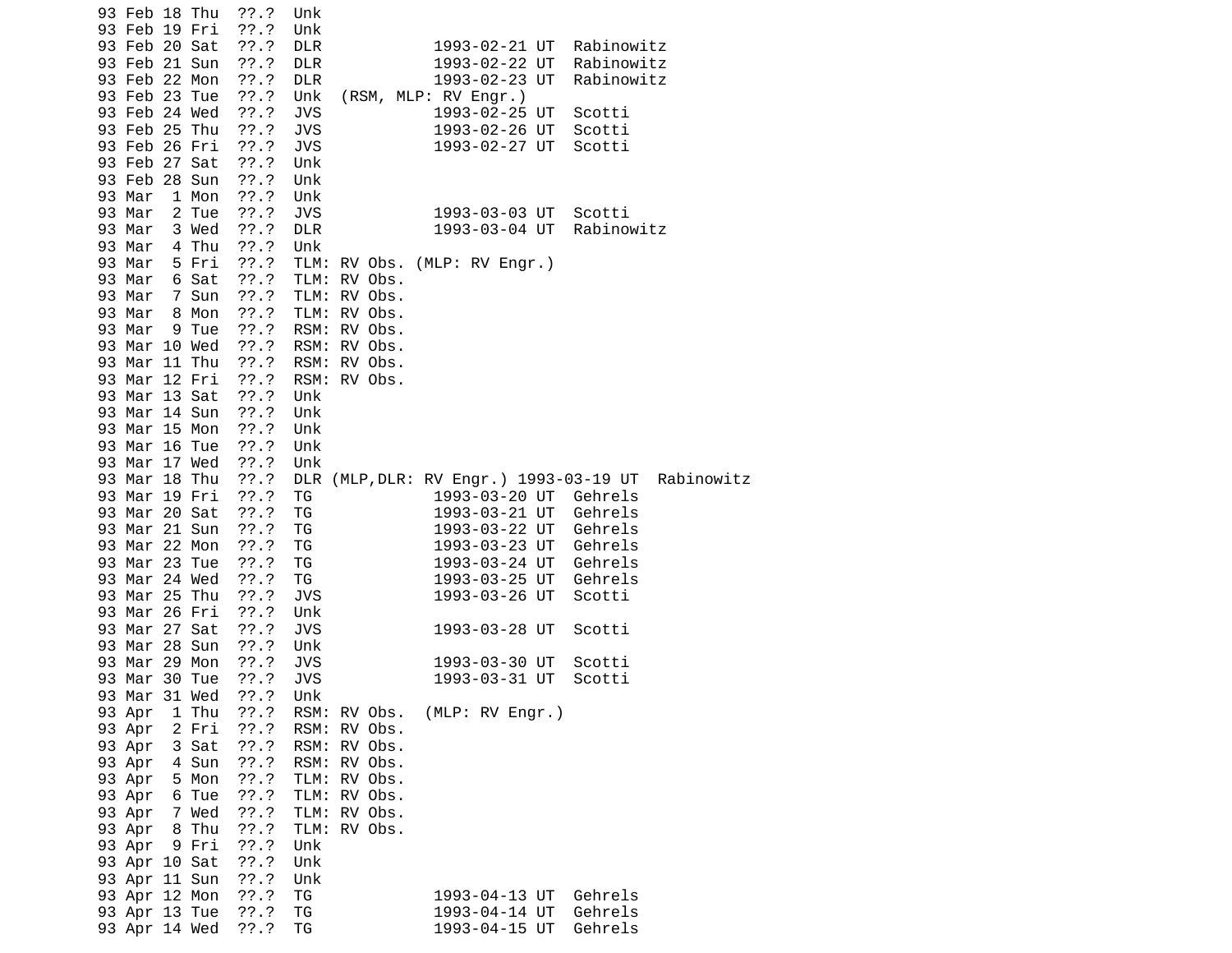|        |        | 93 Apr 15 Thu  | $??\, .?$             | 1993-04-16 UT<br>Gehrels<br>TG.                                         |
|--------|--------|----------------|-----------------------|-------------------------------------------------------------------------|
|        |        |                | 93 Apr 16 Fri ??.?    | ΤG<br>1993-04-17 UT<br>Gehrels                                          |
|        |        |                | 93 Apr 17 Sat ??.?    | TG<br>Gehrels                                                           |
|        |        |                | 93 Apr 18 Sun ??.?    | JVS<br>Scotti                                                           |
|        |        |                | 93 Apr 19 Mon ??.?    | 1993-04-18 UT<br>1993-04-19 UT<br>1993-04-20 UT<br><b>JVS</b><br>Scotti |
|        |        |                |                       | $1993 - 04 - 21$ UT                                                     |
|        |        |                | 93 Apr 20 Tue ??.?    | <b>JVS</b><br>Scotti                                                    |
|        |        |                | 93 Apr 21 Wed ??.?    | 1993-04-22 UT<br><b>JVS</b><br>Scotti                                   |
|        |        |                | 93 Apr 22 Thu ??.?    | Unk                                                                     |
|        |        |                | 93 Apr 23 Fri ??.?    | <b>JVS</b><br>1993-04-24 UT<br>Scotti                                   |
|        |        |                | 93 Apr 24 Sat ??.?    | 1993-04-25 UT<br><b>DLR</b><br>Rabinowitz                               |
|        |        |                | 93 Apr 25 Sun ??.?    | DLR (RSM: RV Engr.) 1993-04-26 UT Rabinowitz                            |
|        |        | 93 Apr 26 Mon  | ??.?                  | <b>DLR</b><br>1993-04-27 UT Rabinowitz                                  |
|        |        |                | 93 Apr 27 Tue ??.?    | <b>DLR</b>                                                              |
|        |        |                | 93 Apr 28 Wed ??.?    | 1993-04-28 UT Rabinowitz<br>1993-04-29 UT Rabinowitz<br>DLR             |
|        |        |                | 93 Apr 29 Thu ??.?    | 1993-04-30 UT Rabinowitz<br><b>DLR</b>                                  |
|        |        |                | 93 Apr 30 Fri ??.?    | RSM, THB: RV Obs. (MLP, THB: RV Engr.)                                  |
|        |        |                | 93 May 1 Sat ??.?     | RSM: RV Obs.                                                            |
|        |        |                |                       |                                                                         |
|        |        |                |                       | 93 May 2 Sun ??.? RSM: RV Obs.                                          |
|        |        |                |                       | 93 May 3 Mon ??.? TLM: RV Obs.                                          |
|        |        |                | 93 May 4 Tue ??.?     | TLM: RV Obs.                                                            |
|        |        |                |                       | 93 May 5 Wed ??.? TLM: RV Obs.                                          |
|        |        |                |                       | 93 May 6 Thu ??.? TLM: RV Obs.                                          |
|        |        |                | 93 May 7 Fri ??.? Unk |                                                                         |
|        |        |                | 93 May 8 Sat ??.?     | Unk                                                                     |
|        |        |                | 93 May 9 Sun ??.?     | Unk                                                                     |
|        |        | 93 May 10 Mon  | ??.?                  | Unk                                                                     |
|        |        |                | 93 May 11 Tue ??.?    | Unk                                                                     |
|        |        |                | 93 May 12 Wed ??.?    | 1993-05-13 UT Rabinowitz<br><b>DLR</b>                                  |
|        |        |                | 93 May 13 Thu ??.?    | 1993-05-14 UT<br><b>DLR</b><br>Rabinowitz                               |
|        |        |                | 93 May 14 Fri ??.?    | DLR (DLR: RV Engr.)                                                     |
|        |        |                | 93 May 15 Sat ??.?    | <b>DLR</b>                                                              |
|        |        |                | 93 May 16 Sun ??.?    | 1993-05-17 UT Rabinowitz<br><b>DLR</b>                                  |
|        |        |                | 93 May 17 Mon ??.?    | DLR (DLR: RV Engr.) 1993-05-18 UT Rabinowitz                            |
|        |        | 93 May 18 Tue  | $??\ .?$              | 1993-05-19 UT Gehrels<br>ТG                                             |
|        |        | 93 May 19 Wed  | ??.?                  | TG<br>Gehrels<br>1993-05-20 UT                                          |
|        |        | 93 May 20 Thu  | ??.?                  | TG<br>1993-05-21 UT<br>Gehrels                                          |
|        |        |                |                       | 1993-05-22 UT                                                           |
|        |        |                | 93 May 21 Fri ??.?    | TG<br>Gehrels<br>1993-05-23 UT                                          |
|        |        |                | 93 May 22 Sat ??.?    | ΤG<br>Gehrels                                                           |
|        |        |                | 93 May 23 Sun ??.?    | 1993-05-24 UT<br>TG<br>Gehrels                                          |
|        |        | 93 May 24 Mon  | ??.?                  | 1993-05-25 UT<br>JVS<br>Scotti                                          |
|        |        |                |                       | 1993-05-26 UT<br>1993-05-27 בדו<br>Scotti                               |
|        |        | 93 May 26 Wed  | 77.7                  | <b>JVS</b><br>Scotti                                                    |
|        |        | 93 May 27 Thu  | 77.7                  | <b>JVS</b><br>1993-05-28 UT<br>Scotti                                   |
|        |        | 93 May 28 Fri  | 77.7                  | <b>JVS</b><br>Scotti<br>1993-05-29 UT                                   |
|        |        | 93 May 29 Sat  | ??'.?                 | <b>JVS</b><br>1993-05-30 UT<br>Scotti                                   |
|        |        | 93 May 30 Sun  | 77.7                  | Unk                                                                     |
|        |        | 93 May 31 Mon  | ??'.?                 | Unk                                                                     |
| 93 Jun |        | 1 Tue          | ??'.?                 | Unk                                                                     |
| 93 Jun |        | 2 Wed          | 77.7                  | Unk                                                                     |
| 93 Jun |        | 3 Thu          | ??'.?                 | Unk                                                                     |
| 93 Jun |        | 4 Fri          | ??'.?                 | Unk                                                                     |
| 93 Jun |        | 5 Sat          | ??'.?                 | Unk                                                                     |
| 93 Jun |        | 6 Sun          | 77.7                  | Unk                                                                     |
|        |        |                |                       |                                                                         |
| 93 Jun |        | 7 Mon<br>8 Tue | ??'.?<br>??'.?        | Unk<br>Unk                                                              |
|        |        |                |                       |                                                                         |
| 93 Jun | 93 Jun | 9 Wed          | ??'.?                 | Unk                                                                     |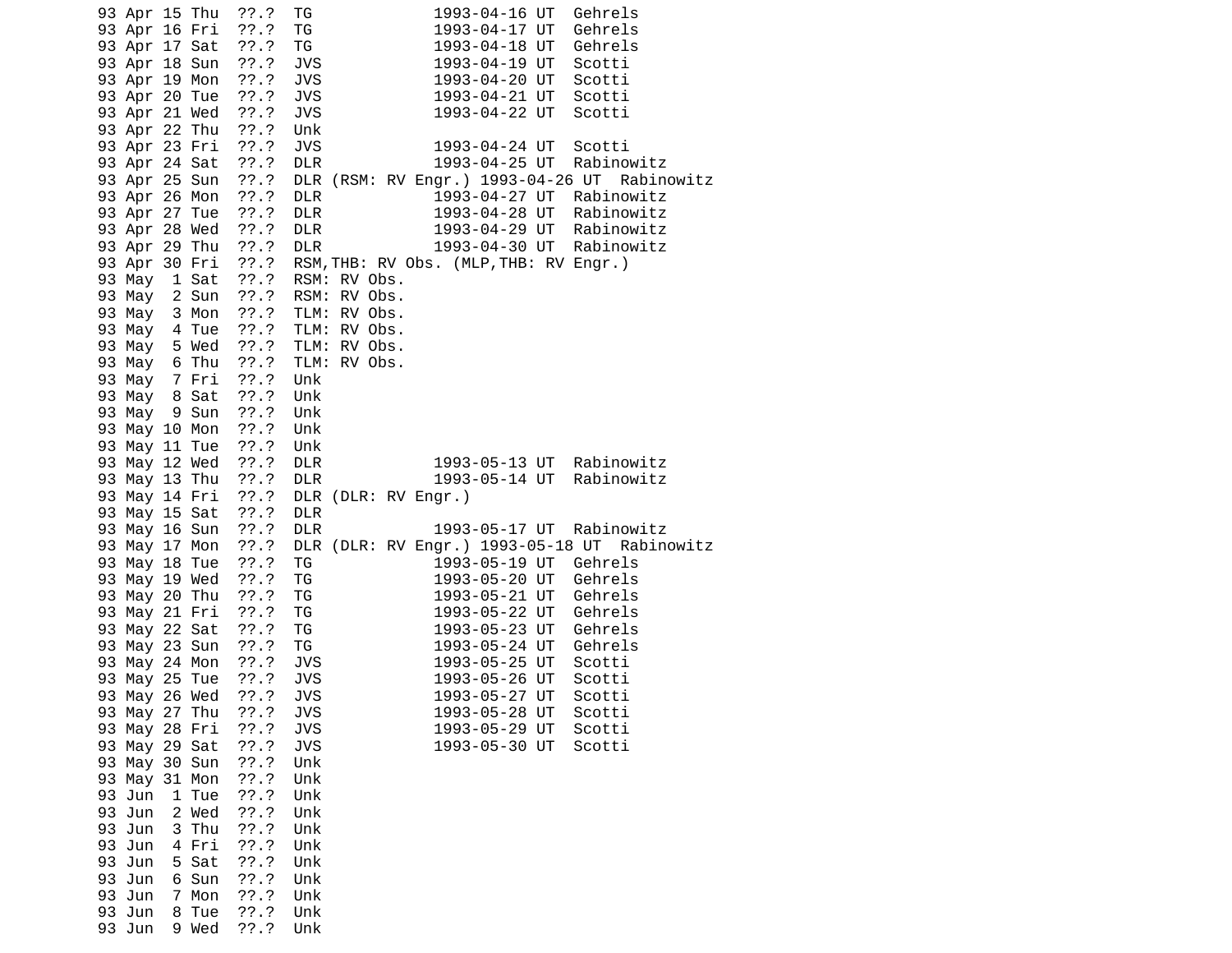| 93 Jun 10 Thu<br>93 Jun 11 Fri<br>93 Jun 12 Sat<br>93 Jun 13 Sun<br>93 Jun 14 Mon<br>93 Jun 15 Tue<br>93 Jun 16 Wed<br>93 Jun 17 Thu<br>93 Jun 18 Fri<br>93 Jun 19 Sat<br>93 Jun 20 Sun<br>93 Jun 21 Mon<br>93 Jun 22 Tue<br>93 Jun 23 Wed<br>93 Jun 24 Thu<br>93 Jun 25 Fri<br>93 Jun 26 Sat                  | ??'.?<br>??'.?<br>??'.?<br>$??\cdot?$<br>$??\ .?$<br>$??\cdot?$<br>??'.?<br>$??\ .?$<br>??'.?<br>$??\cdot?$<br>$??\ .?$<br>$??\cdot?$<br>$??\ .?$<br>$??\cdot?$<br>??.?<br>$??\ .?$<br>??'.? | TG<br>TG<br>TG<br>TG<br>TG<br>${\tt TG}$<br><b>DLR</b><br><b>DLR</b><br><b>DLR</b><br><b>DLR</b><br><b>DLR</b><br><b>DLR</b><br><b>JVS</b><br><b>JVS</b><br><b>JVS</b><br><b>JVS</b><br><b>JVS</b> | 1993-06-11 UT<br>Gehrels<br>1993-06-12 UT<br>Gehrels<br>1993-06-13 UT<br>Gehrels<br>1993-06-14 UT<br>Gehrels<br>1993-06-15 UT<br>Gehrels<br>Gehrels<br>1993-06-16 UT<br>1993-06-17 UT<br>Rabinowitz<br>1993-06-18 UT<br>Rabinowitz<br>Rabinowitz<br>1993-06-19 UT<br>1993-06-20 UT<br>Rabinowitz<br>Rabinowitz<br>1993-06-21 UT<br>1993-06-22 UT<br>Rabinowitz<br>1993-06-23 UT<br>Scotti<br>1993-06-24 UT<br>Scotti<br>1993-06-25 UT<br>Scotti<br>1993-06-26 UT<br>Scotti<br>1993-06-27 UT<br>Scotti |
|----------------------------------------------------------------------------------------------------------------------------------------------------------------------------------------------------------------------------------------------------------------------------------------------------------------|----------------------------------------------------------------------------------------------------------------------------------------------------------------------------------------------|----------------------------------------------------------------------------------------------------------------------------------------------------------------------------------------------------|-------------------------------------------------------------------------------------------------------------------------------------------------------------------------------------------------------------------------------------------------------------------------------------------------------------------------------------------------------------------------------------------------------------------------------------------------------------------------------------------------------|
| 93 Jul 14 Wed<br>93 Jul 15 Thu<br>93 Jul 16 Fri<br>93 Jul 17 Sat<br>93 Jul 18 Sun<br>93 Jul 19 Mon<br>93 Jul 20 Tue<br>93 Jul 21 Wed<br>93 Jul 22 Thu<br>93 Jul 23 Fri<br>93 Jul 24 Sat<br>93 Jul 25 Sun                                                                                                       | $??\ .?$<br>??'.?<br>??'.?<br>??'.?<br>$??\ .?$<br>$??\cdot?$<br>??'.?<br>$??\ .?$<br>??'.?<br>??.?<br>$??\ .?$<br>??'.?                                                                     | ΤG<br>Unk<br>TG<br>TG<br><b>JVS</b><br><b>JVS</b><br><b>JVS</b><br><b>JVS</b><br><b>JVS</b><br><b>JVS</b><br><b>JVS</b><br>TG                                                                      | Gehrels<br>1993-07-15 UT<br>Gehrels<br>1993-07-17 UT<br>1993-07-18 UT<br>Gehrels<br>1993-07-19 UT<br>Scotti<br>Scotti<br>1993-07-20 UT<br>1993-07-21 UT<br>Scotti<br>1993-07-22 UT<br>Scotti<br>1993-07-23 UT<br>Scotti<br>1993-07-24 UT<br>Scotti<br>1993-07-25 UT<br>Scotti<br>Gehrels<br>1993-07-26 UT                                                                                                                                                                                             |
| 93 Aug 11 Wed<br>93 Aug 12 Thu<br>93 Aug 13 Fri<br>93 Aug 14 Sat<br>93 Aug 15 Sun<br>93 Aug 16 Mon<br>93 Aug 17 Tue<br>93 Aug 18 Wed<br>93 Aug 19 Thu<br>93 Aug 20 Fri<br>93 Aug 21 Sat<br>93 Aug 22 Sun<br>93 Aug 23 Mon<br>93 Aug 24 Tue<br>93 Aug 25 Wed<br>93 Aug 26 Thu<br>93 Aug 27 Fri<br>93 Aug 28 Sat | ??.?<br>$??\cdot?$<br>??.?<br>??.?<br>$??\cdot?$<br>??'.?<br>??.?<br>??'.?<br>$??\cdot?$<br>$??\cdot$<br>$??\, .?$<br>??.?<br>??.?<br>??.?<br>77.7<br>$??\ .?$<br>??.?<br>??.?               | <b>JVS</b><br><b>JVS</b><br><b>JVS</b><br><b>JVS</b><br><b>JVS</b><br><b>JVS</b><br>Unk<br>Unk<br>Unk<br>JVS<br>Unk<br>$\sim$ $ \sim$<br>$\sim$ $ \sim$<br>$- - -$<br>$\sim$ $ \sim$<br>$- - -$    | Unk (THB, TSM: RV Engr.)<br>1993-08-13 UT<br>Scotti<br>1993-08-14 UT<br>Scotti<br>1993-08-15 UT<br>Scotti<br>1993-08-16 UT<br>Scotti<br>1993-08-17 UT<br>Scotti<br>1993-08-18 UT<br>Scotti<br>1993-08-22 UT<br>Scotti<br>(RSM, MLP, THB: Tel Engr.)<br>(MLP: Tel Engr.)<br>(2ndary mirror realuminized)                                                                                                                                                                                               |
| 93 Aug 29 Sun<br>93 Aug 30 Mon<br>93 Aug 31 Tue<br>93 Sep<br>1 Wed<br>93 Sep 2 Thu<br>93 Sep 3 Fri<br>93 Sep 4 Sat                                                                                                                                                                                             | ??.?<br>$??\ .?$<br>??.?<br>??.?<br>$??\ .?$<br>??'.?<br>$??\.?$                                                                                                                             | $- - -$                                                                                                                                                                                            |                                                                                                                                                                                                                                                                                                                                                                                                                                                                                                       |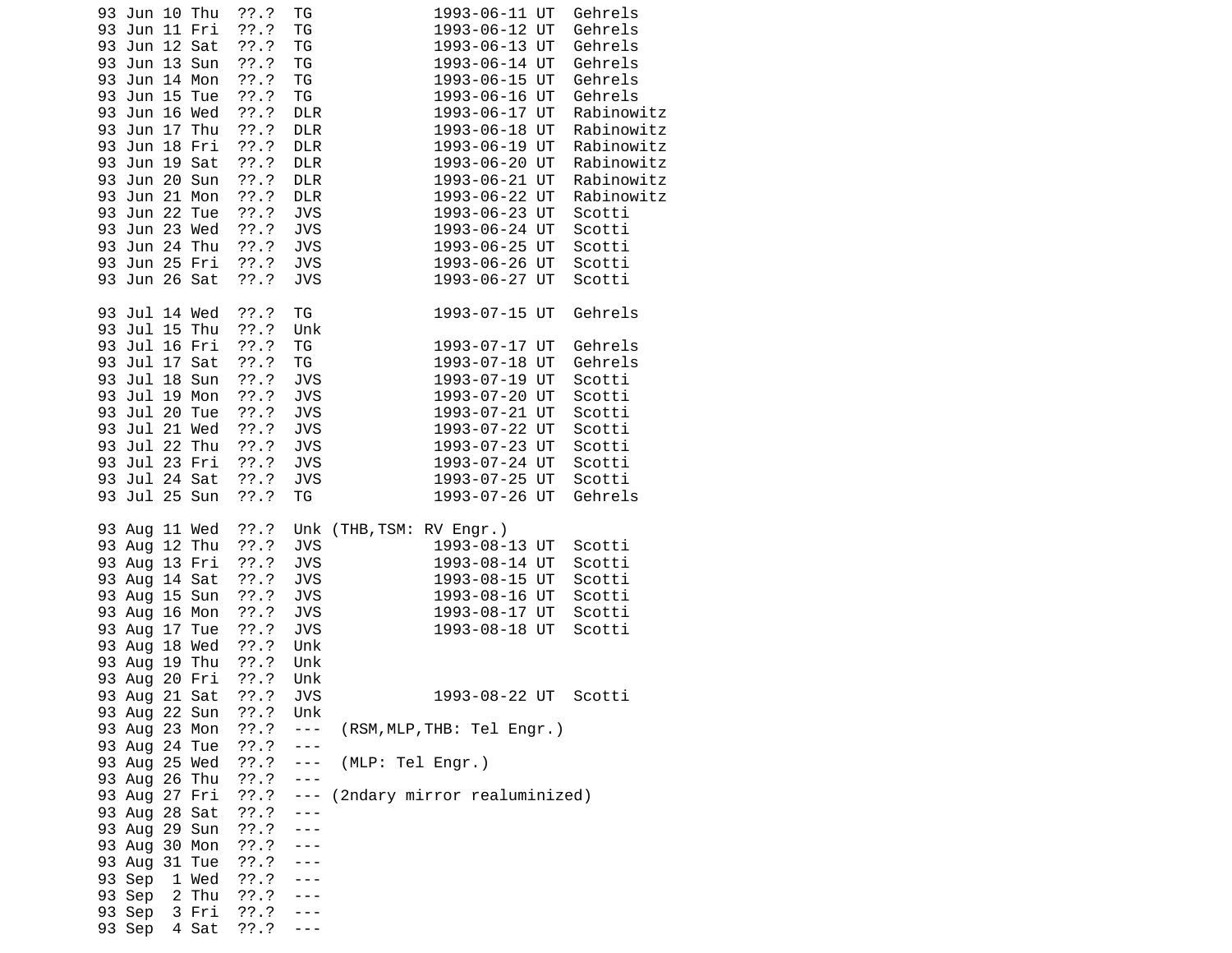| 93 Sep<br>5 Sun<br>93 Sep<br>6 Mon<br>93 Sep<br>7 Tue<br>8 Wed<br>93 Sep                                                                                                                                                                                                                                       | ??'.?<br>$- - -$<br>$??\ .?$<br>??'.?<br>$- - -$<br>$??\ .?$<br><b>JVS</b>                                                                                                                                                                                                                           |                                                             | 1993-09-09 UT                                                                                                                                                                                                   | Scotti                                                                                                              |
|----------------------------------------------------------------------------------------------------------------------------------------------------------------------------------------------------------------------------------------------------------------------------------------------------------------|------------------------------------------------------------------------------------------------------------------------------------------------------------------------------------------------------------------------------------------------------------------------------------------------------|-------------------------------------------------------------|-----------------------------------------------------------------------------------------------------------------------------------------------------------------------------------------------------------------|---------------------------------------------------------------------------------------------------------------------|
| 93 Sep 13 Mon<br>93 Sep 14 Tue<br>93 Sep 15 Wed<br>93 Sep 16 Thu<br>93 Sep 17 Fri<br>93 Sep 18 Sat<br>93 Sep 19 Sun<br>93 Sep 20 Mon                                                                                                                                                                           | <b>RJ</b><br>??.?<br>??'.?<br>TG<br>$??\cdot$<br>ΤG<br>??.?<br><b>RJ</b><br>$??\ .?$<br><b>RJ</b><br>$??\ .?$<br><b>RJ</b><br>??'.?<br><b>RJ</b><br>$??\cdot$<br>$\sim$ $ \sim$                                                                                                                      | (RSM, MLP, MSW removed primary mirror)                      | 1993-09-14 UT<br>1993-09-15 UT<br>1993-09-16 UT<br>1993-09-17 UT<br>1993-09-18 UT<br>1993-09-19 UT<br>1993-09-20 UT                                                                                             | Jedicke<br>Gehrels<br>Gehrels<br>Jedicke<br>Jedicke<br>Jedicke<br>Jedicke                                           |
| 93 Sep 21 Tue<br>93 Sep 22 Wed<br>93 Sep 23 Thu ??.? --- (Primary mirror back @ site)<br>93 Sep 24 Fri ??.?<br>93 Sep 25 Sat ??.?<br>93 Sep 26 Sun<br>93 Sep 27 Mon ??.?<br>93 Sep 28 Tue<br>93 Sep 29 Wed<br>93 Sep 30 Thu<br>93 Oct 1 Fri<br>93 Oct 2 Sat<br>93 Oct<br>3 Sun<br>93 Oct 4 Mon<br>93 Oct 5 Tue | $??\ .?$<br>$- - -$<br>??.?<br>$\omega = \omega$<br>RSM: RV Obs.<br>RSM: RV Obs.<br>??.?<br>RSM: RV Obs.<br>??.? TLM: RV Obs.<br>$??\, .?$<br>TLM: RV Obs.<br>??.?<br>TLM: RV Obs.<br>$??\ .?$<br>TLM: RV Obs.<br>$??\cdot?$<br>Unk<br>$??\ .?$<br>Unk<br>??.?<br>Unk<br>$??\cdot?$<br>Unk<br>??'.?  | (Primary mirror aluminized)<br>RSM: RV Obs. (MLP: RV Engr.) |                                                                                                                                                                                                                 |                                                                                                                     |
| 93 Oct 6 Wed<br>93 Oct 7 Thu<br>93 Oct 8 Fri<br>93 Oct<br>9 Sat<br>93 Oct 10 Sun<br>93 Oct 11 Mon<br>93 Oct 12 Tue<br>93 Oct 13 Wed<br>93 Oct 14 Thu<br>93 Oct 15 Fri<br>93 Oct 16 Sat<br>93 Oct 17 Sun<br>93 Oct 18 Mon<br>93 Oct 19 Tue<br>93 Oct 20 Wed                                                     | Unk<br>??'.?<br>TG<br>??'.?<br>TG<br>$??\ .?$<br>TG<br>$??\ .?$<br>TG<br>??.?<br>TG<br>??'.?<br><b>RJ</b><br>??.?<br><b>RJ</b><br>??'.?<br>TG<br>$??\ .?$<br><b>RJ</b><br>??'.?<br>Unk<br>??'.?<br>Unk<br>$??\.?$<br><b>JVS</b><br>77.7<br>JVS<br><b>JVS</b><br>??.?                                 |                                                             | 1993-10-08 UT<br>1993-10-09 UT<br>1993-10-10 UT<br>1993-10-11 UT<br>1993-10-12 UT<br>1993-10-13 UT<br>1993-10-14 UT<br>1993-10-15 UT<br>1993-10-16 UT<br>1993-10-19 UT<br>1993-10-20 UT<br>1993-10-21 UT Scotti | Gehrels<br>Gehrels<br>Gehrels<br>Gehrels<br>Gehrels<br>Jedicke<br>Jedicke<br>Gehrels<br>Jedicke<br>Scotti<br>Scotti |
| 93 Oct 21 Thu<br>93 Oct 22 Fri<br>93 Oct 23 Sat<br>93 Oct 24 Sun<br>93 Oct 25 Mon<br>93 Oct 26 Tue<br>93 Oct 27 Wed<br>93 Oct 28 Thu<br>93 Oct 29 Fri<br>93 Oct 30 Sat<br>93 Oct 31 Sun<br>93 Nov<br>1 Mon<br>93 Nov<br>2 Tue                                                                                  | $??\ .?$<br><b>JVS</b><br>??'.?<br>Unk<br>$??\cdot?$<br>??.?<br>RSM: RV Obs.<br>RSM: RV Obs.<br>$??\ .?$<br>$??\cdot?$<br>TLM: RV Obs.<br>??.?<br>TLM: RV Obs.<br>$??\ .?$<br>TLM: RV Obs.<br>$??\ .?$<br>TLM: RV Obs.<br>??'.?<br>RSM: RV Obs.<br>??'.?<br>Unk<br>$??\cdot?$<br>Unk<br>??'.?<br>Unk | JVS (JVS: RV Engr.) 1993-10-24 UT Scotti                    | 1993-10-22 UT                                                                                                                                                                                                   | Scotti                                                                                                              |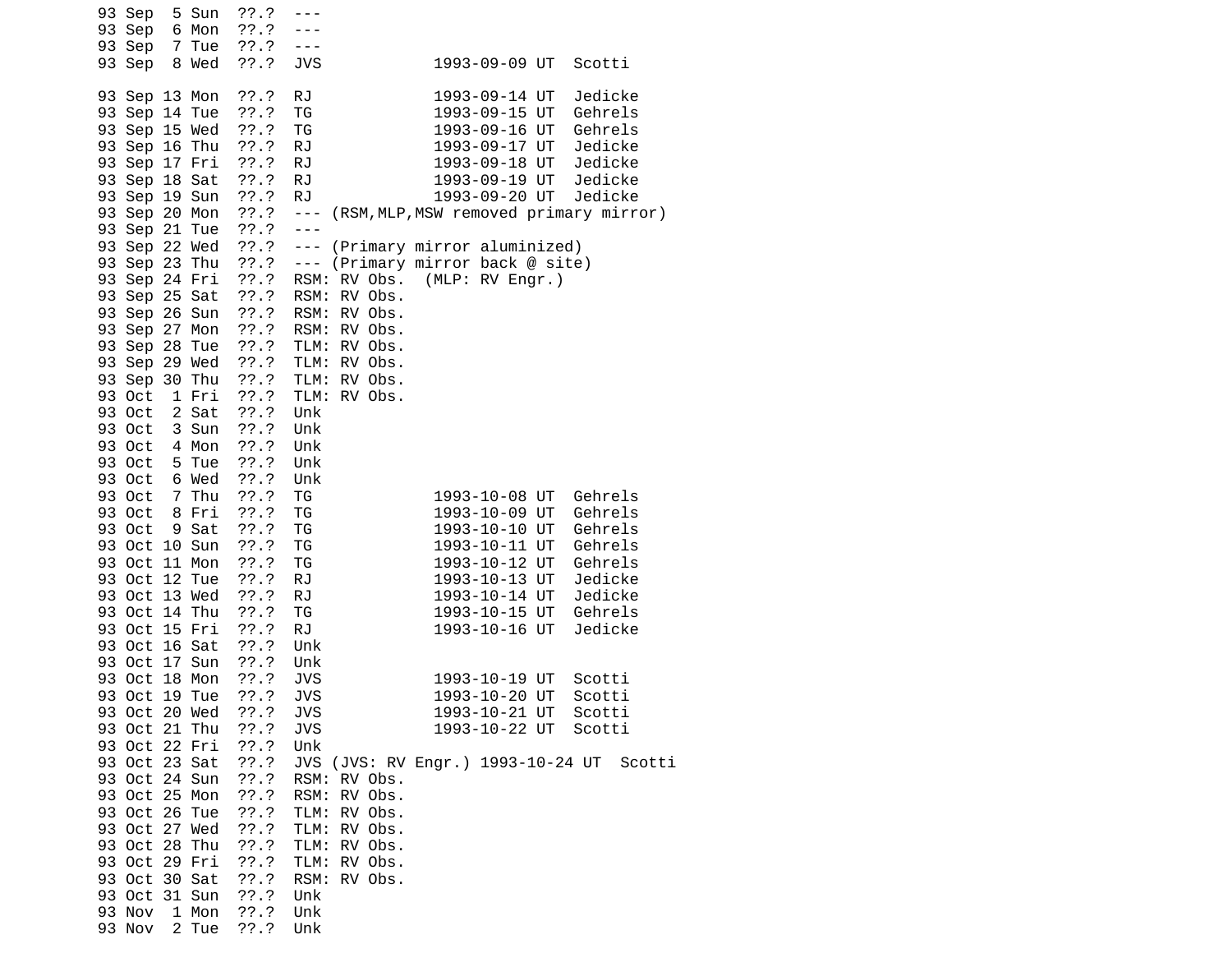| ??.?<br>93 Nov<br>3 Wed         | (RSM,MLP: RV Engr.)<br>Unk                   |
|---------------------------------|----------------------------------------------|
| 93 Nov<br>4 Thu<br>??'.?        | Unk                                          |
| 93 Nov<br>5 Fri<br>$??\ .?$     | <b>RJ</b><br>1993-11-06 UT<br>Jedicke        |
| 93 Nov<br>6 Sat<br>??.?         | Unk                                          |
| $??\ .?$<br>93 Nov<br>7 Sun     | <b>RJ</b><br>1993-11-08 UT<br>Jedicke        |
| 93 Nov 8 Mon<br>$??\ .?$        | 1993-11-09 UT Jedicke<br><b>RJ</b>           |
| 93 Nov<br>??.?<br>9 Tue         | <b>RJ</b><br>1993-11-10 UT<br>Jedicke        |
| 93 Nov 10 Wed<br>$??\ .?$       | RJ (MLP: RV Engr.) 1993-11-11 UT<br>Jedicke  |
| ??'.?<br>93 Nov 11 Thu          | Unk                                          |
| 93 Nov 12 Fri<br>$??\cdot$      | Unk                                          |
| 93 Nov 13 Sat<br>$??\ .?$       | Unk                                          |
| 93 Nov 14 Sun<br>??.?           | Unk                                          |
| 93 Nov 15 Mon<br>$??\cdot?$     |                                              |
| ??'.?                           | Unk<br>Scotti                                |
| 93 Nov 16 Tue                   | <b>JVS</b><br>1993-11-17 UT                  |
| $??\ .?$<br>93 Nov 17 Wed       | Unk                                          |
| 93 Nov 18 Thu<br>??.?           | ΤG<br>1993-11-19 UT<br>Gehrels               |
| 93 Nov 19 Fri<br>$??\ .?$       | ΤG<br>1993-11-20 UT<br>Gehrels               |
| 93 Nov 20 Sat<br>$??\ .?$       | TG<br>1993-11-21 UT<br>Gehrels               |
| ??'.?<br>93 Nov 21 Sun          | Unk                                          |
| 93 Nov 22 Mon<br>??.?           | Gehrels<br>TG<br>1993-11-23 UT               |
| 93 Nov 23 Tue<br>$??\ .?$       | Unk                                          |
| 93 Nov 24 Wed ??.?              | RSM: RV Obs.                                 |
| 93 Nov 25 Thu ??.?              | RSM: RV Obs.                                 |
| 93 Nov 26 Fri ??.?              | RSM: RV Obs.                                 |
| 93 Nov 27 Sat ??.?              | RSM: RV Obs.                                 |
| ??.?<br>93 Nov 28 Sun           | RSM: RV Obs. of lunar eclipse                |
| 93 Nov 29 Mon ??.? TLM: RV Obs. |                                              |
| ??'.?<br>93 Nov 30 Tue          | TLM: RV Obs.                                 |
| ??.?<br>93 Dec 1 Wed            | TLM: RV Obs.                                 |
| 93 Dec 2 Thu<br>??.?            | TLM:<br>RV Obs.                              |
| ??.?                            | Unk                                          |
| 93 Dec 3 Fri<br>??'.?           |                                              |
| 93 Dec 4 Sat                    | Unk                                          |
| $??\ .?$<br>93 Dec<br>5 Sun     | Unk                                          |
| 93 Dec<br>$??\cdot?$<br>6 Mon   | Unk                                          |
| 93 Dec<br>7 Tue<br>$??\ .?$     | JVS (RSM: RV Engr.) 1993-12-08 UT Scotti     |
| 93 Dec 8 Wed<br>??.?            | <b>JVS</b><br>1993-12-09 UT Scotti           |
| ??'.?<br>93 Dec<br>9 Thu        | <b>JVS</b><br>1993-12-10 UT<br>Scotti        |
| $??\ .?$<br>93 Dec 10 Fri       | Unk (RSM: RV Engr.)                          |
| 93 Dec 11 Sat<br>$??\ .?$       | TG<br>1993-12-12 UT Gehrels                  |
| 93 Dec 12 Sun<br>??.?           | 1993-12-13 UT Gehrels<br>ΤG                  |
| 93 Dec 13 Mon ??.?              | 1993-12-14 UT Gehrels<br>TG                  |
| 93 Dec 14 Tue<br>$??\ .?$       | 1993-12-15 UT<br>TG<br>Gehrels               |
| 93 Dec 15 Wed<br>??'.?          | 1993-12-16 UT<br>Gehrels<br>ТG               |
| 93 Dec 16 Thu<br>77.7           | Jedicke<br>RJ<br>1993-12-17 UT               |
| 93 Dec 17 Fri<br>??'.?          | Jedicke<br><b>RJ</b><br>1993-12-18 UT        |
| ??'.?<br>93 Dec 18 Sat          | RJ<br>1993-12-19 UT<br>Jedicke               |
| ??'.?<br>93 Dec 19 Sun          | Unk                                          |
| 93 Dec 20 Mon<br>??'.?          | Unk                                          |
| 93 Dec 21 Tue<br>??'.?          | <b>RJ</b><br>1993-12-22 UT<br>Jedicke        |
| 93 Dec 22 Wed<br>??'.?          | RSM:<br>RV Obs.<br>(RSM, MLP, THB: RV Engr.) |
| 93 Dec 23 Thu<br>??'.?          | (MLP, THB: RV Engr.)<br>RSM: RV Obs.         |
| 93 Dec 24 Fri<br>??'.?          | ---                                          |
| 93 Dec 25 Sat                   |                                              |
| ??'.?                           |                                              |
| 93 Dec 26 Sun<br>??'.?          | $- - -$                                      |
| 93 Dec 27 Mon<br>$??\, .?$      | (MLP: Tel Engr.)<br>$- - -$                  |
| 93 Dec 28 Tue<br>$??\ .?$       | (MLP: Tel Engr.)<br>MLP: RV Obs.             |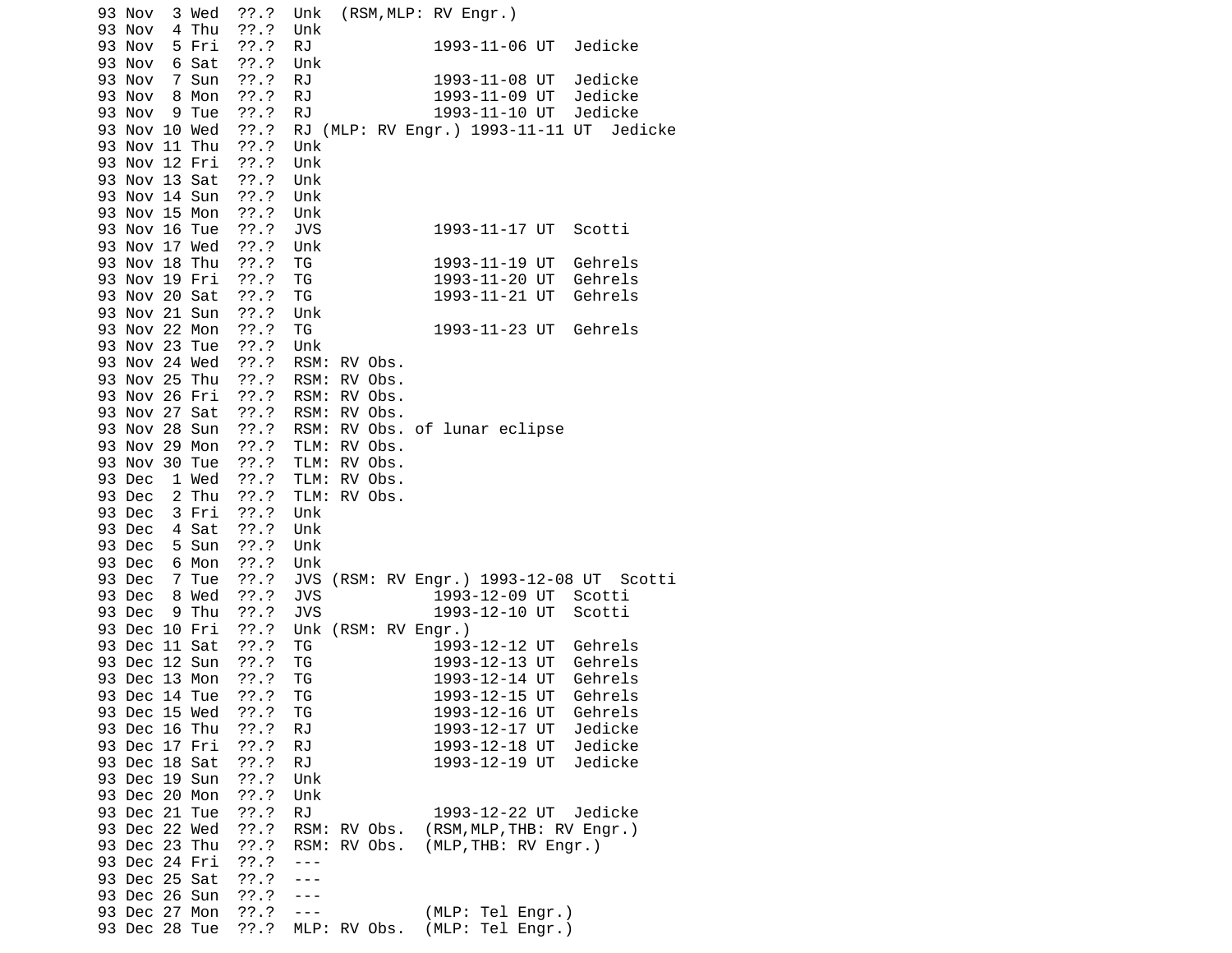| ??'.?<br>93 Dec 29 Wed        | MLP: RV Obs.                                              |
|-------------------------------|-----------------------------------------------------------|
| ??'.?<br>93 Dec 30 Thu        | $- - -$                                                   |
| 93 Dec 31 Fri<br>??.?         | Unk                                                       |
| 94 Jan<br>1 Sat<br>$??\ .?$   | Unk                                                       |
| ??'.?<br>2 Sun<br>94 Jan      | Unk                                                       |
| $??\cdot?$<br>94 Jan<br>3 Mon | JVS (RSM: RV Engr.) 1994-01-04 UT Scotti                  |
| 94 Jan<br>??.?<br>4 Tue       | <b>JVS</b><br>1994-01-05 UT Scotti                        |
| $??\ .?$<br>94 Jan<br>5 Wed   | <b>JVS</b><br>1994-01-06 UT<br>Scotti                     |
| 6 Thu<br>$??\cdot?$<br>94 Jan | (RSM: RV Engr.) 1994-01-07 UT Scotti<br><b>JVS</b>        |
| $??\ .?$<br>7 Fri<br>94 Jan   | (RSM, THB: RV Engr.) 1994-01-08 UT Gehrels<br>ΤG          |
| $??\cdot?$<br>94 Jan          |                                                           |
| 8 Sat                         | ΤG<br>1994-01-09 UT Gehrels                               |
| 94 Jan<br>9 Sun<br>$??\ .?$   | ΤG<br>1994-01-10 UT<br>Gehrels                            |
| 94 Jan 10 Mon<br>$??\cdot?$   | TG<br>1994-01-11 UT<br>Gehrels                            |
| 94 Jan 11 Tue<br>$??\cdot?$   | TG<br>1994-01-12 UT Gehrels                               |
| ??'.?<br>94 Jan 12 Wed        | <b>RJ</b><br>1994-01-13 UT<br>Jedicke                     |
| 94 Jan 13 Thu<br>??.?         | <b>RJ</b><br>1994-01-14 UT<br>Jedicke                     |
| 94 Jan 14 Fri<br>??.?         | Unk                                                       |
| $??\cdot?$<br>94 Jan 15 Sat   | <b>RJ</b><br>1994-01-16 UT<br>Jedicke                     |
| ??'.?<br>94 Jan 16 Sun        | <b>RJ</b><br>1994-01-17 UT<br>Jedicke                     |
| 94 Jan 17 Mon<br>??.?         | <b>RJ</b><br>1994-01-18 UT<br>Jedicke                     |
| 94 Jan 18 Tue<br>??.?         | <b>RJ</b><br>1994-01-19 UT<br>Jedicke                     |
| 94 Jan 19 Wed<br>??.?         | <b>RJ</b><br>1994-01-20 UT<br>Jedicke                     |
| 94 Jan 20 Thu<br>??.?         | <b>RJ</b><br>1994-01-21 UT<br>Jedicke                     |
|                               |                                                           |
| $??\cdot?$<br>94 Feb<br>1 Tue | <b>JVS</b><br>1994-02-02 UT<br>Scotti                     |
| 94 Feb<br>2 Wed<br>$??\ .?$   | <b>JVS</b><br>Scotti<br>1994-02-03 UT                     |
| 3 Thu<br>$??\cdot?$<br>94 Feb | <b>JVS</b><br>1994-02-04 UT<br>Scotti                     |
| ??'.?<br>94 Feb<br>4 Fri      | TG<br>1994-02-05 UT<br>Gehrels                            |
| $??\cdot?$<br>94 Feb<br>5 Sat | TG<br>1994-02-06 UT<br>Gehrels                            |
| 94 Feb<br>6 Sun<br>$??\.?$    | Unk                                                       |
| 94 Feb<br>7 Mon<br>$??\ .?$   | Unk<br>(MLP: RV Engr.)                                    |
| 94 Feb<br>8 Tue<br>??.?       | (MLP: RV Engr.)<br>Unk                                    |
| ??'.?<br>94 Feb<br>9 Wed      | <b>JVS</b><br>1994-02-10 UT Scotti                        |
| 94 Feb 10 Thu<br>$??\cdot?$   | <b>JVS</b><br>(MLP: RV Engr.) 1994-02-11 UT<br>Scotti     |
| 94 Feb 11 Fri<br>??.?         | (MLP: RV Engr.) 1994-02-12 UT<br>Gehrels<br>ΤG            |
| 94 Feb 12 Sat<br>??.?         | 1994-02-13 UT Gehrels<br>ΤG                               |
| 94 Feb 13 Sun<br>??'.?        | Unk                                                       |
| ??'.?<br>94 Feb 14 Mon        | <b>RJ</b><br>(MLP: RV Engr.) 1994-02-15 UT Jedicke        |
| 94 Feb 15 Tue<br>$??\ .?$     | (MLP: RV Engr.) 1994-02-16 UT<br><b>RJ</b><br>Jedicke     |
| 94 Feb 16 Wed ??.?            | Unk                                                       |
| 94 Feb 17 Thu ??.?            | Unk<br>(MLP: RV Engr.)                                    |
| ??'.?<br>94 Feb 18 Fri        | (MLP, RSM RV Engr.) 1994-02-19 UT<br><b>RJ</b><br>Jedicke |
| ??.?<br>94 Feb 19 Sat         | (MLP: RV Engr.)<br>Unk                                    |
| 94 Feb 20 Sun<br>77.7         | Unk                                                       |
| 94 Feb 21 Mon                 |                                                           |
| ??'.?                         | Unk<br>(MLP: RV Engr.)                                    |
| 94 Feb 22 Tue<br>??'.?        | Unk<br>(MLP: RV Engr.)                                    |
| 94 Feb 23 Wed<br>??'.?        | (MLP: RV Engr.)<br>Unk                                    |
| 94 Feb 24 Thu<br>??'.?        | RSM:<br>RV Obs. (MLP: RV Engr.)                           |
| 94 Feb 25 Fri<br>??'.?        | RSM:<br>RV Obs.<br>(MLP: RV Engr.)                        |
| 94 Feb 26 Sat<br>??'.?        | RSM:<br>RV Obs.                                           |
| 94 Feb 27 Sun<br>??'.?        | RSM: RV Obs.                                              |
| 94 Feb 28 Mon<br>??'.?        | TLM:<br>RV Obs.<br>(MLP: RV Engr.)                        |
| 94 Mar<br>$??\.?$<br>1 Tue    | (MLP: RV Engr.)<br>Unk                                    |
| 94 Mar<br>2 Wed<br>??'.?      | Unk                                                       |
| 94 Mar<br>3 Thu<br>$??\cdot?$ | <b>RJ</b><br>Jedicke<br>1994-03-04 UT                     |
| ??.?<br>4 Fri<br>94 Mar       | Jedicke<br><b>RJ</b><br>1994-03-05 UT                     |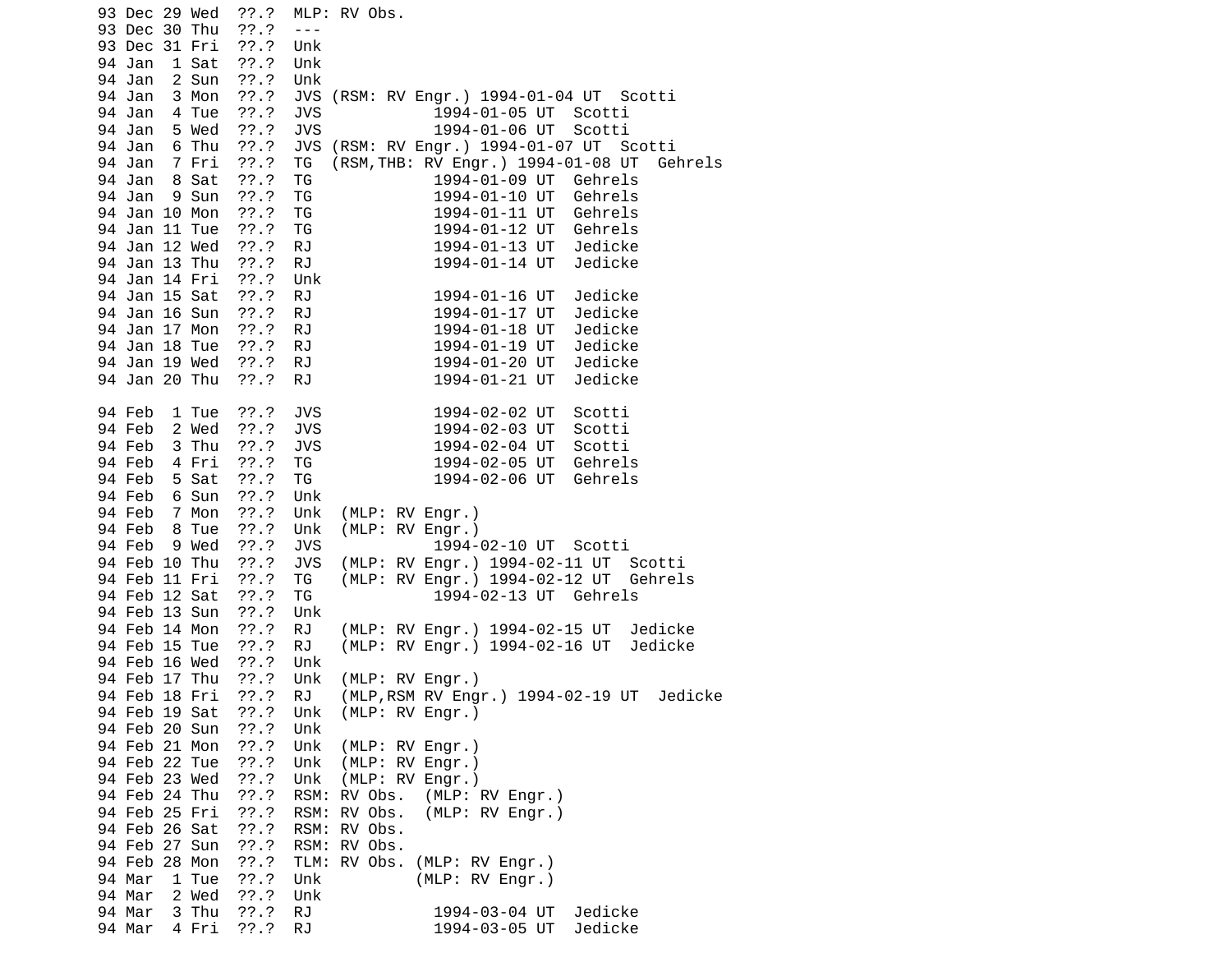94 Mar 5 Sat ??.? RJ 1994-03-06 UT Jedicke 94 Mar 6 Sun ??.? RJ 1994-03-07 UT Jedicke 94 Mar 7 Mon ??.? DLR 1994-03-08 UT Rabinowitz 94 Mar 8 Tue ??.? DLR 1994-03-09 UT Rabinowitz 94 Mar 9 Wed ??.? 94 Mar 10 Thu ??.? DLR 1994-03-11 UT Rabinowitz 94 Mar 11 Fri ??.? DLR 1994-03-12 UT Rabinowitz 94 Mar 12 Sat ??.? DLR 1994-03-13 UT Rabinowitz DLR 1994-03-14 UT Rabinowitz 94 Mar 14 Mon ??.? DLR (TLM: RV Engr.) 1994-03-15 UT Rabinowitz 1994-03-16 UT Rabinowitz 94 Mar 16 Wed ??.? DLR 1994-03-17 UT Rabinowitz 94 Mar 17 Thu ??.? JVS 1994-03-18 UT Scotti 94 Mar 18 Fri ??.? Unk 94 Mar 19 Sat ??.? Unk 94 Mar 20 Sun ??.? Unk 94 Mar 21 Mon ??.? Unk (MLP: RV Engr.) 94 Mar 22 Tue ??.? TLM: RV Obs. (MLP: RV Engr.) 94 Mar 23 Wed ??.? TLM: RV Obs. (MLP: RV Engr.) 94 Mar 24 Thu ??.? TLM: RV Obs. 94 Mar 25 Fri ??.? TLM: RV Obs. 94 Mar 26 Sat ??.? RSM: RV Obs. 94 Mar 27 Sun ??.? RSM: RV Obs. (RJ+3 visited) 94 Mar 28 Mon ??.? RSM: RV Obs. 94 Mar 29 Tue ??.? RSM: RV Obs. (MLP: RV Engr.) 94 Mar 30 Wed ??.? RSM: RV Obs. 94 Mar 31 Thu ??.? --- (RSM,THB: Tel. Engr.) 1994-04-02 UT Gehrels 94 Apr 2 Sat ??.? TG 1994-04-03 UT Gehrels 94 Apr 4 Mon ??.? JVS 1994-04-05 UT Scotti 94 Apr 5 Tue ??.? JVS 1994-04-06 UT Scotti 94 Apr 6 Wed ??.? DLR 1994-04-07 UT Rabinowitz 94 Apr 7 Thu ??.? DLR 1994-04-08 UT Rabinowitz 94 Apr 8 Fri ??.? DLR 1994-04-09 UT Rabinowitz 1994-04-10 UT Rabinowitz 94 Apr 10 Sun ??.? DLR 1994-04-11 UT Rabinowitz 94 Apr 11 Mon ??.? DLR 1994-04-12 UT Rabinowitz 94 Apr 12 Tue ??.? DLR 1994-04-13 UT Rabinowitz 94 Apr 13 Wed ??.? DLR 1994-04-14 UT 94 Apr 14 Thu ??.? RJ 1994-04-15 UT Jedicke 94 Apr 15 Fri ??.? RJ 1994-04-16 UT Jedicke 94 Apr 16 Sat ??.? Unk 94 Apr 17 Sun ??.? Unk RJ (MLP: RV Engr.) 1994-04-19 UT Jedicke 94 Apr 19 Tue ??.? RSM: RV Obs.; JVS: SpW Obs. (MLP: RV Engr.) 1994-04-20 UT Scotti 94 Apr 20 Wed ??.? 94 Apr 21 Thu ??.? RSM: RV Obs. 94 Apr 22 Fri ??.? RSM: RV Obs. (MLP,RSM: SpW Engr.) 94 Apr 23 Sat ??.? RSM: RV Obs. 94 Apr 24 Sun ??.? TLM: RV Obs. 94 Apr 25 Mon ??.? TLM: RV Obs. 94 Apr 26 Tue ??.? TLM: RV Obs. 94 Apr 27 Wed ??.? TLM: RV Obs. 94 Apr 28 Thu ??.? Unk (MLP: RV Engr.) 94 Apr 29 Fri ??.? Unk 94 Apr 30 Sat ??.? JVS 1994-05-01 UT Scotti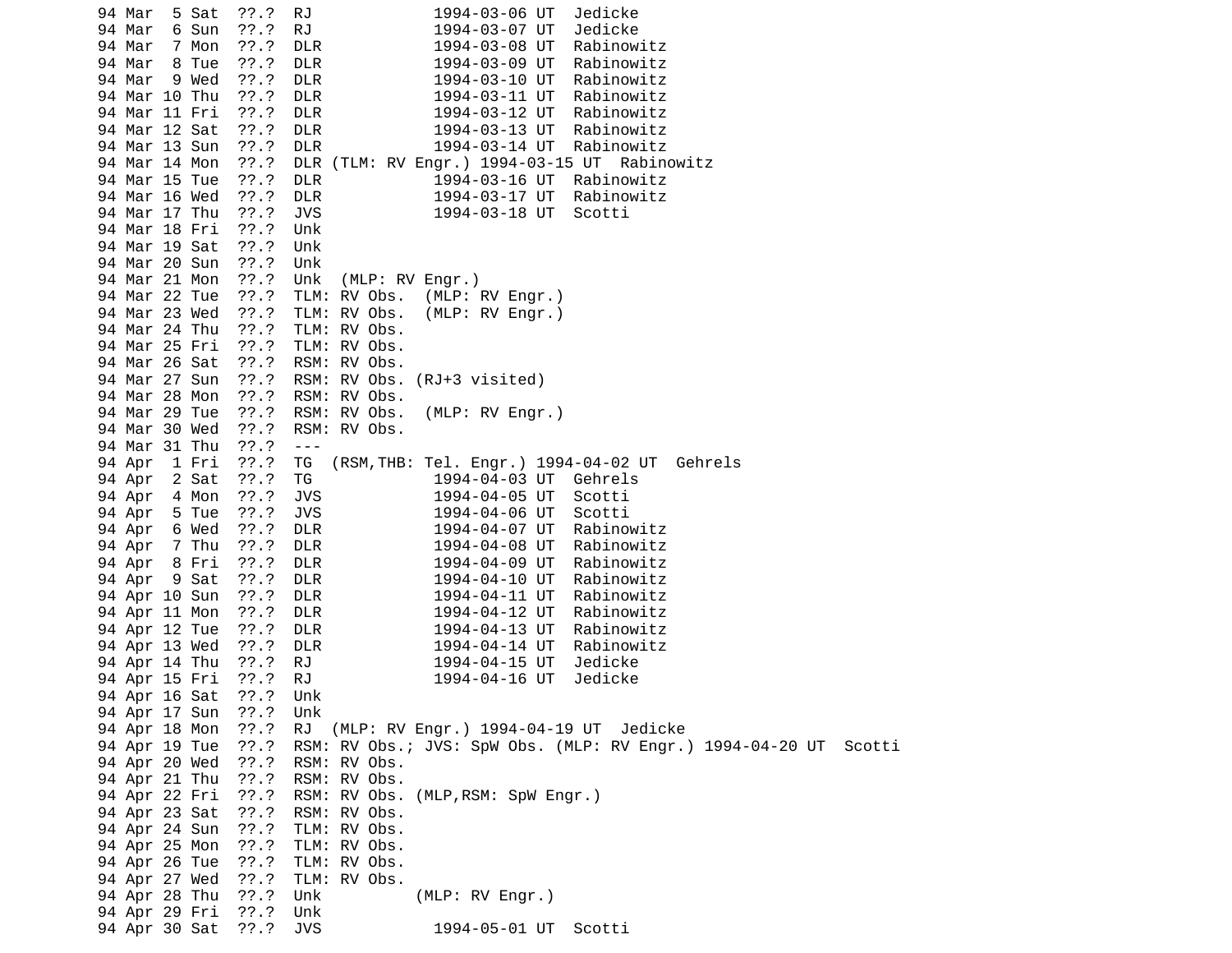| 2 Mon<br>??'.?<br>94 May<br>JVS<br>1994-05-03 UT                                                 | Scotti                   |
|--------------------------------------------------------------------------------------------------|--------------------------|
|                                                                                                  |                          |
| <b>JVS</b><br>1994-05-04 UT<br>94 May<br>3 Tue<br>??.?                                           | Scotti                   |
| 4 Wed<br>$??\cdot?$<br><b>JVS</b><br>1994-05-05 UT<br>94 May                                     | Scotti                   |
| $??\cdot?$<br>JVS (MLP: RV Engr.) 1994-05-06 UT Scotti<br>94 May 5 Thu                           |                          |
| 77.7<br>94 May 6 Fri<br>1994-05-07 UT<br><b>DLR</b>                                              | Rabinowitz               |
| 94 May 7 Sat<br>$??\ .?$<br><b>DLR</b><br>1994-05-08 UT<br>94 May 8 Sun<br>1994-05-09 UT         | Rabinowitz               |
| ??.?<br><b>DLR</b><br>94 May 9 Mon<br>??.?<br><b>DLR</b><br>1994-05-10 UT                        | Rabinowitz<br>Rabinowitz |
| 77.7<br><b>DLR</b><br>1994-05-11 UT<br>94 May 10 Tue                                             | Rabinowitz               |
| ??'.?<br>94 May 11 Wed<br>Unk                                                                    |                          |
| $??\ .?$<br>94 May 12 Thu<br><b>DLR</b><br>1994-05-13 UT                                         | Rabinowitz               |
| 94 May 13 Fri<br>$??\ .?$<br><b>DLR</b><br>1994-05-14 UT                                         | Rabinowitz               |
| 94 May 14 Sat<br>$??\ .?$<br><b>DLR</b><br>1994-05-15 UT                                         | Rabinowitz               |
| ??'.?<br>94 May 15 Sun<br>TG<br>1994-05-16 UT                                                    | Gehrels                  |
| ??'.?<br>94 May 16 Mon<br>TG<br>1994-05-17 UT                                                    | Gehrels                  |
| TG<br>94 May 17 Tue<br>??.?<br>1994-05-18 UT                                                     | Gehrels                  |
| TG<br>94 May 18 Wed<br>1994-05-19 UT                                                             | Gehrels                  |
| ???<br>???<br>$\sim$ $\sim$ $\sim$<br>94 May 19 Thu<br>(MLP: RV Engr.)                           |                          |
| ??'.?<br>94 May 20 Fri<br>TLM:<br>RV Obs. (MLP: RV Engr.)                                        |                          |
| $??\ .?$<br>94 May 21 Sat<br>TLM:<br>RV Obs.                                                     |                          |
| TLM: RV Obs.<br>94 May 22 Sun<br>??.?                                                            |                          |
| 94 May 23 Mon<br>??.?<br>TLM: RV Obs.                                                            |                          |
| ??'.?<br>94 May 24 Tue<br>RSM: RV Obs.                                                           |                          |
| ??'.?<br>94 May 25 Wed<br>RSM: RV Obs.                                                           |                          |
| $??\ .?$<br>RSM: RV Obs.<br>94 May 26 Thu                                                        |                          |
| ??'.?<br>94 May 27 Fri<br>RSM: RV Obs.                                                           |                          |
| $??\ .?$<br>RSM: RV Obs.<br>94 May 28 Sat                                                        |                          |
| 77.7<br>94 May 29 Sun<br>Unk                                                                     |                          |
| $??\ .?$<br>94 May 30 Mon<br><b>RJ</b><br>1994-05-31 UT                                          | Jedicke                  |
| 94 May 31 Tue<br><b>RJ</b><br>1994-06-01 UT<br>??.?                                              | Jedicke                  |
| Unk<br>94 Jun 1 Wed<br>??.?                                                                      |                          |
| 94 Jun 2 Thu<br>??.?<br><b>RJ</b><br>1994-06-03 UT<br>$??\ .?$                                   | Jedicke                  |
| <b>RJ</b><br>94 Jun 3 Fri<br>1994-06-04 UT<br>94 Jun 4 Sat<br>??.?<br><b>RJ</b><br>1994-06-05 UT | Jedicke<br>Jedicke       |
| 94 Jun<br>5 Sun<br>$??\ .?$<br>TG<br>1994-06-06 UT                                               | Gehrels                  |
| 94 Jun<br>6 Mon<br>$??\.?$<br>TG<br>1994-06-07 UT                                                | Gehrels                  |
| 94 Jun<br>7 Tue<br>$??\ .?$<br>TG<br>1994-06-08 UT                                               | Gehrels                  |
| 94 Jun<br>8 Wed<br>??.?<br>ΤG<br>1994-06-09 UT                                                   | Gehrels                  |
| 94 Jun<br>9 Thu<br>TG<br>1994-06-10 UT<br>??.?                                                   | Gehrels                  |
| 94 Jun 10 Fri<br>??.?<br>TG<br>1994-06-11 UT                                                     | Gehrels                  |
| 94 Jun 11 Sat<br>??'.?<br><b>JVS</b><br>1994-06-12 UT                                            | Scotti                   |
| ??.?<br><b>JVS</b><br>1994-06-13 UT<br>94 Jun 12 Sun                                             | Scotti                   |
| 94 Jun 13 Mon<br>??'.?<br><b>JVS</b><br>1994-06-14 UT                                            | Scotti                   |
| 94 Jun 14 Tue<br>??'.?<br><b>JVS</b><br>1994-06-15 UT                                            | Scotti                   |
| 94 Jun 15 Wed<br>??'.?<br><b>JVS</b><br>1994-06-16 UT                                            | Scotti                   |
|                                                                                                  |                          |
| Unk<br>94 Jun 28 Thu<br>77.7<br>(Unk: RV Engr.)                                                  |                          |
| 94 Jul<br>??'.?<br>ΤG<br>1994-07-02 UT<br>1 Fri                                                  | Gehrels                  |
| 94 Jul<br>2 Sat<br>??'.?<br>ΤG<br>1994-07-03 UT                                                  | Gehrels                  |
| TG<br>94 Jul<br>3 Sun<br>??'.?<br>1994-07-04 UT                                                  | Gehrels                  |
| 94 Jul<br>4 Mon<br>??'.?<br><b>JVS</b><br>1994-07-05 UT                                          | Scotti                   |
| <b>JVS</b><br>94 Jul<br>5 Tue<br>??'.?<br>1994-07-06 UT                                          | Scotti                   |
| 94 Jul<br>6 Wed<br>??'.?<br><b>JVS</b><br>1994-07-07 UT                                          | Scotti                   |
| 7 Thu<br>94 Jul<br>??'.?<br><b>JVS</b><br>1994-07-08 UT                                          | J.V.Scotti               |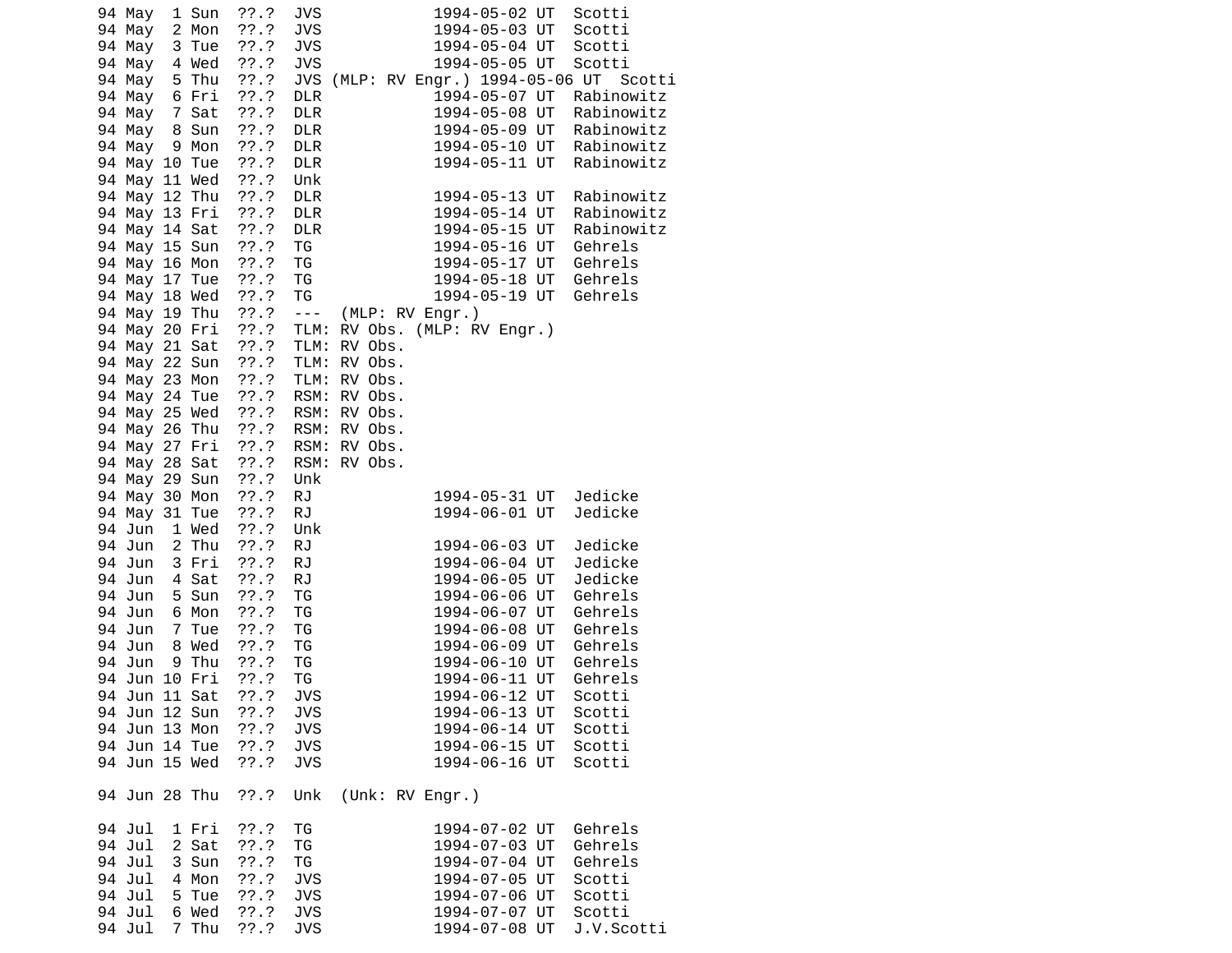| 94 Jul<br>94 Jul<br>94 Jul 10 Sun                                                                                                                                                                                | 8 Fri<br>9 Sat                                     | $??\ .?$<br>$??\ .?$<br>??.?                                                                                                | JVS<br><b>JVS</b><br>RJ.                                                                               |                                                                                                                                                                                                                     | 1994-07-09 UT<br>1994-07-10 UT<br>1994-07-11 UT                                                                                                                                                               | Scotti<br>Scotti<br>Jedicke                                                                                          |  |
|------------------------------------------------------------------------------------------------------------------------------------------------------------------------------------------------------------------|----------------------------------------------------|-----------------------------------------------------------------------------------------------------------------------------|--------------------------------------------------------------------------------------------------------|---------------------------------------------------------------------------------------------------------------------------------------------------------------------------------------------------------------------|---------------------------------------------------------------------------------------------------------------------------------------------------------------------------------------------------------------|----------------------------------------------------------------------------------------------------------------------|--|
| 94 Jul 14 Thu                                                                                                                                                                                                    |                                                    | ??.?                                                                                                                        | Unk                                                                                                    | (MLP: RV Engr.)                                                                                                                                                                                                     |                                                                                                                                                                                                               |                                                                                                                      |  |
| 94 Aug                                                                                                                                                                                                           | 9 ???                                              | ??'.?                                                                                                                       | Unk                                                                                                    | (MLP, THB: RV Engr.)                                                                                                                                                                                                |                                                                                                                                                                                                               |                                                                                                                      |  |
| 94 Aug 30 Tue<br>94 Aug 31 Wed<br>94 Sep 1 Thu<br>94 Sep 2 Fri<br>94 Sep 3 Sat<br>94 Sep 4 Sun<br>94 Sep 5 Mon<br>94 Sep 6 Tue<br>94 Sep 7 Wed<br>94 Sep 8 Thu<br>94 Sep 9 Fri<br>94 Sep 10 Sat<br>94 Sep 11 Sun |                                                    | ??.?<br>??'.?<br>??.?<br>??.?<br>??.?<br>$??\cdot$<br>$??\ .?$<br>$??\ .?$<br>??.?<br>$??\ .?$<br>??'.?<br>$??\ .?$<br>??.? | ΤG<br>TG<br>Unk<br>TG<br>TG<br><b>JVS</b><br><b>JVS</b><br><b>JVS</b><br><b>JVS</b><br>Unk<br>RJ<br>RJ |                                                                                                                                                                                                                     | 1994-09-01 UT Gehrels<br>1994-09-02 UT Gehrels<br>1994-09-04 UT Gehrels<br>1994-09-05 UT Gehrels<br>1994-09-06 UT Scotti<br>1994-09-07 UT<br>1994-09-08 UT<br>1994-09-09 UT<br>1994-09-11 UT<br>1994-09-12 UT | TG (RSM, MLP, THB: RV Engr.) 1994-08-31 UT Gehrels<br>Scotti<br>Scotti<br>Scotti<br>Jedicke<br>Jedicke               |  |
| 94 Sep 16 Fri<br>94 Sep 17 Sat<br>94 Sep 18 Sun<br>94 Sep 19 Mon ??.? TLM: RV Obs.<br>94 Sep 21 Wed ??.?<br>94 Sep 22 Thu<br>94 Sep 23 Fri<br>94 Sep 24 Sat<br>94 Sep 25 Sun                                     |                                                    | $??\ .?$<br>??.?<br>??'.?<br>??'.?<br>??.?                                                                                  | Unk<br>Unk                                                                                             | 94 Sep 14 Wed ??.? Unk (MLP: RV Engr.)<br>94 Sep 15 Thu ??.? RSM: RV Obs. (MLP: RV Engr.)<br>RSM: RV Obs.<br>RSM: RV Obs.<br>??.? RSM: RV Obs.<br>TLM: RV Obs.<br>??.? TLM: RV Obs.<br>RSM: RV Obs. (MLP: RV Engr.) |                                                                                                                                                                                                               |                                                                                                                      |  |
| 94 Sep 26 Mon<br>94 Sep 27 Tue<br>94 Sep 28 Wed<br>94 Sep 29 Thu<br>94 Sep 30 Fri<br>94 Oct 1 Sat                                                                                                                |                                                    | $??\ .?$<br>??.?<br>??.?<br>??.?<br>??.?<br>??.?                                                                            | JVS<br><b>JVS</b><br><b>JVS</b><br><b>JVS</b><br>Unk<br>JVS                                            |                                                                                                                                                                                                                     | 1994-09-27 UT<br>1994-09-28 UT<br>1994-09-29 UT<br>1994-09-30 UT<br>1994-10-02 UT                                                                                                                             | Scotti<br>Scotti<br>Scotti<br>Scotti<br>Scotti                                                                       |  |
| 94 Oct 3 Mon<br>94 Oct<br>94 Oct<br>94 Oct<br>94 Oct<br>94 Oct<br>94 Oct<br>94 Oct 10 Mon<br>94 Oct 11 Tue<br>94 Oct 12 Wed<br>94 Oct 13 Thu                                                                     | 4 Tue<br>5 Wed<br>6 Thu<br>7 Fri<br>8 Sat<br>9 Sun | ??.?<br>??'.?<br>??.?<br>77.7<br>??'.?<br>??'.?<br>??'.?<br>$??\.?$<br>??'.?<br>??'.?<br>??'.?                              | <b>JVS</b><br><b>RJ</b><br>RJ<br>RJ<br><b>RJ</b><br>RJ<br>RJ<br><b>RJ</b><br>RJ<br>TG<br>TG            |                                                                                                                                                                                                                     | 1994-10-04 UT<br>1994-10-05 UT<br>1994-10-06 UT<br>1994-10-07 UT<br>1994-10-08 UT<br>1994-10-09 UT<br>1994-10-10 UT<br>1994-10-11 UT<br>1994-10-12 UT<br>1994-10-13 UT<br>1994-10-14 UT                       | Scotti<br>Jedicke<br>Jedicke<br>Jedicke<br>Jedicke<br>Jedicke<br>Jedicke<br>Jedicke<br>Jedicke<br>Gehrels<br>Gehrels |  |
| 94 Oct 17 ???<br>94 Oct 18 ???<br>94 Oct 19 ???<br>94 Oct 20 ???                                                                                                                                                 |                                                    | $??\.?$<br>??'.?<br>??'.?<br>??'.?                                                                                          |                                                                                                        | TLM: RV Obs. (MLP: RV Engr.)<br>TLM: RV Obs.<br>TLM: RV Obs.<br>RSM: RV Obs.                                                                                                                                        |                                                                                                                                                                                                               |                                                                                                                      |  |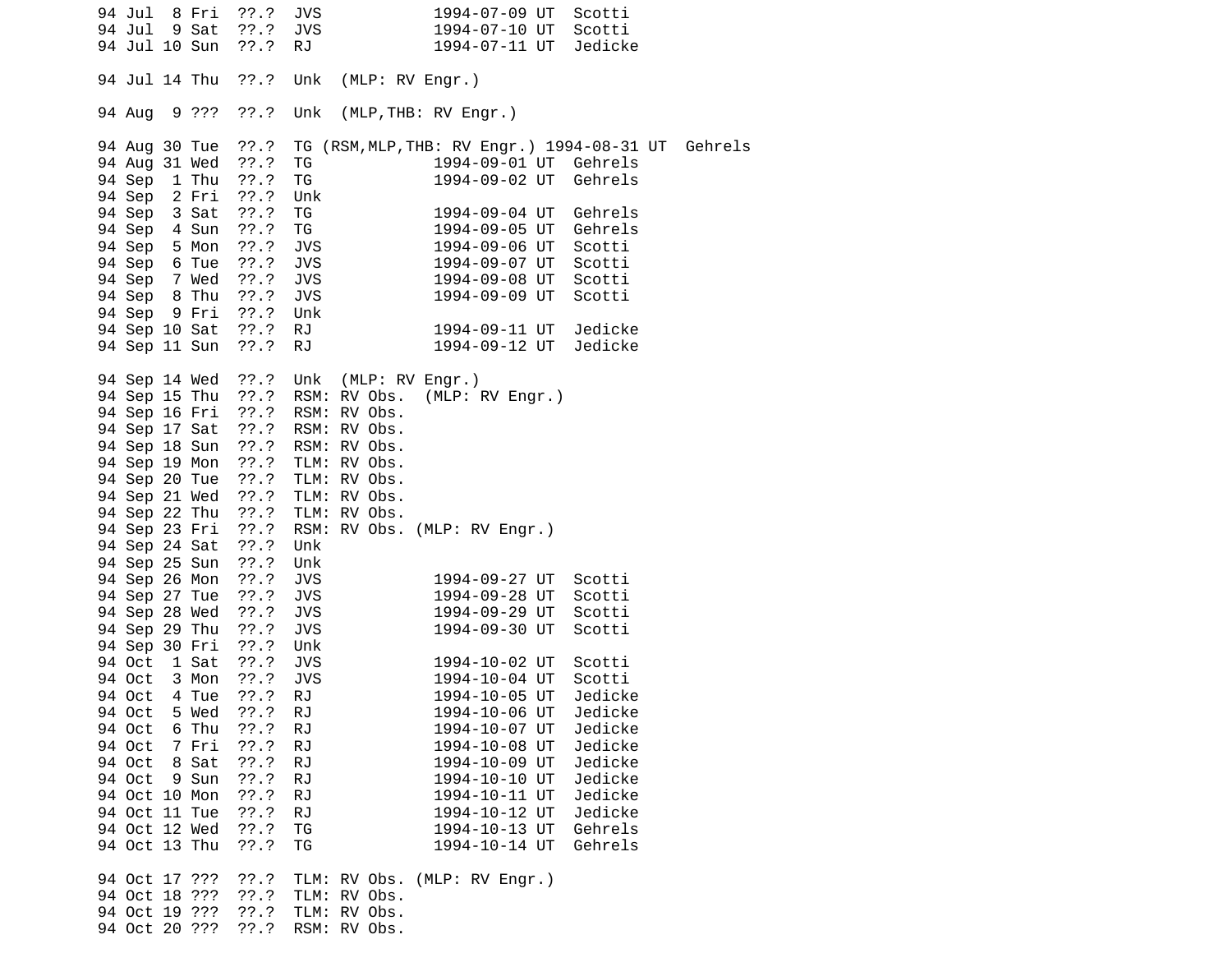| 94 Oct 21 ???<br>94 Oct 22 ???                                                                                              | ??'.?<br>??'.?<br>$- - -$                                                                                                     | RSM: RV Obs.<br>(RSM: RV Engr.)                                                                                                                                                                  |
|-----------------------------------------------------------------------------------------------------------------------------|-------------------------------------------------------------------------------------------------------------------------------|--------------------------------------------------------------------------------------------------------------------------------------------------------------------------------------------------|
| 94 Oct 25 Tue<br>94 Oct 26 Wed<br>94 Oct 27 Thu<br>94 Oct 28 Fri<br>94 Oct<br>29 Sat<br>94 Oct 30 Sun<br>94 Oct 31 Mon      | ??.?<br>ТG<br>??'.?<br>ΤG<br>??'.?<br>TG<br>$??\.?$<br>TG<br>??'.?<br><b>RJ</b><br><b>RJ</b><br>$??\.?$<br>??'.?<br><b>RJ</b> | 1994-10-26 UT<br>Gehrels<br>1994-10-27 UT<br>Gehrels<br>1994-10-28 UT<br>Gehrels<br>1994-10-29 UT<br>Gehrels<br>1994-10-30 UT<br>Jedicke<br>Jedicke<br>1994-10-31 UT<br>Jedicke<br>1994-11-01 UT |
| 94 Nov<br>4 Fri<br>5 Sat<br>94 Nov<br>94 Nov<br>6 Sun<br>94 Nov<br>$7^{\circ}$<br>Mon<br>94 Nov<br>8 Tue<br>94 Nov<br>9 Wed | RJ<br>$??\.?$<br>??'.?<br><b>JVS</b><br>??'.?<br><b>JVS</b><br>??'.?<br>Unk<br>$??\.?$<br><b>JVS</b><br>??'.?<br><b>JVS</b>   | 1994-11-05 UT<br>Jedicke<br>1994-11-06 UT<br>Scotti<br>1994-11-07 UT<br>Scotti<br>1994-11-09 UT<br>Scotti<br>Scotti<br>1994-11-10 UT                                                             |
| 94 Nov 10 Thu<br>94 Nov 13 Sun                                                                                              | $??\.?$<br><b>JVS</b><br>??'.?                                                                                                | 1994-11-11 UT<br>Scotti<br>TLM:<br>RV Obs.                                                                                                                                                       |
| 94 Nov 14 Mon<br>94 Nov 15 Tue<br>94 Nov 16 Wed<br>94 Nov 17 Thu<br>94 Nov 18 Fri<br>94 Nov 19 Sat                          | ??'.?<br>??.?<br>??'.?<br>??.?<br>??'.?<br>??'.?                                                                              | TLM:<br>RV Obs.<br>RV Obs.<br>TLM:<br>(MLP: RV Engr.)<br>TLM:<br>RV Obs.<br>RSM:<br>RV Obs.<br>RSM:<br>RV Obs.<br>RSM:<br>RV Obs.                                                                |
| 94 Nov 20 Sun<br>94 Nov 21 Mon                                                                                              | ??.?<br>??.?<br>$\omega = \omega$                                                                                             | RSM:<br>RV Obs.<br>(RSM: RV Engr.)                                                                                                                                                               |
| 94 Nov 22 Tue<br>94 Nov 23 Wed<br>94 Nov 24 Thu                                                                             | ??'.?<br>Unk<br>??'.?<br>Unk<br>??'.?<br>Unk                                                                                  | (MLP: RV Engr.)                                                                                                                                                                                  |
| 94 Nov 25 Fri<br>94 Nov 26 Sat<br>94 Nov 27<br>Sun<br>94 Nov 28<br>Mon                                                      | $??\.?$<br><b>RJ</b><br>77.7<br><b>RJ</b><br>??'.?<br><b>RJ</b><br>$??\.?$<br><b>RJ</b>                                       | 1994-11-26 UT<br>Jedicke<br>Jedicke<br>1994-11-27 UT<br>1994-11-28 UT<br>Jedicke<br>1994-11-29 UT<br>Jedicke                                                                                     |
| 94 Nov 29 Tue<br>30 Wed<br>94 Nov<br>94 Dec<br>1 Thu                                                                        | ??'.?<br>ΤG<br>TG<br>$??\.?$<br>28.7<br>TG                                                                                    | 1994-11-30 UT<br>Gehrels<br>1994-12-01 UT<br>Gehrels<br>1994-12-02 UT<br>Gehrels                                                                                                                 |
| 2 Fri<br>94 Dec<br>94 Dec<br>3 Sat<br>94 Dec<br>4 Sun<br>94 Dec<br>5 Mon                                                    | 0.4<br>ΤG<br>ΤG<br>1.5<br>2.7<br>TG<br>3.8<br>JVS                                                                             |                                                                                                                                                                                                  |
| 94 Dec<br>6 Tue<br>94 Dec<br>Wed<br>7                                                                                       | 4.8<br><b>JVS</b><br>5.8<br>ΤG                                                                                                |                                                                                                                                                                                                  |
| 94 Dec<br>8 Thu<br>94 Dec<br>9 Fri<br>94 Dec 10 Sat                                                                         | <b>JVS</b><br>6.8<br>7.8<br><b>JVS</b><br>8.7<br><b>JVS</b>                                                                   |                                                                                                                                                                                                  |
| 94 Dec 11 Sun<br>94 Dec 12 Mon<br>94 Dec 13 Tue<br>94 Dec 14 Wed                                                            | 9.6<br>$- - -$<br>10.5<br>11.4<br>12.3                                                                                        | (MLP: RV Engr.)<br>TLM:<br>RV Obs.<br>TLM:<br>RV Obs.<br>TLM:<br>RV Obs.                                                                                                                         |
| 94 Dec 15 Thu<br>94 Dec 16 Fri<br>94 Dec 17 Sat<br>94 Dec 18 Sun                                                            | 13.2<br>14.1<br>15.0<br>15.9                                                                                                  | TLM:<br>RV Obs.<br>RSM:<br>RV Obs.<br>RSM:<br>RV Obs.<br>RSM:<br>RV Obs.                                                                                                                         |
| 94 Dec 19 Mon                                                                                                               | 16.8                                                                                                                          | RSM:<br>RV Obs.                                                                                                                                                                                  |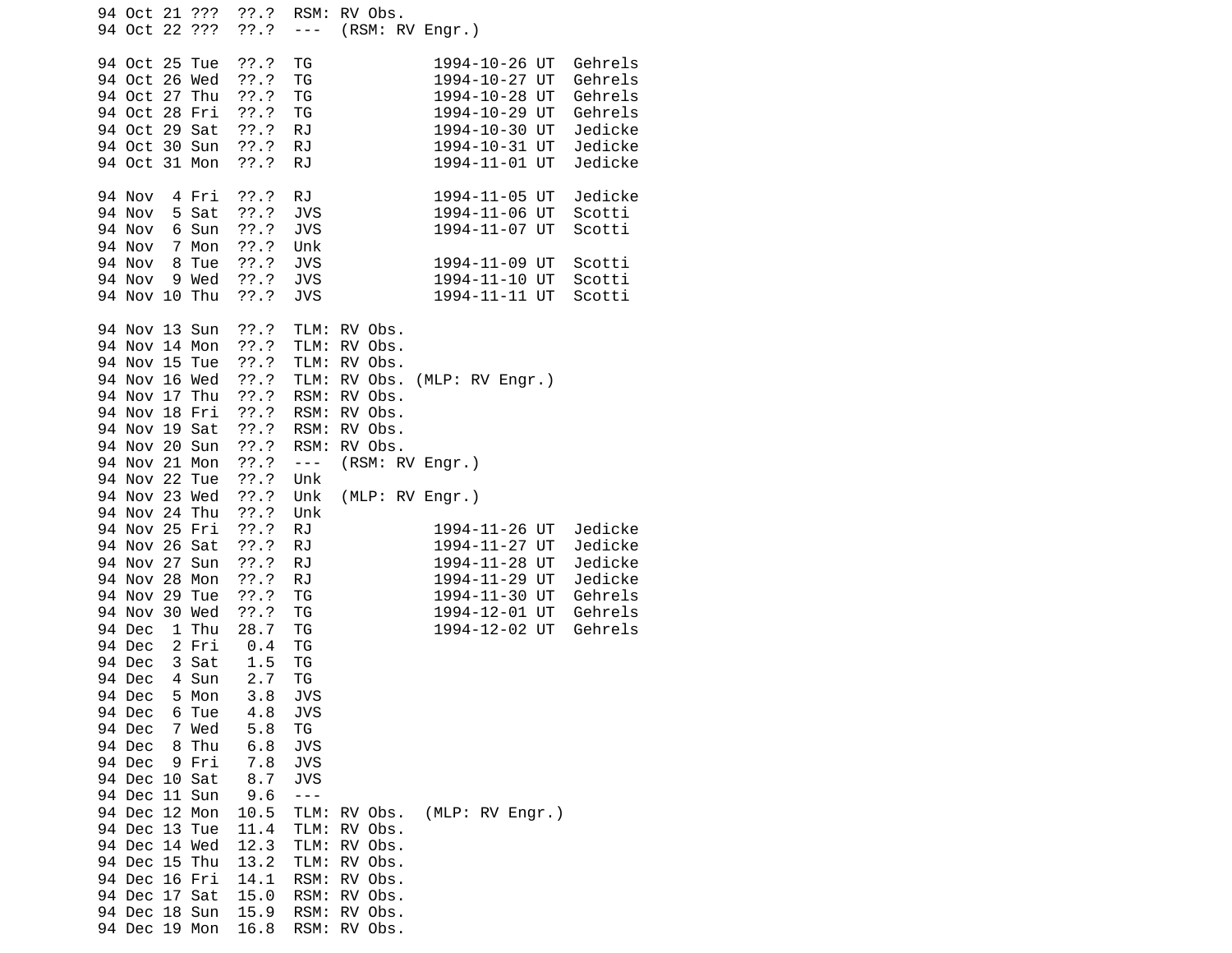| 94 Dec 20 Tue<br>Dec 21 Wed<br>94<br>94<br>Dec 22<br>Thu<br>94 Dec 23 Fri<br>94 Dec 24<br>Sat | 17.7<br>18.7<br>19.7<br>20.6<br>21.6 | RSM: RV Obs.<br>Unk<br>Unk<br>ТG<br>ΤG   |
|-----------------------------------------------------------------------------------------------|--------------------------------------|------------------------------------------|
| 94 Dec 25<br>Sun                                                                              | 22.7                                 | ΤG                                       |
| 94 Dec 26<br>Mon<br>94 Dec 27<br>Tue                                                          | 23.7<br>24.8                         | ΤG<br>TG                                 |
| 94 Dec<br>28<br>Wed                                                                           | 25.9                                 | TG                                       |
| 94 Dec 29 Thu                                                                                 | 27.1                                 | <b>JVS</b>                               |
| 94 Dec 30 Fri                                                                                 | 28.2                                 | <b>JVS</b>                               |
| 94<br>Dec 31 Sat                                                                              | 29.4                                 | <b>JVS</b>                               |
| 95<br>Jan<br>1 Sun<br>2 Mon<br>95<br>Jan                                                      | 1.0<br>2.1                           | <b>JVS</b><br><b>JVS</b>                 |
| 95<br>Jan<br>3<br>Tue                                                                         | 3.1                                  | JVS                                      |
| 95<br>Jan<br>4 Wed                                                                            | 4.2                                  | RJ                                       |
| 95<br>Jan<br>Thu<br>5.                                                                        | 5.2                                  | RJ                                       |
| 95<br>Jan<br>6 Fri                                                                            | 6.1                                  | <b>RJ</b>                                |
| 95<br>$\overline{7}$<br>Sat<br>Jan<br>95<br>Jan<br>8<br>Sun                                   | 7.1<br>8.0                           | <b>JVS</b><br><b>RJ</b><br>AAS meeting   |
| 95<br>Jan<br>9 Mon                                                                            | 8.9                                  | п<br>П<br>RJ                             |
| 95<br>Jan<br>10<br>Tue                                                                        | 9.8                                  | П<br>П<br>$- - -$                        |
| 95<br>11 Wed<br>Jan                                                                           | 10.6                                 | П<br>П<br>Unk                            |
| 12 Thu<br>95<br>Jan<br>Jan 13 Fri                                                             | 11.5                                 | TLM:<br>RV Obs.<br>AAS meeting in Tucson |
| 95<br>95<br>Jan 14 Sat                                                                        | 12.4<br>13.3                         | TLM:<br>RV Obs.<br>TLM:<br>RV Obs.       |
| Jan 15 Sun<br>95                                                                              | 14.3                                 | RSM:<br>RV Obs.                          |
| 95<br>Jan 16 Mon                                                                              | 15.2                                 | RSM:<br>RV Obs.                          |
| Jan 17 Tue<br>95                                                                              | 16.2                                 | RV Obs.<br>RSM:                          |
| Jan 18 Wed<br>95                                                                              | 17.1                                 | RSM:<br>RV Obs.                          |
| 95<br>Jan 19 Thu<br>Jan 20 Fri<br>95                                                          | 18.1<br>19.1                         | RSM:<br>RV Obs.<br>Unk                   |
| Jan 21<br>95<br>Sat                                                                           | 20.2                                 | ΤG                                       |
| Jan 22<br>95<br>Sun                                                                           | 21.2                                 | ΤG                                       |
| 95<br>Jan 23 Mon                                                                              | 22.3                                 | JVS                                      |
| Jan 24<br>95<br>Tue<br>Jan 25 Wed<br>95                                                       | 23.3<br>24.4                         | <b>JVS</b><br><b>JVS</b>                 |
| 95<br>Jan 26<br>Thu                                                                           | 25.5                                 | <b>JVS</b>                               |
| Jan 27 Fri<br>95                                                                              | 26.6                                 | ΤG                                       |
| 95<br>Jan 28 Sat                                                                              | 27.7                                 | TG                                       |
| Jan 29 Sun<br>95                                                                              | 28.8                                 | ΤG                                       |
| 95<br>Jan 30 Mon<br>95 Jan 31 Tue                                                             | 0.4<br>1.5                           | JVS<br><b>JVS</b>                        |
| 95 Feb<br>1 Wed                                                                               | 2.5                                  | JVS                                      |
| 95 Feb<br>$\overline{2}$<br>Thu                                                               | 3.5                                  | RJ                                       |
| 95 Feb<br>3 Fri                                                                               | 4.4                                  | <b>RJ</b>                                |
| 95 Feb<br>4 Sat                                                                               | 5.4                                  | JVS, RJ                                  |
| 95 Feb<br>5 Sun<br>95 Feb<br>6 Mon                                                            | 6.3<br>7.2                           | <b>RJ</b><br><b>RJ</b>                   |
| 95 Feb<br>Tue<br>7                                                                            | 8.1                                  | <b>RJ</b>                                |
| 95 Feb<br>8 Wed                                                                               | 9.0                                  | Unk                                      |
| 95 Feb<br>9 Thu                                                                               | 9.8                                  | $- - -$                                  |
| 95 Feb<br>10 Fri                                                                              | 10.7                                 | RSM:<br>RV Obs.                          |
| 95 Feb<br>11 Sat<br>95 Feb 12 Sun                                                             | 11.7<br>12.6                         | RSM:<br>RV Obs.<br>RSM:<br>RV Obs.       |
| 95 Feb 13 Mon                                                                                 | 13.6                                 | RSM:<br>RV Obs.                          |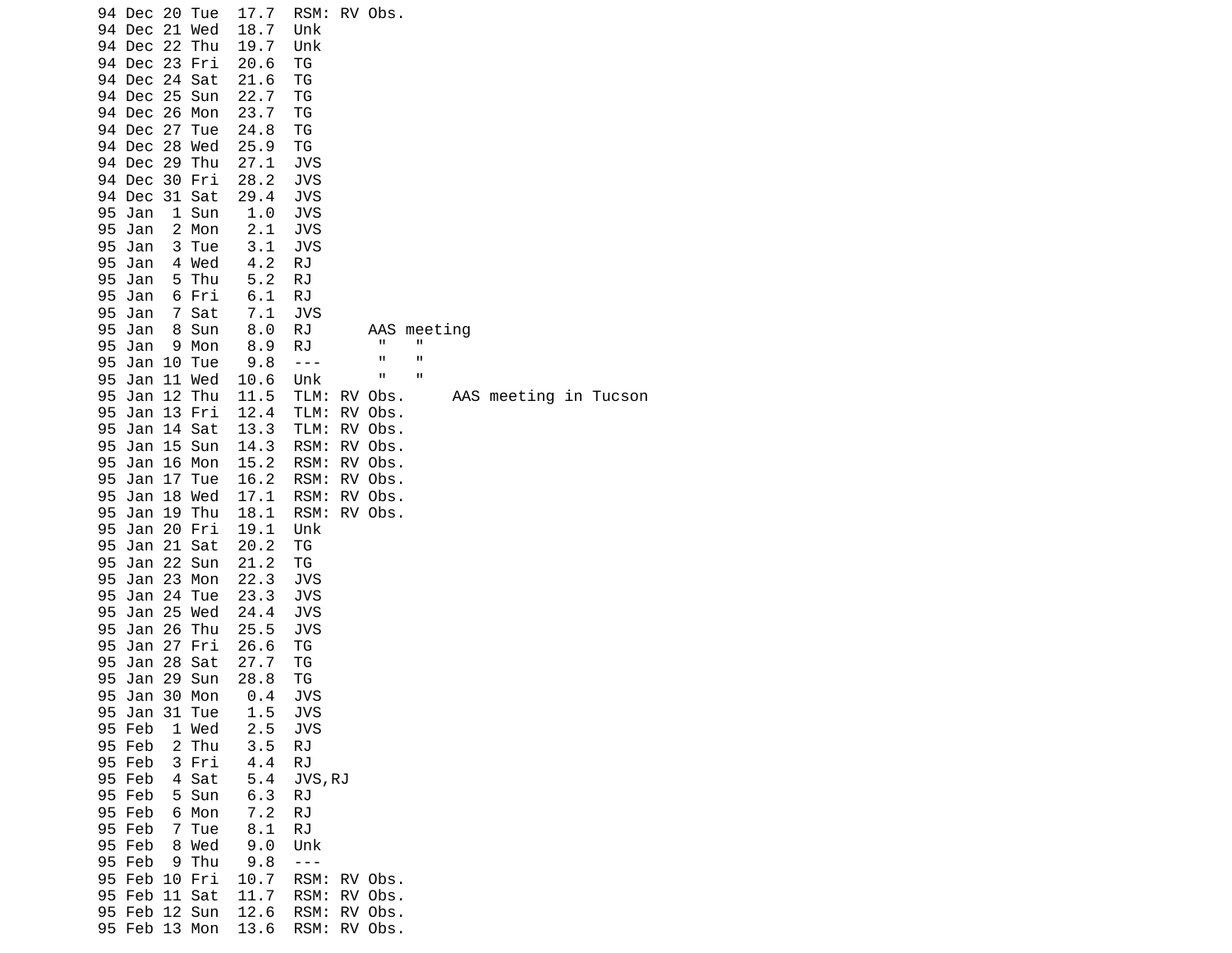| 95<br>95<br>Feb<br>95<br>Feb<br>95<br>Feb<br>Feb<br>95        | Feb 14 Tue<br>15 Wed<br>16<br>Thu<br>17 Fri<br>18<br>Sat | 14.6<br>15.6<br>16.6<br>17.6<br>18.7 | RSM:<br>RV Obs.<br>TLM:<br>RV Obs.<br>RV Obs.<br>TLM:<br>RV Obs.<br>TLM:<br>TLM:<br>RV Obs.                                             |
|---------------------------------------------------------------|----------------------------------------------------------|--------------------------------------|-----------------------------------------------------------------------------------------------------------------------------------------|
| 95<br>Feb<br>Feb<br>95<br>Feb<br>95<br>95<br>Feb              | 19<br>Sun<br>20 Mon<br>21<br>Tue<br>22 Wed               | 19.8<br>20.8<br>21.9<br>23.0         | Unk<br><b>JVS</b><br><b>JVS</b><br><b>JVS</b>                                                                                           |
| Feb 23<br>95<br>95<br>Feb<br>95<br>Feb<br>Feb<br>95           | Thu<br>24 Fri<br>25 Sat<br>26 Sun                        | 24.1<br>25.1<br>26.2<br>27.3         | <b>JVS</b><br>(MLP: RV Engr.)<br>TG<br>ΤG<br>TG                                                                                         |
| Feb<br>95<br>95<br>Feb<br>95<br>Mar<br>Mar<br>95              | 27<br>Mon<br>28<br>Tue<br>1 Wed<br>2 Thu                 | 28.3<br>29.3<br>0.8<br>1.8           | ΤG<br>RJ<br>RJ<br><b>RJ</b>                                                                                                             |
| Mar<br>95<br>95 Mar<br>95<br>Mar<br>95<br>Mar                 | 3 Fri<br>4 Sat<br>5 Sun<br>6 Mon                         | 2.8<br>3.7<br>4.6<br>5.5             | TG<br>ΤG<br>ΤG<br>RJ                                                                                                                    |
| 95<br>Mar<br>95<br>Mar<br>95<br>Mar<br>95<br>Mar<br>Mar<br>95 | 7 Tue<br>8 Wed<br>9 Thu<br>10 Fri<br>11 Sat              | 6.4<br>7.3<br>8.2<br>9.1<br>10.0     | RJ<br>RJ<br>RJ<br>Unk<br>Unk                                                                                                            |
| 95<br>Mar<br>Mar<br>95<br>95<br>Mar<br>Mar<br>95              | 12 Sun<br>13 Mon<br>14<br>Tue<br>15 Wed                  | 11.0<br>11.9<br>12.9<br>14.0         | Unk<br>RSM:<br>(MLP: RV Engr.)<br>RV Obs.<br>RSM:<br>$(RJ + 2 \text{ visitors})$<br>RV Obs.<br>RSM:<br>RV Obs.<br>(MLP, THB: SpW Engr.) |
| 95<br>Mar<br>95<br>Mar<br>95<br>Mar<br>Mar<br>95              | 16<br>Thu<br>17 Fri<br>18<br>Sat<br>19 Sun               | 15.0<br>16.1<br>17.2<br>18.3         | RV Obs.<br>RSM:<br>TLM:<br>RV Obs.<br>TLM:<br>RV Obs.<br>RV Obs.<br>TLM:                                                                |
| Mar<br>95<br>95<br>Mar<br>95<br>Mar<br>95<br>Mar              | 20 Mon<br>21<br>Tue<br>22 Wed<br>23<br>Thu               | 19.4<br>20.5<br>21.6<br>22.7         | Unk<br>Unk<br>RJ<br>RJ                                                                                                                  |
| Mar<br>95<br>95<br>Mar<br>Mar<br>95<br>95 Mar                 | 24 Fri<br>25 Sat<br>26<br>Sun<br>27<br>Mon               | 23.7<br>24.8<br>25.8<br>26.8         | ΤG<br>TG<br>RJ<br><b>RJ</b>                                                                                                             |
| 95 Mar<br>95<br>Mar<br>95 Mar<br>95 Mar<br>95 Apr             | 28<br>Tue<br>29 Wed<br>Thu<br>30<br>31 Fri<br>1 Sat      | 27.8<br>28.8<br>0.2<br>1.2<br>2.1    | <b>DLR</b><br><b>DLR</b><br><b>DLR</b><br><b>DLR</b><br><b>DLR</b>                                                                      |
| 95 Apr<br>95 Apr<br>95 Apr<br>95 Apr                          | 2 Sun<br>3 Mon<br>4 Tue<br>5 Wed                         | 3.0<br>3.9<br>4.8<br>5.7             | <b>DLR</b><br><b>JVS</b><br><b>JVS</b><br><b>JVS</b>                                                                                    |
| 95 Apr<br>95 Apr<br>95 Apr<br>95 Apr                          | 6 Thu<br>7 Fri<br>8 Sat<br>9 Sun                         | 6.5<br>7.5<br>8.4<br>9.3             | <b>JVS</b><br><b>JVS</b><br><b>JVS</b><br>Unk                                                                                           |
| 95 Apr                                                        | 10 Mon                                                   | 10.3                                 | RSM:<br>RV Obs.<br>(MLP: RV Engr.)                                                                                                      |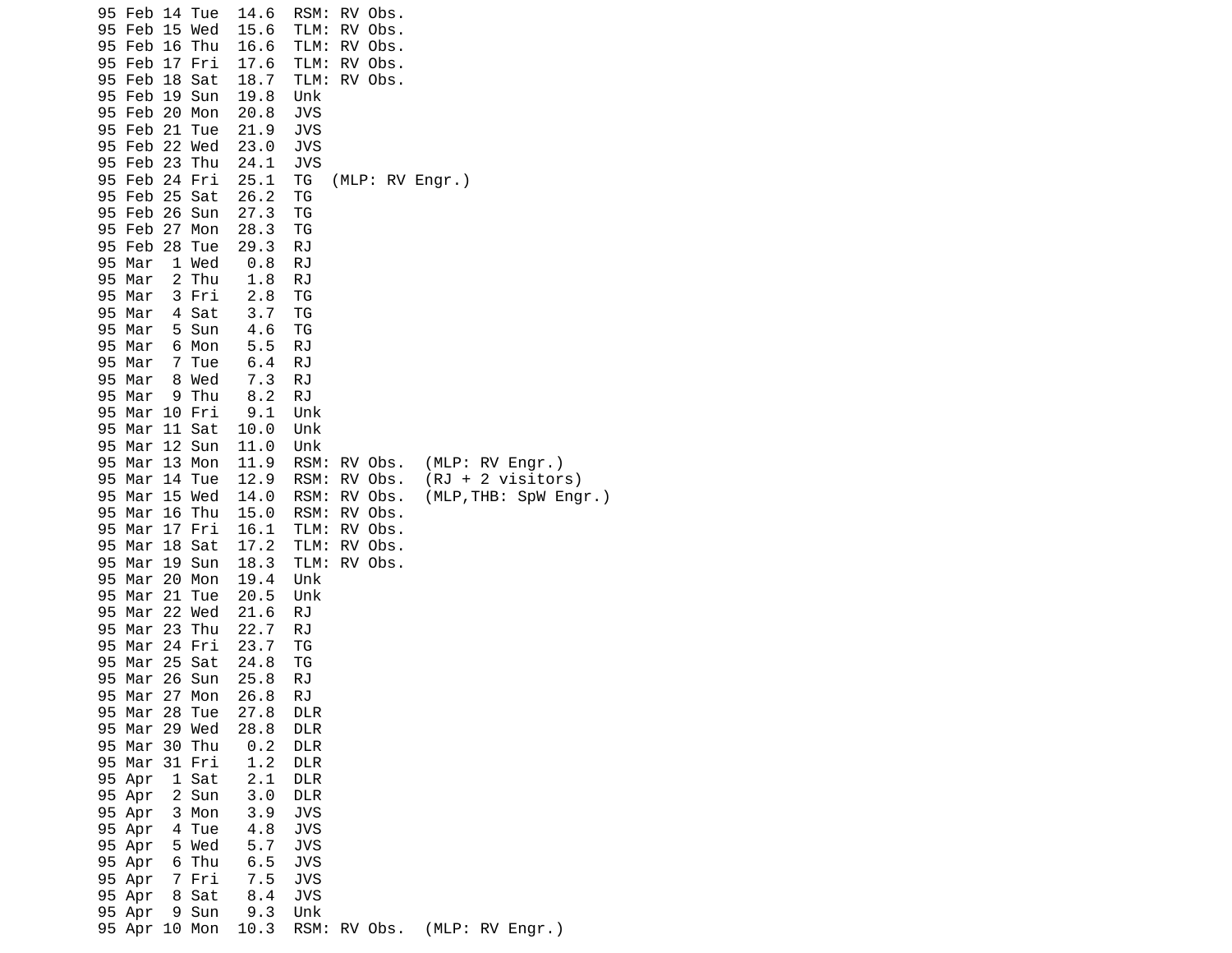| 95 Apr 11 Tue |       | 11.3           | RSM:       | RV Obs.                         |                 |  |
|---------------|-------|----------------|------------|---------------------------------|-----------------|--|
| 95 Apr 12 Wed |       | 12.4           | RSM:       | RV Obs.                         |                 |  |
| 95 Apr 13 Thu |       | 13.4           | RSM:       | RV Obs.                         |                 |  |
| 95 Apr 14 Fri |       | 14.5           | Unk        |                                 |                 |  |
| 95 Apr 15 Sat |       | 15.7           | Unk        |                                 |                 |  |
| 95 Apr 16 Sun |       | 16.8           | Unk        |                                 |                 |  |
| 95 Apr 17 Mon |       | 17.9           | Unk        |                                 |                 |  |
| 95 Apr 18 Tue |       | 19.1           | Unk        |                                 |                 |  |
| 95 Apr 19 Wed |       | 20.2           | Unk        |                                 |                 |  |
| 95 Apr 20 Thu |       | 21.3           | Unk        |                                 |                 |  |
| 95 Apr 21 Fri |       | 22.3           | RJ         |                                 |                 |  |
| 95 Apr 22 Sat |       | 23.4           | RJ         |                                 |                 |  |
| 95 Apr 23 Sun |       | 24.4           | RJ         |                                 |                 |  |
| 95 Apr 24 Mon |       | 25.4           | RJ         |                                 |                 |  |
| 95 Apr 25 Tue |       | 26.3           | <b>RJ</b>  |                                 |                 |  |
| 95 Apr 26 Wed |       | 27.3           | RJ         |                                 |                 |  |
| 95 Apr 27 Thu |       | 28.2           | <b>DLR</b> |                                 |                 |  |
| 95 Apr 28 Fri |       | 29.1           | <b>DLR</b> |                                 |                 |  |
| 95 Apr 29 Sat |       |                | <b>DLR</b> |                                 |                 |  |
| 95 Apr 30 Sun |       | $0.5 \ \, 1.4$ | <b>DLR</b> |                                 |                 |  |
| 95 May        | 1 Mon | 2.3            | <b>DLR</b> |                                 |                 |  |
| 95 May        | 2 Tue | 3.2            | <b>DLR</b> |                                 |                 |  |
| 95 May        | 3 Wed | 4.1            | <b>JVS</b> | (MLP, THB: RV Engr.)            |                 |  |
| 95 May 4 Thu  |       | 5.0            | RJ         |                                 |                 |  |
| 95 May 5 Fri  |       | 5.9            | TG         |                                 |                 |  |
| 95 May 6 Sat  |       | 6.8            | Unk        |                                 |                 |  |
| 95 May        | 7 Sun | 7.8            | TG         |                                 |                 |  |
| 95 May 8 Mon  |       |                | TG         |                                 |                 |  |
| 95 May        | 9 Tue | 8.7<br>9.8     | RSM:       | RV Obs.                         | (MLP: RV Engr.) |  |
| 95 May 10 Wed |       | 10.8           | RSM:       | RV Obs.                         |                 |  |
| 95 May 11 Thu |       | 11.9           | RSM:       | RV Obs.                         |                 |  |
| 95 May 12 Fri |       | 13.0           | RSM:       | RV Obs.                         |                 |  |
| 95 May 13 Sat |       | 14.1           | TLM:       | RV Obs.                         |                 |  |
| 95 May 14 Sun |       | 15.3           | TLM:       | RV Obs.                         |                 |  |
| 95 May 15 Mon |       | 16.4           | TLM:       | RV Obs.                         |                 |  |
| 95 May 16 Tue |       | 17.6           | TLM:       | RV Obs. (Last night of RV Obs.) |                 |  |
| 95 May 17 Wed |       | 18.7           | Unk        |                                 |                 |  |
| 95 May 18 Thu |       | 19.9           | Unk        |                                 |                 |  |
| 95 May 19 Fri |       | 20.9           | Unk        |                                 |                 |  |
| 95 May 20 Sat |       | 22.0           | Unk        |                                 |                 |  |
| 95 May 21 Sun |       | 23.0           | <b>JVS</b> |                                 |                 |  |
| 95 May 22 Mon |       | 24.0           | <b>JVS</b> |                                 |                 |  |
| 95 May 23 Tue |       | 24.9           | <b>JVS</b> |                                 |                 |  |
| 95 May 24 Wed |       | 25.8           | <b>JVS</b> |                                 |                 |  |
| 95 May 25 Thu |       | 26.8           | <b>JVS</b> |                                 |                 |  |
| 95 May 26 Fri |       | 27.7           | <b>JVS</b> |                                 |                 |  |
| 95 May 27 Sat |       | 28.6           | <b>DLR</b> |                                 |                 |  |
| 95 May 28 Sun |       | 29.5           | <b>DLR</b> |                                 |                 |  |
| 95 May 29 Mon |       | 0.8            | <b>DLR</b> |                                 |                 |  |
| 95 May 30 Tue |       | 1.7            | <b>DLR</b> |                                 |                 |  |
| 95 May 31 Wed |       | 2.6            | <b>DLR</b> |                                 |                 |  |
| 95 Jun        | 1 Thu | 3.5            | <b>DLR</b> |                                 |                 |  |
| 95 Jun        | 2 Fri | 4.4            | ΤG         |                                 |                 |  |
| 95 Jun        | 3 Sat | 5.3            | ΤG         |                                 |                 |  |
| 95 Jun        | 4 Sun | 6.3            | TG         |                                 |                 |  |
| 95 Jun        | 5 Mon | 7.3            | $TG +$     |                                 |                 |  |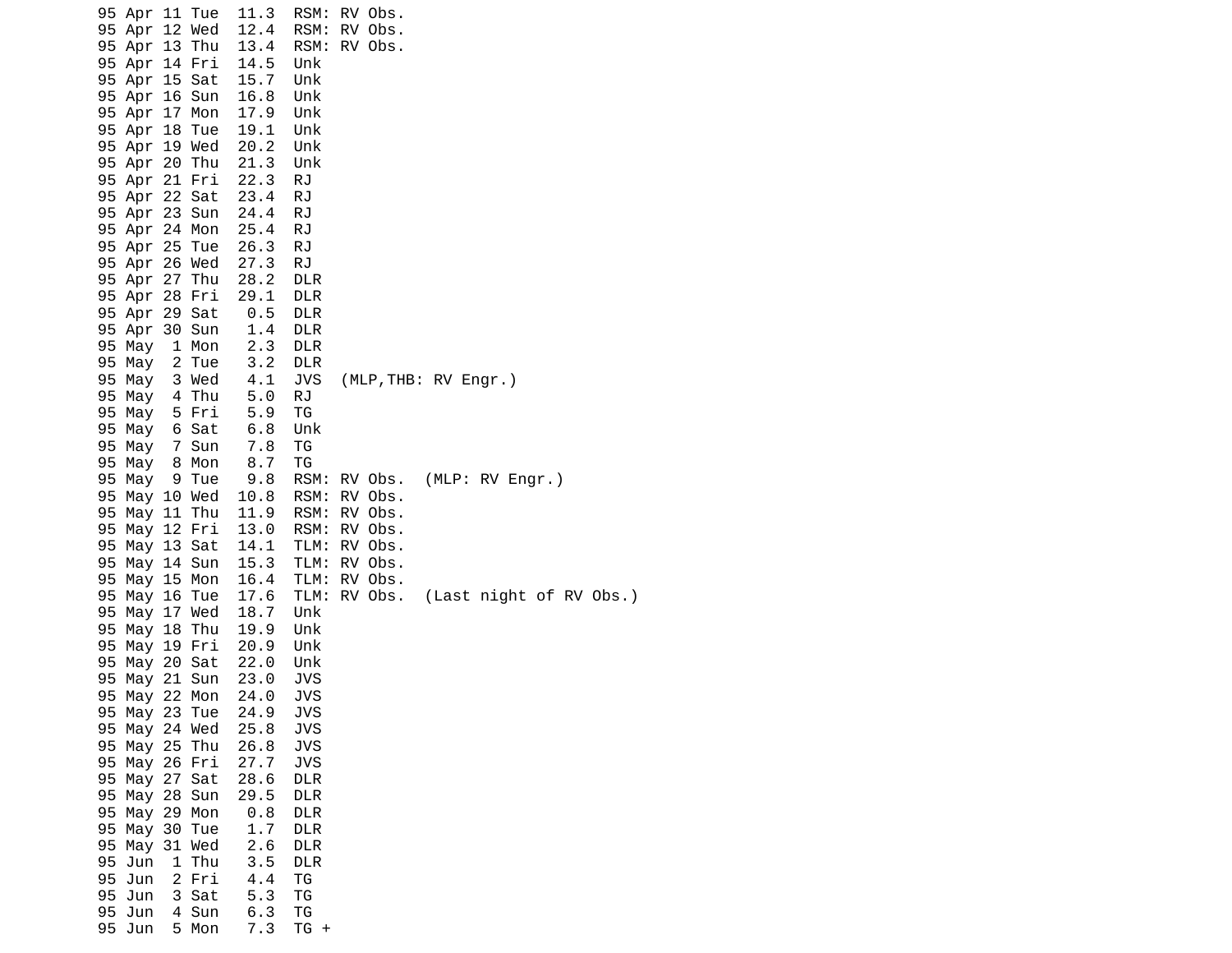|          | 95 Jun                      |   | 6 Tue                    | 8.3          | $TG +$            |  |                                |  |  |
|----------|-----------------------------|---|--------------------------|--------------|-------------------|--|--------------------------------|--|--|
| 95       | 95 Jun<br>Jun               | 8 | 7 Wed<br>Thu             | 9.3<br>10.4  | ΤG<br>Unk         |  |                                |  |  |
| 95       | Jun                         |   | 9 Fri                    | 11.5         | $- - -$           |  | (MLP: RV Engr.)                |  |  |
| 95       | Jun 10 Sat                  |   |                          | 12.6         | ---               |  | (MLP: RV Engr.; RV Obs. ended) |  |  |
| 95       | Jun 11 Sun                  |   |                          | 13.8         |                   |  |                                |  |  |
| 95       |                             |   | Jun 12 Mon               | 14.9         |                   |  |                                |  |  |
| 95<br>95 | Jun 14 Wed                  |   | Jun 13 Tue               | 16.1<br>17.3 |                   |  |                                |  |  |
| 95       | Jun 15 Thu                  |   |                          | 18.4         |                   |  |                                |  |  |
| 95       | Jun 16 Fri                  |   |                          | 19.5         |                   |  |                                |  |  |
| 95       | Jun 17 Sat                  |   |                          | 20.5         | Unk               |  |                                |  |  |
| 95       |                             |   | Jun 18 Sun               | 21.6         | Unk               |  |                                |  |  |
| 95<br>95 | Jun 19 Mon<br>Jun 20 Tue    |   |                          | 22.5<br>23.5 | Unk<br><b>JVS</b> |  |                                |  |  |
| 95       |                             |   | Jun 21 Wed               | 24.4         | <b>JVS</b>        |  |                                |  |  |
| 95       |                             |   | Jun 22 Thu               | 25.3         | JVS               |  |                                |  |  |
| 95       |                             |   | Jun 23 Fri               | 26.2         | JVS               |  |                                |  |  |
| 95       | Jun 24 Sat                  |   |                          | 27.1         | <b>RJ</b>         |  |                                |  |  |
| 95<br>95 | Jun 25 Sun<br>Jun 26 Mon    |   |                          | 28.0<br>28.9 | RJ<br>RJ          |  |                                |  |  |
| 95       |                             |   | Jun 27 Tue               | 0.2          | RJ                |  |                                |  |  |
| 95       | Jun 28 Wed                  |   |                          | 1.2          | RJ                |  |                                |  |  |
| 95       | Jun 29 Thu                  |   |                          | 2.1          | <b>RJ</b>         |  |                                |  |  |
|          | 95 Jun 30 Fri               |   |                          | 3.0          | ΤG                |  |                                |  |  |
| 95<br>95 | Jul<br>Jul                  |   | 1 Sat<br>2 Sun           | 3.9<br>4.9   | TG<br>TG          |  |                                |  |  |
| 95       | Jul                         |   | 3 Mon                    | 5.9          | ΤG                |  |                                |  |  |
| 95       | Jul                         |   | 4 Tue                    | 6.9          | ΤG                |  |                                |  |  |
|          | 95 Jul                      |   | 5 Wed                    | 7.9          | TG                |  |                                |  |  |
| 95       | Jul                         | 6 | Thu                      | 8.9          | Unk               |  |                                |  |  |
| 95<br>95 | Jul<br>Jul                  |   | 7 Fri<br>8 Sat           | 10.0<br>11.1 | Unk<br>Unk        |  |                                |  |  |
| 95       | Jul                         |   | 9 Sun                    | 12.3         | Unk               |  |                                |  |  |
| 95       |                             |   | Jul 10 Mon               | 13.4         | Unk               |  |                                |  |  |
| 95       | Jul                         |   | 11 Tue                   | 14.6         | Unk               |  |                                |  |  |
| 95       | Jul 12 Wed                  |   |                          | 15.8         | Unk               |  |                                |  |  |
| 95       | Jul 13 Thu<br>95 Jul 14 Fri |   |                          | 16.9<br>18.0 | Unk<br>Unk        |  |                                |  |  |
| 95       | Jul 15 Sat                  |   |                          | 19.1         | Unk               |  |                                |  |  |
| 95       |                             |   | Jul 16 Sun               | 20.1         | Unk               |  |                                |  |  |
| 95       | Jul                         |   | 17 Mon                   | 21.1         | Unk               |  |                                |  |  |
| 95       | Jul 18 Tue                  |   |                          | 22.0         | ΤG                |  |                                |  |  |
| 95<br>95 |                             |   | Jul 19 Wed<br>Jul 20 Thu | 22.9<br>23.8 | ΤG<br>TG          |  |                                |  |  |
| 95       | Jul 21 Fri                  |   |                          | 24.7         | TG                |  |                                |  |  |
| 95       | Jul 22 Sat                  |   |                          | 25.6         | TG                |  |                                |  |  |
| 95       | Jul 23 Sun                  |   |                          | 26.5         | <b>RJ</b>         |  |                                |  |  |
| 95       |                             |   | Jul 24 Mon               | 27.4         | <b>RJ</b>         |  |                                |  |  |
| 95<br>95 |                             |   | Jul 25 Tue<br>Jul 26 Wed | 28.3<br>29.2 | <b>RJ</b><br>RJ   |  |                                |  |  |
| 95       | Jul 27 Thu                  |   |                          | 0.6          | <b>RJ</b>         |  |                                |  |  |
|          | 95 Jul 28 Fri               |   |                          | 1.6          | Unk               |  |                                |  |  |
| 95       | Jul 29 Sat                  |   |                          | 2.5          | <b>JVS</b>        |  |                                |  |  |
|          | 95 Jul 30 Sun               |   |                          | 3.5          | <b>JVS</b>        |  |                                |  |  |
|          | 95 Jul 31 Mon               |   |                          | 4.5          | <b>JVS</b>        |  |                                |  |  |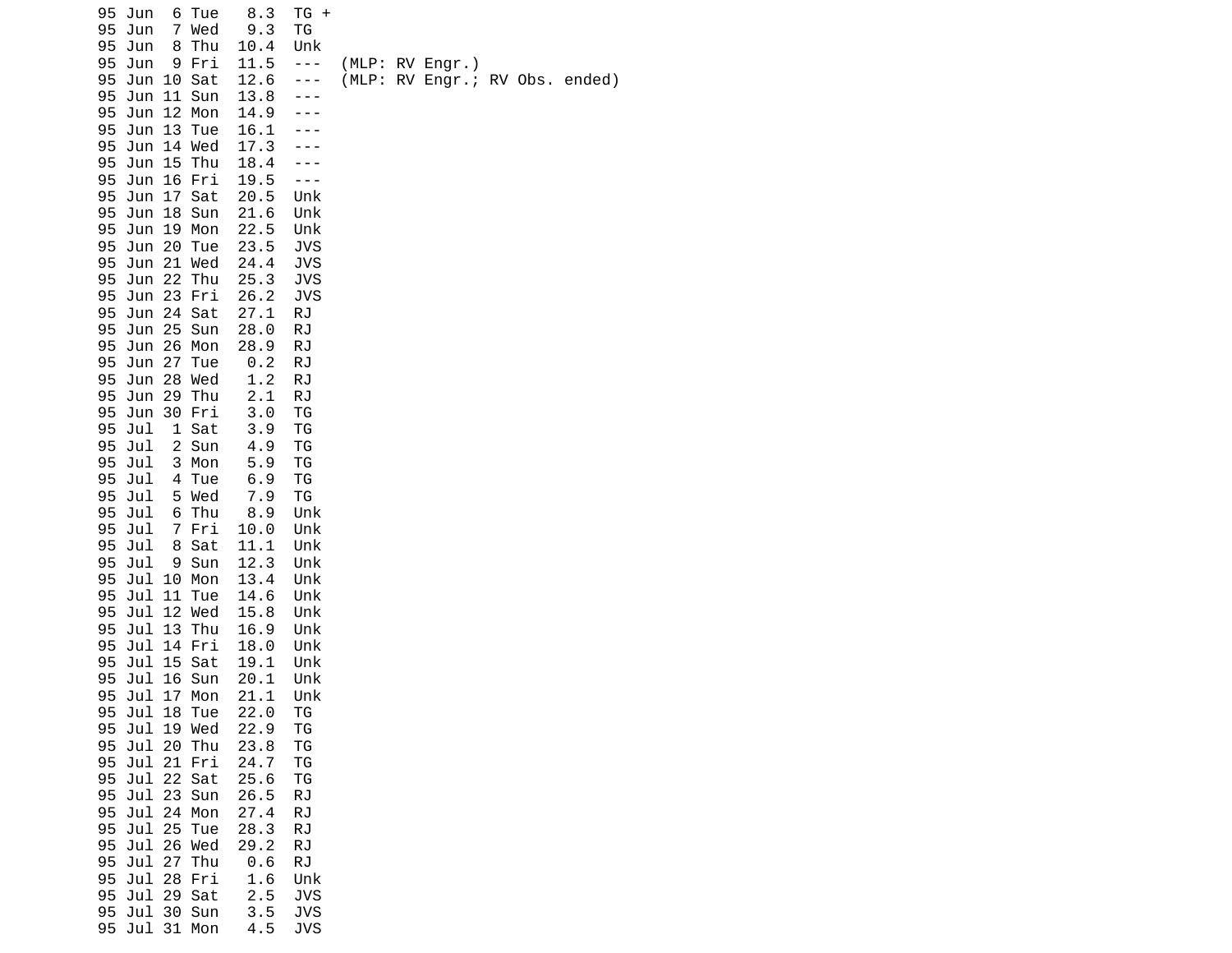| 95       | Aug        | 1              | Tue        | 5.5                         | <b>JVS</b> |
|----------|------------|----------------|------------|-----------------------------|------------|
| 95       | Aug        | $\overline{c}$ | Wed        | 6.5                         | <b>JVS</b> |
| 95       | Aug        | 3              | Thu        | 7.6                         | Unk        |
| 95<br>95 | Aug<br>Aug | 4<br>5         | Fri        | 8.6<br>9.<br>$\overline{7}$ | Unk<br>Unk |
| 95       | Aug        | 6              | Sat<br>Sun | 10.9                        | Unk        |
| 95       | Aug        | 7              | Mon        | 12.0                        | Unk        |
| 95       | Aug        | 8              | Tue        | 13.1                        | Unk        |
| 95       | Aug        | 9              | Wed        | 14.3                        | Unk        |
| 95       | Aug        | 10             | Thu        | 15.4                        | Unk        |
| 95       | Aug        | 11             | Fri        | 16.<br>5                    | Unk        |
| 95       | Aug        | 12             | Sat        | 17.5                        | Unk        |
| 95<br>95 | Aug<br>Aug | 13<br>14       | Sun<br>Mon | 18.5<br>19.5                | Unk<br>Unk |
| 95       | Aug        | 15             | Tue        | 20.5                        | Unk        |
| 95       | Aug        | 16             | Wed        | 21.4                        | ΤG         |
| 95       | Aug        | 17             | Thu        | 22.3                        | ΤG         |
| 95       | Aug        | 18             | Fri        | 23.2                        | TG         |
| 95       | Aug        | 19             | Sat        | 24.1                        | ΤG         |
| 95       | Aug        | 20             | Sun        | 25.0                        | TG         |
| 95<br>95 | Aug<br>Aug | 21<br>22       | Mon<br>Tue | 25.9<br>26.8                | TG<br>Unk  |
| 95       | Aug        | 23             | Wed        | 27.<br>7                    | Unk        |
| 95       | Aug        | 24             | Thu        | 28.<br>$\overline{7}$       | RJ         |
| 95       | Aug        | 25             | Fri        | 0.<br>1                     | RJ         |
| 95       | Aug        | 26             | Sat        | 1.1                         | RJ         |
| 95       | Aug        | 27             | Sun        | 2.1                         | Unk        |
| 95<br>95 | Aug        | 28<br>29       | Mon        | 3.1<br>4.1                  | Unk<br>Unk |
| 95       | Aug<br>Aug | 30             | Tue<br>Wed | 5.2                         | <b>JVS</b> |
| 95       | Aug        | 31             | Thu        | 6.2                         | <b>JVS</b> |
| 95       | Sep        | 1              | Fri        | 7.3                         | <b>JVS</b> |
| 95       | Sep        | $\overline{c}$ | Sat        | 8.4                         | <b>JVS</b> |
| 95       | Sep        | 3              | Sun        | 9.5                         | Unk        |
| 95       | Sep        | 4              | Mon        | 10.6                        | Unk        |
| 95<br>95 | Sep<br>Sep | 5<br>6         | Tue<br>Wed | 11.7<br>12.8                | Unk<br>Unk |
| 95       | Sep        | 7              | Thu        | 13.9                        | Unk        |
| 95       | Sep        | 8              | Fri        | 14.9                        | Unk        |
| 95       | Sep        | 9              | Sat        | 16.0                        | Unk        |
| 95       | Sep        | 10             | Sun        | 17.0                        | Unk        |
| 95       | Sep        | 11             | Mon        | 18.<br>$\Theta$             | Unk        |
| 95<br>95 | Sep<br>Sep | 12<br>13       | Tue<br>Wed | 18.9<br>19.8                | Unk<br>Unk |
| 95       | Sep        | 14             | Thu        | 20.7                        | Unk        |
| 95       | Sep        | 15             | Fri        | 21.6                        | ΤG         |
| 95       | Sep        | 16             | Sat        | 22.5                        | ΤG         |
| 95       | Sep        | 17             | Sun        | 23.4                        | ΤG         |
| 95       | Sep        | 18             | Mon        | 24.3                        | ΤG         |
| 95       | Sep        | 19             | Tue        | 25.2                        | ΤG         |
| 95<br>95 | Sep<br>Sep | 20<br>21       | Wed<br>Thu | 26.2<br>27.1                | ΤG<br>ΤG   |
| 95       | Sep        | 22             | Fri        | 28.1                        | ΤG         |
| 95       | Sep        | 23             | Sat        | 29.1                        | TG         |
| 95       | Sep        | 24             | Sun        | 0.6                         | RJ         |
| 95       | Sep        | 25             | Mon        | 1.7                         | RJ         |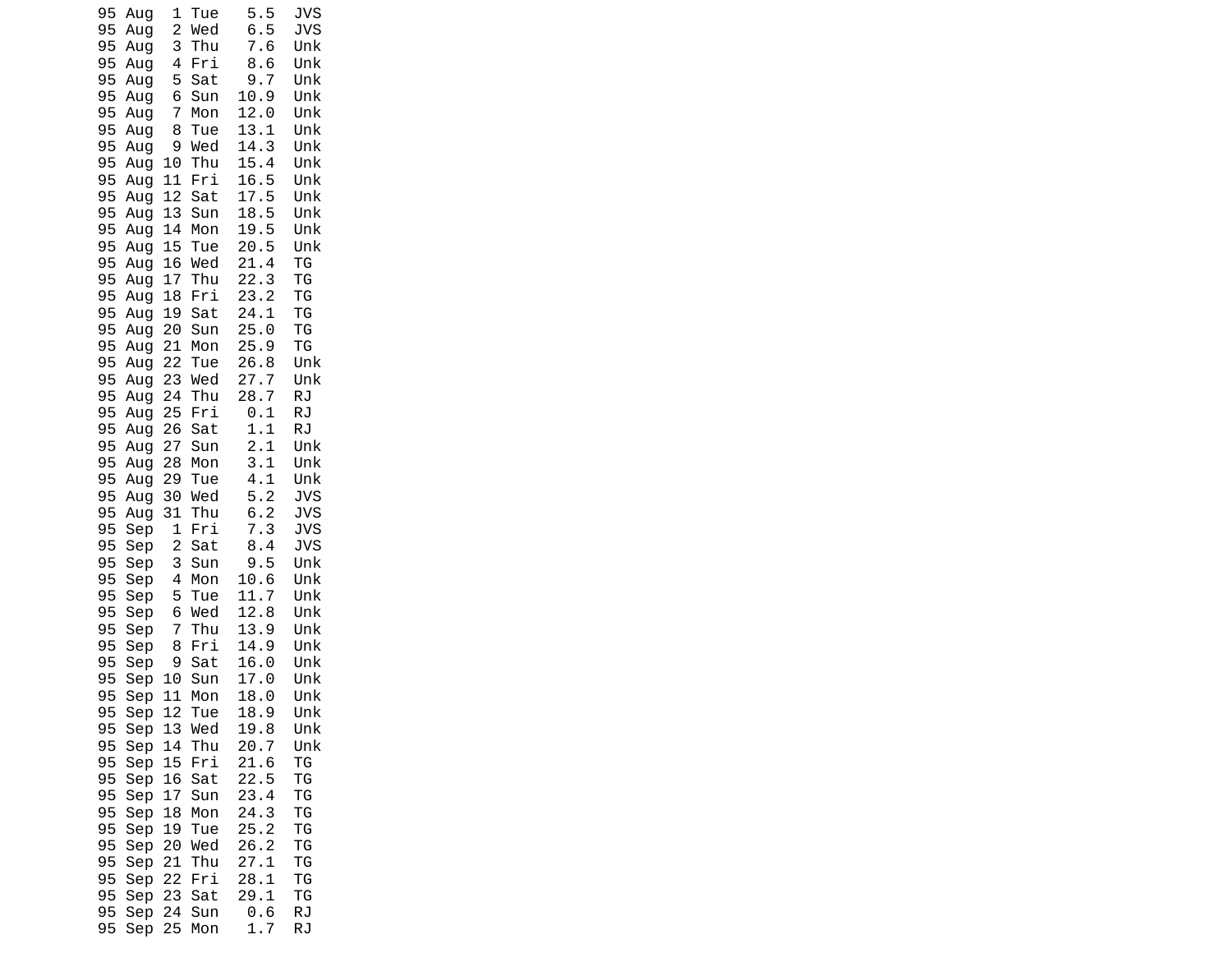| 22.7<br>95<br>16<br>ΤG<br>0ct<br>Mon<br>95<br>23.6<br>17<br>TG<br>0ct<br>Tue<br>24.6<br>95<br>18<br>Wed<br>TG<br>0ct<br>25.5<br>95<br>0ct<br>19<br>Thu<br>ΤG<br>20<br>Fri<br>26.5<br><b>JVS</b><br>95<br>0ct<br>21<br>27.5<br><b>JVS</b><br>95<br>0ct<br>Sat<br>28.6<br>95<br>22<br><b>JVS</b><br>0ct<br>Sun<br>95<br><b>JVS</b><br>0ct<br>23<br>Mon<br>0.1<br>1.2<br><b>JVS</b><br>95<br>24<br>0ct<br>Tue<br>2.3<br>25<br><b>JVS</b><br>95<br>0ct<br>Wed<br>3.5<br>95<br>26<br>Thu<br>RJ<br>0ct<br>4.6<br>95<br>27<br>Fri<br>RJ<br>0ct<br>5.7<br>95<br>28<br>Sat<br>Unk<br>0ct<br>6.8<br>95<br>29<br>0ct<br>Sun<br>Unk<br>7.8<br>95<br>30<br>Unk<br>0ct<br>Mon<br>8.9<br>95<br>31<br>Unk<br>0ct<br>Tue<br>95<br>Wed<br>9.9<br>Unk<br>Nov<br>1<br>95<br>$\overline{c}$<br>Thu<br>10.9<br>Unk<br>Nov<br>95<br>3<br>Fri<br>11.9<br>Unk<br>Nov<br>12.9<br>95<br>4<br>Unk<br>Sat<br>Nov<br>95<br>5<br>13.8<br>Unk<br>Nov<br>Sun<br>95<br>Nov<br>Mon<br>14.<br>8<br>Unk<br>6<br>95<br>15.7<br>Unk<br>Nov<br>Tue<br>7<br>95<br>Nov<br>8<br>Wed<br>16.6<br>Unk<br>95<br>17.5<br>Nov<br>9<br>Thu<br>Unk<br>18.4<br>95<br>Nov<br>10<br>Fri<br>Unk<br>95<br>11<br>19.3<br>Nov<br>Sat<br>Unk<br>12<br>20.2<br>95<br>Nov<br>Sun<br>Unk<br>13<br>21.1<br>95<br>Nov<br>Mon<br><b>JVS</b><br>95<br>14<br>Nov<br>Tue<br>22.0<br>JVS<br>15<br>95<br>Nov<br>Wed<br><b>JVS</b><br>22.9<br>95<br>16<br>23.9<br><b>JVS</b><br>Nov<br>Thu<br>95<br>17<br>Fri<br>24.9<br><b>JVS</b><br>Nov | 95<br>Sep<br>95<br>Sep<br>Sep<br>95<br>95<br>Sep<br>95<br>Sep<br>95<br>0ct<br>95<br>0ct<br>95<br>0ct<br>95<br>0ct<br>95<br>0ct<br>95<br>0ct<br>95<br>0ct<br>95<br>0ct<br>95<br>0ct<br>95<br>0ct<br>95<br>0ct<br>95<br>0ct<br>95<br>0ct<br>95<br>0ct<br>95<br>0ct | 26<br>27<br>28<br>29<br>30<br>1<br>$\overline{c}$<br>3<br>4<br>5<br>6<br>7<br>8<br>9<br>10<br>11<br>12<br>13<br>14<br>15 | Tue<br>Wed<br>Thu<br>Fri<br>Sat<br>Sun<br>Mon<br>Tue<br>Wed<br>Thu<br>Fri<br>Sat<br>Sun<br>Mon<br>Tue<br>Wed<br>Thu<br>Fri<br>Sat<br>Sun | 2.7<br>3.8<br>4.9<br>6.0<br>7.1<br>8.1<br>9.2<br>10.3<br>11.3<br>12.4<br>13.4<br>14.4<br>15.4<br>16.4<br>17.3<br>18.2<br>19.1<br>20.0<br>20.9<br>21.8 | <b>RJ</b><br>RJ<br><b>RJ</b><br>RJ<br>RJ<br>RJ<br><b>RJ</b><br>Unk<br>Unk<br>Unk<br>Unk<br>Unk<br>Unk<br>Unk<br>Unk<br>Unk<br>Unk<br>Unk<br>ΤG<br>TG |
|---------------------------------------------------------------------------------------------------------------------------------------------------------------------------------------------------------------------------------------------------------------------------------------------------------------------------------------------------------------------------------------------------------------------------------------------------------------------------------------------------------------------------------------------------------------------------------------------------------------------------------------------------------------------------------------------------------------------------------------------------------------------------------------------------------------------------------------------------------------------------------------------------------------------------------------------------------------------------------------------------------------------------------------------------------------------------------------------------------------------------------------------------------------------------------------------------------------------------------------------------------------------------------------------------------------------------------------------------------------------------------------------------------------------------------------------------------------------|------------------------------------------------------------------------------------------------------------------------------------------------------------------------------------------------------------------------------------------------------------------|--------------------------------------------------------------------------------------------------------------------------|------------------------------------------------------------------------------------------------------------------------------------------|-------------------------------------------------------------------------------------------------------------------------------------------------------|------------------------------------------------------------------------------------------------------------------------------------------------------|
|                                                                                                                                                                                                                                                                                                                                                                                                                                                                                                                                                                                                                                                                                                                                                                                                                                                                                                                                                                                                                                                                                                                                                                                                                                                                                                                                                                                                                                                                     | 95<br>Nov                                                                                                                                                                                                                                                        | 18                                                                                                                       | Sat                                                                                                                                      | 25.9                                                                                                                                                  | RJ                                                                                                                                                   |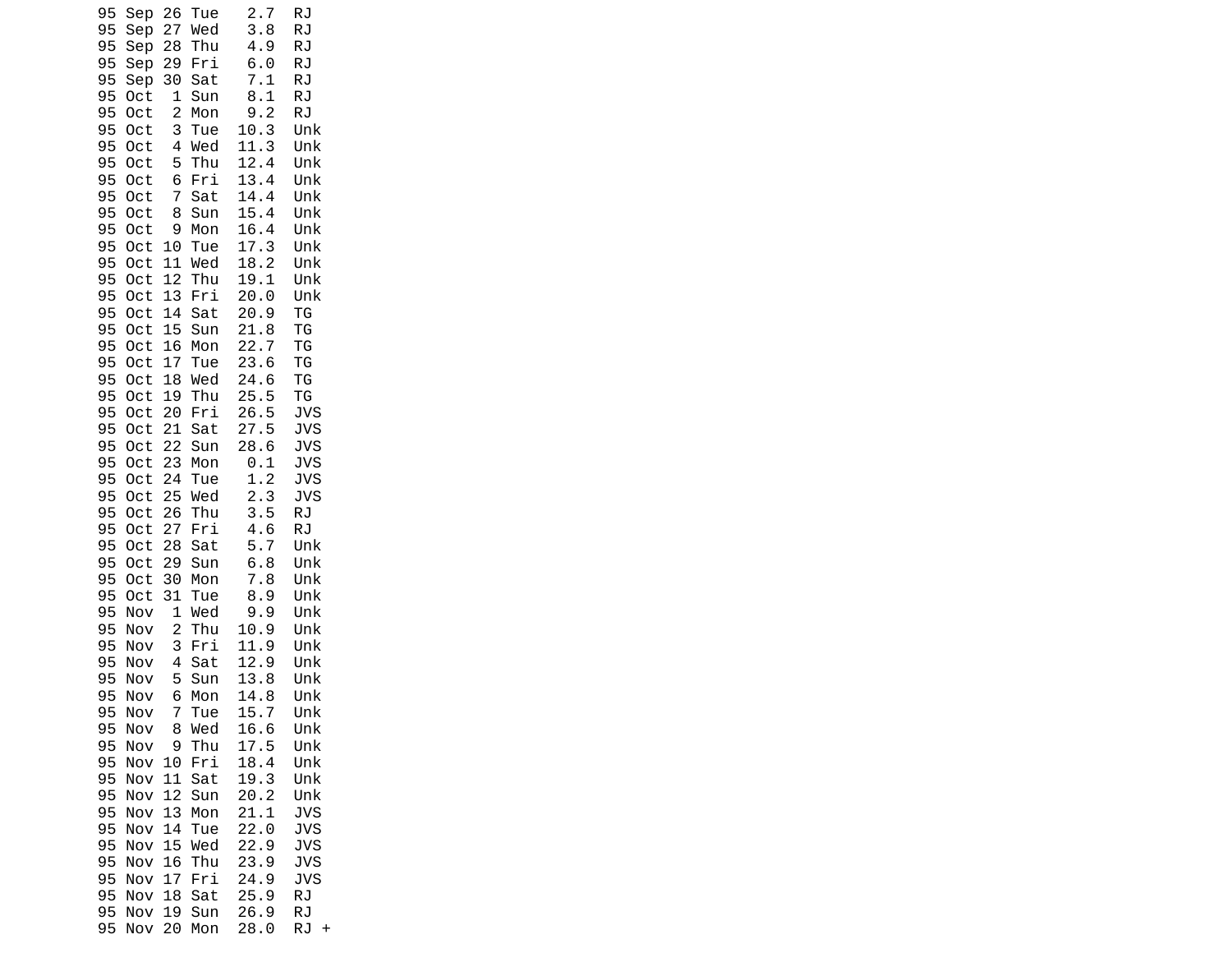| 21 Tue<br>95<br>Nov               | 29.1         | RJ         |                          |
|-----------------------------------|--------------|------------|--------------------------|
| 22 Wed<br>95<br>Nov               | 0.8          | RJ         |                          |
| <b>Nov 23</b><br>Thu<br>95        | 1.9          | <b>RJ</b>  |                          |
| Nov 24<br>95<br>Fri               | 3.1          | TG         |                          |
| <b>Nov 25</b><br>95<br>Sat        | 4.2          | ΤG         |                          |
| 95<br>Nov 26<br>Sun               | 5.3          | TG         |                          |
| Nov<br>27<br>95<br>Mon            | 6.4          | TG         |                          |
| 28<br>95<br>Nov<br>Tue            | 7.4          | ΤG         |                          |
| 29<br>Wed<br>95<br>Nov            | 8.4          | ΤG         |                          |
| 95<br>Nov<br>30<br>Thu            | 9.4          | Unk        |                          |
| 95<br>Dec<br>1<br>Fri             | 10.4         | Unk        |                          |
| 2<br>Sat<br>95<br>Dec             | 11.3         | Unk        |                          |
| 95<br>3<br>Sun<br>Dec             | 12.3         | Unk        |                          |
| 95<br>Dec<br>4<br>Mon             | 13.2         | Unk        |                          |
| 95<br>Dec<br>5<br>Tue             | 14.1         | Unk        |                          |
| 6 Wed<br>95<br>Dec                | 15.0         | Unk        |                          |
| 95<br>Thu<br>Dec<br>7             | 15.9         | Unk        |                          |
| 95<br>8<br>Fri<br>Dec<br>Sat<br>9 | 16.8         | Unk        |                          |
| 95<br>Dec<br>95<br>Dec<br>10 Sun  | 17.7<br>18.6 | Unk<br>Unk |                          |
| 95<br>Dec<br>11 Mon               | 19.5         | Unk        |                          |
| 95<br>Dec<br>12<br>Tue            | 20.4         | Unk        |                          |
| 13 Wed<br>95<br>Dec               | 21.3         | RJ         |                          |
| Thu<br>95<br>Dec<br>14            | 22.2         | <b>RJ</b>  |                          |
| 95<br>Dec<br>15<br>Fri            | 23.2         | RJ         |                          |
| 16<br>Sat<br>95<br>Dec            | 24.2         | <b>RJ</b>  |                          |
| 17<br>Sun<br>95<br>Dec            | 25.2         | <b>RJ</b>  |                          |
| 95<br>Dec<br>18<br>Mon            | 26.3         | <b>RJ</b>  |                          |
| 95<br>Dec<br>19<br>Tue            | 27.5         | ΤG         |                          |
| 20 Wed<br>95<br>Dec               | 28.6         | TG         |                          |
| 95<br>21<br>Dec<br>Thu            | 0.2          | TG         |                          |
| 22 Fri<br>95<br>Dec               | 1.4          | TG         |                          |
| 23<br>95<br>Dec<br>Sat            | 2.6          | TG         |                          |
| 95<br>Dec<br>24 Sun               | 3.7          | ΤG         |                          |
| 25 Mon<br>95<br>Dec               | 4.8          | <b>JVS</b> |                          |
| 26<br>95<br>Dec<br>Tue            | 5.9          | <b>JVS</b> |                          |
| 27<br>95<br>Dec<br>Wed            | 6.9          | <b>JVS</b> |                          |
| 95<br>Dec<br>28<br>Thu            | 7.9          | JVS        |                          |
| 95<br>Dec<br>29<br>Fri<br>30 Sat  | 8.8          | JVS        |                          |
| 95<br>Dec<br>95 Dec<br>31 Sun     | 9.8          | JVS        |                          |
|                                   | 10.7         | Unk        |                          |
| Jan 11 Thu<br>96                  | ??.?         | RJ         | Jedicke<br>1996-01-12 UT |
| 12 Fri<br>96<br>Jan               | ??'.?        | RJ         | Jedicke<br>1996-01-13 UT |
| 13 Sat<br>96<br>Jan               | ??'.?        | <b>RJ</b>  | Jedicke<br>1996-01-14 UT |
| 96<br>14 Sun<br>Jan               | ??'.?        | <b>RJ</b>  | Jedicke<br>1996-01-15 UT |
| 15<br>Mon<br>96<br>Jan            | $??\.?$      | <b>RJ</b>  | Jedicke<br>1996-01-16 UT |
| 96<br>Jan<br>17<br>Wed            | ??'.?        | <b>JVS</b> | 1996-01-18 UT<br>Scotti  |
| 18<br>Thu<br>96<br>Jan            | ??'.?        | <b>JVS</b> | 1996-01-19 UT<br>Scotti  |
| 19 Fri<br>Jan<br>96               | ??'.?        | <b>JVS</b> | 1996-01-20 UT<br>Scotti  |
| 20<br>96<br>Jan<br>Sat            | $??\.?$      | <b>JVS</b> | 1996-01-21 UT<br>Scotti  |
| Jan<br>23<br>96<br>Tue            | ??'.?        | TG         | Gehrels<br>1996-01-24 UT |
| 96<br>24 Wed<br>Jan               | 77.7         | ΤG         | Gehrels<br>1996-01-25 UT |
| 25<br>Thu<br>96<br>Jan            | $??\.?$      | ΤG         | 1996-01-26 UT<br>Gehrels |
| 26 Fri<br>96<br>Jan               | 77.7         | ΤG         | 1996-01-27 UT<br>Gehrels |

| Jan 11 Thu<br>96.    | ??.?     | RJ         | 1996-01-12 UT    | Jedicke |
|----------------------|----------|------------|------------------|---------|
| 12 Fri<br>96.<br>Jan | $??\ .?$ | RJ         | 1996-01-13 UT    | Jedicke |
| Jan 13 Sat<br>96.    | 72.7     | RJ         | 1996-01-14 UT    | Jedicke |
| Jan 14 Sun<br>96.    | ??.?     | RJ.        | 1996-01-15 UT    | Jedicke |
| Jan 15 Mon<br>96.    | $??\ .?$ | RJ         | 1996-01-16 UT    | Jedicke |
| Jan 17 Wed<br>96.    | 77.7     | JVS        | 1996-01-18 UT    | Scotti  |
| Jan 18 Thu<br>96.    | $??\.?$  | JVS        | 1996-01-19 UT    | Scotti  |
| Jan 19 Fri<br>96.    | 72.7     | <b>JVS</b> | 1996-01-20 UT    | Scotti  |
| Jan 20 Sat<br>96.    | ??.?     | JVS        | 1996-01-21 UT    | Scotti  |
| Jan 23 Tue<br>96.    | 72.7     | ТG         | 1996-01-24 UT    | Gehrels |
| Jan 24 Wed<br>96.    | $??\ .?$ | ΤG         | 1996-01-25 UT    | Gehrels |
| Jan 25 Thu<br>96.    | 72.7     | TG         | 1996-01-26 UT    | Gehrels |
| Jan 26 Fri<br>96.    | ??.?     | TG         | 1996-01-27 UT    | Gehrels |
| Jan 27 Sat<br>96.    | ??.?     | TG         | 1996-01-28<br>UT | Gehrels |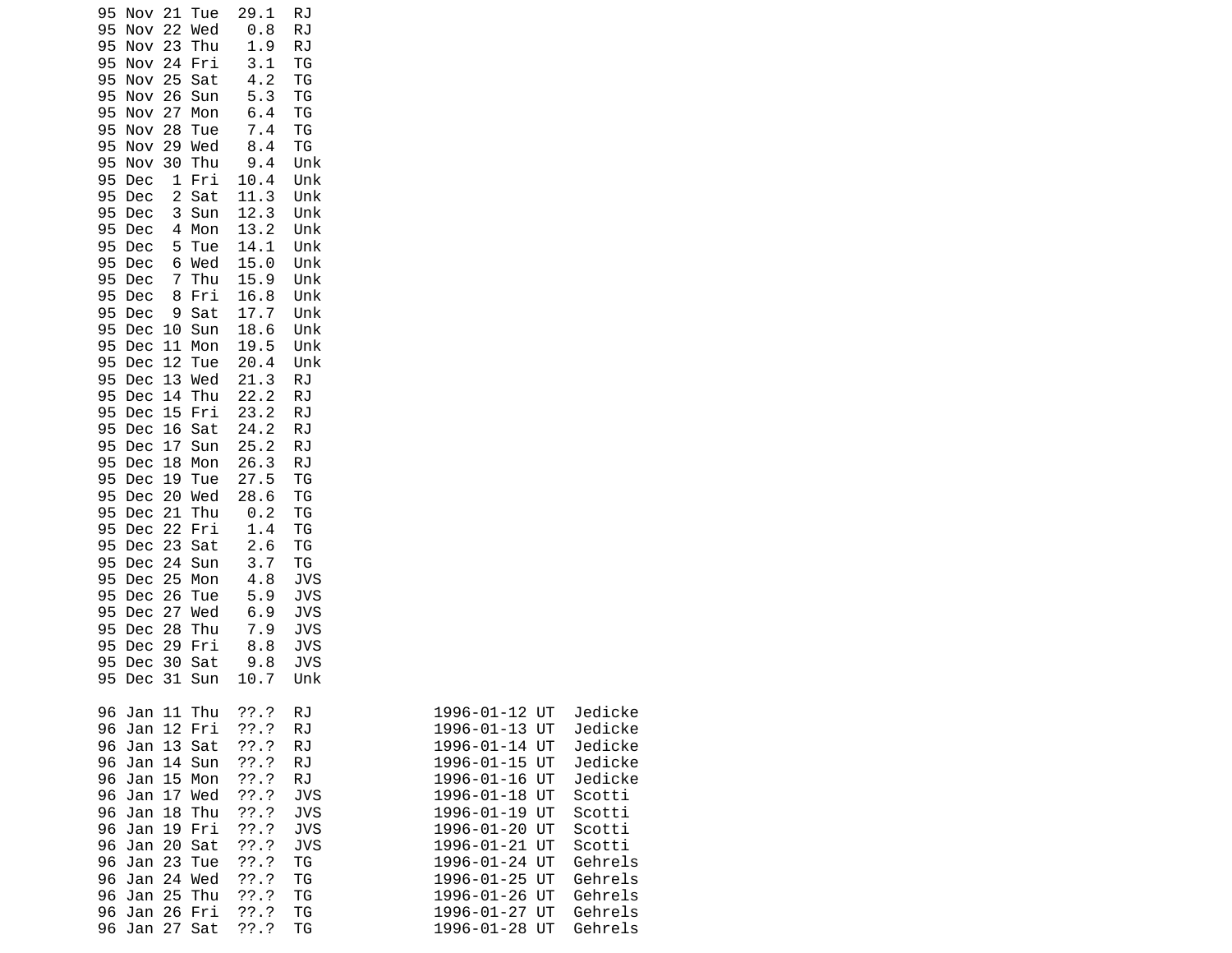| 96 Jan 28 Sun                                                                                                                                                                                                                                                                       | ??.?                                                                                                                                          | ТG                                                                                                                                         | 1996-01-29 UT                                                                                                                                                                                                                                                                | Gehrels                                                                                                                                                                |
|-------------------------------------------------------------------------------------------------------------------------------------------------------------------------------------------------------------------------------------------------------------------------------------|-----------------------------------------------------------------------------------------------------------------------------------------------|--------------------------------------------------------------------------------------------------------------------------------------------|------------------------------------------------------------------------------------------------------------------------------------------------------------------------------------------------------------------------------------------------------------------------------|------------------------------------------------------------------------------------------------------------------------------------------------------------------------|
| 96 Feb<br>9 Fri                                                                                                                                                                                                                                                                     | ??'.?                                                                                                                                         | TG                                                                                                                                         | 1996-02-10 UT                                                                                                                                                                                                                                                                | Gehrels                                                                                                                                                                |
| 96 Feb 13 Tue<br>96 Feb 14 Wed<br>96 Feb 15 Thu<br>96 Feb 16 Fri<br>96 Feb 17 Sat<br>96 Feb 18 Sun<br>96 Feb 19 Mon<br>96 Feb 20 Tue<br>96 Feb 21 Wed<br>96 Feb 22 Thu                                                                                                              | ??'.?<br>??'.?<br>??'.?<br>$??\.?$<br>??'.?<br>??'.?<br>??'.?<br>??'.?<br>??.?<br>$??\ .?$                                                    | TG<br>TG<br><b>RJ</b><br><b>RJ</b><br><b>RJ</b><br><b>RJ</b><br><b>RJ</b><br><b>RJ</b><br><b>JVS</b><br><b>JVS</b>                         | 1996-02-14 UT<br>1996-02-15 UT<br>1996-02-16 UT<br>1996-02-17 UT<br>1996-02-18 UT<br>1996-02-19 UT<br>1996-02-20 UT<br>1996-02-21 UT<br>1996-02-22 UT<br>1996-02-23 UT                                                                                                       | Gehrels<br>Gehrels<br>Jedicke<br>Jedicke<br>Jedicke<br>Jedicke<br>Jedicke<br>Jedicke<br>Scotti<br>Scotti                                                               |
| 96 Feb 24 Sat                                                                                                                                                                                                                                                                       | ??'.?                                                                                                                                         | <b>JVS</b>                                                                                                                                 | 1996-02-25 UT                                                                                                                                                                                                                                                                | Scotti                                                                                                                                                                 |
| 96 Mar 10 Sun<br>96 Mar 11 Mon<br>96 Mar 12 Tue                                                                                                                                                                                                                                     | 77.7<br>??'.?<br>??'.?                                                                                                                        | <b>RJ</b><br><b>RJ</b><br><b>RJ</b>                                                                                                        | 1996-03-11 UT<br>1996-03-12 UT<br>1996-03-13 UT                                                                                                                                                                                                                              | Jedicke<br>Jedicke<br>Jedicke                                                                                                                                          |
| 96 Mar 15 Fri<br>96 Mar 16 Sat<br>96 Mar 17 Sun<br>96 Mar 18 Mon<br>96 Mar 19 Tue<br>96 Mar 20 Wed<br>96 Mar 21 Thu<br>96 Mar 22 Fri<br>96 Mar 23 Sat<br>96 Mar 24 Sun<br>96 Mar 25 Mon<br>96 Mar 26 Tue<br>96 Mar 27 Wed                                                           | ??'.?<br>??'.?<br>??'.?<br>$??\ .?$<br>$??\ .?$<br>$??\.?$<br>??'.?<br>??'.?<br>??'.?<br>??'.?<br>??'.?<br>??'.?<br>??.?                      | <b>RJ</b><br><b>JVS</b><br><b>JVS</b><br><b>JVS</b><br>JVS, JLM<br>JLM<br>JLM<br>TG<br>TG<br>TG<br>TG<br>TG<br>TG                          | 1996-03-16 UT<br>1996-03-17 UT<br>1996-03-18 UT<br>1996-03-19 UT<br>1996-03-20 UT<br>1996-03-21 UT<br>1996-03-22 UT<br>1996-03-23 UT<br>1996-03-24 UT<br>1996-03-25 UT<br>1996-03-26 UT<br>1996-03-27 UT<br>1996-03-28 UT                                                    | Jedicke<br>Scotti<br>Scotti<br>Scotti<br>Scotti<br>Montani<br>Montani<br>Gehrels<br>Gehrels<br>Gehrels<br>Gehrels<br>Gehrels<br>Gehrels                                |
| 96 Apr<br>8 Mon<br>96 Apr 10 Wed<br>96 Apr 11 Thu<br>96 Apr 12 Fri<br>96 Apr 13 Sat ??.?<br>96 Apr 14 Sun<br>96 Apr 15 Mon<br>96 Apr 16 Tue<br>96 Apr 17 Wed<br>96 Apr 18 Thu<br>96 Apr 19 Fri<br>96 Apr 20 Sat<br>96 Apr 21 Sun<br>96 Apr 22 Mon<br>96 Apr 23 Tue<br>96 Apr 24 Wed | ??'.?<br>$??\.?$<br>??'.?<br>??.?<br>$??\, .?$<br>??'.?<br>77.7<br>77.7<br>??'.?<br>$??\ .?$<br>??'.?<br>??'.?<br>$??\.?$<br>$??\.?$<br>??'.? | JLM<br>JLM<br><b>JLM</b><br>JLM<br>JLM<br><b>JVS</b><br><b>JVS</b><br>JVS<br>JVS<br><b>JVS</b><br><b>JVS</b><br>TG<br>ΤG<br>ΤG<br>ΤG<br>TG | 1996-04-09 UT<br>1996-04-11 UT<br>1996-04-12 UT<br>1996-04-13 UT<br>1996-04-14 UT<br>1996-04-15 UT<br>1996-04-16 UT<br>1996-04-17 UT<br>1996-04-18 UT<br>1996-04-19 UT<br>1996-04-20 UT<br>1996-04-21 UT<br>1996-04-22 UT<br>1996-04-23 UT<br>1996-04-24 UT<br>1996-04-25 UT | Montani<br>Montani<br>Montani<br>Montani<br>Montani<br>Scotti<br>Scotti<br>Scotti<br>Scotti<br>Scotti<br>Scotti<br>Gehrels<br>Gehrels<br>Gehrels<br>Gehrels<br>Gehrels |
| 96 May 8 Wed<br>96 May<br>9 Thu<br>96 May 10 Fri<br>96 May 11 Sat                                                                                                                                                                                                                   | $??\.?$<br>$??\.?$<br>??.?<br>??'.?                                                                                                           | JLM, TG<br>JLM<br>JLM<br>JLM                                                                                                               | 1996-05-09 UT<br>1996-05-10 UT<br>1996-05-11 UT<br>1996-05-12 UT                                                                                                                                                                                                             | Montani<br>Montani<br>Montani<br>Montani                                                                                                                               |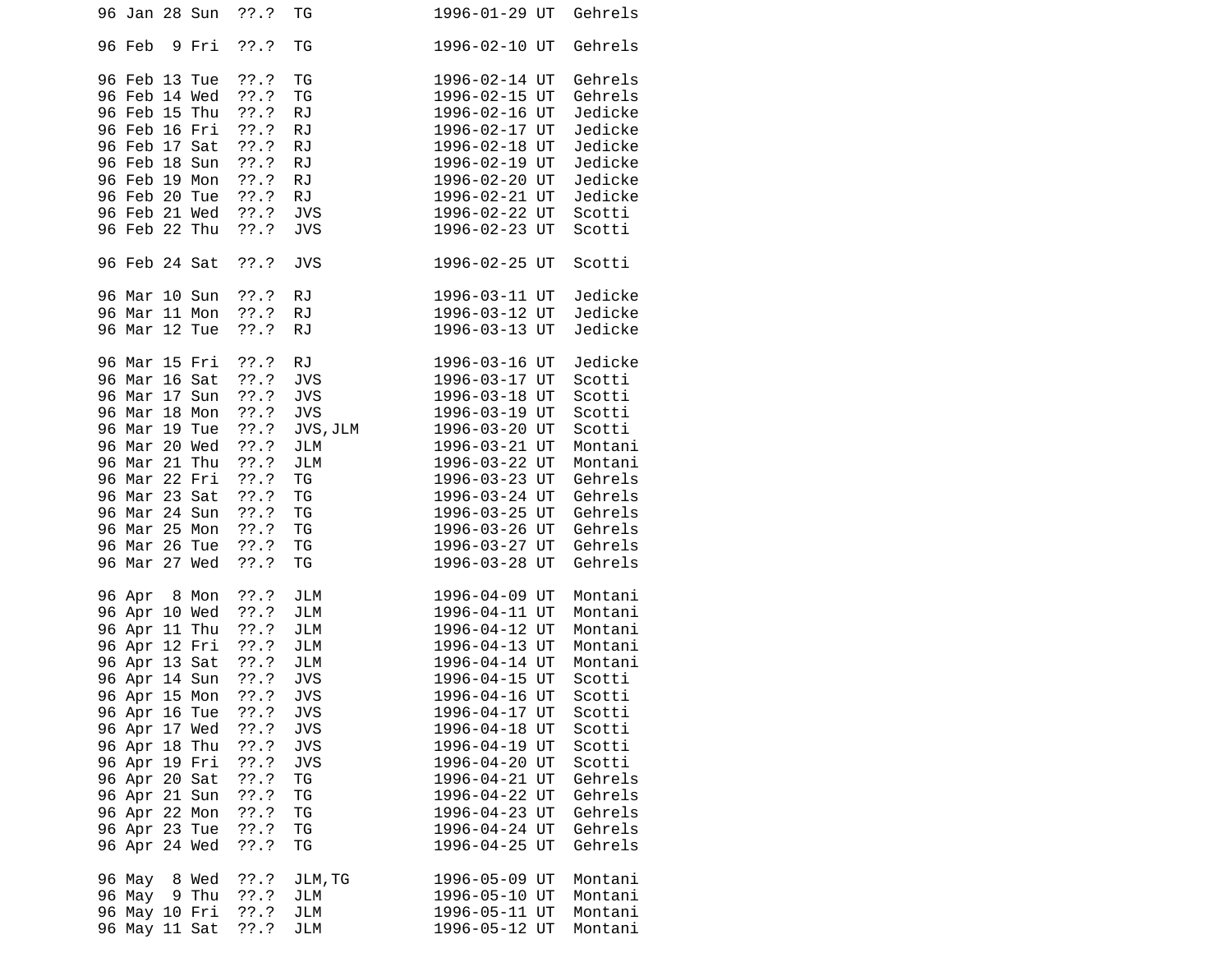| 96 May 12 Sun<br>96 May 13 Mon<br>96 May 14 Tue<br>96 May 15 Wed<br>96 May 16 Thu<br>96 May 17 Fri<br>96 May 18 Sat<br>96 May 19 Sun<br>96 May 20 Mon<br>96 May 21 Tue<br>96 May 22 Wed<br>96 May 23 Thu<br>96 May 24 Fri<br>96 Jun<br>7 Fri<br>96 Jun 8 Sat<br>96 Jun 9 Sun<br>96 Jun 10 Mon<br>96 Jun 12 Wed<br>96 Jun 14 Fri<br>96 Jun 15 Sat<br>96 Jun 16 Sun<br>96 Jun 17 Mon<br>96 Jun 18 Tue<br>96 Jun 19 Wed<br>96 Jun 20 Thu<br>96 Jun 21 Fri<br>96 Jun 22 Sat<br>96 Jun 23 Sun<br>96 Jun 24 Mon | $??\.?$<br>$??\ .?$<br>??'.?<br>$??\ .?$<br>$??\ .?$<br>$??\ .?$<br>??'.?<br>??.?<br>??'.?<br>??'.?<br>$??\ .?$<br>$??\ .?$<br>$??\ .?$<br>$??\.?$<br>??'.?<br>$??\ .?$<br>??'.?<br>$??\.?$<br>$??\.?$<br>$??\ .?$<br>$??\ .?$<br>??'.?<br>$??\ .?$<br>??'.?<br>$??\cdot?$<br>??'.?<br>??'.?<br>$??\ .?$<br>??'.? | JLM<br>JLM<br>TG<br>ΤG<br>ΤG<br>TG<br>TG<br>TG<br><b>JVS</b><br><b>JVS</b><br><b>JVS</b><br><b>JVS</b><br><b>JVS</b><br>JLM<br>JLM<br>JLM<br>JLM<br>JLM<br><b>JVS</b><br><b>JVS</b><br><b>JVS</b><br><b>JVS</b><br><b>JVS</b><br>ΤG<br>TG<br>TG<br>ΤG<br>TG<br>TG            | 1996-05-13 UT<br>Montani<br>1996-05-14 UT<br>Montani<br>1996-05-15 UT<br>Gehrels<br>1996-05-16 UT<br>Gehrels<br>Gehrels<br>1996-05-17 UT<br>Gehrels<br>1996-05-18 UT<br>Gehrels<br>1996-05-19 UT<br>1996-05-20 UT<br>Gehrels<br>1996-05-21 UT<br>Scotti<br>1996-05-22 UT<br>Scotti<br>1996-05-23 UT<br>Scotti<br>1996-05-24 UT<br>Scotti<br>1996-05-25 UT<br>Scotti<br>Montani<br>1996-06-08 UT<br>1996-06-09 UT<br>Montani<br>1996-06-10 UT<br>Montani<br>1996-06-11 UT<br>Montani<br>1996-06-13 UT<br>Montani<br>1996-06-15 UT<br>Scotti<br>1996-06-16 UT<br>Scotti<br>1996-06-17 UT<br>Scotti<br>1996-06-18 UT<br>Scotti<br>1996-06-19 UT<br>Scotti<br>Gehrels<br>1996-06-20 UT<br>1996-06-21 UT<br>Gehrels<br>1996-06-22 UT<br>Gehrels<br>1996-06-23 UT<br>Gehrels<br>Gehrels<br>1996-06-24 UT<br>Gehrels<br>1996-06-25 UT |
|-----------------------------------------------------------------------------------------------------------------------------------------------------------------------------------------------------------------------------------------------------------------------------------------------------------------------------------------------------------------------------------------------------------------------------------------------------------------------------------------------------------|-------------------------------------------------------------------------------------------------------------------------------------------------------------------------------------------------------------------------------------------------------------------------------------------------------------------|------------------------------------------------------------------------------------------------------------------------------------------------------------------------------------------------------------------------------------------------------------------------------|--------------------------------------------------------------------------------------------------------------------------------------------------------------------------------------------------------------------------------------------------------------------------------------------------------------------------------------------------------------------------------------------------------------------------------------------------------------------------------------------------------------------------------------------------------------------------------------------------------------------------------------------------------------------------------------------------------------------------------------------------------------------------------------------------------------------------------|
| 96 Jul 22 Mon<br>96 Jul 23 Tue<br>96 Jul 24 Wed<br>96 Jul 25 Thu<br>96 Jul 26 Fri<br>96 Jul 27 Sat<br>96 Jul 28 Sun<br>96 Jul 29 Mon<br>96 Jul 30 Tue<br>96 Jul 31 Wed<br>1 Thu<br>96 Aug<br>96 Aug 2 Fri<br>3 Sat<br>96 Aug<br>4 Sun<br>96 Aug<br>96 Aug<br>5 Mon<br>6 Tue<br>96 Aug<br>7 Wed<br>96 Aug<br>8 Thu<br>96 Aug<br>96 Aug 9 Fri<br>96 Aug 10 Sat<br>96 Aug 11 Sun                                                                                                                             | 7.0<br>7.9<br>9.0<br>10.0<br>11.1<br>12.3<br>13.4<br>14.6<br>15.8<br>16.9<br>18.1<br>19.2<br>20.2<br>21.2<br>22.2<br>23.2<br>24.1<br>25.0<br>25.9<br>26.8<br>27.7                                                                                                                                                 | - - -<br>---<br>$\sim$ $\sim$ $\sim$<br>DOWNTIME<br>DOWNTIME<br>DOWNTIME<br>DOWNTIME<br>DOWNTIME<br><b>DOWNTIME</b><br>DOWNTIME<br>DOWNTIME<br>DOWNTIME<br><b>DOWNTIME</b><br>DOWNTIME<br>DOWNTIME<br>DOWNTIME<br>DOWNTIME<br>DOWNTIME<br>DOWNTIME<br>DOWNTIME?<br>DOWNTIME? | <--- Bldg progress mtg on mtn. 09:00<br><--- JLM begins examination of collimation<br>Mirror removal & delivery to Gary<br><---<br>Begin realuminization @ Sunnyside<br>$\leq$ --- Bldg prog. mtg on mtn 09:00<br><--- Mirror returned to site.<br>Mirror reinstallation?<br><----<br>$\leq - - -$<br>Telescope recollimation<br><--- Bldg progress mtg. on mtn 09:00<br><--- Telescope recollimation cont'd.<br>$\leftarrow - -$                                                                                                                                                                                                                                                                                                                                                                                              |
| 96 Aug 12 Mon<br>96 Aug 13 Tue<br>96 Aug 14 Wed<br>96 Aug 15 Thu<br>96 Aug 16 Fri                                                                                                                                                                                                                                                                                                                                                                                                                         | 28.6<br>29.5<br>0.9<br>1.8<br>2.7                                                                                                                                                                                                                                                                                 | DOWNTIME?<br>DOWNTIME?<br>DOWNTIME?<br>DOWNTIME?<br>DOWNTIME?                                                                                                                                                                                                                | <--- Bldg progress mtg. on mtn, 09:00                                                                                                                                                                                                                                                                                                                                                                                                                                                                                                                                                                                                                                                                                                                                                                                          |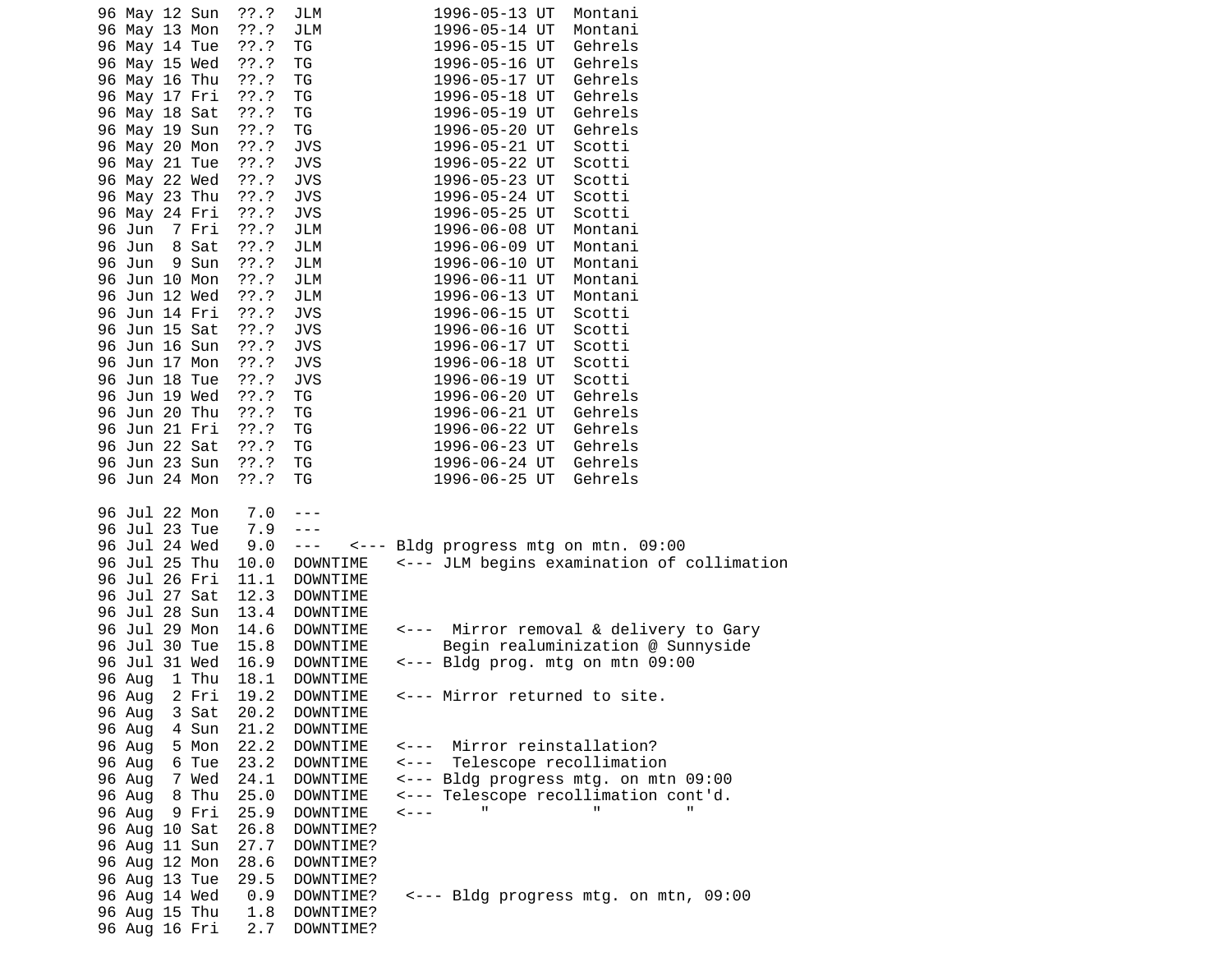| 96 Aug 17 Sat |       | 3.6     | DOWNTIME?  |                                               |  |
|---------------|-------|---------|------------|-----------------------------------------------|--|
| 96 Aug 18 Sun |       | 4.6     | DOWNTIME?  |                                               |  |
| 96 Aug 19 Mon |       | 5.5     | DOWNTIME?  |                                               |  |
| 96 Aug 20 Tue |       | 6.5     | DOWNTIME?  |                                               |  |
| 96 Aug 21 Wed |       | 7.5     | DOWNTIME?  | <--- Bldg progress mtg on mtn 09:00           |  |
| 96 Aug 22 Thu |       | 8.6     | DOWNTIME?  | <--- TG gave Opt. Sci. colloq.                |  |
| 96 Aug 23 Fri |       | 9.7     | $- - -$    |                                               |  |
| 96 Aug 24 Sat |       | 10.8    | ---        |                                               |  |
| 96 Aug 25 Sun |       | 11.9    | ---        |                                               |  |
| 96 Aug 26 Mon |       | 13.1    | ---        |                                               |  |
| 96 Aug 27 Tue |       | 14.3    | ---        |                                               |  |
| 96 Aug 28 Wed |       | 15.4    | ---        | <--- Bldg progress mtg on mtn 09:00           |  |
| 96 Aug 29 Thu |       | 16.5    | ---        |                                               |  |
| 96 Aug 30 Fri |       | 17.6    | $- - -$    |                                               |  |
| 96 Aug 31 Sat |       | 18.7    | $- - -$    |                                               |  |
| 96 Sep        | 1 Sun | 19.7    | $- - -$    |                                               |  |
| 96 Sep        | 2 Mon | 20.7    | Unk        |                                               |  |
| 96 Sep        | 3 Tue | 21.7    | Unk        |                                               |  |
| 96 Sep        | 4 Wed | ??'.?   | TG         | Gehrels<br>1996-09-05 UT                      |  |
| 96 Sep        | 5 Thu | ??'.?   | ΤG         | 1996-09-06 UT<br>Gehrels                      |  |
| 96 Sep        | 6 Fri | ??'.?   | ΤG         | 1996-09-07 UT<br>Gehrels                      |  |
| 96 Sep        | 7 Sat | ??'.?   | ΤG         | 1996-09-08 UT<br>Gehrels                      |  |
| 96 Sep        | 8 Sun | ??'.?   | ΤG         | 1996-09-09 UT<br>Gehrels                      |  |
| 96 Sep 10 Tue |       | ??'.?   | JLM        | 1996-09-11 UT<br>Montani                      |  |
| 96 Sep 11 Wed |       | ??'.?   | JLM        | 1996-09-12 UT<br>Montani                      |  |
| 96 Sep 12 Thu |       | ??'.?   | JLM        | 1996-09-13 UT<br>Montani                      |  |
| 96 Sep 13 Fri |       | $??\.?$ | JLM        | 1996-09-14 UT<br>Montani                      |  |
| 96 Sep 14 Sat |       | ??'.?   | JLM        | 1996-09-15 UT<br>Montani                      |  |
| 96 Sep 15 Sun |       | ??'.?   | JLM        | 1996-09-16 UT<br>Montani                      |  |
| 96 Sep 16 Mon |       | ??'.?   | <b>JVS</b> | 1996-09-17 UT<br>Scotti                       |  |
| 96 Sep 18 Wed |       | $??\.?$ | <b>JVS</b> | Scotti<br>1996-09-19 UT                       |  |
| 96 Sep 19 Thu |       | ??'.?   | <b>JVS</b> | 1996-09-20 UT<br>Scotti                       |  |
| 96 Sep 20 Fri |       | ??'.?   | <b>JVS</b> | 1996-09-21 UT<br>Scotti                       |  |
| 96 Sep 21 Sat |       | ??'.?   | <b>JVS</b> | 1996-09-22 UT<br>Scotti                       |  |
| 96 Sep 22 Sun |       | 10.5    | $- - -$    |                                               |  |
| 96 Sep 23 Mon |       | 11.6    | ---        |                                               |  |
| 96 Sep 24 Tue |       | 12.7    | ---        |                                               |  |
| 96 Sep 25 Wed |       | 13.9    | ---        | TG in Huntsville. Bldg prog. mtg. on mtn 9 AM |  |
| 96 Sep 26 Thu |       | 15.0    | ---        |                                               |  |
| 96 Sep 27 Fri |       | 16.1    | - - -      |                                               |  |
| 96 Sep 28 Sat |       | 17.1    | - - -      |                                               |  |
| 96 Sep 29 Sun |       | 18.2    | ---        |                                               |  |
| 96 Sep 30 Mon |       | 19.2    | $- - -$    |                                               |  |
| 96 Oct        | 1 Tue | 20.1    | Unk        |                                               |  |
| 96 Oct        | 2 Wed | 21.1    | Unk        | <--- Bldg. progress mtg. on mtn., 09:00       |  |
| 96 Oct        | 3 Thu | 77.7    | ΤG         | 1996-10-04 UT<br>Gehrels                      |  |
| 96 Oct        | 4 Fri | ??'.?   | ΤG         | Gehrels<br>1996-10-05 UT                      |  |
| 96 Oct        | 5 Sat | ??'.?   | ΤG         | 1996-10-06 UT<br>Gehrels                      |  |
| 96 Oct        | 6 Sun | ??'.?   | ΤG         | Gehrels<br>1996-10-07 UT                      |  |
| 96 Oct        | 7 Mon | 77.7    | ΤG         | Gehrels<br>1996-10-08 UT                      |  |
| 96 Oct        | 8 Tue | ??'.?   | ΤG         | 1996-10-09 UT<br>Gehrels                      |  |
| 96 Oct        | 9 Wed | ??'.?   | JLM        | 1996-10-10 UT<br>Montani                      |  |
| 96 Oct 10 Thu |       | ??'.?   | JLM        | 1996-10-11 UT<br>Montani                      |  |
| 96 Oct 11 Fri |       | ??'.?   | JLM        | Montani<br>1996-10-12 UT                      |  |
| 96 Oct 12 Sat |       | 77.7    | JLM        | 1996-10-13 UT<br>Montani                      |  |
|               |       | ??'.?   | JLM        | 1996-10-14 UT                                 |  |
| 96 Oct 13 Sun |       |         |            | Montani                                       |  |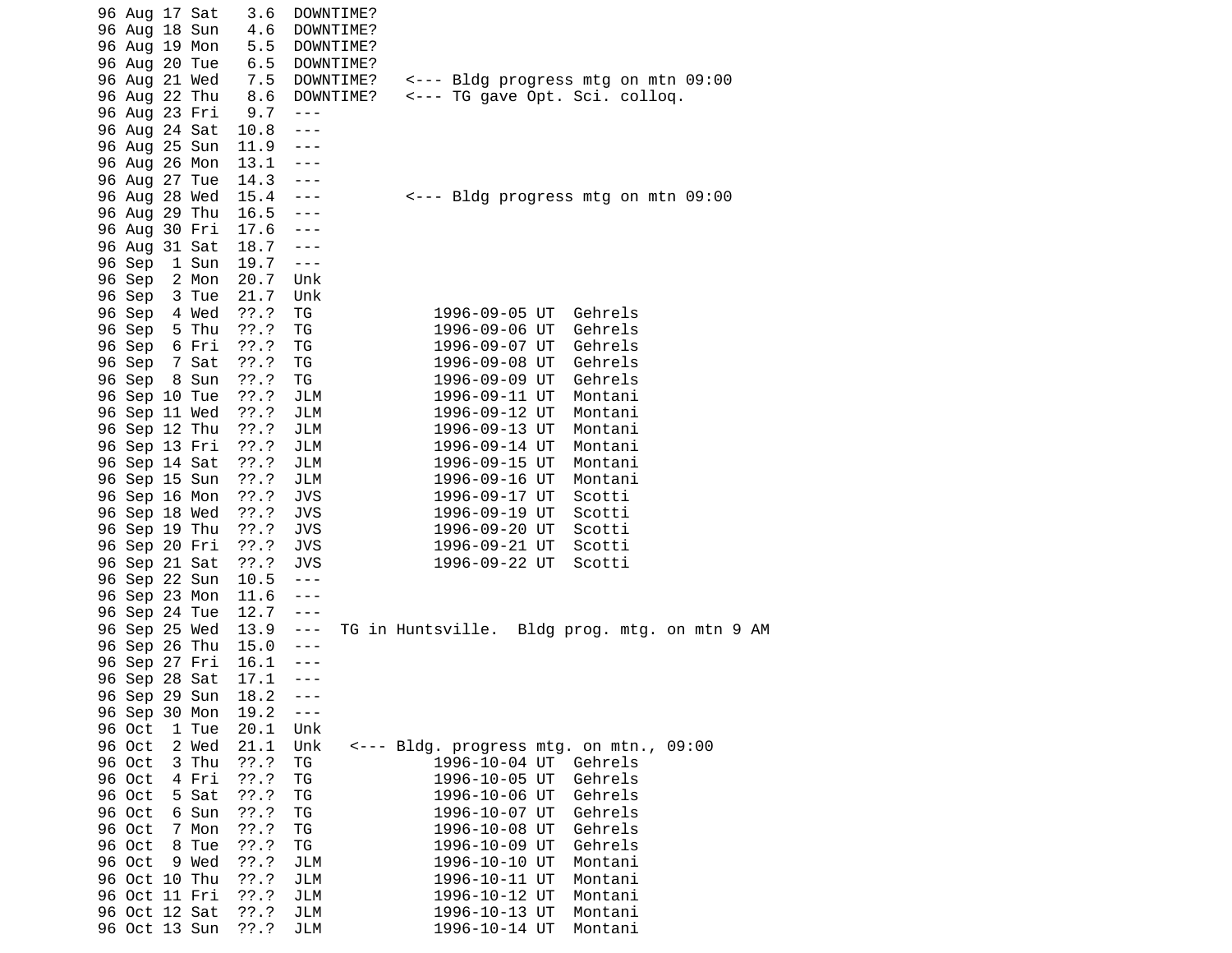| 96 Oct 14 Mon   | ??.?     | JLM                     | 1996-10-15 UT                          | Montani                             |
|-----------------|----------|-------------------------|----------------------------------------|-------------------------------------|
| 96 Oct 15 Tue   | ??'.?    | <b>JVS</b>              | 1996-10-16 UT                          | Scotti                              |
| 96 Oct 16 Wed   | ??'.?    | <b>JVS</b>              | 1996-10-17 UT                          | Scotti                              |
| 96 Oct 17 Thu   | ??'.?    | <b>JVS</b>              | 1996-10-18 UT                          | Scotti                              |
| 96 Oct 20 Sun   | ??'.?    | <b>JVS</b>              | 1996-10-21 UT                          | Scotti                              |
| 96 Oct 21 Mon   | 10.2     | $  -$                   |                                        |                                     |
| 96 Oct 22 Tue   | 11.3     | ---                     |                                        |                                     |
| 96 Oct 23 Wed   | 12.3     | ---                     | Bldg progress mtg. on mtn.             |                                     |
| 96 Oct 24 Thu   | 13.4     | ---                     |                                        |                                     |
| 96 Oct 25 Fri   | 14.5     | ---                     |                                        |                                     |
| 96 Oct 26 Sat   | 15.5     | ---                     |                                        |                                     |
| 96 Oct 27 Sun   | 16.5     | - - -                   |                                        |                                     |
| 96 Oct 28 Mon   | 17.5     | ---                     |                                        |                                     |
| 96 Oct 29 Tue   | 18.5     | $\sim$ $\sim$ $\sim$    |                                        |                                     |
| 96 Oct 30 Wed   | 19.4     | $\sim$ $ -$             | Bldg progress mtg on mtn.              |                                     |
| 96 Oct 31 Thu   | 20.3     | Unk                     |                                        |                                     |
| 96 Nov<br>1 Fri | 21.2     | JLM                     |                                        |                                     |
| 96 Nov<br>2 Sat | ??'.?    | JLM                     | 1996-11-03 UT                          | Montani                             |
| 3 Sun<br>96 Nov | ??'.?    | JLM                     | 1996-11-04 UT                          | Montani                             |
| 96 Nov<br>4 Mon | ??'.?    | JLM                     | 1996-11-05 UT                          | Montani                             |
| 96 Nov<br>5 Tue | ??'.?    | JLM                     | 1996-11-06 UT                          | Montani                             |
| 96 Nov<br>6 Wed | ??.?     | JLM                     | 1996-11-07 UT                          | Montani                             |
| 7 Thu<br>96 Nov | ??'.?    | TG                      | 1996-11-08 UT                          | Gehrels                             |
| 8 Fri<br>96 Nov | 77.7     | TG, JLM                 | 1996-11-09 UT                          | Gehrels, Montani                    |
| 9 Sat<br>96 Nov | ??'.?    | ΤG                      | 1996-11-10 UT                          | Gehrels                             |
| 96 Nov 10 Sun   | ??'.?    | ΤG                      | 1996-11-11 UT                          | Gehrels                             |
| 96 Nov 11 Mon   | 77.7     | ΤG                      | 1996-11-12 UT                          | Gehrels                             |
| 96 Nov 12 Tue   | 77.7     | TG                      | 1996-11-13 UT                          | Gehrels                             |
| 96 Nov 13 Wed   | ??'.?    | <b>JVS</b>              | 1996-11-14 UT                          | Scotti                              |
| 96 Nov 16 Sat   | ??'.?    | TG, JVS                 | 1996-11-17 UT                          | Gehrels                             |
| 96 Nov 17 Sun   | $??\ .?$ | <b>JVS</b>              | 1996-11-18 UT                          | Scotti                              |
| 96 Nov 18 Mon   | ??'.?    | <b>JVS</b>              | 1996-11-19 UT                          | Scotti                              |
| 96 Nov 18 Mon   | 8.7      | TG                      |                                        |                                     |
| 96 Nov 19 Tue   | 9.8      | $- - -$                 |                                        |                                     |
| 96 Nov 20 Wed   | 10.8     | $- - -$                 | <--- Bldg progress mtg. on mtn., 09:00 |                                     |
| 96 Nov 21 Thu   | 11.9     | ---                     |                                        |                                     |
| 96 Nov 22 Fri   | 12.9     | ---                     |                                        |                                     |
| 96 Nov 23 Sat   | 13.9     | ---                     |                                        |                                     |
| 96 Nov 24 Sun   | 14.9     | ---                     |                                        |                                     |
| 96 Nov 25 Mon   | 15.9     | ---                     |                                        |                                     |
| 96 Nov 26 Tue   | 16.8     | - - -                   |                                        |                                     |
| 96 Nov 27 Wed   | 17.8     | $- - -$                 | <--- Bldg progress mtg. on mtn., 09:00 |                                     |
| 96 Nov 28 Thu   | 18.7     | $- - -$                 |                                        |                                     |
| 96 Nov 29 Fri   | 19.6     | $\perp$ $\perp$ $\perp$ |                                        |                                     |
| 96 Nov 30 Sat   | ??'.?    | <b>JVS</b>              | 1996-12-01 UT                          | Scotti                              |
| 96 Dec<br>1 Sun | ??'.?    | <b>JVS</b>              | 1996-12-02 UT                          | Scotti                              |
| 2 Mon<br>96 Dec | ??'.?    | <b>JVS</b>              | 1996-12-03 UT                          | Scotti <-- TG talk $@S. 0.$         |
| 96 Dec<br>3 Tue | ??'.?    | <b>JVS</b>              | 1996-12-04 UT                          | Scotti                              |
| 96 Dec<br>4 Wed | ??'.?    | <b>JVS</b>              | 1996-12-05 UT                          | Scotti Bldg progr mtg on mtn 09:00  |
| 96 Dec<br>5 Thu | ??'.?    | <b>JVS</b>              | 1996-12-06 UT                          | Scotti                              |
| 96 Dec<br>6 Fri | ??'.?    | TG                      | 1996-12-07 UT                          | Gehrels                             |
| 96 Dec<br>7 Sat | ??'.?    | TG                      | 1996-12-08 UT                          | Gehrels                             |
| 96 Dec<br>8 Sun | ??'.?    | ΤG                      | 1996-12-09 UT                          | Gehrels                             |
| 96 Dec 10 Tue   | ??'.?    | ΤG                      | 1996-12-11 UT                          | Gehrels                             |
| 96 Dec 11 Wed   | ??'.?    | TG                      | 1996-12-12 UT                          | Gehrels Bldg progr mtg on mtn 09:00 |
| 96 Dec 12 Thu   | ??'.?    | JLM                     | 1996-12-13 UT                          | Montani                             |
|                 |          |                         |                                        |                                     |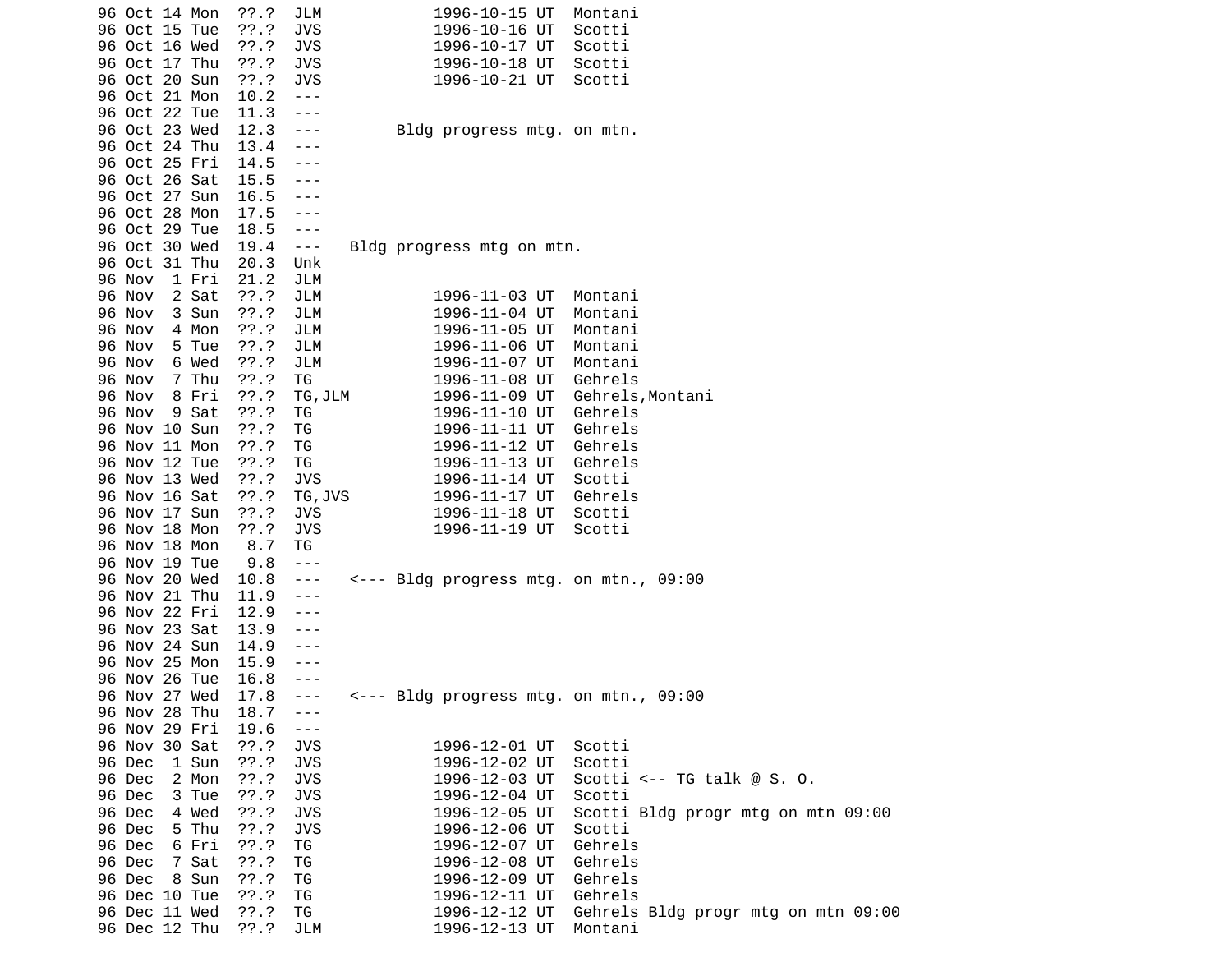| 96 Dec 13 Fri<br>14 Sat<br>96 Dec<br>15 Sun<br>96 Dec<br>16 Mon<br>96 Dec<br>Dec<br>17<br>96<br>Tue     | $??\ .?$<br>??'.?<br>??'.?<br>??'.?<br>??'.? | JLM<br>JLM<br>JLM<br>JLM<br>TG, JLM           | 1996-12-14 UT<br>1996-12-15 UT<br>1996-12-16 UT<br>1996-12-17 UT<br>1996-12-18 UT | Montani<br>Montani<br>Montani<br>Montani<br>Gehrels |  |
|---------------------------------------------------------------------------------------------------------|----------------------------------------------|-----------------------------------------------|-----------------------------------------------------------------------------------|-----------------------------------------------------|--|
| 18 Wed<br>96 Dec<br>96 Dec<br>19 Thu<br>96 Dec<br>20 Fri<br>21 Sat<br>96 Dec<br>22 Sun<br>96 Dec        | 9.4<br>10.4<br>11.4<br>12.3<br>13.3          | Unk<br>$- - -$<br>---                         |                                                                                   |                                                     |  |
| 96 Dec<br>23 Mon<br>24 Tue<br>96 Dec<br>25 Wed<br>96 Dec                                                | 14.3<br>15.2<br>16.1                         |                                               |                                                                                   |                                                     |  |
| 96 Dec<br>26<br>Thu<br>96 Dec<br>27 Fri<br>28 Sat<br>96 Dec                                             | 17.0<br>17.9<br>18.8                         |                                               |                                                                                   |                                                     |  |
| 29 Sun<br>96 Dec<br>30<br>96 Dec<br>Mon<br>96 Dec<br>31<br>Tue                                          | 19.7<br>??'.?<br>$??\.?$                     | $- - -$<br>JLM, TG<br>ТG                      | 1996-12-31 UT<br>1997-01-01 UT                                                    | Montani<br>Gehrels                                  |  |
| 97<br>Jan<br>1 Wed<br>$\overline{c}$<br>Thu<br>97<br>Jan<br>97<br>Sat<br>Jan<br>4<br>97<br>Jan<br>5 Sun | ??'.?<br>??'.?<br>??.?<br>??'.?              | ΤG<br>ΤG<br>ΤG<br>JLM                         | 1997-01-02 UT<br>1997-01-03 UT<br>1997-01-05 UT<br>1997-01-06 UT                  | Gehrels<br>Gehrels<br>Gehrels<br>Montani            |  |
| 97<br>Tue<br>Jan<br>7<br>97<br>8 Wed<br>Jan<br>97<br>9 Thu<br>Jan                                       | 77.7<br>??'.?<br>??'.?                       | JLM<br>JLM<br>JLM                             | 1997-01-08 UT<br>1997-01-09 UT<br>1997-01-10 UT                                   | Montani<br>Montani<br>Montani                       |  |
| 97<br>Jan<br>10 Fri<br>97<br>Jan<br>11 Sat<br>97<br>15 Wed<br>Jan                                       | ??'.?<br>??'.?<br>??'.?                      | JLM<br><b>JVS</b><br><b>JVS</b>               | 1997-01-11 UT<br>1997-01-12 UT<br>1997-01-16 UT                                   | Montani<br>Scotti<br>Scotti                         |  |
| 97<br>Jan<br>16 Thu<br>97<br>Jan<br>17 Fri<br>97<br>18<br>Jan<br>Sat                                    | ??'.?<br>9.8<br>10.8                         | <b>JVS</b><br>---                             | 1997-01-17 UT                                                                     | Scotti                                              |  |
| 97<br>Jan<br>19 Sun<br>20 Mon<br>97<br>Jan<br>21<br>97<br>Jan<br>Tue                                    | 11.7<br>12.7<br>13.6                         |                                               |                                                                                   |                                                     |  |
| 22 Wed<br>97<br>Jan<br>97<br>23<br>Thu<br>Jan<br>97<br>Jan<br>24 Fri<br>25 Sat<br>97                    | 14.5<br>15.4<br>16.3<br>17.1                 |                                               |                                                                                   |                                                     |  |
| Jan<br>26 Sun<br>97<br>Jan<br>97<br>27<br>Jan<br>Mon<br>97 Jan 28 Tue                                   | 18.0<br>18.9<br>19.8                         |                                               |                                                                                   |                                                     |  |
| 97 Jan 29 Wed<br>97<br>Jan 30 Thu<br>31 Fri<br>97<br>Jan                                                | 20.7<br>77.7<br>??'.?                        | Unk<br>ΤG<br>TG                               | 1997-01-31 UT<br>1997-02-01 UT                                                    | Gehrels<br>Gehrels                                  |  |
| 97 Feb<br>1 Sat<br>97 Feb<br>2 Sun<br>97 Feb<br>3 Mon                                                   | $??\.?$<br>??'.?<br>$??\.?$                  | ΤG<br>TG<br>JLM                               | 1997-02-02 UT<br>1997-02-03 UT<br>1997-02-04 UT                                   | Gehrels<br>Gehrels<br>Montani                       |  |
| 5 Wed<br>97 Feb<br>97 Feb<br>6 Thu<br>97 Feb<br>7 Fri                                                   | ??'.?<br>??'.?<br>0.8                        | JLM<br>JLM<br>Unk                             | 1997-02-06 UT<br>1997-02-07 UT                                                    | Montani<br>Montani                                  |  |
| 97 Feb<br>8 Sat<br>97 Feb<br>9 Sun<br>97 Feb<br>10 Mon<br>97 Feb<br>11 Tue                              | ??'.?<br>??'.?<br>??'.?<br>5.3               | <b>JLM</b><br><b>JLM</b><br><b>JVS</b><br>Unk | 1997-02-09 UT<br>1997-02-10 UT<br>1997-02-11 UT                                   | Montani<br>Montani<br>Scotti                        |  |
| 97 Feb 12 Wed                                                                                           | ??'.?                                        | <b>JVS</b>                                    | 1997-02-13 UT                                                                     | Scotti                                              |  |

| 1996-12-14 | UT | Montani |
|------------|----|---------|
| 1996-12-15 | UT | Montani |
| 1996-12-16 | UT | Montani |
| 1996-12-17 | UT | Montani |
| 1996-12-18 | UT | Gehrels |
|            |    |         |
| 1996-12-31 | UT | Montani |
| 1997-01-01 | UT | Gehrels |
| 1997-01-02 | UT | Gehrels |
| 1997-01-03 | UT | Gehrels |
| 1997-01-05 | UT | Gehrels |
| 1997-01-06 | UT | Montani |
| 1997-01-08 | UT | Montani |
| 1997-01-09 | UT | Montani |
| 1997-01-10 | UT | Montani |
| 1997-01-11 | UT | Montani |
| 1997-01-12 | UT | Scotti  |
| 1997-01-16 | UT | Scotti  |
| 1997-01-17 | UT | Scotti  |
|            |    |         |
| 1997-01-31 | UT | Gehrels |
| 1997-02-01 | UT | Gehrels |
| 1997-02-02 | UT | Gehrels |
| 1997-02-03 | UT | Gehrels |
| 1997-02-04 | UT | Montani |
| 1997-02-06 | UT | Montani |
| 1997-02-07 | UT | Montani |
| 1997-02-09 | UT | Montani |
| 1997-02-10 | UT | Montani |
| 1997-02-11 | UT | Scotti  |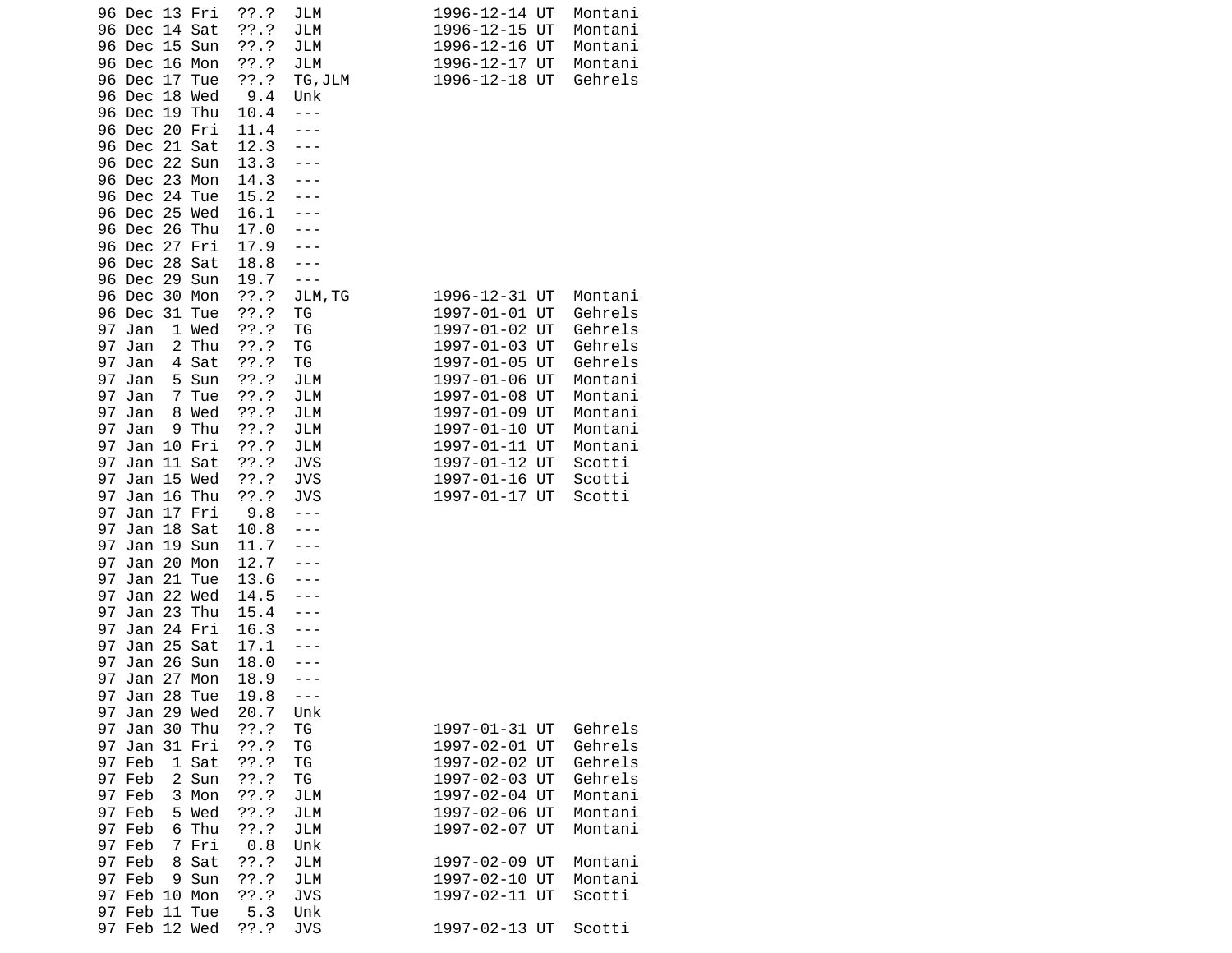|          | 97 Feb 13 Thu<br>97 Feb | 14 Fri        | ??.?<br>$??\.?$ | <b>JVS</b><br><b>JVS</b> | 1997-02-14 UT<br>1997-02-15 UT | Scotti<br>Scotti   |
|----------|-------------------------|---------------|-----------------|--------------------------|--------------------------------|--------------------|
| 97       | Feb                     | 15 Sat        | ??'.?           | JVS                      | 1997-02-16 UT                  | Scotti             |
| 97<br>97 | Feb                     | 16 Sun        | 10.2            | ---                      |                                |                    |
| 97       | Feb<br>17<br>Feb<br>18  | Mon<br>Tue    | 11.1<br>12.0    |                          |                                |                    |
| 97       | Feb                     | 19 Wed        | 12.9            |                          |                                |                    |
|          | 97 Feb                  | 20 Thu        | 13.8            |                          |                                |                    |
|          | 97 Feb                  | 21 Fri        | 14.7            |                          |                                |                    |
|          | 97 Feb                  | 22 Sat        | 15.5            |                          |                                |                    |
|          | 97 Feb                  | 23 Sun        | 16.4            |                          |                                |                    |
|          | 97 Feb                  | 24 Mon        | 17.3            |                          |                                |                    |
| 97       | 25<br>Feb<br>97 Feb     | Tue           | 18.2            |                          |                                |                    |
|          | 97 Feb<br>27            | 26 Wed<br>Thu | 19.2<br>20.1    | ---<br>Unk               |                                |                    |
| 97       | Feb                     | 28 Fri        | 21.1            | Unk                      |                                |                    |
| 97       | Mar                     | 1 Sat         | ??'.?           | JLM                      | 1997-03-02 UT                  | Montani            |
| 97       | Mar                     | 2 Sun         | ??'.?           | JLM                      | 1997-03-03 UT                  | Montani            |
| 97       | Mar<br>3                | Mon           | ??'.?           | JLM                      | 1997-03-04 UT                  | Montani            |
| 97       | Mar<br>4                | Tue           | ??'.?           | <b>JLM</b>               | 1997-03-05 UT                  | Montani            |
| 97       | Mar                     | 5 Wed         | $??\.?$         | <b>JLM</b>               | 1997-03-06 UT                  | Montani            |
| 97       | Mar<br>6                | Thu           | 77.7            | TG                       | 1997-03-07 UT                  | Gehrels            |
| 97       | Mar<br>7                | Fri           | ??'.?           | TG                       | 1997-03-08 UT                  | Gehrels            |
| 97<br>97 | Mar<br>8<br>Mar<br>9    | Sat<br>Sun    | ??'.?<br>77.7   | TG<br>ΤG                 | 1997-03-09 UT<br>1997-03-10 UT | Gehrels<br>Gehrels |
| 97       | Mar                     | 10 Mon        | ??'.?           | <b>JVS</b>               | 1997-03-11 UT                  | Scotti             |
| 97       | Mar<br>11               | Tue           | ??'.?           | <b>JVS</b>               | 1997-03-12 UT                  | Scotti             |
| 97       | Mar                     | 12 Wed        | $??\.?$         | <b>JVS</b>               | 1997-03-13 UT                  | Scotti             |
| 97       | Mar                     | 13 Thu        | 77.7            | <b>JVS</b>               | 1997-03-14 UT                  | Scotti             |
| 97       | Mar                     | 14 Fri        | ??'.?           | <b>JVS</b>               | 1997-03-15 UT                  | Scotti             |
| 97       | Mar                     | 15 Sat        | ??.?            | <b>JVS</b>               | 1997-03-16 UT                  | Scotti             |
| 97       | Mar                     | 16 Sun        | 8.6             | Unk                      |                                |                    |
| 97       | Mar<br>17               | Mon           | 9.5             |                          |                                |                    |
| 97<br>97 | Mar<br>18<br>Mar        | Tue<br>19 Wed | 10.4<br>11.3    |                          |                                |                    |
| 97       | 20<br>Mar               | Thu           | 12.2            |                          |                                |                    |
| 97       | Mar                     | 21 Fri        | 13.1            |                          |                                |                    |
| 97       | Mar                     | 22 Sat        | 14.0            |                          |                                |                    |
| 97       | Mar                     | 23 Sun        | 14.9            |                          |                                |                    |
| 97       | Mar                     | 24 Mon        | 15.8            |                          |                                |                    |
| 97       | Mar 25 Tue              |               | 16.7            |                          |                                |                    |
| 97       | Mar 26 Wed              |               | 17.7            |                          |                                |                    |
|          | 97 Mar 27 Thu           |               | 18.6            |                          |                                |                    |
|          | 97 Mar<br>97 Mar 29 Sat | 28 Fri        | 19.6<br>??.?    | - - -                    |                                |                    |
|          | 97 Mar                  | 31 Mon        | ??'.?           | <b>JVS</b><br><b>JVS</b> | 1997-03-30 UT<br>1997-04-01 UT | Scotti<br>Scotti   |
|          | 97 Apr<br>1             | Tue           | ??'.?           | <b>JVS</b>               | 1997-04-02 UT                  | Scotti             |
|          | 97 Apr                  | 2 Wed         | 24.8            | Unk                      |                                |                    |
|          | 3<br>97 Apr             | Thu           | 26.0            | Unk                      |                                |                    |
|          | 97 Apr                  | 4 Fri         | 27.1            | Unk                      |                                |                    |
|          | 97 Apr                  | 5 Sat         | ??'.?           | ΤG                       | 1997-04-06 UT                  | Gehrels            |
|          | 97 Apr                  | 6 Sun         | 77.7            | ΤG                       | 1997-04-07 UT                  | Gehrels            |
|          | 97 Apr                  | 7 Mon         | ??'.?           | JLM                      | 1997-04-08 UT                  | Montani            |
|          | 8<br>97 Apr             | Tue           | ??.?            | JLM                      | 1997-04-09 UT                  | Montani            |
|          | 97 Apr                  | 9 Wed         | ??'.?           | JLM                      | 1997-04-10 UT                  | Montani            |
|          | 97 Apr 10 Thu           |               | 77.7            | JLM                      | 1997-04-11 UT                  | Montani            |

| 1997-03-02                | UT | Montani |
|---------------------------|----|---------|
| L997-03-03                | UT | Montani |
| L997-03-04                | UT | Montani |
| L997-03-05                | UT | Montani |
| L997-03-06                | UT | Montani |
| 1997-03-07                | UT | Gehrels |
| L997-03-08                | UT | Gehrels |
| L997-03-09                | UT | Gehrels |
| 1997-03-10                | UT | Gehrels |
| L997-03-11                | UT | Scotti  |
| 1997-03-12                | UT | Scotti  |
| 1997-03-13                | UT | Scotti  |
| 1997-03-14                | UT | Scotti  |
| L997-03-15                | UT | Scotti  |
| 1997-03-16                | UT | Scotti  |
| 1997-03-30                | UT | Scotti  |
| 1997-04-01                | UT | Scotti  |
| L997-04-02                | UT | Scotti  |
| 1997-04-06                | UT | Gehrels |
| L997-04-07                | UT | Gehrels |
| L997-04-08                | UT | Montani |
| L997-04-09                | UT | Montani |
| 1997-04-10                | UT | Montani |
| 1997-04- <mark>1</mark> 1 | UT | Montani |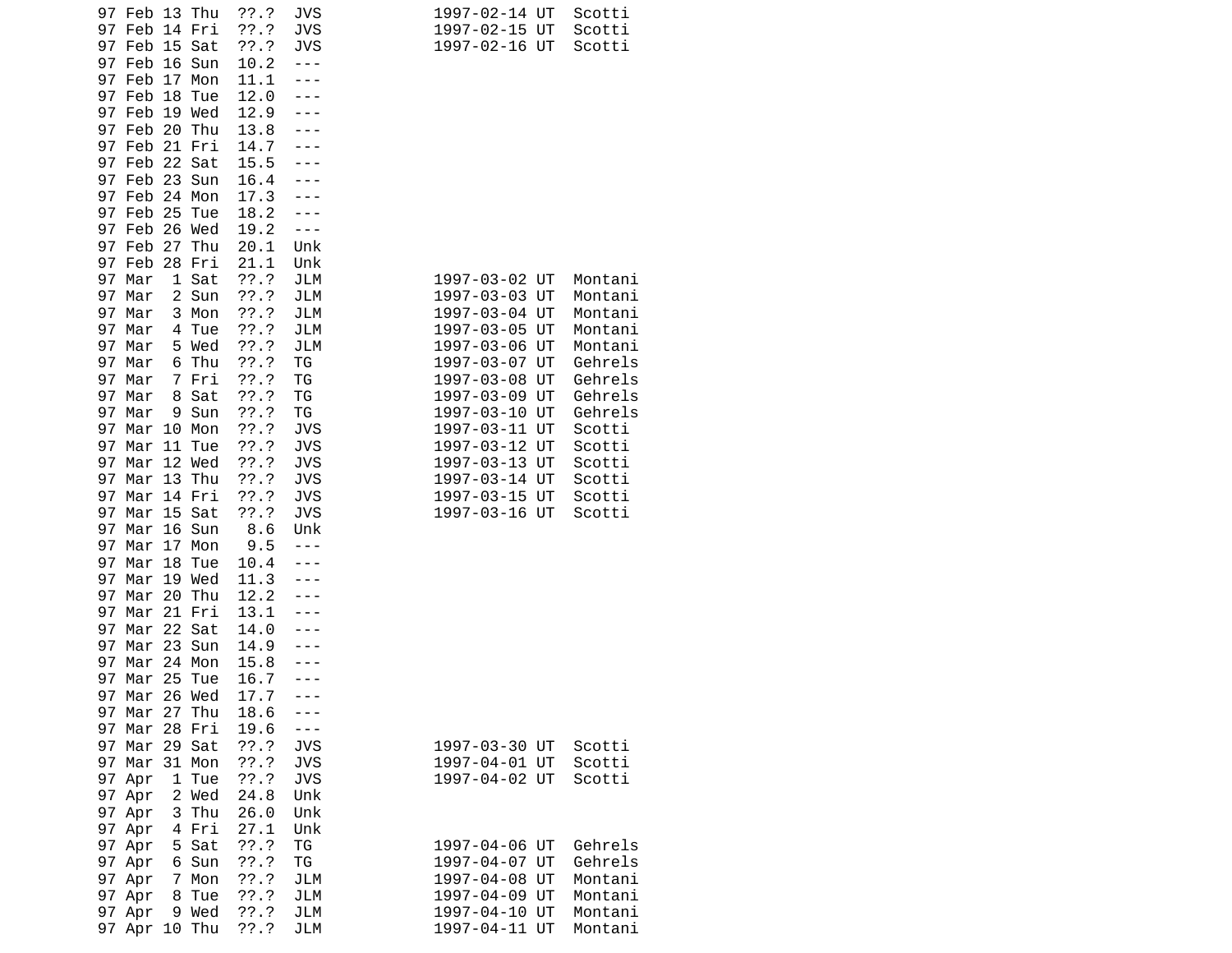| 97 Apr 11 Fri<br>97 Apr 12 Sat |        |                | $??\ .?$<br>$??\cdot?$ | JLM<br>JLM               |       | 1997-04-12 UT<br>1997-04-13 UT | Montani<br>Montani |
|--------------------------------|--------|----------------|------------------------|--------------------------|-------|--------------------------------|--------------------|
| 97 Apr 13 Sun                  |        |                | ??'.?                  | <b>JVS</b>               |       | 1997-04-14 UT                  | Scotti             |
| 97 Apr 14 Mon                  |        |                | $??\ .?$               | JAL                      |       | 1997-04-15 UT                  | Larsen             |
| 97 Apr 15 Tue<br>97 Apr 16 Wed |        |                | ??'.?<br>9.7           | JAL<br>$- - -$           |       | 1997-04-16 UT                  | Larsen             |
| 97 Apr 17 Thu                  |        |                | 10.6                   | ---                      |       |                                |                    |
| 97 Apr 18 Fri                  |        |                | 11.5                   | $- - -$                  |       |                                |                    |
| 97 Apr 19 Sat                  |        |                | 12.4                   |                          |       |                                |                    |
| 97 Apr 20 Sun                  |        |                | 13.3                   |                          |       |                                |                    |
| 97 Apr 21 Mon                  |        |                | 14.2                   |                          |       |                                |                    |
| 97 Apr 22 Tue                  |        |                | 15.2                   |                          |       |                                |                    |
| 97 Apr 23 Wed                  |        |                | 16.2                   |                          |       |                                |                    |
| 97 Apr 24 Thu                  |        |                | 17.2                   |                          |       |                                |                    |
| 97 Apr 25 Fri                  |        |                | 18.2                   | ---                      |       |                                |                    |
| 97 Apr 26 Sat                  |        |                | 19.2                   | $- - -$                  |       |                                |                    |
| 97 Apr 27 Sun                  |        |                | 20.2                   | Unk                      |       |                                |                    |
| 97 Apr 28 Mon                  |        |                | ??'.?                  | <b>JVS</b>               |       | 1997-04-29 UT                  | Scotti             |
| 97 Apr 29 Tue                  |        |                | $??\ .?$               | <b>JVS</b>               |       | 1997-04-30 UT                  | Scotti             |
| 97 Apr                         | 30 Wed |                | $??\ .?$               | <b>JVS</b>               |       | 1997-05-01 UT                  | Scotti             |
| 97 May                         | 1 Thu  |                | ??'.?                  | <b>JVS</b>               |       | 1997-05-02 UT                  | Scotti             |
| 97 May                         |        | 2 Fri          | ??'.?                  | <b>JVS</b>               |       | 1997-05-03 UT                  | Scotti             |
| 97 May                         |        | 3 Sat          | ??'.?                  | <b>JVS</b>               |       | 1997-05-04 UT                  | Scotti             |
| 97 May                         | 4 Sun  |                | ??'.?                  | <b>JAL</b>               |       | 1997-05-05 UT                  | Larsen             |
| 97 May                         | 5 Mon  |                | $??\ .?$               | JAL                      |       | 1997-05-06 UT                  | Larsen             |
| 97 May                         |        | 6 Tue          | ??'.?                  | JAL                      |       | 1997-05-07 UT                  | Larsen             |
| 97 May 7 Wed                   |        |                | $??\.?$                | JAL                      |       | 1997-05-08 UT                  | Larsen             |
| 97<br>May 8<br>97              |        | Thu            | ??'.?                  | JAL                      |       | 1997-05-09 UT                  | Larsen             |
| May<br>97 May 10 Sat           | 9 Fri  |                | ??'.?                  | JAL<br>Unk               |       | 1997-05-10 UT                  | Larsen             |
| 97 May 11 Sun                  |        |                | $4.5$<br>5.4           | Unk                      |       |                                |                    |
| 97<br>May 12 Mon               |        |                | $??\ .?$               | JLM                      |       | 1997-05-13 UT                  | Montani            |
| 97<br>May 13 Tue               |        |                | 77.7                   | JLM                      |       | 1997-05-14 UT                  | Montani            |
| May 14 Wed<br>97               |        |                | 8.1                    | Unk                      |       |                                |                    |
| May 15 Thu<br>97               |        |                | 9.0                    | Unk                      |       |                                |                    |
| 97 May 16 Fri                  |        |                | 9.9                    | $- - -$                  |       |                                |                    |
| 97<br>May 17 Sat               |        |                | 10.8                   | ---                      |       |                                |                    |
| 97<br>May 18 Sun               |        |                | 11.8                   |                          |       |                                |                    |
| 97<br>May 19 Mon               |        |                | 12.7                   |                          |       |                                |                    |
| May 20 Tue<br>97               |        |                | 13.7                   |                          |       |                                |                    |
| 97<br>May 21 Wed               |        |                | 14.7                   | ---                      |       |                                |                    |
| May 22 Thu<br>97               |        |                | 15.7                   |                          |       |                                |                    |
| May 23 Fri<br>97               |        |                | 16.8                   |                          |       |                                |                    |
| 97<br>May 24 Sat               |        |                | 17.8                   |                          |       |                                |                    |
| 97<br>May 25 Sun               |        |                | 18.9                   | ---                      |       |                                |                    |
| 97<br>May 26 Mon               |        |                | ??'.?                  | ΤG                       |       | 1997-05-27 UT                  | Gehrels            |
| May 27<br>97                   |        | Tue            | 77.7                   | ΤG                       |       | 1997-05-28 UT                  | Gehrels            |
| 97<br>May 28 Wed               |        |                | ??'.?                  | <b>JVS</b>               |       | 1997-05-29 UT                  | Scotti             |
| May 29 Thu<br>97               |        |                | ??.?                   | <b>JVS</b>               |       | 1997-05-30 UT                  | Scotti             |
| 97<br>May 30 Fri               |        |                | ??'.?                  | JVS                      |       | 1997-05-31 UT                  | Scotti             |
| 97<br>May 31 Sat               |        |                | $??\.?$                | JVS                      |       | 1997-06-01 UT                  | Scotti             |
| 97<br>Jun<br>97                |        | 1 Sun<br>2 Mon | ??.?                   | <b>JVS</b><br><b>JVS</b> |       | 1997-06-02 UT<br>1997-06-03 UT | Scotti             |
| Jun<br>97                      | 3      | Tue            | ??.?<br>??.?           |                          | $***$ |                                | Scotti             |
| Jun<br>97<br>Jun               | 4      | Wed            | ??'.?                  | JLM+<br>JLM              |       | 1997-06-04 UT<br>1997-06-05 UT | Montani<br>Montani |
| 97<br>Jun                      | 5      | Thu            | 1.0                    | Unk                      |       |                                |                    |
|                                |        |                |                        |                          |       |                                |                    |

| Montani<br>Montani<br>Scotti<br>Larsen<br>Larsen                   | Scotti<br>Scotti<br>Scotti<br>Scotti<br>Scotti<br>Scotti<br>Larsen<br>Larsen<br>Larsen<br>Larsen<br>Larsen<br>Larsen                                                 | Montani<br>Montani       | Gehrels<br>Gehrels<br>Scotti<br>Scotti<br>Scotti<br>Scotti<br>Scotti<br>Scotti<br>Montani<br>Montani                                     |
|--------------------------------------------------------------------|----------------------------------------------------------------------------------------------------------------------------------------------------------------------|--------------------------|------------------------------------------------------------------------------------------------------------------------------------------|
| UT<br>UT<br>UT<br>UT<br>UT                                         | UT<br>UT<br>UT<br>UT<br>UT<br>UT<br>UT<br>UT<br>UT<br>UT<br>UT<br>UT                                                                                                 | UT<br>UT                 | UT<br>UT<br>UT<br>UT<br>UT<br>UT<br>UT<br>UT<br>UT<br>UT                                                                                 |
|                                                                    |                                                                                                                                                                      |                          |                                                                                                                                          |
|                                                                    |                                                                                                                                                                      |                          |                                                                                                                                          |
| 1997-04-12<br>1997-04-13<br>1997-04-14<br>1997-04-15<br>1997-04-16 | 1997-04-29<br>1997-04-30<br>1997-05-01<br>1997-05-02<br>1997-05-03<br>1997-05-04<br>1997-05-05<br>1997-05-06<br>1997-05-07<br>1997-05-08<br>1997-05-09<br>1997-05-10 | 1997-05-13<br>1997-05-14 | 1997-05-27<br>1997-05-28<br>1997-05-29<br>1997-05-30<br>1997-05-31<br>1997-06-01<br>1997-06-02<br>1997-06-03<br>1997-06-04<br>1997-06-05 |
|                                                                    |                                                                                                                                                                      |                          |                                                                                                                                          |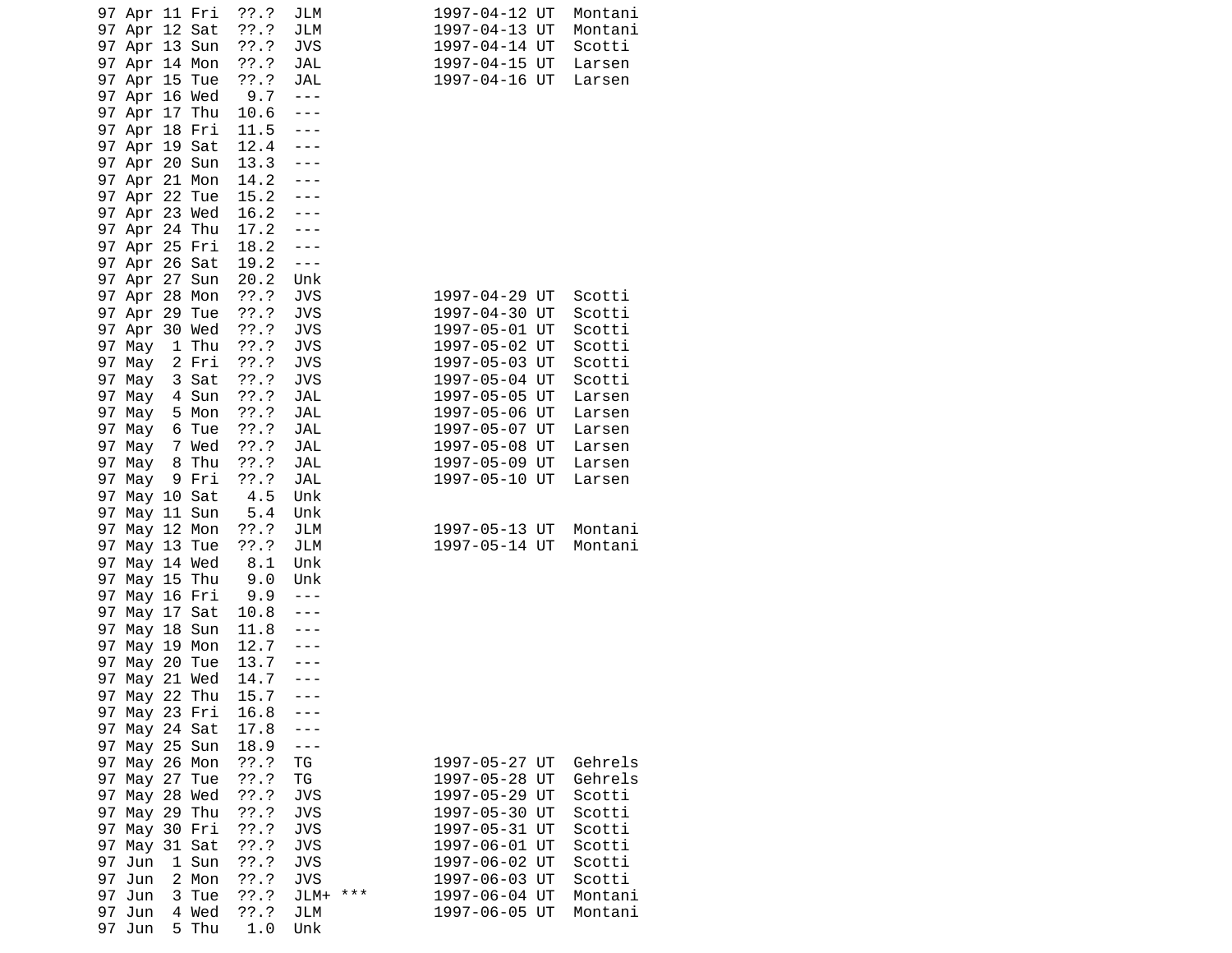| Jun<br>6 Fri<br>97     | $??\.?$ | JLM        | 1997-06-07 UT<br>Montani |
|------------------------|---------|------------|--------------------------|
| 97<br>7<br>Sat<br>Jun  | 3.0     | Unk        |                          |
| 97<br>Jun<br>8<br>Sun  | 3.9     | Unk        |                          |
| 97<br>Jun<br>Mon<br>9  | 4.8     | Unk        |                          |
| 97<br>Jun<br>10 Tue    | ??'.?   | <b>JAL</b> | 1997-06-11 UT<br>Larsen  |
| 97<br>Jun<br>11 Wed    | ??'.?   | JAL        | 1997-06-12 UT<br>Larsen  |
| 12 Thu<br>97<br>Jun    | 77.7    | JAL        | 1997-06-13 UT<br>Larsen  |
| 97<br>13 Fri<br>Jun    | ??'.?   | JAL        | 1997-06-14 UT<br>Larsen  |
| 97<br>Jun<br>14 Sat    | 77.7    | JAL        | 1997-06-15 UT<br>Larsen  |
| 15 Sun<br>97<br>Jun    | 10.2    | $- - -$    |                          |
| 16 Mon<br>97<br>Jun    | 11.2    |            |                          |
| 97<br>17<br>Tue<br>Jun | 12.2    |            |                          |
| 97<br>Jun<br>18 Wed    | 13.2    |            |                          |
| 97<br>19 Thu<br>Jun    | 14.2    |            |                          |
| 20 Fri<br>97<br>Jun    | 15.3    |            |                          |
| 21 Sat<br>97<br>Jun    | 16.4    |            |                          |
| Jun 22 Sun<br>97       | 17.5    |            |                          |
| 97<br>Jun 23 Mon       | 18.6    |            |                          |
| 97<br>Jun 24 Tue       | 19.7    | ---        |                          |
| Jun 25 Wed<br>97       | ??'.?   | TG         | 1997-06-26 UT<br>Gehrels |
| 97<br>26 Thu<br>Jun    | ??'.?   | ΤG         | 1997-06-27 UT<br>Gehrels |
| 97<br>Jun<br>27<br>Fri | $??\.?$ | ΤG         | 1997-06-28 UT<br>Gehrels |
| 97<br>Jun<br>28 Sat    | 77.7    | ΤG         | 1997-06-29 UT<br>Gehrels |
| 29 Sun<br>97<br>Jun    | ??'.?   | ΤG         | 1997-06-30 UT<br>Gehrels |
| 97<br>30 Mon<br>Jun    | ??.?    | ΤG         | 1997-07-01 UT<br>Gehrels |
| 97                     | ??'.?   |            |                          |
| Jul<br>1 Tue           |         | <b>JVS</b> | 1997-07-02 UT<br>Scotti  |
| 97<br>Jul<br>2 Wed     | 77.7    | <b>JVS</b> | 1997-07-03 UT<br>Scotti  |
| 3 Thu<br>97<br>Jul     | ??'.?   | <b>JVS</b> | 1997-07-04 UT<br>Scotti  |
| 97<br>Jul<br>4 Fri     | ??'.?   | <b>JVS</b> | 1997-07-05 UT<br>Scotti  |
| Sat<br>97<br>Jul<br>5  | 77.7    | <b>JVS</b> | 1997-07-06 UT<br>Scotti  |
| 97<br>Jul<br>6<br>Sun  | ??'.?   | <b>JVS</b> | 1997-07-07 UT<br>Scotti  |
| 97<br>Jul<br>7<br>Mon  | 77.7    | <b>JAL</b> | 1997-07-08 UT<br>Larsen  |
| 97<br>Jul<br>8<br>Tue  | ??'.?   | JAL        | 1997-07-09 UT<br>Larsen  |
| 97<br>Jul<br>9 Wed     | 77.7    | JAL        | 1997-07-10 UT<br>Larsen  |
| 97<br>Jul<br>10<br>Thu | ??'.?   | <b>JAL</b> | 1997-07-11 UT<br>Larsen  |
| 97<br>Jul<br>11 Fri    | ??'.?   | JAL        | 1997-07-12 UT<br>Larsen  |
| 97<br>Jul<br>12 Sat    | 77.7    | <b>JAL</b> | 1997-07-13 UT<br>Larsen  |
| 13 Sun<br>97<br>Jul    | ??'.?   | JAL        | 1997-07-14 UT<br>Larsen  |
| Jul 14 Mon<br>97       | 9.6     |            |                          |
| 97<br>Jul 15<br>Tue    | 10.6    |            |                          |
| 16 Wed<br>97<br>Jul    | 11.7    |            |                          |
| 17 Thu<br>97<br>Jul    | 12.7    | - - -      |                          |
| Jul 18 Fri<br>97       | 13.8    |            |                          |
| 97<br>Jul 19 Sat       | 15.0    |            |                          |
| 97<br>Jul 20 Sun       | 16.1    |            |                          |
| Jul 21 Mon<br>97       | 17.2    |            |                          |
| 97<br>Jul 22 Tue       | 18.4    |            |                          |
| Jul 23 Wed<br>97       | 19.5    |            |                          |
| 97<br>Jul 24 Thu       | 20.6    | Unk        |                          |
| 97<br>Jul 25 Fri       | 21.7    | Unk        |                          |
| 97<br>Jul<br>26 Sat    | 22.7    | Unk        |                          |
| Jul 27<br>97<br>Sun    | ??'.?   | <b>JVS</b> | 1997-07-28 UT<br>Scotti  |
| 97<br>Jul 28<br>Mon    | ??.?    | <b>JVS</b> | 1997-07-29 UT<br>Scotti  |
| 97<br>Jul 30 Wed       | ??'.?   | <b>JVS</b> | 1997-07-31 UT<br>Scotti  |
| Jul<br>31 Thu<br>97    | ??.?    | JAL        | 1997-08-01 UT<br>Larsen  |
| 97<br>Aug<br>1 Fri     | 28.6    | Unk        |                          |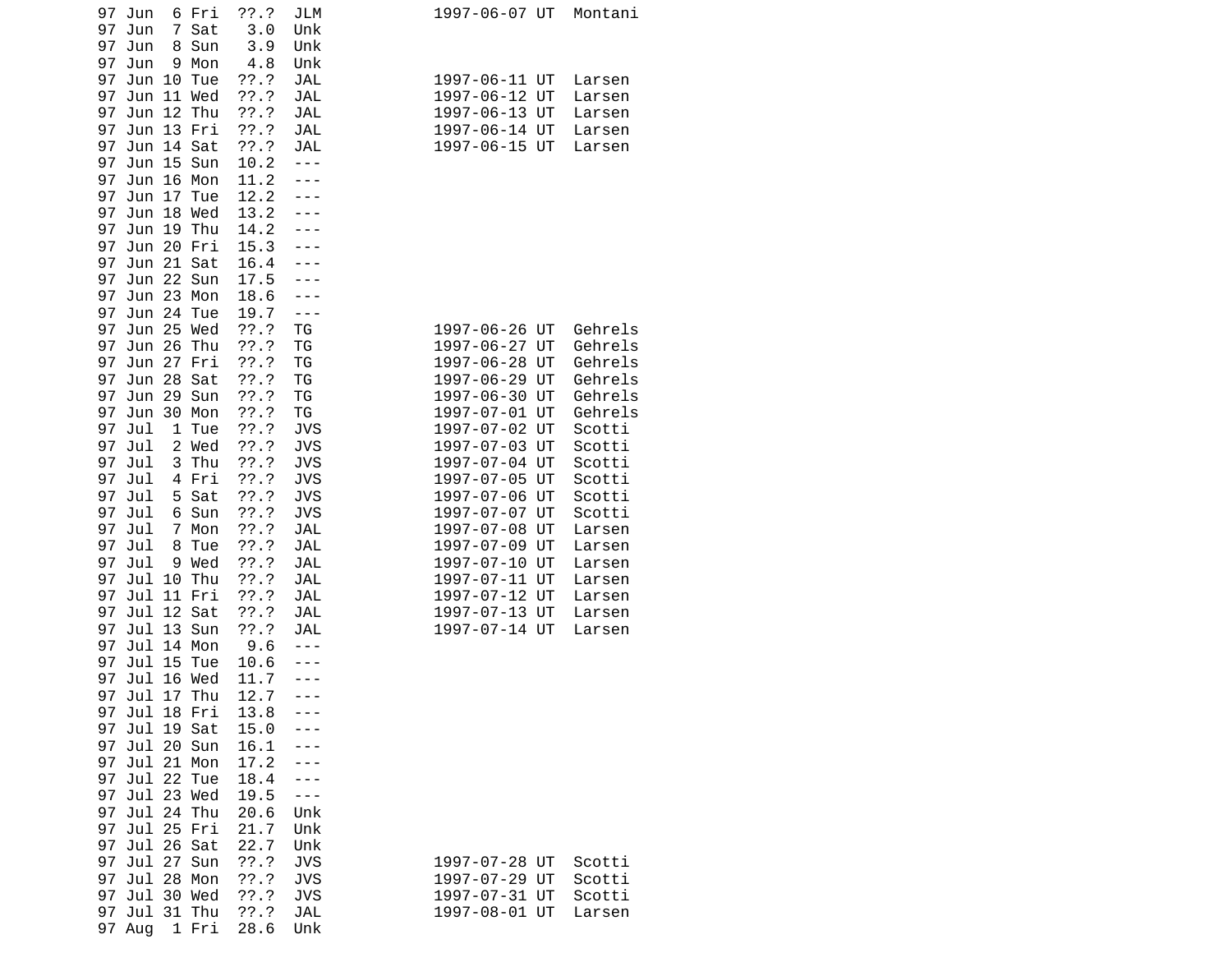|    | 97 Aug        |                | 2 Sat  | 29.5  | Unk        |                          |
|----|---------------|----------------|--------|-------|------------|--------------------------|
|    | 97 Aug        |                | 3 Sun  | ??'.? | JAL        | 1997-08-04 UT<br>Larsen  |
|    | 97 Aug        |                | 4 Mon  | ??'.? | JAL        | 1997-08-05 UT<br>Larsen  |
|    | 97 Aug        |                | 6 Wed  | ??'.? | ТG         | 1997-08-07 UT<br>Gehrels |
|    |               |                |        |       |            |                          |
|    | 97 Aug        |                | 7 Thu  | ??'.? | TG         | 1997-08-08 UT<br>Gehrels |
|    | 97 Aug        |                | 8 Fri  | 5.3   | Unk        |                          |
|    | 97 Aug        |                | 9 Sat  | ??'.? | TG         | Gehrels<br>1997-08-10 UT |
|    | 97 Aug        |                | 10 Sun | ??'.? | TG         | 1997-08-11 UT<br>Gehrels |
|    | 97 Aug        |                | 11 Mon | 77.7  | ΤG         | Gehrels<br>1997-08-12 UT |
|    | 97 Aug        |                | 12 Tue | 9.1   | Unk        |                          |
|    | 97 Aug        |                | 13 Wed | 10.1  | $- - -$    |                          |
|    | 97 Aug        |                | 14 Thu | 11.2  |            |                          |
|    | 97 Aug        |                | 15 Fri | 12.3  |            |                          |
|    | 97 Aug        |                | 16 Sat | 13.4  |            |                          |
|    | 97 Aug        |                | 17 Sun | 14.6  |            |                          |
|    | 97 Aug        |                | 18 Mon | 15.8  |            |                          |
|    | 97 Aug        | 19             | Tue    | 16.9  |            |                          |
|    | 97 Aug        |                | 20 Wed | 18.1  |            |                          |
|    |               |                | 21 Thu |       | $- - -$    |                          |
|    | 97 Aug        |                |        | 19.2  |            |                          |
|    | 97 Aug 22 Fri |                |        | 20.3  | Unk        |                          |
|    | 97 Aug        |                | 23 Sat | 21.3  | Unk        |                          |
|    | 97 Aug        |                | 24 Sun | 22.4  | Unk        |                          |
|    | 97 Aug        |                | 25 Mon | 23.4  | Unk        |                          |
|    | 97 Aug        |                | 26 Tue | 24.3  | Unk        |                          |
|    | 97 Aug 27 Wed |                |        | 25.3  | Unk        |                          |
|    | 97 Aug 28     |                | Thu    | 26.2  | Unk        |                          |
|    | 97 Aug        |                | 29 Fri | 27.1  | Unk        |                          |
|    | 97 Aug        |                | 30 Sat | 28.0  | Unk        |                          |
|    | 97 Aug        |                | 31 Sun | 28.9  | Unk        |                          |
|    | 97 Sep        |                | 1 Mon  | 0.3   | Unk        |                          |
|    | 97 Sep        |                | 2 Tue  | 1.2   | Unk        |                          |
|    | 97 Sep        |                | 3 Wed  | 2.1   | Unk        |                          |
|    | 97 Sep        |                | 4 Thu  | 2.9   | Unk        |                          |
|    |               |                | 5 Fri  | 3.8   |            |                          |
|    | 97 Sep        |                |        |       | Unk        |                          |
|    | 97 Sep        |                | 6 Sat  | 4.8   | Unk        |                          |
|    | 97 Sep        | $\overline{7}$ | Sun    | 5.7   | Unk        |                          |
|    | 97 Sep        |                | 8 Mon  | 6.6   | Unk        |                          |
|    | 97 Sep        |                | 9 Tue  | 7.6   | Unk        |                          |
|    | 97 Sep 10 Wed |                |        | 8.6   | Unk        |                          |
|    | 97 Sep        |                | 11 Thu | 9.7   | $- - -$    |                          |
|    | 97 Sep 12 Fri |                |        | 10.8  |            |                          |
| 97 | Sep           |                | 13 Sat | 11.9  | $- - -$    |                          |
|    | 97 Sep 14 Sun |                |        | 13.0  |            |                          |
|    | 97 Sep 15 Mon |                |        | 14.2  |            |                          |
|    | 97 Sep 16 Tue |                |        | 15.4  |            |                          |
|    | 97 Sep 17 Wed |                |        | 16.5  |            |                          |
|    | 97 Sep 18 Thu |                |        | 17.7  |            |                          |
|    | 97 Sep 19 Fri |                |        | 18.8  |            |                          |
|    |               |                |        |       |            |                          |
|    | 97 Sep 20 Sat |                |        | 19.9  | ---        |                          |
|    | 97 Sep 21 Sun |                |        | 20.9  | Unk        |                          |
|    | 97 Sep 22 Mon |                |        | 77.7  | <b>JAL</b> | 1997-09-23 UT<br>Larsen  |
|    | 97 Sep 23 Tue |                |        | 22.9  | Unk        |                          |
|    | 97 Sep 24 Wed |                |        | 23.8  | Unk        |                          |
|    | 97 Sep 25 Thu |                |        | 24.7  | Unk        |                          |
|    | 97 Sep 26 Fri |                |        | ??'.? | JAL        | 1997-09-27 UT<br>Larsen  |
|    | 97 Sep 27 Sat |                |        | ??'.? | <b>JAL</b> | 1997-09-28 UT<br>Larsen  |
|    |               |                |        |       |            |                          |

| 1997-08-04 UT<br>1997-08-05 UT<br>1997-08-07<br>1997-08-08 | ШT<br>ШT | Larsen<br>Larsen<br>Gehrels<br>Gehrels |
|------------------------------------------------------------|----------|----------------------------------------|
| 1997-08-10<br>1997-08-11 UT<br>1997-08-12                  | ШT<br>ШT | Gehrels<br>Gehrels<br>Gehrels          |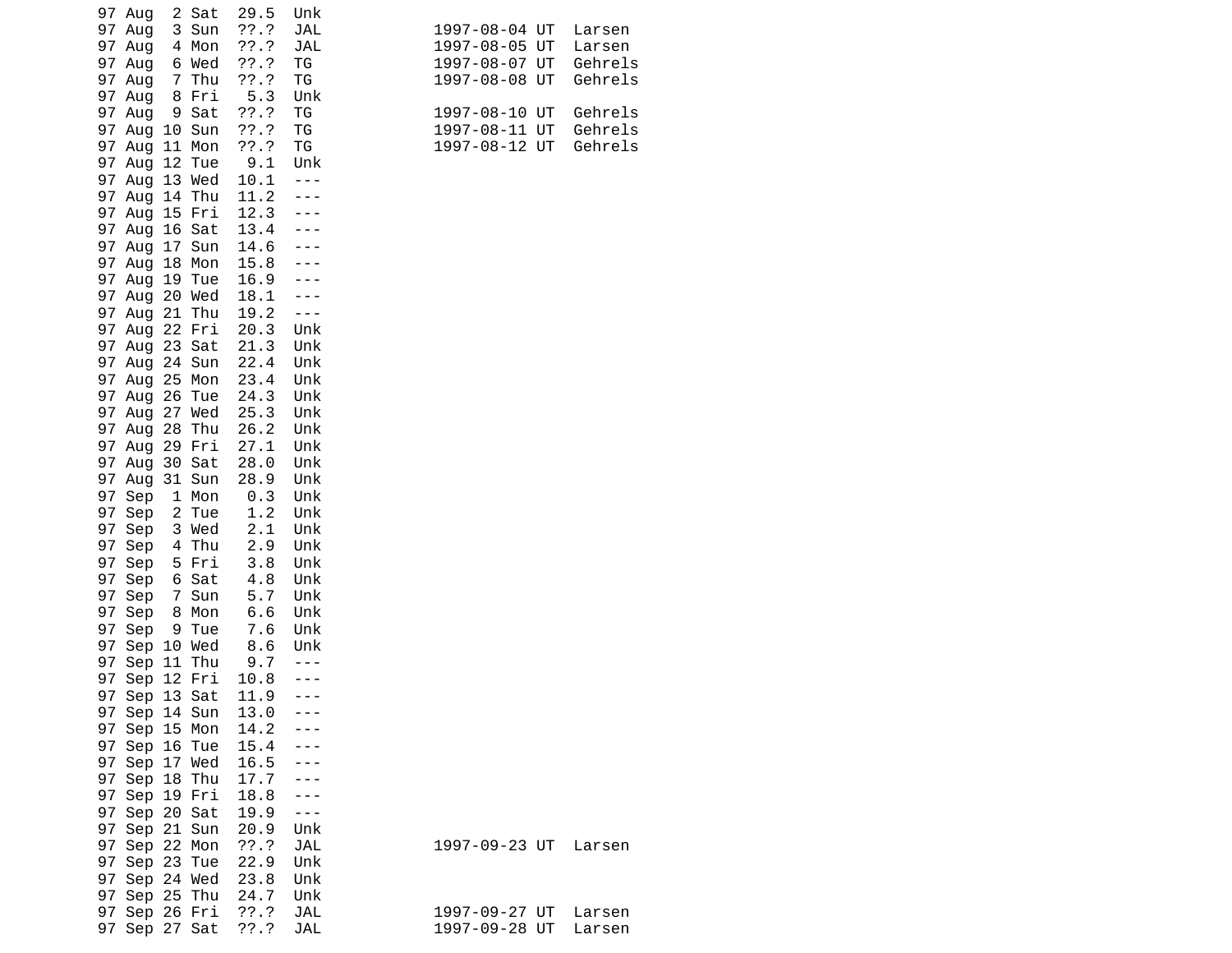|    | 97 Sep 28 Sun<br>97 Sep 29 Mon<br>97 Sep 30 Tue |                | ??'.?<br>??'.?<br>??'.? | JLM<br>JLM<br>JLM           | 1997-09-29 UT<br>1997-09-30 UT<br>1997-10-01 UT | Montani<br>Montani<br>Montani |
|----|-------------------------------------------------|----------------|-------------------------|-----------------------------|-------------------------------------------------|-------------------------------|
|    | 97 Oct                                          | 1 Wed          | ??'.?                   | <b>JLM</b>                  | 1997-10-02 UT                                   | Montani                       |
|    | 97 Oct                                          | 2 Thu          | ??'.?                   | JLM                         | 1997-10-03 UT                                   | Montani                       |
|    | 97 Oct                                          | 3 Fri          | ??'.?                   | JLM                         | 1997-10-04 UT                                   | Montani                       |
|    | 97 Oct<br>97 Oct                                | 4 Sat<br>5 Sun | ??'.?<br>??'.?          | JLM, JVS<br><b>JVS</b>      | 1997-10-05 UT<br>1997-10-06 UT                  | Montani<br>Scotti             |
|    | 97 Oct                                          | 6 Mon          | ??'.?                   | <b>JVS</b>                  | 1997-10-07 UT                                   | Scotti                        |
|    | 97 Oct                                          | 7 Tue          | ??'.?                   | JVS, JLM                    | 1997-10-08 UT                                   | Scotti, Montani               |
|    | 97 Oct                                          | 8 Wed          | ??'.?                   | <b>JVS</b>                  | 1997-10-09 UT                                   | Scotti                        |
|    | 97 Oct                                          | 9 Thu          | 77.7                    | <b>JVS</b>                  | 1997-10-10 UT                                   | Scotti                        |
|    | 97 Oct 10 Fri                                   |                | ??'.?                   | TG                          | 1997-10-11 UT                                   | Gehrels                       |
|    | 97 Oct 11 Sat<br>97 Oct 12 Sun                  |                | $??\, .?$<br>11.5       | ΤG<br>$\sim$ $\sim$ $\sim$  | 1997-10-12 UT                                   | Gehrels                       |
|    | 97 Oct 13 Mon                                   |                | 12.6                    | $- - -$                     |                                                 |                               |
|    | 97 Oct 14 Tue                                   |                | 13.8                    | $- - -$                     |                                                 |                               |
|    | 97 Oct 15 Wed                                   |                | 14.9                    | $- - -$                     |                                                 |                               |
|    | 97 Oct 16 Thu                                   |                | $??\ .?$                | TG, JVS                     | 1997-10-17 UT                                   | Gehrels                       |
|    | 97 Oct 17 Fri                                   |                | 17.2                    | $- - -$                     |                                                 |                               |
|    | 97 Oct 18 Sat                                   |                | 18.3                    | $- - -$                     |                                                 |                               |
|    | 97 Oct 19 Sun<br>97 Oct 20 Mon                  |                | 19.3<br>??'.?           | $\sim$ $\sim$ $\sim$<br>JLM | 1997-10-21 UT                                   | Montani                       |
|    | 97 Oct 21 Tue                                   |                | 21.3                    | Unk                         |                                                 |                               |
|    |                                                 | 97 Oct 22 Wed  | $??\.?$                 | JLM                         | 1997-10-23 UT                                   | Montani                       |
|    | 97 Oct 23 Thu                                   |                | ??'.?                   | JLM                         | 1997-10-24 UT                                   | Montani                       |
|    | 97 Oct 24 Fri                                   |                | ??'.?                   | JLM                         | 1997-10-25 UT                                   | Montani                       |
|    | 97 Oct 25 Sat                                   |                | 25.0                    | Unk                         |                                                 |                               |
|    | 97 Oct 26 Sun<br>97 Oct 27 Mon                  |                | 25.8                    | Unk                         |                                                 | Gehrels                       |
|    | 97 Oct 28 Tue                                   |                | $??\ .?$<br>27.6        | TG<br>Unk                   | 1997-10-28 UT                                   |                               |
|    |                                                 | 97 Oct 29 Wed  | 28.5                    | Unk                         |                                                 |                               |
|    | 97 Oct 30 Thu                                   |                | 29.4                    | Unk                         |                                                 |                               |
|    | 97 Oct 31 Fri                                   |                | ??'.?                   | JAL                         | 1997-11-01 UT                                   | Larsen                        |
|    | 97 Nov                                          | 1 Sat          | ??'.?                   | <b>JAL</b>                  | 1997-11-02 UT                                   | Larsen                        |
|    | 97 Nov                                          | 2 Sun          | 77.7                    | JAL                         | 1997-11-03 UT                                   | Larsen                        |
|    | 97 Nov<br>97 Nov                                | 3 Mon          | 3.7                     | Unk                         |                                                 |                               |
|    | 97 Nov                                          | 4 Tue<br>5 Wed | 4.7<br>5.7              | Unk<br>Unk                  |                                                 |                               |
|    | 97 Nov                                          | 6 Thu          | 6.8                     | Unk                         |                                                 |                               |
|    | 97 Nov                                          | 7 Fri          | 7.8                     | Unk                         |                                                 |                               |
|    | 97 Nov                                          | 8 Sat          | 8.9                     | Unk                         |                                                 |                               |
|    | 97 Nov                                          | 9 Sun          | 10.0                    |                             |                                                 |                               |
| 97 | Nov 10 Mon                                      |                | 11.1                    |                             |                                                 |                               |
| 97 | Nov 11 Tue<br>97 Nov 12 Wed                     |                | 12.2<br>13.3            |                             |                                                 |                               |
| 97 | Nov 13 Thu                                      |                | 14.5                    |                             |                                                 |                               |
| 97 | Nov 14 Fri                                      |                | 15.6                    |                             |                                                 |                               |
|    | 97 Nov 15 Sat                                   |                | 16.6                    |                             |                                                 |                               |
|    | 97 Nov 16 Sun                                   |                | 17.7                    |                             |                                                 |                               |
|    | 97 Nov 17 Mon                                   |                | 18.7                    |                             |                                                 |                               |
| 97 | Nov 18 Tue                                      |                | 19.7                    | ---                         |                                                 |                               |
| 97 | Nov 19 Wed                                      |                | $??\.?$                 | JLM                         | 1997-11-20 UT                                   | Montani                       |
|    | 97 Nov 20 Thu<br>97 Nov 21 Fri                  |                | 77.7<br>??.?            | JLM<br>JLM                  | 1997-11-21 UT<br>1997-11-22 UT                  | Montani<br>Montani            |
|    | 97 Nov 22 Sat                                   |                | ??'.?                   | JLM                         | 1997-11-23 UT                                   | Montani                       |
|    |                                                 |                |                         |                             |                                                 |                               |

| 1997-09-29<br>1997-09-30<br>1997-10-01<br>1997-10-02<br>1997-10-03<br>1997-10-04<br>1997-10-05<br>1997-10-06<br>1997-10-07<br>1997-10-08<br>1997-10-09<br>1997-10-10<br>1997-10-11<br>1997-10-12 | UT<br>UT<br>UT<br>UT<br>UT<br>UT<br>UT<br>UT<br>UT<br>UT<br>UT<br>UT<br>UT<br>UT | Montani<br>Montani<br>Montani<br>Montani<br>Montani<br>Montani<br>Montani<br>Scotti<br>Scotti<br>Scotti,Monta<br>Scotti<br>Scotti<br>Gehrels<br>Gehrels |
|--------------------------------------------------------------------------------------------------------------------------------------------------------------------------------------------------|----------------------------------------------------------------------------------|---------------------------------------------------------------------------------------------------------------------------------------------------------|
| 1997-10-17 UT                                                                                                                                                                                    |                                                                                  | Gehrels                                                                                                                                                 |
| 1997-10-21 UT                                                                                                                                                                                    |                                                                                  | Montani                                                                                                                                                 |
| 1997-10-23<br>1997-10-24<br>1997-10-25                                                                                                                                                           | UT<br>UT<br>UT                                                                   | Montani<br>Montani<br>Montani                                                                                                                           |
| 1997-10-28 UT                                                                                                                                                                                    |                                                                                  | Gehrels                                                                                                                                                 |
| 1997-11-01<br>1997-11-02<br>1997-11-03                                                                                                                                                           | UT<br>UT<br>UT                                                                   | Larsen<br>Larsen<br>Larsen                                                                                                                              |
|                                                                                                                                                                                                  |                                                                                  |                                                                                                                                                         |
|                                                                                                                                                                                                  |                                                                                  |                                                                                                                                                         |
| 1997-11-20<br>1997-11-21                                                                                                                                                                         | UT<br>UT                                                                         | Montani<br>Montani                                                                                                                                      |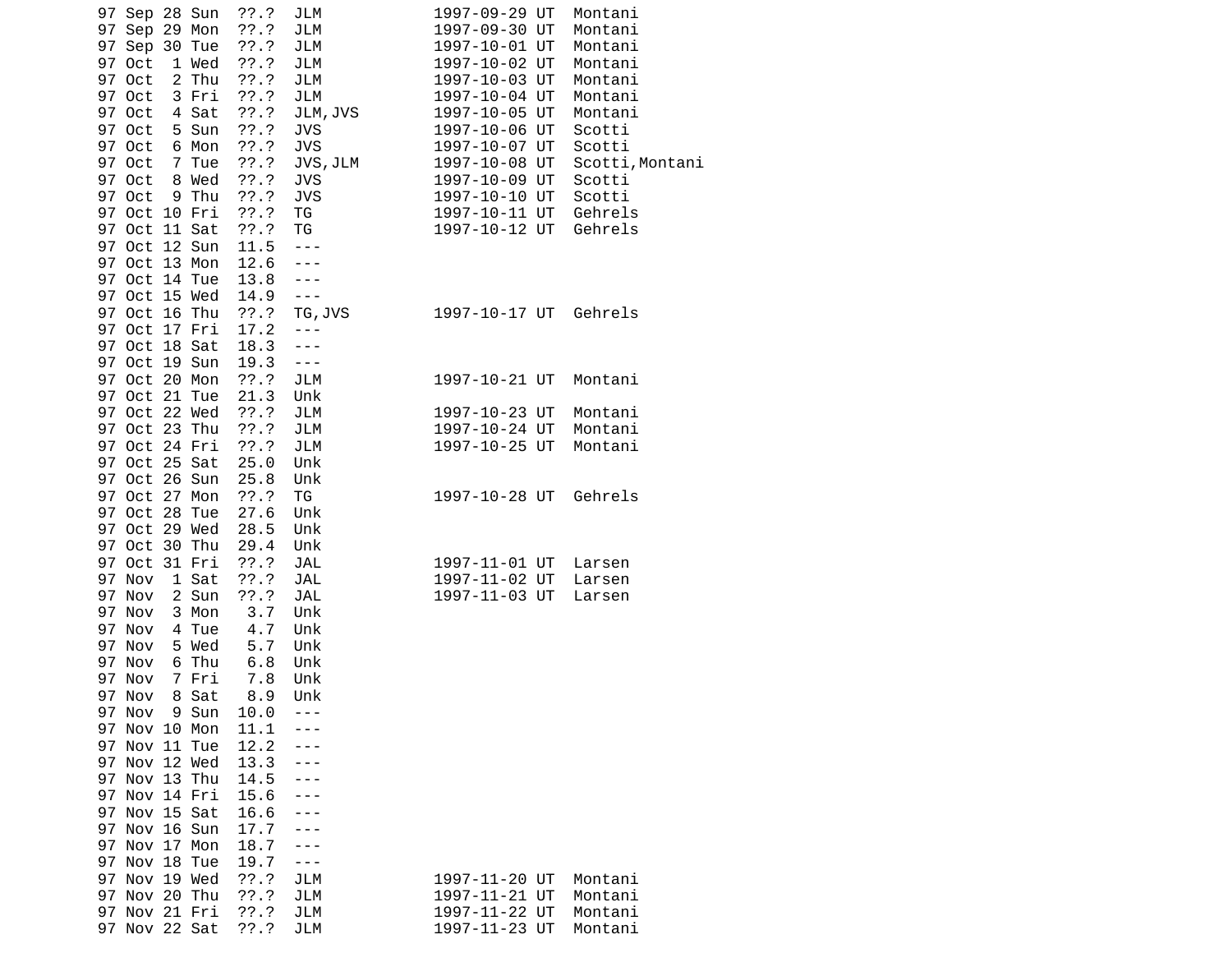| 97 Nov 23 Sun<br>97<br>Nov 24 Mon    |                 | ??.?<br>$??\.?$    | JLM<br>JLM               |  | 1997-11-24 UT<br>1997-11-25 UT | Montani<br>Montani    |
|--------------------------------------|-----------------|--------------------|--------------------------|--|--------------------------------|-----------------------|
| 97<br><b>Nov 25</b><br>97 Nov 26 Wed | Tue             | ??'.?<br>26.9      | ΤG<br>Unk                |  | 1997-11-26 UT                  | Gehrels               |
| 97 Nov 27 Thu<br>97 Nov 28           | Fri             | 77.7<br>??'.?      | <b>JAL</b><br><b>JAL</b> |  | 1997-11-28 UT<br>1997-11-29 UT | Larsen<br>Larsen      |
| 97<br>Nov 29 Sat                     |                 | ??'.?              | <b>JAL</b>               |  | 1997-11-30 UT                  | Larsen                |
| 97 Nov<br>97 Dec                     | 30 Sun<br>1 Mon | ??'.?<br>2.2       | <b>JAL</b><br>Unk        |  | 1997-12-01 UT                  | Larsen                |
| $\overline{c}$<br>97 Dec             | Tue             | 77.7               | <b>JAL</b>               |  | 1997-12-03 UT                  | Larsen                |
| 97 Dec                               | 3 Wed           | ??'.?              | <b>JVS</b>               |  | 1997-12-04 UT                  | Scotti                |
| 97 Dec<br>97 Dec                     | 4 Thu<br>5 Fri  | ??'.?<br>??'.?     | <b>JVS</b><br><b>JVS</b> |  | 1997-12-05 UT<br>1997-12-06 UT | Scotti<br>Scotti      |
| 97 Dec                               | 6 Sat           | 7.4                | Unk                      |  |                                |                       |
| 97 Dec                               | 7 Sun           | 8.5                | Unk                      |  |                                |                       |
| 97 Dec<br>8                          | Mon             | 9.6                | $- - -$                  |  |                                |                       |
| 97<br>Dec<br>9                       | Tue             | 10.7               |                          |  |                                |                       |
| 97 Dec 10 Wed<br>97 Dec 11 Thu       |                 | 11.8<br>12.9       |                          |  |                                |                       |
| 97 Dec 12 Fri                        |                 | 13.9               |                          |  |                                |                       |
| 97 Dec<br>13 Sat                     |                 | 15.0               |                          |  |                                |                       |
| 97 Dec                               | 14 Sun          | 16.0               |                          |  |                                |                       |
| 97 Dec                               | 15 Mon          | 17.0               |                          |  |                                |                       |
| 97 Dec 16<br>97 Dec 17 Wed           | Tue             | 18.0<br>18.9       |                          |  |                                |                       |
| 97<br>Dec<br>18                      | Thu             | 19.8               | ---                      |  |                                |                       |
| 97 Dec 19 Fri                        |                 | 20.7               | Unk                      |  |                                |                       |
| 97 Dec 20 Sat                        |                 | ??'.?              | <b>JVS</b>               |  | 1997-12-21 UT                  | Scotti                |
| 97 Dec 21 Sun<br>97 Dec 22 Mon       |                 | 22.5<br>23.4       | Unk<br>Unk               |  |                                |                       |
| 97 Dec 23 Tue                        |                 | 24.3               | Unk                      |  |                                |                       |
| 97 Dec 24 Wed                        |                 | 25.2               | Unk                      |  |                                |                       |
| 97 Dec 25 Thu                        |                 | 26.1               | Unk                      |  |                                |                       |
| 97<br>Dec 26 Fri                     |                 | $??\.?$            | <b>JVS</b>               |  | 1997-12-27 UT                  | Scotti                |
| 97<br>Dec<br>27<br>97 Dec            | Sat<br>28 Sun   | ??'.?<br>$??\.?$   | <b>JVS</b><br><b>JVS</b> |  | 1997-12-28 UT<br>1997-12-29 UT | Scotti<br>Scotti      |
| 97 Dec<br>30                         | Tue             | $??\ .?$           | <b>JVS</b>               |  | 1997-12-31 UT                  | Scotti                |
| 97 Dec 31 Wed                        |                 | ??'.?              | JAL                      |  | 1998-01-01 UT                  | Larsen                |
| 98<br>Jan                            | 1 Thu           | ??'.?              | JAL                      |  | 1998-01-02 UT                  | Larsen                |
| 98 Jan                               | 5 Mon           | ??'.?              | JAL                      |  | 1998-01-06 UT                  | Larsen                |
| 98 Jan 6 Tue                         |                 | $??\cdot?$         | TG                       |  |                                | 1998-01-07 UT Gehrels |
| 98 Jan                               | 7 Wed ??.?      |                    | TG                       |  | 1998-01-08 UT                  | Gehrels               |
| 98 Jan 17 Sat                        |                 | $??\cdot?$         | <b>JAL</b>               |  | 1998-01-18 UT                  | Larsen                |
| 98 Jan 21 Wed                        |                 | ??'.?              | JAL                      |  | 1998-01-22 UT                  | Larsen                |
| 98 Jan 22 Thu                        |                 | $??\ .?$           | JAL                      |  | 1998-01-23 UT                  | Larsen                |
| 98 Jan 23 Fri<br>98 Jan 24 Sat       |                 | $??\ .?$<br>??'.?  | JLM<br>JLM               |  | 1998-01-24 UT<br>1998-01-25 UT | Montani<br>Montani    |
| 98 Jan 25 Sun                        |                 | ??'.?              | JLM                      |  | 1998-01-26 UT                  | Montani               |
| 98 Jan 26 Mon                        |                 | ??'.?              | JLM                      |  | 1998-01-27 UT                  | Montani               |
| 98 Jan 27 Tue                        |                 | $??\ .?$           | JLM                      |  | 1998-01-28 UT                  | Montani               |
| 98 Jan 28 Wed                        |                 | $??\ .?$           | JLM                      |  | 1998-01-29 UT                  | Montani               |
| 98 Jan 29 Thu<br>98 Jan 30 Fri       |                 | $??\, .?$<br>??'.? | <b>JVS</b><br><b>JVS</b> |  | 1998-01-30 UT<br>1998-01-31 UT | Scotti<br>Scotti      |
|                                      |                 |                    |                          |  |                                |                       |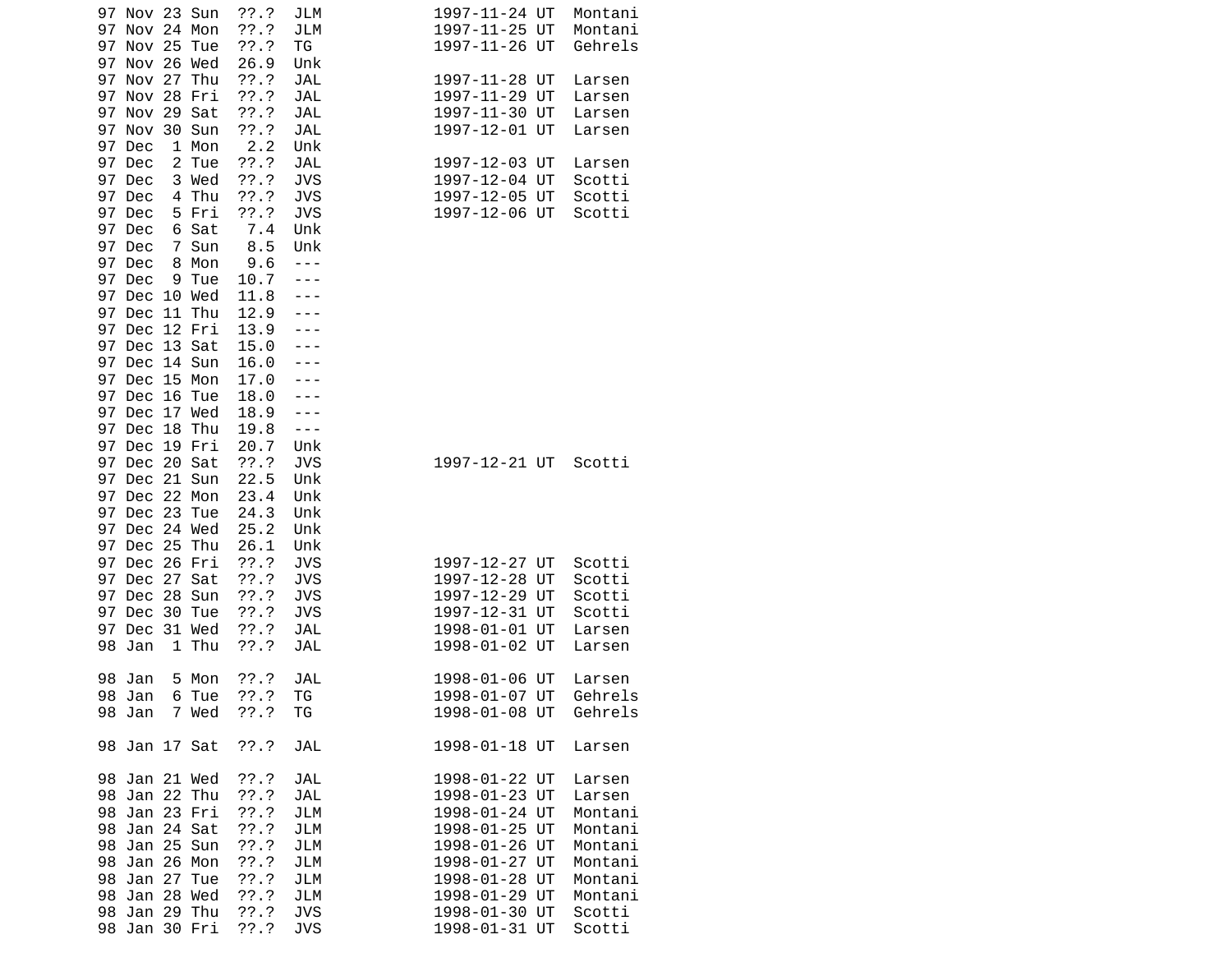| 98 Feb<br>1 Sun<br>98 Feb<br>2 Mon                                                                                                                                                                                                                                                                                                                                                                                                                                      | ??.?<br>??'.?                                                                                                                                                                                                | <b>JVS</b><br><b>JVS</b>                                                                                                                                                                                                   | 1998-02-02 UT<br>1998-02-03 UT                                                                                                                                                                                                                                                                                                                                                                                                                         | Scotti<br>Scotti                                                                                                                                                                                                                                                               |
|-------------------------------------------------------------------------------------------------------------------------------------------------------------------------------------------------------------------------------------------------------------------------------------------------------------------------------------------------------------------------------------------------------------------------------------------------------------------------|--------------------------------------------------------------------------------------------------------------------------------------------------------------------------------------------------------------|----------------------------------------------------------------------------------------------------------------------------------------------------------------------------------------------------------------------------|--------------------------------------------------------------------------------------------------------------------------------------------------------------------------------------------------------------------------------------------------------------------------------------------------------------------------------------------------------------------------------------------------------------------------------------------------------|--------------------------------------------------------------------------------------------------------------------------------------------------------------------------------------------------------------------------------------------------------------------------------|
| 98 Feb 16 Mon                                                                                                                                                                                                                                                                                                                                                                                                                                                           | ??'.?                                                                                                                                                                                                        | <b>JVS</b>                                                                                                                                                                                                                 | 1998-02-17 UT                                                                                                                                                                                                                                                                                                                                                                                                                                          | Scotti                                                                                                                                                                                                                                                                         |
| 98 Feb 21 Sat<br>98 Feb 22 Sun<br>98 Feb 23 Mon<br>98 Feb 25 Wed                                                                                                                                                                                                                                                                                                                                                                                                        | ??.?<br>$??\.?$<br>$??\ .?$<br>??'.?                                                                                                                                                                         | JLM<br><b>JVS</b><br><b>JVS</b><br><b>JVS</b>                                                                                                                                                                              | 1998-02-22 UT<br>1998-02-23 UT<br>1998-02-24 UT<br>1998-02-26 UT                                                                                                                                                                                                                                                                                                                                                                                       | Montani<br>Scotti<br>Scotti<br>Scotti                                                                                                                                                                                                                                          |
| 98 Feb 27 Fri<br>98 Feb 28 Sat<br>1 Sun<br>98 Mar<br>98 Mar<br>2 Mon<br>98 Mar<br>3 Tue<br>4 Wed ??.?<br>98 Mar<br>5 Thu ??.?<br>98 Mar<br>98 Mar<br>6 Fri                                                                                                                                                                                                                                                                                                              | ??.?<br>??'.?<br>??'.?<br>??.?<br>??.?<br>??.?                                                                                                                                                               | <b>JVS</b><br>JAL<br>JAL<br><b>JAL</b><br>JAL<br>JAL<br>TG<br>ΤG                                                                                                                                                           | 1998-02-28 UT<br>1998-03-01 UT<br>1998-03-02 UT<br>1998-03-03 UT<br>1998-03-04 UT<br>1998-03-05 UT<br>1998-03-06 UT<br>1998-03-07 UT                                                                                                                                                                                                                                                                                                                   | Scotti<br>Larsen<br>Larsen<br>Larsen<br>Larsen<br>Larsen<br>Gehrels<br>Gehrels                                                                                                                                                                                                 |
| 98 Mar 17 Tue                                                                                                                                                                                                                                                                                                                                                                                                                                                           | $??\cdot?$                                                                                                                                                                                                   | <b>JVS</b>                                                                                                                                                                                                                 | 1998-03-18 UT                                                                                                                                                                                                                                                                                                                                                                                                                                          | Scotti                                                                                                                                                                                                                                                                         |
| 98 Mar 19 Thu<br>98 Mar 20 Fri ??.?<br>98 Mar 21 Sat<br>98 Mar 22 Sun<br>98 Mar 23 Mon ??.?<br>98 Mar 24 Tue<br>98 Mar 25 Wed                                                                                                                                                                                                                                                                                                                                           | $??\ .?$<br>$??\ .?$<br>$??\cdot?$<br>$??\ .?$<br>$??\, .?$                                                                                                                                                  | <b>JVS</b><br><b>JVS</b><br><b>JVS</b><br><b>JVS</b><br>JAL<br>JAL<br><b>JAL</b>                                                                                                                                           | 1998-03-20 UT<br>1998-03-21 UT<br>1998-03-22 UT<br>1998-03-23 UT<br>1998-03-24 UT<br>1998-03-25 UT<br>1998-03-26 UT                                                                                                                                                                                                                                                                                                                                    | Scotti<br>Scotti<br>Scotti<br>Scotti<br>Larsen<br>Larsen<br>Larsen                                                                                                                                                                                                             |
| 98 Apr 2 Thu<br>3 Fri<br>98 Apr<br>98 Apr 16 Thu<br>98 Apr 17 Fri ??.?<br>98 Apr 18 Sat<br>98 Apr 19 Sun<br>98 Apr 20 Mon<br>98 Apr 21 Tue<br>98 Apr 22 Wed ??.?<br>98 Apr 23 Thu ??.?<br>98 Apr 25 Sat<br>98 Apr 26 Sun<br>98 Apr 27 Mon<br>98 Apr<br>28 Tue<br>98 Apr 29 Wed<br>98 Apr<br>30 Thu<br>98 May<br>1 Fri<br>98 May<br>2 Sat<br>98 May<br>3 Sun<br>98 May 15 Fri<br>98<br>May 16 Sat<br>98 May 17 Sun<br>98 May 18 Mon<br>98 May 19 Tue<br>May 21 Thu<br>98 | $??\ .?$<br>??'.?<br>??.?<br>$??\ .?$<br>$??\.?$<br>$??\ .?$<br>??.?<br>??'.?<br>??'.?<br>77.7<br>77.7<br>77.7<br>$??\.?$<br>??'.?<br>??'.?<br>??'.?<br>??'.?<br>$??\.?$<br>??'.?<br>??'.?<br>??'.?<br>??'.? | JLM<br>JLM<br>JAL<br><b>JAL</b><br><b>JAL</b><br>JAL<br>JAL<br>JAL<br>JLM<br>JLM<br>JLM<br>JLM<br>TG<br>ΤG<br><b>JVS</b><br><b>JVS</b><br><b>JVS</b><br><b>JVS</b><br><b>JVS</b><br>JLM<br>JLM<br>JLM<br>JLM<br>JLM<br>JVS | 1998-04-03 UT<br>1998-04-04 UT<br>1998-04-17 UT<br>1998-04-18 UT<br>1998-04-19 UT<br>1998-04-20 UT<br>1998-04-21 UT<br>1998-04-22 UT<br>1998-04-23 UT<br>1998-04-24 UT<br>1998-04-25 UT<br>1998-04-26 UT<br>1998-04-27 UT<br>1998-04-28 UT<br>1998-04-29 UT<br>1998-04-30 UT<br>1998-05-01 UT<br>1998-05-02 UT<br>1998-05-03 UT<br>1998-05-04 UT<br>1998-05-16 UT<br>1998-05-17 UT<br>1998-05-18 UT<br>1998-05-19 UT<br>1998-05-20 UT<br>1998-05-22 UT | Montani<br>Montani<br>Larsen<br>Larsen<br>Larsen<br>Larsen<br>Larsen<br>Larsen<br>Montani<br>Montani<br>Montani<br>Montani<br>Montani<br>Gehrels<br>Gehrels<br>Scotti<br>Scotti<br>Scotti<br>Scotti<br>Scotti<br>Montani<br>Montani<br>Montani<br>Montani<br>Montani<br>Scotti |
| 98<br>May 22 Fri                                                                                                                                                                                                                                                                                                                                                                                                                                                        | ??.?                                                                                                                                                                                                         | <b>JVS</b>                                                                                                                                                                                                                 | 1998-05-23 UT                                                                                                                                                                                                                                                                                                                                                                                                                                          | Scotti                                                                                                                                                                                                                                                                         |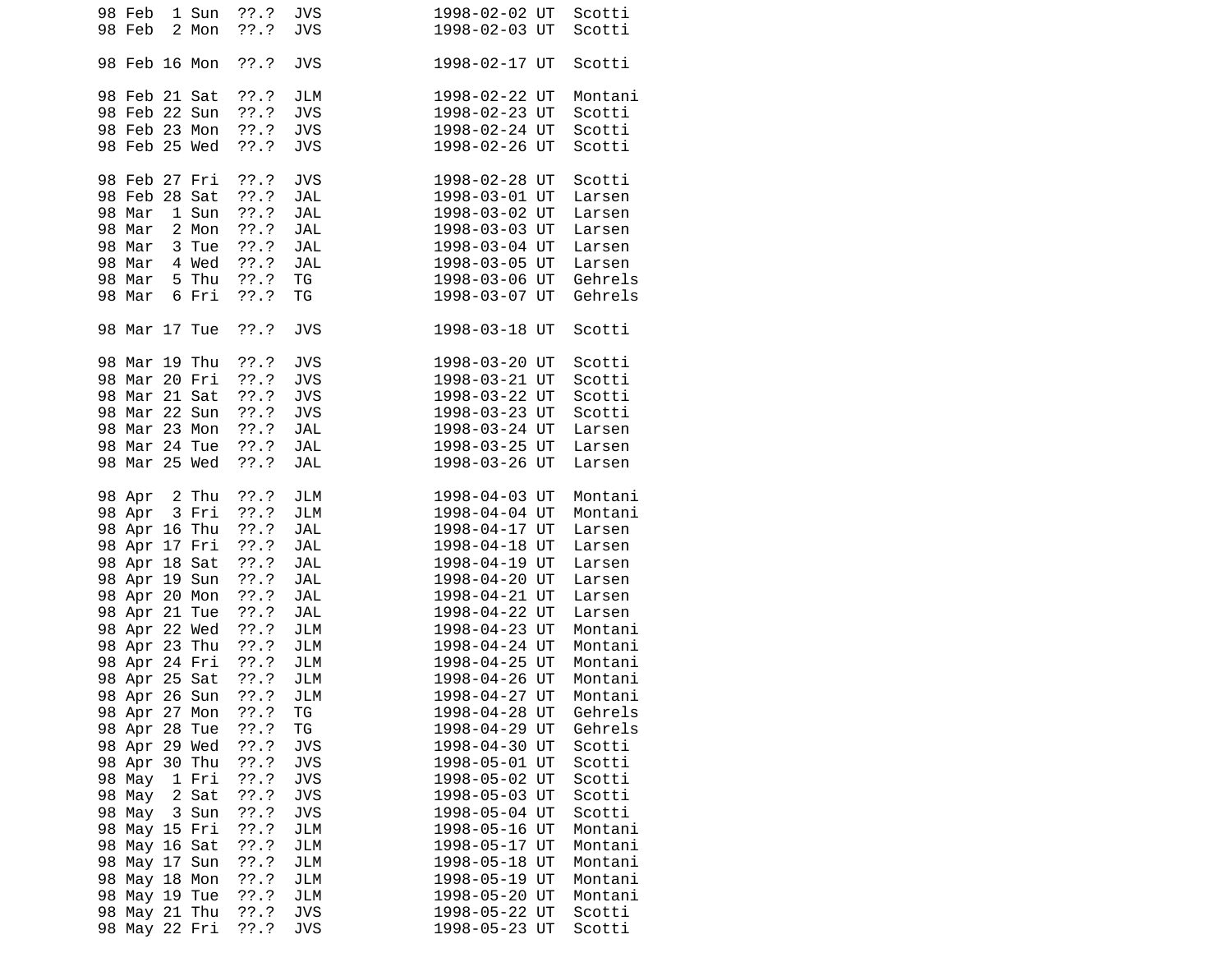| 98 May 23 Sat       | ??'.?   | JVS        | 1998-05-24 UT<br>Scotti  |
|---------------------|---------|------------|--------------------------|
| May 25 Mon<br>98    | ??'.?   | <b>JVS</b> | 1998-05-26 UT<br>Scotti  |
| 98<br>May 26 Tue    | ??'.?   | ΤG         | 1998-05-27 UT<br>Gehrels |
| 98<br>May 27 Wed    | ??'.?   | ΤG         | 1998-05-28 UT<br>Gehrels |
| 98<br>May 28 Thu    | ??.?    | JAL        | 1998-05-29 UT<br>Larsen  |
| 98<br>May 29 Fri    | ??'.?   | JAL        | 1998-05-30 UT<br>Larsen  |
| 98<br>May 30 Sat    | ??'.?   | JAL        | 1998-05-31 UT<br>Larsen  |
| 98<br>May 31 Sun    | $??\.?$ | JAL        | 1998-06-01 UT<br>Larsen  |
| 98<br>Jun<br>1 Mon  | ??'.?   | <b>JAL</b> | 1998-06-02 UT<br>Larsen  |
| Jun 15 Mon<br>98    | ??.?    | TG         | 1998-06-16 UT<br>Gehrels |
| 98 Jun 16 Tue       | ??'.?   | TG         | 1998-06-17 UT<br>Gehrels |
| 98<br>Jun 17 Wed    | ??'.?   | <b>JVS</b> | 1998-06-18 UT<br>Scotti  |
| 98<br>Jun 18 Thu    | ??'.?   | <b>JVS</b> | 1998-06-19 UT<br>Scotti  |
| Jun 19 Fri<br>98    | ??'.?   | <b>JVS</b> | 1998-06-20 UT<br>Scotti  |
| 98 Jun 20 Sat       | ??'.?   | <b>JVS</b> | 1998-06-21 UT<br>Scotti  |
| 98 Jun 21 Sun       | $??\.?$ | <b>JVS</b> | 1998-06-22 UT<br>Scotti  |
| 98<br>Jun 22 Mon    | ??'.?   | <b>JVS</b> | 1998-06-23 UT<br>Scotti  |
| Jun 23 Tue<br>98    | ??'.?   | JAL        | 1998-06-24 UT<br>Larsen  |
| Jun 24 Wed<br>98    | ??'.?   | JAL        | 1998-06-25 UT<br>Larsen  |
| 98 Jun 25 Thu       | ??.?    | <b>JAL</b> | 1998-06-26 UT<br>Larsen  |
| Jun 26 Fri<br>98    | ??'.?   | JAL        | 1998-06-27 UT<br>Larsen  |
| 98<br>Jun 27 Sat    | ??'.?   | <b>JAL</b> | 1998-06-28 UT<br>Larsen  |
| Jun 28 Sun<br>98    | ??'.?   | JLM        | 1998-06-29 UT<br>Montani |
| Jun 29 Mon<br>98    | ??'.?   | <b>JVS</b> | 1998-06-30 UT<br>Scotti  |
| 98 Jun 30 Tue       | ??'.?   | JLM        | 1998-07-01 UT<br>Montani |
| 98<br>Jul<br>1 Wed  | $??\.?$ | JLM        | 1998-07-02 UT<br>Montani |
| 2 Thu<br>98<br>Jul  | ??.?    | JLM        | 1998-07-03 UT<br>Montani |
| Jul 14 Tue<br>98    | ??'.?   | ΤG         | 1998-07-15 UT<br>Gehrels |
| 98 Jul 15 Wed       | ??.?    | ΤG         | 1998-07-16 UT<br>Gehrels |
| Jul 17 Fri<br>98    | ??.?    | JLM        | 1998-07-18 UT<br>Montani |
| Jul 18 Sat<br>98    | ??'.?   | JLM        | Montani<br>1998-07-19 UT |
| Jul 20 Mon<br>98    | ??'.?   | JLM        | 1998-07-21 UT<br>Montani |
| Jul 23 Thu<br>98    | ??'.?   | JLM        | 1998-07-24 UT<br>Montani |
| 98 Jul 24 Fri       | ??'.?   | <b>JVS</b> | 1998-07-25 UT<br>Scotti  |
| Jul 25 Sat<br>98    | $??\.?$ | <b>JVS</b> | 1998-07-26 UT<br>Scotti  |
| 98<br>Jul 26 Sun    | 77.7    | <b>JVS</b> | 1998-07-27 UT<br>Scotti  |
| Jul 27 Mon<br>98    | ??'.?   | <b>JVS</b> | 1998-07-28 UT<br>Scotti  |
| 2 Sun<br>98 Aug     | ??.?    | JAL        | 1998-08-03 UT<br>Larsen  |
| 98 Aug 22 Sat       | ??'.?   | JLM        | 1998-08-23 UT<br>Montani |
| 98<br>Aug 23 Sun    | ??'.?   | JLM        | 1998-08-24 UT<br>Montani |
| 98<br>25 Tue<br>Aug | ??.?    | <b>JVS</b> | 1998-08-26 UT<br>Scotti  |
| 98 Aug<br>26 Wed    | ??'.?   | JVS        | 1998-08-27 UT<br>Scotti  |
| 98 Aug 27 Thu       | 77.7    | JVS        | 1998-08-28 UT<br>Scotti  |
| 98 Aug 29 Sat       | ??.?    | <b>JVS</b> | 1998-08-30 UT<br>Scotti  |
| 98 Aug 30 Sun       | ??.?    | <b>JVS</b> | 1998-08-31 UT<br>Scotti  |
| 98 Aug 31 Mon       | $??\,$  | ΤG         | Gehrels<br>1998-09-01 UT |
| 98 Sep<br>1 Tue     | 77.7    | TG         | Gehrels<br>1998-09-02 UT |
| 98 Sep 11 Fri       | ??.?    | JLM        | 1998-09-12 UT<br>Montani |
| 98 Sep 12 Sat       | ??.?    | JLM        | 1998-09-13 UT<br>Montani |
| 98 Sep 13 Sun       | ??.?    | JLM        | 1998-09-14 UT<br>Montani |
| 98 Sep 14 Mon       | 77.7    | JLM        | 1998-09-15 UT<br>Montani |
| 98 Sep 15 Tue       | 77.7    | JLM        | 1998-09-16 UT<br>Montani |
| 98 Sep 16 Wed       | ??.?    | JLM        | 1998-09-17 UT<br>Montani |
| 98 Sep 17 Thu       | ??.?    | <b>JVS</b> | Scotti<br>1998-09-18 UT  |
| 98 Sep 18 Fri       | 77.7    | <b>JVS</b> | 1998-09-19 UT<br>Scotti  |
| 98 Sep 19 Sat       | 77.7    | <b>JVS</b> | 1998-09-20 UT<br>Scotti  |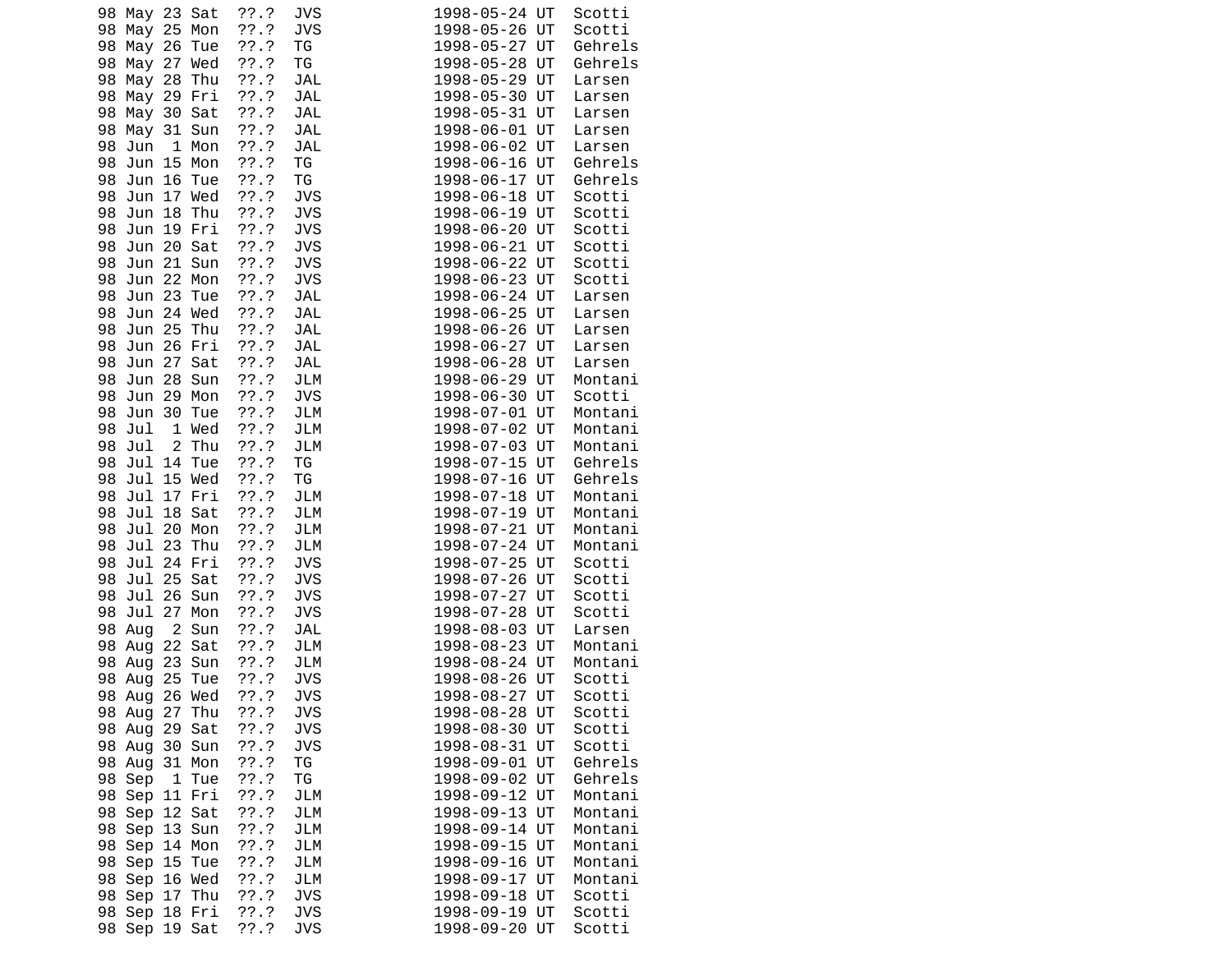| 98 Sep 20 Sun         | ??'.?   | JVS        | 1998-09-21 UT | Scotti  |
|-----------------------|---------|------------|---------------|---------|
| 98 Sep 22 Tue         | ??'.?   | <b>JVS</b> | 1998-09-23 UT | Scotti  |
| 98<br>Sep 23 Wed      | ??'.?   | ΤG         | 1998-09-24 UT | Gehrels |
| 98<br>Sep 24 Thu      | ??.?    | TG         | 1998-09-25 UT | Gehrels |
| 98<br>Sep 25 Fri      | ??.?    | JAL        | 1998-09-26 UT | Larsen  |
| 98 Sep 26 Sat         | ??'.?   | JAL        | 1998-09-27 UT | Larsen  |
| Sep 27 Sun<br>98      | ??'.?   | JAL        | 1998-09-28 UT | Larsen  |
| Sep 28 Mon<br>98      | ??'.?   | JAL        | 1998-09-29 UT | Larsen  |
| 98<br>Sep 29 Tue      | ??'.?   | JAL        | 1998-09-30 UT | Larsen  |
| 98 Sep 30 Wed         | ??.?    | JAL        | 1998-10-01 UT | Larsen  |
| 98 Oct 11 Sun         | ??'.?   | ΤG         | 1998-10-12 UT | Gehrels |
| 98 Oct 12 Mon         | ??'.?   | ΤG         | 1998-10-13 UT | Gehrels |
| 98 Oct 13 Tue         | ??.?    | <b>JVS</b> | 1998-10-14 UT | Scotti  |
| 98 Oct 14 Wed         | ??'.?   | <b>JVS</b> | 1998-10-15 UT | Scotti  |
| 98 Oct 15 Thu         | ??'.?   | <b>JVS</b> | 1998-10-16 UT | Scotti  |
| 98 Oct 16 Fri         | ??'.?   | <b>JVS</b> | 1998-10-17 UT | Scotti  |
| 98 Oct 17 Sat         | ??'.?   | <b>JVS</b> | 1998-10-18 UT | Scotti  |
| 98 Oct 18 Sun         | ??'.?   | <b>JVS</b> | 1998-10-19 UT | Scotti  |
| 98 Oct 19 Mon         | ??'.?   | JLM        | 1998-10-20 UT | Montani |
| 98 Oct 21 Wed         | ??.?    | JLM        | 1998-10-22 UT | Montani |
| 98 Oct 22 Thu         | ??'.?   | JLM        | 1998-10-23 UT | Montani |
| Oct 23 Fri<br>98      | ??'.?   | JLM        | 1998-10-24 UT | Montani |
| 98 Oct 24 Sat         | ??'.?   | JLM        | 1998-10-25 UT | Montani |
| 98 Oct 26 Mon         | ??'.?   | JAL        | 1998-10-27 UT | Larsen  |
| 98 Oct 27 Tue         | ??'.?   | JAL        | 1998-10-28 UT | Larsen  |
| 98 Oct 28 Wed         | ??'.?   | JAL        | 1998-10-29 UT | Larsen  |
| 98 Nov 13 Fri         | ??'.?   | JAL        | 1998-11-14 UT | Larsen  |
| 98<br>Nov 14 Sat      | ??'.?   | JLM        | 1998-11-15 UT | Montani |
| 98 Nov 15 Sun         | ??.?    | <b>JVS</b> | 1998-11-16 UT | Scotti  |
| Nov 16 Mon<br>98      | ??.?    | JLM        | 1998-11-17 UT | Montani |
| 98<br>Nov 17 Tue      | ??.?    | JLM        | 1998-11-18 UT | Montani |
| Nov 18 Wed<br>98      | ??'.?   | JLM        | 1998-11-19 UT | Montani |
| 98 Nov 20 Fri         | ??'.?   | <b>JVS</b> | 1998-11-21 UT | Scotti  |
| 98 Nov 21 Sat         | ??'.?   | <b>JVS</b> | 1998-11-22 UT | Scotti  |
| Nov 22 Sun<br>98      | $??\.?$ | <b>JVS</b> | 1998-11-23 UT | Scotti  |
| Nov 23 Mon<br>98      | 77.7    | <b>JVS</b> | 1998-11-24 UT | Scotti  |
| Nov 24 Tue<br>98      | ??'.?   | <b>JVS</b> | 1998-11-25 UT | Scotti  |
| 98 Nov 25 Wed         | ??.?    | <b>JVS</b> | 1998-11-26 UT | Scotti  |
| Nov 26 Thu<br>98      | ??.?    | ΤG         | 1998-11-27 UT | Gehrels |
| 98<br>Dec<br>7 Mon    | ??'.?   | JLM        | 1998-12-08 UT | Montani |
| 98<br>Dec<br>8<br>Tue | $??\.?$ | JLM        | 1998-12-09 UT | Montani |
| 98<br>9 Wed<br>Dec    | 77.7    | <b>JLM</b> | 1998-12-10 UT | Montani |
| 98 Dec 10 Thu         | ??.?    | JLM        | 1998-12-11 UT | Montani |
| 98 Dec 11 Fri         | ??.?    | JLM        | 1998-12-12 UT | Montani |
| 98 Dec 12 Sat         | 77.7    | JLM        | 1998-12-13 UT | Montani |
| 98 Dec 13 Sun         | ??.?    | <b>JVS</b> | 1998-12-14 UT | Scotti  |
| 98 Dec 14 Mon         | ??.?    | <b>JVS</b> | 1998-12-15 UT | Scotti  |
| 98 Dec 15 Tue         | ??'.?   | <b>JVS</b> | 1998-12-16 UT | Scotti  |
| 98 Dec 16 Wed         | ??'.?   | <b>JVS</b> | 1998-12-17 UT | Scotti  |
| 98 Dec 18 Fri         | 77.7    | <b>JVS</b> | 1998-12-19 UT | Scotti  |
| 98 Dec 19 Sat         | ??'.?   | TG         | 1998-12-20 UT | Gehrels |
| 98 Dec 21 Mon         | ??.?    | ΤG         | 1998-12-22 UT | Gehrels |
| 98 Dec 22 Tue         | ??'.?   | JAL        | 1998-12-23 UT | Larsen  |
| 98 Dec 23 Wed         | ??'.?   | JAL        | 1998-12-24 UT | Larsen  |
| 98 Dec 24 Thu         | ??.?    | JAL        | 1998-12-25 UT | Larsen  |
| 98 Dec 25 Fri         | ??.?    | JAL        | 1998-12-26 UT |         |
|                       |         |            |               | Larsen  |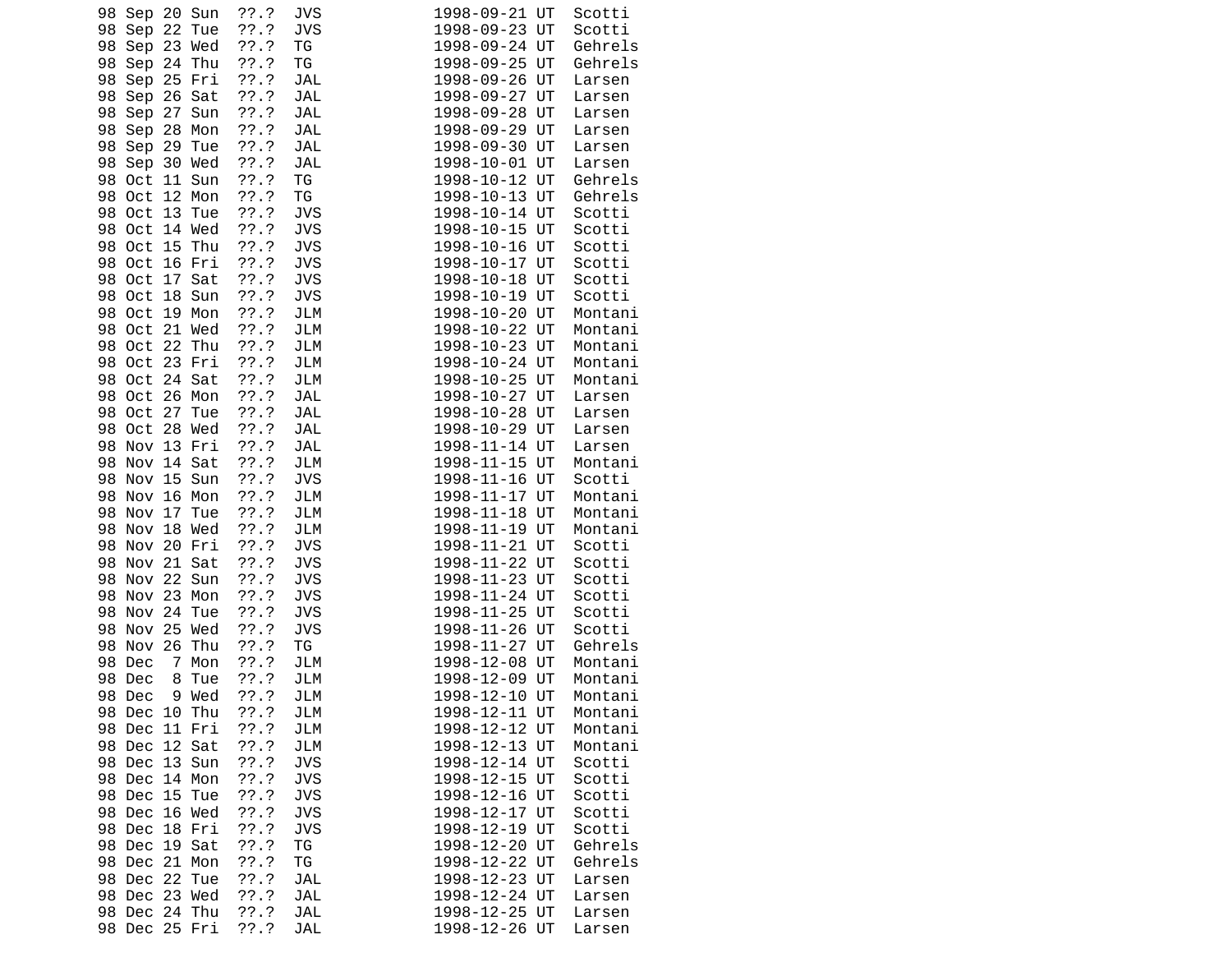| 98 Dec 26 Sat<br>27<br>Sun<br>98<br>Dec<br>Wed<br>99<br>Jan<br>6<br>Thu<br>99<br>Jan<br>7<br>99<br>Fri<br>Jan<br>8 | $??\ .?$<br>??'.?<br>??'.?<br>77.7<br>??'.? | <b>AFT</b><br>JAL<br>ΤG<br>TG<br><b>JVS</b> | Tubbio<br>1998-12-27 UT<br>1998-12-28<br>UT<br>Larsen<br>UT<br>Gehrel<br>1999-01-07<br>Gehrel<br>1999-01-08<br>UT<br>UT<br>1999-01-09<br>Scotti |
|--------------------------------------------------------------------------------------------------------------------|---------------------------------------------|---------------------------------------------|-------------------------------------------------------------------------------------------------------------------------------------------------|
| Sat<br>99<br>Jan<br>9                                                                                              | ??'.?                                       | <b>JVS</b>                                  | 1999-01-10 UT<br>Scotti                                                                                                                         |
| 99<br>10 Sun<br>Jan<br>12                                                                                          | ??'.?                                       | <b>JVS</b>                                  | 1999-01-11 UT<br>Scotti                                                                                                                         |
| 99<br>Jan<br>Tue<br>99<br>13 Wed<br>Jan                                                                            | 77.7<br>77.7                                | JVS<br>JVS                                  | 1999-01-13 UT<br>Scotti<br>1999-01-14 UT<br>Scotti                                                                                              |
| 14<br>Thu<br>99<br>Jan                                                                                             | ??.?                                        | JAL                                         | 1999-01-15 UT<br>Larsen                                                                                                                         |
| 15<br>Fri<br>99<br>Jan                                                                                             | 28.2                                        | <b>AEG</b>                                  |                                                                                                                                                 |
| 99<br>Jan<br>16<br>Sat<br>99<br>17<br>Jan<br>Sun                                                                   | 29.2<br>0.6                                 | JAL<br>JAL                                  |                                                                                                                                                 |
| 99<br>Jan<br>18<br>Mon                                                                                             | 1.6                                         | JAL                                         |                                                                                                                                                 |
| Jan<br>19<br>99<br>Tue<br>20 Wed<br>99<br>Jan                                                                      | 2.7<br>3.7                                  | JAL<br>JLM                                  |                                                                                                                                                 |
| 21<br>99<br>Jan<br>Thu                                                                                             | 4.7                                         | JLM                                         |                                                                                                                                                 |
| 99<br>Jan<br>22 Fri                                                                                                | 5.8                                         | JLM                                         |                                                                                                                                                 |
| 23 Sat<br>99<br>Jan<br>99<br>Jan<br>24 Sun                                                                         | 6.9<br>7.9                                  | JLM<br>JLM                                  |                                                                                                                                                 |
| 99<br>25 Mon<br>Jan                                                                                                | 9.0                                         | JLM                                         |                                                                                                                                                 |
| 99<br>26<br>Jan<br>Tue                                                                                             | 10.1                                        |                                             |                                                                                                                                                 |
| 99<br>Jan<br>27<br>Wed<br>Jan<br>28<br>Thu<br>99                                                                   | 11.2<br>12.3                                |                                             |                                                                                                                                                 |
| 29<br>99<br>Jan<br>Fri                                                                                             | 13.3                                        |                                             |                                                                                                                                                 |
| 30<br>99<br>Jan<br>Sat<br>Jan                                                                                      | 14.4<br>15.4                                |                                             |                                                                                                                                                 |
| 99<br>31 Sun<br>99<br>Feb<br>1<br>Mon                                                                              | 16.4                                        |                                             |                                                                                                                                                 |
| 2<br>Tue<br>99 Feb                                                                                                 | 17.4                                        |                                             |                                                                                                                                                 |
| 99 Feb<br>3 Wed<br>Thu<br>99 Feb<br>4                                                                              | 18.3<br>19.3                                | $- - -$<br>JAL                              |                                                                                                                                                 |
| 99 Feb<br>Fri<br>5                                                                                                 | 20.2                                        | JAL                                         |                                                                                                                                                 |
| 99 Feb<br>Sat<br>6                                                                                                 | 21.1                                        | JAL                                         |                                                                                                                                                 |
| 7<br>Sun<br>99 Feb<br>99 Feb<br>8<br>Mon                                                                           | 22.0<br>22.9                                | JAL<br>JAL                                  |                                                                                                                                                 |
| 99 Feb<br>9<br>Tue                                                                                                 | 23.8                                        | JAL                                         |                                                                                                                                                 |
| 99<br>Feb<br>10 Wed                                                                                                | 24.7                                        | JLM                                         |                                                                                                                                                 |
| 99 Feb<br>11<br>Thu<br>12<br>99 Feb<br>Fri                                                                         | 25.6<br>26.6                                | JLM<br>JLM                                  |                                                                                                                                                 |
| 99 Feb<br>13<br>Sat                                                                                                | 27.5                                        | JLM                                         |                                                                                                                                                 |
| 99 Feb<br>14<br>Sun                                                                                                | 28.5                                        | JLM                                         |                                                                                                                                                 |
| 15 Mon<br>99<br>Feb<br>99 Feb 16 Tue                                                                               | 0.0<br>1.1                                  | <b>JVS</b><br><b>JVS</b>                    |                                                                                                                                                 |
| Feb<br>17 Wed<br>99                                                                                                | 2.2                                         | <b>JVS</b>                                  |                                                                                                                                                 |
| 99 Feb<br>18<br>Thu                                                                                                | 3.2                                         | <b>JVS</b>                                  |                                                                                                                                                 |
| 99 Feb<br>19 Fri<br>99 Feb 20 Sat                                                                                  | 4.3<br>5.4                                  | JVS<br><b>JVS</b>                           |                                                                                                                                                 |
| 99 Feb 21 Sun                                                                                                      | 6.5                                         | <b>JVS</b>                                  |                                                                                                                                                 |
| 99 Feb 22 Mon<br>99 Feb<br>23<br>Tue                                                                               | 7.6<br>8.7                                  | ΤG<br>ТG                                    |                                                                                                                                                 |
| 99 Feb<br>24 Wed                                                                                                   | 9.7                                         | ---                                         |                                                                                                                                                 |
| 25<br>99 Feb<br>Thu                                                                                                | 10.8                                        |                                             |                                                                                                                                                 |
| 99 Feb 26<br>Fri<br>99 Feb<br>27<br>Sat                                                                            | 11.8<br>12.8                                |                                             |                                                                                                                                                 |
| 99 Feb<br>28 Sun                                                                                                   | 13.8                                        |                                             |                                                                                                                                                 |
| 99 Mar<br>1 Mon                                                                                                    | 14.8                                        |                                             |                                                                                                                                                 |

| 98 Dec 26 Sat     |       | ??.?          | AFT  | 1998-12-27 UT | Tubbiolo |
|-------------------|-------|---------------|------|---------------|----------|
| 98 Dec 27 Sun     |       | 72.7          | JAL  | 1998-12-28 UT | Larsen   |
| Jan<br>99         | 6 Wed | ??.?          | ΤG   | 1999-01-07 UT | Gehrels  |
| Jan<br>99.        | 7 Thu | ??.?          | TG   | 1999-01-08 UT | Gehrels  |
| Jan<br>99.        | 8 Fri | 72.7          | JVS. | 1999-01-09 UT | Scotti   |
| 99 Jan            | 9 Sat | ??.?          | JVS. | 1999-01-10 UT | Scotti   |
| Jan 10 Sun<br>99. |       | ??'.?         | JVS. | 1999-01-11 UT | Scotti   |
| Jan 12 Tue<br>99. |       | ??.?          | JVS. | 1999-01-13 UT | Scotti   |
| 99 Jan 13 Wed     |       | ??'.?         | JVS. | 1999-01-14 UT | Scotti   |
| 99 Jan 14 Thu     |       | ??.?          | JAL  | 1999-01-15 UT | Larsen   |
| 99 Jan 15 Fri     |       | 28.2          | AEG. |               |          |
| Jan 16 Sat<br>99. |       | 29.2          | JAL  |               |          |
| 00 J-- 17 0.1-    |       | $\sim$ $\sim$ | .    |               |          |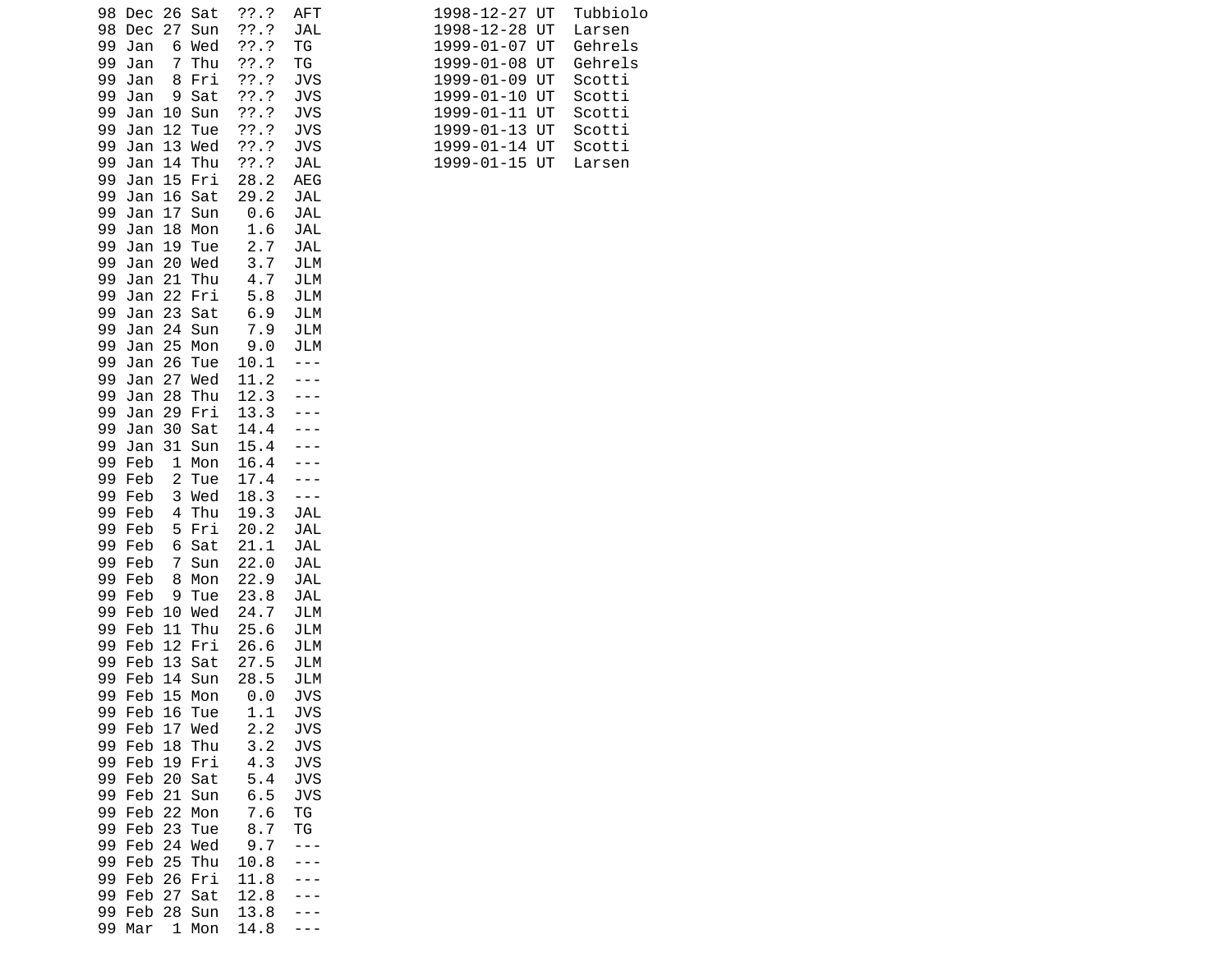| 99<br>99 | Mar<br>Mar | $\overline{c}$<br>3 | Tue<br>Wed | 15.7<br>16.7         | $\overline{a}$<br>$\overline{\phantom{a}}$ |
|----------|------------|---------------------|------------|----------------------|--------------------------------------------|
| 99       | Mar        | 4                   | Thu        | 17.6                 | $ -$                                       |
| 99       | Mar        | 5                   | Fri        | 18.5                 | TG                                         |
| 99<br>99 | Mar<br>Mar | 6<br>7              | Sat<br>Sun | 19.4<br>20.3         | ΤG<br>JLM                                  |
| 99       | Mar        | 8                   | Mon        | 21.2                 | JLM                                        |
| 99       | Mar        | 9                   | Tue        | 22.1                 | JLM                                        |
| 99       | Mar        | 10                  | Wed<br>Thu | 23.0                 | JLM<br>JLM                                 |
| 99<br>99 | Mar<br>Mar | 11<br>12            | Fri        | 23.9<br>24.9         | JLM                                        |
| 99       | Mar        | 13                  | Sat        | 25.9                 | <b>JVS</b>                                 |
| 99       | Mar        | 14                  | Sun        | 26.9                 | <b>JVS</b>                                 |
| 99<br>99 | Mar<br>Mar | 15<br>16            | Mon<br>Tue | 27.9<br>29.0         | <b>JVS</b><br><b>JVS</b>                   |
| 99       | Mar        | 17                  | Wed        | 0.6                  | <b>JVS</b>                                 |
| 99       | Mar        | 18                  | Thu        | 1.7                  | <b>JVS</b>                                 |
| 99<br>99 | Mar<br>Mar | 19<br>20            | Fri<br>Sat | 2.8<br>4.0           | <b>JAL</b><br>JAL                          |
| 99       | Mar        | 21                  | Sun        | 5.1                  | JAL                                        |
| 99       | Mar        | 22                  | Mon        | 6.2                  | <b>JAL</b>                                 |
| 99<br>99 | Mar        | 23<br>24            | Tue<br>Wed | 7.3<br>8.3           | <b>JAL</b><br><b>JAL</b>                   |
| 99       | Mar<br>Mar | 25                  | Thu        | 9.3                  | - - -                                      |
| 99       | Mar        | 26                  | Fri        | 10.<br>3             | $\mathbb{Z}^2$                             |
| 99<br>99 | Mar        | 27<br>28            | Sat        | 11.<br>3<br>12.3     | - - -                                      |
| 99       | Mar<br>Mar | 29                  | Sun<br>Mon | 13.2                 | $\overline{a}$<br>$\overline{\phantom{a}}$ |
| 99       | Mar        | 30                  | Tue        | 14.2                 |                                            |
| 99<br>99 | Mar        | 31<br>1             | Wed<br>Thu | 15.<br>1<br>16.0     |                                            |
| 99       | Apr<br>Apr | $\overline{c}$      | Fri        | 16.9                 |                                            |
| 99       | Apr        | 3                   | Sat        | 17.8                 | - - -                                      |
| 99<br>99 | Apr        | 4<br>5              | Sun        | 18.<br>7<br>19.<br>6 | JVS<br><b>JVS</b>                          |
| 99       | Apr<br>Apr | 6                   | Mon<br>Tue | 20.5                 | <b>JVS</b>                                 |
| 99       | Apr        | $\overline{7}$      | Wed        | 21.4                 | <b>JVS</b>                                 |
| 99       | Apr        | 8<br>9              | Thu        | 22.3                 | JVS                                        |
| 99<br>99 | Apr<br>Apr | 10                  | Fri<br>Sat | 23.<br>3<br>24.3     | JVS<br><b>JAL</b>                          |
| 99       | Apr        | 11                  | Sun        | 25.3                 | <b>JAL</b>                                 |
| 99       | Apr        | 12                  | Mon        | 26.3                 | JAL                                        |
| 99<br>99 | Apr<br>Apr | 13<br>14            | Tue<br>Wed | 27.4<br>28.5         | JAL<br>JAL                                 |
| 99       | Apr        | 15                  | Thu        | 0.1                  | JAL                                        |
| 99       | Apr        | 16                  | Fri        | 1.3                  | ТG                                         |
| 99<br>99 | Apr<br>Apr | 17<br>18            | Sat<br>Sun | 2.5<br>3.6           | ΤG<br>JLM                                  |
| 99       | Apr        | 19                  | Mon        | 4.7                  | JLM                                        |
| 99       | Apr        | 20                  | Tue        | 5.8                  | JLM                                        |
| 99<br>99 | Apr<br>Apr | 21<br>22            | Wed<br>Thu | 6.9<br>7.9           | JLM<br>JLM                                 |
| 99       | Apr        | 23                  | Fri        | 8.9                  | JLM                                        |
| 99       | Apr        | 24                  | Sat        | 9.9                  | - - -                                      |
| 99<br>99 | Apr<br>Apr | 25<br>26            | Sun<br>Mon | 10.8<br>11.8         |                                            |
|          |            |                     |            |                      |                                            |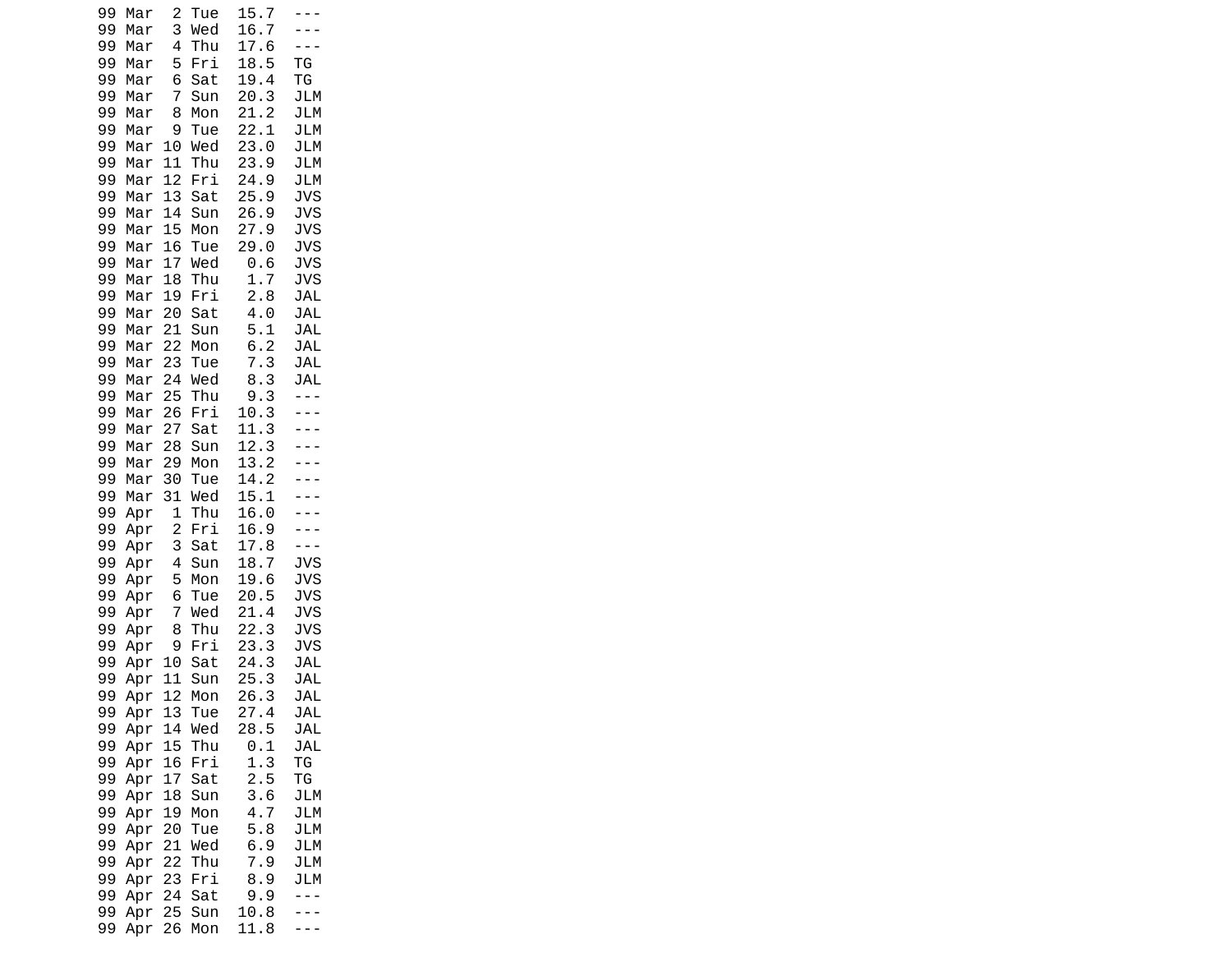| 99<br>Apr<br>99<br>Apr | 27<br>28                     | Tue<br>Wed | 12.7<br>13.6                      | $ -$                     |  |
|------------------------|------------------------------|------------|-----------------------------------|--------------------------|--|
| 99<br>Apr              | 29                           | Thu        | 14.5<br>15.4                      |                          |  |
| 99<br>Apr<br>99<br>May | 30<br>1                      | Fri<br>Sat | 16.3                              |                          |  |
| 99<br>May<br>99<br>May | $\overline{c}$<br>3          | Sun<br>Mon | 17.2<br>18.1                      | $\sim$ $\sim$            |  |
| 99<br>May<br>99<br>May | 4<br>5                       | Tue<br>Wed | 19.0<br>19.9                      | <b>JVS</b><br><b>JVS</b> |  |
| 99<br>May              | 6                            | Thu        | 20.8                              | <b>JVS</b>               |  |
| 99<br>May<br>99<br>May | 7<br>8                       | Fri<br>Sat | 21.<br>7<br>22.<br>$\overline{7}$ | <b>JVS</b><br><b>JVS</b> |  |
| 99<br>May<br>99<br>May | 9<br>10                      | Sun<br>Mon | 23.<br>7<br>24.8                  | <b>JVS</b><br>JAL        |  |
| 99<br>May              | 11                           | Tue        | 25.9                              | <b>JAL</b>               |  |
| 99<br>May<br>99<br>May | 12<br>13                     | Wed<br>Thu | 27.0<br>28.1                      | <b>JAL</b><br>JAL        |  |
| 99<br>May<br>99<br>May | 14<br>15                     | Fri<br>Sat | 29.3<br>1.0                       | JAL<br>JLM               |  |
| 99<br>May<br>99        | 16                           | Sun        | 2.1<br>3.3                        | <b>JLM</b><br>JLM        |  |
| May<br>99<br>May       | 17<br>18                     | Mon<br>Tue | 4.4                               | JLM                      |  |
| 99<br>May<br>99<br>May | 19<br>20                     | Wed<br>Thu | 5.4<br>6.5                        | <b>JLM</b><br>ТG         |  |
| 99<br>May<br>99<br>May | 21<br>22                     | Fri<br>Sat | 7.5<br>8.4                        | ΤG<br>$\sim$ $\sim$      |  |
| 99<br>May              | 23                           | Sun        | 9.4                               |                          |  |
| 99<br>May<br>99<br>May | 24<br>25                     | Mon<br>Tue | 10.3<br>11.2                      |                          |  |
| 99<br>May<br>99<br>May | 26<br>27                     | Wed<br>Thu | 12.1<br>13.0                      |                          |  |
| 99<br>May<br>99<br>May | 28<br>29                     | Fri<br>Sat | 13.9<br>14.8                      |                          |  |
| 99<br>May              | 30                           | Sun        | 15.<br>7                          |                          |  |
| 99<br>May<br>99<br>Jun | 31<br>1                      | Mon<br>Tue | 16.6<br>17.5                      |                          |  |
| 99<br>Jun<br>99<br>Jun | $\overline{\mathbf{c}}$<br>3 | Wed<br>Thu | 18.4<br>19.4                      |                          |  |
| 99<br>Jun<br>99<br>Jun | 4<br>5                       | Fri<br>Sat | 20.3<br>21.3                      | JAL<br>JAL               |  |
| 99<br>Jun              | 6                            | Sun        | 22.3                              | <b>JAL</b>               |  |
| 99<br>Jun<br>99<br>Jun | 7<br>8                       | Mon<br>Tue | 23.3<br>24.4                      | <b>JAL</b><br><b>JAL</b> |  |
| 99<br>Jun<br>99<br>Jun | 9<br>10                      | Wed<br>Thu | 25.5<br>26.6                      | JLM<br>JLM               |  |
| 99<br>Jun<br>99<br>Jun | 11<br>12                     | Fri<br>Sat | 27.8<br>29.0                      | JLM<br>JLM               |  |
| 99<br>Jun              | 13                           | Sun        | 0.6                               | JLM                      |  |
| 99<br>Jun<br>99<br>Jun | 14<br>15                     | Mon<br>Tue | 1.7<br>2.9                        | <b>JLM</b><br>ТG         |  |
| 99<br>Jun<br>99<br>Jun | 16<br>17                     | Wed<br>Thu | 3.9<br>5.0                        | ΤG<br><b>JVS</b>         |  |
| 99<br>Jun              | 18                           | Fri        | 6.0                               | <b>JVS</b>               |  |
| 99<br>Jun<br>99<br>Jun | 19<br>20                     | Sat<br>Sun | 7.0<br>7.9                        | <b>JVS</b><br><b>JVS</b> |  |
| 99<br>Jun              | 21                           | Mon        | 8.8                               | <b>JVS</b>               |  |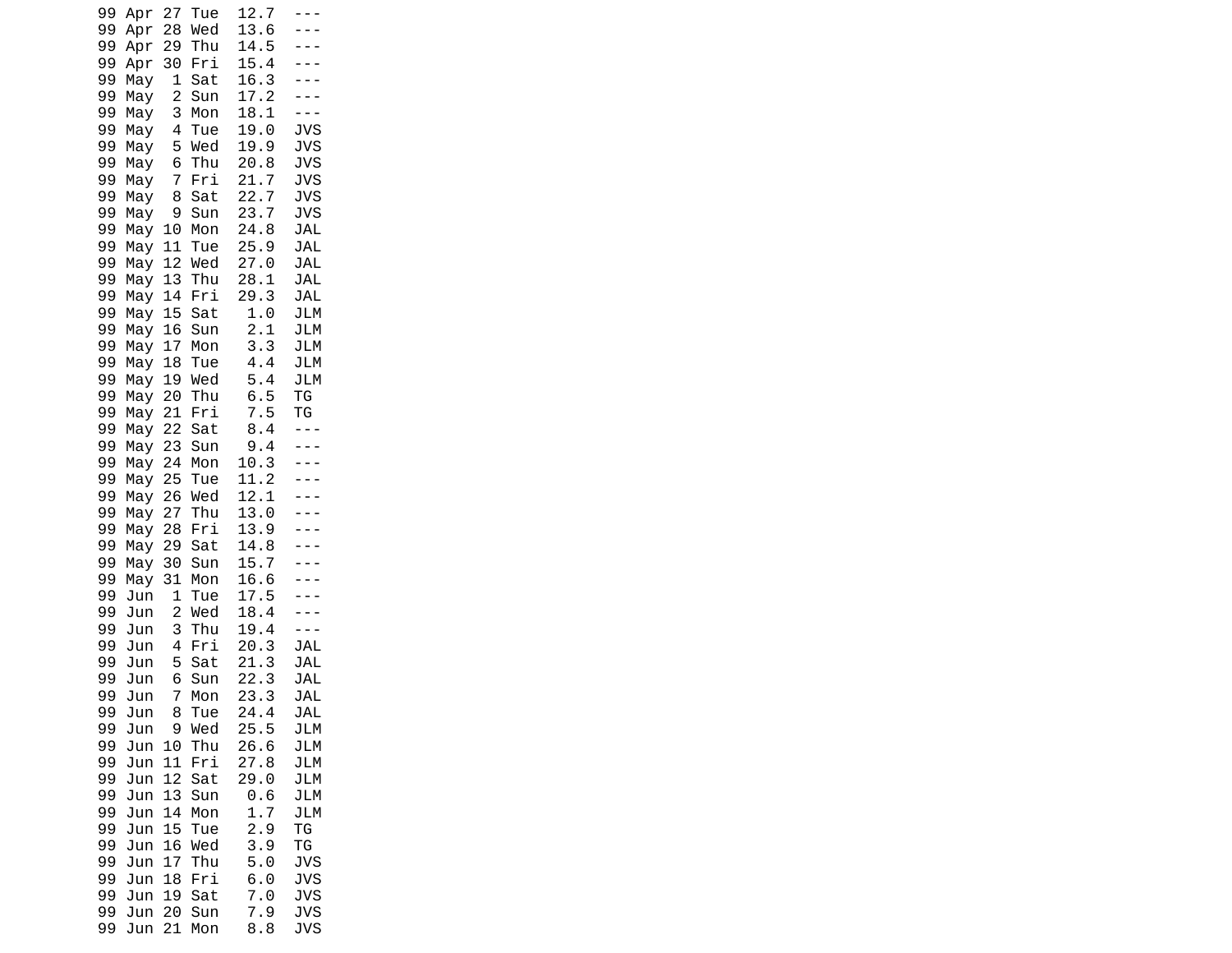| 99<br>Jun<br>99<br>Jun | 22<br>23                     | Tue<br>Wed | 9.7<br>10.6  |                                |
|------------------------|------------------------------|------------|--------------|--------------------------------|
| 99<br>Jun<br>99<br>Jun | 24<br>25                     | Thu<br>Fri | 11.5<br>12.4 |                                |
| 99<br>Jun              | 26                           | Sat        | 13.3         |                                |
| 99<br>Jun<br>99<br>Jun | 27<br>28                     | Sun<br>Mon | 14.2<br>15.1 | ---                            |
| 99<br>Jun              | 29                           | Tue        | 16.1         |                                |
| 99<br>Jun<br>99<br>Jul | 30<br>1                      | Wed<br>Thu | 17.0<br>17.9 |                                |
| 99<br>Jul<br>99        | $\overline{\mathbf{c}}$<br>3 | Fri        | 18.9<br>19.9 | - - -<br>Unk                   |
| Jul<br>99<br>Jul       | 4                            | Sat<br>Sun | 20.9         | Unk                            |
| 99<br>Jul<br>Jul       | 5<br>6                       | Mon        | 22.0<br>23.0 | Unk<br>Unk                     |
| 99<br>99<br>Jul        | 7                            | Tue<br>Wed | 24.1         | ТG                             |
| 99<br>Jul<br>99<br>Jul | 8<br>9                       | Thu<br>Fri | 25.2<br>26.4 | JAL, AEG, NMD<br>JAL, AEG, NMD |
| 99<br>Jul              | 10                           | Sat        | 27.5         | JAL, AEG, NMD                  |
| 99<br>Jul<br>99<br>Jul | 11<br>12                     | Sun<br>Mon | 28.6<br>0.2  | <b>AEG</b><br>AEG              |
| 99<br>Jul              | 13                           | Tue        | 1.3          | NMD                            |
| 99<br>Jul<br>99<br>Jul | 14<br>15                     | Wed<br>Thu | 2.4<br>3.5   | <b>JVS</b><br>JVS              |
| Jul<br>99              | 16                           | Fri        | 4.5          | <b>JVS</b>                     |
| 99<br>Jul<br>99<br>Jul | 17<br>18                     | Sat<br>Sun | 5.4<br>6.4   | <b>JVS</b><br><b>JVS</b>       |
| 99<br>Jul              | 19<br>20                     | Mon        | 7.3          | <b>JVS</b>                     |
| 99<br>Jul<br>99<br>Jul | 21                           | Tue<br>Wed | 8.2<br>9.1   | <b>JVS</b><br><b>JVS</b>       |
| 99<br>Jul<br>99<br>Jul | 22<br>23                     | Thu<br>Fri | 10.0<br>10.9 | - - -                          |
| 99<br>Jul              | 24                           | Sat        | 11.8         | $- - -$                        |
| Jul<br>99<br>99<br>Jul | 25<br>26                     | Sun<br>Mon | 12.7<br>13.7 | ---                            |
| 99<br>Jul              | 27                           | Tue        | 14.6         |                                |
| 99<br>Jul<br>99<br>Jul | 28<br>29                     | Wed<br>Thu | 15.6<br>16.5 |                                |
| 99<br>Jul              | 30                           | Fri        | 17.5         |                                |
| 99<br>Jul<br>99<br>Aug | 31<br>1                      | Sat<br>Sun | 18.6<br>19.6 | $- - -$<br><b>JVS</b>          |
| 99<br>Aug<br>99<br>Aug | $\overline{c}$               | Mon<br>Tue | 20.6<br>21.7 | <b>JVS</b><br><b>JVS</b>       |
| 99<br>Aug              | 3<br>4                       | Wed        | 22.8         | JVS                            |
| 99<br>Aug<br>99<br>Aug | 5<br>6                       | Thu<br>Fri | 23.9<br>25.0 | JAL<br>JAL                     |
| 99<br>Aug              | 7                            | Sat        | 26.1         | JAL                            |
| 99<br>Aug<br>99<br>Aug | 8<br>9                       | Sun<br>Mon | 27.2<br>28.3 | NMD<br>NMD                     |
| 99<br>Aug              | 10                           | Tue        | 29.4         | AEG                            |
| 99<br>Aug<br>99<br>Aug | 11<br>12                     | Wed<br>Thu | 0.9<br>1.9   | AEG<br>JLM                     |
| 99<br>Aug              | 13                           | Fri        | 2.9          | JLM                            |
| 99<br>Aug<br>99<br>Aug | 14<br>15                     | Sat<br>Sun | 3.9<br>4.9   | JLM<br>ТG                      |
| 99<br>Aug              | 16                           | Mon        | 5.8          | ΤG                             |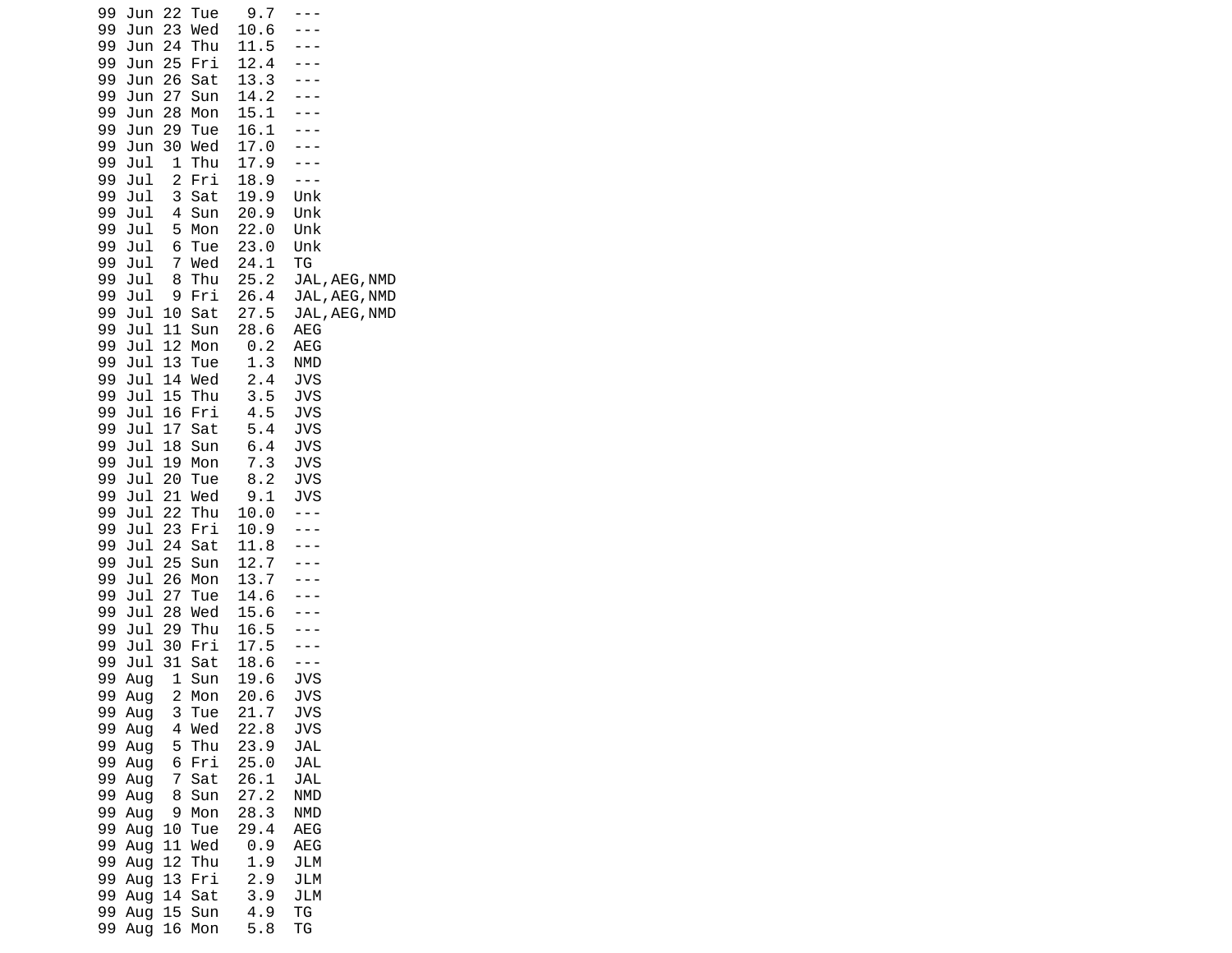| 17 Tue<br>99<br>Aug<br>99<br>Aug<br>18<br>Wed<br>99<br>19 Thu<br>Aug<br>20 Fri<br>99 Aug<br>21 Sat<br>99<br>Aug<br>99<br>22<br>Aug<br>Sun | 6.7<br>7.6<br>8.5<br>9.4<br>10.3<br>11.2 | JVS<br>JVS<br><b>JVS</b><br>JVS<br>$- - -$<br>$- - -$ |                                    |
|-------------------------------------------------------------------------------------------------------------------------------------------|------------------------------------------|-------------------------------------------------------|------------------------------------|
| 99<br>Aug<br>23<br>Mon<br>24 Tue<br>99 Aug<br>99 Aug<br>25 Wed                                                                            | 12.1<br>13.1<br>14.1                     | $- - -$                                               | --- Mirror wash<br>--- Mirror wash |
| 99<br>26<br>Thu<br>Aug<br>99<br>27<br>Fri<br>Aug                                                                                          | 15.1<br>16.1                             | $- - -$                                               | <--- Mongolian visitors            |
| 28 Sat<br>99<br>Aug<br>29 Sun<br>99 Aug<br>99<br>30 Mon<br>Aug                                                                            | 17.2<br>18.2<br>19.3                     | $- - -$                                               |                                    |
| 99<br>31<br>Tue<br>Aug<br>99<br>Sep<br>1 Wed                                                                                              | 20.4<br>21.5                             | <b>JVS</b><br><b>JVS</b>                              |                                    |
| 99<br>2 Thu<br>Sep<br>99<br>3 Fri<br>Sep<br>99<br>4 Sat<br>Sep                                                                            | 22.6<br>23.6<br>24.7                     | <b>JVS</b><br>AEG<br>AEG                              |                                    |
| 99<br>Sep<br>5 Sun<br>99<br>Sep<br>6 Mon<br>99<br>Sep<br>7 Tue                                                                            | 25.8<br>26.8<br>27.9                     | ΤG<br>ΤG<br>JLM                                       |                                    |
| 99<br>Sep<br>8 Wed<br>99<br>Sep<br>9 Thu                                                                                                  | 28.9<br>0.4                              | JLM<br>JLM                                            |                                    |
| 99<br>Sep<br>10 Fri<br>99<br>Sep<br>11 Sat<br>99<br>Sep 12 Sun                                                                            | 1.4<br>2.3<br>3.3                        | <b>NMD</b><br><b>NMD</b><br><b>JVS</b>                |                                    |
| Sep 13 Mon<br>99<br>99<br>Sep<br>14<br>Tue<br>99<br>Sep<br>15 Wed                                                                         | 4.2<br>5.1<br>6.0                        | <b>JVS</b><br><b>JVS</b><br><b>JVS</b>                |                                    |
| 99<br>Sep<br>16 Thu<br>99<br>17 Fri<br>Sep                                                                                                | 6.9<br>7.8                               | <b>JVS</b><br><b>JAL</b>                              |                                    |
| 99<br>18 Sat<br>Sep<br>99<br>Sep<br>19 Sun<br>20 Mon<br>99<br>Sep                                                                         | 8.7<br>9.6<br>10.6                       | JAL<br>JAL<br>$- - -$                                 |                                    |
| Sep 21<br>99<br>Tue<br>22 Wed<br>99<br>Sep<br>99<br>23<br>Thu<br>Sep                                                                      | 11.5<br>12.5<br>13.6                     |                                                       |                                    |
| 99<br>Sep<br>24 Fri<br>25 Sat<br>99<br>Sep                                                                                                | 14.6<br>15.7                             |                                                       |                                    |
| 26 Sun<br>99<br>Sep<br>99 Sep 27<br>Mon<br>Sep<br>28 Tue<br>99                                                                            | 16.8<br>17.9<br>19.0                     | $- - -$                                               |                                    |
| 99<br>Sep<br>29 Wed<br>99 Sep 30 Thu<br>99<br>1 Fri<br>0ct                                                                                | 20.1<br>21.2<br>22.3                     | <b>JVS</b><br><b>JVS</b><br><b>JVS</b>                |                                    |
| 99<br>2 Sat<br>0ct<br>99<br>0ct<br>3 Sun                                                                                                  | 23.4<br>24.4                             | <b>JVS</b><br>JAL                                     |                                    |
| 99<br>4 Mon<br>Oct<br>99<br><b>Oct</b><br>5 Tue<br>99<br>6 Wed<br>0ct                                                                     | 25.4<br>26.4<br>27.4                     | <b>JAL</b><br>JAL<br>JAL                              |                                    |
| 99<br>0ct<br>7 Thu<br>99<br>0ct<br>8 Fri<br>99<br>Oct<br>9 Sat                                                                            | 28.4<br>29.4<br>0.8                      | JAL<br>NMD<br>NMD                                     |                                    |
| 99<br>Oct<br>10 Sun<br>99<br>11 Mon<br>0ct                                                                                                | 1.7<br>2.6                               | JLM<br>JLM                                            |                                    |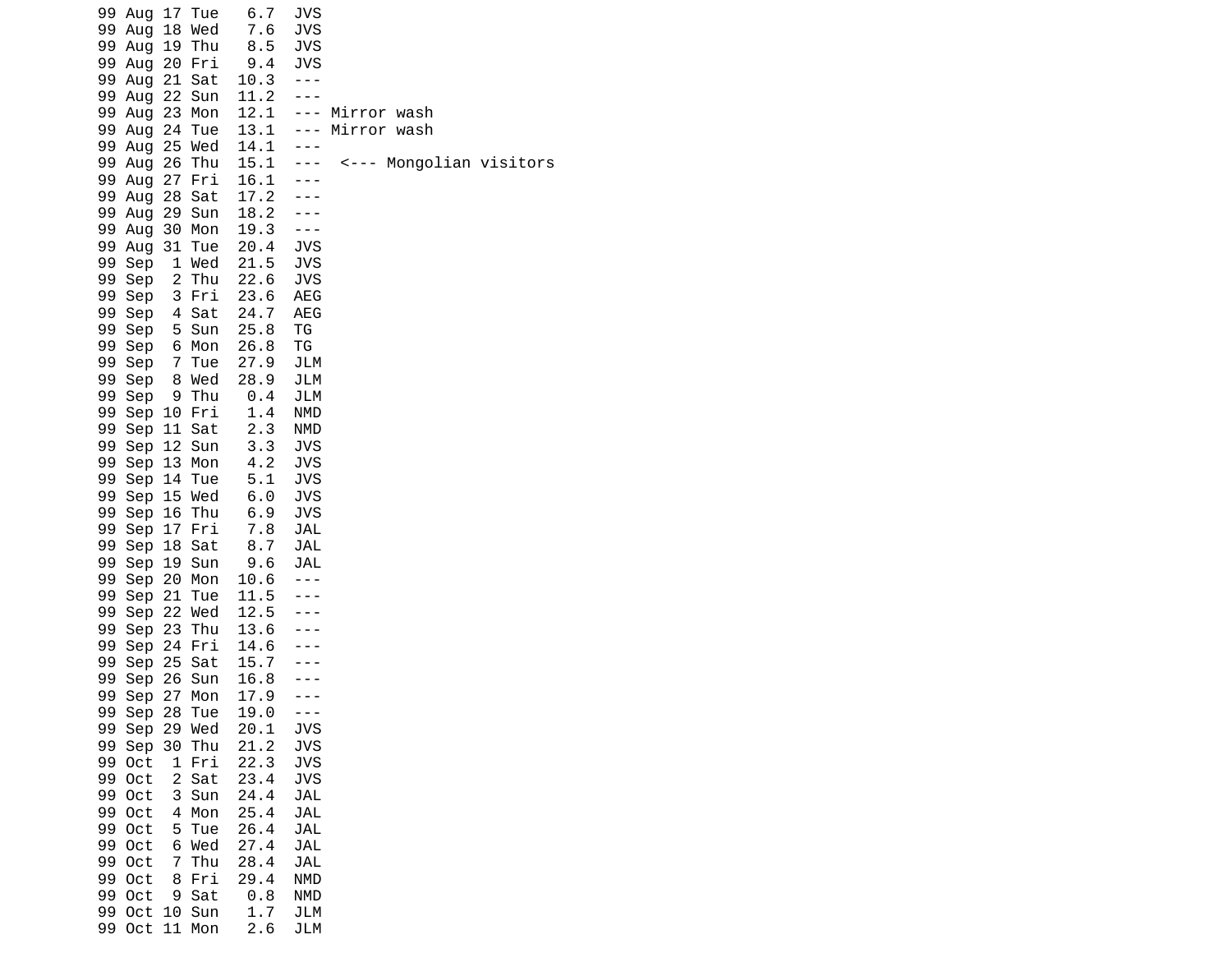| <--- Visit by Eugene O'Donnell          |
|-----------------------------------------|
|                                         |
|                                         |
|                                         |
|                                         |
|                                         |
|                                         |
|                                         |
|                                         |
|                                         |
|                                         |
|                                         |
|                                         |
|                                         |
|                                         |
|                                         |
|                                         |
|                                         |
|                                         |
|                                         |
|                                         |
|                                         |
|                                         |
|                                         |
|                                         |
|                                         |
|                                         |
|                                         |
|                                         |
|                                         |
| <--- Prescott Astron. Club tour         |
|                                         |
|                                         |
|                                         |
|                                         |
| <--- RSM gave tour to UA administrators |
|                                         |
|                                         |
|                                         |
|                                         |
|                                         |
|                                         |
|                                         |
|                                         |
|                                         |
|                                         |
|                                         |
|                                         |
|                                         |
|                                         |
|                                         |
|                                         |
|                                         |
|                                         |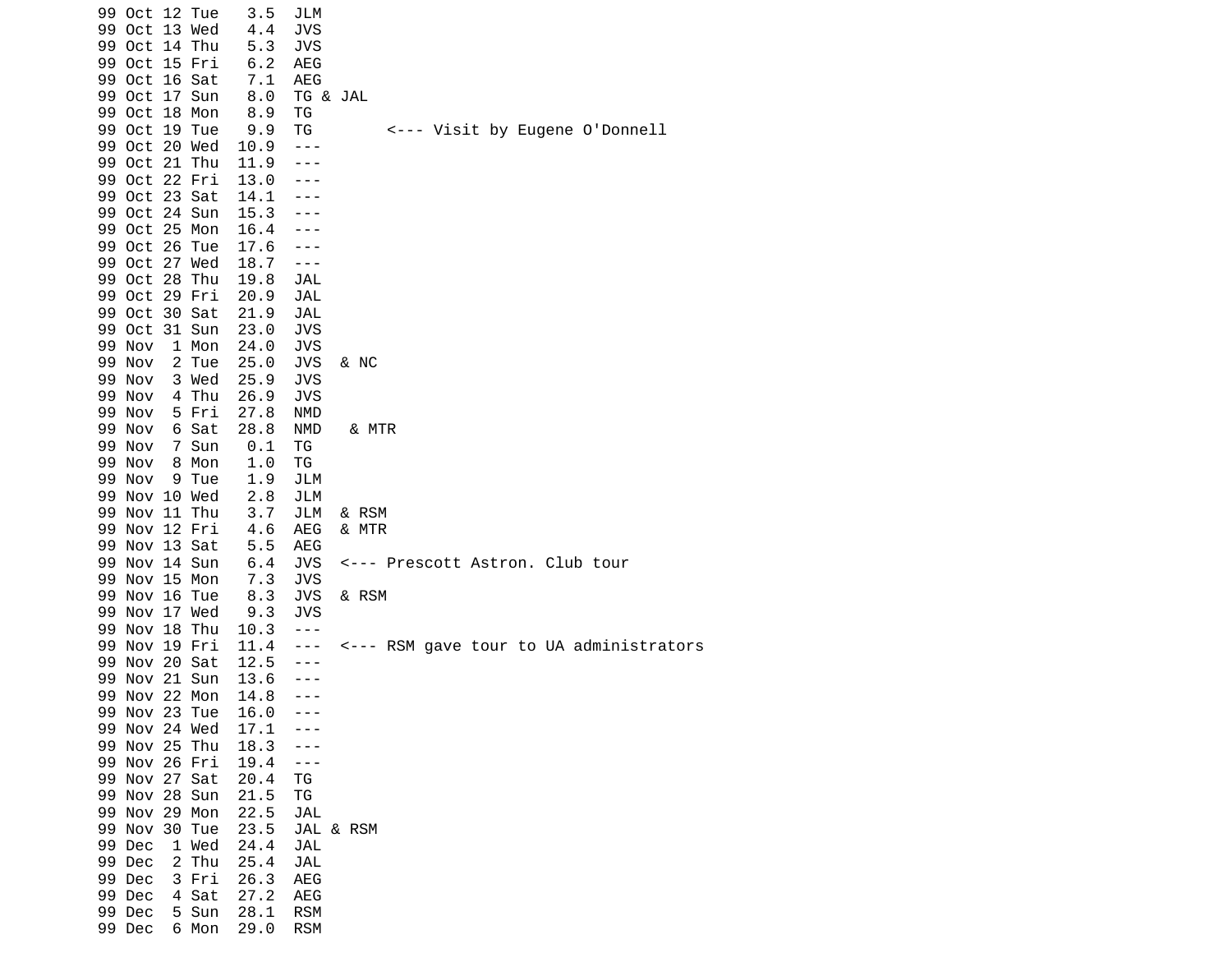| 99<br>Dec<br>99<br>Dec<br>99<br>Dec                                                                               | Tue<br>7<br>Wed<br>8<br>9<br>Thu                                                                        | 0.3<br>1.2<br>2.1                                                 | JVS<br><b>JVS</b><br><b>JVS</b>                                    | ( &<br>MTR)<br>(&<br>MTR) |
|-------------------------------------------------------------------------------------------------------------------|---------------------------------------------------------------------------------------------------------|-------------------------------------------------------------------|--------------------------------------------------------------------|---------------------------|
| 99<br>Dec<br>99<br>Dec<br>99<br>Dec                                                                               | 10<br>Fri<br>11<br>Sat<br>12<br>Sun                                                                     | 3.0<br>3.9<br>4.8                                                 | <b>JVS</b><br><b>JVS</b><br><b>JVS</b>                             |                           |
| 99<br>Dec<br>99<br>Dec<br>99<br>Dec                                                                               | 13<br>Mon<br>14<br>Tue<br>15<br>Wed                                                                     | 5.7<br>6.7<br>7.7                                                 | <b>JVS</b><br><b>JLM</b><br>JLM                                    |                           |
| 99<br>Dec<br>99<br>Dec                                                                                            | 16<br>Thu<br>17<br>Fri                                                                                  | 8.7<br>9.7                                                        | <b>JLM</b><br>JLM                                                  |                           |
| 99<br>Dec<br>99<br>Dec<br>99<br>Dec                                                                               | 18<br>Sat<br>19<br>Sun<br>20<br>Mon                                                                     | 10.8<br>12.0<br>13.1                                              |                                                                    |                           |
| 99<br>Dec<br>99<br>Dec<br>99<br>Dec                                                                               | 21<br>Tue<br>22<br>Wed<br>23<br>Thu                                                                     | 14.3<br>15.4<br>16.6                                              |                                                                    |                           |
| 99<br>Dec<br>99<br>Dec<br>99                                                                                      | 24<br>Fri<br>25<br>Sat<br>26<br>Sun                                                                     | 17.7<br>18.8<br>19.9                                              | $- - -$<br><b>JVS</b>                                              |                           |
| Dec<br>99<br>Dec<br>99<br>Dec                                                                                     | 27<br>Mon<br>28<br>Tue                                                                                  | 20.9<br>21.9                                                      | <b>JVS</b><br><b>JVS</b>                                           |                           |
| 99<br>Dec<br>99<br>Dec<br>99<br>Dec                                                                               | 29<br>Wed<br>30<br>Thu<br>31<br>Fri                                                                     | 22.8<br>23.8<br>24.7                                              | <b>JVS</b><br>ТG<br>ΤG                                             |                           |
| 00<br>Jan<br>00<br>Jan                                                                                            | 1<br>Sat<br>2<br>Sun                                                                                    | 25.6<br>26.5                                                      | <b>RSM</b><br><b>RSM</b>                                           |                           |
| 00<br>Jan<br>00<br>Jan                                                                                            | 4<br>Tue<br>5<br>Wed                                                                                    | 28.2<br>29.1                                                      | <b>NMD</b><br><b>NMD</b>                                           |                           |
| 00<br>Jan<br>00<br>Jan                                                                                            | 7<br>Fri<br>8<br>Sat                                                                                    | 1.4<br>2.3                                                        | AEG<br>AEG                                                         |                           |
| 00<br>Jan<br>00<br>Jan                                                                                            | 10<br>Mon<br>11<br>Tue                                                                                  | 4.2<br>5.1                                                        | <b>MTR</b><br>JLM                                                  |                           |
| 00<br>Jan<br>00<br>Jan                                                                                            | 12<br>Wed<br>13<br>Thu                                                                                  | 6.1<br>7.1                                                        | JLM<br>JLM                                                         |                           |
| 00<br>Jan<br>00<br>Jan                                                                                            | 15<br>Sat<br>Sun<br>16                                                                                  | 9.2<br>10.3                                                       | JLM                                                                |                           |
| 00<br>Jan<br>00<br>Jan                                                                                            | 18<br>Tue<br>19<br>Wed                                                                                  | 12.6<br>13.8                                                      |                                                                    |                           |
| 00<br>Jan<br>00<br>Jan                                                                                            | 21<br>Fri<br>22<br>Sat                                                                                  | 16.0<br>17.1                                                      |                                                                    |                           |
| 00<br>Jan<br>00<br>Jan                                                                                            | 23<br>Sun<br>24<br>Mon<br>Tue                                                                           | 18.2<br>19.2                                                      | $ -$                                                               |                           |
| 00<br>Jan<br>00<br>Jan                                                                                            | 26<br>Wed<br>Thu<br>27                                                                                  | 21.2<br>22.1                                                      | <b>JVS</b><br><b>JVS</b>                                           |                           |
| 00<br>Jan<br>00<br>Jan                                                                                            | 29<br>Sat<br>30<br>Sun                                                                                  | 23.9<br>24.8                                                      | AEG<br><b>RSM</b>                                                  |                           |
| 00<br>Jan<br>00<br>Jan<br>00<br>Jan<br>00<br>Jan<br>00<br>Jan<br>00<br>Jan<br>00<br>Jan<br>00<br>Jan<br>00<br>Jan | 3<br>Mon<br>Thu<br>6<br>Sun<br>9<br>14<br>Fri<br>17<br>Mon<br>20<br>Thu<br>25<br>28<br>Fri<br>31<br>Mon | 27.4<br>0.5<br>3.2<br>8.2<br>11.5<br>14.9<br>20.2<br>23.0<br>25.7 | NMD<br>AEG<br><b>MTR</b><br>JLM<br><b>JVS</b><br>AEG<br><b>RSM</b> |                           |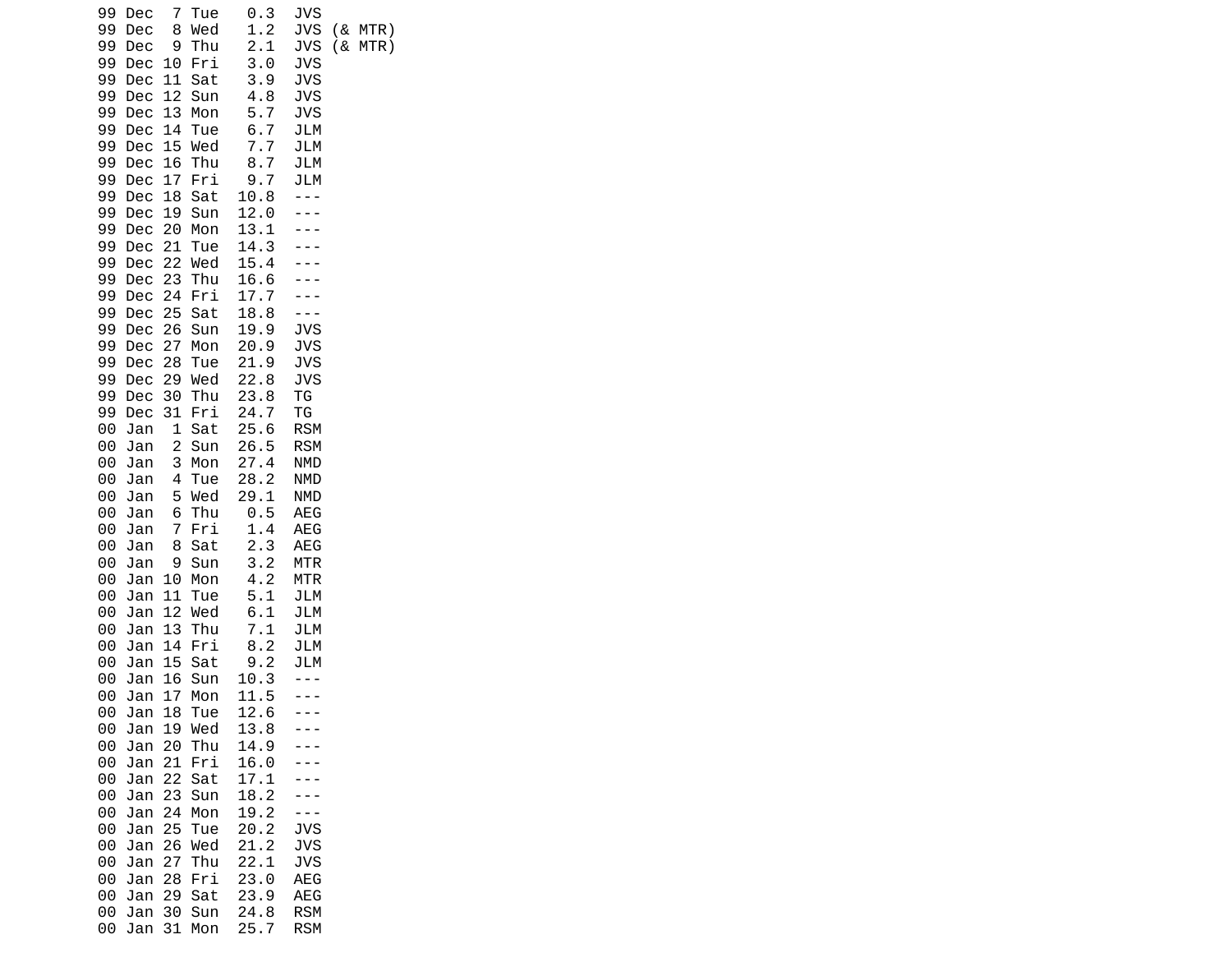|    | 00 Feb        | 1              | Tue    | 26.6  | JLM        |                                             |
|----|---------------|----------------|--------|-------|------------|---------------------------------------------|
|    | 00 Feb        |                | 2 Wed  | 27.5  | JLM        |                                             |
|    | 00 Feb        | 3              | Thu    | 28.4  | JLM        |                                             |
|    | 00 Feb        |                | 4 Fri  | 29.3  | MTR        |                                             |
|    | 00 Feb        |                | Sat    | $0.7$ |            |                                             |
|    |               | 5              |        |       | MTR        |                                             |
|    | 00 Feb        |                | 6 Sun  | 1.7   | JVS        |                                             |
|    | 00 Feb        |                | 7 Mon  | 2.6   | JVS        |                                             |
|    | 00 Feb        | 8              | Tue    | 3.6   | <b>JVS</b> |                                             |
|    | 00 Feb        | 9              | Wed    | 4.6   | <b>JVS</b> |                                             |
|    | 00 Feb 10 Thu |                |        | 5.6   | <b>JVS</b> |                                             |
|    | 00 Feb        |                | 11 Fri | 6.7   | <b>MTR</b> |                                             |
|    | 00 Feb 12 Sat |                |        | 7.7   | MTR        |                                             |
|    |               |                |        |       |            |                                             |
|    | 00 Feb 13 Sun |                |        | 8.8   | ТG         |                                             |
|    | 00 Feb 14 Mon |                |        | 9.9   | ΤG         |                                             |
|    | 00 Feb 13 Sun |                |        | 8.8   | ΤG         |                                             |
|    | 00 Feb 14 Mon |                |        | 9.9   | ΤG         |                                             |
|    | 00 Feb 15 Tue |                |        | 11.0  | - - -      |                                             |
|    | 00 Feb 16 Wed |                |        | 12.1  |            |                                             |
|    | 00 Feb 17 Thu |                |        | 13.3  |            |                                             |
|    | 00 Feb 18 Fri |                |        | 14.4  |            |                                             |
|    | 00 Feb 19 Sat |                |        |       |            |                                             |
|    |               |                |        | 15.4  |            |                                             |
|    | 00 Feb 20 Sun |                |        | 16.5  |            |                                             |
|    | 00 Feb 21 Mon |                |        | 17.5  | ---        |                                             |
|    | 00 Feb 22 Tue |                |        | 18.5  | - - -      |                                             |
|    | 00 Feb 23 Wed |                |        | 19.5  | JAL        | (Test of "stare" exposure function)         |
|    | 00 Feb 24 Thu |                |        | 20.5  | <b>RSM</b> |                                             |
|    | 00 Feb 25 Fri |                |        | 21.4  | ΤG         |                                             |
|    | 00 Feb 26     |                | Sat    | 22.3  | ΤG         |                                             |
|    | 00 Feb 27 Sun |                |        | 23.2  | JVS        |                                             |
|    |               |                |        |       |            |                                             |
|    | 00 Feb 28     |                | Mon    | 24.1  | <b>JVS</b> |                                             |
|    | 00 Feb 29 Tue |                |        | 24.9  | <b>JVS</b> |                                             |
| 00 | Mar           |                | 1 Wed  | 25.8  | <b>JVS</b> |                                             |
| 00 | Mar           |                | 2 Thu  | 26.8  | <b>JVS</b> |                                             |
| 00 | Mar           |                | 3 Fri  | 27.7  | AEG        |                                             |
| 00 | Mar           | 4              | Sat    | 28.6  | AEG        |                                             |
| 00 | Mar           | 5.             | Sun    | 0.1   | JAL        |                                             |
| 00 | Mar           | 6              | Mon    | 1.1   | <b>JAL</b> |                                             |
| 00 | Mar           | $\overline{7}$ |        | 2.1   | JLM        |                                             |
|    |               |                | Tue    |       |            |                                             |
| 00 | Mar           | 8              | Wed    | 3.1   | JLM        |                                             |
| 00 | Mar           | 9              | Thu    | 4.2   | JLM        | <--- Spaceguard Japan visited tel.; RSM up. |
| 00 | Mar           |                | 10 Fri | 5.3   | MTR        | British delegation visited.<br><---         |
| 00 | Mar 11 Sat    |                |        | 6.3   | MTR        |                                             |
|    | 00 Mar 12 Sun |                |        | 7.4   | <b>MTR</b> |                                             |
| 00 | Mar 13 Mon    |                |        | 8.5   | <b>JVS</b> |                                             |
| 00 | Mar 14 Tue    |                |        | 9.6   | <b>JVS</b> |                                             |
|    | 00 Mar 15 Wed |                |        | 10.6  | ---        |                                             |
| 00 | Mar 16 Thu    |                |        | 11.7  |            |                                             |
|    |               |                |        |       |            |                                             |
| 00 | Mar 17 Fri    |                |        | 12.8  |            |                                             |
|    | 00 Mar 18 Sat |                |        | 13.8  |            |                                             |
|    | 00 Mar 19 Sun |                |        | 14.9  |            |                                             |
|    | 00 Mar 20 Mon |                |        | 15.9  |            |                                             |
| 00 | Mar 21 Tue    |                |        | 16.9  |            |                                             |
| 00 | Mar 22 Wed    |                |        | 17.9  |            |                                             |
|    | 00 Mar 23 Thu |                |        | 18.8  | $- - -$    |                                             |
|    | 00 Mar 24 Fri |                |        | 19.7  | TG         |                                             |
|    |               |                |        |       |            |                                             |
|    | 00 Mar 25 Sat |                |        | 20.6  | TG         |                                             |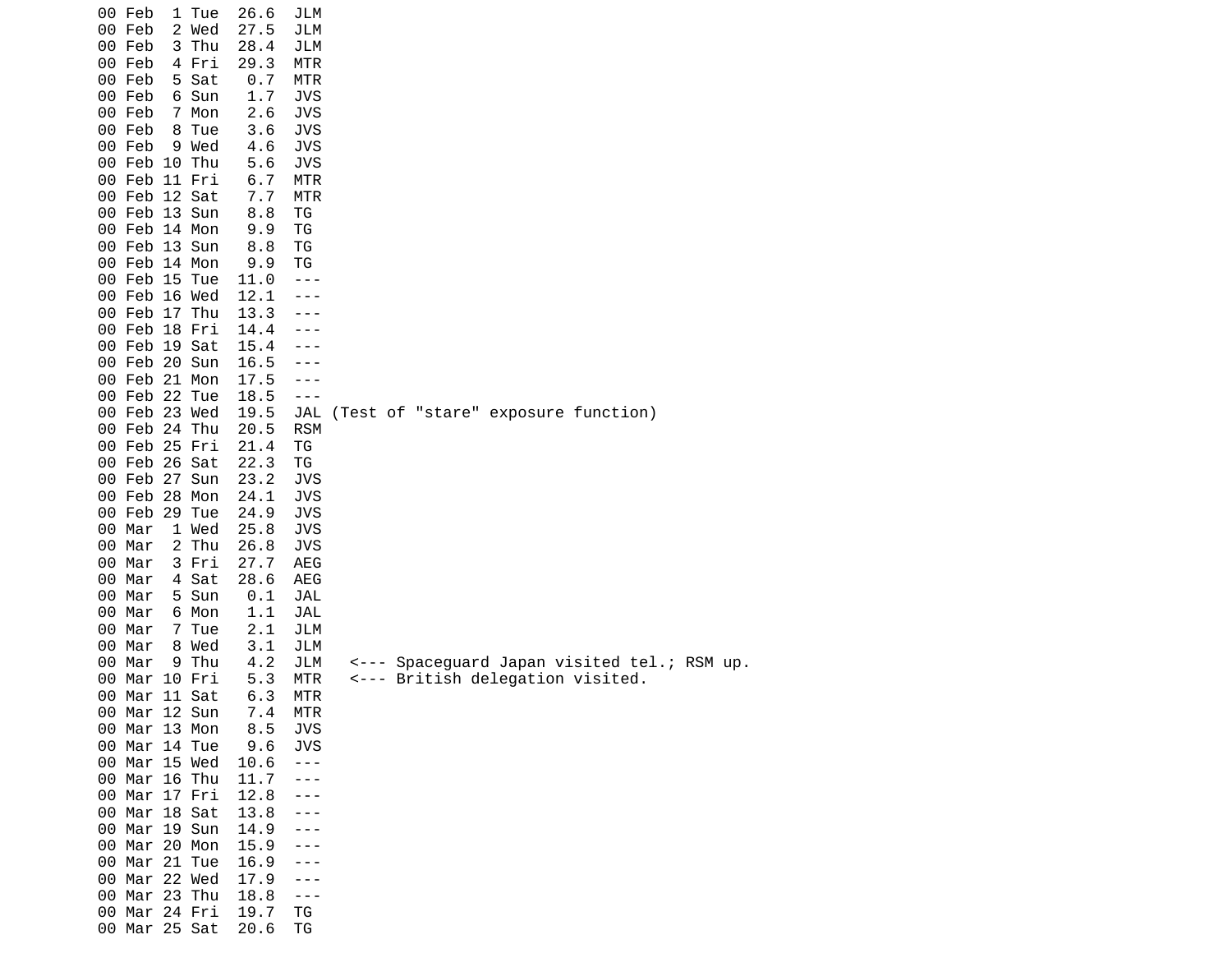| 00<br>00<br>00<br>00 | Mar<br>Mar<br>Mar<br>00 Mar<br>Mar 30<br>00 Mar 31 Fri<br>00 Apr | 27<br>28<br>29 | 26 Sun<br>Mon<br>Tue<br>Wed<br>Thu<br>1 Sat | 21.5<br>22.4<br>23.3<br>24.2<br>25.1<br>26.1<br>27.0 | <b>RSM</b><br><b>RSM</b><br>JLM<br>JLM<br>JLM<br>AEG<br>AEG |  |                           |  |  |
|----------------------|------------------------------------------------------------------|----------------|---------------------------------------------|------------------------------------------------------|-------------------------------------------------------------|--|---------------------------|--|--|
|                      | 00 Apr<br>00 Apr                                                 |                | 2 Sun<br>3 Mon                              | 28.0<br>29.1                                         | JVS<br><b>JVS</b>                                           |  |                           |  |  |
|                      | 00 Apr 4                                                         |                | Tue                                         | 0.6                                                  | <b>JVS</b>                                                  |  |                           |  |  |
|                      | 00 Apr 5 Wed                                                     |                |                                             | 1.7                                                  | JVS                                                         |  |                           |  |  |
|                      | 00 Apr 6 Thu<br>00 Apr 7 Fri                                     |                |                                             | 2.8<br>3.8                                           | <b>JVS</b><br>MTR                                           |  | < --- Visitors from Korea |  |  |
|                      | 00 Apr 8 Sat                                                     |                |                                             | 4.9                                                  | <b>MTR</b>                                                  |  |                           |  |  |
|                      | 00 Apr 9 Sun                                                     |                |                                             | 6.0                                                  | JAL                                                         |  |                           |  |  |
|                      | 00 Apr 10 Mon                                                    |                |                                             | 7.1                                                  | JAL                                                         |  |                           |  |  |
|                      | 00 Apr 11 Tue                                                    |                |                                             | 8.2                                                  | JAL                                                         |  |                           |  |  |
|                      | 00 Apr 12 Wed<br>00 Apr 13                                       |                | Thu                                         | 9.2<br>10.3                                          | <b>JAL</b><br>$- - -$                                       |  |                           |  |  |
|                      | 00 Apr 14 Fri                                                    |                |                                             | 11.3                                                 |                                                             |  |                           |  |  |
|                      | 00 Apr 15 Sat                                                    |                |                                             | 12.3<br>13.4                                         |                                                             |  |                           |  |  |
|                      | 00 Apr 16 Sun                                                    |                |                                             |                                                      |                                                             |  |                           |  |  |
|                      | 00 Apr 17<br>00 Apr 17                                           |                | Mon<br>Mon                                  | 14.3<br>14.3                                         |                                                             |  |                           |  |  |
|                      | 00 Apr 18                                                        |                | Tue                                         | 15.3                                                 |                                                             |  |                           |  |  |
|                      | 00 Apr 19 Wed                                                    |                |                                             | 16.3                                                 |                                                             |  |                           |  |  |
|                      | 00 Apr 20 Thu                                                    |                |                                             | 17.2                                                 |                                                             |  |                           |  |  |
|                      | 00 Apr 21 Fri                                                    |                |                                             | 18.1                                                 |                                                             |  |                           |  |  |
|                      | 00 Apr 22 Sat<br>00 Apr 23 Sun                                   |                |                                             | 19.0                                                 | $- - -$<br>JLM                                              |  |                           |  |  |
|                      | 00 Apr 24 Mon                                                    |                |                                             | 19.9<br>20.8                                         | JLM                                                         |  |                           |  |  |
|                      | 00 Apr 25                                                        |                | Tue                                         | 21.7                                                 | JLM                                                         |  |                           |  |  |
|                      | 00 Apr 26 Wed                                                    |                |                                             | 22.6                                                 | JLM                                                         |  |                           |  |  |
|                      | 00 Apr 27 Thu                                                    |                |                                             | 23.5                                                 | JLM                                                         |  |                           |  |  |
|                      | 00 Apr<br>00 Apr                                                 |                | 28 Fri<br>29 Sat                            | 24.5<br>25.4                                         | JAL<br>JAL                                                  |  |                           |  |  |
|                      | 00 Apr                                                           |                | 30 Sun                                      | 26.5                                                 | JAL                                                         |  |                           |  |  |
| 00                   | May                                                              |                | 1 Mon                                       | 27.5                                                 | <b>RSM</b>                                                  |  |                           |  |  |
| 00                   | May                                                              | 2              | Tue                                         | 28.6                                                 | <b>RSM</b>                                                  |  |                           |  |  |
| 00                   | May                                                              | 4              | 3 Wed                                       | $0.2$<br>1.3                                         | TG                                                          |  |                           |  |  |
| 00<br>00             | May<br>May                                                       |                | Thu<br>5 Fri                                | 2.4                                                  | ΤG<br>JVS                                                   |  |                           |  |  |
|                      | 00 May  6 Sat                                                    |                |                                             | 3.5                                                  | <b>JVS</b>                                                  |  |                           |  |  |
|                      | 00 May 7 Sun                                                     |                |                                             | 4.7                                                  | <b>JVS</b>                                                  |  |                           |  |  |
|                      | 00 May 8 Mon                                                     |                |                                             | 5.8                                                  | <b>JVS</b>                                                  |  |                           |  |  |
| 00<br>00             | May                                                              |                | 9 Tue<br>May 10 Wed                         | 6.8<br>7.9                                           | <b>JVS</b><br>JAL                                           |  |                           |  |  |
| 00                   |                                                                  |                | May 11 Thu                                  | 8.9                                                  | JAL                                                         |  |                           |  |  |
|                      | 00 May 12 Fri                                                    |                |                                             | 9.9                                                  | JAL & AFT                                                   |  |                           |  |  |
|                      | 00 May 13 Sat                                                    |                |                                             | 10.9                                                 | $- - -$                                                     |  |                           |  |  |
| 00                   |                                                                  |                | May 14 Sun                                  | 11.9                                                 |                                                             |  |                           |  |  |
| 00<br>00             |                                                                  |                | May 15 Mon<br>May 16 Tue                    | 12.9<br>13.8                                         |                                                             |  |                           |  |  |
|                      | 00 May 17 Wed                                                    |                |                                             | 14.8                                                 |                                                             |  |                           |  |  |
| 00                   |                                                                  |                |                                             | May 18 Thu 15.7                                      |                                                             |  |                           |  |  |
| 00                   |                                                                  |                | May 19 Fri                                  | 16.6                                                 |                                                             |  |                           |  |  |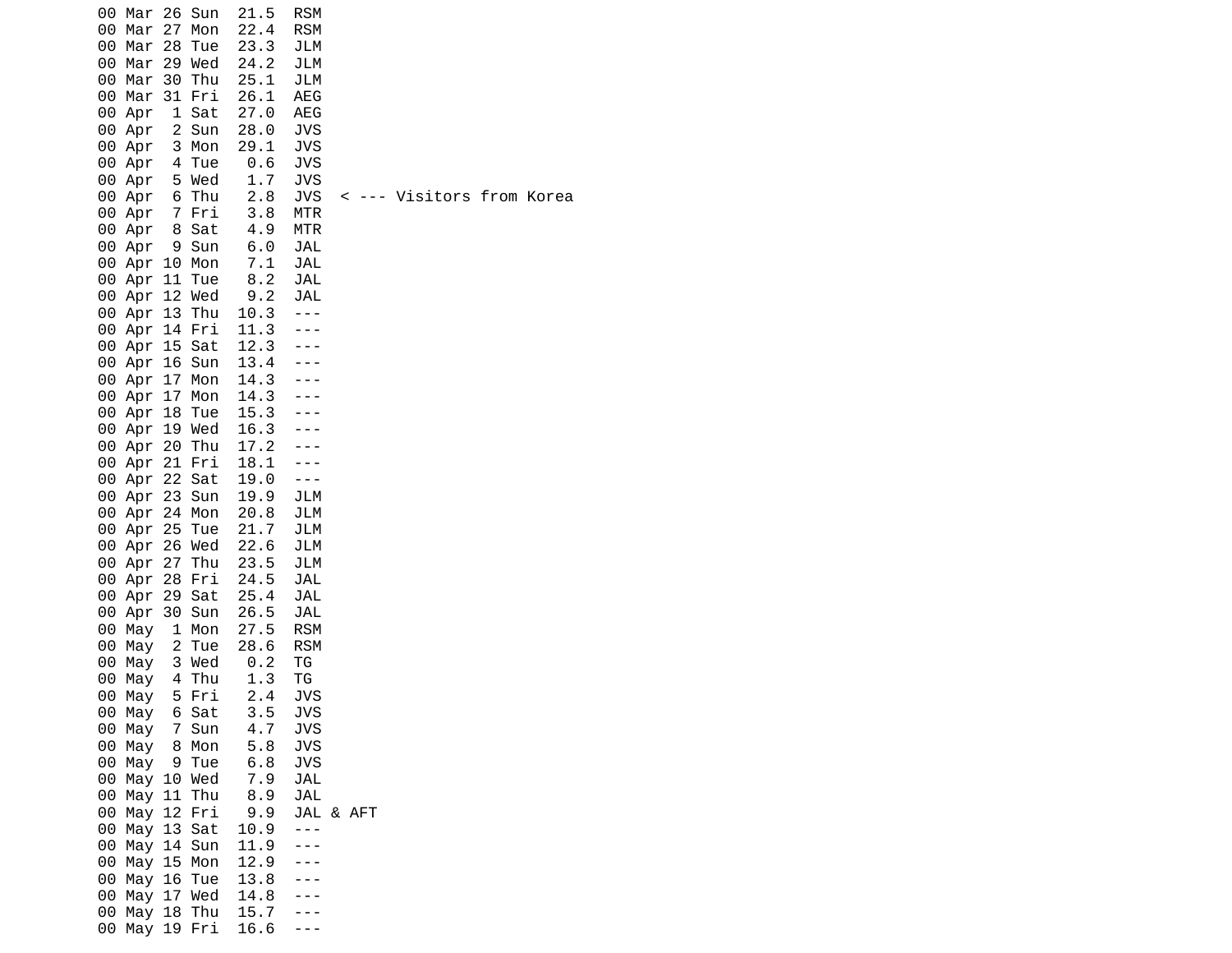| 00 May 20 Sat<br>00<br>May<br>00<br>May<br>00<br>May<br>00<br>May<br>00<br>May<br>00<br>May<br>00<br>May<br>00<br>May<br>00<br>May<br>00<br>May<br>00<br>May<br>00<br>Jun<br>00<br>Jun<br>00<br>Jun<br>00<br>Jun<br>00<br>Jun<br>00<br>Jun<br>00<br>Jun<br>00<br>Jun<br>00<br>Jun<br>00<br>Jun<br>00<br>Jun<br>00<br>Jun<br>00<br>Jun<br>00<br>Jun<br>00<br>Jun<br>00<br>Jun<br>Jun<br>00<br>00<br>Jun<br>00<br>Jun<br>Jun<br>00<br>00<br>Jun<br>00<br>Jun<br>00<br>Jun<br>00<br>Jun<br>00<br>Jun<br>00<br>Jun<br>00<br>Jun<br>00<br>Jun<br>00<br>Jun<br>00<br>Jun<br>Jul<br>00<br>Jul<br>00<br>Jul<br>00<br>Jul<br>00<br>Jul<br>00<br>Jul<br>00<br>Jul<br>00<br>Jul<br>00<br>Jul<br>00<br>Jul<br>00<br>Jul<br>00<br>Jul<br>00<br>00<br>Jul | 21<br>22<br>23<br>25<br>26<br>27<br>28<br>29<br>30<br>1<br>$\overline{c}$<br>3<br>4<br>5<br>6<br>7<br>8<br>9<br>10<br>11<br>12<br>13<br>15<br>16<br>17<br>18<br>19<br>20<br>21<br>22<br>23<br>24<br>25<br>26<br>27<br>28<br>29<br>30<br>1<br>2<br>3<br>4<br>5<br>6<br>7<br>8<br>9<br>10<br>11<br>12<br>13 | Sun<br>Mon<br>Tue<br>24 Wed<br>Thu<br>Fri<br>Sat<br>Sun<br>Mon<br>Tue<br>31 Wed<br>Thu<br>Fri<br>Sat<br>Sun<br>Mon<br>Tue<br>Wed<br>Thu<br>Fri<br>Sat<br>Sun<br>Mon<br>Tue<br>14 Wed<br>Thu<br>Fri<br>Sat<br>Sun<br>Mon<br>Tue<br>Wed<br>Thu<br>Fri<br>Sat<br>Sun<br>Mon<br>Tue<br>Wed<br>Thu<br>Fri<br>Sat<br>Sun<br>Mon<br>Tue<br>Wed<br>Thu<br>Fri<br>Sat<br>Sun<br>Mon<br>Tue<br>Wed<br>Thu | 17.5<br>18.4<br>19.3<br>20.2<br>21.1<br>22.0<br>22.9<br>23.9<br>24.9<br>26.0<br>27.0<br>28.2<br>29.3<br>0.9<br>2.1<br>3.2<br>4.4<br>5.4<br>6.5<br>7.6<br>8.6<br>9.5<br>10.5<br>11.5<br>12.4<br>13.3<br>14.2<br>15.1<br>16.0<br>16.9<br>17.8<br>18.7<br>19.6<br>20.5<br>21.4<br>22.4<br>23.4<br>24.5<br>25.5<br>26.7<br>27.8<br>29.0<br>0.6<br>1.8<br>2.9<br>4.0<br>5.1<br>6.1<br>7.2<br>8.1<br>9.1<br>10.0<br>10.9<br>11.9<br>12.7 | MTR<br>MTR<br>MTR<br><b>AEG</b><br><b>AEG</b><br>AEG<br><b>JAL</b><br>JAL<br><b>JVS</b><br>JVS<br>JVS & AFT<br>JVS<br>& AFT<br>JLM<br>JLM & AFT<br>JLM & AFT<br>ΤG<br>TG<br><b>RSM</b><br><b>RSM</b><br>$- - -$<br><b>MTR</b><br>MTR<br>AEG<br>Astron. Camp tour<br><---<br>AEG<br>RSM & NLC<br><b>RSM</b><br>JAL & NLC<br>JAL & NLC<br>JAL<br>AEG<br><b>AEG</b><br>JLM<br>JLM<br>JLM<br>JLM<br>ΤG<br>TG & AFT<br>JVS<br><b>JVS</b> |
|---------------------------------------------------------------------------------------------------------------------------------------------------------------------------------------------------------------------------------------------------------------------------------------------------------------------------------------------------------------------------------------------------------------------------------------------------------------------------------------------------------------------------------------------------------------------------------------------------------------------------------------------------------------------------------------------------------------------------------------------|-----------------------------------------------------------------------------------------------------------------------------------------------------------------------------------------------------------------------------------------------------------------------------------------------------------|-------------------------------------------------------------------------------------------------------------------------------------------------------------------------------------------------------------------------------------------------------------------------------------------------------------------------------------------------------------------------------------------------|------------------------------------------------------------------------------------------------------------------------------------------------------------------------------------------------------------------------------------------------------------------------------------------------------------------------------------------------------------------------------------------------------------------------------------|-------------------------------------------------------------------------------------------------------------------------------------------------------------------------------------------------------------------------------------------------------------------------------------------------------------------------------------------------------------------------------------------------------------------------------------|
| 00<br>Jul                                                                                                                                                                                                                                                                                                                                                                                                                                                                                                                                                                                                                                                                                                                                   |                                                                                                                                                                                                                                                                                                           | 14 Fri                                                                                                                                                                                                                                                                                                                                                                                          | 13.6                                                                                                                                                                                                                                                                                                                                                                                                                               |                                                                                                                                                                                                                                                                                                                                                                                                                                     |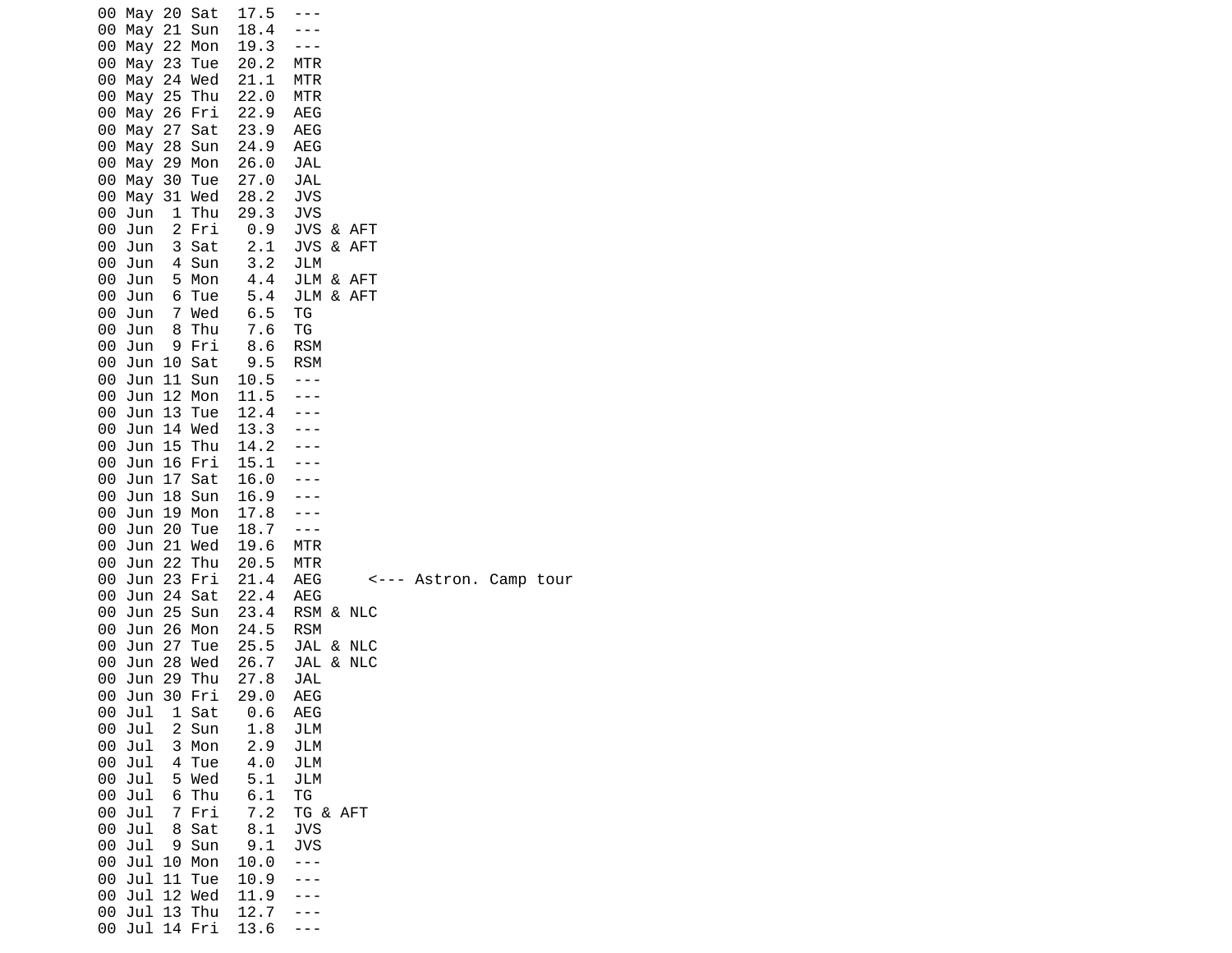| 00 Jul 15 Sat<br>00 Jul 16 Sun<br>00 Jul 17 Mon<br>00 Jul 18 Tue<br>00 Jul 19 Wed<br>00 Jul 20 Thu<br>00 Jul 21 Fri<br>00 Jul 22 Sat<br>00 Jul 23 Sun<br>00 Jul 24 Mon<br>00 Jul 25 Tue | 14.5<br>$- - -$<br>15.4<br>$- - -$<br>16.3<br>$- - -$<br>17.2<br>$- - -$<br>18.1<br>$- - -$<br>19.1<br>$- - -$<br>20.0<br><b>JAL</b><br>21.0<br>JAL<br>22.0<br>JAL<br><b>RSM</b><br>23.0<br>24.1<br><b>RSM</b> |             | Begin training with new IMPACT software |  |                                                                |
|-----------------------------------------------------------------------------------------------------------------------------------------------------------------------------------------|----------------------------------------------------------------------------------------------------------------------------------------------------------------------------------------------------------------|-------------|-----------------------------------------|--|----------------------------------------------------------------|
| 00 Jul 26 Wed<br>00 Jul 27 Thu<br>00 Jul 28 Fri<br>00 Jul 29 Sat<br>00 Jul 30 Sun<br>00 Jul 31 Mon<br>00 Aug<br>1 Tue<br>00 Aug<br>2 Wed                                                | 25.2<br>ΤG<br>26.3<br>ΤG<br>27.5<br>JLM<br>28.6<br>JLM<br>0.2<br>JLM<br>1.4<br><b>JVS</b><br>2.5<br><b>JVS</b><br>3.6                                                                                          | JVS (& AFT) |                                         |  |                                                                |
| 00 Aug<br>3 Thu<br>00 Aug<br>4 Fri<br>00 Aug<br>5 Sat<br>6 Sun<br>00 Aug<br>00 Aug<br>7 Mon<br>8 Tue<br>00 Aug<br>00 Aug 9 Wed<br>00 Aug 10 Thu<br>00 Aug 11 Fri                        | 4.7<br><b>AFT</b><br>5.7<br>AFT<br>6.7<br>AEG<br>AEG<br>7.6<br>8.6<br>MTR<br>9.5<br><b>MTR</b><br>10.4<br>$- - -$<br>11.3<br>$- - -$<br>12.2                                                                   |             |                                         |  |                                                                |
| 00 Aug 12 Sat<br>00 Aug 13 Sun<br>00 Aug 14 Mon<br>00 Aug 15 Tue<br>00 Aug 16 Wed<br>00 Aug 17 Thu<br>00 Aug 18 Fri<br>00 Aug 19 Sat                                                    | 13.0<br>---<br>13.9<br>---<br>14.9<br>---<br>15.8<br>---<br>16.7<br>- - -<br>17.7<br>$- - -$<br>18.6<br>$- - -$<br><b>JVS</b><br>19.6                                                                          |             |                                         |  |                                                                |
| 00 Aug 20 Sun<br>00 Aug 21 Mon<br>00 Aug 22 Tue<br>00 Aug 23 Wed<br>00 Aug 24 Thu<br>00 Aug 25 Fri<br>00 Aug 26 Sat<br>00 Aug 27 Sun                                                    | 20.6<br><b>JVS</b><br>21.7<br>JVS<br>22.7<br><b>RSM</b><br>23.8<br><b>RSM</b><br><b>RSM</b><br>24.9<br>26.0<br>AEG<br>AEG<br>27.1<br>28.3                                                                      | JAL or JLM  |                                         |  |                                                                |
| 00 Aug 28 Mon<br>00 Aug 29 Tue<br>00 Aug 30 Wed<br>00 Aug 31 Thu<br>00 Sep<br>1 Fri<br>00 Sep<br>2 Sat<br>00 Sep<br>3 Sun<br>00 Sep<br>4 Mon<br>00 Sep<br>6 Wed                         | 29.4<br>JAL<br>1.0<br>JLM<br>2.1<br>JLM<br>3.1<br>JLM<br>4.2<br><b>AFT</b><br>5.2<br><b>AFT</b><br>6.1<br>7.0<br>JVS<br>8.8<br>TG                                                                              | JVS or JLM  |                                         |  |                                                                |
| 7 Thu<br>00 Sep<br>00 Sep<br>8 Fri<br>00 Sep<br>9 Sat                                                                                                                                   | 9.7<br>ΤG<br>10.6<br>$- - -$<br>11.5                                                                                                                                                                           |             |                                         |  | TG, RSM, JVS, THB, TML, MTR, JAL: Open House for LPL employees |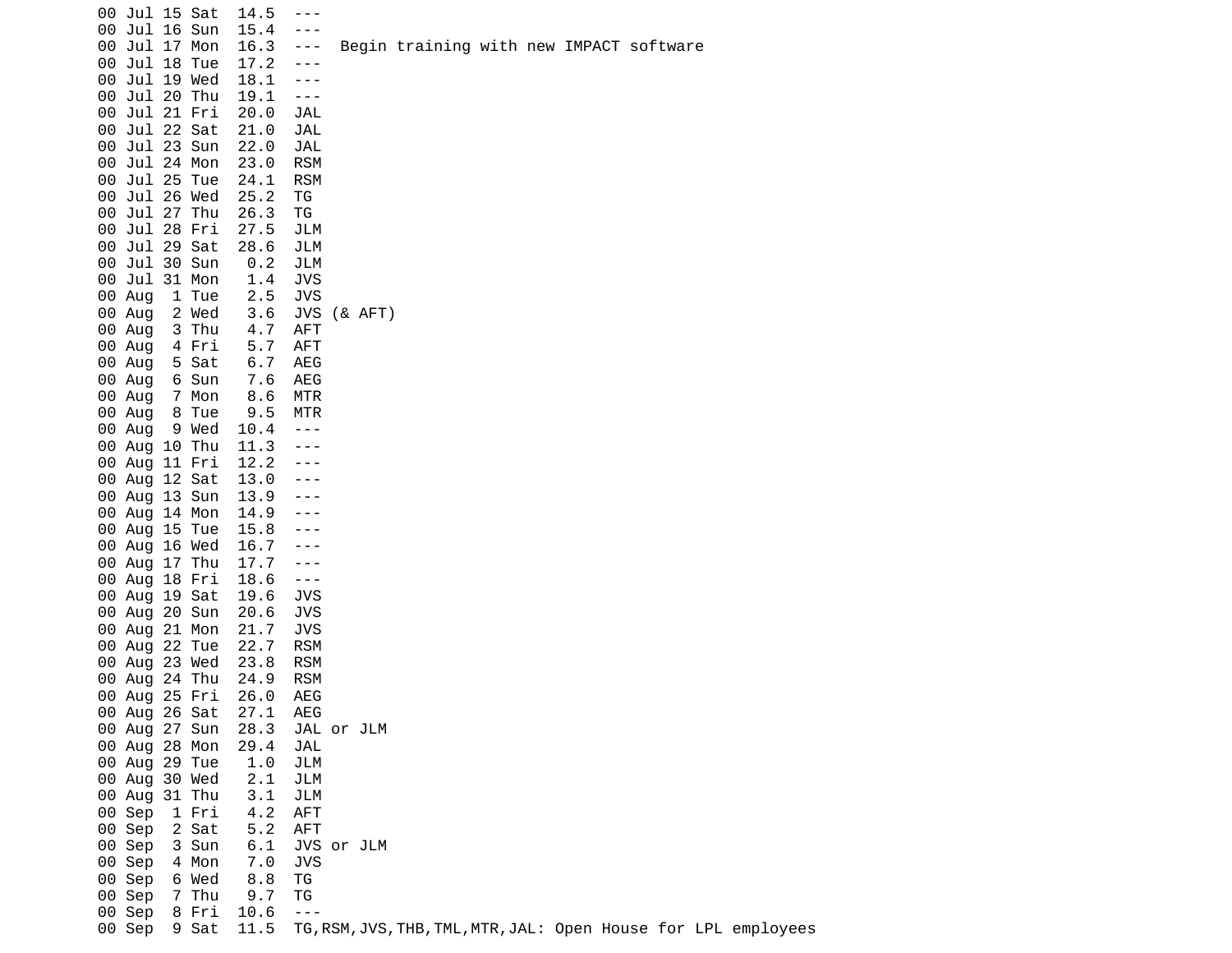|                                |                                | TG observed 2nd half                    |
|--------------------------------|--------------------------------|-----------------------------------------|
| 00 Sep 10 Sun                  | 12.4<br>$- - -$                |                                         |
| 00 Sep 11 Mon                  | 13.3<br>--- <---               | JLM & MW wash 36" mirror & "snow" 1.8-m |
|                                |                                |                                         |
| Date(MST) Day                  | Moon<br>$0.9 - m$<br>(COD 691) | $1.8 - m$<br>Comments                   |
| 00 Sep 12 Tue                  | 14.3<br>$  -$                  | (COD 291)<br>THB                        |
| 00 Sep 13 Wed                  | 15.2<br>---                    | MLP, THB, JLM, RSM                      |
| 00 Sep 14 Thu                  | 16.2<br>$- - -$                | MLP, THB, JLM, RSM                      |
| 00 Sep 15 Fri                  | 17.2<br>$- - -$                |                                         |
| 00 Sep 16 Sat                  | 18.2<br>$- - -$                |                                         |
| 00 Sep 17 Sun                  | 19.3<br>$\sim$ $ \sim$         | ---                                     |
| 00 Sep 18 Mon                  | 20.3<br><b>JVS</b>             | RSM, JLM, MLP, THB                      |
| 00 Sep 19 Tue                  | 21.3<br><b>JVS</b>             | RSM, MLP, THB                           |
| 00 Sep 20 Wed                  | 22.4<br><b>JVS</b>             |                                         |
| 00 Sep 21 Thu                  | 23.5<br><b>JVS</b>             |                                         |
| 00 Sep 22 Fri                  | 24.6<br>MTR                    |                                         |
| 00 Sep 23 Sat                  | 25.7<br>MTR                    |                                         |
| 00 Sep 24 Sun                  | 26.8<br><b>RSM</b>             |                                         |
| 00 Sep 25 Mon                  | 27.9<br><b>RSM</b>             |                                         |
| 00 Sep 26 Tue                  | 29.0<br>JLM                    | RSM, MLP, THB                           |
| 00 Sep 27 Wed                  | 0.5<br>JLM                     | RSM, MLP, THB                           |
| 00 Sep 28 Thu                  | 1.6<br>JLM                     | $- - -$                                 |
| 00 Sep 29 Fri                  | 2.6<br>AFT                     | $- - -$                                 |
| 00 Sep 30 Sat                  | 3.6<br><b>AFT</b>              |                                         |
| 1 Sun<br>00 Oct                | ΤG<br>4.5                      |                                         |
| 00 Oct<br>2 Mon                | ΤG<br>5.4                      |                                         |
| 00 Oct<br>3 Tue                | JAL<br>6.4                     |                                         |
| 00 Oct<br>4 Wed                | 7.3<br>JAL                     |                                         |
| 5 Thu<br>00 Oct                | 8.1<br>JAL                     |                                         |
| 00 Oct<br>6 Fri                | 9.0<br>AEG                     |                                         |
| 7 Sat<br>00 Oct                | 9.9<br>AEG                     |                                         |
| 00 Oct<br>8 Sun                | 10.8<br>$- - -$                |                                         |
| 00 Oct<br>9 Mon                | 11.8<br>$- - -$                | - - -                                   |
| 00 Oct 10 Tue                  | 12.7<br>$- - -$                | Engineering                             |
| 00 Oct 11 Wed                  | 13.7<br>$- - -$                | Eng.                                    |
| 00 Oct 12 Thu                  | 14.7<br>---                    | Eng.                                    |
| 00 Oct 13 Fri                  | 15.7<br>---                    |                                         |
| 00 Oct 14 Sat                  | 16.8<br>- -                    |                                         |
| 00 Oct 15 Sun                  | 17.8<br>---                    | - - -                                   |
| 00 Oct 16 Mon                  | 18.9<br>---                    | Eng.                                    |
| 00 Oct 17 Tue                  | 20.0<br>JLM                    | Eng.                                    |
| 00 Oct 18 Wed                  | 21.1<br>JLM                    | Eng.                                    |
| 00 Oct 19 Thu                  | 22.1<br>JLM                    | Eng.                                    |
| 00 Oct 20 Fri                  | 23.2<br>JAL, BPZ               |                                         |
| 00 Oct 21 Sat                  | 24.3<br>AEG                    |                                         |
| 00 Oct 22 Sun                  | <b>JVS</b><br>25.3             | - - -                                   |
| 00 Oct 23 Mon                  | 26.4<br><b>JVS</b>             | Eng.                                    |
| 00 Oct 24 Tue                  | 27.5<br>JVS                    | Eng.                                    |
| 00 Oct 25 Wed                  | 28.5<br>JVS                    | Eng.                                    |
| 00 Oct 26 Thu                  | 29.5<br><b>JVS</b>             | Engr.                                   |
| 00 Oct 27 Fri                  | 1.0<br>$- - -$                 | Scrubbed due to weather<br>- - -        |
| 00 Oct 28 Sat<br>00 Oct 29 Sun | 1.9<br><b>RSM</b>              |                                         |
|                                | 2.9<br>ΤG                      |                                         |
| 00 Oct 30 Mon<br>00 Oct 31 Tue | 3.8<br>ТG<br>JAL               |                                         |
|                                | 4.7                            |                                         |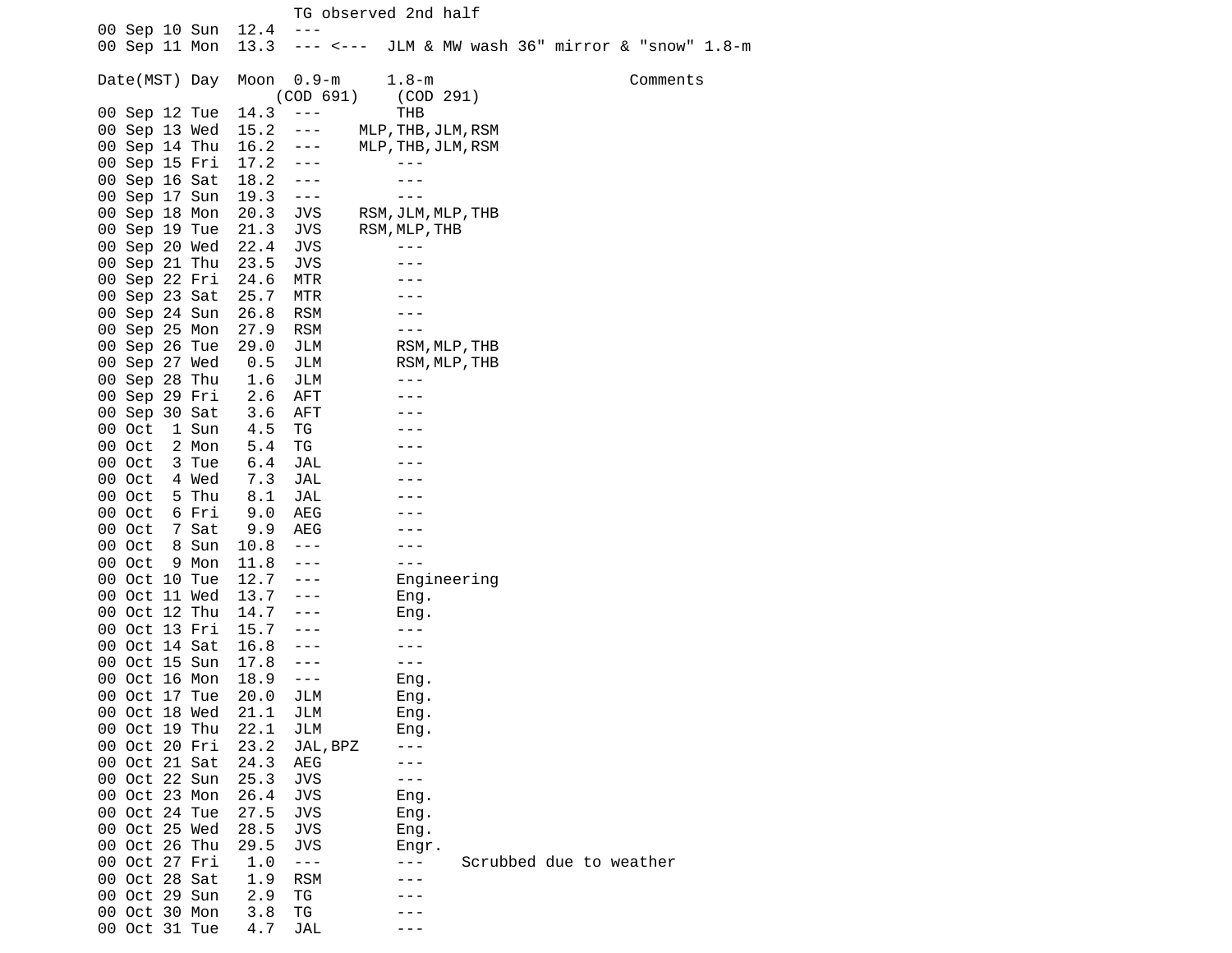|     | 00 Nov                         | 1 Wed          | 5.6          | JAL                  |           | THB                            |  |
|-----|--------------------------------|----------------|--------------|----------------------|-----------|--------------------------------|--|
|     | 00 Nov<br>00 Nov               | 2 Thu<br>3 Fri | 6.5<br>7.4   | JAL<br><b>MTR</b>    |           |                                |  |
|     | 00 Nov                         | 4 Sat          | 8.3          | MTR                  |           |                                |  |
|     | 00 Nov                         | 5 Sun          | 9.2          | <b>RSM</b>           |           |                                |  |
|     | 00 Nov                         | 6 Mon          | 10.1         | $- - -$              |           |                                |  |
|     | 00 Nov                         | 7 Tue          | 11.1         | $- - -$              |           |                                |  |
|     | 00 Nov                         | 8 Wed          | 12.1         | $- - -$              |           | THB, Engineering               |  |
|     | 00 Nov                         | 9 Thu          | 13.1         |                      |           |                                |  |
|     | 00 Nov 10 Fri                  |                | 14.1         |                      |           |                                |  |
|     | 00 Nov 11 Sat                  |                | 15.2         |                      |           |                                |  |
|     | 00 Nov 12 Sun                  |                | 16.3         |                      |           |                                |  |
|     | 00 Nov 13 Mon                  |                | 17.4         |                      |           |                                |  |
|     | 00 Nov 14 Tue                  |                | 18.5         | $- - -$              |           | THB, Engr.                     |  |
|     | 00 Nov 15 Wed                  |                | 19.6         | JVS                  |           | THB Engr.                      |  |
|     | 00 Nov 16 Thu                  |                | 20.7         | JVS                  |           |                                |  |
|     | 00 Nov 17 Fri<br>00 Nov 18 Sat |                | 21.8<br>22.9 | JVS<br><b>JVS</b>    |           |                                |  |
|     | 00 Nov 19 Sun                  |                | 23.9         | ΤG                   |           |                                |  |
|     | 00 Nov 20 Mon                  |                | 24.9         | TG                   |           |                                |  |
|     | 00 Nov 21 Tue                  |                | 26.0         | JLM                  |           | THB, RSM                       |  |
|     | 00 Nov 22 Wed                  |                | 27.0         | JLM                  |           |                                |  |
|     | 00 Nov 23 Thu                  |                | 27.9         | JLM                  |           |                                |  |
|     | 00 Nov 24 Fri                  |                | 28.9         | <b>AFT</b>           |           |                                |  |
|     | 00 Nov 25 Sat                  |                | 0.3          | <b>AFT</b>           |           |                                |  |
|     | 00 Nov 26 Sun                  |                | 1.3          | <b>RSM</b>           |           | - - -                          |  |
|     | 00 Nov 27 Mon                  |                | 2.2          | <b>RSM</b>           |           | THB                            |  |
|     | 00 Nov 28 Tue                  |                | 3.1          | JAL                  |           | MW, THB, JLM, WTV              |  |
|     | 00 Nov 29 Wed                  |                | 4.0          | JAL                  |           | тнв                            |  |
|     | 00 Nov 30 Thu                  |                | 4.8          | JAL                  |           | $- - -$                        |  |
|     | 00 Dec                         | 1 Fri          | 5.7          | MTR                  |           | MLP, THB                       |  |
|     | 00 Dec<br>00 Dec               | 2 Sat<br>3 Sun | 6.6<br>7.5   | MTR<br>JAL           |           |                                |  |
|     | 00 Dec                         | 4 Mon          | 8.4          | JAL                  |           |                                |  |
|     | 00 Dec                         | 5 Tue          | 9.4          | JAL                  |           | MLP, MW, JLM, THB              |  |
|     | 00 Dec                         | 6 Wed          | 10.4         | $- - -$              |           | THB (Engr.)                    |  |
|     | 00 Dec                         | 7 Thu          | 11.4         |                      |           | THB (Engr.)                    |  |
|     | 00 Dec                         | 8 Fri          | 12.5         |                      |           |                                |  |
|     | 00 Dec                         | 9 Sat          | 13.6         |                      |           |                                |  |
|     | 00 Dec                         | 10 Sun         | 14.7         |                      |           |                                |  |
|     | 00 Dec 11 Mon                  |                | 15.8         |                      |           | MW, THB, WTV (Engr.)           |  |
| 00. | Dec 12 Tue                     |                | 17.0         |                      |           | RSM, THB, MW, WTV, JLM         |  |
|     | 00 Dec 13 Wed                  |                | 18.1         | $\sim$ $\sim$ $\sim$ |           |                                |  |
|     | 00 Dec 14 Thu                  |                | 19.2         |                      | AFT & ASD | MW, RSM, THB, JLM              |  |
|     | 00 Dec 15 Fri                  |                | 20.3         |                      | AFT & ASD |                                |  |
|     | 00 Dec 16 Sat<br>00 Dec 17 Sun |                | 21.4         |                      | AFT & ASD |                                |  |
|     | 00 Dec 18 Mon                  |                | 22.4<br>23.5 | AEG<br>AEG           |           |                                |  |
|     | 00 Dec 19 Tue                  |                | 24.5         | AEG                  |           | MW, WTV, MLP, AFT, MTR (Engr.) |  |
|     | 00 Dec 20 Wed                  |                | 25.4         |                      | JAL & NLC | ---                            |  |
|     | 00 Dec 21 Thu                  |                | 26.4         | JAL                  |           |                                |  |
|     | 00 Dec 22 Fri                  |                | 27.3         | <b>JAL</b>           |           |                                |  |
|     | 00 Dec 23 Sat                  |                | 28.2         | MTR                  |           |                                |  |
|     | 00 Dec 24 Sun                  |                | 29.2         | MTR                  |           |                                |  |
|     | 00 Dec 25 Mon                  |                | 0.5          | <b>JVS</b>           |           |                                |  |
|     | 00 Dec 26 Tue                  |                | 1.4          | <b>JVS</b>           |           |                                |  |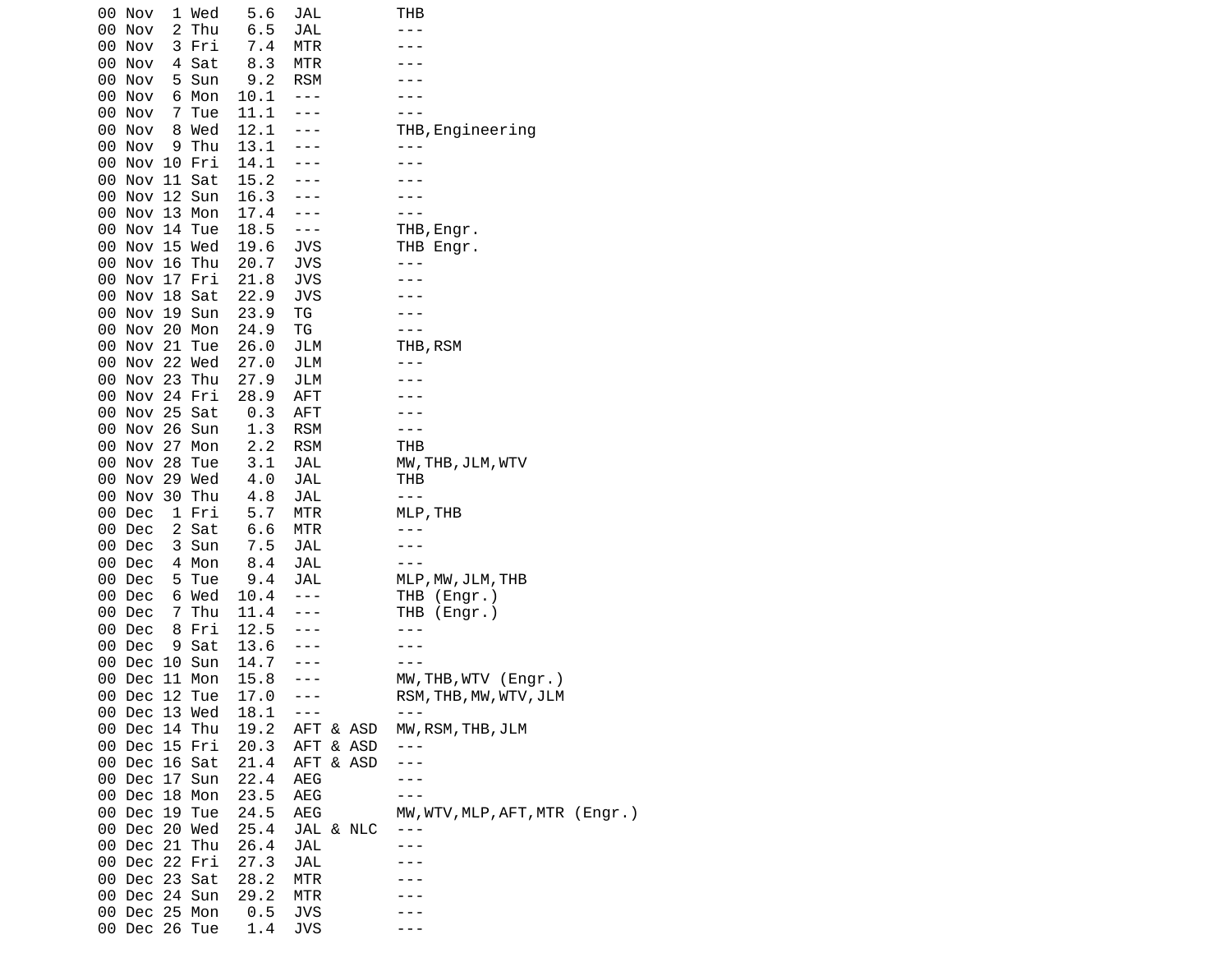| 27<br>Wed<br>00<br>Dec                 | 2.3          | JVS               |                    |
|----------------------------------------|--------------|-------------------|--------------------|
| 28<br>00<br>Thu<br>Dec                 | 3.2          | <b>JVS</b>        |                    |
| 00<br>Dec<br>29<br>Fri                 | 4.1          | JVS               |                    |
| 00<br>Dec<br>30<br>Sat                 | 5.0          | JVS               |                    |
| 00<br>Dec<br>31<br>Sun                 | 5.9          | ТG                |                    |
| 01<br>1<br>Jan<br>Mon                  | 6.8          | ΤG                |                    |
| $\overline{c}$<br>01<br>Jan<br>Tue     | 7.7          | JLM               |                    |
| 01<br>Jan<br>3<br>Wed                  | 8.7          | JLM               |                    |
| Thu<br>01<br>Jan<br>4                  | 9.7          | JLM               | MLP, MW, THB       |
| 01<br>5<br>Jan<br>Fri                  | 10.8         |                   |                    |
| 01<br>6<br>Jan<br>Sat                  | 11.9         |                   |                    |
| 01<br>Jan<br>Sun<br>7                  | 13.0         |                   |                    |
| 01<br>Jan<br>8<br>Mon                  | 14.1         |                   |                    |
| 01<br>Jan<br>9<br>Tue                  | 15.3         |                   |                    |
| 01<br>Jan<br>10<br>Wed                 | 16.5         |                   |                    |
| 01<br>11<br>Thu<br>Jan                 | 17.6         |                   |                    |
| 12<br>01<br>Jan<br>Fri                 | 18.7         |                   |                    |
| 01<br>Jan<br>13<br>Sat                 | 19.8         | TG                |                    |
| 01<br>Jan<br>14<br>Sun                 | 20.9         | ΤG                |                    |
| 01<br>15<br>Jan<br>Mon                 | 21.9         | JLM               |                    |
| 01<br>Jan<br>16<br>Tue                 | 22.9         | JLM               |                    |
| 01<br>Jan<br>17<br>Wed                 | 23.9         | JLM               |                    |
| 01<br>Jan<br>18<br>Thu                 | 24.8         | JLM               |                    |
| 01<br>19<br>Fri<br>Jan                 | 25.8         | AEG               |                    |
| 01<br>Jan<br>20<br>Sat                 | 26.7         | AEG               |                    |
| 21<br>01<br>Jan<br>Sun                 | 27.6         | <b>RSM</b>        |                    |
| 22<br>Mon<br>01<br>Jan                 | 28.4         | <b>RSM</b>        | MLP, THB           |
| 23<br>01<br>Jan<br>Tue                 | 29.3         | JAL               | RSM, MLP, THB, JLM |
|                                        |              |                   |                    |
| 01<br>24<br>Wed<br>Jan                 | 0.7          | JAL               | тнв                |
| 25<br>01<br>Jan<br>Thu                 | 1.6          | JAL               |                    |
| 01<br>Jan<br>26<br>Fri                 | 2.5          | AFT               |                    |
| 01<br>Jan<br>27<br>Sat                 | 3.4          | AFT               |                    |
| 28<br>01<br>Jan<br>Sun                 | 4.3          | <b>JVS</b>        |                    |
| 01<br>Jan<br>29<br>Mon                 | 5.2          | JVS               |                    |
| 01<br>Jan<br>30<br>Tue                 | 6.1          | JVS               |                    |
| 01<br>31<br>Wed<br>Jan                 | 7.1          | <b>JVS</b>        |                    |
| 1<br>Thu<br>01<br>Feb                  | 8.1          | JVS               |                    |
| 01<br>2<br>Feb<br>Fri                  | 9.1          | <b>JVS</b>        |                    |
| 01<br>Feb<br>3<br>Sat                  | 10.2         |                   |                    |
| 01<br>Feb<br>Sun<br>4                  | 11.3         |                   |                    |
| 5<br>01<br>Feb<br>Mon                  | 12.5         |                   |                    |
| 01<br>Feb<br>6<br>Tue                  | 13.6         |                   |                    |
| Wed<br>01 Feb<br>7                     | 14.8         |                   |                    |
| Feb<br>Thu<br>01<br>8                  | 15.9         |                   |                    |
| Feb<br>Fri<br>01<br>9                  | 17.1         |                   |                    |
| 01<br>Feb<br>10<br>Sat                 | 18.2         |                   |                    |
| Feb<br>11<br>01<br>Sun                 | 19.3         |                   |                    |
| Feb<br>12<br>01<br>Mon                 | 20.3         | JAL               | MLP, THB           |
| Feb<br>13<br>01<br>Tue                 | 21.3         | JAL               |                    |
| Feb<br>14<br>Wed<br>01                 | 22.3         | <b>JAL</b>        |                    |
| Feb<br>15<br>Thu<br>01                 | 23.2         | JAL               |                    |
| 16<br>01 Feb<br>Fri                    | 24.2         | AEG               |                    |
| 01<br>Feb<br>17<br>Sat                 | 25.1         | <b>AEG</b>        |                    |
| Feb<br>01<br>18<br>Sun                 | 25.9         | <b>RSM</b>        |                    |
| 01<br>Feb<br>19<br>Mon<br>01 Feb<br>20 | 26.8<br>27.7 | <b>RSM</b><br>JLM | THB                |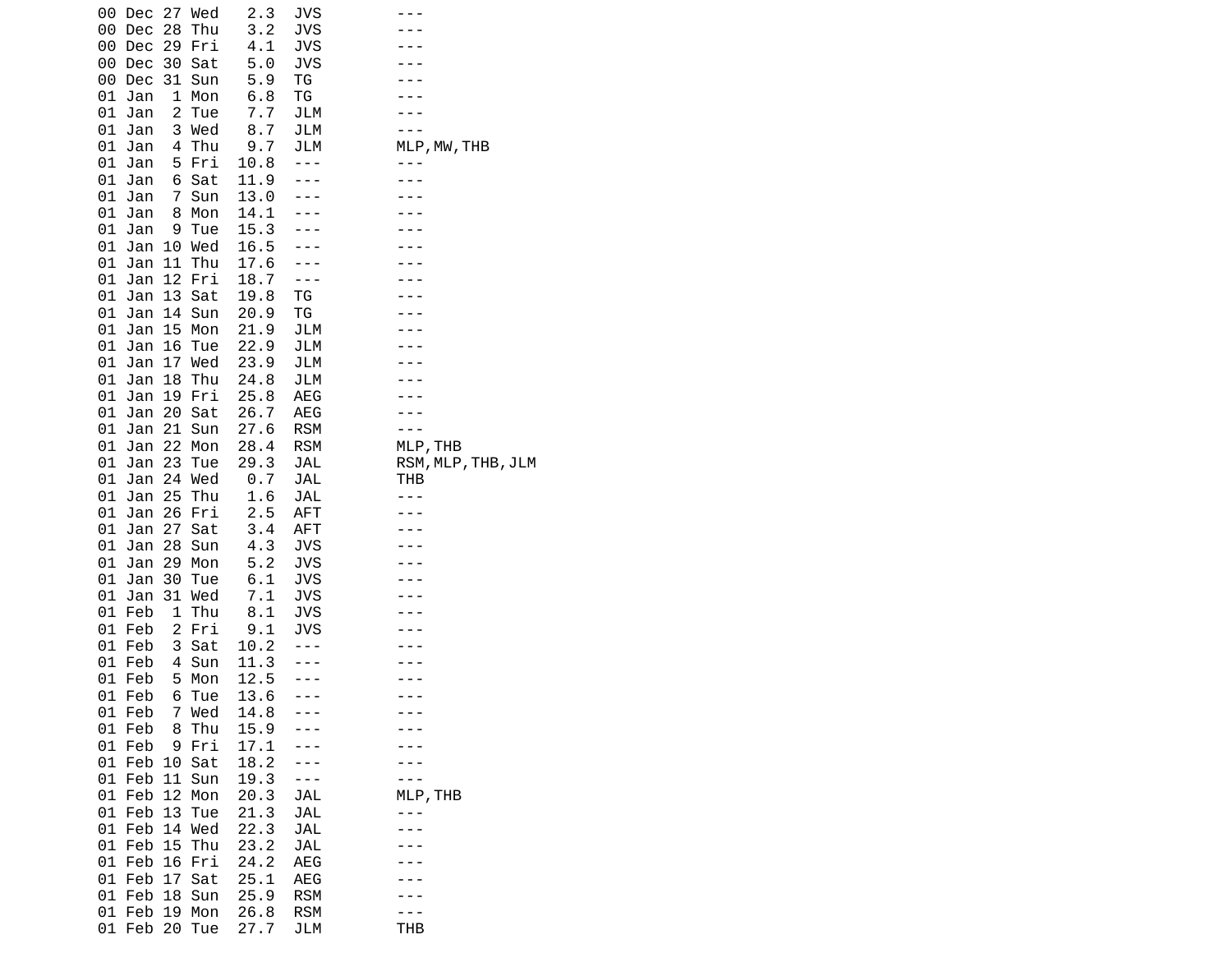| 01 Feb 21 Wed          |       | 28.6         | JLM            | тнв                                         |
|------------------------|-------|--------------|----------------|---------------------------------------------|
| 01 Feb 22 Thu          |       | 29.5         | JLM            |                                             |
| 01 Feb 23 Fri          |       | 0.9          | MTR            |                                             |
| 01 Feb 24 Sat          |       | 1.8          | MTR            |                                             |
| 01 Feb 25 Sun          |       | 2.7          | JVS            |                                             |
| 01 Feb 26 Mon          |       | 3.7          | JVS            |                                             |
| 01 Feb 27 Tue          |       | 4.6          | JVS            | MLP, THB                                    |
| 01 Feb 28 Wed          |       | 5.6          | <b>JVS</b>     | MLP, THB                                    |
| 01 Mar                 | 1 Thu | 6.6          | JVS            | RSM, MLP, THB, JLM, JAL                     |
| 01 Mar                 | 2 Fri | 7.6          | ΤG             | RSM, THB, JAL, ASD, JLM                     |
| 01 Mar                 | 3 Sat | 8.7          | ΤG             | $- - -$                                     |
| 01 Mar                 | 4 Sun | 9.7          | TG             | - - -                                       |
| 01 Mar                 | 5 Mon | 10.9         | $- - -$        | THB                                         |
| 01 Mar                 | 6 Tue | 12.0         |                | THB                                         |
| 01 Mar                 | 7 Wed | 13.1         |                |                                             |
| 01 Mar                 | 8 Thu | 14.3         |                |                                             |
| 01 Mar                 | 9 Fri | 15.4         |                |                                             |
| 01 Mar 10 Sat          |       | 16.6         |                |                                             |
| 01 Mar 11 Sun          |       | 17.6         |                |                                             |
| 01 Mar 12 Mon          |       | 18.7         | $\sim$ $ \sim$ | THB                                         |
| 01 Mar 13 Tue          |       | 19.7         | AEG            | MLP, THB                                    |
| 01 Mar 14 Wed          |       | 20.7         | AEG            | THB                                         |
| 01 Mar 15 Thu          |       | 21.6         | AEG            | MLP, THB                                    |
| 01 Mar 16 Fri          |       | 22.6         | ΤG             | тнв                                         |
| 01 Mar 17 Sat          |       | 23.5         | ΤG             |                                             |
| 01 Mar 18 Sun          |       | 24.3         | JVS            |                                             |
| 01 Mar 19 Mon          |       | 25.2         | <b>JVS</b>     |                                             |
| 01 Mar 20 Tue          |       | 26.1         |                | JVS RSM, MLP, THB, JAL, ASD                 |
| 01 Mar 21 Wed          |       | 27.0         | JVS            | RSM, THB, JAL, ASD                          |
| 01 Mar 22 Thu          |       | 27.9         | <b>JVS</b>     | RSM, THB, JAL, ASD                          |
| 01 Mar 23 Fri          |       | 28.8         | MTR            | - - -                                       |
| 01 Mar 24 Sat          |       | 0.2          | MTR            |                                             |
| 01 Mar 25 Sun          |       | 1.2          | JLM            |                                             |
| 01 Mar 26 Mon          |       | 2.2          | JLM            |                                             |
| 01 Mar 27 Tue          |       | 3.1          | JLM            |                                             |
| 01 Mar 28 Wed          |       | 4.1          | JAL            | - - -                                       |
| 01 Mar 29 Thu          |       | 5.2          | JAL            | тнв                                         |
| 01 Mar 30 Fri          |       | 6.2          | <b>AFT</b>     |                                             |
| 01 Mar 31 Sat          |       | 7.2          | AFT            |                                             |
| 01 Apr                 | 1 Sun | 8.3          | <b>RSM</b>     |                                             |
| 01 Apr                 | 2 Mon | 9.4          | <b>RSM</b>     | Sarah Caddick & Steve Kirsch visit<br>- - - |
| 01 Apr                 | 3 Tue | 10.5         | $- - -$        | THB, MSW, ASD                               |
| 01 Apr                 | 4 Wed | 11.6         | $- - -$        | ---                                         |
| 01 Apr                 | 5 Thu | 12.7         |                |                                             |
|                        | 6 Fri | 13.8         |                |                                             |
| 01 Apr<br>01 Apr 7 Sat |       | 15.0         |                |                                             |
|                        |       | 16.0         |                |                                             |
| 01 Apr                 | 8 Sun |              |                |                                             |
| 01 Apr 9 Mon           |       | 17.1<br>18.1 | ---            | THB<br>$- - -$                              |
| 01 Apr 10 Tue          |       |              | $- - -$        |                                             |
| 01 Apr 11 Wed          |       | 19.1         | $- - -$        | MLP, THB, ASD                               |
| 01 Apr 12 Thu          |       | 20.0         | <b>RSM</b>     | THB, ASD                                    |
| 01 Apr 13 Fri          |       | 20.9         | AEG            | THB, MSW                                    |
| 01 Apr 14 Sat          |       | 21.8         | AEG            | $- - -$                                     |
| 01 Apr 15 Sun          |       | 22.7         | <b>JVS</b>     | ---                                         |
| 01 Apr 16 Mon          |       | 23.6         | JVS            | MLP, THB, ASD                               |
| 01 Apr 17 Tue          |       | 24.5         | JVS            | RSM, MLP, THB, JAL, ASD                     |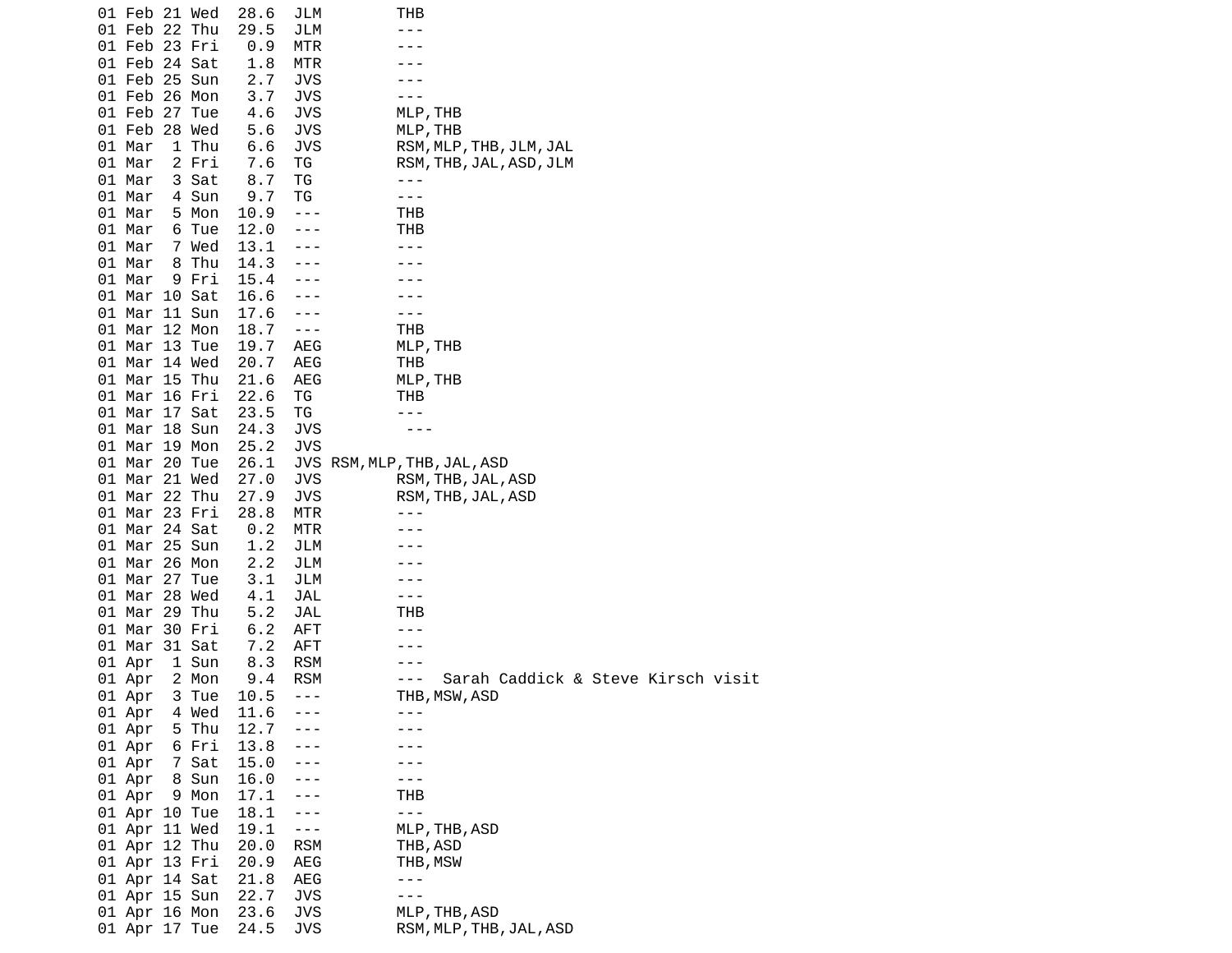| 01 Apr 18 Wed   | 25.4 | JVS                  | RSM, MLP, THB, JAL, ASD<br>4 rms       |
|-----------------|------|----------------------|----------------------------------------|
| 01 Apr 19 Thu   | 26.3 | JVS                  | RSM, MLP, THB, JAL, ASD                |
| 01 Apr 20 Fri   | 27.3 | MTR                  | RSM,MLP,JAL,THB (TG & Nitardys visit.) |
| 01 Apr 21 Sat   | 28.2 | MTR                  | $- - -$                                |
| 01 Apr 22 Sun   | 29.2 | JAL                  | $- - -$                                |
| 01 Apr 23 Mon   | 0.7  | <b>RSM</b>           | JAL, THB, ASD                          |
| 01 Apr 24 Tue   | 1.7  | <b>RSM</b>           | JAL, MLP, THB                          |
| 01 Apr 25 Wed   | 2.7  | <b>RSM</b>           | JAL, THB                               |
| 01 Apr 26 Thu   | 3.8  | JLM                  | $- - -$                                |
| 01 Apr 27 Fri   | 4.8  | JLM                  |                                        |
| 01 Apr 28 Sat   | 5.9  | JLM                  |                                        |
| 01 Apr 29 Sun   | 6.9  | JLM                  |                                        |
| 01 Apr 30 Mon   | 8.0  | <b>RSM</b>           | $- - -$                                |
| 01 May 1 Tue    | 9.1  | <b>RSM</b>           | THB                                    |
| 01 May 2 Wed    | 10.2 | $\sim$ $\sim$ $\sim$ | MLP, THB, WTV, ASD                     |
| 01 May 3 Thu    | 11.3 | <b>JVS</b>           | RSM Open House MPAPW, 1-4 PM; RSM&JVS  |
| 01 May 4 Fri    | 12.4 | $\sim$ $ \sim$       | $- - -$                                |
| 5 Sat<br>01 May | 13.4 | $- - -$              | - - -                                  |
| 01 May 6 Sun    | 14.5 | $- - -$              |                                        |
| 01 May 7 Mon    | 15.5 | ТG                   |                                        |
| 01 May 8 Tue    | 16.5 | $- - -$              | THB, ASD                               |
| 01 May 9 Wed    | 17.5 | $- - -$              | MLP, THB                               |
| 01 May 10 Thu   | 18.4 | $- - -$              | THB                                    |
| 01 May 11 Fri   | 19.4 | $  -$                | MLP, THB                               |
| 01 May 12 Sat   | 20.3 | JVS, RAK             | $- - -$                                |
| 01 May 13 Sun   | 21.2 | JVS, RAK             | ---(RAK = Richard A. Kowalski of mpml) |
| 01 May 14 Mon   | 22.0 | JVS, RAK             | тнв                                    |
| 01 May 15 Tue   | 22.9 | MTR                  |                                        |
| 01 May 16 Wed   | 23.8 |                      | MLP, THB, WTV, JAL<br>MLP, THB         |
|                 |      | MTR                  |                                        |
| 01 May 17 Thu   | 24.8 | MTR                  | THB<br>THB                             |
| 01 May 18 Fri   | 25.7 | AEG                  | $\sim$ $\sim$ $\sim$                   |
| 01 May 19 Sat   | 26.7 | AEG                  |                                        |
| 01 May 20 Sun   | 27.7 | AEG                  | MLP                                    |
| 01 May 21 Mon   | 28.7 | AEG                  | JAL, THB, ASD, MLP                     |
| 01 May 22 Tue   | 0.2  | AEG                  | JAL, THB, ASD                          |
| 01 May 23 Wed   | 1.3  | AFT                  | JAL, THB, ASD, MLP                     |
| 01 May 24 Thu   | 2.4  | AFT                  | JAL, MLP, THB, ASD, TG                 |
| 01 May 25 Fri   | 3.4  | AEG                  | JAL, THB, TG                           |
| 01 May 26 Sat   | 4.5  | AEG                  | $- - -$                                |
| 01 May 27 Sun   | 5.6  | AEG                  |                                        |
| 01 May 28 Mon   | 6.7  | AEG                  |                                        |
| 01 May 29 Tue   | 7.8  | AEG                  | $- - -$                                |
| 01 May 30 Wed   | 8.9  | ТG                   | JLM                                    |
| 01 May 31 Thu   | 9.9  | ΤG                   |                                        |
| 01 Jun<br>1 Fri | 11.0 | ---                  |                                        |
| 01 Jun<br>2 Sat | 12.0 |                      |                                        |
| 01 Jun<br>3 Sun | 13.0 |                      | - - -                                  |
| 01 Jun<br>4 Mon | 14.0 |                      | тнв                                    |
| 01 Jun<br>5 Tue | 15.0 |                      | $- - -$                                |
| 01 Jun<br>6 Wed | 16.0 |                      |                                        |
| 01 Jun<br>7 Thu | 16.9 |                      |                                        |
| 01 Jun<br>8 Fri | 17.8 |                      | THB                                    |
| 01 Jun<br>9 Sat | 18.7 |                      | $- - -$                                |
| 01 Jun 10 Sun   | 19.6 | AEG                  | THB BBC audio interview                |
| 01 Jun 11 Mon   | 20.5 | AEG                  | THB                                    |
| 01 Jun 12 Tue   | 21.4 | AEG                  | $- - -$                                |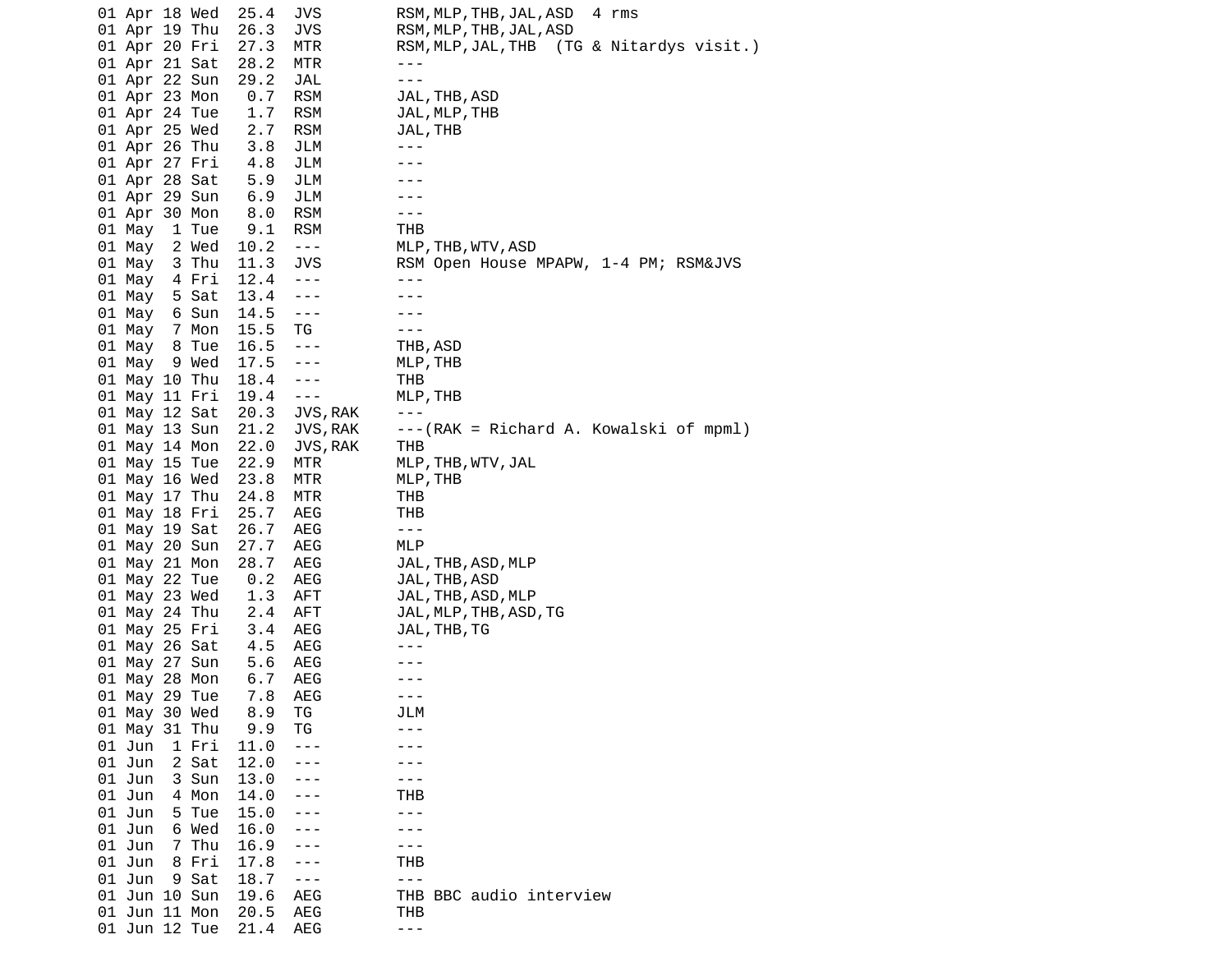| 01 Jun 13 Wed<br>01 Jun 14 Thu                                                                                                                                                                                                                                                                                 |                                                                                   | 22.3<br>23.2                                                                                                                                                                        | AEG<br>AEG                                                                                                                                                                  | THB<br>THB                                                                                                                                                                                                        |                           |
|----------------------------------------------------------------------------------------------------------------------------------------------------------------------------------------------------------------------------------------------------------------------------------------------------------------|-----------------------------------------------------------------------------------|-------------------------------------------------------------------------------------------------------------------------------------------------------------------------------------|-----------------------------------------------------------------------------------------------------------------------------------------------------------------------------|-------------------------------------------------------------------------------------------------------------------------------------------------------------------------------------------------------------------|---------------------------|
| 01 Jun 15 Fri<br>01 Jun 16 Sat                                                                                                                                                                                                                                                                                 |                                                                                   | 24.2<br>25.1                                                                                                                                                                        | ΤG<br>ΤG                                                                                                                                                                    | THB<br>- - -                                                                                                                                                                                                      |                           |
| 01 Jun 17 Sun<br>01 Jun 18 Mon                                                                                                                                                                                                                                                                                 |                                                                                   | 26.1<br>27.2                                                                                                                                                                        | MTR<br><b>MTR</b>                                                                                                                                                           |                                                                                                                                                                                                                   |                           |
| 01 Jun 19 Tue<br>01 Jun 20 Wed<br>01 Jun 21 Thu<br>01 Jun 22 Fri<br>01 Jun 23 Sat                                                                                                                                                                                                                              |                                                                                   | 28.2<br>29.3<br>$\theta.9$<br>2.0<br>3.2                                                                                                                                            | JVS<br><b>JVS</b><br>JVS<br><b>JVS</b><br><b>JVS</b>                                                                                                                        | MLP, THB<br>THB, ASD<br>MLP, THB<br>---                                                                                                                                                                           |                           |
| 01 Jun 24 Sun<br>01 Jun 25 Mon<br>01 Jun 26 Tue<br>01 Jun 27 Wed                                                                                                                                                                                                                                               | 01 Jun 28 Thu<br>01 Jun 29 Fri                                                    | 4.3<br>5.4<br>6.5<br>7.6 AFT<br>8.6 AFT,TG<br>9.6                                                                                                                                   | AFT<br>AFT<br>AFT<br>AFT                                                                                                                                                    | $- - -$<br>MLP, THB<br>MLP, THB<br>THB<br>THB, JAL, ASD<br>THB, JAL, ASD                                                                                                                                          |                           |
| 01 Jun 30 Sat<br>01 Jul<br>01 Jul<br>01 Jul<br>01 Jul<br>01 Jul<br>01 Jul<br>01 Jul<br>01 Jul<br>01 Jul                                                                                                                                                                                                        | 1 Sun<br>2 Mon<br>3 Tue<br>4 Wed<br>5 Thu<br>6 Fri<br>7 Sat<br>8 Sun<br>9 Mon     | 10.6<br>11.6<br>$12.6 - -$<br>$13.5 - -$<br>$14.5 - -$<br>$15.4 - -$<br>$16.3 - -$<br>$17.2 - -$<br>18.1<br>19.0                                                                    | $- - - -$<br>$- - -$<br>$\sim$ $  -$<br>$- - -$                                                                                                                             | MLP, THB<br>MLP, THB<br>$\frac{1}{2}$<br>THB<br>MLP, THB<br>$- - -$<br>$- - -$<br><b>THB</b>                                                                                                                      |                           |
| * * * * * * *<br>01 Jul 12 Thu<br>01 Jul 15 Sun<br>01 Jul 16 Mon<br>01 Jul 18 Wed<br>01 Jul 19 Thu<br>01 Jul 20 Fri<br>01 Jul 21 Sat<br>01 Jul 22 Sun<br>01 Jul 23 Mon<br>01 Jul 24 Tue<br>01 Jul 25 Wed<br>01 Jul 26 Thu<br>01 Jul 27 Fri<br>01 Jul 28 Sat<br>01 Jul 29 Sun<br>01 Jul 30 Mon<br>01 Jul 31 Tue | 01 Jul 10 Tue<br>01 Jul 11 Wed<br>01 Jul 13 Fri<br>01 Jul 14 Sat<br>01 Jul 17 Tue | 19.9<br>$20.8 - -$<br>$21.7$ ---<br>22.6 ---<br>23.6<br>24.6<br>25.6<br>26.7<br>27.8<br>28.9<br>0.6<br>1.7<br>2.9<br>4.0<br>5.1<br>6.2<br>7.3<br>8.3<br>9.3<br>10.2<br>11.2<br>12.1 | $\sim$ $ \sim$<br>$\sim$ $  -$<br>$- - - -$<br><b>AFT</b><br><b>AFT</b><br>AFT<br>AFT<br>AEG<br><b>AEG</b><br>- - -<br>- - -<br><b>RSM</b><br>ΤG<br>ΤG<br><b>MTR</b><br>MTR | July observers on standby re. weather<br>MLP, THB<br>THB<br>MLP, THB<br>MLP, THB<br>---<br>MLP, THB, MTR<br>THB, MTR<br>THB<br>THB, ASD<br>THB<br>THB<br>THB<br>THB<br>THB<br><b>THB</b><br>- - -<br>THB<br>- - - | * * * * * * * * * * * * * |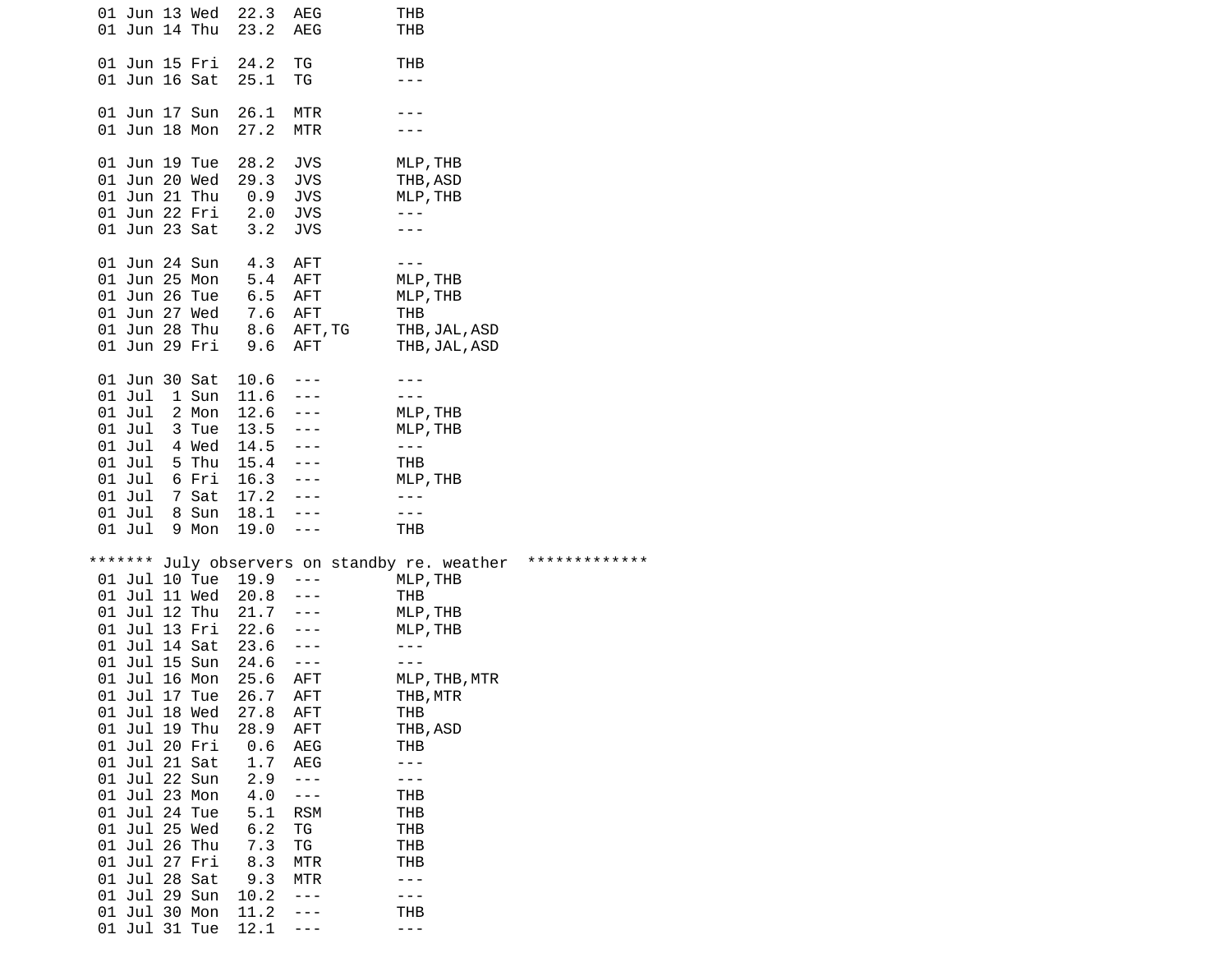| 01 Aug        | 1 Wed  | 13.0 | ---        | MLP, THB, MTR                                                     |
|---------------|--------|------|------------|-------------------------------------------------------------------|
| 01 Aug        | 2 Thu  | 13.9 | ---        | $- - -$                                                           |
| 01 Aug        | 3 Fri  | 14.8 | $- - -$    | MLP, THB, MTR                                                     |
| 01 Aug        | 4 Sat  | 15.7 | $- - -$    |                                                                   |
| 01 Aug        | 5 Sun  | 16.6 | $- - -$    |                                                                   |
| 01 Aug        | 6 Mon  | 17.5 | $- - -$    |                                                                   |
| 01 Aug        | 7 Tue  | 18.4 | $- - -$    |                                                                   |
| 01 Aug        | 8 Wed  | 19.3 | ---        |                                                                   |
|               |        |      |            |                                                                   |
| 01 Aug        | 9 Thu  | 20.2 | JAL, ASD   |                                                                   |
| 01 Aug 10 Fri |        | 21.2 | <b>JAL</b> | <--donor visit w/ TG & RSM<br>$- - -$                             |
|               |        |      |            | ****** Observers on standby re. weather Aug. 11-27 ************** |
| 01 Aug 11 Sat |        | 22.1 | JVS        | $- - -$                                                           |
| 01 Aug 12 Sun |        | 23.1 | <b>JVS</b> |                                                                   |
| 01 Aug 13 Mon |        | 24.1 | <b>JVS</b> |                                                                   |
| 01 Aug 14 Tue |        | 25.2 | <b>JVS</b> |                                                                   |
| 01 Aug 15 Wed |        | 26.3 | ТG         |                                                                   |
| 01 Aug 16 Thu |        | 27.4 | ТG         | <--- Richard Haase visit<br>$- - -$                               |
| 01 Aug 17 Fri |        | 28.6 | $- - -$    |                                                                   |
| 01 Aug 18 Sat |        | 0.2  | $- - -$    | - - -                                                             |
| 01 Aug 19 Sun |        | 1.4  | ТG         | <--- Steward grad students<br>$- - -$                             |
| 01 Aug 20 Mon |        | 2.6  | JAL        | - - -                                                             |
| 01 Aug 21 Tue |        | 3.7  | JAL, ASD   |                                                                   |
| 01 Aug 22 Wed |        | 4.8  | JAL        |                                                                   |
| 01 Aug 23 Thu |        | 5.8  | JVS        |                                                                   |
| 01 Aug 24 Fri |        | 6.9  | JVS        |                                                                   |
|               |        | 7.9  | <b>JVS</b> |                                                                   |
| 01 Aug 25 Sat |        |      |            |                                                                   |
| 01 Aug 26 Sun |        | 8.8  | JVS        |                                                                   |
| 01 Aug 27 Mon |        | 9.7  | JVS        |                                                                   |
| 01 Aug 28 Tue |        | 10.7 | $- - -$    |                                                                   |
| 01 Aug 29 Wed |        | 11.6 | $- - -$    |                                                                   |
| 01 Aug        | 30 Thu | 12.4 | $- - -$    |                                                                   |
| 01 Aug 31 Fri |        | 13.3 | $- - -$    |                                                                   |
| 01 Sep        | 1 Sat  | 14.2 | $- - -$    |                                                                   |
| 01 Sep        | 2 Sun  | 15.1 | $- - -$    |                                                                   |
| 01 Sep        | 3 Mon  | 16.0 | $- - -$    |                                                                   |
| 01 Sep        | 4 Tue  | 16.9 | $- - -$    |                                                                   |
| 01 Sep        | 5 Wed  | 17.9 | ---        |                                                                   |
| 01 Sep        | 6 Thu  | 18.8 | ---        |                                                                   |
| 01 Sep        | 7 Fri  | 19.7 | $- - -$    |                                                                   |
| 01 Sep        | 8 Sat  | 20.7 | $- - -$    |                                                                   |
| 01 Sep        | 9 Sun  | 21.7 | <b>MLP</b> | MLP,THB (Engr.)                                                   |
| 01 Sep 10 Mon |        | 22.7 | JVS        | THB, WTV?                                                         |
| 01 Sep 11 Tue |        | 23.7 | <b>JVS</b> | (day Engr.)<br>$- - -$                                            |
| 01 Sep 12 Wed |        | 24.8 | <b>JVS</b> | THB<br>(day Engr.)                                                |
| 01 Sep 13 Thu |        | 25.9 | <b>JVS</b> | MLP, THB                                                          |
| 01 Sep 14 Fri |        | 27.1 | MTR        | MLP, THB                                                          |
|               |        |      |            | MLP, THB                                                          |
| 01 Sep 15 Sat |        | 28.2 | MTR        |                                                                   |
| 01 Sep 16 Sun |        | 29.4 | JVS        | JAL, MLP, THB, ASD                                                |
| 01 Sep 17 Mon |        | 1.0  | <b>JVS</b> | JAL, ASD, THB                                                     |
| 01 Sep 18 Tue |        | 2.2  | <b>JVS</b> | ASD, THB                                                          |
| 01 Sep 19 Wed |        | 3.3  | <b>JVS</b> | ASD, THB                                                          |
| 01 Sep 20 Thu |        | 4.3  | JVS        | ASD, THB, MLP, MTR                                                |
| 01 Sep 21 Fri |        | 5.4  | AFT        | ASD, THB, RSM                                                     |
| 01 Sep 22 Sat |        | 6.3  | AFT        | ASD, THB, RSM                                                     |
| 01 Sep 23 Sun |        | 7.3  | ΤG         | тнв                                                               |
| 01 Sep 24 Mon |        | 8.2  | ΤG         | $- - -$                                                           |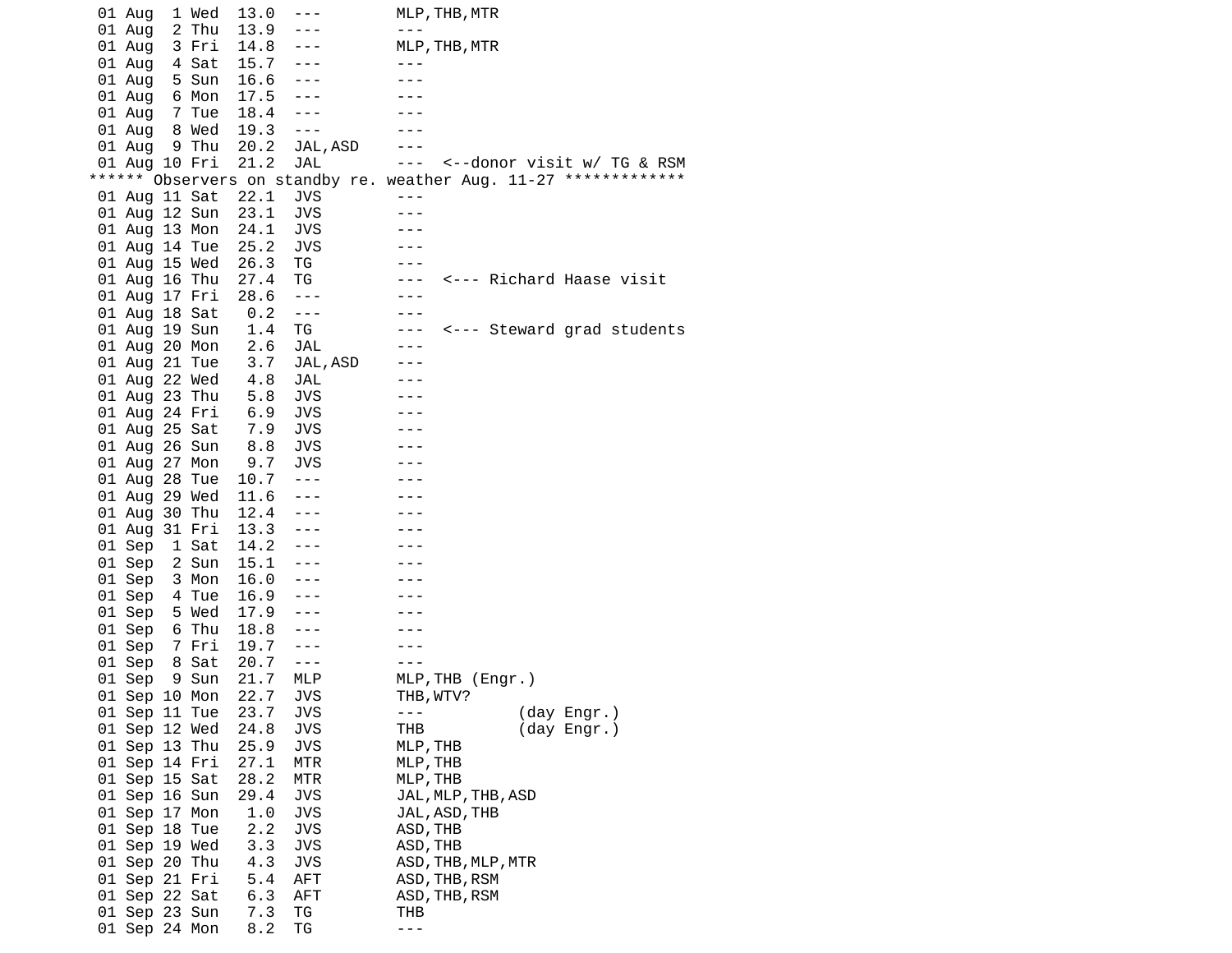| 01 Sep 25 Tue   | 9.1  | JLM, MSW             | --- <-- 0.9-m mirror wash            |
|-----------------|------|----------------------|--------------------------------------|
| 01 Sep 26 Wed   | 10.0 | $- - -$              |                                      |
| 01 Sep 27 Thu   | 10.9 | $- - -$              | JAL, THB, ASD                        |
| 01 Sep 28 Fri   | 11.8 | $- - -$              | MLP                                  |
| 01 Sep 29 Sat   | 12.7 | $- - -$              | $- - -$                              |
| 01 Sep 30 Sun   | 13.6 | $\sim$ $\sim$ $\sim$ | $- - -$                              |
| 1 Mon<br>01 Oct | 14.5 | $- - - -$            | MLP, THB                             |
| 01 Oct<br>2 Tue | 15.4 |                      | $- - -$                              |
| 01 Oct<br>3 Wed | 16.4 | $- - -$              | MLP, THB, ASD                        |
| 4 Thu<br>01 Oct | 17.3 | $- - - -$            |                                      |
| 01 Oct<br>5 Fri | 18.3 | $- - -$              | MLP, THB                             |
| 01 Oct<br>6 Sat | 19.2 | $- - -$              | $- - -$                              |
| 7 Sun<br>01 Oct | 20.2 | JVS(MLP)             | $- - -$                              |
| 01 Oct<br>8 Mon | 21.2 | <b>JVS</b>           | ASD(Engr.)                           |
| 01 Oct<br>9 Tue | 22.3 | <b>JVS</b>           | MLP, THB, ASD                        |
| 01 Oct 10 Wed   | 23.3 | JVS                  | MLP, THB, ASD                        |
| 01 Oct 11 Thu   | 24.4 | JVS                  | THB                                  |
| 01 Oct 12 Fri   | 25.6 | MTR                  | MLP, THB, JAL, ASD?                  |
| 01 Oct 13 Sat   | 26.7 | MTR                  | JAL, (THB)                           |
| 01 Oct 14 Sun   | 27.8 | AFT                  | JAL, THB                             |
| 01 Oct 15 Mon   | 29.0 | AFT                  | JAL, THB                             |
| 01 Oct 16 Tue   | 0.6  | ТG                   | JAL(ASD)                             |
| 01 Oct 17 Wed   | 1.7  | TG                   | JAL, ASD, (THB)                      |
| 01 Oct 18 Thu   | 2.7  | ΤG                   | ASD, (MLP, THB)                      |
| 01 Oct 19 Fri   | 3.8  | AFT                  | ASD, (THB)                           |
| 01 Oct 20 Sat   | 4.8  | AEG, AFT             | ASD, THB                             |
| 01 Oct 21 Sun   | 5.7  | AFT                  | ASD, THB                             |
| 01 Oct 22 Mon   | 6.6  | AFT                  |                                      |
| 01 Oct 23 Tue   | 7.6  |                      | ASD, THB, RSM<br>RSM, THB, ASD       |
| 01 Oct 24 Wed   |      | AFT                  |                                      |
| 01 Oct 25 Thu   | 8.5  | AFT<br>AFT           | RSM, ASD<br><b>RSM</b>               |
|                 | 9.3  |                      |                                      |
| 01 Oct 26 Fri   | 10.2 | AFT                  | MLP                                  |
| 01 Oct 27 Sat   | 11.1 | $\sim$ $\sim$ $\sim$ | $- - -$                              |
| 01 Oct 28 Sun   | 12.0 | $- - - -$            | $- - -$                              |
| 01 Oct 29 Mon   | 13.0 | $- - -$              | MLP                                  |
| 01 Oct 30 Tue   | 13.9 |                      | MLP                                  |
| 01 Oct 31 Wed   | 14.8 | $- - -$              | $- - -$                              |
| 01 Nov<br>1 Thu | 15.8 | $- - -$              | MLP, THB                             |
| 2 Fri<br>01 Nov | 16.8 | $- - -$              | MLP, THB, ASD                        |
| 01 Nov<br>3 Sat | 17.8 | ---                  | ---                                  |
| 01 Nov<br>4 Sun | 18.8 |                      | $- - -$                              |
| 01 Nov<br>5 Mon | 19.8 | $- - -$              | MLP, THB                             |
| 01 Nov<br>6 Tue | 20.9 |                      | MLP, THB                             |
| 01 Nov<br>7 Wed | 21.9 | $- - -$              | MLP, THB                             |
| 01 Nov<br>8 Thu | 23.0 | AFT                  | MLP, THB, MSW, ASD                   |
| 01 Nov<br>9 Fri | 24.1 | AFT                  | ASD, THB, MLP                        |
| 01 Nov 10 Sat   | 25.2 | AFT                  | ASD                                  |
| 01 Nov 11 Sun   | 26.3 | <b>JVS</b>           | <b>RSM</b>                           |
| 01 Nov 12 Mon   | 27.4 | <b>JVS</b>           | <b>RSM</b>                           |
| 01 Nov 13 Tue   | 28.5 | <b>JVS</b>           | JAL(THB Engr.)                       |
| 01 Nov 14 Wed   | 0.0  | <b>JVS</b>           | JAL                                  |
| 01 Nov 15 Thu   | 1.1  | <b>JVS</b>           | JAL, MLP, THB, ASD, AFT              |
| 01 Nov 16 Fri   | 2.1  | AEG                  | JAL, THB, ASD <--- Tour for Raytheon |
| 01 Nov 17 Sat   | 3.1  | AEG                  | Leonids 10:00 UT<br>THB              |
| 01 Nov 18 Sun   | 4.0  | <b>JVS</b>           | <b>THB</b>                           |
| 01 Nov 19 Mon   | 5.0  | <b>JVS</b>           | THB(MLP Engr.)                       |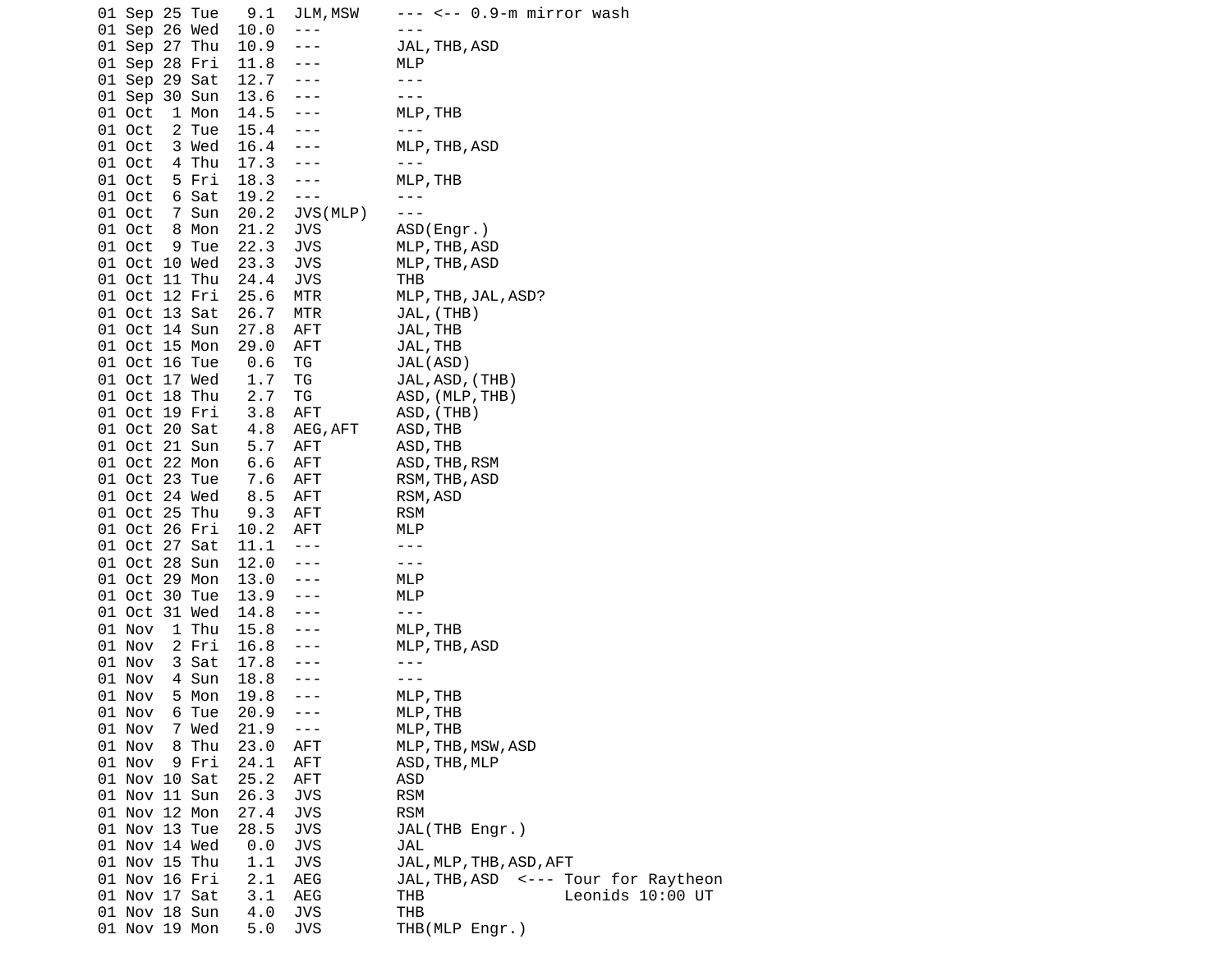|    | 01 Nov 20 Tue                  |        | 5.9          | JVS               | <b>RSM</b>                            |
|----|--------------------------------|--------|--------------|-------------------|---------------------------------------|
|    | 01 Nov 21 Wed<br>01 Nov 22 Thu |        | 6.8<br>7.7   | JVS               | <b>RSM</b>                            |
|    | 01 Nov 23 Fri                  |        |              | MTR               | <b>RSM</b>                            |
|    |                                |        | 8.6          | MTR               | JAL                                   |
|    | 01 Nov 24 Sat<br>01 Nov 25 Sun |        | 9.5<br>10.4  | MTR<br>$- - -$    | JAL<br>---                            |
|    | 01 Nov 26 Mon                  |        | 11.3         | $- - -$           | $- - -$                               |
|    | 01 Nov 27 Tue                  |        | 12.2         | $- - -$           | MLP, THB, AFT                         |
|    | 01 Nov 28 Wed                  |        | 13.2         |                   | - - -                                 |
|    | 01 Nov 29 Thu                  |        | 14.2         |                   | THB,MLP Engr.                         |
|    | 01 Nov 30 Fri                  |        | 15.2         |                   | THB Engr.                             |
|    | 01 Dec                         | 1 Sat  | 16.2         |                   | - - -                                 |
|    | 01 Dec                         | 2 Sun  | 17.3         |                   |                                       |
|    | 01 Dec                         | 3 Mon  | 18.4         |                   |                                       |
|    | 01 Dec                         | 4 Tue  | 19.4         | $- - -$           | THB                                   |
|    | 01 Dec                         | 5 Wed  | 20.5         | ΤG                | MLP, THB                              |
|    | 01 Dec                         | 6 Thu  | 21.6         | TG                | THB                                   |
|    | 01 Dec                         | 7 Fri  | 22.7         | ΤG                | MLP, THB                              |
|    | 01 Dec                         | 8 Sat  | 23.7         | <b>JVS</b>        | JAL                                   |
|    | 01 Dec                         | 9 Sun  | 24.8         | <b>JVS</b>        | JAL                                   |
|    | 01 Dec 10 Mon                  |        | 25.9         | <b>JVS</b>        | JAL, ASD, THB                         |
|    | 01 Dec 11 Tue                  |        | 26.9         | <b>JVS</b>        | <b>THB</b>                            |
|    | 01 Dec 12 Wed                  |        | 28.0         | <b>JVS</b>        | THB                                   |
|    | 01 Dec 13 Thu                  |        | 29.0         | <b>JVS</b>        | THB                                   |
|    | 01 Dec 14 Fri                  |        | 0.4          | <b>JVS</b>        | JAL                                   |
|    | 01 Dec 15 Sat                  |        | 1.4          | AEG               | JAL                                   |
|    | 01 Dec 16 Sun                  |        | 2.4          | AEG               | JAL                                   |
|    | 01 Dec 17 Mon                  |        | 3.3          | AEG               | <b>RSM</b>                            |
|    | 01 Dec 18 Tue                  |        | 4.2          | MTR               | <b>RSM</b><br>(THB Engr.)             |
|    | 01 Dec 19 Wed                  |        | 5.1          | MTR               | (THB Engr.)<br>RSM                    |
|    | 01 Dec 20 Thu                  |        | 6.0          | MTR               | <b>RSM</b>                            |
|    | 01 Dec 21 Fri                  |        | 6.9          | <b>AFT</b>        | <b>ASD</b>                            |
|    | 01 Dec 22 Sat                  |        | 7.8          | AFT               | <b>ASD</b>                            |
|    | 01 Dec 23 Sun                  |        | 8.7          | <b>AFT</b>        | ASD                                   |
|    | 01 Dec 24 Mon                  |        | 9.6          | AFT               | <b>ASD</b>                            |
|    | 01 Dec 25 Tue                  |        | 10.6         | $- - -$           | $- - -$                               |
|    | 01 Dec 26 Wed                  |        | 11.5         | $- - -$           | THB (Engr.)                           |
|    | 01 Dec 27 Thu                  |        | 12.5         |                   |                                       |
|    | 01 Dec 28 Fri                  |        | 13.6         |                   |                                       |
|    | 01 Dec 29 Sat                  |        | 14.6         |                   |                                       |
|    | 01 Dec 30 Sun                  |        | 15.7         |                   |                                       |
|    | 01 Dec 31                      | Mon    | 16.8         |                   |                                       |
|    | 02 Jan                         | 1 Tue  | 17.9         | $- - -$           |                                       |
|    | 02 Jan                         | 2 Wed  | 19.0         | THB(Engr.)        | MLP, THB, AFT                         |
|    | 02 Jan                         | 3 Thu  | 20.1         | TG(THB)           | ---                                   |
|    | 02 Jan                         | 4 Fri  | 21.2         | ΤG                | MLP, AFT                              |
| 02 | Jan                            | 5 Sat  | 22.3         | AEG               | $- - -$                               |
|    | 02 Jan                         | 6 Sun  | 23.4         | AEG               | THB (Engr.)                           |
|    | 02 Jan                         | 7 Mon  | 24.4         | AEG               | JAL (MLP, THB, AFT Engr.)             |
|    | 02 Jan                         | 8 Tue  | 25.4         | <b>JVS</b>        | JAL                                   |
| 02 | Jan                            | 9 Wed  | 26.4         | <b>JVS</b>        | JAL                                   |
|    | 02 Jan 10 Thu<br>02 Jan        | 11 Fri | 27.4<br>28.3 | <b>JVS</b><br>MTR | JAL<br>(THB, AFT Engr.)<br><b>RSM</b> |
|    | 02 Jan 12 Sat                  |        | 29.3         | MTR               | <b>RSM</b>                            |
|    | 02 Jan 13 Sun                  |        | 0.7          | <b>JVS</b>        | <b>RSM</b>                            |
|    | 02 Jan 14 Mon                  |        | 1.6          | JVS               | <b>RSM</b>                            |
|    |                                |        |              |                   |                                       |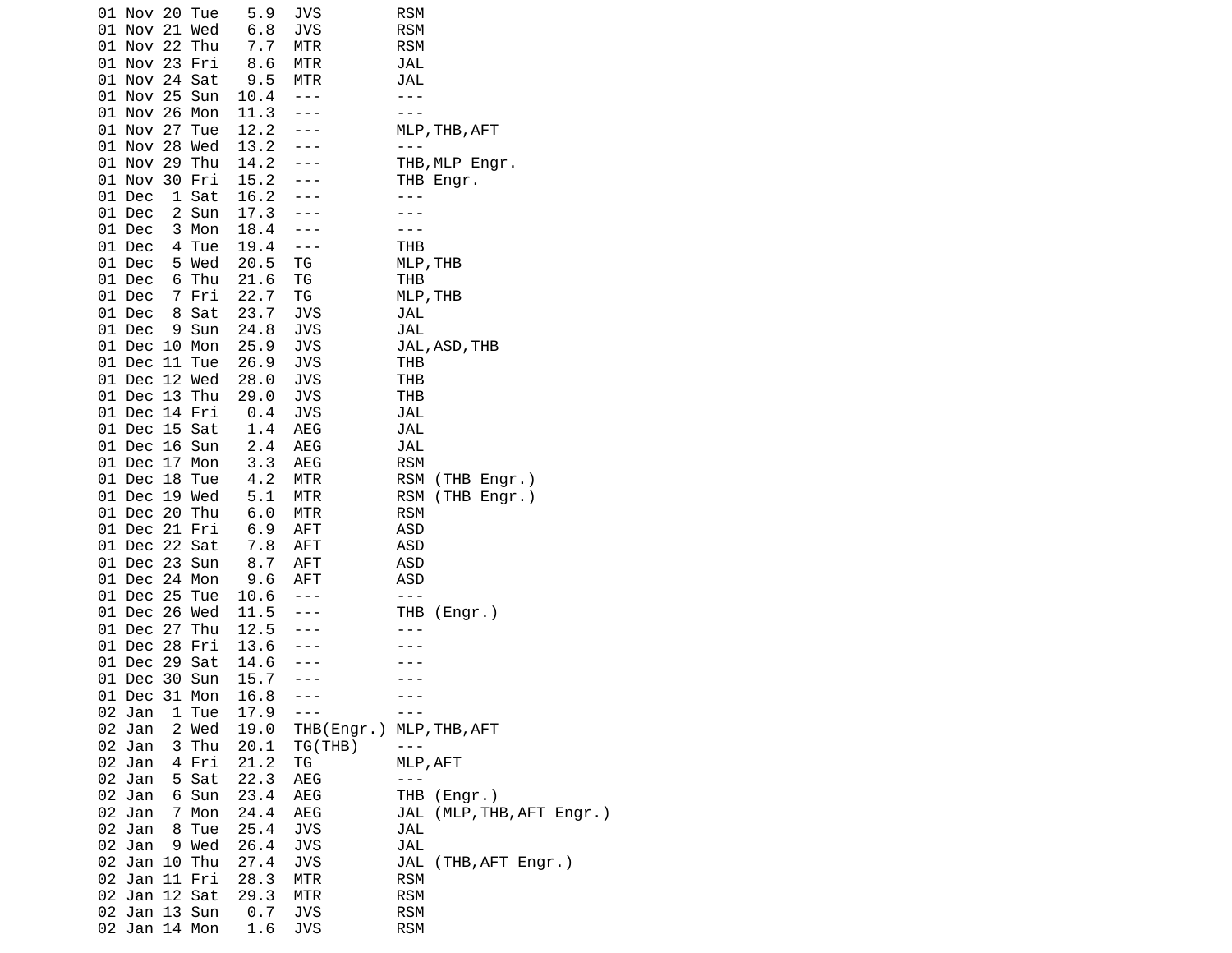| 02 Jan 15 Tue |       | 2.5  | JVS        |            | ASD (THB Engr.)                                                   |
|---------------|-------|------|------------|------------|-------------------------------------------------------------------|
| 02 Jan 16 Wed |       | 3.4  | <b>JVS</b> | ASD        |                                                                   |
| 02 Jan 17 Thu |       | 4.3  | <b>JVS</b> | <b>ASD</b> |                                                                   |
| 02 Jan 18 Fri |       | 5.2  | MTR        | ASD        |                                                                   |
|               |       |      |            |            |                                                                   |
| 02 Jan 19 Sat |       | 6.1  | MTR        | <b>THB</b> |                                                                   |
| 02 Jan 20 Sun |       | 7.0  | <b>AFT</b> | THB        |                                                                   |
| 02 Jan 21 Mon |       | 7.9  | <b>AFT</b> | <b>THB</b> |                                                                   |
| 02 Jan 22 Tue |       | 8.8  | <b>AFT</b> | <b>THB</b> |                                                                   |
| 02 Jan 23 Wed |       | 9.8  | <b>AFT</b> | ---        |                                                                   |
| 02 Jan 24 Thu |       | 10.8 | $- - -$    |            |                                                                   |
| 02 Jan 25 Fri |       | 11.9 |            |            |                                                                   |
| 02 Jan 26 Sat |       | 12.9 | ---        |            |                                                                   |
| 02 Jan 27 Sun |       | 14.0 | - - -      | - - -      |                                                                   |
| 02 Jan 28 Mon |       | 15.2 | ---        |            | THB Engr.                                                         |
| 02 Jan 29 Tue |       | 16.3 | - - -      | - - -      |                                                                   |
| 02 Jan 30 Wed |       | 17.5 | - - -      |            |                                                                   |
| 02 Jan 31 Thu |       | 18.6 | $- - -$    | $- - -$    |                                                                   |
| 02 Feb        | 1 Fri | 19.7 | ΤG         |            | MLP, THB (Engr.)                                                  |
| 02 Feb        | 2 Sat | 20.8 | ΤG         | THB        |                                                                   |
| 02 Feb        | 3 Sun | 21.9 | ΤG         | THB        |                                                                   |
| 02 Feb        | 4 Mon | 22.9 | <b>AFT</b> | <b>THB</b> |                                                                   |
| 02 Feb        | 5 Tue | 23.9 | $- - -$    | <b>THB</b> |                                                                   |
| 02 Feb        | 6 Wed | 24.9 | AFT        | THB        | $(MLP, RLP, MSW, WRW at 0.9-m)$                                   |
| 02 Feb        | 7 Thu | 25.8 | <b>AFT</b> | <b>RSM</b> |                                                                   |
| 02 Feb        | 8 Fri | 26.8 | MTR        | <b>RSM</b> |                                                                   |
| 02 Feb        | 9 Sat | 27.7 | MTR        | <b>RSM</b> |                                                                   |
| 02 Feb 10 Sun |       | 28.6 | <b>JVS</b> | <b>RSM</b> |                                                                   |
| 02 Feb 11 Mon |       |      |            | <b>RSM</b> |                                                                   |
| 02 Feb 12 Tue |       | 29.5 | <b>JVS</b> |            |                                                                   |
|               |       | 0.9  | <b>JVS</b> |            | JAL (THB Engr.)                                                   |
| 02 Feb 13 Wed |       | 1.8  | JVS        | JAL        |                                                                   |
| 02 Feb 14 Thu |       | 2.7  | <b>JVS</b> | JAL        |                                                                   |
| 02 Feb 15 Fri |       | 3.6  | AEG        | JAL        |                                                                   |
| 02 Feb 16 Sat |       | 4.5  | AEG        | JAL        |                                                                   |
| 02 Feb 17 Sun |       | 5.4  | <b>JVS</b> | ASD        |                                                                   |
| 02 Feb 18 Mon |       | 6.3  | <b>JVS</b> | <b>ASD</b> |                                                                   |
| 02 Feb 19 Tue |       | 7.2  | <b>JVS</b> | ASD        | (THB, AFT Engr.; TG visited)                                      |
| 02 Feb 20 Wed |       | 8.2  | JVS        |            | ASD (THB Engr.)                                                   |
| 02 Feb 21 Thu |       | 9.2  | $- - -$    |            | ASD (THB Engr.)                                                   |
| 02 Feb 22 Fri |       | 10.2 | - - -      |            | MLP, THB (Engr.)                                                  |
| 02 Feb 23 Sat |       | 11.3 | ---        | $- - -$    |                                                                   |
| 02 Feb 24 Sun |       | 12.4 | $- - -$    | ---        |                                                                   |
| 02 Feb 25 Mon |       | 13.5 |            |            | MLP, THB, AFT (Engr.) Joe Thomasson of FM elec. shop @ 36" @ 9:30 |
| 02 Feb 26 Tue |       | 14.7 | $- - -$    |            | MLP, THB (Engr.)                                                  |
| 02 Feb 27 Wed |       | 15.9 | - - -      |            | THB (Engr.)                                                       |
| 02 Feb 28 Thu |       | 17.0 | $- - -$    |            | THB (Engr.)                                                       |
| 02 Mar        | 1 Fri | 18.2 | ---        |            | THB (Engr.)                                                       |
| 02 Mar        | 2 Sat | 19.3 | $- - -$    |            | MLP, THB Engr.                                                    |
| 02 Mar        | 3 Sun | 20.4 | <b>AFT</b> |            | JAL (THB, MLP Engr.)                                              |
| 02 Mar        | 4 Mon | 21.4 | <b>AFT</b> |            | JAL, THB; NASA monitor w/ RSM.                                    |
| 02 Mar        | 5 Tue | 22.4 | AFT        | THB        |                                                                   |
| 02 Mar        | 6 Wed | 23.4 | <b>AFT</b> |            | THB (MLP Engr.)                                                   |
| 02 Mar        | 7 Thu | 24.3 | AFT        | THB        |                                                                   |
| 02 Mar        | 8 Fri | 25.2 | AFT        | <b>THB</b> |                                                                   |
| 02 Mar        | 9 Sat | 26.1 | <b>AFT</b> |            | THB (MLP Engr.)                                                   |
| 02 Mar 10 Sun |       | 27.1 | AFT        | ASD        |                                                                   |
| 02 Mar 11 Mon |       | 27.9 | ΤG         | <b>ASD</b> |                                                                   |
|               |       |      |            |            |                                                                   |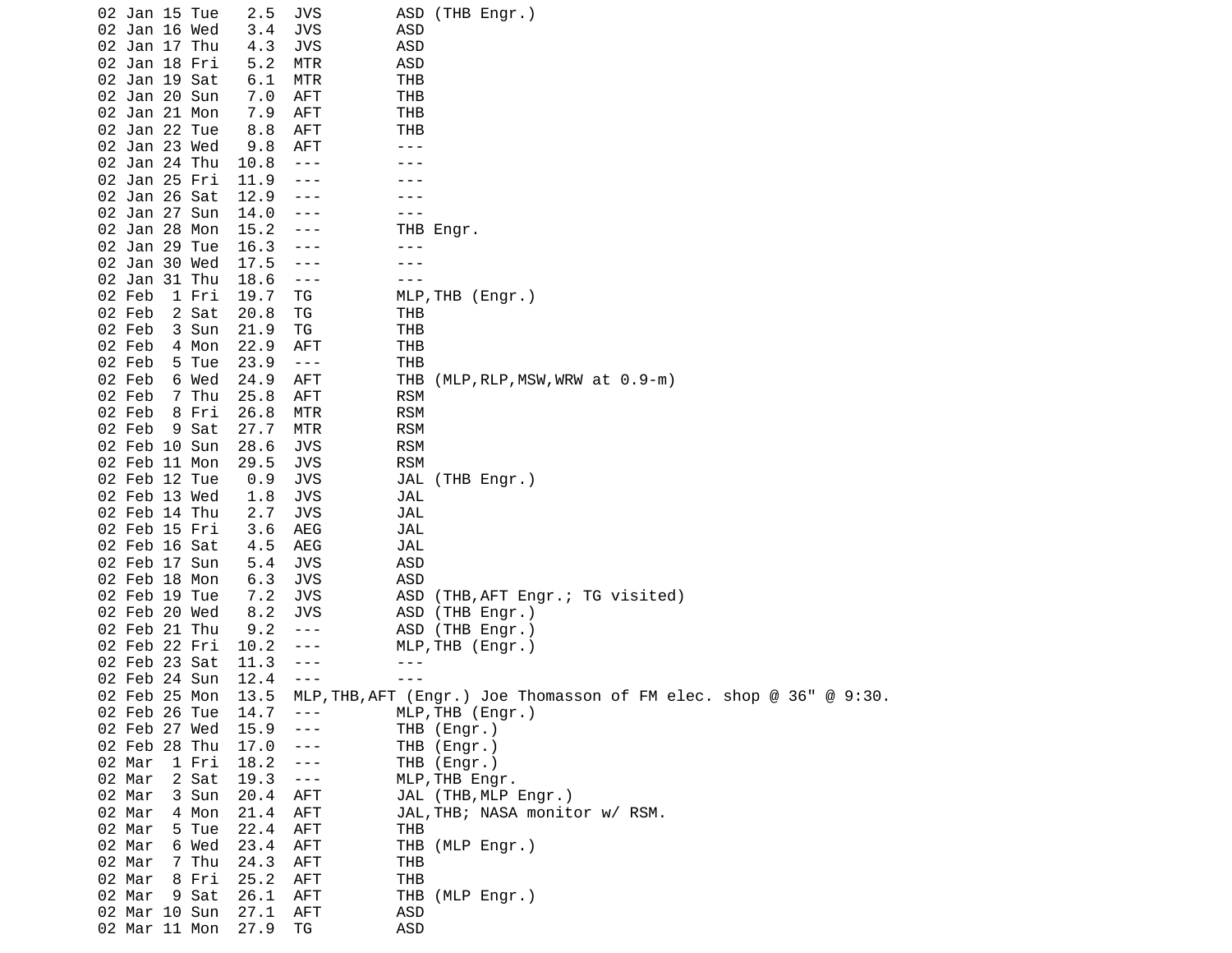02 Mar 12 Tue 28.8 TG ASD 02 Mar 13 Wed 0.2 TG RSM 02 Mar 14 Thu 1.1 TG+students RSM 02 Mar 15 Fri 2.0 TG RSM (MLP,THB Engr.)<br>02 Mar 16 Sat 2.9 JVS ASD 02 Mar 16 Sat 2.9 JVS ASD 02 Mar 17 Sun 3.8 JVS ASD Spring break ends 02 Mar 18 Mon 4.7 JVS 02 Mar 19 Tue 5.6 JVS JAL (MLP,AFT Engr.) 02 Mar 20 Wed 6.6 JVS JAL (ASD Engr.) 02 Mar 21 Thu 7.6 JVS JAL MLP @ 0.9-m w/ paint prebid 02 Mar 22 Fri 8.6 MTR RSM 02 Mar 23 Sat 9.7 MTR ---02 Mar 24 Sun 10.8 --- -- ---02 Mar 25 Mon 11.9 --- - ---02 Mar 26 Tue 13.1 --- -- ---02 Mar 27 Wed 14.2 --- -- --- 02 Mar 28 Thu 15.4 MLP(Engr.) --- 02 Mar 29 Fri 16.6 --- - ---02 Mar 30 Sat 17.7 --- -- ---02 Mar 31 Sun 18.8 --- -- ---02 Apr 1 Mon 19.8 JVS ASD MLP Engr. 02 Apr 2 Tue 20.8 JVS ASD 02 Apr 3 Wed 21.8 JVS ASD 02 Apr 4 Thu 22.8 JVS ASD 02 Apr 5 Fri 23.7 AEG THB 02 Apr 6 Sat 24.6 AEG THB 02 Apr 7 Sun 25.5 AFT THB 02 Apr 8 Mon 26.4 AFT 02 Apr 9 Tue 27.3 AFT THB 02 Apr 10 Wed 28.2 AFT RSM 02 Apr 11 Thu 02 Apr 12 Fri 0.5 MTR RSM; AFT training 02 Apr 13 Sat 1.4 MTR RSM 02 Apr 14 Sun 2.3 JVS RSM 02 Apr 15 Mon 3.2 JVS RSM (MLP, THB Engr.) 02 Apr 16 Tue 4.2 JVS JAL;MB 02 Apr 17 Wed 5.1 JVS JAL;MB 02 Apr 18 Thu 6.1 JVS;MB JAL JAL;JVS training. (THB?) 02 Apr 20 Sat 8.2 AEG JAL;TG training.<br>02 Apr 21 Sun 9.3 AEG JAL 02 Apr 21 Sun 9.3 AEG JAL 02 Apr 22 Mon 10.4 MLP,THB,MSW,RSM,AFT,JLM began conversion of 0.9-m for mosaic.<br>02 Apr 23 Tue 11.5 MSW,THB,RSM,JLM cont'd conversion of 0.9-m 02 Apr 23 Tue 11.5 MSW,THB,RSM,JLM cont'd conversion of 0.9-m 02 Apr 24 Wed 12.7 THB, URIC Began installation of fans in 0.9-m dome. 02 Apr 25 Thu 13.8 Engr. --- 02 Apr 26 Fri 15.0 Engr. --- 02 Apr 27 Sat 16.1 Engr. ---02 Apr 28 Sun 17.2 Engr. --- 02 Apr 29 Mon 18.3 MLP,THB MLP,THB Engr.; Painters visit 0.9-m 02 Apr 30 Tue 19.3 MLP, THB MLP, THB Engr. 02 May 1 Wed 20.3 THB Engr. JAL,MB 02 May 2 Thu 21.2 Engr. JAL,THB,JVS 02 May 3 Fri 22.2 Engr. JVS (JAL,THB)<br>02 May 4 Sat 23.1 Engr. JVS 02 May 4 Sat 23.1 Engr. 02 May 5 Sun 24.0 Engr. JVS (S. Goldman of S&T et al.) 02 May 6 Mon 24.9 MSW,THB Engr. JVS Begin painting 0.9-m dome.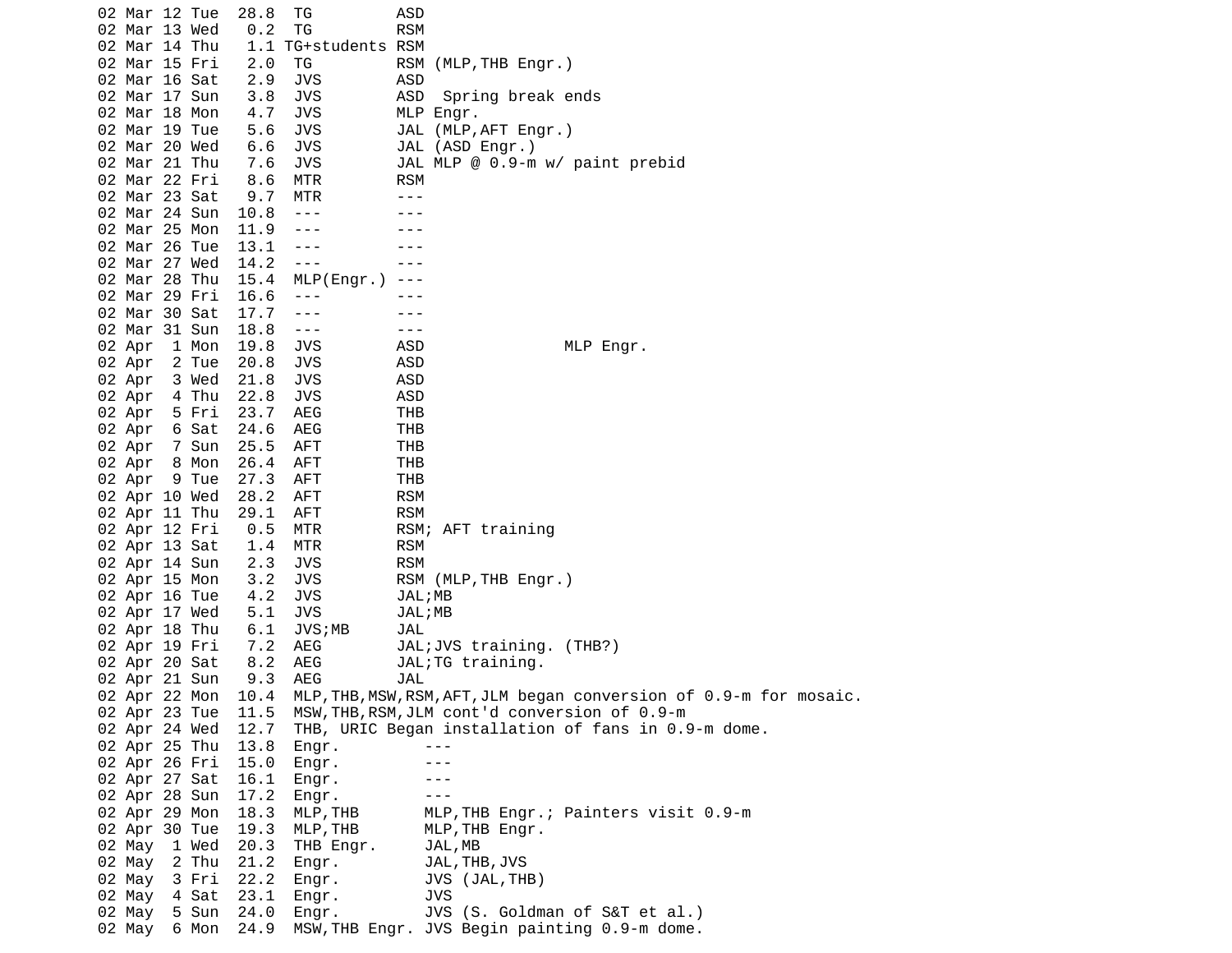02 May 7 Tue 25.8 MSW,THB Engr. JVS (MLP:1.8m Fire alarm inspect) 02 May 8 Wed 26.7 THB(Engr.) RSM 02 May 9 Thu 27.6 THB(Engr.) RSM 02 May 10 Fri 28.5 MLP(Engr.) RSM Last day of final exams RSM Painting of  $0.9$ -m dome finished 02 May 11 Sat 29.4 Engr. RSM,MB 0.8 Engr. JAL,THB,TG (THB in evening only) 02 May 13 Mon 1.8 Engr. JAL,THB,TG (THB in evening only) 02 May 14 Tue 2.7 Engr. TG (JAL, THB) 02 May 15 Wed 3.7 MLP,MSW Engr. TG (MLP,THB Engr.)<br>02 May 16 Thu 4.8 MLP(Engr.) TG MLP(Engr.) 02 May 16 Thu  $4.8$  MLP(Engr.) 02 May 17 Fri 5.8 THB,KCC Engr. ASD (THB Engr.) 02 May 18 Sat 6.8 Engr. ASD,MB 02 May 19 Sun 7.9 Engr. MB,ASD 02 May 20 Mon 9.0 THB,KCC Engr. ASD 02 May 21 Tue 10.1 THB, KCC Engr. THB Engr. 02 May 22 Wed 11.2 THB,KCC Engr. THB Engr. 02 May 23 Thu 12.4 THB Engr. THB Engr. (ASD(r) Engr.) 02 May 24 Fri 13.5 THB Engr. THB Engr. 02 May 25 Sat 14.6 Engr. ---02 May 26 Sun 15.6 Engr. --- 02 May 27 Mon 16.7 Engr. --- 02 May 28 Tue 17.7 THB Engr. --- AEG? 02 May 29 Wed 18.7 MLP,MSW,THB,KCC removed mid-section of 0.9-m tel tube 02 May 30 Thu 19.7 Engr. MLP, THB Engr. 02 May 31 Fri 20.6 Engr. JAL (MLP,THB Engr.) 02 Jun 1 Sat 21.5 Engr. JAL 02 Jun 2 Sun 22.4 Engr. JVS 02 Jun 3 Mon 23.3 THB (Engr.) JVS 02 Jun 4 Tue 24.2 THB (Engr.) JVS 02 Jun 5 Wed 25.1 THB (Engr.) JVS 02 Jun 6 Thu 26.0 Engr. RSM  $02$  Jun  $7$  Fri  $27.0$  Engr. 02 Jun 8 Sat 27.9 Engr. RSM<br>02 Jun 9 Sun 28.9 Engr. MB (THB Engr.) 02 Jun 9 Sun 28.9 Engr. 02 Jun 10 Mon 0.3 Engr. MB 02 Jun 11 Tue 1.3 Engr. TG,AEG 02 Jun 12 Wed 2.4 Engr. TG 02 Jun 13 Thu 3.4 Engr. TG (ASD Engr.) 02 Jun 14 Fri 4.5 Engr. THB 02 Jun 15 Sat 5.5 Engr. THB,AEG training 02 Jun 16 Sun 6.6 Engr. ASD,AEG 02 Jun 17 Mon 7.7 Engr. 02 Jun 18 Tue 8.8 Engr. AEG, ASD 02 Jun 19 Wed 9.9 Engr. AEG, ASD 02 Jun 20 Thu 11.0 THB, KCC Engr. THB, KCC Engr. 02 Jun 21 Fri 12.0 THB Engr. --- 02 Jun 22 Sat 13.1 Engr. --- 02 Jun 23 Sun 14.2 Engr. --- 02 Jun 24 Mon 15.2 AFT Engr. --- 02 Jun 25 Tue 16.2 Engr. ASD,JAL Engr. 02 Jun 26 Wed 17.2 Engr. ---02 Jun 27 Thu 18.1 Engr. MLP,MTR,KCC Engr.<br>02 Jun 28 Fri 19.1 Engr. MLP Engr. (MB training)  $02$  Jun 28 Fri 19.1 Engr. 02 Jun 29 Sat 20.0 Engr. ASD,JAL 02 Jun 30 Sun 20.9 Engr. ASD (MLP,THB Engr.)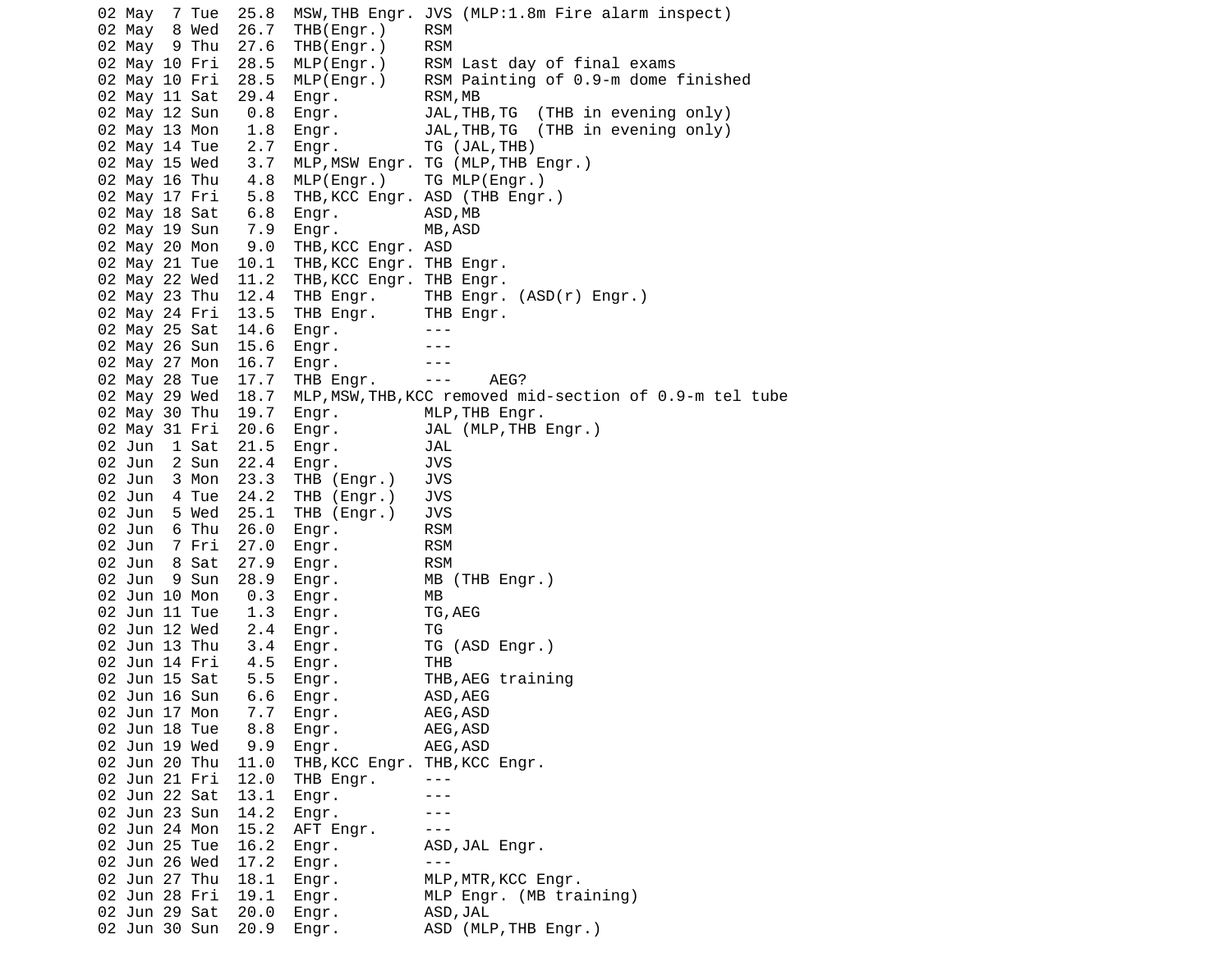| 02 Jul                         | 1 Mon          | 21.8         | Engr.                         | JAL                          |
|--------------------------------|----------------|--------------|-------------------------------|------------------------------|
| 02 Jul                         | 2 Tue          | 22.7         | Engr.                         | JAL                          |
| 02 Jul                         | 3 Wed          | 23.6         | Engr.                         | <b>RSM</b>                   |
| 02 Jul                         | 4 Thu          | 24.5         | Engr.                         | <b>RSM</b>                   |
| 02 Jul<br>02 Jul               | 5 Fri<br>6 Sat | 25.4<br>26.4 | Engr.                         | MB (THB Engr.)<br>MВ         |
| 02 Jul                         | 7 Sun          | 27.4         | Engr.<br>Engr.                | МB                           |
| 02 Jul                         | 8 Mon          | 28.4         | THB Engr.                     | MB, AEG                      |
| 02 Jul                         | 9 Tue          | 29.4         | THB Engr.                     | JVS; THB Engr                |
| 02 Jul 10 Wed                  |                | 0.9          | Engr.                         | JVS on stdby                 |
| 02 Jul 11 Thu                  |                | 2.0          | THB Engr.                     | JVS on stdby<br>JVS on stdby |
| 02 Jul 12 Fri                  |                | 3.1          | Engr.                         | $- - -$                      |
| 02 Jul 13 Sat                  |                | 4.2          | Engr.                         | $- - -$                      |
| 02 Jul 14 Sun                  |                | 5.3          | Engr.                         | $- - -$                      |
| 02 Jul 15 Mon                  |                | 6.4          | THB Engr.                     | $- - -$                      |
| 02 Jul 16 Tue<br>02 Jul 17 Wed |                | 7.5<br>8.6   | THB Engr.<br>THB Engr.        | $- - -$<br>$- - -$           |
| 02 Jul 18 Thu                  |                | 9.6          | THB Engr.                     |                              |
| 02 Jul 19 Fri                  |                | 10.7         | Engr.                         |                              |
| 02 Jul 20 Sat                  |                | 11.7         | Engr.                         |                              |
| 02 Jul 21 Sun                  |                | 12.7         | Engr.                         | $- - -$                      |
| 02 Jul 22 Mon                  |                | 13.7         | THB Engr.                     |                              |
| 02 Jul 23 Tue                  |                | 14.7         | Engr.                         |                              |
| 02 Jul 24 Wed                  |                | 15.7         | Engr.                         |                              |
| 02 Jul 25 Thu<br>02 Jul 26 Fri |                | 16.6<br>17.5 | THB Engr.                     | $- - -$<br>$- - -$           |
| 02 Jul 27 Sat                  |                | 18.4         | Engr.<br>Engr.                | $- - -$                      |
| 02 Jul 28 Sun                  |                | 19.3         | Engr.                         | $- - -$                      |
| 02 Jul 29 Mon                  |                | 20.2         | MLP, THB Engr. MLP, THB Engr. |                              |
| 02 Jul 30 Tue                  |                | 21.1         | THB Engr.                     | $- - -$                      |
| 02 Jul 31 Wed                  |                | 22.0         | Engr.                         |                              |
| 02 Aug                         | 1 Thu          | 22.9         | THB Engr.                     |                              |
| 02 Aug                         | 2 Fri          | 23.9         | THB Engr.                     |                              |
| 02 Aug                         | 3 Sat          | 24.8<br>25.8 | Engr.                         | $- - -$<br>$- - -$           |
| 02 Aug<br>02 Aug               | 4 Sun<br>5 Mon | 26.8         | Engr.<br>THB Engr.            |                              |
| 02 Aug                         | 6 Tue          | 27.9         | Engr.                         |                              |
| 02 Aug                         | 7 Wed          | 29.0         | Engr.                         | $- - -$                      |
| 02 Aug                         | 8 Thu          | 0.6          | THB Engr.                     | THB Engr.<br>THB, ASD Engr.  |
| 02 Aug                         | 9 Fri          | 1.7          | THB Engr.                     |                              |
| 02 Aug 10 Sat                  |                | 2.8          | Engr.                         |                              |
| 02 Aug                         | Sun<br>11      | 4.0          | Engr.                         | $- - -$                      |
| 02 Aug 12 Mon                  |                | 5.1          | THB Engr.                     | JAL (THB Engr.)<br>ASD       |
| 02 Aug 13 Tue<br>02 Aug 14 Wed |                | 6.2<br>7.3   | Engr.<br>THB Engr.            | <b>JVS</b>                   |
| 02 Aug                         | 15 Thu         | 8.3          | THB Engr.                     | <b>JVS</b>                   |
| 02 Aug                         | 16 Fri         | 9.3          | Engr.                         | $- - -$                      |
| 02 Aug 17 Sat                  |                | 10.3         | Engr.                         |                              |
| 02 Aug                         | 18 Sun         | 11.3         | Engr.                         |                              |
| 02 Aug                         | 19 Mon         | 12.3         | THB Engr.                     |                              |
| 02 Aug<br>20                   | Tue            | 13.2         | MTR Engr.                     |                              |
| 02 Aug 21 Wed                  |                | 14.2         | Engr.                         |                              |
| 02 Aug 22 Thu<br>02 Aug 23 Fri |                | 15.1<br>16.0 | Engr.<br>Engr.                |                              |
| 02 Aug                         | 24 Sat         | 16.9         | Engr.                         |                              |
| 02 Aug                         | 25 Sun         | 17.8         | Engr.                         |                              |
|                                |                |              |                               |                              |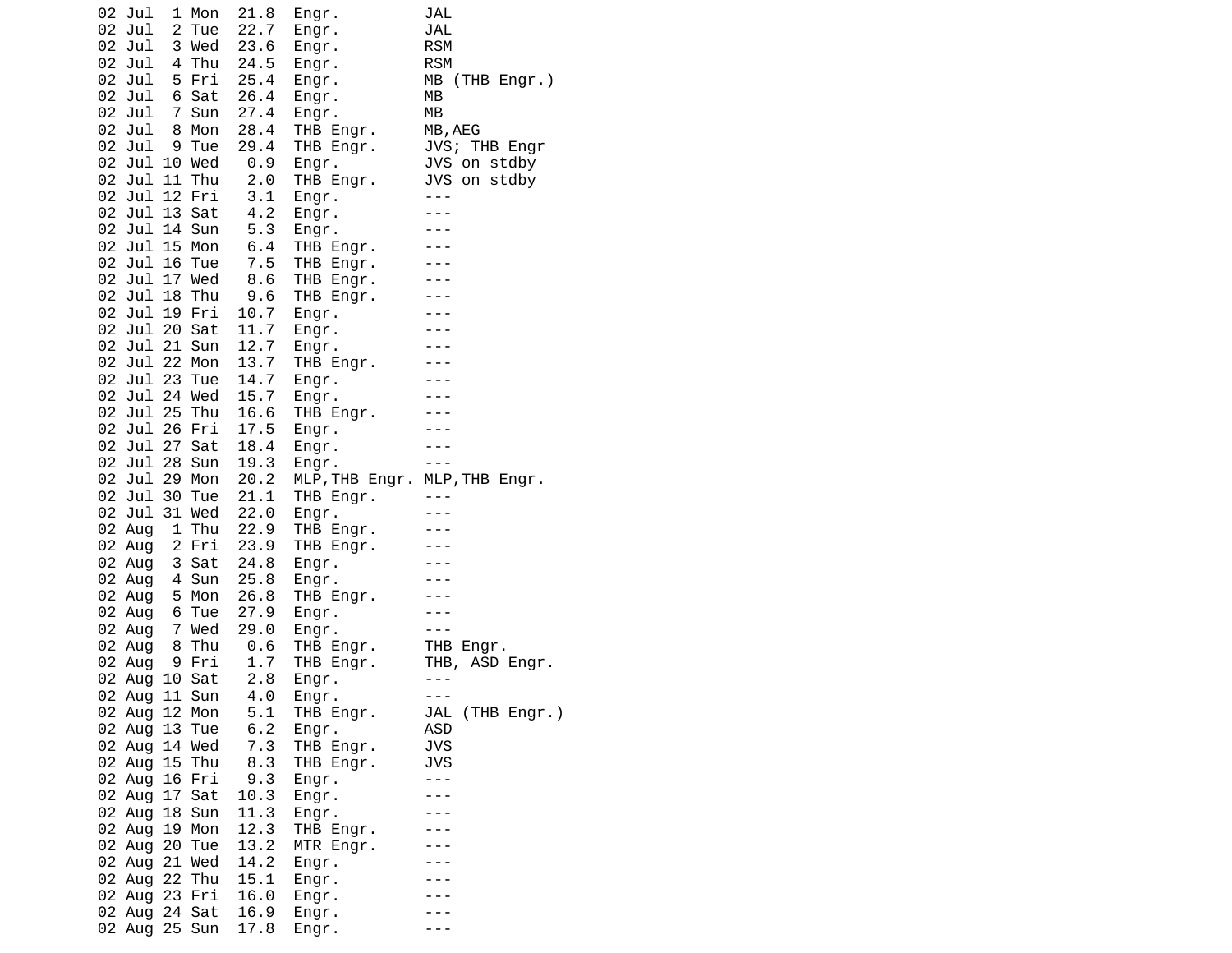02 Aug 26 Mon 18.7 THB,AFT Engr. THB,AFT Engr.<br>02 Aug 27 Tue 19.6 THB Engr. ASD (THB Engr 02 Aug 27 Tue 19.6 THB Engr. ASD (THB Engr.) 02 Aug 28 Wed 20.5 THB? Engr. ASD (THB Engr.?) MTR Engr. 02 Aug 29 Thu 21.4 Engr. ASD,MB<br>02 Aug 30 Fri 22.3 THB Engr. MB (THB Engr.) 02 Aug 30 Fri 22.3 02 Aug 31 Sat 23.3 Engr. MB 02 Sep 1 Sun 24.3 Engr. MB 02 Sep 2 Mon 25.3 Engr. MB 02 Sep 3 Tue 26.4 THB Engr. THB Engr. 02 Sep 4 Wed 27.5 THB Engr. --- 02 Sep 5 Thu 28.6 MLP,THB,URIC --- Engr 02 Sep 6 Fri 0.2 THB,URIC THB Engr. 02 Sep 7 Sat 1.4 Engr. ---  $02$  Sep 8 Sun  $2.5$  Engr. 02 Sep 9 Mon 3.7 THB Engr. ---<br>02 Sep 10 Tue 4.8 Engr. ---- 02 Sep 10 Tue 4.8 Engr. --- 02 Sep 11 Wed 5.9 THB Engr. --- 02 Sep 12 Thu 6.9 MSW,THB,WTV, JVS (THB Engr.) BWL Engr 02 Sep 13 Fri 7.9 THB Engr. JVS Adam Block w/ visitors 02 Sep 14 Sat 8.9 Engr. JVS 02 Sep 15 Sun 9.9 Engr. JVS 02 Sep 16 Mon 10.9 MSW,WTV,THB, JAL & USNA (THB Engr.) BWL Engr 02 Sep 17 Tue 11.8 THB Engr. JAL & USNA 02 Sep 18 Wed 12.7 THB Engr. JAL & USNA 02 Sep 19 Thu 13.6 THB Engr. ---02 Sep 20 Fri 14.5 Engr. --- 02 Sep 21 Sat 15.4 Engr. --- 02 Sep 22 Sun 16.3 Engr. ---02 Sep 23 Mon 17.2 THB Engr. ---<br>02 Sep 24 Tue 18.1 THB Engr. THB Engr. 02 Sep 24 Tue 18.1 THB Engr. 02 Sep 25 Wed 19.0 THB Engr. ASD (THB Engr.) 02 Sep 26 Thu 19.9 THB Engr. ASD,USNA<br>02 Sep 27 Fri 20.8 THB Engr. ASD,USNA (THB Engr.)  $02$  Sep 27 Fri 20.8 THB Engr. 02 Sep 28 Sat 21.8 Engr. ASD 02 Sep 29 Sun 22.7 Engr. JVS 02 Sep 30 Mon 23.7 THB Engr. JVS 02 Oct 1 Tue 24.8 THB Engr. JVS 02 Oct 2 Wed 25.9 Engr. JVS,TG 02 Oct 3 Thu 27.0 THB Engr. TG 02 Oct 4 Fri 28.2 MLP,THB Engr. TG 02 Oct 5 Sat 29.3 Engr. MB 02 Oct 6 Sun 1.0 Engr. MB DPS mtg (Alabama) 02 Oct 7 Mon 2.1 MSW,THB,BWL,WTV,AFT Engr MB observing 02 Oct 8 Tue 3.3 MSW,THB,BWL,WTV,JLM Engr MB observing 02 Oct 9 Wed 4.4 MSW,THB,WTV,BWL,JLM,RSM,AFT Engr MB observing 1st light on mosaic optics 02 Oct 10 Thu 5.4 MLP,THB,AFT MB,AEG observing Mosaic dewar to mtn 02 Oct 11 Fri 6.5 MSW,MLP,THB,WTV,BWL,AFT Engr AEG observing 02 Oct 12 Sat 7.5 Engr. AEG 02 Oct 13 Sun 8.4 Engr. JVS 02 Oct 14 Mon 9.4 MSW,MLP,THB,WTV,BWL: JVS observing P. Wehinger w/visitors Mosaic dewar installed 02 Oct 15 Tue 10.3 MSW,MLP,THB,WTV,BWL,AFT Engr 02 Oct 16 Wed 11.2 MLP,MSW,THB, AFT,JAL,ASD, JLM Engr. 02 Oct 17 Thu 12.1 MLP,THB Engr. --- 02 Oct 18 Fri 13.0 MLP,THB,ASD, AFT Engr.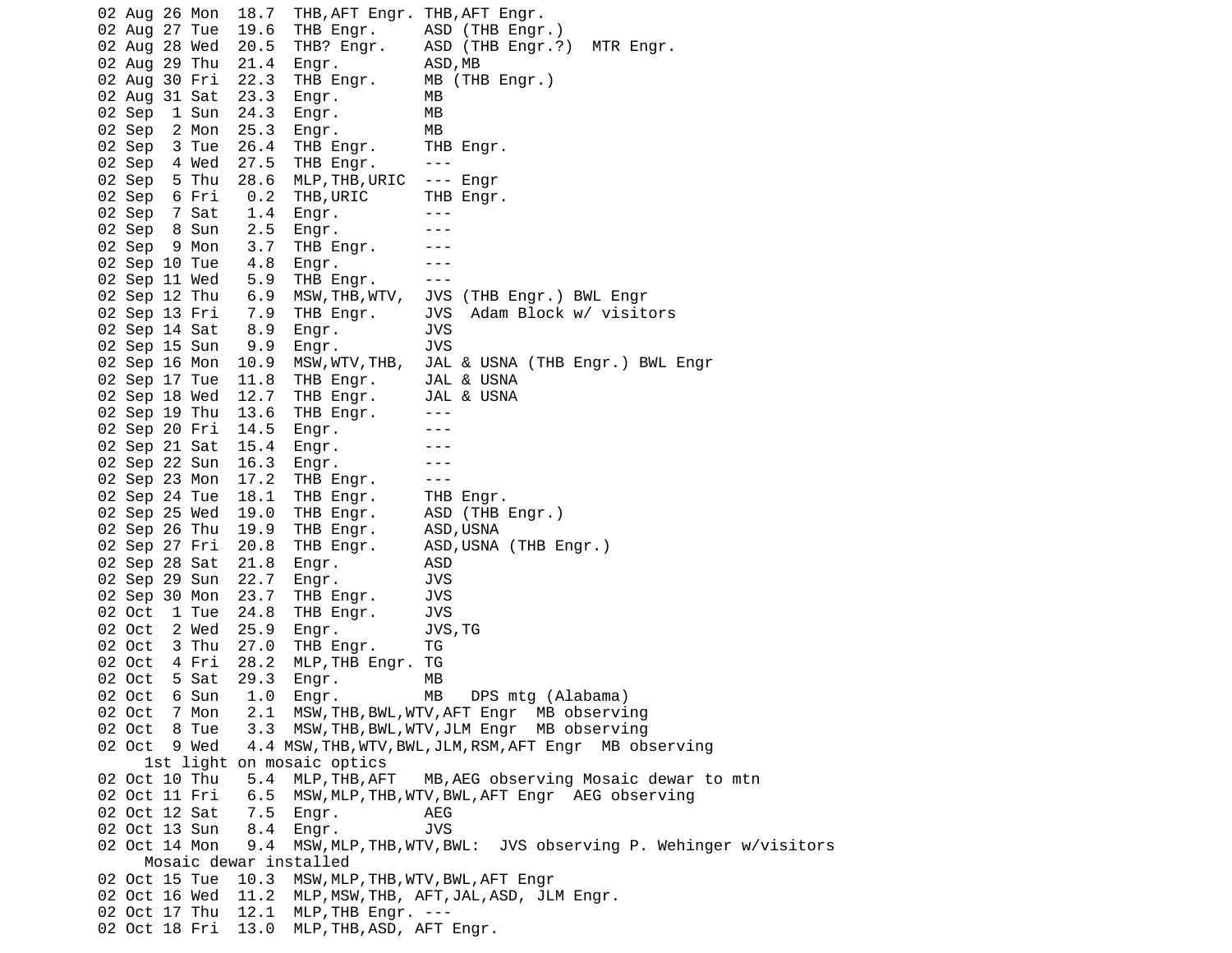02 Oct 19 Sat 13.9 Engr. ---02 Oct 20 Sun 14.8 Engr. ---02 Oct 21 Mon 15.7 MLP, JAL, THB, ASD, MTR, AFT, KCC, RSM Engr. 1st Light on CCD Mosaic 02 Oct 22 Tue 16.6 RSM,THB,JAL,ASD,JLM,AFT Engr. 1st NEO Obs. w/ mosaic 02 Oct 23 Wed 17.5 THB,AFT Engr --- 02 Oct 24 Thu 18.4 MLP,THB Engr MLP,THB Engr. 02 Oct 25 Fri 19.3 MLP,THB,AFT Engr. MLP,THB Engr. 18:15 MST JVS hosted Visitors' Ctr customers 02 Oct 26 Sat 20.3 --- AEG 02 Oct 27 Sun 21.2 --- 02 Oct 28 Mon 22.2 RSM,JAL,AFT,THB,ASD Engr. ASD observing 02 Oct 29 Tue 23.3 RSM,JAL,JLM Engr. ASD,JAL (THB Engr.) 02 Oct 30 Wed 24.3 RSM,JAL,ASD,AFT Engr. THB observing. 02 Oct 31 Thu 25.4 JAL,JVS,RSM,THB,AFT Engr THB observing 02 Nov 1 Fri 26.6 JVS MB 02 Nov 2 Sat 27.7 JVS (THB Eng) MB 02 Nov 3 Sun 28.9 JVS ASD 02 Nov 4 Mon 0.5 JVS ASD<br>02 Nov 5 Tue 1.7 JAL,RSM,JLM,MLP,T 02 Nov 5 Tue 1.7 JAL,RSM,JLM,MLP,THB,AFT Engr. ASD observing 02 Nov 6 Wed 2.8 JAL TG (& ASD in eve.) 02 Nov 7 Thu 3.8 JAL,AFT,MLP,MSW Engr TG observing 02 Nov 8 Fri 4.9 AFT MB 02 Nov 9 Sat 5.9 AFT MB 02 Nov 10 Sun 6.9 AFT MB 02 Nov 11 Mon 7.8 AFT MB 02 Nov 12 Tue 8.7 AFT ASD 02 Nov 13 Wed 9.6 AFT(MTR Engr) ASD 02 Nov 14 Thu 10.5 AFT Engr. ---02 Nov 15 Fri 11.4 --- -- -- ---02 Nov 16 Sat 12.3 ---02 Nov 17 Sun 13.2 --- 02 Nov 18 Mon 14.1 JVS & RSM hosting 10:00 Japanese OAA visit Leonids peak Nov 19 10:30 UT 02 Nov 19 Tue 15.0 AFT Engr. AFT Engr. 02 Nov 20 Wed 15.9 --- --- 02 Nov 21 Thu 16.8 --- -- -- --- 02 Nov 22 Fri 17.8 AFT Engr. --- 02 Nov 23 Sat 18.8 MLP,AFT Engr. MLP,AFT Engr. 02 Nov 24 Sun 19.7 JAL ASD (MLP, AFT Engr) 02 Nov 25 Mon 20.8 JAL ASD 02 Nov 26 Tue 21.8 JAL,THB Engr THB Engr 02 Nov 27 Wed 22.8 Engr ---02 Nov 28 Thu 23.9 --- 02 Nov 29 Fri 25.0 Engr --- 02 Nov 30 Sat 26.1 Engr 02 Dec 1 Sun 27.3 Engr MB (MLP,THB Engr)<br>02 Dec 2 Mon 28.4 Enar MB 02 Dec 2 Mon 28.4 Engr 02 Dec 3 Tue 29.5 MLP,MSW,THB,ASD Engr MB observing 02 Dec 4 Wed 1.1 MLP,THB,AFT,MTR Engr. MB observing 02 Dec 5 Thu 2.2 MLP,AFT Engr MB 02 Dec 6 Fri 3.2 THB Engr MB 02 Dec 7 Sat 4.2 --- JVS 02 Dec 8 Sun 5.2 --- 02 Dec 9 Mon 6.1 THB Engr JVS Michael & Aaron Schwartz of Tenagra Obs visited 02 Dec 10 Tue 7.1 Engr JVS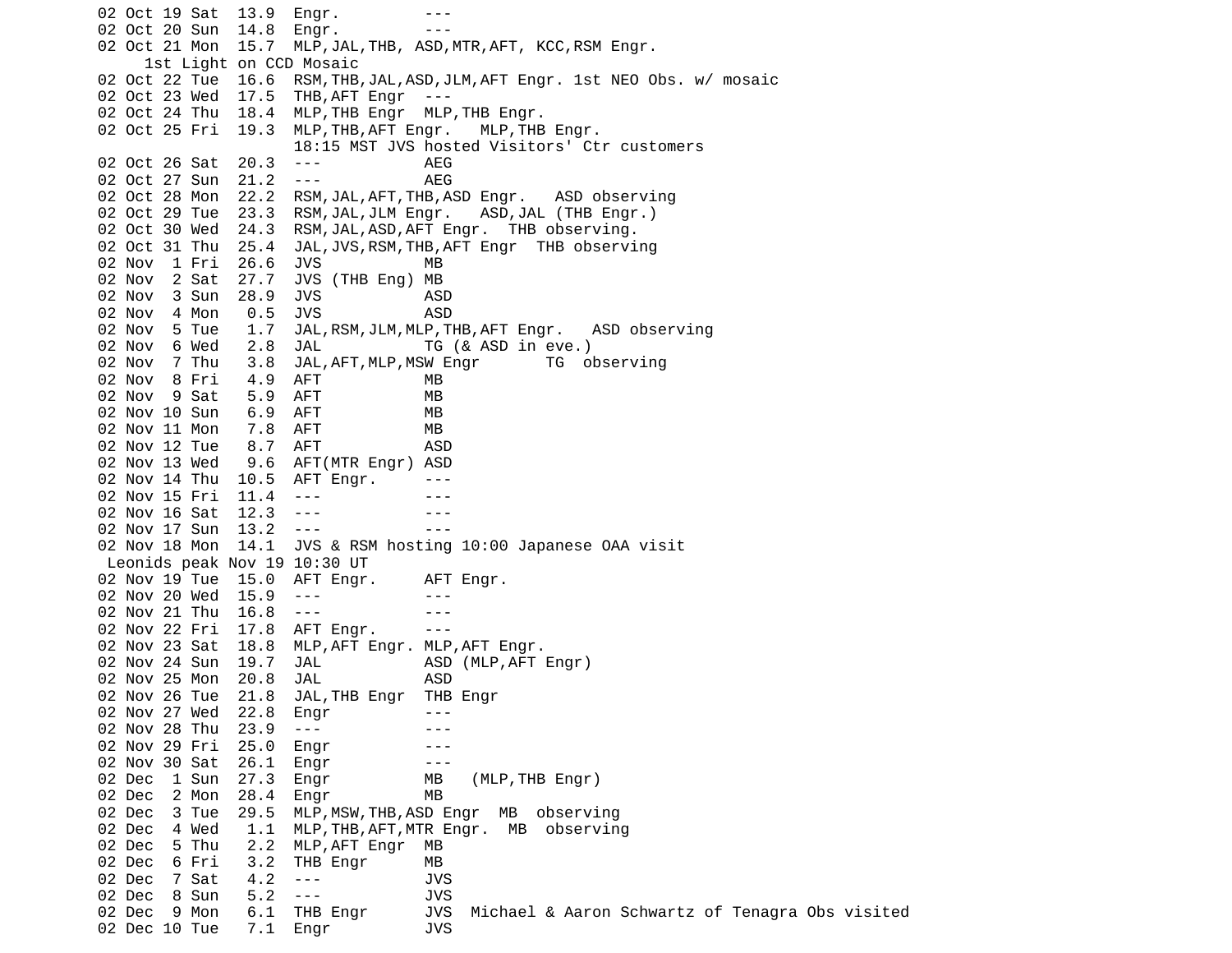02 Dec 11 Wed 8.0 THB Engr JVS 02 Dec 12 Thu 8.9 Engr RSM 02 Dec 13 Fri 9.8 MLP,THB,AFT Engr RSM observing 02 Dec 14 Sat 10.6 ---<br>02 Dec 15 Sun 11.5 --- --- --- ---02 Dec 15 Sun 11.5 ---<br>02 Dec 16 Mon 12.4 MLP MLP, THB, AFT, KCC Engr 02 Dec 17 Tue 13.4 AFT,KCC Engr --- 02 Dec 18 Wed 14.3 --- --- 02 Dec 19 Thu 15.3 MSW, MLP, THB Engr 02 Dec 20 Fri 16.2 THB Engr --- 02 Dec 21 Sat 17.2 ---02 Dec 22 Sun 18.3 ---02 Dec 23 Mon 19.3 ---<br>02 Dec 24 Tue 20.3 ---02 Dec 24 Tue 20.3 --- -- -- ---02 Dec 25 Wed 21.4 --- 02 Dec 26 Thu 22.5 MLP,AFT Engr MLP,AFT Engr 02 Dec 27 Fri 23.5 AFT Engr ASD,MB (MLP Engr) 02 Dec 28 Sat 24.6 MLP,AFT,ASD Engr MB observing 02 Dec 29 Sun 25.7 --- MB 02 Dec 30 Mon 26.8 --- MB 02 Dec 31 Tue 27.9 --- MB Fumi Yoshida visit 03 Jan 1 Wed 29.0 --- MB 03 Jan 2 Thu 0.5 --- MB <--- UA reopens 03 Jan 3 Fri 1.5 --- JVS 03 Jan 4 Sat 2.5 --- JVS 03 Jan 5 Sun 3.5 --- JVS 03 Jan 6 Mon 4.4 MSW,THB,KCC Engr. JVS (MSW,THB Engr.) 03 Jan  $7$  Tue  $5.4$  Engr 03 Jan 8 Wed 6.3 THB,KCC Engr AEG 03 Jan 9 Thu 7.2 Engr AEG 03 Jan 10 Fri 8.1 Engr TG 03 Jan 11 Sat 8.9 --- TG 03 Jan 12 Sun 9.8 --- TG 03 Jan 13 Mon 10.7 THB Engr --- 03 Jan 14 Tue 11.7 THB Engr --- 03 Jan 15 Wed 12.6 ---03 Jan 16 Thu 13.6 MSW, THB, ASD, MB Engr 03 Jan 17 Fri 14.6 THB Engr --- 03 Jan 18 Sat 15.7 --- - - --03 Jan 19 Sun 16.7 --- - -- ---03 Jan 20 Mon 17.8 --- - -- --- 03 Jan 21 Tue 18.9 MLP,THB,AFT, MLP et al. Engr. MTR,KCC Engr. AFT MB (MLP et al. Engr.) MLP, THB, ASD, MTR, KCC Engr 03 Jan 23 Thu 21.0 AFT,ASD MB 03 Jan 24 Fri 22.1 AFT MB MLP,THB,MTR Engr 03 Jan 25 Sat 23.2 AFT 03 Jan 26 Sun 24.2 AFT MB 03 Jan 27 Mon 25.3 AFT MB 03 Jan 28 Tue 26.3 JAL,ASD Engr JVS JAL, ASD Engr JVS MLP, THB, MTR, KCC Engr 03 Jan 30 Thu 28.4 --- JVS 03 Jan 31 Fri 29.4 THB,ASD,KCC Engr TG observing 03 Feb 1 Sat 0.8 --- TG 03 Feb 03 Feb 3 Mon 2.8 MLP,THB Engr RSM 03 Feb 4 Tue 3.7 THB Engr RSM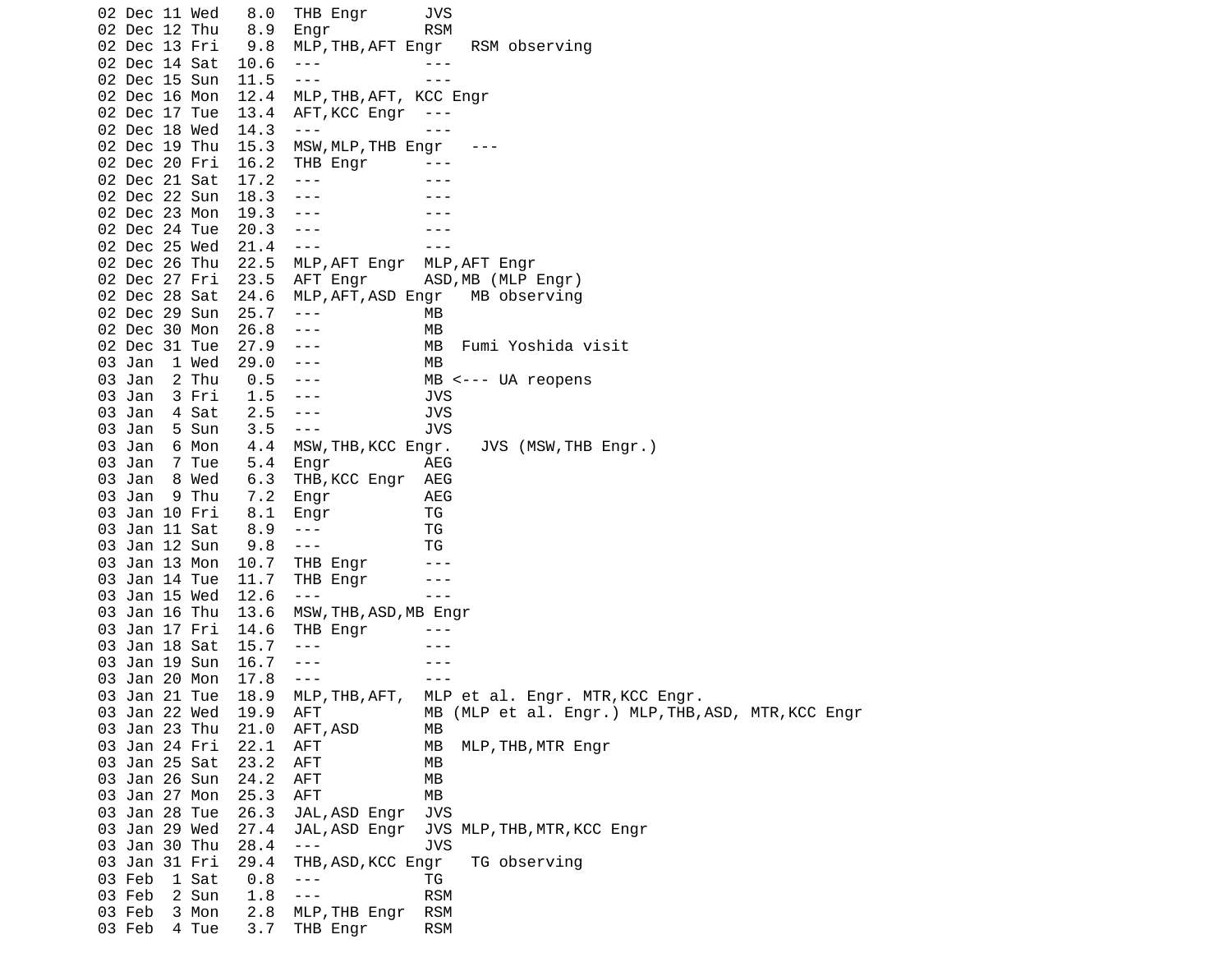03 Feb 5 Wed 4.6 --- ASD 03 Feb 6 Thu 5.5 --- ASD MLP,THB,AFT,WRW,JS, et al. Engr 03 Feb 7 Fri 6.4 --- AEG (MLP,THB,AFT Engr) 03 Feb 8 Sat 7.2 --- AEG 03 Feb 9 Sun 8.1 --- JVS 03 Feb 10 Mon 9.0 THB,AFT Engr JVS (MSW,THB Engr) 03 Feb 11 Tue 10.0 THB,AFT Engr JVS 03 Feb 12 Wed 10.9 MLP Engr MLP Engr 03 Feb 13 Thu 11.9 --- -- --- 03 Feb 14 Fri 13.0 MLP,THB,AFT,KCC Engr 03 Feb 15 Sat 14.0 --- -- ---03 Feb 16 Sun 15.1 --- -- --- 03 Feb 17 Mon 16.2 MLP,THB,AFT,KCC Engr 03 Feb 18 Tue 17.3 MLP,THB,AFT Engr 03 Feb 19 Wed 18.5 MLP,THB,MTR,MLP,THB,ASD,AFT Engr 03 Feb 20 Thu 19.6 AFT(MLP Engr) MLP,THB,MTR Engr 03 Feb 21 Fri 20.7 AFT,THB,JAL ASD,RSM,JAL,THB Engr 03 Feb 22 Sat 21.7 AFT,JAL Engr MB 03 Feb 23 Sun 22.8 AFT Engr MB 03 Feb 24 Mon 23.8 --- -- --- 03 Feb 25 Tue 24.9 MLP Engr MLP Engr 03 Feb 26 Wed 25.9 JAL Engr --- 03 Feb 27 Thu 26.8 MLP,AFT Engr --- 03 Feb 28 Fri 27.8 ---03 Mar 1 Sat 28.8 --- - - --03 Mar 2 Sun 0.2 ---03 Mar 3 Mon 1.1 MTR, AFT --- MLP, THB Engr 03 Mar 4 Tue 2.0 THB,MTR,AFT Engr --- 03 Mar 5 Wed 2.9 MTR(AFT Engr) --- (THB Engr) 03 Mar 6 Thu 3.8 MTR,JAL,ASD RSM (MLP,THB,AFT Engr) 03 Mar 7 Fri 4.7 JAL AEG THB,ASD,AFT,KCC Engr 03 Mar 8 Sat 5.6 JAL 68 AEG 03 Mar 9 Sun 6.5 AFT JVS 03 Mar 10 Mon 7.4 AFT JVS THB,ASD Engr 03 Mar 11 Tue 8.3 AFT JVS THB, ASD Engr 03 Mar 12 Wed 9.3 AFT(THB Engr) JVS 03 Mar 13 Thu 10.3 THB Engr THB Engr 03 Mar 14 Fri 11.3 THB Engr --- 03 Mar 15 Sat 12.4 --- -- -- --- 03 Mar 16 Sun 13.5 --- --- 03 Mar 17 Mon 14.6 --- - -- --03 Mar 18 Tue 15.8 --- --- RSM hosted Paul Bellaire visit<br>03 Mar 19 Wed 16.9 --- ---03 Mar 19 Wed 16.9 --- - - - -- 03 Mar 20 Thu 18.1 (MLP,THB,AFT,MTR,KCC,WTV Engr) 03 Mar 21 Fri 19.2 MLP,THB Engr MLP,THB Engr 20.3 JAL(MLP Engr) ASD (MLP Engr) 03 Mar 23 Sun 21.3 JAL 63 Mar 23 Sun 21.3 JAL 64 03 Mar 24 Mon 22.4 JAL,ASD MB 03 Mar 25 Tue 23.4 MTR,JAL MB 03 Mar 26 Wed 24.4 MTR MB(MLP, RSM, MSW Engr) 03 Mar 27 Thu 25.4 MTR MB(RSM, MLP Engr) 03 Mar 28 Fri 26.3 AFT,MLP Engr AEG (MLP Engr) 03 Mar 29 Sat 27.3 AFT Engr AEG 03 Mar 30 Sun 28.2 AFT JVS 03 Mar 31 Mon 29.1 AFT(MLP Engr) JVS (MLP Engr) 03 Apr 1 Tue 0.5 AFT JVS MLP, MTR Engr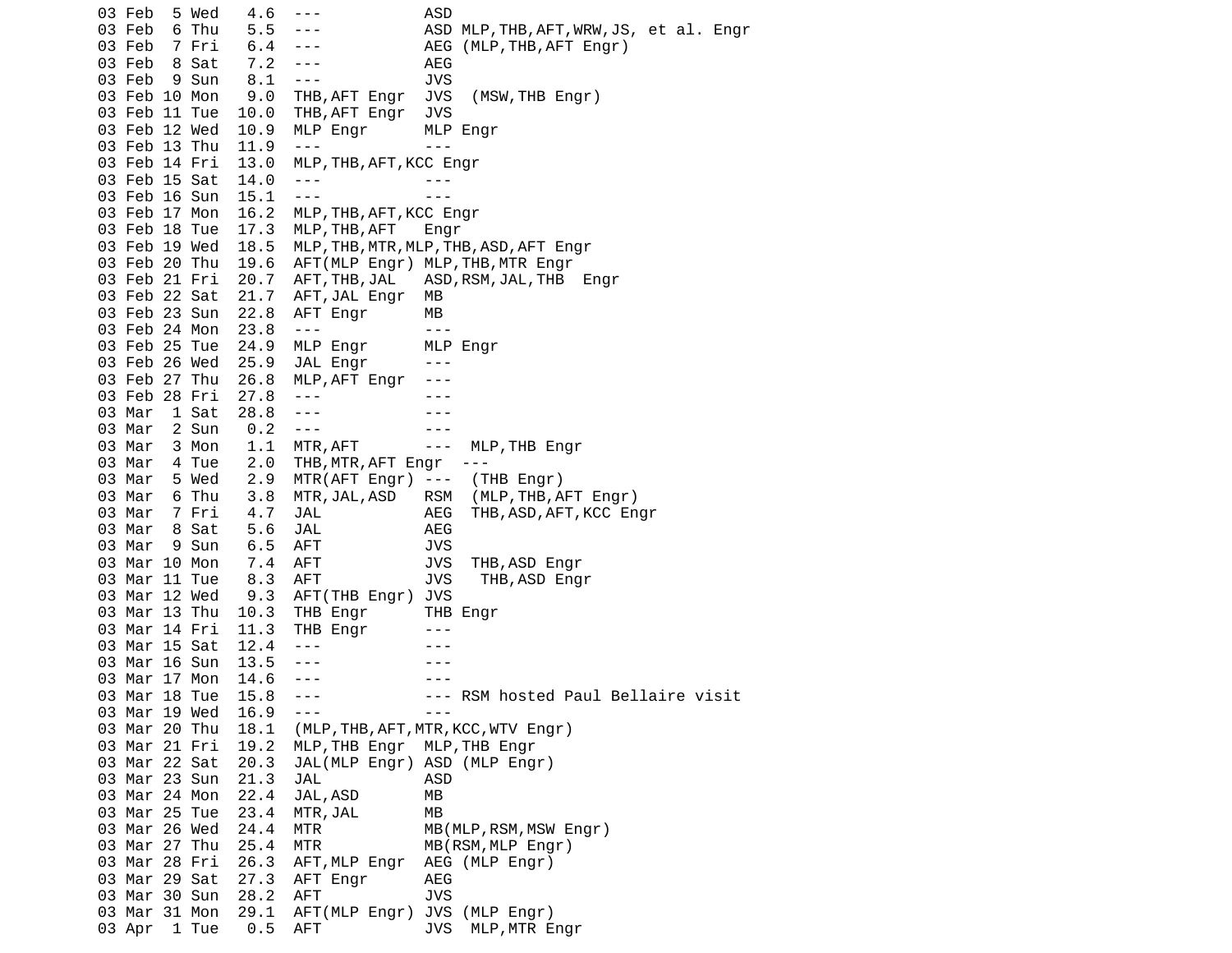03 Apr 2 Wed 1.3 AFT JVS 03 Apr 3 Thu 2.2 AFT,JVS JVS (MLP,MTR,THB,JLM Engr both teles.) 03 Apr 4 Fri 3.1 JVS(ASD) TG 03 Apr 5 Sat 4.0 JVS,RSM(JAL) TG 03 Apr 6 Sun 4.9 RSM ASD (MLP Engr) 03 Apr 7 Mon 5.8 RSM ASD 03 Apr 8 Tue 6.7 RSM 03 Apr 9 Wed 7.7 RSM MB MLP,MTR Engr both teles. 03 Apr 10 Thu 8.7 JAL MB 03 Apr 11 Fri 9.7 JAL MB MLP,MSW,MTR,Unk Engr both teles. 03 Apr 12 Sat 10.8 --- - -- --03 Apr 13 Sun 11.9 --- -- --- 03 Apr 14 Mon 13.0 MLP,AFT,MTR MLP Engr 03 Apr 15 Tue 14.2 --- 03 Apr 16 Wed 15.3 MLP,MTR,AFT Engr (both teles.) 03 Apr 17 Thu 16.5 MLP,AFT,MTR Engr (both teles.) 03 Apr 18 Fri 17.7 MLP,THB,AFT,MTR,MB Engr(both tel.) 03 Apr 19 Sat 18.8 THB Engr THB Engr 03 Apr 20 Sun 19.9 AFT JVS 03 Apr 21 Mon 20.9 AFT(MTR Engr) JVS 03 Apr 22 Tue 21.9 AFT(THB Engr) JVS 03 Apr 23 Wed 22.9 AFT(THB Engr) RSM 80th Anniv. of 0.9-m tel. 03 Apr 24 Thu 23.9 JAL RSM 03 Apr 25 Fri 24.8 JAL AEG (THB Engr) 03 Apr 26 Sat 25.8 JAL(late) AEG 03 Apr 27 Sun 26.7 JAL(late) MB(late) 03 Apr 28 Mon 27.6 JVS MB(THB Engr) 03 Apr 29 Tue 28.5 JVS MB 03 Apr 30 Wed 29.4 JVS MB 03 May 1 Thu 0.7 JVS(THB,AFT) MB 03 May 2 Fri 1.6 JAL MB 03 May 3 Sat 2.5 JAL 03 May 4 Sun 3.4 JAL 63 May 4 Sun 03 May 5 Mon 4.3 MTR ASD<br>03 May 6 Tue 5.3 MTR(THB Engr) ASD 6 Tue 5.3 MTR(THB Engr) ASD 03 May 7 Wed 6.2 MTR(THB Engr) ASD 03 May 8 Thu 7.2 RSM ---(JAL,AFT(r) Engr) 03 May 9 Fri 8.2 RSM TG (JAL,JSG Engr) 03 May 10 Sat 9.3 RSM TG 03 May 11 Sun 10.4 --- -- -- --- 03 May 12 Mon 11.5 MLP,MSW,THB, ASD,AFT,MLP,BWL CCD & Dome shutter drive Engr. 03 May 13 Tue 12.6 MSW,BWL,THB THB Engr 03 May 14 Wed 13.8 MLP,MTR Engr MLP,THB Engr 03 May 15 Thu 15.0 MSW,BWL Engr THB Engr 03 May 16 Fri 16.1 MLP,MSW,BWL,THB,MTR Engr both tel.or ASD 03 May 17 Sat 17.2 ---03 May 18 Sun 18.4 --- 03 May 19 Mon 19.4 MLP,THB,KCC, MLP,THB,MSW,WTV,BWL Engr 03 May 20 Tue 20.5 AFT ASD (MLP,THB,MTR,KCC,MSW,BWL) Engr 03 May 21 Wed 21.5 AFT ASD(THB Engr) 03 May 22 Thu 22.4 JAL **AEG(MLP, THB Engr)**  03 May 23 Fri 23.4 JAL AEG(THB Engr) 03 May 24 Sat 24.3 JAL AEG 03 May 25 Sun 25.2 MTR 03 May 26 Mon 26.1 MTR TG 03 May 27 Tue 27.0 MTR TG (THB Engr)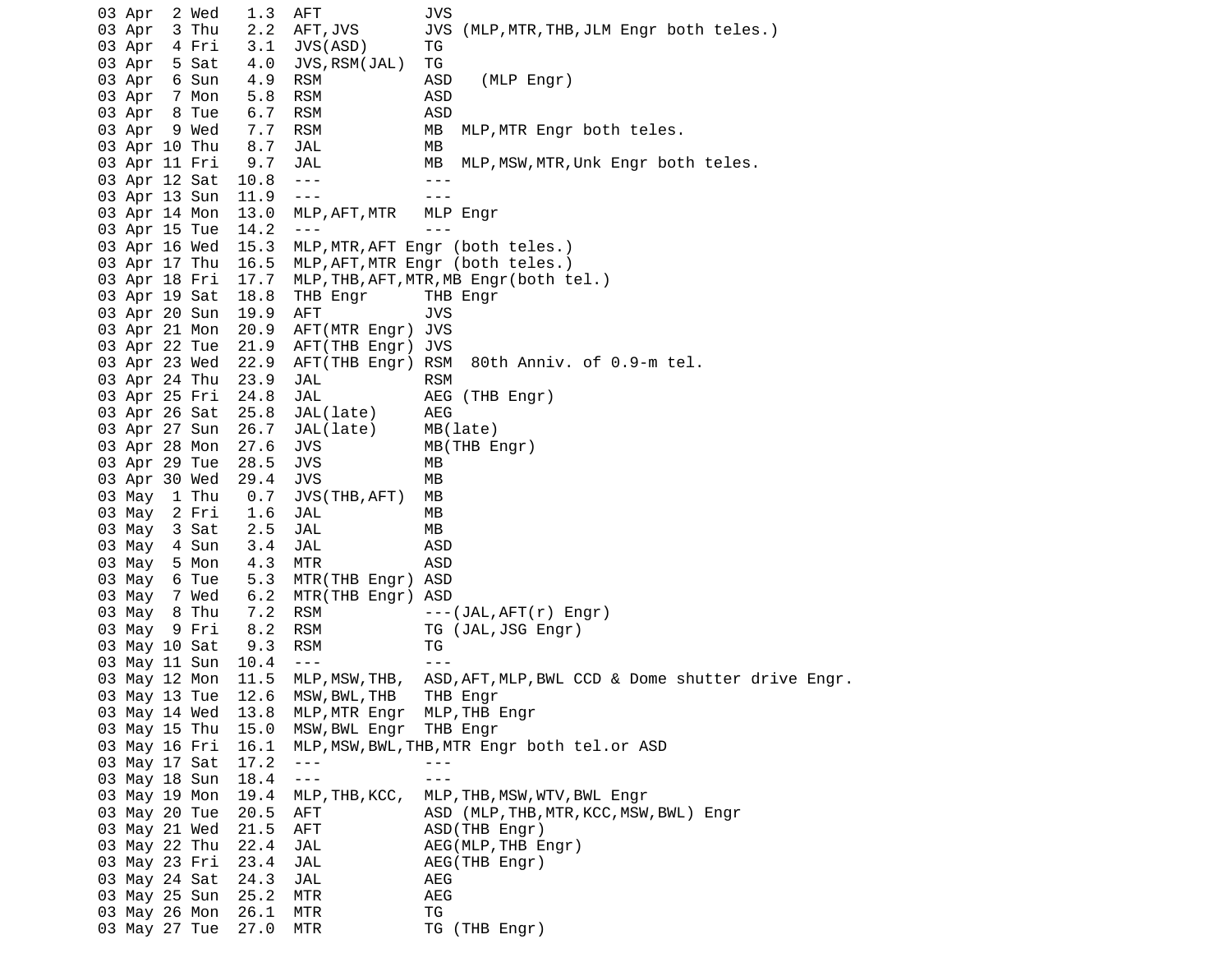03 May 28 Wed 27.9 MTR MB (THB Engr) 03 May 29 Thu 28.8 JAL MB (THB Engr) 03 May 30 Fri 0.1 JAL MB(THB Engr) 03 May 31 Sat 1.0 JAL MB(MLP Engr) 03 Jun 1 Sun 1.9 AFT MB 03 Jun 2 Mon 2.9 AFT --- (THB Engr) 03 Jun 3 Tue<sup>\*\*</sup> 3.8 JVS ASD (THB Engr) 03 Jun 4 Wed 4.8 JVS ASD (THB Engr) 03 Jun 5 Thu 5.8 RSM JVS (THB Engr) 03 Jun 6 Fri 6.8 RSM JVS (MLP,THB Engr) 03 Jun 7 Sat 7.9 RSM 03 Jun 8 Sun 8.9 RSM JVS 03 Jun 9 Mon 10.0 KCC,THB Engr MLP,MSW,THB,WTV,BWL Engr(alum.) 03 Jun 10 Tue 11.2 --- MLP,MSW,THB,WTV,BWL Engr(alum.) 03 Jun 11 Wed 12.3 --- MLP,MSW,THB,BWL,AFT Engr 03 Jun 12 Thu 13.4 MLP,THB,MTR,MSW Engr (both teles.) 03 Jun 13 Fri 14.6 THB Engr THB Engr 03 Jun 14 Sat 15.7 --- Engr (alum.) 03 Jun 15 Sun 16.8 KCC visit KCC visit 03 Jun 16 Mon 17.9 --- MLP,THB,P&H Crane: Engr 03 Jun 17 Tue 18.9 MLP,THB Engr Engr (alum.) 03 Jun 18 Wed\*\*20.0 AFT Engr (alum.) 03 Jun 19 Thu 20.9 AFT MLP, THB Engr MSW, WTV, BWL, KCC 03 Jun 20 Fri 21.9 AFT MLP,THB Engr MSW,WTV,BWL 03 Jun 21 Sat 22.8 AFT+5visitors Engr (alum.) 03 Jun 22 Sun\*\*23.7 MTR Engr (alum.) 03 Jun 23 Mon 24.6 MTR, ASD MLP, MSW, THB, WTV, BWL Engr 03 Jun 24 Tue 25.5 MTR(ASD Engr) Engr (alum.) 03 Jun 25 Wed\*\*26.4 JAL Engr MLP,MSW,THB & Jim Knopp of Ash Dome 03 Jun 26 Thu 27.3 JAL, AEG MLP, MSW, THB Engr 03 Jun 27 Fri 28.2 JAL MLP, MSW, THB Engr 03 Jun 28 Sat 29.1 JAL --- 03 Jun 29 Sun\*\* 0.5 AEG,RSM --- 03 Jun 30 Mon 1.5 AEG MLP,MSW,THB,MTR Engr 03 Jul 1 Tue 2.4 AEG MLP, MSW, MTR Engr 03 Jul 2 Wed 3.4 AEG MLP,MSW,THB,MTR Engr 03 Jul 3 Thu\*\* 4.5 JVS,TNW MLP,MSW,THB,MTR Engr 03 Jul 4 Fri 5.5 JVS --- 03 Jul 5 Sat 6.5 JVS --- 03 Jul 6 Sun 7.6 JVS,MB --- 03 Jul 7 Mon 8.7 MB(JVS) MLP,THB,MSW Engr 03 Jul 8 Tue 9.8 MB MLP,THB,MSW Engr 03 Jul 9 Wed 10.9 --- MLP,THB,MSW,MTR,BWL Engr 03 Jul 10 Thu 12.0 --- -- --- --- 03 Jul 11 Fri 13.1 --- MLP,THB,MSW,BWL,MTR,KCC Engr 03 Jul 12 Sat 14.2 ---03 Jul 13 Sun 15.3 --- - -- ---03 Jul 14 Mon 16.4 MLP Engr MLP, MSW, BWL, THB, MTR, KCC, RSM Engr 03 Jul 15 Tue 17.4 MLP,THB Engr MLP,THB,MTR Engr<br>03 Jul 16 Wed 18.4 MLP et al. MLP,THB,AFT,MTR 03 Jul 16 Wed 18.4 MLP et al. MLP,THB,AFT,MTR Engr 03 Jul 17 Thu 19.4 THB,AFT Engr THB,AFT Engr 03 Jul 18 Fri 20.3 THB Engr THB Engr 03 Jul 19 Sat 21.3 --- --- 03 Jul 20 Sun 22.2 --- --- 03 Jul 21 Mon\*\*23.1 JAL(THB Engr) ASD(THB Engr) 03 Jul 22 Tue 23.9 JAL(THB Engr) ASD(THB Engr)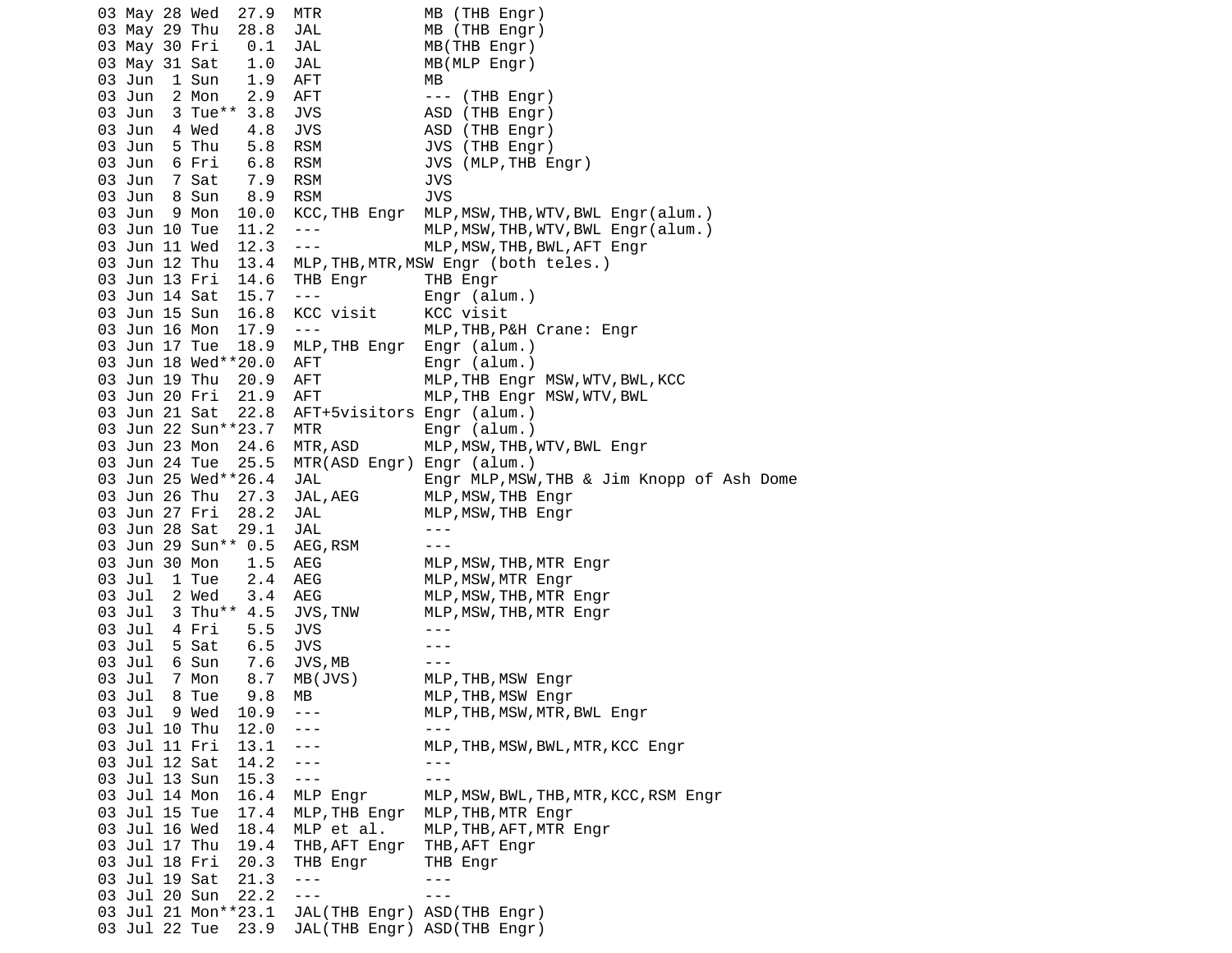03 Jul 23 Wed 24.8 --- - --- ---(THB, AFT Engr) 03 Jul 24 Thu 25.7 MTR Engr ---(THB Engr) 03 Jul 25 Fri 26.7 --- --- -----(THB, KCC Engr) 03 Jul 26 Sat 27.6 ---<br>03 Jul 27 Sun 28.6 --- --- --- --- 03 Jul 27 Sun 28.6 --- --- 03 Jul 28 Mon 0.0 --- ---(THB Engr) 03 Jul 29 Tue 1.0 AFT Engr 03 Jul 30 Wed 2.1 THB Engr THB Engr 03 Jul 31 Thu 3.1 MLP,THB Engr MLP,THB Engr 03 Aug 1 Fri 4.2 --- --- THB Engr<br>03 Aug 2 Sat 5.2 --- ---03 Aug 2 Sat 5.2 --- 03 Aug 3 Sun\*\* 6.3 MB(MLP Engr) RSM(MLP Engr) 03 Aug 4 Mon 7.4 MTR(MLP Engr) MB,RSM(MLP,KCC,RSM Engr) 03 Aug 5 Tue 8.5 MTR MB 03 Aug 5 Tue 8.5 MTR MB 03 Aug 6 Wed 9.5 --- 03 Aug 7 Thu 10.6 MLP,KCC Engr MLP,KCC Engr 03 Aug 8 Fri 11.7 --- - -- ---03 Aug 9 Sat 12.8 --- -- ---03 Aug 10 Sun 13.8 --- -- -- ---03 Aug 11 Mon 14.9 THB Engr THB Engr<br>03 Aug 12 Tue 15.9 THB,AFT Engr THB Engr 03 Aug 12 Tue 15.9 THB,AFT Engr THB Engr 03 Aug 13 Wed 16.9 THB Engr THB Engr 03 Aug 14 Thu 17.9 MSW Engr THB Eng 03 Aug 15 Fri 18.8 --- -- --- ---03 Aug 16 Sat 19.7 --- - -- --- 03 Aug 17 Sun 20.6 --- THB Engr 03 Aug 18 Mon 21.5 --- THB Engr 03 Aug 19 Tue 22.4 MLP,KCC Engr THB Engr 03 Aug 20 Wed 23.3 --- 03 Aug 21 Thu 24.2 MLP,THB Engr MLP,THB Engr 03 Aug 22 Fri 25.1 THB Engr THB Engr 03 Aug 23 Sat 26.1 --- -- ---03 Aug 24 Sun 27.0 --- -- -- ---03 Aug 25 Mon 28.1 --- -- -- --- 03 Aug 26 Tue 29.1 MLP,KCC Engr MLP,KCC Engr 03 Aug 27 Wed 0.6 --- -- -- ---03 Aug 28 Thu 1.7 AFT Engr THB Engr 03 Aug 29 Fri\*\* 2.8 AFT,AEG JVS MLP,THB Engr 03 Aug 30 Sat 3.9 AFT JVS 03 Aug 31 Sun 5.0 AFT MB 03 Sep 1 Mon 6.1 ---<br>03 Sep 2 Tue 7.2 --- --- ---03 Sep 2 Tue 7.2 ---<br>03 Sep 3 Wed\*\* 8.2 MB, 03 Sep 3 Wed<sup>\*\*</sup> 8.2 MB, JAL ASD MLP, THB Engr 03 Sep 4 Thu 9.3 MB ASD 03 Sep 5 Fri 10.3 MLP,THB,KCC Engr (both telescopes) 03 Sep 6 Sat 11.4 ---03 Sep 7 Sun 12.4 --- -- -- --- 03 Sep 8 Mon 13.4 --- --- 03 Sep 8 Mon 13.4 --- 03 Sep 9 Tue 14.4 --- THB Engr 03 Sep 10 Wed 15.4 --- THB Engr 03 Sep 11 Thu 16.3 MLP,THB,KCC Engr(both tel.) 03 Sep 12 Fri 17.2 THB, KCC Engr THB, KCC Engr 03 Sep 13 Sat 18.1 ---03 Sep 14 Sun 19.0 --- - -- ---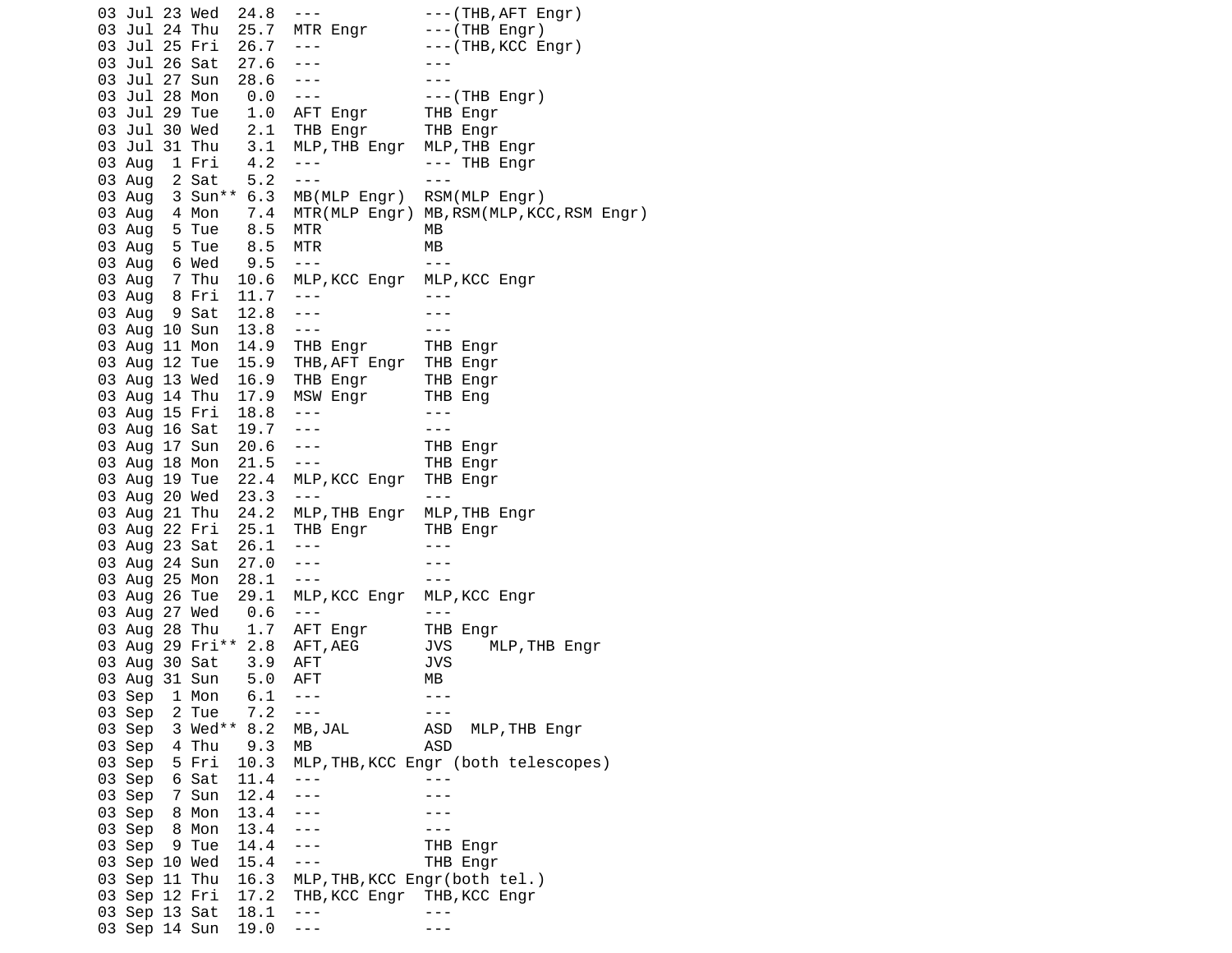03 Sep 15 Mon\*\*19.9 AFT,ASD MB MLP,MTR,KCC Engr 03 Sep 16 Tue 20.8 AFT(ASD Engr) MB 03 Sep 17 Wed 21.7 AFT MB 03 Sep 18 Thu 22.6 AFT AEG 03 Sep 19 Fri 23.5 MTR AEG MLP,KCC Engr 03 Sep 20 Sat 24.5 MTR AEG 03 Sep 21 Sun\*\*25.5 03 Sep 22 Mon 26.5 RSM, KCC TG 03 Sep 23 Tue 27.5 --- 03 Sep 24 Wed 28.6 MLP etal Engr MLP etal Engr Dewar Pumped 0.2 MLP etal Engr MLP etal Engr 03 Sep 26 Fri 1.3 JVS(THB Engr) ASD (THB Engr) 03 Sep 27 Sat 2.5 JVS ASD 03 Sep 28 Sun 3.6 JVS<br>03 Sep 29 Mon 4.7 AEG 4.7 AEG(THB Engr) JVS (THB Engr) 03 Sep 30 Tue 5.8 AEG JVS 03 Oct 1 Wed 6.9 AEG JAL (THB Engr) 7.9 MB (THB Engr) JAL (THB Engr) 03 Oct 3 Fri 9.0 MB JAL 03 Oct 4 Sat 10.0 MB JAL 03 Oct 5 Sun 11.0 --- -- ---03 Oct 6 Mon 11.9 MSW, THB Engr THB, KCC Engr 03 Oct 7 Tue 12.9 THB Engr THB Engr 03 Oct 8 Wed 13.8 THB Engr THB,MTR Engr 03 Oct 9 Thu 14.8 THB Engr THB Engr 03 Oct 10 Fri 15.7 --- -- -- ---03 Oct 11 Sat 16.6 --- -- ---03 Oct 12 Sun 17.5 --- -- --- 03 Oct 13 Mon 18.4 MLP,THB,MTR Engr (both tel.) 03 Oct 14 Tue 19.2 MLP,THB,MTR MLP,THB,MTR Engr Pumped 0.9-m dewar 03 Oct 15 Wed\*\*20.1 JAL AEG MLP,THB,MTR Engr both tel. 03 Oct 16 Thu 21.0 JAL(THB Engr) AEG (THB Engr) 03 Oct 17 Fri 22.0 AFT AEG 03 Oct 18 Sat 22.9 AFT JVS 03 Oct 19 Sun 23.9 AFT JVS 03 Oct 20 Mon 24.9 AEG 03 Oct 21 Tue 25.9 AEG JVS 03 Oct 22 Wed 27.0 AEG(MLP,THB) MB 03 Oct 23 Thu 28.1 AEG 03 Oct 24 Fri 29.3 RSM MB 03 Oct 25 Sat 0.9 RSM 03 Oct 26 Sun 2.1 RSM,KCC ASD 03 Oct 27 Mon 3.2 AFT 03 Oct 28 Tue 4.3 AFT TG 03 Oct 29 Wed 5.4 JVS(THB,KCC) TG<br>03 Oct 30 Thu 6.5 JVS(THB,KCC) JA 03 Oct 30 Thu 6.5 JVS(THB,KCC) JAL 03 Oct 31 Fri 7.5 MB JVS 03 Nov 1 Sat 8.5 MB JAL 03 Nov 2 Sun 9.5 MB JAL  $3$  Mon\*\*10.4 ---  $-$  --- 03 Nov 4 Tue 11.4 --- THB Engr (pointing map) 03 Nov 5 Wed 12.3 --- THB Engr (pointing map) 03 Nov 6 Thu 13.2 --- THB Engr 03 Nov 7 Fri 14.1 --- - --- ---03 Nov 8 Sat 15.0 --- - --03 Nov 9 Sun 15.9 --- - -- ---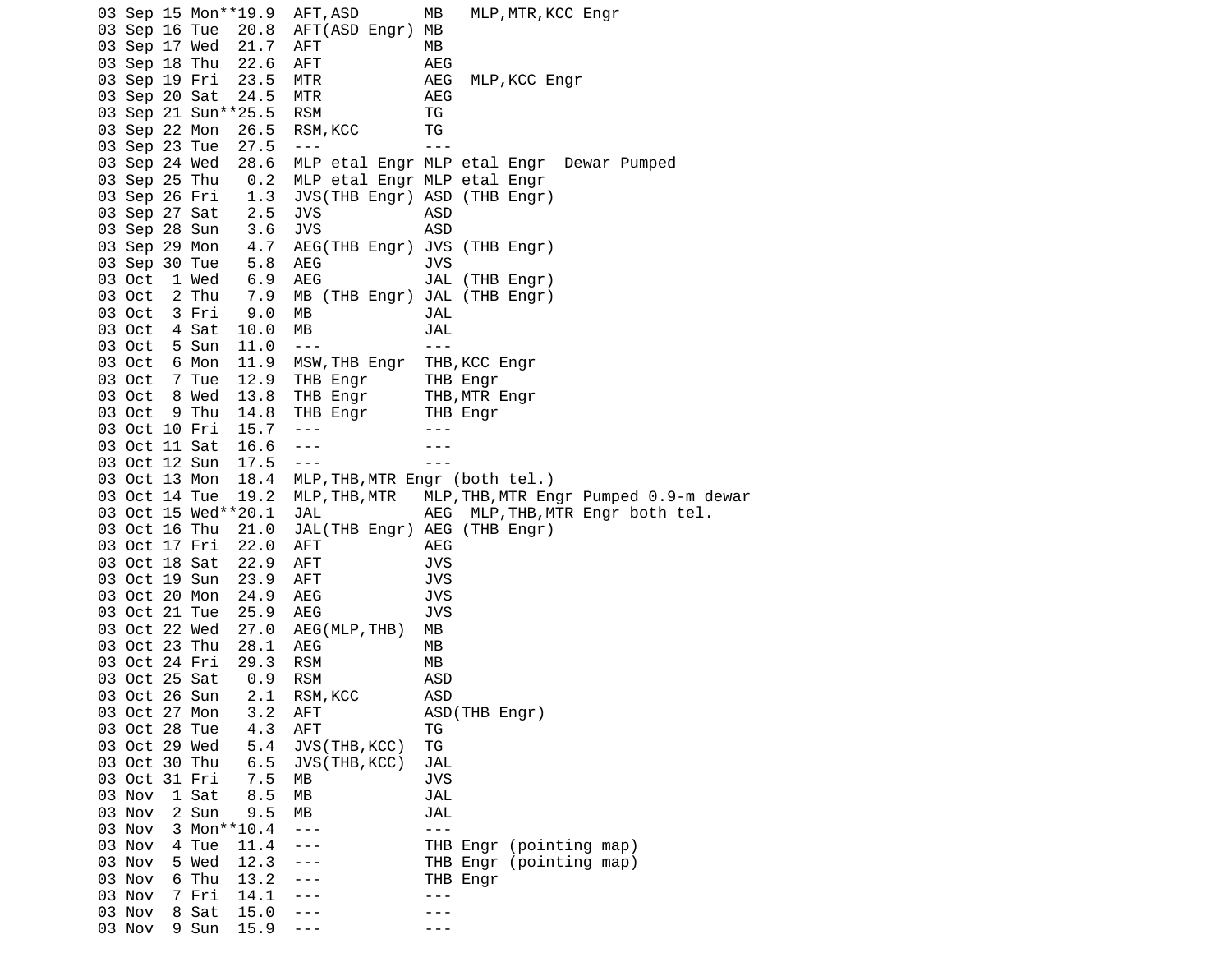03 Nov 10 Mon 16.8 THB Engr --- 03 Nov 11 Tue 17.7 --- 03 Nov 12 Wed 18.5 MLP,MTR Engr MLP,MTR Engr 03 Nov 13 Thu 19.5 MLP,THB Engr MLP,THB Engr (pump 1.8m dewar) AFT ASD MLP, THB, MTR Engr both teles. 03 Nov 15 Sat 21.3 AFT ASD 03 Nov 16 Sun 22.3 AFT 03 Nov 17 Mon 23.3 AFT AEG 03 Nov 18 Tue\*\*24.3 JAL(THB Engr) TG 03 Nov 19 Wed 25.4 JAL TG MLP,THB,MTR Engr both tel.<br>03 Nov 20 Thu 26.5 JAL MB MLP,THB Engr both tel. JAL MB MLP, THB Engr both tel. 03 Nov 21 Fri 27.6 JVS MB 03 Nov 22 Sat 28.8 JVS MB<br>03 Nov 23 Sun 0.4 JVS MB 03 Nov 23 Sun 0.4 JVS 03 Nov 24 Mon 1.6 JVS JAL 03 Nov 25 Tue 2.7 AEG(THB Engr) JAL (THB Engr) 03 Nov 26 Wed 3.8 AEG RSM 10:00 school tour 03 Nov 27 Thu 4.9 AEG RSM 03 Nov 28 Fri 6.0 AEG RSM 03 Nov 29 Sat 7.0 RSM ASD CCIT power outage 03 Nov 30 Sun 8.0 RSM ASD 03 Dec 1 Mon 8.9 JVS ASD 03 Dec 2 Tue 9.8 JVS ASD MLP, THB Engr (both tel.) 03 Dec 3 Wed 10.7 --- THB Observing & pointing Engr. 03 Dec 4 Thu 11.6 --- THB Engr 03 Dec 5 Fri 12.5 --- THB Engr 03 Dec 6 Sat 13.4 --- -- ---03 Dec 7 Sun 14.3 ---<br>03 Dec 8 Mon 15.2 MLP,THB,MTR MLP 03 Dec 8 Mon 15.2 MLP,THB,MTR MLP,THB,MTR Engr 03 Dec 9 Tue 16.1 --- -- --- 03 Dec 10 Wed 17.0 MLP,THB Engr MLP,THB Engr 03 Dec 11 Thu 17.9 THB Engr THB Engr Pumped 0.9-m dewar 03 Dec 12 Fri 18.8 MLP,THB,MTR MLP,THB,MTR Engr 03 Dec 13 Sat<sup>\*\*</sup>19.8 AEG MB 03 Dec 14 Sun 20.7 AEG MB<br>03 Dec 15 Mon 21.7 AEG MB AEG MB JVS & MTR on Visitors' tel. 03 Dec 16 Tue 22.7 AEG ASD 03 Dec 17 Wed 23.8 RSM ASD MLP,THB,MTR Engr<br>03 Dec 18 Thu 24.9 RSM ASD 03 Dec 18 Thu 24.9 03 Dec 19 Fri 26.0 RSM ASD 03 Dec 20 Sat 27.1 RSM,KCC JAL 03 Dec 21 Sun 28.3 AFT JAL 03 Dec 22 Mon 29.4 AFT<br>03 Dec 23 Tue 1.0 AFT 1.0 AFT MB MLP, MTR, KCC Engr 03 Dec 24 Wed 2.2 AFT MB 03 Dec 25 Thu 3.3 AFT MB 03 Dec 26 Fri\*\* 4.3 JAL JVS 03 Dec 27 Sat 5.4 JAL JVS 03 Dec 28 Sun 6.3 JVS AEG 03 Dec 29 Mon 7.3 JVS AEG 03 Dec 30 Tue 8.2 JVS AEG 03 Dec 31 Wed 9.1 --- -- -- --- 04 Jan 1 Thu 10.0 --- --- 04 Jan 2 Fri 10.9 --- -- ---04 Jan 3 Sat 11.8 ---04 Jan 4 Sun 12.6 --- -- ---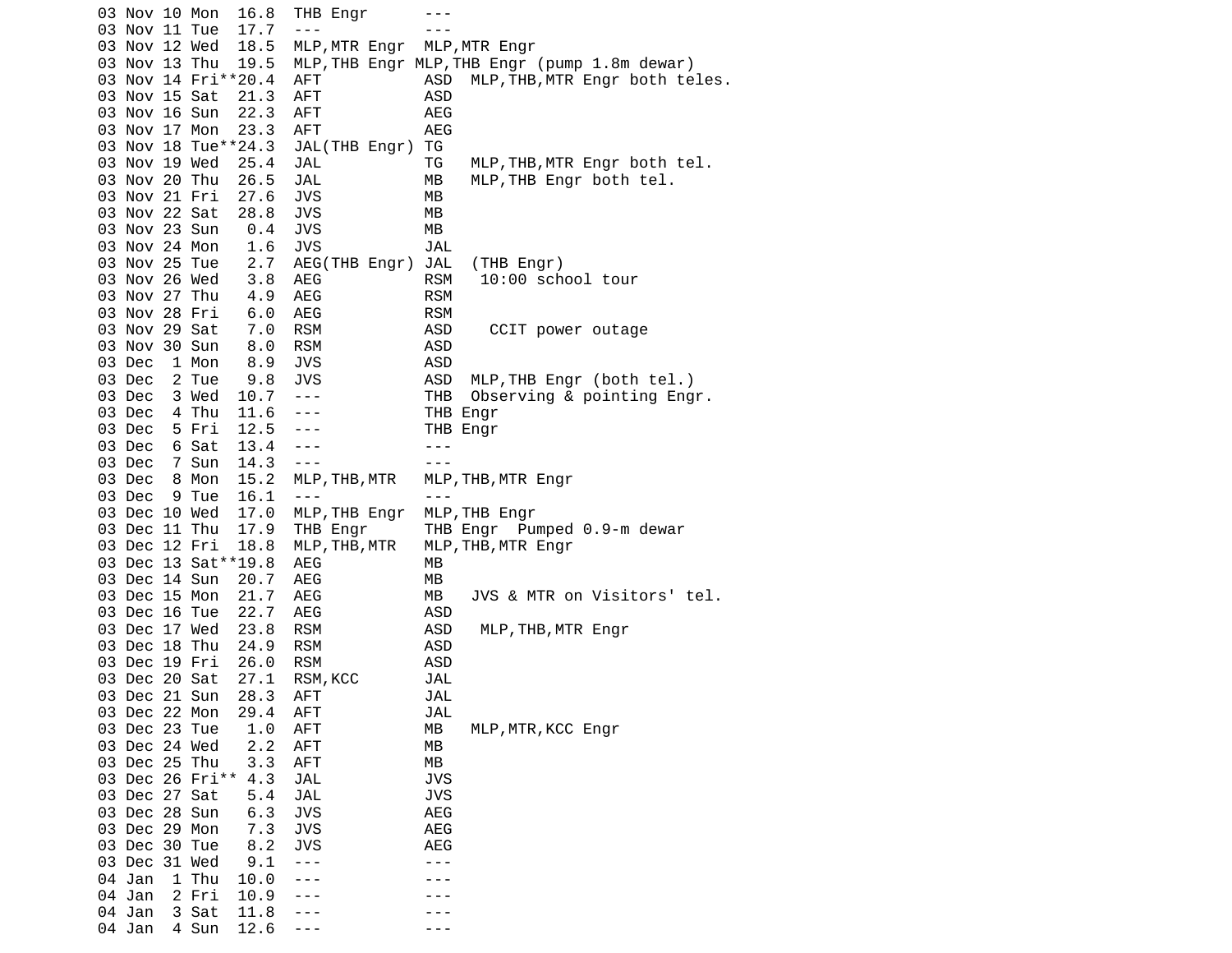|  | 04 Jan                         | 5 Mon                        | 13.5 | $- - - -$                | $- - -$                                                                    |
|--|--------------------------------|------------------------------|------|--------------------------|----------------------------------------------------------------------------|
|  | 04 Jan                         | 6 Tue                        | 14.5 |                          | MLP, THB, MTR, KCC both tele. John Kennewell arrives in Tucson             |
|  | 04 Jan                         | 7 Wed                        | 15.4 | $- - - -$                | Mongolians arrive in Tucson<br>$  -$                                       |
|  | 04 Jan                         | 8 Thu                        | 16.3 | THB Engr                 | THB Engr                                                                   |
|  | 04 Jan                         | 9 Fri                        | 17.3 | THB Engr                 | Engr                                                                       |
|  | 04 Jan 10 Sat                  |                              | 18.2 | $\sim$ $ \sim$           | 3PM: 40 Astrobio grad students; Mongolians to Kitt Peak<br>$\sim$ $  \sim$ |
|  | 04 Jan 11 Sun                  |                              | 19.2 | $\sim$ $ \sim$           | $- - -$                                                                    |
|  |                                | 04 Jan 12 Mon**20.2          |      | AEG                      | Engr (MLP, THB, MTR Engr)                                                  |
|  | 04 Jan 13 Tue                  |                              | 21.2 | AEG                      | Engr                                                                       |
|  | 04 Jan 14 Wed                  |                              | 22.3 | AEG                      | Engr                                                                       |
|  | 04 Jan 15 Thu                  |                              | 23.3 | AEG(THB Engr) Engr       |                                                                            |
|  |                                | 04 Jan 16 Fri**24.4          |      | MВ                       | Engr                                                                       |
|  | 04 Jan 17 Sat                  |                              | 25.5 | MВ                       | - - -                                                                      |
|  | 04 Jan 18 Sun                  |                              | 26.6 | МB                       | $- - -$                                                                    |
|  |                                |                              |      |                          |                                                                            |
|  | 04 Jan 19 Mon                  |                              | 27.8 | МB                       | Engr                                                                       |
|  |                                | 04 Jan 20 Tue**28.9          |      | JAL, THB                 | Engr Spitzer collaboration                                                 |
|  | 04 Jan 21 Wed                  |                              | 0.5  | JAL                      | Engr                                                                       |
|  | 04 Jan 22 Thu                  |                              | 1.6  | JAL                      | Engr                                                                       |
|  |                                | 04 Jan 23 Fri** 2.6          |      | THB Engr                 | THB Engr                                                                   |
|  | 04 Jan 24 Sat                  |                              | 3.7  | $\sim$ $ \sim$           | $- - -$                                                                    |
|  |                                | 04 Jan 25 Sun** 4.6          |      | AFT                      | $- - -$                                                                    |
|  | 04 Jan 26 Mon                  |                              | 5.6  | AFT                      | MLP, THB, MTR Engr Pump 1.8-m dewar                                        |
|  | 04 Jan 27 Tue                  |                              | 6.5  | AFT                      | MLP, THB Engr.<br>JAL                                                      |
|  | 04 Jan 28 Wed                  |                              | 7.4  | AFT                      | JAL                                                                        |
|  |                                | 04 Jan 29 Thu** 8.3          |      | <b>JVS</b>               | MB (MLP, THB Engr)                                                         |
|  | 04 Jan 30 Fri                  |                              | 9.2  | JVS                      | MВ                                                                         |
|  |                                | 04 Jan 31 Sat ** 10.1        |      | $\sim$ $ \sim$           | <b>RSM</b>                                                                 |
|  | 04 Feb                         | 1 Sun                        | 11.0 | $\sim$ $\sim$ $\sim$     | $- - -$                                                                    |
|  | 04 Feb                         | 2 Mon                        | 11.9 | $- - -$                  | MLP, THB Engr                                                              |
|  | 04 Feb                         | 3 Tue                        | 12.8 | $- - -$                  | MLP, THB Engr                                                              |
|  | 04 Feb                         | 4 Wed                        | 13.8 | $- - -$                  | $- - -$                                                                    |
|  | 04 Feb                         | 5 Thu                        | 14.7 | $- - -$                  | MLP, THB Engr                                                              |
|  | 04 Feb                         | 6 Fri                        | 15.7 | $- - -$<br>$- - -$       | MLP, THB Engr<br>$- - -$                                                   |
|  | 04 Feb                         | 7 Sat                        | 16.7 |                          | $- - -$                                                                    |
|  | 04 Feb                         | 8 Sun                        | 17.7 | $\sim$ $\sim$ $\sim$     |                                                                            |
|  | 04 Feb                         | 9 Mon<br>04 Feb 10 Tue**19.8 | 18.7 |                          | MLP, THB, MTR Engr. (both tel.) Pumped 0.9-m dewar                         |
|  | 04 Feb 11 Wed                  |                              |      | JAL                      | ASD<br>MLP, THB, MTR Engr.<br>ASD                                          |
|  | 04 Feb 12 Thu                  |                              | 20.8 | JAL                      | <b>ASD</b>                                                                 |
|  |                                | 04 Feb 13 Fri**22.9          | 21.9 | JAL<br><b>RSM</b>        | ΤG<br>(THB Engr)                                                           |
|  | 04 Feb 14 Sat                  |                              | 24.0 | <b>RSM</b>               | ΤG                                                                         |
|  |                                |                              | 25.1 | AEG                      | <b>RSM</b>                                                                 |
|  | 04 Feb 15 Sun                  |                              |      |                          |                                                                            |
|  | 04 Feb 16 Mon                  |                              | 26.2 | AEG                      | <b>JVS</b>                                                                 |
|  | 04 Feb 17 Tue                  |                              | 27.3 | AEG                      | <b>JVS</b>                                                                 |
|  | 04 Feb 18 Wed<br>04 Feb 19 Thu |                              | 28.4 | <b>JVS</b><br><b>JVS</b> | МB<br>МB                                                                   |
|  |                                |                              | 29.5 |                          |                                                                            |
|  | 04 Feb 20 Fri                  |                              | 1.0  | <b>AFT</b>               | МB                                                                         |
|  | 04 Feb 21 Sat                  |                              | 2.0  | <b>AFT</b>               | AEG                                                                        |
|  | 04 Feb 22 Sun<br>04 Feb 23 Mon |                              | 3.0  | JAL                      | AEG<br>---                                                                 |
|  | 04 Feb 24 Tue                  |                              | 3.9  | $\sim$ $ \sim$           |                                                                            |
|  |                                |                              | 4.8  | <b>JAL</b>               |                                                                            |
|  | 04 Feb 25 Wed                  |                              | 5.8  | $- - -$                  |                                                                            |
|  | 04 Feb 26 Thu                  |                              | 6.6  | $- - -$                  |                                                                            |
|  | 04 Feb 27 Fri                  |                              | 7.5  | МB                       | JVS, THB (MLP, THB Engr)                                                   |
|  | 04 Feb 28 Sat                  |                              | 8.4  | МB                       | THB<br><b>THB</b>                                                          |
|  | 04 Feb 29 Sun                  |                              | 9.3  | МB                       |                                                                            |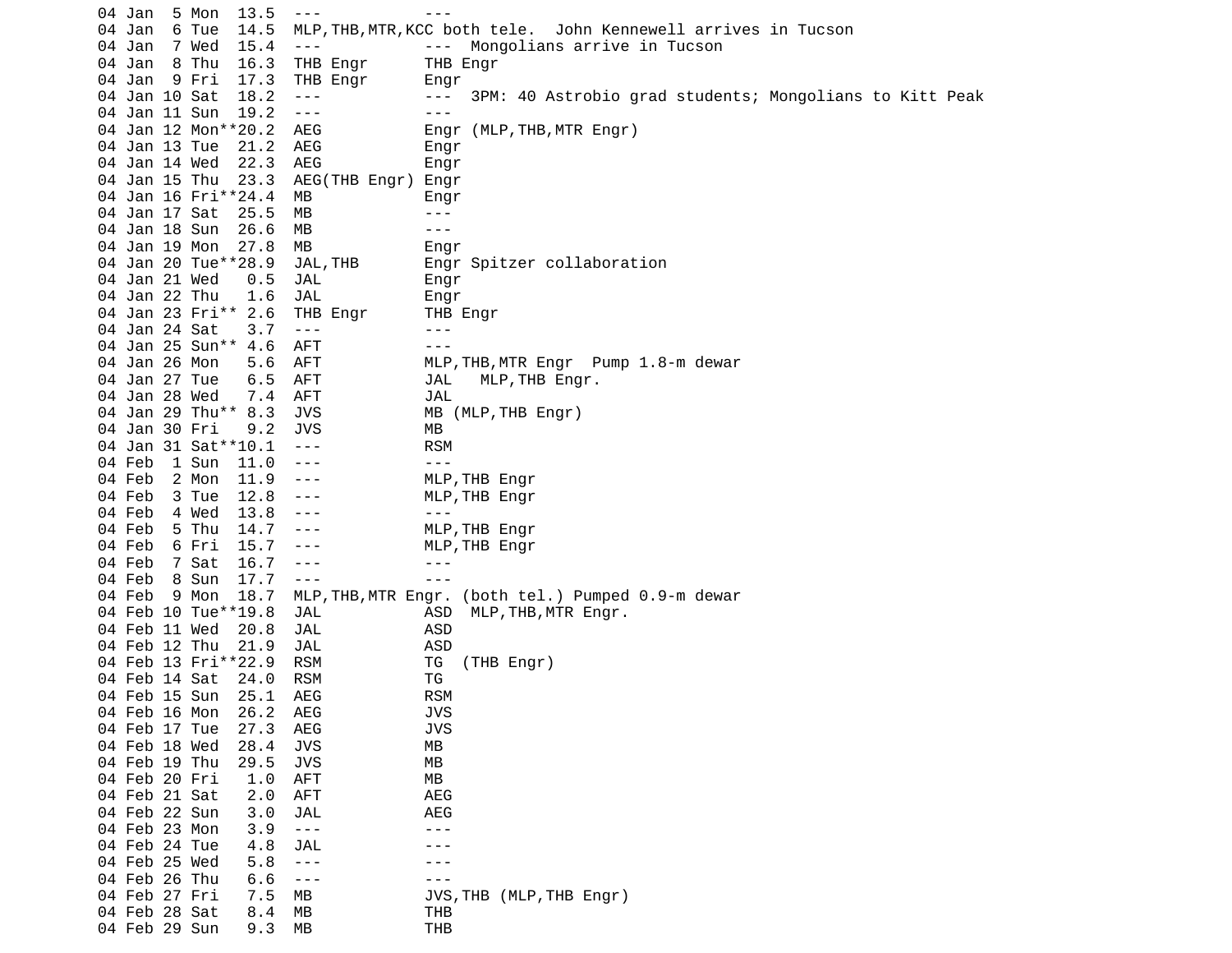04 Mar 1 Mon 10.2 --- THB Cleanup 04 Mar 2 Tue 11.2 --- -- ---04 Mar 3 Wed 12.1 --- -- -- --- 04 Mar 4 Thu 13.1 MLP,KCC Engr (both teles.) 04 Mar 5 Fri 14.1 THB Engr THB Engr 04 Mar 6 Sat 15.1 --- -- -- Prospective PtyS grad students 04 Mar 7 Sun 16.2 --- - -- --- 04 Mar 8 Mon 17.2 THB Engr THB Engr 04 Mar 9 Tue 18.3 --- -- --- 04 Mar 10 Wed 19.4 MLP,THB Engr MLP,THB Pump 1.8-m dewar; clean mirrors 04 Mar 11 Thu\*\*20.5 AEG RSM (MLP, THB Engr) 04 Mar 12 Fri 21.5 AEG(THB Engr) RSM (THB Engr) 04 Mar 13 Sat 22.6 AEG ---<br>04 Mar 14 Sun 23.7 AEG MB (MLP Engr) 04 Mar 14 Sun 23.7 AEG 04 Mar 15 Mon 24.8 MB JVS (THB Engr) 04 Mar 16 Tue 25.8 AFT(THB Engr) JVS (THB Engr) 04 Mar 17 Wed 26.9 AFT(THB Engr) JVS 04 Mar 18 Thu 27.9 AFT RSM 04 Mar 19 Fri 28.9 AFT(THB Engr) RSM (THB Engr) 04 Mar 20 Sat 0.4 RSM ASD 04 Mar 21 Sun 1.3 RSM ASD 04 Mar 22 Mon 2.3 MTR ASD 04 Mar 23 Tue 3.2 MTR ASD 04 Mar 24 Wed 4.1 AFT(THB Engr) MB 04 Mar 25 Thu 5.0 AEG MB 04 Mar 26 Fri 5.9 AEG(THB Engr) TG 04 Mar 27 Sat 6.8 AEG TG 04 Mar 28 Sun\*\* 7.7 JVS JAL 04 Mar 29 Mon 8.6 JVS(THB Engr) JAL 04 Mar 30 Tue 9.5 JAL THB 04 Mar 31 Wed\*\*10.5 --- THB cleanup MLP,MTR,AFT,KCC Engr 04 Apr 1 Thu 11.5 --- MLP,THB,MTR Engr 04 Apr 2 Fri 12.5 --- MLP,THB,MTR,AFT,KCC Engr 1.8-m dewar pumped 04 Apr 3 Sat 13.5 --- - -- --04 Apr 4 Sun 14.6 --- -- --- 04 Apr 5 Mon 15.7 --- MLP,THB,MTR,AFT,KCC Engr 04 Apr 6 Tue 16.8 --- MLP,THB,MTR,AFT,KCC Engr 04 Apr 7 Wed 17.9 --- MLP et al. Engr 0.9-m dewar pumped 26h 04 Apr 8 Thu 19.0 MLP etal MLP etal Pump 0.9-m CCD 04 Apr 9 Fri\*\*20.1 AFT(MLP,THB) RSM(MLP,THB Engr) 1.8-m mirror cleaned 04 Apr 10 Sat 21.2 AFT RSM 04 Apr 11 Sun 22.3 AFT RSM (THB Engr) 04 Apr 12 Mon 23.4 AFT JVS (THB Engr) 04 Apr 13 Tue 24.4 MTR JVS (MLP,THB,MTR,KCC Engr) 04 Apr 14 Wed 25.4 MTR(JAL,MB) JVS (MLP,THB,MTR,AFT,KCC) 04 Apr 15 Thu 26.4 MTR MB (MTR,AFT,KCC Engr) 04 Apr 16 Fri 27.4 RSM MB (MLP, AFT, KCC, RSM Engr) 04 Apr 17 Sat 28.4 RSM MB JVS ASD THB 04 Apr 18 Sun 29.3 JAL MB ASD MTR 04 Apr 19 Mon 0.7 JAL ASD (MLP et al. Engr) 04 Apr 20 Tue 1.6 JAL ASD (MLP et al. Engr) 04 Apr 21 Wed 2.5 JAL ASD (MLP, THB, AFT, KCC Engr) 04 Apr 22 Thu 3.4 JVS ASD (MLP,THB,MTR,KCC Engr)<br>04 Apr 23 Fri 4.3 JVS TG 04 Apr 23 Fri 4.3 JVS TG 04 Apr 24 Sat 5.2 JVS TG Tohono Family Night 04 Apr 25 Sun\*\* 6.1 MB RSM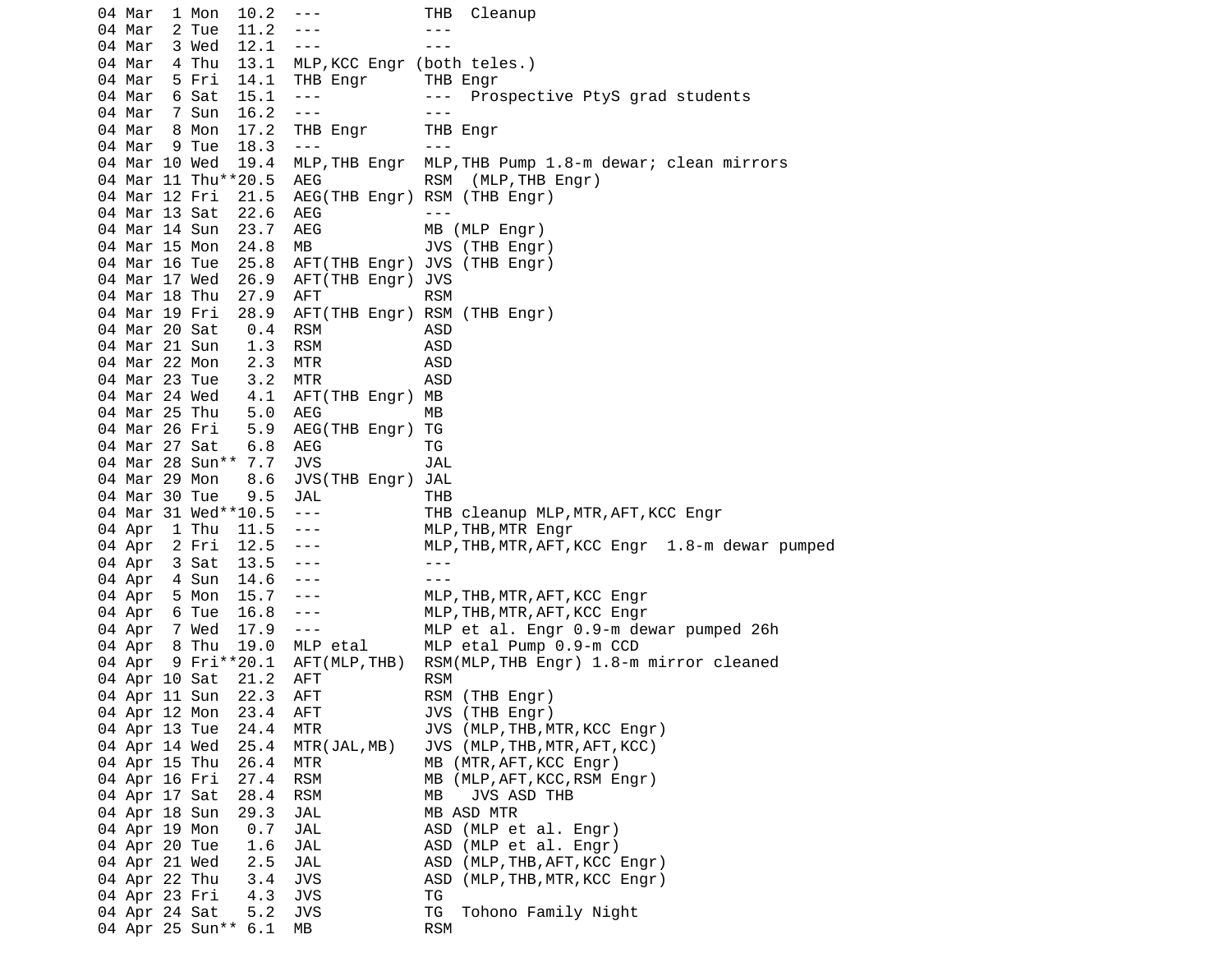| 04 Apr 26 Mon |   |       | 7.0                 | МB                   |            | AEG (MTR, AFT, KCC Engr) Fire alarm test                                        |
|---------------|---|-------|---------------------|----------------------|------------|---------------------------------------------------------------------------------|
| 04 Apr 27 Tue |   |       | 7.9                 | AEG                  | THB        | (MTR, AFT, KCC Engr)                                                            |
| 04 Apr 28 Wed |   |       | 8.9                 | AEG                  | THB        | (MLP, THB, MTR, AFT, KCC Engr)                                                  |
| 04 Apr 29 Thu |   |       | 9.9                 | JAL(late)            | THB        | (MLP, THB, MTR, AFT, KCC Engr)                                                  |
| 04 Apr 30 Fri |   |       | 10.9                | $\sim$ $\sim$ $\sim$ | THB        | (THB, MTR, AFT Engr)                                                            |
| 04 May        |   | 1 Sat | 11.9                | AFT, RSM             | $- - -$    |                                                                                 |
| 04 May        |   | 2 Sun | 13.0                | $  -$                | $- - -$    |                                                                                 |
| 04 May        |   | 3 Mon | 14.1                | ---                  |            | MLP, MTR, AFT, KCC Engr. Rob Jedicke arrives                                    |
| 04 May        |   | 4 Tue | 15.3                | ---                  |            | MLP, THB, MTR, AFT, KCC Engr Rob here                                           |
| 04 May        |   | 5 Wed | 16.4                | $\sim$ $ \sim$       |            | MLP, THB, MTR, AFT, KCC Engr 0.9-m dewar pumped 20h                             |
| 04 May        |   | 6 Thu | 17.6                |                      |            | MLP etal Engr MLP, THB, MTR, AFT, KCC Engr Pumped 0.9-m dewar                   |
| 04 May        |   | 7 Fri | 18.7                |                      |            | MLP etal Engr MLP, THB, MTR, AFT, KCC Engr; cleaned mirrors                     |
| 04 May        |   |       | 8 Sat ** 19.8       | AFT                  | AEG        |                                                                                 |
| 04 May 9 Sun  |   |       | 20.9                | AFT                  | ASD        |                                                                                 |
| 04 May 10 Mon |   |       | 22.0                | AFT                  | <b>ASD</b> |                                                                                 |
| 04 May 11 Tue |   |       | 23.0                | AFT                  | <b>ASD</b> |                                                                                 |
|               |   |       | 04 May 12 Wed**24.0 | JVS                  | AEG        |                                                                                 |
| 04 May 13 Thu |   |       | 25.0                | JVS                  | AEG        | (MLP, MTR, KCC 0.9-m Engr)                                                      |
|               |   |       | 04 May 14 Fri**26.0 | AFT                  |            | MB MLP etal Engr                                                                |
| 04 May 15 Sat |   |       | 26.9                | MTR                  | МB         |                                                                                 |
| 04 May 16 Sun |   |       | 27.8                | MTR                  | MВ         |                                                                                 |
| 04 May 17 Mon |   |       | 28.7                | MTR                  | МB         |                                                                                 |
| 04 May 18 Tue |   |       | 0.1                 | JAL                  |            | THB MUSES-C flyby                                                               |
| 04 May 19 Wed |   |       | 1.0                 | JAL                  | THB        |                                                                                 |
| 04 May 20 Thu |   |       | 1.9                 | JAL                  | ASD        |                                                                                 |
| 04 May 21 Fri |   |       | 2.8                 | AFT                  | ASD        |                                                                                 |
| 04 May 21 Fri |   |       | 2.8                 | AFT                  | ASD        |                                                                                 |
| 04 May 22 Sat |   |       | 3.7                 | AFT                  | <b>ASD</b> |                                                                                 |
| 04 May 23 Sun |   |       | 4.6                 | AFT                  | <b>ASD</b> |                                                                                 |
| 04 May 24 Mon |   |       | 5.5                 | AFT                  | TG         | (MLP, MTR, KCC Engr)                                                            |
| 04 May 25 Tue |   |       | 6.4                 | MВ                   | TG         |                                                                                 |
| 04 May 26 Wed |   |       | 7.4                 | МB                   | THB        | (MLP, MTR, KCC Engr)                                                            |
| 04 May 27 Thu |   |       | 8.3                 | MTR                  | THB        | (MLP, KCC Engr)                                                                 |
| 04 May 28 Fri |   |       | 9.4                 | MTR                  | <b>THB</b> |                                                                                 |
| 04 May 29 Sat |   |       | 10.4                | $  -$                | THB        | cleanup.                                                                        |
| 04 May 30 Sun |   |       | 11.5                | $- - -$              | $- - -$    |                                                                                 |
| 04 May 31 Mon |   |       | 12.6                | $  -$                | $- - -$    |                                                                                 |
| 04 Jun 1 Tue  |   |       | 13.8                | MLP Engr             |            | MLP, MTR, AFT, KCC Engr Pumped 1.8-m dewar                                      |
| 04 Jun        |   | 2 Wed | 14.9                | $- - -$              |            | MLP, MTR, AFT, KCC Engr corrected magnitude scales & nonlinearity @ both scopes |
| 04 Jun        | 2 |       |                     |                      |            | 1.8-m dewar pumped                                                              |
| 04 Jun        |   | 3 Thu | 16.1                | - - -                |            | MLP, MTR, AFT, KCC, JAL, ASD Engr 1st night test of new 1.8-m CCD electronics   |
| 04 Jun        |   | 4 Fri | 17.3                | $- - -$              |            | MLP, MTR Engr                                                                   |
| 04 Jun        |   | 5 Sat | 18.4                | $  -$                | $- - -$    |                                                                                 |
| 04 Jun        |   | 6 Sun | 19.5                | $\sim$ $\sim$ $\sim$ |            |                                                                                 |
| 04 Jun        |   |       | 7 Mon**20.6         | JAL, ASD             |            | ASD, JAL MLP, MTR, AFT, KCC Engr                                                |
| 04 Jun        |   | 8 Tue | 21.6                | JAL, ASD             |            | ASD (MLP, MTR, AFT, KCC Engr)                                                   |
| 04 Jun 9 Wed  |   |       | 22.6                | $\sim$ $\sim$ $\sim$ |            | ASD, JAL MLP, MTR, AFT, KCC Engr 04 Jun 9 1.8-m mirror cleaned                  |
|               |   |       | 04 Jun 10 Thu**23.6 | AFT                  |            | MB, ASD(JAL, MLP, MTR, KCC Engr)                                                |
| 04 Jun 11 Fri |   |       | 24.5                | MB.                  |            | MB, AFT(MLP, MTR, KCC Engr)JAL corrected mag scale @ 0.9m again                 |
| 04 Jun 12 Sat |   |       | 25.5                | MВ                   |            | AFT Engr                                                                        |
| 04 Jun 13 Sun |   |       | 26.4                | MВ                   |            | AFT, MB Engr                                                                    |
|               |   |       | 04 Jun 14 Mon**27.3 | <b>RSM</b>           |            | JAL corrected mag scale @ 1.8-m<br>JAL, AFT Engr Jun 15 02:55 UT:               |
| 04 Jun 15 Tue |   |       | 28.2                | <b>RSM</b>           |            | AFT and JVS(MLP, MTR, KCC Engr)                                                 |
| 04 Jun 16 Wed |   |       | 29.0                | <b>RSM</b>           |            | AFT and JVS(MTR, KCC Engr)                                                      |
| 04 Jun 17 Thu |   |       | 0.4                 | <b>RSM</b>           |            | MTR, RSM (MLP, MTR, KCC Engr)                                                   |
| 04 Jun 18 Fri |   |       | 1.3                 | <b>RSM</b>           |            | MTR, RSM Engr                                                                   |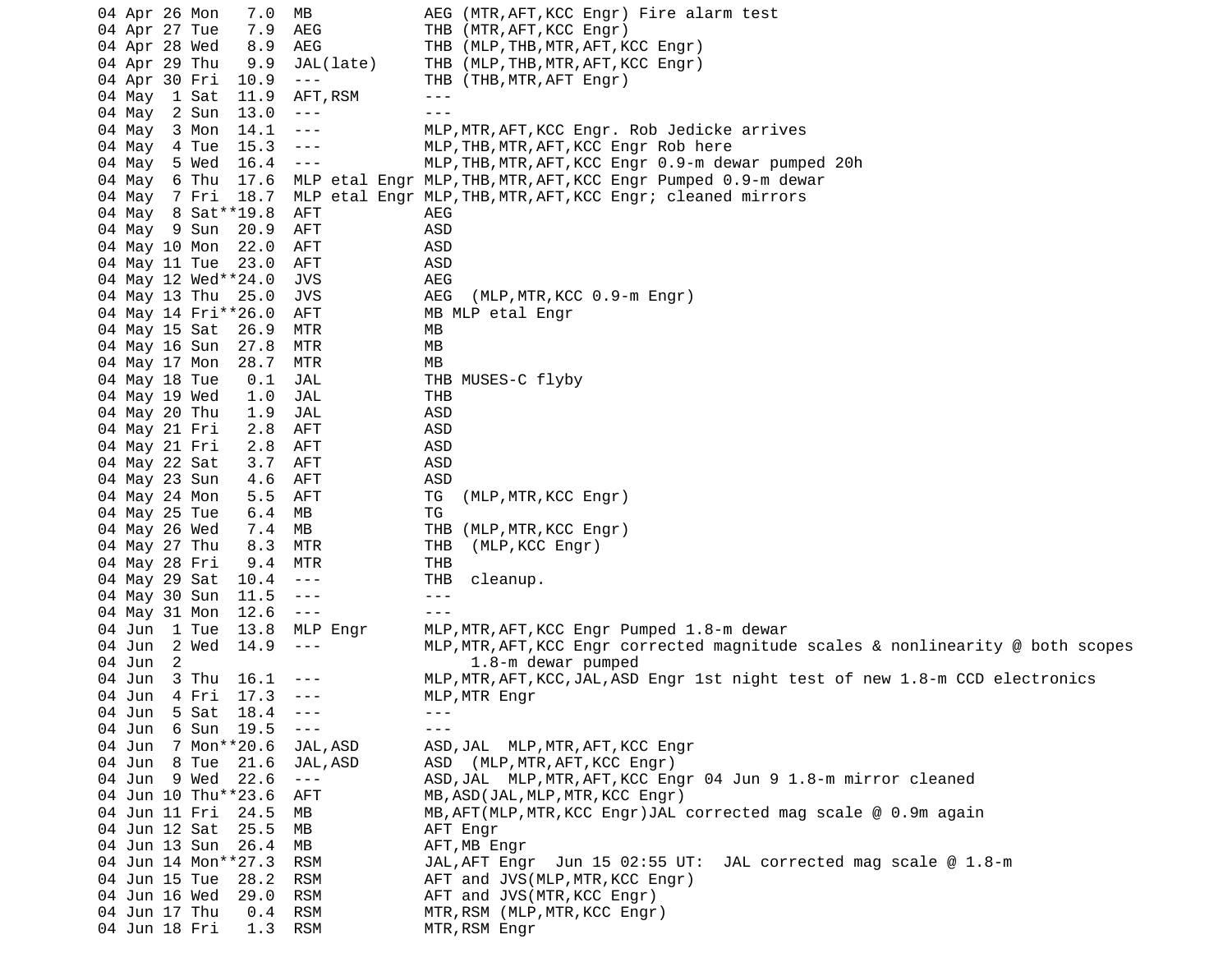04 Jun 19 Sat 2.2 MTR (MTR day Engr) 04 Jun 20 Sun<sup>\*\*</sup> 3.1 MB --- 04 Jun 21 Mon 4.0 MB JAL (MLP,KCC Engr) (MLP cleaned 0.9-m mirror) 04 Jun 22 Tue 5.0 JAL ASD (MLP,MTR Engr) 04 Jun 23 Wed 5.9 JAL ASD,AFT (MTR,AFT Engr) 04 Jun 24 Thu 6.9 JVS THB,ASD,AFT 04 Jun 25 Fri 7.9 JVS THB,AFT 04 Jun 26 Sat 8.9 JVS THB 04 Jun 27 Sun 10.0 --- THB cleanup 04 Jun 28 Mon 11.1 --- AFT Engr 04 Jun 29 Tue 12.3 --- MTR,AFT Engr 04 Jun 30 Wed 13.4 --- JAL,AFT (THB Engr) 04 Jul 1 Thu 14.6 --- -- ---04 Jul 2 Fri 15.8 --- - -- ---04 Jul 3 Sat 16.9 --- - -- ---04 Jul 4 Sun 18.0 --- -- --- 04 Jul 5 Mon 19.1 MLP,THB Engr MLP,THB Engr 04 Jul 5 0.9-m dewar pumped 04 Jul 6 Tue 20.2 AFT(MLP etal) ASD (MLP,THB,MTR,KCC Engr) 04 Jul 7 Wed 21.2 AFT ASD 04 Jul 8 Thu 22.1 AFT ---04 Jul 9 Fri 23.1 --- - -- ---04 Jul 10 Sat 24.0 --- -- ---04 Jul 11 Sun 24.9 MB 04 Jul 12 Mon 25.8 --- -- --- --- 04 Jul 13 Tue 26.7 JVS --- 04 Jul 14 Wed 27.6 JVS --- 28.5 --- ---(THB,ASD,MTR,AFT,KCC Engr both tel.) 04 Jul 16 Fri 29.4 --- --- 04 Jul 17 Sat 0.8 MTR --- 04 Jul 18 Sun 1.7 MTR --- 04 Jul 19 Mon 2.6 MTR --- (MLP,AFT Engr both tel.) 04 Jul 19 0.9-m mirror cleaned 04 Jul 20 Tue 3.6 RSM --- 04 Jul 21 Wed 4.5 --- -- -- ---04 Jul 22 Thu 5.5 --- - -- (MTR, AFT Engr both tel.) 04 Jul 23 Fri 6.5 --- -- -- (MLP, KCC Engr both tel.) 04 Jul 23 1.8-m dewar pumped 04 Jul 24 Sat 7.5 ---04 Jul 25 Sun 8.6 --- - -- --- 04 Jul 26 Mon 9.7 MTR,KCC Engr THB Engr 04 Jul 27 Tue 10.8 MLP,MTR,AFT THB Engr 04 Jul 28 Wed 11.9 MLP,AFT Engr THB Engr 04 Jul 29 Thu 13.1 MLP,THB,MTR,AFT,KCC Engr both tel. 04 Jul 30 Fri 14.3 MLP,ASD,AFT,KCC Engr on 0.9-m 04 Jul 31 Sat 15.4 --- -- -- ---04 Aug 1 Sun 16.5 --- 04 Aug 2 Mon 17.6 MLP,THB Engr MLP,THB Engr 04 Aug 3 Tue 18.7 MLP,AFT Engr MLP,AFT Engr clean mirrors?<br>04 Aug 4 Wed 19.7 --- --- MLP et al Engr 04 Aug 4 Wed 19.7 --- -- -- MLP et al Engr 04 Aug 5 Thu 20.6 MLP,THB,ASD,KCC Engr both tel. 04 Aug 6 Fri 21.6 THB Engr THB Engr Pumped 1.8-m dewar 04 Aug 7 Sat 22.5 ---<br>04 Aug 8 Sun 23.4 --- --- --- ---04 Aug 8 Sun 23.4 --- -- -- --- 04 Aug 9 Mon 24.3 --- --- THB Engr --- MLP, THB, MTR, AFT Engr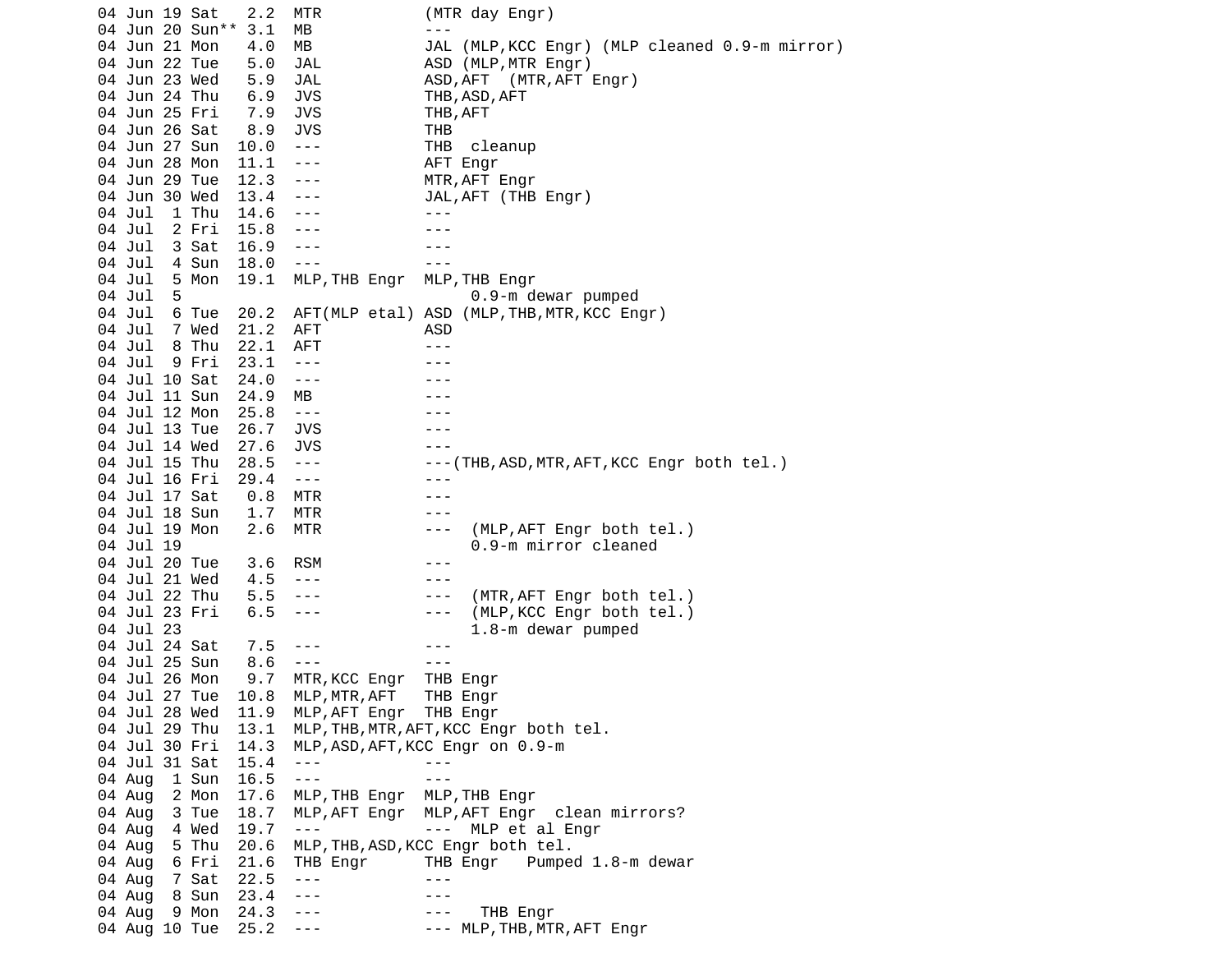04 Aug 11 Wed 26.1 --- --<--TG et al tour 04 Aug 12 Thu 27.0 --- - - - ASD, KCC Engr on 0.9-m >=16:00 MST RSM w/ Raytheon Tour 04 Aug 13 Fri 27.9 --- THB,MTR Engr 04 Aug 14 Sat 28.8 --- - -- --04 Aug 15 Sun 0.2 --- -- --- 04 Aug 16 Mon 1.2 --- MLP,THB,MTR Engr 04 Aug 17 Tue 2.2 --- -- --- 04 Aug 18 Wed 3.2 --- MLP,MTR Engr 4.2 RSM, ASD Engr THB Engr both tel. 04 Aug 20 Fri 5.2 RSM(ASD Engr) MLP,THB,MTR Engr 04 Aug 21 Sat 6.2 RSM(ASD Engr) --- 04 Aug 22 Sun 7.3 MB<br>04 Aug 23 Mon 8.3 MB 04 Aug 23 Mon 8.3 MB MLP,THB,MTR,AFT,KCC Engr Tony Peck of State Risk Mgmt visits 04 Aug 24 Tue 9.4 MB THB Engr Fire alarm repair @ 1.8-m. 04 Aug 25 Wed 10.5 ASD,THB,KCC THB,AFT cleanup night Engr 04 Aug 26 Thu 11.7 --- AFT,MTR,KCC,THB Engr 04 Aug 27 Fri 12.8 ---04 Aug 28 Sat 13.9 --- -- ---04 Aug 29 Sun 15.0 --- - -- --- 04 Aug 30 Mon 16.1 THB Engr THB,AFT Engr 1.8-m dewar pumped 04 Aug 31 Tue 17.1 THB Engr MTR,AFT Engr 0.9-m dewar pumped 4.5h 04 Sep 1 Wed 18.1 THB Engr MLP,MTR,AFT,KCC Engr 04 Sep 2 Thu 19.1 THB Engr MLP, MTR, AFT, KCC Engr<br>04 Sep 3 Fri 20.0 MLP, THB Engr MLP, MTR, AFT Engr 04 Sep 3 Fri 20.0 MLP,THB Engr MLP,MTR,AFT Engr 04 Sep 4 Sat 21.0 --- -- ---04 Sep 5 Sun 21.9 --- -- --- 04 Sep 6 Mon 22.8 MTR(THB Engr) TG (THB Engr) 04 Sep 7 Tue 23.6 MTR(THB Engr) TG (THB Engr) 04 Sep 8 Wed 24.5 MTR AFT Engr 04 Sep 9 Thu 25.4 JVS AFT, ASD (MLP, THB, KCC Engr) 04 Sep 10 Fri 26.4 AFT JVS 0.9-m & 1.8-m mirrors cleaned 04 Sep 11 Sat 27.3 AFT JVS 04 Sep 12 Sun 28.3 AFT JVS 04 Sep 13 Mon 29.2 AFT JVS 04 Sep 14 Tue 0.7 MTR JVS (THB Engr) 04 Sep 15 Wed 1.7 MTR MB 04 Sep 16 Thu 2.8 MTR(THB Engr) MB 04 Sep 17 Fri 3.8 MB RSM 04 Sep 18 Sat 4.9 --- -- ---04 Sep 19 Sun 5.9 --- -- -- --- 04 Sep 20 Mon 7.0 THB,AFT RSM,AFT (MLP,KCC,THB,AFT Engr) 1st surface of 1.8m corrector cleaned Light from LEDs suppressed 04 Sep 21 Tue 8.1 THB AFT,RSM 04 Sep 22 Wed 9.2 THB RSM (MLP,THB Engr) 04 Sep 23 Thu 10.3 --- THB cleanup night 04 Sep 24 Fri 11.3 --- -- --- ---04 Sep 25 Sat 12.4 ---04 Sep 26 Sun 13.5 --- -- -- ---04 Sep 27 Mon 14.5 --- - -- THB,MTR,AFT,KCC Engr both tel. 04 Sep 28 Tue 15.5 --- -- -- MLP, THB, MTR, AFT, KCC Engr both tel 04 Sep 29 Wed 16.5 --- --- -- MLP, THB, MTR, AFT, KCC Engr both tel 04 Sep 30 Thu 17.5 --- -- -- MLP, THB, MTR, AFT, MB Engr both tel 04 Oct 1 Fri 18.4 MLP etal MLP,THB,MTR,AFT,KCC,MB Pump 0.9-m dewar; clean mirrors 04 Oct 2 Sat 19.4 04 Oct 3 Sun\*\*20.3 AFT(THB Engr) ASD (THB Engr) 16:00 RSM w/ ~26 Sky&Tel visitors 04 Oct 4 Mon 21.2 AFT ASD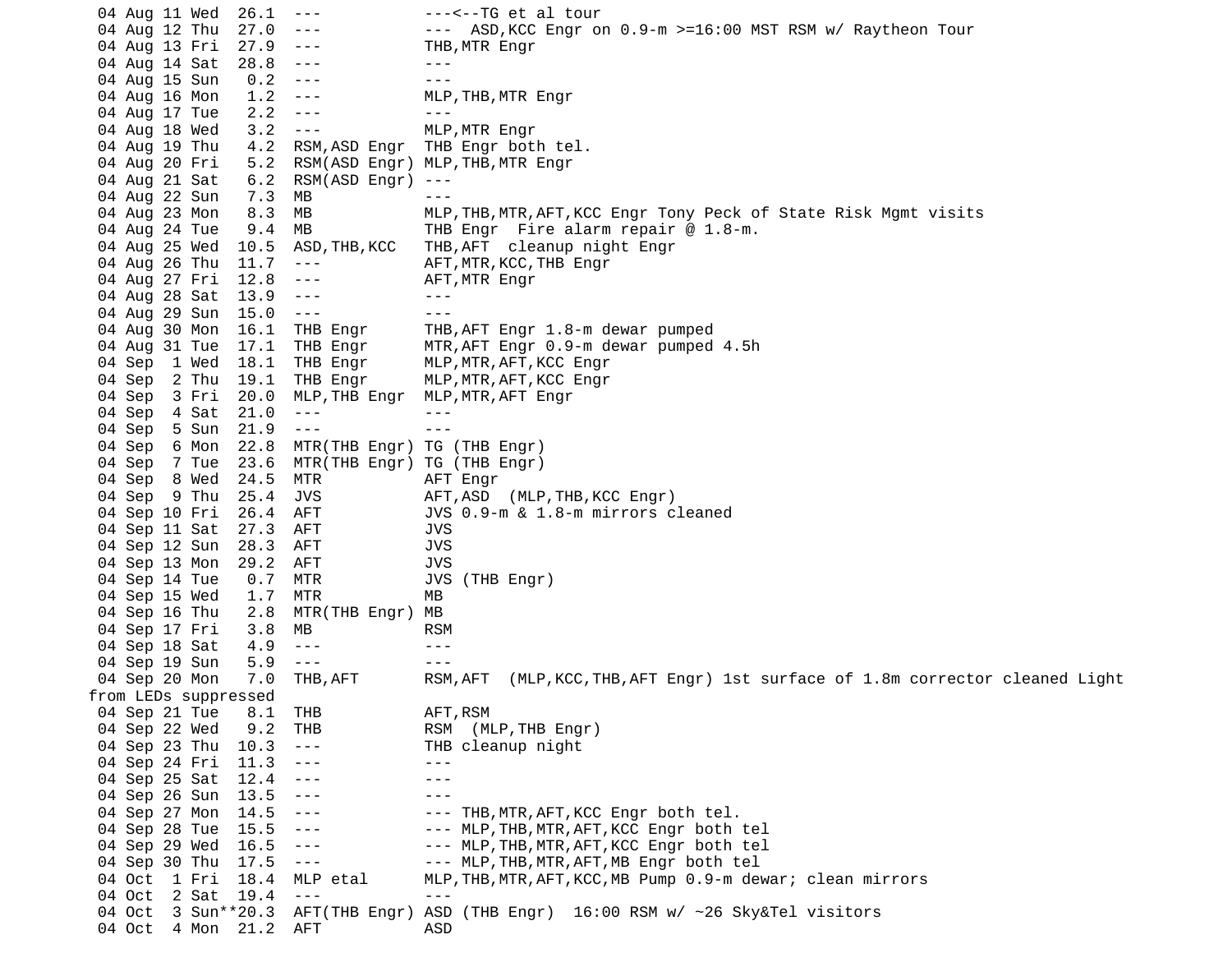04 Oct 5 Tue 22.0 AFT(THB Engr) ASD 04 Oct 6 Wed\*\*22.9 THB MB 04 Oct 7 Thu 23.8 MB THB 04 Oct 8 Fri 24.8 RSM MB Joe Branaum et al fire alarm work 04 Oct 9 Sat 25.7 04 Oct 10 Sun 26.7 RSM JVS RSM JVS (MLP, THB, KCC Engr) 04 Oct 12 Tue 28.7 RSM JVS (MLP,THB,KCC,MB Engr.) 04 Oct 13 Wed 0.2 RSM(THB Engr) JVS Joe Branaum et al fire alarm fixed 04 Oct 14 Thu 1.3 RSM JVS 2.4 RSM, BKM MB B. Meinke visits MLP, KCC Engr 04 Oct 16 Sat 3.4 AFT MB,BKM B. Meinke visits 04 Oct 17 Sun 4.5 AFT MB 04 Oct 18 Mon 5.6 AFT or ASD ASD or AFT 04 Oct 19 Tue 6.7 MTR ASD (MLP, KCC, ASD, THB Engr) 04 Oct 20 Wed 7.8 MTR THB (MLP,KCC Engr) 04 Oct 21 Thu 8.9 MTR THB (MLP,KCC Engr) 9.9 MTR(MLP Engr) THB 04 Oct 23 Sat 11.0 THB Engr THB cleanup night<br>04 Oct 24 Sun 12.0 THB Engr THB Engr 04 Oct 24 Sun 12.0 THB Engr 04 Oct 25 Mon 13.0 Engr ---(THB,ASD,AFT,KCC Engr on 0.9-m) 04 Oct 26 Tue 14.0 Engr --- MLP, THB, KCC Engr 04 Oct 27 Wed 14.9 Engr --- Total lunar eclipse 02:23-03:45 UT MLP, THB, KCC Engr 04 Oct 28 Thu 15.9 Engr --- MLP, THB, MTR Engr 04 Oct 29 Fri 16.8 MLP,THB,MTR,KCC--- 04 Oct 30 Sat 17.7 ---04 Oct 31 Sun 18.6 --- -- --- 04 Nov 1 Mon 19.5 MLP,THB,MTR,KCC MLP et al Pumped 1.8-m dewar 04 Nov 2 Tue\*\*20.4 MTR RSM (MLP, THB, KCC Engr both teles.) Pumped 1.8-m dewar 04 Nov 3 Wed 21.3 MTR(THB Engr) ASD 04 Nov 4 Thu 22.2 MTR ASD MLP,THB,KCC Engr<br>04 Nov 5 Fri 23.1 MTR RSM 04 Nov 5 Fri 23.1 MTR RSM 04 Nov 6 Sat 24.1 --- -- ---04 Nov 7 Sun 25.0 --- -- -- --- 04 Nov 8 Mon 26.0 MLP Engr MLP Engr 04 Nov 9 Tue 27.1 ASD TG (THB, AFT Engr) 04 Nov 10 Wed 28.1 MTR TG 04 Nov 11 Thu 29.2 MTR TG 04 Nov 12 Fri 0.8 MTR MB 04 Nov 13 Sat 1.9 MTR MB 04 Nov 14 Sun 3.1 MB AFT 04 Nov 15 Mon 4.2 MB(MLP Engr) AFT 04 Nov 16 Tue 04 Nov 17 Wed 6.4 MB 3VS 04 Nov 18 Thu 7.5 THB(ASD Engr) JVS 04 Nov 19 Fri 8.5 THB JVS 9.5 JVS THB Discovery mag reporter 04 Nov 21 Sun 10.5 --- -- -- --- 04 Nov 22 Mon 11.5 THB Engr MLP,MTR,KCC Engr 04 Nov 23 Tue 12.4 THB Engr MLP,MTR,KCC Engr<br>04 Nov 24 Wed 13.4 THB Engr MLP,MTR,KCC Engr 04 Nov 24 Wed  $13.4$  THB Engr 04 Nov 25 Thu 14.3 ---04 Nov 26 Fri 15.2 --- -- --- ---04 Nov 27 Sat 16.1 --- - -- --04 Nov 28 Sun 17.0 ---04 Nov 29 Mon 17.9 ASD,MB Engr ---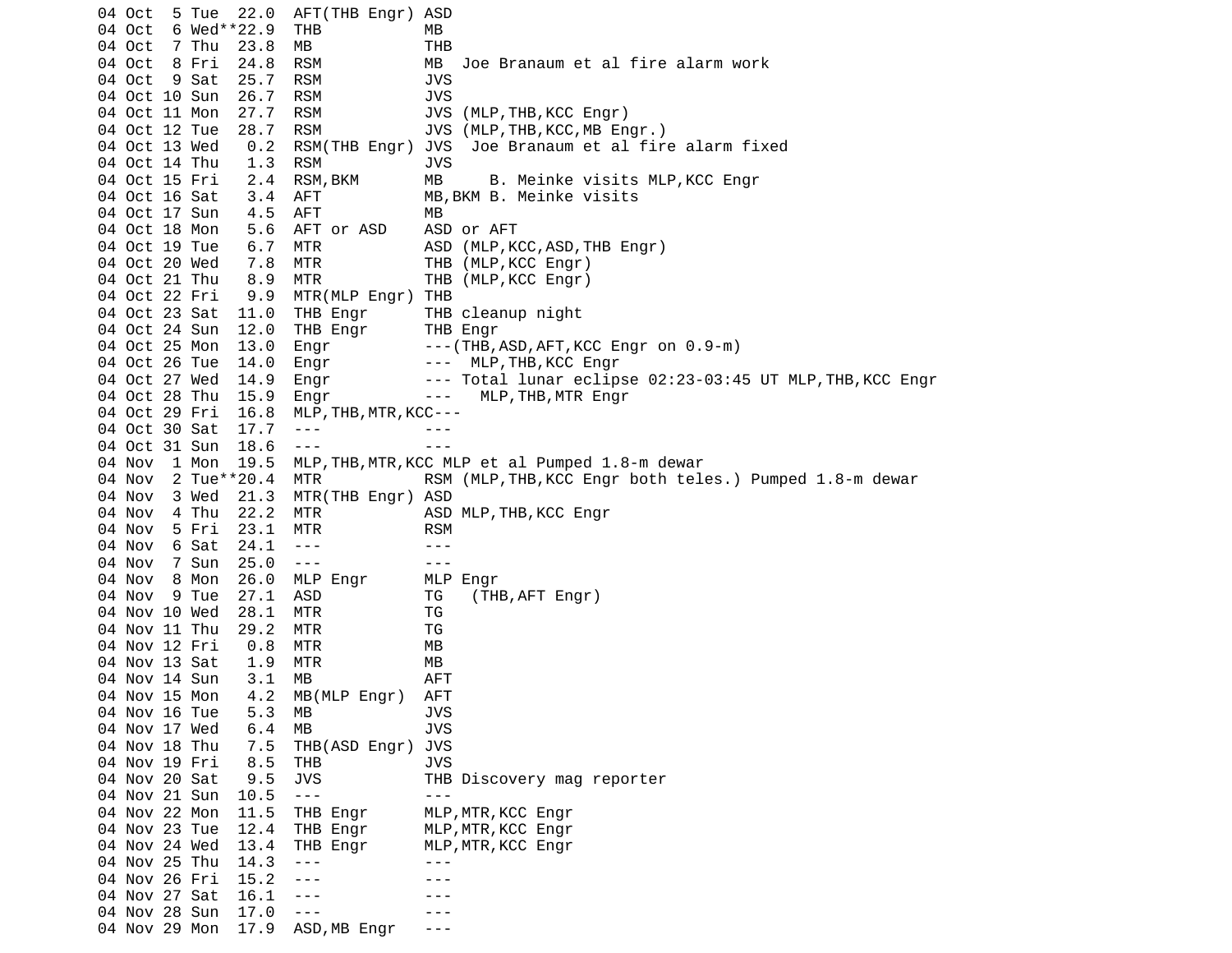04 Nov 30 Tue 18.8 MLP,THB,ASD,MB,KCC Engr both tel. 04 Dec 1 Wed 19.7 THB,ASD ASD (MLP,THB,MTR,KCC Engr both tel.) Pumped 0.9-m dewar; cleaned mirrors 04 Dec 2 Thu 20.6 THB,ASD,AUT ASD(THB Engr) 04 Dec 3 Fri 21.5 MB,ASD THB 04 Dec 4 Sat 22.4 THB THB 04 Dec 5 Sun 23.4 THB THB 04 Dec 6 Mon 24.3 --- -- -- ---04 Dec 7 Tue 25.4 --- -- -- --- 04 Dec 8 Wed 26.4 MTR JVS (THB,AFT,KCC Engr) 04 Dec 9 Thu 27.5 JVS(MTR Engr) MB 04 Dec 10 Fri 28.7 JVS MB (THB, MTR, AFT Engr) 04 Dec 11 Sat 0.3 JVS MB 04 Dec 12 Sun 1.5 AFT JVS 2.6 AFT JVS (THB Engr) 04 Dec 14 Tue 3.8 AFT TG (THB, ASD Engr) 04 Dec 15 Wed 4.9 MTR TG (THB,MTR Engr) 1.8-m CCD dewar pumped. 04 Dec 16 Thu 6.0 MTR RSM 04 Dec 17 Fri 7.0 MTR,JAL RSM,JAL (AFT,KCC Engr both scopes) 04 Dec 18 Sat 8.0 JAL RSM (MTR Engr) 04 Dec 19 Sun 9.0 RSM,ASD,JAL ASD,JAL 04 Dec 20 Mon 9.9 RSM,JAL ASD (JAL,ASD,MTR,AFT,KCC Engr) 04 Dec 21 Tue 10.9 ASD,JAL Engr ASD cleanup (ASD,JAL Engr) 04 Dec 22 Wed 11.8 MTR,AFT Engr MTR,AFT Engr 04 Dec 23 Thu 12.7 ---04 Dec 24 Fri 13.6 --- -- ---04 Dec 25 Sat 14.5 --- -- -- ---04 Dec 26 Sun 15.4 MTR Engr ---04 Dec 27 Mon 16.3 ---04 Dec 28 Tue 17.2 MTR Engr ---04 Dec 29 Wed 18.0 --- - - - - -- 04 Dec 30 Thu 18.9 THB Engr THB Engr Pumped 1.8-m dewar 04 Dec 31 Fri\*\*19.9 MB AFT (THB Engr) 05 Jan 1 Sat 20.8 MB(THB,AFT Engr) --- 05 Jan 2 Sun 21.7 AFT Engr ---05 Jan 3 Mon 22.7 THB, ASD, AFT, ---<br>05 Jan 4 Tue 23.7 THB Engr ---05 Jan  $-4$  Tue  $-23.7$  THB Engr 05 Jan 5 Wed 24.8 THB,KCC Engr MTR,AFT Engr 05 Jan 6 Thu\*\*25.9 MTR,ASD JVS (MLP,THB Engr both tel.)<br>05 Jan 7 Fri 27.0 JVS (MTR,THB) THB Engr 05 Jan 7 Fri 27.0 JVS (MTR, THB) 05 Jan 8 Sat 28.1 JVS THB Engr 05 Jan 9 Sun 29.3 --- - -- --- 05 Jan 10 Mon 1.0 --- MLP,MTR,AFT,KCC Engr 05 Jan 11 Tue 2.1 THB Engr MLP,MTR Engr 05 Jan 12 Wed 3.3 AFT(THB Engr) RSM MLP,MTR,KCC Engr 05 Jan 13 Thu 4.3 MB, ASD AFT, RSM 05 Jan 14 Fri 5.4 MTR MB 05 Jan 15 Sat 6.4 MTR AFT 05 Jan 16 Sun 7.4 MTR AFT 05 Jan 17 Mon 8.4 MTR THB 05 Jan 18 Tue 9.3 ASD THB 05 Jan 19 Wed 10.2 ASD(THB Engr) ASD Cleanup night 05 Jan 20 Thu 11.1 THB Engr THB Engr 05 Jan 21 Fri 12.0 THB Engr MTR Engr<br>05 Jan 22 Sat 12.9 --- ---05 Jan 22 Sat 12.9 ---05 Jan 23 Sun 13.8 --- - -- ---05 Jan 24 Mon 14.7 THB Engr MTR Engr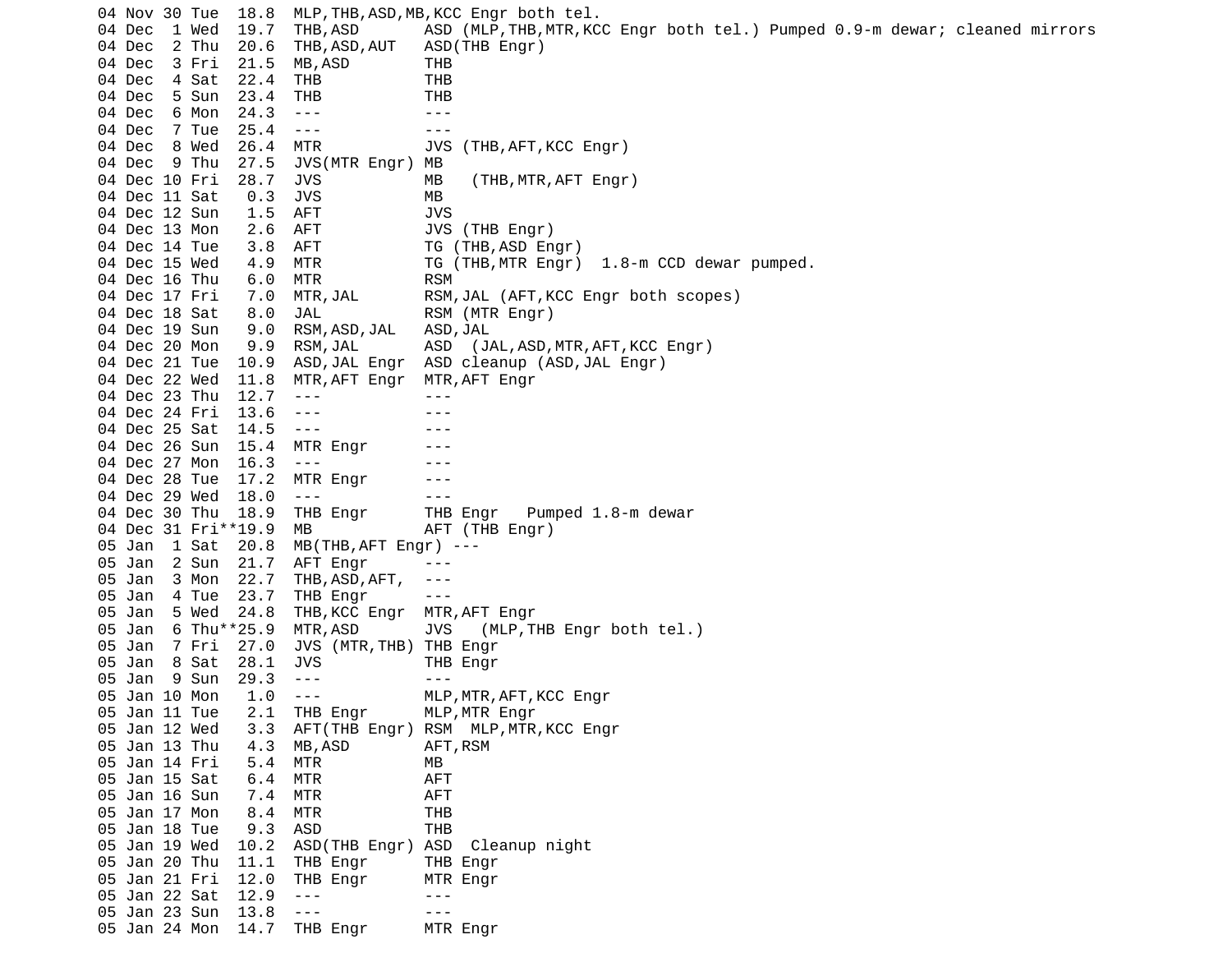05 Jan 25 Tue 15.5 --- -- -- -- <--Group mtg 9 AM rm 309 05 Jan 26 Wed 16.5 THB Engr MLP,AFT Engr 05 Jan 27 Thu 17.4 THB Engr THB Engr Pumped both dewars 05 Jan 28 Fri 18.3 THB Engr MLP,MTR,AFT Engr<br>05 Jan 29 Sat 19.2 --- ---05 Jan 29 Sat 19.2 ---<br>05 Jan 30 Sun 20.2 --- --- --- --- 05 Jan 30 Sun 20.2 --- --- 05 Jan 31 Mon 21.1 MB(THB Engr) MLP,MTR Engr 05 Feb 1 Tue 22.1 JVS(THB Engr) MLP Engr 05 Feb 2 Wed 23.2 JVS(THB Engr) RSM (MLP,MTR Engr) 05 Feb 3 Thu 24.3 JVS(THB Engr) RSM (AFT,THB Engr) 4 Fri 25.4 JVS MLP, MTR, RSM Engr 05 Feb 5 Sat 26.5 JVS ---05 Feb 6 Sun 27.6 JVS ---<br>05 Feb 7 Mon\*\*28.8 MB MLP,MTR Engr 05 Feb 7 Mon\*\*28.8 MB MLP,MTR Engr (RSM standby) 05 Feb 8 Tue 0.4 MB MLP,MTR Engr (RSM standby) 05 Feb 9 Wed 1.6 MB MTR,AFT Engr (RSM standby) 05 Feb 10 Thu\*\* 2.7 AFT(THB Engr) MTR Engr 05 Feb 11 Fri 3.7 AFT(THB Engr) MTR,AFT Engr 05 Feb 12 Sat 4.8 AFT ---05 Feb 13 Sun 5.8 AFT ---05 Feb 14 Mon\*\* 6.7 THB Engr --- 05 Feb 15 Tue 7.7 THB Engr --- 05 Feb 16 Wed 8.6 THB Engr MLP,AFT Engr 05 Feb 17 Thu 9.5 --- --- 05 Feb 18 Fri 10.4 MLP Engr 05 Feb 19 Sat 11.2 ---05 Feb 20 Sun 12.1 --- -- -- --- 05 Feb 21 Mon 13.0 THB Engr --- 05 Feb 22 Tue 13.9 THB Engr 05 Feb 23 Wed 14.9 --- - - - --05 Feb 24 Thu 15.8 --- - -- --- 05 Feb 25 Fri 16.7 THB,AFT Engr --- 05 Feb 26 Sat 17.7 --- --- <-JVS hosts prospective grad students 05 Feb 27 Sun 18.7 --- 05 Feb 28 Mon 19.7 AFT(THB Engr) MLP,MTR Engr 05 Mar 1 Tue 20.7 AFT ---05 Mar 2 Wed 21.7 AFT --- 05 Mar 3 Thu 22.8 AFT --- 05 Mar 4 Fri 23.8 AFT Engr AFT Engr 05 Mar 5 Sat 25.0 --- - --05 Mar 6 Sun 26.1 --- - - -- 05 Mar 7 Mon 27.2 MB(THB Engr) --- 05 Mar 8 Tue 28.3 RSM --- 05 Mar 9 Wed 29.5 RSM --- 05 Mar 10 Thu 1.0 RSM(THB Engr) --- 05 Mar 11 Fri 2.1 JVS --- 05 Mar 12 Sat 3.1 JVS --- 05 Mar 13 Sun 4.1 JVS, AFT ---05 Mar 14 Mon 5.1 JVS --- 05 Mar 15 Tue 6.0 ASD(THB Engr) --- Power out in AM 05 Mar 16 Wed 6.9 ASD ---05 Mar 17 Thu 7.8 ASD --- 05 Mar 18 Fri 8.7 THB Engr --- 05 Mar 19 Sat 9.6 --- - -- ---05 Mar 20 Sun 10.5 --- - - - - --05 Mar 21 Mon 11.4 THB Engr ---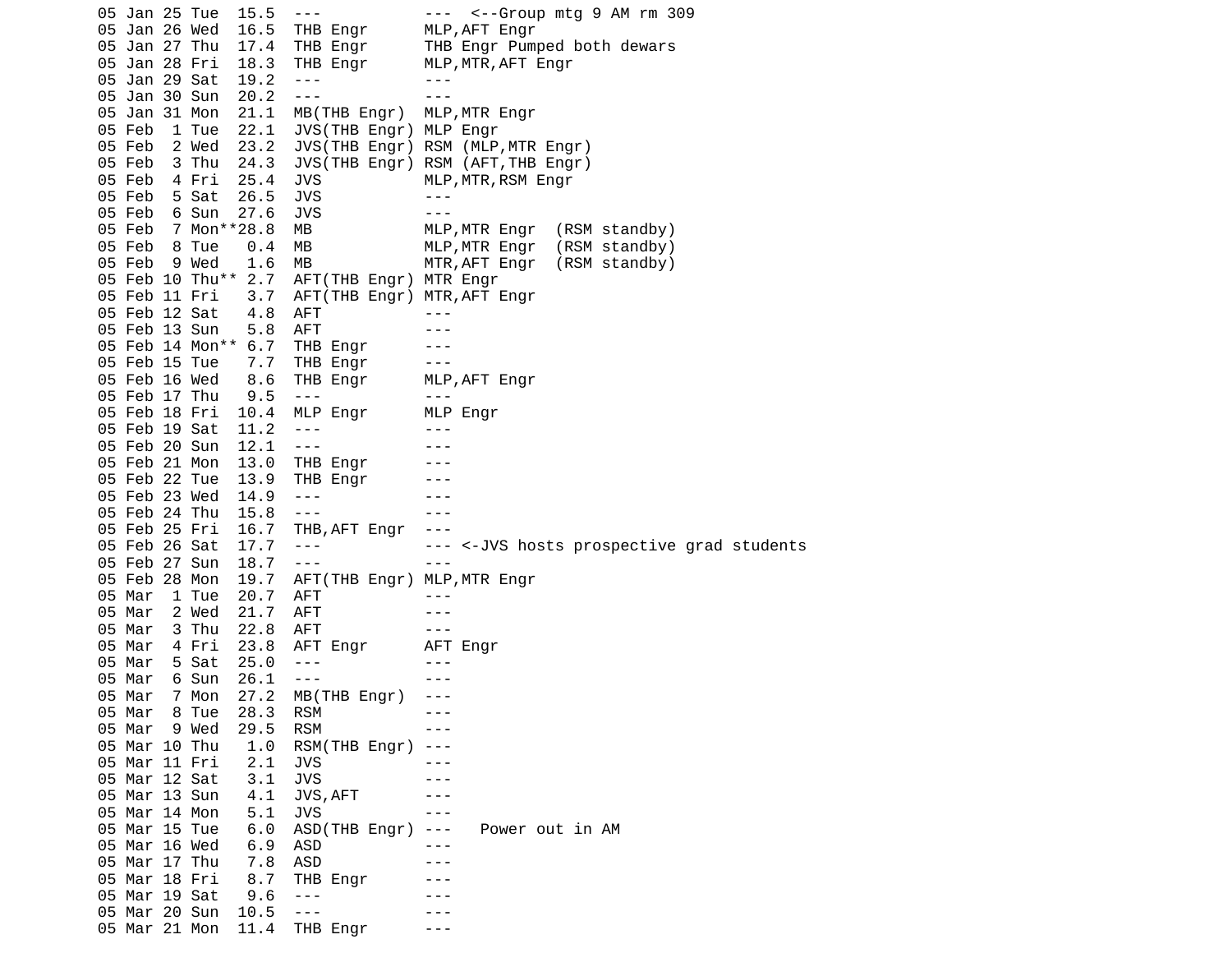05 Mar 22 Tue 12.3 THB Engr --- 05 Mar 23 Wed 13.3 ---05 Mar 24 Thu 14.2 --- 05 Mar 25 Fri 15.2 THB Engr --- 05 Mar 26 Sat 16.2 --- --- 05 Mar 27 Sun 17.2 --- -- ---05 Mar 28 Mon 18.2 THB Engr --- 05 Mar 29 Tue 19.2 THB Engr --- Pumped 0.9-m dewar 05 Mar 30 Wed 20.3 ASD(THB Engr) --- Fire alarm test 05 Mar 31 Thu 21.4 ASD --- 05 Apr 1 Fri 22.4 RSM --- 05 Apr 2 Sat 23.5 RSM --- 05 Apr 3 Sun 24.6 JVS --- 05 Apr 4 Mon 25.7 JVS(THB Engr) --- 05 Apr 5 Tue 26.8 RSM, AFT --- 05 Apr 6 Wed 27.9 RSM --- 05 Apr 7 Thu 29.0 JVS --- Large group @ Visitors' Center 05 Apr 8 Fri 0.5 JVS --- 05 Apr 9 Sat 1.5 THB ---05 Apr 10 Sun 2.5 THB 05 Apr 11 Mon 3.4 THB 05 Apr 12 Tue 4.4 THB ---05 Apr 13 Wed 5.3 THB 05 Apr 14 Thu 6.2 MB 05 Apr 15 Fri 7.1 MB 05 Apr 16 Sat 8.0 MB 05 Apr 17 Sun 8.9 ASD 05 Apr 18 Mon 9.8 ASD 05 Apr 19 Tue 10.7 --- --- 05 Apr 20 Wed 11.7 ---<br>05 Apr 21 Thu 12.6 MLP,MTR Engr MLP 05 Apr 21 Thu 12.6 MLP,MTR Engr MLP,MTR Engr 05 Apr 22 Fri 13.6 MLP,MTR Engr MLP,MTR Engr Power anomaly 05 Apr 23 Sat 14.7 ---05 Apr 24 Sun 15.7 ---05 Apr 25 Mon 16.8 ---<br>05 Apr 26 Tue 17.8 THB Engr --- 05 Apr 26 Tue 17.8 THB Engr --- 05 Apr 27 Wed 18.9 ---05 Apr 28 Thu 20.0 --- -- -- --- 05 Apr 29 Fri 21.1 ASD(THB Engr) --- 05 Apr 30 Sat 22.2 ASD --- 05 May 1 Sun 23.3 ASD,RSM --- 05 May 2 Mon 24.3 ASD,RSM MLP,MTR,THB,AFT,ASD Engr CCD dewar pumped 45 hours<br>05 May 3 Tue 25.4 ASD,RSM ASD,RSM(MLP,MTR,AFT,THB,ASD Engr) 1.8-m mirror cle 05 May 3 Tue 25.4 ASD, RSM ASD, RSM(MLP, MTR, AFT, THB, ASD Engr) 1.8-m mirror cleaned 05 May 4 Wed 26.4 MB JVS, ASD, RSM Engr 05 May 5 Thu 27.5 MB JVS Engr<br>05 May 6 Fri 28.5 JVS(THB Engr) MLP,MTR, 05 May 6 Fri 28.5 JVS(THB Engr) MLP,MTR,AFT,JVS Engr 05 May 7 Sat 29.5 RSM JVS 05 May 8 Sun 0.9 MTR,JVS JVS 05 May 9 Mon 1.9 MTR,AFT JVS,AFT(MLP,MTR,THB Engr) 05 May 10 Tue 2.8 MTR(THB Engr) JVS(MLP,THB,AFT Engr) 05 May 11 Wed 3.7 MTR MB 05 May 12 Thu 4.6 THB MB (MLP, AFT Engr) 05 May 13 Fri 5.5 THB MB (MLP Engr) 05 May 14 Sat 6.4 THB MB 05 May 15 Sun 7.3 MTR THB 05 May 16 Mon 8.2 MTR THB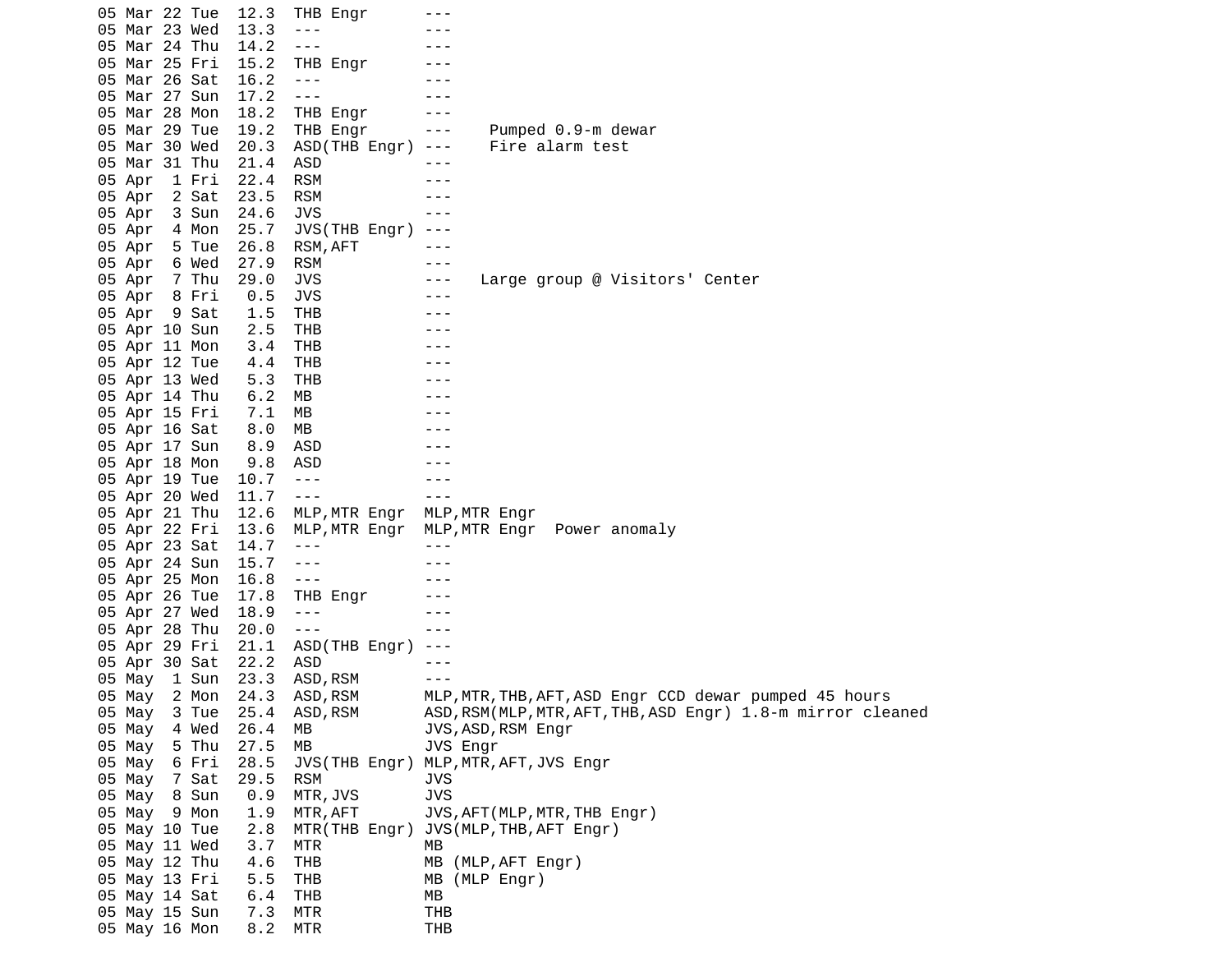05 May 17 Tue 9.2 MTR THB 05 May 18 Wed 10.1 MLP Engr ---05 May 19 Thu 11.1 THB Engr ---05 May 20 Fri 12.1 --- --- --- ---05 May 21 Sat 13.1 ---<br>05 May 22 Sun 14.2 ---05 May 22 Sun 14.2 --- -- --- 05 May 23 Mon 15.3 MLP,MTR Engr MLP,MTR Engr 05 May 24 Tue 16.4 MLP,MTR Engr MLP,MTR Engr 05 May 25 Wed 17.5 MLP,MTR Engr MLP,MTR Engr 05 May 26 Thu 18.7 MLP,THB Engr MLP,THB Engr Pumped both CCD dewars Cleaned 0.9-m mirror<br>05 May 27 Fri 19.8 MLP,MTR Engr MLP,MTR Engr Cleaning 1.8-m mirror 05 May 27 Fri 19.8 MLP,MTR Engr MLP,MTR Engr Cleaning 1.8-m mirror 05 May 28 Sat 20.9 --- - - --05 May 29 Sun 22.0 ---<br>05 May 30 Mon 23.0 --- --- --- ---05 May 30 Mon 23.0 --- - - - - --05 May 31 Tue 24.1 MTR THB (MLP Engr) 05 Jun 1 Wed 25.1 MTR THB 05 Jun 2 Thu 26.1 THB MB 05 Jun 3 Fri 27.0 MB 05 Jun 4 Sat 28.0 MB JVS 05 Jun 5 Sun 29.0 MB JVS 05 Jun 6 Mon 0.4 RSM(THB Engr) JVS(MLP,THB,MTR Engr) Cleaned 1.8m mirror 05 Jun 7 Tue 1.3 RSM(THB Engr) JVS 05 Jun 8 Wed 2.2 RSM JVS 05 Jun 9 Thu 3.1 JVS RSM (MLP Engr) 05 Jun 10 Fri 4.0 AFT,THB,RSM TG,RSM 05 Jun 11 Sat 4.9 AFT TG (MLP Engr) 05 Jun 12 Sun 5.8 AFT TG 05 Jun 13 Mon 6.7 AFT ASD (MLP,THB Engr) (1.8-m dewar pumped?) 05 Jun 14 Tue 7.6 AFT ASD 05 Jun 15 Wed 8.6 MTR ASD 05 Jun 16 Thu 9.5 MTR ASD 05 Jun 17 Fri 10.5 --- -- --- ---05 Jun 18 Sat 11.6 --- - -- --- 05 Jun 19 Sun 12.7 --- --- 05 Jun 20 Mon 13.8 --- MLP,MTR Engr 05 Jun 21 Tue 14.9 --- -- -- -- <--- Group meetings 05 Jun 22 Wed 16.1 MLP,MTR,ASD,MB Engr 05 Jun 23 Thu 17.2 ---<br>05 Jun 24 Fri 18.4 --- --- --- --- 05 Jun 24 Fri 18.4 --- --- <--NHK Japanese TV 05 Jun 25 Sat 19.5 --- --- 05 Jun 26 Sun 20.6 RSM(THB Engr) ASD (THB Engr) 05 Jun 27 Mon 21.7 RSM ASD 05 Jun 28 Tue 22.7 RSM ASD (THB Engr) RSM ASD (THB Engr) 05 Jun 30 Thu 24.7 RSM ASD (THB Engr) TG (ASD, THB Engr) 05 Jul 2 Sat 26.6 RSM TG 05 Jul 3 Sun 27.5 RSM JVS <--Deep Impact on Comet Tempel 1 05 Jul 4 Mon 28.4 JVS MB 05 Jul 5 Tue 29.4 JVS MB 05 Jul 6 Wed 0.7 MTR(THB Engr) JVS(THB Engr) 05 Jul 7 Thu 1.6 MTR JVS 05 Jul 8 Fri 2.5 MTR JVS(MLP,THB Engr) 1.8m primary mirror cleaned<br>05 Jul 9 Sat 3.4 MB JVS 05 Jul 9 Sat 3.4 MB JVS 05 Jul 10 Sun 4.3 MB THB  $05$  Jul 11 Mon  $5.2$  THB Engr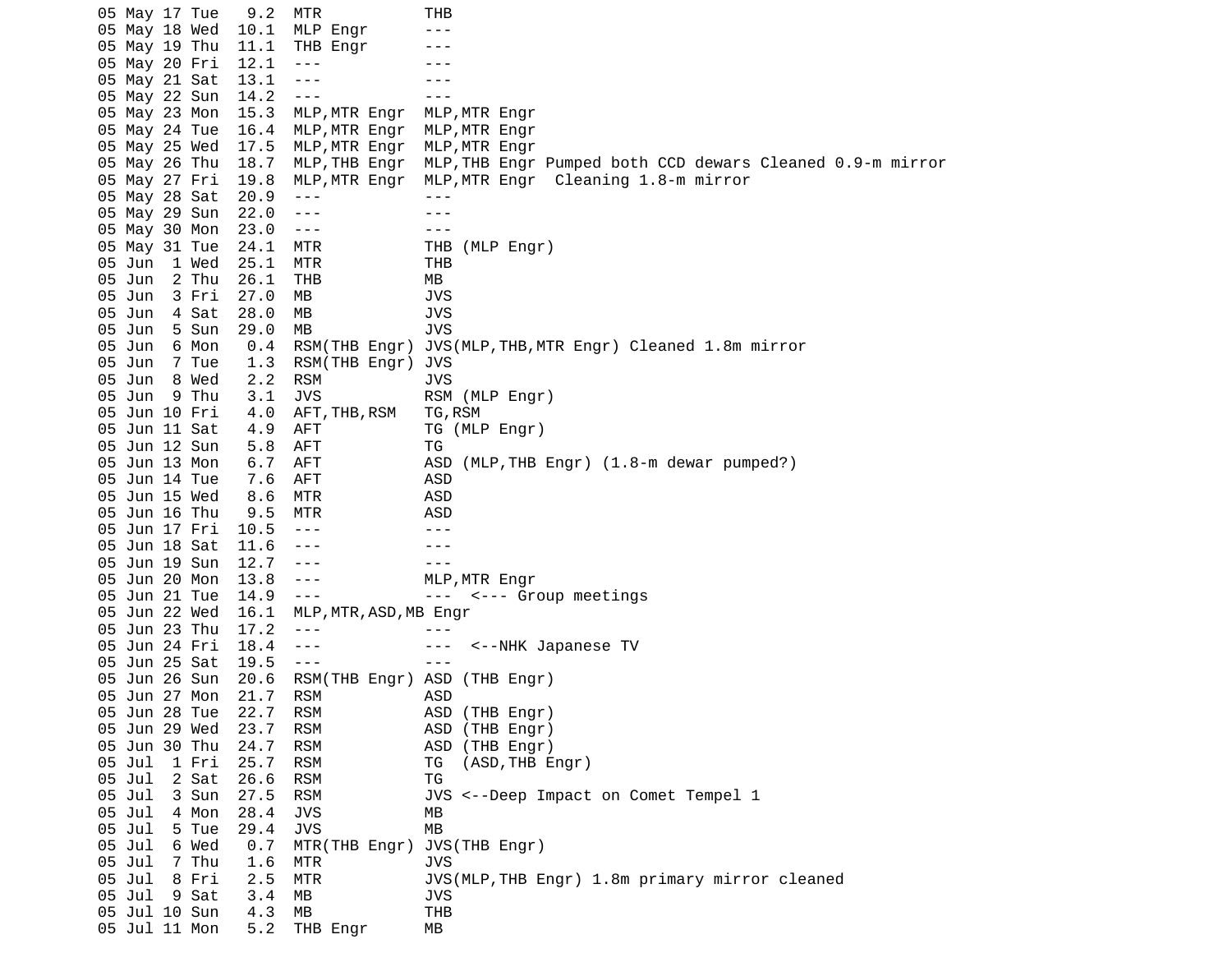05 Jul 12 Tue 6.1 MB(THB Engr) THB 05 Jul 13 Wed 7.1 MTR,THB Engr THB AIAA @ Visitors' Ctr @ nite 05 Jul 14 Thu 8.0 MTR THB AIAA @ Visitors' Ctr day & nite 05 Jul 15 Fri 9.0 MTR THB 05 Jul 16 Sat 10.1 ---<br>05 Jul 17 Sun 11.2 --- --- --- ---05 Jul 17 Sun 11.2 --- -- ---05 Jul 18 Mon 12.3 --- -- ---05 Jul 19 Tue 13.4 --- -- -- --- 05 Jul 20 Wed 14.6 MLP Engr --- Pumped 0.9-m CCD 05 Jul 21 Thu 15.8 ASD, MB Engr ASD, MB Engr<br>05 Jul 22 Fri 16.9 MLP, MTR Engr --- 05 Jul 22 Fri 16.9 MLP,MTR Engr --- 05 Jul 23 Sat 18.1 --- - -- ---05 Jul 24 Sun 19.2 --- -- --- --- 05 Jul 25 Mon 20.3 MLP,MTR Engr --- 05 Jul 26 Tue 21.3 JAL,EAR Engr ASD Engr  $05$  Jul 27 Wed 22.3 MLP, MTR Engr 05 Jul 28 Thu 23.3 --- 05 Jul 29 Fri 24.2 MLP Engr --- 05 Jul 30 Sat 25.2 --- -- -- --- 05 Jul 31 Sun 26.1 --- --- 05 Aug 1 Mon 27.0 MLP Engr 05 Aug 2 Tue 27.9 ASD,MB Engr --- 05 Aug 3 Wed 28.8 MLP Engr MLP Engr 05 Aug 4 Thu 0.2 THB Engr --- 05 Aug 5 Fri 1.1 THB Engr THB Engr 05 Aug 6 Sat 2.0 --- -- ---05 Aug 7 Sun 2.9 --- -- --- 05 Aug 8 Mon 3.8 MLP,THB,ASD,MB Engr both scopes 05 Aug 9 Tue 4.7 THB Engr THB Engr 05 Aug 10 Wed 5.6 MLP,THB Engr MLP,THB Engr 05 Aug 11 Thu 6.6 THB Engr THB Engr 05 Aug 12 Fri 7.6 MLP Engr THB Engr 05 Aug 13 Sat 8.6 --- - - -- 05 Aug 14 Sun 9.7 --- --- 05 Aug 15 Mon 05 Aug 16 Tue 11.9 ---05 Aug 17 Wed 13.1 THB Engr THB Engr 05 Aug 18 Thu 14.3 THB Engr THB Engr<br>05 Aug 19 Fri 15.4 MLP,MTR,THB MLP,MTR, 05 Aug 19 Fri 15.4 MLP,MTR,THB MLP,MTR, THB Engr 05 Aug 20 Sat 16.6 ---<br>05 Aug 21 Sun 17.7 --- --- --- ---05 Aug 21 Sun 17.7 ---05 Aug 22 Mon 18.8 THB Engr THB Engr<br>05 Aug 23 Tue 19.8 ---05 Aug 23 Tue 19.8 ---05 Aug 24 Wed 20.9 --- -- -- --- 05 Aug 25 Thu 21.8 MLP,THB,MTR MLP,THB,MTR Engr 05 Aug 26 Fri 22.8 AFT(THB Engr) ASD (THB Engr) 05 Aug 27 Sat 23.7 AFT THB 05 Aug 28 Sun 24.6 MTR THB 05 Aug 29 Mon 25.5 MTR(MLP Engr) THB (MLP Engr)<br>05 Aug 30 Tue 26.4 MTR JVS 05 Aug 30 Tue 26.4 MTR JVS 05 Aug 31 Wed 27.3 MB(THB Engr) JVS (THB Engr) 05 Sep 1 Thu 28.2 --- -- ---05 Sep 2 Fri 29.1 ---<br>05 Sep 3 Sat 0.5 --- --- --- ---05 Sep 3 Sat 0.5 ---05 Sep 4 Sun 1.4 ---05 Sep 5 Mon 2.3 ---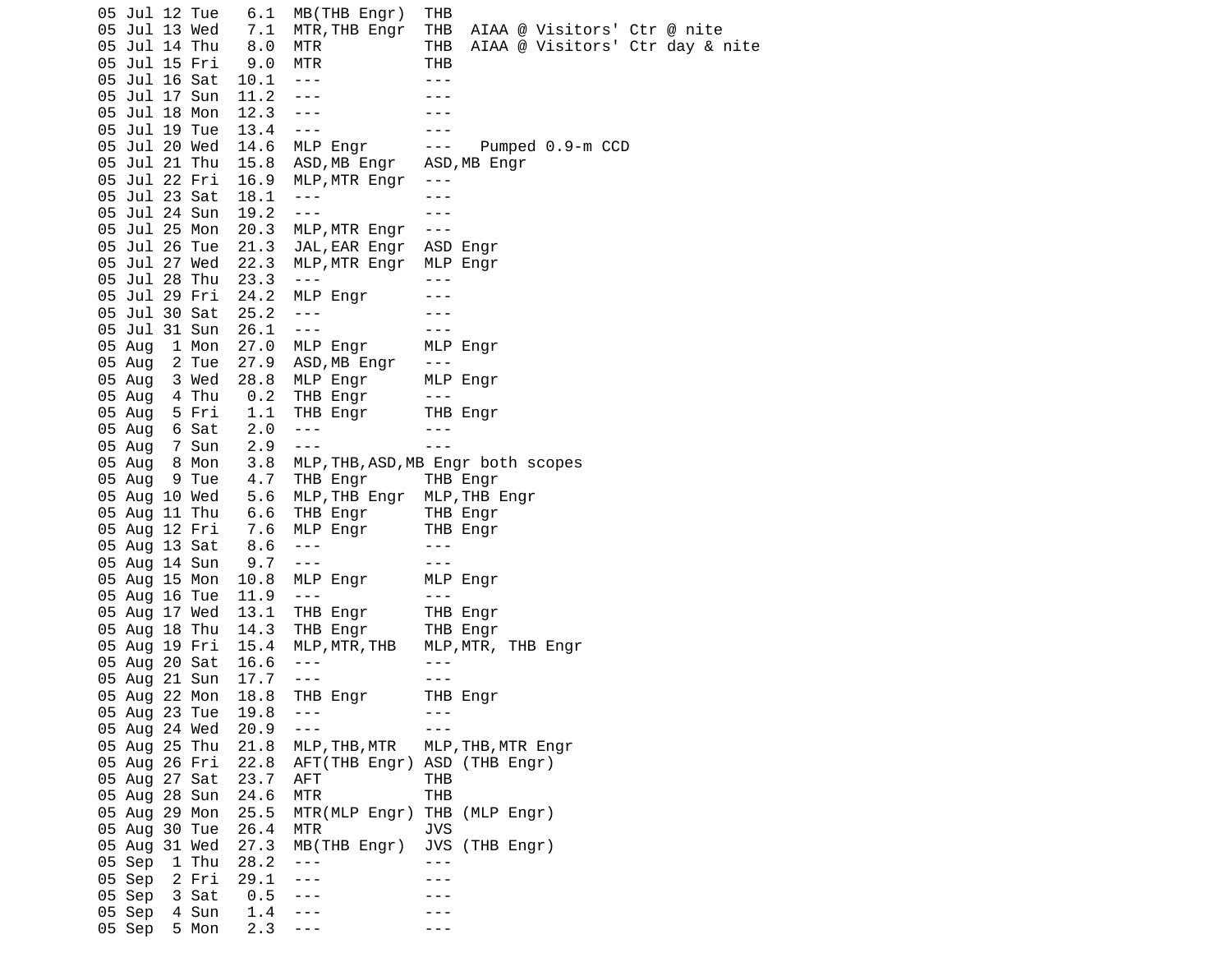05 Sep 6 Tue 3.3 RSM(THB Engr) JVS(THB, MTR Engr) 05 Sep 7 Wed 4.2 MB(THB Engr) JVS 05 Sep 8 Thu 5.2 --- 05 Sep 9 Fri 6.2 ASD MB 05 Sep 10 Sat 7.2 THB ASD 05 Sep 11 Sun 8.3 MTR THB 05 Sep 12 Mon 9.3 05 Sep 13 Tue 10.5 MTR TG 05 Sep 14 Wed 11.6 ---<br>05 Sep 15 Thu 12.7 THB Engr THB Engr 05 Sep 15 Thu 12.7 THB Engr<br>05 Sep 15 Thu 12.7 THB Engr 05 Sep 15 Thu 12.7 THB Engr THB Engr 05 Sep 16 Fri 13.9 --- -- -- ---05 Sep 17 Sat 15.0 --- ---<br>05 Sep 18 Sun 16.1 --- ---05 Sep 18 Sun 16.1 --- -- -- ---05 Sep 19 Mon 17.2 ---<br>05 Sep 20 Tue 18.3 THB,MTR Engr THB 05 Sep 20 Tue 18.3 THB,MTR Engr THB,MTR Engr Both primary mirrors cleaned 05 Sep 21 Wed 19.3 ---<br>05 Sep 22 Thu 20.3 MB(THB,MLP) ASD MB(THB, MLP) ASD(THB, MLP, MTR Engr) 05 Sep 23 Fri 21.2 MB ASD(THB Engr) 05 Sep 24 Sat 22.2 MB ASD 05 Sep 25 Sun 23.1 MB THB 05 Sep 26 Mon 24.0 MTR THB 05 Sep 27 Tue 24.9 MTR THB 05 Sep 28 Wed 25.8 MTR RSM 05 Sep 29 Thu 26.7 MTR RSM 05 Sep 30 Fri 27.6 RSM JVS 05 Oct 1 Sat 28.5 RSM JVS 05 Oct 2 Sun<br>05 Oct 3 Mon 05 Oct 3 Mon 0.8 RSM(THB Engr) JVS (THB Engr) 05 Oct 4 Tue 1.8 RSM(THB Engr) JVS (THB Engr) 05 Oct 5 Wed 2.8 MTR JVS 05 Oct 6 Thu 3.8 MTR 05 Oct 7 Fri 4.8 MTR JVS 05 Oct 8 Sat 5.8 THB MB 05 Oct 9 Sun 6.9 MB THB 05 Oct 10 Mon 7.9 MB THB 05 Oct 11 Tue 9.0 ASD 05 Oct 12 Wed 10.1 ASD(JAL Engr) THB 05 Oct 13 Thu 11.2 --- ASD Cleanup night 05 Oct 14 Fri 12.4 MTR Engr<br>05 Oct 15 Sat 13.5 ---05 Oct 15 Sat 13.5 ---05 Oct 16 Sun 14.6 ---<br>05 Oct 17 Mon 15.6 --- --- --- ---05 Oct 17 Mon 15.6 --- - - - --05 Oct 18 Tue 16.7 --- 05 Oct 19 Wed 17.7 --- THB Engr 05 Oct 20 Thu 18.7 THB Engr 05 Oct 21 Fri 19.6 MTR(THB Engr) MB 05 Oct 22 Sat 20.6 MTR MB 05 Oct 23 Sun 21.5 MTR MB 05 Oct 24 Mon 22.4 MTR(THB Engr) THB 05 Oct 25 Tue 23.3 THB TG 05 Oct 26 Wed 05 Oct 27 Thu 25.1 RSM JVS 05 Oct 28 Fri 05 Oct 29 Sat 26.9 RSM JVS 05 Oct 30 Sun 27.8 RSM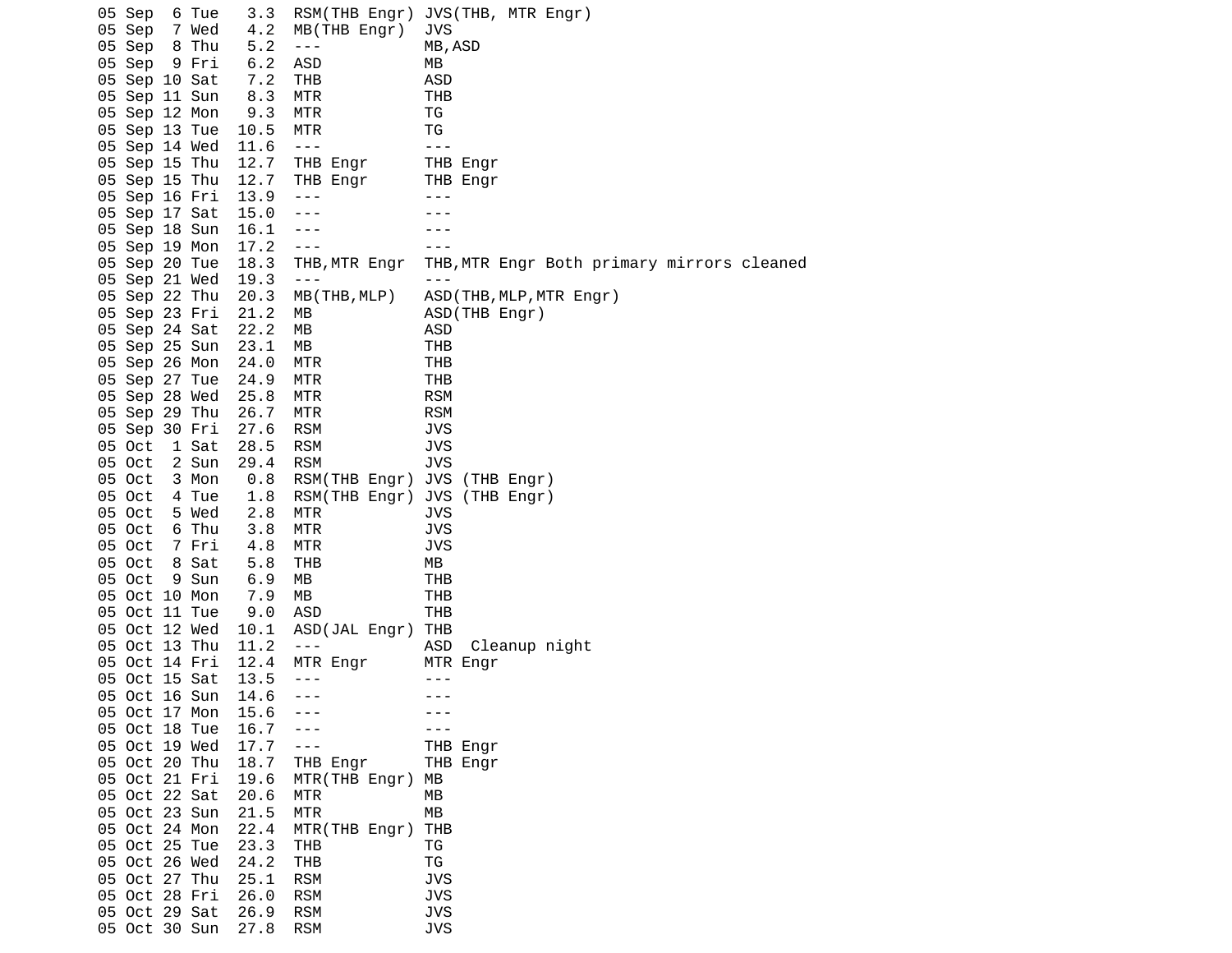05 Oct 31 Mon 28.8 ASD(THB Engr) JVS 05 Nov 1 Tue 0.3 ASD(THB Engr) JVS 05 Nov 2 Wed 1.3 ASD 3VS 05 Nov 3 Thu 2.3 ASD(THB Engr) JVS (THB,MTR Engr)<br>05 Nov 4 Fri 3.3 ASD(THB Engr) JVS (THB Engr) ASD(THB Engr) JVS (THB Engr) 05 Nov 5 Sat 4.4 MTR MB 05 Nov 6 Sun 5.5 MTR 05 Nov 7 Mon 6.6 THB(MTR Engr) MB (MTR Engr) 05 Nov 8 Tue 7.6 RSM THB 05 Nov 9 Wed 8.7 RSM THB 05 Nov 10 Thu 05 Nov 11 Fri 10.9 RSM ASD 05 Nov 12 Sat 11.9 --- ASD Cleanup 05 Nov 13 Sun 13.0 --- - -- ---05 Nov 14 Mon 14.0 ---<br>05 Nov 15 Tue 15.0 --- --- --- ---05 Nov 15 Tue 15.0 ---<br>05 Nov 16 Wed 16.0 THB Engr THB Engr 05 Nov 16 Wed 16.0 THB Engr<br>05 Nov 17 Thu 17.0 ---05 Nov 17 Thu 17.0 --- -- -- -- -- -- Spacewatch group mtgs 05 Nov 18 Fri 18.0 THB Engr THB Engr Pump 1.8-m dewar TG w/Dean+6 VIPs 05 Nov 19 Sat 18.9 THB Engr THB Engr 05 Nov 20 Sun 19.8 MTR MB 05 Nov 21 Mon 20.7 MTR MB Rob arrives 05 Nov 22 Tue 21.6 MTR(THB Engr) MB(THB Engr) 05 Nov 23 Wed 22.5 ---<br>05 Nov 24 Thu\*\*23.4 ASD JVS 05 Nov 24 Thu\*\*23.4 05 Nov 25 Fri 24.3 ASD JVS Larry in Tucson 05 Nov 26 Sat 25.2 ASD JVS 05 Nov 27 Sun 26.2 ASD JVS 05 Nov 28 Mon 27.1 RSM JVS (THB,MTR Engr both scopes) 05 Nov 29 Tue 28.2 RSM JVS 05 Nov 30 Wed 29.2 RSM(THB Engr) JVS (THB Engr) 05 Dec 1 Thu 0.7 RSM JVS 05 Dec 2 Fri 1.8 RSM(THB,MTR) JVS 05 Dec 3 Sat 2.9 RSM TG 05 Dec 4 Sun 4.0 ASD TG 05 Dec 5 Mon 5.1 ASD THB Engr 05 Dec 6 Tue 6.2 ASD THB 05 Dec 7 Wed 7.3 MTR THB 8.3 MTR THB (0.9m by remote) 05 Dec 9 Fri 9.4 MB THB (0.9m by remote) 05 Dec 10 Sat 10.4 MB THB 05 Dec 11 Sun 11.4 --- THB Cleanup night 05 Dec 12 Mon 12.4 ---05 Dec 13 Tue 13.4 --- -- -- ---05 Dec 14 Wed 14.4 ---<br>05 Dec 15 Thu 15.4 --- --- --- ---05 Dec 15 Thu 15.4 ---<br>05 Dec 16 Fri 16.3 THB Engr THB 05 Dec 16 Fri 16.3 THB Engr THB Engr Pump 0.9-m dewar 05 Dec 17 Sat 17.2 ---05 Dec 18 Sun 18.1 ---<br>05 Dec 19 Mon 19.0 THB,MTR Engr THB 05 Dec 19 Mon 19.0 THB,MTR Engr THB,MTR Engr 05 Dec 20 Tue 19.9 MB(THB,MTR) ASD (THB, MTR Engr) 05 Dec 21 Wed 20.8 MB(THB Engr) ASD 05 Dec 22 Thu 21.7 MB(THB Engr) ASD<br>05 Dec 23 Fri\*\*22.6 AFT(THB Engr) THB 05 Dec 23 Fri\*\*22.6 05 Dec 24 Sat 23.5 AFT(THB Engr) THB 05 Dec 25 Sun 24.5 AFT THB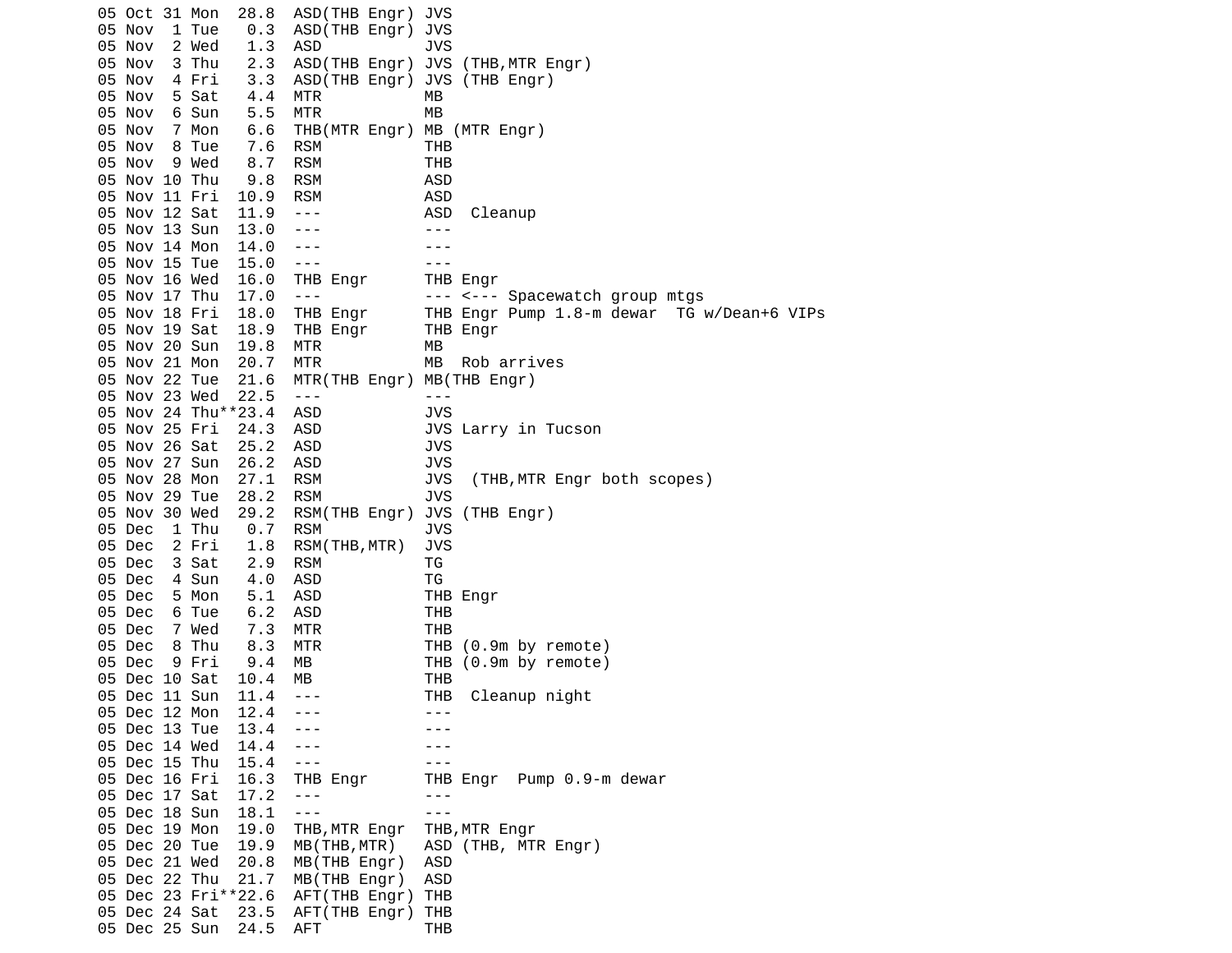05 Dec 26 Mon\*\*25.4 RSM JVS 05 Dec 27 Tue 26.5 RSM JVS 2005 YU55! 05 Dec 28 Wed 27.5 RSM JVS 05 Dec 29 Thu 28.6 RSM JVS 05 Dec 30 Fri 0.2 RSM,AFT JVS 05 Dec 31 Sat 1.3 AFT JVS 06 Jan 1 Sun 2.5 AFT 06 Jan 2 Mon 3.6 MTR JVS <--Chilled H2O outage @ LPL 06 Jan 3 Tue 4.7 MTR JVS 06 Jan 4 Wed 5.8 MTR THB 06 Jan 06 Jan 6 Fri 7.9 AUT THB 06 Jan 7 Sat 8.9 AUT THB 06 Jan 8 Sun 9.9 MTR 06 Jan 9 Mon 10.9 MTR ASD 06 Jan 10 Tue 11.9 MTR Engr ASD Cleanup night 06 Jan 11 Wed 12.8 ---<br>06 Jan 12 Thu 13.8 MTR Engr MTR Engr 06 Jan 12 Thu 13.8 MTR Engr 06 Jan 13 Fri 14.7 --- -- -- ---06 Jan 14 Sat 15.6 --- - -- --06 Jan 15 Sun 16.5 --- - - --06 Jan 16 Mon 17.4 ---06 Jan 17 Tue 18.3 MTR Engr MTR Engr<br>06 Jan 18 Wed 19.1 THB Engr THB Engr 06 Jan 18 Wed 19.1 THB Engr THB Engr Pump 1.8-m dewar<br>06 Jan 19 Thu 20.0 MB(MTR Engr) ASD (MTR Engr) 06 Jan 19 Thu 20.0 06 Jan 20 Fri 20.9 MB THB 06 Jan 21 Sat 21.8 MB THB 06 Jan 22 Sun 22.8 06 Jan 23 Mon 23.8 AUT THB 06 Jan 24 Tue 24.8 MTR THB 06 Jan 25 Wed 25.8 MTR THB 06 Jan 26 Thu 26.9 MTR ASD 06 Jan 27 Fri 28.0 MTR JVS 06 Jan 28 Sat 29.2 RSM JVS 06 Jan 29 Sun 0.8 RSM JVS 06 Jan 30 Mon 2.0 RSM(THB Engr) JVS (THB Engr)Both primary mirrors cleaned w/ CO2 by THB. HA gear on 0.9-m lubricated more. 06 Jan 31 Tue 3.1 RSM(THB Engr) JVS (THB Engr)<br>06 Feb 1 Wed 4.3 RSM JVS 06 Feb 1 Wed 4.3 RSM<br>06 Feb 2 Thu 5.4 RSM 2 Thu 5.4 RSM(THB Engr) JVS (THB Engr)<br>3 Fri 6.4 RSM,TG JVS, Richard K 06 Feb 3 Fri 6.4 RSM,TG JVS, Richard Kowalski 06 Feb 4 Sat 7.4 RSM,TG JVS<br>06 Feb 5 Sun\*\* 8.4 MB ASD 5 Sun\*\* 8.4 MB 06 Feb 6 Mon 9.4 MB ASD 06 Feb 7 Tue 10.3 MTR<br>06 Feb 8 Wed 11.3 THB 06 Feb 8 Wed 11.3 THB,MTR Engr ASD (THB,MTR Engr)Cleanup<br>06 Feb 9 Thu 12.2 THB Engr THB Engr 06 Feb 9 Thu 12.2 THB Engr THB Engr<br>06 Feb 10 Fri 13.1 --- ---06 Feb 10 Fri 13.1 --- -- --- 06 Feb 11 Sat 14.0 --- --- 06 Feb 12 Sun 14.9 --- 06 Feb 13 Mon 15.8 THB Engr THB Engr 06 Feb 14 Tue 16.6 THB Engr THB Engr 06 Feb 15 Wed 17.5 ---<br>06 Feb 16 Thu 18.4 THB Engr THB 18.4 THB Engr THB Pump 0.9-m & 1.8-m dewars<br>19.3 THB Engr THB Engr 06 Feb 17 Fri 19.3 THB Engr THB Engr 06 Feb 18 Sat 20.2 --- -- ---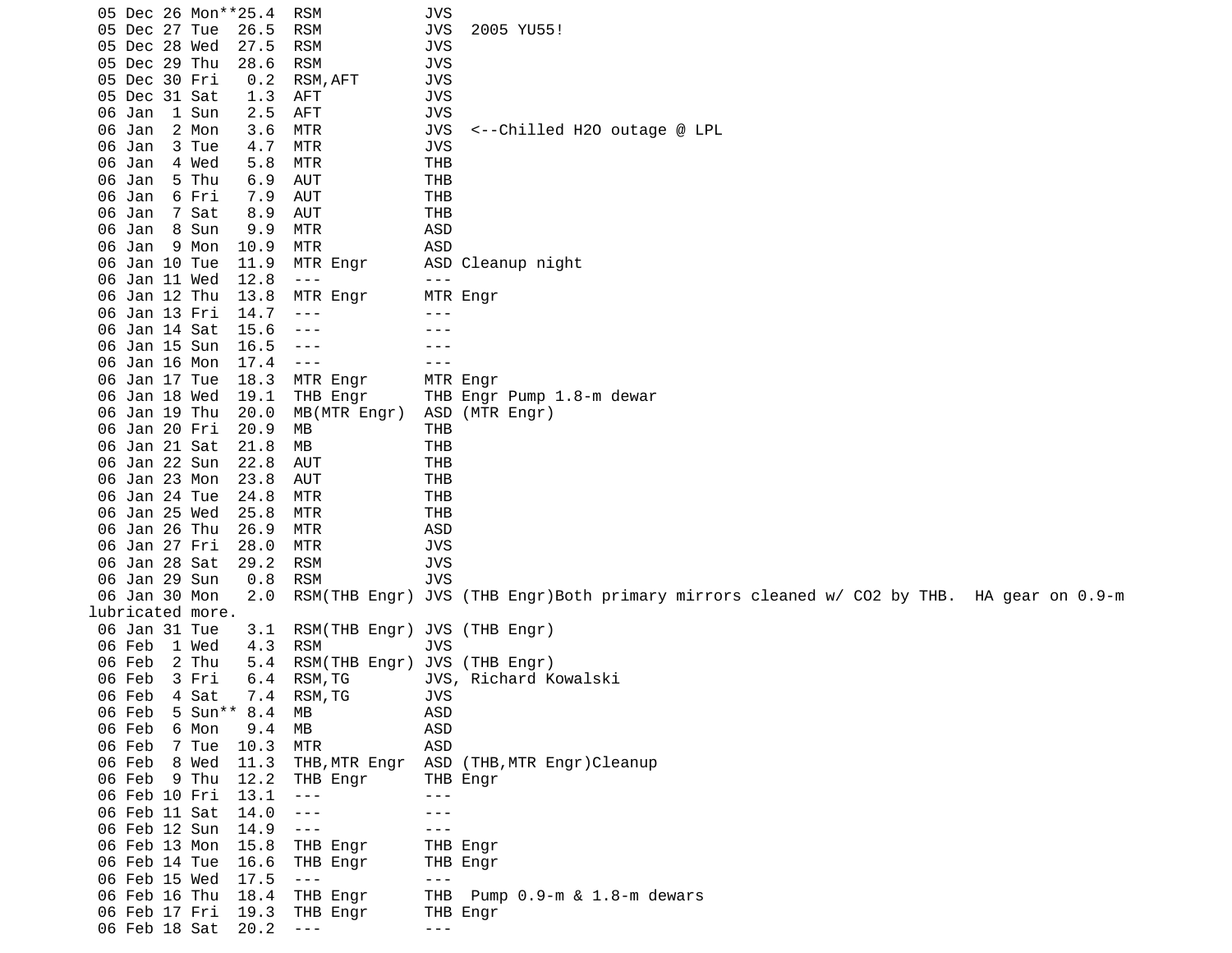06 Feb 19 Sun 21.2 THB 1st half MB(THB 1st half) 06 Feb 20 Mon\*\*22.2 AUT(THB Engr) ASD (MB,THB Engr) 06 Feb 21 Tue 23.2 AUT ASD 06 Feb 22 Wed 24.2 AUT(THB Engr) ASD THB JVS Friends of Lyn Doose visit 06 Feb 24 Fri 26.4 TG,THB JVS,EAR,JAL TG JVS, EAR, JAL Prospective LPL grad students 06 Feb 26 Sun 28.7 RSM,JAL,EAR JVS,EAR 06 Feb 27 Mon 0.3 RSM,JAL JVS,EAR 06 Feb 28 Tue 1.5 RSM(THB Engr) JVS (THB Engr) JAL,EAR also at site. 06 Mar 1 Wed 2.6 RSM 06 Mar 2 Thu 3.7 RSM JVS 06 Mar 3 Fri 4.8 RSM JVS 06 Mar 4 Sat\*\* 5.9 AUT MB 06 Mar 5 Sun 6.9 AUT MB Power switchover @end of nite 06 Mar 6 Mon\*\* 7.8 AUT ASD 06 Mar 7 Tue 8.8 AUT ASD 06 Mar 8 Wed\*\* 9.7 AUT 06 Mar 9 Thu 10.6 AUT THB 06 Mar 10 Fri 11.5 --- --- --- Spring break begins 06 Mar 11 Sat 12.4 --- -- -- ---06 Mar 12 Sun 13.3 --- - - - --06 Mar 13 Mon 14.2 --- -- -- ---06 Mar 14 Tue 15.1 THB Engr THB Engr 06 Mar 15 Wed 16.0 THB Engr THB Engr 06 Mar 16 Thu 16.9 THB Engr THB Engr 06 Mar 17 Fri 17.8 THB Engr THB Engr Pump 1.8-m dewar. AFT & family visiting. 06 Mar 18 Sat 18.7 --- - -- --06 Mar 19 Sun 19.7 --- - -- ---06 Mar 20 Mon 20.6 --- - - - -- 06 Mar 21 Tue\*\*21.6 THB Engr THB Engr 06 Mar 22 Wed 22.7 AUT(THB Engr) ASD 06 Mar 23 Thu\*\*23.7 AUT(ASD Engr) THB 06 Mar 24 Fri 24.8 AUT THB,MTR,AFT 06 Mar 25 Sat 26.0 AUT RSM,MTR,AFT<br>06 Mar 26 Sun 27.1 AUT JVS,RSM+19 JVS, RSM+19 visitors from KPNO Visitors' Center 06 Mar 27 Mon 28.2 AUT JVS,RSM 06 Mar 28 Tue 29.4 AUT JVS 1.0 AUT JVS (THB,ASD,MB Engr) 06 Mar 30 Thu 2.1 AUT JVS (THB,ASD Engr) 06 Mar 31 Fri 3.2 AUT JVS & AFT (ASD Engr) 06 Apr 1 Sat 4.3 AUT AFT 06 Apr 2 Sun\*\* 5.3 AUT 06 Apr 3 Mon 6.3 AUT RSM(THB Engr) 23 ppl; KPNO Visitors' Cntr 06 Apr 4 Tue 7.2 AUT RSM 06 Apr 5 Wed 8.1 --- RSM 06 Apr 6 Thu\*\* 9.0 AUT THB (MB Engr) 06 Apr 7 Fri 9.9 AUT THB,TG 06 Apr 8 Sat 10.8 AUT THB,TG 06 Apr 9 Sun 11.7 THB Engr THB Engr 06 Apr 10 Mon 12.6 --- -- ---06 Apr 11 Tue 13.5 THB Engr THB Engr 06 Apr 12 Wed 14.4 --- ---<br>06 Apr 13 Thu 15.3 --- ---06 Apr 13 Thu 15.3 06 Apr 14 Fri 16.3 THB,RSM Engr THB,RSM Engr Pumped 0.9m & 1.8m dewars 06 Apr 15 Sat 17.2 ---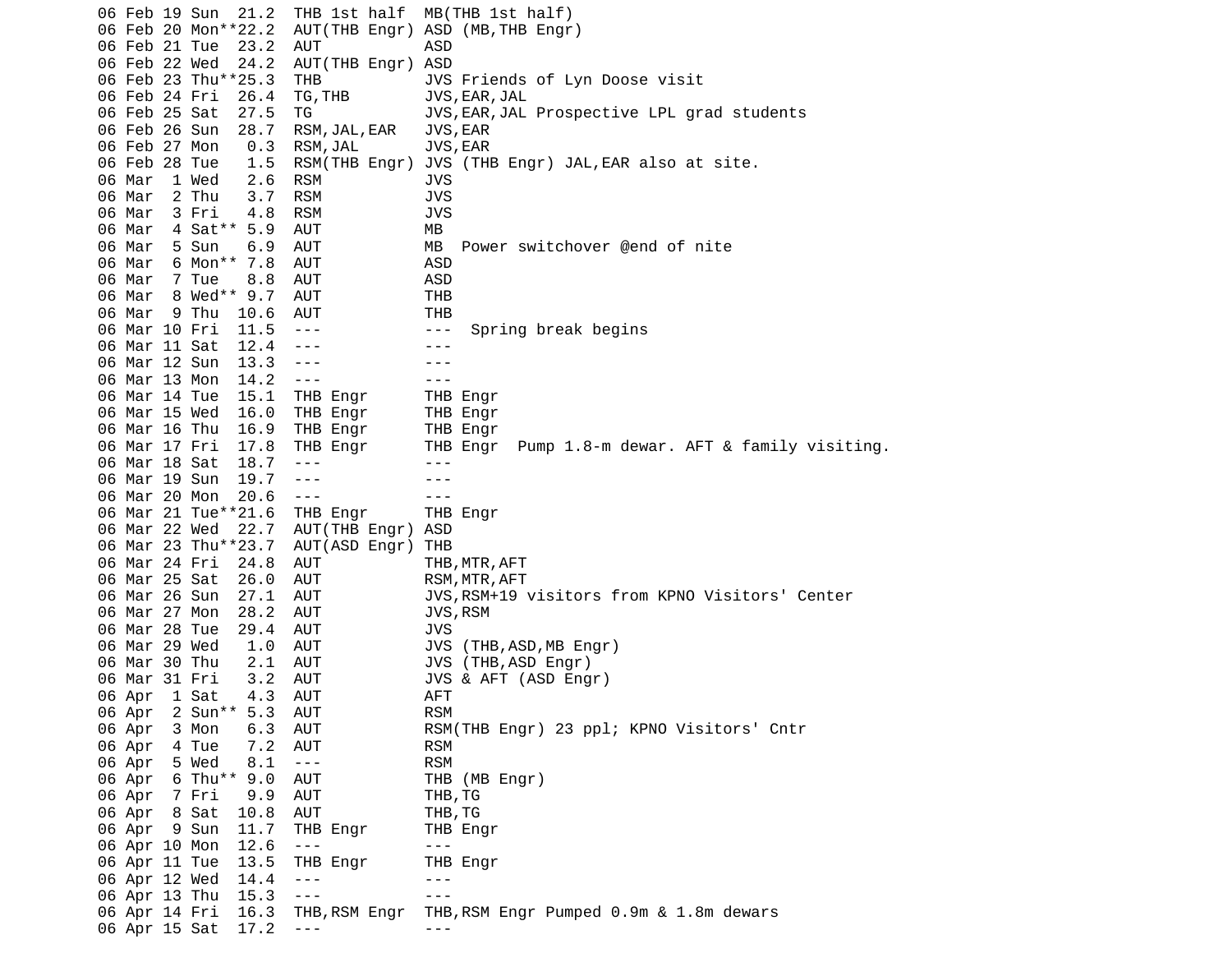06 Apr 16 Sun 18.2 --- -- -- --- 06 Apr 17 Mon 19.2 --- THB 06 Apr 18 Tue 20.2 AUT THB 06 Apr 19 Wed 21.3 AUT(THB Engr) THB(THB Engr: Both primary mirrors cleaned) 06 Apr 20 Thu 22.3 AUT THB 06 Apr 21 Fri 23.4 AUT THB 06 Apr 22 Sat\*\*24.5 AUT 06 Apr 23 Sun 25.6 AUT RSM 06 Apr 24 Mon 26.7 AUT RSM 06 Apr 25 Tue 27.8 AUT RSM<br>06 Apr 26 Wed 29.0 AUT RSM 06 Apr 26 Wed 29.0 AUT 06 Apr 27 Thu 0.5 AUT RSM 06 Apr 28 Fri\*\* 1.6 AUT AFT 06 Apr 29 Sat 2.7 AUT AFT 06 Apr 30 Sun\*\* 3.7 AUT JVS 06 May 1 Mon 4.7 AUT JVS 06 May 2 Tue 5.6 AUT JVS 06 May 3 Wed 6.6 AUT 06 May 4 Thu 7.5 AUT JVS 06 May 5 Fri 8.4 AUT JVS,MTR 06 May 6 Sat 9.3 AUT MTR, ASD 06 May 7 Sun\*\*10.1 AUT RSM 06 May 8 Mon 11.0 AUT(THB Engr) RSM(THB Engr) Cleanup night 06 May 9 Tue 12.0 --- -- ---06 May 10 Wed 12.9 ---06 May 11 Thu 13.8 --- 06 May 12 Fri 14.8 THB Engr THB Engr 06 May 13 Sat 15.8 --- - -- --06 May 14 Sun 16.8 --- - - -- 06 May 15 Mon 17.8 THB&RSM Engr THB & RSM Pumped 1.8-m CCD 1.8-m Corrector lens cleaned. 06 May 16 Tue 18.9 --- --- 06 May 17 Wed 19.9 --- - - --06 May 18 Thu 21.0 --- -- -- --- 06 May 19 Fri 22.1 AUT THB early, then MTR 06 May 20 Sat 23.1 AUT MTR 06 May 21 Sun 24.2 AUT 06 May 22 Mon 25.3 AUT THB 06 May 23 Tue 26.4 AUT THB 06 May 24 Wed 27.5 AUT(THB Engr) THB Cleaned 0.9-m primary 06 May 25 Thu 28.6 AUT THB JAL on Bok 06 May 26 Fri\*\* 0.1 AUT JVS JAL on Bok 06 May 27 Sat 1.1 AUT JVS JAL on Bok 06 May 28 Sun 2.1 AUT 06 May 29 Mon 3.1 AUT JVS JAL on Bok 06 May 30 Tue 4.1 AUT(THB Engr) JVS (THB Engr) JAL on Bok Astro Camp visit (20 ppl) 06 May 31 Wed<br>06 Jun 1 Thu 5.9 AUT(THB Engr) JVS (THB Engr) 06 Jun 2 Fri 6.8 AUT(THB Engr) JVS (THB Engr) 06 Jun 3 Sat\*\* 7.7 AUT RSM 06 Jun 4 Sun 8.6 AUT 06 Jun 5 Mon 9.5 AUT RSM 06 Jun 6 Tue 10.4 RSM Engr RSM Engr 06 Jun 7 Wed 11.3 --- --- 06 Jun 8 Thu 12.3 --- -- ---06 Jun 9 Fri 13.3 --- - -- ---06 Jun 10 Sat 14.3 ---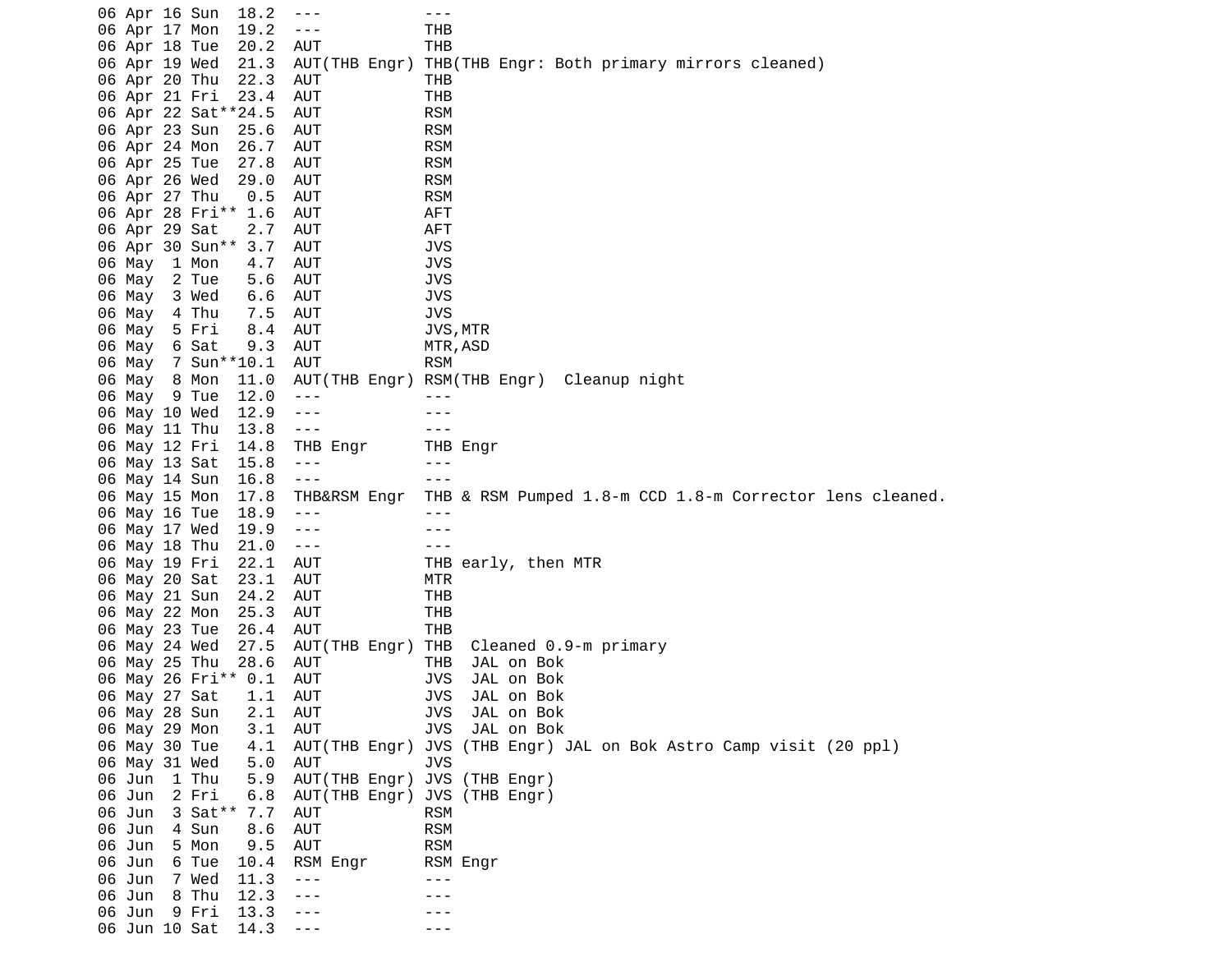|  | 06 Jun 11 Sun |       | 15.4                    | $- - -$              |                                   | $- - -$                     |          |                                                       |
|--|---------------|-------|-------------------------|----------------------|-----------------------------------|-----------------------------|----------|-------------------------------------------------------|
|  | 06 Jun 12 Mon |       | 16.4                    | $- - -$              |                                   |                             |          |                                                       |
|  | 06 Jun 13 Tue |       |                         |                      | 17.5 THB Engr                     |                             |          | THB Engr Pump BOTH dewars                             |
|  | 06 Jun 14 Wed |       |                         |                      | 18.6 AUT(THB Engr) RSM (THB Engr) |                             |          |                                                       |
|  | 06 Jun 15 Thu |       |                         |                      |                                   |                             |          | 19.7 AUT(THB Engr) RSM (THB Engr;0.9m mirror cleaned) |
|  | 06 Jun 16 Fri |       | 20.8                    | AUT                  |                                   | RSM, AFT                    |          |                                                       |
|  | 06 Jun 17 Sat |       | 21.8                    | AUT                  |                                   | ASD, RSM                    |          |                                                       |
|  | 06 Jun 18 Sun |       | 22.9                    | AUT                  |                                   | RSM                         |          |                                                       |
|  | 06 Jun 19 Mon |       |                         |                      | 24.0 AUT(THB Engr) RSM (THB Engr) |                             |          |                                                       |
|  | 06 Jun 20 Tue |       | 25.1                    | <b>AUT</b>           |                                   | <b>RSM</b>                  |          |                                                       |
|  | 06 Jun 21 Wed |       | 26.1                    | AUT                  |                                   | <b>RSM</b>                  |          |                                                       |
|  | 06 Jun 22 Thu |       | 27.1                    | AUT                  |                                   | <b>RSM</b>                  |          |                                                       |
|  |               |       | 06 Jun 23 Fri**28.2 --- |                      |                                   | $\sim$ $  -$                |          |                                                       |
|  | 06 Jun 24 Sat |       | $29.2 - -$              |                      |                                   | $\sim$ $\sim$ $\sim$ $\sim$ |          |                                                       |
|  |               |       | 06 Jun 25 Sun** 0.6     |                      |                                   |                             |          |                                                       |
|  | 06 Jun 26 Mon |       | 1.6                     |                      |                                   |                             |          |                                                       |
|  | 06 Jun 27 Tue |       | 2.5                     | $- - - -$            |                                   |                             |          |                                                       |
|  | 06 Jun 28 Wed |       |                         |                      | THE Engr<br>THE Engr<br>---       |                             |          |                                                       |
|  | 06 Jun 29 Thu |       | $3.5$<br>$4.4$          | $\sim$ $\sim$ $\sim$ |                                   | $  -$                       |          |                                                       |
|  | 06 Jun 30 Fri |       | 5.3                     |                      | JVS Engr<br>---<br>---            |                             |          |                                                       |
|  | 06 Jul        | 1 Sat | 6.2                     |                      |                                   |                             |          |                                                       |
|  |               |       | 06 Jul 2 Sun** 7.0      |                      |                                   |                             |          |                                                       |
|  | 06 Jul 3 Mon  |       | 7.9                     |                      |                                   |                             |          |                                                       |
|  | 06 Jul 4 Tue  |       | 8.9                     |                      | THB Engr<br>THB Engr<br>---       |                             |          |                                                       |
|  | 06 Jul        | 5 Wed | 9.8                     | $\sim$ $\sim$ $\sim$ |                                   | $\sim$ 100                  |          |                                                       |
|  | 06 Jul        | 6 Thu |                         |                      |                                   |                             |          |                                                       |
|  | 06 Jul 7 Fri  |       |                         |                      |                                   |                             |          |                                                       |
|  | 06 Jul        | 8 Sat | 12.8                    |                      |                                   |                             |          |                                                       |
|  | 06 Jul        | 9 Sun | 13.9                    | $\sim$ $\sim$ $\sim$ |                                   | $\sim$ $  -$                |          |                                                       |
|  | 06 Jul 10 Mon |       | 15.0                    |                      | THB Engr<br>---<br>---            |                             |          |                                                       |
|  | 06 Jul 11 Tue |       | 16.1                    |                      |                                   |                             |          |                                                       |
|  | 06 Jul 12 Wed |       | 17.2                    | $\sim$ $ \sim$       |                                   | $\sim$ $\sim$ $\sim$ $\sim$ |          |                                                       |
|  | 06 Jul 13 Thu |       |                         |                      |                                   |                             |          |                                                       |
|  |               |       | 06 Jul 14 Fri**19.4     |                      |                                   |                             |          |                                                       |
|  | 06 Jul 15 Sat |       | 20.5                    | $- - -$              |                                   | $- - -$                     |          |                                                       |
|  | 06 Jul 16 Sun |       | 21.6                    | $\sim$ $\sim$ $\sim$ |                                   | $\frac{1}{2}$               |          |                                                       |
|  | 06 Jul 17 Mon |       | 22.7                    | $\sim$ $ \sim$       |                                   | $\sim$ $ \sim$              |          |                                                       |
|  | 06 Jul 18 Tue |       | 23.7                    |                      | THB Engr THB Engr                 |                             |          |                                                       |
|  | 06 Jul 19 Wed |       | 24.8                    | $\sim$ $\sim$ $\sim$ |                                   | $- - -$                     |          |                                                       |
|  | 06 Jul 20 Thu |       |                         |                      | 25.8 THB Engr     THB Engr        |                             |          |                                                       |
|  |               |       | 06 Jul 21 Fri 26.8      | $\frac{1}{2}$        |                                   | $- - -$                     |          |                                                       |
|  | 06 Jul 22 Sat |       | 27.7                    | $- - -$              |                                   | $- - -$                     |          |                                                       |
|  | 06 Jul 23 Sun |       | 28.7                    | $- - -$              |                                   | $- - -$                     |          |                                                       |
|  | 06 Jul 24 Mon |       | 0.1                     |                      | THB Engr                          |                             | THB Engr |                                                       |
|  | 06 Jul 25 Tue |       | 1.0                     |                      | THB Engr                          |                             | THB Engr |                                                       |
|  | 06 Jul 26 Wed |       | 2.0                     |                      | THB Engr                          |                             | THB Engr |                                                       |
|  | 06 Jul 27 Thu |       | 2.9                     | $- - -$              |                                   | $- - -$                     |          |                                                       |
|  | 06 Jul 28 Fri |       | 3.7                     | ---                  |                                   |                             |          |                                                       |
|  | 06 Jul 29 Sat |       | 4.6                     | ---                  |                                   |                             |          |                                                       |
|  | 06 Jul 30 Sun |       | 5.5                     | $- - -$              |                                   |                             |          |                                                       |
|  | 06 Jul 31 Mon |       | 6.4                     | $- - -$              |                                   |                             |          |                                                       |
|  | 06 Aug        | 1 Tue | 7.3                     |                      | THB Engr                          |                             | THB Engr |                                                       |
|  | 06 Aug        | 2 Wed | 8.3                     | $- - -$              |                                   |                             |          |                                                       |
|  | 06 Aug        | 3 Thu | 9.2                     | $- - -$              |                                   |                             |          |                                                       |
|  | 06 Aug        | 4 Fri | 10.2                    | ---                  |                                   |                             |          |                                                       |
|  | 06 Aug        | 5 Sat | 11.3                    | $- - -$              |                                   |                             |          | Cleanup night?                                        |
|  |               |       |                         |                      |                                   |                             |          |                                                       |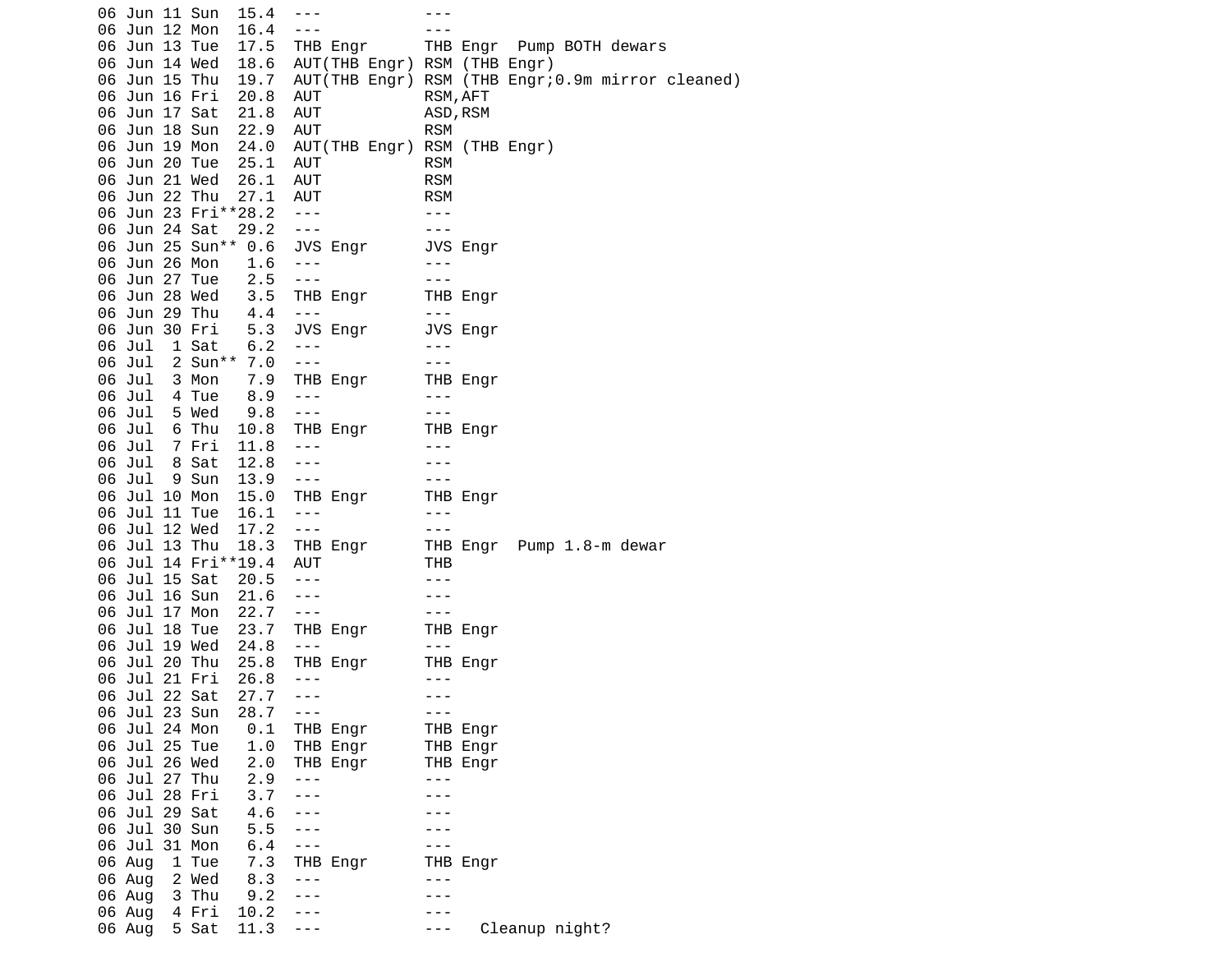06 Aug 6 Sun 12.4 --- 06 Aug 7 Mon 13.5 THB Engr THB Engr 06 Aug 8 Tue 14.6 THB Engr THB Engr 06 Aug 9 Wed 15.8 --- - -- --06 Aug 10 Thu 16.9 --- - -- --- 06 Aug 11 Fri 18.0 THB Engr THB Engr Pump BOTH CCDs 06 Aug 12 Sat 19.2 --- -- ---06 Aug 13 Sun 20.3 --- -- -- ---06 Aug 14 Mon 21.3 ---<br>06 Aug 15 Tue 22.4 --- --- --- ---06 Aug 15 Tue 22.4 ---<br>06 Aug 16 Wed 23.4 --- --- --- ---06 Aug 16 Wed 23.4 ---06 Aug 17 Thu 24.4 AUT THB 06 Aug 18 Fri 25.4 AUT THB 06 Aug 19 Sat 26.3 AUT THB 06 Aug 20 Sun 27.3 AUT THB 06 Aug 21 Mon 28.2 --- -- -- ---06 Aug 22 Tue 29.1 --- -- -- ---06 Aug 23 Wed 0.5 --- -- --- 06 Aug 24 Thu 1.4 THB Engr THB Engr 06 Aug 25 Fri 2.2 --- -- --- --- 06 Aug 26 Sat\*\* 3.1 AUT JVS 06 Aug 27 Sun 4.0 AUT JVS 06 Aug 28 Mon 4.9 AUT JVS 06 Aug 29 Tue 5.8 AUT(THB Engr) JVS (THB Engr) 06 Aug 30 Wed 6.8 --- --- 06 Aug 31 Thu 7.7 --- 06 Sep 1 Fri 8.7 THB Engr THB Engr 06 Sep 2 Sat 9.8 --- -- ---06 Sep 3 Sun 10.8 --- -- ---06 Sep 4 Mon 11.9 ---<br>06 Sep 5 Tue 13.1 THB Engr THB 06 Sep 5 Tue 13.1 THB Engr THB began Cryotiger changeout. 06 Sep 6 Wed 14.2 --- -- ---06 Sep 7 Thu 15.4 --- -- -- --- 06 Sep 8 Fri 16.6 THB Engr THB Engr Pump 1.8-m dewar 06 Sep 9 Sat 17.7 ---<br>06 Sep 10 Sun 18.8 --- --- --- ---06 Sep 10 Sun 18.8 --- 06 Sep 11 Mon 19.9 THB Engr THB Engr 0.9-m primary CO2-cleaned 06 Sep 12 Tue 21.0 THB Engr THB Engr 1.8-m CCD dewar pumped<br>06 Sep 13 Wed\*\*22.0 AUT(THB Engr) RSM THB Engr 1.8m primary CO2-c 06 Sep 13 Wed\*\*22.0 AUT(THB Engr) RSM THB Engr 1.8m primary CO2-cleaned<br>06 Sep 14 Thu 23.0 AUT(THB Engr) RSM (THB Engr) AUT(THB Engr) RSM (THB Engr) 06 Sep 15 Fri 23.9 AUT(THB Engr) RSM (THB Engr) 06 Sep 16 Sat 24.9 AUT RSM 06 Sep 17 Sun 25.8 AUT 06 Sep 18 Mon\*\*26.7 AUT(THB Engr) JVS (THB Engr) 06 Sep 19 Tue 27.6 AUT(THB Engr) JVS (THB Engr) 06 Sep 20 Wed 28.5 AUT(THB Engr) JVS (THB Engr) 29.4 AUT(THB Engr) JVS (THB Engr) JAL on Bok 06 Sep 22 Fri 0.7 AUT JVS (JAL on Bok) 06 Sep 23 Sat 1.6 AUT JVS (JAL on Bok) 06 Sep 24 Sun 2.5 AUT JVS 06 Sep 25 Mon 3.4 AUT JVS 06 Sep 26 Tue\*\* 4.3 AUT 06 Sep 27 Wed 5.3 AUT THB 06 Sep 28 Thu 6.2 AUT THB 06 Sep 29 Fri 7.2 AUT THB (& MTR & AFT early) 8.3 AUT THB (& MTR & AFT early)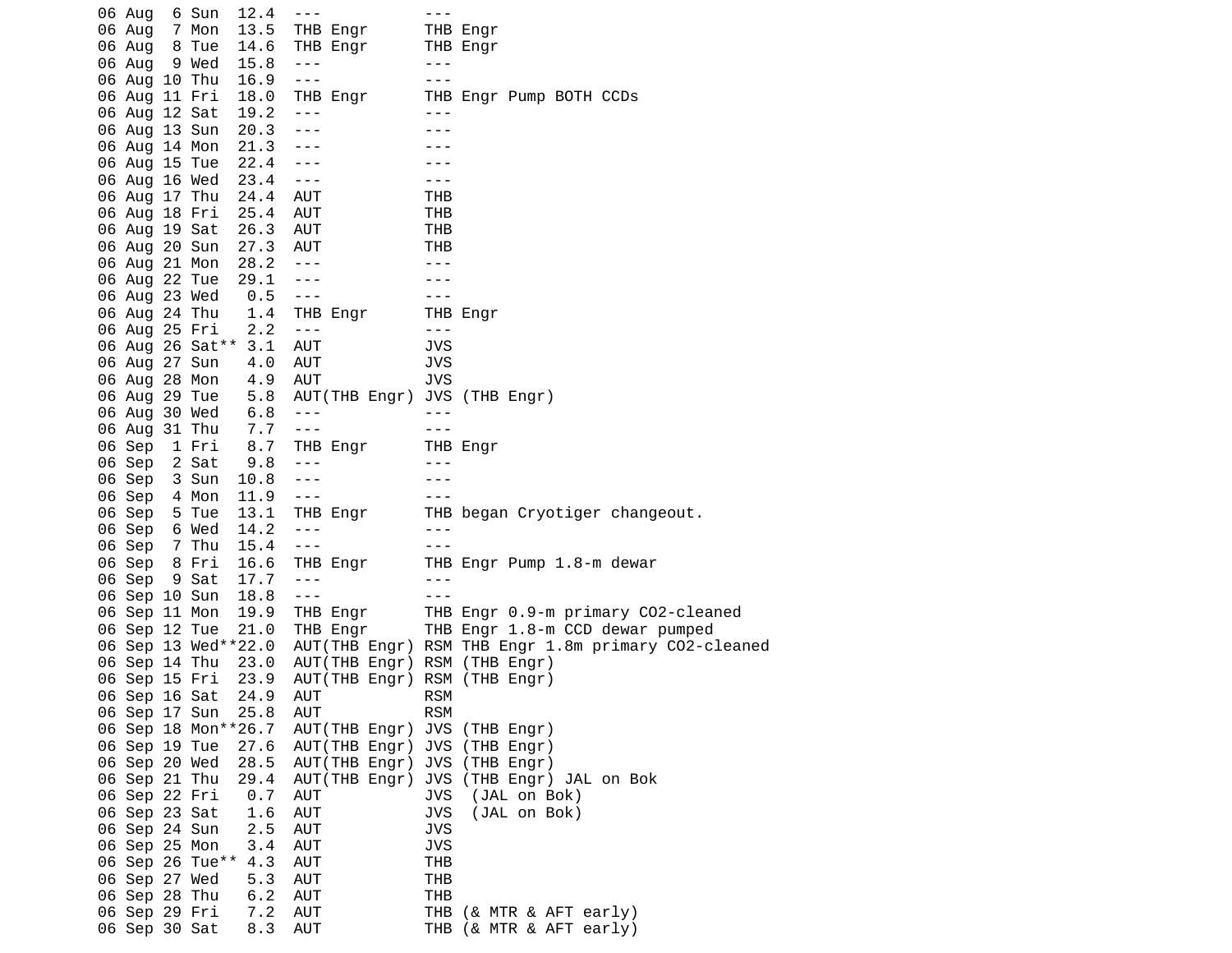| 06 Oct<br>06 Oct               | 1 Sun          | 9.3          | AUT                      | THB                                                          |
|--------------------------------|----------------|--------------|--------------------------|--------------------------------------------------------------|
| 06 Oct                         | 2 Mon<br>3 Tue | 10.4<br>11.5 | AUT<br>$- - -$           | тнв<br>- - -                                                 |
| 06 Oct                         | 4 Wed          | 12.6         | ---                      |                                                              |
| 06 Oct                         | 5 Thu          | 13.8         |                          |                                                              |
| 06 Oct                         | 6 Fri          | 15.0         | - - -                    |                                                              |
| 06 Oct                         | 7 Sat          | 16.1         | ---                      |                                                              |
| 06 Oct                         | 8 Sun          | 17.3         | $- - -$                  |                                                              |
| 06 Oct                         | 9 Mon          | 18.4         | THB Engr                 | THB Engr Pump BOTH dewars                                    |
| 06 Oct 10 Tue**19.4            |                |              | AUT                      | THB                                                          |
| 06 Oct 11 Wed                  |                | 20.5         | AUT                      | <b>THB</b>                                                   |
| 06 Oct 12 Thu                  |                | 21.5         | AUT                      | THB                                                          |
| 06 Oct 13 Fri                  |                | 22.4         | <b>AUT</b>               | <b>THB</b>                                                   |
| 06 Oct 14 Sat                  |                | 23.4         | AUT                      | THB                                                          |
| 06 Oct 15 Sun                  |                | 24.3         | AUT                      | <b>THB</b>                                                   |
| 06 Oct 16 Mon                  |                | 25.2         | AUT                      | <b>THB</b>                                                   |
| 06 Oct 17 Tue                  |                | 26.1         | AUT                      | <b>THB</b><br>Cleaned 1.8-m primary mirror                   |
| 06 Oct 18 Wed**26.9            |                |              | AUT                      | <b>JVS</b>                                                   |
| 06 Oct 19 Thu                  |                | 27.8         | AUT                      | <b>JVS</b>                                                   |
| 06 Oct 20 Fri                  |                | 28.7         | AUT                      | <b>JVS</b>                                                   |
| 06 Oct 21 Sat                  |                | 0.1          | AUT                      | <b>JVS</b>                                                   |
| 06 Oct 22 Sun                  |                | 1.0          | AUT                      | <b>JVS</b>                                                   |
| 06 Oct 23 Mon                  |                | 1.9          | AUT                      | <b>JVS</b>                                                   |
| 06 Oct 24 Tue<br>06 Oct 25 Wed |                | 2.9<br>3.8   | AUT(THB Engr)            | JVS<br>(THB Engr)                                            |
| 06 Oct 26 Thu                  |                | 4.8          |                          | AUT(THB Engr) RSM (THB Engr)<br>AUT(THB Engr) RSM (THB Engr) |
| 06 Oct 27 Fri                  |                | 5.8          | AUT                      | RSM early, then MTR                                          |
| 06 Oct 28 Sat                  |                | 6.8          | AUT                      | MTR, RSM                                                     |
| 06 Oct 29 Sun                  |                | 7.8          | AUT                      | <b>RSM</b>                                                   |
| 06 Oct 30 Mon                  |                | 8.9          | AUT(THB Engr)            | RSM(THB Engr)                                                |
| 06 Oct 31 Tue                  |                | 10.0         | AUT                      | <b>RSM</b>                                                   |
| 06 Nov                         | 1 Wed          | 11.1         | AUT                      | <b>RSM</b>                                                   |
| 06 Nov                         | 2 Thu          | 12.2         | ---                      |                                                              |
| 06 Nov                         | 3 Fri          | 13.4         | ---                      |                                                              |
| 06 Nov                         | 4 Sat          | 14.5         | ---                      |                                                              |
| 06 Nov                         | 5 Sun          | 15.6         | $- - -$                  |                                                              |
| 06 Nov                         | 6 Mon          | 16.7         | THB Engr                 | THB Engr<br>Pumped 1.8-m dewar                               |
| 06 Nov                         | 7 Tue          | 17.8         | THB Engr                 | Pumped 0.9-m dewar Primary mirrors cleaned<br>THB Engr       |
| 06 Nov                         | 8 Wed          | 18.9         | AUT(THB Engr)            | RSM (THB Engr)                                               |
| 06 Nov                         | 9 Thu          | 19.9         | AUT                      | RSM (THB Engr?)                                              |
| 06 Nov 10 Fri                  |                | 20.8         | AUT                      | <b>RSM</b>                                                   |
| 06 Nov 11 Sat                  |                | 21.8         | AUT                      | <b>RSM</b>                                                   |
| 06 Nov 12 Sun                  |                | 22.7         | <b>AUT</b>               | <b>RSM</b>                                                   |
| 06 Nov 13 Mon                  |                | 23.6         | <b>AUT</b>               | <b>RSM</b>                                                   |
| 06 Nov 14 Tue                  |                | 24.4         | AUT(THB Engr)            | JVS (THB Engr)                                               |
| 06 Nov 15 Wed                  |                | 25.3         | <b>AUT</b>               | <b>JVS</b>                                                   |
| 06 Nov 16 Thu                  |                | 26.2         | AUT                      | <b>JVS</b>                                                   |
| 06 Nov 17 Fri<br>06 Nov 18 Sat |                | 27.1         | <b>AUT</b><br><b>AUT</b> | <b>JVS</b><br><b>JVS</b>                                     |
| 06 Nov 19 Sun                  |                | 28.0<br>28.9 | <b>AUT</b>               | <b>JVS</b>                                                   |
| 06 Nov 20 Mon                  |                | 0.4          | AUT                      | <b>JVS</b>                                                   |
| 06 Nov 21 Tue                  |                | 1.3          | AUT                      | <b>JVS</b>                                                   |
| 06 Nov 22 Wed                  |                | 2.3          | <b>AUT</b>               | <b>JVS</b>                                                   |
| 06 Nov 23 Thu                  |                | 3.3          | <b>AUT</b>               | <b>MTR</b>                                                   |
| 06 Nov 24 Fri                  |                | 4.3          | AUT                      | <b>MTR</b>                                                   |
| 06 Nov 25 Sat                  |                | 5.3          | <b>AUT</b>               | <b>THB</b>                                                   |
|                                |                |              |                          |                                                              |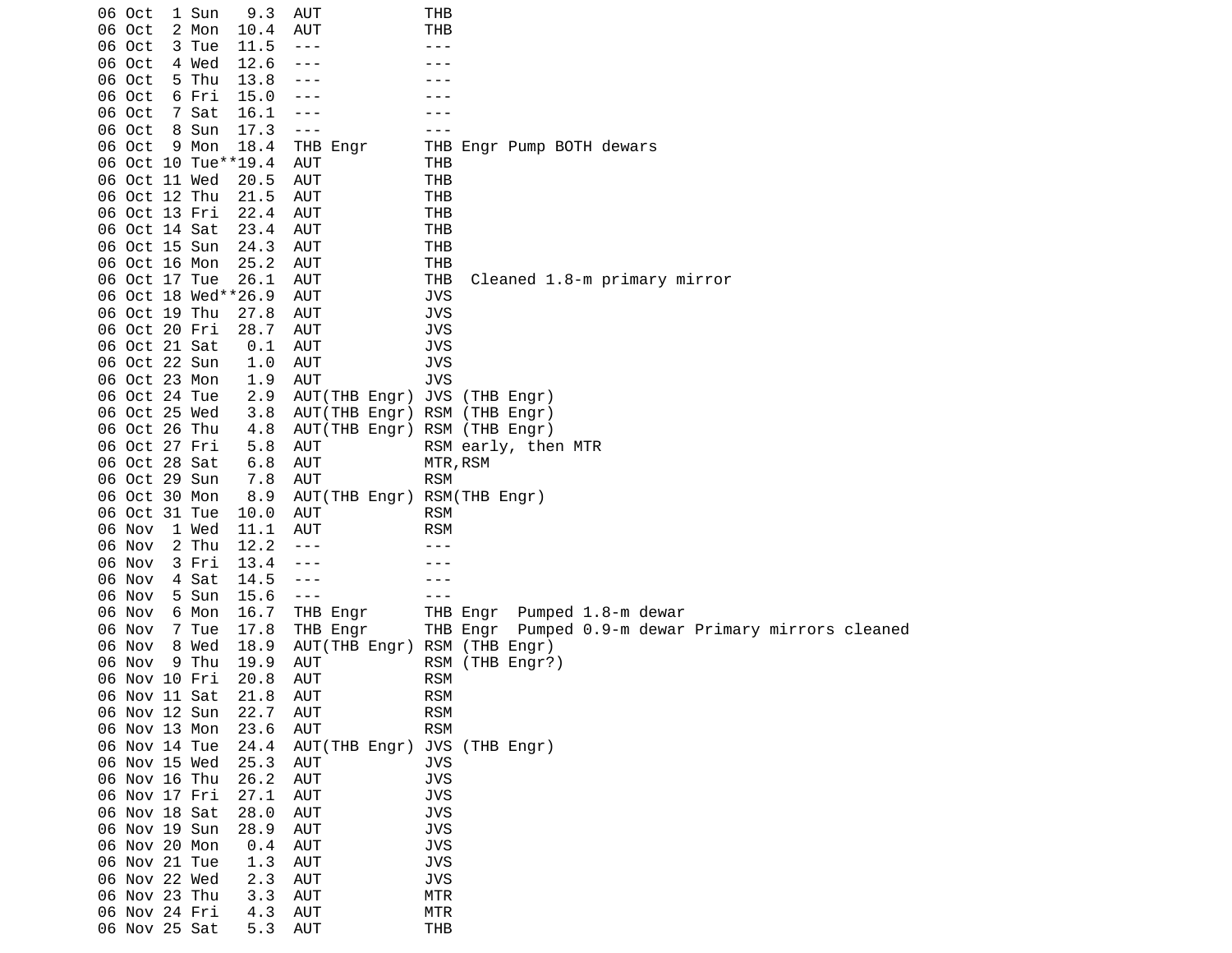|    | 06 Nov 26 Sun |       | 6.4          | AUT           | THB                             |
|----|---------------|-------|--------------|---------------|---------------------------------|
|    | 06 Nov 27 Mon |       | 7.4          | AUT(THB Engr) | THB (THB Engr)                  |
|    | 06 Nov 28 Tue |       | 8.5          | <b>AUT</b>    | THB                             |
|    | 06 Nov 29 Wed |       | 9.6          | <b>AUT</b>    | <b>THB</b>                      |
|    | 06 Nov 30 Thu |       | 10.7         | <b>AUT</b>    | THB                             |
|    | 06 Dec        | 1 Fri | 11.8         | $  -$         | Cleanup night?<br>$- - -$       |
|    | 06 Dec        | 2 Sat | 12.9         | ---           | $- - -$                         |
|    | 06 Dec        | 3 Sun | 14.0         |               |                                 |
|    | 06 Dec        | 4 Mon | 15.1         | $  -$         | - - -                           |
|    | 06 Dec        | 5 Tue | 16.1         | JVS Engr      | JVS Engr                        |
|    | 06 Dec        | 6 Wed | 17.2         | $- - -$       | $- - -$                         |
|    | 06 Dec        | 7 Thu | 18.2         | THB Engr      | THB Engr Pump BOTH dewars       |
|    | 06 Dec        | 8 Fri | 19.1         | AUT           | THB (& CFH early)               |
|    | 06 Dec        | 9 Sat | 20.1         | AUT           | THB                             |
|    | 06 Dec 10 Sun |       | 21.0         | AUT           | THB                             |
|    | 06 Dec 11 Mon |       | 21.9         | AUT           | THB                             |
|    | 06 Dec 12 Tue |       | 22.8         | AUT           | THB                             |
|    | 06 Dec 13 Wed |       | 23.7         | <b>AUT</b>    | <b>JVS</b>                      |
|    | 06 Dec 14 Thu |       | 24.5         | AUT           | <b>JVS</b>                      |
|    | 06 Dec 15 Fri |       | 25.4         | AUT           | JVS                             |
|    | 06 Dec 16 Sat |       | 26.4         | AUT           | JVS                             |
|    | 06 Dec 17 Sun |       | 27.3         | AUT           | JVS, RAF                        |
|    | 06 Dec 18 Mon |       | 28.3         | <b>AUT</b>    | JVS, RAF                        |
|    | 06 Dec 19 Tue |       | 29.3         | AUT           | JVS (& JAL, SM early)           |
|    | 06 Dec 20 Wed |       | 0.7          | AUT           | JAL, SM (& JVS early)           |
|    | 06 Dec 21 Thu |       | 1.8          | <b>AUT</b>    | JAL, SM                         |
|    | 06 Dec 22 Fri |       | 2.8          | AUT           | JAL, SM, MTR                    |
|    | 06 Dec 23 Sat |       | 3.9          | AUT           | MTR                             |
|    | 06 Dec 24 Sun |       | 4.9          | AUT           | <b>RSM</b>                      |
|    | 06 Dec 25 Mon |       | 6.0          | AUT           | <b>RSM</b>                      |
|    | 06 Dec 26 Tue |       | 7.1          | AUT           | RSM, RAF                        |
|    | 06 Dec 27 Wed |       | 8.1          | <b>AUT</b>    | RSM, RAF                        |
|    | 06 Dec 28 Thu |       | 9.2          | RSM, RAF      | RSM, RAF Engr                   |
|    | 06 Dec 29 Fri |       | 10.3         | <b>RSM</b>    | RSM Engr                        |
|    | 06 Dec 30 Sat |       | 11.3         | $- - -$       | $  -$                           |
|    | 06 Dec 31 Sun |       | 12.4         |               |                                 |
|    | 07 Jan        | 1 Mon | 13.5         | $- - -$       |                                 |
|    | 07 Jan        | 2 Tue | 14.5         | $- - -$       |                                 |
| 07 | Jan           |       | 15.5         |               |                                 |
|    | 07 Jan        | 3 Wed |              | THB Engr      | THB Engr Both primaries cleaned |
|    |               | 4 Thu | 16.5         | THB Engr      | THB Engr Both CCDs pumped       |
| 07 | Jan           | 5 Fri | 17.4         | $- - -$       |                                 |
| 07 | Jan           | 6 Sat | 18.4<br>19.3 | $- - -$       | - - -                           |
|    | 07 Jan        | 7 Sun |              | <b>AUT</b>    | THB                             |
| 07 | Jan           | 8 Mon | 20.2         | <b>AUT</b>    | <b>THB</b>                      |
|    | 07 Jan        | 9 Tue | 21.1         | <b>AUT</b>    | <b>THB</b>                      |
|    | 07 Jan 10 Wed |       | 22.0         | <b>AUT</b>    | <b>THB</b>                      |
| 07 | Jan 11 Thu    |       | 22.8         |               | - - -                           |
| 07 | Jan 12 Fri    |       | 23.7         |               |                                 |
| 07 | Jan 13 Sat    |       | 24.7         |               |                                 |
|    | 07 Jan 14 Sun |       | 25.6         |               | THB<br>(& THB Engr)             |
| 07 | Jan 15 Mon    |       | 26.6         | ---           | JVS                             |
|    | 07 Jan 16 Tue |       | 27.6         | <b>AUT</b>    | <b>JVS</b>                      |
| 07 | Jan 17 Wed    |       | 28.6         | <b>AUT</b>    | <b>JVS</b>                      |
|    | 07 Jan 18 Thu |       | 0.2          | AUT           | JVS                             |
|    | 07 Jan 19 Fri |       | 1.2          | - - -         |                                 |
| 07 | Jan 20 Sat    |       | 2.3          | ---           |                                 |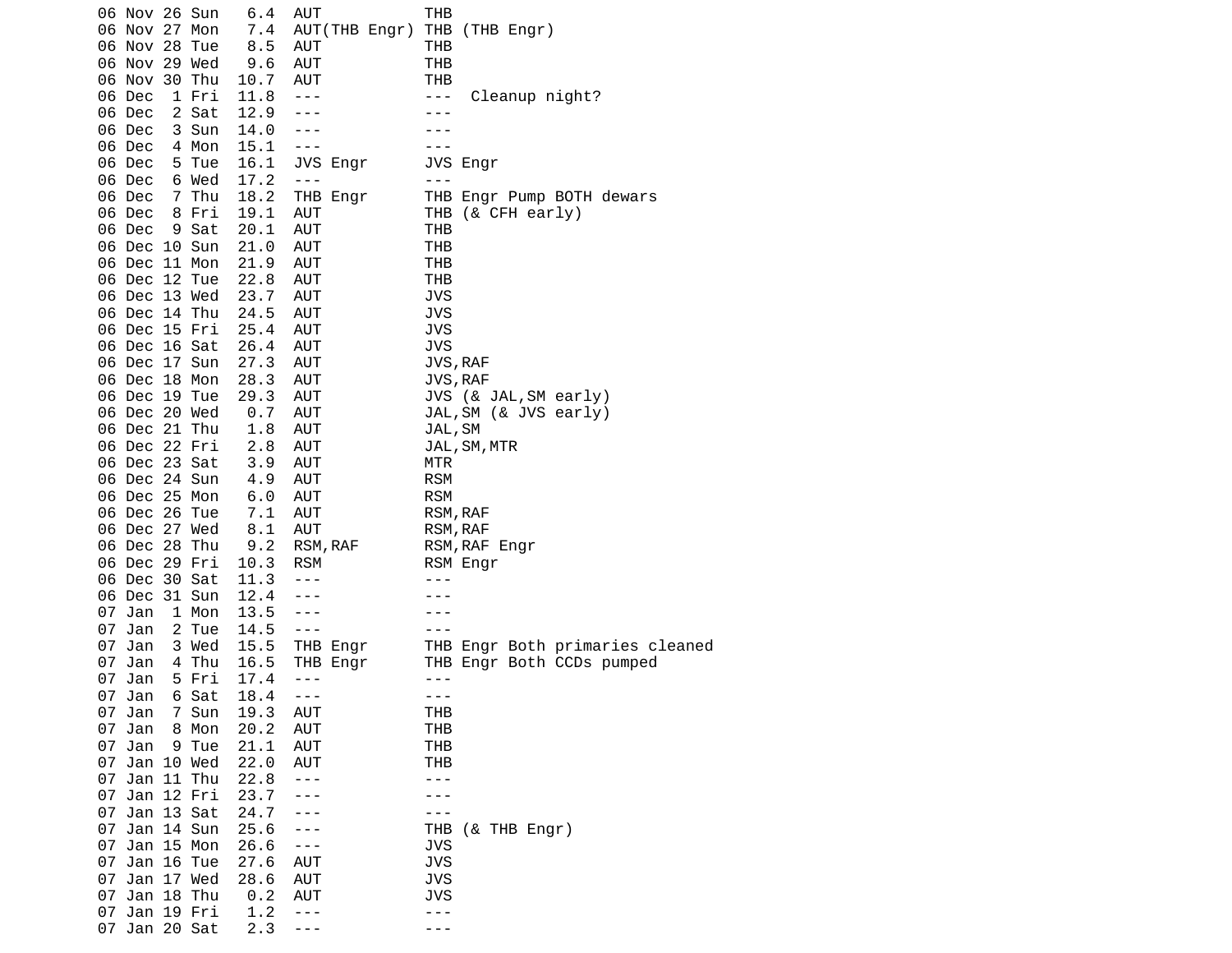|    | 07 Jan 21 Sun                  |                | 3.4                 |                          | JVS Engr      |                          | JVS Engr |                           |
|----|--------------------------------|----------------|---------------------|--------------------------|---------------|--------------------------|----------|---------------------------|
|    | 07 Jan 22 Mon                  |                | 4.5                 | $- - -$                  |               | $- - -$                  |          |                           |
| 07 | Jan 23 Tue                     |                | 5.6                 |                          | AUT(THB Engr) |                          |          | RSM (THB Engr)            |
|    | 07 Jan 24 Wed                  |                | 6.7                 | AUT                      |               | <b>RSM</b>               |          |                           |
|    | 07 Jan 25 Thu                  |                | 7.8                 | <b>AUT</b>               |               | <b>RSM</b>               |          |                           |
|    | 07 Jan 26 Fri                  |                | 8.8                 | AUT                      |               | MTR                      |          |                           |
|    | 07 Jan 27 Sat                  |                | 9.9                 | <b>AUT</b>               |               | <b>MTR</b>               |          |                           |
| 07 | Jan 28 Sun                     |                | 10.9                | <b>AUT</b>               |               | <b>RSM</b>               |          |                           |
|    | 07 Jan 29 Mon                  |                | 11.9                | <b>AUT</b>               |               | <b>RSM</b>               |          |                           |
|    | 07 Jan 30 Tue                  |                | 12.9                | $- - -$                  |               | ---                      |          |                           |
|    | 07 Jan 31 Wed                  |                | 13.9                | $- - -$                  |               |                          |          |                           |
|    | 07 Feb                         | 1 Thu          | 14.8                |                          | THB Engr      |                          | THB Engr |                           |
|    | 07 Feb                         | 2 Fri          | 15.8<br>16.7        | $- - -$                  | THB Engr      | $- - -$                  |          | THB Engr Pump 1.8-m dewar |
|    | 07 Feb<br>07 Feb               | 3 Sat<br>4 Sun | 17.6                | $- - -$                  |               | $- - -$                  |          |                           |
|    | 07 Feb                         | 5 Mon          | 18.5                | <b>AUT</b>               |               | THB                      |          |                           |
|    | 07 Feb                         | 6 Tue          | 19.4                | AUT                      |               | THB                      |          |                           |
|    | 07 Feb                         | 7 Wed          | 20.3                | <b>AUT</b>               |               | THB                      |          |                           |
|    | 07 Feb                         | 8 Thu          | 21.2                | AUT                      |               | THB                      |          |                           |
|    | 07 Feb                         | 9 Fri          | 22.1                | AUT                      |               | <b>THB</b>               |          |                           |
|    | 07 Feb 10 Sat                  |                | 23.0                | AUT                      |               | THB                      |          |                           |
|    | 07 Feb 11 Sun                  |                | 23.9                | $- - -$                  |               |                          |          |                           |
|    | 07 Feb 12 Mon                  |                | 24.9                | ---                      |               |                          |          |                           |
|    | 07 Feb 13 Tue                  |                | 25.9                | $- - -$                  |               |                          |          |                           |
|    | 07 Feb 14 Wed                  |                | 26.9                | $- - -$                  |               | - - -                    |          |                           |
|    | 07 Feb 15 Thu                  |                | 28.0                | AUT                      |               | <b>RSM</b>               |          | THB Engr                  |
|    | 07 Feb 16 Fri                  |                | 29.1                | <b>AUT</b>               |               | AFT                      |          | (& RSM early)             |
|    | 07 Feb 17 Sat<br>07 Feb 18 Sun |                | 0.7<br>1.8          | <b>AUT</b><br><b>AUT</b> |               | <b>AFT</b><br><b>JVS</b> |          |                           |
|    | 07 Feb 19 Mon                  |                | 3.0                 | <b>AUT</b>               |               | <b>JVS</b>               |          |                           |
|    | 07 Feb 20 Tue                  |                | 4.1                 | <b>AUT</b>               |               | <b>JVS</b>               |          |                           |
|    | 07 Feb 21 Wed                  |                | 5.2                 | <b>AUT</b>               |               | <b>JVS</b>               |          |                           |
|    | 07 Feb 22 Thu                  |                | 6.3                 | AUT                      |               | JVS                      |          | (THB Engr)                |
|    | 07 Feb 23 Fri                  |                | 7.4                 | <b>AUT</b>               |               | MTR                      |          |                           |
|    | 07 Feb 24 Sat                  |                | 8.4                 | AUT                      |               | <b>MTR</b>               |          |                           |
|    | 07 Feb 25 Sun                  |                | 9.4                 | <b>AUT</b>               |               | <b>RSM</b>               |          |                           |
|    | 07 Feb 26 Mon                  |                | 10.4                |                          | AUT(THB Engr) |                          |          | RSM (THB Engr)            |
|    | 07 Feb 27 Tue                  |                | 11.4                |                          |               |                          |          |                           |
|    | 07 Feb 28 Wed                  |                | 12.3                |                          |               |                          |          |                           |
|    | 07 Mar                         | 1 Thu          | 13.2                |                          |               |                          |          |                           |
|    | 07 Mar<br>07 Mar               | 2 Fri<br>3 Sat | 14.2<br>15.1        | $- - -$                  |               |                          |          |                           |
|    | 07 Mar                         | 4 Sun          | 16.0                | $- - -$                  |               | - - -                    |          |                           |
|    | 07 Mar                         | 5 Mon          | 16.9                |                          | THB Engr      |                          | THB Engr |                           |
|    | 07 Mar                         | 6 Tue          | 17.7                |                          | THB Engr      |                          | THB Engr | Pump BOTH dewars          |
|    | 07 Mar                         | 7 Wed          | 18.6                | AUT                      |               | THB                      |          |                           |
|    | 07 Mar                         | 8 Thu          | 19.5                | <b>AUT</b>               |               | <b>THB</b>               |          |                           |
|    | 07 Mar                         | 9 Fri          | 20.4                | <b>AUT</b>               |               | <b>THB</b>               |          |                           |
|    | 07 Mar 10 Sat                  |                | 21.3                | <b>AUT</b>               |               |                          |          | THBSpring break begins    |
|    | 07 Mar 11 Sun                  |                | 22.3                | <b>AUT</b>               |               | THB                      |          |                           |
|    | 07 Mar 12 Mon                  |                | 23.3                | <b>AUT</b>               |               | <b>THB</b>               |          |                           |
|    | 07 Mar 13 Tue                  |                | 24.3                | <b>AUT</b>               |               | <b>THB</b>               |          |                           |
|    | 07 Mar 14 Wed                  |                | 25.3                | <b>AUT</b>               |               | <b>THB</b>               |          |                           |
|    |                                |                | 07 Mar 15 Thu**26.4 | <b>AUT</b>               |               | <b>JVS</b>               |          |                           |
|    | 07 Mar 16 Fri<br>07 Mar 17 Sat |                | 27.5                | AUT<br>AUT               |               | <b>JVS</b><br><b>JVS</b> |          |                           |
|    |                                |                | 28.6                |                          |               |                          |          |                           |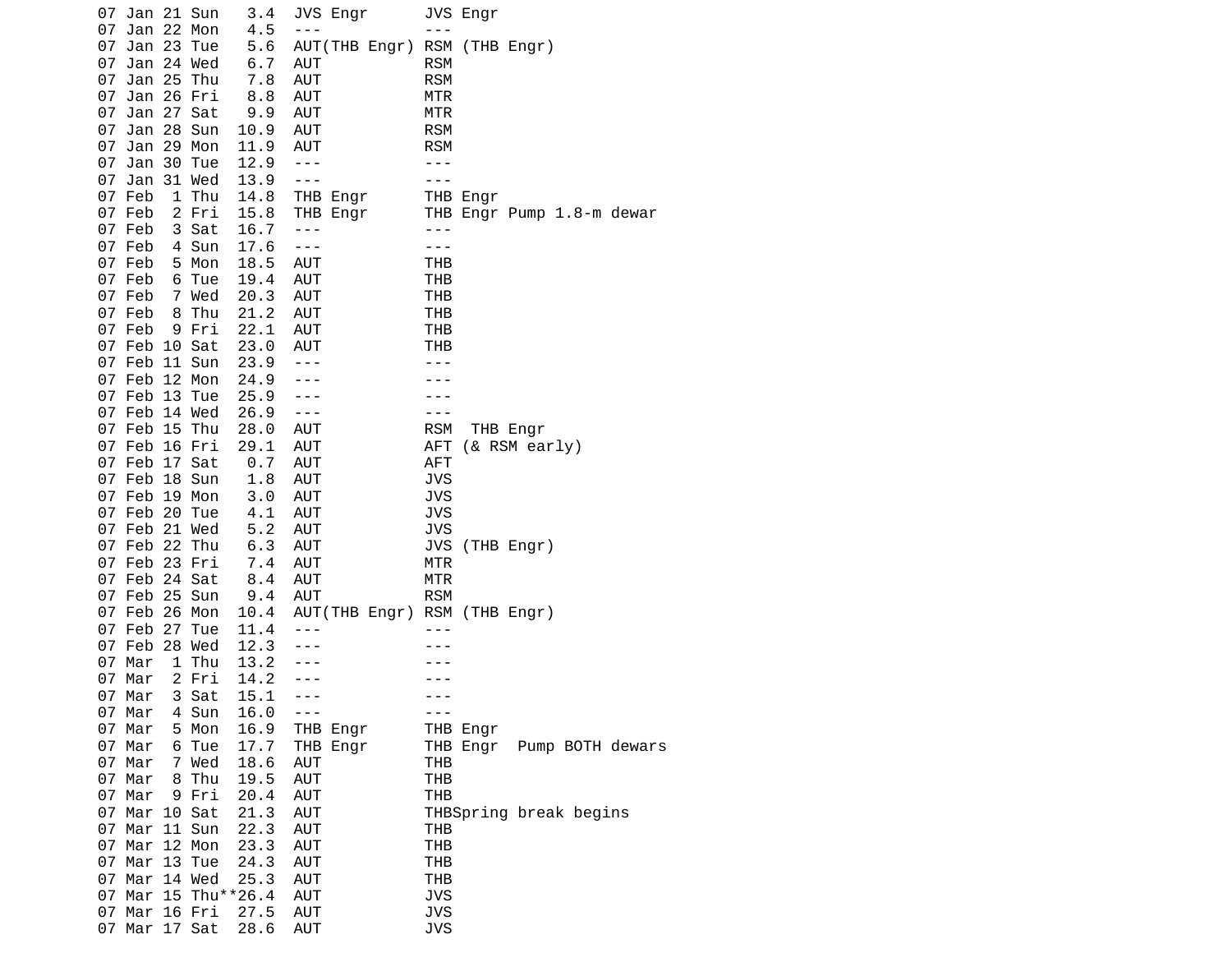07 Mar 18 Sun 0.2 AUT JVS Spring break ends 07 Mar 19 Mon 1.4 AUT JVS 07 Mar 20 Tue 2.5 AUT 07 Mar 21 Wed 3.7 AUT(THB Engr) JVS 07 Mar 22 Thu 4.8 --- --- 07 Mar 23 Fri 5.9 --- - -- ---07 Mar 24 Sat<sup>\*\*</sup> 6.9 MTR Engr ---07 Mar 25 Sun\*\* 7.9 AUT RSM (THB Engr) 07 Mar 26 Mon 8.9 AUT RSM 07 Mar 27 Tue 9.9 ---<br>07 Mar 28 Wed 10.8 AUT RSM 07 Mar 28 Wed 10.8 AUT 07 Mar 29 Thu 11.7 ---07 Mar 30 Fri 12.6 --- - -- ---07 Mar 31 Sat 13.5 RSM Engr RSM Engr 07 Apr 1 Sun 14.4 --- -- ---07 Apr 2 Mon 15.3 ---<br>07 Apr 3 Tue 16.2 RSM Engr RSM Engr 07 Apr 3 Tue 16.2 RSM Engr RSM Engr RSM, MTR Engr RSM, MTR Engr Cleaned 1.8m lens 07 Apr 5 Thu\*\*18.0 JVS RSM, MLP, MTR Engr Pumped 1.8-m dewar 07 Apr 6 Fri 18.9 JVS RSM,MLP Engr 07 Apr 7 Sat 19.8 AUT JVS (RSM Engr) 07 Apr 8 Sun 20.7 AUT JVS 07 Apr 9 Mon 21.7 AUT(MLP Engr) JVS 07 Apr 10 Tue 22.7 AUT JVS 07 Apr 11 Wed 23.7 AUT(RSM Engr) JVS 07 Apr 12 Thu 24.8 AUT JVS 07 Apr 13 Fri\*\*25.9 AUT MTR 07 Apr 14 Sat 27.0 AUT(MTR Engr) MTR 07 Apr 15 Sun\*\*28.2 AUT RSM<br>07 Apr 16 Mon 29.3 AUT RSM 07 Apr 16 Mon 29.3 AUT RSM 07 Apr 17 Tue 1.0 AUT 07 Apr 18 Wed 2.1 RSM (RSM Engr) 07 Apr 19 Thu 3.3 RSM --- 07 Apr 20 Fri\*\* 4.4 AFT --- 07 Apr 21 Sat 5.4 AFT --- 07 Apr 22 Sun\*\* 6.4 AUT THB, & THB Engr 07 Apr 23 Mon 7.4 AUT THB 07 Apr 24 Tue 8.4 AUT THB 07 Apr 25 Wed 07 Apr 26 Thu 10.2 AUT THB 07 Apr 27 Fri 11.1 AUT THB 07 Apr 28 Sat 12.0 --- -- MPC downtime 05:00 - 11:00 UT<br>07 Apr 29 Sun 12.9 --- ---07 Apr 29 Sun 12.9 --- 07 Apr 30 Mon 13.8 THB Engr THB Engr 12:00-14:00 1.8-m fire alarm test 07 May 1 Tue 14.7 ---<br>07 May 2 Wed 15.6 --- --- --- ---07 May 2 Wed 15.6 ---07 May 3 Thu 16.5 THB Engr THB Engr 07 May 4 Fri 17.4 THB Engr THB Engr Pump BOTH dewars 1.8m primary mirror cleaned 07 May 5 Sat\*\*18.3 AUT JVS 07 May 6 Sun 19.3 AUT 07 May 7 Mon 20.3 AUT(THB Engr) JVS (THB Engr) 0.9-m primary mirror cleaned. 07 May 8 Tue 21.3 JVS --- 07 May 9 Wed 22.3 JVS(THB Engr) THB Engr 07 May 10 Thu 23.3 JVS --- 07 May 11  $Fri**24.4$  AFT 07 May 12 Sat 25.5 AFT ---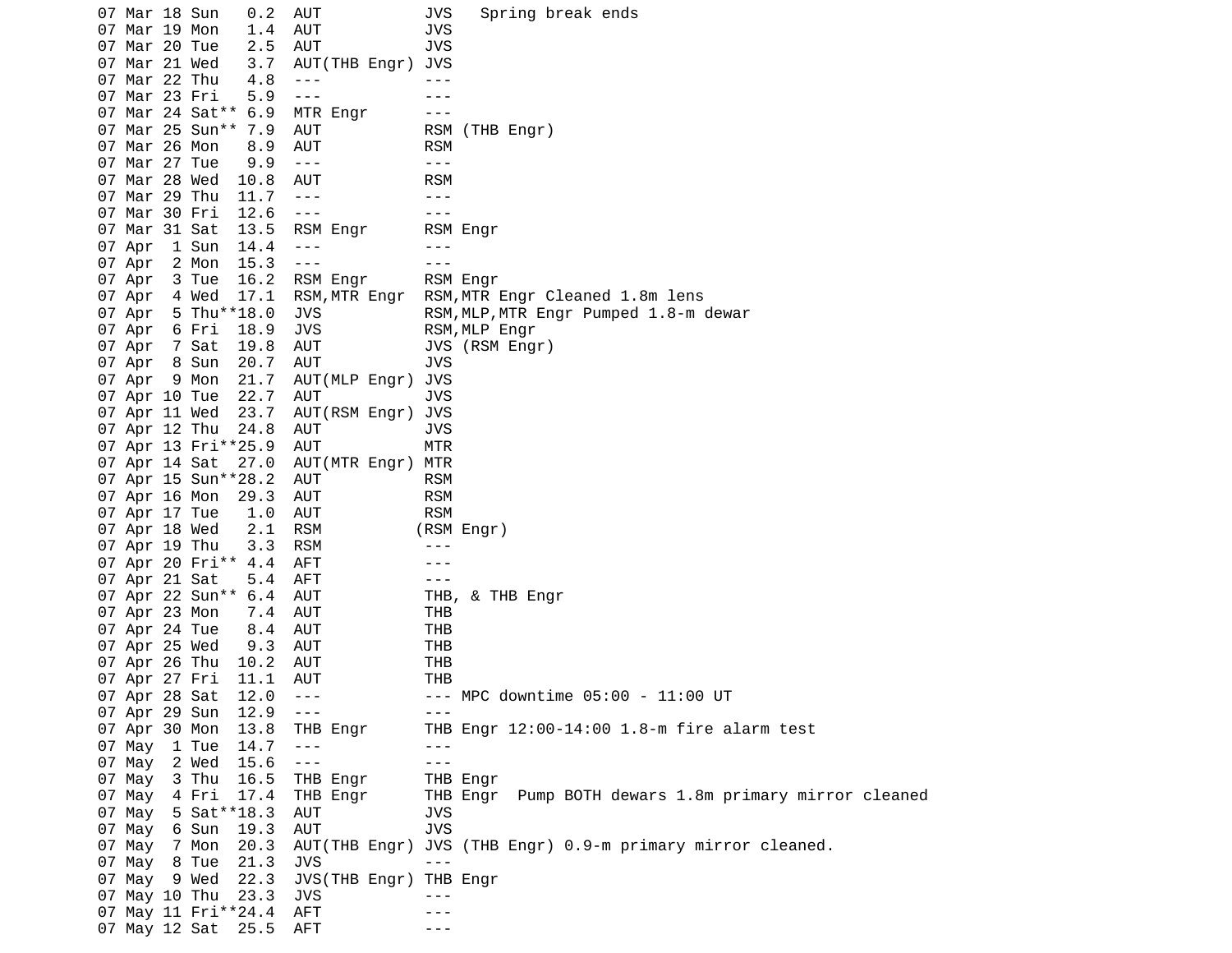| 07 May 13 Sun**26.6     | <b>RSM</b> | $- - -$                                              |
|-------------------------|------------|------------------------------------------------------|
| 07 May 14 Mon<br>27.8   | THB, MSW,  | <b>RSM</b><br>(THB, MSW et al Engr) WTV, BWL Engr    |
| 07 May 15 Tue<br>29.0   | Engr       | <b>RSM</b>                                           |
| 07 May 16 Wed<br>0.6    | THB Engr   | RSM<br>(THB Engr) 1.8-m primary cleaned              |
| 07 May 17 Thu<br>1.7    | Engr       | <b>RSM</b>                                           |
| 07 May 18 Fri** 2.8     | Engr       | MTR (THB Engr)                                       |
| 07 May 19 Sat<br>3.9    | MTR Engr   | MTR                                                  |
| 07 May 20 Sun** 4.9     | Engr       | <b>RSM</b>                                           |
| 07 May 21 Mon<br>5.9    |            | RSM (THB Engr) STV dome camera                       |
| 07 May 22 Tue           | Engr       | <b>RSM</b>                                           |
| 6.9                     | Engr       |                                                      |
| 07 May 23 Wed**<br>7.8  | Engr       | THB                                                  |
| 07 May 24 Thu<br>8.7    | Engr       | <b>THB</b>                                           |
| 9.6<br>07 May 25 Fri    | Engr       | <b>THB</b>                                           |
| 07 May 26 Sat<br>10.5   | Engr       | THB Engr                                             |
| 07 May 27 Sun<br>11.4   | Engr       | $- - -$                                              |
| 07 May 28 Mon<br>12.3   | Engr       |                                                      |
| 13.2<br>07 May 29 Tue   | Engr       | ---                                                  |
| 07 May 30 Wed<br>14.1   | Engr       | THB Engr                                             |
| 07 May 31 Thu<br>15.0   | Engr       | THB Engr Pumped 1.8-m dewar                          |
| 07 Jun<br>1 Fri<br>16.0 | Engr       | THB Engr THB, RSM, MSW, WTV, BWL reinstalled mosaic. |
| 16.9<br>07 Jun<br>2 Sat | $- - -$    | $- - -$                                              |
| 07 Jun<br>3 Sun<br>17.9 | THB Engr   | THB Engr mosaic dewar pumped.                        |
| 07 Jun<br>4 Mon**18.9   | RSM, JAL   | <b>JVS</b><br>THB Engr                               |
| 07 Jun<br>5 Tue<br>19.9 | RSM, JAL   | <b>JVS</b>                                           |
| 07 Jun<br>6 Wed<br>20.9 | RSM, JAL   | <b>JVS</b><br>THB Engr                               |
| 7 Thu<br>22.0<br>07 Jun | AUT        | <b>JVS</b>                                           |
| 07 Jun<br>8 Fri**23.0   | AUT        | <b>AFT</b>                                           |
| 07 Jun<br>9 Sat<br>24.1 | AUT        | <b>AFT</b><br>Don McCarthy w/ Astronomy Camp         |
| 07 Jun 10 Sun**25.2     | <b>AUT</b> | <b>THB</b>                                           |
|                         |            |                                                      |
| 07 Jun 11 Mon<br>26.4   | AUT        | THB                                                  |
| 07 Jun 12 Tue<br>27.5   | <b>AUT</b> | <b>THB</b>                                           |
| 07 Jun 13 Wed<br>28.6   | AUT        | <b>THB</b>                                           |
| 07 Jun 14 Thu<br>0.2    | AUT        | <b>THB</b>                                           |
| 07 Jun 15 Fri** 1.3     | AUT        | MTR                                                  |
| 07 Jun 16 Sat<br>2.3    | AUT        | <b>MTR</b>                                           |
| 07 Jun 17 Sun**<br>3.4  | <b>AUT</b> | <b>RSM</b>                                           |
| 07 Jun 18 Mon<br>4.4    | AUT        | <b>RSM</b>                                           |
| 07 Jun 19 Tue<br>5.3    | <b>AUT</b> | <b>RSM</b>                                           |
| 07 Jun 20 Wed<br>6.3    | AUT        | <b>RSM</b>                                           |
| 07 Jun 21 Thu<br>7.2    | AUT        | <b>RSM</b><br>(THB Engr) 0.9-m mirror cleaned        |
| 07 Jun 22 Fri**<br>8.1  | AUT        | (THB Engr)<br>AFT                                    |
| 07 Jun 23 Sat<br>9.0    | AUT        | AFT                                                  |
| 07 Jun 24 Sun**<br>9.9  | AUT        | <b>JVS</b>                                           |
| 07 Jun 25 Mon<br>10.8   | AUT        | <b>JVS</b>                                           |
| 07 Jun 26 Tue<br>11.7   | AUT        | <b>JVS</b>                                           |
| 07 Jun 27 Wed<br>12.6   | ---        | - - -                                                |
| 07 Jun 28 Thu<br>13.5   | ---        |                                                      |
| 07 Jun 29 Fri<br>14.5   | $- - -$    |                                                      |
| 07 Jun 30 Sat<br>15.5   | - - -      |                                                      |
| 07 Jul<br>1 Sun<br>16.5 | $- - -$    | - - -                                                |
| 07 Jul<br>2 Mon<br>17.5 | THB Engr   | THB Engr Pump 1.8-m dewar                            |
| 07 Jul<br>3 Tue<br>18.5 | AUT        |                                                      |
| 07 Jul<br>4 Wed         |            | THB<br><b>THB</b>                                    |
| 19.6                    | AUT        |                                                      |
| 07 Jul<br>5 Thu<br>20.7 | <b>AUT</b> | <b>THB</b>                                           |
| 07 Jul<br>6 Fri<br>21.7 | AUT        | <b>THB</b>                                           |
| 7 Sat<br>22.8<br>07 Jul | THB Engr   | Mtn closed due to fire.<br>THB Engr NOT MTR          |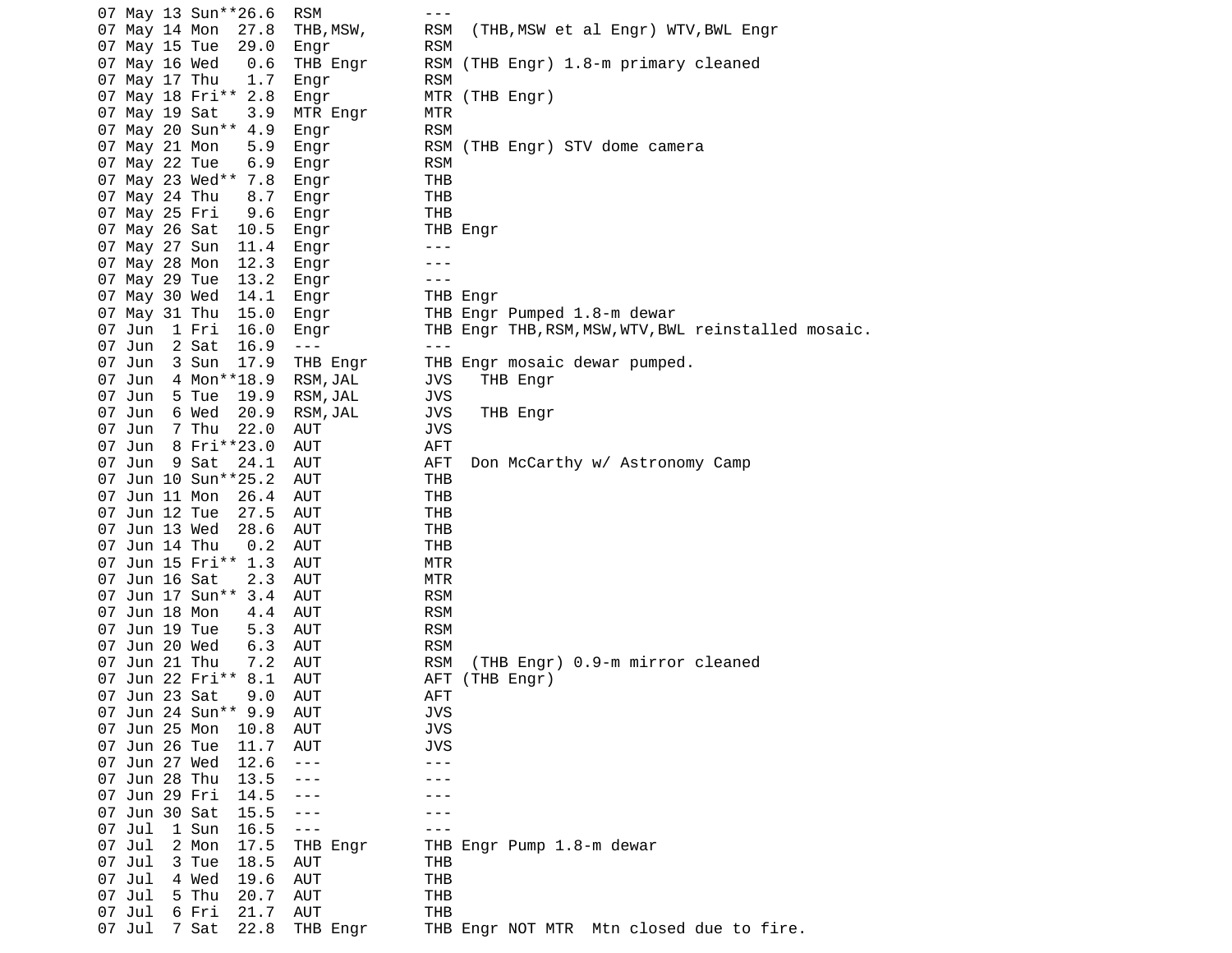|    | 07 Jul        | 8 Sun | 23.9                | ---                                                                                                                                                                                                                                                                                                                                                                                          |                                                                                                                                                                                                                                                                                                                                                                                              |                                          |
|----|---------------|-------|---------------------|----------------------------------------------------------------------------------------------------------------------------------------------------------------------------------------------------------------------------------------------------------------------------------------------------------------------------------------------------------------------------------------------|----------------------------------------------------------------------------------------------------------------------------------------------------------------------------------------------------------------------------------------------------------------------------------------------------------------------------------------------------------------------------------------------|------------------------------------------|
| 07 | Jul           | 9 Mon | 25.0                |                                                                                                                                                                                                                                                                                                                                                                                              |                                                                                                                                                                                                                                                                                                                                                                                              |                                          |
| 07 | Jul 10 Tue    |       | 26.1                | $- - -$                                                                                                                                                                                                                                                                                                                                                                                      |                                                                                                                                                                                                                                                                                                                                                                                              |                                          |
|    | 07 Jul 11 Wed |       | 27.2                | $- - -$                                                                                                                                                                                                                                                                                                                                                                                      |                                                                                                                                                                                                                                                                                                                                                                                              |                                          |
|    | 07 Jul 12 Thu |       | 28.3                | $- - -$                                                                                                                                                                                                                                                                                                                                                                                      |                                                                                                                                                                                                                                                                                                                                                                                              | --- Mtn reopened to restricted personnel |
|    | 07 Jul 13 Fri |       | 29.3                | $\sim$ $\sim$ $\sim$                                                                                                                                                                                                                                                                                                                                                                         |                                                                                                                                                                                                                                                                                                                                                                                              |                                          |
|    | 07 Jul 14 Sat |       | 0.8                 | $- - -$                                                                                                                                                                                                                                                                                                                                                                                      |                                                                                                                                                                                                                                                                                                                                                                                              |                                          |
|    | 07 Jul 15 Sun |       | 1.8                 | $- - -$                                                                                                                                                                                                                                                                                                                                                                                      |                                                                                                                                                                                                                                                                                                                                                                                              |                                          |
|    | 07 Jul 16 Mon |       | 2.8                 | $- - -$                                                                                                                                                                                                                                                                                                                                                                                      |                                                                                                                                                                                                                                                                                                                                                                                              | --- Mtn reopened to public               |
|    | 07 Jul 17 Tue |       | 3.8                 | $\sim$ $\sim$ $\sim$                                                                                                                                                                                                                                                                                                                                                                         |                                                                                                                                                                                                                                                                                                                                                                                              |                                          |
|    | 07 Jul 18 Wed |       | 4.7                 | $\frac{1}{2}$                                                                                                                                                                                                                                                                                                                                                                                |                                                                                                                                                                                                                                                                                                                                                                                              |                                          |
|    | 07 Jul 19 Thu |       | 5.6                 | THB Engr                                                                                                                                                                                                                                                                                                                                                                                     |                                                                                                                                                                                                                                                                                                                                                                                              | THB Engr                                 |
|    | 07 Jul 20 Fri |       | 6.5                 | $\frac{1}{2}$                                                                                                                                                                                                                                                                                                                                                                                | $- - -$                                                                                                                                                                                                                                                                                                                                                                                      |                                          |
|    | 07 Jul 21 Sat |       | 7.4                 | $  -$                                                                                                                                                                                                                                                                                                                                                                                        | $- - -$                                                                                                                                                                                                                                                                                                                                                                                      |                                          |
|    |               |       |                     |                                                                                                                                                                                                                                                                                                                                                                                              |                                                                                                                                                                                                                                                                                                                                                                                              |                                          |
|    | 07 Jul 22 Sun |       | 8.3                 | $- - -$                                                                                                                                                                                                                                                                                                                                                                                      |                                                                                                                                                                                                                                                                                                                                                                                              |                                          |
|    | 07 Jul 23 Mon |       | 9.2                 | $- - -$                                                                                                                                                                                                                                                                                                                                                                                      | $- - -$                                                                                                                                                                                                                                                                                                                                                                                      |                                          |
|    | 07 Jul 24 Tue |       | 10.1                | THB Engr                                                                                                                                                                                                                                                                                                                                                                                     |                                                                                                                                                                                                                                                                                                                                                                                              | THB Engr                                 |
|    | 07 Jul 25 Wed |       | 11.1                | $- - -$                                                                                                                                                                                                                                                                                                                                                                                      | $\frac{1}{2}$                                                                                                                                                                                                                                                                                                                                                                                |                                          |
|    | 07 Jul 26 Thu |       | 12.0                | THB Engr                                                                                                                                                                                                                                                                                                                                                                                     |                                                                                                                                                                                                                                                                                                                                                                                              | THB Engr                                 |
|    | 07 Jul 27 Fri |       | 13.0                | $- - -$                                                                                                                                                                                                                                                                                                                                                                                      | ---                                                                                                                                                                                                                                                                                                                                                                                          |                                          |
|    | 07 Jul 28 Sat |       | 14.0                | $- - -$                                                                                                                                                                                                                                                                                                                                                                                      |                                                                                                                                                                                                                                                                                                                                                                                              |                                          |
|    | 07 Jul 29 Sun |       | 15.1                | $- - -$                                                                                                                                                                                                                                                                                                                                                                                      |                                                                                                                                                                                                                                                                                                                                                                                              |                                          |
|    | 07 Jul 30 Mon |       | 16.1                | $- - -$                                                                                                                                                                                                                                                                                                                                                                                      | $- - -$                                                                                                                                                                                                                                                                                                                                                                                      |                                          |
|    | 07 Jul 31 Tue |       | 17.2                | THB Engr                                                                                                                                                                                                                                                                                                                                                                                     |                                                                                                                                                                                                                                                                                                                                                                                              | THB Engr<br>THB Engr Pump BOTH dewars    |
|    | 07 Aug        | 1 Wed | 18.3                | THB Engr                                                                                                                                                                                                                                                                                                                                                                                     |                                                                                                                                                                                                                                                                                                                                                                                              |                                          |
|    | 07 Aug        | 2 Thu | 19.3                | $- - -$                                                                                                                                                                                                                                                                                                                                                                                      |                                                                                                                                                                                                                                                                                                                                                                                              |                                          |
|    | 07 Aug        | 3 Fri | 20.4                | $- - -$                                                                                                                                                                                                                                                                                                                                                                                      |                                                                                                                                                                                                                                                                                                                                                                                              |                                          |
|    | 07 Aug        | 4 Sat | 21.5                | $\frac{1}{2}$                                                                                                                                                                                                                                                                                                                                                                                |                                                                                                                                                                                                                                                                                                                                                                                              |                                          |
|    | 07 Aug        | 5 Sun | 22.6                | $\frac{1}{2} \frac{1}{2} \frac{1}{2} \frac{1}{2} \frac{1}{2} \frac{1}{2} \frac{1}{2} \frac{1}{2} \frac{1}{2} \frac{1}{2} \frac{1}{2} \frac{1}{2} \frac{1}{2} \frac{1}{2} \frac{1}{2} \frac{1}{2} \frac{1}{2} \frac{1}{2} \frac{1}{2} \frac{1}{2} \frac{1}{2} \frac{1}{2} \frac{1}{2} \frac{1}{2} \frac{1}{2} \frac{1}{2} \frac{1}{2} \frac{1}{2} \frac{1}{2} \frac{1}{2} \frac{1}{2} \frac{$ |                                                                                                                                                                                                                                                                                                                                                                                              |                                          |
|    | 07 Aug        | 6 Mon | 23.7                | $- - -$                                                                                                                                                                                                                                                                                                                                                                                      |                                                                                                                                                                                                                                                                                                                                                                                              |                                          |
|    | 07 Aug        | 7 Tue | 24.8                | THB Engr                                                                                                                                                                                                                                                                                                                                                                                     |                                                                                                                                                                                                                                                                                                                                                                                              | THB Engr pumped both dewars              |
|    | 07 Aug        | 8 Wed | 25.8                | AUT                                                                                                                                                                                                                                                                                                                                                                                          | THB                                                                                                                                                                                                                                                                                                                                                                                          | 0.9-m mirror cleaned                     |
|    | 07 Aug        | 9 Thu | 26.9                | AUT                                                                                                                                                                                                                                                                                                                                                                                          | <b>THB</b>                                                                                                                                                                                                                                                                                                                                                                                   |                                          |
|    |               |       | 07 Aug 10 Fri**27.9 | RSM(THB Engr) THB Engr                                                                                                                                                                                                                                                                                                                                                                       |                                                                                                                                                                                                                                                                                                                                                                                              |                                          |
|    | 07 Aug 11 Sat |       | 28.9                | <b>RSM</b>                                                                                                                                                                                                                                                                                                                                                                                   |                                                                                                                                                                                                                                                                                                                                                                                              |                                          |
|    | 07 Aug 12 Sun |       | 0.3                 | RSM Engr                                                                                                                                                                                                                                                                                                                                                                                     |                                                                                                                                                                                                                                                                                                                                                                                              |                                          |
|    | 07 Aug 13 Mon |       | 1.3                 | $- - -$                                                                                                                                                                                                                                                                                                                                                                                      |                                                                                                                                                                                                                                                                                                                                                                                              |                                          |
|    | 07 Aug 14 Tue |       | 2.2                 | $- - -$                                                                                                                                                                                                                                                                                                                                                                                      |                                                                                                                                                                                                                                                                                                                                                                                              |                                          |
|    | 07 Aug 15 Wed |       | 3.2                 | THB Engr                                                                                                                                                                                                                                                                                                                                                                                     |                                                                                                                                                                                                                                                                                                                                                                                              | THB Engr                                 |
|    | 07 Aug 16 Thu |       | 4.1                 | $- - -$                                                                                                                                                                                                                                                                                                                                                                                      | $\frac{1}{2} \frac{1}{2} \frac{1}{2} \frac{1}{2} \frac{1}{2} \frac{1}{2} \frac{1}{2} \frac{1}{2} \frac{1}{2} \frac{1}{2} \frac{1}{2} \frac{1}{2} \frac{1}{2} \frac{1}{2} \frac{1}{2} \frac{1}{2} \frac{1}{2} \frac{1}{2} \frac{1}{2} \frac{1}{2} \frac{1}{2} \frac{1}{2} \frac{1}{2} \frac{1}{2} \frac{1}{2} \frac{1}{2} \frac{1}{2} \frac{1}{2} \frac{1}{2} \frac{1}{2} \frac{1}{2} \frac{$ |                                          |
|    | 07 Aug 17 Fri |       | 5.0                 | RSM Engr                                                                                                                                                                                                                                                                                                                                                                                     |                                                                                                                                                                                                                                                                                                                                                                                              | RSM Engr                                 |
|    | 07 Aug 18 Sat |       | 5.9                 | $- - -$                                                                                                                                                                                                                                                                                                                                                                                      | $- - -$                                                                                                                                                                                                                                                                                                                                                                                      |                                          |
|    | 07 Aug 19 Sun |       | 6.8                 | $- - -$                                                                                                                                                                                                                                                                                                                                                                                      | $- - -$                                                                                                                                                                                                                                                                                                                                                                                      |                                          |
|    | 07 Aug 20 Mon |       | 7.7                 | THB Engr                                                                                                                                                                                                                                                                                                                                                                                     |                                                                                                                                                                                                                                                                                                                                                                                              | THB Engr                                 |
|    | 07 Aug 21 Tue |       | 8.6                 |                                                                                                                                                                                                                                                                                                                                                                                              |                                                                                                                                                                                                                                                                                                                                                                                              | JVS(THB Engr) THB Engr1.8m dewar pumped  |
|    | 07 Aug 22 Wed |       | 9.5                 | AUT(THB Engr)                                                                                                                                                                                                                                                                                                                                                                                |                                                                                                                                                                                                                                                                                                                                                                                              | JVS (THB Engr)                           |
|    | 07 Aug 23 Thu |       | 10.5                | <b>AUT</b>                                                                                                                                                                                                                                                                                                                                                                                   | <b>JVS</b>                                                                                                                                                                                                                                                                                                                                                                                   |                                          |
|    | 07 Aug 24 Fri |       | 11.5                |                                                                                                                                                                                                                                                                                                                                                                                              |                                                                                                                                                                                                                                                                                                                                                                                              |                                          |
|    |               |       |                     | JVS Engr                                                                                                                                                                                                                                                                                                                                                                                     |                                                                                                                                                                                                                                                                                                                                                                                              | JVS Engr                                 |
|    | 07 Aug 25 Sat |       | 12.5                | $- - -$                                                                                                                                                                                                                                                                                                                                                                                      | $- - -$                                                                                                                                                                                                                                                                                                                                                                                      |                                          |
|    | 07 Aug 26 Sun |       | 13.5                | $- - -$                                                                                                                                                                                                                                                                                                                                                                                      |                                                                                                                                                                                                                                                                                                                                                                                              |                                          |
|    | 07 Aug 27 Mon |       | 14.6                | $- - -$                                                                                                                                                                                                                                                                                                                                                                                      |                                                                                                                                                                                                                                                                                                                                                                                              |                                          |
|    | 07 Aug 28 Tue |       | 15.7                | $- - -$                                                                                                                                                                                                                                                                                                                                                                                      |                                                                                                                                                                                                                                                                                                                                                                                              |                                          |
|    | 07 Aug 29 Wed |       | 16.8                | $- - -$                                                                                                                                                                                                                                                                                                                                                                                      |                                                                                                                                                                                                                                                                                                                                                                                              |                                          |
|    | 07 Aug 30 Thu |       | 18.0                | THB Engr                                                                                                                                                                                                                                                                                                                                                                                     |                                                                                                                                                                                                                                                                                                                                                                                              | THB Engr Pump 1.8m dewar                 |
|    | 07 Aug 31 Fri |       | 19.1                | $- - -$                                                                                                                                                                                                                                                                                                                                                                                      | - - -                                                                                                                                                                                                                                                                                                                                                                                        |                                          |
|    | 07 Sep        | 1 Sat | 20.2                | $- - -$                                                                                                                                                                                                                                                                                                                                                                                      | - - -                                                                                                                                                                                                                                                                                                                                                                                        |                                          |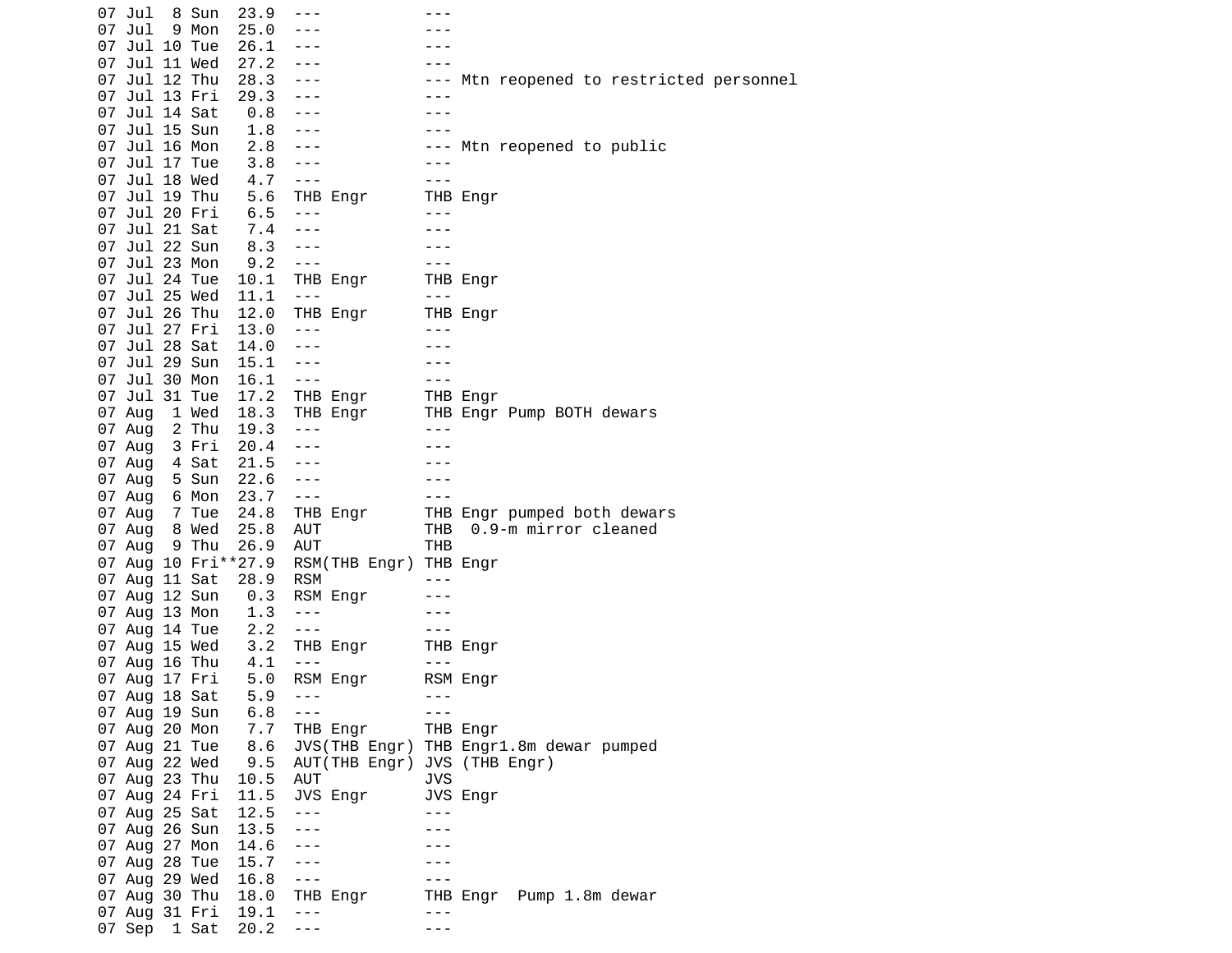07 Sep 2 Sun 21.3 --- --- 07 Sep 3 Mon 22.4 ---<br>07 Sep 4 Tue 23.4 ---07 Sep 4 Tue 23.4 ---07 Sep 5 Wed 24.5 ---<br>07 Sep 6 Thu 25.5 ---07 Sep 6 Thu 25.5 ---07 Sep 7 Fri 26.5 THB Engr THB Engr<br>07 Sep 8 Sat 27.4 AUT(THB Engr) THB (& 27.4 AUT(THB Engr) THB (& THB Engr) 07 Sep 9 Sun 28.4 AUT THB THB Engr: 1.8-m mirror & lens cleaned 07 Sep 10 Mon\*\*29.3 AUT JVS 07 Sep 11 Tue 0.7 AUT JVS 07 Sep 12 Wed 1.6 AUT 07 Sep 13 Thu 2.5 AUT(THB Engr) JVS 07 Sep 14 Fri\*\* 3.4 AUT(THB Engr) MTR (THB Engr) 07 Sep 15 Sat 4.3 MTR Engr MTR Engr 07 Sep 16 Sun 5.2 --- -- --- 07 Sep 17 Mon\*\* 6.1 AUT(THB Engr) RSM (THB Engr) 07 Sep 18 Tue 7.0 AUT RSM 07 Sep 19 Wed 8.0 AUT(THB Engr) RSM (THB Engr) 07 Sep 20 Thu 8.9 RSM --- 07 Sep 21 Fri 9.9 RSM --- 07 Sep 22 Sat 10.9 RSM --- 07 Sep 23 Sun 12.0 AUT RSM 07 Sep 24 Mon 13.1 ---07 Sep 25 Tue 14.2 ---07 Sep 26 Wed 15.3 ---07 Sep 27 Thu 16.5 --- -- --- 07 Sep 28 Fri 17.6 THB Engr THB Engr Pump BOTH dewars(RSM to Bok) 07 Sep 29 Sat 18.8 AUT THB (RSM on Bok) 07 Sep 30 Sun 19.9 AUT THB (RSM on Bok) 07 Oct 1 Mon 21.0 AUT THB (RSM on Bok)<br>07 Oct 2 Tue 22.0 AUT THB (RSM on Bok) 07 Oct 2 Tue 22.0 AUT THB (RSM on Bok) 07 Oct 3 Wed 23.1 AUT THB 07 Oct 4 Thu 24.1 AUT THB 07 Oct 5 Fri 25.0 AUT THB 07 Oct 26.0 AUT THB<br>17 Sun\*\*26.9 AUT JVS 07 Oct 7 Sun\*\*26.9 AUT 07 Oct 8 Mon 27.8 AUT JVS 07 Oct 9 Tue 28.7 AUT JVS 07 Oct 10 Wed 0.1 AUT 07 Oct 11 Thu 1.0 AUT JVS 07 Oct 12 Fri\*\* 1.9 AUT MTR,AFT 07 Oct 13 Sat 2.8 AUT MTR 07 Oct 14 Sun\*\* 3.7 AUT 07 Oct 15 Mon 4.6 AUT RSM 07 Oct 16 Tue 5.5 AUT RSM(THB Engr; 0.9m mirror cleaned) 07 Oct 17 Wed 6.4 AUT RSM(THB Engr) 07 Oct 18 Thu 7.3 AUT RSM 07 Oct 19 Fri 8.3 RSM,ASD AFT 07 Oct 20 Sat 9.3 AUT AFT(THB Engr) 07 Oct 21 Sun\*\*10.4 AUT JVS 07 Oct 22 Mon 11.4 AUT JVS Cleanup night 07 Oct 23 Tue 12.6 --- -- ---07 Oct 24 Wed 13.7 THB Engr THB Engr<br>07 Oct 25 Thu 14.9 ---07 Oct 25 Thu 14.9 --- 07 Oct 26 Fri 16.1 THB Engr THB Engr Pump 1.8m dewar 07 Oct 27 Sat 17.2 --- - -- RSM on Bok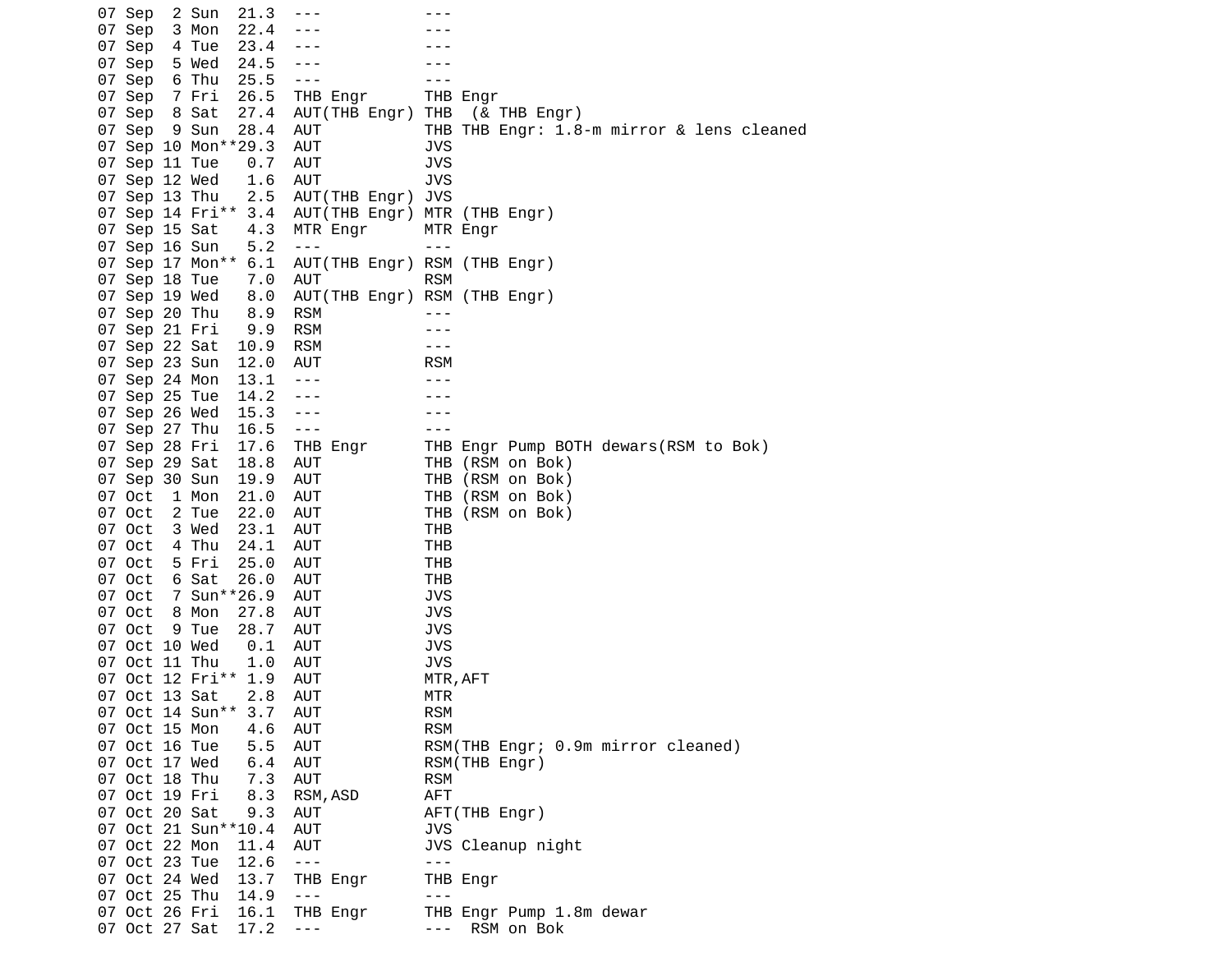|               | 07 Oct 28 Sun | 18.4                | $  -$                | $- - -$    |          | RSM on Bok                        |  |  |                                                                               |  |
|---------------|---------------|---------------------|----------------------|------------|----------|-----------------------------------|--|--|-------------------------------------------------------------------------------|--|
| 07 Oct 29 Mon |               | 19.5                | <b>AUT</b>           | <b>THB</b> |          | RSM on Bok                        |  |  |                                                                               |  |
| 07 Oct 30 Tue |               | 20.5                | AUT                  | THB        |          |                                   |  |  |                                                                               |  |
| 07 Oct 31 Wed |               | 21.6                | <b>AUT</b>           | THB        |          |                                   |  |  |                                                                               |  |
| 07 Nov        | 1 Thu         | 22.6                | <b>AUT</b>           |            |          | THB Both primaries & lens cleaned |  |  |                                                                               |  |
| 07 Nov        |               | 2 Fri**23.5         | AUT                  | MTR        |          |                                   |  |  |                                                                               |  |
| 07 Nov        | 3 Sat         | 24.5                | <b>AUT</b>           | <b>MTR</b> |          |                                   |  |  |                                                                               |  |
| 07 Nov        |               | 4 Sun**25.4         | <b>AUT</b>           | THB        |          |                                   |  |  |                                                                               |  |
| 07 Nov        | 5 Mon         | 26.3                | <b>AUT</b>           | <b>THB</b> |          |                                   |  |  |                                                                               |  |
| 07 Nov        |               | 6 Tue**27.2         | AUT                  | <b>RSM</b> |          |                                   |  |  |                                                                               |  |
| 07 Nov        | 7 Wed         | 28.1                | AUT                  | <b>RSM</b> |          |                                   |  |  |                                                                               |  |
| 07 Nov        | 8 Thu         | 29.0                | <b>AUT</b>           | <b>RSM</b> |          |                                   |  |  |                                                                               |  |
| 07 Nov        | 9 Fri         | 0.3                 | $  -$                | ---        |          |                                   |  |  |                                                                               |  |
| 07 Nov 10 Sat |               | 1.2                 | $- - -$              | - - -      |          |                                   |  |  |                                                                               |  |
| 07 Nov 11 Sun |               | 2.1                 | $\sim$ $ -$          | ---        |          |                                   |  |  |                                                                               |  |
|               |               | 07 Nov 12 Mon** 3.0 | AUT                  | <b>JVS</b> |          |                                   |  |  |                                                                               |  |
| 07 Nov 13 Tue |               | 3.9                 | AUT                  | <b>JVS</b> |          |                                   |  |  |                                                                               |  |
| 07 Nov 14 Wed |               | 4.8                 | <b>AUT</b>           | <b>JVS</b> |          |                                   |  |  |                                                                               |  |
| 07 Nov 15 Thu |               | 5.8                 | <b>JVS</b>           | ---        |          | (THB Engr)                        |  |  |                                                                               |  |
|               | 07 Nov 16 Fri | 6.8                 | <b>AUT</b>           | <b>JVS</b> |          | (THB Engr)                        |  |  |                                                                               |  |
|               | 07 Nov 17 Sat | 7.8                 | <b>AUT</b>           | <b>JVS</b> |          |                                   |  |  |                                                                               |  |
|               |               | 07 Nov 18 Sun** 8.8 | AUT                  | <b>RSM</b> |          |                                   |  |  |                                                                               |  |
| 07 Nov 19 Mon |               | 9.9                 | <b>AUT</b>           | <b>RSM</b> |          |                                   |  |  |                                                                               |  |
| 07 Nov 20 Tue |               | 11.0                | AUT                  | <b>RSM</b> |          |                                   |  |  |                                                                               |  |
|               | 07 Nov 21 Wed | 12.1                | $- - -$              | - - -      |          |                                   |  |  |                                                                               |  |
|               | 07 Nov 22 Thu | 13.2                | - - -                |            |          |                                   |  |  |                                                                               |  |
| 07 Nov 23 Fri |               | 14.4                | - - -                |            |          |                                   |  |  |                                                                               |  |
| 07 Nov 24 Sat |               | 15.6                | - - -                |            |          |                                   |  |  |                                                                               |  |
| 07 Nov 25 Sun |               | 16.7                | $- - -$              |            |          |                                   |  |  |                                                                               |  |
| 07 Nov 26 Mon |               | 17.9                | $\sim$ $ -$          |            |          |                                   |  |  |                                                                               |  |
| 07 Nov 27 Tue |               | 18.9                | THB Engr             |            |          |                                   |  |  | THB Engr Pumped both CCDs 0.9-m primary mirror & 1.8-m corrector lens cleaned |  |
| 07 Nov 28 Wed |               | 20.0                | $- - -$              | $- - -$    |          |                                   |  |  |                                                                               |  |
| 07 Nov 29 Thu |               | 21.0                | ---                  |            |          |                                   |  |  |                                                                               |  |
|               | 07 Nov 30 Fri | 21.9                | $- - -$              |            |          |                                   |  |  |                                                                               |  |
| 07 Dec        | 1 Sat         | 22.9                | $\sim$ $ -$          | ---        |          |                                   |  |  |                                                                               |  |
| 07 Dec        | 2 Sun         | 23.8                | AUT                  | THB        |          |                                   |  |  |                                                                               |  |
| 07 Dec        | 3 Mon         | 24.7                | <b>AUT</b>           | <b>THB</b> |          |                                   |  |  |                                                                               |  |
| 07 Dec        | 4 Tue         | 25.6                | AUT                  | <b>THB</b> |          |                                   |  |  |                                                                               |  |
| 07 Dec        |               | 5 Wed**26.5         | AUT                  | <b>RSM</b> |          |                                   |  |  |                                                                               |  |
| 07 Dec        | 6 Thu         | 27.4                | AUT                  | <b>RSM</b> |          |                                   |  |  |                                                                               |  |
| 07 Dec        |               | 7 Fri**28.2         | $- - -$              | ---        |          |                                   |  |  |                                                                               |  |
| 07 Dec        | 8 Sat         | 29.1                | $- - -$              | $- - -$    |          |                                   |  |  |                                                                               |  |
|               |               | 07 Dec 9 Sun** 0.5  | $\sim$ $\sim$ $\sim$ |            |          |                                   |  |  |                                                                               |  |
| 07 Dec 10 Mon |               | 1.4                 |                      |            |          |                                   |  |  |                                                                               |  |
| 07 Dec 11 Tue |               | 2.4                 | $- - -$              |            |          |                                   |  |  |                                                                               |  |
|               |               | 07 Dec 12 Wed** 3.3 | $--(THE Engr)$       |            |          | JVS (THB Engr)                    |  |  |                                                                               |  |
|               |               | 07 Dec 13 Thu** 4.3 | AUT                  | <b>THB</b> |          |                                   |  |  |                                                                               |  |
|               |               | 07 Dec 14 Fri** 5.2 | <b>AUT</b>           | <b>MTR</b> |          |                                   |  |  |                                                                               |  |
| 07 Dec 15 Sat |               | 6.2                 | AUT                  |            |          | MTR 8:00 MST - net out            |  |  |                                                                               |  |
|               |               | 07 Dec 16 Sun** 7.3 | AUT                  | <b>RSM</b> |          |                                   |  |  |                                                                               |  |
| 07 Dec 17 Mon |               | 8.3                 | <b>AUT</b>           | <b>RSM</b> |          |                                   |  |  |                                                                               |  |
|               |               | 07 Dec 18 Tue** 9.4 | <b>AUT</b>           | <b>JVS</b> |          |                                   |  |  |                                                                               |  |
| 07 Dec 19 Wed |               | 10.5                | AUT                  | <b>JVS</b> |          |                                   |  |  |                                                                               |  |
| 07 Dec 20 Thu |               | 11.6                | $\sim$ $\sim$ $\sim$ |            |          | JVS Cleanup night                 |  |  |                                                                               |  |
| 07 Dec 21 Fri |               | 12.8                | JVS Engr             |            | JVS Engr |                                   |  |  |                                                                               |  |
| 07 Dec 22 Sat |               | 13.9                |                      |            |          |                                   |  |  |                                                                               |  |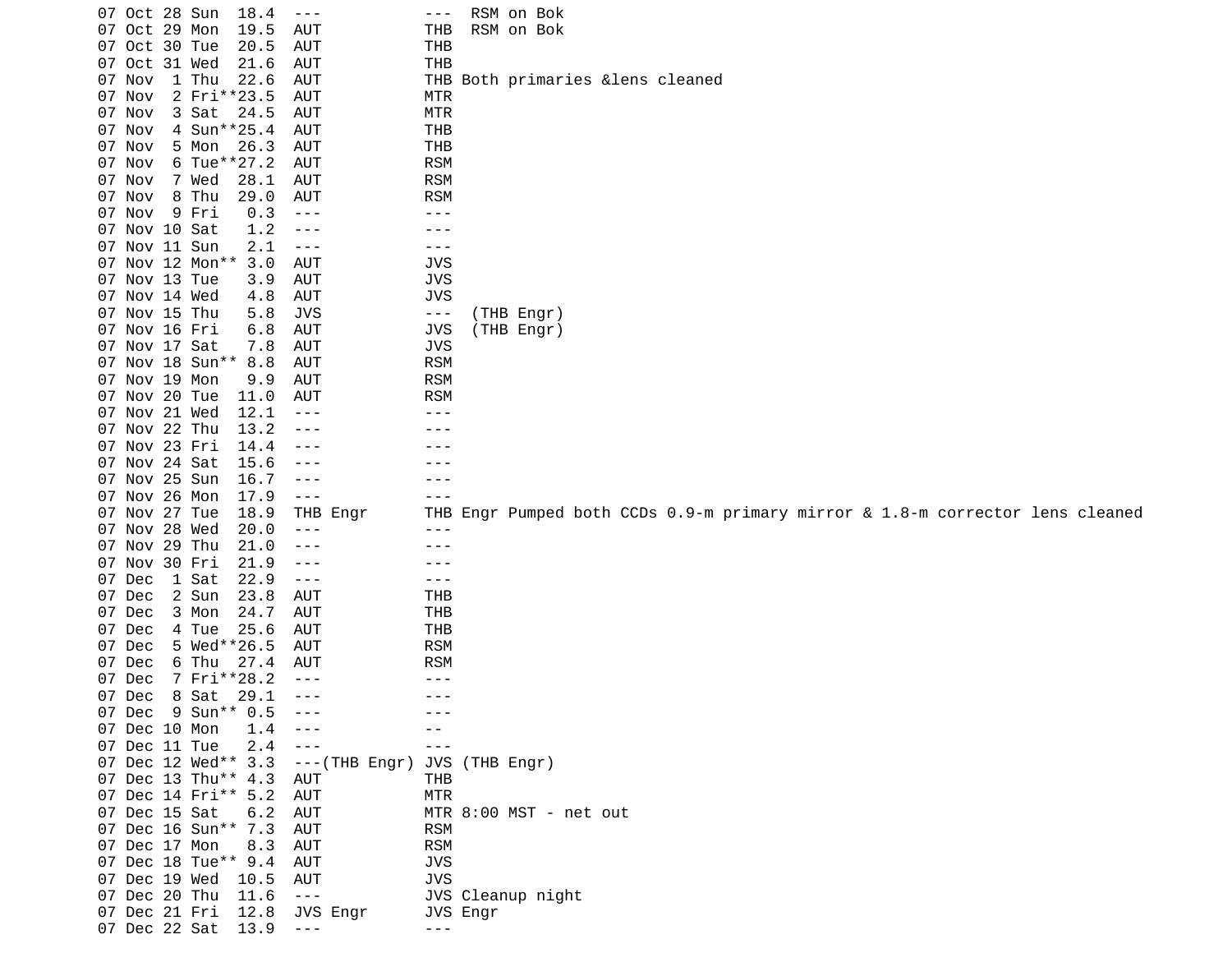|        | 07 Dec 23 Sun |                            | 15.1  |            |                              |                                                                                                                                                                                                                                                                                                                                                                                              |                |            |                                     |  |  |
|--------|---------------|----------------------------|-------|------------|------------------------------|----------------------------------------------------------------------------------------------------------------------------------------------------------------------------------------------------------------------------------------------------------------------------------------------------------------------------------------------------------------------------------------------|----------------|------------|-------------------------------------|--|--|
|        | 07 Dec 24 Mon |                            | 16.2  |            |                              |                                                                                                                                                                                                                                                                                                                                                                                              |                |            |                                     |  |  |
|        | 07 Dec 25 Tue |                            | 17.3  | $- - -$    |                              |                                                                                                                                                                                                                                                                                                                                                                                              |                |            |                                     |  |  |
|        | 07 Dec 26 Wed |                            | 18.3  |            | THB Engr                     |                                                                                                                                                                                                                                                                                                                                                                                              |                |            | THB Engr Pump 1.8-m dewar           |  |  |
|        |               |                            |       |            |                              |                                                                                                                                                                                                                                                                                                                                                                                              |                |            |                                     |  |  |
|        |               | 07 Dec 27 Thu**19.3        |       | AUT        |                              | THB                                                                                                                                                                                                                                                                                                                                                                                          |                |            |                                     |  |  |
|        | 07 Dec 28 Fri |                            | 20.3  | <b>AUT</b> |                              | <b>THB</b>                                                                                                                                                                                                                                                                                                                                                                                   |                |            |                                     |  |  |
|        | 07 Dec 29 Sat |                            | 21.2  | <b>AUT</b> |                              | THB                                                                                                                                                                                                                                                                                                                                                                                          |                |            |                                     |  |  |
|        | 07 Dec 30 Sun |                            | 22.1  | AUT        |                              | THB                                                                                                                                                                                                                                                                                                                                                                                          |                |            |                                     |  |  |
|        |               | 07 Dec 31 Mon**23.0        |       | AUT        |                              | <b>RSM</b>                                                                                                                                                                                                                                                                                                                                                                                   |                |            |                                     |  |  |
| 08 Jan |               | 1 Tue                      | 23.9  | AUT        |                              | <b>RSM</b>                                                                                                                                                                                                                                                                                                                                                                                   |                |            |                                     |  |  |
| 08 Jan |               | 2 Wed                      | 24.8  | <b>AUT</b> |                              | <b>RSM</b>                                                                                                                                                                                                                                                                                                                                                                                   |                |            |                                     |  |  |
| 08 Jan |               | 3 Thu                      | 25.7  |            | RSM Engr                     |                                                                                                                                                                                                                                                                                                                                                                                              | RSM Engr       |            |                                     |  |  |
| 08 Jan |               | 4 Fri                      | 26.6  | $- - -$    |                              | ---                                                                                                                                                                                                                                                                                                                                                                                          |                |            |                                     |  |  |
| 08 Jan |               | 5 Sat                      | 27.5  | - - -      |                              |                                                                                                                                                                                                                                                                                                                                                                                              |                |            |                                     |  |  |
| 08 Jan |               | 6 Sun                      | 28.4  |            |                              |                                                                                                                                                                                                                                                                                                                                                                                              |                |            |                                     |  |  |
| 08 Jan |               | 7 Mon                      | 29.4  | ---        |                              |                                                                                                                                                                                                                                                                                                                                                                                              |                |            |                                     |  |  |
| 08 Jan |               | 8 Tue                      | 0.8   |            | THB Engr                     |                                                                                                                                                                                                                                                                                                                                                                                              | THB Engr       |            |                                     |  |  |
| 08 Jan |               | 9 Wed** 1.8                |       |            | AUT(THB Engr)                |                                                                                                                                                                                                                                                                                                                                                                                              | JVS (THB Engr) |            |                                     |  |  |
|        | 08 Jan 10 Thu |                            | 2.7   | AUT        |                              | <b>JVS</b>                                                                                                                                                                                                                                                                                                                                                                                   |                |            |                                     |  |  |
|        |               | 08 Jan 11 Fri** 3.7        |       | <b>AUT</b> |                              | <b>MTR</b>                                                                                                                                                                                                                                                                                                                                                                                   |                |            |                                     |  |  |
|        | 08 Jan 12 Sat |                            | 4.8   | <b>AUT</b> |                              | MTR                                                                                                                                                                                                                                                                                                                                                                                          |                |            |                                     |  |  |
|        |               | 08 Jan 13 Sun** 5.8        |       | AUT        |                              | <b>RSM</b>                                                                                                                                                                                                                                                                                                                                                                                   |                |            |                                     |  |  |
|        | 08 Jan 14 Mon |                            | 6.8   | <b>AUT</b> |                              | <b>RSM</b>                                                                                                                                                                                                                                                                                                                                                                                   |                |            |                                     |  |  |
|        | 08 Jan 15 Tue |                            | 7.9   | <b>AUT</b> |                              | <b>RSM</b>                                                                                                                                                                                                                                                                                                                                                                                   |                |            |                                     |  |  |
|        |               | 08 Jan 16 Wed** 9.0        |       | AUT        |                              | <b>THB</b>                                                                                                                                                                                                                                                                                                                                                                                   |                |            |                                     |  |  |
|        |               |                            |       |            |                              |                                                                                                                                                                                                                                                                                                                                                                                              |                |            |                                     |  |  |
|        | 08 Jan 17 Thu |                            | 10.1  | <b>AUT</b> |                              | <b>THB</b>                                                                                                                                                                                                                                                                                                                                                                                   |                |            |                                     |  |  |
|        | 08 Jan 18 Fri |                            | 11.2  | AUT        |                              | <b>THB</b>                                                                                                                                                                                                                                                                                                                                                                                   |                |            |                                     |  |  |
|        | 08 Jan 19 Sat |                            | 12.3  | AUT        |                              | THB                                                                                                                                                                                                                                                                                                                                                                                          |                |            | Cleanup night                       |  |  |
|        | 08 Jan 20 Sun |                            | 13.4  | $- - -$    |                              | $- - -$                                                                                                                                                                                                                                                                                                                                                                                      |                |            |                                     |  |  |
|        | 08 Jan 21 Mon |                            | 14.5  | $- - -$    |                              | $\frac{1}{2} \frac{1}{2} \frac{1}{2} \frac{1}{2} \frac{1}{2} \frac{1}{2} \frac{1}{2} \frac{1}{2} \frac{1}{2} \frac{1}{2} \frac{1}{2} \frac{1}{2} \frac{1}{2} \frac{1}{2} \frac{1}{2} \frac{1}{2} \frac{1}{2} \frac{1}{2} \frac{1}{2} \frac{1}{2} \frac{1}{2} \frac{1}{2} \frac{1}{2} \frac{1}{2} \frac{1}{2} \frac{1}{2} \frac{1}{2} \frac{1}{2} \frac{1}{2} \frac{1}{2} \frac{1}{2} \frac{$ |                | RSM on Bok |                                     |  |  |
|        | 08 Jan 22 Tue |                            | 15.6  | $- - -$    |                              | $\sim$ $ \sim$                                                                                                                                                                                                                                                                                                                                                                               |                | RSM on Bok |                                     |  |  |
|        | 08 Jan 23 Wed |                            | 16.6  |            | THB Engr                     |                                                                                                                                                                                                                                                                                                                                                                                              |                |            | THB Engr 0.9-m pumped. RSM on Bok   |  |  |
|        | 08 Jan 24 Thu |                            | 17.6  |            | RSM Engr                     |                                                                                                                                                                                                                                                                                                                                                                                              |                |            | RSM Engr RSM on Bok                 |  |  |
|        | 08 Jan 25 Fri |                            | 18.6  |            | RSM Engr                     |                                                                                                                                                                                                                                                                                                                                                                                              |                |            | RSM Engr RSM on Bok                 |  |  |
|        | 08 Jan 26 Sat |                            | 19.5  |            | RSM Engr                     |                                                                                                                                                                                                                                                                                                                                                                                              |                |            | RSM Engr RSM on Bok                 |  |  |
|        | 08 Jan 27 Sun |                            | 20.4  |            | RSM Engr                     |                                                                                                                                                                                                                                                                                                                                                                                              | RSM Engr       |            |                                     |  |  |
|        | 08 Jan 28 Mon |                            | 21.3  | AUT        |                              | THB                                                                                                                                                                                                                                                                                                                                                                                          |                |            |                                     |  |  |
|        | 08 Jan 29 Tue |                            | 22.2  | AUT        |                              |                                                                                                                                                                                                                                                                                                                                                                                              |                |            | THB Oliver Monti et al visit in eve |  |  |
|        | 08 Jan 30 Wed |                            | 23.1  | AUT        |                              | THB                                                                                                                                                                                                                                                                                                                                                                                          |                |            |                                     |  |  |
|        | 08 Jan 31 Thu |                            | 24.0  | AUT        |                              | <b>THB</b>                                                                                                                                                                                                                                                                                                                                                                                   |                |            |                                     |  |  |
| 08 Feb |               | 1 Fri**24.9                |       | <b>AUT</b> |                              | JVS, AFT                                                                                                                                                                                                                                                                                                                                                                                     |                |            |                                     |  |  |
|        |               | 08  Feb  2  Sat  25.8  AUT |       |            |                              | JVS, AFT                                                                                                                                                                                                                                                                                                                                                                                     |                |            |                                     |  |  |
| 08 Feb |               | 3 Sun                      | 26.8  | AUT        |                              | JVS                                                                                                                                                                                                                                                                                                                                                                                          |                |            |                                     |  |  |
|        | 08 Feb        | 4 Mon                      | 27.7  | <b>AUT</b> |                              | <b>JVS</b>                                                                                                                                                                                                                                                                                                                                                                                   |                |            |                                     |  |  |
| 08 Feb |               | 5 Tue                      | 28.7  | AUT        |                              | <b>JVS</b>                                                                                                                                                                                                                                                                                                                                                                                   |                |            |                                     |  |  |
| 08 Feb |               | 6 Wed                      | 0.2   | <b>AUT</b> |                              | <b>JVS</b>                                                                                                                                                                                                                                                                                                                                                                                   |                |            |                                     |  |  |
| 08 Feb |               | 7 Thu                      | 1.2   | <b>AUT</b> |                              | <b>JVS</b>                                                                                                                                                                                                                                                                                                                                                                                   |                |            |                                     |  |  |
| 08 Feb |               | 8 Fri** 2.2                |       | <b>AUT</b> |                              | <b>MTR</b>                                                                                                                                                                                                                                                                                                                                                                                   |                |            |                                     |  |  |
|        | 08 Feb 9 Sat  |                            | 3.3   | <b>AUT</b> |                              | <b>MTR</b>                                                                                                                                                                                                                                                                                                                                                                                   |                |            |                                     |  |  |
|        |               | 08 Feb 10 Sun** 4.3        |       | <b>AUT</b> |                              | <b>RSM</b>                                                                                                                                                                                                                                                                                                                                                                                   |                |            |                                     |  |  |
|        | 08 Feb 11 Mon |                            | $5.4$ |            | AUT(THB Engr) RSM (THB Engr) |                                                                                                                                                                                                                                                                                                                                                                                              |                |            |                                     |  |  |
|        |               |                            |       |            |                              |                                                                                                                                                                                                                                                                                                                                                                                              |                |            |                                     |  |  |
|        | 08 Feb 12 Tue |                            | 6.5   | AUT        |                              | <b>RSM</b>                                                                                                                                                                                                                                                                                                                                                                                   |                |            |                                     |  |  |
|        | 08 Feb 13 Wed |                            | 7.6   | <b>AUT</b> |                              | <b>RSM</b>                                                                                                                                                                                                                                                                                                                                                                                   |                |            |                                     |  |  |
|        | 08 Feb 14 Thu |                            | 8.6   |            | RSM Engr                     |                                                                                                                                                                                                                                                                                                                                                                                              | RSM Engr       |            |                                     |  |  |
|        | 08 Feb 15 Fri |                            | 9.7   | $- - -$    |                              | - - -                                                                                                                                                                                                                                                                                                                                                                                        |                |            |                                     |  |  |
|        | 08 Feb 16 Sat |                            | 10.8  | - - -      |                              | - - -                                                                                                                                                                                                                                                                                                                                                                                        |                |            |                                     |  |  |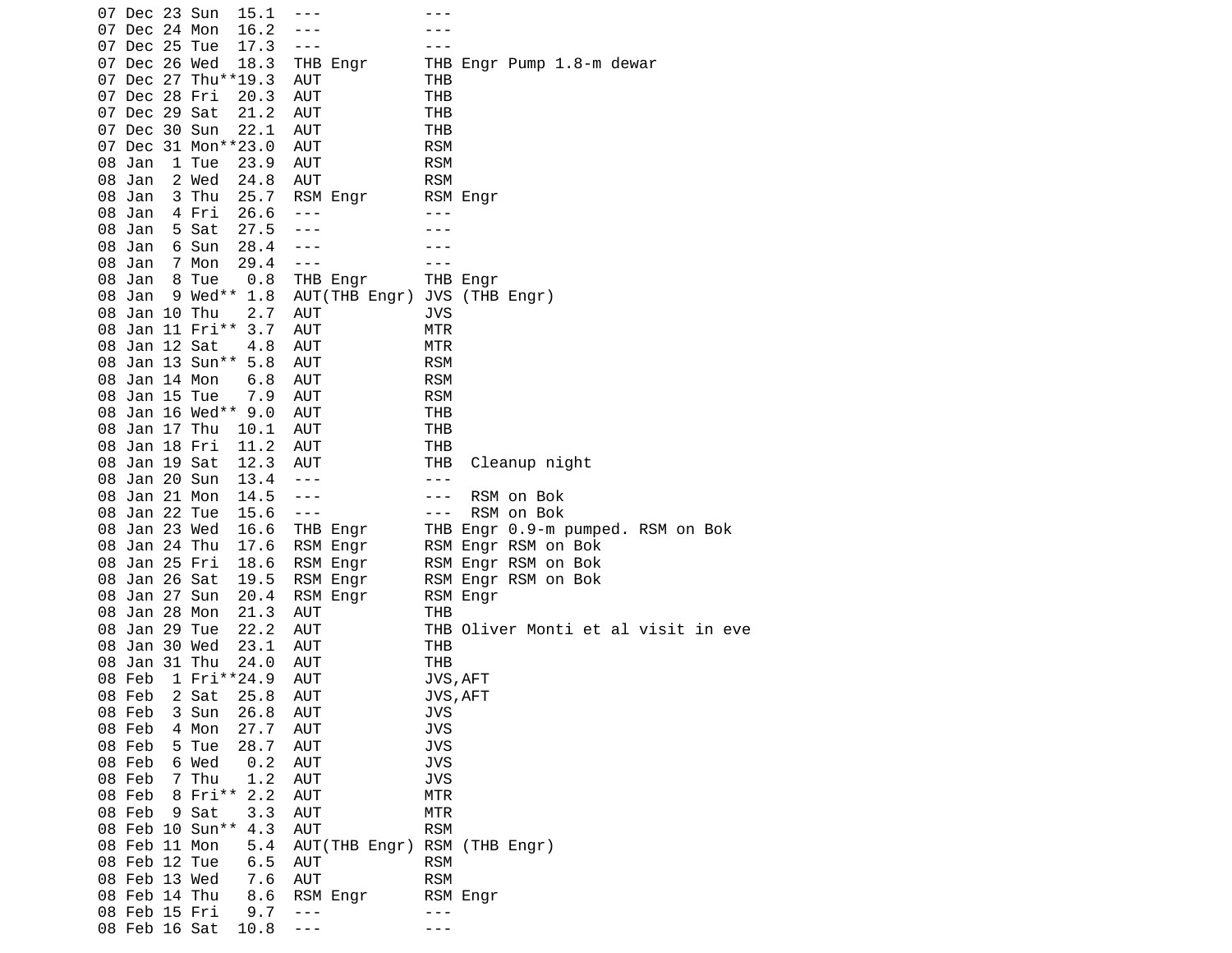| 08 Feb 17 Sun |                       | 11.8         | $- - -$        |          |                   |            |                                                                            |           |                  |  |  |  |  |  |  |
|---------------|-----------------------|--------------|----------------|----------|-------------------|------------|----------------------------------------------------------------------------|-----------|------------------|--|--|--|--|--|--|
| 08 Feb 18 Mon |                       | 12.9         | ---            |          |                   |            |                                                                            |           |                  |  |  |  |  |  |  |
| 08 Feb 19 Tue |                       | 13.9         | ---            |          |                   |            |                                                                            |           |                  |  |  |  |  |  |  |
| 08 Feb 20 Wed |                       | 14.9         | $- - -$        |          |                   |            | ---Lunar eclipse 03-04 UT                                                  |           |                  |  |  |  |  |  |  |
| 08 Feb 21 Thu |                       | 15.9         | $\sim$ $ \sim$ |          |                   | $- - -$    |                                                                            |           |                  |  |  |  |  |  |  |
| 08 Feb 22 Fri |                       | 16.9         |                | THB Engr |                   | THB Engr   |                                                                            |           | Pump 1.8-m dewar |  |  |  |  |  |  |
|               | 08 Feb 23 Sat ** 17.8 |              | AUT            |          |                   | THB        |                                                                            |           |                  |  |  |  |  |  |  |
| 08 Feb 24 Sun |                       | 18.7         |                |          | AUT& THB Engr THB |            | (0.9-m mirror cleaned)                                                     |           |                  |  |  |  |  |  |  |
| 08 Feb 25 Mon |                       | 19.7         | AUT            |          |                   | <b>THB</b> | (1.8-m corrector cleaned)                                                  |           |                  |  |  |  |  |  |  |
| 08 Feb 26 Tue |                       | 20.6         | AUT            |          |                   | THB        |                                                                            |           |                  |  |  |  |  |  |  |
|               | 08 Feb 27 Wed**21.4   |              |                |          |                   |            |                                                                            |           |                  |  |  |  |  |  |  |
| 08 Feb 28 Thu |                       |              | AUT            |          |                   | <b>JVS</b> |                                                                            |           |                  |  |  |  |  |  |  |
|               |                       | 22.3         | AUT            |          |                   | <b>JVS</b> |                                                                            |           |                  |  |  |  |  |  |  |
| 08 Feb 29 Fri |                       | 23.2<br>24.2 | AUT            |          |                   | <b>JVS</b> |                                                                            |           |                  |  |  |  |  |  |  |
| 08 Mar        | 1 Sat                 |              | AUT            |          |                   | <b>JVS</b> |                                                                            |           |                  |  |  |  |  |  |  |
| 08 Mar        | 2 Sun                 | 25.1         | AUT            |          |                   | <b>JVS</b> |                                                                            |           |                  |  |  |  |  |  |  |
| 08 Mar        | 3 Mon                 | 26.0         | AUT            |          |                   |            | JVS (THB Engr)                                                             |           |                  |  |  |  |  |  |  |
| 08 Mar        | 4 Tue                 | 27.0         | AUT            |          |                   | <b>JVS</b> |                                                                            |           |                  |  |  |  |  |  |  |
| 08 Mar        | 5 Wed                 | 28.1         | <b>AUT</b>     |          |                   |            | JVS (THB Engr)                                                             |           |                  |  |  |  |  |  |  |
| 08 Mar        | 6 Thu                 | 29.1         | <b>AUT</b>     |          |                   | <b>JVS</b> |                                                                            |           |                  |  |  |  |  |  |  |
| 08 Mar        | 7 Fri** 0.6           |              | AUT            |          |                   | <b>MTR</b> |                                                                            |           |                  |  |  |  |  |  |  |
| 08 Mar        | 8 Sat                 | 1.7          | AUT            |          |                   | <b>MTR</b> |                                                                            |           |                  |  |  |  |  |  |  |
| 08 Mar        | 9 Sun** 2.8           |              | AUT            |          |                   | <b>JVS</b> |                                                                            |           |                  |  |  |  |  |  |  |
| 08 Mar 10 Mon |                       | 3.9          | AUT            |          |                   | <b>JVS</b> |                                                                            |           |                  |  |  |  |  |  |  |
| 08 Mar 11 Tue |                       | 5.1          | AUT            |          |                   | <b>JVS</b> |                                                                            |           |                  |  |  |  |  |  |  |
| 08 Mar 12 Wed |                       | 6.2          | AUT            |          |                   | <b>JVS</b> |                                                                            |           |                  |  |  |  |  |  |  |
| 08 Mar 13 Thu |                       | 7.2          | <b>AUT</b>     |          |                   | <b>JVS</b> |                                                                            |           |                  |  |  |  |  |  |  |
|               | 08 Mar 14 Fri** 8.3   |              | <b>AUT</b>     |          |                   | <b>THB</b> |                                                                            |           |                  |  |  |  |  |  |  |
| 08 Mar 15 Sat |                       | 9.3          | AUT            |          |                   | <b>THB</b> |                                                                            |           |                  |  |  |  |  |  |  |
| 08 Mar 16 Sun |                       | 10.4         | AUT            |          |                   | <b>THB</b> |                                                                            |           |                  |  |  |  |  |  |  |
| 08 Mar 17 Mon |                       | 11.4         |                | THB Engr |                   | THB Engr   |                                                                            |           |                  |  |  |  |  |  |  |
| 08 Mar 18 Tue |                       | 12.4         | $- - -$        |          |                   | $- - -$    |                                                                            |           |                  |  |  |  |  |  |  |
| 08 Mar 19 Wed |                       | 13.4         | $- - -$        |          |                   | - - -      |                                                                            |           |                  |  |  |  |  |  |  |
| 08 Mar 20 Thu |                       | 14.3         | $\sim$ $ \sim$ |          |                   | - - -      |                                                                            |           |                  |  |  |  |  |  |  |
| 08 Mar 21 Fri |                       | 15.3         |                | THB Engr |                   |            | THB Engr Pump BOTH dewars RSM @ Bok 0.9-m Primary mirror & 1.8-m corrector |           |                  |  |  |  |  |  |  |
| cleaned       |                       |              |                |          |                   |            |                                                                            |           |                  |  |  |  |  |  |  |
| 08 Mar 22 Sat |                       | 16.2         | $- - -$        |          |                   | RSM Engr   |                                                                            | RSM @ Bok |                  |  |  |  |  |  |  |
| 08 Mar 23 Sun |                       | 17.1         |                |          |                   |            |                                                                            | RSM @ Bok |                  |  |  |  |  |  |  |
|               | 08 Mar 24 Mon**18.0   |              | $- - -$        |          |                   |            | RSM Engr                                                                   |           |                  |  |  |  |  |  |  |
|               |                       |              | AUT            |          |                   | THB        |                                                                            |           |                  |  |  |  |  |  |  |
| 08 Mar 25 Tue |                       | 18.9         | AUT            |          |                   |            | THB 1.8-m primary mirror cleaned                                           |           |                  |  |  |  |  |  |  |
| 08 Mar 26 Wed |                       | 19.8         | AUT            |          |                   | <b>THB</b> |                                                                            |           |                  |  |  |  |  |  |  |
| 08 Mar 27 Thu |                       | 20.7         | AUT            |          |                   | <b>THB</b> |                                                                            |           |                  |  |  |  |  |  |  |
| 08 Mar 28 Fri |                       | 21.6         | AUT            |          |                   | <b>THB</b> |                                                                            |           |                  |  |  |  |  |  |  |
| 08 Mar 29 Sat |                       | 22.5         | AUT            |          |                   | THB        |                                                                            |           |                  |  |  |  |  |  |  |
|               | 08 Mar 30 Sun         | 23.4         | <b>AUT</b>     |          |                   | <b>THB</b> |                                                                            |           |                  |  |  |  |  |  |  |
| 08 Mar 31 Mon |                       | 24.4         | AUT            |          |                   | <b>THB</b> |                                                                            |           |                  |  |  |  |  |  |  |
| 08 Apr        | 1 Tue**25.4           |              | AUT            |          |                   | <b>RSM</b> |                                                                            |           |                  |  |  |  |  |  |  |
| 08 Apr        | 2 Wed                 | 26.4         | AUT            |          |                   | <b>RSM</b> |                                                                            |           |                  |  |  |  |  |  |  |
| 08 Apr        | 3 Thu                 | 27.5         | AUT            |          |                   | <b>RSM</b> |                                                                            |           |                  |  |  |  |  |  |  |
| 08 Apr        | 4 Fri**28.6           |              | AUT            |          |                   | <b>MTR</b> |                                                                            |           |                  |  |  |  |  |  |  |
| 08 Apr        | 5 Sat                 | 0.2          | AUT            |          |                   | <b>MTR</b> |                                                                            |           |                  |  |  |  |  |  |  |
| 08 Apr        | 6 Sun** 1.3           |              | AUT            |          |                   | <b>RSM</b> |                                                                            |           |                  |  |  |  |  |  |  |
| 08 Apr        | 7 Mon                 | 2.5          | AUT            |          |                   | <b>RSM</b> |                                                                            |           |                  |  |  |  |  |  |  |
| 08 Apr        | 8 Tue                 | 3.6          | <b>AUT</b>     |          |                   | <b>RSM</b> |                                                                            |           |                  |  |  |  |  |  |  |
| 08 Apr        | 9 Wed                 | 4.7          | AUT            |          |                   | <b>RSM</b> |                                                                            |           |                  |  |  |  |  |  |  |
| 08 Apr 10 Thu |                       | 5.8          | AUT            |          |                   | <b>RSM</b> |                                                                            |           |                  |  |  |  |  |  |  |
|               | 08 Apr 11 Fri** 6.9   |              | AUT            |          |                   | <b>MTR</b> |                                                                            |           |                  |  |  |  |  |  |  |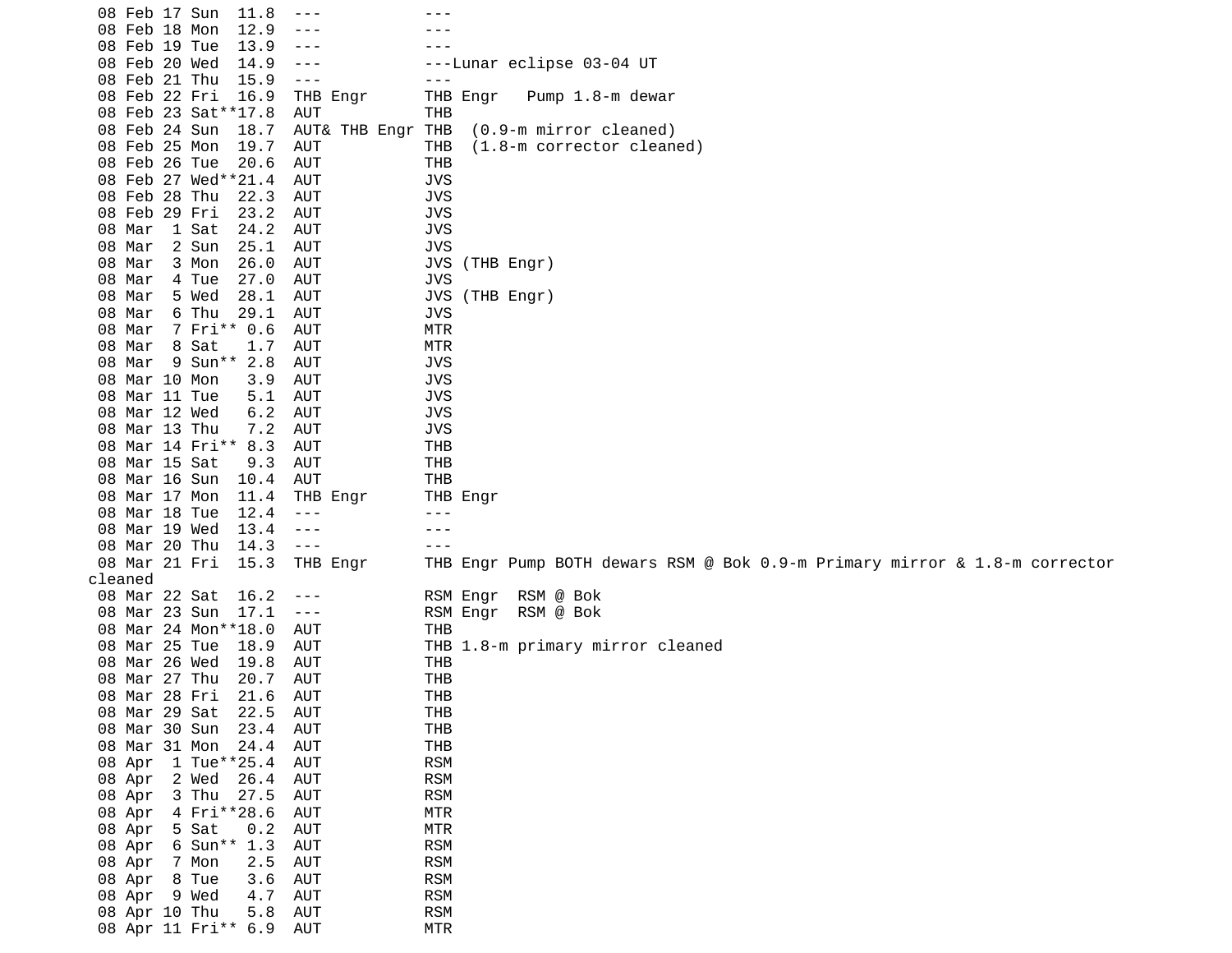|           | 08 Apr 12 Sat<br>7.9  | AUT                  | MTR                                                         |
|-----------|-----------------------|----------------------|-------------------------------------------------------------|
|           | 08 Apr 13 Sun** 9.0   | AUT                  | <b>RSM</b>                                                  |
|           | 08 Apr 14 Mon<br>9.9  | AUT                  | <b>RSM</b>                                                  |
|           | 08 Apr 15 Tue<br>10.9 | AUT                  | <b>RSM</b>                                                  |
|           | 08 Apr 16 Wed<br>11.9 | RSM Engr             | RSM Engr                                                    |
|           | 08 Apr 17 Thu<br>12.8 | $- - -$              | $- - -$                                                     |
|           | 08 Apr 18 Fri<br>13.7 | $- - -$              |                                                             |
|           | 14.7<br>08 Apr 19 Sat | ---                  |                                                             |
|           | 08 Apr 20 Sun<br>15.6 | $- - -$              |                                                             |
|           | 08 Apr 21 Mon<br>16.5 | $- - -$              |                                                             |
|           |                       |                      |                                                             |
|           | 08 Apr 22 Tue<br>17.4 | THB Engr             | THB Engr Both CCDs pumped; mirror & 1.8-m corrector cleaned |
|           | 08 Apr 23 Wed**18.3   | AUT                  | THB                                                         |
|           | 08 Apr 24 Thu<br>19.1 | <b>AUT</b>           | <b>THB</b>                                                  |
|           | 08 Apr 25 Fri<br>20.0 | AUT                  | <b>THB</b>                                                  |
|           | 08 Apr 26 Sat<br>21.0 | AUT                  | <b>THB</b>                                                  |
|           | 08 Apr 27 Sun<br>21.9 | AUT                  | THB                                                         |
|           | 08 Apr 28 Mon<br>22.8 | AUT                  | THB Fire alarm test $@ 1.8-m$                               |
|           | 23.8<br>08 Apr 29 Tue | <b>AUT</b>           | THB                                                         |
|           | 08 Apr 30 Wed<br>24.8 | <b>AUT</b>           | <b>THB</b>                                                  |
| 08 May    | 1 Thu**25.9           | <b>AUT</b>           | <b>JVS</b><br>JAL to Bok                                    |
| 08 May    | 2 Fri<br>27.0         | AUT                  | JVS<br>JAL on Bok                                           |
| 08 May    | 3 Sat<br>28.1         | <b>AUT</b>           | <b>JVS</b><br>JAL on Bok                                    |
| 08 May    | 4 Sun<br>29.3         | AUT                  | <b>JVS</b><br>JAL on Bok                                    |
| 08 May    | 5 Mon<br>0.9          | AUT                  | <b>JVS</b><br>JAL on Bok                                    |
| 08 May    | 6 Tue<br>2.1          | AUT                  | <b>JVS</b>                                                  |
| 08<br>May | 3.3<br>7 Wed          | AUT                  | <b>JVS</b>                                                  |
| 08 May    | 8 Thu<br>4.4          | <b>AUT</b>           | <b>JVS</b>                                                  |
| 08 May    | 9 Fri** 5.5           | AUT                  | <b>MTR</b>                                                  |
|           | 08 May 10 Sat<br>6.5  | AUT                  | MTR 16:00-21:00 MST: KPNO Family Night                      |
| 08        | May 11 Sun** 7.5      | AUT                  | RSM (Jeff Seligman & friend visited)                        |
|           | 08 May 12 Mon<br>8.5  | AUT                  | <b>RSM</b>                                                  |
|           | 08 May 13 Tue<br>9.5  | AUT                  | <b>RSM</b>                                                  |
|           | 08 May 14 Wed<br>10.4 | AUT                  | <b>THB</b>                                                  |
|           | 08 May 15 Thu<br>11.3 | AUT                  | THB                                                         |
|           |                       |                      | $- - -$                                                     |
| 08        | May 16 Fri<br>12.3    | $- - -$              |                                                             |
|           | 13.2<br>08 May 17 Sat | ---                  | - - -                                                       |
|           | 08 May 18 Sun<br>14.1 | ---                  |                                                             |
|           | 08 May 19 Mon<br>15.0 | $- - -$              |                                                             |
|           | 08 May 20 Tue<br>15.9 | $- - -$              |                                                             |
| 08        | May 21 Wed<br>16.8    | THB Engr             | THB Engr Pump BOTH dewars Mirror & 1.8-m corrector cleaned. |
|           | 08 May 22 Thu**17.7   | $- - -$              | $- - -$                                                     |
|           | 08 May 23 Fri<br>18.6 | $- - -$              | $- - -$                                                     |
|           | 08 May 24 Sat<br>19.5 | $\sim$ $\sim$ $\sim$ | $- - -$                                                     |
|           | 08 May 25 Sun<br>20.4 |                      | AUT(THB Engr) RSM (THB Engr)                                |
|           | 08 May 26 Mon<br>21.4 | <b>AUT</b>           | <b>RSM</b>                                                  |
|           | 08 May 27 Tue<br>22.3 | AUT                  | <b>RSM</b>                                                  |
|           | 08 May 28 Wed<br>23.3 | <b>AUT</b>           | RSM 02:00-04:00 MST MPC maint                               |
|           | 08 May 29 Thu**24.4   | <b>AUT</b>           | THB Mirror cleaning 1.8-m CO2-cleaned                       |
|           | 08 May 30 Fri<br>25.5 | <b>AUT</b>           | THB, AFT                                                    |
|           | 08 May 31 Sat<br>26.6 | <b>AUT</b>           | THB, AFT                                                    |
| 08 Jun    | 1 Sun<br>27.8         | <b>AUT</b>           | THB                                                         |
| 08 Jun    | 2 Mon<br>28.9         | <b>AUT</b>           | THB                                                         |
| 08 Jun    | 3 Tue<br>0.6          | AUT                  | THB                                                         |
| 08 Jun    | 4 Wed<br>1.8          | <b>AUT</b>           | <b>THB</b>                                                  |
| 08 Jun    | 5 Thu<br>2.9          | <b>AUT</b>           | THB                                                         |
| 08 Jun    | 6 Fri** 4.0           | <b>AUT</b>           | <b>MTR</b>                                                  |
|           |                       |                      |                                                             |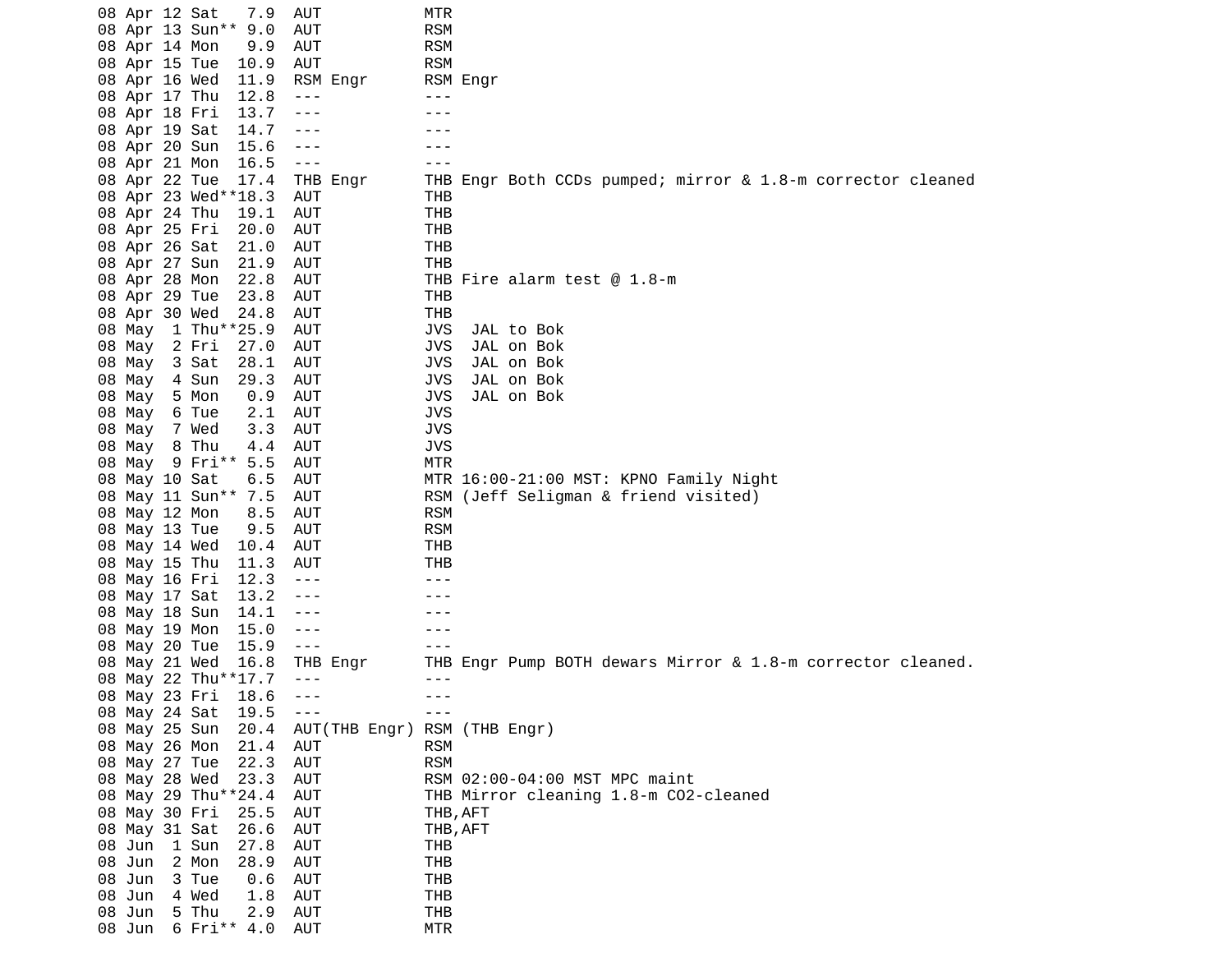| 7 Sat<br>08 Jun<br>AUT<br>5.1           | MTR                                                  |
|-----------------------------------------|------------------------------------------------------|
| 8 Sun**<br>Jun<br>6.1<br>AUT<br>08      | <b>JVS</b>                                           |
| 08 Jun<br>9 Mon<br><b>AUT</b><br>7.1    | <b>JVS</b>                                           |
| <b>AUT</b><br>08 Jun 10 Tue<br>8.0      | <b>JVS</b>                                           |
| 08 Jun 11 Wed<br>9.0<br><b>AUT</b>      | <b>JVS</b>                                           |
| 08 Jun 12 Thu<br>9.9<br><b>JVS</b>      | Engr: THB, MSW, WTV, BWL, JVS                        |
| 08 Jun 13 Fri<br>10.8<br>JVS            | Engr: Mirror extraction RSM, MLP, MSW, THB, BWL, JVS |
| 08 Jun 14 Sat<br>$\sim$ $\sim$ $\sim$   | $- - -$                                              |
| 11.7                                    |                                                      |
| 08 Jun 15 Sun<br>12.6<br>$- - -$        | - - -                                                |
| 08 Jun 16 Mon<br>13.5<br>---            | Aluminize 1.8-m mirror<br>Engr                       |
| 08 Jun 17 Tue<br>14.4<br>$- - -$        | п<br>п<br>Ш<br>Engr                                  |
| 08 Jun 18 Wed<br>15.3<br>$- - -$        | п<br>п<br>п<br>Engr                                  |
| 08 Jun 19 Thu<br>16.2<br>$\sim$ $ -$    | п<br>п<br>п<br>Engr                                  |
| 08 Jun 20 Fri<br>17.1<br>THB Engr       | THB, MSW, WTV, BWL<br>Engr Return mirror.            |
| 08 Jun 21 Sat ** 18.0<br><b>RSM</b>     | $- - -$                                              |
| 08 Jun 22 Sun<br><b>RSM</b><br>19.0     | $- - -$                                              |
| 08 Jun 23 Mon<br><b>RSM</b><br>19.9     | THB, WTV, BWL Engr                                   |
| 08 Jun 24 Tue<br>20.9<br><b>RSM</b>     |                                                      |
| 08 Jun 25 Wed<br>21.9<br>RSM Engr       | THB, MSW, WTV, BWL Engr                              |
| 23.0                                    |                                                      |
| 08 Jun 26 Thu<br>$  -$                  | THB, MSW, WTV, BWL Engr                              |
| 08 Jun 27 Fri**24.1<br><b>AFT</b>       | ---                                                  |
| 08 Jun 28 Sat<br><b>AFT</b><br>25.2     | - - -                                                |
| 08 Jun 29 Sun<br>26.3<br><b>AFT</b>     | MPC down 10-19 MST.<br>---                           |
| 08 Jun 30 Mon**27.5<br>THB              |                                                      |
| 08 Jul<br>1 Tue<br>28.6<br>THB          |                                                      |
| 08 Jul<br>2 Wed<br><b>THB</b><br>0.2    |                                                      |
| 08 Jul<br>3 Thu<br><b>THB</b><br>1.4    |                                                      |
| 4 Fri** 2.5<br>08 Jul<br>AFT            |                                                      |
| 08 Jul<br>5 Sat<br>3.6<br>AFT           |                                                      |
| Jul<br>08<br>6 Sun<br>4.6<br>$- - -$    |                                                      |
| 08 Jul<br>7 Mon<br>5.6<br>$\sim$ $ -$   | - - -                                                |
| 08 Jul<br>8 Tue<br>6.6<br>THB Engr      | THB Engr                                             |
| 08 Jul<br>9 Wed<br>7.5<br>$- - -$       | - - -                                                |
| 08 Jul 10 Thu<br>8.4<br>$- - -$         |                                                      |
| 08 Jul 11 Fri<br>9.3                    |                                                      |
| 08 Jul 12 Sat<br>10.2<br>---            |                                                      |
| 08 Jul 13 Sun<br>11.1                   |                                                      |
| 12.0<br>$- - -$                         |                                                      |
| 08 Jul 14 Mon                           |                                                      |
| Jul 15 Tue<br>08<br>12.9                |                                                      |
| 08 Jul 16 Wed<br>13.8<br>---            |                                                      |
| 08 Jul 17 Thu<br>14.7<br>$- - -$        |                                                      |
| 08 Jul 18 Fri<br>15.7<br>$- - -$        | - - -                                                |
| 08 Jul 19 Sat<br>16.6                   |                                                      |
| 08 Jul 20 Sun<br>17.6                   |                                                      |
| 08 Jul 21 Mon<br>18.6<br>$- - -$        |                                                      |
| 08 Jul 22 Tue<br>19.6<br>THB Engr       | THB Engr                                             |
| 08 Jul 23 Wed<br>20.6<br>$\sim$ $ \sim$ | $- - -$                                              |
| 08 Jul 24 Thu<br>21.7                   |                                                      |
| 08 Jul 25 Fri<br>22.7                   |                                                      |
| 08 Jul 26 Sat<br>23.8                   |                                                      |
| 08 Jul 27 Sun<br>24.9<br>---            |                                                      |
| 08 Jul 28 Mon<br>26.0<br><b>THB</b>     |                                                      |
| 08 Jul 29 Tue<br>27.2<br>THB            |                                                      |
| 08 Jul 30 Wed<br>28.3<br><b>THB</b>     |                                                      |
| 08 Jul 31 Thu**29.4<br><b>JVS</b>       |                                                      |
| <b>JVS</b><br>08 Aug 1 Fri<br>1.0       |                                                      |
|                                         |                                                      |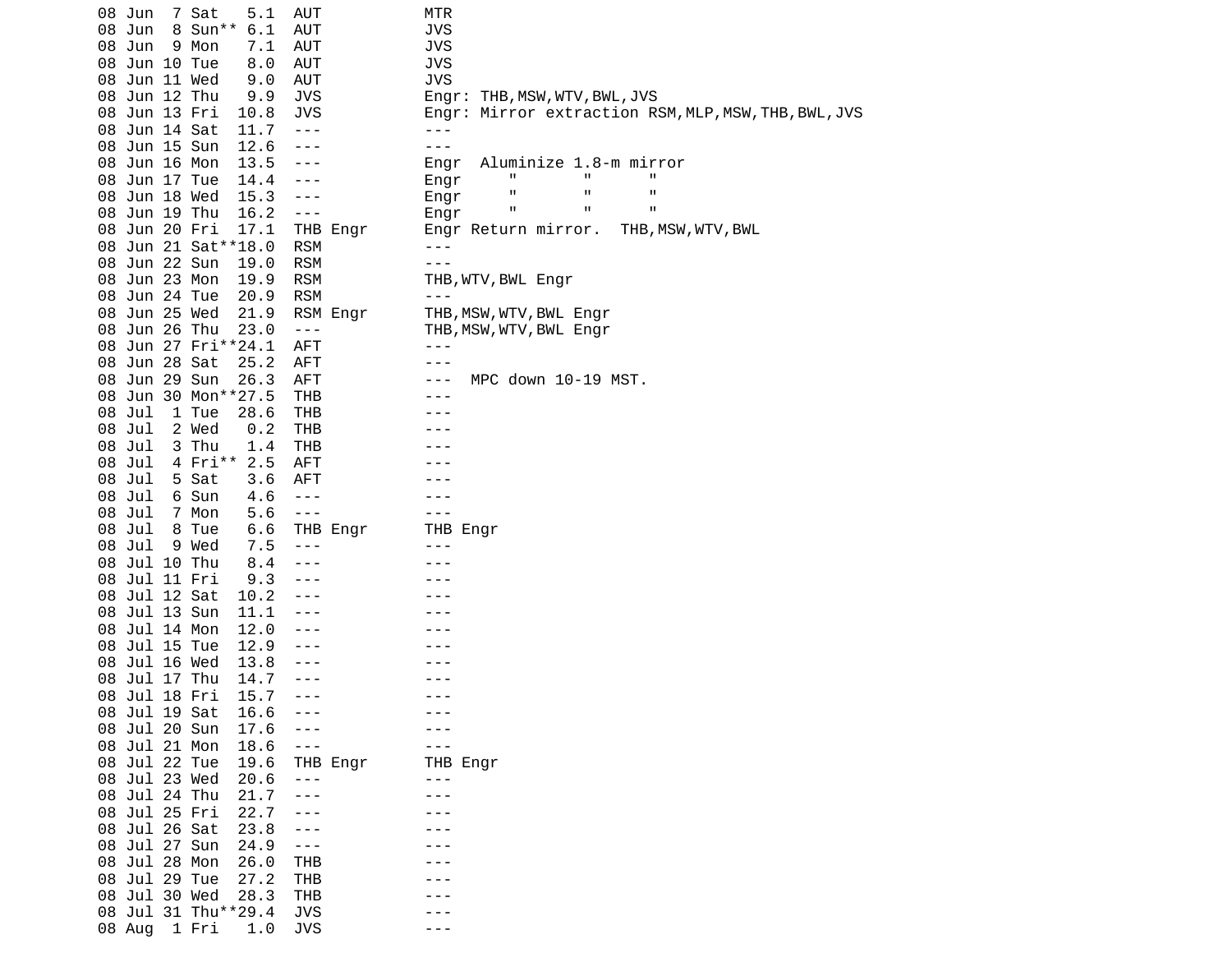| 08 Aug        | 2 Sat   | 2.0                 | JVS            |               |            |                                                  |
|---------------|---------|---------------------|----------------|---------------|------------|--------------------------------------------------|
| 08 Aug        | 3 Sun   | 3.1                 | $- - -$        |               |            |                                                  |
| 08 Aug        | 4 Mon   | 4.1                 | $- - -$        |               |            |                                                  |
| 08 Aug        | 5 Tue   | 5.0                 | $- - -$        |               |            |                                                  |
| 08 Aug        | 6 Wed   | 6.0                 | <b>JVS</b>     |               |            |                                                  |
| 08 Aug        | 7 Thu   | 6.9                 |                | JVS Engr      |            |                                                  |
| 08 Aug        | 8 Fri   | 7.8                 | $- - -$        |               |            |                                                  |
| 08 Aug        | 9 Sat   | 8.7                 | $- - -$        |               |            |                                                  |
|               |         | 08 Aug 10 Sun** 9.6 | <b>RSM</b>     |               |            |                                                  |
| 08 Aug 11 Mon |         | 10.5                | <b>RSM</b>     |               |            |                                                  |
| 08 Aug 12 Tue |         | 11.4                |                | RSM Engr      |            |                                                  |
| 08 Aug 13 Wed |         | 12.3                | $- - -$        |               |            |                                                  |
| 08 Aug 14 Thu |         | 13.3                | $- - -$        |               |            |                                                  |
| 08 Aug 15 Fri |         | 14.2                | $- - -$        |               |            |                                                  |
| 08 Aug 16 Sat |         | 15.2                | $- - -$        |               |            |                                                  |
| 08 Aug 17 Sun |         | 16.2                | $- - -$        |               |            |                                                  |
| 08 Aug 18 Mon |         | 17.2                |                | THB Engr      |            | THB Engr Pumped 0.9-m dewar 0.9-m mirror cleaned |
|               |         | 08 Aug 19 Tue**18.2 |                | RSM(THB Engr) |            | --- THB Engr                                     |
| 08 Aug 20 Wed |         | 19.3                | <b>RSM</b>     |               |            | THB, MSW, BWL Engr                               |
| 08 Aug 21 Thu |         | 20.3                | <b>RSM</b>     |               | - - -      |                                                  |
| 08 Aug 22 Fri |         | 21.4                | <b>RSM</b>     |               |            | THB, MSW, WTV, BWL Engr                          |
| 08 Aug 23 Sat |         | 22.5                | <b>RSM</b>     |               | ---        |                                                  |
| 08 Aug 24 Sun |         | 23.6                | <b>RSM</b>     |               | $- - -$    |                                                  |
| 08 Aug 25 Mon |         | 24.7                |                | RSM Engr      | RSM Engr   |                                                  |
| 08 Aug 26 Tue |         | 25.8                | $- - -$        |               |            | THB, MSW, WTV, BWL Engr                          |
| 08 Aug 27 Wed |         | 26.9                | ---            |               |            | THB Engr.                                        |
|               |         | 08 Aug 28 Thu**27.9 | - - -          |               |            |                                                  |
| 08 Aug 29 Fri |         | 29.0                | $- - -$        |               | - - -      |                                                  |
| 08 Aug 30 Sat |         | 0.5                 | $- - -$        |               | - - -      |                                                  |
| 08 Aug 31 Sun |         | 1.5                 | $- - -$        |               | - - -      | Spurious alarm from 1.8-m bldg                   |
|               |         | 2.5                 | <b>AUT</b>     |               | THB        |                                                  |
| 08 Sep        | 1 Mon   |                     |                |               |            | THB 1.8-m lens & mirror cleaned.                 |
| 08 Sep        | 2 Tue   | 3.5                 | AUT            |               |            |                                                  |
| 08 Sep        | 3 Wed   | 4.4                 | AUT            |               | THB        |                                                  |
| 08 Sep        | 4 Thu** | 5.3                 | <b>AUT</b>     |               | <b>JVS</b> |                                                  |
| 08 Sep        | 5 Fri   | 6.2                 | <b>AUT</b>     |               | JVS        |                                                  |
| 08 Sep        | 6 Sat   | 7.1                 | AUT            |               | <b>JVS</b> |                                                  |
| 08 Sep        | 7 Sun   | 8.0                 | AUT            |               | <b>JVS</b> |                                                  |
| 08 Sep        | 8 Mon   | 8.9                 | JVS            |               | THB Engr   |                                                  |
| 08 Sep        | 9 Tue   | 9.8                 | JVS            |               | JVS Engr   |                                                  |
| 08 Sep 10 Wed |         | 10.8                | JVS            |               | ---        |                                                  |
| 08 Sep 11 Thu |         | 11.7                |                | JVS Engr      | - - -      |                                                  |
| 08 Sep 12 Fri |         | 12.7                |                | THB Engr      |            | THB Engr Cleaned 1.8-m mirror                    |
| 08 Sep 13 Sat |         | 13.7                | $\sim$ $ \sim$ |               |            | --- KPNO/Tohono O'Odham Visitor Night            |
| 08 Sep 14 Sun |         | 14.7                | $- - -$        |               |            |                                                  |
| 08 Sep 15 Mon |         | 15.7                |                | THB, MLP Engr |            | THB, MLP Engr Pumped 1.8-m dewar                 |
| 08 Sep 16 Tue |         | 16.8                | $- - -$        |               | - - -      |                                                  |
| 08 Sep 17 Wed |         | 17.9                | $  -$          |               | $- - -$    |                                                  |
|               |         | 08 Sep 18 Thu**19.0 | AUT            |               | <b>RSM</b> |                                                  |
| 08 Sep 19 Fri |         | 20.1                | AUT            |               |            | AFT, RSM, RA, TAC, IMF                           |
| 08 Sep 20 Sat |         | 21.2                | AUT            |               |            | AFT, RSM (RAM early)                             |
| 08 Sep 21 Sun |         | 22.3                | <b>AUT</b>     |               |            | RSM (RAM early)                                  |
| 08 Sep 22 Mon |         | 23.3                | AUT            |               | <b>RSM</b> |                                                  |
| 08 Sep 23 Tue |         | 24.4                | AUT            |               | <b>RSM</b> |                                                  |
| 08 Sep 24 Wed |         | 25.4                | AUT            |               | <b>RSM</b> |                                                  |
| 08 Sep 25 Thu |         | 26.5                | AUT            |               |            | RSM (DLM early)                                  |
|               |         |                     |                |               |            | THB Engr: mirror & lens cleaned                  |
|               |         |                     |                |               |            |                                                  |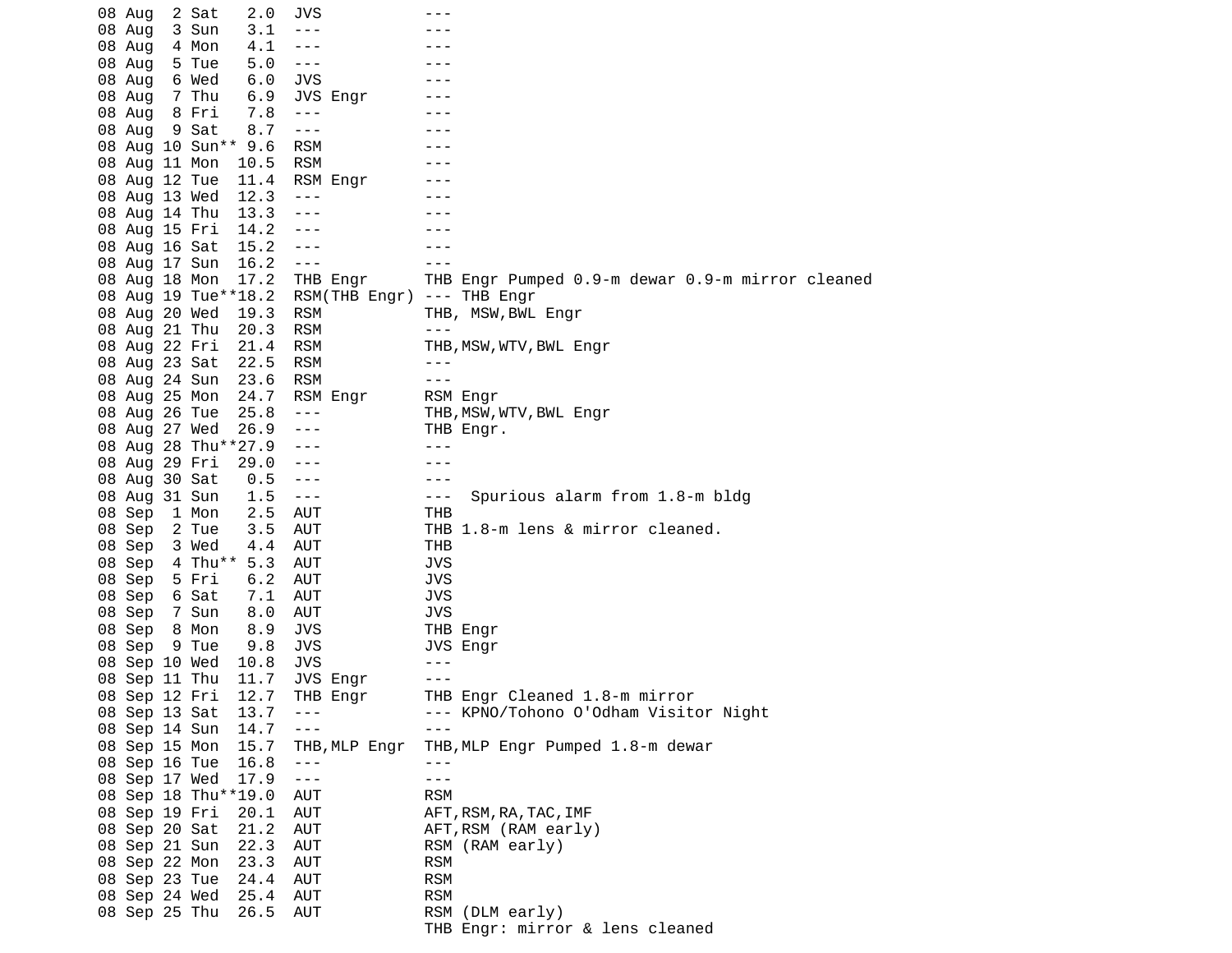| 08 Sep 26 Fri | 27.5                  | RSM Engr                | RSM Engr                                        |
|---------------|-----------------------|-------------------------|-------------------------------------------------|
|               | 08 Sep 27 Sat ** 28.5 | MTR                     | THB Engr                                        |
| 08 Sep 28 Sun | 29.5                  | AUT                     | THB                                             |
| 08 Sep 29 Mon | 0.9                   | AUT                     | <b>THB</b>                                      |
| 08 Sep 30 Tue | 1.9                   | AUT                     | <b>THB</b>                                      |
| 08 Oct        | 1 Wed<br>2.8          | AUT                     | THB                                             |
| 08 Oct        | 2 Thu<br>3.7          | AUT                     | <b>THB</b>                                      |
| 08 Oct        | 3 Fri<br>4.6          | THB Engr                | THB Engr                                        |
| 08 Oct        | 4 Sat<br>5.5          | $- - -$                 | $- - -$                                         |
| 08 Oct        | 5 Sun** 6.4           | AUT                     | <b>JVS</b>                                      |
| 08 Oct        | 6 Mon<br>7.3          | AUT                     | <b>JVS</b>                                      |
| 08 Oct        | 7 Tue<br>8.2          | AUT                     | <b>JVS</b>                                      |
| 08 Oct        | 8 Wed<br>9.1          | AUT                     | <b>JVS</b>                                      |
| 08 Oct        | 9 Thu<br>10.1         | AUT                     | <b>JVS</b>                                      |
| 08 Oct 10 Fri | 11.1                  | AUT                     | JVS Cleanup night                               |
| 08 Oct 11 Sat | 12.1                  | JVS Engr                | JVS Engr                                        |
| 08 Oct 12 Sun | 13.1                  | $- - -$                 | - - -                                           |
|               | 14.2                  | $\perp$ $\perp$ $\perp$ | $- - -$                                         |
| 08 Oct 13 Mon |                       |                         |                                                 |
| 08 Oct 14 Tue | 15.3                  | THB Engr                | THB Engr 0.9-m mirror & 1.8-m corrector cleaned |
| 08 Oct 15 Wed | 16.4                  | THB,MLP Engr            | THB Engr Finished pumping both dewars           |
|               | 08 Oct 16 Thu**17.5   | AUT(THB Engr)           | RSM<br>(THB Engr; mirror cleaned)               |
| 08 Oct 17 Fri | 18.7                  | AUT                     | <b>RSM</b>                                      |
| 08 Oct 18 Sat | 19.8                  | AUT                     | RSM Oct 19 02-08 UT Orionids peak               |
| 08 Oct 19 Sun | 20.9                  | AUT                     | <b>RSM</b>                                      |
|               | 08 Oct 20 Mon**22.0   | AUT                     | <b>JVS</b>                                      |
| 08 Oct 21 Tue | 23.0                  | AUT                     | <b>JVS</b>                                      |
| 08 Oct 22 Wed | 24.0                  | AUT                     | <b>JVS</b>                                      |
| 08 Oct 23 Thu | 25.0                  | AUT                     | <b>JVS</b>                                      |
|               | 08 Oct 24 Fri**26.0   | AUT                     | <b>AFT</b>                                      |
| 08 Oct 25 Sat | 27.0                  | AUT                     | <b>AFT</b>                                      |
|               | 08 Oct 26 Sun**28.0   | AUT                     | <b>THB</b>                                      |
| 08 Oct 27 Mon | 28.9                  | AUT                     | THB1.8-m mirror cleaned                         |
| 08 Oct 28 Tue | 0.3                   | AUT                     | THB                                             |
| 08 Oct 29 Wed | 1.2                   | AUT                     | <b>THB</b>                                      |
| 08 Oct 30 Thu | 2.1                   | AUT                     | THB                                             |
|               | 08 Oct 31 Fri** 3.0   | AUT                     | MTR (THB Engr: 1.8m mirror cleaned)             |
| 08 Nov        | 1 Sat<br>3.9          | AUT                     | <b>MTR</b>                                      |
| 08 Nov        | 2 Sun** 4.8           | AUT                     | <b>RSM</b>                                      |
| 08 Nov        | 3 Mon<br>5.7          | AUT                     | <b>RSM</b>                                      |
| 08 Nov        | 4 Tue<br>6.6          | AUT                     | <b>RSM</b>                                      |
| 08 Nov        | 5 Wed<br>7.5          | AUT(THB Engr)           | RSM (THB Engr: pump & mirror cleaned)           |
| 08 Nov        | 6 Thu** 8.5           | AUT                     | <b>JVS</b>                                      |
| 08 Nov        | 7 Fri<br>9.4          | AUT(MSW Engr)           | <b>JVS</b>                                      |
| 08 Nov        | 8 Sat<br>10.4         | AUT                     | JVS                                             |
| 08 Nov        | 9 Sun<br>11.5         | $- - -$                 | - - -                                           |
| 08 Nov 10 Mon | 12.6                  | $- - -$                 |                                                 |
| 08 Nov 11 Tue | 13.7                  | $- - -$                 |                                                 |
| 08 Nov 12 Wed | 14.8                  |                         |                                                 |
| 08 Nov 13 Thu | 16.0                  | THB, MLP Engr           | THB Engr Both primaries & 1.8m corr. cleaned.   |
|               |                       | THB Engr                | THB Engr                                        |
| 08 Nov 14 Fri | 17.1                  | THB, MSW Engr           | THB Engr Pumped both dewars                     |
| 08 Nov 15 Sat | 18.3                  | $- - -$                 | ---                                             |
|               | 08 Nov 16 Sun**19.4   | AUT                     | RSM (& RAM early)                               |
| 08 Nov 17 Mon | 20.5                  | AUT                     | RSM (& RAM early)                               |
| 08 Nov 18 Tue | 21.5                  | <b>AUT</b>              | <b>RSM</b>                                      |
| 08 Nov 19 Wed | 22.6                  | AUT                     | <b>RSM</b>                                      |
|               | 08 Nov 20 Thu<br>23.6 | AUT                     | <b>RSM</b>                                      |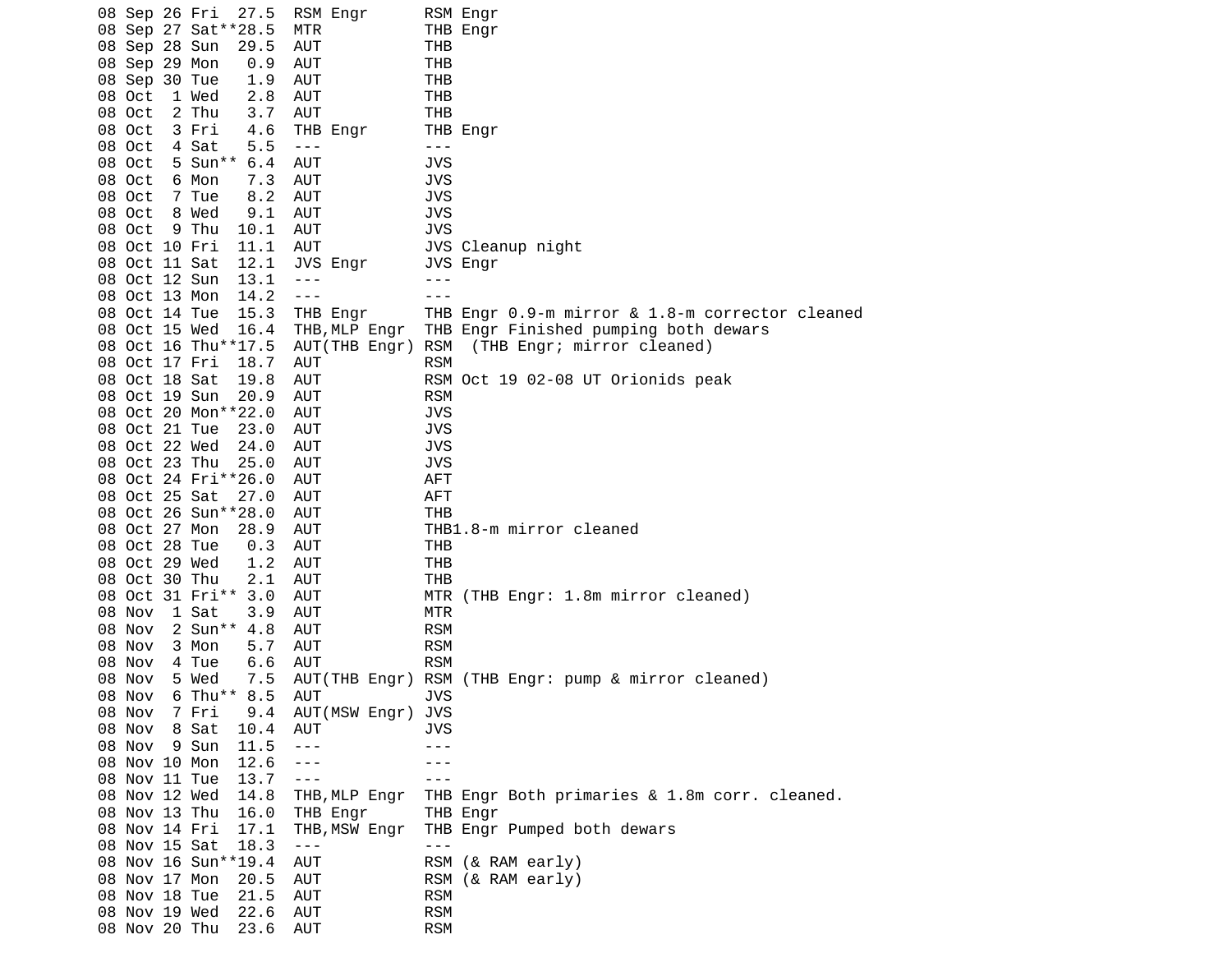08 Nov 21 Fri 24.5 AUT RSM 08 Nov 22 Sat\*\*25.5 AUT AFT 08 Nov 23 Sun\*\*26.4 AUT THB 08 Nov 24 Mon 27.4 AUT THB1.8-m mirror cleaned & dewar pumped 08 Nov 25 Tue 28.3 AUT THB 08 Nov 26 Wed 29.2 THB Engr 08 Nov 27 Thu 0.5 --- --- 08 Nov 28 Fri 1.4 --- -- --- 08 Nov 29 Sat 2.3 AUT(THB Engr) THB (THB Engr) 08 Nov 30 Sun 3.2 AUT THB 1 Mon\*\* 4.1 AUT 08 Dec 2 Tue 5.0 AUT JVS 08 Dec 3 Wed 5.9 AUT JVS 6.8 AUT 08 Dec 5 Fri\*\* 7.8 AUT MTR 08 Dec 6 Sat 8.8 AUT MTR 08 Dec 7 Sun 9.8 MTR Engr MTR Engr 08 Dec 8 Mon 10.9 --- -- ---08 Dec 9 Tue 12.0 --- -- ---08 Dec 10 Wed 13.2 --- -- -- --- 08 Dec 11 Thu 14.3 THB Engr THB Engr Both dewars pumped 08 Dec 12 Fri 15.5 THB,MLP Engr THB Engr Mirror & corr. lens cleaned. 08 Dec 13 Sat 16.7 --- -- -- ---08 Dec 14 Sun 17.8 --- -- -- ---08 Dec 15 Mon 18.9 --- - -- ---08 Dec 16 Tue 20.0 --- -- ---08 Dec 17 Wed 21.0 --- -- ---08 Dec 18 Thu 22.0 --- -- ---08 Dec 19 Fri 23.0 --- -- -- --- 08 Dec 20 Sat 23.9 AUT(THB Engr) MTR (THB Engr) 08 Dec 21 Sun 24.9 AUT THB 08 Dec 22 Mon 25.8 THB Engr 08 Dec 23 Tue 26.7 --- -- -- ---08 Dec 24 Wed 27.6 ---<br>08 Dec 25 Thu 28.5 --- --- --- ---08 Dec 25 Thu 28.5 ---<br>08 Dec 26 Fri 29.3 --- --- --- ---08 Dec 26 Fri 29.3 --- -- -- --- 08 Dec 27 Sat 0.7 RSM Engr RSM Engr (& RAM early) 08 Dec 28 Sun 1.6 AUT(THB Engr) RSM (THB Engr) 08 Dec 29 Mon 2.5 AUT RSM 08 Dec 30 Tue 3.4 AUT RSM 08 Dec 31 Wed\*\* 4.3 AUT JVS 09 Jan 1 Thu 5.2 AUT JVS 6.2 AUT<br>7.2 AUT 09 Jan 3 Sat 7.2 AUT JVS 09 Jan 4 Sun 8.2 AUT JVS 9.3 AUT 09 Jan 6 Tue 10.4 AUT JVS 09 Jan 7 Wed 11.5 AUT JVS Cleanup night 09 Jan 8 Thu 12.6 JVS Engr JVS Engr 09 Jan 9 Fri 13.8 --- - -- ---09 Jan 10 Sat 15.0 --- - -- ---09 Jan 11 Sun 16.1 --- - -- ---09 Jan 12 Mon 17.2 ---09 Jan 13 Tue 18.3 THB Engr THB Engr 09 Jan 14 Wed\*\*19.4 AUT(THB Engr) JVS (THB Engr) 09 Jan 15 Thu 20.4 AUT **JVS**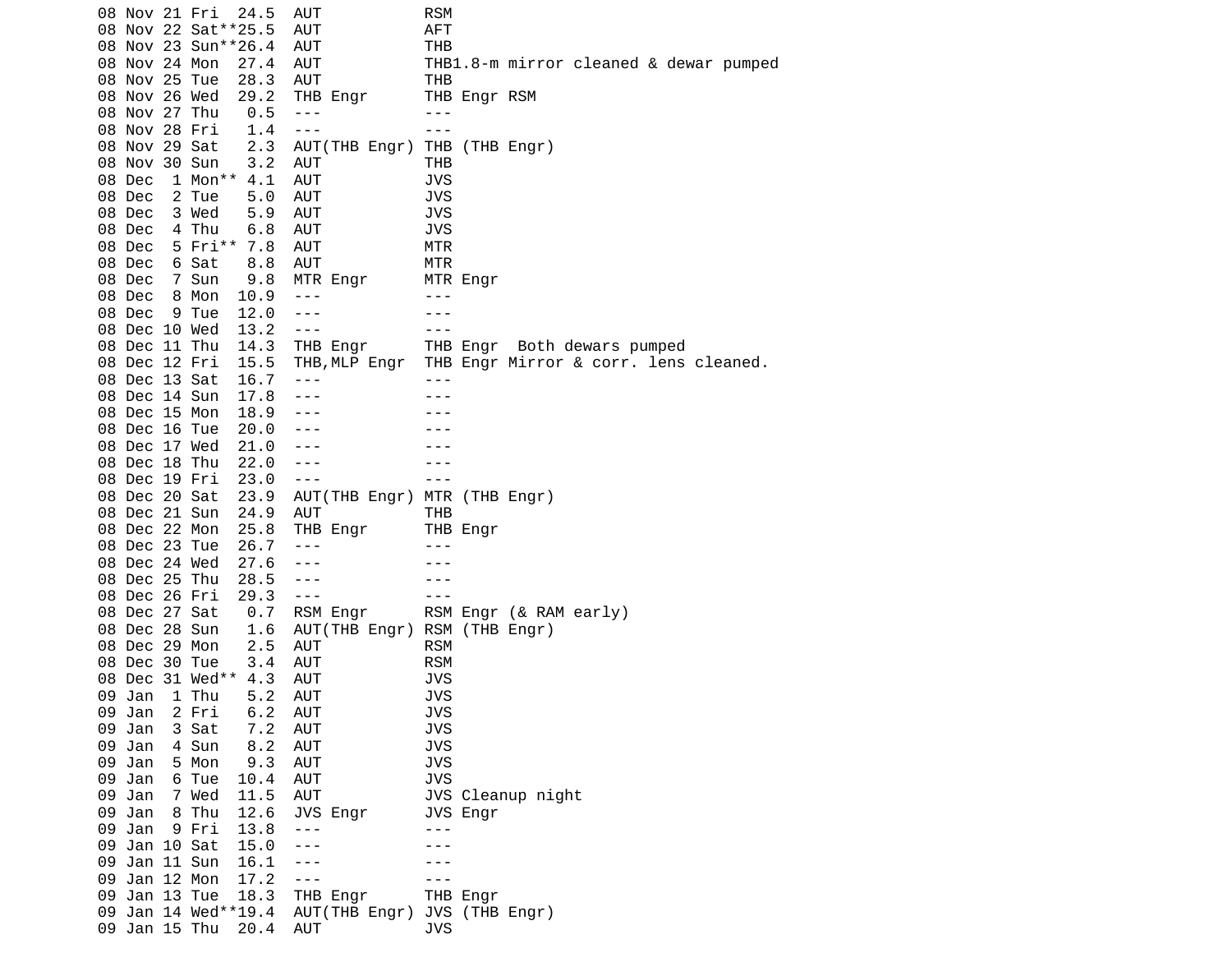|  | 09 Jan 16 Fri |                     | 21.4                  | AUT            |                              | JVS        |                |                 |                                    |  |
|--|---------------|---------------------|-----------------------|----------------|------------------------------|------------|----------------|-----------------|------------------------------------|--|
|  | 09 Jan 17 Sat |                     | 22.3                  | <b>AUT</b>     |                              | <b>JVS</b> |                |                 |                                    |  |
|  | 09 Jan 18 Sun |                     | 23.3                  | <b>AUT</b>     |                              | <b>JVS</b> |                |                 |                                    |  |
|  | 09 Jan 19 Mon |                     | 24.2                  | AUT            |                              | <b>JVS</b> |                |                 |                                    |  |
|  | 09 Jan 20 Tue |                     | 25.1                  | <b>AUT</b>     |                              |            |                |                 | JVS 10 ppl from Calvin College, NM |  |
|  | 09 Jan 21 Wed |                     | 26.0                  | $\sim$ $ \sim$ |                              | $- - -$    |                |                 |                                    |  |
|  |               |                     |                       |                |                              |            |                |                 |                                    |  |
|  | 09 Jan 22 Thu |                     | 26.8                  | - - -          |                              |            |                |                 |                                    |  |
|  | 09 Jan 23 Fri |                     | 27.7                  | $- - -$        |                              |            |                |                 |                                    |  |
|  |               |                     | 09 Jan 24 Sat ** 28.6 |                | AUT(THB Engr)                |            | THB (THB Engr) |                 |                                    |  |
|  | 09 Jan 25 Sun |                     | 29.5                  | <b>AUT</b>     |                              | <b>THB</b> |                |                 |                                    |  |
|  | 09 Jan 26 Mon |                     | 0.9                   | AUT            |                              | THB        |                |                 |                                    |  |
|  | 09 Jan 27 Tue |                     | 1.8                   | AUT            |                              | THB        |                |                 |                                    |  |
|  | 09 Jan 28 Wed |                     | 2.8                   | <b>AUT</b>     |                              | THB        |                |                 |                                    |  |
|  |               |                     | 09 Jan 29 Thu** 3.7   | <b>AUT</b>     |                              | <b>RSM</b> |                |                 |                                    |  |
|  | 09 Jan 30 Fri |                     | 4.7                   | <b>AUT</b>     |                              | <b>RSM</b> |                |                 |                                    |  |
|  | 09 Jan 31 Sat |                     | 5.7                   | AUT            |                              | <b>RSM</b> |                |                 |                                    |  |
|  | 09 Feb        | 1 Sun               | 6.7                   | <b>AUT</b>     |                              | <b>RSM</b> |                |                 |                                    |  |
|  | 09 Feb        | 2 Mon               | 7.7                   | <b>AUT</b>     |                              | <b>RSM</b> |                |                 |                                    |  |
|  |               |                     |                       |                |                              |            |                |                 |                                    |  |
|  | 09 Feb        | 3 Tue               | 8.8                   | AUT            |                              |            |                | RSM (RAM early) |                                    |  |
|  | 09 Feb        | 4 Wed               | 9.9                   | <b>AUT</b>     |                              |            |                | RSM (RAM early) |                                    |  |
|  | 09 Feb        | 5 Thu               | 11.0                  |                | RSM Engr                     |            | RSM Engr       |                 |                                    |  |
|  | 09 Feb        | 6 Fri               | 12.2                  | $- - -$        |                              |            |                |                 |                                    |  |
|  | 09 Feb        | 7 Sat               | 13.3                  | ---            |                              |            |                |                 |                                    |  |
|  | 09 Feb        | 8 Sun               | 14.4                  |                |                              |            |                |                 |                                    |  |
|  | 09 Feb        | 9 Mon               | 15.5                  |                |                              |            |                |                 |                                    |  |
|  | 09 Feb 10 Tue |                     | 16.6                  | $- - -$        |                              |            |                |                 |                                    |  |
|  | 09 Feb 11 Wed |                     | 17.7                  |                | THB Engr                     |            | THB Engr       |                 |                                    |  |
|  | 09 Feb 12 Thu |                     | 18.7                  |                | AUT(THB Engr) JVS (THB Engr) |            |                |                 |                                    |  |
|  | 09 Feb 13 Fri |                     | 19.7                  | AUT            |                              | <b>JVS</b> |                |                 |                                    |  |
|  | 09 Feb 14 Sat |                     | 20.7                  | AUT            |                              |            | JVS, AFT       |                 |                                    |  |
|  | 09 Feb 15 Sun |                     | 21.6                  | <b>AUT</b>     |                              | JVS        |                |                 |                                    |  |
|  | 09 Feb 16 Mon |                     | 22.5                  | <b>AUT</b>     |                              | <b>JVS</b> |                |                 |                                    |  |
|  |               |                     |                       |                |                              |            |                |                 |                                    |  |
|  | 09 Feb 17 Tue |                     | 23.4                  | <b>AUT</b>     |                              | <b>JVS</b> |                |                 |                                    |  |
|  | 09 Feb 18 Wed |                     | 24.3                  | AUT            |                              | <b>JVS</b> |                |                 |                                    |  |
|  | 09 Feb 19 Thu |                     | 25.2                  | <b>AUT</b>     |                              | <b>JVS</b> |                |                 |                                    |  |
|  |               | 09 Feb 20 Fri**26.1 |                       | <b>AUT</b>     |                              | <b>AFT</b> |                |                 |                                    |  |
|  | 09 Feb 21 Sat |                     | 27.0                  | <b>AUT</b>     |                              | AFT        |                |                 |                                    |  |
|  |               |                     | 09 Feb 22 Sun**27.9   | <b>AUT</b>     |                              | THB        |                |                 |                                    |  |
|  | 09 Feb 23 Mon |                     | 28.8                  | AUT            |                              | <b>THB</b> |                |                 |                                    |  |
|  | 09 Feb 24 Tue |                     | 0.2                   | AUT            |                              | THB        |                |                 |                                    |  |
|  | 09 Feb 25 Wed |                     | 1.2                   | AUT            |                              | THB        |                |                 |                                    |  |
|  | 09 Feb 26 Thu |                     | 2.2                   | AUT            |                              | <b>THB</b> |                |                 |                                    |  |
|  |               | 09 Feb 27 Fri**     | 3.2                   | <b>AUT</b>     |                              | <b>MTR</b> |                |                 |                                    |  |
|  | 09 Feb 28 Sat |                     | 4.2                   | <b>AUT</b>     |                              | <b>MTR</b> |                |                 |                                    |  |
|  | 09 Mar        | $1$ Sun**           | 5.3                   | AUT            |                              | <b>RSM</b> |                |                 |                                    |  |
|  |               |                     |                       |                |                              |            |                |                 |                                    |  |
|  | 09 Mar        | 2 Mon               | 6.3                   | <b>AUT</b>     |                              | <b>RSM</b> |                |                 |                                    |  |
|  | 09 Mar        | 3 Tue               | 7.4                   | AUT            |                              | <b>RSM</b> |                |                 |                                    |  |
|  | 09 Mar        | 4 Wed               | 8.4                   |                | RSM Engr                     |            | RSM Engr       |                 |                                    |  |
|  | 09 Mar        | 5 Thu               | 9.5                   | - - -          |                              |            |                |                 |                                    |  |
|  | 09 Mar        | 6 Fri               | 10.6                  |                |                              |            |                |                 |                                    |  |
|  | 09 Mar        | 7 Sat               | 11.7                  |                |                              |            |                |                 |                                    |  |
|  | 09 Mar        | 8 Sun               | 12.8                  |                |                              |            |                |                 |                                    |  |
|  | 09 Mar        | 9 Mon               | 13.9                  |                |                              |            |                |                 |                                    |  |
|  | 09 Mar 10 Tue |                     | 15.0                  |                |                              |            |                |                 |                                    |  |
|  | 09 Mar 11 Wed |                     | 16.0                  |                |                              |            |                |                 |                                    |  |
|  | 09 Mar 12 Thu |                     | 17.1                  |                |                              |            |                |                 |                                    |  |
|  |               |                     |                       |                |                              |            |                |                 |                                    |  |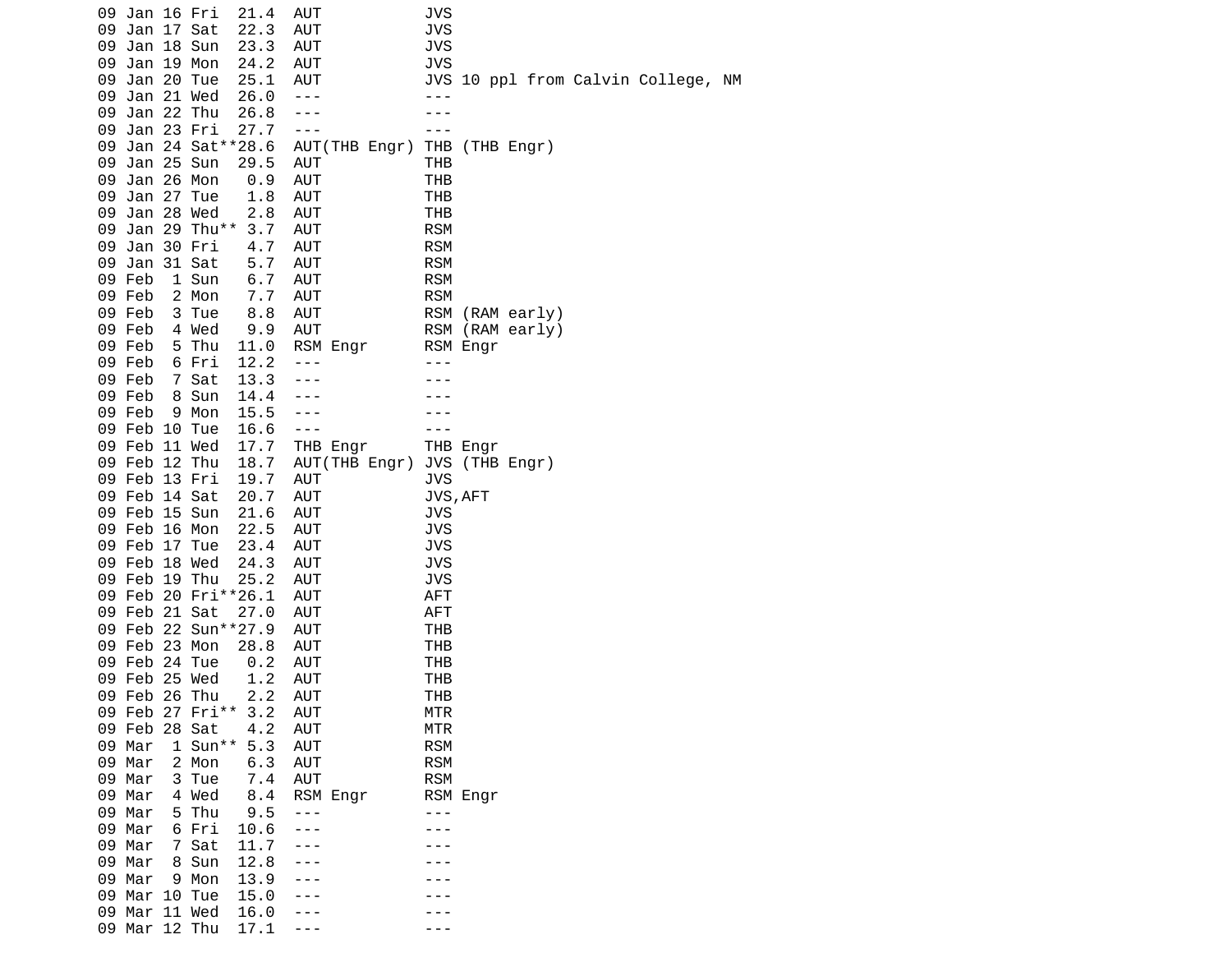|    | 09 Mar 13 Fri                  |                 | 18.0<br>09 Mar 14 Sat**19.0 | AUT        | THB Engr      | THB               |          |                                  |  |  | THB Engr 0.9-m mirr & 1.8m lens cleaned |
|----|--------------------------------|-----------------|-----------------------------|------------|---------------|-------------------|----------|----------------------------------|--|--|-----------------------------------------|
| 09 |                                | Mar 15 Sun      | 19.9                        | AUT        |               | <b>THB</b>        |          |                                  |  |  |                                         |
|    | 09 Mar 16 Mon                  |                 | 20.9                        | AUT        |               | <b>THB</b>        |          |                                  |  |  |                                         |
|    | 09 Mar 17 Tue                  |                 | 21.8                        | AUT        |               | <b>THB</b>        |          |                                  |  |  |                                         |
|    | 09 Mar 18 Wed                  |                 | 22.7                        | AUT        |               | <b>THB</b>        |          |                                  |  |  |                                         |
|    |                                |                 | 09 Mar 19 Thu**23.5         | AUT        |               | <b>JVS</b>        |          |                                  |  |  |                                         |
| 09 | Mar 20 Fri                     |                 | 24.4                        | AUT        |               | JVS               |          |                                  |  |  |                                         |
|    | 09 Mar 21 Sat                  |                 | 25.3                        | AUT        |               | <b>JVS</b>        |          |                                  |  |  |                                         |
|    | 09 Mar 22 Sun                  |                 | 26.3                        | AUT        |               | <b>JVS</b>        |          |                                  |  |  |                                         |
|    | 09 Mar 23 Mon                  |                 | 27.2                        | <b>AUT</b> |               | <b>JVS</b>        |          |                                  |  |  |                                         |
|    | 09 Mar 24 Tue                  |                 | 28.2                        | AUT        |               | JVS               |          | (THB Engr)                       |  |  |                                         |
| 09 | Mar 25 Wed                     |                 | 29.2                        | AUT        |               | JVS               |          |                                  |  |  |                                         |
|    | 09 Mar 26 Thu                  |                 | 0.7                         | AUT        |               | <b>JVS</b>        |          |                                  |  |  |                                         |
|    |                                | 09 Mar 27 Fri** | 1.7                         | AUT        |               | AFT               |          |                                  |  |  |                                         |
|    | 09 Mar 28 Sat                  |                 | 2.8                         | AUT        |               | AFT               |          |                                  |  |  |                                         |
| 09 |                                | Mar 29 Sun**    | 3.8                         | AUT        |               | <b>RSM</b>        |          |                                  |  |  |                                         |
| 09 | Mar 30 Mon                     |                 | 4.9                         | AUT        |               | <b>RSM</b>        |          |                                  |  |  |                                         |
|    | 09 Mar 31 Tue                  |                 | 6.0                         | AUT        |               | <b>RSM</b>        |          |                                  |  |  |                                         |
|    | 09 Apr                         | 1 Wed           | 7.1                         | AUT        |               | <b>RSM</b>        |          | (RAM early)                      |  |  |                                         |
|    | 09 Apr                         | 2 Thu           | 8.1                         | AUT        |               | <b>RSM</b>        |          | (RAM early)                      |  |  |                                         |
|    | 09 Apr                         |                 | 3 Fri** 9.2                 | AUT        |               | MTR               |          |                                  |  |  |                                         |
|    | 09 Apr                         | 4 Sat           | 10.3                        | AUT        |               | <b>MTR</b>        |          |                                  |  |  |                                         |
|    | 09 Apr                         | 5 Sun           | 11.3                        |            | MTR Engr      |                   | MTR Engr |                                  |  |  |                                         |
|    | 09 Apr                         | 6 Mon           | 12.4                        | $- - -$    |               |                   |          |                                  |  |  |                                         |
|    | 09 Apr                         | 7 Tue           | 13.4                        |            |               |                   |          |                                  |  |  |                                         |
|    | 09 Apr                         | 8 Wed           | 14.5                        |            |               |                   |          |                                  |  |  |                                         |
|    | 09 Apr                         | 9 Thu           | 15.5                        |            |               |                   |          |                                  |  |  |                                         |
|    | 09 Apr 10 Fri                  |                 | 16.4                        | ---        |               |                   |          |                                  |  |  |                                         |
|    | 09 Apr 11 Sat                  |                 | 17.4                        | ---        |               |                   |          |                                  |  |  |                                         |
|    | 09 Apr 12 Sun                  |                 | 18.3                        |            | THB Engr      |                   | THB Engr |                                  |  |  |                                         |
|    | 09 Apr 13 Mon                  |                 | 19.2                        |            | AUT(THB Engr) | JVS               |          | (THB Engr) 1.8-m optics cleaned. |  |  |                                         |
|    | 09 Apr 14 Tue                  |                 | 20.1                        | AUT        |               | JVS               |          |                                  |  |  |                                         |
|    | 09 Apr 15 Wed                  |                 | 21.0                        | AUT        |               | <b>JVS</b>        |          |                                  |  |  |                                         |
|    | 09 Apr 16 Thu                  |                 | 21.9                        | AUT        |               | <b>JVS</b>        |          |                                  |  |  |                                         |
|    | 09 Apr 17 Fri                  |                 | 22.8                        | AUT        |               | <b>JVS</b>        |          |                                  |  |  |                                         |
|    | 09 Apr 18 Sat                  |                 | 23.7                        | AUT        |               | <b>JVS</b>        |          |                                  |  |  |                                         |
|    | 09 Apr 19 Sun                  |                 | 24.6                        | AUT        |               | <b>JVS</b>        |          |                                  |  |  |                                         |
|    | 09 Apr 20 Mon                  |                 | 25.6                        | AUT        |               | <b>JVS</b>        |          |                                  |  |  |                                         |
|    |                                |                 | 09 Apr 21 Tue**26.6         | AUT        |               | <b>THB</b><br>THB |          |                                  |  |  |                                         |
|    | 09 Apr 22 Wed<br>09 Apr 23 Thu |                 | 27.6<br>28.6                | AUT<br>AUT |               | <b>THB</b>        |          |                                  |  |  |                                         |
|    | 09 Apr 24 Fri                  |                 | 0.2                         | <b>AUT</b> |               | THB               |          |                                  |  |  |                                         |
|    | 09 Apr 25 Sat                  |                 | 1.3                         | AUT        |               | THB               |          |                                  |  |  |                                         |
|    | 09 Apr 26 Sun                  |                 | 2.4                         | AUT        |               | <b>THB</b>        |          |                                  |  |  |                                         |
|    | 09 Apr 27 Mon                  |                 | 3.5                         | AUT        |               | THB               |          |                                  |  |  |                                         |
|    | 09 Apr 28 Tue                  |                 | 4.6                         | AUT        |               | THB               |          |                                  |  |  |                                         |
|    |                                | 09 Apr 29 Wed** | 5.7                         | <b>AUT</b> |               | <b>RSM</b>        |          |                                  |  |  |                                         |
|    | 09 Apr 30 Thu                  |                 | 6.8                         | AUT        |               | <b>RSM</b>        |          |                                  |  |  |                                         |
|    | 09 May                         | 1 Fri           | 7.9                         | AUT        |               | <b>RSM</b>        |          |                                  |  |  |                                         |
|    | 09 May                         | 2 Sat           | $8.9$                       | AUT        |               | <b>RSM</b>        |          |                                  |  |  |                                         |
|    | 09 May                         | 3 Sun           | 9.9                         | <b>AUT</b> |               | <b>RSM</b>        |          |                                  |  |  |                                         |
|    | 09 May                         | 4 Mon           | 11.0                        | AUT        |               | <b>RSM</b>        |          |                                  |  |  |                                         |
|    | 09 May                         | 5 Tue           | 12.0                        | AUT        |               | <b>RSM</b>        |          |                                  |  |  |                                         |
|    | 09 May                         | 6 Wed           | 13.0                        | $  -$      |               | - - -             |          |                                  |  |  |                                         |
|    | 09 May                         | 7 Thu           | 13.9                        | $- - -$    |               | - - -             |          |                                  |  |  |                                         |
|    |                                |                 |                             |            |               |                   |          |                                  |  |  |                                         |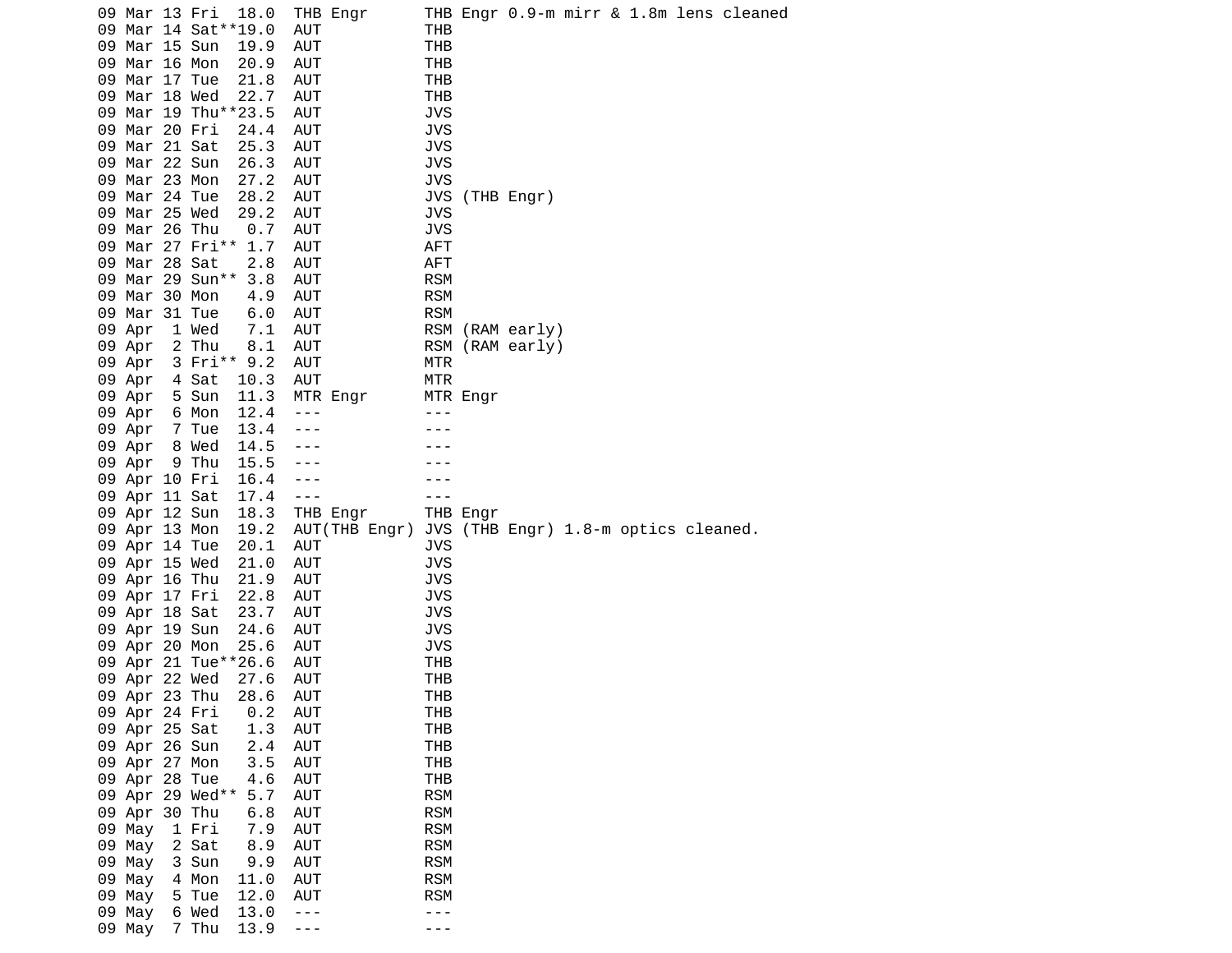| 09 May        | 8 Fri           | 14.9                  | $- - -$           |                                                                                                                                                                                                                                                                                                                                                                                                                                |
|---------------|-----------------|-----------------------|-------------------|--------------------------------------------------------------------------------------------------------------------------------------------------------------------------------------------------------------------------------------------------------------------------------------------------------------------------------------------------------------------------------------------------------------------------------|
| 09 May 9 Sat  |                 | 15.8                  | ---               |                                                                                                                                                                                                                                                                                                                                                                                                                                |
| 09 May 10 Sun |                 | 16.8                  | $- - -$           |                                                                                                                                                                                                                                                                                                                                                                                                                                |
| 09 May 11 Mon |                 | 17.7                  | THB Engr          | THB Engr                                                                                                                                                                                                                                                                                                                                                                                                                       |
| 09 May 12 Tue |                 | 18.6                  |                   | AUT(THB Engr) RSM (THB Engr)                                                                                                                                                                                                                                                                                                                                                                                                   |
| 09 May 13 Wed |                 | 19.5                  | AUT               | <b>RSM</b>                                                                                                                                                                                                                                                                                                                                                                                                                     |
| 09 May 14 Thu |                 | 20.3                  | AUT               | <b>RSM</b>                                                                                                                                                                                                                                                                                                                                                                                                                     |
| 09 May 15 Fri |                 | 21.2                  | AUT               | MTR (THB Engr)                                                                                                                                                                                                                                                                                                                                                                                                                 |
|               |                 |                       | <b>AUT</b>        |                                                                                                                                                                                                                                                                                                                                                                                                                                |
| 09 May 16 Sat |                 | 22.1                  |                   | MTR Phones & email out                                                                                                                                                                                                                                                                                                                                                                                                         |
| 09 May 17 Sun |                 | 23.1                  |                   | RSM(MTR Engr) RSM, MTR Engr                                                                                                                                                                                                                                                                                                                                                                                                    |
| 09 May 18 Mon |                 | 24.0                  | RSM Engr          | RSM Engr                                                                                                                                                                                                                                                                                                                                                                                                                       |
| 09 May 19 Tue |                 | 25.0                  | $- - -$           | - - -                                                                                                                                                                                                                                                                                                                                                                                                                          |
| 09 May 20 Wed |                 | 26.0                  | $- - -$           |                                                                                                                                                                                                                                                                                                                                                                                                                                |
| 09 May 21 Thu |                 | 27.1                  | JVS Engr          |                                                                                                                                                                                                                                                                                                                                                                                                                                |
| 09 May 22 Fri |                 | 28.2                  | $- - -$           |                                                                                                                                                                                                                                                                                                                                                                                                                                |
| 09 May 23 Sat |                 | 29.3                  | AFT(AFT Engr)     | $- - -$                                                                                                                                                                                                                                                                                                                                                                                                                        |
| 09 May 24 Sun |                 | 0.9                   | AUT               | JVS(AFT Engr)                                                                                                                                                                                                                                                                                                                                                                                                                  |
| 09 May 25 Mon |                 | 2.1                   | AUT               | <b>JVS</b>                                                                                                                                                                                                                                                                                                                                                                                                                     |
| 09 May 26 Tue |                 | 3.2                   | <b>AUT</b>        | <b>JVS</b>                                                                                                                                                                                                                                                                                                                                                                                                                     |
| 09 May 27 Wed |                 | 4.3                   | <b>AUT</b>        | <b>JVS</b>                                                                                                                                                                                                                                                                                                                                                                                                                     |
| 09 May 28 Thu |                 | 5.4                   | AUT               | <b>JVS</b>                                                                                                                                                                                                                                                                                                                                                                                                                     |
| 09 May 29 Fri |                 | 6.5                   | AUT               | <b>JVS</b>                                                                                                                                                                                                                                                                                                                                                                                                                     |
| 09 May 30 Sat |                 | 7.6                   | AUT               | JVS                                                                                                                                                                                                                                                                                                                                                                                                                            |
| 09 May 31 Sun |                 | 8.6                   | JVS Engr          | JVS Engr                                                                                                                                                                                                                                                                                                                                                                                                                       |
| 09 Jun        | 1 Mon           | 9.6                   | $- - -$           | $\frac{1}{2}$                                                                                                                                                                                                                                                                                                                                                                                                                  |
| 09 Jun        | 2 Tue           | 10.6                  | $- - -$           |                                                                                                                                                                                                                                                                                                                                                                                                                                |
| 09 Jun        | 3 Wed           | 11.5                  |                   |                                                                                                                                                                                                                                                                                                                                                                                                                                |
| 09 Jun        | 4 Thu           | 12.5                  | - - -             |                                                                                                                                                                                                                                                                                                                                                                                                                                |
| 09 Jun        | 5 Fri           | 13.4                  | - - -             |                                                                                                                                                                                                                                                                                                                                                                                                                                |
| 09 Jun        | 6 Sat           | 14.4                  | - - -             |                                                                                                                                                                                                                                                                                                                                                                                                                                |
| 09 Jun        | 7 Sun           | 15.3                  | $- - -$           |                                                                                                                                                                                                                                                                                                                                                                                                                                |
| 09 Jun        | 8 Mon           | 16.2                  | $- - -$           |                                                                                                                                                                                                                                                                                                                                                                                                                                |
| 09 Jun        | 9 Tue           | 17.1                  | $- - -$           |                                                                                                                                                                                                                                                                                                                                                                                                                                |
| 09 Jun 10 Wed |                 | 17.9                  | THB,BWL Engr      | THB, BWL Engr Begin Astro Camp                                                                                                                                                                                                                                                                                                                                                                                                 |
| 09 Jun 11 Thu |                 | 18.8                  | AUT               | THB<br>Begin Astro Camp                                                                                                                                                                                                                                                                                                                                                                                                        |
| 09 Jun 12 Fri |                 | 19.7                  | AUT               | THB<br>Begin Astro Camp                                                                                                                                                                                                                                                                                                                                                                                                        |
| 09 Jun 13 Sat |                 | 20.6                  | AUT               | THB<br>Begin Astro Camp                                                                                                                                                                                                                                                                                                                                                                                                        |
| 09 Jun 14 Sun |                 | 21.6                  | <b>AUT</b>        | THB<br>Begin Astro Camp                                                                                                                                                                                                                                                                                                                                                                                                        |
| 09 Jun 15 Mon |                 | 22.5                  | <b>AUT</b>        | THB<br>Begin Astro Camp                                                                                                                                                                                                                                                                                                                                                                                                        |
| 09 Jun 16 Tue |                 | 23.5                  | AUT               | THB<br>Begin Astro Camp                                                                                                                                                                                                                                                                                                                                                                                                        |
| 09 Jun 17 Wed |                 | 24.5                  | <b>AUT</b>        | THB                                                                                                                                                                                                                                                                                                                                                                                                                            |
| 09 Jun 18 Thu |                 | 25.6                  | AUT               | THB                                                                                                                                                                                                                                                                                                                                                                                                                            |
| 09 Jun 19 Fri |                 | 26.7                  | THB Engr          | THB Engr Advanced Astro Camp                                                                                                                                                                                                                                                                                                                                                                                                   |
|               |                 | 09 Jun 20 Sat ** 27.8 | AUT               | Advanced Astro Camp<br>JVS                                                                                                                                                                                                                                                                                                                                                                                                     |
| 09 Jun 21 Sun |                 | 28.9                  | <b>AUT</b>        | <b>JVS</b><br>Advanced Astro Camp                                                                                                                                                                                                                                                                                                                                                                                              |
| 09 Jun 22 Mon |                 | 0.6                   | <b>AUT</b>        | JVS<br>Advanced Astro Camp                                                                                                                                                                                                                                                                                                                                                                                                     |
| 09 Jun 23 Tue |                 | 1.7                   | <b>AUT</b>        | JVS<br>Advanced Astro Camp                                                                                                                                                                                                                                                                                                                                                                                                     |
| 09 Jun 24 Wed |                 | 2.9                   | AUT               | <b>JVS</b><br>Advanced Astro Camp                                                                                                                                                                                                                                                                                                                                                                                              |
| 09 Jun 25 Thu |                 | 4.0                   | <b>AUT</b>        | JVS<br>Advanced Astro Camp                                                                                                                                                                                                                                                                                                                                                                                                     |
| 09 Jun 26 Fri |                 | 5.1                   | JVS Engr          | JVS Engr                                                                                                                                                                                                                                                                                                                                                                                                                       |
|               | 09 Jun 27 Sat** | 6.2                   |                   |                                                                                                                                                                                                                                                                                                                                                                                                                                |
| 09 Jun 28 Sun |                 |                       | <b>AFT</b>        | AFT                                                                                                                                                                                                                                                                                                                                                                                                                            |
|               |                 | 7.2<br>8.2            | AFT Engr<br>- - - | Mexican Astro Camp<br>AFT Engr<br>$\frac{1}{2} \frac{1}{2} \frac{1}{2} \frac{1}{2} \frac{1}{2} \frac{1}{2} \frac{1}{2} \frac{1}{2} \frac{1}{2} \frac{1}{2} \frac{1}{2} \frac{1}{2} \frac{1}{2} \frac{1}{2} \frac{1}{2} \frac{1}{2} \frac{1}{2} \frac{1}{2} \frac{1}{2} \frac{1}{2} \frac{1}{2} \frac{1}{2} \frac{1}{2} \frac{1}{2} \frac{1}{2} \frac{1}{2} \frac{1}{2} \frac{1}{2} \frac{1}{2} \frac{1}{2} \frac{1}{2} \frac{$ |
| 09 Jun 29 Mon |                 |                       | $- - -$           | Mexican Astro Camp                                                                                                                                                                                                                                                                                                                                                                                                             |
| 09 Jun 30 Tue |                 | 9.2                   |                   | Mexican Astro Camp<br>$- - -$                                                                                                                                                                                                                                                                                                                                                                                                  |
| 09 Jul        | 1 Wed           | 10.1                  | - - -             | Mexican Astro Camp<br>$- - -$                                                                                                                                                                                                                                                                                                                                                                                                  |
| 09 Jul        | 2 Thu           | 11.1                  | THB,BWL Engr      | THB, BWL Engr                                                                                                                                                                                                                                                                                                                                                                                                                  |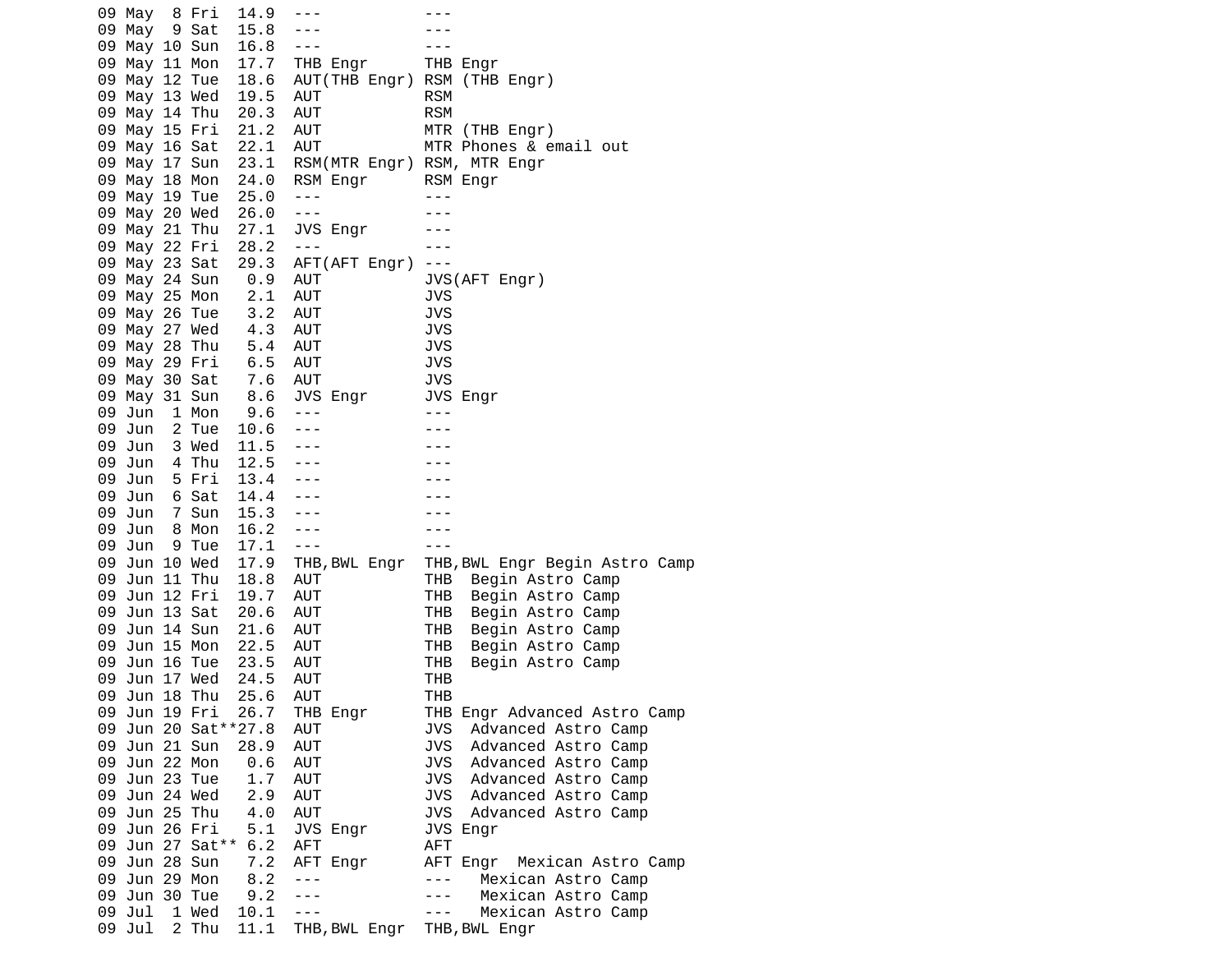|  | 09 Jul        | 3 Fri           | 12.0                |                      |                                        |
|--|---------------|-----------------|---------------------|----------------------|----------------------------------------|
|  | 09 Jul        | 4 Sat           | 12.9                |                      |                                        |
|  | 09 Jul        | 5 Sun           | 13.8                |                      |                                        |
|  | 09 Jul        | 6 Mon           | 14.7                | $- - -$              |                                        |
|  | 09 Jul        | 7 Tue           | 15.6                | $- - -$              |                                        |
|  | 09 Jul        | 8 Wed           | 16.5                | $- - -$              |                                        |
|  | 09 Jul        | 9 Thu           | 17.4                | THB,BWL Engr         | THB, BWL Engr *** MPC Outages<br>$***$ |
|  |               |                 | 09 Jul 10 Fri**18.3 | AUT(THB Engr)        | JVS(THB Engr) or MTR, MPC Outage       |
|  | 09 Jul 11 Sat |                 | 19.2                | AUT                  | JVS or MTR                             |
|  |               |                 | 09 Jul 12 Sun**20.1 | <b>AUT</b>           | THB                                    |
|  | 09 Jul 13 Mon |                 | 21.1                | <b>AUT</b>           | THB                                    |
|  | 09 Jul 14 Tue |                 | 22.0                | AUT                  | THB<br>Fire near road                  |
|  | 09 Jul 15 Wed |                 | 23.1                | $\sim$ $ \sim$       | $\sim$ $\sim$ $\sim$<br>Fire near road |
|  | 09 Jul 16 Thu |                 | 24.1                | $- - -$              | Fire near road<br>$\sim$ $ \sim$       |
|  | 09 Jul 17 Fri |                 | 25.2                | $- - -$              | $- - -$                                |
|  | 09 Jul 18 Sat |                 | 26.3                |                      |                                        |
|  | 09 Jul 19 Sun |                 | 27.4                | $- - -$              |                                        |
|  | 09 Jul 20 Mon |                 | 28.6                | $- - -$              |                                        |
|  | 09 Jul 21 Tue |                 | 0.2                 | $- - -$              |                                        |
|  | 09 Jul 22 Wed |                 | 1.4                 | $- - -$              |                                        |
|  | 09 Jul 23 Thu |                 | 2.5                 | THB, BWL Engr        | THB, BWL Engr                          |
|  | 09 Jul 24 Fri |                 | 3.7                 | $\frac{1}{2}$        | - - -                                  |
|  | 09 Jul 25 Sat |                 | 4.7                 | $- - -$              | - - -                                  |
|  |               |                 | 09 Jul 26 Sun** 5.8 | AUT(THB Engr)        | <b>JVS</b><br>(THB Engr)               |
|  | 09 Jul 27 Mon |                 | 6.8                 | AUT                  | <b>JVS</b>                             |
|  | 09 Jul 28 Tue |                 | 7.8                 | <b>AUT</b>           | <b>JVS</b>                             |
|  | 09 Jul 29 Wed |                 | 8.7                 | AUT                  | <b>JVS</b>                             |
|  |               |                 | 09 Jul 30 Thu** 9.6 |                      | AUT(THB Engr) RSM (THB Engr)           |
|  | 09 Jul 31 Fri |                 | 10.5                | AUT                  | RSM and AFT                            |
|  | 09 Aug        | 1 Sat           | 11.4                | AUT                  | RSM and AFT                            |
|  | 09 Aug        | 2 Sun           | 12.3                | RSM Engr             | RSM Engr                               |
|  | 09 Aug        | 3 Mon           | 13.2                | $- - -$              | $- - -$                                |
|  | 09 Aug        | 4 Tue           | 14.1                | $- - -$              |                                        |
|  | 09 Aug        | 5 Wed           | 15.0                | $\sim$ $\sim$ $\sim$ | $- - -$                                |
|  | 09 Aug        | 6 Thu           | 15.9                | THB, BWL Engr        | THB, BWL Engr                          |
|  | 09 Aug        | 7 Fri           | 16.8                | $- - -$              | $- - -$                                |
|  | 09 Aug        | 8 Sat           | 17.8                | $- - -$              | - - -                                  |
|  | 09 Aug        |                 | 9 Sun**18.7         | AUT(THB Engr)        | RSM (THB Engr)                         |
|  | 09 Aug 10 Mon |                 | 19.7                | RSM(THB Engr)        | $---$ (THB Engr)                       |
|  | 09 Aug 11 Tue |                 | 20.6                | <b>RSM</b>           | $\sim$ $ \sim$<br>(THB Engr)           |
|  | 09 Aug 12 Wed |                 | 21.7                | RSM Engr             | RSM Engr                               |
|  | 09 Aug 13 Thu |                 | 22.7                | $- - -$              | $- - -$                                |
|  |               |                 | 09 Aug 14 Fri**23.8 |                      | AUT(THB Engr) MTR (THB Engr)           |
|  | 09 Aug 15 Sat |                 | 24.9                | AUT                  | MTR                                    |
|  |               |                 | 09 Aug 16 Sun**26.0 | AUT                  | <b>THB</b>                             |
|  | 09 Aug 17 Mon |                 | 27.1                | <b>AUT</b>           | THB                                    |
|  | 09 Aug 18 Tue |                 | 28.3                | <b>AUT</b>           | THB                                    |
|  | 09 Aug 19 Wed |                 | 29.4                | <b>AUT</b>           | THB                                    |
|  | 09 Aug 20 Thu |                 | 1.0                 | AUT                  |                                        |
|  |               |                 |                     |                      | <b>THB</b>                             |
|  |               | 09 Aug 21 Fri** | 2.1<br>3.2          | THB Engr<br>---      | THB Engr<br>- - -                      |
|  | 09 Aug 22 Sat |                 | 4.3                 |                      |                                        |
|  |               | 09 Aug 23 Sun** | 5.3                 |                      |                                        |
|  | 09 Aug 24 Mon |                 |                     |                      |                                        |
|  |               | 09 Aug 25 Tue** | 6.3                 | ---                  |                                        |
|  | 09 Aug 26 Wed |                 | 7.2                 |                      | AUT(THB Engr) JVS (THB Engr)           |
|  | 09 Aug 27 Thu |                 | 8.1                 | AUT                  | <b>JVS</b>                             |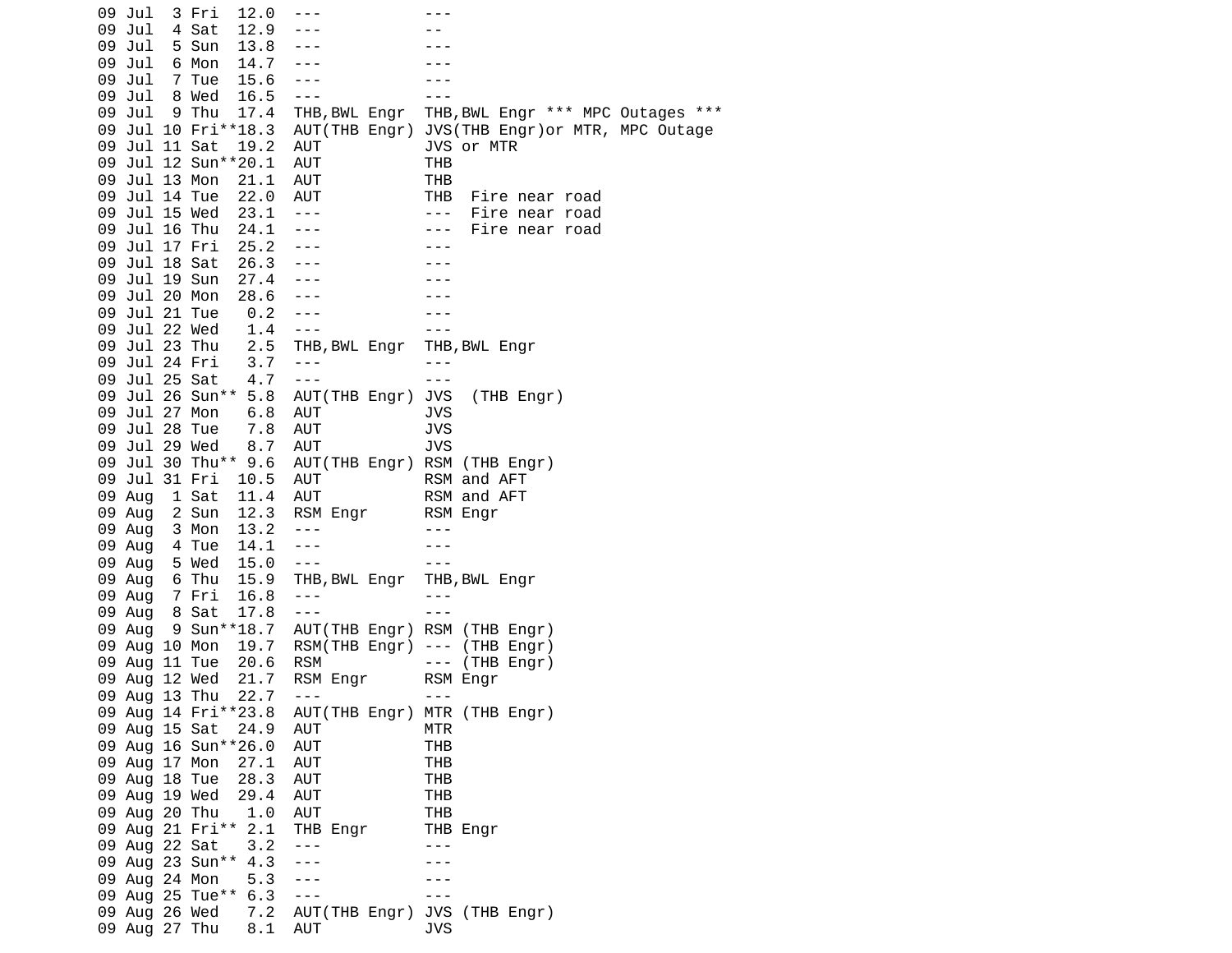|     | 09 Aug 28 Fri |                 | 9.0                 | AUT           | JVS        |                                                  |
|-----|---------------|-----------------|---------------------|---------------|------------|--------------------------------------------------|
|     | 09 Aug 29 Sat |                 | 9.9                 | <b>AUT</b>    | <b>JVS</b> |                                                  |
| 09. | Aug 30 Sun    |                 | 10.8                | <b>AUT</b>    | <b>JVS</b> |                                                  |
|     | 09 Aug 31 Mon |                 | 11.7                | JVS Engr      |            | JVS Engr                                         |
|     | 09 Sep        | 1 Tue           | 12.6                | $- - -$       | $- - -$    |                                                  |
|     | 09 Sep        | 2 Wed           | 13.5                | $- - -$       |            |                                                  |
|     | 09 Sep        | 3 Thu           | 14.4                | $- - -$       |            |                                                  |
|     | 09 Sep        | 4 Fri           | 15.4                | THB, BWL Engr |            | THB, BWL Engr                                    |
|     | 09 Sep        | 5 Sat           | 16.3                | $- - -$       | $- - -$    |                                                  |
|     | 09 Sep        | 6 Sun           | 17.3                | $- - -$       |            |                                                  |
|     | 09 Sep        | 7 Mon           | 18.3                | $- - -$       |            |                                                  |
|     | 09 Sep        | 8 Tue           | 19.3                | $- - -$       |            | --- Pwr off in day @ SOKP due to H2O leak        |
|     | 09 Sep        | 9 Wed           | 20.3                | $- - -$       |            | --- Pwr off in day @ SOKP to fix 480 vac         |
|     | 09 Sep 10 Thu |                 | 21.3                | $- - -$       | $- - -$    |                                                  |
|     |               |                 | 09 Sep 11 Fri**22.4 |               |            | AUT(THB Engr) RSM, AFT (THB Engr)                |
|     | 09 Sep 12 Sat |                 | 23.5                | AUT           | AFT        |                                                  |
|     |               |                 | 09 Sep 13 Sun**24.5 | AUT(THB Engr) |            | THB (THB Engr)                                   |
|     | 09 Sep 14 Mon |                 | 25.7                | AUT           |            | THB1.8m mirror & lens cleaned                    |
|     | 09 Sep 15 Tue |                 | 26.8                | AUT           | THB        |                                                  |
|     | 09 Sep 16 Wed |                 | 27.9                |               |            | AUT(THB Engr) THB 09:30 MST: Power off for 4 hrs |
|     | 09 Sep 17 Thu |                 | 29.0                | <b>AUT</b>    |            | THB (THB pumped CCD)                             |
|     |               |                 | 09 Sep 18 Fri** 0.6 | AUT           | MTR        |                                                  |
|     | 09 Sep 19 Sat |                 | 1.7                 | <b>AUT</b>    |            | MTR $\leq$ -- TG's class (77 ppl) visits.        |
|     |               | 09 Sep 20 Sun** | 2.7                 | AUT           | <b>JVS</b> |                                                  |
|     | 09 Sep 21 Mon |                 | 3.7                 | AUT           | <b>JVS</b> |                                                  |
|     | 09 Sep 22 Tue |                 | 4.7                 | AUT           | JVS        |                                                  |
|     |               |                 | 09 Sep 23 Wed** 5.7 | AUT           | <b>JVS</b> |                                                  |
|     | 09 Sep 24 Thu |                 | 6.6                 | <b>AUT</b>    | <b>JVS</b> |                                                  |
|     | 09 Sep 25 Fri |                 | 7.5                 | <b>AUT</b>    | <b>JVS</b> |                                                  |
|     | 09 Sep 26 Sat |                 | 8.4                 | AUT           | <b>JVS</b> |                                                  |
|     | 09 Sep 27 Sun |                 | 9.3                 | <b>AUT</b>    | JVS        |                                                  |
|     |               |                 | 09 Sep 28 Mon**10.2 | <b>AUT</b>    | <b>RSM</b> |                                                  |
|     | 09 Sep 29 Tue |                 | 11.0                | AUT           | <b>RSM</b> |                                                  |
|     | 09 Sep 30 Wed |                 | 12.0                | <b>AUT</b>    | <b>RSM</b> |                                                  |
|     | 09 Oct        | 1 Thu           | 12.9                | RSM Engr      |            | RSM Engr                                         |
|     | 09 Oct        | 2 Fri           | 13.8                | ---           |            |                                                  |
|     | 09 Oct        | 3 Sat           | 14.8                | $- - -$       |            |                                                  |
|     | 09 Oct        | 4 Sun           | 15.8                | $- - -$       |            |                                                  |
|     | 09 Oct        | 5 Mon           | 16.8                | BWL Engr      |            | BWL Engr                                         |
|     | 09 Oct        | 6 Tue           | 17.9                | BWL Engr      |            |                                                  |
|     | 09 Oct        | 7 Wed           | 18.9                | $- - -$       | $- - -$    | BWL Engr                                         |
|     | 09 Oct        |                 | 8 Thu**20.0         | RSM, BWL Engr | JVS        | (RSM, BWL Engr)                                  |
|     | 09 Oct        |                 | 9 Fri**21.0         |               | MTR        |                                                  |
|     | 09 Oct 10 Sat |                 | 22.1                |               | MTR        |                                                  |
|     |               |                 | 09 Oct 11 Sun**23.2 | ---           | <b>RSM</b> |                                                  |
|     | 09 Oct 12 Mon |                 | 24.2                | $- - -$       | <b>RSM</b> |                                                  |
|     | 09 Oct 13 Tue |                 | 25.3                | $- - -$       | <b>RSM</b> |                                                  |
|     | 09 Oct 14 Wed |                 | 26.4                | ---           | <b>RSM</b> |                                                  |
|     |               |                 | 09 Oct 15 Thu**27.5 |               | <b>JVS</b> |                                                  |
|     | 09 Oct 16 Fri |                 | 28.6                | ---           | JVS        | (BWL Engr)                                       |
|     | 09 Oct 17 Sat |                 | 0.1                 | $- - -$       | JVS        |                                                  |
|     | 09 Oct 18 Sun |                 | 1.1                 | ---           | <b>JVS</b> |                                                  |
|     | 09 Oct 19 Mon |                 | 2.1                 | - - -         | JVS        |                                                  |
|     | 09 Oct 20 Tue |                 | 3.1                 | ---           | JVS        |                                                  |
|     | 09 Oct 21 Wed |                 | 4.0                 | $- - -$       |            | JVS IAAA Astro Artists visited                   |
|     |               |                 | 09 Oct 22 Thu** 5.0 |               |            | AUT(THB Engr) RSM early, then THB                |
|     |               |                 |                     |               |            |                                                  |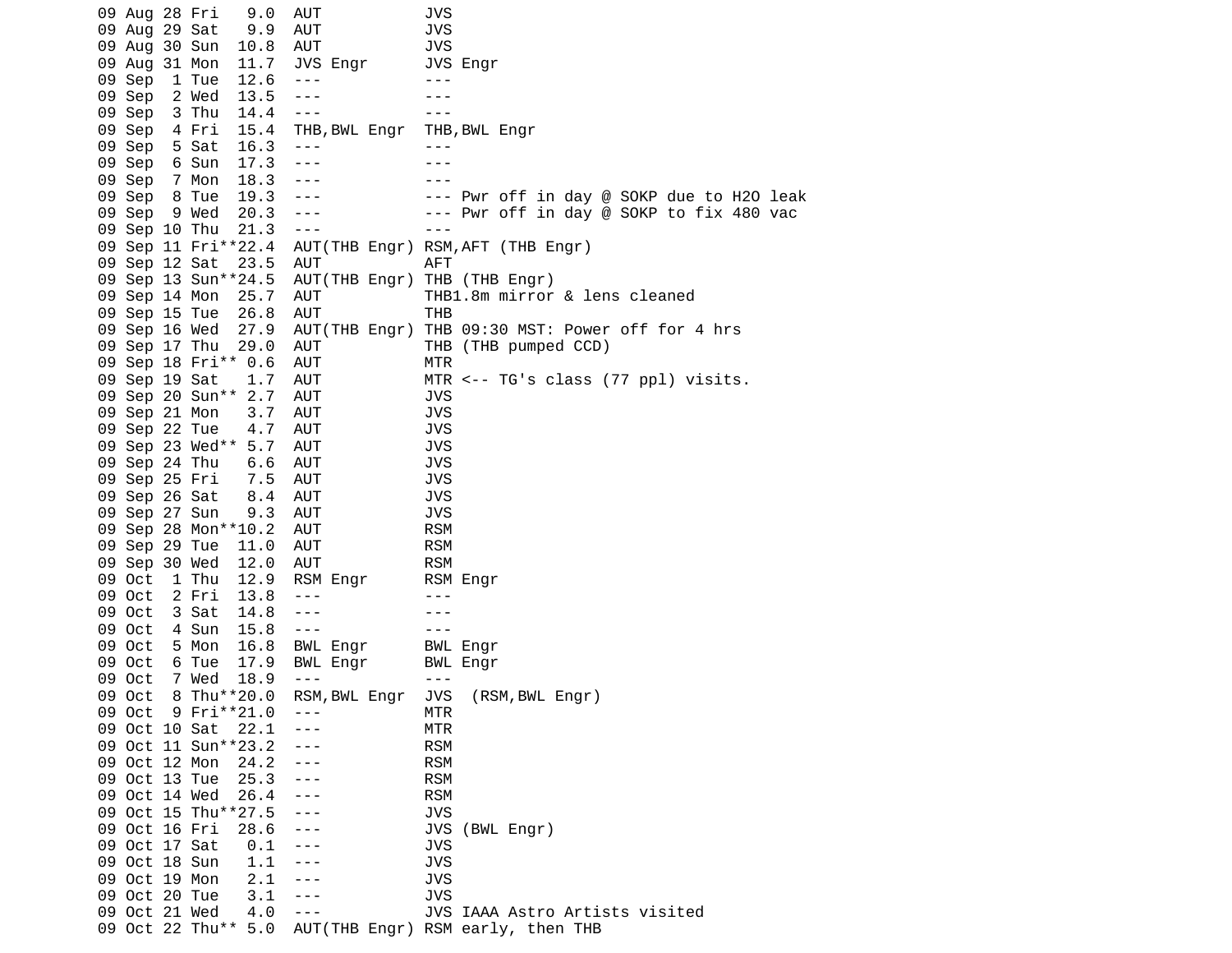| 09<br>Oct        | 23                      | Fri        | 5.9          | AUT        |          | THB        |          |
|------------------|-------------------------|------------|--------------|------------|----------|------------|----------|
| 09<br>0ct        | 24                      | Sat        | 6.7          | AUT        |          | THB        |          |
| 09<br>Oct        | 25                      | Sun        | 7.6          | <b>AUT</b> |          | THB        |          |
| 09<br>0ct        | 26                      | Mon        | 8.5          | <b>AUT</b> |          | THB        |          |
| 09<br>0ct        | 27                      | Tue        | 9.4          | $- - -$    |          | <b>THB</b> |          |
| 09<br>0ct        | 28                      | Wed        | 10.3         | - - -      |          | <b>THB</b> |          |
| 09<br>0ct        | 29                      | Thu        | 11.3         |            | THB Engr | THB        | Engr     |
| 09<br>0ct        | 30                      | Fri        | 12.2         | ---        |          | $- - -$    |          |
| 09<br>0ct        | 31                      | Sat        | 13.2         |            |          |            |          |
| 09<br>Nov        | 1                       | Sun        | 14.3         |            |          |            |          |
| 09<br>Nov        | $\overline{c}$          | Mon        | 15.3         |            |          |            |          |
| 09<br>Nov        | 3                       | Tue        | 16.4         |            |          |            |          |
| 09<br>Nov        |                         | 4 Wed      | 17.4         |            |          |            |          |
| 09<br>Nov        | 5                       | Thu        | 18.5         |            | THB Engr |            | THB Engr |
| 09<br>Nov        | 6                       | Fri        | 19.6         |            | THB Engr | <b>THB</b> | Engr     |
| 09<br>Nov        | $\overline{7}$          |            | Sat ** 20.7  | AUT        |          | <b>JVS</b> |          |
| 09<br>Nov        | 8                       | Sun        | 21.8         | AUT        |          | <b>JVS</b> |          |
| 09<br>Nov        | 9                       | Mon        | 22.8         | AUT        |          | <b>JVS</b> |          |
| 09               | Nov 10                  | Tue        | 23.9         | AUT        |          | <b>JVS</b> |          |
| 09<br>Nov        |                         | 11 Wed     | 25.0         | <b>AUT</b> |          | <b>JVS</b> |          |
| 09<br>Nov        | 12                      | Thu        | 26.0         | <b>AUT</b> |          | <b>JVS</b> |          |
| 09<br>Nov        | 13                      | Fri        | 27.0         |            | JVS Engr | <b>JVS</b> | Engr     |
| 09<br>Nov        | 14                      | Sat        | 28.1         | $- - -$    |          | $- - -$    |          |
| 09<br>Nov        | 15                      |            | Sun**29.0    | <b>AUT</b> |          | <b>THB</b> |          |
| 09<br>Nov        | 16                      | Mon        | 0.5          | <b>AUT</b> |          | THB        |          |
| 09<br>Nov        | 17                      | Tue**      | 1.5          | <b>AUT</b> |          | <b>RSM</b> |          |
| 09<br>Nov        |                         | 18 Wed**   | 2.4          | AUT        |          | <b>THB</b> |          |
| 09<br>Nov        |                         | 19 Thu     | 3.3          | AUT        |          | <b>THB</b> |          |
| 09<br>Nov        | 20                      | Fri**      | 4.2          | <b>AUT</b> |          | <b>MTR</b> |          |
| 09<br>Nov        | 21                      | Sat        | 5.1          | <b>AUT</b> |          | <b>MTR</b> |          |
| 09<br>Nov        | 22                      | Sun**      | 6.0          | AUT        |          | <b>THB</b> |          |
| 09<br>Nov        | 23                      | Mon**      | 6.9          | AUT        |          | <b>RSM</b> |          |
| 09<br>Nov        | 24                      | Tue        | 7.8          | AUT        |          | <b>RSM</b> |          |
| 09<br>Nov        |                         | 25 Wed     | 8.7          | AUT        |          | <b>RSM</b> |          |
| 09<br>Nov        | 26                      | Thu        | 9.6          | AUT        |          | <b>RSM</b> |          |
| 09<br>Nov        | 27                      | Fri        | 10.6         | AUT        |          | <b>RSM</b> |          |
| 09<br>Nov<br>09  | 28<br>29                | Sat<br>Sun | 11.6<br>12.6 |            | RSM Engr | <b>RSM</b> | Engr     |
| Nov<br>09<br>Nov | 30                      | Mon        | 13.7         |            |          |            |          |
| 09<br>Dec        | 1                       | Tue        | 14.8         |            |          |            |          |
| 09<br>Dec        | $\overline{\mathbf{c}}$ | Wed        | 15.9         |            |          |            |          |
| 09<br>Dec        | 3                       | Thu        | 17.0         |            |          |            |          |
| 09<br>Dec        | 4                       | Fri        | 18.1         |            | THB Engr |            | THB Engr |
| 09<br>Dec        | 5                       | Sat        | 19.2         | $ -$       |          |            |          |
| 09<br>Dec        | 6                       | Sun        | 20.3         |            |          |            |          |
| 09<br>Dec        | 7                       | Mon        | 21.4         |            |          |            |          |
| 09<br>Dec        | 8                       | Tue        | 22.5         |            |          |            |          |
| 09<br>Dec        | 9                       | Wed        | 23.5         |            |          |            |          |
| 09<br>Dec        | 10                      | Thu        | 24.5         |            |          |            |          |
| 09<br>Dec        | 11                      | Fri        | 25.5         |            |          |            |          |
| 09<br>Dec        | 12                      | Sat        | 26.5         |            |          |            |          |
| 09<br>Dec        | 13                      | Sun        | 27.5         |            |          |            |          |
| 09<br>Dec        | 14                      | Mon        | 28.4         | THB        | Engr     | THB        | Engr     |
| 09<br>Dec        | 15                      |            | Tue**29.4    | AUT        |          | <b>JVS</b> |          |
| 09<br>Dec        |                         | 16 Wed     | 0.7          | AUT        |          | <b>JVS</b> |          |
| 09<br>Dec        | 17                      | Thu        | 1.6          | AUT        |          | <b>JVS</b> |          |
|                  |                         |            |              |            |          |            |          |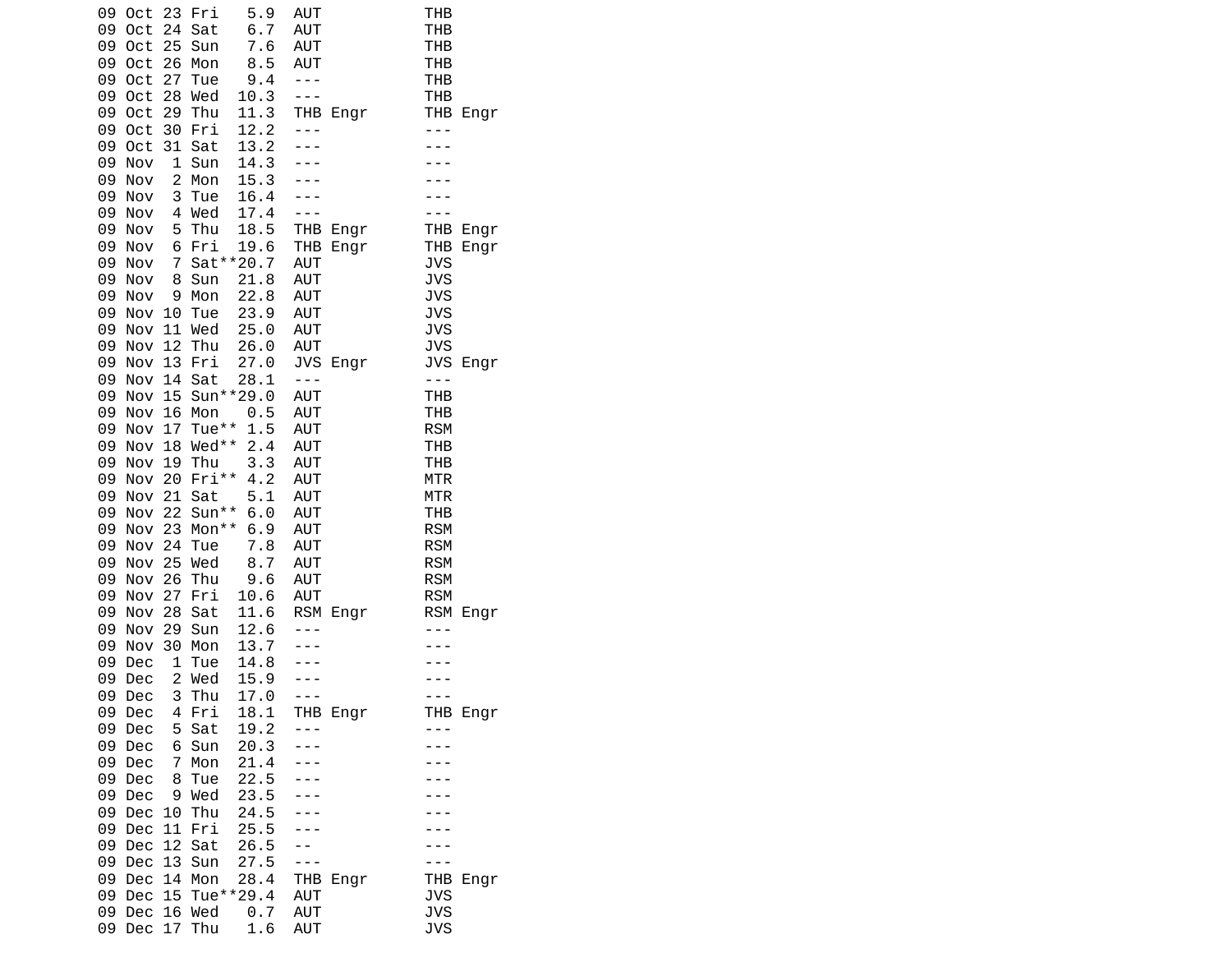| 09 Dec 18 Fri**<br>09<br>Dec<br>Dec 20 Sun<br>09 | 2.5<br>19 Sat<br>3.4<br>4.3        | <b>AUT</b><br><b>AUT</b><br>AUT     | THB<br><b>THB</b><br>THB            |
|--------------------------------------------------|------------------------------------|-------------------------------------|-------------------------------------|
| Dec 21 Mon<br>09<br>09 Dec 22 Tue                | 5.2<br>6.1<br>Dec 23 Wed** 7.0     | THB Engr<br>$\perp$ $\perp$ $\perp$ | THB Engr<br>$- - -$<br><b>RSM</b>   |
| 09<br>09<br>Dec 24 Thu                           | 7.9<br>09 Dec 25 Fri** 8.9         | <b>AUT</b><br><b>AUT</b>            | <b>RSM</b><br><b>MTR</b>            |
| 09 Dec 26 Sat<br>09 Dec 27                       | 9.9                                | AUT<br><b>AUT</b><br>AUT            | Xmas<br><b>MTR</b><br><b>MTR</b>    |
| 09 Dec 28<br>Dec 29 Tue<br>09                    | 10.9<br>Sun<br>12.0<br>Mon<br>13.1 | MTR Engr<br>$- - -$                 | MTR Engr                            |
| 09 Dec                                           | 30 Wed<br>14.2                     |                                     |                                     |
| 09 Dec                                           | 31 Thu<br>15.4                     | $ -$                                |                                     |
| 10 Jan                                           | 1 Fri 16.5                         | $- - -$                             |                                     |
| 10 Jan                                           | 2 Sat<br>17.7                      | $- - -$                             | $- - -$                             |
| 10 Jan<br>10 Jan                                 | 3 Sun**18.8<br>4 Mon<br>19.9       | <b>AUT</b>                          | AUT(THB Engr) THB (THB Engr)<br>THB |
| 10 Jan                                           | 5 Tue**21.0                        | <b>AUT</b>                          | <b>RSM</b>                          |
| 10 Jan                                           | 6 Wed<br>22.0                      | <b>AUT</b>                          | <b>RSM</b>                          |
| 10 Jan<br>$\overline{7}$                         | Thu<br>23.0                        | AUT                                 | <b>RSM</b>                          |
| 10<br>Jan                                        | 8 Fri<br>24.0                      | <b>AUT</b>                          | <b>RSM</b>                          |
| 10 Jan                                           | 9 Sat<br>25.0                      | AUT                                 | <b>RSM</b>                          |
| 10 Jan 10 Sun<br>11<br>10 Jan                    | 25.9<br>Mon<br>26.8                | AUT<br>AUT                          | <b>RSM</b><br><b>RSM</b>            |
| Jan<br>10                                        | 12 Tue<br>27.8                     | AUT                                 | <b>RSM</b>                          |
| 10 Jan                                           | 13 Wed**28.6                       | <b>AUT</b>                          | <b>THB</b>                          |
| 10 Jan 14 Thu                                    | $\Theta$ . $\Theta$                | <b>AUT</b>                          | <b>THB</b>                          |
| 10 Jan 15 Fri                                    | 0.9                                | AUT                                 | <b>THB</b>                          |
| Jan<br>10                                        | 16 Sat<br>1.8                      | <b>AUT</b>                          | THB                                 |
| 10 Jan                                           | 17 Sun<br>2.7<br>3.6<br>18 Mon     | <b>AUT</b><br>AUT                   | THB                                 |
| 10 Jan                                           | 10 Jan 19 Tue** 4.5                | THB Engr                            | THB<br>THB Engr                     |
| Jan 20 Wed<br>10                                 | 5.4                                | $- - -$                             | $- - -$                             |
| 21<br>10<br>Jan                                  | Thu<br>6.3                         |                                     |                                     |
| 10 Jan                                           | 22 Fri<br>7.2                      |                                     |                                     |
| 10 Jan 23 Sat                                    | 8.2                                |                                     |                                     |
| 10 Jan<br>25<br>10                               | 24 Sun<br>9.2<br>10.3<br>Mon       | $\perp$ $\perp$ $\perp$<br>THB Engr | THB Engr                            |
| Jan<br>10<br>Jan                                 | 26 Tue<br>11.4                     | ---                                 |                                     |
| 10 Jan                                           |                                    |                                     |                                     |
| 10 Jan 28 Thu                                    | 27 Wed 12.5<br>28 Thu 13.7<br>13.7 | $- - -$                             |                                     |
| 10 Jan                                           | 14.8<br>29 Fri                     |                                     |                                     |
| 10<br>Jan                                        | 30 Sat<br>16.0                     |                                     |                                     |
| 10 Jan<br>10 Feb                                 | 31 Sun<br>17.1<br>1 Mon<br>18.3    |                                     |                                     |
| $\overline{c}$<br>10 Feb                         | 19.4<br>Tue                        |                                     |                                     |
| 10 Feb                                           | 3 Wed<br>20.4                      |                                     |                                     |
| 10 Feb<br>4                                      | Thu**21.5                          | AUT(THB Engr)                       | THB (THB Engr)                      |
| 10 Feb                                           | 5 Fri**22.5                        | <b>AUT</b>                          | <b>JVS</b>                          |
| 10 Feb<br>6                                      | Sat<br>23.4                        | AUT                                 | <b>JVS</b>                          |
| 10 Feb<br>$\overline{7}$                         | 24.3<br>Sun                        | <b>AUT</b>                          | <b>JVS</b>                          |
| 10 Feb<br>8<br>10 Feb<br>9                       | Mon<br>25.3<br>Tue<br>26.2         | <b>JVS</b><br>AUT                   | $- - -$<br><b>JVS</b>               |
|                                                  | 10 Feb 10 Wed 27.0                 | JVS Engr                            | JVS Engr                            |
| 10 Feb 11 Thu                                    | 27.9                               | ---                                 | - - -                               |
|                                                  |                                    |                                     |                                     |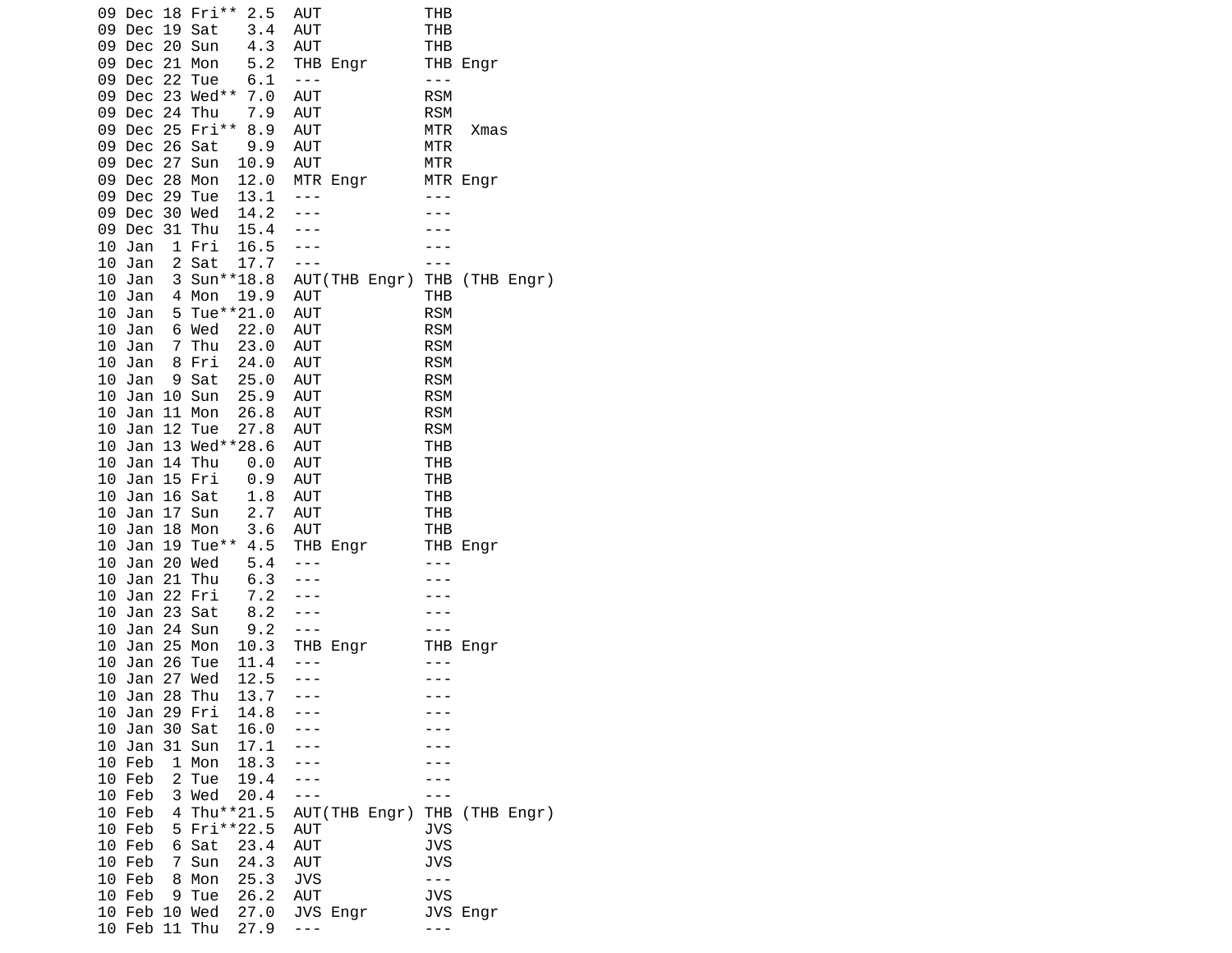|  |                 |       | 10 Feb 12 Fri**28.8 | AUT(THB Engr) MTR (THB Engr) |            |                                        |
|--|-----------------|-------|---------------------|------------------------------|------------|----------------------------------------|
|  | 10 Feb 13 Sat   |       | 0.2                 | <b>AUT</b>                   |            | MTR (MLP, MTR Engr)                    |
|  | 10 Feb 14 Sun** |       | 1.1                 | AUT                          |            | THB (MTR Engr)                         |
|  | 10 Feb 15 Mon   |       | 2.0                 | <b>AUT</b>                   | THB        |                                        |
|  | 10 Feb 16 Tue   |       | 2.9                 | <b>AUT</b>                   | <b>THB</b> |                                        |
|  | 10 Feb 17 Wed   |       | 3.8                 | AUT                          |            | THB (THB, BWL, Western Tool, Inc Engr) |
|  | 10 Feb 18 Thu** |       | 4.7                 | <b>AUT</b>                   | <b>RSM</b> |                                        |
|  | 10 Feb 19 Fri   |       | 5.7                 | <b>AUT</b>                   | <b>RSM</b> |                                        |
|  | 10 Feb 20 Sat   |       | 6.7                 | AUT                          | <b>RSM</b> |                                        |
|  | 10 Feb 21 Sun   |       | 7.7                 | AUT                          | <b>RSM</b> |                                        |
|  | 10 Feb 22 Mon   |       | 8.7                 | AUT                          | <b>RSM</b> |                                        |
|  | 10 Feb 23 Tue   |       | 9.8                 | <b>AUT</b>                   | <b>RSM</b> |                                        |
|  | 10 Feb 24 Wed   |       | 10.9                | <b>AUT</b>                   | <b>RSM</b> |                                        |
|  | 10 Feb 25 Thu   |       | 12.0                | THB Engr                     |            | MLP Engr                               |
|  | 10 Feb 26 Fri   |       | 13.2                | $- - -$                      | $- - -$    |                                        |
|  | 10 Feb 27 Sat   |       | 14.3                | $- - -$                      |            |                                        |
|  | 10 Feb 28 Sun   |       | 15.5                | $- - -$                      |            |                                        |
|  | 10 Mar          | 1 Mon | 16.6                | THB Engr                     |            | THB Engr                               |
|  | 10 Mar          | 2 Tue | 17.7                | THB Engr                     |            | THB Engr                               |
|  | 10 Mar          |       | 3 Wed**18.8         | <b>AUT</b>                   |            | RSM early, then THB                    |
|  | 10 Mar          | 4 Thu | 19.9                | AUT                          | THB        |                                        |
|  | 10 Mar          | 5 Fri | 20.9                | <b>AUT</b>                   | <b>THB</b> |                                        |
|  | 10 Mar          | 6 Sat | 21.8                | THB Engr                     |            | THB Engr                               |
|  | 10 Mar          | 7 Sun | 22.8                | $- - -$                      | $- - -$    |                                        |
|  | 10 Mar          | 8 Mon | 23.7                | $- - -$                      | ---        |                                        |
|  | 10 Mar          | 9 Tue | 24.6                | THB Engr                     |            | THB Engr                               |
|  |                 |       | 10 Mar 10 Wed**25.4 | AUT                          | JVS        |                                        |
|  | 10 Mar 11 Thu   |       | 26.3                | <b>AUT</b>                   | <b>JVS</b> | WISE & radar obs of Itokawa            |
|  | 10 Mar 12 Fri   |       | 27.2                | AUT                          | <b>JVS</b> |                                        |
|  | 10 Mar 13 Sat   |       | 28.1                | <b>AUT</b>                   | <b>JVS</b> |                                        |
|  | 10 Mar 14 Sun   |       | 29.0                | AUT                          | <b>JVS</b> |                                        |
|  |                 |       | 10 Mar 15 Mon** 0.4 | <b>AUT</b>                   | <b>THB</b> |                                        |
|  | 10 Mar 16 Tue   |       | 1.3                 | AUT                          | THB        |                                        |
|  | 10 Mar 17 Wed   |       | 2.3                 | <b>AUT</b>                   | THB        |                                        |
|  | 10 Mar 18 Thu   |       | 3.2                 | <b>AUT</b>                   | THB        |                                        |
|  |                 |       | 10 Mar 19 Fri** 4.2 | AUT (MLP, BWL)               |            | JVS (MLP, BWL Engr)                    |
|  | 10 Mar 20 Sat   |       | 5.2                 | <b>AUT</b>                   | <b>JVS</b> |                                        |
|  | 10 Mar 21 Sun   |       | 6.2                 | AUT                          | <b>JVS</b> |                                        |
|  | 10 Mar 22 Mon   |       | 7.2                 | <b>AUT</b>                   | <b>JVS</b> |                                        |
|  | 10 Mar 23 Tue   |       | 8.3                 | AUT                          | <b>JVS</b> | (RSM & JVS @ 90")                      |
|  | 10 Mar 24 Wed   |       | 9.4                 | <b>AUT</b>                   | <b>JVS</b> | (RSM also on site)                     |
|  | 10 Mar 25 Thu   |       | 10.5                | AUT                          | <b>THB</b> | (RSM & JVS on 90")                     |
|  | 10 Mar 26 Fri   |       | 11.6                | THB Engr                     |            | THB Engr                               |
|  | 10 Mar 27 Sat   |       | 12.7                |                              |            |                                        |
|  | 10 Mar 28 Sun   |       | 13.9                |                              |            |                                        |
|  | 10 Mar 29 Mon   |       | 15.0                | ---                          |            |                                        |
|  | 10 Mar 30 Tue   |       | 16.1                | ---                          |            |                                        |
|  | 10 Mar 31 Wed   |       | 17.2                | THB Engr                     |            | THB Engr                               |
|  | 10 Apr          | 1 Thu | 18.2                | $- - -$                      | ---        |                                        |
|  | 10 Apr          |       | 2 Fri**19.2         | AUT(THB Engr)                |            | RSM (THB Engr)                         |
|  | 10 Apr          | 3 Sat | 20.2                | AUT                          | <b>RSM</b> |                                        |
|  | 10 Apr          | 4 Sun | 21.2                | <b>AUT</b>                   | <b>RSM</b> |                                        |
|  | 10 Apr          | 5 Mon | 22.1                | AUT                          | <b>RSM</b> |                                        |
|  | 10 Apr          |       | 6 Tue**23.0         | <b>AUT</b>                   |            | THB KPNO ToO window opens              |
|  | 10 Apr          | 7 Wed | 23.9                | AUT                          | THB        |                                        |
|  | 10 Apr          | 8 Thu | 24.7                | AUT                          | <b>THB</b> |                                        |
|  |                 |       |                     |                              |            |                                        |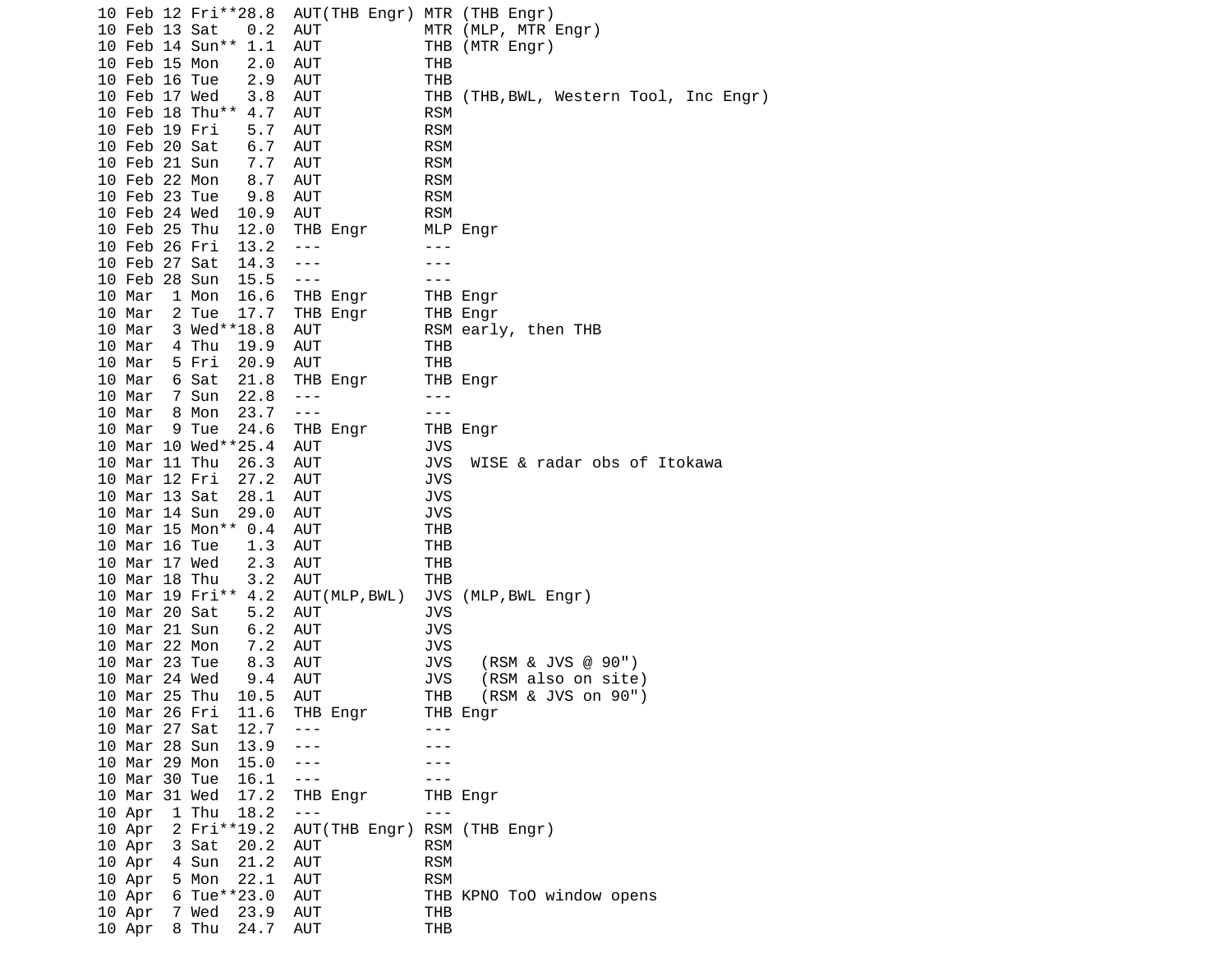| 10 Apr 9 Fri  |       | 25.6                 | AUT                          | THB        |                                  |
|---------------|-------|----------------------|------------------------------|------------|----------------------------------|
|               |       | 10 Apr 10 Sat**26.5  | <b>AUT</b>                   | JVS        |                                  |
| 10 Apr 11 Sun |       | 27.4                 | AUT                          | <b>JVS</b> |                                  |
| 10 Apr 12 Mon |       | 28.4                 | <b>AUT</b>                   | <b>JVS</b> |                                  |
| 10 Apr 13 Tue |       | 29.3                 | AUT                          | <b>JVS</b> |                                  |
|               |       | 10 Apr 14 Wed** 0.8  | <b>AUT</b>                   | THB        |                                  |
| 10 Apr 15 Thu |       | 1.8                  | AUT                          | THB        |                                  |
| 10 Apr 16 Fri |       | 2.8                  | <b>AUT</b>                   | THB        |                                  |
| 10 Apr 17 Sat |       | 3.8                  | <b>AUT</b>                   | <b>THB</b> |                                  |
|               |       | 10 Apr 18 Sun** 4.8  | <b>AUT</b>                   | <b>JVS</b> |                                  |
| 10 Apr 19 Mon |       |                      |                              | <b>JVS</b> |                                  |
|               |       | 5.8                  | AUT                          |            |                                  |
| 10 Apr 20 Tue |       | 6.9                  | <b>AUT</b>                   |            | JVS KPNO ToO window closes       |
| 10 Apr 21 Wed |       | 8.0                  | AUT                          | <b>JVS</b> |                                  |
| 10 Apr 22 Thu |       | 9.1                  | JVS Engr                     |            | JVS Engr                         |
| 10 Apr 23 Fri |       | 10.2                 | $- - -$                      | $- - -$    |                                  |
| 10 Apr 24 Sat |       | 11.3                 | AUT(THB Engr) RSM (THB Engr) |            |                                  |
| 10 Apr 25 Sun |       | 12.4                 | RSM Engr                     |            | RSM Engr                         |
| 10 Apr 26 Mon |       | 13.5                 | $- - -$                      | - - -      |                                  |
| 10 Apr 27 Tue |       | 14.5                 | $- - -$                      |            |                                  |
| 10 Apr 28 Wed |       | 15.6                 | $- - -$                      |            |                                  |
| 10 Apr 29 Thu |       | 16.6                 | THB Engr                     |            | THB Engr                         |
| 10 Apr 30 Fri |       | 17.6                 | THB Engr                     |            | THB Engr                         |
| 10 May        | 1 Sat | 18.6                 | <b>AUT</b>                   | <b>JVS</b> |                                  |
| 10 May        | 2 Sun | 19.6                 | AUT                          | <b>JVS</b> |                                  |
| 10 May        | 3 Mon | 20.5                 | <b>AUT</b>                   | <b>JVS</b> | Fire alarm test 12:00-14:00 MST  |
| 10 May        |       | 4 Tue**21.4          | AUT                          | THB        |                                  |
| 10 May        | 5 Wed | 22.3                 | <b>AUT</b>                   | <b>THB</b> |                                  |
| 10 May        | 6 Thu | 23.2                 | AUT                          | <b>THB</b> |                                  |
| 10 May 7 Fri  |       | 24.1                 | <b>AUT</b>                   | <b>RSM</b> |                                  |
|               |       | 10 May 8 Sat ** 25.0 | AUT                          | <b>RSM</b> |                                  |
| 10 May        | 9 Sun | 25.9                 | <b>AUT</b>                   | <b>RSM</b> |                                  |
| 10 May 10 Mon |       | 26.8                 | <b>AUT</b>                   | <b>RSM</b> | KPNO ToO window opens            |
| 10 May 11 Tue |       | 27.8                 | AUT                          | <b>RSM</b> | JVS @ KPNO 4-m for ToO           |
|               |       | 10 May 12 Wed**28.8  | <b>AUT</b>                   | THB        | RSM & JVS on 90" 2nd half        |
|               |       | 10 May 13 Thu** 0.3  | AUT                          | <b>RSM</b> |                                  |
| 10 May 14 Fri |       | 1.3                  | <b>AUT</b>                   | <b>RSM</b> |                                  |
| 10 May 15 Sat |       | 2.4                  | <b>AUT</b>                   | THB        |                                  |
| 10 May 16 Sun |       | 3.4                  | <b>AUT</b>                   | THB        |                                  |
| 10 May 17 Mon |       | 4.5                  | <b>AUT</b>                   | <b>THB</b> |                                  |
| 10 May 18 Tue |       | 5.6                  | <b>AUT</b>                   | THB        |                                  |
|               |       | 10 May 19 Wed** 6.6  | <b>AUT</b>                   | JVS        | (THB,MLP,BWL Engr) KPNO ToO ends |
| 10 May 20 Thu |       | 7.7                  | AUT                          |            | JVS (MLP, BWL Engr)              |
| 10 May 21 Fri |       | 8.8                  | <b>AUT</b>                   | <b>JVS</b> |                                  |
| 10 May 22 Sat |       | 9.9                  | <b>AUT</b>                   | JVS        |                                  |
| 10 May 23 Sun |       | 11.0                 | AUT                          | <b>JVS</b> |                                  |
| 10 May 24 Mon |       | 12.0                 | JVS Engr                     |            | JVS Engr                         |
|               |       |                      |                              |            |                                  |
| 10 May 25 Tue |       | 13.1                 | $- - -$                      | $- - -$    |                                  |
| 10 May 26 Wed |       | 14.1                 |                              | ---        | (MLP,BWL Engr)                   |
| 10 May 27 Thu |       | 15.1                 |                              |            |                                  |
| 10 May 28 Fri |       | 16.1                 |                              |            |                                  |
| 10 May 29 Sat |       | 17.1                 | - - -                        |            |                                  |
| 10 May 30 Sun |       | 18.0                 | $- - -$                      |            |                                  |
| 10 May 31 Mon |       | 18.9                 | AUT(THB Engr)                |            | JVS (THB Engr)                   |
| 10 Jun        | 1 Tue | 19.8                 | AUT                          | <b>JVS</b> |                                  |
| 10 Jun        | 2 Wed | 20.7                 | <b>AUT</b>                   | <b>JVS</b> |                                  |
| 10 Jun        | 3 Thu | 21.6                 | <b>AUT</b>                   | <b>JVS</b> |                                  |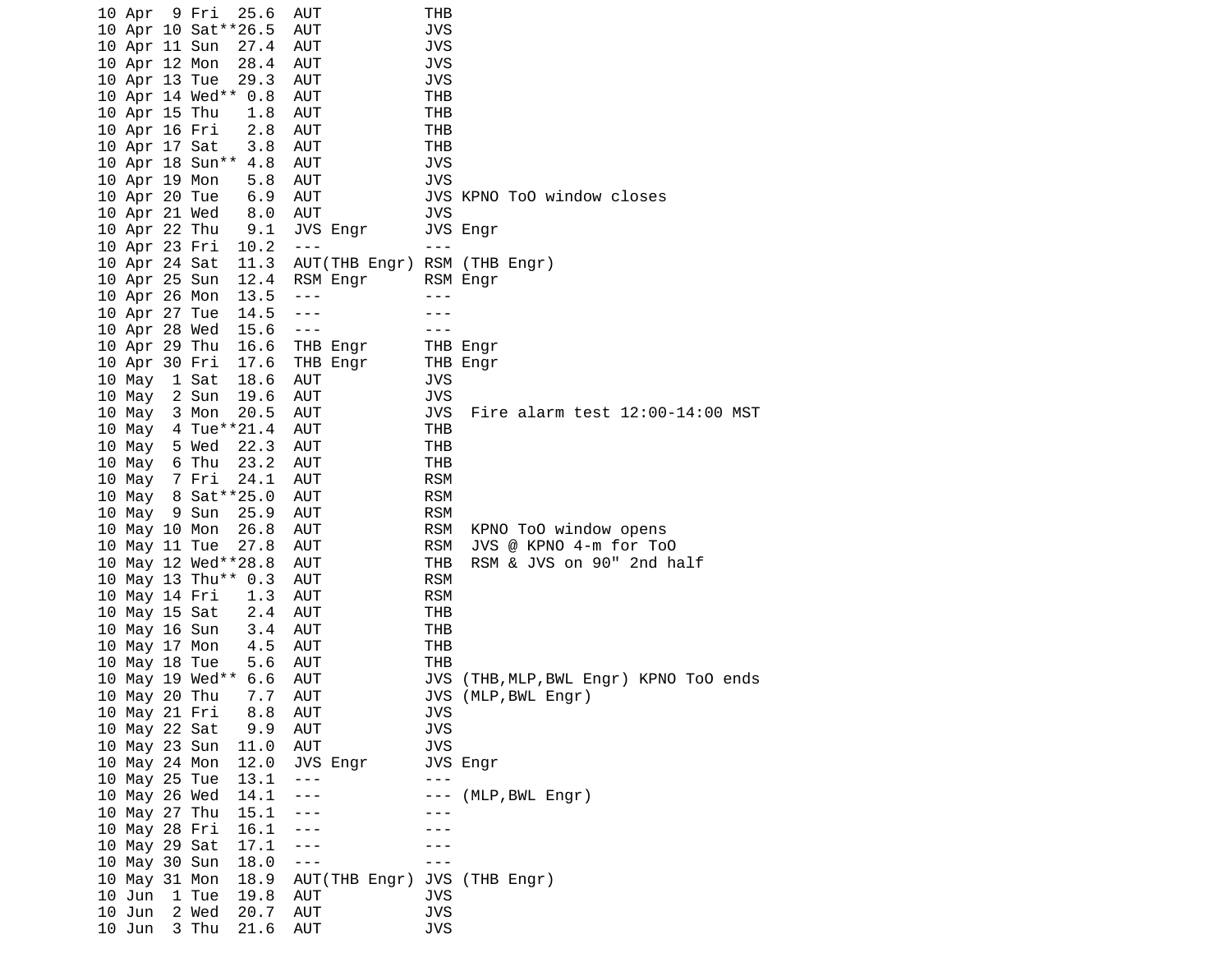| 10 | Jun           | 4 Fri | 22.5         | AUT                  |            | JVS KPNO ToO window opens              |
|----|---------------|-------|--------------|----------------------|------------|----------------------------------------|
|    | 10 Jun        | 5 Sat | 23.4         | <b>AUT</b>           | JVS        |                                        |
|    | 10 Jun        | 6 Sun | 24.3         | AUT                  | THB        | (RSM, JAL, JVS on 90")                 |
|    | 10 Jun        | 7 Mon | 25.3         | AUT                  | THB        | (RSM, JAL, JVS on 90")                 |
|    | 10 Jun        | 8 Tue | 26.3         | AUT                  |            | THB (RSM, JAL, JVS on 90")             |
|    | 10 Jun        | 9 Wed | 27.3         | <b>AUT</b>           | THB        | (RSM, JAL, JVS on 90")                 |
|    | 10 Jun 10 Thu |       | 28.3         | AUT                  | THB        | (RSM, JAL, JVS on 90") KPNO ToO closes |
|    | 10 Jun 11 Fri |       | 29.4         | <b>AUT</b>           | <b>RSM</b> |                                        |
|    | 10 Jun 12 Sat |       | 0.9          | AUT                  | <b>RSM</b> |                                        |
|    | 10 Jun 13 Sun |       | 2.0          | <b>AUT</b>           | <b>RSM</b> |                                        |
|    | 10 Jun 14 Mon |       |              |                      | <b>RSM</b> |                                        |
|    |               |       | 3.1          | AUT                  |            |                                        |
|    | 10 Jun 15 Tue |       | 4.2          | <b>AUT</b>           | <b>THB</b> |                                        |
|    | 10 Jun 16 Wed |       | 5.3          | <b>AUT</b>           | <b>THB</b> |                                        |
|    | 10 Jun 17 Thu |       | 6.4          | AUT (WTV, BWL)       |            | THB (WTV, BWL Engr)                    |
|    | 10 Jun 18 Fri |       | 7.5          | AUT                  | THB        |                                        |
|    | 10 Jun 19 Sat |       | 8.6          | <b>AUT</b>           | <b>RSM</b> |                                        |
|    | 10 Jun 20 Sun |       | 9.6          | AUT                  | <b>RSM</b> |                                        |
|    | 10 Jun 21 Mon |       | 10.7         | AUT                  | <b>RSM</b> |                                        |
|    | 10 Jun 22 Tue |       | 11.7         | AUT                  | RSM, CKM   |                                        |
|    | 10 Jun 23 Wed |       | 12.7         | $\sim$ $\sim$ $\sim$ | $- - -$    |                                        |
|    | 10 Jun 24 Thu |       | 13.7         | THB, WTV, BWL        |            | THB, WTV, BWL Engr                     |
|    | 10 Jun 25 Fri |       | 14.6         | $- - -$              |            |                                        |
|    | 10 Jun 26 Sat |       | 15.5         | ---                  |            |                                        |
|    | 10 Jun 27 Sun |       | 16.5         | $- - -$              |            |                                        |
|    | 10 Jun 28 Mon |       | 17.4         | THB, WTV, BWL        |            | THB, WTV, BWL Engr                     |
|    | 10 Jun 29 Tue |       | 18.3         | THB Engr             |            | THB Engr                               |
|    | 10 Jun 30 Wed |       | 19.2         | THB Engr             |            | THB Engr                               |
|    | 10 Jul        | 1 Thu | 20.1         | $- - -$              | $- - -$    |                                        |
|    | 10 Jul        | 2 Fri |              | 21.0**AUT(JVS Engr)  |            | JVS (JVS Engr)                         |
|    | 10 Jul        | 3 Sat | 21.9         | AUT                  | <b>JVS</b> |                                        |
|    | 10 Jul        | 4 Sun | 22.8         | AUT                  | <b>JVS</b> |                                        |
|    | 10 Jul        | 5 Mon | 23.8 * * AUT |                      | <b>THB</b> |                                        |
|    |               |       |              |                      |            |                                        |
|    | 10 Jul        | 6 Tue | 24.7         | AUT                  | THB        |                                        |
|    | 10 Jul        | 7 Wed | 25.7         | <b>AUT</b>           | THB        |                                        |
|    | 10 Jul        | 8 Thu | 26.8         | THB Engr             |            | THB Engr                               |
|    | 10 Jul        | 9 Fri | 27.9         | $- - -$              | - - -      |                                        |
|    | 10 Jul 10 Sat |       | 29.0         | ---                  |            |                                        |
| 10 | Jul 11 Sun    |       | 0.6          | $- - -$              |            |                                        |
|    | 10 Jul 12 Mon |       |              | 1.7**AUT(THB Engr)   | <b>JVS</b> | (THB Engr)                             |
|    | 10 Jul 13 Tue |       | 2.8          | <b>AUT</b>           | <b>JVS</b> |                                        |
|    | 10 Jul 14 Wed |       | 4.0          | AUT                  | <b>JVS</b> |                                        |
|    | 10 Jul 15 Thu |       | 5.1          | THB Engr             |            | JVS, THB Engr (1.8-m UPS down)         |
|    | 10 Jul 16 Fri |       | 6.2          |                      |            |                                        |
|    | 10 Jul 17 Sat |       | 7.3          |                      |            |                                        |
|    | 10 Jul 18 Sun |       | 8.3          |                      |            |                                        |
|    | 10 Jul 19 Mon |       | 9.3          | ---                  |            |                                        |
|    | 10 Jul 20 Tue |       | 10.3         | $- - -$              |            |                                        |
|    | 10 Jul 21 Wed |       | 11.3         | RSM(THB Engr)        |            | THB Engr                               |
|    | 10 Jul 22 Thu |       | 12.2         | RSM Engr             |            |                                        |
|    | 10 Jul 23 Fri |       | 13.2         | - - -                |            |                                        |
|    | 10 Jul 24 Sat |       | 14.1         | ---                  |            |                                        |
|    | 10 Jul 25 Sun |       | 15.0         | $- - -$              |            |                                        |
|    | 10 Jul 26 Mon |       | 15.9         | THB Engr             |            | THB Engr                               |
|    | 10 Jul 27 Tue |       | 16.8         | THB Engr             |            | THB Engr                               |
|    | 10 Jul 28 Wed |       | 17.7         | $- - -$              |            |                                        |
|    | 10 Jul 29 Thu |       | 18.6         | $- - -$              |            |                                        |
|    |               |       |              |                      |            |                                        |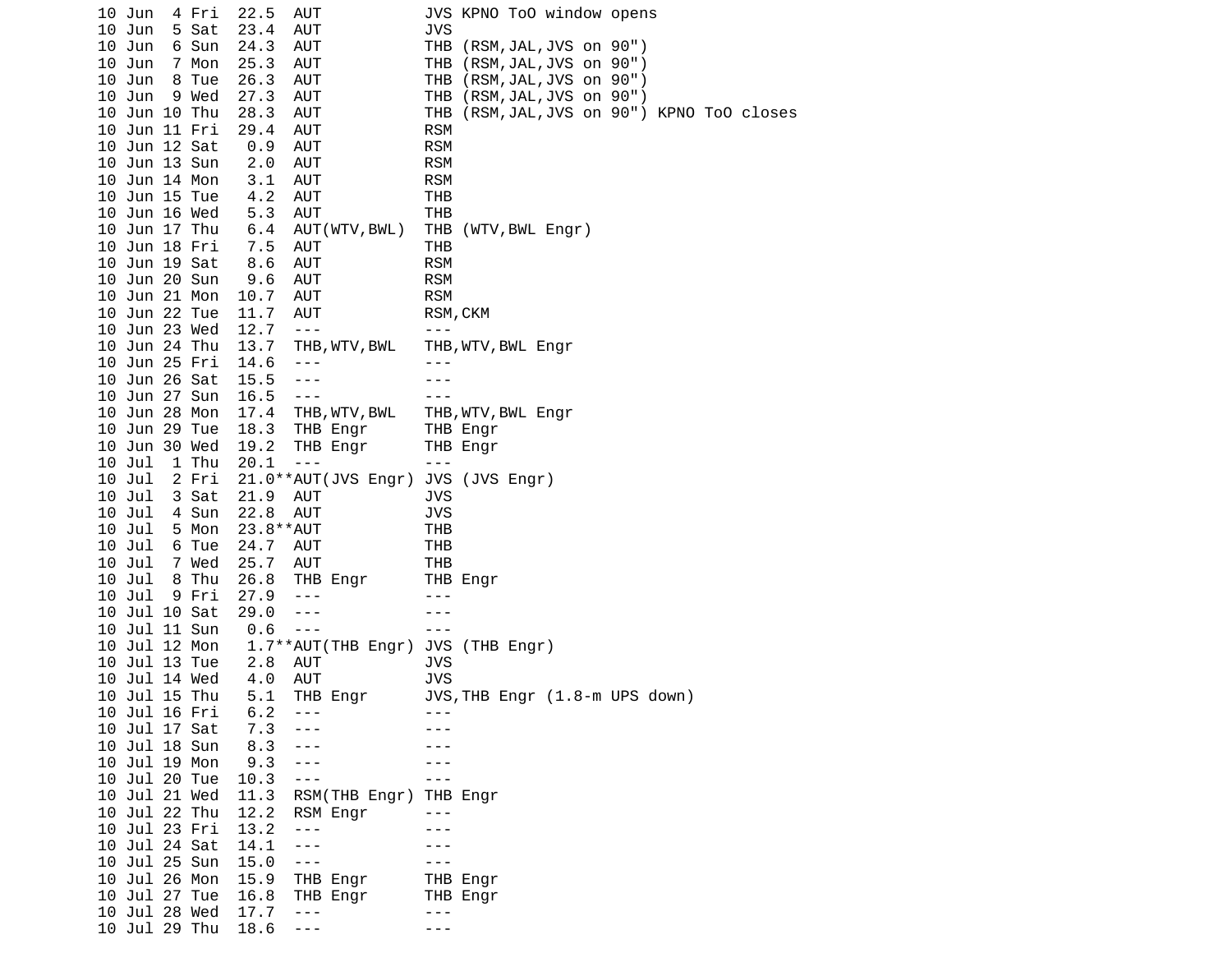| 10 Jul 30 Fri |        | 19.5                | $- - -$              |                   |                      |          | --- Big group on mtn |  |
|---------------|--------|---------------------|----------------------|-------------------|----------------------|----------|----------------------|--|
| 10 Jul        | 31 Sat | 20.4                | $- - -$              |                   | $\sim$ $  \sim$      |          | Big group on mtn     |  |
| $10$ Aug      | 1 Sun  | 21.3                | AUT                  |                   |                      |          | THB Big group on mtn |  |
| 10 Aug        |        | 2 Mon**22.2         | AUT                  |                   | <b>RSM</b>           |          |                      |  |
|               |        |                     |                      |                   |                      |          |                      |  |
| 10 Aug        | 3 Tue  | 23.2                | AUT                  |                   | <b>RSM</b>           |          |                      |  |
| $10$ Aug      | 4 Wed  | 24.2                | AUT                  |                   | <b>RSM</b>           |          |                      |  |
| 10 Aug        | 5 Thu  | 25.3                | AUT                  |                   | <b>RSM</b>           |          |                      |  |
| 10 Aug        | 6 Fri  | 26.3                |                      | RSM Engr          |                      | RSM Engr |                      |  |
| 10 Aug        | 7 Sat  | 27.4                | $\sim$ $ -$          |                   | $\sim$ $\sim$ $\sim$ |          |                      |  |
|               |        |                     |                      |                   |                      |          |                      |  |
| $10$ Aug      |        | 8 Sun**28.6         | AUT                  |                   | THB                  |          |                      |  |
| 10 Aug        | 9 Mon  | 0.2                 | AUT                  |                   | THB                  |          |                      |  |
| 10 Aug 10 Tue |        | 1.4                 | AUT                  |                   | <b>THB</b>           |          |                      |  |
| 10 Aug 11 Wed |        | 2.5                 | AUT                  |                   | THB                  |          |                      |  |
| 10 Aug 12 Thu |        | 3.7                 | AUT                  |                   |                      | THB, JAL |                      |  |
| 10 Aug 13 Fri |        | 4.8                 | AUT                  |                   | THB                  |          |                      |  |
|               |        |                     |                      |                   |                      |          |                      |  |
|               |        | 10 Aug 14 Sat** 5.9 | AUT                  |                   | <b>JVS</b>           |          |                      |  |
| 10 Aug 15 Sun |        | 6.9                 | $\sim$ $\sim$ $\sim$ |                   | <b>JVS</b>           |          |                      |  |
| 10 Aug 16 Mon |        | 7.9                 | $- - -$              |                   | <b>JVS</b>           |          |                      |  |
| 10 Aug 17 Tue |        | 8.9                 | $\sim$ $ \sim$       |                   | <b>JVS</b>           |          |                      |  |
| $10$ Aug      | 18 Wed | 9.9                 | <b>JVS</b>           |                   |                      | THB Engr |                      |  |
|               |        |                     |                      |                   |                      |          |                      |  |
| 10 Aug 19 Thu |        | 10.8                | <b>JVS</b>           |                   |                      |          | THB,MLP Engr         |  |
| 10 Aug 20 Fri |        | 11.7                |                      | JVS Engr          |                      | THB Engr |                      |  |
| 10 Aug 21 Sat |        | 12.6                | $- - -$              |                   |                      |          | THB, MLP Engr        |  |
| 10 Aug 22 Sun |        | 13.5                |                      |                   | $- - -$              |          |                      |  |
| 10 Aug 23 Mon |        | 14.4                | $- - -$              |                   |                      |          | THB, MLP Engr        |  |
| 10 Aug 24 Tue |        | 15.3                | $- - -$              |                   | $- - -$              |          |                      |  |
|               |        | 16.2                | $- - -$              |                   |                      |          |                      |  |
| 10 Aug 25 Wed |        |                     |                      |                   |                      | THB Engr |                      |  |
| 10 Aug 26 Thu |        | 17.1                |                      |                   |                      |          |                      |  |
| 10 Aug 27 Fri |        | 18.0                |                      |                   |                      |          |                      |  |
| 10 Aug 28 Sat |        | 18.9<br>19.8        |                      |                   |                      |          |                      |  |
| 10 Aug 29 Sun |        |                     |                      |                   |                      |          |                      |  |
| 10 Aug 30 Mon |        | 20.8                | $- - -$              |                   |                      |          |                      |  |
|               |        | 10 Aug 31 Tue**21.7 |                      |                   |                      |          |                      |  |
|               |        |                     |                      | THB Engr          | THB                  |          |                      |  |
| 10 Sep        | 1 Wed  | 22.7                |                      | THB Engr          | THB                  |          |                      |  |
| 10 Sep        | 2 Thu  | 23.8                |                      | THB, BWL Engr     | <b>THB</b>           |          |                      |  |
| 10 Sep        | 3 Fri  | 24.8                |                      | THB Engr          | THB                  |          |                      |  |
| 10 Sep        |        | 4 Sat ** 25.9       | $\sim$ $\sim$ $\sim$ |                   | <b>RSM</b>           |          |                      |  |
| 10 Sep        | 5 Sun  | 27.1                | AUT                  |                   | <b>RSM</b>           |          |                      |  |
|               | 6 Mon  |                     | <b>RSM</b>           |                   | $- - -$              |          |                      |  |
| 10 Sep        |        | 28.2                |                      |                   |                      |          |                      |  |
| 10 Sep        | 7 Tue  | 29.4                | AUT                  |                   | <b>RSM</b>           |          |                      |  |
| 10 Sep        | 8 Wed  | 1.0                 | AUT                  |                   | <b>RSM</b>           |          |                      |  |
| 10 Sep        | 9 Thu  | 2.2                 | AUT                  |                   | <b>RSM</b>           |          |                      |  |
|               |        | 10 Sep 10 Fri** 3.3 | AUT                  |                   | <b>JVS</b>           |          |                      |  |
| 10 Sep 11 Sat |        | 4.4 AUT             |                      |                   | <b>JVS</b>           |          |                      |  |
|               |        | 5.5                 | AUT                  |                   | <b>JVS</b>           |          |                      |  |
| 10 Sep 12 Sun |        |                     |                      |                   |                      |          |                      |  |
| 10 Sep 13 Mon |        |                     |                      | 6.5 AUT(THB Engr) |                      |          | JVS (THB Engr)       |  |
| 10 Sep 14 Tue |        | 7.4                 | AUT                  |                   | <b>JVS</b>           |          |                      |  |
| 10 Sep 15 Wed |        | 8.4                 | AUT                  |                   | <b>JVS</b>           |          |                      |  |
| 10 Sep 16 Thu |        | 9.3                 | AUT                  |                   | <b>JVS</b>           |          |                      |  |
|               |        | 10 Sep 17 Fri**10.2 | AUT                  |                   | <b>THB</b>           |          |                      |  |
|               |        |                     | AUT                  |                   |                      |          |                      |  |
| 10 Sep 18 Sat |        | 11.1                |                      |                   | <b>THB</b>           |          |                      |  |
| 10 Sep 19 Sun |        | 12.0                |                      | THB Engr          |                      | THB Engr |                      |  |
| 10 Sep 20 Mon |        |                     | $- - -$              |                   |                      |          |                      |  |
| 10 Sep 21 Tue |        | 12.9<br>13.8        |                      |                   |                      |          |                      |  |
| 10 Sep 22 Wed |        | 14.7                |                      |                   |                      |          |                      |  |
| 10 Sep 23 Thu |        | 15.6                |                      |                   |                      |          |                      |  |
|               |        |                     |                      |                   |                      |          |                      |  |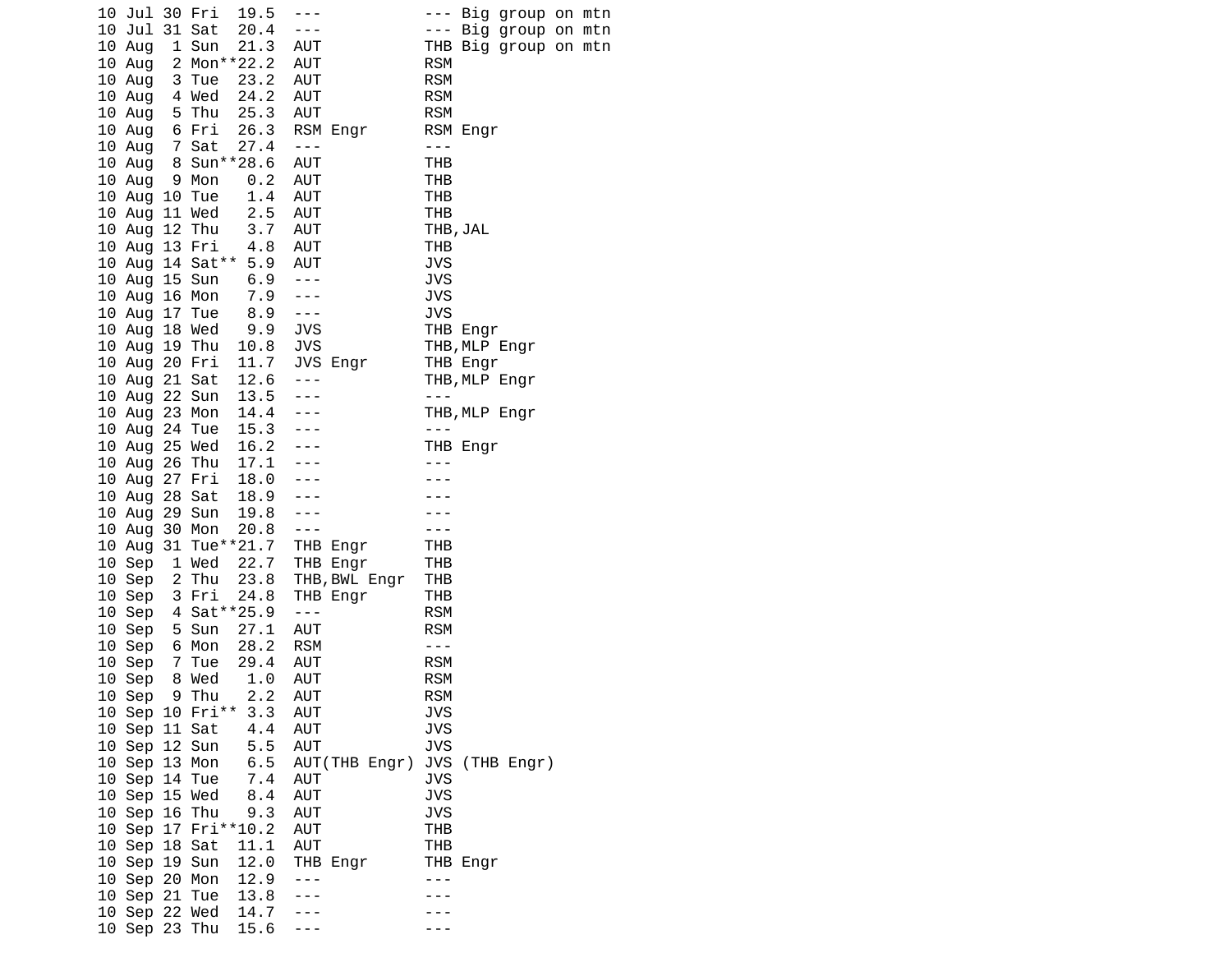|  | 10 Sep 24 Fri |                 | 16.5                | THB Engr      |          |            | THB Engr                         |
|--|---------------|-----------------|---------------------|---------------|----------|------------|----------------------------------|
|  | 10 Sep 25 Sat |                 | 17.4                | $- - -$       |          | ---        |                                  |
|  |               |                 | 10 Sep 26 Sun**18.4 | AUT(THB Engr) |          | <b>JVS</b> | (THB Engr)                       |
|  | 10 Sep 27 Mon |                 | 19.3                | AUT           |          | JVS        |                                  |
|  | 10 Sep 28 Tue |                 | 20.3                | AUT           |          | <b>JVS</b> |                                  |
|  | 10 Sep 29 Wed |                 | 21.3                | AUT           |          | <b>JVS</b> |                                  |
|  |               |                 | 10 Sep 30 Thu**22.3 | AUT           |          | THB        |                                  |
|  | 10 Oct        | 1 Fri           | 23.3                | AUT           |          | THB        |                                  |
|  | 10 Oct        | 2 Sat           | 24.4                | AUT           |          | THB        |                                  |
|  | 10 Oct        | 3 Sun           | 25.5                | AUT           |          | THB        |                                  |
|  | 10 Oct        |                 | 4 Mon**26.7         | AUT           |          | JVS        |                                  |
|  | 10 Oct        | 5 Tue           | 27.8                | <b>AUT</b>    |          | JVS        |                                  |
|  | 10 Oct        | 6 Wed           | 29.0                | <b>AUT</b>    |          | <b>JVS</b> |                                  |
|  | 10 Oct        | 7 Thu           | 0.6                 | AUT           |          | JVS        |                                  |
|  | 10 Oct        | 8 Fri**         | 1.7                 | AUT           |          | THB        |                                  |
|  | 10 Oct        | 9 Sat           | 2.8                 | AUT           |          | THB        |                                  |
|  | 10 Oct 10 Sun |                 | 3.9                 | AUT           |          | THB        |                                  |
|  | 10 Oct 11 Mon |                 | 4.9                 | <b>AUT</b>    |          | THB        |                                  |
|  |               | 10 Oct 12 Tue** | 5.9                 | <b>AUT</b>    |          | <b>RSM</b> |                                  |
|  | 10 Oct 13 Wed |                 | 6.8                 | AUT           |          | <b>RSM</b> | (JVS on 90" )                    |
|  | 10 Oct 14 Thu |                 | 7.8                 | <b>RSM</b>    | RSM Engr |            | (JAL, JVS, AJM on 90")           |
|  | 10 Oct 15 Fri |                 | 8.7                 | <b>RSM</b>    |          | - - -      | (JAL, JVS, AJM on 90")           |
|  | 10 Oct 16 Sat |                 | 9.6                 | <b>RSM</b>    |          | ---        | (JAL, JVS, AJM on 90")           |
|  | 10 Oct 17 Sun |                 | 10.5                | <b>RSM</b>    |          | ---        | (JAL,JVS,AJM on 90")             |
|  | 10 Oct 18 Mon |                 | 11.3                | RSM Engr      |          |            |                                  |
|  | 10 Oct 19 Tue |                 | 12.2                | ---           |          |            |                                  |
|  | 10 Oct 20 Wed |                 | 13.1                |               |          |            |                                  |
|  | 10 Oct 21 Thu |                 | 14.1                |               |          |            |                                  |
|  | 10 Oct 22 Fri |                 | 15.0                |               |          |            |                                  |
|  | 10 Oct 23 Sat |                 | 15.9                |               |          |            |                                  |
|  | 10 Oct 24 Sun |                 | 16.9                | ---           |          |            |                                  |
|  | 10 Oct 25 Mon |                 | 17.9                | THB Engr      |          |            | THB Engr                         |
|  |               |                 | 10 Oct 26 Tue**18.8 | NFG(THB Engr) |          |            | JVS (THB Engr)                   |
|  | 10 Oct 27 Wed |                 | 19.9                | AUT(THB Engr) |          | <b>JVS</b> |                                  |
|  | 10 Oct 28 Thu |                 | 20.9                | AUT           |          | JVS        |                                  |
|  | 10 Oct 29 Fri |                 | 21.9                | AUT           |          | JVS        |                                  |
|  |               |                 | 10 Oct 30 Sat**23.0 | AUT           |          | THB        |                                  |
|  | 10 Oct 31 Sun |                 | 24.1                | AUT           |          | <b>THB</b> |                                  |
|  | 10 Nov        | 1 Mon           | 25.2                | AUT           |          | THB        |                                  |
|  | 10 Nov        | 2 Tue           | 26.3                | AUT           |          | THB        |                                  |
|  | 10 Nov        |                 | 3 Wed**27.4         | AUT           |          | <b>RSM</b> |                                  |
|  | 10 Nov        | 4 Thu           | 28.5                |               |          |            | AUT(THB Engr) RSM (THB Engr)     |
|  | 10 Nov        | 5 Fri           | 0.1                 | AUT           |          | <b>RSM</b> |                                  |
|  | 10 Nov        | 6 Sat           | 1.2                 | AUT           |          | <b>RSM</b> |                                  |
|  | 10 Nov        | 7 Sun           | 2.3                 | AUT           |          | <b>RSM</b> |                                  |
|  | 10 Nov        | 8 Mon**         | 3.3                 | <b>AUT</b>    |          | THB        | RSM, JVS on 90"                  |
|  | 10 Nov        | 9 Tue           | 4.3                 | <b>AUT</b>    |          | THB        | RSM, JVS on 90"                  |
|  | 10 Nov 10 Wed |                 |                     | AUT           |          | <b>THB</b> | RSM, JVS on 90"                  |
|  | 10 Nov 11 Thu |                 | 5.2<br>6.1          | AUT           |          | THB        | RSM, JVS on 90"                  |
|  |               | 10 Nov 12 Fri** | 7.0                 | AUT           |          | <b>RSM</b> |                                  |
|  | 10 Nov 13 Sat |                 | 7.9                 | AUT           |          | <b>RSM</b> | (THB Engr)                       |
|  |               |                 |                     |               |          |            |                                  |
|  | 10 Nov 15 Mon | 10 Nov 14 Sun** | 8.8                 | <b>AUT</b>    |          | <b>JVS</b> |                                  |
|  |               |                 | 9.7                 | AUT           |          | JVS        |                                  |
|  | 10 Nov 16 Tue |                 | 10.6                | AUT           |          | <b>JVS</b> |                                  |
|  | 10 Nov 17 Wed |                 | 11.5                | AUT(THB Engr) |          |            | JVS (THB Engr) RSM w/ Jim Barnes |
|  | 10 Nov 18 Thu |                 | 12.5                | $- - -$       |          |            | JVS Engr                         |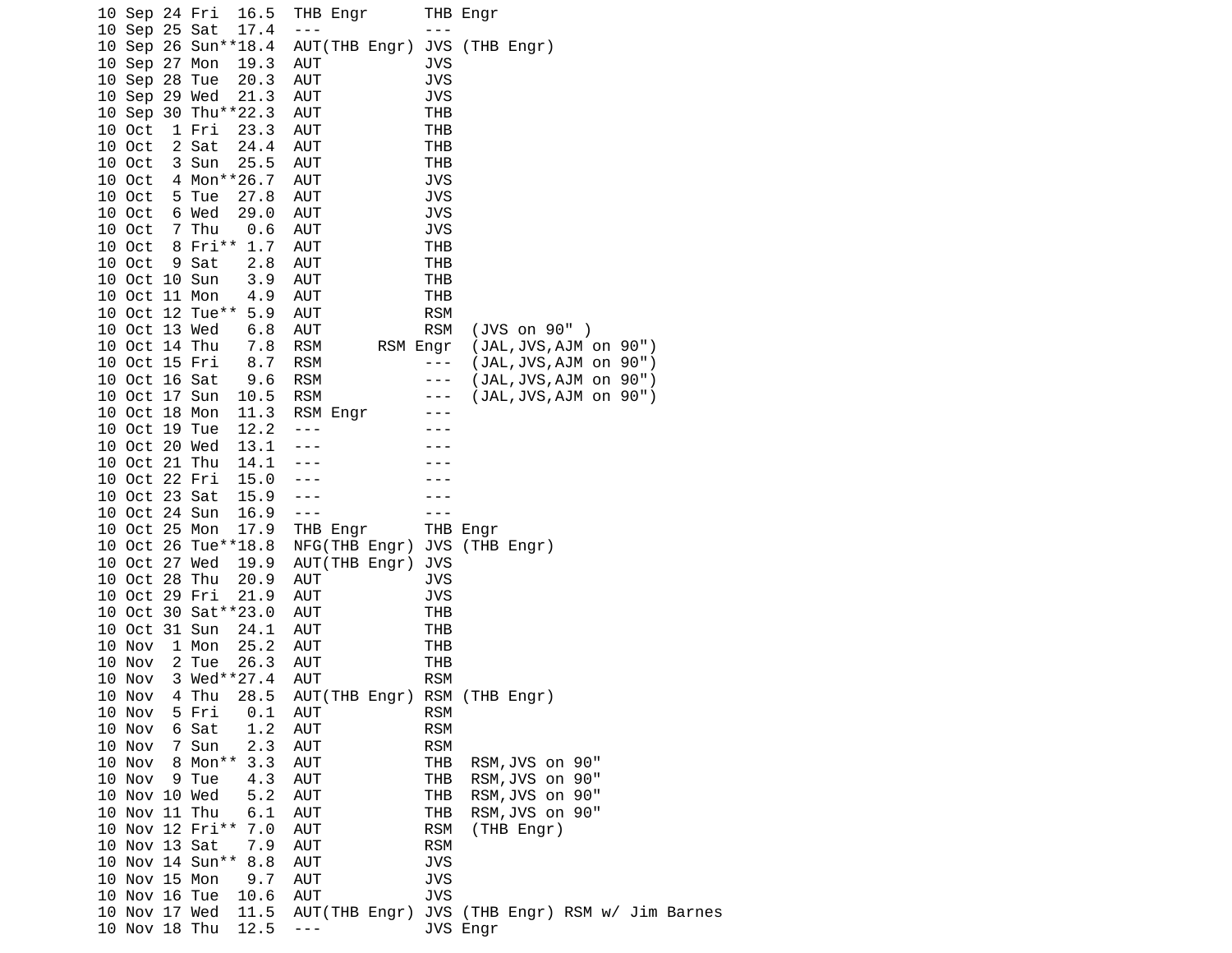| 10 Nov 19 Fri<br>13.4       |                      |                           |
|-----------------------------|----------------------|---------------------------|
| 10 Nov 20 Sat<br>14.4       |                      |                           |
| 10 Nov 21 Sun<br>15.3       | ---                  |                           |
| 10 Nov 22 Mon<br>16.3       | THB Engr             | THB Engr                  |
| 10 Nov 23 Tue<br>17.4       | $\sim$ $\sim$ $\sim$ | $- - -$                   |
| 10 Nov 24 Wed<br>18.4       | THB Engr             | THB Engr                  |
| 19.4<br>10 Nov 25 Thu       | $- - -$              | $- - -$                   |
| 10 Nov 26 Fri<br>20.5       | $  -$                | $- - -$                   |
| 10 Nov 27 Sat<br>21.6       | AUT                  | <b>THB</b>                |
| 10 Nov 28 Sun<br>22.6       | AUT                  | THB                       |
| 23.7<br>10 Nov 29 Mon       | AUT                  | <b>THB</b>                |
| 24.8<br>10 Nov 30 Tue       | AUT                  | <b>THB</b>                |
| 1 Wed<br>25.9<br>10 Dec     | AUT                  | THB                       |
| 2 Thu**27.0<br>10 Dec       | AUT                  | <b>JVS</b>                |
| 3 Fri<br>28.0<br>10 Dec     | AUT                  | <b>JVS</b>                |
| 29.1<br>4 Sat<br>10 Dec     | AUT                  | <b>JVS</b>                |
| 5 Sun<br>10 Dec<br>0.6      | AUT                  | <b>JVS</b>                |
| 10 Dec<br>6 Mon<br>1.6      | AUT                  | <b>JVS</b>                |
| 2.6<br>10 Dec<br>7 Tue      | AUT(THB,MLP)         | <b>JVS</b>                |
| 3.5<br>10 Dec<br>8 Wed      | AUT                  | <b>JVS</b>                |
| 9 Thu** 4.4<br>10 Dec       | AUT                  | THB<br>RSM, JVS on 90"    |
| 10 Dec 10 Fri<br>5.4        | AUT                  | THB<br>RSM, JVS on<br>90" |
| 6.3<br>10 Dec<br>11 Sat     | AUT                  | 90"<br>THB<br>RSM, JVS on |
| 10 Dec 12 Sun<br>7.1        | AUT                  | 90"<br>THB<br>RSM, JVS on |
| 10 Dec 13 Mon** 8.0         | AUT                  | <b>RSM</b>                |
| 10 Dec 14 Tue<br>8.9        | AUT                  | <b>RSM</b>                |
| 10 Dec 15 Wed<br>9.8        | RSM Engr             | RSM Engr                  |
| 16 Thu<br>10 Dec<br>10.8    | $- - -$              |                           |
| 10 Dec 17 Fri<br>11.7       | $- - -$              |                           |
| 12.7<br>10 Dec 18 Sat       |                      |                           |
| 13.7<br>10 Dec 19 Sun       |                      |                           |
| 10 Dec 20 Mon<br>14.7       | $- - -$              |                           |
| 15.8<br>10 Dec 21<br>Tue    | THB,JVS Engr         | THB, JVS Engr             |
| 10 Dec 22 Wed<br>16.9       | THB Engr             | THB Engr                  |
| 10 Dec 23 Thu**17.9         | AUT                  | <b>RSM</b>                |
| 10 Dec 24 Fri<br>19.0       | AUT                  | <b>RSM</b>                |
| 10 Dec 25 Sat<br>20.1       | AUT                  | <b>RSM</b>                |
| 10 Dec 26 Sun<br>21.2       | RSM Engr             | RSM Engr                  |
| 22.3<br>10 Dec 27 Mon       | $- - -$              |                           |
| 23.4<br>10 Dec 28<br>Tue    |                      |                           |
| Dec 29 Wed<br>24.4<br>10    |                      |                           |
| 30<br>Thu<br>25.5<br>10 Dec | $- - -$              |                           |
| 10 Dec 31 Fri<br>26.5       | $- - -$              | - - -                     |
| 1 Sat ** 27.5<br>11 Jan     | THB Engr             | THB Engr                  |
| 11 Jan<br>2 Sun<br>28.5     | THB Engr             | THB                       |
| 3 Mon<br>11 Jan<br>29.5     | THB Engr             | <b>THB</b>                |
| 4 Tue**<br>11 Jan<br>0.9    | - - -                | <b>JVS</b>                |
| 1.8<br>11 Jan<br>5 Wed      | - - -                | <b>JVS</b>                |
| 11 Jan<br>6 Thu<br>2.8      | AUT                  | <b>JVS</b>                |
| 11 Jan<br>7 Fri<br>3.7      | <b>AUT</b>           | <b>JVS</b>                |
| 8 Sat<br>4.6<br>11 Jan      | <b>AUT</b>           | <b>JVS</b>                |
| 11 Jan<br>9 Sun<br>5.4      | <b>AUT</b>           | <b>JVS</b>                |
| 6.3<br>11 Jan<br>10 Mon     | <b>AUT</b>           | <b>JVS</b>                |
| 11 Tue**<br>11 Jan<br>7.2   | <b>AUT</b>           | THB (MLP Engr)            |
| 11 Jan 12 Wed<br>8.1        | <b>AUT</b>           | THB                       |
| 11<br>Jan 13 Thu<br>9.1     | AUT                  | <b>THB</b>                |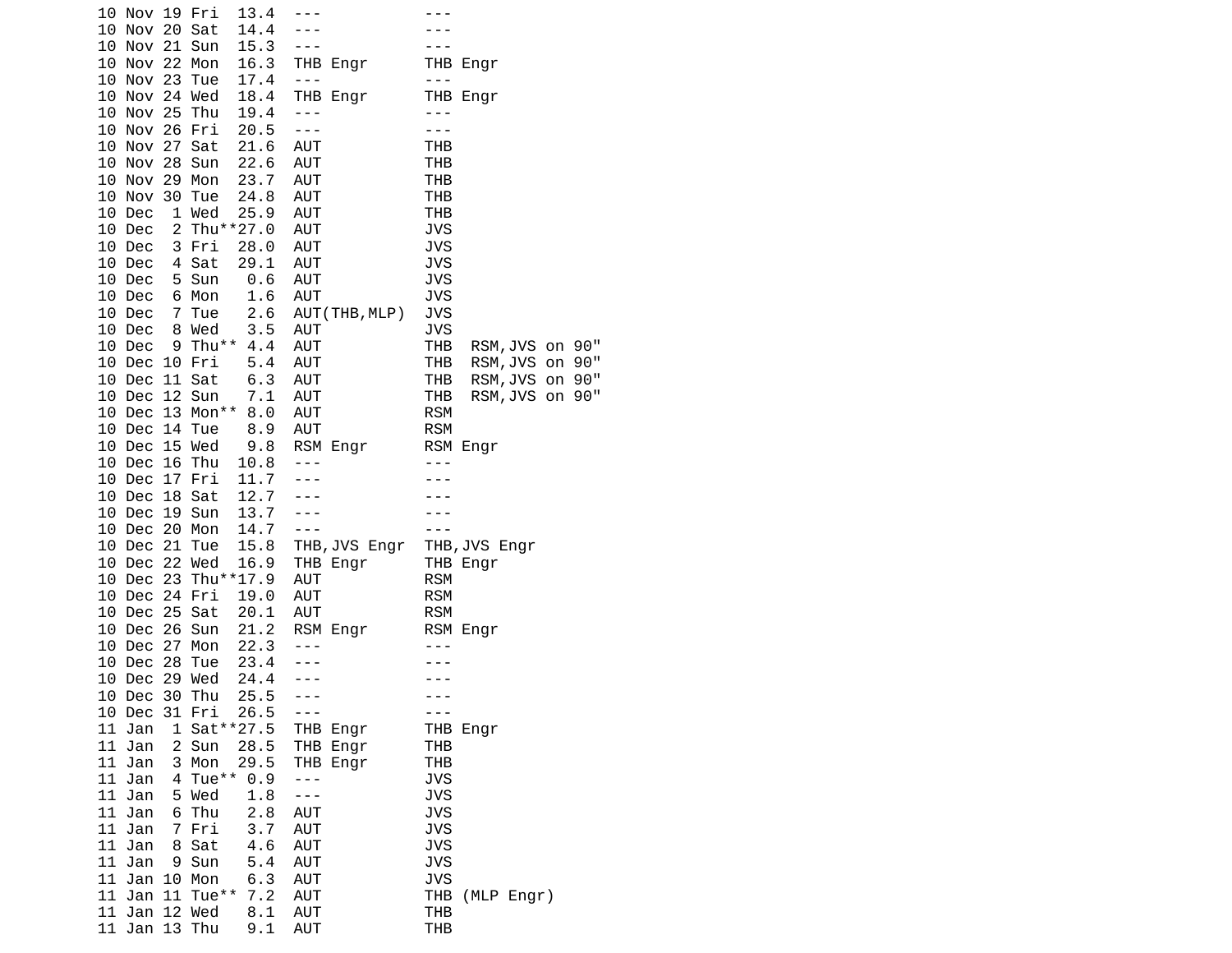| 11 Jan 14 Fri<br>AUT<br>10.0               | THB (& THB, MLP, BWL Engr)             |
|--------------------------------------------|----------------------------------------|
| 11 Jan 15 Sat<br>11.0<br>THB Engr          | THB Engr                               |
| 11 Jan 16 Sun<br>12.0<br>$- - -$           | $- - -$                                |
| 11 Jan 17 Mon<br>13.0<br>- - -             |                                        |
| 11 Jan 18 Tue<br>14.1<br>$- - -$           |                                        |
| 11 Jan 19 Wed<br>15.2<br>$- - -$           |                                        |
| 11 Jan 20 Thu<br>16.4<br>THB Engr          | THB, MLP, BWL Engr                     |
| 11 Jan 21 Fri<br>17.5<br>THB Engr          | THB Engr                               |
| 11 Jan 22 Sat<br>18.6<br>$- - -$           | $- - -$                                |
| 11 Jan 23 Sun**19.7<br>AUT                 | JVS                                    |
| 11 Jan 24 Mon<br>20.8<br>AUT               | JVS                                    |
| 11 Jan 25 Tue**21.9<br>AUT                 | RSM early, then THB (RSM, JVS on 90")  |
| 11 Jan 26 Wed<br>23.0<br>AUT               | THB<br>(RSM, JVS on 90")               |
| 11 Jan 27 Thu**24.0<br>AUT                 | <b>RSM</b>                             |
| 11 Jan 28 Fri<br>25.0<br>AUT               | <b>RSM</b>                             |
| 11 Jan 29 Sat<br><b>AUT</b><br>26.0        | <b>RSM</b>                             |
| 11 Jan 30 Sun<br>26.9<br>AUT               | <b>RSM</b>                             |
| 11 Jan 31 Mon<br>27.9<br>THB Engr          | <b>RSM</b>                             |
| 11 Feb<br>1 Tue<br>28.8<br>THB Engr        | <b>RSM</b>                             |
| 2 Wed<br>0.2<br>11 Feb<br>THB Engr         | RSM Temp =-18.7 C @ Feb 3 14:00 UT     |
| $3$ Thu**<br>1.1<br>11 Feb<br>MLP Engr     | THB<br>(RSM Engr)                      |
| 11 Feb<br>4 Fri<br>2.0<br>THB, MLP Engr    | THB                                    |
| 5 Sat<br>11 Feb<br>2.9<br>$- - -$          | THB                                    |
| 3.8<br>11 Feb<br>6 Sun<br>$- - -$          | <b>THB</b>                             |
| 11 Feb<br>4.7<br>7 Mon<br>MLP, THB Engr    | THB                                    |
| 11 Feb<br>8 Tue<br>5.6<br>$- - -$          | THB                                    |
| 9 Wed $**$<br>11 Feb<br>6.5<br>$  -$       | <b>JVS</b>                             |
| 11 Feb 10 Thu<br>7.4<br>THB,MLP Engr       | <b>JVS</b>                             |
| 8.3<br>11 Feb 11 Fri<br>$- - -$            | JVS visits by Jay Tate & Will Ferguson |
| 11 Feb 12 Sat<br>9.3<br>---                | JVS                                    |
| 11 Feb 13 Sun<br>10.3<br>- - -             | <b>JVS</b>                             |
| 11 Feb 14 Mon<br>11.4<br>$- - -$           | <b>JVS</b>                             |
| 11 Feb 15 Tue<br>12.4<br>THB Engr          |                                        |
| 11 Feb 16 Wed<br>13.6<br>$- - -$           |                                        |
| 11 Feb 17 Thu<br>14.7<br>$- - -$           | ---                                    |
| 11 Feb 18 Fri<br>15.9<br>THB Engr          | THB Engr                               |
| 11 Feb 19 Sat<br>17.0<br>- - -             | $- - -$                                |
| 11 Feb 20 Sun<br>18.2<br>$- - -$           | $- - -$                                |
| 11 Feb 21 Mon**19.3<br>AUT                 | THB                                    |
| 11 Feb 22 Tue<br>20.4<br>AUT               | <b>THB</b><br>(RSM, JVS on 90")        |
| 11 Feb 23 Wed<br>21.5<br>AUT               | THB<br>(RSM, JVS on 90")               |
| 11 Feb 24 Thu<br>22.5<br>AUT               | THB(MLP Engr) (RSM, JVS on 90")        |
| 11 Feb 25 Fri**23.5<br>AUT                 | <b>JVS</b>                             |
| 11 Feb 26 Sat<br>24.4<br><b>AUT</b>        | <b>JVS</b>                             |
| 11 Feb 27 Sun<br>25.4<br><b>AUT</b>        | <b>JVS</b>                             |
| 11 Feb 28 Mon<br>26.3<br>AUT               | <b>JVS</b>                             |
| 1 Tue<br>27.2<br>11 Mar<br><b>AUT</b>      | <b>JVS</b>                             |
| 28.1<br>11 Mar<br>2 Wed<br>AUT             | JVS                                    |
| 3 Thu**29.0<br>11 Mar<br>AUT               | <b>THB</b>                             |
| 11 Mar<br>4 Fri<br>0.4<br>AUT (THB, MLP)   | THB<br>(THB, MLP Engr)                 |
| 11 Mar<br>5 Sat<br>1.3<br><b>AUT</b>       | <b>THB</b>                             |
| 2.2<br>11 Mar<br>6 Sun<br><b>AUT</b>       | <b>THB</b>                             |
| 11 Mar<br>3.1<br>7 Mon<br>AUT              | <b>THB</b>                             |
| 8 Tue**<br>4.0<br>11 Mar<br>AUT (THB, MLP) | RSM (THB, MLP Engr)                    |
| 11 Mar<br>9 Wed<br>4.9<br>AUT              | <b>RSM</b>                             |
| 11 Mar 10 Thu<br>5.8<br>AUT                | <b>RSM</b>                             |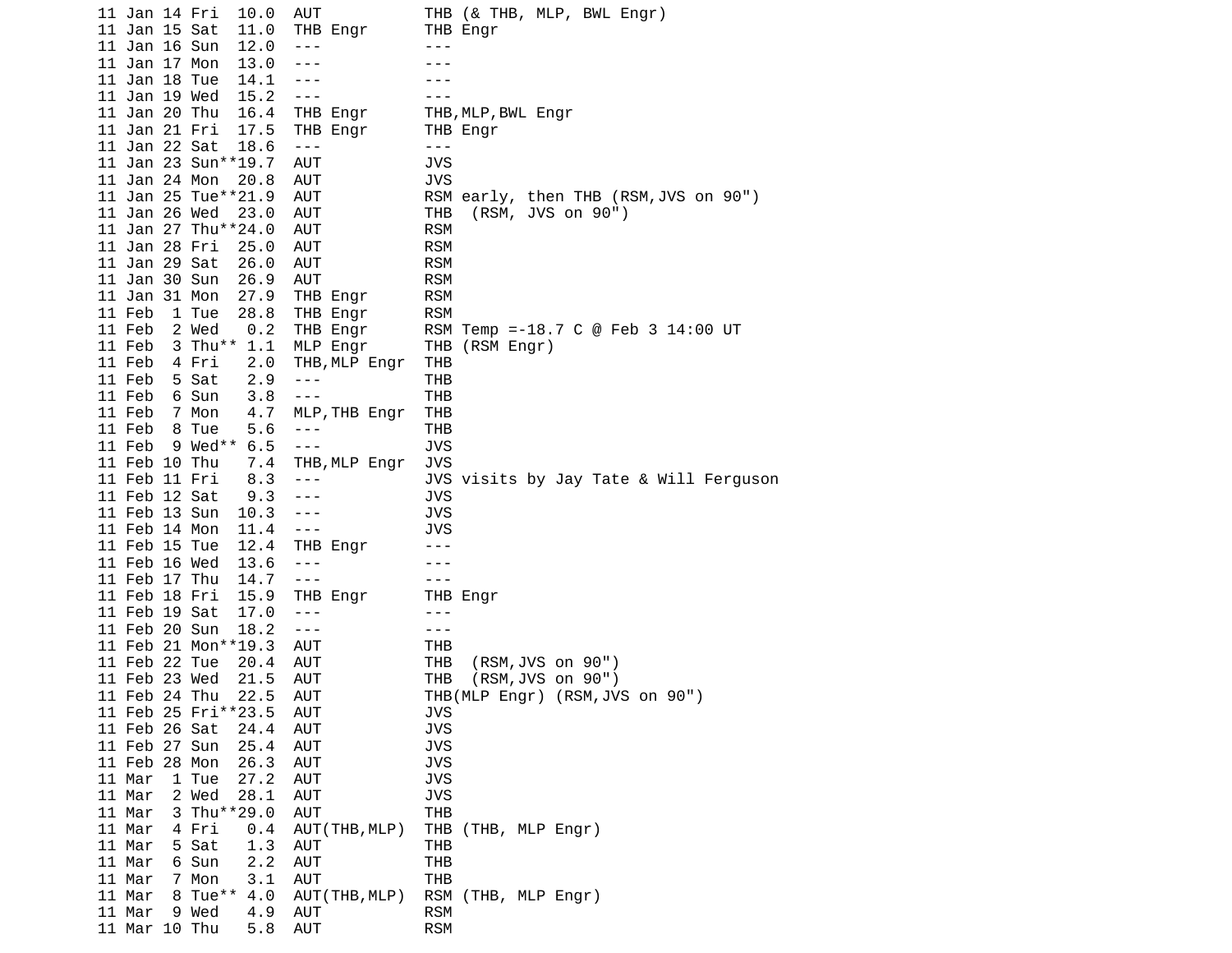11 Mar 11 Fri 6.7 AUT RSM 11 Mar 12 Sat 7.7 AUT RSM 11 Mar 13 Sun 8.7 AUT RSM 11 Mar 14 Mon 9.7 AUT RSM<br>11 Mar 15 Tue 10.8 RSM, MLP Engr RSM 11 Mar 15 Tue 10.8 RSM, MLP Engr RSM Engr 11 Mar 16 Wed 11.9 ---<br>11 Mar 17 Thu 13.1 JRH etal tour JRF JRH etal tour JRH et al. day tour 11 Mar 18 Fri 14.2 ---<br>11 Mar 19 Sat 15.4 --- --- --- ---11 Mar 19 Sat 15.4 11 Mar 20 Sun 16.6 --- --- 11 Mar 21 Mon 17.7 THB Engr 11 Mar 22 Tue 18.9 --- -- -- --- 11 Mar 23 Wed 19.9 AUT THB JVS & R. Holmes(H21) visit. 11 Mar 24 Thu 21.0 AUT THB 11 Mar 25 Fri 22.0 AUT THB (RSM, JVS, CKM on 90") 11 Mar 26 Sat 22.9 AUT THB (RSM, JVS, CKM on 90") 11 Mar 27 Sun\*\*23.9 AUT RSM 11 Mar 28 Mon 24.8 AUT 11 Mar 29 Tue 25.7 AUT RSM 11 Mar 30 Wed 26.6 AUT(THB,MLP) RSM (THB, MLP Engr) 11 Mar 31 Thu 27.5 AUT RSM 11 Apr 1 Fri 28.4 AUT RSM 11 Apr 2 Sat 29.3 AUT RSM 11 Apr 3 Sun 0.6 AUT RSM 11 Apr 4 Mon\*\* 1.5 AUT THB 11 Apr 5 Tue 2.4 AUT THB 11 Apr 6 Wed\*\* 3.4 AUT JVS 11 Apr 7 Thu 4.3 AUT JVS 11 Apr 8 Fri 5.2 AUT JVS 11 Apr 9 Sat 6.2 AUT JVS 11 Apr 10 Sun 7.2 AUT<br>11 Apr 11 Mon 8.2 AUT 11 Apr 11 Mon 8.2 AUT JVS 11 Apr 12 Tue 9.3 AUT JVS 11 Apr 13 Wed 10.4 AUT JVS<br>11 Apr 14 Thu 11.5 JVS Engr JVS 11 Apr 14 Thu 11.5 JVS Engr JVS Engr 11 Apr 15 Fri 12.7 --- -- ---11 Apr 16 Sat 13.8 ---11 Apr 17 Sun 15.0 --- -- ---11 Apr 18 Mon 16.1 --- -- ---11 Apr 19 Tue 17.3 ---<br>11 Apr 20 Wed 18.4 THB Engr THB Engr 11 Apr 20 Wed 18.4 THB Engr 11 Apr 21 Thu 19.4 AUT(THB Engr) RSM (THB Engr) 11 Apr 22 Fri 20.4 AUT 11 Apr 23 Sat 21.4 AUT RSM 11 Apr 24 Sun 22.3 AUT RSM RSM 14:30 Govert Schilling & Steve Pompea visited 11 Apr 26 Tue 24.2 AUT RSM 11 Apr 27 Wed\*\*25.1 AUT THB (RSM, JVS on 90") 11 Apr 28 Thu 26.0 AUT THB (RSM, JVS on 90") 11 Apr 29 Fri\*\*26.8 AUT 11 Apr 30 Sat 27.7 AUT JVS 11 May 1 Sun 28.6 AUT JVS 11 May 2 Mon 0.0 AUT JVS 1.8-m Fire Alarm Test @noon 11 May 3 Tue 0.9 AUT JVS 11 May 4 Wed 1.9 AUT JVS 11 May  $5$  Thu  $2.8$  AUT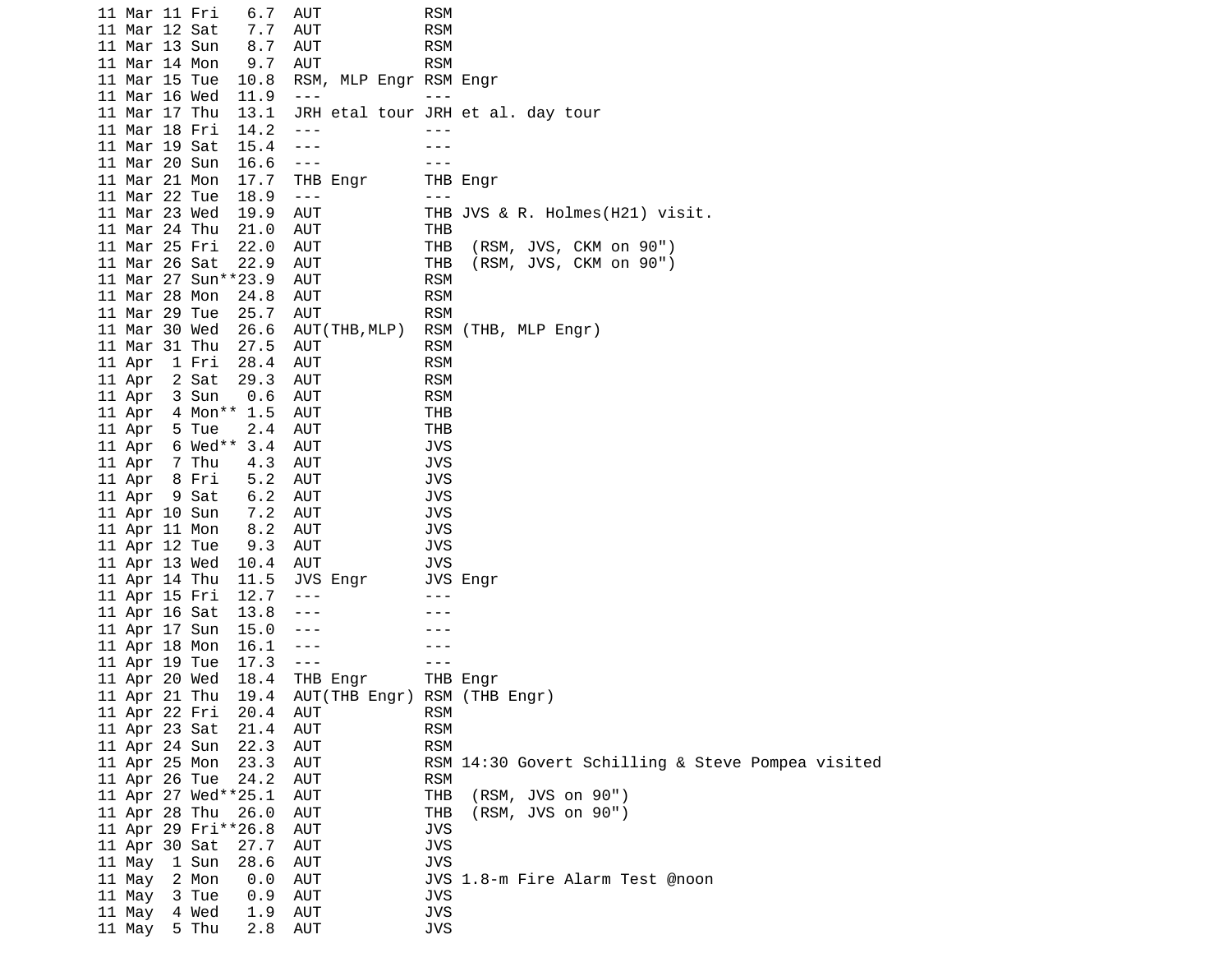| 6 Fri**<br>3.8<br>11 May | AUT        | THB                                |
|--------------------------|------------|------------------------------------|
| 11 May<br>7 Sat<br>4.8   | AUT        | THB                                |
| 11 May<br>8 Sun<br>5.8   | AUT        | THB<br>(RSM, JVS on 90")           |
| 11 May<br>9 Mon<br>6.8   | <b>AUT</b> | THB<br>(RSM,JVS on 90")            |
| 11 May 10 Tue<br>7.9     | AUT        | THB.<br>(RSM, JVS on 90")          |
| 11 May 11 Wed** 9.0      | AUT        | <b>RSM</b>                         |
| 11 May 12 Thu<br>10.1    | AUT        | <b>RSM</b>                         |
| 11 May 13 Fri<br>11.2    | RSM Engr   | RSM Engr                           |
| 12.3<br>11 May 14 Sat    | - - -      | ---                                |
| 13.5<br>11 May 15 Sun    | ---        |                                    |
|                          | $- - -$    |                                    |
| 14.6<br>11 May 16 Mon    |            |                                    |
| 15.7<br>11 May 17 Tue    |            |                                    |
| 16.8<br>11 May 18 Wed    | $- - -$    | ---                                |
| 17.8<br>11 May 19 Thu    | THB Engr   | THB Engr                           |
| 18.8<br>11 May 20 Fri    | AUT        | THB (RSM, JVS, CKM, JAL on 4-m)    |
| 11 May 21 Sat<br>19.8    | AUT        | THB (RSM, JVS, CKM, JAL on 4-m)    |
| 11 May 22 Sun<br>20.8    | AUT        | (RSM, JVS, CKM, JAL on 4-m)<br>THB |
| 11 May 23 Mon**21.7      | AUT        | <b>RSM</b>                         |
| 22.6<br>11 May 24 Tue    | AUT        | <b>RSM</b>                         |
| 23.5<br>11 May 25 Wed    | AUT        | <b>RSM</b>                         |
| 11 May 26 Thu<br>24.4    | AUT        | <b>RSM</b>                         |
| 11 May 27 Fri<br>25.3    | AUT        | <b>RSM</b>                         |
| 11 May 28 Sat ** 26.2    | AUT        | JVS                                |
| 27.1<br>11 May 29 Sun    | AUT        | <b>JVS</b>                         |
| 11 May 30 Mon<br>28.1    | <b>AUT</b> | JVS                                |
| 11 May 31 Tue<br>29.0    | AUT        | JVS                                |
| 1 Wed** $0.4$<br>11 Jun  | AUT        | THB                                |
| 11 Jun<br>2 Thu<br>1.4   | AUT        | THB                                |
| 2.4<br>11 Jun<br>3 Fri   | <b>AUT</b> | THB                                |
| 11 Jun<br>4 Sat<br>3.4   | AUT        | THB(CKM on Bok)                    |
| 11 Jun<br>5 Sun<br>4.4   | AUT        | THB(RSM, CKM, JVS on 90")          |
| 11 Jun<br>6 Mon<br>5.5   | AUT        | THB(JVS, CKM on 90")               |
| 7 Tue**<br>6.5<br>11 Jun | AUT        | JVS                                |
| 8 Wed<br>7.6<br>11 Jun   | AUT        | JVS<br>Astronomy Camp              |
| 11 Jun<br>9 Thu<br>8.7   | AUT        | <b>JVS</b>                         |
| 11 Jun 10 Fri<br>9.8     | AUT        | JVS                                |
| 11 Jun 11 Sat<br>10.9    | AUT        | JVS                                |
| 12.0<br>11 Jun 12 Sun    | JVS Engr   | JVS Engr                           |
| 11 Jun 13 Mon<br>13.1    | $- - -$    | ---                                |
| 11 Jun 14 Tue<br>14.2    | $- - -$    |                                    |
| 15.3<br>11 Jun 15 Wed    | $- - -$    |                                    |
| 11 Jun 16 Thu<br>16.3    | THB Engr   | THB Engr                           |
| 17.3<br>11 Jun 17 Fri    | THB Engr   | THB Engr                           |
| 11 Jun 18 Sat<br>18.3    | $- - -$    | $- - -$                            |
| 11 Jun 19 Sun**19.2      | <b>AUT</b> | <b>JVS</b>                         |
| 11 Jun 20 Mon<br>20.2    | AUT        | <b>JVS</b>                         |
| 11 Jun 21 Tue<br>21.1    | <b>AUT</b> | <b>JVS</b>                         |
| 11 Jun 22 Wed<br>22.0    | <b>AUT</b> | <b>JVS</b>                         |
| 11 Jun 23 Thu<br>22.9    | AUT        | <b>JVS</b><br>Astronomy Camp       |
| 11 Jun 24 Fri<br>23.8    | <b>AUT</b> | <b>JVS</b><br>Astronomy Camp       |
| 11 Jun 25 Sat<br>24.7    | <b>AUT</b> | <b>JVS</b>                         |
| 11 Jun 26 Sun**25.6      | <b>AUT</b> | THB                                |
| 11 Jun 27 Mon<br>26.5    | AUT        | <b>THB</b>                         |
| 11 Jun 28 Tue<br>27.5    | <b>AUT</b> | THB                                |
| 11 Jun 29 Wed<br>28.5    | AUT        | <b>THB</b>                         |
| 11 Jun 30 Thu**29.5      | AUT        | <b>RSM</b>                         |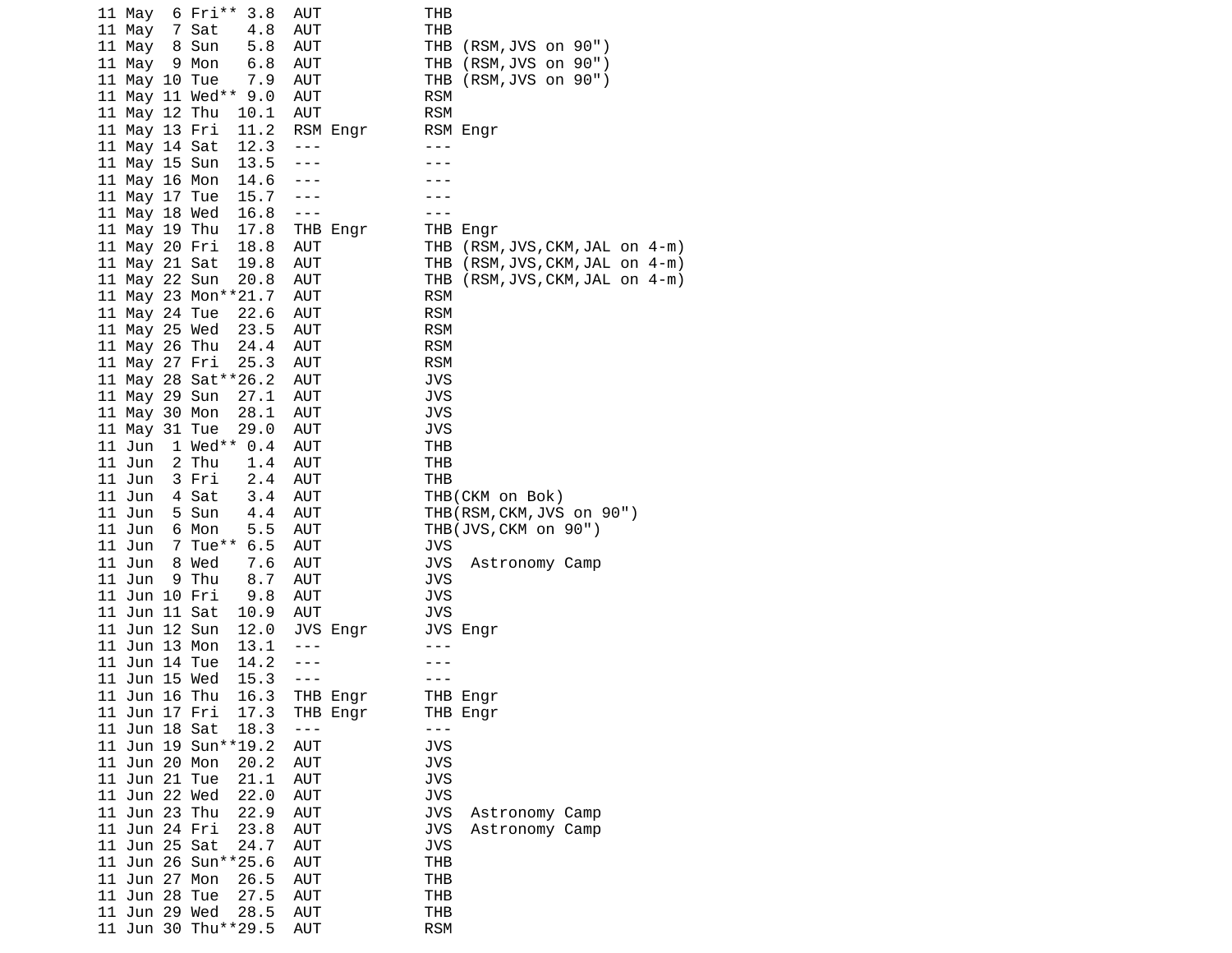| 11 Jul                         | 1 Fri          | 1.0          | AUT          |          | <b>RSM</b> |                          |                               |  |
|--------------------------------|----------------|--------------|--------------|----------|------------|--------------------------|-------------------------------|--|
| 11 Jul                         | 2 Sat          | 2.0          |              | RSM Engr |            | RSM Engr                 |                               |  |
| 11 Jul                         | 3 Sun          | 3.1          | ---          |          | - - -      |                          |                               |  |
| 11 Jul                         | 4 Mon          | 4.2          | $- - -$      |          |            |                          |                               |  |
| 11 Jul                         | 5 Tue          | 5.2          | ---          |          |            |                          |                               |  |
| 11 Jul                         | 6 Wed          | 6.3          | ---          |          |            |                          |                               |  |
| 11 Jul                         | 7 Thu          | 7.4          |              |          |            |                          |                               |  |
| 11 Jul                         | 8 Fri          | 8.5          | ---          |          |            |                          |                               |  |
| 11 Jul                         | 9 Sat          | 9.6          | ---          |          |            |                          |                               |  |
| 11 Jul 10 Sun                  |                | 10.7         | $- - -$      |          |            |                          |                               |  |
| 11 Jul 11 Mon                  |                | 11.7         |              | THB Engr |            | THB Engr                 |                               |  |
| 11 Jul 12 Tue                  |                | 12.8         | $- - -$      |          | - - -      |                          |                               |  |
| 11 Jul 13 Wed                  |                | 13.8         | $- - -$      |          | ---        |                          |                               |  |
| 11 Jul 14 Thu                  |                | 14.8         | $- - -$      |          | - - -      |                          |                               |  |
| 11 Jul 15 Fri                  |                | 15.8         |              | THB Engr |            | THB Engr                 |                               |  |
| 11 Jul 16 Sat                  |                | 16.8         | ---          |          |            |                          |                               |  |
| 11 Jul 17 Sun                  |                | 17.7         | $- - -$      |          |            |                          |                               |  |
| 11 Jul 18 Mon                  |                | 18.6         | ---          |          |            |                          |                               |  |
| 11 Jul 19 Tue                  |                | 19.5         | $- - -$      |          |            |                          |                               |  |
| 11 Jul 20 Wed                  |                | 20.4         | $- - -$      |          |            |                          |                               |  |
| 11 Jul 21 Thu                  |                | 21.3         | ---          |          |            |                          | Internet down 05:00-07:00 MST |  |
| 11 Jul 22 Fri                  |                | 22.2         |              |          | ---        |                          |                               |  |
| 11 Jul 23 Sat                  |                | 23.1         | - - -        |          |            |                          |                               |  |
|                                |                |              |              |          |            |                          |                               |  |
| 11 Jul 24 Sun                  |                | 24.1         | ---          |          |            |                          |                               |  |
| 11 Jul 25 Mon                  |                | 25.0         |              |          |            |                          |                               |  |
| 11 Jul 26 Tue<br>11 Jul 27 Wed |                | 26.0         | $- - -$      |          |            |                          |                               |  |
| 11 Jul 28 Thu                  |                | 27.0<br>28.0 |              |          |            |                          |                               |  |
| 11 Jul 29 Fri                  |                | 29.0         | ---          |          |            |                          |                               |  |
| 11 Jul 30 Sat                  |                | 0.6          | ---          |          |            |                          |                               |  |
| 11 Jul 31 Sun                  |                | 1.7          | $- - -$      |          |            |                          |                               |  |
|                                | 1 Mon          | 2.8          | $- - -$      |          | $ -$       |                          |                               |  |
| 11 Aug                         | 2 Tue          | 3.9          | AUT          |          | THB        |                          |                               |  |
| 11 Aug                         |                | 5.0          | AUT          |          | THB        |                          |                               |  |
| 11 Aug                         | 3 Wed          |              |              |          |            |                          |                               |  |
| 11 Aug                         | 4 Thu<br>5 Fri | 6.1          | $- - -$      | THB Engr | ---        | THB Engr                 |                               |  |
| 11 Aug                         |                | 7.2          | $- - -$      |          |            |                          |                               |  |
| 11 Aug                         | 6 Sat          | 8.3<br>9.3   |              |          |            |                          |                               |  |
| 11 Aug                         | 7 Sun          |              | ---          |          |            |                          |                               |  |
| 11 Aug                         | 8 Mon          | 10.4<br>11.4 |              |          |            |                          |                               |  |
| 11 Aug                         | 9 Tue          |              | - - -<br>--- |          |            |                          |                               |  |
| 11 Aug 10 Wed                  |                | 12.4         | $- - -$      |          | - - -      |                          |                               |  |
| 11 Aug 11 Thu<br>11 Aug 12 Fri |                | 13.3<br>14.3 |              |          |            |                          |                               |  |
|                                |                | 15.3         | $- - -$      | THB Engr | - - -      | THB Engr                 |                               |  |
| 11 Aug 13 Sat                  |                |              | $- - -$      |          | $ -$       |                          |                               |  |
| 11 Aug 14 Sun<br>11 Aug 15 Mon |                | 16.2<br>17.1 | $- - -$      |          | - -        |                          |                               |  |
|                                |                | 18.0         |              |          |            |                          |                               |  |
| 11 Aug 16 Tue<br>11 Aug 17 Wed |                | 18.9         | ---          | THB Engr | $- - -$    | THB, MSW Engr            |                               |  |
| 11 Aug 18 Thu                  |                | 19.8         | ---          |          |            |                          |                               |  |
| 11 Aug 19 Fri                  |                | 20.7         | $- - -$      |          |            |                          |                               |  |
| 11 Aug 20 Sat                  |                | 21.6         | ---          |          |            |                          |                               |  |
| 11 Aug 21 Sun                  |                | 22.5         | ---          |          |            |                          |                               |  |
|                                |                | 23.4         | ---          |          |            |                          |                               |  |
| 11 Aug 22 Mon<br>11 Aug 23 Tue |                | 24.4         | $- - -$      |          |            |                          |                               |  |
| 11 Aug 24 Wed                  |                | 25.4         |              | THB Engr |            | THB,MSW Engr<br>THB Engr |                               |  |
| 11 Aug 25 Thu                  |                | 26.4         | AUT          |          | THB        |                          |                               |  |
|                                |                |              |              |          |            |                          |                               |  |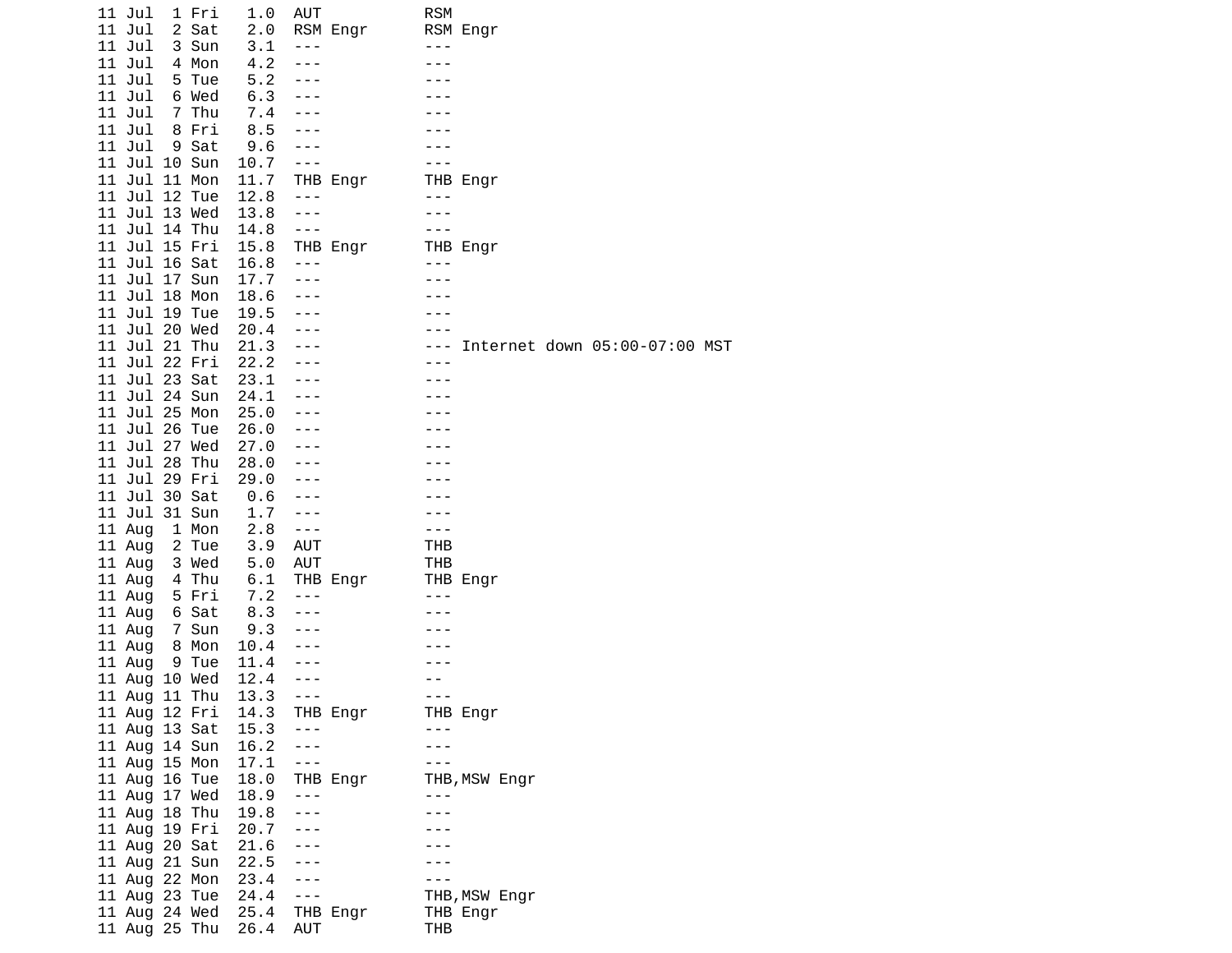| 11 Aug 26 Fri                        |                | 27.5                        |                                 | THB Engr |                          | THB Engr                        |                                                  |  |  |
|--------------------------------------|----------------|-----------------------------|---------------------------------|----------|--------------------------|---------------------------------|--------------------------------------------------|--|--|
| 11 Aug 27 Sat                        |                | 28.6                        | $\sim$ $ \sim$                  |          | - - -                    |                                 |                                                  |  |  |
| 11 Aug 28 Sun** 0.2<br>11 Aug 29 Mon |                | 1.4                         | <b>AUT</b><br><b>AUT</b>        |          | <b>RSM</b><br><b>RSM</b> |                                 |                                                  |  |  |
| 11 Aug 30 Tue** 2.5                  |                |                             | <b>AUT</b>                      |          | THB                      |                                 |                                                  |  |  |
| 11 Aug 31 Wed                        |                | 3.7                         | <b>AUT</b>                      |          | THB                      |                                 |                                                  |  |  |
| 11 Sep                               | 1 Thu          | 4.8                         | <b>AUT</b>                      |          | <b>THB</b>               |                                 |                                                  |  |  |
| 11 Sep                               | 2 Fri** 5.9    |                             | <b>AUT</b>                      |          | <b>JVS</b>               |                                 |                                                  |  |  |
| 11 Sep                               | 3 Sat          | 6.9                         | AUT                             |          | <b>JVS</b>               |                                 |                                                  |  |  |
| 11 Sep                               | 4 Sun          | 8.0                         | AUT                             |          | <b>JVS</b>               |                                 |                                                  |  |  |
| 11 Sep                               | 5 Mon          | 9.0                         | <b>AUT</b>                      |          | <b>JVS</b>               |                                 |                                                  |  |  |
| 11 Sep 6 Tue                         |                | 10.0                        | AUT                             |          | <b>JVS</b>               |                                 |                                                  |  |  |
| 11 Sep 7 Wed**11.0                   |                |                             | AUT                             |          | <b>THB</b>               |                                 |                                                  |  |  |
| 11 Sep 8 Thu                         |                | 11.9                        | AUT                             |          | <b>THB</b>               |                                 |                                                  |  |  |
| 11 Sep 9 Fri                         |                | 12.8                        |                                 | THB Engr |                          | THB Engr                        |                                                  |  |  |
| 11 Sep 10 Sat                        |                | 13.8                        | $\sim$ $\sim$ $\sim$            |          | $\frac{1}{2}$            |                                 |                                                  |  |  |
| 11 Sep 11 Sun                        |                | 14.7                        | $\sim$ $ \sim$                  |          |                          |                                 |                                                  |  |  |
| 11 Sep 12 Mon<br>11 Sep 13 Tue       |                | 15.6<br>16.5                | $- - -$<br>$\sim$ $\sim$ $\sim$ |          |                          |                                 |                                                  |  |  |
| 11 Sep 14 Wed                        |                | 17.4                        |                                 | THB Engr |                          | THB Engr                        |                                                  |  |  |
| 11 Sep 15 Thu                        |                | 18.3                        |                                 | THB Engr |                          | THB Engr                        |                                                  |  |  |
| 11 Sep 16 Fri                        |                | 19.2                        | $\sim$ $\sim$ $\sim$            |          | $\sim$ $\sim$ $\sim$     |                                 |                                                  |  |  |
| 11 Sep 17 Sat**20.1                  |                |                             | <b>AUT</b>                      |          | JVS                      |                                 |                                                  |  |  |
| 11 Sep 18 Sun                        |                | 21.0                        | <b>AUT</b>                      |          | <b>JVS</b>               |                                 |                                                  |  |  |
| 11 Sep 19 Mon                        |                | 21.9                        | AUT                             |          | <b>JVS</b>               |                                 |                                                  |  |  |
| 11 Sep 20 Tue                        |                | 22.9                        | <b>AUT</b>                      |          | <b>JVS</b>               |                                 |                                                  |  |  |
| 11 Sep 21 Wed**23.8                  |                |                             | <b>AUT</b>                      |          | THB                      |                                 |                                                  |  |  |
| 11 Sep 22 Thu                        |                | 24.9                        | AUT                             |          | THB                      |                                 |                                                  |  |  |
| 11 Sep 23 Fri                        |                | 25.9<br>27.0                | AUT<br><b>AUT</b>               |          | <b>THB</b><br><b>THB</b> |                                 |                                                  |  |  |
| 11 Sep 24 Sat<br>11 Sep 25 Sun**28.2 |                |                             | <b>AUT</b>                      |          | <b>RSM</b>               |                                 |                                                  |  |  |
| 11 Sep 26 Mon                        |                | 29.4                        | AUT                             |          | <b>RSM</b>               |                                 |                                                  |  |  |
| 11 Sep 27 Tue                        |                | 1.0                         | <b>AUT</b>                      |          | <b>RSM</b>               |                                 |                                                  |  |  |
| 11 Sep 28 Wed                        |                | $\frac{2}{3}$ $\frac{2}{3}$ | <b>AUT</b>                      |          | <b>RSM</b>               |                                 |                                                  |  |  |
| 11 Sep 29 Thu                        |                | 3.3                         | AUT                             |          | <b>RSM</b>               |                                 |                                                  |  |  |
| 11 Sep 30 Fri                        |                | 4.4                         | AUT                             |          | <b>RSM</b>               |                                 |                                                  |  |  |
| 11 Oct                               | 1 Sat          | 5.5                         | $- - -$                         |          | $- - -$                  |                                 |                                                  |  |  |
| 11 Oct                               | 2 Sun          | 6.5                         | $- - -$                         |          |                          | THB, MLP Engr                   |                                                  |  |  |
| 11 Oct                               | 3 Mon          | 7.6                         | $- - -$                         |          |                          | THB, MLP Engr                   |                                                  |  |  |
| 11 Oct                               | 4 Tue          | 8.5                         | $- - -$                         |          |                          | THB,MLP Engr                    | (RSM, JVS on KPNO 4-m)                           |  |  |
| 11 Oct<br>11 Oct                     | 5 Wed<br>6 Thu | 9.5<br>10.4                 | ---<br>$- - -$                  |          |                          | THB Engr<br>THB,MLP Engr        | (RSM, JVS on KPNO 4-m)<br>(RSM, JVS on KPNO 4-m) |  |  |
| 11 Oct                               | 7 Fri          | 11.4                        |                                 |          |                          | THB, MLP Engr                   |                                                  |  |  |
| 11 Oct                               | 8 Sat          | 12.3                        |                                 |          |                          | --- Tohono O'odham Night @ KPNO |                                                  |  |  |
| 11 Oct                               | 9 Sun          | 13.2                        |                                 |          |                          |                                 |                                                  |  |  |
| 11 Oct 10 Mon                        |                | 14.1                        |                                 |          |                          |                                 |                                                  |  |  |
| 11 Oct 11 Tue                        |                | 15.0                        |                                 |          |                          | THB Engr                        |                                                  |  |  |
| 11 Oct 12 Wed                        |                | 15.9                        | - - -                           |          |                          | THB Engr                        |                                                  |  |  |
| 11 Oct 13 Thu                        |                | 16.7                        | ---                             |          |                          | THB Engr                        |                                                  |  |  |
| 11 Oct 14 Fri                        |                | 17.6                        | $- - -$                         |          |                          | THB Engr                        |                                                  |  |  |
| 11 Oct 15 Sat                        |                | 18.5                        | <b>AUT</b>                      |          |                          | THB or JVS                      |                                                  |  |  |
| 11 Oct 16 Sun**19.5                  |                |                             | <b>AUT</b>                      |          |                          | JVS (THB Engr)                  |                                                  |  |  |
| 11 Oct 17 Mon<br>11 Oct 18 Tue       |                | 20.4<br>21.3                | <b>AUT</b><br><b>AUT</b>        |          | <b>JVS</b><br><b>JVS</b> |                                 |                                                  |  |  |
| 11 Oct 19 Wed                        |                | 22.3                        | <b>AUT</b>                      |          | <b>JVS</b>               |                                 |                                                  |  |  |
| 11 Oct 20 Thu**23.3                  |                |                             | <b>AUT</b>                      |          | <b>THB</b>               |                                 |                                                  |  |  |
|                                      |                |                             |                                 |          |                          |                                 |                                                  |  |  |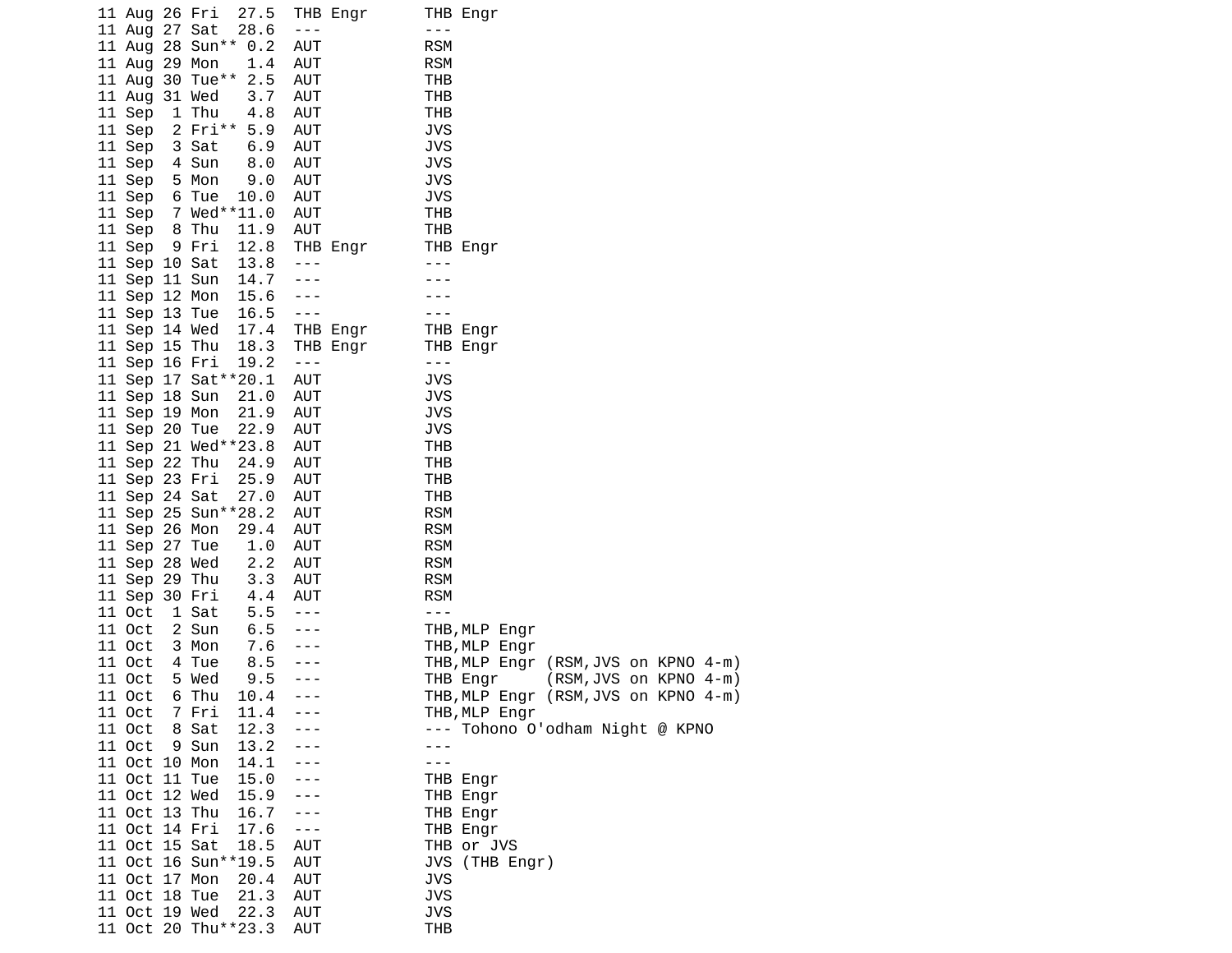|  | 11 Oct 21 Fri |                 | 24.4                | AUT        |                |                          | THB (RSM,JVS on 90" w/ 90Prime)  |
|--|---------------|-----------------|---------------------|------------|----------------|--------------------------|----------------------------------|
|  | 11 Oct 22 Sat |                 | 25.5                | <b>AUT</b> |                |                          | THB (RSM, JVS on 90" w/ 90Prime) |
|  | 11 Oct 23 Sun |                 | 26.6                | AUT        |                |                          | THB (RSM, JVS on 90" w/ 90Prime) |
|  | 11 Oct 24 Mon |                 | 27.8                | AUT        |                | THB                      |                                  |
|  |               |                 | 11 Oct 25 Tue**28.9 | AUT        |                |                          | THB, RSM                         |
|  | 11 Oct 26 Wed |                 | 0.6                 | AUT        |                | <b>RSM</b>               |                                  |
|  | 11 Oct 27 Thu |                 | 1.7                 | AUT        |                | <b>RSM</b>               |                                  |
|  | 11 Oct 28 Fri |                 | 2.8                 | AUT        |                | <b>RSM</b>               |                                  |
|  | 11 Oct 29 Sat |                 | 3.9                 | <b>AUT</b> |                | <b>RSM</b>               |                                  |
|  | 11 Oct 30 Sun |                 | 5.0                 | <b>AUT</b> |                | <b>RSM</b>               |                                  |
|  |               | 11 Oct 31 Mon** | 6.0                 | AUT        |                | THB                      | (RSM, JVS on KPNO 4-m)           |
|  | 11 Nov        | 1 Tue           | 7.0                 | AUT        |                | THB                      | (RSM, JVS on KPNO 4-m)           |
|  | 11 Nov        | 2 Wed           | 8.0                 | AUT        |                | THB                      | (RSM, JVS on KPNO 4-m)           |
|  | 11 Nov        |                 | 3 Thu** 8.9         | AUT        |                | JVS                      |                                  |
|  | 11 Nov        | 4 Fri           | 9.8                 | AUT        |                | <b>JVS</b>               |                                  |
|  | 11 Nov        | 5 Sat           | 10.7                | AUT        |                | JVS                      |                                  |
|  | 11 Nov        | 6 Sun           | 11.6                | <b>AUT</b> |                | <b>JVS</b>               |                                  |
|  | 11 Nov        | 7 Mon           | 12.5                |            | JVS Engr       |                          | JVS Engr                         |
|  | 11 Nov        | 8 Tue           | 13.4                | $- - -$    |                | - - -                    |                                  |
|  | 11 Nov        | 9 Wed           | 14.3                |            |                |                          |                                  |
|  | 11 Nov 10 Thu |                 | 15.2                |            |                |                          |                                  |
|  | 11 Nov 11 Fri |                 | 16.1                |            |                |                          |                                  |
|  | 11 Nov 12 Sat |                 | 17.0                | ---        |                |                          |                                  |
|  | 11 Nov 13 Sun |                 | 17.9                | $- - -$    |                |                          |                                  |
|  |               |                 | 11 Nov 14 Mon**18.9 | AUT        |                | <b>THB</b>               |                                  |
|  | 11 Nov 15 Tue |                 | 19.8                | AUT        |                |                          | THB RSM, JVS on 90" w/ 90Prime   |
|  | 11 Nov 16 Wed |                 | 20.8                | AUT        |                |                          | THB RSM, JVS on 90" w/ 90Prime   |
|  |               |                 | 11 Nov 17 Thu**21.8 | AUT        |                | <b>RSM</b>               |                                  |
|  | 11 Nov 18 Fri |                 | 22.9                | AUT        |                | <b>RSM</b>               |                                  |
|  | 11 Nov 19 Sat |                 | 23.9                | AUT        |                | <b>RSM</b>               |                                  |
|  | 11 Nov 20 Sun |                 | 25.0                | AUT        |                | <b>RSM</b>               |                                  |
|  | 11 Nov 21 Mon |                 | 26.2                | AUT        |                | <b>RSM</b>               |                                  |
|  | 11 Nov 22 Tue |                 | 27.3                | AUT        |                | <b>RSM</b>               |                                  |
|  | 11 Nov 23 Wed |                 | 28.4                | AUT        |                | <b>RSM</b>               |                                  |
|  | 11 Nov 24 Thu |                 |                     |            |                |                          |                                  |
|  |               | 11 Nov 25 Fri** | 0.1<br>1.2          | <b>AUT</b> |                | <b>RSM</b><br><b>JVS</b> |                                  |
|  | 11 Nov 26 Sat |                 | 2.3                 | AUT        |                |                          |                                  |
|  | 11 Nov 27 Sun |                 |                     | AUT        |                | <b>JVS</b><br><b>JVS</b> |                                  |
|  |               |                 | 3.4                 | AUT        |                |                          |                                  |
|  | 11 Nov 28 Mon |                 | 4.4                 |            | AUT (THB Engr) | JVS                      | (THB Engr)                       |
|  | 11 Nov 29 Tue |                 | 5.4                 | <b>AUT</b> |                | JVS                      |                                  |
|  | 11 Nov 30 Wed |                 | 6.4                 | AUT        |                | JVS                      |                                  |
|  | 11 Dec        | 1 Thu           | 7.3                 |            | JVS Engr       |                          | JVS Engr                         |
|  | 11 Dec        | 2 Fri           | 8.2                 | - - -      |                |                          |                                  |
|  | 11 Dec        | 3 Sat           | 9.1                 | $- - -$    |                |                          |                                  |
|  | 11 Dec        |                 | 4 Sun**10.0         | <b>AUT</b> |                | THB                      |                                  |
|  | 11 Dec        | 5 Mon           | 10.9                | AUT        |                | <b>THB</b>               |                                  |
|  | 11 Dec        | 6 Tue           | 11.8                | <b>AUT</b> |                | <b>THB</b>               |                                  |
|  | 11 Dec        | 7 Wed           | 12.7                |            | THB Engr       |                          | THB Engr                         |
|  | 11 Dec        | 8 Thu           | 13.6                | $- - -$    |                |                          |                                  |
|  | 11 Dec        | 9 Fri           | 14.5                |            |                |                          |                                  |
|  | 11 Dec        | 10 Sat          | 15.4                |            |                |                          |                                  |
|  | 11 Dec 11 Sun |                 | 16.4                |            |                |                          |                                  |
|  | 11 Dec 12 Mon |                 | 17.3                |            |                |                          |                                  |
|  | 11 Dec 13 Tue |                 | 18.3                |            |                |                          |                                  |
|  | 11 Dec 14 Wed |                 | 19.3                |            |                |                          |                                  |
|  | 11 Dec 15 Thu |                 | 20.3                |            |                |                          |                                  |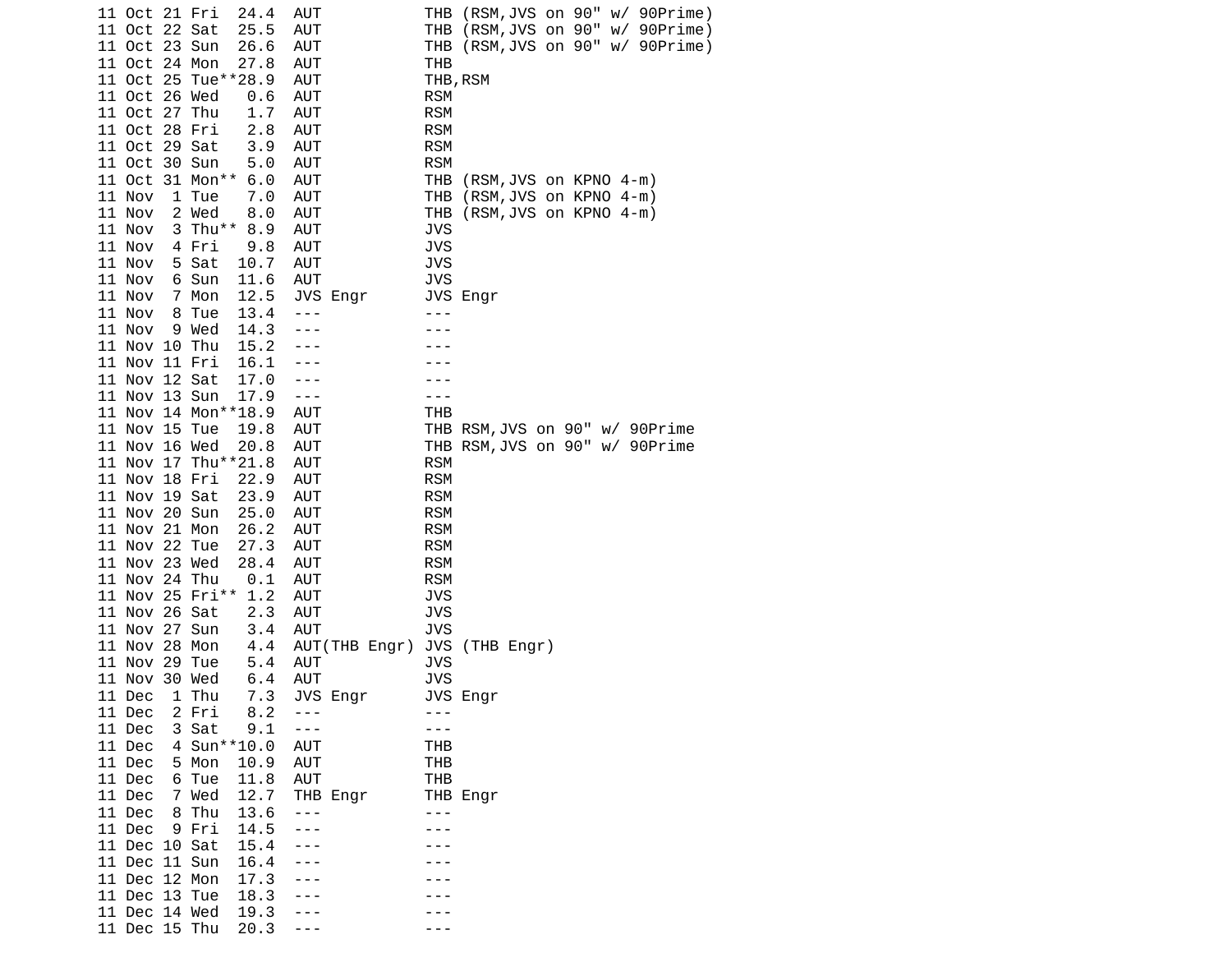| 11 Dec 16 Fri<br>21.4<br>17 Sat<br>22.4<br>11 Dec<br>18 Sun<br>23.5<br>11 Dec | $- - -$                        |                                          |
|-------------------------------------------------------------------------------|--------------------------------|------------------------------------------|
| 11 Dec<br>19 Mon<br>24.6<br>25.7<br>11 Dec<br>20 Tue                          | THB Engr<br>$- - -$            | THB Engr<br>- - -                        |
| 11 Dec 21 Wed<br>26.8                                                         | $- - -$                        | ---                                      |
| 11 Dec 22<br>Thu**27.9                                                        | AUT(THB Engr)                  | JVS (THB Engr)                           |
| 11 Dec 23 Fri<br>29.0                                                         | <b>AUT</b>                     | <b>JVS</b>                               |
| 24 Sat**<br>11 Dec<br>0.6                                                     | <b>AUT</b>                     | <b>RSM</b>                               |
| 25 Sun<br>1.7<br>11 Dec                                                       | <b>AUT</b>                     | <b>RSM</b>                               |
| 2.7<br>11 Dec<br>26 Mon                                                       | <b>AUT</b>                     | <b>RSM</b>                               |
| 27<br>3.7<br>11 Dec<br>Tue                                                    | <b>AUT</b>                     | <b>RSM</b>                               |
| 28<br>4.7<br>11 Dec<br>Wed<br>29 Thu**<br>5.6<br>11 Dec                       | <b>AUT</b><br>AUT              | <b>RSM</b><br><b>JVS</b>                 |
| 6.5<br>30 Fri<br>11 Dec                                                       | <b>AUT</b>                     | <b>JVS</b>                               |
| 31 Sat<br>7.4<br>11 Dec                                                       | <b>AUT</b>                     | <b>JVS</b>                               |
| $1$ Sun**<br>12 Jan<br>8.3                                                    | <b>AUT</b>                     | THB                                      |
| 12<br>2 Mon<br>Jan<br>9.2                                                     | <b>AUT</b>                     | <b>THB</b>                               |
| 12 Jan<br>3 Tue<br>10.1                                                       | AUT                            | <b>THB</b>                               |
| 12 Jan<br>11.0<br>4 Wed                                                       | <b>AUT</b>                     | <b>THB</b>                               |
| 12 Jan<br>5 Thu<br>11.9                                                       | <b>AUT</b>                     | <b>THB</b>                               |
| 12 Jan<br>6 Fri<br>12.8<br>$\overline{7}$<br>12<br>13.8                       | THB Engr<br>$- - -$            | THB Engr<br>- - -                        |
| Jan<br>Sat<br>12 Jan<br>14.8<br>8<br>Sun                                      |                                |                                          |
| 12 Jan<br>15.8<br>9 Mon                                                       |                                |                                          |
| 12 Jan<br>10<br>16.8<br>Tue                                                   | $- - -$                        |                                          |
| 12<br>11 Wed<br>Jan<br>17.8                                                   | THB Engr                       | THB Engr                                 |
| Jan<br>12 Thu**18.9<br>12                                                     |                                | AUT(THB Engr) RSM (THB Engr)             |
| 12 Jan<br>13 Fri<br>19.9                                                      | <b>AUT</b>                     | <b>RSM</b>                               |
| 12 Jan<br>14 Sat<br>21.0                                                      | $\sim$ $ \sim$                 | (RSM, JVS on 90")<br>$\sim$ $ \sim$      |
| 12 Jan<br>15 Sun<br>22.1<br>12<br>Jan<br>16<br>Mon<br>23.1                    | $- - -$<br>AUT                 | $(RSM,$ JVS on 90")<br>---<br><b>RSM</b> |
| 17<br>12 Jan<br>Tue<br>24.2                                                   | <b>AUT</b>                     | <b>RSM</b>                               |
| 12<br>18 Wed<br>25.3<br>Jan                                                   | AUT                            | <b>RSM</b>                               |
| 12 Jan<br>19 Thu<br>26.4                                                      | AUT                            | <b>RSM</b>                               |
| 12 Jan<br>20 Fri<br>27.4                                                      | AUT                            | <b>RSM</b>                               |
| 12<br>Jan<br>21 Sat<br>28.5                                                   | RSM Engr                       | RSM Engr                                 |
| 12<br>22 Sun<br>29.5<br>Jan                                                   | $- - -$                        | $- - -$                                  |
| 12<br>23 Mon<br>$1.0\,$<br>Jan<br>Tue**<br>12 Jan<br>24<br>2.0                | $- - -$<br>AUT                 | - - -<br>THB                             |
| 12<br>25 Wed<br>Jan<br>3.0                                                    | <b>AUT</b>                     | <b>THB</b>                               |
| 12<br>26 Thu<br>Jan<br>3.9                                                    | AUT                            | THB                                      |
| 12 Jan 27 Fri<br>4.8                                                          | <b>AUT</b>                     | THB                                      |
| 28<br>5.7<br>12 Jan<br>Sat                                                    | <b>AUT</b>                     | <b>THB</b>                               |
| 12 Jan<br>29<br>Sun**<br>6.6                                                  | <b>AUT</b>                     | JVS(CKM on Bok)                          |
| 12 Jan<br>30 Mon<br>7.5                                                       | AUT                            | JVS                                      |
| 12 Jan<br>31 Tue<br>8.4                                                       | <b>AUT</b>                     | <b>JVS</b>                               |
| 12 Feb<br>1 Wed<br>9.3<br>12 Feb<br>2<br>Thu                                  | <b>AUT</b><br><b>AUT</b>       | JVS<br><b>JVS</b>                        |
| 10.2<br>12 Feb<br>3<br>Fri**11.1                                              | <b>AUT</b>                     | <b>JVS</b>                               |
| 12 Feb<br>4<br>Sat<br>12.1                                                    | JVS Engr                       | JVS Engr                                 |
| 12 Feb<br>5 Sun<br>13.1                                                       | ۵.<br>$\overline{\phantom{a}}$ | . .                                      |
| 12 Feb<br>6 Mon<br>14.1                                                       |                                |                                          |
| 12 Feb<br>Tue<br>7<br>15.2                                                    |                                |                                          |
| 12 Feb<br>8 Wed<br>16.3                                                       |                                |                                          |
| 12 Feb<br>9 Thu<br>17.4                                                       | THB Engr                       | THB Engr                                 |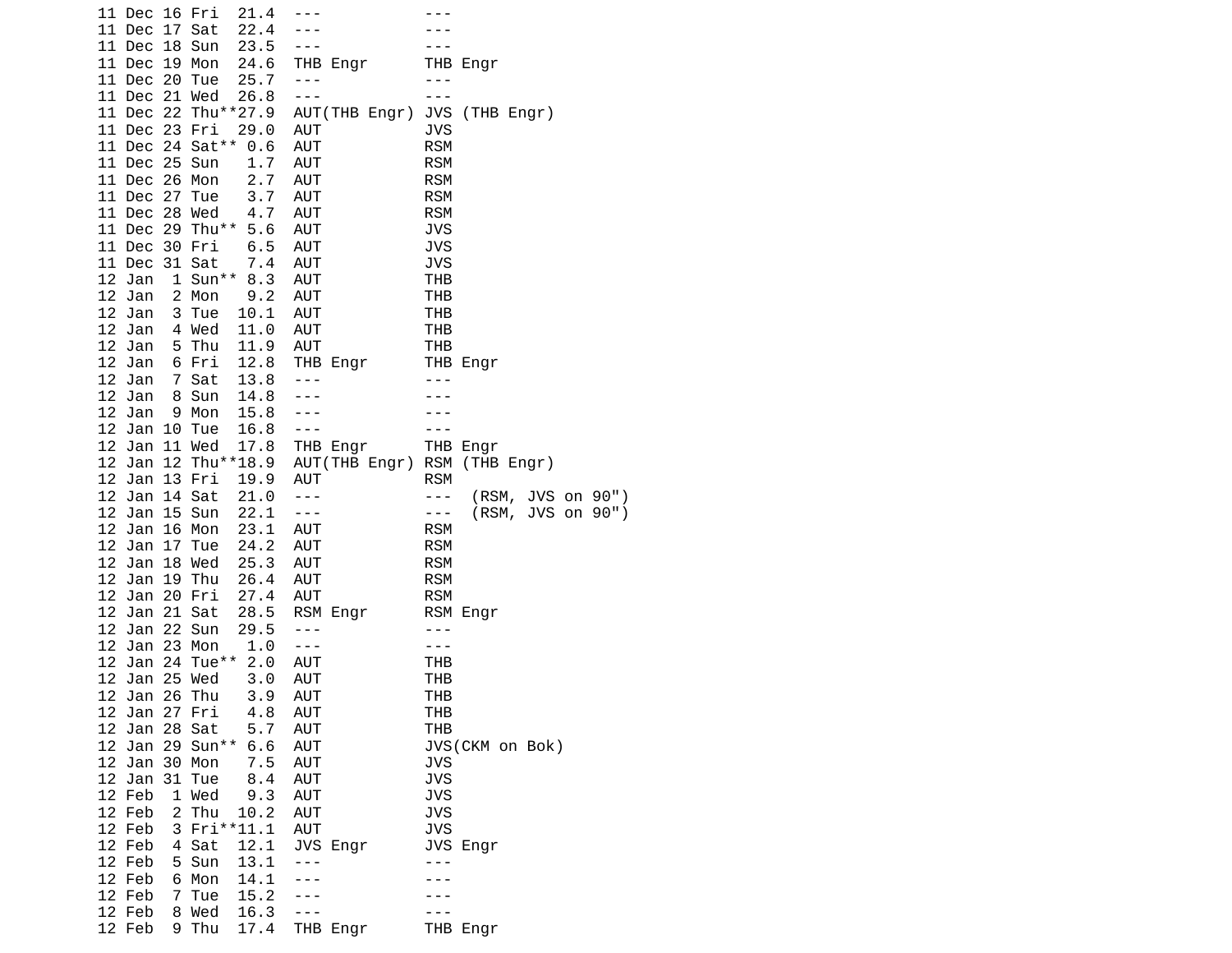| 12 Feb 10 Fri                  | 18.5<br>12 Feb 11 Sat ** 19.6  |            | AUT                  | THB Engr      | JVS               | THB Engr              |  |                             |                                        |  |
|--------------------------------|--------------------------------|------------|----------------------|---------------|-------------------|-----------------------|--|-----------------------------|----------------------------------------|--|
| 12 Feb 12 Sun                  | 20.6                           |            | AUT                  |               | <b>JVS</b>        |                       |  |                             |                                        |  |
| 12 Feb 13 Mon                  | 21.7                           |            | AUT                  |               |                   | JVS (CKM on Bok)      |  |                             |                                        |  |
| 12 Feb 14 Tue                  | 22.8                           |            | AUT                  |               | JVS               |                       |  |                             |                                        |  |
| 12 Feb 15 Wed                  | 23.8                           |            | AUT                  |               | <b>JVS</b>        |                       |  |                             |                                        |  |
| 12 Feb 16 Thu                  | 24.9                           |            | AUT                  |               | <b>JVS</b>        |                       |  |                             |                                        |  |
| 12 Feb 17 Fri                  | 25.9                           |            | AUT                  |               | <b>JVS</b>        |                       |  |                             |                                        |  |
| 12 Feb 18 Sat                  |                                | 26.9       | AUT                  |               | JVS               |                       |  |                             |                                        |  |
|                                | 12 Feb 19 Sun**27.9            |            | AUT                  |               | <b>RSM</b>        |                       |  |                             |                                        |  |
| 12 Feb 20 Mon                  |                                | 28.9       |                      | AUT(THB Engr) | <b>RSM</b>        | (THB Engr)            |  |                             |                                        |  |
| 12 Feb 21 Tue                  |                                | 0.4        | AUT                  |               | <b>RSM</b>        |                       |  |                             |                                        |  |
| 12 Feb 22 Wed                  |                                | 1.3        | AUT                  |               | <b>RSM</b>        |                       |  |                             |                                        |  |
| 12 Feb 23 Thu                  |                                | 2.2        | AUT                  |               | <b>RSM</b>        |                       |  |                             |                                        |  |
| 12 Feb 24 Fri                  |                                | 3.2        | AUT                  |               | <b>RSM</b>        |                       |  |                             |                                        |  |
| 12 Feb 25 Sat                  |                                | 4.1        | AUT                  |               | <b>RSM</b>        |                       |  |                             |                                        |  |
|                                | 12 Feb 26 Sun**                | 4.9        | AUT                  |               | THB               |                       |  |                             |                                        |  |
| 12 Feb 27 Mon                  |                                | 5.8        | AUT                  |               | THB               | (RSM, JVS on 90")     |  |                             |                                        |  |
| 12 Feb 28 Tue                  |                                | 6.7        | AUT                  |               |                   | THB (RSM, JVS on 90") |  |                             |                                        |  |
| 12 Feb 29 Wed                  | 7.6                            |            | AUT                  |               | THB               |                       |  |                             |                                        |  |
| 12 Mar                         | 1 Thu                          | 8.5        | AUT                  |               | THB               |                       |  |                             |                                        |  |
| 12 Mar                         | 2 Fri                          | 9.5        | AUT                  |               | THB               |                       |  |                             |                                        |  |
| 12 Mar<br>12 Mar               | 3 Sat<br>10.4<br>4 Sun<br>11.4 |            | AUT<br>AUT           |               | THB<br>THB        |                       |  |                             |                                        |  |
| 12 Mar                         | 5 Mon<br>12.5                  |            |                      | THB Engr      |                   | THB Engr              |  |                             |                                        |  |
| 12 Mar                         | 6 Tue<br>13.6                  |            | $\sim$ $\sim$ $\sim$ |               | $- - -$           |                       |  |                             |                                        |  |
| 12 Mar                         | 7 Wed<br>14.7                  |            | $\sim$ $\sim$ $\sim$ |               | $- - -$           |                       |  |                             |                                        |  |
| 12 Mar                         | 8 Thu<br>15.8                  |            |                      | THB Engr      |                   | THB Engr              |  |                             |                                        |  |
| 12 Mar                         | 9 Fri<br>16.9                  |            |                      | THB Engr      |                   | THB Engr              |  |                             |                                        |  |
| 12 Mar 10 Sat                  | 18.1                           |            | $\sim$ $ \sim$       |               | $- - -$           |                       |  |                             |                                        |  |
|                                | 12 Mar 11 Sun**19.2            |            | AUT                  |               |                   |                       |  | RSM (JAL, GP visiting)      |                                        |  |
| 12 Mar 12 Mon                  |                                | 20.3       | AUT                  |               |                   |                       |  | RSM (JAL, GP, JRM visiting) |                                        |  |
|                                | 12 Mar 13 Tue**21.4            |            | AUT                  |               |                   |                       |  |                             | THB (RSM, JVS on 90"; JAL, JRM on 4-m) |  |
| 12 Mar 14 Wed                  | 22.4                           |            | AUT                  |               |                   |                       |  |                             | THB (RSM, JVS on 90"; JAL, JRM on 4-m) |  |
|                                | 12 Mar 15 Thu**23.4            |            | AUT                  |               |                   | RSM, JRM              |  |                             |                                        |  |
| 12 Mar 16 Fri                  | 24.5                           |            | AUT                  |               | <b>RSM</b>        |                       |  |                             |                                        |  |
| 12 Mar 17 Sat                  | 25.4                           |            | AUT                  |               | <b>RSM</b>        |                       |  |                             |                                        |  |
| 12 Mar 18 Sun                  | 26.4                           |            |                      | RSM Engr      |                   | RSM Engr              |  |                             |                                        |  |
| 12 Mar 19 Mon                  |                                | 27.4       | $- - -$              |               | $- - -$           |                       |  |                             |                                        |  |
| 12 Mar 20 Tue                  | 28.3                           |            | $  -$                |               | - - -             |                       |  |                             |                                        |  |
|                                | 12 Mar 21 Wed**29.3            |            | AUT                  |               | THB               |                       |  |                             |                                        |  |
| 12 Mar 22 Thu                  |                                | 0.6        | AUT                  |               | THB               |                       |  |                             |                                        |  |
| 12 Mar 23 Fri<br>12 Mar 24 Sat |                                | 1.5<br>2.4 | AUT                  |               | THB               |                       |  |                             |                                        |  |
|                                | 12 Mar 25 Sun**                | 3.3        | AUT<br><b>AUT</b>    |               | THB<br><b>JVS</b> |                       |  |                             |                                        |  |
| 12 Mar 26 Mon                  |                                | 4.2        | AUT                  |               | <b>JVS</b>        |                       |  |                             |                                        |  |
| 12 Mar 27 Tue                  |                                | 5.1        | <b>AUT</b>           |               |                   | JVS(CKM on Bok)       |  |                             |                                        |  |
| 12 Mar 28 Wed                  |                                | 6.0        | <b>AUT</b>           |               | JVS               |                       |  |                             |                                        |  |
| 12 Mar 29 Thu                  |                                | 6.9        | AUT                  |               | <b>JVS</b>        |                       |  |                             |                                        |  |
| 12 Mar 30 Fri                  |                                | 7.8        | AUT                  |               | <b>JVS</b>        |                       |  |                             |                                        |  |
| 12 Mar 31 Sat                  |                                | 8.8        | AUT                  |               | <b>JVS</b>        |                       |  |                             |                                        |  |
| 12 Apr                         | 1 Sun** 9.8                    |            | <b>AUT</b>           |               | <b>THB</b>        |                       |  |                             |                                        |  |
| 12 Apr                         | 2 Mon                          | 10.9       | <b>AUT</b>           |               | <b>THB</b>        |                       |  |                             |                                        |  |
| 12 Apr                         | 11.9<br>3 Tue                  |            |                      | THB Engr      |                   | THB Engr              |  |                             |                                        |  |
| 12 Apr                         | 4 Wed                          | 13.1       | $- - -$              |               | ---               |                       |  |                             |                                        |  |
| 12 Apr                         | 5 Thu<br>14.2                  |            | - - -                |               | - - -             |                       |  |                             |                                        |  |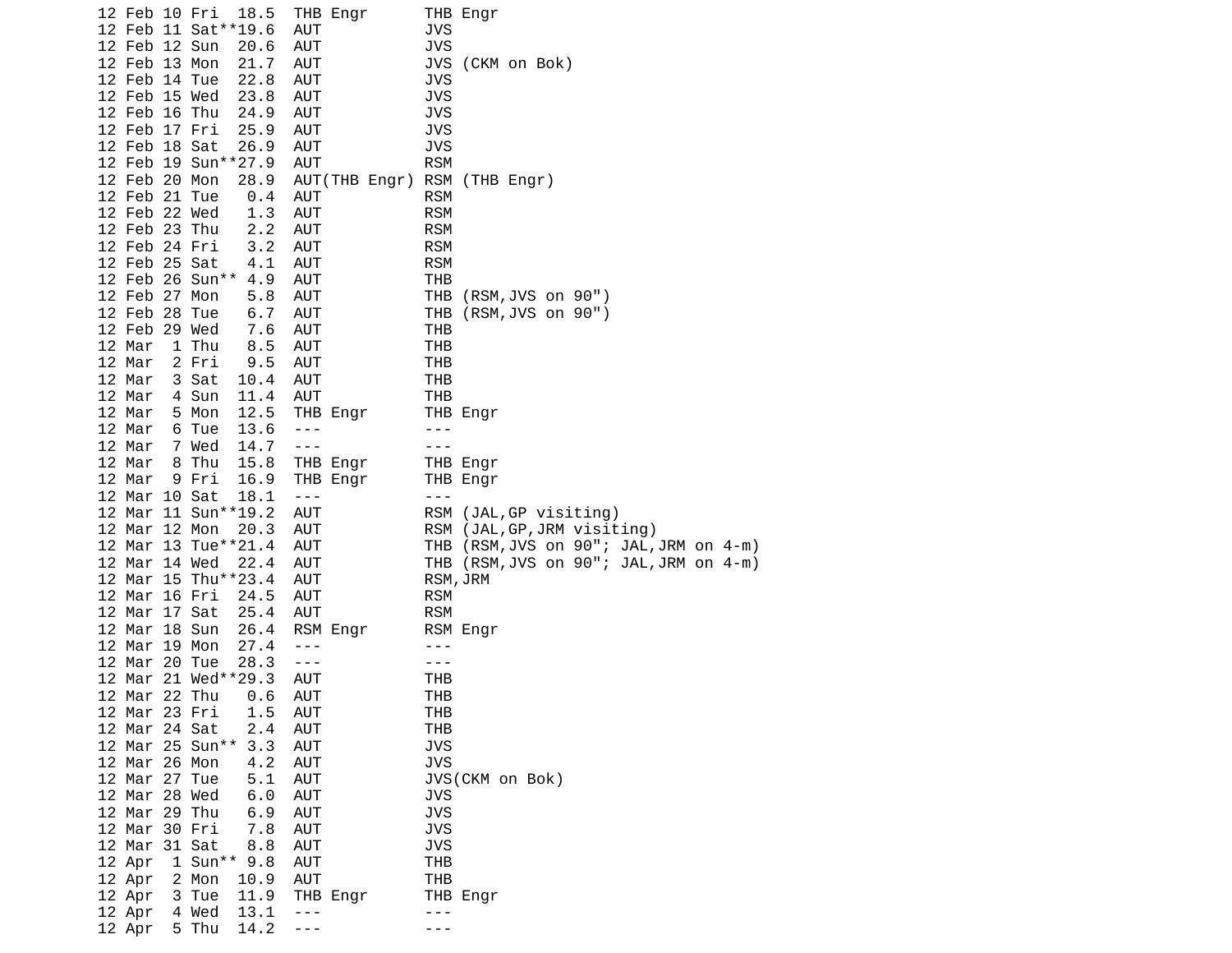|  | 12 Apr                         | 15.4<br>6 Fri                             | $- - - -$                    |                          |                                      |
|--|--------------------------------|-------------------------------------------|------------------------------|--------------------------|--------------------------------------|
|  | 12 Apr 7 Sat                   | 16.5                                      | $- - -$                      |                          |                                      |
|  | 12 Apr 8 Sun                   | 17.7                                      | THB Engr                     |                          | THB Engr                             |
|  |                                | 12 Apr 9 Mon**18.8                        | AUT                          | THB                      |                                      |
|  | 12 Apr 10 Tue                  | 19.9                                      | AUT                          | <b>THB</b>               |                                      |
|  | 12 Apr 11 Wed                  | 21.0                                      | AUT                          | THB                      |                                      |
|  | 12 Apr 12 Thu                  | 22.0                                      | AUT                          | THB                      |                                      |
|  | 12 Apr 13 Fri                  | 23.0                                      | THB Engr                     |                          | THB Engr                             |
|  |                                | 12 Apr 14 Sat ** 24.0                     | AUT                          |                          | JVS (Kari Scotti et al. visited)     |
|  | 12 Apr 15 Sun                  | 25.0                                      | AUT                          | <b>JVS</b>               |                                      |
|  | 12 Apr 16 Mon                  | 25.9                                      | AUT                          | <b>JVS</b>               |                                      |
|  | 12 Apr 17 Tue                  | 26.8                                      | AUT                          | <b>JVS</b>               |                                      |
|  | 12 Apr 18 Wed                  | 27.7                                      | AUT                          | <b>JVS</b>               |                                      |
|  | 12 Apr 19 Thu                  | 28.6                                      | AUT                          | <b>JVS</b>               |                                      |
|  | 12 Apr 20 Fri                  | $\theta$ . $\theta$                       | AUT                          | <b>JVS</b>               |                                      |
|  |                                | 12 Apr 21 Sat** 0.9                       | AUT                          | <b>RSM</b>               |                                      |
|  | 12 Apr 22 Sun                  | 1.8                                       | AUT                          |                          | RSM 06:00-09:00 MST Internet outage. |
|  | 12 Apr 23 Mon                  | 2.7                                       | AUT                          | <b>RSM</b>               |                                      |
|  |                                | 12 Apr 24 Tue                             | AUT                          | <b>RSM</b>               |                                      |
|  | 12 Apr 25 Wed                  | $\begin{array}{c} 3.6 \\ 4.5 \end{array}$ | AUT                          | <b>RSM</b>               |                                      |
|  | 12 Apr 26 Thu                  | 5.4                                       | AUT                          | <b>RSM</b>               |                                      |
|  | 12 Apr 27 Fri                  | 6.3                                       | AUT                          | <b>RSM</b>               |                                      |
|  |                                | 12 Apr 28 Sat** 7.3                       | AUT                          | THB                      |                                      |
|  | 12 Apr 29 Sun                  | 8.3<br>9.3                                | AUT                          |                          | THB (CKM on 61")                     |
|  | 12 Apr 30 Mon                  |                                           | AUT                          | THB                      | Fire alarm test $@$ 1.8-m            |
|  |                                | 12 May 1 Tue<br>10.4                      | AUT                          | THB                      |                                      |
|  | 12 May 2 Wed                   | 11.5                                      | THB Engr                     |                          | THB Engr                             |
|  | 12 May 3 Thu                   | 12.6                                      | $\sim$ $\sim$ $\sim$         | $- - -$                  |                                      |
|  | 12 May 4 Fri                   | 13.8                                      | $- - -$                      |                          |                                      |
|  | 12 May 5 Sat                   | 15.0                                      | $- - -$                      |                          |                                      |
|  | 12 May 6 Sun                   | 16.1                                      |                              |                          |                                      |
|  | 12 May 7 Mon                   | 17.3                                      | $\sim$ $\sim$ $\sim$         | $- - -$                  |                                      |
|  | 12 May 8 Tue                   | 18.4                                      | THB Engr                     |                          | THB Engr                             |
|  | 12 May 9 Wed                   | 19.5                                      | $\sim$ $\sim$ $\sim$         | $- - -$                  |                                      |
|  |                                | 12 May 10 Thu**20.5                       | AUT(THB Engr) RSM (THB Engr) |                          |                                      |
|  | 12 May 11 Fri                  | 21.6                                      | AUT                          | <b>RSM</b>               |                                      |
|  | 12 May 12 Sat                  | 22.5                                      | AUT                          | <b>RSM</b>               |                                      |
|  | 12 May 13 Sun                  | 23.5                                      | AUT                          | <b>RSM</b>               |                                      |
|  | 12 May 14 Mon                  | 24.4                                      | AUT                          | <b>RSM</b>               |                                      |
|  |                                | 12 May 15 Tue**25.4                       | AUT                          | THB                      |                                      |
|  | 12 May 16 Wed                  | 26.3                                      | AUT                          | THB                      |                                      |
|  | 12 May 17 Thu                  | 27.1                                      | AUT                          |                          | THB (CKM on 61")                     |
|  | 12 May 18 Fri                  | 28.0                                      | AUT                          |                          | THB (RSM, JVS on 90")                |
|  | 12 May 19 Sat                  | 28.9                                      | <b>AUT</b>                   | THB                      | (RSM, JVS on 90")                    |
|  |                                | 12 May 20 Sun** 0.3                       | AUT                          | JVS                      |                                      |
|  | 12 May 21 Mon                  | 1.2                                       | AUT                          | <b>JVS</b>               |                                      |
|  | 12 May 22 Tue                  | 2.1                                       | <b>AUT</b>                   | <b>JVS</b>               |                                      |
|  | 12 May 23 Wed                  | 3.0                                       | AUT                          | <b>JVS</b>               |                                      |
|  |                                | 12 May 24 Thu**<br>3.9                    | AUT                          | <b>THB</b>               |                                      |
|  | 12 May 25 Fri                  | 4.9                                       | AUT                          | THB                      |                                      |
|  | 12 May 26 Sat                  | 5.8                                       | <b>AUT</b>                   | <b>THB</b>               |                                      |
|  |                                | 12 May 27 Sun**<br>6.8                    | <b>AUT</b>                   | <b>JVS</b><br><b>JVS</b> |                                      |
|  | 12 May 28 Mon                  | 7.9                                       | <b>AUT</b>                   | <b>JVS</b>               |                                      |
|  | 12 May 29 Tue                  | 8.9                                       | AUT<br>AUT                   | <b>JVS</b>               |                                      |
|  | 12 May 30 Wed<br>12 May 31 Thu | 10.0<br>11.1                              | JVS Engr                     |                          | JVS Engr                             |
|  |                                |                                           |                              |                          |                                      |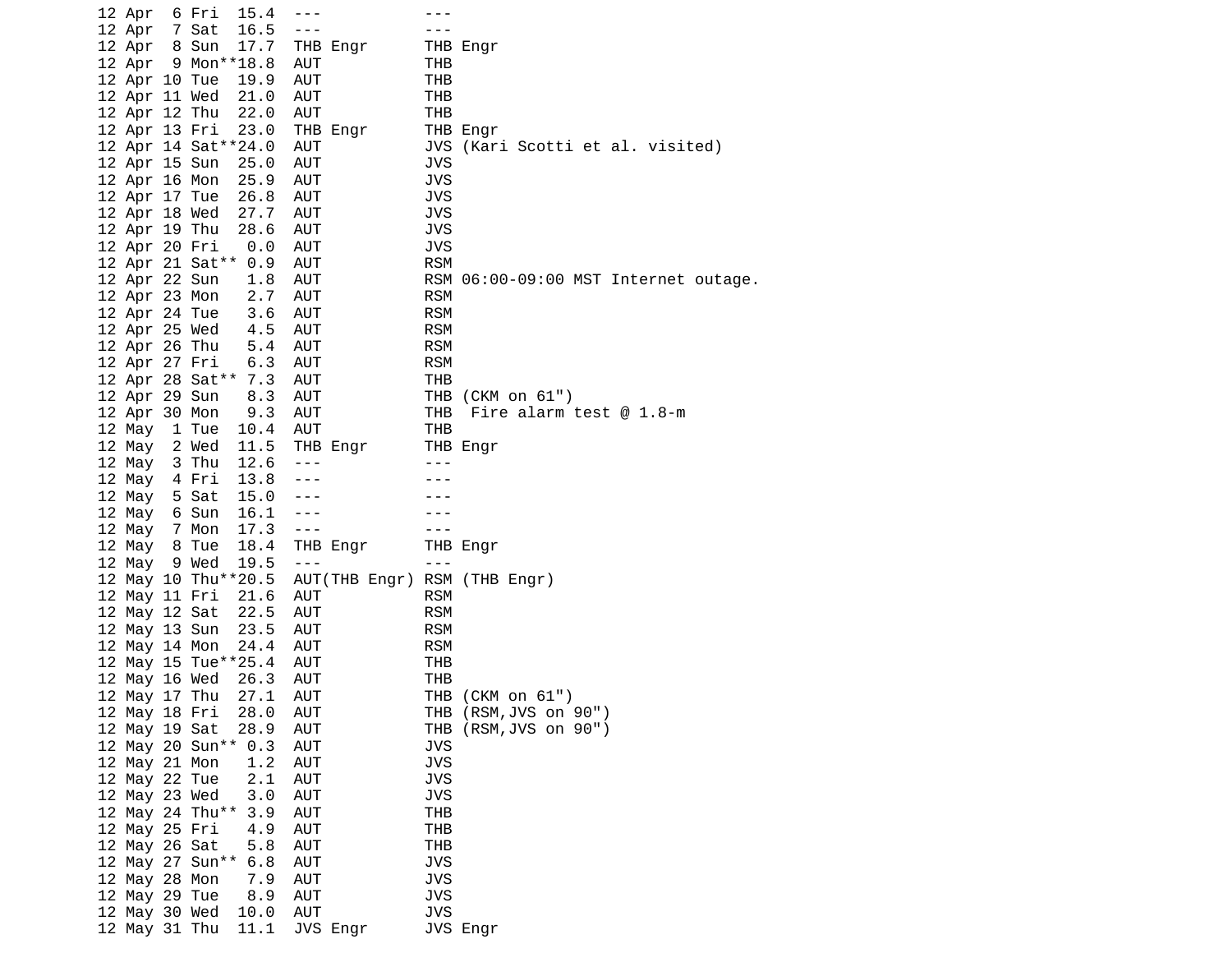| 12.3<br>12 Jun<br>1 Fri |            |                                           |
|-------------------------|------------|-------------------------------------------|
| 12 Jun<br>2 Sat<br>13.4 |            |                                           |
| 12 Jun<br>3 Sun<br>14.6 | ---        |                                           |
| 12 Jun<br>4 Mon<br>15.7 | THB Engr   | THB Engr                                  |
| 12 Jun<br>5 Tue<br>16.9 | $- - -$    |                                           |
|                         |            |                                           |
| 12 Jun<br>6 Wed<br>18.0 | $- - -$    |                                           |
| 12 Jun<br>7 Thu<br>19.0 | $- - -$    |                                           |
| 12 Jun<br>8 Fri**20.1   | <b>AUT</b> | THB                                       |
| 12 Jun<br>9 Sat<br>21.1 | AUT        | THB                                       |
| 12 Jun 10 Sun<br>22.0   | AUT        | THB<br>(JAL arrives on mtn)               |
| 12 Jun 11 Mon<br>23.0   | <b>AUT</b> | THB<br>(RSM, JAL on 90")                  |
| 12 Jun 12 Tue<br>23.9   | <b>AUT</b> | THB<br>(RSM, JAL on 90")                  |
| 12 Jun 13 Wed**24.8     | <b>AUT</b> | <b>RSM</b><br>(THB daytime; JAL 1st half) |
| 12 Jun 14 Thu<br>25.7   | <b>AUT</b> | <b>RSM</b>                                |
| 12 Jun 15 Fri<br>26.5   | <b>AUT</b> | <b>RSM</b>                                |
| 12 Jun 16 Sat<br>27.4   | <b>AUT</b> | <b>RSM</b>                                |
| 12 Jun 17 Sun<br>28.3   | <b>AUT</b> | <b>RSM</b>                                |
| 12 Jun 18 Mon**29.2     | <b>AUT</b> | <b>JVS</b>                                |
|                         |            |                                           |
| 12 Jun 19 Tue<br>0.6    | <b>AUT</b> | <b>JVS</b>                                |
| 12 Jun 20 Wed<br>1.6    | <b>AUT</b> | JVS(CKM on 61")                           |
| 12 Jun 21 Thu<br>2.5    | <b>AUT</b> | JVS                                       |
| 12 Jun 22 Fri**<br>3.5  | AUT        | THB                                       |
| 12 Jun 23 Sat<br>4.5    | $- - -$    | THB                                       |
| 12 Jun 24 Sun<br>5.5    | $- - -$    | THB                                       |
| 12 Jun 25 Mon<br>6.5    |            | <b>THB</b>                                |
| 12 Jun 26 Tue**<br>7.6  |            | JVS                                       |
| 12 Jun 27 Wed<br>8.6    |            | <b>JVS</b>                                |
| 12 Jun 28 Thu<br>9.7    |            | <b>JVS</b>                                |
| 12 Jun 29 Fri<br>10.8   |            | JVS                                       |
| 12 Jun 30 Sat<br>12.0   |            |                                           |
| 12 Jul<br>1 Sun<br>13.1 |            |                                           |
| 12 Jul<br>2 Mon<br>14.2 |            |                                           |
| 12 Jul<br>3 Tue<br>15.4 | ---        |                                           |
| 12 Jul<br>4 Wed<br>16.4 | $- - -$    | - - -                                     |
| 12 Jul<br>5 Thu<br>17.5 | THB Engr   | THB Engr                                  |
| 12 Jul<br>6 Fri<br>18.5 | $- - -$    | - - -                                     |
| 12 Jul<br>7 Sat<br>19.5 |            |                                           |
| 8 Sun<br>20.5<br>12 Jul | $- - -$    | Lightning hit 1.8-m<br>---                |
| 12 Jul<br>9 Mon**21.4   | $- - -$    | THB Engr                                  |
| 12 Jul 10 Tue<br>22.4   | THB Engr   |                                           |
| 12 Jul 11 Wed<br>23.3   | THB Engr   |                                           |
| 12 Jul 12 Thu<br>24.2   | $- - -$    | - - -                                     |
| 12 Jul 13 Fri<br>25.0   |            |                                           |
| 12 Jul 14 Sat<br>25.9   |            |                                           |
| 12 Jul 15 Sun<br>26.8   |            |                                           |
| 12 Jul 16 Mon<br>27.8   |            |                                           |
| 12 Jul 17 Tue<br>28.7   |            |                                           |
| 12 Jul 18 Wed**         |            | <b>JVS</b>                                |
| 0.1                     |            |                                           |
| 12 Jul 19 Thu<br>1.1    |            | <b>JVS</b>                                |
| 12 Jul 20 Fri<br>2.1    |            | - - -                                     |
| 12 Jul 21 Sat<br>3.1    |            |                                           |
| 12 Jul 22 Sun<br>4.1    |            |                                           |
| 12 Jul 23 Mon<br>5.2    |            |                                           |
| 12 Jul 24 Tue<br>6.2    |            |                                           |
| 12 Jul 25 Wed**<br>7.3  |            | <b>RSM</b>                                |
| 12 Jul 26 Thu<br>8.4    |            | <b>RSM</b>                                |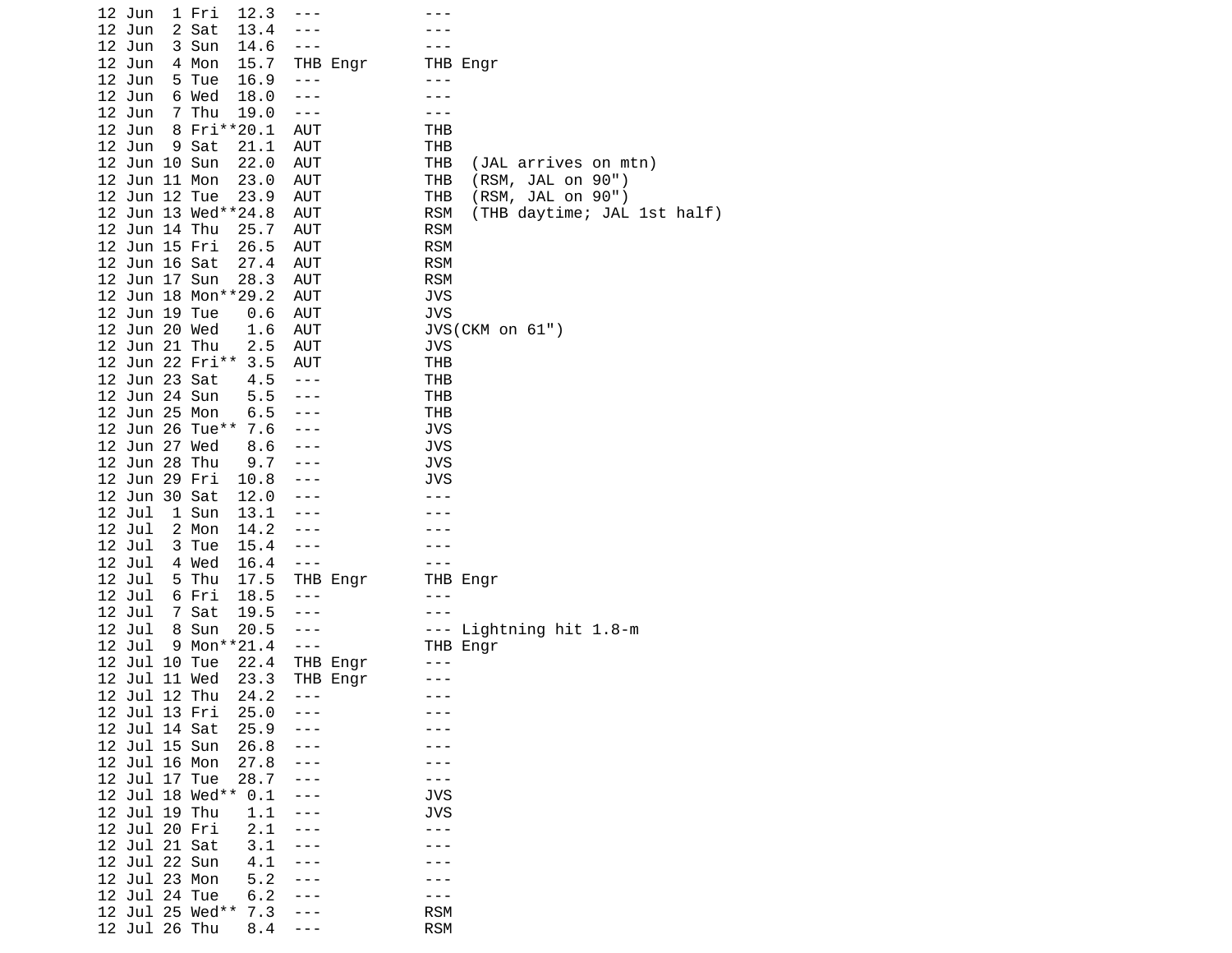| 12 Jul 27 Fri** 9.5                                                 | THB Engr                      | THB                      |
|---------------------------------------------------------------------|-------------------------------|--------------------------|
| 12 Jul 28<br>10.6<br>Sat                                            | THB Engr                      | THB                      |
| 12 <sup>2</sup><br>Jul 29<br>11.7<br>Sun<br>12<br>30<br>12.8<br>Mon | THB Engr                      | THB Engr<br>$- - -$      |
| Jul<br>Jul<br>13.9<br>12<br>31<br>Tue                               | $- - -$<br>$- - -$            |                          |
| 1 Wed<br>14.9<br>12 Aug                                             |                               |                          |
| 12 Aug<br>2 Thu<br>16.0                                             |                               |                          |
| 12 Aug<br>3 Fri<br>17.0                                             |                               |                          |
| 12 Aug<br>18.0<br>4 Sat                                             |                               |                          |
| 5 Sun<br>19.0<br>12 Aug                                             |                               |                          |
| 6 Mon**19.9<br>12 Aug                                               |                               | <b>THB</b>               |
| 12 Aug<br>7 Tue<br>20.8                                             | $\perp$ $\perp$ $\perp$       | <b>THB</b>               |
| 12 Aug<br>8 Wed<br>21.7                                             | $- - -$                       | <b>THB</b>               |
| Thu<br>22.6<br>12 Aug<br>9                                          | <b>AUT</b>                    | <b>THB</b>               |
| 10 Fri**23.5<br>12 Aug                                              | $- - -$                       | <b>JVS</b>               |
| 12 Aug 11 Sat<br>24.4                                               | <b>AUT</b>                    | <b>JVS</b>               |
| 25.3<br>12 Aug 12 Sun                                               | <b>AUT</b>                    | <b>JVS</b>               |
| 12 Aug<br>13<br>Mon<br>26.2                                         | <b>AUT</b>                    | <b>JVS</b>               |
| 27.2<br>12 Aug<br>14 Tue                                            | $- - -$                       | <b>JVS</b>               |
| 28.2<br>15 Wed<br>12 Aug                                            |                               | <b>JVS</b>               |
| 29.2<br>12 Aug<br>16 Thu                                            | $\sim$ $\sim$ $\sim$          | <b>JVS</b>               |
| $\pmb{\circ}$ . 7<br>12 Aug<br>17 Fri<br>18 Sat** 1.7               |                               | <b>JVS</b>               |
| 12 Aug<br>2.8<br>12 Aug                                             | $\frac{1}{2}$ = $\frac{1}{2}$ | <b>RSM</b><br><b>RSM</b> |
| 19 Sun<br>3.9<br>12 Aug 20 Mon                                      | $\omega = \omega$             | <b>RSM</b>               |
| 12 Aug 21 Tue<br>4.9                                                | $\frac{1}{2}$ = $\frac{1}{2}$ | <b>RSM</b>               |
| 22 Wed<br>6.0<br>12 Aug                                             | $\perp$ $\perp$ $\perp$       | <b>RSM</b>               |
| 23 Thu<br>7.1<br>12 Aug                                             | <b>AUT</b>                    | <b>RSM</b>               |
| 24 Fri<br>8.2<br>12 Aug                                             | <b>AUT</b>                    | <b>RSM</b>               |
| 12 Aug 25 Sat** 9.2                                                 | <b>AUT</b>                    | <b>THB</b>               |
| 10.3<br>12 Aug 26 Sun                                               | $\sim$ $\sim$ $\sim$          | THB                      |
| 27<br>Mon<br>11.4<br>12 Aug                                         | $- - -$                       | <b>THB</b>               |
| 28 Tue<br>12.4<br>12 Aug                                            |                               |                          |
| 13.5<br>12 Aug<br>29 Wed                                            |                               |                          |
| 14.5<br>12 Aug<br>30 Thu                                            |                               |                          |
| 12 Aug<br>15.5<br>31 Fri                                            |                               |                          |
| 16.5<br>12 Sep<br>$\mathbf{1}$<br>Sat                               |                               |                          |
| 17.4<br>12 Sep<br>2<br>Sun                                          |                               |                          |
| 12 Sep<br>18.3<br>3<br>Mon                                          | $  -$                         |                          |
| Tue**19.3<br>12 Sep<br>4                                            | <b>AUT</b>                    | THB                      |
| 12 Sep<br>5 Wed<br>20.2                                             | AUT                           | <b>THB</b>               |
| Thu<br>12 Sep<br>6<br>21.0                                          | AUT                           | (CKM on Bok)<br>THB      |
| 7 Fri<br>21.9<br>12 Sep                                             | AUT                           | THB                      |
| 22.8<br>12 Sep<br>8 Sat<br>12 Sep<br>23.7                           | THB Engr                      | THB Engr                 |
| 9 Sun<br>12 Sep 10 Mon<br>24.7                                      |                               | - - -                    |
| 12 Sep 11 Tue<br>25.6                                               |                               |                          |
| 12 Sep 12 Wed**26.6                                                 |                               | <b>RSM</b>               |
| 12 Sep 13 Thu<br>27.6                                               | AUT(THB Engr)                 | RSM (THB Engr)           |
| 12 Sep 14 Fri<br>28.7                                               | <b>AUT</b>                    | RSM(CKM on Bok)          |
| 12 Sep 15 Sat<br>0.2                                                | AUT                           | <b>RSM</b>               |
| 12 Sep 16 Sun**<br>1.3                                              | AUT                           | <b>JVS</b>               |
| 2.4<br>12 Sep 17 Mon                                                | <b>AUT</b>                    | <b>JVS</b>               |
| 12 Sep 18 Tue<br>3.6                                                | <b>AUT</b>                    | <b>JVS</b>               |
| 12 Sep 19 Wed<br>4.7                                                | AUT                           | <b>JVS</b>               |
| 12 Sep 20 Thu<br>5.8                                                | AUT                           | <b>JVS</b>               |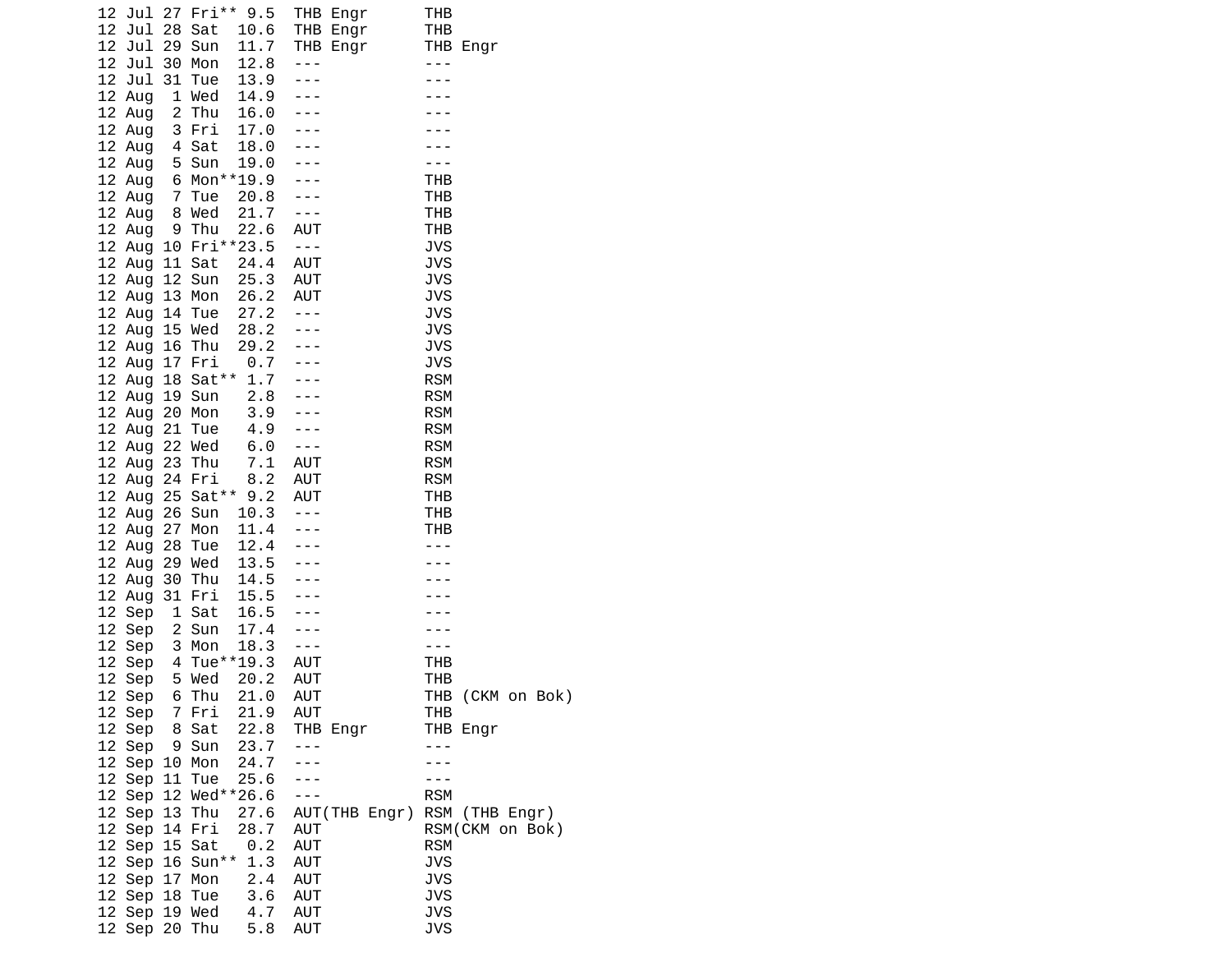| 12 Sep 21 Fri |   |                 | 6.8                 | AUT               | JVS        |                                    |
|---------------|---|-----------------|---------------------|-------------------|------------|------------------------------------|
| 12 Sep 22 Sat |   |                 | 7.9                 | <b>AUT</b>        | <b>JVS</b> | NOAO Employees' Night              |
|               |   | 12 Sep 23 Sun** | 9.0                 | <b>AUT</b>        | THB        |                                    |
| 12 Sep 24 Mon |   |                 | 10.0                | AUT               | <b>THB</b> |                                    |
| 12 Sep 25 Tue |   |                 | 11.0                | THB Engr          |            | THB 2nd half                       |
| 12 Sep 26 Wed |   |                 | 12.0                | THB Engr          |            | THB Engr                           |
| 12 Sep 27 Thu |   |                 | 13.0                | $- - -$           | $- - -$    |                                    |
| 12 Sep 28 Fri |   |                 | 14.0                | ---               |            |                                    |
| 12 Sep 29 Sat |   |                 | 14.9                | ---               |            |                                    |
| 12 Sep 30 Sun |   |                 | 15.9                | $- - -$           |            |                                    |
| 12 Oct        |   | 1 Mon           | 16.8                | $- - -$           |            |                                    |
| 12 Oct        |   | 2 Tue           | 17.7                | THB Engr          |            | THB Engr                           |
| 12 Oct        |   | 3 Wed           | 18.6                | THB Engr          |            | THB Engr                           |
| 12 Oct        |   |                 | 4 Thu**19.5         | AUT               | <b>RSM</b> |                                    |
| 12 Oct        |   | 5 Fri           | 20.3                | <b>AUT</b>        | <b>RSM</b> |                                    |
| 12 Oct        |   | 6 Sat           | 21.2                | AUT               | RSM        | (Vatican astronomers visited site) |
| 12 Oct        |   | 7 Sun           | 22.1                | AUT               | <b>RSM</b> |                                    |
| 12 Oct        |   |                 | 8 Mon**23.1         | <b>AUT</b>        | <b>JVS</b> |                                    |
| 12 Oct        |   | 9 Tue           | 24.0                | AUT               | <b>JVS</b> |                                    |
| 12 Oct 10 Wed |   |                 | 25.0                | <b>AUT</b>        |            | JVS(CKM on 61")                    |
|               |   |                 | 12 Oct 11 Thu**26.0 | AUT               | THB        |                                    |
| 12 Oct 12 Fri |   |                 | 27.1                | <b>AUT</b>        | THB        |                                    |
| 12 Oct 13 Sat |   |                 | 28.2                | AUT               | THB        |                                    |
| 12 Oct 14 Sun |   |                 | 29.3                | <b>AUT</b>        | <b>THB</b> |                                    |
| 12 Oct 15 Mon |   |                 | 0.9                 | <b>AUT</b>        | THB        |                                    |
|               |   | 12 Oct 16 Tue** | 2.1                 | <b>AUT</b>        | <b>JVS</b> |                                    |
| 12 Oct 17 Wed |   |                 | 3.2                 | AUT               | <b>JVS</b> |                                    |
| 12 Oct 18 Thu |   |                 | 4.3                 | <b>AUT</b>        | <b>JVS</b> |                                    |
| 12 Oct 19 Fri |   |                 | 5.4                 | <b>AUT</b>        | <b>JVS</b> |                                    |
| 12 Oct 20 Sat |   |                 | 6.5                 | <b>AUT</b>        | <b>JVS</b> |                                    |
|               |   | 12 Oct 21 Sun** | 7.6                 | AUT               | THB        |                                    |
| 12 Oct 22 Mon |   |                 | 8.6                 | <b>AUT</b>        | <b>THB</b> |                                    |
|               |   |                 | 12 Oct 23 Tue** 9.6 | AUT(THB Engr) RSM |            | (THB Engr)                         |
| 12 Oct 24 Wed |   |                 | 10.6                | AUT               | RSM        | (Tyler Linder of H21/807 visited)  |
| 12 Oct 25 Thu |   |                 | 11.5                | <b>AUT</b>        | <b>RSM</b> |                                    |
| 12 Oct 26 Fri |   |                 | 12.5                | RSM Engr          |            | RSM Engr                           |
| 12 Oct 27 Sat |   |                 | 13.4                | - - -             |            |                                    |
| 12 Oct 28 Sun |   |                 | 14.3                | $- - -$           |            |                                    |
| 12 Oct 29 Mon |   |                 | 15.2                | $- - -$           |            |                                    |
| 12 Oct 30 Tue |   |                 | 16.1                | $- - -$           |            |                                    |
| 12 Oct 31 Wed |   |                 | 17.0                | ---               |            |                                    |
| 12 Nov        |   | 1 Thu           | 17.9                | $- - -$           | $- - -$    |                                    |
| 12 Nov        |   | 2 Fri           | 18.8                | THB Engr          |            | THB (THB Engr)                     |
| 12 Nov        |   |                 | 3 Sat ** 19.6       | AUT               | THB        |                                    |
| 12 Nov        |   | 4 Sun           | 20.5                | AUT               | <b>THB</b> |                                    |
| 12 Nov        |   | 5 Mon           | 21.5                | AUT               | <b>THB</b> |                                    |
| 12 Nov        |   | 6 Tue           | 22.4                | AUT               | <b>THB</b> |                                    |
| 12 Nov        | 7 | Wed             | 23.4                | <b>AUT</b>        | <b>THB</b> |                                    |
| 12 Nov        |   |                 | 8 Thu**24.4         | AUT               | <b>RSM</b> |                                    |
| 12 Nov        |   | 9 Fri           | 25.5                | AUT               | <b>RSM</b> |                                    |
| 12 Nov 10 Sat |   |                 | 26.6                | AUT               | <b>RSM</b> |                                    |
| 12 Nov 11 Sun |   |                 | 27.7                | AUT               | <b>RSM</b> |                                    |
| 12 Nov 12 Mon |   |                 | 28.8                | AUT               | <b>RSM</b> |                                    |
| 12 Nov 13 Tue |   |                 | 0.5                 | <b>AUT</b>        | <b>RSM</b> |                                    |
| 12 Nov 14 Wed |   |                 | 1.6                 | AUT               | <b>RSM</b> |                                    |
| 12 Nov 15 Thu |   |                 | 2.8                 | AUT               | <b>RSM</b> |                                    |
|               |   |                 |                     |                   |            |                                    |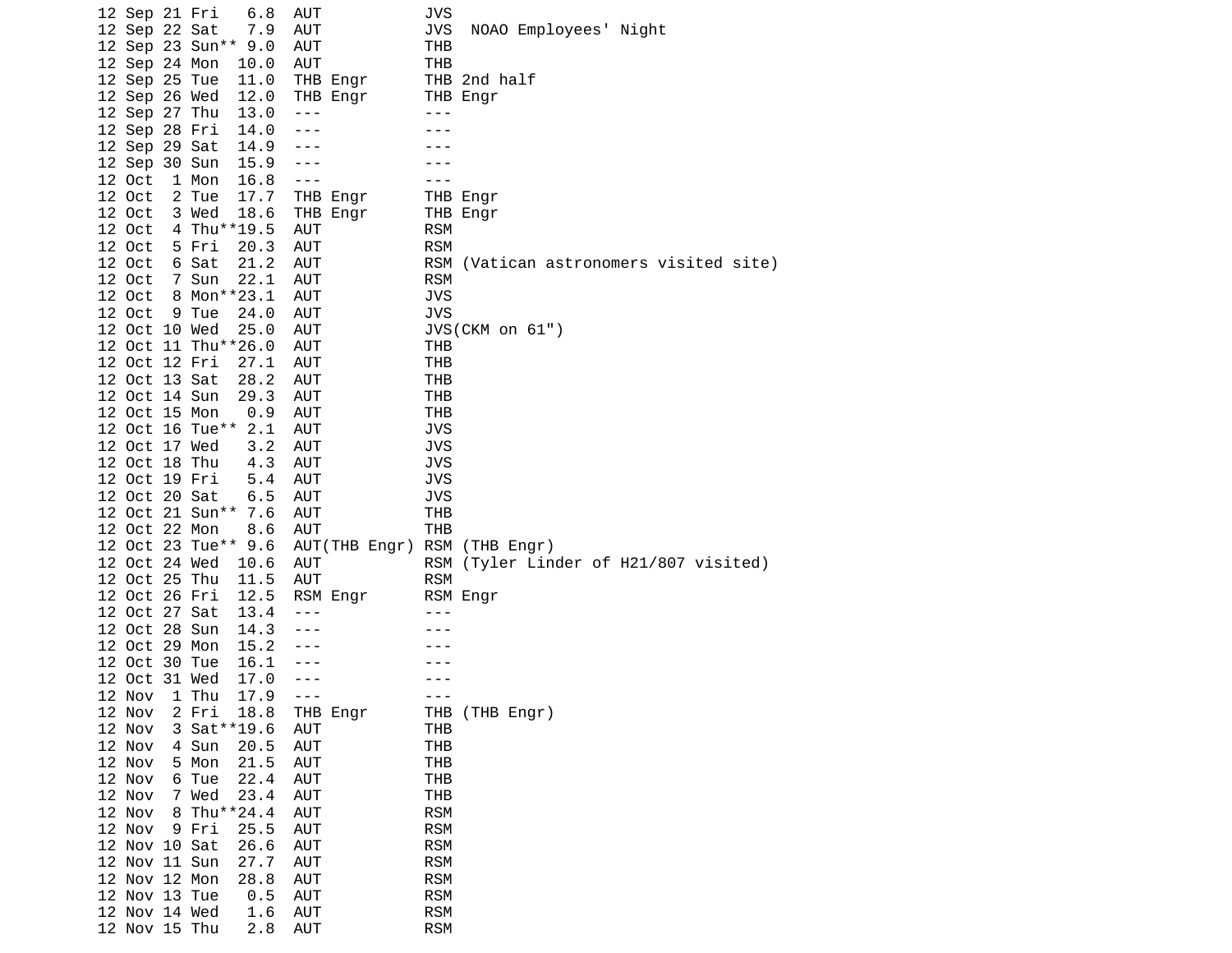|                        | 12 Nov 16 Fri**<br>3.9         | AUT        | (RSM, JVS on 90")<br>THB                                          |
|------------------------|--------------------------------|------------|-------------------------------------------------------------------|
|                        | 12 Nov 17 Sat<br>5.0           | <b>AUT</b> | (RSM, JVS on 90")<br>THB                                          |
|                        | 12 Nov 18 Sun**<br>6.1         | <b>AUT</b> | <b>JVS</b>                                                        |
|                        | 12 Nov 19 Mon<br>7.1           | AUT        | JVS                                                               |
|                        | 12 Nov 20 Tue<br>8.1           | <b>AUT</b> | <b>JVS</b>                                                        |
|                        | 12 Nov 21 Wed<br>9.1           | AUT        | <b>JVS</b>                                                        |
|                        | 12 Nov 22 Thu<br>10.0          | AUT        | JVS                                                               |
|                        | 12 Nov 23 Fri**10.9            | AUT        | THB                                                               |
|                        | 12 Nov 24 Sat<br>11.8          | <b>AUT</b> | <b>THB</b>                                                        |
|                        | 12 Nov 25 Sun<br>12.7          |            | THB Engr                                                          |
|                        |                                | THB Engr   | - - -                                                             |
|                        | 12 Nov 26 Mon<br>13.6          | ---        |                                                                   |
|                        | 12 Nov 27 Tue<br>14.5          |            |                                                                   |
|                        | 12 Nov 28 Wed<br>15.4          |            |                                                                   |
|                        | 12 Nov 29 Thu<br>16.3          |            |                                                                   |
|                        | 12 Nov 30 Fri<br>17.2          |            |                                                                   |
| 12 Dec                 | 1 Sat<br>18.1                  | $- - -$    |                                                                   |
| 12 Dec                 | 2 Sun**19.0                    | THB Engr   | THB Engr                                                          |
| 12 Dec                 | 3 Mon<br>19.9                  | AUT        | THB                                                               |
| 12 Dec                 | 20.8<br>4 Tue                  | <b>AUT</b> | THB                                                               |
| 12 Dec                 | 5 Wed<br>21.8                  | AUT        | THB                                                               |
| 12 Dec                 | 22.8<br>6 Thu                  | <b>AUT</b> | THB                                                               |
| 12 Dec                 | 7 Fri<br>23.8                  | AUT        | THB                                                               |
| 12 Dec                 | 8 Sat ** 24.9                  | <b>AUT</b> | <b>RSM</b>                                                        |
| 12 Dec                 | 9 Sun<br>26.0                  | <b>AUT</b> | <b>RSM</b>                                                        |
|                        | 12 Dec 10 Mon<br>27.2          | <b>AUT</b> | <b>RSM</b>                                                        |
|                        | 12 Dec 11 Tue<br>28.3          | AUT        | RSM<br>(AFT & MNA for 1st 2 hours)                                |
|                        | 12 Dec 12 Wed<br>29.5          | <b>AUT</b> | <b>RSM</b>                                                        |
|                        | 1.1<br>12 Dec 13 Thu           | $- - -$    | <b>RSM</b>                                                        |
|                        | 2.2<br>12 Dec 14 Fri           | ---        | <b>RSM</b>                                                        |
|                        | 3.4<br>12 Dec 15 Sat           | $- - -$    | <b>RSM</b>                                                        |
|                        | 12 Dec 16 Sun**<br>4.5         | $- - -$    | (RSM, JVS on 90")<br>$- - -$                                      |
|                        | 12 Dec 17 Mon<br>5.5           | <b>AUT</b> | (RSM, JVS on 90")<br>THB                                          |
|                        | 12 Dec 18 Tue**<br>6.5         | <b>AUT</b> | <b>JVS</b>                                                        |
|                        | 7.5<br>12 Dec 19 Wed           | AUT        | <b>JVS</b>                                                        |
|                        | 12 Dec 20 Thu<br>8.4           | AUT        | JVS                                                               |
|                        | 12 Dec 21 Fri<br>9.3           | <b>AUT</b> | JVS                                                               |
|                        | 12 Dec 21 Fri<br>9.3           | <b>AUT</b> | <b>JVS</b>                                                        |
|                        | 12 Dec 22 Sat<br>10.2          | AUT        | JVS                                                               |
|                        | 12 Dec 23 Sun<br>11.1          | $- - -$    |                                                                   |
|                        | 12 Dec 24 Mon<br>12.0          |            |                                                                   |
|                        | 12 Dec 25 Tue<br>12.9          |            |                                                                   |
|                        | 13.8<br>12 Dec 26 Wed          | $- - -$    |                                                                   |
|                        | 14.7<br>12 Dec 27 Thu          |            |                                                                   |
|                        | 12 Dec 28 Fri<br>15.6          |            |                                                                   |
|                        | 12 Dec 29 Sat<br>16.5          |            |                                                                   |
|                        | 12 Dec 30 Sun<br>17.4          |            |                                                                   |
|                        | 12 Dec 31 Mon<br>18.3          |            |                                                                   |
| 13 Jan                 | 1 Tue<br>19.3                  | - -        |                                                                   |
| 13 Jan                 | 2 Wed<br>20.3                  | THB Engr   | THB                                                               |
| 13 Jan                 | 3 Thu<br>21.3                  | AUT        | THB                                                               |
| 13<br>Jan              | 4 Fri<br>22.3                  | <b>AUT</b> | THB                                                               |
| 13<br>Jan              | 5 Sat ** 23.3                  | <b>AUT</b> | <b>JVS</b>                                                        |
|                        |                                | <b>AUT</b> | <b>JVS</b>                                                        |
| 13 Jan                 | 6 Sun<br>24.4                  |            |                                                                   |
| 13 Jan                 | 7 Mon**25.5                    | <b>AUT</b> | <b>THB</b><br>(RSM, JVS on 90")                                   |
| 13<br>Jan<br>13<br>Jan | 8 Tue<br>26.7<br>9 Wed<br>27.8 | AUT<br>AUT | <b>THB</b><br>(RSM,JVS on 90")<br><b>THB</b><br>(RSM, JVS on 90") |
|                        |                                |            |                                                                   |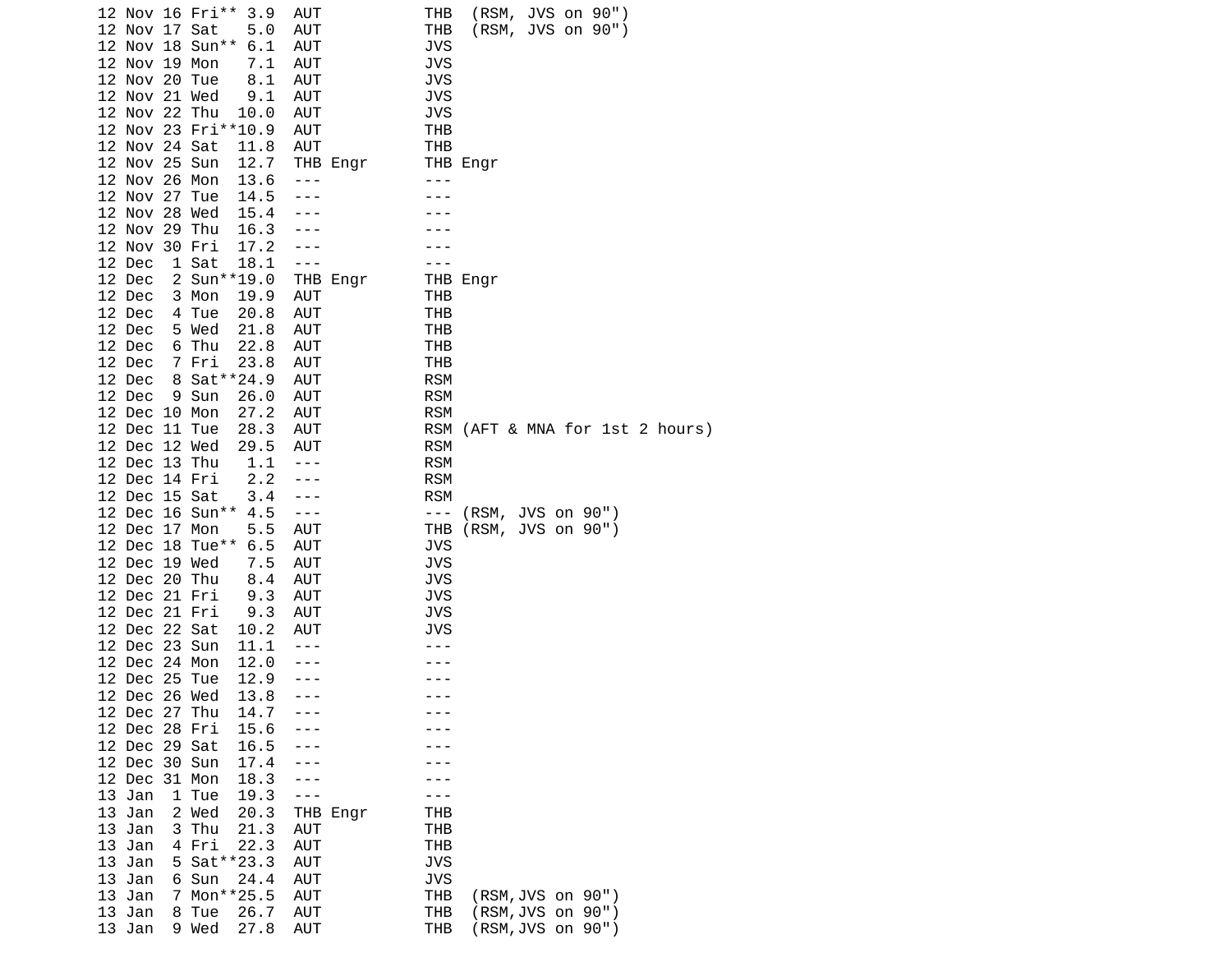| 13 Jan 10 Thu           | 28.9 | ---                     | THB Engr(RSM on 90")               |
|-------------------------|------|-------------------------|------------------------------------|
| 13 Jan 11 Fri**         | 0.6  | $- - -$                 | <b>RSM</b>                         |
| 13 Jan 12 Sat           | 1.7  | $- - -$                 | <b>RSM</b><br>(Ron Mastaler in PM) |
| 13 Jan 13 Sun           | 2.8  | RSM Engr                | RSM Engr                           |
| 13 Jan 14 Mon           | 3.8  | $- - -$                 | RSM<br>Cold: Low temp: -12.8 C     |
| 13 Jan 15 Tue           | 4.8  | $\perp$ $\perp$ $\perp$ | <b>RSM</b>                         |
| 13 Jan 16 Wed**         | 5.8  | <b>AUT</b>              | <b>JVS</b>                         |
| 13 Jan 17 Thu           | 6.8  | <b>AUT</b>              | JVS                                |
| 13 Jan 18 Fri           | 7.7  | AUT                     | <b>JVS</b><br>(CKM on Bok)         |
| 13 Jan 19 Sat           | 8.6  | AUT                     | <b>JVS</b><br>(CKM on Bok)         |
| 13 Jan 20 Sun** 9.5     |      | <b>AUT</b>              | THB                                |
| 13 Jan 21 Mon           | 10.3 | <b>AUT</b>              | THB                                |
| 13 Jan 22 Tue           | 11.2 |                         | THB Engr                           |
| 13 Jan 23 Wed           | 12.1 | THB Engr<br>$- - -$     | $- - -$                            |
| 13 Jan 24 Thu           | 13.0 |                         |                                    |
|                         |      | $- - -$                 |                                    |
| 13 Jan 25 Fri           | 13.9 | $- - -$                 |                                    |
| 13 Jan 26 Sat           | 14.9 |                         |                                    |
| 13 Jan 27 Sun           | 15.8 | ---                     |                                    |
| 13 Jan 28 Mon           | 16.8 | $- - -$                 | $- - -$                            |
| 13 Jan 29 Tue**17.8     |      | THB Engr                | THB Engr                           |
| 13 Jan 30 Wed           | 18.8 | <b>AUT</b>              | THB                                |
| 13 Jan 31 Thu           | 19.8 | <b>AUT</b>              | THB                                |
| 13 Feb<br>1 Fri         | 20.8 | AUT                     | <b>THB</b><br>(CKM on Bok)         |
| 13 Feb<br>2 Sat ** 21.9 |      | <b>AUT</b>              | <b>JVS</b><br>(CKM on Bok)         |
| 13 Feb<br>3 Sun         | 22.9 | AUT                     | JVS                                |
| 13 Feb<br>4 Mon         | 24.0 | AUT                     | <b>JVS</b>                         |
| 13 Feb<br>5 Tue         | 25.1 | <b>AUT</b>              | JVS                                |
| 6 Wed<br>13 Feb         | 26.2 | AUT                     | <b>JVS</b>                         |
| 7 Thu<br>13 Feb         | 27.3 | <b>AUT</b>              | <b>JVS</b>                         |
| 13 Feb<br>8 Fri         | 28.4 | <b>AUT</b>              | <b>JVS</b>                         |
| 13 Feb<br>9 Sat         | 0.0  | <b>AUT</b>              | JVS                                |
| 13 Feb 10 Sun** 1.1     |      | AUT                     | <b>RSM</b>                         |
| 13 Feb 11 Mon           | 2.1  | <b>AUT</b>              | <b>RSM</b>                         |
| 13 Feb 12 Tue           | 3.1  | AUT                     | <b>RSM</b>                         |
| 13 Feb 13 Wed           | 4.1  | <b>AUT</b>              | <b>RSM</b>                         |
| 13 Feb 14 Thu**         | 5.1  | <b>AUT</b>              | <b>THB</b><br>(RSM, JVS on 90")    |
| 13 Feb 15 Fri           | 6.0  | AUT                     | <b>THB</b><br>JVS on 90")<br>(RSM, |
| 13 Feb 16 Sat           | 6.9  | <b>AUT</b>              | <b>THB</b><br>(RSM,<br>JVS on 90") |
| 13 Feb 17 Sun           | 7.8  | <b>AUT</b>              | <b>THB</b><br>(RSM, JVS on 90")    |
| 13 Feb 18 Mon**         | 8.7  | <b>AUT</b>              | <b>RSM</b>                         |
| 13 Feb 19 Tue           | 9.6  | RSM Engr                | RSM Engr                           |
| 13 Feb 20 Wed           | 10.5 | $- - -$                 | $- - -$                            |
| 13 Feb 21 Thu           | 11.4 |                         |                                    |
| 13 Feb 22 Fri           | 12.3 |                         |                                    |
| 13 Feb 23 Sat           | 13.3 |                         |                                    |
| 13 Feb 24 Sun           | 14.2 |                         |                                    |
| 13 Feb 25 Mon           | 15.2 | - - -                   |                                    |
| 13 Feb 26 Tue           | 16.2 | ---                     |                                    |
| 13 Feb 27 Wed           | 17.3 | $- - -$                 |                                    |
| 13 Feb 28 Thu**18.3     |      |                         |                                    |
| 13 Mar<br>1 Fri         |      | THB Engr<br><b>AUT</b>  | THB Engr                           |
|                         | 19.4 |                         | THB                                |
| 2 Sat<br>13 Mar         | 20.4 | <b>AUT</b>              | <b>THB</b>                         |
| 13 Mar<br>3 Sun**21.5   |      | <b>AUT</b>              | <b>JVS</b>                         |
| 13 Mar<br>4 Mon         | 22.6 | <b>AUT</b>              | <b>JVS</b>                         |
| 13 Mar<br>5 Tue         | 23.7 | AUT                     | JVS<br>(CKM on Bok)                |
| 13 Mar<br>6 Wed         | 24.7 | AUT                     | <b>JVS</b>                         |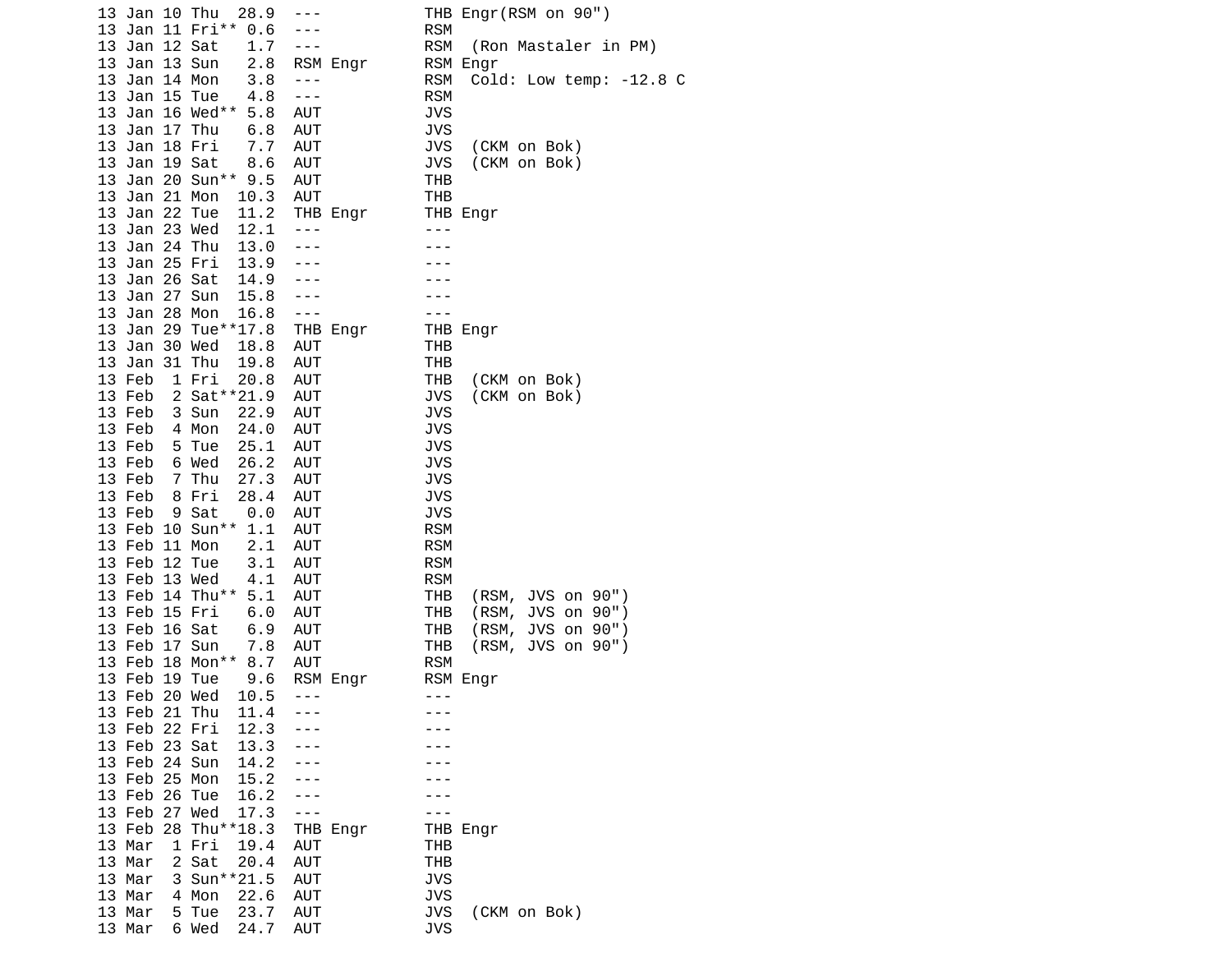| 7 Thu**25.8<br>13 Mar   | AUT            | THB                                         |
|-------------------------|----------------|---------------------------------------------|
| 13 Mar<br>8 Fri<br>26.9 | AUT            | THB                                         |
| 13 Mar<br>9 Sat<br>28.0 | AUT            | <b>THB</b>                                  |
| 13 Mar 10 Sun<br>29.0   | <b>AUT</b>     | THB                                         |
| 13 Mar 11 Mon** 0.5     |                | <b>RSM</b>                                  |
|                         | AUT            |                                             |
| 13 Mar 12 Tue<br>1.5    | AUT            | RSM<br>Saw Marc Buie @ 4-m                  |
| 2.5<br>13 Mar 13 Wed    | AUT            | <b>RSM</b>                                  |
| 13 Mar 14 Thu<br>3.4    | AUT            | <b>RSM</b>                                  |
| 4.3<br>13 Mar 15 Fri    | AUT            | <b>RSM</b>                                  |
| 13 Mar 16 Sat<br>5.2    | AUT            | <b>RSM</b>                                  |
| 13 Mar 17 Sun<br>6.1    | AUT            | <b>RSM</b>                                  |
| 13 Mar 18 Mon** 7.0     | AUT            | THB                                         |
|                         |                | (RSM, JAL, JVS on 4-m)                      |
| 7.9<br>13 Mar 19 Tue    | <b>AUT</b>     | THB<br>(RSM, JAL, JVS on 4-m)               |
| 13 Mar 20 Wed**<br>8.8  | AUT            | JVS (RSM & THB removed Clark tel)           |
| 13 Mar 21 Thu<br>9.7    | AUT            | <b>JVS</b>                                  |
| 13 Mar 22 Fri<br>10.7   | AUT            | <b>JVS</b>                                  |
| 13 Mar 23 Sat<br>11.6   | JVS Engr       | JVS Engr                                    |
| 13 Mar 24 Sun<br>12.6   | $- - -$        | $- - -$                                     |
| 13 Mar 25 Mon<br>13.6   | $- - -$        |                                             |
|                         |                |                                             |
| 13 Mar 26 Tue<br>14.7   | ---            |                                             |
| 13 Mar 27 Wed<br>15.7   | $- - -$        | - - -                                       |
| 13 Mar 28 Thu<br>16.8   | THB Engr       | THB Engr                                    |
| 13 Mar 29 Fri<br>17.9   | $\sim$ $ \sim$ | $- - -$                                     |
| 13 Mar 30 Sat**19.0     | <b>RSM</b>     |                                             |
| 13 Mar 31 Sun<br>20.1   | RSM            | $- - -$                                     |
| 13 Apr<br>1 Mon<br>21.2 | <b>RSM</b>     | THB, MSW, BWL Engr                          |
|                         |                |                                             |
| 13 Apr 2 Tue<br>22.3    | <b>RSM</b>     | $- - -$                                     |
| 23.3<br>13 Apr<br>3 Wed | <b>RSM</b>     |                                             |
| 13 Apr 4 Thu<br>24.4    | <b>RSM</b>     | $- - -$                                     |
| 13 Apr 5 Fri<br>25.4    | AUT            | (THB, MSW, BWL Engr on 1.8-m)<br><b>RSM</b> |
| 13 Apr 6 Sat<br>26.5    | AUT            | <b>RSM</b>                                  |
| 13 Apr 7 Sun**27.5      | AUT            | (RSM, JVS on 90")<br>THB                    |
| 13 Apr 8 Mon<br>28.5    | AUT            | (RSM, JVS, CKM on 90")<br>THB               |
|                         |                |                                             |
| 13 Apr 9 Tue<br>29.4    | AUT            | THB<br>(RSM, JVS, CKM on 90")               |
| 13 Apr 10 Wed<br>0.9    | AUT            | THB<br>(RSM, JVS on 90")                    |
| 13 Apr 11 Thu** 1.8     | AUT            | <b>JVS</b>                                  |
| 2.7<br>13 Apr 12 Fri    | AUT            | <b>JVS</b>                                  |
| 13 Apr 13 Sat<br>3.6    | AUT            | <b>JVS</b>                                  |
| 13 Apr 14 Sun<br>4.5    | AUT            | <b>JVS</b>                                  |
| 13 Apr 15 Mon<br>5.4    | AUT            | <b>JVS</b>                                  |
|                         |                |                                             |
| 6.3<br>13 Apr 16 Tue    | AUT            | JVS<br>(CKM on 61")                         |
| 13 Apr 17 Wed** 7.2     | <b>AUT</b>     | <b>THB</b>                                  |
| 13 Apr 18 Thu<br>8.1    | AUT            | THB                                         |
| 13 Apr 19 Fri<br>9.0    | AUT            | THB                                         |
| 13 Apr 20 Sat<br>10.0   | AUT            | <b>THB</b>                                  |
| 13 Apr 21 Sun<br>11.0   | THB Engr       | THB Engr                                    |
| 13 Apr 22 Mon<br>12.0   |                | $- - -$                                     |
|                         | $- - -$        |                                             |
| 13 Apr 23 Tue<br>13.1   | ---            | --- SOKP power outage                       |
| 14.2<br>13 Apr 24 Wed   |                |                                             |
| 13 Apr 25 Thu<br>15.3   | $- - -$        |                                             |
| 13 Apr 26 Fri<br>16.4   | $- - -$        |                                             |
| 13 Apr 27 Sat<br>17.6   | THB Engr       | THB Engr                                    |
| 13 Apr 28 Sun**18.7     | AUT            | THB                                         |
|                         | AUT            |                                             |
| 13 Apr 29 Mon<br>19.8   |                | THB 12:00 On mtn: Fire alarm test           |
| 13 Apr 30 Tue**20.9     | AUT            | JVS                                         |
| 13 May 1 Wed<br>22.0    | <b>AUT</b>     | <b>JVS</b>                                  |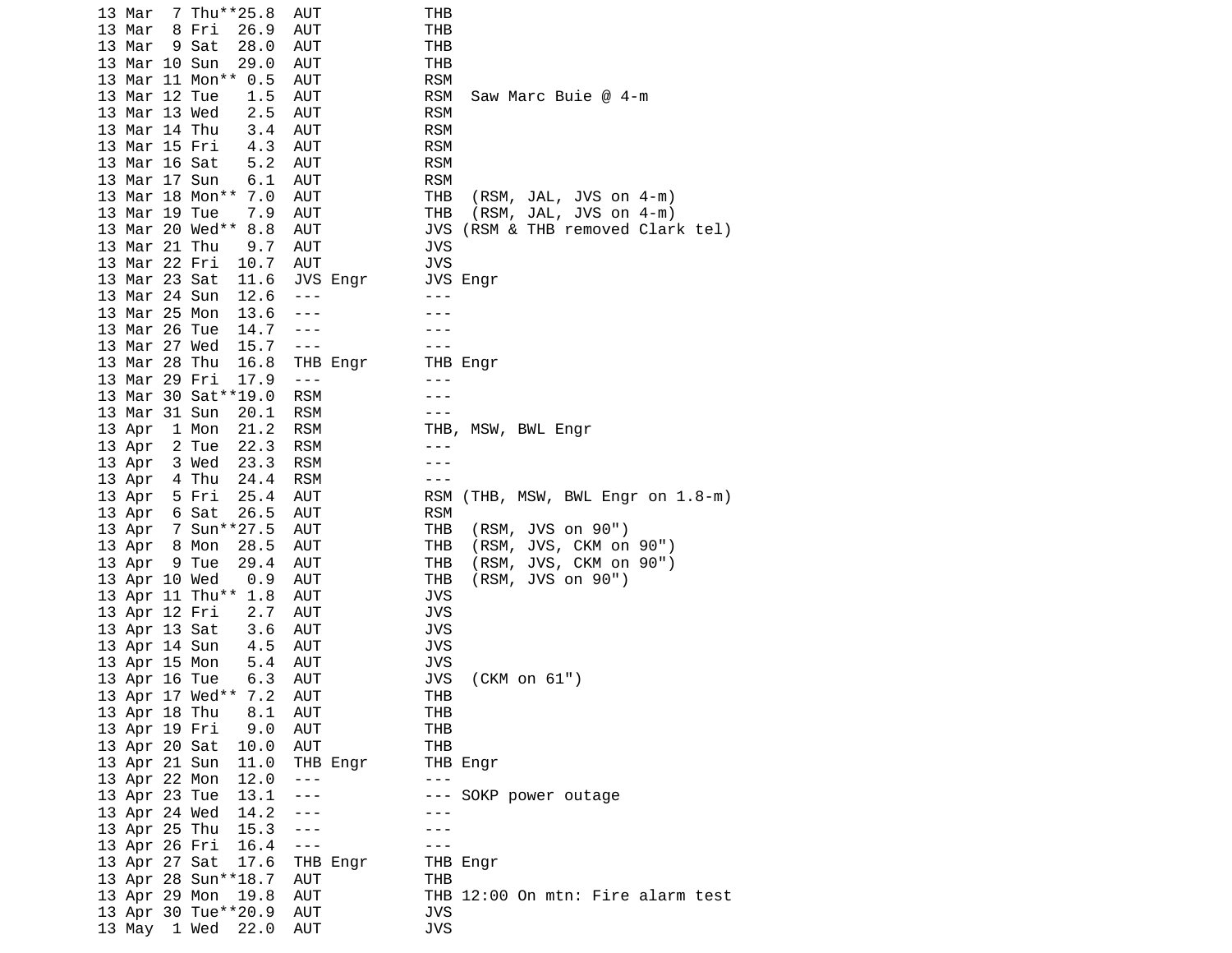|    | 13 May           | 2 Thu           | 23.0<br>3 Fri**24.1 | AUT<br>AUT |          | JVS<br><b>RSM</b> |                                    |
|----|------------------|-----------------|---------------------|------------|----------|-------------------|------------------------------------|
|    | 13 May<br>13 May | 4 Sat           | 25.1                | AUT        |          | <b>RSM</b>        |                                    |
|    | 13 May           | 5 Sun           | 26.0                | AUT        |          | <b>RSM</b>        |                                    |
|    | 13 May           | 6 Mon           | 27.0                | AUT        |          | <b>RSM</b>        |                                    |
|    | 13 May           | 7 Tue           | 28.0                | AUT        |          | <b>RSM</b>        |                                    |
|    | 13 May           | 8 Wed           | 28.9                | <b>AUT</b> |          | <b>RSM</b>        |                                    |
|    | 13 May           | 9 Thu           | 0.3                 | AUT        |          | <b>RSM</b>        |                                    |
|    | 13 May 10 Fri    |                 | 1.2                 | AUT        |          | <b>RSM</b>        |                                    |
|    |                  |                 | 13 May 11 Sat** 2.1 | AUT        |          | <b>THB</b>        |                                    |
|    | 13 May 12 Sun    |                 | 3.0                 | AUT        |          | <b>THB</b>        |                                    |
|    | 13 May 13 Mon    |                 | 3.8                 | AUT        |          | <b>THB</b>        | (CKM on Bok)                       |
|    | 13 May 14 Tue    |                 | 4.7                 | AUT        |          | THB               |                                    |
|    | 13 May 15 Wed    |                 | 5.6                 | AUT        |          | <b>THB</b>        |                                    |
|    |                  |                 | 13 May 16 Thu** 6.6 | <b>AUT</b> |          | <b>JVS</b>        |                                    |
|    | 13 May 17 Fri    |                 | 7.5                 | <b>AUT</b> |          | <b>JVS</b>        |                                    |
|    | 13 May 18 Sat    |                 | 8.5                 | AUT        |          | <b>JVS</b>        |                                    |
|    | 13 May 19 Sun    |                 | 9.4                 | AUT        |          | JVS               |                                    |
|    | 13 May 20 Mon    |                 | 10.5                | AUT        |          | <b>JVS</b>        |                                    |
|    | 13 May 21 Tue    |                 | 11.5                |            | JVS Engr |                   | JVS Engr                           |
|    | 13 May 22 Wed    |                 | 12.6                | - - -      |          | - - -             |                                    |
|    | 13 May 23 Thu    |                 | 13.8                | - - -      |          |                   |                                    |
|    | 13 May 24 Fri    |                 | 14.9                | ---        |          |                   |                                    |
|    | 13 May 25 Sat    |                 | 16.1                | ---        |          |                   |                                    |
|    | 13 May 26 Sun    |                 | 17.2                | $  -$      |          | - - -             |                                    |
|    | 13 May 27 Mon    |                 | 18.4                |            | THB Engr |                   | THB Engr                           |
|    | 13 May 28 Tue    |                 | 19.5                | AUT        |          | THB               |                                    |
|    | 13 May 29 Wed    |                 | 20.6                | AUT        |          | THB               |                                    |
|    | 13 May 30 Thu    |                 | 21.7                | AUT        |          | THB               |                                    |
|    |                  |                 | 13 May 31 Fri**22.7 | <b>AUT</b> |          | <b>JVS</b>        |                                    |
|    | 13 Jun           | 1 Sat           | 23.7                | AUT        |          | JVS               |                                    |
|    | 13 Jun           | 2 Sun           | 24.6                | AUT        |          | JVS               | (CKM on 61")                       |
|    | 13 Jun           | 3 Mon           | 25.6                | AUT        |          | <b>JVS</b>        |                                    |
|    | 13 Jun           |                 | 4 Tue**26.5         | AUT        |          | <b>RSM</b>        |                                    |
|    | 13 Jun           | 5 Wed           | 27.4                | AUT        |          | <b>RSM</b>        |                                    |
|    | 13 Jun           | 6 Thu           | 28.3                | AUT        |          | <b>RSM</b>        |                                    |
|    | 13 Jun           | 7 Fri           | 29.2                | AUT        |          | <b>RSM</b>        |                                    |
|    | 13 Jun           |                 | 8 Sat** 0.6         | AUT        |          | <b>THB</b>        | (RSM, JVS, JAL on 90")             |
|    | 13 Jun           | 9 Sun           | 1.5                 | <b>AUT</b> |          | THB               | (RSM, JVS, JAL on 90")             |
|    | 13 Jun 10 Mon    |                 | 2.4                 | AUT        |          | THB               | (RSM, JVS, CKM, JAL on 90")        |
| 13 | Jun 11 Tue       |                 | 3.3                 | AUT        |          | THB               | JVS, CKM on 90"; RSM & JAL on 4-m) |
|    | 13 Jun 12 Wed    |                 | 4.2                 | AUT        |          | <b>THB</b>        | RSM, JAL, JVS on 4-m)              |
|    |                  |                 | 13 Jun 13 Thu** 5.1 | AUT        |          | <b>RSM</b>        |                                    |
|    | 13 Jun 14 Fri    |                 | 6.0                 | AUT        |          | <b>RSM</b>        |                                    |
|    | 13 Jun 15 Sat    |                 | 7.0                 | <b>AUT</b> |          | <b>RSM</b>        |                                    |
|    |                  | 13 Jun 16 Sun** | 8.0                 | AUT        |          | <b>JVS</b>        |                                    |
|    | 13 Jun 17 Mon    |                 | 9.0                 | AUT        |          | <b>JVS</b>        |                                    |
|    | 13 Jun 18 Tue    |                 | 10.0                | AUT        |          | <b>JVS</b>        |                                    |
|    | 13 Jun 19 Wed    |                 | 11.1                |            | THB Engr |                   | THB Engr                           |
|    | 13 Jun 20 Thu    |                 | 12.2                | - - -      |          |                   |                                    |
|    | 13 Jun 21 Fri    |                 | 13.4                |            |          |                   |                                    |
|    | 13 Jun 22 Sat    |                 | 14.6                |            |          |                   |                                    |
|    | 13 Jun 23 Sun    |                 | 15.7                |            |          |                   |                                    |
|    | 13 Jun 24 Mon    |                 | 16.9                |            |          |                   |                                    |
|    | 13 Jun 25 Tue    |                 | 18.0                | ---        |          |                   |                                    |
|    | 13 Jun 26 Wed    |                 | 19.2                | AUT        |          | THB               |                                    |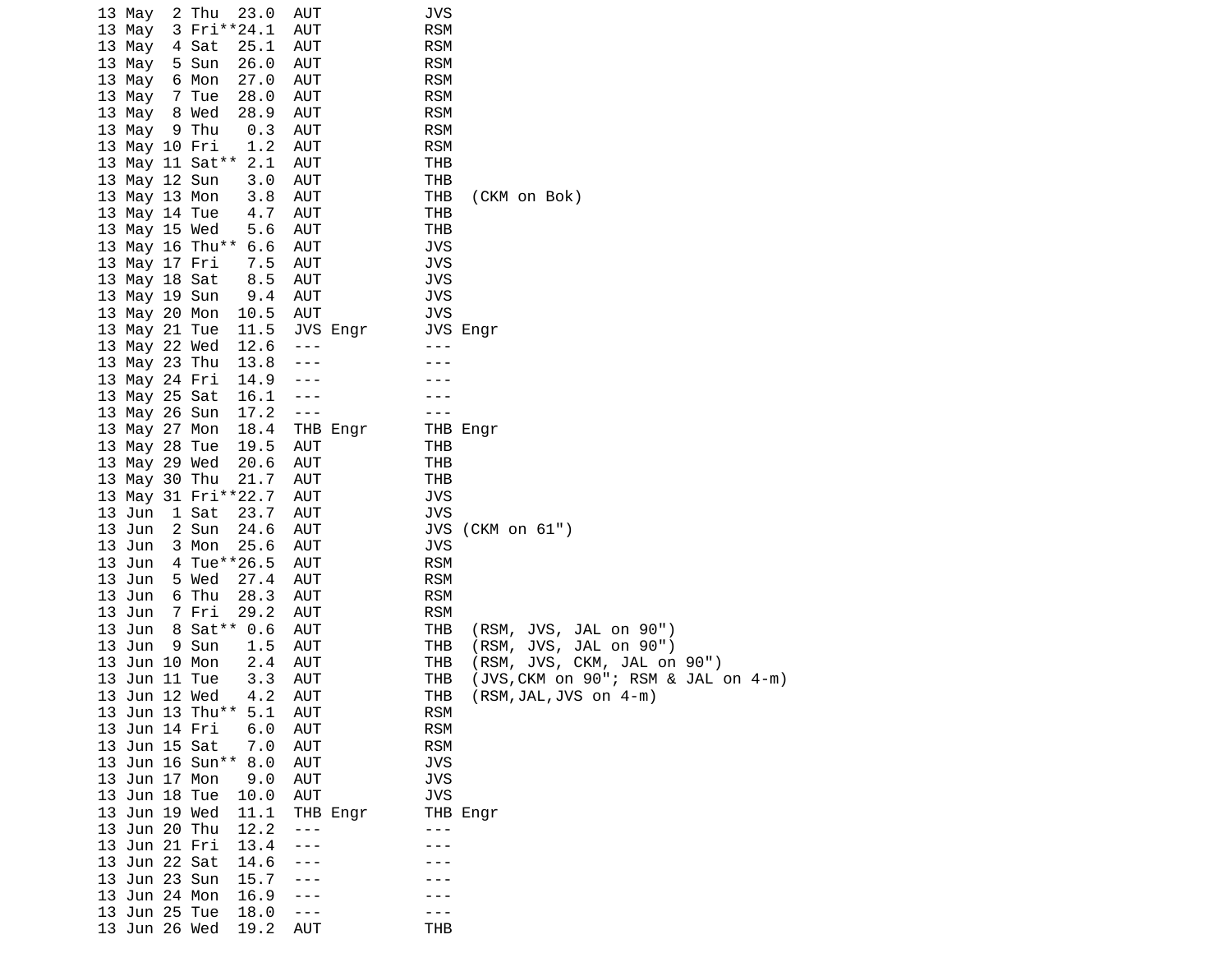| 13 Jun 27 Thu                  |                | 20.2                | AUT                                       | THB                      |                              |  |
|--------------------------------|----------------|---------------------|-------------------------------------------|--------------------------|------------------------------|--|
| 13 Jun 28 Fri<br>13 Jun 29 Sat |                | 21.3<br>22.3        | AUT                                       | <b>THB</b>               |                              |  |
| 13 Jun 30 Sun**23.2            |                |                     | AUT<br>AUT                                | THB<br><b>JVS</b>        |                              |  |
| 13 Jul                         | 1 Mon          | 24.1                | <b>AUT</b>                                | <b>JVS</b>               |                              |  |
| 13 Jul                         | 2 Tue          | 25.1                | AUT                                       | <b>JVS</b>               |                              |  |
| 13 Jul                         | 3 Wed          | 26.0                | AUT                                       | <b>JVS</b>               |                              |  |
| 13 Jul                         | 4 Thu          | 26.9                | AUT                                       | <b>JVS</b>               |                              |  |
| 13 Jul<br>13 Jul               |                | 5 Fri**27.8         | AUT<br><b>AUT</b>                         | <b>THB</b><br><b>THB</b> |                              |  |
| 13 Jul                         | 6 Sat<br>7 Sun | 28.6<br>0.0         | AUT                                       | <b>THB</b>               |                              |  |
| 13 Jul                         | 8 Mon          | 0.9                 | AUT                                       | <b>THB</b>               |                              |  |
| 13 Jul                         |                | 9 Tue** 1.8         | $\sim$ $\sim$ $\sim$                      | <b>RSM</b>               |                              |  |
| 13 Jul 10 Wed                  |                | 2.7                 |                                           | <b>RSM</b>               |                              |  |
| 13 Jul 11 Thu                  |                | 3.7                 |                                           | <b>RSM</b>               |                              |  |
| 13 Jul 12 Fri<br>13 Jul 13 Sat |                | 4.6<br>5.6          | $\sim$ $\sim$ $\sim$<br>$\omega = \omega$ | <b>RSM</b><br>$- - -$    |                              |  |
| 13 Jul 14 Sun** 6.5            |                |                     | AUT                                       | <b>JVS</b>               |                              |  |
| 13 Jul 15 Mon                  |                | 7.6                 | AUT                                       | <b>JVS</b>               |                              |  |
| 13 Jul 16 Tue                  |                | 8.6                 | AUT                                       | <b>JVS</b>               |                              |  |
| 13 Jul 17 Wed                  |                | 9.7                 | AUT                                       | <b>JVS</b>               |                              |  |
| 13 Jul 18 Thu                  |                | 10.8                | AUT                                       | <b>JVS</b>               |                              |  |
| 13 Jul 19 Fri<br>13 Jul 20 Sat |                | 11.9<br>13.1        | $\sim$ $\sim$ $\sim$                      |                          |                              |  |
| 13 Jul 21 Sun                  |                | 14.2                | $\omega \rightarrow \omega$               |                          |                              |  |
| 13 Jul 22 Mon                  |                | 15.4                |                                           |                          |                              |  |
| 13 Jul 23 Tue                  |                | 16.6                | $\omega = \omega$                         |                          |                              |  |
| 13 Jul 24 Wed                  |                | 17.7                | $\sim$ $\sim$ $\sim$                      |                          |                              |  |
| 13 Jul 25 Thu**18.7            |                |                     | $\sim$ $\sim$ $\sim$                      | <b>THB</b>               |                              |  |
| 13 Jul 26 Fri<br>13 Jul 27 Sat |                | 19.8<br>20.8        | AUT<br>AUT                                | <b>THB</b><br><b>THB</b> |                              |  |
| 13 Jul 28 Sun                  |                | 21.7                | <b>AUT</b>                                | <b>THB</b>               |                              |  |
| 13 Jul 29 Mon**22.7            |                |                     | <b>AUT</b>                                | <b>JVS</b>               |                              |  |
| 13 Jul 30 Tue                  |                | 23.6                | AUT (THB Engr)                            | <b>JVS</b>               |                              |  |
| 13 Jul 31 Wed                  |                | 24.5                | <b>AUT</b>                                | <b>JVS</b>               |                              |  |
| 13 Aug                         | 1 Thu          | 25.4<br>2 Fri**26.3 | AUT<br>AUT                                | <b>JVS</b><br><b>THB</b> |                              |  |
| 13 Aug<br>13 Aug               | 3 Sat          | 27.2                | AUT                                       | <b>THB</b>               |                              |  |
| 13 Aug                         | 4 Sun          | 28.1                | AUT                                       | <b>THB</b>               |                              |  |
| 13 Aug                         | 5 Mon          | 29.0                | <b>AUT</b>                                | <b>THB</b>               |                              |  |
| 13 Aug                         |                | 6 Tue** 0.4         | <b>AUT</b>                                | <b>JVS</b>               |                              |  |
| 13 Aug 7 Wed                   |                | 1.3 AUT             |                                           | <b>JVS</b>               |                              |  |
| 13 Aug 8 Thu<br>13 Aug  9 Fri  |                | 2.3<br>3.2          | AUT<br>AUT                                | JVS<br><b>JVS</b>        |                              |  |
| 13 Aug 10 Sat** 4.2            |                |                     | AUT                                       | <b>RSM</b>               |                              |  |
| 13 Aug 11 Sun                  |                | 5.2                 | <b>AUT</b>                                | <b>RSM</b>               |                              |  |
| 13 Aug 12 Mon                  |                | 6.2                 | AUT                                       | <b>RSM</b>               |                              |  |
| 13 Aug 13 Tue                  |                | 7.2                 | <b>AUT</b>                                | <b>RSM</b>               |                              |  |
| 13 Aug 14 Wed                  |                | 8.3 ---<br>9.4 ---  |                                           | ---                      |                              |  |
| 13 Aug 15 Thu<br>13 Aug 16 Fri |                | $10.5 - -$          |                                           |                          |                              |  |
| 13 Aug 17 Sat                  |                | 11.6 ---            |                                           |                          |                              |  |
| 13 Aug 18 Sun                  |                | 12.8                |                                           |                          |                              |  |
| 13 Aug 19 Mon                  |                | 13.9                |                                           |                          | THB, RSM, JVS washed mirror. |  |
| 13 Aug 20 Tue                  |                | 15.0                |                                           | - - -                    |                              |  |
| 13 Aug 21 Wed                  |                | 16.1                | $- - -$                                   | - - -                    |                              |  |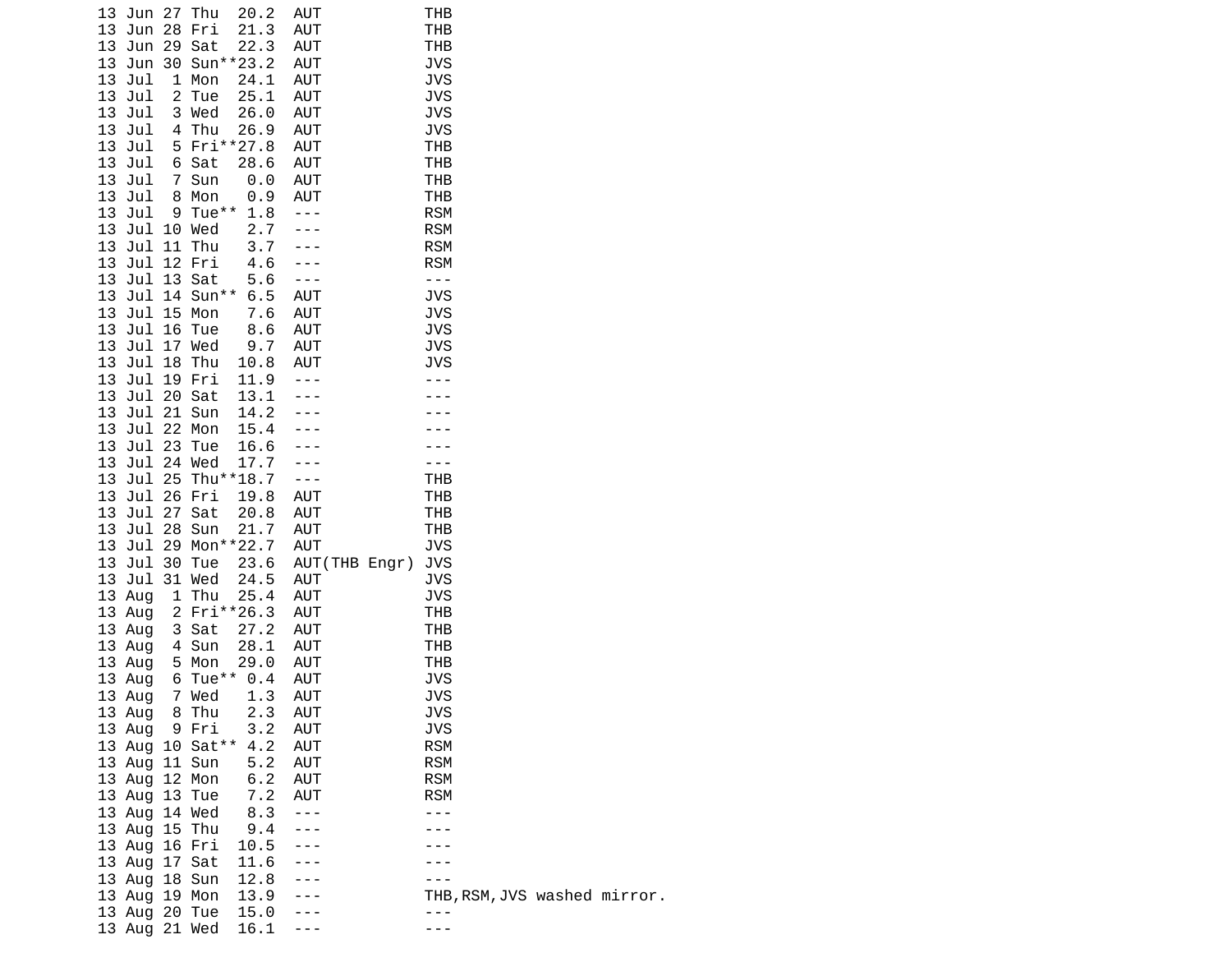| 13 Aug 22 Thu<br>17.2    | ---        | - - -                                     |
|--------------------------|------------|-------------------------------------------|
| 13 Aug 23 Fri<br>18.2    | ---        |                                           |
| 13 Aug 24 Sat<br>19.2    | ---        |                                           |
| 13 Aug 25 Sun<br>20.2    | $- - -$    |                                           |
| 13 Aug 26 Mon<br>21.2    | $- - -$    | ---                                       |
| 13 Aug 27 Tue<br>22.1    | ---        | THB                                       |
| 23.0                     |            | $- - -$                                   |
| 13 Aug 28 Wed            | ---        |                                           |
| 13 Aug 29 Thu<br>23.9    | ---        |                                           |
| 13 Aug 30 Fri<br>24.8    | $- - -$    | ---                                       |
| 13 Aug 31 Sat<br>25.7    | $- - -$    | <b>RSM</b>                                |
| 13 Sep<br>1 Sun<br>26.6  | AUT        | <b>RSM</b>                                |
| 2 Mon**27.5<br>13 Sep    | AUT        | THB                                       |
| 13 Sep<br>3 Tue<br>28.4  | <b>AUT</b> | THB                                       |
| 13 Sep<br>4 Wed<br>29.4  | <b>AUT</b> | THB                                       |
| 13 Sep<br>5 Thu<br>0.8   | AUT        | THB                                       |
| 6 Fri<br>13 Sep<br>1.8   | AUT        | THB                                       |
| 13 Sep<br>7 Sat<br>2.8   | $- - -$    | ---                                       |
| 3.8<br>13 Sep<br>8 Sun   | $- - -$    | $- - -$                                   |
| 4.8<br>13 Sep 9 Mon      |            | ** Lightning hit** KPNO generator offline |
|                          |            |                                           |
| 13 Sep 10 Tue<br>5.9     | THB Engr   | THB Engr (CKM on 61") Generator in manual |
| 13 Sep 11 Wed** 7.0      | AUT        | <b>JVS</b>                                |
| 13 Sep 12 Thu<br>8.0     | AUT        | <b>JVS</b>                                |
| 9.1<br>13 Sep 13 Fri     | AUT        | <b>JVS</b>                                |
| 13 Sep 14 Sat<br>10.2    | <b>AUT</b> | <b>JVS</b>                                |
| 13 Sep 15 Sun<br>11.3    | JVS Engr   | JVS Engr                                  |
| 13 Sep 16 Mon<br>12.4    | $- - -$    | $- - -$                                   |
| 13 Sep 17 Tue<br>13.5    | $- - -$    | THB Engr prep for extraction              |
| 13 Sep 18 Wed<br>14.6    | $- - -$    | THB Engr prep for extraction              |
| 13 Sep 19 Thu<br>15.7    | $- - -$    | THB Engr prep for extraction              |
| 13 Sep 20 Fri<br>16.7    | THB Engr   | THB, MSW, BWL, RSM, JVS extract mirror    |
| 13 Sep 21 Sat<br>17.7    | $- - -$    | $- - -$                                   |
| 13 Sep 22 Sun**18.6      | <b>JVS</b> | $- - -$                                   |
| 13 Sep 23 Mon<br>19.6    | <b>JVS</b> | THB, MSW, BWL deliver mirror              |
| 13 Sep 24 Tue<br>20.5    | <b>JVS</b> | $- - -$                                   |
| 13 Sep 25 Wed<br>21.4    | <b>JVS</b> |                                           |
| 13 Sep 26 Thu<br>22.3    | <b>JVS</b> | 1.8-m mirror aluminized<br>$- - -$        |
| 13 Sep 27 Fri<br>23.2    | <b>JVS</b> | THB, MSW, BWL returned mirror to mtn      |
|                          | <b>JVS</b> | $- - -$                                   |
| 13 Sep 28 Sat<br>24.1    |            |                                           |
| 13 Sep 29 Sun<br>25.0    | <b>JVS</b> | $- - -$                                   |
| 13 Sep 30 Mon**25.9      | THB        | THB, MSW, BWL, RSM install mirror         |
| 13 Oct<br>1 Tue<br>26.9  | THB        | THB Engr                                  |
| 2 Wed<br>13 Oct<br>27.8  | AUT        | THB<br>1.8-m mirror recollimated          |
| 13 Oct<br>28.8<br>3 Thu  | AUT        | THB                                       |
| 4 Fri**<br>13 Oct<br>0.3 | <b>AUT</b> | <b>RSM</b>                                |
| 13 Oct<br>5 Sat<br>1.3   | <b>AUT</b> | <b>RSM</b>                                |
| 13 Oct<br>6 Sun<br>2.4   | <b>AUT</b> | <b>RSM</b>                                |
| 13 Oct<br>7 Mon<br>3.4   | <b>AUT</b> | <b>RSM</b>                                |
| 13 Oct<br>8 Tue<br>4.5   | <b>AUT</b> | <b>RSM</b>                                |
| 13 Oct<br>9 Wed<br>5.6   | AUT        | <b>RSM</b>                                |
| 13 Oct 10 Thu<br>6.7     | <b>AUT</b> | <b>RSM</b>                                |
| 13 Oct 11 Fri**<br>7.8   | <b>AUT</b> | THB (RSM, JVS on 4-m)                     |
| 13 Oct 12 Sat<br>8.8     | <b>AUT</b> | $(RSM, JVS$ on $4-m$ )<br>THB             |
| 13 Oct 13 Sun**<br>9.9   | <b>AUT</b> | <b>RSM</b>                                |
| 13 Oct 14 Mon<br>11.0    | AUT        | <b>RSM</b>                                |
| 13 Oct 15 Tue<br>12.0    |            | ---                                       |
|                          | $- - -$    |                                           |
| 13 Oct 16 Wed<br>13.1    | - - -      | - - -                                     |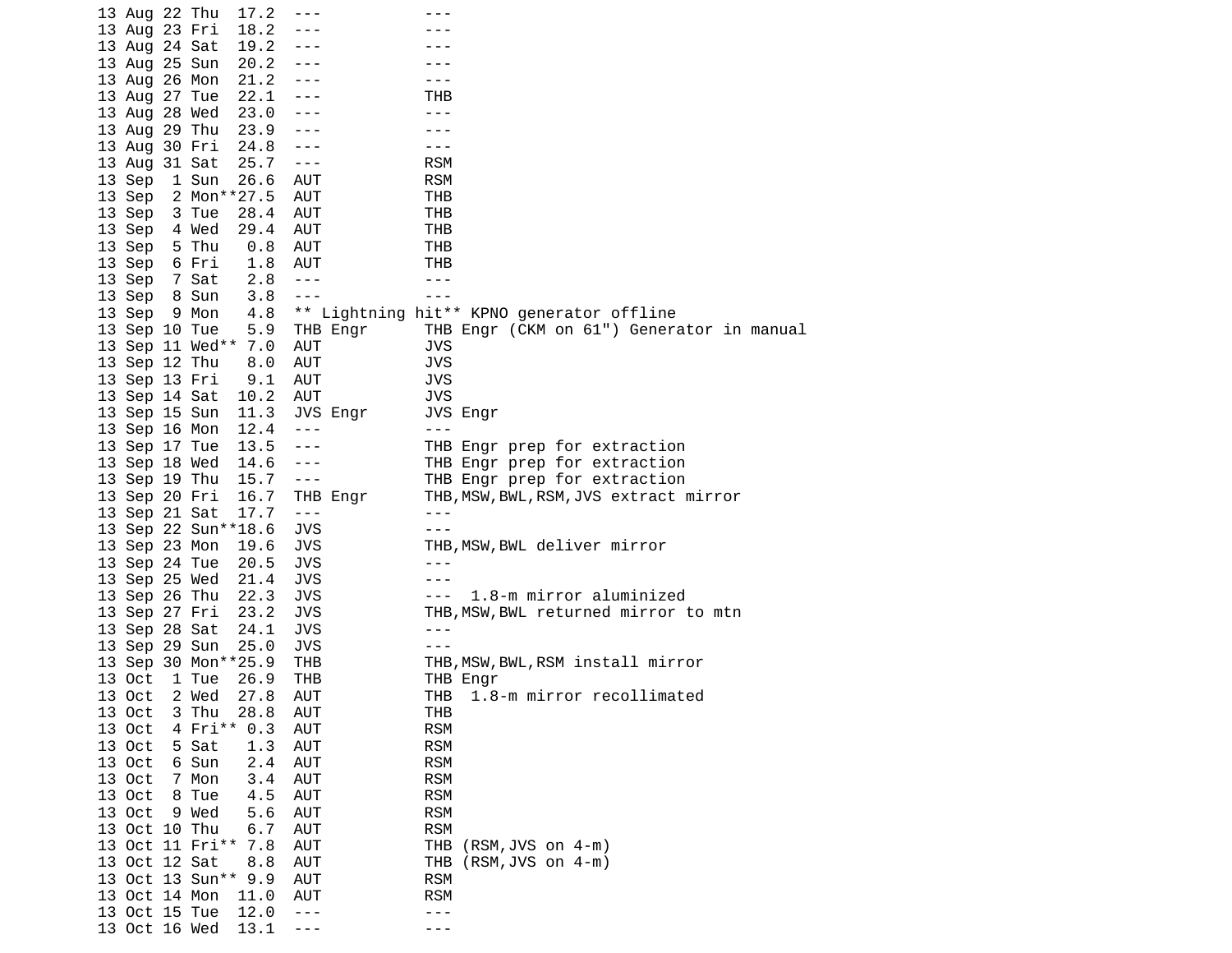|        | 13 Oct 17 Thu | 14.1                |               |                                           |
|--------|---------------|---------------------|---------------|-------------------------------------------|
|        | 13 Oct 18 Fri | 15.1                |               |                                           |
|        | 13 Oct 19 Sat | 16.1                |               |                                           |
|        | 13 Oct 20 Sun | 17.0                | ---           |                                           |
|        | 13 Oct 21 Mon | 17.9                | THB Engr      | THB Engr                                  |
|        |               | 13 Oct 22 Tue**18.9 |               |                                           |
|        |               |                     | AUT           | THB                                       |
|        | 13 Oct 23 Wed | 19.8                | <b>AUT</b>    | THB                                       |
|        | 13 Oct 24 Thu | 20.7                | <b>AUT</b>    | THB                                       |
|        | 13 Oct 25 Fri | 21.5                | <b>AUT</b>    | <b>THB</b>                                |
|        |               | 13 Oct 26 Sat**22.4 | AUT           | <b>JVS</b>                                |
|        | 13 Oct 27 Sun | 23.3                | <b>AUT</b>    | <b>JVS</b>                                |
|        | 13 Oct 28 Mon | 24.3                | <b>AUT</b>    | JVS                                       |
|        | 13 Oct 29 Tue | 25.2                | <b>AUT</b>    | <b>JVS</b>                                |
|        | 13 Oct 30 Wed | 26.2                | <b>AUT</b>    | JVS Mtn data & phones out 10:00-15:00 MST |
|        | 13 Oct 31 Thu | 27.2                | AUT           | <b>JVS</b>                                |
|        |               |                     |               |                                           |
| 13 Nov |               | 1 Fri<br>28.2       | AUT           | JVS RAM starts work                       |
| 13 Nov |               | 2 Sat<br>29.3       | <b>AUT</b>    | <b>JVS</b>                                |
| 13 Nov |               | 3 Sun** 0.8         | <b>AUT</b>    | <b>RSM</b>                                |
| 13 Nov |               | 4 Mon<br>1.9        | AUT           | <b>RSM</b>                                |
| 13 Nov |               | 3.1<br>5 Tue        | <b>AUT</b>    | <b>RSM</b>                                |
| 13 Nov |               | 6 Wed<br>4.2        | <b>AUT</b>    | RSM 11-13 MST phones out                  |
| 13 Nov |               | 7 Thu<br>5.3        | <b>AUT</b>    | <b>RSM</b>                                |
| 13 Nov |               | 8 Fri<br>6.4        | <b>AUT</b>    | <b>RSM</b>                                |
| 13 Nov |               | 9 Sat<br>7.5        | AUT           | RSM, RAM                                  |
|        |               | 13 Nov 10 Sun**     |               |                                           |
|        |               | 8.5                 | <b>AUT</b>    | THB, RAM                                  |
|        | 13 Nov 11 Mon | 9.5                 | <b>AUT</b>    | THB, RAM                                  |
|        | 13 Nov 12 Tue | 10.6                | AUT           | THB, RAM                                  |
|        | 13 Nov 13 Wed | 11.6                | THB, RAM Engr | THB, RAM Engr                             |
|        | 13 Nov 14 Thu | 12.5                | $- - -$       |                                           |
|        | 13 Nov 15 Fri | 13.5                | $- - -$       |                                           |
|        | 13 Nov 16 Sat | 14.5                |               |                                           |
|        | 13 Nov 17 Sun | 15.4                | - - -         |                                           |
|        | 13 Nov 18 Mon | 16.3                |               |                                           |
|        | 13 Nov 19 Tue | 17.2                |               |                                           |
|        | 13 Nov 20 Wed | 18.1                | ---           |                                           |
|        |               |                     |               | Road slow; R.Green etal. visit<br>---     |
|        | 13 Nov 21 Thu | 19.0                | ---           | KittPk road slow<br>- - -                 |
|        | 13 Nov 22 Fri | 19.9                | $- - -$       |                                           |
|        | 13 Nov 23 Sat | 20.8                | $- - -$       |                                           |
|        |               | 13 Nov 24 Sun**21.7 | THB Engr      | THB                                       |
|        | 13 Nov 25 Mon | 22.6                | <b>AUT</b>    | THB, RAM                                  |
|        | 13 Nov 26 Tue | 23.5                | <b>AUT</b>    | THB, RAM                                  |
|        |               | 13 Nov 27 Wed**24.5 | AUT           | <b>RSM</b>                                |
|        | 13 Nov 28 Thu | 25.5                | AUT           | <b>RSM</b>                                |
|        | 13 Nov 29 Fri | 26.6                | <b>AUT</b>    | <b>RSM</b>                                |
|        | 13 Nov 30 Sat | 27.6                | <b>AUT</b>    | <b>RSM</b>                                |
| 13 Dec |               | 1 Sun<br>28.7       | <b>AUT</b>    | <b>RSM</b>                                |
|        |               |                     |               |                                           |
| 13 Dec |               | 2 Mon**<br>0.3      | <b>AUT</b>    | <b>THB</b>                                |
| 13 Dec |               | 3 Tue<br>1.5        | <b>AUT</b>    | Spitzer obs of 2008 VN<br>THB, RAM        |
| 13 Dec |               | 4 Wed<br>2.6        | AUT           | THB, RAM                                  |
| 13 Dec |               | 5 Thu<br>3.8        | <b>AUT</b>    | THB, RAM                                  |
| 13 Dec |               | $6$ Fri**<br>4.9    | AUT           | JVS, RAM                                  |
| 13 Dec |               | 7 Sat<br>6.0        | <b>AUT</b>    | JVS                                       |
| 13 Dec |               | 8 Sun<br>7.0        | <b>AUT</b>    | <b>JVS</b>                                |
| 13 Dec |               | 9 Mon<br>8.1        | AUT           | <b>JVS</b>                                |
|        | 13 Dec 10 Tue | 9.1                 | <b>NFG</b>    | <b>JVS</b>                                |
|        | 13 Dec 11 Wed | 10.1                | <b>NFG</b>    | JVS Power off @end                        |
|        |               |                     |               |                                           |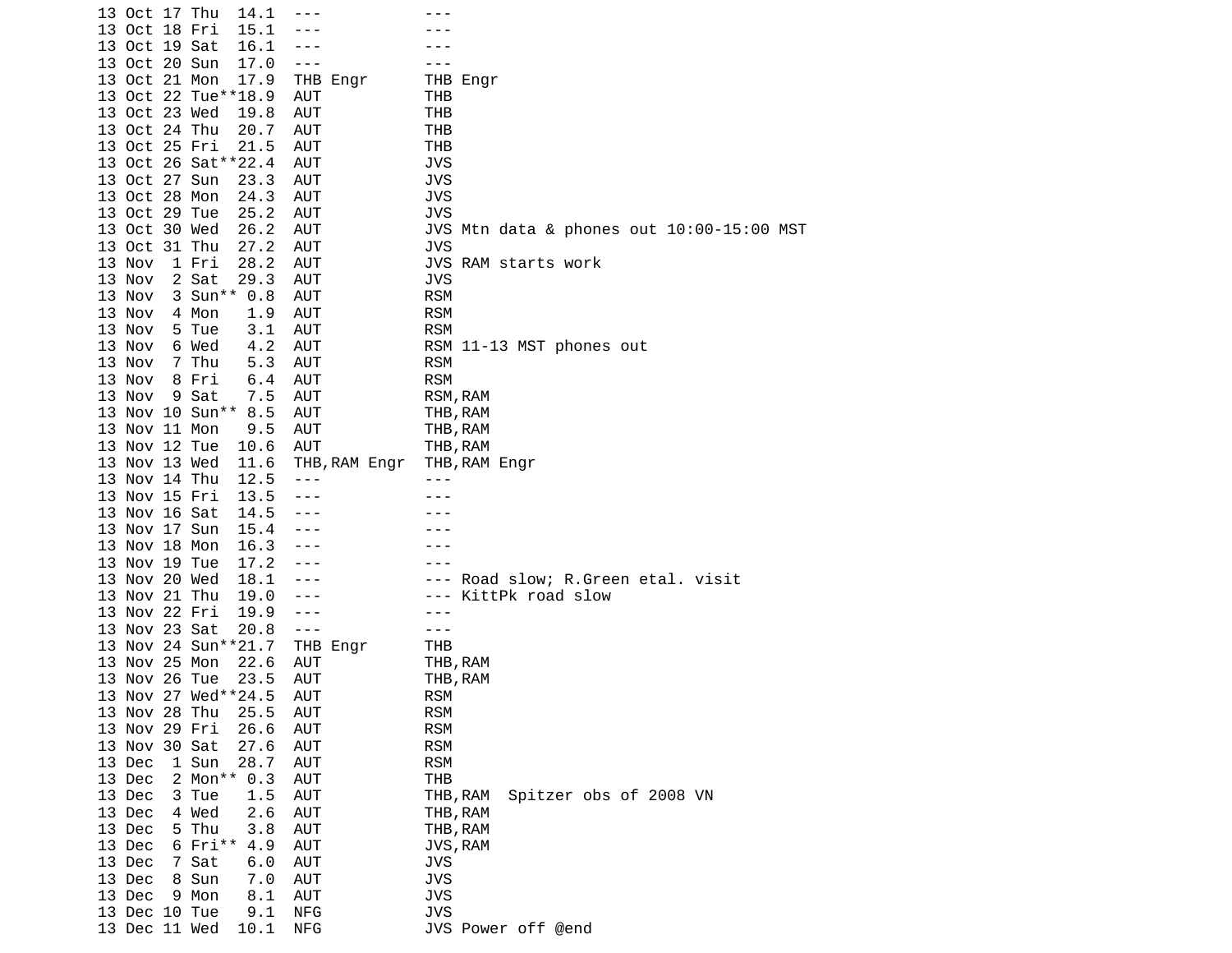| 13 Dec 12 Thu<br>11.0      | ---           | Power off<br>---                     |
|----------------------------|---------------|--------------------------------------|
| 13 Dec 13 Fri<br>11.9      |               | Road closure<br>- - -                |
| 13 Dec 14 Sat<br>12.9      |               |                                      |
| 13 Dec 15 Sun<br>13.8      |               |                                      |
| 14.7<br>13 Dec 16 Mon      |               |                                      |
| 13 Dec 17 Tue<br>15.6      |               |                                      |
| 13 Dec 18 Wed<br>16.5      |               |                                      |
| 13 Dec 19 Thu<br>17.4      | ---           |                                      |
|                            |               |                                      |
| 13 Dec 20 Fri**18.3        | THB, RAM Engr | THB, RAM Engr                        |
| 13 Dec 21 Sat<br>19.2      | AUT           | THB                                  |
| 13 Dec 22 Sun<br>20.1      | <b>AUT</b>    | THB                                  |
| 13 Dec 23 Mon**21.0        | AUT           | JVS<br>(CKM on Bok)                  |
| 13 Dec 24 Tue<br>21.9      | <b>AUT</b>    | JVS<br>$(RAM-m)$                     |
| 13 Dec 25 Wed<br>22.9      | AUT           | JVS                                  |
| 13 Dec 26 Thu**23.8        | AUT           | THB                                  |
| 13 Dec 27 Fri<br>24.9      | AUT           | THB                                  |
| 13 Dec 28 Sat<br>25.9      | AUT           | THB                                  |
| 13 Dec 29 Sun<br>27.0      | <b>AUT</b>    | THB                                  |
| 13 Dec 30 Mon<br>28.2      | <b>AUT</b>    | THB, RAM                             |
| 13 Dec 31 Tue<br>29.3      | <b>AUT</b>    | THB, RAM $(RSM, JVS 4-m; JAL(r))$    |
| 14 Jan<br>1 Wed<br>1.0     | AUT           | THB, RAM $(RSM, JVS 4-m; JAL(r))$    |
| 2 Thu** 2.2<br>14 Jan      | AUT           | RAM (RSM, JVS, CKM 90"; JAL(r))      |
| 14 Jan<br>3.3<br>3 Fri     | AUT           | RAM (RSM, JVS, CKM on 90"; JAL(r))   |
| 4 Sat<br>4.4<br>14 Jan     | AUT           | RAM, RSM                             |
| 5 Sun<br>5.5<br>14 Jan     | AUT           | RAM, RSM                             |
| 14 Jan<br>6 Mon<br>6.5     | AUT           | RAM, RSM                             |
| 7 Tue**<br>14 Jan<br>7.5   | AUT           | <b>RSM</b>                           |
| 8.5<br>14 Jan<br>8 Wed     | <b>AUT</b>    | <b>RSM</b>                           |
| $9$ Thu**<br>14 Jan<br>9.5 | AUT           | <b>JVS</b>                           |
| 14 Jan 10 Fri              | AUT           | JVS                                  |
| 10.4<br>14 Jan 11 Sat      | $- - -$       |                                      |
| 11.3                       |               |                                      |
| 14 Jan 12 Sun<br>12.2      | ---           |                                      |
| 13.1<br>14 Jan 13 Mon      |               |                                      |
| 14 Jan 14 Tue<br>14.0      |               |                                      |
| 14 Jan 15 Wed<br>14.9      |               |                                      |
| 14 Jan 16 Thu<br>15.8      | $- - -$       |                                      |
| 14 Jan 17 Fri<br>16.6      | THB Engr      | THB Engr                             |
| 14 Jan 18 Sat<br>17.5      | $- - -$       | - - -                                |
| 14 Jan 19 Sun<br>18.5      | $- - -$       |                                      |
| 14 Jan 19 Sun<br>18.5      | $- - -$       |                                      |
| 14 Jan 20 Mon**19.4        | AUT           | (RAM, THB Engr)<br>THB               |
| 14 Jan 21 Tue**20.3        | AUT           | <b>RSM</b>                           |
| 21.3<br>14 Jan 22 Wed      | AUT           | <b>RSM</b>                           |
| 14 Jan 23 Thu<br>22.2      | AUT           | <b>RSM</b>                           |
| 14 Jan 24 Fri**23.2        | AUT           | RAM<br>$(RSM, JVS, JAL$ on $4-m)$    |
| 14 Jan 25 Sat<br>24.3      | AUT           | $(RSM, JVS, JAL$ on $4-m)$<br>RAM    |
| 14 Jan 26 Sun<br>25.4      | <b>AUT</b>    | [RSM, JAL, THB on mtn]<br>RAM        |
| 14 Jan 27 Mon<br>26.5      | AUT           | [RSM, JAL, THB on mtn]<br><b>RAM</b> |
| 14 Jan 28 Tue<br>27.7      | AUT           | RAM<br>[RSM, JAL, THB on mtn]        |
| 14 Jan 29 Wed<br>28.8      | AUT           | <b>RAM</b><br>(RSM, JAL, JVS on 90") |
| 14 Jan 30 Thu<br>0.5       | AUT           | <b>RAM</b><br>(RSM, JAL, JVS on 90") |
| 14 Jan 31 Fri**<br>1.6     | <b>AUT</b>    | <b>THB</b>                           |
| 14 Feb<br>1 Sat<br>2.8     | AUT           | THB $(RAM-m)$                        |
| 14 Feb<br>2 Sun<br>3.9     | <b>AUT</b>    | THB                                  |
| 4.9<br>14 Feb<br>3 Mon     | AUT           | THB                                  |
| 14 Feb<br>4 Tue<br>5.9     | AUT           | THB                                  |
|                            |               |                                      |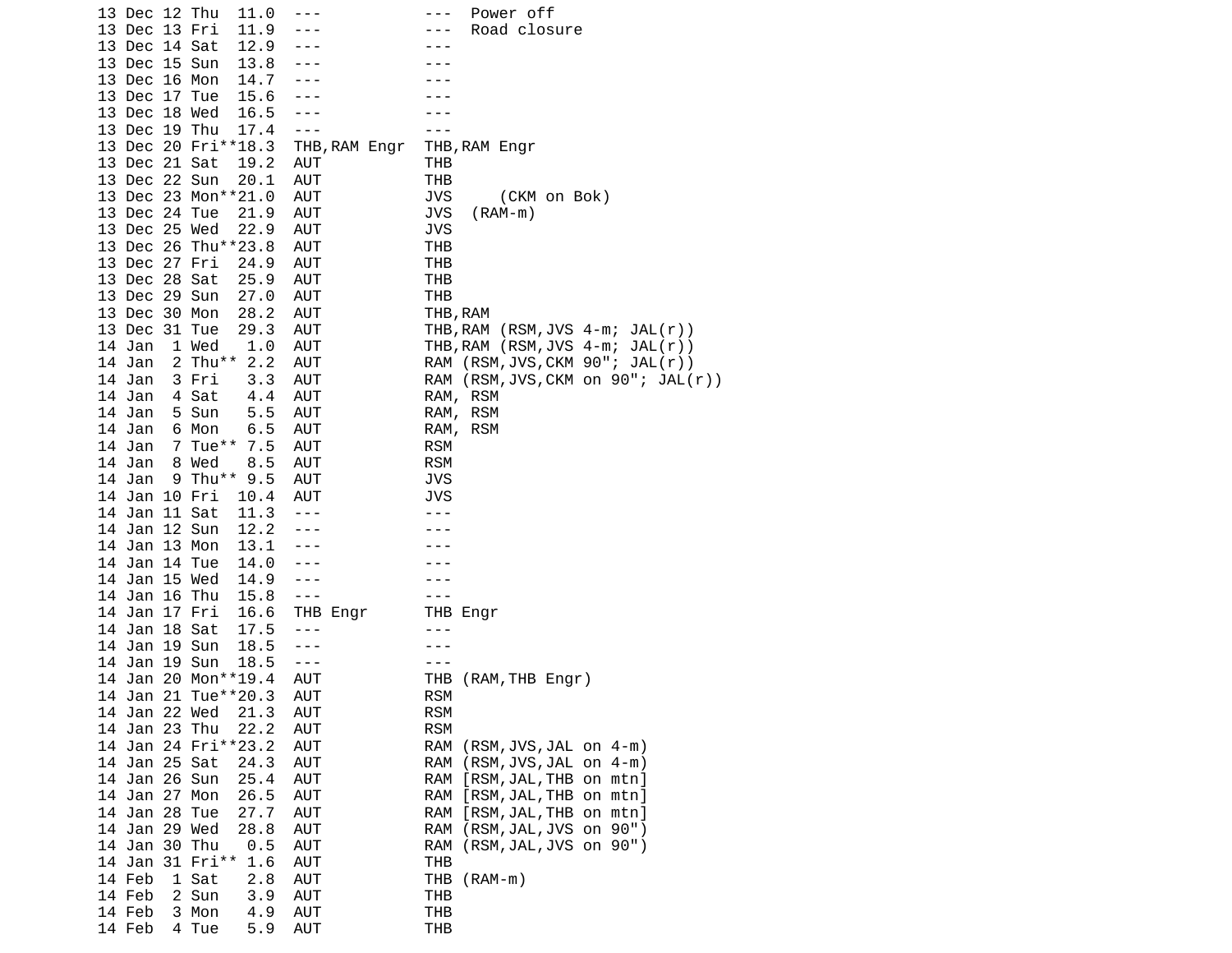|  | 14 Feb                         |         | 5 Wed** 6.9                | AUT        |          | <b>JVS</b> |                              |
|--|--------------------------------|---------|----------------------------|------------|----------|------------|------------------------------|
|  | 14 Feb                         | 6 Thu   | 7.9                        | AUT        |          | <b>JVS</b> |                              |
|  | 14 Feb                         | 7 Fri   | 8.8                        | AUT        |          |            | JVS JVS hosts Harveys' visit |
|  | 14 Feb                         | 8 Sat   | 9.7                        | <b>AUT</b> |          | JVS        | (RAM-m) CKM on Bok           |
|  | 14 Feb                         | 9 Sun   | 10.6                       | AUT        |          | JVS        |                              |
|  | 14 Feb 10 Mon                  |         | 11.5                       | $- - -$    |          | ---        |                              |
|  | 14 Feb 11 Tue                  |         | 12.4                       |            |          |            |                              |
|  | 14 Feb 12 Wed                  |         | 13.3                       |            |          |            |                              |
|  | 14 Feb 13 Thu                  |         | 14.1                       |            |          |            |                              |
|  | 14 Feb 14 Fri                  |         | 15.1                       |            |          |            |                              |
|  | 14 Feb 15 Sat<br>14 Feb 16 Sun |         | 16.0<br>16.9               | $- - -$    |          | $- - -$    | RAM, RSM in eve.             |
|  |                                |         | 14 Feb 17 Mon**17.8        |            | THB Engr |            | THB Engr                     |
|  | 14 Feb 18 Tue                  |         | 18.8                       | AUT        |          | THB        | (RAM-m)                      |
|  | 14 Feb 19 Wed                  |         | 19.7                       | AUT        |          | THB        |                              |
|  | 14 Feb 20 Thu                  |         | 20.7                       | AUT        |          | THB        |                              |
|  | 14 Feb 21 Fri                  |         | 21.7                       | AUT        |          | THB        |                              |
|  |                                |         | 14 Feb 22 Sat**22.8        | AUT        |          | <b>RSM</b> |                              |
|  | 14 Feb 23 Sun                  |         | 23.8                       | AUT        |          | <b>RSM</b> |                              |
|  | 14 Feb 24 Mon                  |         | 24.9                       | AUT        |          | <b>RSM</b> |                              |
|  | 14 Feb 25 Tue                  |         | 26.1                       | AUT        |          | <b>RSM</b> |                              |
|  | 14 Feb 26 Wed                  |         | 27.2                       | AUT        |          | <b>RSM</b> |                              |
|  |                                |         | 14 Feb 27 Thu**28.4        | AUT        |          | <b>JVS</b> |                              |
|  | 14 Feb 28 Fri                  |         | 29.5                       | AUT        |          | <b>JVS</b> |                              |
|  | 14 Mar                         | 1 Sat   | 1.1                        | <b>AUT</b> |          | <b>JVS</b> |                              |
|  | 14 Mar                         | 2 Sun   | 2.2                        | AUT        |          | JVS        | (CKM on Bok)                 |
|  | 14 Mar                         | 3 Mon** | 3.3                        | <b>AUT</b> |          | RAM        | (RSM, JVS on 90")            |
|  | 14 Mar                         | 4 Tue   | 4.3                        | <b>AUT</b> |          | RAM        | (RSM, JVS on 90")            |
|  | 14 Mar                         | 5 Wed   | 5.3                        | <b>AUT</b> |          | <b>RAM</b> |                              |
|  | 14 Mar                         | 6 Thu   | 6.2                        | AUT        |          | <b>RAM</b> |                              |
|  | 14 Mar                         | 7 Fri   | 7.2                        | AUT        |          | <b>RAM</b> |                              |
|  | 14 Mar                         | 8 Sat   | 8.1                        | AUT        |          | <b>RAM</b> |                              |
|  | 14 Mar                         | 9 Sun   | 9.0<br>14 Mar 10 Mon** 9.9 | AUT        |          | RAM        |                              |
|  | 14 Mar                         |         |                            | AUT        |          | THB<br>THB | $(RAM-m)$                    |
|  | 14 Mar 12 Wed                  | 11 Tue  | 10.7<br>11.6               | AUT<br>AUT |          | THB        |                              |
|  | 14 Mar 13 Thu                  |         | 12.5                       |            | THB Engr |            | THB Engr                     |
|  | 14 Mar 14 Fri                  |         | 13.5                       | ---        |          |            |                              |
|  | 14 Mar 15 Sat                  |         | 14.4                       |            |          |            |                              |
|  | 14 Mar 16 Sun                  |         | 15.3                       |            |          |            |                              |
|  | 14 Mar 17 Mon                  |         | 16.3                       |            |          |            |                              |
|  | 14 Mar                         | 18 Tue  | 17.3                       | $- - -$    |          |            |                              |
|  |                                |         | 14 Mar 19 Wed**18.3        |            | THB Engr |            | THB Engr                     |
|  | 14 Mar 20 Thu                  |         | 19.3                       | AUT        |          | THB        |                              |
|  | 14 Mar 21 Fri                  |         | 20.3                       | AUT        |          | THB        |                              |
|  |                                |         | 14 Mar 22 Sat**21.3        | AUT        |          | <b>JVS</b> | $(RAM-m)$                    |
|  | 14 Mar 23 Sun                  |         | 22.4                       | AUT        |          | <b>JVS</b> |                              |
|  | 14 Mar 24 Mon                  |         | 23.5                       | AUT        |          | <b>JVS</b> | (CKM on Bok)                 |
|  | 14 Mar 25 Tue                  |         | 24.6                       | AUT        |          | JVS        | $(RAM-m)$                    |
|  | 14 Mar 26 Wed                  |         | 25.7                       | AUT        |          | <b>JVS</b> |                              |
|  |                                |         | 14 Mar 27 Thu**26.8        | AUT        |          | RAM        |                              |
|  | 14 Mar 28 Fri                  |         | 27.9                       | <b>AUT</b> |          | RAM        |                              |
|  | 14 Mar 29 Sat                  |         | 29.0                       | <b>AUT</b> |          | RAM        | $(RAM-m)$                    |
|  | 14 Mar 30 Sun                  |         | 0.6                        | AUT        |          | <b>RAM</b> |                              |
|  | 14 Mar 31 Mon                  |         | 1.6                        | AUT        |          | RAM        | $(RAM-m)$                    |
|  | 14 Apr                         | 1 Tue   | 2.6                        | AUT        |          | RAM        |                              |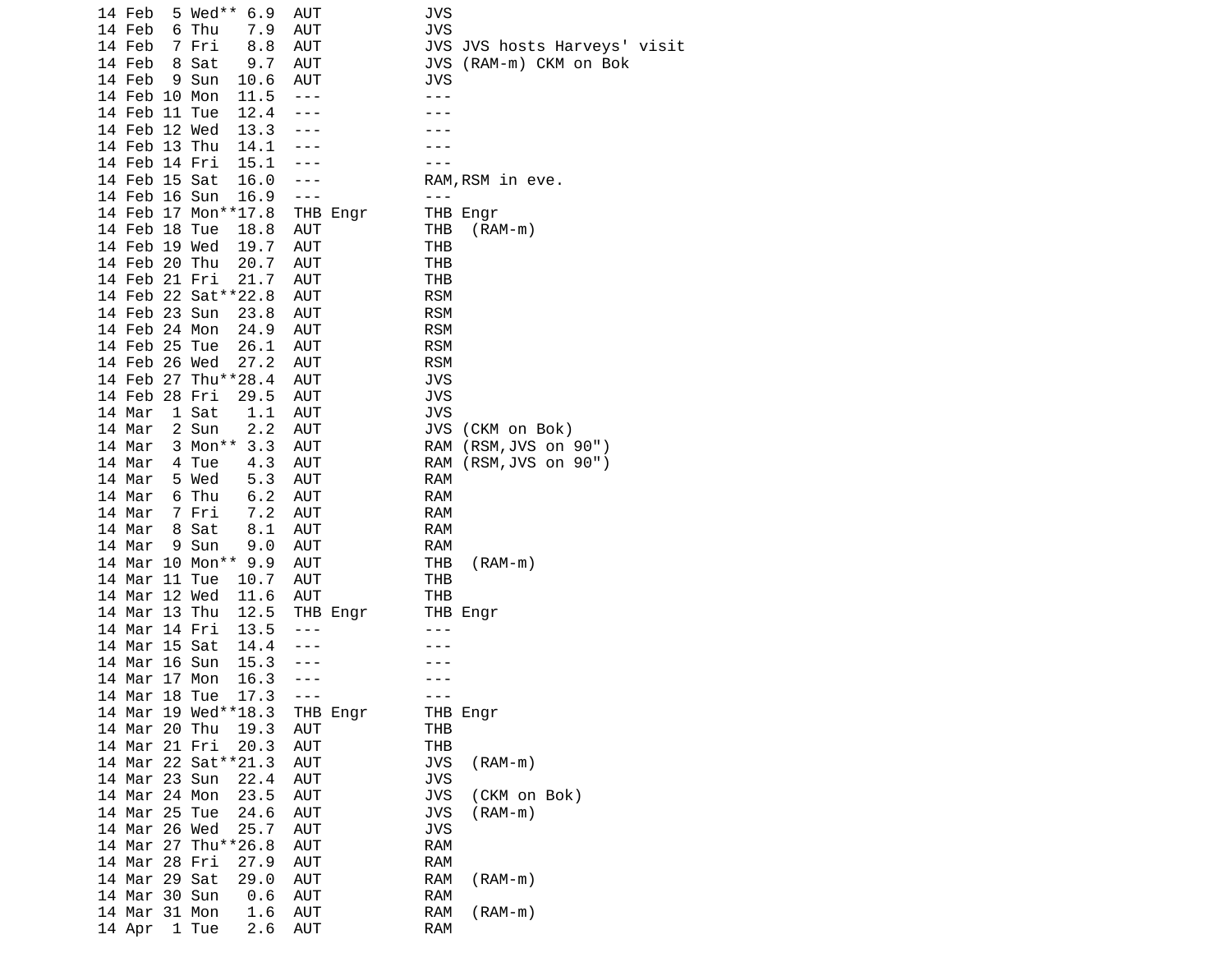| 14 Apr                         | 2 Wed** | 3.6                 | <b>AUT</b>     | <b>RSM</b>                                           |
|--------------------------------|---------|---------------------|----------------|------------------------------------------------------|
| 14 Apr                         | 3 Thu   | 4.6                 | AUT            | <b>RSM</b>                                           |
| 14 Apr                         | 4 Fri   | 5.5                 | AUT            | <b>RSM</b>                                           |
| 14 Apr                         | 5 Sat   | 6.4                 | AUT            | <b>RSM</b>                                           |
| 14 Apr                         | 6 Sun   | 7.3                 | AUT            | <b>RSM</b>                                           |
| 14 Apr                         | 7 Mon   | 8.2                 | AUT            | <b>RSM</b><br>$(RAM-m)$                              |
| 14 Apr                         |         | 8 Tue** 9.1         | <b>AUT</b>     | THB                                                  |
| 14 Apr                         | 9 Wed   | 10.0                | <b>AUT</b>     | THB                                                  |
| 14 Apr 10 Thu                  |         | 10.9                | <b>AUT</b>     | THB                                                  |
|                                |         | 11.9                | <b>AUT</b>     | <b>THB</b>                                           |
| 14 Apr 11 Fri<br>14 Apr 12 Sat |         | 12.8                |                |                                                      |
|                                |         |                     | THB Engr       | THB Engr<br>$- - -$                                  |
| 14 Apr 13 Sun                  |         | 13.8                | $- - -$        |                                                      |
| 14 Apr 14 Mon                  |         | 14.8                | $- - -$        |                                                      |
| 14 Apr 15 Tue                  |         | 15.8                | ---            |                                                      |
| 14 Apr 16 Wed                  |         | 16.8                | $- - -$        |                                                      |
|                                |         | 14 Apr 17 Thu**17.8 | AUT (THB, RAM) | THB, RAM Engr                                        |
| 14 Apr 18 Fri                  |         | 18.9                | AUT            | THB                                                  |
| 14 Apr 19 Sat                  |         | 20.0                | AUT            | <b>THB</b>                                           |
|                                |         | 14 Apr 20 Sun**21.0 | AUT            | <b>JVS</b><br>$(RAM-m)$                              |
| 14 Apr 21 Mon                  |         | 22.1                | <b>AUT</b>     | <b>JVS</b>                                           |
|                                |         | 14 Apr 22 Tue**23.2 | AUT            | <b>RAM</b>                                           |
| 14 Apr 23 Wed                  |         | 24.3                | AUT            | RAM<br>(THB Engr)                                    |
| 14 Apr 24 Thu                  |         | 25.4                | AUT            | RAM (CKM on 61")                                     |
| 14 Apr 25 Fri                  |         | 26.5                | AUT            | <b>RAM</b>                                           |
| 14 Apr 26 Sat                  |         | 27.5                | AUT            | <b>RAM</b>                                           |
| 14 Apr 27 Sun                  |         | 28.6                | AUT            | RAM<br>$(RAM-m)$                                     |
| 14 Apr 28 Mon                  |         | 0.1                 | AUT            | (RSM, JVS, THB on 90") 1.8m fire alarm<br><b>RAM</b> |
| 14 Apr 29 Tue                  |         | 1.1                 | <b>AUT</b>     | RAM<br>$(RSM, JVS, THB$ on $90"$ )                   |
|                                |         | 14 Apr 30 Wed** 2.0 | AUT            | <b>RSM</b>                                           |
| 14 May                         | 1 Thu   | 3.0                 | AUT            | <b>RSM</b>                                           |
| 14 May                         | 2 Fri   | 3.9                 | <b>AUT</b>     | <b>RSM</b>                                           |
| 14 May                         | 3 Sat   | 4.8                 | <b>AUT</b>     | <b>RSM</b>                                           |
| 14 May                         | 4 Sun   | 5.7                 | AUT            | <b>RSM</b>                                           |
| 14 May                         |         | 5 Mon** 6.6         | AUT            | RAM (RSM, JVS, THB on 4-m)                           |
| 14 May                         | 6 Tue   | 7.5                 | THB Engr       | RAM (RSM, JVS, THB on 4-m)                           |
| 14 May                         |         | 7 Wed** 8.4         | AUT            | <b>JVS</b>                                           |
| 14 May                         | 8 Thu   | 9.4                 | <b>AUT</b>     | <b>JVS</b>                                           |
| 14 May                         |         | 9 Fri**10.3         | AUT            | THB                                                  |
| 14 May 10 Sat                  |         | 11.2                | <b>AUT</b>     | <b>THB</b>                                           |
| 14 May 11 Sun                  |         | 12.2                | THB Engr       | THB Engr                                             |
| 14 May 12 Mon                  |         | 13.2                | $- - -$        | ---                                                  |
| 14 May 13 Tue                  |         | 14.2                | $- - -$        | $- - -$                                              |
| 14 May 14 Wed                  |         | 15.3                |                |                                                      |
| 14 May 15 Thu                  |         | 16.4                |                |                                                      |
|                                |         | 14 May 16 Fri**17.5 | THB,RAM Engr   | THB,RAM Engr, THB,JAL obs.                           |
| 14 May 17 Sat                  |         | 18.6                | THB Engr       | THB (JAL Engr)                                       |
| 14 May 18 Sun                  |         | 19.7                | THB Engr       | THB                                                  |
|                                |         | 20.8                |                | <b>THB</b>                                           |
| 14 May 19 Mon                  |         |                     | AUT            |                                                      |
|                                |         | 14 May 20 Tue**21.9 | AUT            | <b>RAM</b>                                           |
| 14 May 21 Wed                  |         | 23.0                | AUT            | <b>RAM</b>                                           |
| 14 May 22 Thu                  |         | 24.0                | AUT            | <b>RAM</b>                                           |
| 14 May 23 Fri                  |         | 25.1                | AUT            | <b>RAM</b>                                           |
| 14 May 24 Sat                  |         | 26.1                | AUT            | <b>RAM</b>                                           |
| 14 May 25 Sun                  |         | 27.1                | AUT            | RAM                                                  |
| 14 May 26 Mon<br>14 May 27 Tue |         | 28.1                | AUT            | <b>RAM</b><br>Don Huffman et al. visited             |
|                                |         | 29.1                | AUT            | <b>RAM</b>                                           |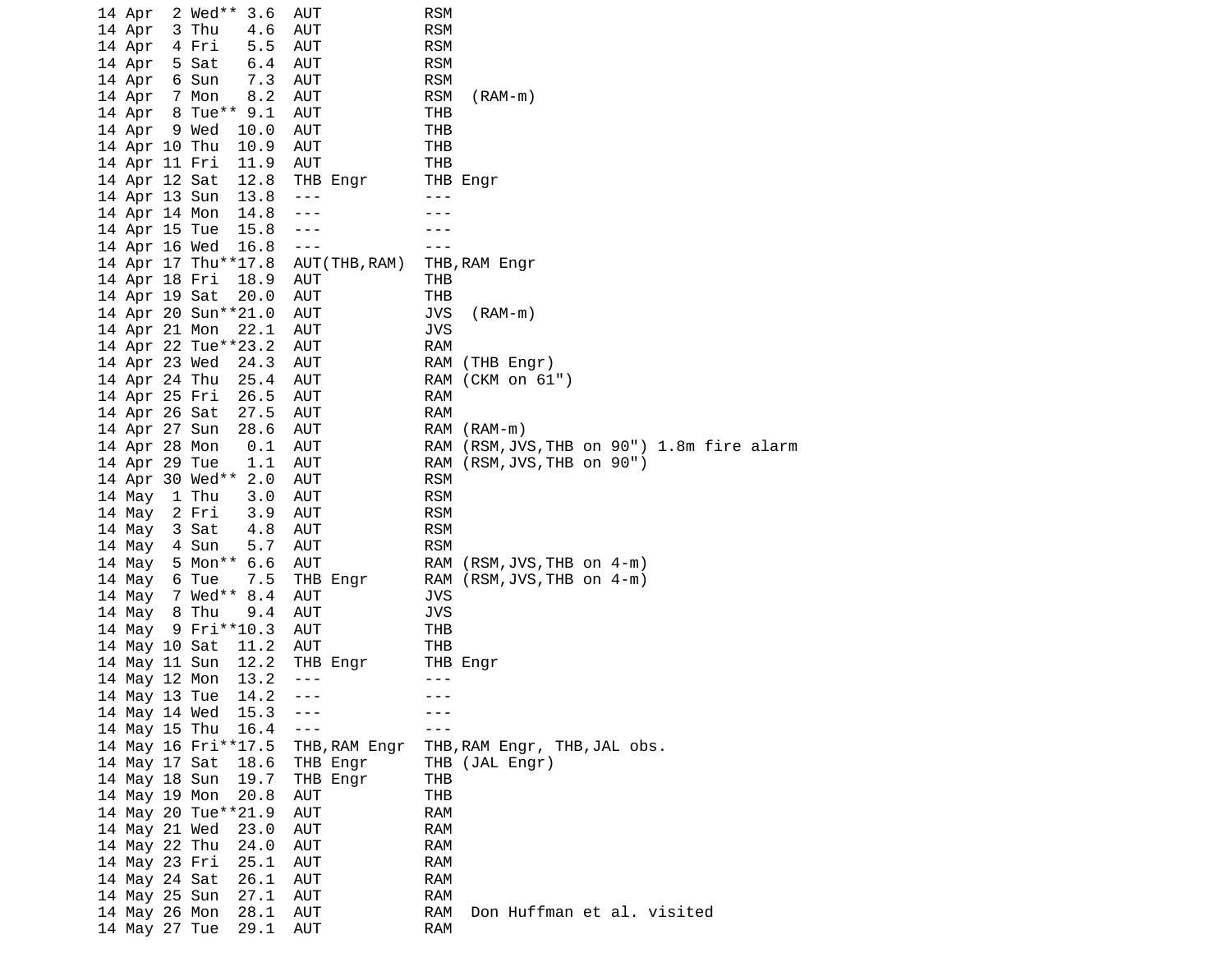| 14 May 28 Wed**<br>0.5                         | <b>AUT</b>     | THB                   |                                   |
|------------------------------------------------|----------------|-----------------------|-----------------------------------|
| 14 May 29 Thu<br>1.5                           | AUT            | THB                   | (RSM, JVS on 90")                 |
| 14 May 30 Fri<br>2.4                           | <b>AUT</b>     | THB                   | (RSM, JVS on 90")                 |
| 14 May 31 Sat**<br>3.3                         | AUT            | <b>JVS</b>            |                                   |
| 14 Jun<br>1 Sun<br>4.2                         | <b>AUT</b>     | <b>JVS</b>            |                                   |
| 14 Jun<br>2 Mon<br>5.1                         | <b>AUT</b>     | <b>JVS</b>            | LPL pwr outage                    |
| 14 Jun<br>3 Tue<br>6.0                         | AUT            | <b>JVS</b>            | AstroCamp                         |
| 4 Wed<br>14 Jun<br>6.9                         | AUT            | <b>JVS</b>            | Space Artist Simon Kregar visited |
| 14 Jun<br>5 Thu<br>7.8                         | <b>AUT</b>     | <b>JVS</b>            | AstroCamp                         |
| $6$ Fri**<br>14 Jun<br>8.7                     | <b>AUT</b>     | <b>RSM</b>            | AstroCamp                         |
| 14 Jun<br>7 Sat<br>9.7                         | <b>AUT</b>     | <b>RSM</b>            | AstroCamp                         |
| 14 Jun<br>Sun<br>10.7<br>8                     | AUT            | <b>RSM</b>            | AstroCamp                         |
| 14 Jun<br>11.7<br>9<br>Mon                     | $- - -$        | $- - -$               | AstroCamp                         |
| 12.7<br>14 Jun 10 Tue                          | $- - -$        | - - -                 |                                   |
| 14 Jun 11 Wed<br>13.8                          | ---            |                       |                                   |
|                                                | ---            | ---                   | Astro Camp                        |
| 14 Jun 12 Thu<br>14.9<br>14 Jun 13 Fri<br>16.1 |                | ---                   | Astro Camp                        |
|                                                | ---<br>$- - -$ | ---                   | Astro Camp                        |
| 14 Jun 14 Sat<br>17.2                          |                | $- - -$<br><b>JVS</b> | Astro Camp                        |
| 14 Jun 15 Sun**18.3                            | AUT (RAM Engr) |                       | (RAM Engr)Astro Camp              |
| 14 Jun 16 Mon<br>19.5                          | <b>AUT</b>     | <b>JVS</b>            |                                   |
| 14 Jun 17 Tue**20.6                            | AUT            | <b>RAM</b>            | (RSM, JVS on 4m)                  |
| 14 Jun 18 Wed<br>21.7                          | <b>AUT</b>     | <b>RAM</b>            | (RSM, JVS 4m; CKM 61")AstroCamp   |
| 14 Jun 19 Thu<br>22.7                          | AUT            | <b>RAM</b>            | (RSM, JVS on 4m) AstroCamp        |
| 14 Jun 20 Fri<br>23.7                          | <b>AUT</b>     | RAM                   | AstroCamp                         |
| 14 Jun 21 Sat<br>24.7                          | AUT            | RAM                   | AstroCamp                         |
| 25.7<br>14 Jun 22 Sun                          | AUT            | <b>RAM</b>            | AstroCamp                         |
| 14 Jun 23 Mon<br>26.7                          | AUT            | <b>RAM</b>            | AstroCamp                         |
| 14 Jun 24 Tue<br>27.6                          | <b>AUT</b>     | <b>RAM</b>            | AstroCamp Get 2014 LR25, LY26     |
| 14 Jun 25 Wed<br>28.6                          | <b>AUT</b>     |                       | RAM AstroCamp                     |
| 14 Jun 26 Thu<br>29.5                          | AUT            | <b>RAM</b>            | (RSM, JVS 90")AstroCamp           |
| 14 Jun 27 Fri<br>0.9                           | AUT            | <b>RAM</b>            | (RSM, JVS 90")                    |
| 14 Jun 28 Sat**<br>1.8                         | <b>AUT</b>     | <b>RSM</b>            |                                   |
| 14 Jun 29 Sun<br>2.7                           | <b>AUT</b>     | <b>RSM</b>            |                                   |
| 14 Jun 30 Mon<br>3.6                           | <b>AUT</b>     | <b>RSM</b>            |                                   |
| 14 Jul<br>1 Tue<br>4.5                         | AUT            | <b>RSM</b>            |                                   |
| 14 Jul<br>2 Wed<br>5.4                         | $- - -$        | <b>RSM</b>            |                                   |
| 14 Jul<br>3 Thu<br>6.3                         | ---            |                       |                                   |
| 7.2<br>14 Jul<br>4 Fri                         | ---            |                       |                                   |
| 5 Sat<br>8.2<br>14 Jul                         | - - -          |                       |                                   |
| 14 Jul<br>6 Sun<br>9.1                         | - - -          |                       |                                   |
| $\overline{7}$<br>14 Jul<br>Mon<br>10.1        | $- - -$        |                       |                                   |
| 11.2<br>14 Jul<br>8 Tue                        | $- - -$        | - - -                 |                                   |
| 12.3<br>14 Jul<br>9 Wed                        |                |                       |                                   |
| 14 Jul 10 Thu<br>13.4                          |                |                       |                                   |
| 14 Jul 11 Fri<br>14.6                          |                |                       |                                   |
| 14 Jul 12 Sat<br>15.7                          |                |                       |                                   |
| 16.9<br>14 Jul 13 Sun                          | - - -          |                       |                                   |
| 14 Jul 14 Mon<br>18.1                          | ---            |                       |                                   |
| 19.2<br>14 Jul 15 Tue                          | - - -          |                       |                                   |
| 14 Jul 16 Wed**20.3                            | <b>AUT</b>     | <b>RAM</b>            |                                   |
| 14 Jul 17 Thu<br>21.3                          | <b>AUT</b>     | <b>RAM</b>            |                                   |
| 14 Jul 18 Fri**22.4                            | <b>AUT</b>     | <b>RSM</b>            |                                   |
| 14 Jul 19 Sat<br>23.4                          | <b>AUT</b>     | <b>RSM</b>            |                                   |
| 14 Jul 20 Sun<br>24.3                          | <b>AUT</b>     | <b>RSM</b>            |                                   |
| 14 Jul 21 Mon<br>25.3                          | <b>AUT</b>     | <b>RSM</b>            |                                   |
| 14 Jul 22 Tue<br>26.2                          | <b>AUT</b>     | <b>RSM</b>            |                                   |
|                                                |                |                       |                                   |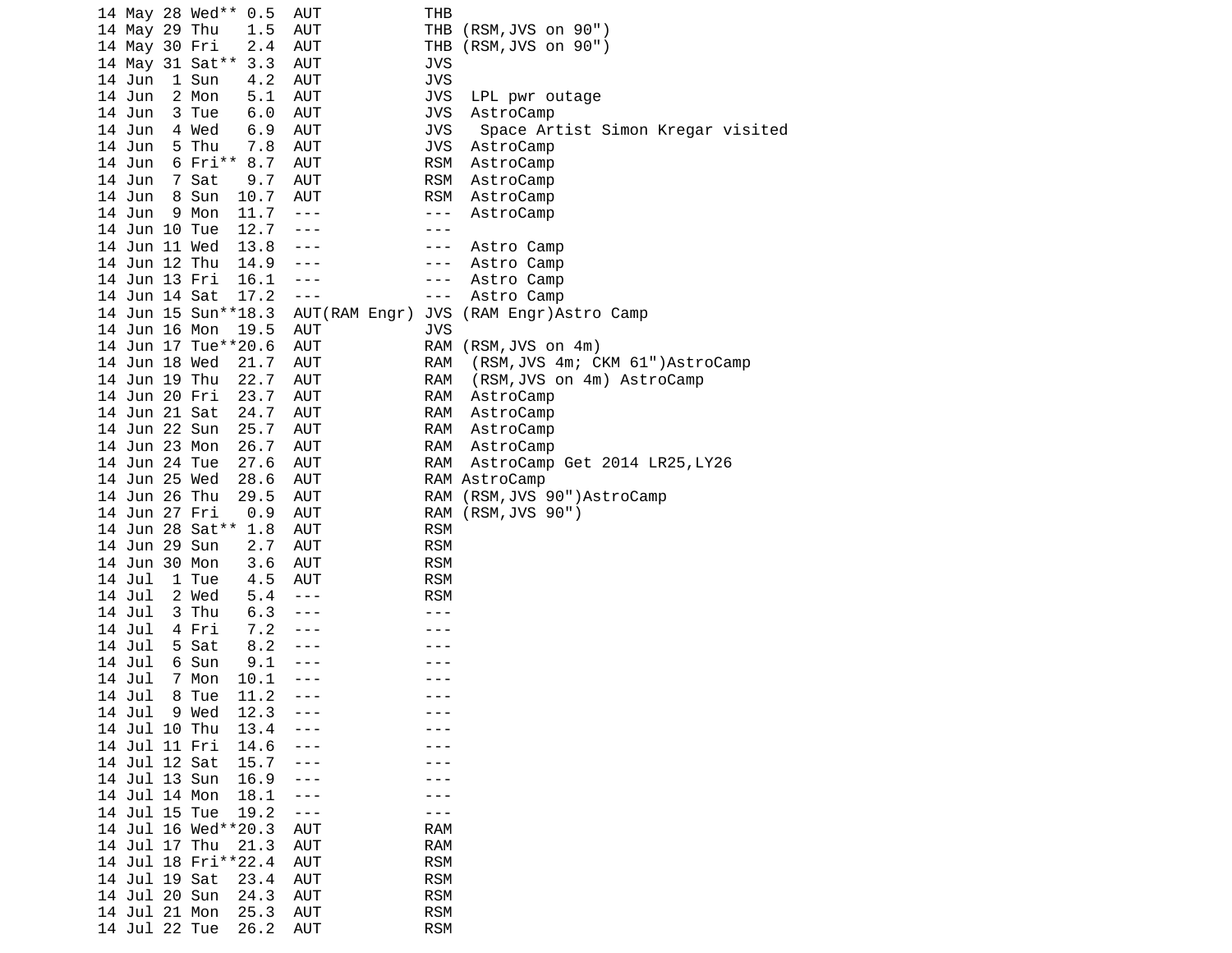|  |               | 14 Jul 23 Wed**27.1      | AUT                  | THB                          |
|--|---------------|--------------------------|----------------------|------------------------------|
|  | 14 Jul 24 Thu | 28.1                     | AUT                  | THB                          |
|  | 14 Jul 25 Fri | 29.0                     | AUT                  | THB                          |
|  | 14 Jul 26 Sat | 0.3                      | AUT                  | THB                          |
|  |               | 14 Jul 27 Sun** 1.2      | AUT                  | <b>JVS</b>                   |
|  | 14 Jul 28 Mon | 2.1                      | AUT                  | <b>JVS</b>                   |
|  | 14 Jul 29 Tue | 3.0                      | AUT                  | <b>JVS</b>                   |
|  | 14 Jul 30 Wed | 3.9                      | AUT                  | <b>JVS</b>                   |
|  | 14 Jul        | ى . 3<br>4 . 8<br>31 Thu | AUT                  | <b>JVS</b>                   |
|  | 14 Aug        | 5.7<br>1 Fri             | AUT                  | <b>JVS</b>                   |
|  | 14 Aug        | 2 Sat** 6.7              | AUT                  | <b>RAM</b>                   |
|  |               |                          |                      | <b>RAM</b>                   |
|  | 14 Aug        | 7.7<br>3 Sun<br>4 Mon    | AUT                  |                              |
|  | 14 Aug        | 8.7<br>9.7               | AUT                  | <b>RAM</b>                   |
|  | 14 Aug        | 5 Tue                    | AUT(THB Engr) RAM    |                              |
|  | 14 Aug        | 6 Wed**10.8              | AUT                  | THB                          |
|  | 14 Aug        | 7 Thu<br>11.9            | AUT                  | THB                          |
|  | 14 Aug        | 8 Fri<br>13.1            | THB Engr             | THB Engr                     |
|  | 14 Aug        | 14.2<br>9 Sat            | $- - -$              |                              |
|  | 14 Aug 10 Sun | 15.4                     | $- - -$              |                              |
|  | 14 Aug 11 Mon | 16.6                     | $- - -$              |                              |
|  | 14 Aug 12 Tue | 17.7                     | $- - -$              |                              |
|  |               | 14 Aug 13 Wed**18.8      | <b>THB</b>           | THB                          |
|  |               | 14 Aug 14 Thu 19.9       | AUT                  | THB                          |
|  |               | 14 Aug 15 Fri<br>20.9    | AUT                  | THB                          |
|  |               | 14 Aug 16 Sat ** 21.9    | AUT                  | <b>RAM</b>                   |
|  | 14 Aug 17 Sun | 22.9                     | AUT                  | <b>RAM</b>                   |
|  | 14 Aug 18 Mon | 23.9                     | AUT                  | <b>RAM</b>                   |
|  | 14 Aug 19 Tue | 24.8                     | AUT                  | <b>RAM</b>                   |
|  |               | 25.7<br>14 Aug 20 Wed    | AUT                  | <b>RAM</b>                   |
|  | 14 Aug 21 Thu | 26.6                     | AUT                  | <b>RAM</b>                   |
|  | 14 Aug 22 Fri | 27.5                     | AUT                  | RAM, AFT                     |
|  |               | 14 Aug 23 Sat ** 28.4    | AUT                  | THB, AFT                     |
|  | 14 Aug 24 Sun | 29.3                     | AUT                  | THB, AFT                     |
|  |               | 14 Aug 25 Mon**          | $\sim$ $\sim$ $\sim$ |                              |
|  |               | 0.6                      |                      | RSM, AFT                     |
|  | 14 Aug 26 Tue | 1.5                      | $\sim$ $\sim$ $\sim$ | <b>RSM</b>                   |
|  | 14 Aug 27 Wed | 2.5                      | AUT                  | <b>RSM</b>                   |
|  | 14 Aug 28 Thu | 3.4                      | AUT                  | <b>RSM</b>                   |
|  |               | 14 Aug 29 Fri**<br>4.3   | AUT                  | THB<br>$(RSM, JVS$ on $4-m)$ |
|  | 14 Aug 30 Sat | 5.2                      | AUT                  | THB<br>$(RSM, JVS$ on $4-m)$ |
|  |               | 14 Aug 31 Sun** 6.2      | AUT                  | <b>JVS</b>                   |
|  | 14 Sep        | 7.2<br>1 Mon             | AUT                  | <b>JVS</b>                   |
|  | 14 Sep        | 2 Tue<br>8.3             | <b>AUT</b>           | <b>JVS</b>                   |
|  | 14 Sep        | 3 Wed<br>9.3             | AUT                  | <b>JVS</b>                   |
|  | 14 Sep        | 4 Thu<br>10.4            | <b>AUT</b>           | JVS                          |
|  | 14 Sep        | 11.6<br>5 Fri            | AUT                  | JVS                          |
|  | 14 Sep        | 12.7<br>6 Sat            |                      |                              |
|  | 14 Sep        | 7 Sun<br>13.9            |                      |                              |
|  | 14 Sep        | 15.0<br>8 Mon            |                      |                              |
|  | 14 Sep        | 9 Tue<br>16.2            |                      |                              |
|  | 14 Sep 10 Wed | 17.3                     | THB, AFT Engr        | THB, AFT Engr                |
|  |               | 14 Sep 11 Thu**18.4      | AUT                  | THB, AFT                     |
|  | 14 Sep 12 Fri | 19.4                     | AUT                  | THB, AFT                     |
|  | 14 Sep 13 Sat | 20.4                     | <b>AUT</b>           | THB, AFT                     |
|  |               | 14 Sep 14 Sun**21.4      | <b>AUT</b>           | RAM, AFT                     |
|  | 14 Sep 15 Mon | 22.4                     | AUT                  | <b>RAM</b>                   |
|  |               | 23.3<br>14 Sep 16 Tue    | <b>AUT</b>           | <b>RAM</b>                   |
|  |               |                          |                      |                              |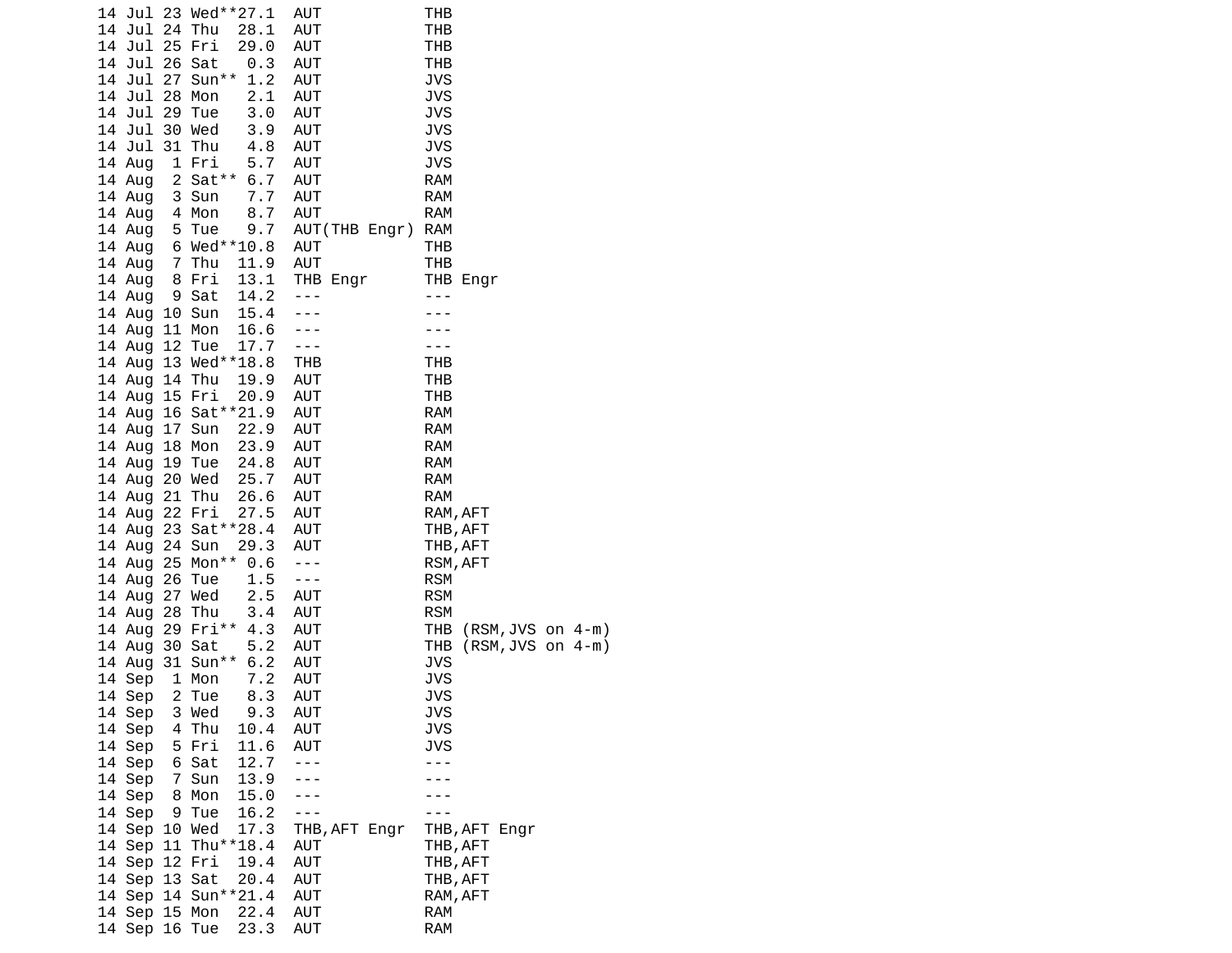|  | 14 Sep 17 Wed |   | 24.2                | AUT           | <b>RAM</b>                              |
|--|---------------|---|---------------------|---------------|-----------------------------------------|
|  | 14 Sep 18 Thu |   | 25.1                | <b>AUT</b>    | <b>RAM</b>                              |
|  | 14 Sep 19 Fri |   | 26.0                | AUT           | <b>RAM</b>                              |
|  | 14 Sep 20 Sat |   | 26.9                | AUT           | <b>RAM</b>                              |
|  |               |   | 14 Sep 21 Sun**27.8 | AUT           | THB                                     |
|  | 14 Sep 22 Mon |   | 28.7                | AUT           | THB                                     |
|  |               |   | 14 Sep 23 Tue** 0.0 | AUT           | JVS                                     |
|  | 14 Sep 24 Wed |   | 1.0                 | AUT           | <b>JVS</b>                              |
|  | 14 Sep 25 Thu |   | 1.9                 | AUT           | <b>JVS</b>                              |
|  | 14 Sep 26 Fri |   | 2.9                 | <b>AUT</b>    | <b>JVS</b>                              |
|  | 14 Sep 27 Sat |   | 3.8                 | AUT           | JVS                                     |
|  | 14 Sep 28 Sun |   | 4.8                 | <b>AUT</b>    | JVS                                     |
|  |               |   | 14 Sep 29 Mon** 5.8 | <b>AUT</b>    | THB(RSM,JVS,SMS on 4-m)                 |
|  | 14 Sep 30 Tue |   | 6.9                 |               | AUT(AFT Engr) THB(RSM, JVS, SMS on 4-m) |
|  | 14 Oct        |   | 1 Wed** 7.9         | AUT           | RSM, SMS                                |
|  | 14 Oct        |   | 2 Thu<br>9.0        | AUT           | RSM, AFT                                |
|  | 14 Oct        |   | 3 Fri<br>10.1       | <b>AUT</b>    | RSM, AFT                                |
|  | 14 Oct        |   | 4 Sat<br>11.2       | AUT           | RSM, AFT                                |
|  | 14 Oct        |   | 12.4<br>5 Sun       | $- - -$       | ---                                     |
|  | 14 Oct        |   | 6 Mon<br>13.5       |               |                                         |
|  | 14 Oct        |   | 7 Tue<br>14.6       |               | --- RSM,Tara B.,Kari F. @site           |
|  | 14 Oct        |   | 8 Wed<br>15.7       |               |                                         |
|  | 14 Oct        |   | 9 Thu<br>16.8       | $- - -$       | - - -                                   |
|  | 14 Oct 10 Fri |   | 17.8                | THB, AFT Engr | THB, AFT Engr                           |
|  |               |   | 14 Oct 11 Sat**18.8 | AUT           | THB, AFT                                |
|  | 14 Oct 12 Sun |   | 19.8                | AUT           | THB, AFT                                |
|  |               |   | 14 Oct 13 Mon**20.8 | AUT           | AFT (RSM & JVS on 90")                  |
|  | 14 Oct 14 Tue |   | 21.7                | AUT           | AFT (RSM & JVS on 90")                  |
|  |               |   | 14 Oct 15 Wed**22.6 | AUT           | JVS                                     |
|  | 14 Oct 16 Thu |   | 23.5                | AUT           | JVS                                     |
|  | 14 Oct 17 Fri |   | 24.4                | <b>AUT</b>    | <b>JVS</b>                              |
|  | 14 Oct 18 Sat |   | 25.3                | AUT           | <b>JVS</b>                              |
|  |               |   | 14 Oct 19 Sun**26.2 | AUT           | THB                                     |
|  | 14 Oct 20 Mon |   | 27.1                | AUT           | THB                                     |
|  | 14 Oct 21 Tue |   | 28.0                | AUT           | THB                                     |
|  |               |   | 14 Oct 22 Wed**29.0 | AUT           | (RSM, JVS on 90")<br>AFT                |
|  | 14 Oct 23 Thu |   | 0.4                 | AUT           | AFT (RSM, JVS on 90" w/ Larry & Mark)   |
|  | 14 Oct 24 Fri |   | 1.4                 | AUT           | (RSM on site & off duty)<br>AFT         |
|  | 14 Oct 25 Sat |   | 2.4                 | AUT           | (RSM on site & off duty)<br>AFT         |
|  |               |   | 14 Oct 26 Sun** 3.4 | <b>AUT</b>    | <b>RSM</b>                              |
|  | 14 Oct 27 Mon |   | 4.4                 | AUT           | <b>RSM</b>                              |
|  |               |   | 14 Oct 28 Tue** 5.5 | AUT           | <b>RAM</b>                              |
|  | 14 Oct 29 Wed |   | 6.5                 | AUT(AFT Engr) | <b>RAM</b>                              |
|  | 14 Oct 30 Thu |   | 7.6                 | AUT(AFT Engr) | <b>RAM</b>                              |
|  | 14 Oct 31 Fri |   | 8.7                 | <b>AUT</b>    | <b>RAM</b>                              |
|  | 14 Nov        |   | 9.8<br>1 Sat        | <b>AUT</b>    | RAM                                     |
|  | 14 Nov        |   | 2 Sun<br>10.9       | <b>AUT</b>    | <b>RAM</b>                              |
|  | 14 Nov        |   | 12.0<br>3 Mon       | AUT(THB Engr) | <b>RAM</b>                              |
|  | 14 Nov        |   | 4 Tue<br>13.0       |               |                                         |
|  | 14 Nov        |   | 5 Wed<br>14.1       |               |                                         |
|  | 14 Nov        |   | 6 Thu<br>15.2       | $- - -$       |                                         |
|  | 14 Nov        |   | 7 Fri<br>16.2       | THB Engr      |                                         |
|  | 14 Nov        | 8 | Sat<br>17.2         |               | THB Engr                                |
|  | 14 Nov        |   | 9 Sun**18.2         | THB Engr      | THB Engr                                |
|  |               |   |                     | AUT           | <b>RAM</b>                              |
|  | 14 Nov 10 Mon |   | 19.1                | AUT           | <b>RAM</b>                              |
|  | 14 Nov 11 Tue |   | 20.1                | <b>AUT</b>    | <b>RAM</b>                              |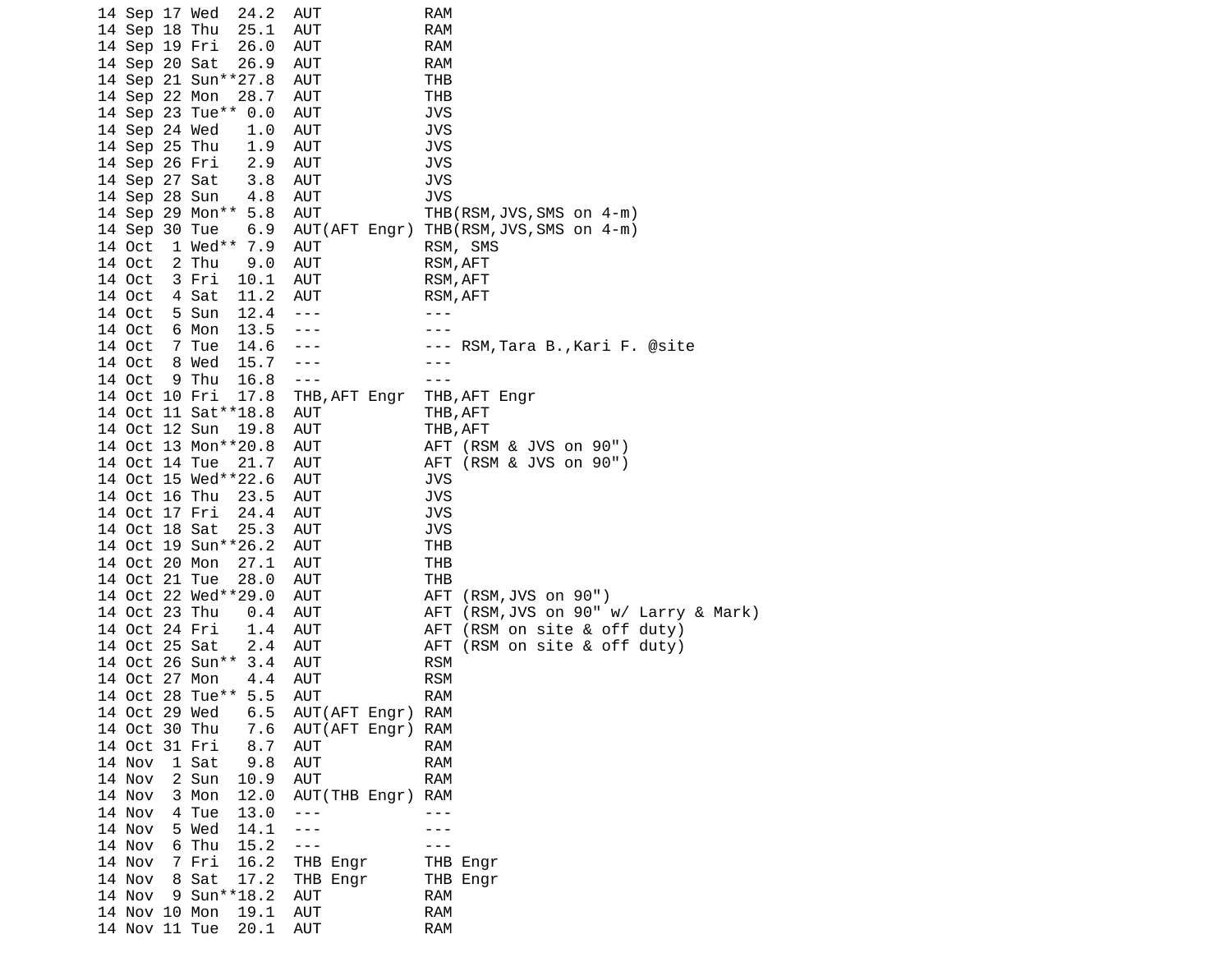|                  | 14 Nov 12 Wed                                                                          | 21.0                                                                                                                                                                                                                                                                                                                                         | AUT                                                                                                                                                                                                                                                   | RAM                                                                                                                                           |
|------------------|----------------------------------------------------------------------------------------|----------------------------------------------------------------------------------------------------------------------------------------------------------------------------------------------------------------------------------------------------------------------------------------------------------------------------------------------|-------------------------------------------------------------------------------------------------------------------------------------------------------------------------------------------------------------------------------------------------------|-----------------------------------------------------------------------------------------------------------------------------------------------|
| 14 Nov 13 Thu    |                                                                                        | 21.9                                                                                                                                                                                                                                                                                                                                         | AUT                                                                                                                                                                                                                                                   | <b>RAM</b>                                                                                                                                    |
|                  | 14 Nov 14 Fri**22.7                                                                    |                                                                                                                                                                                                                                                                                                                                              | AUT                                                                                                                                                                                                                                                   | THB                                                                                                                                           |
|                  |                                                                                        | 23.6                                                                                                                                                                                                                                                                                                                                         | <b>AUT</b>                                                                                                                                                                                                                                            | THB                                                                                                                                           |
|                  |                                                                                        | 24.5                                                                                                                                                                                                                                                                                                                                         | AUT                                                                                                                                                                                                                                                   | THB                                                                                                                                           |
|                  |                                                                                        | 25.4                                                                                                                                                                                                                                                                                                                                         | <b>AUT</b>                                                                                                                                                                                                                                            | THB                                                                                                                                           |
|                  |                                                                                        | 26.4                                                                                                                                                                                                                                                                                                                                         | AUT                                                                                                                                                                                                                                                   | THB                                                                                                                                           |
|                  |                                                                                        |                                                                                                                                                                                                                                                                                                                                              | <b>AUT</b>                                                                                                                                                                                                                                            | JVS                                                                                                                                           |
|                  |                                                                                        | 28.3                                                                                                                                                                                                                                                                                                                                         | <b>AUT</b>                                                                                                                                                                                                                                            | <b>JVS</b>                                                                                                                                    |
|                  |                                                                                        |                                                                                                                                                                                                                                                                                                                                              |                                                                                                                                                                                                                                                       | <b>JVS</b>                                                                                                                                    |
|                  |                                                                                        | 0.8                                                                                                                                                                                                                                                                                                                                          | AUT                                                                                                                                                                                                                                                   | JVS                                                                                                                                           |
|                  |                                                                                        | 1.9                                                                                                                                                                                                                                                                                                                                          | <b>AUT</b>                                                                                                                                                                                                                                            | JVS                                                                                                                                           |
|                  |                                                                                        |                                                                                                                                                                                                                                                                                                                                              | AUT                                                                                                                                                                                                                                                   | <b>AFT</b>                                                                                                                                    |
|                  |                                                                                        |                                                                                                                                                                                                                                                                                                                                              |                                                                                                                                                                                                                                                       | <b>AFT</b>                                                                                                                                    |
|                  |                                                                                        |                                                                                                                                                                                                                                                                                                                                              | AUT                                                                                                                                                                                                                                                   | AFT KPNO network maint.                                                                                                                       |
|                  |                                                                                        |                                                                                                                                                                                                                                                                                                                                              | AUT                                                                                                                                                                                                                                                   | AFT                                                                                                                                           |
|                  |                                                                                        |                                                                                                                                                                                                                                                                                                                                              |                                                                                                                                                                                                                                                       | AFT<br>(RSM, JVS on 90")                                                                                                                      |
|                  |                                                                                        |                                                                                                                                                                                                                                                                                                                                              |                                                                                                                                                                                                                                                       | (RSM, JVS on 90")<br>AFT                                                                                                                      |
|                  |                                                                                        |                                                                                                                                                                                                                                                                                                                                              |                                                                                                                                                                                                                                                       | RSM KPNO network outages                                                                                                                      |
|                  |                                                                                        |                                                                                                                                                                                                                                                                                                                                              | $- - -$                                                                                                                                                                                                                                               | <b>RSM</b>                                                                                                                                    |
|                  |                                                                                        |                                                                                                                                                                                                                                                                                                                                              |                                                                                                                                                                                                                                                       | RSM Engr                                                                                                                                      |
|                  |                                                                                        |                                                                                                                                                                                                                                                                                                                                              | $- - -$                                                                                                                                                                                                                                               |                                                                                                                                               |
|                  |                                                                                        |                                                                                                                                                                                                                                                                                                                                              |                                                                                                                                                                                                                                                       |                                                                                                                                               |
|                  |                                                                                        |                                                                                                                                                                                                                                                                                                                                              |                                                                                                                                                                                                                                                       |                                                                                                                                               |
|                  |                                                                                        |                                                                                                                                                                                                                                                                                                                                              |                                                                                                                                                                                                                                                       |                                                                                                                                               |
|                  |                                                                                        |                                                                                                                                                                                                                                                                                                                                              |                                                                                                                                                                                                                                                       |                                                                                                                                               |
|                  |                                                                                        |                                                                                                                                                                                                                                                                                                                                              |                                                                                                                                                                                                                                                       | THB Engr                                                                                                                                      |
|                  |                                                                                        |                                                                                                                                                                                                                                                                                                                                              |                                                                                                                                                                                                                                                       | THB, AFT                                                                                                                                      |
|                  |                                                                                        |                                                                                                                                                                                                                                                                                                                                              |                                                                                                                                                                                                                                                       | THB, AFT                                                                                                                                      |
|                  |                                                                                        |                                                                                                                                                                                                                                                                                                                                              |                                                                                                                                                                                                                                                       | <b>JVS</b>                                                                                                                                    |
|                  |                                                                                        |                                                                                                                                                                                                                                                                                                                                              |                                                                                                                                                                                                                                                       | JVS                                                                                                                                           |
|                  |                                                                                        |                                                                                                                                                                                                                                                                                                                                              |                                                                                                                                                                                                                                                       | <b>AFT</b><br>(RSM,JVS 4-m 2nd half)                                                                                                          |
|                  |                                                                                        |                                                                                                                                                                                                                                                                                                                                              |                                                                                                                                                                                                                                                       |                                                                                                                                               |
| 14 Dec 14 Sun    |                                                                                        | 22.8                                                                                                                                                                                                                                                                                                                                         | AUT                                                                                                                                                                                                                                                   | <b>AFT</b><br>$(RSM,JVS 4-m 2nd half)$                                                                                                        |
| 14 Dec 15 Mon    |                                                                                        | 23.7                                                                                                                                                                                                                                                                                                                                         | <b>AUT</b>                                                                                                                                                                                                                                            | <b>AFT</b>                                                                                                                                    |
|                  | 14 Dec 16 Tue**24.7                                                                    |                                                                                                                                                                                                                                                                                                                                              | AUT                                                                                                                                                                                                                                                   | THB                                                                                                                                           |
| 14 Dec 17 Wed    |                                                                                        | 25.6                                                                                                                                                                                                                                                                                                                                         | AUT                                                                                                                                                                                                                                                   | THB                                                                                                                                           |
| 14 Dec 18 Thu    |                                                                                        | 26.6                                                                                                                                                                                                                                                                                                                                         | AUT                                                                                                                                                                                                                                                   | THB                                                                                                                                           |
| 14 Dec 19 Fri    |                                                                                        | 27.7                                                                                                                                                                                                                                                                                                                                         | AUT                                                                                                                                                                                                                                                   | THB                                                                                                                                           |
|                  |                                                                                        | 14 Dec 20 Sat ** 28.7                                                                                                                                                                                                                                                                                                                        | AUT                                                                                                                                                                                                                                                   | <b>RAM</b>                                                                                                                                    |
| 14 Dec 21 Sun    |                                                                                        | 0.3                                                                                                                                                                                                                                                                                                                                          | AUT                                                                                                                                                                                                                                                   | <b>RAM</b>                                                                                                                                    |
| 14 Dec 22 Mon    |                                                                                        | 1.4                                                                                                                                                                                                                                                                                                                                          | AUT                                                                                                                                                                                                                                                   | RAM                                                                                                                                           |
| 14 Dec 23 Tue    |                                                                                        | 2.5                                                                                                                                                                                                                                                                                                                                          | <b>AUT</b>                                                                                                                                                                                                                                            | RAM                                                                                                                                           |
| 14 Dec 24 Wed    |                                                                                        | 3.6                                                                                                                                                                                                                                                                                                                                          | <b>AUT</b>                                                                                                                                                                                                                                            | RAM                                                                                                                                           |
| 14 Dec 25 Thu    |                                                                                        | 4.7                                                                                                                                                                                                                                                                                                                                          | AUT                                                                                                                                                                                                                                                   | <b>RAM</b>                                                                                                                                    |
| 14 Dec 26 Fri    |                                                                                        | 5.8                                                                                                                                                                                                                                                                                                                                          | AUT<br>$- - -$                                                                                                                                                                                                                                        | <b>RAM</b>                                                                                                                                    |
|                  | 14 Dec 27 Sat**                                                                        | 6.9                                                                                                                                                                                                                                                                                                                                          | $- - -$                                                                                                                                                                                                                                               | AFT (RSM, JVS 4-m 1st half)                                                                                                                   |
| 14 Dec 28 Sun    |                                                                                        | 7.9                                                                                                                                                                                                                                                                                                                                          | $- - -$                                                                                                                                                                                                                                               | (RSM, JVS 4-m 1st half)<br>AFT                                                                                                                |
| 14 Dec 29 Mon    |                                                                                        | 9.0                                                                                                                                                                                                                                                                                                                                          |                                                                                                                                                                                                                                                       | $(RSM, JVS 4-m)$<br>AFT                                                                                                                       |
| 14 Dec 30 Tue    |                                                                                        | 10.0                                                                                                                                                                                                                                                                                                                                         | AFT Engr<br>---                                                                                                                                                                                                                                       | AFT Engr<br>- - -                                                                                                                             |
| 14 Dec 31 Wed    |                                                                                        | 11.0                                                                                                                                                                                                                                                                                                                                         |                                                                                                                                                                                                                                                       |                                                                                                                                               |
| 15 Jan           | 1 Thu                                                                                  | 12.0                                                                                                                                                                                                                                                                                                                                         | $- - -$                                                                                                                                                                                                                                               |                                                                                                                                               |
| 15 Jan<br>15 Jan | 2 Fri                                                                                  | 13.0<br>13.9                                                                                                                                                                                                                                                                                                                                 | - - -                                                                                                                                                                                                                                                 |                                                                                                                                               |
| 15 Jan           | 3 Sat<br>4 Sun                                                                         | 14.9                                                                                                                                                                                                                                                                                                                                         | $- - -$                                                                                                                                                                                                                                               |                                                                                                                                               |
| 15 Jan           | 5 Mon                                                                                  | 15.8                                                                                                                                                                                                                                                                                                                                         | THB, AFT Engr                                                                                                                                                                                                                                         | THB,AFT Engr                                                                                                                                  |
|                  | 14 Dec<br>14 Dec<br>14 Dec<br>14 Dec<br>14 Dec<br>14 Dec<br>14 Dec<br>14 Dec<br>14 Dec | 14 Nov 15 Sat<br>14 Nov 16 Sun<br>14 Nov 17 Mon<br>14 Nov 18 Tue<br>14 Nov 20 Thu<br>14 Nov 21 Fri<br>14 Nov 22 Sat<br>14 Nov 23 Sun<br>14 Nov 25 Tue<br>14 Nov 26 Wed<br>14 Nov 27 Thu<br>14 Nov 28 Fri<br>14 Nov 29 Sat<br>1 Mon<br>2 Tue<br>3 Wed<br>4 Thu<br>5 Fri<br>6 Sat<br>7 Sun<br>8 Mon<br>9 Tue<br>14 Dec 10 Wed<br>14 Dec 12 Fri | 14 Nov 19 Wed**27.3<br>29.3<br>14 Nov 24 Mon**<br>2.9<br>4.0<br>5.1<br>6.2<br>7.3<br>8.3<br>14 Nov 30 Sun** 9.4<br>10.5<br>11.5<br>12.5<br>13.6<br>14.6<br>15.5<br>16.5<br>17.5<br>18.4<br>19.3<br>14 Dec 11 Thu**20.2<br>21.1<br>14 Dec 13 Sat**21.9 | <b>AUT</b><br>AUT<br><b>AUT</b><br><b>AUT</b><br>AUT<br>RSM Engr<br>THB Engr<br>AUT(AFT Engr)<br>AUT(AFT Engr)<br>AUT(AFT Engr)<br>AUT<br>AUT |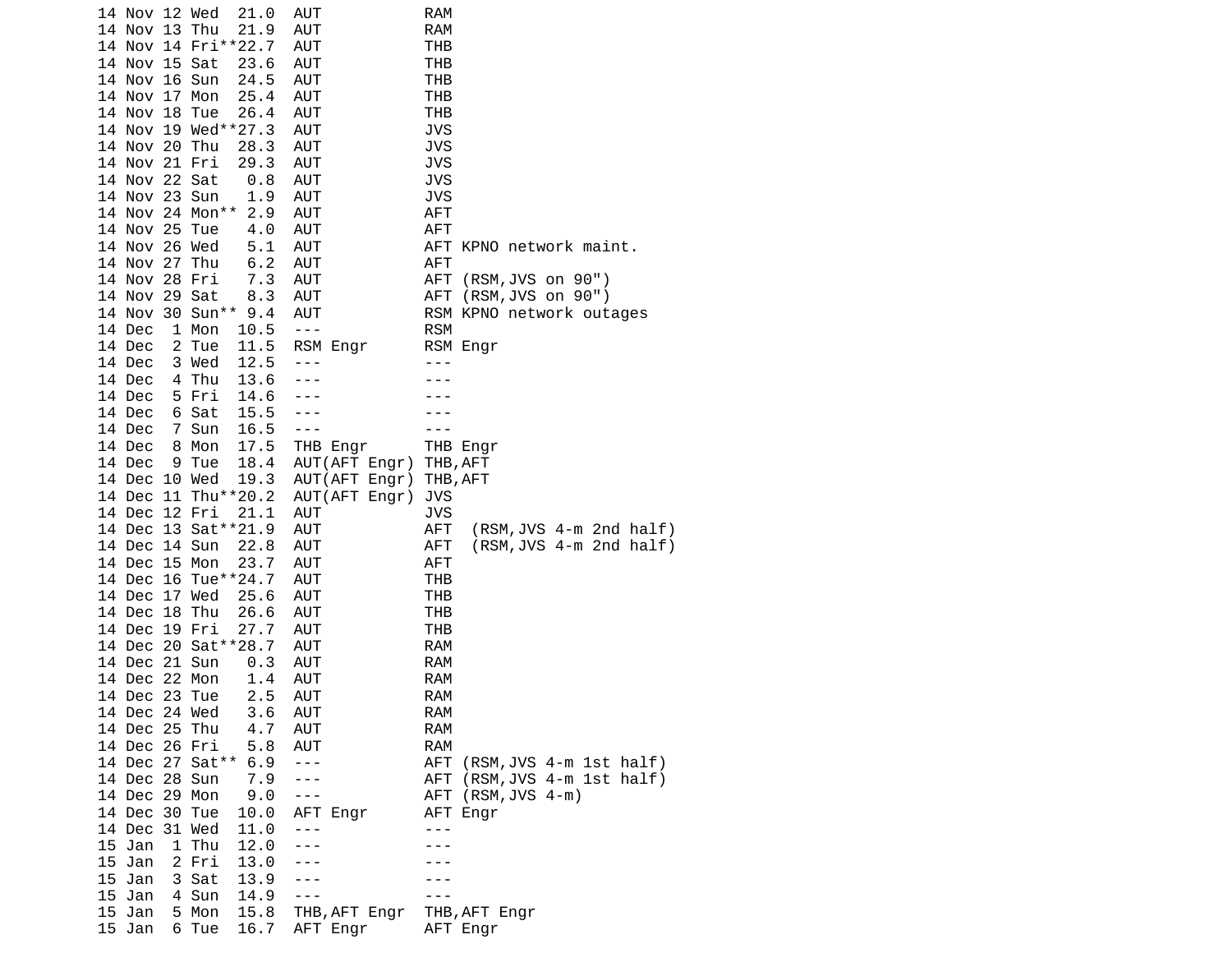|    | 15 Jan        |   | 7 Wed<br>17.6          | AFT Engr                     |            | AFT Engr                            |
|----|---------------|---|------------------------|------------------------------|------------|-------------------------------------|
| 15 | Jan           | 8 | Thu<br>18.5            | $- - -$                      | $- - -$    |                                     |
| 15 | Jan           |   | 9 Fri**19.4            | <b>AUT</b>                   | JVS        |                                     |
| 15 | Jan 10 Sat    |   | 20.3                   | <b>AUT</b>                   | JVS        |                                     |
| 15 | Jan 11 Sun    |   | 21.2                   | AUT                          | JVS        |                                     |
| 15 | Jan 12 Mon    |   | 22.1                   | <b>AUT</b>                   | <b>JVS</b> |                                     |
| 15 |               |   | Jan 13 Tue**23.0       | <b>AUT</b>                   | THB        |                                     |
|    | 15 Jan 14 Wed |   | 23.9                   | AUT                          | THB        |                                     |
| 15 | Jan 15 Thu    |   | 24.9                   | AUT                          | THB        |                                     |
| 15 | Jan 16 Fri    |   | 26.0                   | AUT                          | THB        |                                     |
| 15 |               |   | Jan 17 Sat**27.0       | <b>AUT</b>                   | <b>AFT</b> |                                     |
| 15 | Jan 18 Sun    |   | 28.1                   | AUT                          | <b>AFT</b> |                                     |
|    | 15 Jan 19 Mon |   | 29.3                   | <b>AUT</b>                   | AFT        |                                     |
| 15 | Jan 20 Tue    |   | 0.9                    | <b>AUT</b>                   | <b>AFT</b> |                                     |
| 15 | Jan 21 Wed    |   | 2.0                    | <b>AUT</b>                   | <b>AFT</b> |                                     |
|    |               |   | 15 Jan 22 Thu**<br>3.2 | AUT                          | <b>RAM</b> |                                     |
|    | 15 Jan 23 Fri |   | 4.3                    | <b>AUT</b>                   | <b>RAM</b> |                                     |
| 15 | Jan 24 Sat    |   | 5.4                    | AUT                          | <b>RAM</b> |                                     |
| 15 | Jan 25 Sun    |   | 6.5                    | AUT                          | <b>RAM</b> |                                     |
| 15 | Jan 26 Mon    |   | 7.5                    | $- - -$                      | <b>RAM</b> |                                     |
| 15 |               |   | Jan 27 Tue** 8.5       | $- - -$                      | <b>RSM</b> |                                     |
|    | 15 Jan 28 Wed |   | 9.5                    | $- - -$                      | <b>RSM</b> |                                     |
| 15 | Jan 29 Thu    |   | 10.5                   | RSM Engr                     |            | RSM Engr                            |
| 15 | Jan 30 Fri    |   | 11.4                   | $- - -$                      | - - -      |                                     |
|    | 15 Jan 31 Sat |   | 12.3                   | ---                          | - - -      |                                     |
|    | 15 Feb        |   | 1 Sun<br>13.3          |                              | - - -      | not anybody                         |
|    | 15 Feb        |   | 2 Mon<br>14.2          |                              | ---        | Spacewatch all-hands meeting        |
|    | 15 Feb        |   | 15.1<br>3 Tue          | ---                          |            |                                     |
|    | 15 Feb        |   | 4 Wed<br>16.0          | THB Engr                     |            | THB 1st half                        |
|    | 15 Feb        |   | 5 Thu<br>16.9          | THB&THB Engr                 | THB        |                                     |
|    | 15 Feb        |   | 6 Fri**17.7            | AUT(THB Engr)                | <b>RAM</b> |                                     |
|    | 15 Feb        |   | 7 Sat<br>18.6          | <b>AUT</b>                   | <b>RAM</b> |                                     |
|    | 15 Feb        |   | 8 Sun<br>19.5          | AUT                          | <b>RAM</b> |                                     |
|    | 15 Feb        |   | 9 Mon<br>20.4          | AUT(THB Engr) RAM (THB Engr) |            |                                     |
|    | 15 Feb 10 Tue |   | 21.3                   | <b>AUT</b>                   | <b>RAM</b> |                                     |
|    |               |   | 15 Feb 11 Wed**22.3    | $- - -$                      |            | RSM Fire bugout condition           |
|    | 15 Feb 12 Thu |   | 23.3                   | $- - -$                      |            | RSM Fire bugout condition           |
|    | 15 Feb 13 Fri |   | 24.3                   | AUT                          | <b>RSM</b> |                                     |
|    | 15 Feb 14 Sat |   | 25.3                   | AUT                          | <b>RSM</b> |                                     |
|    | 15 Feb 15 Sun |   | 26.4                   | RSM Engr                     |            | RSM Engr                            |
|    |               |   | 15 Feb 16 Mon**27.6    | AUT                          | THB        |                                     |
|    | 15 Feb 17 Tue |   | 28.7                   | AUT                          | THB        |                                     |
|    | 15 Feb 18 Wed |   | 0.4                    | <b>AUT</b>                   | THB        |                                     |
|    | 15 Feb 19 Thu |   | 1.5                    | <b>AUT</b>                   | THB        |                                     |
|    |               |   | 15 Feb 20 Fri**<br>2.7 | AUT                          | <b>JVS</b> |                                     |
|    | 15 Feb 21 Sat |   | 3.8                    | <b>AUT</b>                   | <b>JVS</b> |                                     |
|    | 15 Feb 22 Sun |   | 4.9                    | <b>AUT</b>                   | <b>JVS</b> |                                     |
|    | 15 Feb 23 Mon |   | 6.0                    | AUT                          | <b>JVS</b> | Lab pwr off next AM                 |
|    | 15 Feb 24 Tue |   | 7.0                    | <b>AUT</b>                   | <b>JVS</b> | U. of South Wales visit             |
|    |               |   | 15 Feb 25 Wed**<br>8.0 | <b>AUT</b>                   | AFT        |                                     |
|    | 15 Feb 26 Thu |   | 8.9                    | AUT                          | <b>AFT</b> |                                     |
|    | 15 Feb 27 Fri |   | 9.9                    | AFT Engr                     | AFT        |                                     |
|    | 15 Feb 28 Sat |   | 10.8                   | AFT Engr                     |            | AFT Engr AFT's friend Aaron visited |
|    | 15 Mar        |   | 11.7<br>1 Sun          | AFT Engr                     |            | AFT Engr                            |
|    | 15 Mar        |   | 2 Mon<br>12.6          | $- - -$                      | $- - -$    |                                     |
|    | 15 Mar        |   | 13.5<br>3 Tue          | ---                          | - - -      |                                     |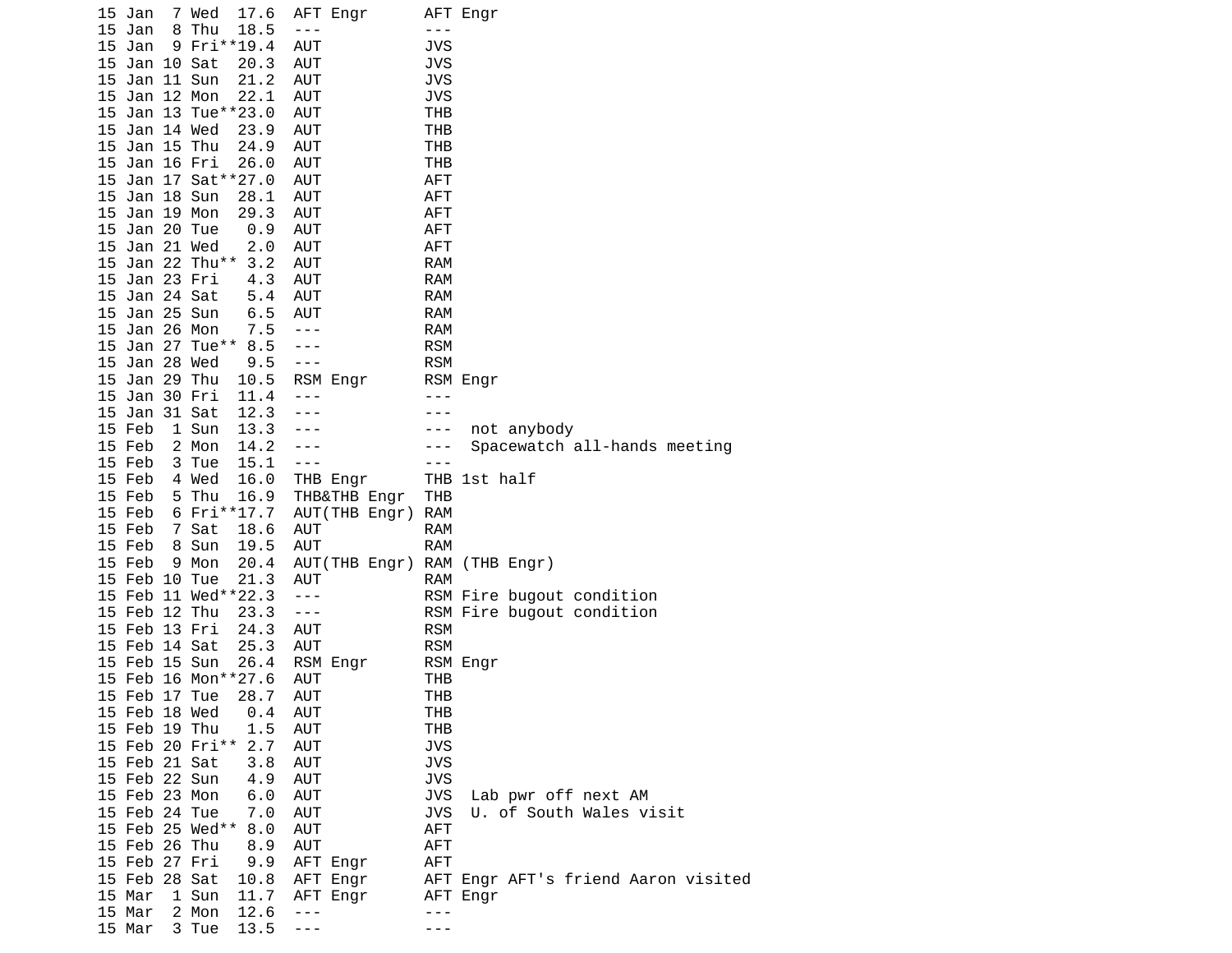15 Mar 4 Wed 14.4 --- -- -- --- 15 Mar 5 Thu 15.3 --- --- 15 Mar 6 Fri 16.1 --- - --- --- 15 Mar 7 Sat\*\*17.0 THB Engr THB Engr 15 Mar 8 Sun 17.9 THB Engr THB Engr 15 Mar 9 Mon 18.9 AUT THB<br>15 Mar 10 Tue 19.8 AUT(AFT Engr) THB AUT(AFT Engr) THB (AFT Engr) 15 Mar 11 Wed\*\*20.7 AUT AFT 15 Mar 12 Thu 21.7 AUT **AFT**  15 Mar 13 Fri 22.7 AUT AFT 15 Mar 14 Sat 23.8 AUT 15 Mar 15 Sun 24.9 AUT AFT 15 Mar 16 Mon\*\*26.0 AUT RSM 15 Mar 16 Mon\*\*26.0 AUT 15 Mar 17 Tue 27.1 --- RSM 18 ppl from KPNO Visitors' Ctr 15 Mar 18 Wed 28.3 --- RSM 15 Mar 19 Thu\*\*29.4 --- RAM 15 Mar 20 Fri 1.1 --- 15 Mar 21 Sat 2.2 AUT RAM 15 Mar 22 Sun\*\* 3.3 AUT RAM 15 Mar 23 Mon 4.4 AUT RAM (MPC outage til 01:00 UT) 15 Mar 24 Tue 5.4 AUT(THB Engr) RAM (THB Engr) 15 Mar 25 Wed\*\* 6.4 AUT AFT (RSM,JVS on 90") 15 Mar 26 Thu 7.4 AUT AFT (RSM,JVS on 90") 15 Mar 27 Fri\*\* 8.3 AUT(AFT Engr) JVS 15 Mar 28 Sat 9.2 AUT JVS 15 Mar 29 Sun 10.1 AUT JVS 15 Mar 30 Mon\*\*11.0 AUT THB 15 Mar 31 Tue 11.9 AUT THB 15 Apr 1 Wed 12.8 THB Engr THB Engr 15 Apr 2 Thu 13.7 THB, AFT Engr 15 Apr 3 Fri 14.6 THB,AFT Engr THB,AFT Engr 15 Apr 4 Sat 15.5 --- - -- ---15 Apr 5 Sun 16.4 --- - - - MPC outage in daytime 15 Apr 6 Mon 17.3 THB,AFT Engr THB,AFT Engr 15 Apr 7 Tue 18.3 AUT(AFT Engr) THB (AFT Engr) 15 Apr 8 Wed 19.3 AUT(AFT Engr) THB (AFT Engr) 15 Apr 9 Thu\*\*20.3 AUT RSM 15 Apr 10 Fri 21.3 AUT 15 Apr 11 Sat 22.3 AUT RSM 15 Apr 12 Sun 23.4 AUT RSM 15 Apr 13 Mon\*\*24.5 AUT JVS 15 Apr 14 Tue 25.6 AUT 15 Apr 15 Wed 26.7 AUT JVS 15 Apr 16 Thu 27.9 AUT JVS 15 Apr 17 Fri 29.0 AUT JVS Karri Scotti et al. visit 15 Apr 18 Sat\*\* 0.6 AUT THB 15 Apr 19 Sun 1.7 AUT THB 15 Apr 20 Mon 2.8 AUT THB 15 Apr 21 Tue\*\* 3.8 AUT RAM 15 Apr 22 Wed 4.8 AUT RAM 15 Apr 23 Thu 5.8 AUT RAM 15 Apr 24 Fri 6.7 AUT RAM 15 Apr 25 Sat 15 Apr 26 Sun\*\* 8.6 AUT AFT 15 Apr 27 Mon 9.5 AUT(& RSM) AFT,RSM Fire alarm test @ 1.8m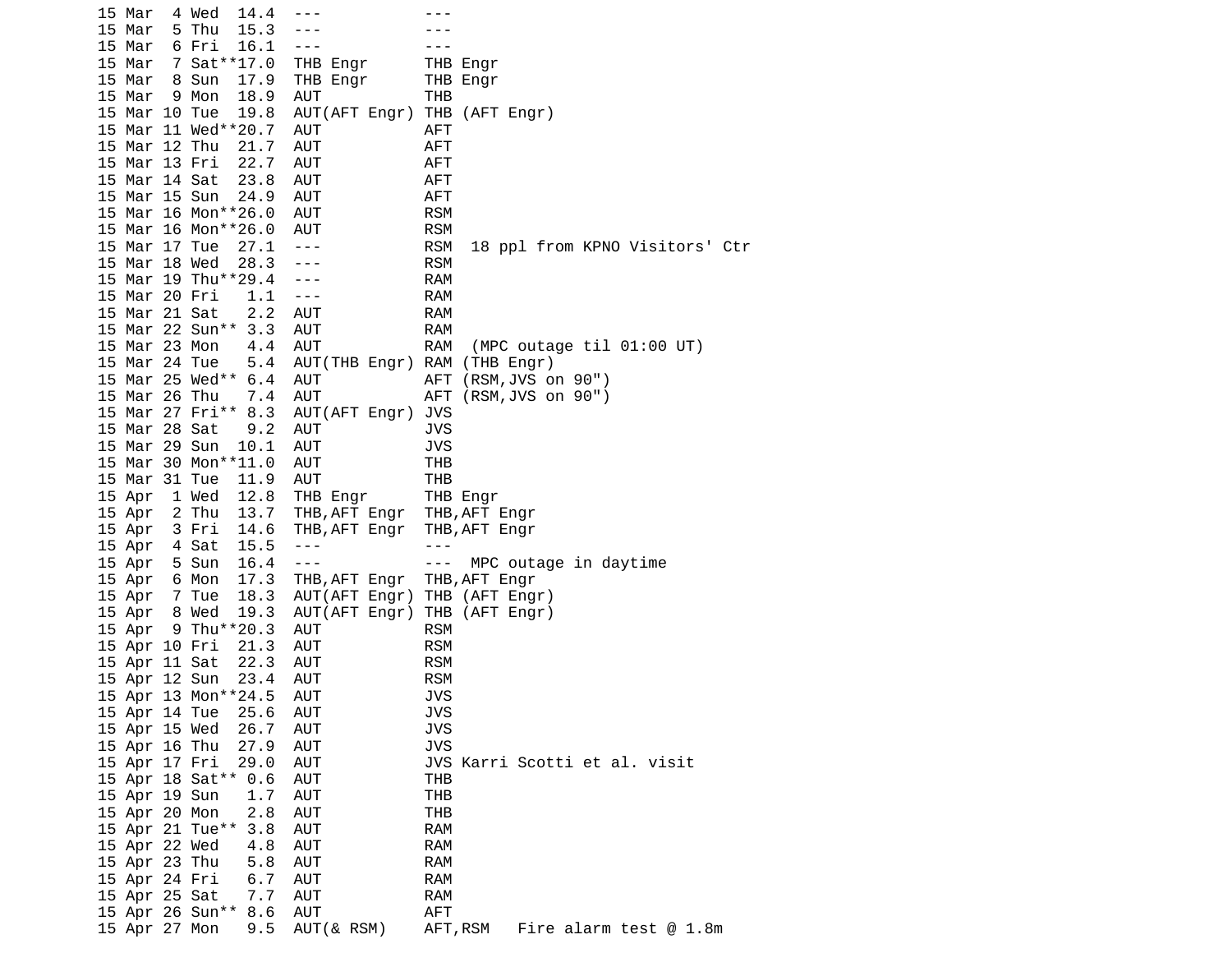| 15 Apr 28 Tue |                 | 10.4                        | AUT                          | AFT        |                            |
|---------------|-----------------|-----------------------------|------------------------------|------------|----------------------------|
| 15 Apr 29 Wed |                 | 11.2                        | AUT                          | AFT        |                            |
| 15 Apr 30 Thu |                 | 12.1                        | AUT                          |            | AFT(THB Engr)              |
| 15 May        | 1 Fri           | 13.1                        | $- - -$                      | $- - -$    |                            |
| 15 May        | 2 Sat           | 14.0                        | ---                          |            |                            |
| 15 May        | 3 Sun           | 14.9                        | $- - -$                      |            |                            |
| 15 May        | 4 Mon           | 15.9                        | $\sim$ $ \sim$               | $- - -$    |                            |
| 15 May        | 5 Tue           | 16.9                        | THB Engr                     |            | THB Engr                   |
| 15 May        | 6 Wed           | 17.8                        | AUT                          | THB        |                            |
| 15 May        | 7 Thu           | 18.9                        | <b>AUT</b>                   |            | THB (AFT Engr)             |
| 15 May        |                 |                             |                              | THB        |                            |
|               | 8 Fri           | 19.9                        | AUT                          |            |                            |
| 15 May        | 9 Sat           | 20.9<br>15 May 10 Sun**22.0 | AUT                          | THB        |                            |
|               |                 |                             | <b>AUT</b>                   | <b>AFT</b> |                            |
| 15 May 11 Mon |                 | 23.1                        | AUT                          | <b>AFT</b> |                            |
| 15 May 12 Tue |                 | 24.2                        | AUT                          | <b>AFT</b> |                            |
|               |                 | 15 May 13 Wed**25.3         | AUT                          | RAM        |                            |
| 15 May 14 Thu |                 | 26.4                        | AUT                          | RAM        |                            |
| 15 May 15 Fri |                 | 27.5                        | AUT                          | RAM        | (AFT Engr)                 |
| 15 May 16 Sat |                 | 28.6                        | AUT                          | RAM        |                            |
| 15 May 17 Sun |                 | 0.1                         | <b>AUT</b>                   | <b>RAM</b> |                            |
| 15 May 18 Mon |                 | 1.2                         | AUT                          | RAM        | (AFT Engr)                 |
| 15 May 19 Tue |                 | 2.2                         | AUT(AFT Engr)                | RAM        |                            |
|               |                 | 15 May 20 Wed** 3.3         | AUT(AFT Engr)                | JVS        | Sally Oey etal UMich tour  |
| 15 May 21 Thu |                 | 4.2                         | AUT                          | JVS        |                            |
| 15 May 22 Fri |                 | 5.2                         | AUT                          | <b>JVS</b> |                            |
|               |                 | 15 May 23 Sat** 6.1         | AUT                          | AFT        | $(RSM, JVS, JAL$ on $4-m)$ |
| 15 May 24 Sun |                 | 7.0                         | AUT                          | AFT        | $(RSM, JVS, JAL$ on $4-m)$ |
| 15 May 25 Mon |                 | 7.9                         | AUT                          | <b>AFT</b> | (RSM, JVS, JAL on 90")     |
| 15 May 26 Tue |                 | 8.8                         | AUT                          | AFT        | (RSM, JVS, JAL on 90")     |
| 15 May 27 Wed |                 | 9.7                         | AUT(JAL Engr)                | AFT        |                            |
|               |                 | 15 May 28 Thu**10.6         | AUT(JAL Engr)                | THB        |                            |
| 15 May 29 Fri |                 | 11.5                        | AUT                          | THB        |                            |
| 15 May 30 Sat |                 | 12.4                        | AUT(THB Engr) THB (THB Engr) |            |                            |
| 15 May 31 Sun |                 | 13.4                        | THB Engr                     |            | THB Engr                   |
| 15 Jun        | 1 Mon           | 14.4                        | AFT Engr                     | ---        |                            |
| 15 Jun        | 2 Tue           | 15.4                        | AFT Engr                     |            |                            |
| 15 Jun        | 3 Wed           | 16.4                        | AFT Engr                     | $- - -$    |                            |
| 15 Jun        | 4 Thu           | 17.5                        | THB Engr                     |            | THB Engr                   |
| 15 Jun        | 5 Fri           | 18.5                        | <b>AUT</b>                   | THB        |                            |
| 15 Jun        | 6 Sat           | 19.6                        | AUT                          | THB        |                            |
| 15 Jun        |                 | 7 Sun**20.7                 | <b>AUT</b>                   | <b>AFT</b> |                            |
| 15 Jun        | 8 Mon           | 21.8                        | AUT                          | <b>AFT</b> |                            |
| 15 Jun        | 9 Tue           | 22.9                        | <b>AUT</b>                   | AFT        |                            |
| 15 Jun 10 Wed |                 | 23.9                        | <b>AUT</b>                   | AFT        |                            |
| 15 Jun 11 Thu |                 | 25.0                        | <b>AUT</b>                   | <b>AFT</b> |                            |
|               |                 | 15 Jun 12 Fri**26.1         | <b>AUT</b>                   | <b>RAM</b> |                            |
| 15 Jun 13 Sat |                 | 27.2                        | <b>AUT</b>                   | <b>RAM</b> |                            |
| 15 Jun 14 Sun |                 | 28.2                        | <b>AUT</b>                   | <b>RAM</b> |                            |
| 15 Jun 15 Mon |                 | 29.2                        | AUT (THB Engr)               | <b>RAM</b> | (THB Engr)                 |
| 15 Jun 16 Tue |                 | 0.7                         | AUT(AFT Engr)                | RAM        |                            |
|               | 15 Jun 17 Wed** | 1.7                         | AUT(AFT Engr)                | JVS        |                            |
| 15 Jun 18 Thu |                 | 2.7                         | AUT(AFT Engr)                | <b>JVS</b> |                            |
| 15 Jun 19 Fri |                 | 3.6                         | AUT(AFT Engr)                | <b>JVS</b> |                            |
| 15 Jun 20 Sat |                 | 4.6                         | AUT                          | <b>JVS</b> |                            |
| 15 Jun 21 Sun |                 | 5.5                         | <b>AUT</b>                   | <b>JVS</b> |                            |
|               | 15 Jun 22 Mon** | 6.4                         | AUT                          | <b>RSM</b> |                            |
|               |                 |                             |                              |            |                            |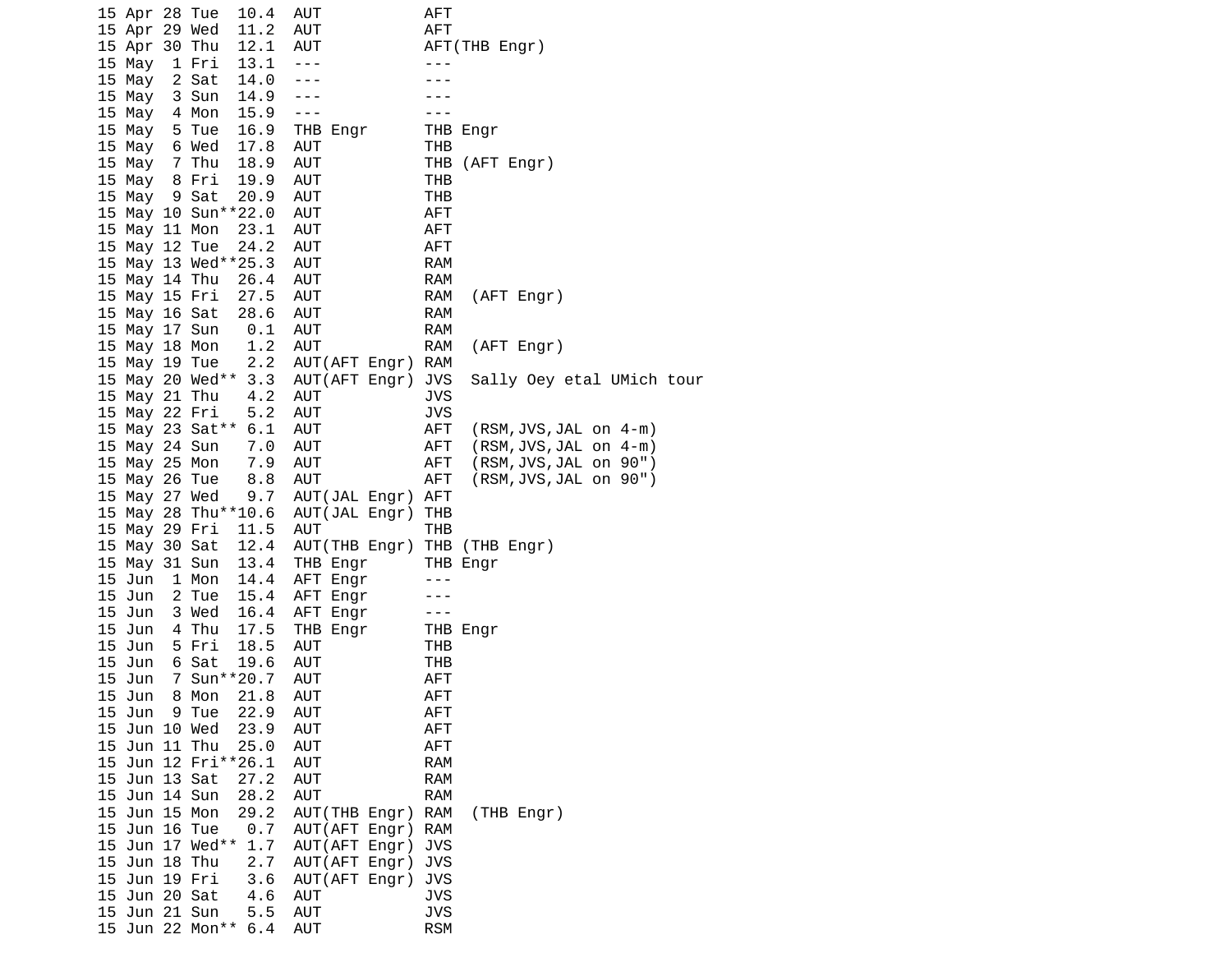|  | 15 Jun 23 Tue<br>15 Jun 24 Wed<br>15 Jun 25 Thu |                                  | 7.2<br>8.1<br>9.0      | AUT<br>AUT<br>AUT       |                      | RSM<br><b>RSM</b><br><b>RSM</b> |                              |                        | Bill Buckingham visits |
|--|-------------------------------------------------|----------------------------------|------------------------|-------------------------|----------------------|---------------------------------|------------------------------|------------------------|------------------------|
|  |                                                 |                                  | 15 Jun 26 Fri**10.0    | AUT                     |                      | THB                             |                              |                        |                        |
|  | 15 Jun 27 Sat                                   |                                  | 10.9                   | AUT                     |                      | THB                             |                              |                        |                        |
|  | 15 Jun 28 Sun                                   |                                  | 11.9                   | AUT                     |                      | THB                             |                              |                        |                        |
|  | 15 Jun 29 Mon                                   |                                  | 12.9                   |                         | THB Engr             |                                 | THB Engr                     |                        |                        |
|  | 15 Jun 30 Tue<br>15 Jul                         | 1 Wed                            | 13.9<br>15.0           |                         | THB Engr             | $  -$                           | THB Engr                     |                        |                        |
|  | 15 Jul                                          | 2 Thu                            | 16.1                   |                         | AFT Engr<br>AFT Engr | $- - -$                         |                              |                        |                        |
|  | 15 Jul                                          | 3 Fri                            | 17.2                   |                         | THB Engr             |                                 | THB Engr                     |                        |                        |
|  | 15 Jul                                          | 4 Sat                            | 18.3                   | $- - -$                 |                      | $- - -$                         |                              |                        |                        |
|  | 15 Jul                                          | 5 Sun                            | 19.4                   | $\sim$ $\sim$ $\sim$    |                      | $- - -$                         |                              |                        |                        |
|  | 15 Jul                                          |                                  | 6 Mon**20.5            | AUT                     |                      | THB                             |                              |                        |                        |
|  | 15 Jul                                          | 7 Tue<br>15 Jul 8 Wed            | 21.6<br>22.6           | AUT                     | AUT(AFT Engr)        | THB<br>THB                      |                              |                        |                        |
|  | 15 Jul                                          | 9 Thu                            | 23.7                   | AUT                     |                      | <b>THB</b>                      |                              |                        |                        |
|  |                                                 |                                  | 15 Jul 10 Fri**24.8    | <b>AUT</b>              |                      | <b>JVS</b>                      |                              |                        |                        |
|  | 15 Jul 11 Sat                                   |                                  | 25.8                   | AUT                     |                      | <b>JVS</b>                      |                              |                        |                        |
|  |                                                 |                                  | 15 Jul 12 Sun**26.8    | $\perp$ $\perp$ $\perp$ |                      | <b>AFT</b>                      |                              |                        |                        |
|  | 15 Jul 13 Mon                                   |                                  | 27.8                   | $\sim$ $\sim$ $\sim$    |                      | <b>AFT</b>                      |                              |                        |                        |
|  |                                                 | 15 Jul 14 Tue<br>15 Jul 15 Wed   | 28.8<br>0.2            | $\sim$ $\sim$ $\sim$    | THB Engr             | AFT<br>AFT                      |                              |                        |                        |
|  | 15 Jul 16 Thu                                   |                                  | 1.2                    | $- - -$                 |                      | AFT                             |                              |                        |                        |
|  |                                                 | 15 Jul 17 Fri                    | 2.1                    | $\sim$ $\sim$ $\sim$    |                      | AFT                             |                              |                        |                        |
|  | 15 Jul 18 Sat                                   |                                  | 3.0                    |                         | AFT Engr             | AFT Eng                         |                              |                        |                        |
|  |                                                 | 15 Jul 19 Sun**                  | 3.9                    | $- - -$                 |                      | <b>RSM</b>                      |                              |                        |                        |
|  | 15 Jul 20 Mon<br>15 Jul 21 Tue                  |                                  | 4.8<br>5.7             | $  -$                   | THB Engr             | <b>RSM</b><br><b>RSM</b>        |                              |                        |                        |
|  | 15 Jul 22 Wed                                   |                                  | 6.6                    | $\sim$ $\sim$ $\sim$    |                      | <b>RSM</b>                      |                              |                        |                        |
|  |                                                 |                                  | 15 Jul 23 Thu** 7.5    | $\sim$ $\sim$ $\sim$    |                      | THB                             |                              | (RSM, JVS, JAL on 90") |                        |
|  | 15 Jul 24 Fri                                   |                                  | 8.4                    | AUT                     |                      | THB                             |                              | (RSM, JVS, JAL on 90") |                        |
|  |                                                 |                                  | 15 Jul 25 Sat** 9.4    | AUT                     |                      | <b>JVS</b>                      |                              |                        |                        |
|  | 15 Jul 26 Sun                                   |                                  | 10.4                   | AUT                     |                      | <b>JVS</b>                      |                              |                        |                        |
|  | 15 Jul 27 Mon<br>15 Jul 28 Tue                  |                                  | 11.4<br>12.4           | AUT                     | THB Engr             | <b>JVS</b>                      | THB Engr                     |                        |                        |
|  | 15 Jul 29 Wed                                   |                                  | 13.5                   | $\sim$ $\sim$ $\sim$    |                      | $- - -$                         |                              |                        |                        |
|  | 15 Jul 30 Thu                                   |                                  | 14.6                   |                         | AFT Engr             |                                 |                              |                        |                        |
|  | 15 Jul 31 Fri                                   |                                  | 15.7                   |                         | AFT Engr             | $\frac{1}{2}$                   |                              |                        |                        |
|  | 15 Aug                                          | 1 Sat                            | 16.9                   | $- - -$                 |                      | $- - -$                         | KPNO pwr off                 |                        |                        |
|  | 15 Aug<br>15 Aug                                | 2 Sun<br>3 Mon                   | 18.0<br>19.1           | $- - -$<br>---          |                      | $- - -$<br>$- - -$              | KPNO pwr off<br>KPNO pwr off |                        |                        |
|  | 15 Aug                                          | 4 Tue                            | 20.2                   |                         |                      | ---                             | KPNO pwr off                 |                        |                        |
|  |                                                 | 15 Aug 5 Wed                     | 21.3                   |                         |                      | $-$                             | KPNO pwr off                 |                        |                        |
|  | 15 Aug                                          | 6 Thu                            | 22.4                   |                         |                      | $- - -$                         | KPNO pwr off                 |                        |                        |
|  |                                                 | 15 Aug 7 Fri                     | 23.4                   |                         |                      | $- - - -$                       | KPNO pwr off                 |                        |                        |
|  | 15 Aug 8 Sat                                    |                                  | 24.4                   | $ -$                    |                      | $- - -$                         | KPNO pwr off                 |                        |                        |
|  | 15 Aug 9 Sun<br>15 Aug 10 Mon                   |                                  | 25.4<br>26.4           | $\sim$ $\sim$ $\sim$    | THB Engr             | $- - -$                         | KPNO pwr off<br>THB Engr     |                        |                        |
|  |                                                 |                                  | 15 Aug 11 Tue**27.4    | <b>AUT</b>              |                      | <b>THB</b>                      |                              |                        |                        |
|  | 15 Aug 12 Wed                                   |                                  | 28.3                   | <b>AUT</b>              |                      | <b>THB</b>                      |                              |                        |                        |
|  |                                                 |                                  | 15 Aug 13 Thu**29.2    | $\sim$ $\sim$ $\sim$    |                      | <b>RAM</b>                      |                              |                        |                        |
|  | 15 Aug 14 Fri                                   |                                  | 0.6                    | $ -$                    |                      | <b>RAM</b>                      |                              |                        |                        |
|  |                                                 | 15 Aug 15 Sat<br>15 Aug 16 Sun** | $1.5 - -$<br>$2.4 - -$ |                         |                      | <b>RAM</b><br><b>JVS</b>        |                              |                        |                        |
|  | 15 Aug 17 Mon                                   |                                  | 3.3                    | <b>AUT</b>              |                      | JVS                             |                              |                        |                        |
|  |                                                 |                                  |                        |                         |                      |                                 |                              |                        |                        |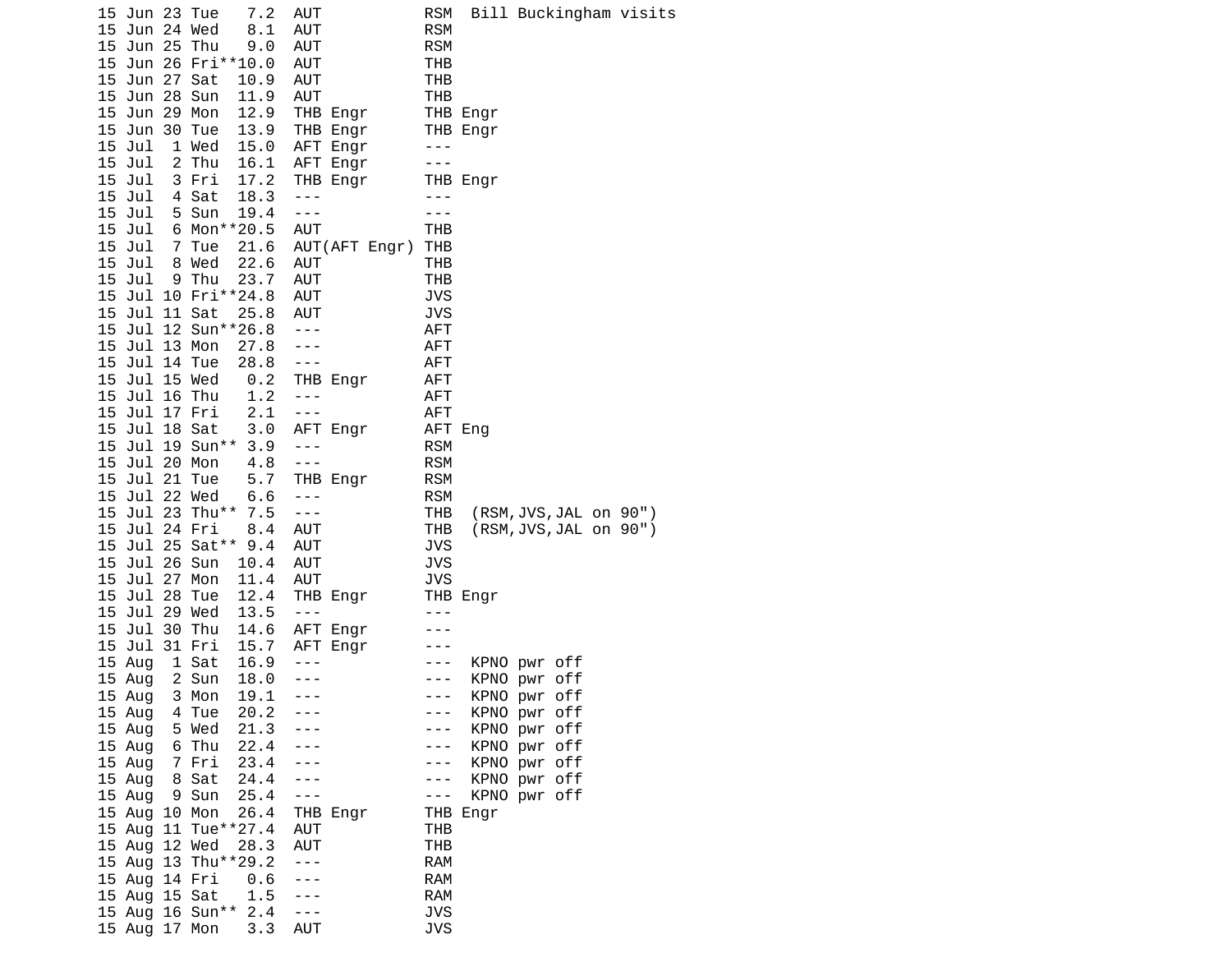| 15 Aug 18 Tue | 4.2                    | <b>AUT</b>     |          |               | JVS        |                                      |
|---------------|------------------------|----------------|----------|---------------|------------|--------------------------------------|
| 15 Aug 19 Wed | 5.1                    | <b>AUT</b>     |          |               | <b>JVS</b> |                                      |
|               | 15 Aug 20 Thu** 6.0    | <b>AUT</b>     |          |               | <b>RSM</b> |                                      |
| 15 Aug 21 Fri | 6.9                    | $- - -$        |          |               | <b>RSM</b> |                                      |
| 15 Aug 22 Sat | 7.9                    | $- - -$        |          |               | <b>RSM</b> |                                      |
|               | 15 Aug 23 Sun**<br>8.8 | ---            |          |               | <b>AFT</b> |                                      |
| 15 Aug 24 Mon | 9.8                    | ---            |          |               | <b>AFT</b> |                                      |
| 15 Aug 25 Tue | 10.9                   |                |          |               | <b>AFT</b> |                                      |
| 15 Aug 26 Wed | 12.0                   | $- - -$        |          |               | <b>AFT</b> |                                      |
| 15 Aug 27 Thu | 13.1                   |                | AFT Engr |               |            | AFT Engr                             |
| 15 Aug 28 Fri | 14.2                   | $- - -$        |          |               | ---        |                                      |
| 15 Aug 29 Sat | 15.4                   | $- - -$        |          |               |            |                                      |
| 15 Aug 30 Sun | 16.5                   | $- - -$        |          |               |            |                                      |
| 15 Aug 31 Mon | 17.7                   | $  -$          |          |               | - - -      |                                      |
| 15 Sep        | 1 Tue**18.8            | <b>AUT</b>     |          |               | THB        |                                      |
| 15 Sep        | 2 Wed<br>19.9          | <b>AUT</b>     |          |               | THB        | $(RSM, JVS \text{ on } 4-m; JAL(r))$ |
| 15 Sep        | 3 Thu<br>21.0          | <b>AUT</b>     |          |               | THB        | $(RSM, JVS \text{ on } 4-m; JAL(r))$ |
| 15 Sep        | 4 Fri**22.0            | <b>AUT</b>     |          |               | <b>RSM</b> |                                      |
| 15 Sep        | 5 Sat<br>23.1          | <b>AUT</b>     |          |               | <b>RSM</b> |                                      |
| 15 Sep        | 24.0<br>6 Sun          | AUT            |          |               | <b>RSM</b> |                                      |
| 15 Sep        | 7 Mon<br>25.0          | <b>AUT</b>     |          |               | <b>RSM</b> |                                      |
| 15 Sep        | 8 Tue**25.9            | <b>AUT</b>     |          |               | <b>RAM</b> |                                      |
| 15 Sep        | 9 Wed<br>26.9          | AUT            |          |               | <b>RAM</b> |                                      |
| 15 Sep 10 Thu | 27.8                   | <b>AUT</b>     |          |               | <b>RAM</b> |                                      |
| 15 Sep 11 Fri | 28.7                   | <b>AUT</b>     |          |               | <b>RAM</b> |                                      |
| 15 Sep 12 Sat | 0.0                    | <b>AUT</b>     |          |               | <b>RAM</b> |                                      |
| 15 Sep 13 Sun | 0.9                    | <b>AUT</b>     |          |               | <b>RAM</b> |                                      |
|               | 15 Sep 14 Mon** 1.8    | <b>AUT</b>     |          |               | THB        |                                      |
| 15 Sep 15 Tue | 2.7                    | <b>AUT</b>     |          |               | THB        |                                      |
|               | 15 Sep 16 Wed** 3.6    | <b>AUT</b>     |          |               | <b>AFT</b> |                                      |
| 15 Sep 17 Thu | 4.5                    | <b>AUT</b>     |          |               | <b>AFT</b> |                                      |
| 15 Sep 18 Fri | 5.4                    | AUT            |          |               | <b>AFT</b> |                                      |
| 15 Sep 19 Sat | 6.4                    | AUT            |          |               | <b>AFT</b> |                                      |
| 15 Sep 20 Sun | 7.3                    | <b>AUT</b>     |          |               | <b>AFT</b> |                                      |
|               | 15 Sep 21 Mon**<br>8.3 | AUT            |          |               | <b>JVS</b> |                                      |
| 15 Sep 22 Tue | 9.4                    | <b>AUT</b>     |          |               | <b>JVS</b> |                                      |
| 15 Sep 23 Wed | 10.4                   | AUT            |          |               | <b>JVS</b> |                                      |
| 15 Sep 24 Thu | 11.5                   | <b>AUT</b>     |          |               | JVS        |                                      |
| 15 Sep 25 Fri | 12.7                   | $\sim$ $ \sim$ |          |               | $- - -$    |                                      |
| 15 Sep 26 Sat | 13.8                   | $- - -$        |          |               | ---        | (RSM, THB 90")                       |
|               | 15 Sep 27 Sun**15.0    | $- - -$        |          |               | AFT        | (RSM, THB 90") Lunar eclipse         |
| 15 Sep 28 Mon | 16.2                   | $- - -$        |          |               | $- - -$    | (THB, AFT 90")                       |
| 15 Sep 29 Tue | 17.3                   | AUT            |          |               | THB        | (RSM, JVS on 90")                    |
|               | 15 Sep 30 Wed**18.4    | AUT            |          |               |            | THB (RSM, JVS on 90")                |
| 15 Oct        | 1 Thu<br>19.5          | AUT            |          |               | THB        | (RSM, JVS on 90")                    |
| 15 Oct        | 2 Fri**20.6            | AUT            |          |               | <b>JVS</b> |                                      |
| 15 Oct        | 3 Sat<br>21.6          | <b>AUT</b>     |          |               | <b>JVS</b> |                                      |
| 15 Oct        | 4 Sun<br>22.6          | <b>AUT</b>     |          |               | <b>JVS</b> |                                      |
| 15 Oct        | 5 Mon<br>23.5          | AUT            |          |               | <b>JVS</b> |                                      |
| 15 Oct        | 6 Tue**24.4            |                |          | AUT(AFT Engr) | <b>RAM</b> |                                      |
| 15 Oct        | 7 Wed<br>25.4          | AUT            |          |               | <b>RAM</b> |                                      |
| 15 Oct        | 8 Thu<br>26.3          |                |          | AUT(AFT Engr) | <b>RAM</b> |                                      |
| 15 Oct        | 9 Fri<br>27.1          | AUT            |          |               | <b>RAM</b> |                                      |
| 15 Oct 10 Sat | 28.0                   | <b>AUT</b>     |          |               | <b>RAM</b> |                                      |
| 15 Oct 11 Sun | 28.9                   | AUT            |          |               | <b>RAM</b> |                                      |
| 15 Oct 12 Mon | 0.3                    | AUT            |          |               | <b>RAM</b> |                                      |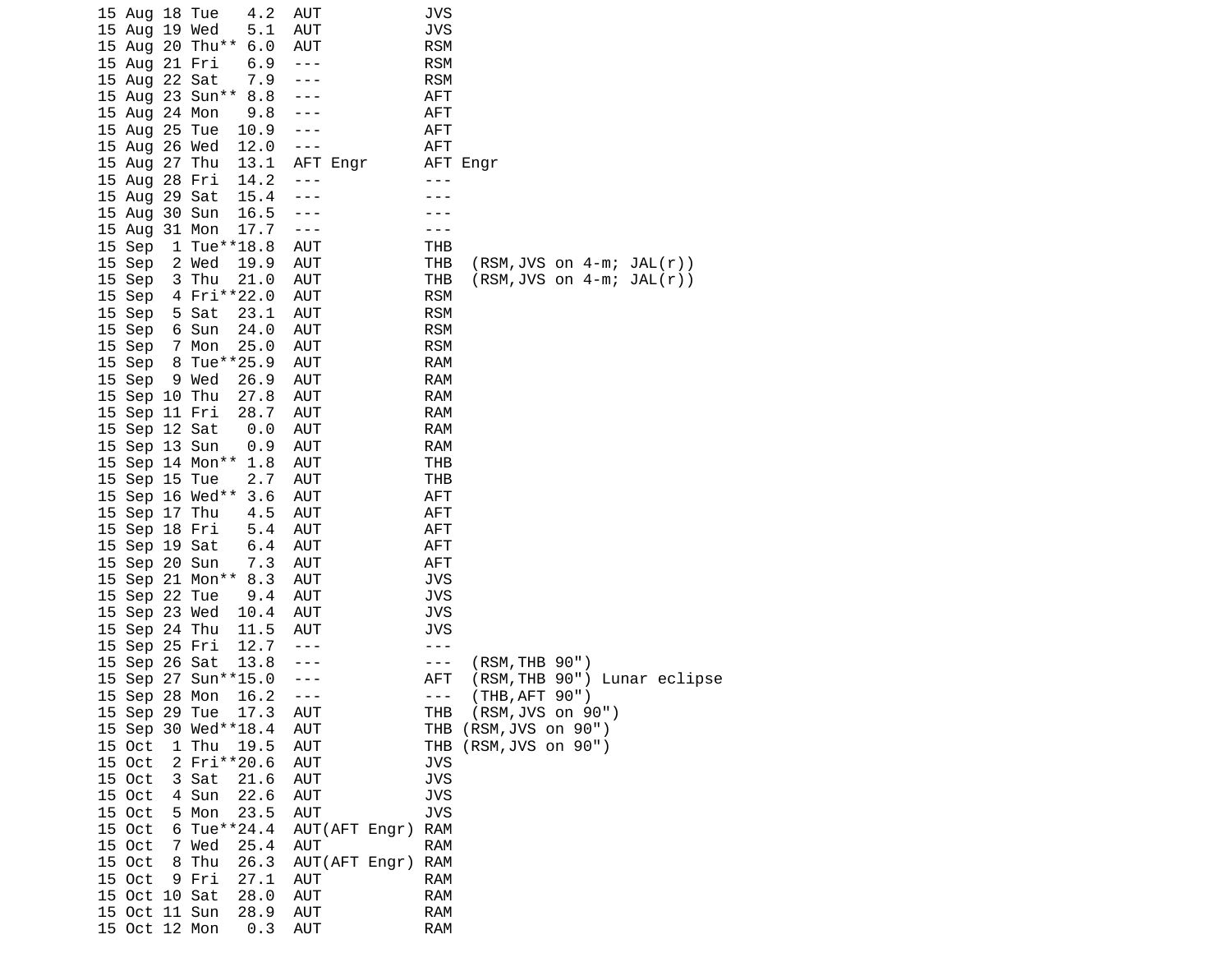|               |   | 15 Oct 13 Tue**<br>1.2 | AUT                    | THB                          |
|---------------|---|------------------------|------------------------|------------------------------|
| 15 Oct 14 Wed |   | 2.1                    | <b>AUT</b>             | THB                          |
| 15 Oct 15 Thu |   | 3.0                    | AUT                    | <b>THB</b>                   |
|               |   | 15 Oct 16 Fri**<br>3.9 | AUT                    | <b>AFT</b>                   |
| 15 Oct 17 Sat |   | 4.9                    | AUT                    | <b>AFT</b>                   |
| 15 Oct 18 Sun |   | 5.8                    | AUT                    | <b>AFT</b>                   |
| 15 Oct 19 Mon |   | 6.8                    |                        | <b>AFT</b>                   |
|               |   |                        | AUT                    |                              |
| 15 Oct 20 Tue |   | 7.9                    | <b>AUT</b>             | <b>AFT</b>                   |
| 15 Oct 21 Wed |   | 8.9                    | <b>AUT</b>             | <b>AFT</b>                   |
| 15 Oct 22 Thu |   | 10.0                   | AUT                    | <b>AFT</b>                   |
| 15 Oct 23 Fri |   | 11.1                   | <b>AUT</b>             | <b>AFT</b>                   |
| 15 Oct 24 Sat |   | 12.2                   | AFT Engr               | AFT Engr                     |
| 15 Oct 25 Sun |   | 13.4                   | $- - -$                |                              |
| 15 Oct 26 Mon |   | 14.5                   | $- - -$                |                              |
| 15 Oct 27 Tue |   | 15.7                   | ---                    |                              |
| 15 Oct 28 Wed |   | 16.8                   | THB, AFT Engr          | THB Engr                     |
| 15 Oct 29 Thu |   | 17.9                   | $- - -$                | ---                          |
|               |   | 15 Oct 30 Fri**19.0    | <b>AUT</b>             | THB                          |
| 15 Oct 31 Sat |   | 20.0                   | AUT                    | <b>THB</b>                   |
|               |   | 1 Sun**21.0            |                        |                              |
| 15 Nov        |   |                        | <b>AUT</b>             | <b>JVS</b>                   |
| 15 Nov        |   | 2 Mon<br>22.0          | AUT                    | JVS(MTR starts)              |
| 15 Nov        |   | 3 Tue<br>22.9          | AUT (AFT, MTR)         | JVS                          |
| 15 Nov        |   | 23.8<br>4 Wed          | AUT(AFT Engr)          | <b>JVS</b>                   |
| 15 Nov        |   | 5 Thu<br>24.7          | AUT                    | <b>JVS</b>                   |
| 15 Nov        |   | 6 Fri**25.6            | AUT                    | <b>RSM</b>                   |
| 15 Nov        |   | 7 Sat<br>26.4          | AUT                    | <b>RSM</b>                   |
| 15 Nov        |   | 8 Sun<br>27.3          | <b>AUT</b>             | RSM, MTR                     |
| 15 Nov        |   | 9 Mon<br>28.2          | MTR Engr               | <b>RSM</b>                   |
|               |   | 15 Nov 10 Tue**29.1    | AUT(AFT Engr) THB, MTR |                              |
| 15 Nov 11 Wed |   | 0.5                    | AUT(AFT Engr)          | THB, MTR                     |
| 15 Nov 12 Thu |   | 1.5                    | AUT                    | <b>THB</b>                   |
|               |   | 15 Nov 13 Fri** 2.4    | AUT                    | <b>RAM</b>                   |
| 15 Nov 14 Sat |   | 3.4                    | AUT                    | <b>RAM</b>                   |
| 15 Nov 15 Sun |   | 4.4                    | AUT                    | <b>RAM</b>                   |
| 15 Nov 16 Mon |   | 5.4                    | AUT                    | <b>RAM</b>                   |
| 15 Nov 17 Tue |   | 6.4                    | AUT                    | RAM, MTR                     |
|               |   | 15 Nov 18 Wed** 7.4    | AUT                    | AFT, MTR                     |
| 15 Nov 19 Thu |   | 8.5                    | AUT                    | <b>AFT</b>                   |
| 15            |   | Nov 20 Fri<br>9.6      | AUT                    | <b>AFT</b>                   |
| 15 Nov 21 Sat |   | 10.7                   | AUT                    | <b>AFT</b>                   |
| 15 Nov 22 Sun |   | 11.8                   | AUT                    | AFT RSM, THB 90"             |
|               |   |                        |                        | --- RSM, THB 90"             |
| 15 Nov 23 Mon |   | 12.9                   | AFT Engr               |                              |
| 15 Nov 24 Tue |   | 14.1                   | THB Engr               | THB Engr                     |
| 15 Nov 25 Wed |   | 15.2                   |                        |                              |
| 15 Nov 26 Thu |   | 16.3                   | - - -                  |                              |
| 15 Nov 27 Fri |   | 17.3                   | THB Engr               | (RSM, JVS 90")<br>THB Engr   |
|               |   | 15 Nov 28 Sat ** 18.4  | <b>AUT</b>             | (RSM, JVS 90")<br>MTR        |
| 15 Nov 29 Sun |   | 19.3                   | <b>AUT</b>             | <b>MTR</b><br>(RSM, JVS 90") |
| 15 Nov 30 Mon |   | 20.3                   | AUT                    | (RSM, JVS 90")<br>MTR        |
| 15 Dec        |   | 1 Tue<br>21.2          | AUT(THB Engr)          | MTR                          |
| 15 Dec        |   | 2 Wed<br>22.1          | AUT                    | <b>MTR</b>                   |
| 15 Dec        | 3 | Thu**23.0              | <b>AUT</b>             | <b>THB</b>                   |
| 15 Dec        |   | 4 Fri<br>23.9          | AUT                    | THB                          |
| 15 Dec        | 5 | Sat<br>24.8            | <b>AUT</b>             | <b>THB</b>                   |
| 15 Dec        | 6 | 25.7<br>Sun            | <b>AUT</b>             | THB                          |
| 15 Dec        | 7 | Mon**26.6              | AUT                    | AFT                          |
|               |   |                        |                        |                              |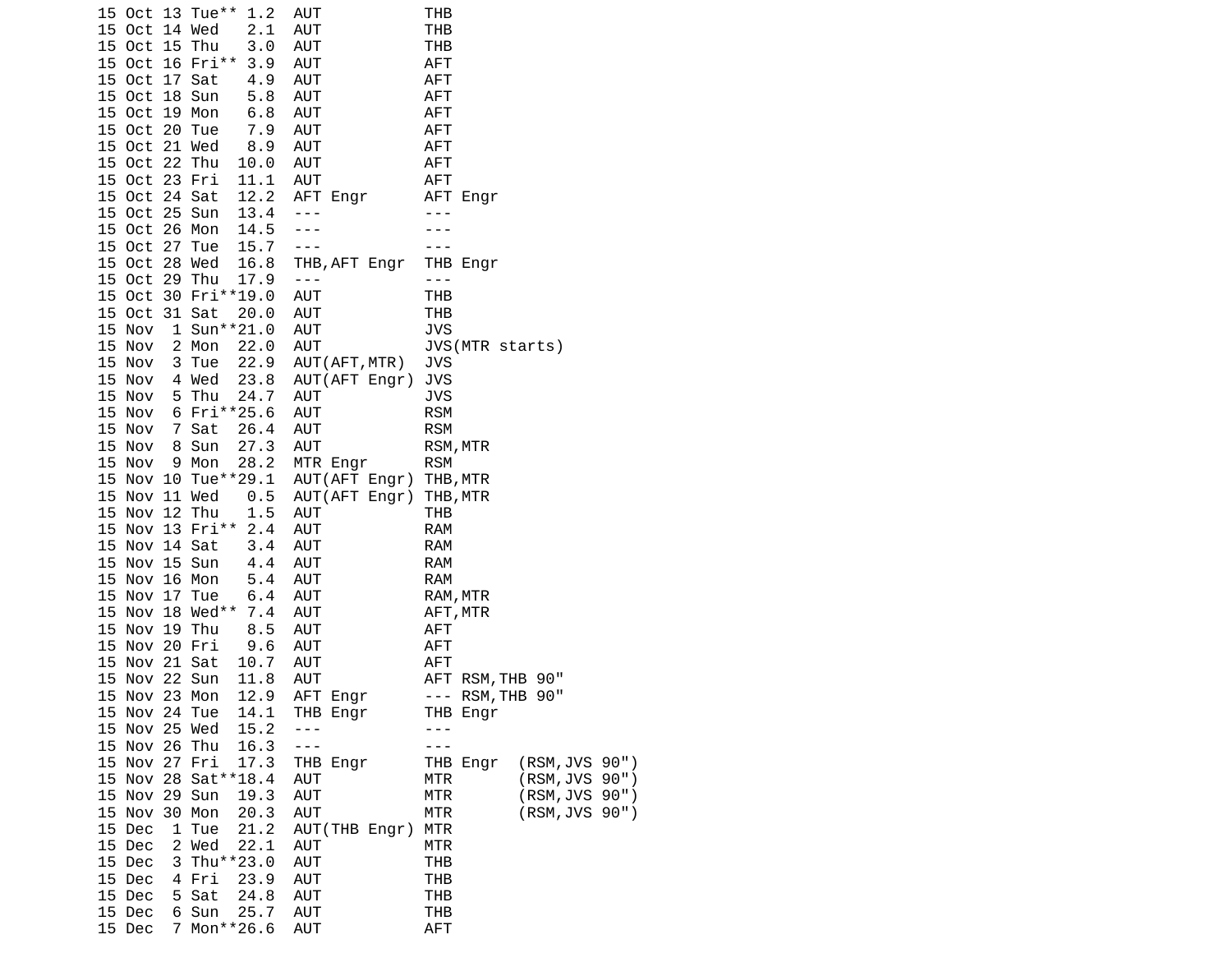| 15 Dec        | 8 Tue<br>27.5          | AUT                               | AFT         |                                       |
|---------------|------------------------|-----------------------------------|-------------|---------------------------------------|
| 15 Dec        | 9 Wed<br>28.4          | AUT                               | AFT         |                                       |
| 15 Dec 10 Thu | 29.4                   | AUT                               |             | AFT Steward Devel. Dir. tour          |
| 15 Dec 11 Fri |                        |                                   | AFT         |                                       |
|               | 0.9                    | AUT                               |             |                                       |
| 15 Dec 12 Sat | 1.9                    | AUT                               | AFT         |                                       |
|               | 15 Dec 13 Sun** 2.9    | AUT                               | THB         |                                       |
| 15 Dec 14 Mon | 3.9                    | AUT                               | <b>THB</b>  |                                       |
| 15 Dec 15 Tue | 4.9                    | AUT                               | THB         |                                       |
|               | 15 Dec 16 Wed**<br>6.0 | AUT                               | <b>RAM</b>  |                                       |
| 15 Dec 17 Thu | 7.0                    | AUT                               | RAM         |                                       |
| 15 Dec 18 Fri | 8.1                    | AUT                               | <b>RAM</b>  |                                       |
| 15 Dec 19 Sat | 9.2                    | AUT                               | RAM         |                                       |
| 15 Dec 20 Sun | 10.3                   | AUT                               | RAM         |                                       |
| 15 Dec 21 Mon | 11.4                   | AUT                               | RAM         | $(RSM, JVS 4-m)$                      |
| 15 Dec 22 Tue | 12.5                   | $- - -$                           |             |                                       |
| 15 Dec 23 Wed | 13.5                   | $- - -$                           |             |                                       |
| 15 Dec 24 Thu | 14.6                   | $- - -$                           |             |                                       |
| 15 Dec 25 Fri | 15.6                   | $- - -$                           |             |                                       |
|               | 15 Dec 26 Sat ** 16.7  | $--(THB$ Engr)                    | $\sim$ $ -$ | (RSM, THB 90")                        |
| 15 Dec 27 Sun | 17.6                   | $  -$                             | THB         | (RSM 90")                             |
| 15 Dec 28 Mon | 18.6                   | AUT                               | THB         | (RSM 90")                             |
|               | 15 Dec 29 Tue**19.5    | AUT                               | THB         | (JVS 90")                             |
| 15 Dec 30 Wed |                        | AUT                               | THB         | (JVS 90")                             |
|               | 20.4                   | <b>AUT</b>                        |             |                                       |
|               | 15 Dec 31 Thu**21.3    |                                   | AFT         |                                       |
| 16 Jan        | 1 Fri<br>22.2          | AUT                               | AFT         |                                       |
| 16 Jan        | 2 Sat<br>23.1          | AUT                               | AFT         |                                       |
| 16 Jan        | 3 Sun<br>24.0          | AUT                               | AFT         |                                       |
| 16 Jan        | 4 Mon<br>24.9          | AUT                               | AFT         |                                       |
| 16 Jan        | 5 Tue<br>25.8          | AUT                               | AFT         |                                       |
| 16 Jan        | 6 Wed**26.8            | AUT                               | <b>RAM</b>  |                                       |
| 16 Jan        | 7 Thu<br>27.8          | AUT                               | RAM         |                                       |
| 16 Jan        | 8 Fri<br>28.8          | AUT                               |             | RAM (JVS, THB on 4-m)                 |
| 16 Jan        | 9 Sat<br>0.3           | AUT                               |             | RAM (JVS, THB on 4-m)                 |
| 16 Jan 10 Sun | 1.3                    | <b>AUT</b>                        | <b>RAM</b>  |                                       |
| 16 Jan 11 Mon | 2.4                    | MTR, AFT Engr                     | RAM         |                                       |
| 16 Jan 12 Tue | 3.4                    | MTR, AFT Engr                     | RAM         |                                       |
|               | 16 Jan 13 Wed**<br>4.5 | AUT                               | THB         |                                       |
| 16 Jan 14 Thu | 5.6                    | AUT                               | THB         |                                       |
|               | 16 Jan 15 Fri** 6.7    | AUT                               | MTR         |                                       |
| 16 Jan 16 Sat | 7.7                    | AUT                               | MTR         |                                       |
| 16 Jan 17 Sun | 8.8                    | <b>AUT</b>                        | MTR         |                                       |
| 16 Jan 18 Mon | 9.9                    | AUT                               | <b>MTR</b>  |                                       |
| 16 Jan 19 Tue | 10.9                   |                                   |             | AUT(AFT Engr) MTR (THB Engr, JVS 90") |
| 16 Jan 20 Wed | 12.0                   | AUT                               |             | MTR (JVS 90") Phone & internet out    |
| 16 Jan 21 Thu | 13.0                   | $  -$                             | $\sim$ $ -$ | (JVS 90")                             |
| 16 Jan 22 Fri | 14.0                   | $- - -$                           | ---         | (THB Engr 90")                        |
| 16 Jan 23 Sat | 15.0                   | $- - -$                           |             |                                       |
| 16 Jan 24 Sun |                        |                                   |             |                                       |
|               | 16.0                   | $- - -$                           |             |                                       |
|               | 16 Jan 25 Mon**16.9    | $\sim$ $ \sim$<br>$(THB$ Engr)--- |             |                                       |
|               | 16 Jan 26 Tue**17.8    | AUT                               | AFT         |                                       |
| 16 Jan 27 Wed | 18.7                   | AUT                               | <b>AFT</b>  |                                       |
| 16 Jan 28 Thu | 19.6                   | AUT                               |             | AFT(THB Engr)                         |
| 16 Jan 29 Fri | 20.5                   | AUT                               | AFT         |                                       |
| 16 Jan 30 Sat | 21.4                   | <b>AUT</b>                        | AFT         |                                       |
|               | 16 Jan 31 Sun**22.3    | AUT                               | <b>THB</b>  |                                       |
| 16 Feb        | 1 Mon<br>23.2          | AUT                               | <b>THB</b>  |                                       |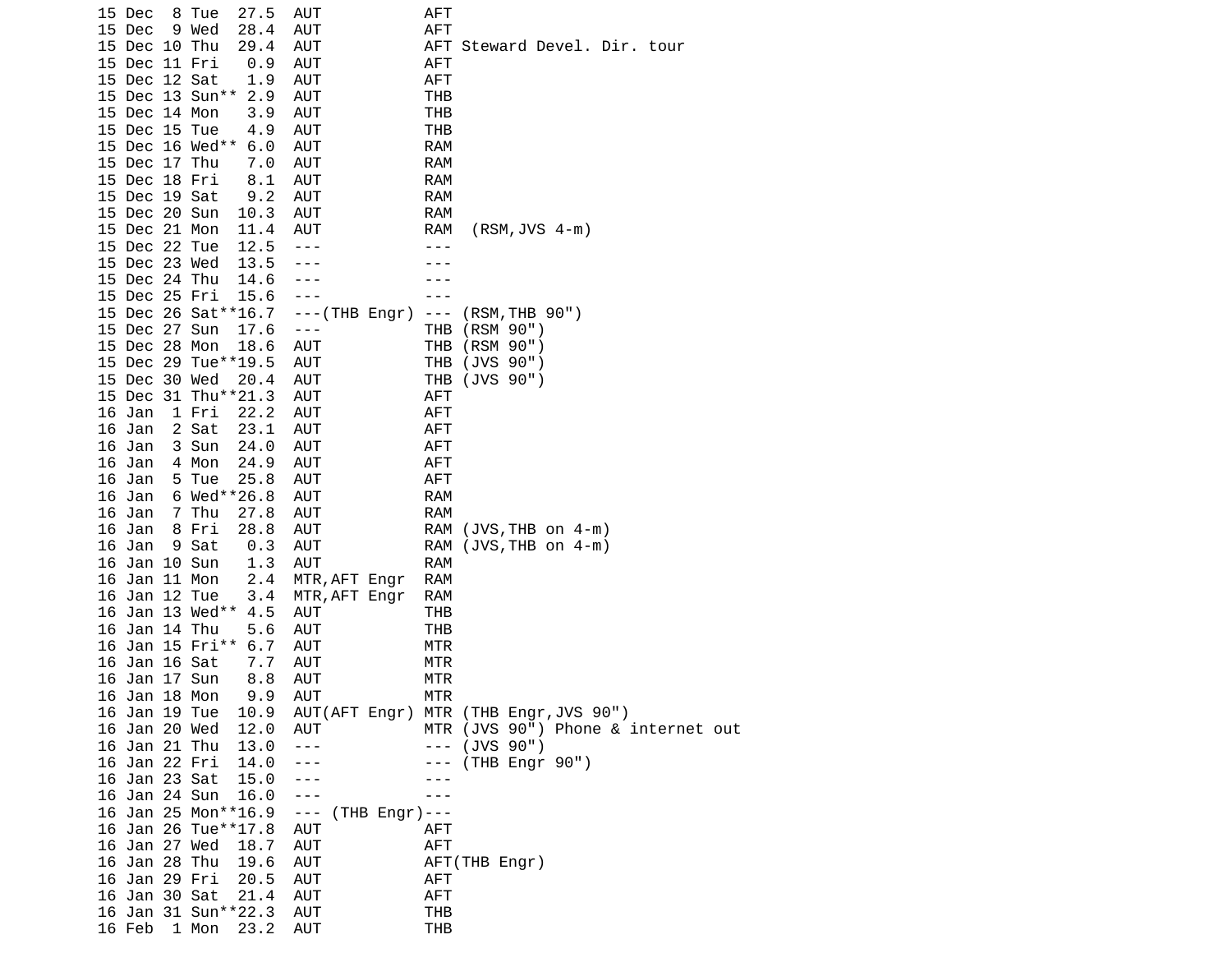| 24.1<br>16 Feb<br>2 Tue                      | AUT<br>THB                                           |
|----------------------------------------------|------------------------------------------------------|
| 3 Wed**25.1<br>16 Feb                        | <b>AUT</b><br><b>MTR</b>                             |
| 4 Thu<br>16 Feb<br>26.1                      | <b>AUT</b><br><b>MTR</b>                             |
| 16 Feb<br>5 Fri<br>27.1                      | <b>AUT</b><br><b>MTR</b>                             |
| 16 Feb<br>6 Sat<br>28.1                      | <b>AUT</b><br>MTR                                    |
| 16 Feb<br>7 Sun<br>29.2                      | <b>AUT</b><br>MTR                                    |
| 16 Feb<br>8<br>Mon<br>0.8<br>9 Tue $**$      | <b>AUT</b><br>MTR                                    |
| 16 Feb<br>1.9<br>16 Feb 10 Wed<br>3.0        | <b>AUT</b><br><b>RAM</b><br><b>AUT</b><br><b>RAM</b> |
| 16 Feb 11 Thu<br>4.1                         | <b>AUT</b><br><b>RAM</b>                             |
| 16 Feb 12 Fri<br>5.2                         | <b>AUT</b><br><b>RAM</b>                             |
| 16 Feb 13 Sat<br>6.3                         | <b>RAM</b><br>AUT                                    |
| 16 Feb 14 Sun<br>7.4                         | <b>RAM</b><br>AUT                                    |
| 16 Feb 15 Mon**<br>8.4                       | <b>AUT</b><br><b>JVS</b>                             |
| 9.5<br>16 Feb 16 Tue                         | <b>AUT</b><br>JVS                                    |
| 16 Feb 17 Wed<br>10.5                        | <b>AUT</b><br><b>JVS</b>                             |
| 16 Feb 18 Thu**11.5                          | (JVS 90")<br>MTR, AFT Engr<br>THB                    |
| 16 Feb 19 Fri**12.4                          | (JVS 90")<br>MTR, AFT Engr<br>THB Engr               |
| 16 Feb 20 Sat<br>13.4                        | (THB 90" Engr)<br>$- - -$<br>$- - -$                 |
| 16 Feb 21 Sun<br>14.3                        | not anybody<br>- - -                                 |
| 16 Feb 22 Mon<br>15.3                        | $- - -$<br>Spacewatch Group Mtg                      |
| 16 Feb 23 Tue<br>16.2                        | (THB Engr; RSM 90")<br>---<br>---                    |
| 16 Feb 24 Wed**17.1                          | (RSM 90")<br>AUT (THB Engr)RAM                       |
| 16 Feb 25 Thu<br>18.0                        | AUT<br>(THB Engr)RAM<br>(THB Engr @ 90")             |
| 16 Feb 26 Fri<br>18.9                        | <b>AUT</b><br><b>RAM</b>                             |
| 16 Feb 27 Sat<br>19.7<br>16 Feb 28 Sun**20.6 | <b>AUT</b><br><b>RAM</b>                             |
| 16 Feb 29 Mon<br>21.5                        | <b>AUT</b><br>THB<br><b>AUT</b><br>THB               |
| 22.5<br>16 Mar<br>1 Tue                      | <b>AUT</b><br><b>THB</b>                             |
| 2 Wed<br>23.4<br>16 Mar                      | <b>AUT</b><br><b>THB</b>                             |
| 3 Thu**24.4<br>16 Mar                        | <b>JVS</b><br>AUT                                    |
| 16 Mar<br>4 Fri<br>25.4                      | <b>AUT</b><br><b>JVS</b>                             |
| 26.5<br>16 Mar<br>5 Sat                      | <b>AUT</b><br>JVS                                    |
| 6 Sun<br>27.5<br>16 Mar                      | <b>AUT</b><br><b>JVS</b>                             |
| 16 Mar<br>$7^{\circ}$<br>Mon<br>28.7         | JVS<br>AUT                                           |
| 8 Tue**<br>16 Mar<br>0.3                     | <b>AUT</b><br><b>RSM</b>                             |
| 16 Mar<br>9 Wed<br>1.4                       | <b>AUT</b><br><b>RSM</b>                             |
| 2.6<br>16 Mar<br>10 Thu                      | <b>AUT</b><br><b>RSM</b>                             |
| 16 Mar 11 Fri**<br>3.7                       | <b>AUT</b><br><b>AFT</b>                             |
| 16 Mar 12 Sat<br>4.8                         | AUT<br><b>AFT</b>                                    |
| 16 Mar 13 Sun<br>5.9                         | <b>AUT</b><br><b>AFT</b>                             |
| 7.0<br>16 Mar<br>14 Mon                      | <b>AFT</b><br><b>AUT</b>                             |
| 16 Mar 15 Tue<br>8.0                         | AUT (THB Engr) AFT                                   |
| 16 Mar 16 Wed**<br>9.0<br>16 Mar 17 Thu      | AUT<br>MTR (AFT Engr)<br><b>AUT</b><br>MTR           |
| 10.0<br>16 Mar 18 Fri<br>10.9                | AUT<br>MTR                                           |
| 16 Mar 19 Sat<br>11.9                        | AUT<br>MTR                                           |
| 16 Mar 20 Sun<br>12.8                        | --- (MTR Engr)---                                    |
| 16 Mar 21 Mon<br>13.7                        | $- - -$                                              |
| 16 Mar 22 Tue<br>14.6                        | $--(THB$ Engr)<br>$- - -$                            |
| 16 Mar 23 Wed<br>15.5                        | $- - -$                                              |
| 16 Mar 24 Thu<br>16.4                        | $--(THE Engr)$<br>THB                                |
| 16 Mar 25 Fri<br>17.3                        | (THB Engr 90"; JVS 90")<br>THB<br>THB                |
| 16 Mar 26 Sat**18.2                          | JVS (THB Engr 90")<br><b>AUT</b>                     |
| 16 Mar 27 Sun<br>19.1                        | <b>JVS</b><br><b>AUT</b>                             |
| 16 Mar 28 Mon<br>20.0                        | <b>JVS</b><br>AUT                                    |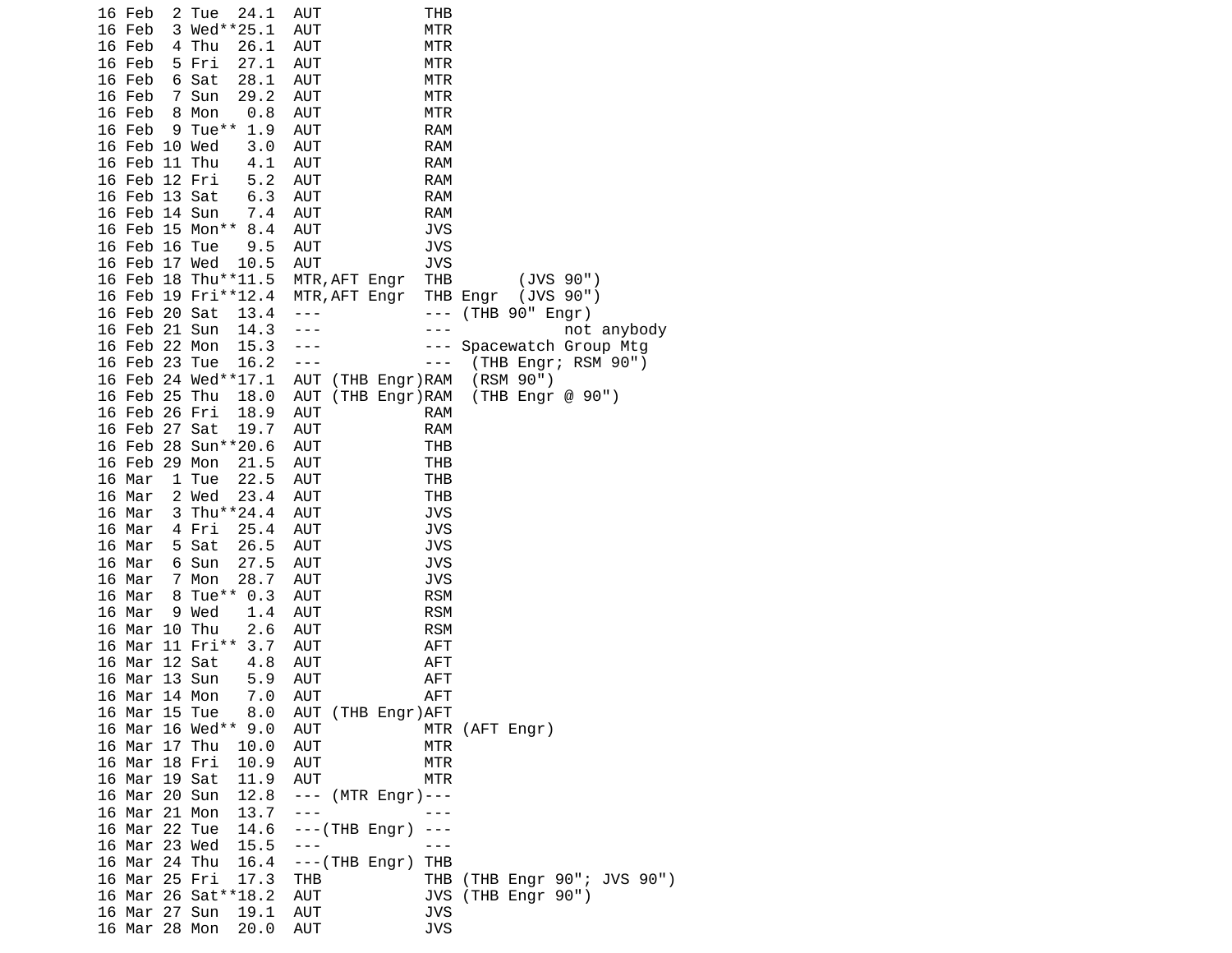|  | 16 Mar 29 Tue |                     | 20.9                | AUT            | JVS                         |               |                              |
|--|---------------|---------------------|---------------------|----------------|-----------------------------|---------------|------------------------------|
|  | 16 Mar 30 Wed |                     | 21.8                | AUT            | <b>JVS</b>                  |               |                              |
|  |               |                     | 16 Mar 31 Thu**22.8 | AUT            | <b>RAM</b>                  |               |                              |
|  | 16 Apr        | 1 Fri               | 23.8                | AUT            |                             |               | RAM (THB Engr)               |
|  | 16 Apr        | 2 Sat               | 24.9                | AUT            | <b>RAM</b>                  |               |                              |
|  | 16 Apr        | 3 Sun               | 25.9                | AUT            | RAM                         |               |                              |
|  | 16 Apr        | 4 Mon               | 27.0                | AUT            | <b>RAM</b>                  |               |                              |
|  |               |                     | 16 Apr 5 Tue**28.2  | AUT            | THB                         |               |                              |
|  | 16 Apr 6 Wed  |                     | 29.3                | AUT            | THB                         |               |                              |
|  | 16 Apr 7 Thu  |                     | 1.0                 | AUT            | THB                         |               |                              |
|  |               |                     | 16 Apr 8 Fri** 2.1  | AUT            | <b>AFT</b>                  |               |                              |
|  | 16 Apr        | 9 Sat               | 3.3                 | AUT            | AFT                         |               |                              |
|  | 16 Apr 10 Sun |                     | 4.4                 | AUT            | AFT                         |               |                              |
|  | 16 Apr 11 Mon |                     | 5.5                 | AUT            | <b>AFT</b>                  |               |                              |
|  | 16 Apr 12 Tue |                     | 6.5                 | AUT            | <b>AFT</b>                  |               |                              |
|  |               |                     | 16 Apr 13 Wed** 7.5 | AUT            | MTR                         |               |                              |
|  | 16 Apr 14 Thu |                     | 8.5                 | AUT            | MTR                         |               |                              |
|  | 16 Apr 15 Fri |                     | 9.4                 | AUT            | MTR                         |               |                              |
|  | 16 Apr 16 Sat |                     | 10.4                | AUT            | MTR                         |               |                              |
|  | 16 Apr 17 Sun |                     | 11.3                |                | AUT (THB Engr)MTR (RSM 90") |               |                              |
|  | 16 Apr 18 Mon |                     | 12.2                | <b>AUT</b>     |                             | MTR (RSM 90") |                              |
|  |               | 16 Apr 19 Tue**13.1 |                     | <b>THB</b>     |                             |               | THB (RSM, THB 90")           |
|  | 16 Apr 20 Wed |                     | 14.0                | THB            | $- - -$                     |               | (THB 90") (RSM, JVS 4-m)     |
|  | 16 Apr 21 Thu |                     | 14.8                | $\sim$ $  -$   | $\sim$ $ -$                 |               | $(THB 90") (RSM, JVS 4-m)$   |
|  | 16 Apr 22 Fri |                     | 15.7                | THB            | THB                         |               | (JVS 90")                    |
|  | 16 Apr 23 Sat |                     | 16.6                | $\sim$ $ \sim$ | $- - -$                     |               | (THB 90" Engr)               |
|  | 16 Apr 24 Sun |                     | 17.5                | $- - -$        | ---                         |               |                              |
|  |               |                     | 16 Apr 25 Mon**18.5 | AUT            | RAM                         |               | Fire alarm test              |
|  | 16 Apr 26 Tue |                     | 19.4                | AUT            | RAM                         |               |                              |
|  | 16 Apr 27 Wed |                     | 20.3                | AUT            | <b>RAM</b>                  |               |                              |
|  | 16 Apr 28 Thu |                     | 21.3                | AUT            | RAM                         |               |                              |
|  | 16 Apr 29 Fri |                     | 22.3                | AUT            |                             |               | RAM (THB et al. Engr)        |
|  | 16 Apr 30 Sat |                     | 23.3                | <b>AUT</b>     | RAM                         |               |                              |
|  | 16 May        |                     | 1 Sun**24.4         | AUT            | THB                         |               |                              |
|  | 16 May        | 2 Mon               | 25.5                |                | AUT (AFT, MTR E) THB        |               |                              |
|  | 16 May        | 3 Tue               | 26.6                | AUT            | THB                         |               |                              |
|  | 16 May        |                     | 4 Wed**27.8         | AUT            | AFT                         |               |                              |
|  | 16 May 5 Thu  |                     | 28.9                | AUT            | <b>AFT</b>                  |               |                              |
|  | 16 May 6 Fri  |                     | 0.6                 | AUT            | AFT                         |               |                              |
|  | 16 May        | 7 Sat               | 1.7                 | AUT            | <b>AFT</b>                  |               |                              |
|  | 16 May        | 8 Sun               | 2.9                 | AUT            | <b>AFT</b>                  |               |                              |
|  | 16 May        | 9 Mon               | 4.0                 | AUT            | <b>AFT</b>                  |               |                              |
|  |               |                     | 16 May 10 Tue** 5.0 | <b>AUT</b>     | THB                         |               |                              |
|  | 16 May 11 Wed |                     | 6.0                 | <b>AUT</b>     | THB                         |               |                              |
|  | 16 May 12 Thu |                     | 7.0                 | AUT            | THB                         |               |                              |
|  |               |                     | 16 May 13 Fri** 7.9 | AUT            | <b>MTR</b>                  |               |                              |
|  | 16 May 14 Sat |                     | 8.9                 | <b>AUT</b>     | MTR                         |               |                              |
|  | 16 May 15 Sun |                     | 9.8                 | AUT            | MTR                         |               |                              |
|  | 16 May 16 Mon |                     | 10.7                | AUT            | MTR                         |               |                              |
|  | 16 May 17 Tue |                     | 11.6                | AUT            |                             | MTR (JVS 90") |                              |
|  | 16 May 18 Wed |                     | 12.4                | AUT            | MTR                         |               | (JVS 90")                    |
|  | 16 May 19 Thu |                     | 13.3                | $- - -$        | $\sim$ $ -$                 |               | (JVS 90")                    |
|  | 16 May 20 Fri |                     | 14.2                | ---            | - -                         |               | (THB, RAM 90")(RSM, JVS 4-m) |
|  | 16 May 21 Sat |                     | 15.2                | ---            |                             |               | $(THB 90") (RSM, JVS 4-m)$   |
|  | 16 May 22 Sun |                     | 16.1                |                |                             |               |                              |
|  | 16 May 23 Mon |                     | 17.0                |                |                             |               |                              |
|  |               |                     |                     |                |                             |               |                              |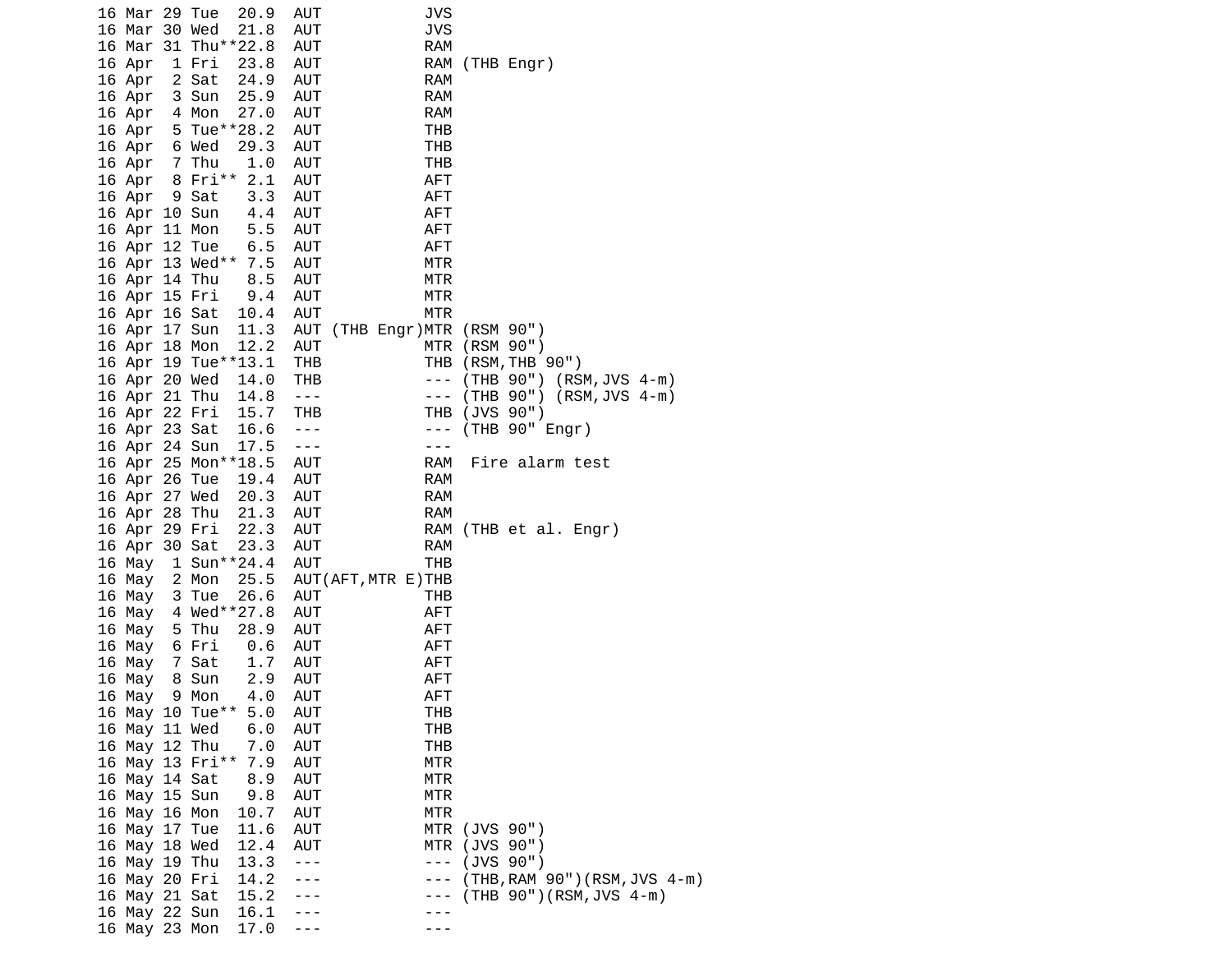|  |               |                 | 16 May 24 Tue**18.0 | AUT        |               | <b>RAM</b> |                |  |                                |  |
|--|---------------|-----------------|---------------------|------------|---------------|------------|----------------|--|--------------------------------|--|
|  | 16 May 25 Wed |                 | 18.9                | <b>AUT</b> |               | <b>RAM</b> |                |  |                                |  |
|  | 16 May 26 Thu |                 | 19.9                | <b>AUT</b> |               | <b>RAM</b> |                |  |                                |  |
|  | 16 May 27 Fri |                 | 20.9                |            | AUT(THB Engr) |            | RAM (THB Engr) |  |                                |  |
|  | 16 May 28 Sat |                 | 21.9                | <b>AUT</b> |               | <b>RAM</b> |                |  | 1.8m mirror CO2 washed         |  |
|  |               |                 | 16 May 29 Sun**23.0 | <b>AUT</b> |               | <b>JVS</b> |                |  |                                |  |
|  | 16 May 30 Mon |                 | 24.1                | AUT        |               | <b>JVS</b> |                |  |                                |  |
|  |               |                 |                     |            |               |            |                |  |                                |  |
|  | 16 May 31 Tue |                 | 25.2                | AUT        |               | JVS        |                |  |                                |  |
|  | 16 Jun        | 1 Wed           | 26.3                | <b>AUT</b> |               | <b>JVS</b> |                |  |                                |  |
|  | 16 Jun        |                 | 2 Thu**27.5         | AUT        |               | AFT        |                |  |                                |  |
|  | 16 Jun        | 3 Fri           | 28.6                | <b>AUT</b> |               | <b>AFT</b> |                |  |                                |  |
|  | 16 Jun        | 4 Sat           | 0.2                 | <b>AUT</b> |               | <b>AFT</b> |                |  |                                |  |
|  | 16 Jun        |                 | 5 Sun** 1.3         | <b>AUT</b> |               | THB, JAL   |                |  |                                |  |
|  | 16 Jun        | 6 Mon           | 2.4                 | <b>AUT</b> |               | THB, JAL   |                |  |                                |  |
|  | 16 Jun        | 7 Tue           | 3.5                 | AUT        |               | THB, JAL   |                |  |                                |  |
|  | 16 Jun        | 8 Wed**         | 4.5                 | <b>AUT</b> |               | MTR        |                |  |                                |  |
|  | 16 Jun        | 9 Thu           | 5.5                 | AUT        |               | MTR        |                |  |                                |  |
|  | 16 Jun 10 Fri |                 | 6.4                 | <b>AUT</b> |               | MTR        |                |  |                                |  |
|  | 16 Jun 11 Sat |                 | 7.4                 | AUT        |               | <b>MTR</b> |                |  |                                |  |
|  | 16 Jun 12 Sun |                 | 8.3                 | <b>AUT</b> |               | <b>MTR</b> |                |  |                                |  |
|  | 16 Jun 13 Mon |                 | 9.2                 | <b>AUT</b> |               | MTR        |                |  |                                |  |
|  |               |                 | 16 Jun 14 Tue**10.0 | AUT        |               | THB        | (JVS 90")      |  |                                |  |
|  | 16 Jun 15 Wed |                 | 10.9                | AUT        |               | THB        | (JVS 90")      |  |                                |  |
|  | 16 Jun 16 Thu |                 | 11.8                | <b>AUT</b> |               | THB        |                |  | (RSM, JVS 4-m) Internet outage |  |
|  | 16 Jun 17 Fri |                 | 12.8                | $- - -$    |               |            |                |  |                                |  |
|  | 16 Jun 18 Sat |                 | 13.7                |            |               |            |                |  |                                |  |
|  | 16 Jun 19 Sun |                 | 14.6                |            |               |            |                |  |                                |  |
|  | 16 Jun 20 Mon |                 | 15.6                |            |               |            |                |  |                                |  |
|  | 16 Jun 21 Tue |                 | 16.6                | ---        |               |            |                |  |                                |  |
|  | 16 Jun 22 Wed |                 | 17.5                | $- - -$    |               |            |                |  |                                |  |
|  |               |                 |                     |            |               |            |                |  |                                |  |
|  |               |                 | 16 Jun 23 Thu**18.6 | <b>AUT</b> | (THB Engr)AFT |            |                |  |                                |  |
|  | 16 Jun 24 Fri |                 | 19.6                | <b>AUT</b> |               | AFT        |                |  |                                |  |
|  | 16 Jun 25 Sat |                 | 20.6                | AUT        |               | <b>AFT</b> |                |  |                                |  |
|  | 16 Jun 26 Sun |                 | 21.7                | <b>AUT</b> |               | AFT        |                |  |                                |  |
|  |               |                 | 16 Jun 27 Mon**22.7 | AUT        |               | <b>RAM</b> |                |  |                                |  |
|  | 16 Jun 28 Tue |                 | 23.8                | AUT        |               | <b>RAM</b> |                |  |                                |  |
|  | 16 Jun 29 Wed |                 | 24.9                | <b>AUT</b> |               | <b>RAM</b> |                |  |                                |  |
|  | 16 Jun 30 Thu |                 | 26.0                | <b>AUT</b> |               | RAM        |                |  |                                |  |
|  | 16 Jul        |                 | 1 Fri**27.2         | AUT        |               | THB        |                |  |                                |  |
|  | 16 Jul        | 2 Sat           | 28.3                | AUT        |               | THB        |                |  |                                |  |
|  | 16 Jul        | 3 Sun           | 29.4                | AUT        |               | THB        |                |  |                                |  |
|  | 16 Jul        | 4 Mon           | 0.9                 | AUT        |               | THB        |                |  |                                |  |
|  | 16 Jul        | 5 Tue $**$      | 2.0                 | <b>AUT</b> |               | <b>JVS</b> |                |  |                                |  |
|  | 16 Jul        | 6 Wed           | 3.0                 | <b>AUT</b> |               | <b>JVS</b> |                |  |                                |  |
|  | 16 Jul        | 7 Thu           | 3.9                 | <b>AUT</b> |               | <b>JVS</b> |                |  |                                |  |
|  | 16 Jul        | 8 Fri           | 4.9                 | <b>AUT</b> |               | <b>JVS</b> |                |  |                                |  |
|  | 16 Jul        | $9$ Sat $**$    | 5.8                 | <b>AUT</b> |               | <b>MTR</b> |                |  |                                |  |
|  | 16 Jul 10 Sun |                 | 6.7                 | <b>AUT</b> |               | <b>MTR</b> |                |  |                                |  |
|  | 16 Jul 11 Mon |                 | 7.6                 | <b>AUT</b> |               | <b>MTR</b> |                |  |                                |  |
|  | 16 Jul 12 Tue |                 | 8.5                 | <b>AUT</b> |               | MTR, RSM   |                |  |                                |  |
|  |               | 16 Jul 13 Wed** | 9.4                 | <b>AUT</b> |               | <b>RSM</b> |                |  |                                |  |
|  | 16 Jul 14 Thu |                 | 10.3                | <b>AUT</b> |               | <b>RSM</b> |                |  |                                |  |
|  | 16 Jul 15 Fri |                 | 11.2                | <b>AUT</b> |               | <b>RSM</b> |                |  |                                |  |
|  | 16 Jul 16 Sat |                 | 12.2                | AUT        |               | <b>RSM</b> |                |  |                                |  |
|  | 16 Jul 17 Sun |                 | 13.1                | $- - -$    |               |            |                |  |                                |  |
|  |               |                 |                     |            |               |            |                |  |                                |  |
|  | 16 Jul 18 Mon |                 | 14.1                | $- - -$    |               |            |                |  |                                |  |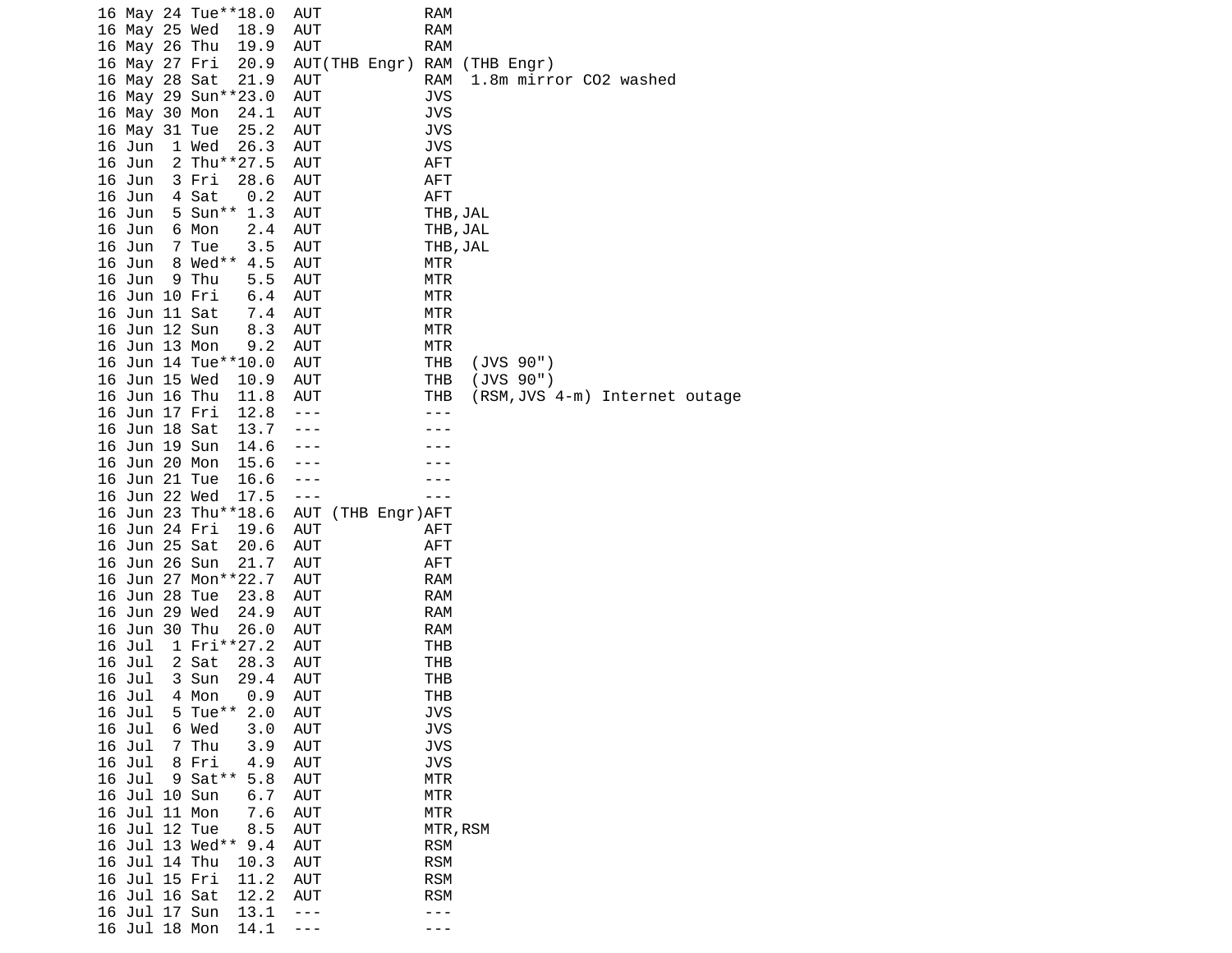|  | 16 Jul 19 Tue |                       | 15.1                | THB, AFT Engr ---      |                      |                                                                                                                                                                                                                                                                                                                                                                                              |                    | 0.9-m shutter drive |  |
|--|---------------|-----------------------|---------------------|------------------------|----------------------|----------------------------------------------------------------------------------------------------------------------------------------------------------------------------------------------------------------------------------------------------------------------------------------------------------------------------------------------------------------------------------------------|--------------------|---------------------|--|
|  | 16 Jul 20 Wed |                       | 16.1                | THB, AFT Engr          |                      | $\frac{1}{2} \frac{1}{2} \frac{1}{2} \frac{1}{2} \frac{1}{2} \frac{1}{2} \frac{1}{2} \frac{1}{2} \frac{1}{2} \frac{1}{2} \frac{1}{2} \frac{1}{2} \frac{1}{2} \frac{1}{2} \frac{1}{2} \frac{1}{2} \frac{1}{2} \frac{1}{2} \frac{1}{2} \frac{1}{2} \frac{1}{2} \frac{1}{2} \frac{1}{2} \frac{1}{2} \frac{1}{2} \frac{1}{2} \frac{1}{2} \frac{1}{2} \frac{1}{2} \frac{1}{2} \frac{1}{2} \frac{$ |                    | 0.9-m shutter drive |  |
|  | 16 Jul 21 Thu |                       | 17.2                | THB, AFT Engr THB Engr |                      |                                                                                                                                                                                                                                                                                                                                                                                              |                    | 0.9-m shutter drive |  |
|  |               |                       | 16 Jul 22 Fri**18.2 | --- (THB Engr)THB      |                      |                                                                                                                                                                                                                                                                                                                                                                                              |                    |                     |  |
|  | 16 Jul 23 Sat |                       | 19.3                | $\sim$ $\sim$ $\sim$   | THB                  |                                                                                                                                                                                                                                                                                                                                                                                              |                    |                     |  |
|  | 16 Jul 24 Sun |                       | 20.4                | $\sim$ $\sim$ $\sim$   | <b>THB</b>           |                                                                                                                                                                                                                                                                                                                                                                                              |                    |                     |  |
|  | 16 Jul 25 Mon |                       | 21.4                | AUT(THB, AFT E)THB     |                      |                                                                                                                                                                                                                                                                                                                                                                                              |                    | 0.9-m shutter drive |  |
|  |               | 16 Jul 26 Tue**22.5   |                     | AUT                    | <b>RSM</b>           |                                                                                                                                                                                                                                                                                                                                                                                              |                    |                     |  |
|  | 16 Jul 27 Wed |                       | 23.6                | AUT                    | <b>RSM</b>           |                                                                                                                                                                                                                                                                                                                                                                                              |                    |                     |  |
|  | 16 Jul 28 Thu |                       | 24.7                | AUT                    | <b>RSM</b>           |                                                                                                                                                                                                                                                                                                                                                                                              |                    |                     |  |
|  | 16 Jul 29 Fri |                       | 25.8                | AUT                    | <b>RSM</b>           |                                                                                                                                                                                                                                                                                                                                                                                              |                    |                     |  |
|  |               | 16 Jul 30 Sat ** 26.9 |                     | AUT                    | MTR                  |                                                                                                                                                                                                                                                                                                                                                                                              |                    |                     |  |
|  | 16 Jul 31 Sun |                       | 27.9                | AUT                    | MTR                  |                                                                                                                                                                                                                                                                                                                                                                                              |                    |                     |  |
|  | 16 Aug        | 1 Mon                 | 29.0                | AUT                    | MTR                  |                                                                                                                                                                                                                                                                                                                                                                                              |                    |                     |  |
|  | 16 Aug 2 Tue  |                       | 0.5                 | AUT                    | MTR                  |                                                                                                                                                                                                                                                                                                                                                                                              |                    |                     |  |
|  |               | 16 Aug 3 Wed** 1.4    |                     | AUT                    | <b>JVS</b>           |                                                                                                                                                                                                                                                                                                                                                                                              |                    |                     |  |
|  | 16 Aug        | 4 Thu                 | 2.4                 | AUT                    | <b>JVS</b>           |                                                                                                                                                                                                                                                                                                                                                                                              |                    |                     |  |
|  | 16 Aug        | 5 Fri                 | 3.4                 | AUT                    | <b>JVS</b>           |                                                                                                                                                                                                                                                                                                                                                                                              |                    |                     |  |
|  | 16 Aug        | 6 Sat                 | 4.3                 | AUT                    | <b>JVS</b>           |                                                                                                                                                                                                                                                                                                                                                                                              |                    |                     |  |
|  |               | 16 Aug 7 Sun** 5.2    |                     | AUT                    | AFT                  |                                                                                                                                                                                                                                                                                                                                                                                              |                    |                     |  |
|  | 16 Aug 8 Mon  |                       | 6.1                 | AUT(THB Engr) AFT      |                      |                                                                                                                                                                                                                                                                                                                                                                                              |                    |                     |  |
|  | 16 Aug 9 Tue  |                       | 7.0                 | AUT                    | AFT                  |                                                                                                                                                                                                                                                                                                                                                                                              |                    |                     |  |
|  | 16 Aug 10 Wed |                       | 7.9                 | AUT                    | <b>AFT</b>           |                                                                                                                                                                                                                                                                                                                                                                                              |                    |                     |  |
|  |               |                       | 16 Aug 11 Thu** 8.8 | THB, AFT Engr          | <b>RAM</b>           |                                                                                                                                                                                                                                                                                                                                                                                              |                    |                     |  |
|  |               | 16 Aug 12 Fri         | 9.7                 | $\sim$ $ \sim$         | RAM                  |                                                                                                                                                                                                                                                                                                                                                                                              |                    |                     |  |
|  |               | 16 Aug 13 Sat 10.6    |                     | $- - -$                | <b>RAM</b>           |                                                                                                                                                                                                                                                                                                                                                                                              |                    |                     |  |
|  |               | 16 Aug 14 Sun 11.6    |                     | $\sim$ $\sim$ $\sim$   | $- - -$              |                                                                                                                                                                                                                                                                                                                                                                                              |                    |                     |  |
|  |               |                       | 16 Aug 15 Mon 12.6  | THB, AFT Engr          | $\sim$ $\sim$ $\sim$ |                                                                                                                                                                                                                                                                                                                                                                                              | 0.9m shutter drive |                     |  |
|  |               |                       | 16 Aug 16 Tue 13.6  | $\sim$ $ -$            | $\sim$ $\sim$ $\sim$ |                                                                                                                                                                                                                                                                                                                                                                                              | 0.9m shutter drive |                     |  |
|  |               | 16 Aug 17 Wed         | 14.7                | $\sim$ $\sim$ $\sim$   | $\sim$ $ -$          |                                                                                                                                                                                                                                                                                                                                                                                              | 0.9m shutter drive |                     |  |
|  |               | 16 Aug 18 Thu         | 15.7                | $\sim$ $\sim$ $\sim$   | $\sim$ $ -$          |                                                                                                                                                                                                                                                                                                                                                                                              | 0.9m shutter drive |                     |  |
|  | 16 Aug 19 Fri |                       | 16.8                | THB, AFT Engr          | $\sim$ $ \sim$       |                                                                                                                                                                                                                                                                                                                                                                                              | 0.9m shutter drive |                     |  |
|  | 16 Aug 20 Sat |                       | 17.9                | $\sim$ $\sim$ $\sim$   | $- - -$              |                                                                                                                                                                                                                                                                                                                                                                                              |                    |                     |  |
|  |               | 16 Aug 21 Sun**19.0   |                     | $\sim$ $ \sim$         | MTR                  |                                                                                                                                                                                                                                                                                                                                                                                              |                    |                     |  |
|  | 16 Aug 22 Mon |                       | 20.1                | AUT                    | MTR                  |                                                                                                                                                                                                                                                                                                                                                                                              |                    |                     |  |
|  | 16 Aug 23 Tue |                       | 21.2                | AUT                    | MTR                  |                                                                                                                                                                                                                                                                                                                                                                                              |                    |                     |  |
|  | 16 Aug 24 Wed |                       | 22.3                | AUT                    | MTR                  |                                                                                                                                                                                                                                                                                                                                                                                              |                    |                     |  |
|  |               | 16 Aug 25 Thu**23.4   |                     | AUT                    | RAM                  |                                                                                                                                                                                                                                                                                                                                                                                              |                    |                     |  |
|  |               | 16 Aug 26 Fri         | 24.4                | AUT                    | RAM                  |                                                                                                                                                                                                                                                                                                                                                                                              |                    |                     |  |
|  | 16 Aug 27 Sat |                       | 25.5                | AUT                    | RAM                  |                                                                                                                                                                                                                                                                                                                                                                                              |                    |                     |  |
|  |               | 16 Aug 28 Sun         | 26.5                | AUT                    | <b>RAM</b>           |                                                                                                                                                                                                                                                                                                                                                                                              |                    |                     |  |
|  | 16 Aug 29 Mon |                       | 27.5                | AUT(THB Engr) RAM      |                      |                                                                                                                                                                                                                                                                                                                                                                                              |                    |                     |  |
|  |               | 16 Aug 30 Tue**28.5   |                     | AUT                    | AFT                  |                                                                                                                                                                                                                                                                                                                                                                                              |                    |                     |  |
|  | 16 Aug 31 Wed |                       | 29.5                | AUT                    | AFT                  |                                                                                                                                                                                                                                                                                                                                                                                              |                    |                     |  |
|  | 16 Sep        | 1 Thu** $0.9$         |                     | AUT                    | THB                  |                                                                                                                                                                                                                                                                                                                                                                                              |                    |                     |  |
|  | 16 Sep        | 2 Fri                 | 1.8                 | <b>AUT</b>             | <b>THB</b>           |                                                                                                                                                                                                                                                                                                                                                                                              |                    |                     |  |
|  | 16 Sep        | 3 Sat                 | 2.7                 | <b>AUT</b>             | <b>THB</b>           |                                                                                                                                                                                                                                                                                                                                                                                              |                    |                     |  |
|  | 16 Sep        | 4 Sun                 | 3.6                 | AUT                    | <b>THB</b>           |                                                                                                                                                                                                                                                                                                                                                                                              |                    |                     |  |
|  | 16 Sep        | $5$ Mon**             | 4.5                 | AUT                    | <b>JVS</b>           |                                                                                                                                                                                                                                                                                                                                                                                              |                    |                     |  |
|  | 16 Sep        | 6 Tue                 | 5.4                 | AUT                    | <b>JVS</b>           |                                                                                                                                                                                                                                                                                                                                                                                              |                    |                     |  |
|  | 16 Sep        | 7 Wed                 | 6.3                 | AUT                    | <b>JVS</b>           |                                                                                                                                                                                                                                                                                                                                                                                              |                    |                     |  |
|  | 16 Sep        | 8 Thu                 | 7.2                 | <b>AUT</b>             | <b>JVS</b>           |                                                                                                                                                                                                                                                                                                                                                                                              |                    |                     |  |
|  | 16 Sep        | 9 Fri                 | 8.1                 | AUT                    | <b>JVS</b>           |                                                                                                                                                                                                                                                                                                                                                                                              |                    |                     |  |
|  |               | 16 Sep 10 Sat**       | 9.1                 | AUT                    | <b>RSM</b>           |                                                                                                                                                                                                                                                                                                                                                                                              |                    |                     |  |
|  | 16 Sep 11 Sun |                       | 10.0                | AUT                    | <b>RSM</b>           |                                                                                                                                                                                                                                                                                                                                                                                              |                    |                     |  |
|  |               | 16 Sep 12 Mon**11.0   |                     | AUT                    | AFT                  |                                                                                                                                                                                                                                                                                                                                                                                              | (RSM on 90")       |                     |  |
|  |               |                       |                     |                        |                      |                                                                                                                                                                                                                                                                                                                                                                                              |                    |                     |  |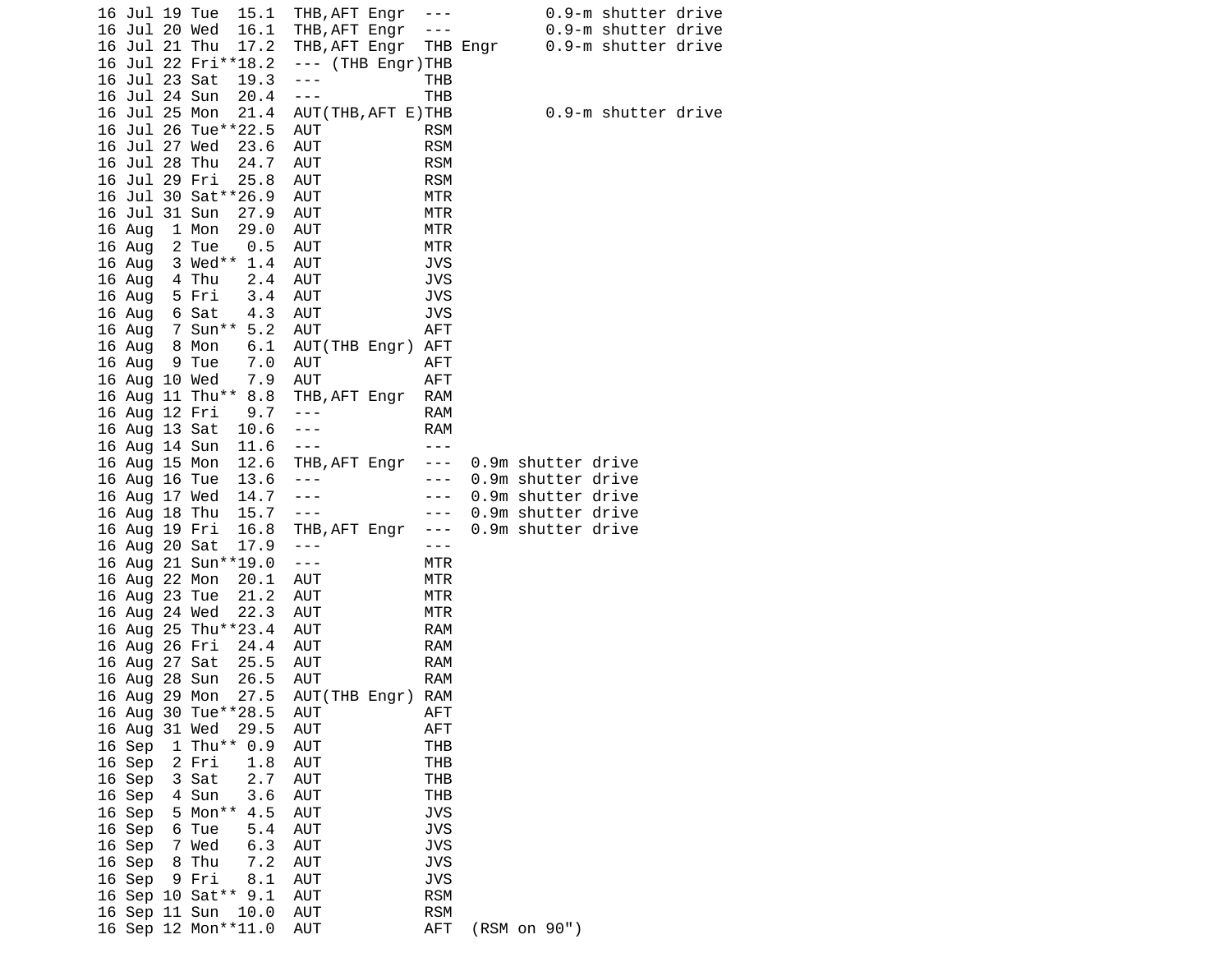|  | 16 Sep 13 Tue | 12.1                |     | AUT               |                | AFT (RSM on 90")                   |  |
|--|---------------|---------------------|-----|-------------------|----------------|------------------------------------|--|
|  | 16 Sep 14 Wed | 13.1                |     | THB Engr          |                | THB Engr                           |  |
|  | 16 Sep 15 Thu | 14.2                |     | $- - -$           | $- - -$        |                                    |  |
|  | 16 Sep 16 Fri | 15.3                |     | $- - -$           |                |                                    |  |
|  | 16 Sep 17 Sat | 16.5                |     | $\sim$ $ \sim$    |                |                                    |  |
|  | 16 Sep 18 Sun | 17.6                |     | $\sim$ $ \sim$    | $- - -$        |                                    |  |
|  |               | 16 Sep 19 Mon**18.7 |     | THB Engr          | RAM            | (JVS on 90")                       |  |
|  | 16 Sep 20 Tue | 19.9                |     | $- - -$           | RAM            | $(JVS \t{on} 90")$                 |  |
|  | 16 Sep 21 Wed | 21.0                |     | THB Engr          | RAM            | (AFT, JVS tested lens)             |  |
|  | 16 Sep 22 Thu | 22.0                |     | $- - -$           | RAM            |                                    |  |
|  |               | 16 Sep 23 Fri**23.1 |     | THB Engr          | THB            |                                    |  |
|  | 16 Sep 24 Sat | 24.1                |     | THB Engr          | THB            |                                    |  |
|  | 16 Sep 25 Sun | 25.1                |     | AUT?              | THB            |                                    |  |
|  | 16 Sep 26 Mon | 26.1                |     | AUT               | THB            |                                    |  |
|  |               | 16 Sep 27 Tue**27.0 |     | AUT               | MTR            |                                    |  |
|  | 16 Sep 28 Wed | 28.0                |     | AUT               | MTR            |                                    |  |
|  | 16 Sep 29 Thu | 28.9                |     | AUT               | MTR            |                                    |  |
|  | 16 Sep 30 Fri |                     | 0.3 | AUT               | MTR            |                                    |  |
|  |               | 16 Oct 1 Sat** 1.2  |     | AUT               | AFT            |                                    |  |
|  | 16 Oct        | 2 Sun               | 2.1 | AUT(THB Engr) AFT |                |                                    |  |
|  | 16 Oct        | 3 Mon               | 3.0 | AUT               | <b>AFT</b>     |                                    |  |
|  | 16 Oct        | 4 Tue               | 3.9 | AUT(JVS Engr) AFT |                | lens test                          |  |
|  | 16 Oct        | 5 Wed** 4.8         |     | AUT               | <b>JVS</b>     |                                    |  |
|  | 16 Oct        | 6 Thu               | 5.7 | AUT               | <b>JVS</b>     |                                    |  |
|  | 16 Oct        | 7 Fri               | 6.6 | AUT               | <b>JVS</b>     |                                    |  |
|  | 16 Oct        | 8 Sat**             | 7.5 | AUT               | <b>RSM</b>     |                                    |  |
|  | 16 Oct        | 9 Sun               | 8.5 | AUT               | <b>RSM</b>     |                                    |  |
|  | 16 Oct 10 Mon | 9.4                 |     | AUT               | <b>RSM</b>     |                                    |  |
|  | 16 Oct 11 Tue | 10.5                |     | AUT (MTR Eng)     | <b>RSM</b>     |                                    |  |
|  | 16 Oct 12 Wed | 11.5                |     | AUT               | <b>RSM</b>     |                                    |  |
|  | 16 Oct 13 Thu | 12.6                |     | RSM Engr          |                | RSM Engr                           |  |
|  | 16 Oct 14 Fri | 13.8                |     | $- - -$           | $- - -$        |                                    |  |
|  | 16 Oct 15 Sat | 14.9                |     | $- - -$           |                |                                    |  |
|  | 16 Oct 16 Sun | 16.1                |     | ---               | $- - -$        |                                    |  |
|  | 16 Oct 17 Mon | 17.2                |     | $- - -$           | $\sim$ $ \sim$ | (THB Engr; JVS 90")                |  |
|  | 16 Oct 18 Tue | 18.4                |     | $\sim$ $ \sim$    | $\sim$ $ \sim$ | (JVS 90")                          |  |
|  |               | 16 Oct 19 Wed**19.5 |     | AUT               | <b>JVS</b>     |                                    |  |
|  | 16 Oct 20 Thu | 20.6                |     | AUT               | <b>JVS</b>     |                                    |  |
|  |               | 16 Oct 21 Fri**21.6 |     | AUT               | THB            |                                    |  |
|  | 16 Oct 22 Sat | 22.7                |     | AUT               | THB            |                                    |  |
|  |               | 16 Oct 23 Sun**23.6 |     | AUT               | RAM            |                                    |  |
|  | 16 Oct 24 Mon | 24.6                |     | AUT               |                | RAM + 15 ppl from Visitors' Center |  |
|  | 16 Oct 25 Tue | 25.5                |     | AUT               | <b>RAM</b>     |                                    |  |
|  | 16 Oct 26 Wed | 26.5                |     | AUT               | <b>RAM</b>     |                                    |  |
|  | 16 Oct 27 Thu | 27.4                |     | AUT               | <b>RAM</b>     |                                    |  |
|  |               | 16 Oct 28 Fri**28.3 |     | <b>AUT</b>        |                | MTR + 24 Visitors                  |  |
|  | 16 Oct 29 Sat | 29.2                |     | <b>AUT</b>        | <b>MTR</b>     |                                    |  |
|  | 16 Oct 30 Sun |                     | 0.5 | <b>AUT</b>        | <b>MTR</b>     |                                    |  |
|  | 16 Oct 31 Mon |                     | 1.4 | AUT               | MTR            |                                    |  |
|  | 16 Nov        | 1 Tue               | 2.3 | <b>AUT</b>        | <b>MTR</b>     |                                    |  |
|  | 16 Nov        | 2 Wed**             | 3.2 | AUT               | AFT            |                                    |  |
|  | 16 Nov        | 3 Thu               | 4.1 | AUT               | <b>AFT</b>     |                                    |  |
|  | 16 Nov        | 4 Fri               | 5.0 | AUT               | <b>AFT</b>     |                                    |  |
|  |               |                     |     |                   |                |                                    |  |
|  | 16 Nov        | 5 Sat               | 5.9 | <b>AUT</b>        | <b>AFT</b>     |                                    |  |
|  | 16 Nov        | 6 Sun               | 6.9 | <b>AUT</b>        | <b>AFT</b>     |                                    |  |
|  | 16 Nov        | 7 Mon**             | 7.9 | AUT               | <b>RSM</b>     |                                    |  |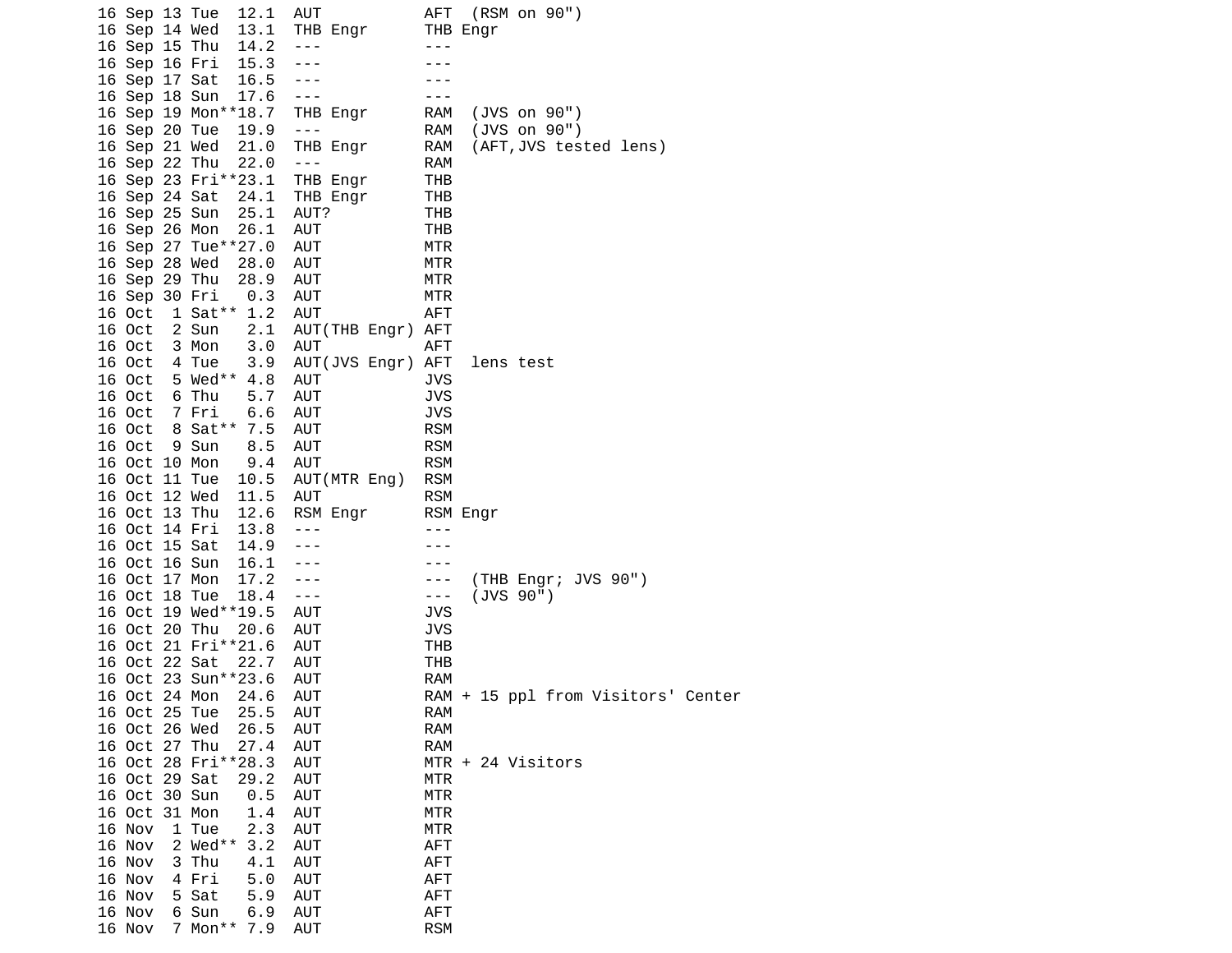| 16 Nov        | 8 Tue<br>8.9        | <b>AUT</b>         | <b>RSM</b> |                                             |
|---------------|---------------------|--------------------|------------|---------------------------------------------|
| 16 Nov        | 9 Wed** 9.9         | <b>AUT</b>         | <b>THB</b> | (RSM,JVS 4-m 2nd half)                      |
|               | 16 Nov 10 Thu**11.0 | <b>AUT</b>         | <b>RAM</b> | (RSM, JVS 4-m; THB 90")                     |
|               | 16 Nov 11 Fri**12.1 | AUT                | THB        | (RSM, RAM 90")                              |
| 16 Nov 12 Sat | 13.3                | $- - -$            | - - -      |                                             |
| 16 Nov 13 Sun | 14.5                | ---                |            |                                             |
| 16 Nov 14 Mon |                     | $- - -$            |            |                                             |
| 16 Nov 15 Tue | 15.6<br>16.8        |                    | - - -      |                                             |
|               |                     | $  -$              |            |                                             |
| 16 Nov 16 Wed | 17.9                | THB Engr           |            | THB Engr                                    |
|               | 16 Nov 17 Thu**19.0 | AUT                | THB        |                                             |
| 16 Nov 18 Fri | 20.1                | <b>AUT</b>         | <b>THB</b> |                                             |
| 16 Nov 19 Sat | 21.1                | <b>AUT</b>         | <b>THB</b> | 1.8m mirror cleaned                         |
|               | 16 Nov 20 Sun**22.1 | <b>AUT</b>         | <b>RAM</b> |                                             |
| 16 Nov 21 Mon | 23.1                | <b>AUT</b>         | <b>RAM</b> |                                             |
| 16 Nov 22 Tue | 24.0                | <b>AUT</b>         | <b>RAM</b> |                                             |
| 16 Nov 23 Wed | 24.9                | AUT                | <b>RAM</b> |                                             |
|               | 16 Nov 24 Thu**25.8 | <b>AUT</b>         | <b>JVS</b> |                                             |
| 16 Nov 25 Fri | 26.7                | <b>AUT</b>         | <b>JVS</b> | Mtn internet & phones out                   |
| 16 Nov 26 Sat | 27.6                | AUT                | <b>JVS</b> |                                             |
| 16 Nov 27 Sun | 28.5                | AUT                | <b>JVS</b> |                                             |
| 16 Nov 28 Mon | 29.4                | AUT                | <b>JVS</b> |                                             |
|               | 16 Nov 29 Tue** 0.7 | <b>AUT</b>         | <b>AFT</b> |                                             |
| 16 Nov 30 Wed | 1.6                 | <b>AUT</b>         | <b>AFT</b> |                                             |
| 16 Dec        | 1 Thu<br>2.5        | <b>AUT</b>         | <b>AFT</b> |                                             |
| 16 Dec        | 3.5<br>$2$ Fri**    | <b>AUT</b>         | MTR        |                                             |
| 16 Dec        | 3 Sat<br>4.4        | <b>AUT</b>         | <b>MTR</b> |                                             |
| 16 Dec        | 4 Sun<br>5.3        | <b>AUT</b>         | MTR        | (KPNO network chaos)                        |
| 16 Dec        | 6.3<br>5 Mon        | <b>AUT</b>         | <b>MTR</b> |                                             |
| 16 Dec        | 6 Tue<br>7.3        | <b>AUT</b>         | <b>MTR</b> | (THB Engr)                                  |
| 16 Dec        | 7 Wed**<br>8.3      | <b>AUT</b>         | <b>RSM</b> |                                             |
| 16 Dec        | 8 Thu<br>9.4        | <b>AUT</b>         | <b>RSM</b> |                                             |
| 16 Dec        | 9 Fri**10.5         | AUT                | THB        | (RSM, THB, AFT 90" w/new lens)              |
| 16 Dec 10 Sat | 11.6                | AUT                | THB        | (RSM, AFT 90" w/new lens)                   |
| 16 Dec 11 Sun | 12.8                | $- - -$            | ---        |                                             |
| 16 Dec 12 Mon | 14.0                | $- - -$            | $- - -$    |                                             |
| 16 Dec 13 Tue | 15.1                | JAL, AFT, RAM Engr |            |                                             |
| 16 Dec 14 Wed | 16.3                | $- - -$            |            |                                             |
| 16 Dec 15 Thu | 17.4                | $- - -$            | - - -      |                                             |
| 16 Dec 16 Fri | 18.4                | THB Engr           |            | THB Engr                                    |
|               | 16 Dec 17 Sat**19.5 | AUT                | THB        |                                             |
| 16 Dec 18 Sun |                     |                    |            | THB 07:00-19:00 MST campus internet outages |
| 16 Dec 19 Mon | 20.5<br>21.4        | AUT                |            |                                             |
|               | 16 Dec 20 Tue**22.4 | AUT                | THB        |                                             |
|               |                     | AUT                | <b>RAM</b> |                                             |
| 16 Dec 21 Wed | 23.3                | <b>AUT</b>         | RAM        |                                             |
| 16 Dec 22 Thu | 24.2                | <b>AUT</b>         | <b>RAM</b> |                                             |
| 16 Dec 23 Fri | 25.1                | <b>AUT</b>         | <b>RAM</b> |                                             |
|               | 16 Dec 24 Sat**25.9 | <b>AUT</b>         | <b>MTR</b> |                                             |
| 16 Dec 25 Sun | 26.8                | <b>AUT</b>         | <b>MTR</b> |                                             |
|               | 16 Dec 26 Mon**27.7 | <b>AUT</b>         | <b>AFT</b> |                                             |
| 16 Dec 27 Tue | 28.6                | <b>AUT</b>         | <b>AFT</b> |                                             |
| 16 Dec 28 Wed | 0.0                 | <b>AUT</b>         | <b>AFT</b> |                                             |
| 16 Dec 29 Thu | 1.0                 | <b>AUT</b>         | <b>AFT</b> |                                             |
| 16 Dec 30 Fri | 1.9                 | <b>AUT</b>         | <b>AFT</b> |                                             |
|               | 16 Dec 31 Sat** 2.8 | <b>AUT</b>         | <b>RSM</b> |                                             |
| 17 Jan        | 3.8<br>1 Sun        | <b>AUT</b>         | <b>RSM</b> |                                             |
| 17 Jan        | 2 Mon<br>4.8        | AUT                | <b>RSM</b> | +17 ppl of Visitors' Center                 |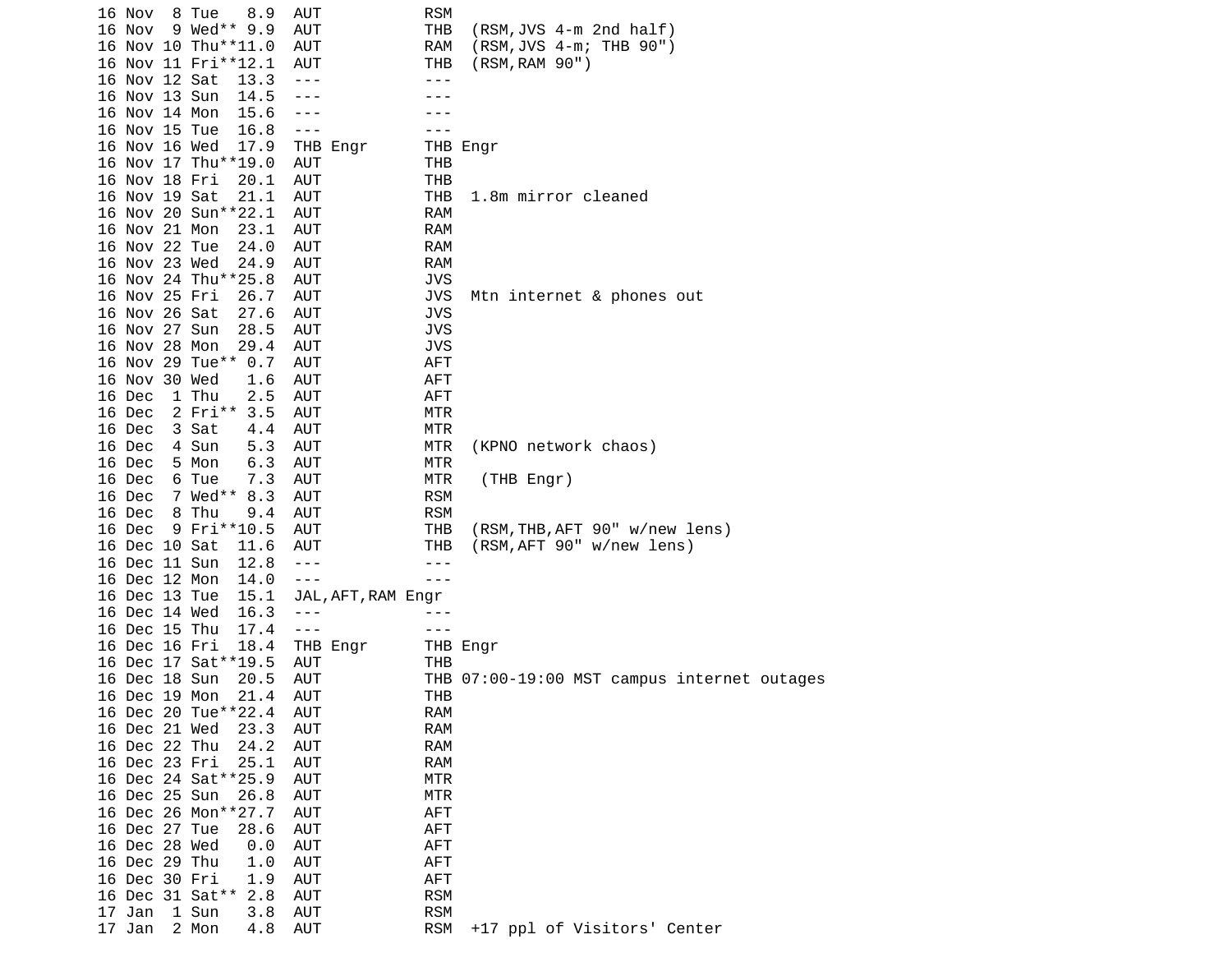17 Jan 3 Tue 5.8 AUT RSM 17 Jan 4 Wed\*\* 6.8 AUT JVS 17 Jan 5 Thu 7.9 AUT JVS 17 Jan 6 Fri\*\* 9.0 AUT(THB Engr) MTR (JVS,RAM 90") 17 Jan 7 Sat 10.1 AUT(RAM 90") MTR (RSM,JVS 4-m 1st half) 17 Jan 8 Sun 11.2 AUT(RAM 90") MTR (JVS 4-m 1st half) 17 Jan 9 Mon 12.3 AUT MTR 17 Jan 10 Tue 13.5 --- -- ---17 Jan 11 Wed 14.6 --- ---<br>17 Jan 12 Thu 15.7 --- ---17 Jan 12 Thu 15.7 ---<br>17 Jan 13 Fri 16.7 --- 17 Jan 13 Fri 16.7 --- --- 17 Jan 14 Sat 17.8 --- - - - -- 17 Jan 15 Sun\*\*18.8 --- (THB 90") THB Engr 17 Jan 16 Mon 19.7 AUT (RAM 90") MTR 17 Jan 17 Tue 20.7 AUT RAM 17 Jan 18 Wed 21.6 AUT RAM 17 Jan 19 Thu\*\*22.5 AUT THB 17 Jan 20 Fri 23.4 AUT THB 17 Jan 21 Sat 24.3 AUT THB 17 Jan 22 Sun\*\*25.2 AUT MTR 17 Jan 23 Mon 26.1 AUT MTR 17 Jan 24 Tue 27.0 AUT MTR 17 Jan 25 Wed\*\*27.9 AUT JVS Comets 41P,45P campaign begins 17 Jan 26 Thu 28.9 AUT JVS 17 Jan 27 Fri 0.3 AUT JVS 17 Jan 28 Sat 1.3 AUT JVS 17 Jan 29 Sun 2.3 AUT JVS KPNO net outages 17 Jan 30 Mon\*\* 3.3 AUT(THB Engr) AFT 17 Jan 31 Tue 4.3 AUT(THB Engr) AFT 17 Feb 1 Wed 5.4 AUT AFT 17 Feb 2 Thu 6.5 AUT AFT 17 Feb 3 Fri 7.5 AUT AFT 17 Feb 4 Sat\*\* 8.6 AUT RSM 17 Feb 5 Sun 9.7 AUT RSM 17 Feb 6 Mon 10.8 AUT RSM 17 Feb 7 Tue 11.9 AUT 17 Feb 8 Wed 13.0 --- - -- -- 17 Feb 9 Thu\*\*14.0 ---(RAM 90") --- THB,AFT,MTR Engr 17 Feb 10 Fri 15.1 ---(RAM 90") --- 17 Feb 11 Sat 16.1 ---(RAM 90") --- 17 Feb 12 Sun 17.1 AFT Engr --- (RAM 90") 17 Feb 13 Mon 18.0 THB,AFT Engr RAM(THB meas.) (THB,AFT 90" Engr) 17 Feb 14 Tue 19.0 AUT RAM 17 Feb 15 Wed\*\*19.9 AUT MTR 17 Feb 16 Thu 20.8 AUT MTR 17 Feb 17 Fri 21.7 AUT(AFT Engr) MTR 17 Feb 18 Sat 22.6 AUT MTR 17 Feb 19 Sun 23.5 AUT MTR 17 Feb 20 Mon\*\*24.4 AUT THB 17 Feb 21 Tue 25.3 AUT THB 17 Feb 22 Wed 26.2 AUT THB 17 Feb 23 Thu\*\*27.2 AUT JVS 17 Feb 24 Fri 28.2 AUT JVS 17 Feb 25 Sat 17 Feb 26 Sun 0.7 AUT JVS 17 Feb 27 Mon 1.8 AUT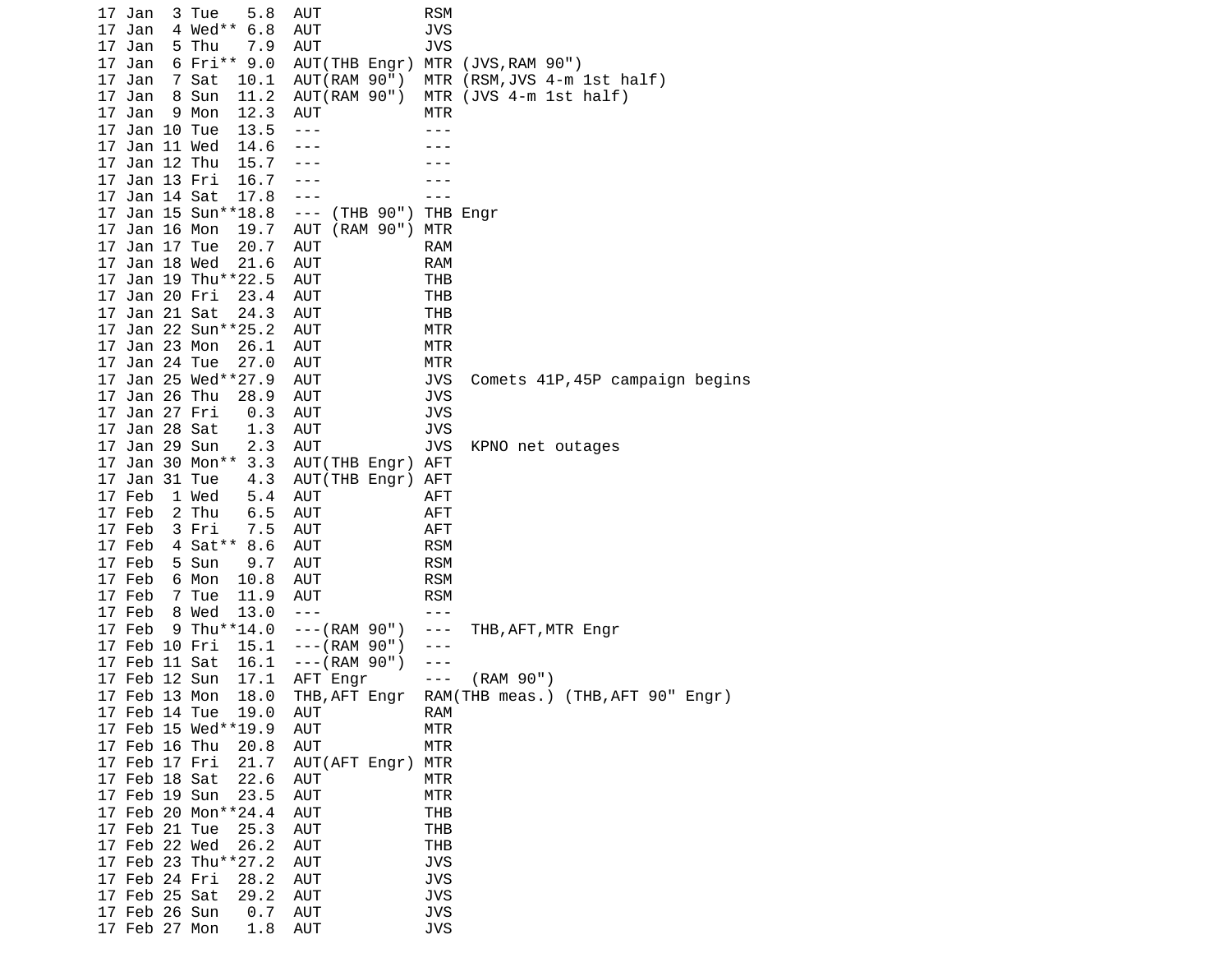17 Feb 28 Tue\*\* 2.8 AUT RSM 17 Mar 1 Wed 3.9 AUT RSM 17 Mar 2 Thu 5.0 AUT RSM 17 Mar 3 Fri 6.1 AUT RSM 17 Mar 4 Sat\*\* 7.2 AUT AFT 17 Mar 5 Sun 8.3 AUT AFT 17 Mar 6 Mon 9.3 AUT AFT 17 Mar 7 Tue 10.4 AUT AFT 17 Mar 8 Wed 11.4 AUT AFT 17 Mar 9 Thu 12.5 ---<br>17 Mar 10 Fri 13.5 --- --- --- ---17 Mar 10 Fri 13.5 --- - -- --- 17 Mar 11 Sat 14.5 --- --- 17 Mar 12 Sun 15.4 --- --- 17 Mar 13 Mon 16.4 --- -- --- 17 Mar 14 Tue\*\*17.3 AFT Engr(THB 90" Engr,JVS 90") (THB 1.8-m) 17 Mar 15 Wed\*\*18.2 AUT(JVS 90") THB 17 Mar 16 Thu 19.1 AUT THB 90 EngTHB 17 Mar 17 Fri\*\*20.0 AUT MTR 17 Mar 18 Sat 20.9 AUT MTR 17 Mar 19 Sun 21.8 AUT MTR 17 Mar 20 Mon 22.7 AUT **MTR** 17 Mar 21 Tue 23.7 AUT MTR 17 Mar 22 Wed\*\*24.6 AUT AFT 17 Mar 23 Thu 25.6 AUT AFT (JAK tour) 17 Mar 24 Fri 26.6 AUT (THB Engr)AFT 17 Mar 25 Sat 27.6 AUT AFT 17 Mar 26 Sun 28.6 AUT AFT 17 Mar 27 Mon\*\* 0.2 AUT 17 Mar 28 Tue 1.3 AUT THB 17 Mar 29 Wed 2.4 AUT THB (AFT,MTR Engr) 17 Mar 30 Thu\*\* 3.6 AUT JVS 17 Mar 31 Fri 4.7 AUT JVS Scottis et al. tour 17 Apr 1 Sat 5.8 AUT JVS 17 Apr 2 Sun 6.9 AUT JVS 17 Apr 3 Mon\*\* 7.9 AUT RSM (60 ppl from Visitors'Ctr) 17 Apr 4 Tue 9.0 AUT(AFT Engr) RSM (THB Engr) 17 Apr 5 Wed 10.0 AUT RSM 17 Apr 6 Thu 11.0 AUT RSM 17 Apr 7 Fri 12.0 AUT RSM 17 Apr 8 Sat 12.9 --- -- ---17 Apr 9 Sun 13.9 --- -- --- 17 Apr 10 Mon 14.8 THB,AFT Engr --- 17 Apr 11 Tue 15.7 THB,AFT Engr --- THB, AFT, JAL Engr (RSM 90")(THB 90" Engr) 17 Apr 13 Thu 17.6 THB,AFT Engr --- (RSM 90") 17 Apr 14 Fri\*\*18.4 17 Apr 15 Sat 19.3 NFG RSM 17 Apr 16 Sun\*\*20.2 AUT MTR 17 Apr 17 Mon 21.1 THB,AFT Engr MTR 17 Apr 18 Tue 22.1 THB,AFT Engr MTR 17 Apr 19 Wed\*\*23.0 17 Apr 20 Thu 24.0 AUT(AFT Engr) THB 17 Apr 21 Fri 24.9 AUT THB 17 Apr 22 Sat\*\*26.0 17 Apr 23 Sun 27.1 AUT JVS 17 Apr 24 Mon 28.2 AUT JVS Visitors' Center ppl (1.8m fire alarm test)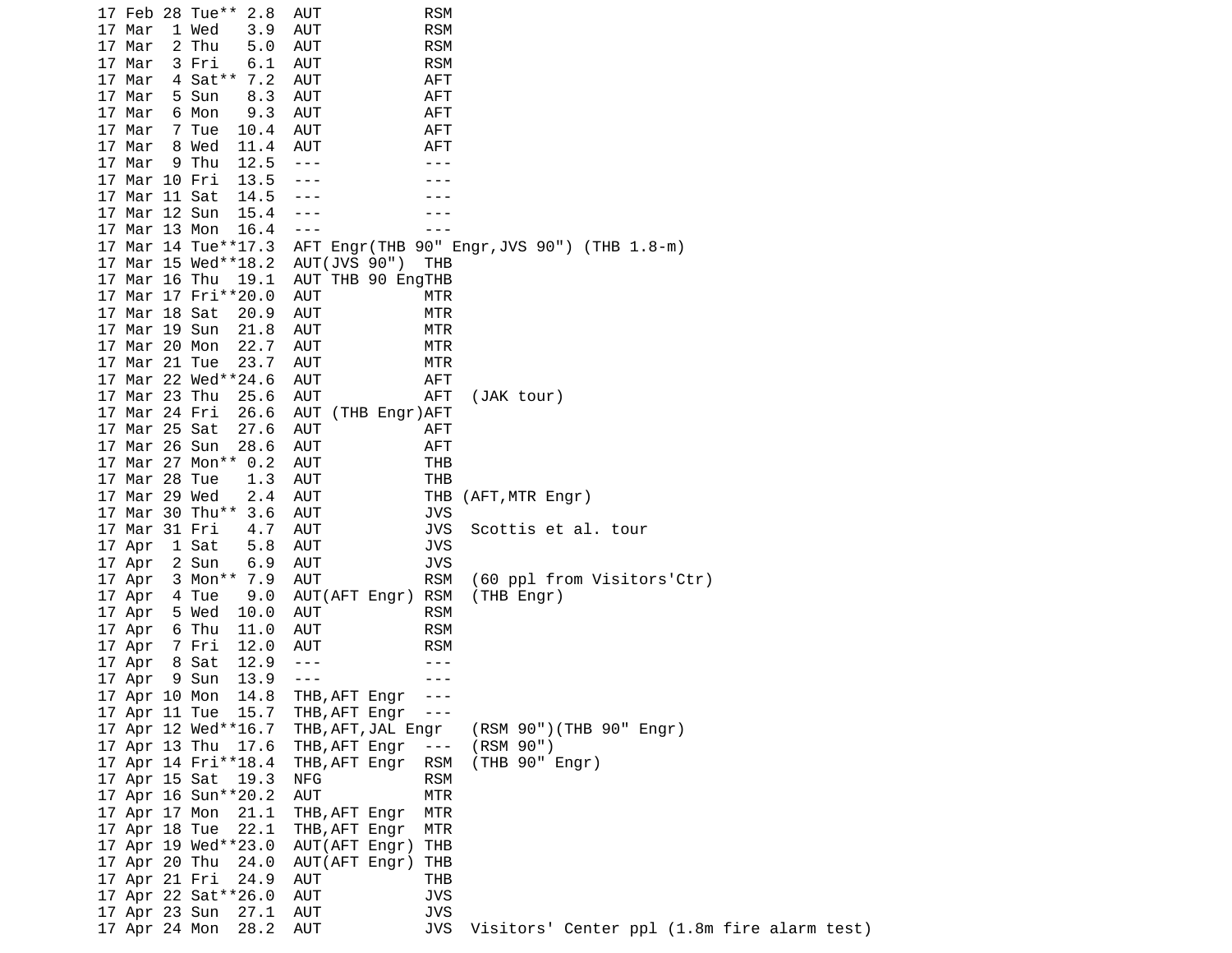|    |                                | 17 Apr 25 Tue**29.3         | AUT                   | AFT                                  |
|----|--------------------------------|-----------------------------|-----------------------|--------------------------------------|
|    | 17 Apr 26 Wed                  | 0.9                         | AUT                   | AFT<br>SOKP crane inspection         |
|    | 17 Apr 27 Thu                  | 2.1                         | AUT                   | <b>AFT</b>                           |
|    | 17 Apr 28 Fri                  | 3.2                         | <b>AUT</b>            | <b>AFT</b>                           |
|    | 17 Apr 29 Sat                  | 4.4                         | AUT                   | <b>AFT</b>                           |
|    | 17 Apr 30 Sun                  | 5.5                         | <b>AUT</b>            | <b>AFT</b>                           |
|    | 17 May                         | 1 Mon** 6.5                 | AUT                   | THB                                  |
|    | 17 May                         | 2 Tue<br>7.6                | AUT                   | THB                                  |
|    | 17 May                         | 3 Wed** 8.6                 | <b>AUT</b>            | <b>JVS</b>                           |
|    | 17 May                         | 4 Thu<br>9.6                | AUT                   | <b>JVS</b>                           |
|    | 17 May                         | 5 Fri**10.5                 | AUT(JVS 90")          | AFT<br>(THB 90" Engr)                |
|    | 17 May                         | 11.5<br>6 Sat               | AUT(JVS 90")          | AFT                                  |
|    | 17 May                         | 7 Sun<br>12.4               | AUT(JVS 90")          | <b>AFT</b>                           |
|    | 17 May                         | 13.3<br>8 Mon               | $--($ JVS $90"$       | (WIFIS $pp1 \ @ \ 90"$ )<br>$  -$    |
|    | 17 May                         | 14.2<br>9 Tue               | $- - -$               | (THB 90" Engr)<br>- - -              |
|    | 17 May 10 Wed                  | 15.1                        | ---                   | - - -                                |
|    | 17 May 11 Thu                  | 16.0                        |                       | Spacewatch Group mtg<br>- - -        |
|    | 17 May 12 Fri                  | 16.9                        |                       |                                      |
|    | 17 May 13 Sat                  | 17.8                        | ---                   |                                      |
|    | 17 May 14 Sun                  | 18.7                        | $- - -$               | - - -                                |
|    |                                | 17 May 15 Mon**19.6         | AUT                   | AFT                                  |
|    | 17 May 16 Tue                  | 20.5                        | AUT                   | <b>AFT</b>                           |
|    | 17 May 17 Wed                  | 21.5                        | AUT                   | <b>AFT</b>                           |
|    | 17 May 18 Thu                  | 22.4                        | AUT                   | <b>AFT</b>                           |
|    | 17 May 19 Fri                  | 23.4                        | <b>AUT</b>            | <b>AFT</b>                           |
|    |                                | 17 May 20 Sat ** 24.4       | AUT                   | THB, MJB                             |
|    | 17 May 21 Sun                  | 25.5                        | <b>AUT</b>            | THB, MJB                             |
|    | 17 May 22 Mon                  | 26.6                        | AUT                   | THB, MJB                             |
|    |                                | 17 May 23 Tue**27.8         | <b>AUT</b>            | MTR, MJB                             |
|    |                                |                             |                       |                                      |
|    |                                |                             |                       |                                      |
|    | 17 May 24 Wed                  | 28.9                        | AUT                   | MTR, MJB<br>MTR                      |
|    | 17 May 25 Thu                  | 0.6                         | <b>AUT</b>            | (UMich Astro class tour)<br>MTR      |
|    | 17 May 26 Fri                  | 1.7                         | <b>AUT</b>            | MTR                                  |
|    | 17 May 27 Sat                  | 2.9<br>4.0                  | AUT<br>AUT            | MTR                                  |
|    | 17 May 28 Sun                  |                             | AUT                   | <b>JVS</b>                           |
|    |                                | 17 May 29 Mon** 5.1<br>6.2  | AUT(KPNO Vis.)JVS     |                                      |
|    | 17 May 30 Tue<br>17 May 31 Wed | 7.2                         | AUT                   | <b>JVS</b>                           |
|    | 17 Jun                         | 1 Thu<br>8.1                | AUT(AFT Engr)         | JVS                                  |
|    | 17 Jun                         | 2 Fri<br>9.1                | AUT                   | <b>JVS</b>                           |
|    | 17 Jun                         | 3 Sat<br>10.0               | AUT                   | JVS                                  |
|    | 17 Jun                         | 4 Sun ** 11.0               |                       | AUT (RAM, AFT 90) THB (THB 90" Engr) |
| 17 | Jun                            | 11.9<br>5 Mon               | AUT (RAM, AFT 90) THB |                                      |
|    |                                | 12.8<br>6 Tue               |                       |                                      |
|    | 17 Jun<br>17 Jun               | 13.7<br>7 Wed               |                       | (THB 90" Engr)                       |
|    | 17 Jun                         | 8 Thu<br>14.6               |                       |                                      |
|    | 17 Jun                         | 9 Fri<br>15.4               |                       |                                      |
|    | 17 Jun 10 Sat                  | 16.3                        |                       |                                      |
|    | 17 Jun 11 Sun                  | 17.3                        | $- - -$               |                                      |
|    |                                | 17 Jun 12 Mon**18.2         | AUT (RSM 90")         | (THB 90" Engr)<br>AFT                |
|    | 17 Jun 13 Tue                  | 19.1                        | AUT (RSM 90")         | <b>AFT</b>                           |
|    |                                | 17 Jun 14 Wed**20.0         | <b>AUT</b>            | AFT, MJB (AFT 90" Engr)              |
|    | 17 Jun 15 Thu                  | 21.0                        | <b>AUT</b>            | AFT, MJB                             |
|    |                                | 17 Jun 16 Fri**22.0         | <b>AUT</b>            | AFT (RSM, JVS, MJB 4-m)              |
|    | 17 Jun 17 Sat                  | 23.0                        | AUT                   | AFT, MJB Internet out                |
|    | Jun 19 Mon                     | 17 Jun 18 Sun**24.1<br>25.1 | AUT<br><b>AUT</b>     | THB, MJB                             |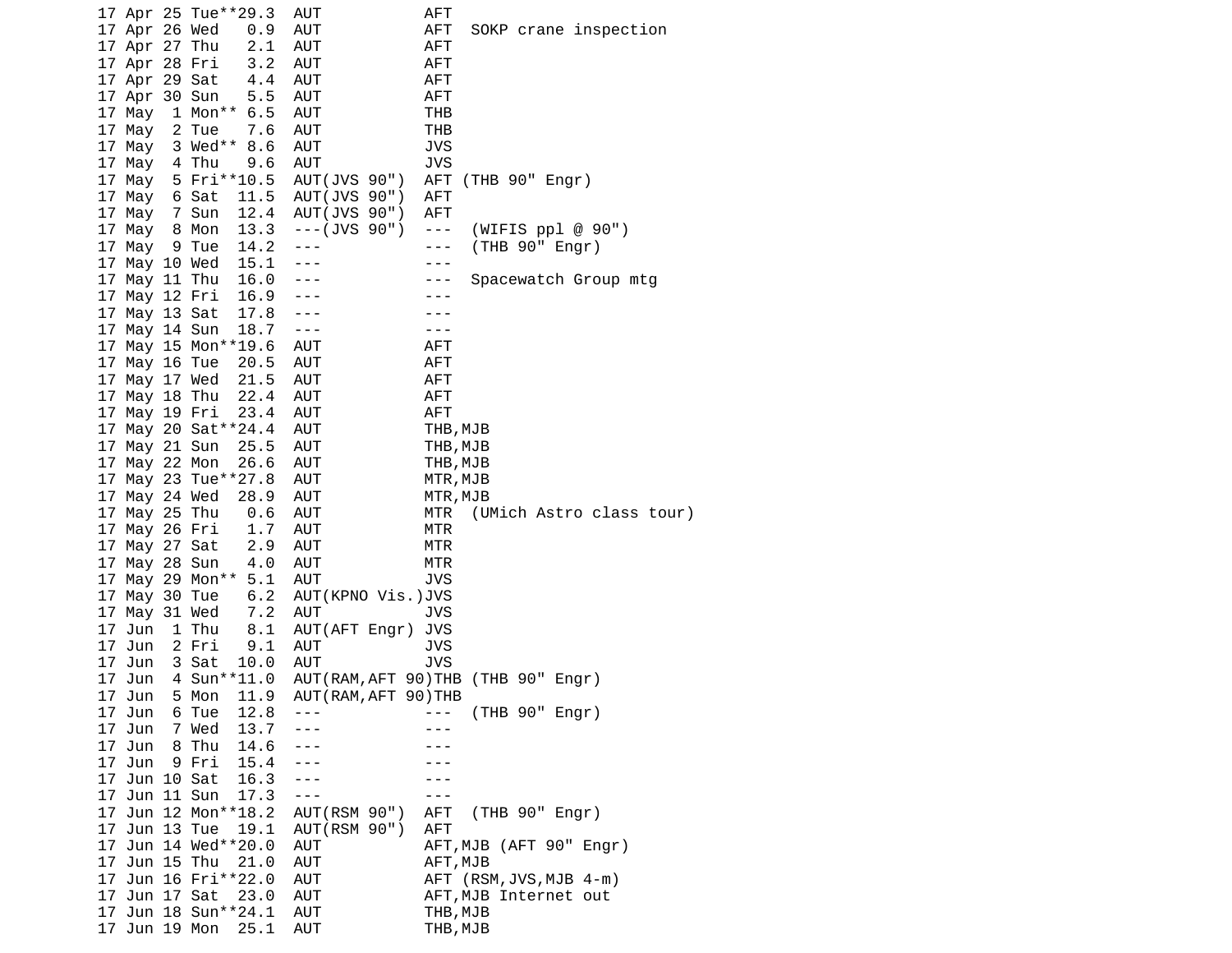| 17 Jun 20 Tue    | 26.3                | AUT               | THB                                         |
|------------------|---------------------|-------------------|---------------------------------------------|
| Jun 21 Wed<br>17 | 27.4                | AUT               | <b>THB</b>                                  |
| 17 Jun 22 Thu    | 28.6                | AUT               | <b>THB</b>                                  |
|                  | 17 Jun 23 Fri** 0.2 | AUT               | <b>RSM</b>                                  |
| 17 Jun 24 Sat    | 1.4                 | AUT               | <b>RSM</b>                                  |
| 17 Jun 25 Sun    | 2.5                 | AUT               | <b>RSM</b>                                  |
| 17 Jun 26 Mon    | 3.6                 | AUT               | <b>RSM</b>                                  |
| 17 Jun 27 Tue**  | 4.7                 | AUT               | JVS                                         |
| 17 Jun 28 Wed    | 5.7                 | AUT               | <b>JVS</b>                                  |
| 17 Jun 29 Thu    | 6.7                 | AUT               | <b>JVS</b>                                  |
| 17 Jun 30 Fri    | 7.6                 | AUT               | <b>JVS</b>                                  |
| 17 Jul           | 1 Sat<br>8.6        | <b>AUT</b>        | <b>JVS</b>                                  |
| 17 Jul           | 2 Sun<br>9.5        | AUT               | <b>JVS</b>                                  |
| 17 Jul           | 3 Mon**10.4         |                   | AUT(AFT 90Eng)MJB, RAM (AFT, JVS 90")       |
| 17 Jul           | 4 Tue<br>11.3       | AUT               | MJB, RAM (AFT, JVS 90")                     |
| 17 Jul           | 12.2<br>5 Wed       | ---(AFT 90Eng)--- |                                             |
| 17 Jul           | 6 Thu<br>13.1       | $- - -$           |                                             |
| 17 Jul           | 7 Fri<br>14.0       |                   |                                             |
| 17 Jul           | 8 Sat<br>14.9       |                   |                                             |
| 17 Jul           | 9 Sun<br>15.8       | $- -$             |                                             |
| 17 Jul 10 Mon    | 16.7                | $- - -$           | $(RSM, MJB, JAL, JVS 4-m)$<br>$- - -$       |
| 17 Jul 11 Tue    | 17.7                |                   | ---THB, MTR Eng--- (RSM, MJB, JAL 4-m)      |
|                  | 17 Jul 12 Wed**18.6 | THB(RAM 90")      | THB (RSM,MJB,JAL 4-m) (THB 90" Engr)        |
| 17 Jul 13 Thu    | 19.6                | THB Engr          | THB (RSM, MJB, JAL 4-m) (THB 90" Engr)      |
|                  | 17 Jul 14 Fri**20.6 | AUT               | MJB                                         |
| 17 Jul 15 Sat    | 21.6                | AUT               | MJB                                         |
|                  | 17 Jul 16 Sun**22.7 | AUT               | JVS                                         |
| 17 Jul 17 Mon    | 23.8                | AUT               | <b>JVS</b>                                  |
| 17 Jul 18 Tue    | 24.9                | <b>AUT</b>        | <b>JVS</b>                                  |
|                  | 17 Jul 19 Wed**26.0 | AUT(MTR Engr)     | AFT                                         |
| 17 Jul 20 Thu    | 27.1                | AUT               | AFT                                         |
| 17 Jul 21 Fri    | 28.3                | AUT               | AFT                                         |
| 17 Jul 22 Sat    | 29.4                | AUT               | <b>AFT</b>                                  |
| 17 Jul 23 Sun    | 1.0                 | AUT               | AFT                                         |
| 17 Jul 24 Mon    | 2.1                 | AUT               | AFT                                         |
| 17 Jul 25 Tue**  | 3.2                 | AUT               | THB                                         |
| 17<br>Jul 26 Wed | 4.2                 | AUT(MTR Engr)     | THB                                         |
| 17 Jul 27 Thu    | 5.2                 | AUT               | THB                                         |
| 17<br>Jul 28 Fri | 6.1                 | AUT               | THB, MJB                                    |
|                  | 17 Jul 29 Sat** 7.1 | AUT               | RAM<br>$(RSM, JVS, MJB 4-m)$                |
| 17 Jul 30 Sun    | 8.0                 | AUT               | <b>RAM</b><br>$(RSM, JVS, MJB 4-m)$         |
| Jul 31 Mon<br>17 | 8.9                 | AUT               | $(RSM, JVS, MJB 4-m)$<br>RAM                |
| 17 Aug           | 1 Tue<br>9.8        | AUT               | Comets 41P, 45P campaign ends<br><b>RAM</b> |
| 17 Aug           | 10.7<br>2 Wed       | AUT               | <b>RAM</b>                                  |
| 17 Aug           | 3 Thu<br>11.6       | AUT               | <b>RAM</b>                                  |
| 17 Aug           | 12.5<br>4 Fri       | $- - -$           | - - -                                       |
| 17 Aug           | 5 Sat<br>13.4       | $- - -$           |                                             |
| 17 Aug           | 6 Sun<br>14.3       | $- - -$           | - - -                                       |
| 17 Aug           | 7 Mon<br>15.3       | THB Engr          | THB Engr                                    |
| 17 Aug 8 Tue     | 16.3                | AFT Engr          | $\frac{1}{2}$                               |
| 17 Aug           | 17.2<br>9 Wed       | THB, AFT Engr     | THB Engr                                    |
|                  | 17 Aug 10 Thu**18.2 | THB, AFT Engr     | JVS<br>Dutch Visitors                       |
| 17 Aug 11 Fri    | 19.3                | $- - -$           | <b>JVS</b>                                  |
| 17 Aug 12 Sat    | 20.3                |                   | <b>JVS</b>                                  |
| 17 Aug 13 Sun    | 21.4                |                   | <b>JVS</b>                                  |
|                  | 17 Aug 14 Mon**22.4 |                   | MJB                                         |
|                  |                     |                   |                                             |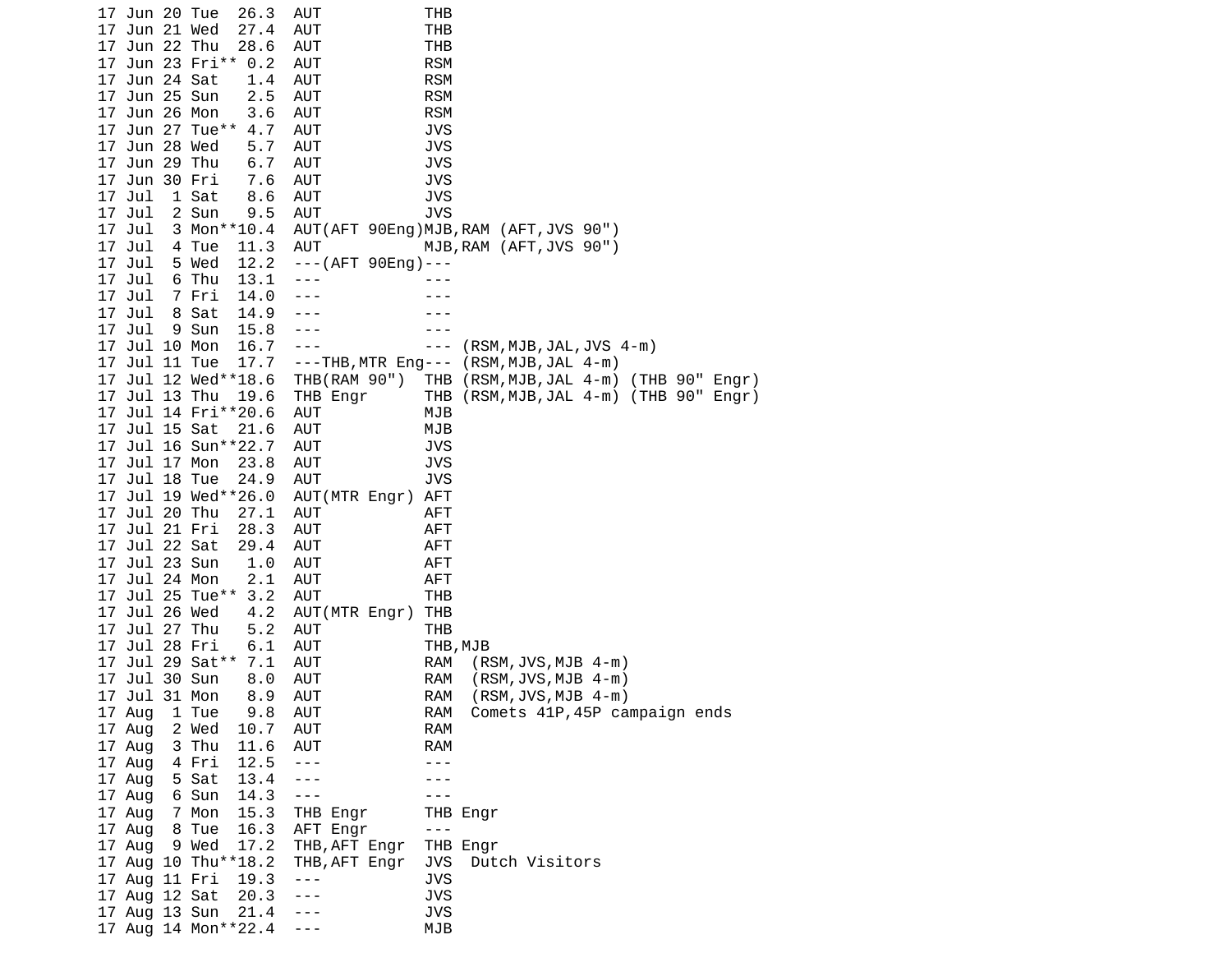17 Aug 15 Tue 23.5 THB,MTR Engr MJB 17 Aug 16 Wed 24.6 --- MJB 17 Aug 17 Thu\*\*25.7 AUT THB 17 Aug 18 Fri 26.8 AUT THB 17 Aug 19 Sat 27.9 AUT THB 17 Aug 20 Sun 29.0 --- (THB Engr)--- Full Shutdown 17 Aug 21 Mon 0.6 --- --- KPNO outage Total Solar Eclipse 17 Aug 22 Tue 1.6 --- -- -- KPNO outage 17 Aug 23 Wed 2.6 --- - - - KPNO outage 17 Aug 24 Thu 3.6 --- - -- -- KPNO outage 17 Aug 25 Fri 4.6 --- - -- -- KPNO outage 17 Aug 26 Sat 5.5 --- --- KPNO outage 17 Aug 27 Sun 6.5 --- -- -- --- 17 Aug 28 Mon 7.4 AUT(THB Engr) THB 17 Aug 29 Tue\*\* 8.3 AUT RAM (RSM,JVS,MJB,JAL 4-m) 17 Aug 30 Wed 9.1 AUT RAM (RSM,JVS,MJB,JAL 4-m) 17 Aug 31 Thu 10.0 AUT RAM 17 Sep 1 Fri 11.0 AUT RAM 17 Sep 2 Sat 11.9 ---<br>17 Sep 3 Sun\*\*12.8 --- 9 VC ppl --- 17 Sep 3 Sun\*\*12.8 --- 9 VC ppl --- (RSM,JVS,MJB 4-m 2nd half) 17 Sep 4 Mon 13.8 ---12 VC ppl --- (RSM,JVS,MJB 4-m 2nd half) 17 Sep 5 Tue 14.8 --- -- --- 17 Sep 6 Wed\*\*15.8 ---(THB 90Eng)--- (RSM,AFT,MTR 90") 17 Sep 7 Thu 16.8 --- - -- -- (AFT 90") 17 Sep 8 Fri 17.9 ---(THB Engr) --- (AFT 90") 17 Sep 9 Sat\*\*19.0 AUT(THB Engr) THB (AFT 90") 17 Sep 10 Sun\*\*20.0 AUT(THB 90Eng)AFT 17 Sep 11 Mon 21.1 AUT AFT 17 Sep 12 Tue\*\*22.2 AUT AFT(RSM,MJB,JVS,JAL 4-m 1st hf) 17 Sep 13 Wed 23.3 AUT AFT(RSM,MJB,JVS,JAL 4-m 1st hf) 17 Sep 14 Thu\*\*24.4 AUT MJB,RSM 17 Sep 15 Fri 25.4 AUT MJB 17 Sep 16 Sat 26.5 AUT MJB 17 Sep 17 Sun\*\*27.6 AUT THB 17 Sep 18 Mon 28.6 AUT THB 17 Sep 19 Tue\*\* 0.1 AUT MTR 17 Sep 20 Wed 1.1 AUT MTR 17 Sep 21 Thu 2.1 AUT MTR 17 Sep 22 Fri 3.0 AUT MTR 17 Sep 23 Sat 3.9 AUT MTR 17 Sep 24 Sun 4.9 AUT MTR 17 Sep 25 Mon\*\* 5.8 AUT JVS 17 Sep 26 Tue 6.7 AUT 17 Sep 27 Wed\*\* 7.6 AUT RAM 17 Sep 28 Thu 8.5 AUT RAM 17 Sep 29 Fri\*\* 9.4 AUT(AFT 90Eng)THB (RAM 90") 17 Sep 30 Sat 10.3 AUT THB (RAM 90") 17 Oct 1 Sun 11.2 AUT THB (RAM 90") 17 Oct 2 Mon 12.2 ---(THB Engr) --- (RAM 90") 17 Oct 3 Tue 13.2 ---(AFT 90Eng)--- 17 Oct 4 Wed\*\*14.3 --- JVS,RSM (4-m 1st hf RSM,MJB,JVS) 17 Oct 5 Thu 15.3 --- JVS (4-m 1st half RSM,MJB,JVS) 17 Oct 6 Fri 16.4 --- ---<br>17 Oct 7 Sat 17.5 --- --- 17 Oct 7 Sat 17.5 --- --- 17 Oct 8 Sun\*\*18.6 AUT(THB Engr) AFT 17 Oct 9 Mon 19.7 AUT AFT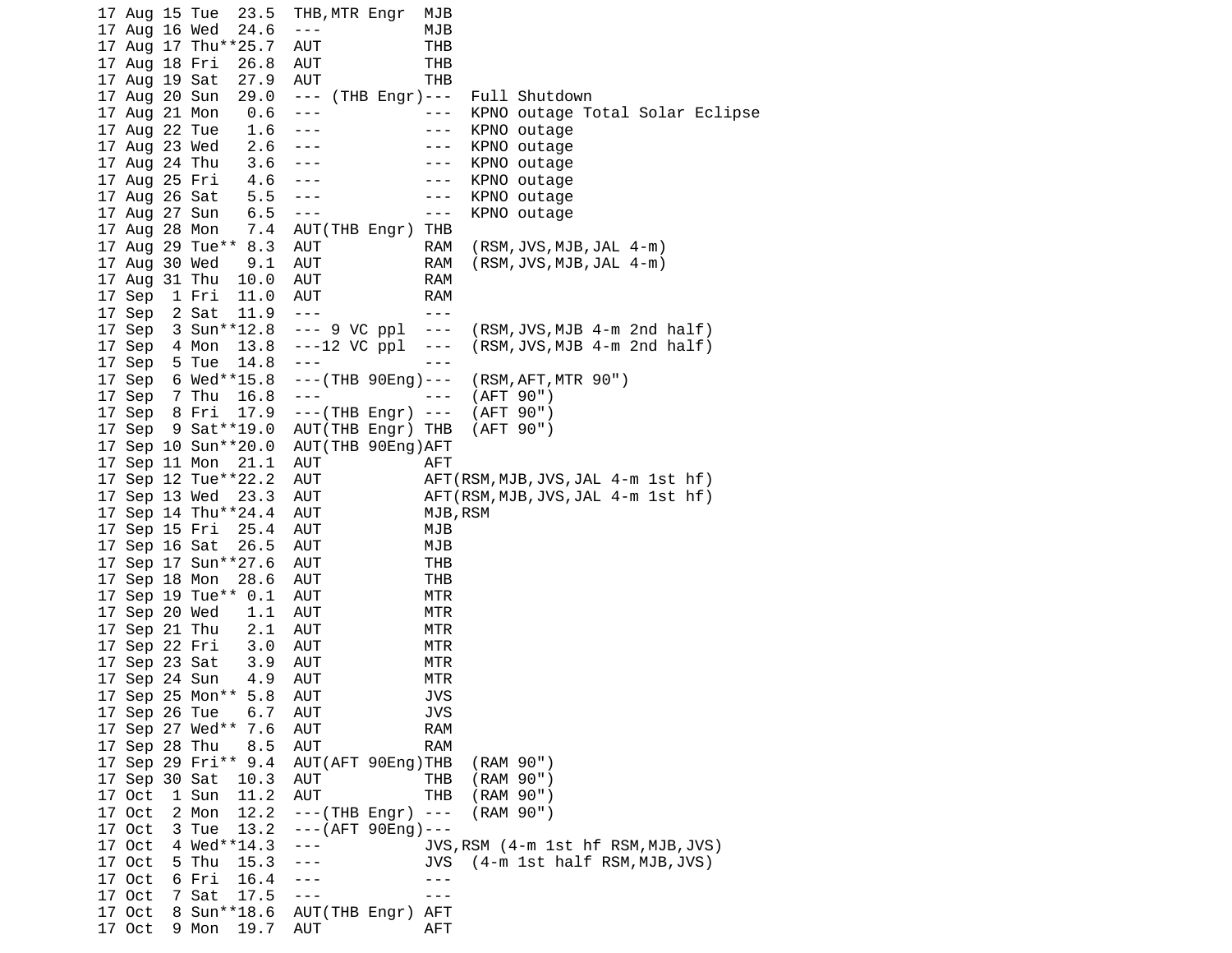17 Oct 10 Tue 20.8 AUT AFT 17 Oct 11 Wed 21.9 AUT;THB Remote AFT 17 Oct 12 Thu 23.0 AUT AFT 17 Oct 13 Fri\*\*24.0 AUT THB 17 Oct 14 Sat 25.1 AUT 17 Oct 15 Sun 26.1 AUT THB 17 Oct 16 Mon\*\*27.1 AUT 17 Oct 17 Tue 28.1 AUT RAM Tour by KPNO Visitors' Ctr 17 Oct 18 Wed 29.1 AUT RAM 17 Oct 19 Thu 0.5 AUT RAM 17 Oct 20 Fri 1.4 AUT 17 Oct 21 Sat\*\* 2.4 AUT MTR 17 Oct 22 Sun 3.3 AUT MTR 17 Oct 23 Mon 4.2 AUT MTR 17 Oct 24 Tue 5.0 AUT MTR 17 Oct 25 Wed 5.9 AUT MTR 17 Oct 26 Thu\*\* 6.8 AUT JVS 17 Oct 27 Fri 7.7 AUT 17 Oct 28 Sat\*\* 8.6 AUT(AFT 90Eng)MJB (JVS 90") 17 Oct 29 Sun 9.6 AUT MJB (JVS 90") 17 Oct 30 Mon 10.6 AUT MJB (JVS 90"; JVS trained new obs.) 17 Oct 31 Tue 11.6 AUT(THB Engr) MJB+8 ppl of KPNO Vis.Ctr (JVS 90") 17 Nov 1 Wed 12.7 ---(AFT 90Eng)--- 17 Nov 2 Thu 13.7 ---17 Nov 3 Fri 14.9 --- -- ---17 Nov 4 Sat 16.0 --- -- --- 17 Nov 5 Sun 17.1 THB Engr THB Engr 6 Mon 18.3 THB Engr THB Engr 17 Nov 7 Tue\*\*19.4 AUT THB 17 Nov 8 Wed 20.5 AUT THB 17 Nov 9 Thu\*\*21.6 AUT RAM 17 Nov 10 Fri 22.6 AUT RAM 17 Nov 11 Sat 23.6 AUT RAM 17 Nov 12 Sun 24.6 AUT RAM 17 Nov 13 Mon\*\*25.6 AUT AFT 17 Nov 14 Tue 26.6 AUT AFT 17 Nov 15 Wed 27.5 AUT AFT 17 Nov 16 Thu 28.4 AUT AFT 17 Nov 17 Fri\*\*29.4 AUT MTR 17 Nov 18 Sat 0.7 AUT MTR 17 Nov 19 Sun 1.6 AUT MTR 17 Nov 20 Mon 2.5 AUT (THB Engr)MTR 17 Nov 21 Tue\*\* 3.4<br>17 Nov 22 Wed 4.3 17 Nov 22 Wed 4.3 AUT MJB 17 Nov 23 Thu 5.2 AUT MJB 17 Nov 24 Fri 6.1 AUT 17 Nov 25 Sat\*\* 7.0 AUT JVS 17 Nov 26 Sun 8.0 AUT JVS 17 Nov 27 Mon 8.9 AUT(THB Engr) JVS (KPNO Visitor Ctr.) 17 Nov 28 Tue 9.9 AUT 17 Nov 29 Wed 11.0 AUT JVS (MTR,AFT Engr) 17 Nov 30 Thu 12.1 --- -- -- -- not Anybody 17 Dec 1 Fri 13.2 ---<br>17 Dec 2 Sat 14.4 --- --- --- ---17 Dec 2 Sat 14.4 --- -- --- 17 Dec 3 Sun 15.5 --- --- 17 Dec 4 Mon\*\*16.7 ---(AFT 90Eng)--- (RAM 90")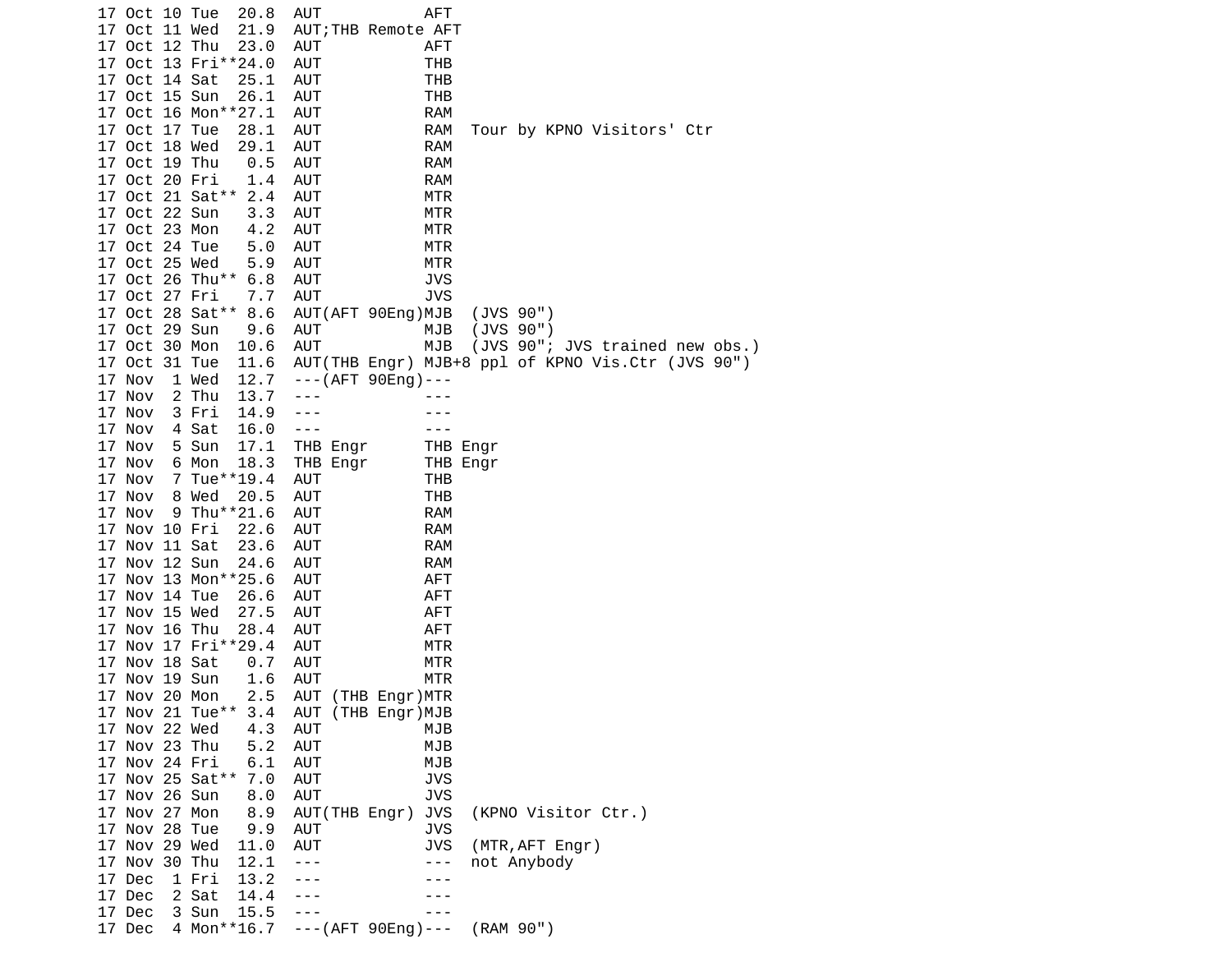| 17 Dec                         | 5 Tue 17.8             | ---(THB Engr)        | $\sim$ $ \sim$      | (RAM 90")                                            |
|--------------------------------|------------------------|----------------------|---------------------|------------------------------------------------------|
| 17 Dec                         | 6 Wed**19.0            | <b>AUT</b>           | THB                 | (RAM 90")                                            |
| 17 Dec                         | 7 Thu<br>20.1          | <b>AUT</b>           | <b>THB</b>          | (RAM 90")                                            |
| 17 Dec                         | 8 Fri**21.1            |                      | AUT (AFT 90Eng) RAM |                                                      |
| 17 Dec                         | 9 Sat<br>22.1          | AUT                  | <b>RAM</b>          |                                                      |
|                                | 17 Dec 10 Sun**23.1    | <b>AUT</b>           | MJB                 |                                                      |
| 17 Dec 11 Mon                  | 24.1                   | AUT                  | MJB                 | + 5 ppl of Visitors' Ctr                             |
|                                | 17 Dec 12 Tue**25.0    | AUT                  | MTR                 |                                                      |
| 17 Dec 13 Wed                  | 26.0                   | AUT                  | MTR                 |                                                      |
| 17 Dec 14 Thu                  | 26.9                   | <b>AUT</b>           | <b>MTR</b>          |                                                      |
| 17 Dec 15 Fri                  |                        |                      |                     |                                                      |
|                                | 27.8                   | AUT(AFT Engr)        | MTR                 |                                                      |
| 17 Dec 16 Sat                  | 28.7                   | AUT                  | MTR                 |                                                      |
| 17 Dec 17 Sun                  | 0.0                    | AUT                  | MTR                 |                                                      |
|                                | 17 Dec 18 Mon**<br>0.9 | <b>AUT</b>           | <b>THB</b>          |                                                      |
| 17 Dec 19 Tue                  | 1.8                    | <b>AUT</b>           | THB                 |                                                      |
| 17 Dec 20 Wed                  | 2.7                    | AUT                  | THB                 |                                                      |
|                                | 17 Dec 21 Thu**<br>3.6 | AUT                  | AFT                 |                                                      |
| 17 Dec 22 Fri                  | 4.5                    | AUT                  | <b>AFT</b>          |                                                      |
| 17 Dec 23 Sat                  | 5.4                    | <b>AUT</b>           | <b>AFT</b>          |                                                      |
| 17 Dec 24 Sun                  | 6.3                    | <b>AUT</b>           | <b>AFT</b>          |                                                      |
| 17 Dec 25 Mon                  | 7.3                    | <b>AUT</b>           | AFT                 |                                                      |
| 17 Dec 26 Tue                  | 8.3                    | AUT                  | <b>AFT</b>          |                                                      |
|                                | 17 Dec 27 Wed** 9.3    | AUT                  | <b>JVS</b>          |                                                      |
| 17 Dec 28 Thu                  | 10.4                   | <b>AUT</b>           | <b>JVS</b>          |                                                      |
|                                | 17 Dec 29 Fri**11.5    | AUT                  |                     | THB (RSM, MJB, JVS on 4-m)                           |
| 17 Dec 30 Sat                  | 12.7                   | $- - -$              | $\sim$ $ -$         | (RSM, MJB, JVS on 4-m)                               |
| 17 Dec 31 Sun                  | 13.8                   |                      | ---                 | (RSM, MJB, JVS on 4-m)                               |
| 18 Jan                         | 15.0<br>1 Mon          | ---                  | $- - -$             | (RSM, MJB, JVS on 4-m)                               |
| 18 Jan                         | 2 Tue<br>16.2          | $\sim$ $\sim$ $\sim$ | $\sim$ $ \sim$      | (RSM on site)                                        |
| 18 Jan                         | 3 Wed**17.3            |                      |                     | AUT(THB 90Eng)THB, RSM (AFT 90") 32 ppl Visitors Ctr |
| 18 Jan                         | 4 Thu**18.4            | AUT                  |                     | THB (AFT 90")                                        |
| 18 Jan                         | 5 Fri<br>19.5          | AUT                  |                     | THB (AFT 90") Astrometrica psf-->aperture            |
| 18 Jan                         | 6 Sat<br>20.5          | AUT                  | THB                 | (AFT 90")                                            |
| 18 Jan                         | 7 Sun**21.5            |                      | AUT (THB 90Eng) RAM |                                                      |
| 18 Jan                         | 22.5<br>8 Mon          | AUT                  | <b>RAM</b>          |                                                      |
| 18 Jan                         | 9 Tue<br>23.5          | AUT                  | <b>RAM</b>          |                                                      |
| 18 Jan 10 Wed                  | 24.4                   | <b>AUT</b>           | <b>RAM</b>          |                                                      |
| 18 Jan 11 Thu                  | 25.3                   | <b>AUT</b>           | <b>RAM</b>          |                                                      |
|                                | 18 Jan 12 Fri**26.2    | <b>AUT</b>           | <b>MTR</b>          |                                                      |
| 18 Jan 13 Sat                  | 27.1                   | <b>AUT</b>           | MTR                 |                                                      |
| 18 Jan 14 Sun                  |                        |                      |                     |                                                      |
|                                | 27.9                   | AUT                  | MTR                 |                                                      |
| 18 Jan 15 Mon                  | 28.8                   | <b>AUT</b>           | <b>MTR</b>          |                                                      |
| 18 Jan 16 Tue                  | 0.2                    | AUT                  |                     | MTR (RSM,MJB,JVS WIYN) 12 ppl Vis. Ctr               |
|                                | 18 Jan 17 Wed**<br>1.1 | <b>AUT</b>           | THB                 |                                                      |
| 18 Jan 18 Thu                  | 2.0                    | <b>AUT</b>           | <b>THB</b>          |                                                      |
|                                | 18 Jan 19 Fri**<br>2.9 | AUT                  | <b>JVS</b>          |                                                      |
| 18 Jan 20 Sat                  | 3.8                    | <b>AUT</b>           | <b>JVS</b>          |                                                      |
| 18 Jan 21 Sun                  | 4.8                    | <b>AUT</b>           | <b>JVS</b>          |                                                      |
| 18 Jan 22 Mon                  | 5.8                    | <b>AUT</b>           | <b>JVS</b>          |                                                      |
| 18 Jan 23 Tue                  | 6.8                    | <b>AUT</b>           | <b>JVS</b>          |                                                      |
|                                | 18 Jan 24 Wed**<br>7.8 | <b>AUT</b>           | MJB                 |                                                      |
| 18 Jan 25 Thu                  | 8.8                    | <b>AUT</b>           | MJB                 | (THB, MTR Engr)                                      |
| 18 Jan 26 Fri                  | 9.9                    | <b>AUT</b>           | MJB                 |                                                      |
|                                |                        |                      |                     |                                                      |
| 18 Jan 27 Sat                  | 11.0                   | <b>AUT</b>           | MJB                 |                                                      |
| 18 Jan 28 Sun<br>18 Jan 29 Mon | 12.2<br>13.3           | - - -                | ---                 | (RSM, MJB, JVS: SOAR/SOI training)                   |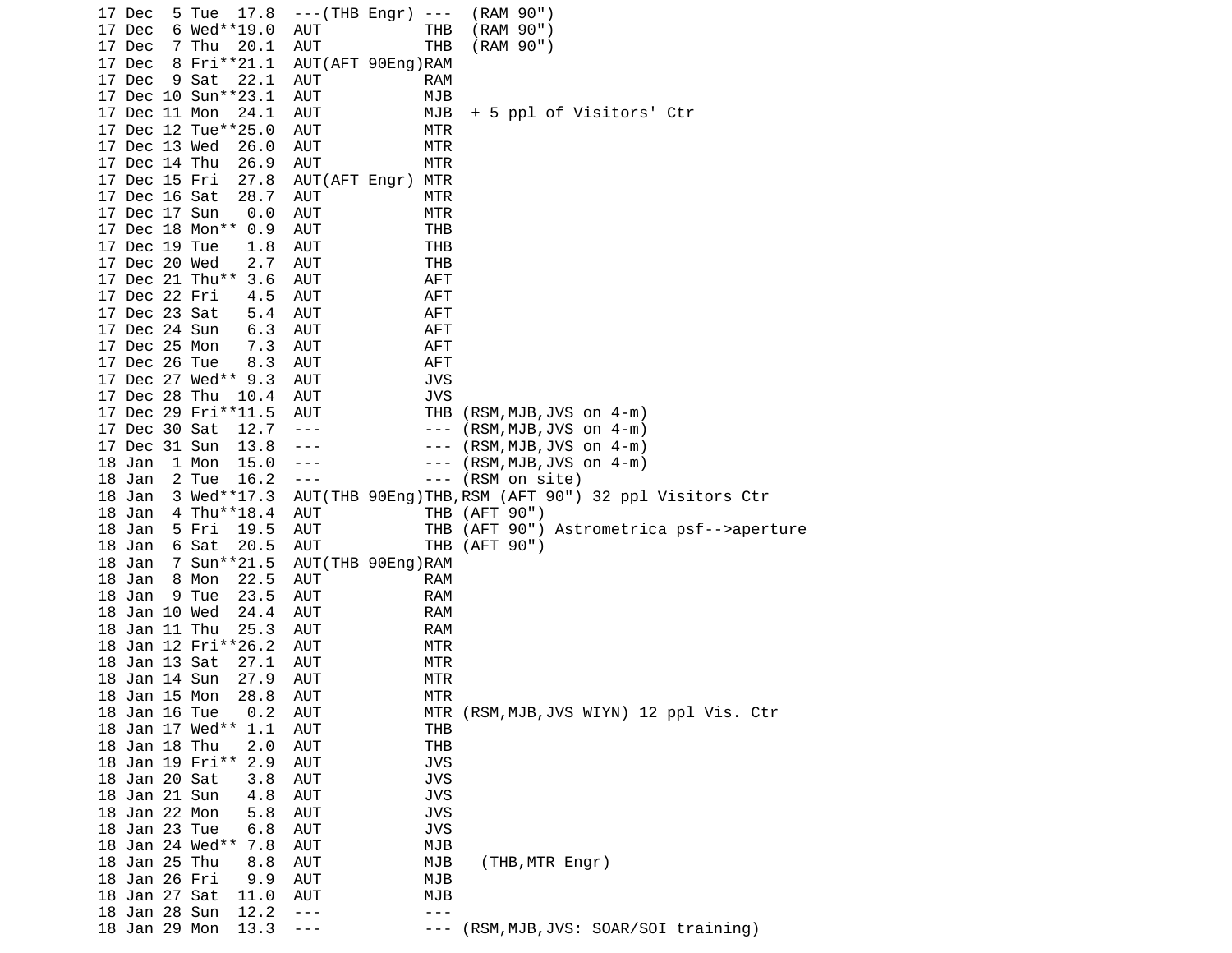|  | 18 Jan 30 Tue | 14.5                   | ---                  | ---        | (RSM,MJB,JVS: SOAR/SOI training)     |
|--|---------------|------------------------|----------------------|------------|--------------------------------------|
|  | 18 Jan 31 Wed | 15.6                   |                      | ---        | (THB Engr)                           |
|  | 18 Feb        | 16.7<br>1 Thu          |                      | ---        | (THB Engr)                           |
|  | 18 Feb        | 17.8<br>2 Fri          | AUT (THB, AFT E) THB |            |                                      |
|  | 18 Feb        | 3 Sat<br>18.9          | AUT (AFT 90"En) THB  |            | (JVS 90")                            |
|  | 18 Feb        | 4 Sun<br>19.9          | AUT (THB, AFT E) THB |            | (JVS 90")                            |
|  | 18 Feb        | 5 Mon**20.9            | AUT (AFT 90"En) JVS  |            |                                      |
|  | 18 Feb        |                        |                      |            |                                      |
|  |               | 6 Tue<br>21.8          | AUT                  | JVS        |                                      |
|  | 18 Feb        | 7 Wed<br>22.7          | AUT                  | <b>JVS</b> |                                      |
|  | 18 Feb        | 8 Thu**23.7            | AUT                  | MTR        |                                      |
|  | 18 Feb        | 9 Fri<br>24.5          | AUT                  | MTR        |                                      |
|  | 18 Feb 10 Sat | 25.4                   | AUT                  | MTR        |                                      |
|  | 18 Feb 11 Sun | 26.3                   | AUT                  | MTR        |                                      |
|  | 18 Feb 12 Mon | 27.2                   | AUT                  | MTR        |                                      |
|  |               | 18 Feb 13 Tue**28.1    | AUT                  | <b>RAM</b> | +22 ppl of KPNO Visitors' Ctr        |
|  | 18 Feb 14 Wed | 29.0                   | AUT                  | <b>RAM</b> |                                      |
|  | 18 Feb 15 Thu | 0.4                    | AUT                  | <b>RAM</b> |                                      |
|  | 18 Feb 16 Fri | 1.3                    | AUT                  | <b>RAM</b> |                                      |
|  |               | 18 Feb 17 Sat** 2.3    | AUT                  | AFT        | <-- Long power outage                |
|  | 18 Feb 18 Sun | 3.3                    | AUT                  | <b>AFT</b> |                                      |
|  | 18 Feb 19 Mon |                        |                      |            |                                      |
|  |               | 4.3                    | AUT                  | AFT        |                                      |
|  | 18 Feb 20 Tue | 5.3                    | AUT                  | <b>AFT</b> |                                      |
|  |               | 18 Feb 21 Wed** 6.3    | AUT                  |            | RSM+15 ppl of KPNO Visitors' Ctr     |
|  | 18 Feb 22 Thu | 7.4                    | AUT                  | <b>RSM</b> |                                      |
|  | 18 Feb 23 Fri | 8.4                    | $- - -$              | <b>RSM</b> |                                      |
|  |               | 18 Feb 24 Sat** 9.5    |                      | MJB        |                                      |
|  | 18 Feb 25 Sun | 10.6                   | ---                  | MJB        |                                      |
|  | 18 Feb 26 Mon | 11.7                   | $- - -$              | MJB        |                                      |
|  | 18 Feb 27 Tue | 12.9                   | AFT Engr             |            | AFT,MJB Engr                         |
|  | 18 Feb 28 Wed | 14.0                   | $- - -$              |            |                                      |
|  | 18 Mar        | 1 Thu<br>15.1          | AFT Engr             |            |                                      |
|  | 18 Mar        | 2 Fri**16.1            |                      |            | AFT Bok,0.9m Eng; THB Engr (RAM 90") |
|  | 18 Mar        | 3 Sat<br>17.2          | $\sim$ $\sim$ $\sim$ | $- - -$    | (RAM 90")                            |
|  | 18 Mar        | 4 Sun**18.2            | AUT                  | MTR        | (RAM 90")                            |
|  |               |                        |                      |            |                                      |
|  | 18 Mar        | 5 Mon<br>19.2          | AUT                  | MTR        | (RAM 90")                            |
|  | 18 Mar        | 6 Tue**20.2            | AUT (AFT, THB E) MTR |            |                                      |
|  | 18 Mar        | 21.1<br>7 Wed          | AUT                  | MTR        |                                      |
|  | 18 Mar        | 8 Thu**22.0            | AUT                  | <b>JVS</b> |                                      |
|  | 18 Mar        | 9 Fri<br>22.9          | AUT(AFT Engr)        | <b>JVS</b> |                                      |
|  | 18 Mar 10 Sat | 23.8                   | AUT                  | JVS        |                                      |
|  | 18 Mar 11 Sun | 24.7                   | AUT                  | <b>JVS</b> |                                      |
|  | 18 Mar 12 Mon | 25.6                   | <b>AUT</b>           | <b>JVS</b> |                                      |
|  |               | 18 Mar 13 Tue**26.5    | <b>AUT</b>           | тнв        |                                      |
|  | 18 Mar 14 Wed | 27.4                   | AUT(AFT Engr)        | THB        |                                      |
|  |               | 18 Mar 15 Thu**28.3    | AUT(AFT Engr)        | MTR        |                                      |
|  |               | 18 Mar 16 Fri**29.3    | AUT                  | MJB        |                                      |
|  | 18 Mar 17 Sat | 0.8                    | <b>AUT</b>           | MJB        |                                      |
|  | 18 Mar 18 Sun | 1.8                    | <b>AUT</b>           | MJB        |                                      |
|  |               |                        |                      |            |                                      |
|  | 18 Mar 19 Mon | 2.8                    | <b>AUT</b>           | MJB        |                                      |
|  |               | 18 Mar 20 Tue**<br>3.8 | <b>AUT</b>           | AFT        |                                      |
|  | 18 Mar 21 Wed | 4.9                    | <b>AUT</b>           | AFT        |                                      |
|  | 18 Mar 22 Thu | 5.9                    | <b>AUT</b>           | AFT        |                                      |
|  | 18 Mar 23 Fri | 7.0                    | <b>AUT</b>           | AFT        |                                      |
|  |               | 18 Mar 24 Sat**<br>8.1 | <b>AUT</b>           | <b>RSM</b> |                                      |
|  | 18 Mar 25 Sun | 9.2                    | <b>AUT</b>           | <b>RSM</b> |                                      |
|  | 18 Mar 26 Mon | 10.3                   | <b>AUT</b>           | <b>RSM</b> |                                      |
|  |               |                        |                      |            |                                      |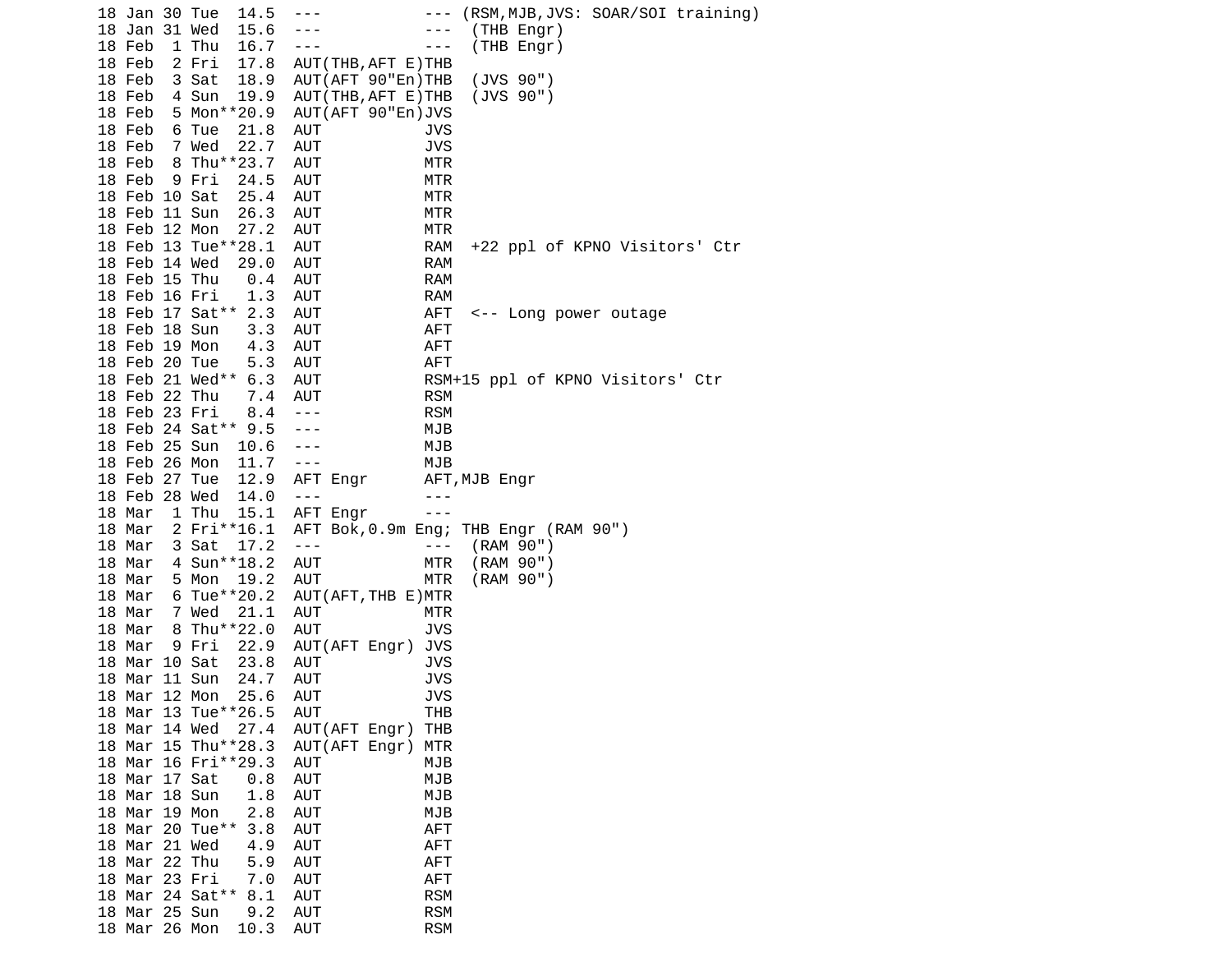18 Mar 27 Tue\*\*11.3 AUT(AFT 90 En)MTR (RSM 90") 18 Mar 28 Wed 12.4 --- --- (RSM 90"; MJB: CTIO/Blanco/DECam) 18 Mar 29 Thu\*\*13.5 18 Mar 30 Fri 14.5 --- -- -- ---18 Mar 31 Sat 15.6 --- - -- ---18 Apr 1 Sun 16.6 --- -- --- 18 Apr 2 Mon\*\*17.6 AUT(THB Engr) JVS 18 Apr 3 Tue 18.5 AUT JVS 18 Apr 4 Wed 19.5 AUT JVS 18 Apr 5 Thu 20.4 AUT JVS 18 Apr 6 Fri\*\*21.3 AUT MTR 18 Apr 7 Sat 22.2 AUT MTR 18 Apr 8 Sun 23.0 AUT MTR 18 Apr 9 Mon 23.9 AUT MTR 18 Apr 10 Tue\*\*24.8 AUT RAM 18 Apr 11 Wed 25.8 AUT RAM 18 Apr 12 Thu 26.7 AUT RAM 18 Apr 13 Fri 27.7 AUT RAM 18 Apr 14 Sat\*\*28.7 AUT THB 18 Apr 15 Sun 0.2 AUT THB 18 Apr 16 Mon 1.3 AUT(AFT Engr) THB 18 Apr 17 Tue\*\* 2.4 AUT RSM 18 Apr 18 Wed 3.5 AUT RSM 18 Apr 19 Thu\*\* 4.6 AUT MJB 5.7 AUT(AFT Engr) MJB 18 Apr 21 Sat 6.7 AUT MJB 18 Apr 22 Sun 7.8 AUT MJB 18 Apr 23 Mon\*\* 8.9 AUT AFT 18 Apr 24 Tue 9.9 AUT AFT (MJB: CTIO/Blanco/DECam obs K17T06A) 18 Apr 25 Wed 11.0 AUT AFT 18 Apr 26 Thu 12.0 --- -- -- ---18 Apr 27 Fri 13.0 --- -- --- --- 18 Apr 28 Sat 14.0 ---(AFT 90Eng)--- (RAM 90") AFT Engr 18 Apr 29 Sun 15.0 --- (RAM 90")<br>18 Apr 30 Mon 16.0 --- (RAM 90") 18 Apr 30 Mon 16.0 ---<br>18 May 1 Tue 16.9 ---(THB 90Eng)--- (THB,AFT Engr) 18 May 1 Tue 16.9 --- (THB 90Eng)--- 18 May 2 Wed\*\*17.9 AUT THB (THB,AFT Engr) 18 May 3 Thu 18.8 AUT THB 18 May 4 Fri\*\*19.7 AUT 18 May 5 Sat 20.6 AUT AFT 18 May 6 Sun 21.5 AUT AFT 18 May 7 Mon 22.3 AUT AFT 18 May 8 Tue\*\*23.3 AUT RAM KPNO Docent Tour by RSM 18 May 9 Wed 24.2 AUT RAM 18 May 10 Thu 25.2 AUT RAM 18 May 11 Fri 26.1 AUT RAM 18 May 12 Sat 27.2 AUT RAM 18 May 13 Sun 28.2 AUT RAM 18 May 14 Mon\*\*29.3 AUT MJB 18 May 15 Tue 0.9 AUT MJB 18 May 16 Wed 2.0 AUT MJB 18 May 17 Thu 3.2 AUT AFT,MJB (MJB WIYN 1st half+JVS(r)) 18 May 18 Fri\*\* 4.3 AUT THB 18 May 19 Sat 18 May 20 Sun 6.5 AUT THB<br>18 May 21 Mon\*\* 7.5 AUT MTR (THB Meas.) 18 May 21 Mon\*\* 7.5 AUT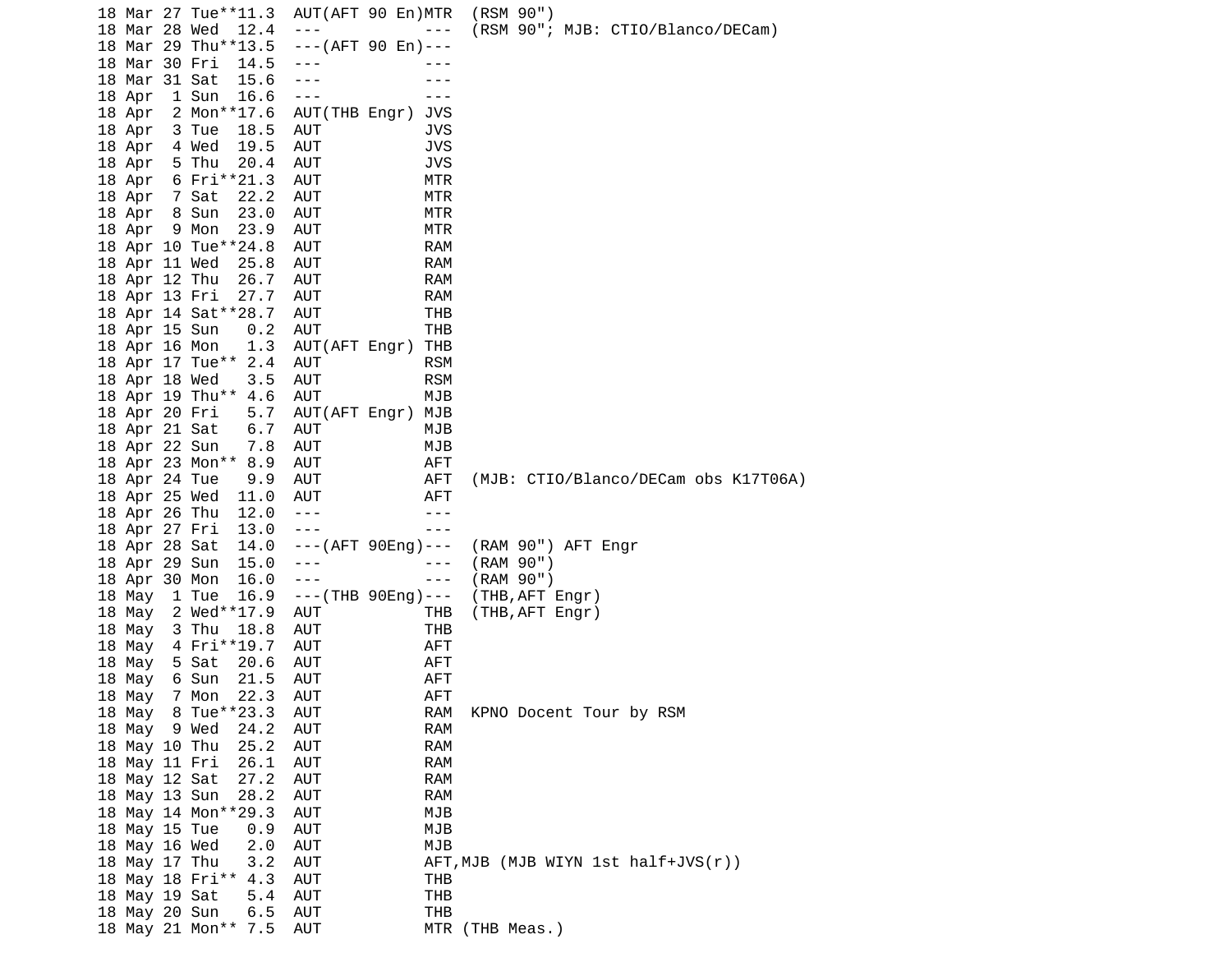18 May 22 Tue 8.6 AUT MTR 18 May 23 Wed 9.6 AUT MTR 18 May 24 Thu\*\*10.6 AUT JVS 18 May 25 Fri\*\*11.6 AUT(THB90 Eng)RSM (JVS 90") 31 ppl of KPNO Visitors' Ctr. 18 May 26 Sat 12.6 AUT RSM (JVS 90") 18 May 27 Sun 13.6 --- (JVS 90")<br>18 May 28 Mon 14.5 --- (JVS 90") 18 May 28 Mon 14.5 --- -- -- --- 18 May 29 Tue\*\*15.4 THB Remote --- (THB 90" Engr) 18 May 30 Wed 16.3 --- 18 May 31 Thu\*\*17.2 ---(THB Engr) --- 18 Jun 1 Fri 18.1 AUT 18 Jun 2 Sat 19.0 AUT THB 18 Jun 3 Sun\*\*19.9 AUT AFT 18 Jun 4 Mon 20.8 AUT AFT 18 Jun 5 Tue 21.7 AUT AFT 18 Jun 6 Wed 22.7 AUT AFT 18 Jun 7 Thu\*\*23.6 AUT MJB 18 Jun 8 Fri 24.6 AUT MJB 18 Jun 9 Sat 25.6 AUT MJB 18 Jun 10 Sun 26.7 AUT MJB 18 Jun 11 Mon\*\*27.8 AUT MTR (THB Engr) 18 Jun 12 Tue 28.9 AUT MTR 18 Jun 13 Wed 0.6 AUT MTR 18 Jun 14 Thu 1.7 AUT(THB,AFT E)MTR 18 Jun 15 Fri\*\* 2.9 AUT RAM 18 Jun 16 Sat 4.0 AUT RAM 18 Jun 17 Sun 5.1 AUT RAM 18 Jun 18 Mon\*\* 6.2 AUT JVS 18 Jun 19 Tue 7.2 AUT JVS 18 Jun 20 Wed 8.3 AUT JVS 18 Jun 21 Thu 9.3 AUT JVS 18 Jun 22 Fri\*\*10.2 AUT(MTR,AFT E)RSM 18 Jun 23 Sat 11.2 AUT RSM 18 Jun 24 Sun 12.1 --- -- --- --- 18 Jun 25 Mon 13.0 THB Remote --- 18 Jun 26 Tue 14.0 --- -- -- ---18 Jun 27 Wed 14.9 --- - -- --- 18 Jun 28 Thu\*\*15.8 ---(THB,MTR E)--- (AFT 90")  $- - -$ (THB Engr)  $- -$  18 Jun 30 Sat\*\*17.5 AUT MJB (AFT 90") 18 Jul 1 Sun 18.4 AUT MJB 18 Jul 2 Mon 19.3 AUT(AFT 90Eng)MJB 3 Tue 20.2 --- MJB 18 Jul 4 Wed 21.2 --- MJB 18 Jul 5 Thu\*\*22.1 --- RSM --- RSM +16 ppl of Vis Ctr 18 Jul 7 Sat 24.1 --- RSM 18 Jul 8 Sun\*\*25.2 MTR,RSM Engr MTR 18 Jul 9 Mon 26.3 --- MTR --- MTR+7 ppl Visitors' Ctr 18 Jul 11 Wed 28.6 --- MTR JVS+6 ppl tour 18 Jul 12 Thu 0.2 --- MTR 18 Jul 13 Fri\*\* 1.4 --- JVS 18 Jul 14 Sat 2.5 --- 18 Jul 15 Sun 3.7 --- JVS 18 Jul 16 Mon 4.8 ---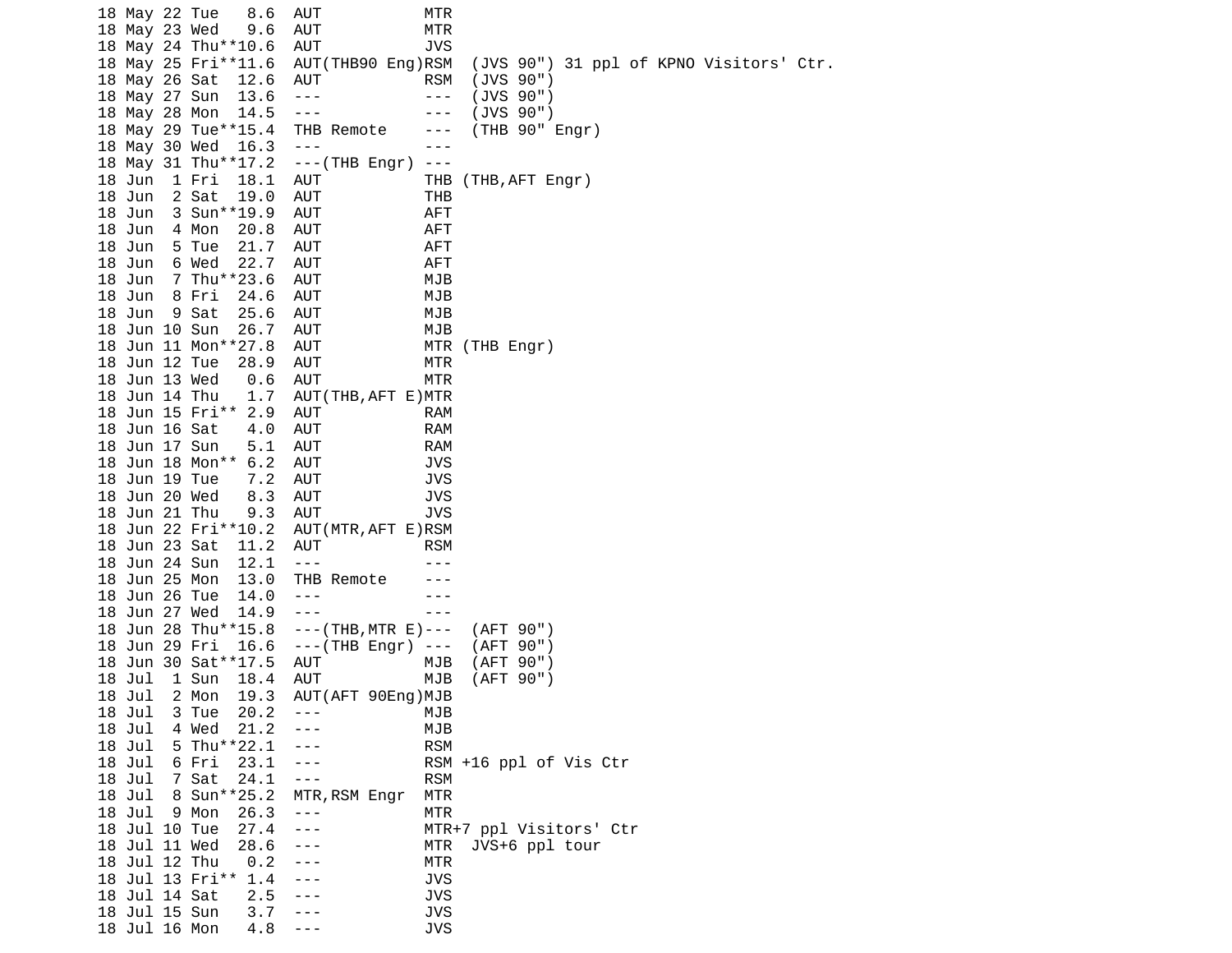18 Jul 17 Tue 5.8 --- JVS 18 Jul 18 Wed\*\* 6.9 AUT RSM 18 Jul 19 Thu 7.9 AUT RSM 18 Jul 20 Fri\*\* 8.8 AUT THB 18 Jul 21 Sat 9.8 AUT 18 Jul 22 Sun 10.7 AUT THB 18 Jul 23 Mon\*\*11.6 AUT(AFT 90Eng)THB (RAM 90") THB Engr 18 Jul 24 Tue 12.5 ---THB Engr --- (RAM 90") 18 Jul 25 Wed 13.4 --- -- -- (RAM 90") 18 Jul 26 Thu 14.3 ---<br>18 Jul 27 Fri 15.2 ---(AFT 90Eng)--- THB Eng ---(AFT 90Eng)--- THB Eng 18 Jul 28 Sat 16.1 --- -- ---18 Jul 29 Sun 17.0 --- -- --- --- 18 Jul 30 Mon\*\*17.9 ---(THB Engr) MJB 18 Jul 31 Tue 18.8 --- MJB 18 Aug 1 Wed 19.7 ---(THB Engr) MJB 18 Aug 2 Thu 20.7 ---(THB,AFT E)MJB 18 Aug 3 Fri\*\*21.7 AUT(THB,AFT E)MTR 18 Aug 4 Sat 22.7 AUT MTR 18 Aug 5 Sun 23.8 AUT MTR 18 Aug 6 Mon 24.8 AUT MTR 18 Aug 7 Tue\*\*26.0 AUT THB 18 Aug 8 Wed 27.1 AUT THB 18 Aug 9 Thu 28.2 AUT THB 18 Aug 10 Fri\*\*29.4 AUT(THB,AFT E)RAM 18 Aug 11 Sat 1.0 AUT RAM+20 VIPs 18 Aug 12 Sun 2.2 AUT RAM 18 Aug 13 Mon 3.3 AUT RAM 18 Aug 14 Tue\*\* 4.4 AUT 18 Aug 15 Wed 5.4 AUT JVS 6.4 AUT(THB Engr) JVS  $~17:00$  MST Lightning 18 Aug 17 Fri\*\* 7.4 AUT(MTR,AFT E)AFT 18 Aug 18 Sat 8.3 AUT AFT 18 Aug 19 Sun 9.2 --- AFT 18 Aug 20 Mon 10.1 THB Engr AFT 18 Aug 21 Tue\*\*11.0 (THB,AFT Engr) RSM 18 Aug 22 Wed 11.9 THB Engr RSM 18 Aug 23 Thu 12.8 THB,AFT Engr --- 18 Aug 24 Fri 13.7 --- -- ---18 Aug 25 Sat 14.6 --- -- -- ---18 Aug 26 Sun 15.5 --- -- -- --- 18 Aug 27 Mon\*\*16.4 ---(AFT 90" Engr) (JVS 90") AUT(THB Engr) THB (JVS 90") 18 Aug 29 Wed\*\*18.3 THB Engr THB Engr (JVS 90") 18 Aug 30 Thu 19.3 AUT(AFT Engr) THB (JVS 90") 18 Aug 31 Fri\*\*20.3 AUT(AFT 90" E)JVS 18 Sep 1 Sat 21.3 AUT JVS 18 Sep 2 Sun<sup>\*\*</sup>22.4 AUT RSM 18 Sep 3 Mon\*\*23.4 AUT MTR 18 Sep 4 Tue 24.5 AUT MTR 18 Sep 5 Wed 25.6 AUT MTR 18 Sep 6 Thu 26.8 AUT(THB,AFT E)MTR 18 Sep 7 Fri 27.9 AUT MTR 18 Sep 8 Sat 29.0 AUT MTR 18 Sep 9 Sun<sup>\*\*</sup> 0.6 --- -- ---18 Sep 10 Mon 1.7 AUT AFT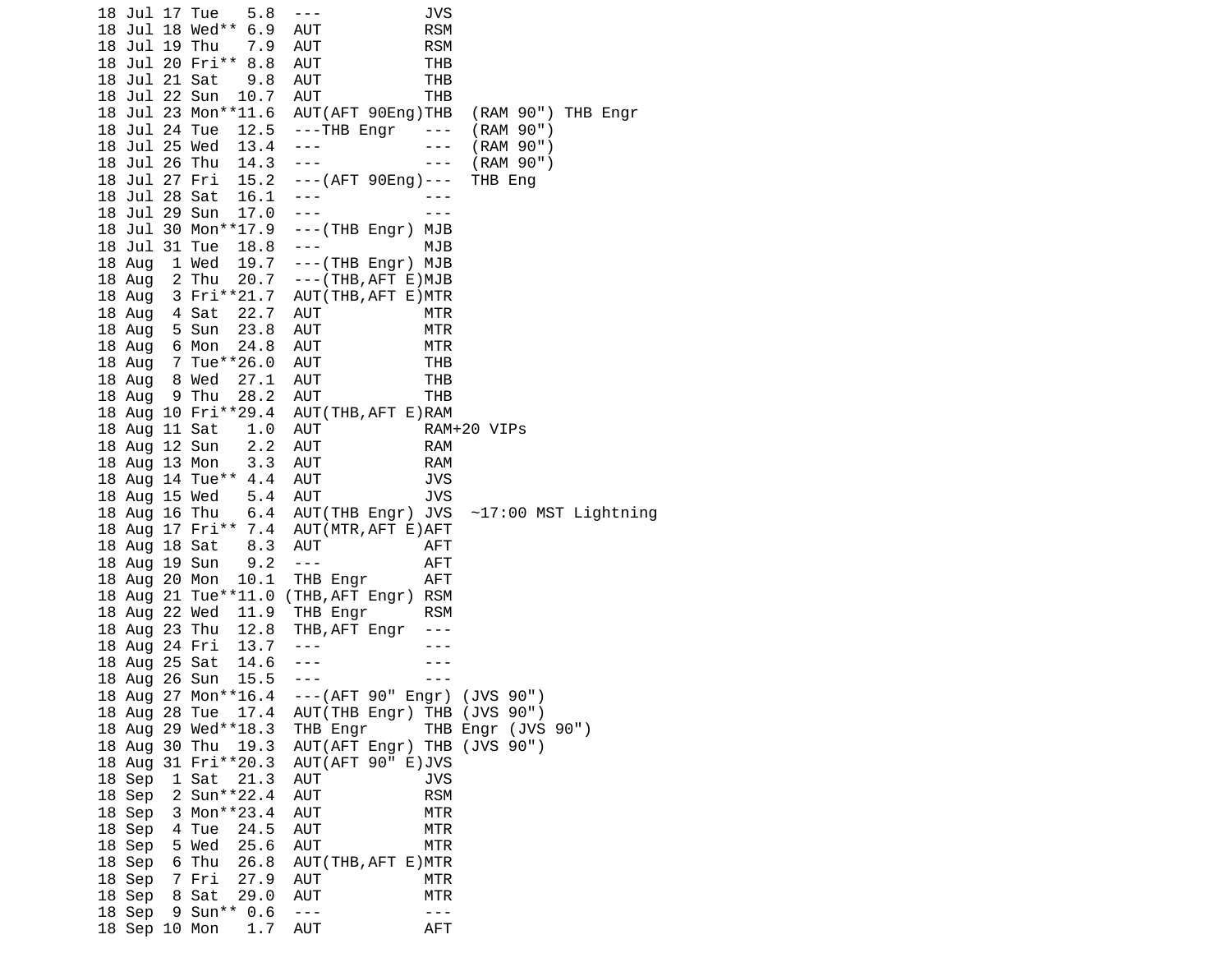18 Sep 11 Tue 2.8 AUT(MTR Engr) AFT 18 Sep 12 Wed 3.9 AUT AFT 18 Sep 13 Thu 4.9 AUT(MTR Engr) AFT 18 Sep 14 Fri\*\* 5.8 AUT RAM 18 Sep 15 Sat 6.8 AUT RAM 18 Sep 16 Sun 7.7 AUT RAM 18 Sep 17 Mon 8.6 AUT RAM 18 Sep 18 Tue 9.5 AUT RAM 18 Sep 19 Wed\*\*10.4 ---(THB Engr) --- 18 Sep 20 Thu\*\*11.3 THB,AFT Engr --- 18 Sep 21 Fri 12.2 THB Engr 18 Sep 22 Sat 13.1 --- -- -- --18 Sep 23 Sun 14.0 --- 18 Sep 24 Mon 14.9 AFT Engr --- 18 Sep 25 Tue 15.9 THB,AFT Engr --- 18 Sep 26 Wed\*\*16.9 THB,AFT Engr; THB (MTR 90 Engr; AFT 90") 18 Sep 27 Thu 17.9 AUT THB (AFT 90") 18 Sep 28 Fri 18.9 AUT 18 Sep 29 Sat 19.9 AUT THB (AFT 90") 18 Sep 30 Sun\*\*21.0 AUT(AFT 90 En)MTR 18 Oct 1 Mon 22.0 AUT MTR 18 Oct 2 Tue 23.1 AUT MTR 18 Oct 3 Wed 24.2 AUT(AFT Engr) MTR 18 Oct 4 Thu 25.3 AUT(AFT Engr) MTR 18 Oct 5 Fri\*\*26.4 AUT(THB,AFT E)JVS 18 Oct 6 Sat 27.5 AUT JVS 18 Oct 7 Sun 28.6 AUT JVS 18 Oct 8 Mon 0.2 AUT JVS 18 Oct 9 Tue 1.2 AUT JVS 18 Oct 10 Wed\*\* 2.3 AUT(THB,AFT E)MJB 18 Oct 11 Thu 3.3 AUT MJB 18 Oct 12 Fri 4.2 AUT MJB 18 Oct 13 Sat 5.2 AUT MJB + 4 ppl Visitors' Ctr VIP Tour 18 Oct 14 Sun\*\* 6.1 AUT THB 18 Oct 15 Mon 7.0 AUT THB 18 Oct 16 Tue\*\* 7.9 AUT 18 Oct 17 Wed 8.8 AUT RAM 18 Oct 18 Thu\*\* 9.7 AUT(AFT 90 En)RSM (RAM 90") (THB,MTR,AFT Engr.) AUT RSM (RAM 90") AFT Engr. 18 Oct 20 Sat 11.5 AUT RSM (RAM 90") 18 Oct 21 Sun 12.4 --- -- -- (RAM 90") 18 Oct 22 Mon\*\*13.4 THB,AFT Engr --- 18 Oct 23 Tue 14.4 THB,AFT Engr --- 18 Oct 24 Wed 15.4 THB,AFT Engr MTR Engr 18 Oct 25 Thu 16.4 THB Engr ---<br>18 Oct 26 Fri\*\*17.5 AUT(THB,AFT E)THB AUT(THB, AFT E)THB (& RAM early) 18 Oct 27 Sat 18.5 THB(r) --- 1st Obs. from THB's Home 18 Oct 28 Sun\*\*19.6 AUT AFT 18 Oct 29 Mon 20.7 AUT AFT 18 Oct 30 Tue 21.7 AUT AFT 18 Oct 31 Wed 22.8 AUT AFT 18 Nov 1 Thu 23.9 AUT(THB Engr) AFT 18 Nov 2 Fri\*\*25.0 AUT MTR 18 Nov 3 Sat 26.0 AUT MTR 18 Nov 4 Sun 27.1 AUT MTR 18 Nov 5 Mon 28.1 AUT MTR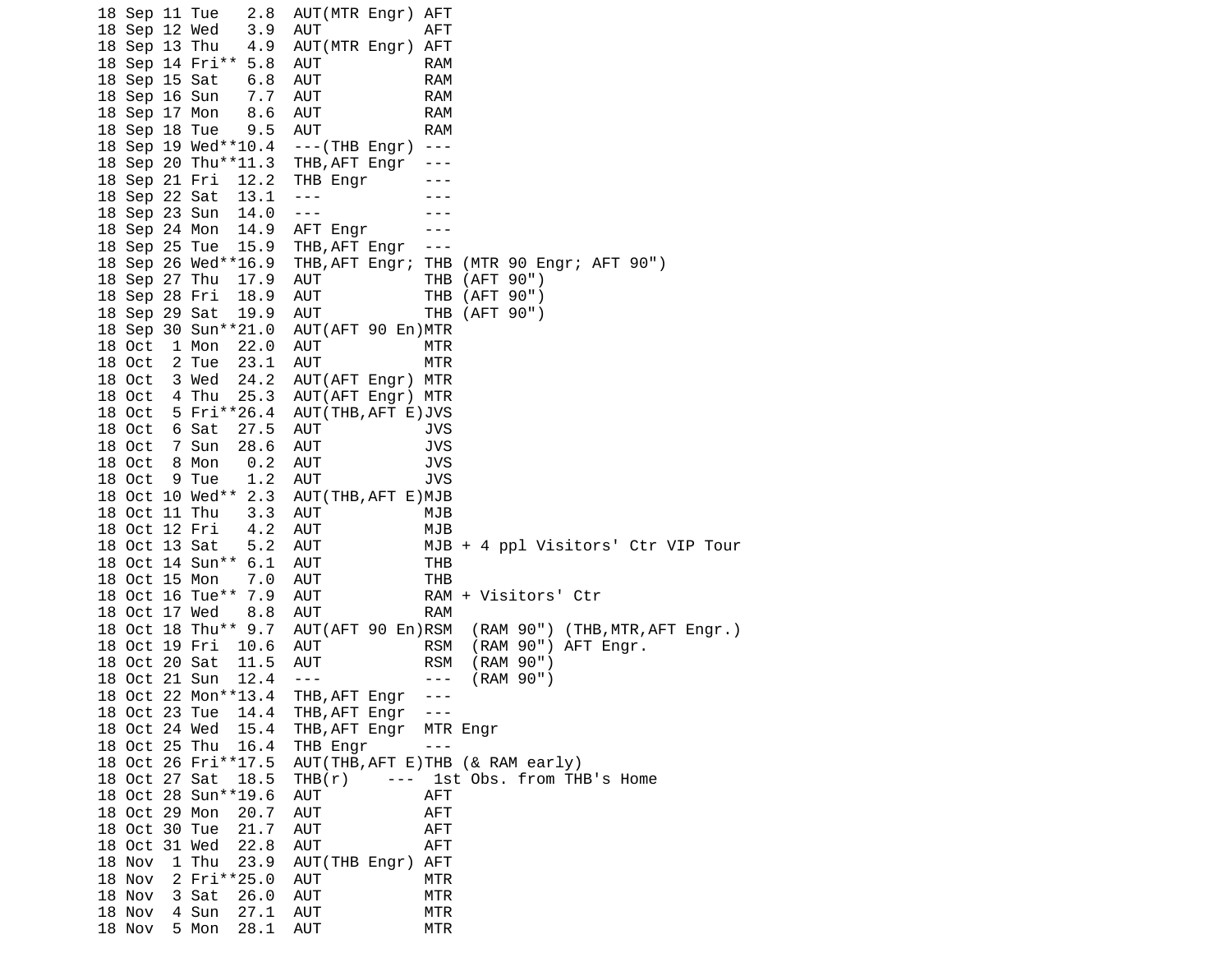18 Nov 6 Tue 29.2 AUT MTR 18 Nov 7 Wed\*\* 0.6 AUT MJB 18 Nov 8 Thu 1.6 AUT MJB 18 Nov 9 Fri 2.6 AUT MJB 3.5 AUT MJB 14:00 VIP Tour 4 ppl 18 Nov 11 Sun 4.4 AUT MJB 18 Nov 12 Mon\*\* 5.3 AUT 18 Nov 13 Tue 6.2 AUT RAM 18 Nov 14 Wed 7.1 AUT RAM 18 Nov 15 Thu 8.0 AUT RAM<br>18 Nov 16 Fri\*\* 8.9 AUT JVS (AFT Engr) 18 Nov 16 Fri\*\* 8.9 AUT 18 Nov 17 Sat\*\* 9.8 AUT(MTR 90 En)RSM (JVS 90") 18 Nov 18 Sun 10.8 NFG RSM (JVS 90")<br>18 Nov 19 Mon 11.7 THB Engr RSM(THB Engr) THB Engr RSM(THB Engr) (JVS 90") 18 Nov 20 Tue 12.7 AFT Engr --- (JVS 90") 18 Nov 21 Wed 13.8 (THB,MTR,AFT Engr; MTR 90" Engr) 18 Nov 22 Thu 14.8 --- -- -- ---18 Nov 23 Fri 15.9 --- - -- --- 18 Nov 24 Sat 17.0 THB Engr THB (THB Engr) 18 Nov 25 Sun\*\*18.1 AUT THB 18 Nov 26 Mon 19.2 AUT THB 18 Nov 27 Tue 20.3 AUT THB (MTR,AFT Engr) 18 Nov 28 Wed\*\*21.4 AUT MJB (MTR, AFT Engr) 18 Nov 29 Thu 22.5 AUT(AFT Engr) MJB 18 Nov 30 Fri 23.5 AUT MJB + 25 ppl of KPNO Vis. Ctr. 18 Dec 1 Sat 24.6 AUT MJB 18 Dec 2 Sun\*\*25.6 AUT AFT 14:00 Pima CC + Vis. Ctr Tours 18 Dec 3 Mon 26.6 AUT AFT 18 Dec 4 Tue 27.6 AUT AFT 18 Dec 5 Wed 28.6 AUT AFT 18 Dec 6 Thu\*\* 0.0 AUT (THB Engr)JVS + ppl from Vis. Ctr 18 Dec 7 Fri 0.9 AUT JVS 18 Dec 8 Sat 1.9 AUT JVS 18 Dec 9 Sun 2.8 AUT JVS 18 Dec 10 Mon 3.7 AUT JVS 18 Dec 11 Tue\*\* 4.5 AUT MTR 5.4 AUT(AFT Engr) MTR 18 Dec 13 Thu 6.3 AUT(THB,AFT E)MTR 18 Dec 14 Fri 7.2 AUT(AFT Engr) MTR 18 Dec 15 Sat 8.1 AUT MTR 18 Dec 16 Sun\*\* 9.1 AUT RSM 18 Dec 17 Mon 10.0 AUT RSM +18 ppl from Visitors' Ctr 18 Dec 18 Tue 11.1 AUT RSM 18 Dec 19 Wed 12.1 THB(r) --- 18 Dec 20 Thu\*\*13.2 THB(AFT 90 En)--- (RAM 90") ("RAM 90) --- (AFT Engr)<br>("RAM 90) ---18 Dec 22 Sat 15.4 --- 18 Dec 23 Sun 16.5 --- (THB Engr)--- (RAM 90") 18 Dec 24 Mon\*\*17.7 AUT JVS (RAM 90") 18 Dec 25 Tue 18.8 --- 18 Dec 26 Wed\*\*19.9 ---(AFT 90 En)AFT 18 Dec 27 Thu 21.0 --- AFT 18 Dec 28 Fri 22.1 --- AFT 18 Dec 29 Sat 23.1 --- AFT 18 Dec 30 Sun\*\*24.1 AUT THB 18 Dec 31 Mon 25.1 --- THB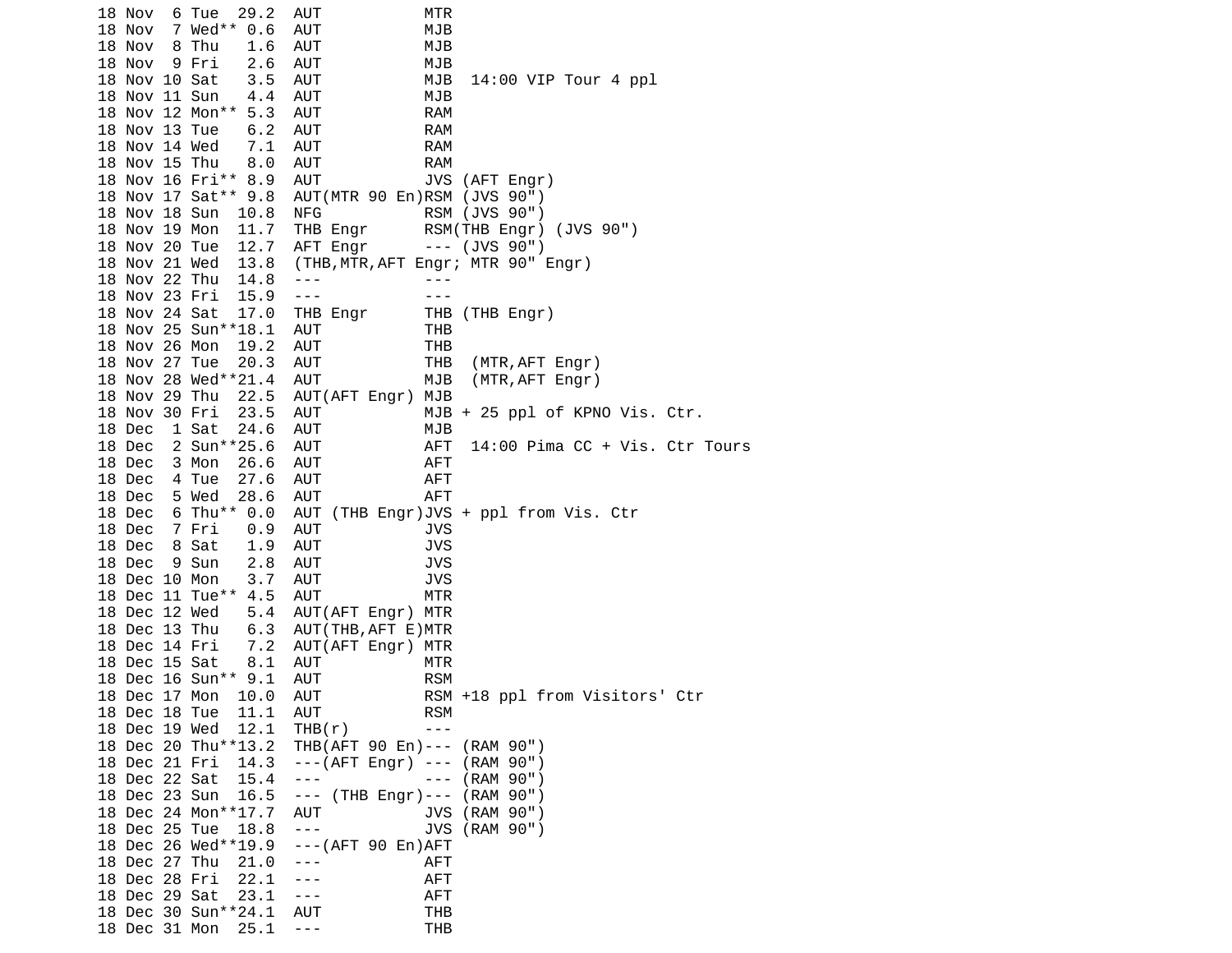|    | 19 Jan        | 26.1<br>1 Tue       | THB<br>$- - -$                                                                                                           |
|----|---------------|---------------------|--------------------------------------------------------------------------------------------------------------------------|
|    | 19 Jan        | 2 Wed**27.0         | <b>JVS</b><br>$- - -$                                                                                                    |
|    | 19 Jan        | 3 Thu<br>27.9       | <b>JVS</b><br>AUT                                                                                                        |
|    | 19 Jan        | 4 Fri<br>28.9       | <b>JVS</b><br>AUT                                                                                                        |
|    | 19 Jan        | 0.2<br>5 Sat        | <b>JVS</b><br>AUT                                                                                                        |
|    | 19 Jan        | 6 Sun** 1.1         | MJB<br>AUT                                                                                                               |
|    | 19 Jan        | 7 Mon<br>2.0        | AUT<br>MJB                                                                                                               |
|    | 19 Jan        | 8 Tue<br>2.9        | AUT<br>MJB                                                                                                               |
| 19 |               | 9 Wed               | MJB<br>AUT                                                                                                               |
|    | Jan           | $3.8$<br>$4.7$      |                                                                                                                          |
|    | 19 Jan 10 Thu |                     | MJB<br>AUT                                                                                                               |
|    |               | 19 Jan 11 Fri** 5.6 | AUT<br><b>RAM</b>                                                                                                        |
|    | 19 Jan 12 Sat | 6.5                 | AUT<br>RAM<br>VIP Tour                                                                                                   |
|    |               | 19 Jan 13 Sun** 7.4 | <b>AUT</b><br><b>JVS</b>                                                                                                 |
|    | 19 Jan 14 Mon | 8.4                 | JVS<br>+ 9 ppl of Visitors' Ctr<br>AUT                                                                                   |
|    |               | 19 Jan 15 Tue** 9.4 | <b>RSM</b><br>+ 11 ppl of Visitors' Ctr<br>$\sim$ $ \sim$                                                                |
|    | 19 Jan 16 Wed | 10.4                | <b>RSM</b><br>AUT                                                                                                        |
|    |               | 19 Jan 17 Thu**11.5 | AUT(AFT 90 En)RSM (AFT 90")                                                                                              |
|    | 19 Jan 18 Fri | 12.6                | (AFT, RSM 90")<br>$\sim$ $  \sim$<br>$\sim$ $ -$                                                                         |
|    | 19 Jan 19 Sat | 13.7                | (AFT 90")<br>$- - -$<br>$\sim$ $\sim$ $\sim$                                                                             |
|    | 19 Jan 20 Sun | 14.9                | $\frac{1}{2}$ , $\frac{1}{2}$ , $\frac{1}{2}$ , $\frac{1}{2}$ , $\frac{1}{2}$<br>(AFT 90") Lunar Eclipse<br>$\sim$ $  -$ |
|    | 19 Jan 21 Mon | 16.0                | $--($ AFT 90 En) ---                                                                                                     |
|    | 19 Jan 22 Tue | 17.2                | $- - -$<br>--- Spacewatch Group Meeting                                                                                  |
|    |               | 19 Jan 23 Wed**18.3 | AUT(MTR Engr) RAM                                                                                                        |
|    | 19 Jan 24 Thu | 19.4                | AUT<br><b>RAM</b>                                                                                                        |
|    | 19 Jan 25 Fri | 20.5                | AUT<br><b>RAM</b>                                                                                                        |
|    | 19 Jan 26 Sat | 21.6                | AUT<br><b>RAM</b>                                                                                                        |
| 19 |               |                     |                                                                                                                          |
|    | Jan 27 Sun    | 22.6                | AUT<br><b>RAM</b>                                                                                                        |
|    |               | 19 Jan 28 Mon**23.6 | THB (THB Engr)<br>AUT                                                                                                    |
|    | 19 Jan 29 Tue | 24.5                | AUT (THB Engr)THB (THB Engr)                                                                                             |
|    | 19 Jan 30 Wed | 25.4                | THB (MJB et al. ToO DECam)<br>AUT                                                                                        |
|    | 19 Jan 31 Thu | 26.4                | AUT<br>THB                                                                                                               |
|    | 19 Feb        | 1 Fri**27.3         | AUT<br>MJB (THB+AFT Engr)                                                                                                |
|    | 19 Feb        | 2 Sat<br>28.1       | MJB<br>AUT                                                                                                               |
|    | 19 Feb        | 3 Sun<br>29.0       | MJB<br>$\sim$ $ \sim$                                                                                                    |
|    | 19 Feb        | 4 Mon** 0.4         | MTR<br>Power outage                                                                                                      |
|    | 19 Feb        | 1.3<br>5 Tue        | Power outage<br>$\sim$ $ \sim$                                                                                           |
|    | 19 Feb        | 2.2<br>6 Wed        | Power outage<br>$\sim$ $ -$<br>$- - -$                                                                                   |
|    | 19 Feb        | 7 Thu<br>3.1        | --- THB, MTR E MTR<br>Power unreliable                                                                                   |
|    | 19 Feb        | 4.0<br>8 Fri        | <b>MTR</b><br>$- - -$                                                                                                    |
|    | 19 Feb        | 9 Sat** 4.9         | AFT<br>VIP Tour                                                                                                          |
|    | 19 Feb 10 Sun | 5.8                 | <b>AFT</b>                                                                                                               |
|    | 19 Feb 11 Mon | 6.8                 | AFT<br>(THB Engr)<br>$- - -$                                                                                             |
|    | 19 Feb 12 Tue | 7.8                 | ---                                                                                                                      |
|    | 19 Feb 13 Wed | 8.8                 | $- - -$                                                                                                                  |
|    | 19 Feb 14 Thu | 9.8                 | ---(AFT 90 En)--- (JVS 90") THB Engr                                                                                     |
|    | 19 Feb 15 Fri | $10.9 - -$          | $--$ (JVS 90")                                                                                                           |
|    | 19 Feb 16 Sat | 12.0                | --- (JVS 90")<br>$- - - -$                                                                                               |
|    |               |                     | $---(JVS 90")$                                                                                                           |
|    | 19 Feb 17 Sun | 13.2                | ---                                                                                                                      |
|    | 19 Feb 18 Mon | 14.4                | --- (JVS 90")                                                                                                            |
|    | 19 Feb 19 Tue | 15.5                | (JVS 90")<br>$- - -$<br>$- - -$                                                                                          |
|    | 19 Feb 20 Wed |                     | $16.7 - -(-$ (THB, AFT E) ---<br>(JVS 90") Power outage                                                                  |
|    |               |                     | 19 Feb 21 Thu**17.8 --- (THB 90 En)---                                                                                   |
|    | 19 Feb 22 Fri | 18.9                |                                                                                                                          |
|    | 19 Feb 23 Sat | 20.0                |                                                                                                                          |
|    |               | 19 Feb 24 Sun**21.0 | $- - -$                                                                                                                  |
|    |               | 19 Feb 25 Mon       | 22.0 --- (THB Engr)AFT                                                                                                   |
|    |               |                     |                                                                                                                          |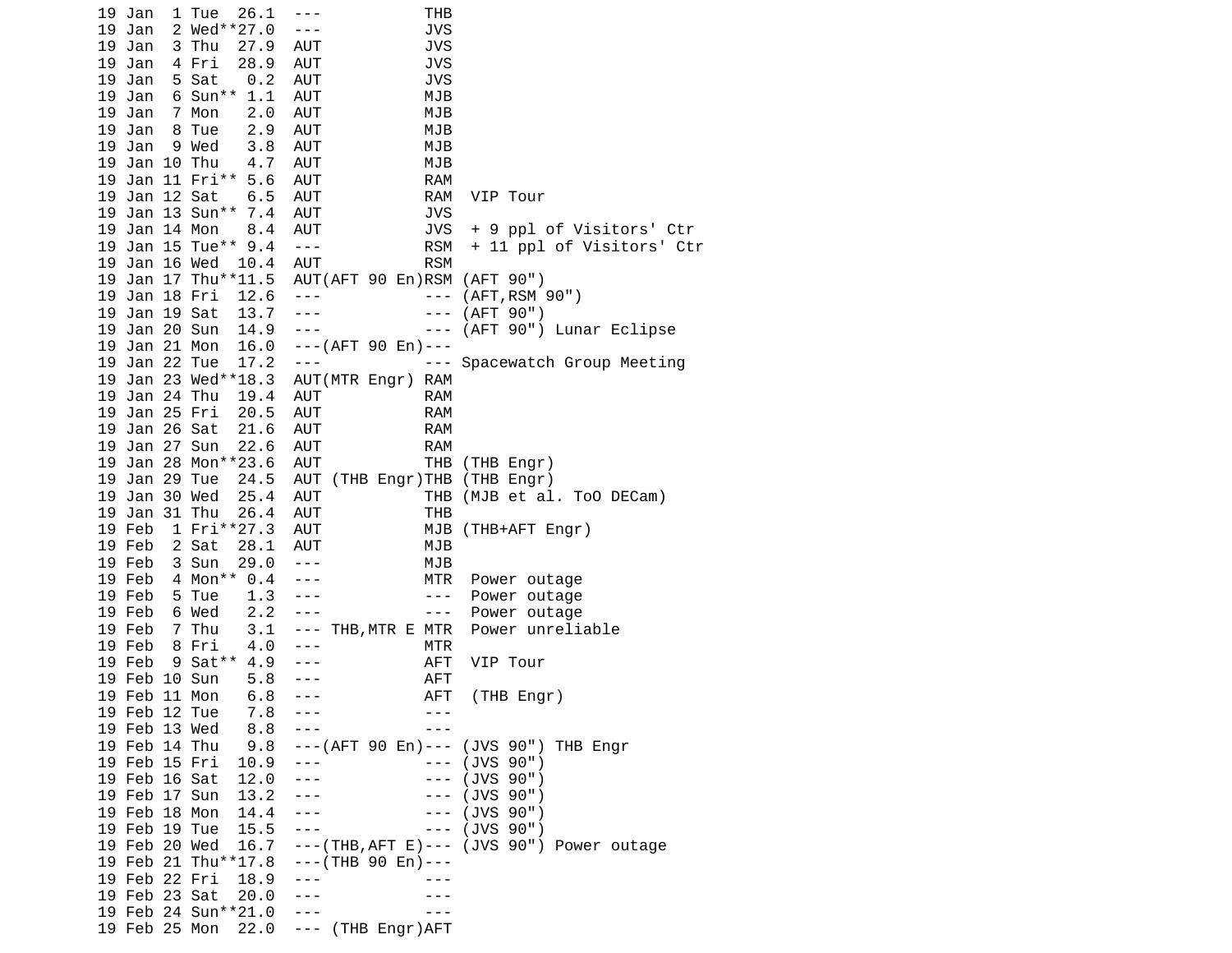19 Feb 26 Tue 22.9 --- AFT 19 Feb 27 Wed 23.9 ---(THB,MTR E)AFT 19 Feb 28 Thu 24.8 --- AFT 19 Mar 1 Fri\*\*25.7 AUT MJB 19 Mar 2 Sat 26.5 AUT MJB 19 Mar 3 Sun 27.4 AUT MJB 19 Mar 4 Mon 8.3 AUT MJB (THB Engr) 19 Mar 5 Tue\*\*29.2 AUT JVS 19 Mar 6 Wed 0.6 AUT(THB,AFT E)JVS 19 Mar 7 Thu<sup>\*</sup>\* 1.5 AUT MTR 19 Mar 8 Fri 2.4 AUT(THB Engr) MTR 19 Mar 9 Sat 3.3 AUT MTR 19 Mar 10 Sun 4.3 AUT MTR 19 Mar 11 Mon 5.3 AUT MTR 19 Mar 12 Tue\*\* 6.2 AUT RAM 19 Mar 13 Wed 7.3 AUT RAM ---(AFT 90 En)RSM (RAM 90") 19 Mar 15 Fri 9.4 AUT(AFT Engr) RSM+25 ppl from Vis. Ctr (RAM 90") 19 Mar 16 Sat 10.5 AUT RSM (RAM 90") 19 Mar 17 Sun 11.6 AUT RSM (RAM 90") 19 Mar 18 Mon 12.7 MTR Engr MTR Engr (MTR 90" Engr) New MPC NEOCP 19 Mar 19 Tue 13.9 --- - - - -- 19 Mar 20 Wed 15.0 (MTR,AFT Engr)--- 19 Mar 21 Thu 16.2 19 Mar 22 Fri 17.3 ---(AFT Engr) --- 19 Mar 23 Sat\*\*18.4 AUT MTR 19 Mar 24 Sun 19.4 AUT MTR 19 Mar 25 Mon 20.4 AUT MTR 19 Mar 26 Tue 21.3 AUT(AFT Engr) MTR 19 Mar 27 Wed\*\*22.3 AUT RAM+30 ppl from Vis. Ctr. 19 Mar 28 Thu 23.2 AUT RAM 19 Mar 29 Fri 24.1 AUT RAM 19 Mar 30 Sat 25.0 AUT RAM 19 Mar 31 Sun\*\*25.8 AUT RAM 19 Apr 1 Mon 26.7 AUT RAM 19 Apr 2 Tue 27.6 AUT 19 Apr 3 Wed 28.6 AUT JVS (THB,MTR,AFT Engr) 19 Apr 4 Thu 29.5 AUT JVS<br>19 Apr 5 Fri 0.9 AUT(THB Engr) JVS 19 Apr 5 Fri 0.9 AUT(THB Engr) JVS 19 Apr 6 Sat\*\* 1.8 AUT MJB 19 Apr 7 Sun 2.8 AUT MJB 19 Apr 8 Mon\*\* 3.8 AUT THB (AFT Engr) 19 Apr 9 Tue 4.8 AUT THB 19 Apr 10 Wed 5.8 AUT THB 19 Apr 11 Thu\*\* 6.9 AUT AFT 19 Apr 12 Fri 7.9 AUT 19 Apr 13 Sat\*\* 9.0 AUT(MTR 90 En)RSM (AFT 90" SCC) VIP Tour? 19 Apr 14 Sun 10.1 AUT RSM (AFT 90" SCC) PCC astro class tour 19 Apr 15 Mon 11.2 AUT RSM (AFT 90" SCC) 19 Apr 16 Tue 12.4 --- --- (AFT 90" SCC; THB 90" Engr) 19 Apr 17 Wed\*\*13.5 ---(AFT 90 En)--- (THB Engr) 19 Apr 18 Thu 14.6 --- -- ---19 Apr 19 Fri 15.7 ---<br>19 Apr 20 Sat 16.8 (AFT,THB Engr) 19 Apr 20 Sat 16.8 19 Apr 21 Sun\*\*17.8 AUT RAM 19 Apr 22 Mon\*\*18.8 AUT THB (RAM,AFT 90") Fire Alarm test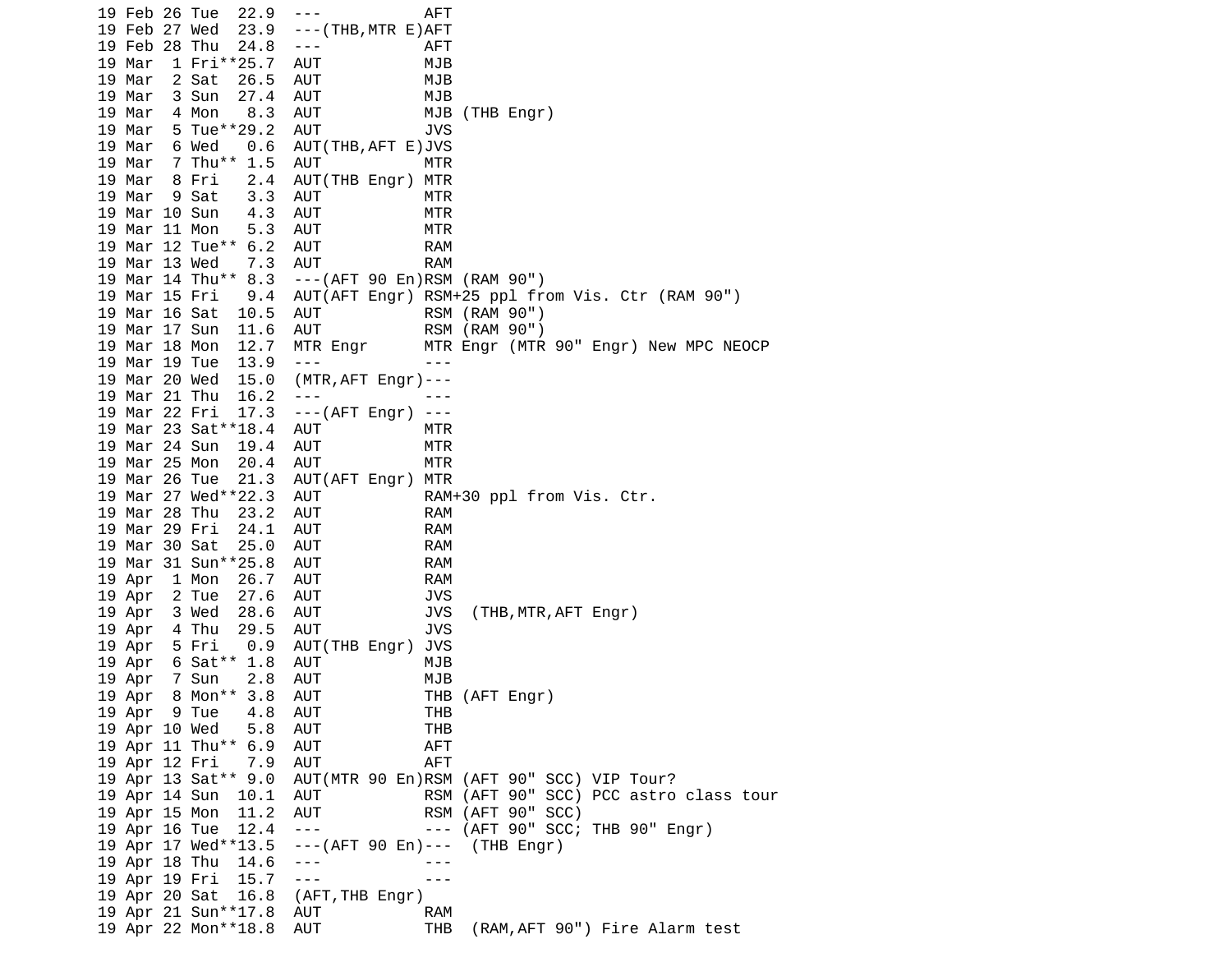| 19 Apr 23 Tue |                     | 19.7 | AUT                  |                                        | THB            | (RAM 90")             |                    |                                               |                                                  |  |
|---------------|---------------------|------|----------------------|----------------------------------------|----------------|-----------------------|--------------------|-----------------------------------------------|--------------------------------------------------|--|
|               | 19 Apr 24 Wed**20.7 |      | AUT                  |                                        | <b>RSM</b>     | (RAM 90")             |                    |                                               |                                                  |  |
| 19 Apr 25 Thu |                     | 21.6 | <b>AUT</b>           |                                        | <b>RSM</b>     | (RAM 90")             |                    |                                               |                                                  |  |
|               | 19 Apr 26 Fri**22.5 |      |                      | AUT (MTR 90 En) RAM                    |                |                       |                    |                                               |                                                  |  |
| 19 Apr 27 Sat |                     | 23.4 | AUT                  |                                        | <b>RAM</b>     |                       |                    | (MJB TOO CTIO DECam)                          |                                                  |  |
|               | 19 Apr 28 Sun**24.3 |      | AUT                  |                                        | MTR            |                       |                    |                                               |                                                  |  |
|               |                     |      |                      |                                        | MTR            |                       |                    |                                               |                                                  |  |
| 19 Apr 29 Mon |                     | 25.2 | AUT                  |                                        |                |                       |                    |                                               |                                                  |  |
| 19 Apr 30 Tue |                     | 26.1 | <b>AUT</b>           |                                        | <b>MTR</b>     |                       |                    |                                               |                                                  |  |
| 19 May        | 1 Wed               | 27.0 | AUT                  |                                        | <b>MTR</b>     |                       |                    |                                               |                                                  |  |
| 19 May        | 2 Thu               | 27.9 | <b>AUT</b>           |                                        | <b>MTR</b>     |                       |                    |                                               |                                                  |  |
| 19 May        | 3 Fri               | 28.9 | AUT                  |                                        | MTR            |                       | (RSM,JVS 90Prime)  |                                               |                                                  |  |
| 19 May        | 4 Sat               | 0.4  | <b>AUT</b>           |                                        | MTR            |                       | (RSM, JVS 90Prime) |                                               |                                                  |  |
| 19 May        | 5 Sun** 1.4         |      | <b>AUT</b>           |                                        | <b>THB</b>     |                       |                    |                                               | JVS did Astronomy Mag. tour ~24 ppl              |  |
| 19 May        | 6 Mon               | 2.4  | AUT                  |                                        | <b>THB</b>     |                       |                    |                                               |                                                  |  |
| 19 May        | 7 Tue** 3.4         |      | AUT                  |                                        | MJB            |                       |                    |                                               |                                                  |  |
| 19 May        | 8 Wed               | 4.5  | AUT                  |                                        | MJB            |                       | (RSM, AFT Engr)    |                                               |                                                  |  |
| 19 May        | 9 Thu               | 5.5  | <b>AUT</b>           |                                        | MJB            |                       |                    |                                               |                                                  |  |
|               |                     |      |                      |                                        |                |                       |                    |                                               |                                                  |  |
| 19 May 10 Fri |                     | 6.6  | AUT                  |                                        | MJB            |                       |                    |                                               |                                                  |  |
| 19 May 11 Sat |                     | 7.7  | AUT                  |                                        |                | MJB+6 ppl in VIP Tour |                    |                                               |                                                  |  |
| 19 May 12 Sun |                     | 8.8  | <b>AUT</b>           |                                        | MJB            |                       |                    |                                               |                                                  |  |
|               | 19 May 13 Mon** 9.8 |      | AUT                  |                                        | <b>THB</b>     |                       |                    |                                               | (RAM 90" SCC; MTR 90" Engr)                      |  |
| 19 May 14 Tue |                     | 10.9 | AUT                  |                                        | <b>THB</b>     |                       | (RAM 90" SCC)      |                                               |                                                  |  |
| 19 May 15 Wed |                     | 12.0 | $\sim$ $ \sim$       |                                        | $\sim$ $ \sim$ |                       |                    |                                               | (RAM 90" SCC) U. Mich. Astro class               |  |
| 19 May 16 Thu |                     | 13.1 | $\sim$ $\sim$ $\sim$ |                                        |                |                       |                    |                                               |                                                  |  |
| 19 May 17 Fri |                     | 14.2 | $- - -$              |                                        |                |                       |                    |                                               |                                                  |  |
| 19 May 18 Sat |                     | 15.2 | $- - -$              |                                        | ---            |                       |                    | KPNO network changed                          |                                                  |  |
| 19 May 19 Sun |                     | 16.2 | $\sim$ $\sim$ $\sim$ |                                        | $- - -$        |                       |                    |                                               |                                                  |  |
| 19 May 20 Mon |                     | 17.2 | THB Engr             |                                        | THB Engr       |                       |                    |                                               |                                                  |  |
|               |                     |      |                      |                                        |                |                       |                    |                                               |                                                  |  |
|               | 19 May 21 Tue**18.2 |      | AUT                  |                                        | THB            |                       |                    |                                               | (JVS 90" SCC; AFT 90" Engr)                      |  |
| 19 May 22 Wed |                     | 19.1 | AUT                  |                                        | <b>THB</b>     | (JVS 90" SCC)         |                    |                                               |                                                  |  |
| 19 May 23 Thu |                     | 20.0 | AUT                  |                                        | <b>THB</b>     |                       | (JVS 90" SCC)      |                                               |                                                  |  |
|               | 19 May 24 Fri**20.9 |      | AUT                  |                                        | <b>JVS</b>     |                       | (MTR 90" Engr)     |                                               |                                                  |  |
| 19 May 25 Sat |                     | 21.8 | AUT                  |                                        | <b>JVS</b>     |                       |                    |                                               |                                                  |  |
|               | 19 May 26 Sun**22.7 |      | AUT                  |                                        | MTR            |                       |                    |                                               |                                                  |  |
| 19 May 27 Mon |                     | 23.6 | AUT                  |                                        | MTR            |                       |                    |                                               |                                                  |  |
| 19 May 28 Tue |                     | 24.5 | AUT                  |                                        | <b>MTR</b>     |                       |                    |                                               |                                                  |  |
| 19 May 29 Wed |                     | 25.4 | AUT                  |                                        | <b>MTR</b>     |                       |                    |                                               |                                                  |  |
|               | 19 May 30 Thu**26.4 |      | <b>AUT</b>           |                                        | MJB            |                       |                    | (THB, AFT Eng) J99K04W lc                     |                                                  |  |
| 19 May 31 Fri |                     | 27.4 | <b>AUT</b>           |                                        | MJB            | J99K04W 1c            |                    |                                               |                                                  |  |
| 19 Jun        | 1 Sat               | 28.4 | AUT                  |                                        | MJB            |                       | J99K04W lightcurve |                                               |                                                  |  |
|               | 2 Sun               | 29.4 |                      |                                        | MJB            |                       | J99K04W lightcurve |                                               |                                                  |  |
| 19 Jun        |                     |      | AUT                  |                                        |                |                       |                    |                                               |                                                  |  |
| 19 Jun        | 3 Mon** 0.9         |      | AUT                  |                                        | AFT            |                       | J99K04W lightcurve |                                               |                                                  |  |
| 19 Jun        | 4 Tue               | 2.0  |                      | AUT (THB, AFT E) AFT                   |                |                       | J99K04W lightcurve |                                               |                                                  |  |
| 19 Jun        | 5 Wed               | 3.1  | AUT                  |                                        | AFT            |                       | J99K04W lightcurve |                                               |                                                  |  |
| 19 Jun        | 6 Thu               | 4.2  |                      | AUT(THB Engr) AFT                      |                |                       | J99K04W lightcurve |                                               |                                                  |  |
| 19 Jun        | 7 Fri               | 5.3  | AUT                  |                                        | AFT            |                       | J99K04W lightcurve |                                               |                                                  |  |
| 19 Jun        | 8 Sat**             | 6.4  | AUT                  |                                        | <b>RAM</b>     | VIP Tour?             |                    |                                               |                                                  |  |
| 19 Jun        | 9 Sun               | 7.5  | <b>AUT</b>           |                                        | <b>RAM</b>     |                       |                    |                                               |                                                  |  |
| 19 Jun 10 Mon |                     | 8.5  | <b>AUT</b>           |                                        | <b>RAM</b>     |                       |                    |                                               |                                                  |  |
|               | 19 Jun 11 Tue** 9.6 |      |                      |                                        |                |                       |                    | RSM (THB etal prep mirror) (RAM, MTR 90" SCC) |                                                  |  |
| 19 Jun 12 Wed |                     | 10.7 |                      | RSM (THB etal prep mirror)(RAM 90"SCC) |                |                       |                    |                                               |                                                  |  |
| 19 Jun 13 Thu |                     | 11.7 |                      |                                        |                |                       |                    |                                               | RSM (THB etal extract & box mirror)(RAM 90" SCC) |  |
| 19 Jun 14 Fri |                     |      |                      |                                        |                |                       |                    |                                               |                                                  |  |
|               |                     | 12.7 | $- - -$              | (THB etal deliver mirror)              |                |                       |                    |                                               |                                                  |  |
| 19 Jun 15 Sat |                     | 13.7 | $- - -$              |                                        |                |                       |                    |                                               |                                                  |  |
| 19 Jun 16 Sun |                     | 14.7 | $- - -$              |                                        |                |                       |                    |                                               |                                                  |  |
| 19 Jun 17 Mon |                     | 15.7 | $- - -$              |                                        |                | THB Engr.             |                    |                                               |                                                  |  |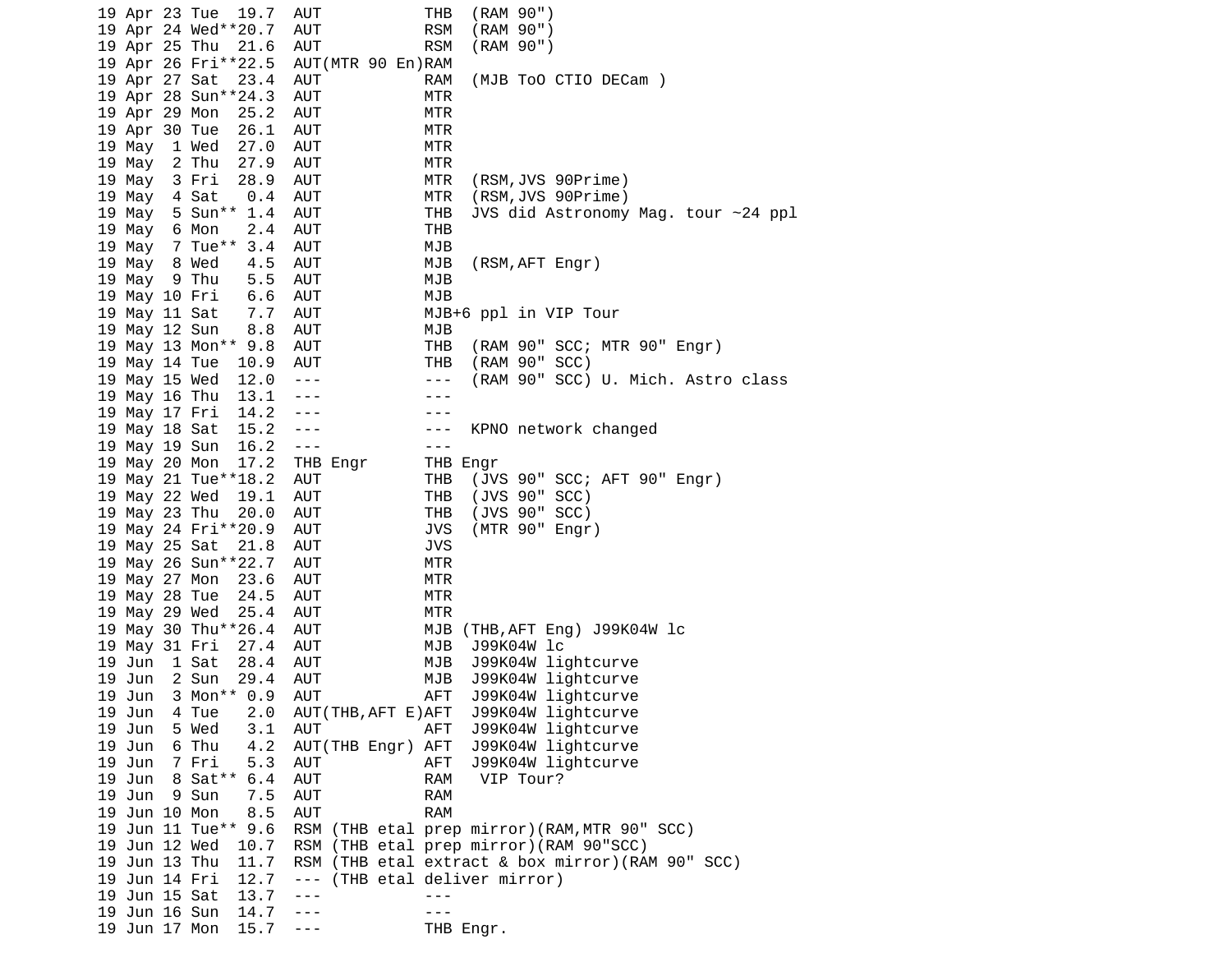19 Jun 18 Tue 16.6 --- THB,MSW,MTR,AFT Engr 19 Jun 19 Wed\*\*17.6 JVS THB,MTR,AFT Engr 19 Jun 20 Thu 18.5 AFT THB Engr (JVS 90" SCC) (THB,MTR Engr) 19 Jun 21 Fri 19.4 JVS 1.8m mirror aluminized (AFT 90" SCC)(MSW,THB,MTR Engr) 19 Jun 22 Sat\*\*20.3 RSM --- (AFT 90" SCC) 19 Jun 23 Sun 21.2 RSM<br>19 Jun 24 Mon 22.1 RSM RSM (MSW etal re-installed mirror) (AFT 90" SCC) 19 Jun 25 Tue 23.0 RSM (THB etal reconfig 1.8-m) (RAM 90") 19 Jun 26 Wed\*\*23.9 AUT MJB (THB,MTR,MJB collimated 1.8-m 19 Jun 27 Thu 24.9 AUT MJB 19 Jun 28 Fri\*\*25.9 AUT MTR 19 Jun 29 Sat 26.9 AUT MTR 19 Jun 30 Sun 27.9 AUT MTR 19 Jul 1 Mon 29.0 AUT (THB Engr)MTR 19 Jul 2 Tue\*\* 0.6 AUT RAM (AFT Engr) 19 Jul 3 Wed 1.7 AUT RAM 19 Jul 4 Thu 2.8 AUT RAM 3.9 AUT RAM (THB Engr) 19 Jul 6 Sat 5.0 AUT RAM 19 Jul 7 Sun 6.1 AUT RAM 19 Jul 8 Mon 7.2 AUT RAM (AFT Engr) 19 Jul 9 Tue\*\* 8.3 AUT JVS (AFT Engr) 19 Jul 10 Wed 9.3 AUT JVS (AFT Engr) 19 Jul 11 Thu\*\*10.3 AUT (THB Engr)THB (AFT 90" Engr; JVS 90" SCC) 19 Jul 12 Fri 11.3 AUT 19 Jul 13 Sat 12.3 --- - -- (JVS 90" SCC) 19 Jul 14 Sun 13.3 --- --- (JVS 90" SCC) AFT Engr; AFT 90" Engr) 19 Jul 16 Tue 15.1 --- - -- Group Mtg not anybody 19 Jul 17 Wed 16.1 --- - -- Group Mtg not anybody 19 Jul 18 Thu\*\*17.0 THB Engr THB Engr 19 Jul 19 Fri 17.9 AUT THB (AFT Engr) 19 Jul 20 Sat 18.8 AUT THB 19 Jul 21 Sun\*\*19.6 AUT AFT 19 Jul 22 Mon 20.5 AUT AFT 19 Jul 23 Tue 21.5 AUT AFT 19 Jul 24 Wed 22.4 AUT AFT 19 Jul 25 Thu 23.3 AUT AFT 19 Jul 26 Fri\*\*24.3 AUT MTR AUT MTR +30 Hong Kong physics students toured 19 Jul 28 Sun 26.4 AUT MTR 19 Jul 29 Mon 27.5 AUT MTR (THB,MTR Engr) 19 Jul 30 Tue\*\*28.6 AUT JVS 19 Jul 31 Wed 0.2 AUT JVS (AFT Engr) 19 Aug 1 Thu 1.4 AUT JVS (AFT Engr) 19 Aug 2 Fri 2.5 AUT JVS+16 ppl from KPNO Visitors' Ctr 19 Aug 3 Sat\*\* 3.7 AUT MJB+12 ppl from KPNO Visitors' Ctr 19 Aug 4 Sun 4.8 AUT MJB 19 Aug 5 Mon 5.9 AUT MJB+3 ppl KPNO Visitors' Ctr (THB,AFT Engr) 19 Aug 6 Tue 6.9 AUT MJB (MTR,AFT Engr) 19 Aug 7 Wed\*\* 8.0 AUT RAM 19 Aug 8 Thu 9.0 AUT RAM (AFT Engr) 19 Aug 9 Fri 10.0 AUT RAM 19 Aug 10 Sat 10.9 AUT RAM 19 Aug 11 Sun 11.8 AUT RAM 19 Aug 12 Mon 12.8 --- -- ---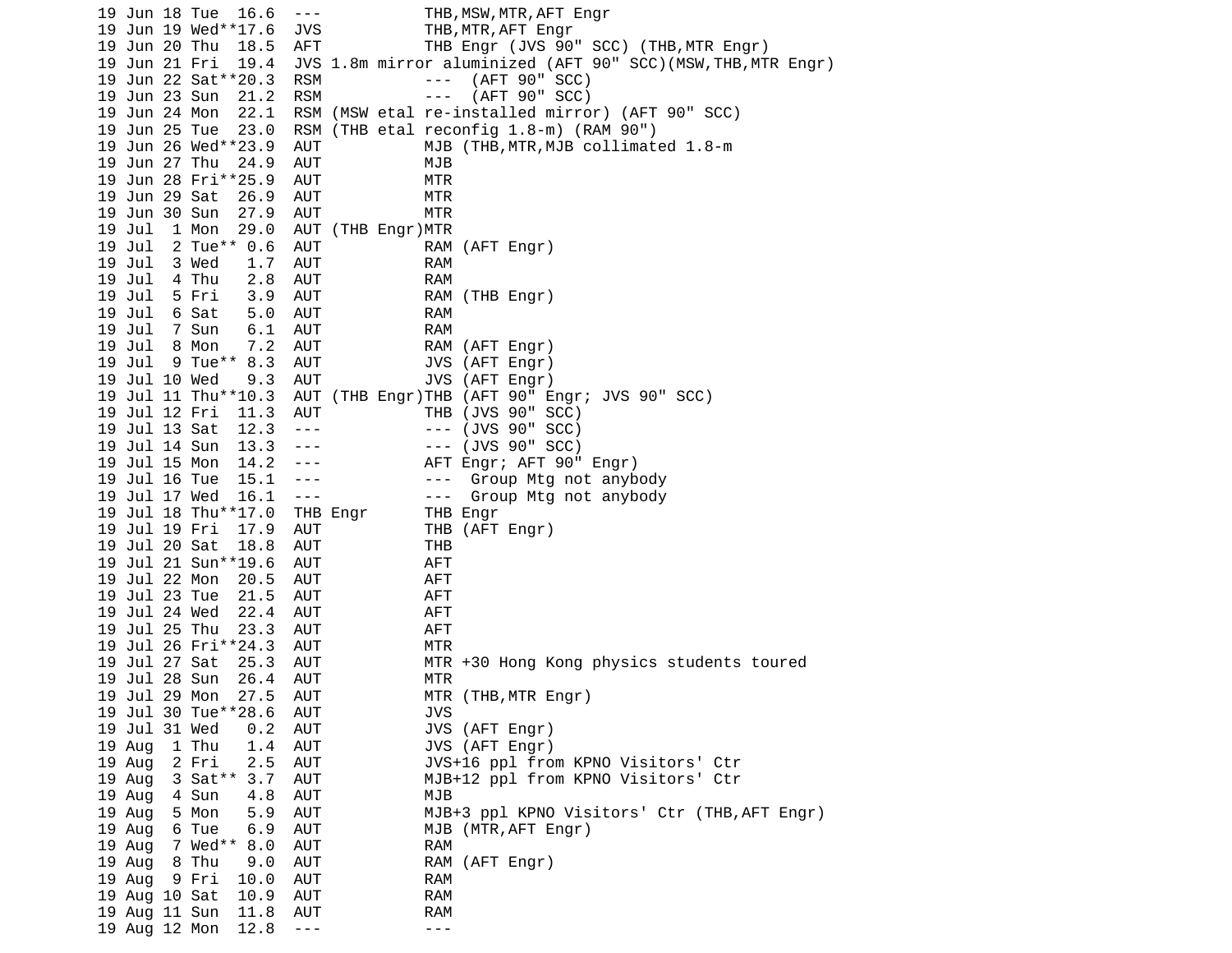| 19 Aug 13 Tue | 13.7                  | $\frac{1}{2} \frac{1}{2} \frac{1}{2} \frac{1}{2} \frac{1}{2} \frac{1}{2} \frac{1}{2} \frac{1}{2} \frac{1}{2} \frac{1}{2} \frac{1}{2} \frac{1}{2} \frac{1}{2} \frac{1}{2} \frac{1}{2} \frac{1}{2} \frac{1}{2} \frac{1}{2} \frac{1}{2} \frac{1}{2} \frac{1}{2} \frac{1}{2} \frac{1}{2} \frac{1}{2} \frac{1}{2} \frac{1}{2} \frac{1}{2} \frac{1}{2} \frac{1}{2} \frac{1}{2} \frac{1}{2} \frac{$ |                      | $---$ (THB Engr)                                       |
|---------------|-----------------------|----------------------------------------------------------------------------------------------------------------------------------------------------------------------------------------------------------------------------------------------------------------------------------------------------------------------------------------------------------------------------------------------|----------------------|--------------------------------------------------------|
| 19 Aug 14 Wed | 14.6                  | $- - -$                                                                                                                                                                                                                                                                                                                                                                                      | - - -                |                                                        |
| 19 Aug 15 Thu | 15.5                  | THB Engr                                                                                                                                                                                                                                                                                                                                                                                     |                      | THB Engr                                               |
| 19 Aug 16 Fri | 16.4                  | $  -$                                                                                                                                                                                                                                                                                                                                                                                        | $\sim$ $\sim$ $\sim$ |                                                        |
| 19 Aug 17 Sat | 17.3                  | THB Engr                                                                                                                                                                                                                                                                                                                                                                                     |                      | THB Engr                                               |
|               | 19 Aug 18 Sun**18.2   | AUT                                                                                                                                                                                                                                                                                                                                                                                          | THB                  |                                                        |
| 19 Aug 19 Mon | 19.1                  | AUT                                                                                                                                                                                                                                                                                                                                                                                          | <b>THB</b>           |                                                        |
|               | 19 Aug 20 Tue**20.0   | AUT                                                                                                                                                                                                                                                                                                                                                                                          | AFT                  |                                                        |
| 19 Aug 21 Wed | 20.9                  | AUT(THB Engr) AFT                                                                                                                                                                                                                                                                                                                                                                            |                      |                                                        |
| 19 Aug 22 Thu | 21.8                  | AUT                                                                                                                                                                                                                                                                                                                                                                                          | <b>AFT</b>           |                                                        |
| 19 Aug 23 Fri | 22.8                  | AUT                                                                                                                                                                                                                                                                                                                                                                                          | <b>AFT</b>           |                                                        |
|               |                       |                                                                                                                                                                                                                                                                                                                                                                                              |                      |                                                        |
| 19 Aug 24 Sat | 23.8                  | AUT                                                                                                                                                                                                                                                                                                                                                                                          | <b>AFT</b>           |                                                        |
|               | 19 Aug 25 Sun**24.9   | AUT                                                                                                                                                                                                                                                                                                                                                                                          | MJB                  |                                                        |
| 19 Aug 26 Mon | 25.9                  | AUT                                                                                                                                                                                                                                                                                                                                                                                          | MJB                  |                                                        |
| 19 Aug 27 Tue | 27.1                  | AUT                                                                                                                                                                                                                                                                                                                                                                                          |                      | MJB (THB Engr)                                         |
| 19 Aug 28 Wed | 28.2                  | AUT                                                                                                                                                                                                                                                                                                                                                                                          | MJB                  |                                                        |
|               | 19 Aug 29 Thu**29.4   | AUT(THB Engr)                                                                                                                                                                                                                                                                                                                                                                                | MTR                  |                                                        |
| 19 Aug 30 Fri | 1.0                   | AUT                                                                                                                                                                                                                                                                                                                                                                                          | MTR                  |                                                        |
| 19 Aug 31 Sat | 2.2                   | AUT                                                                                                                                                                                                                                                                                                                                                                                          | MTR                  |                                                        |
| 19 Sep        | 3.3<br>1 Sun          | AUT                                                                                                                                                                                                                                                                                                                                                                                          | <b>MTR</b>           |                                                        |
| 19 Sep        | 2 Mon** 4.4           | AUT                                                                                                                                                                                                                                                                                                                                                                                          | <b>RAM</b>           |                                                        |
| 19 Sep        | 3 Tue** 5.5           | AUT                                                                                                                                                                                                                                                                                                                                                                                          | RAM                  | (RSM/JVS 90Prime)                                      |
| 19 Sep        | 4 Wed<br>6.6          | AUT                                                                                                                                                                                                                                                                                                                                                                                          | RAM                  | (RSM/JVS 90Prime)                                      |
| 19 Sep        | 5 Thu<br>7.6          | <b>AUT</b>                                                                                                                                                                                                                                                                                                                                                                                   | RAM                  | (RSM/JVS 90Prime)                                      |
| 19 Sep        | 8.5<br>6 Fri          | AUT                                                                                                                                                                                                                                                                                                                                                                                          | RAM                  | (RSM/JVS 90Prime)                                      |
| 19 Sep        | 9.5<br>7 Sat          | <b>AUT</b>                                                                                                                                                                                                                                                                                                                                                                                   | <b>RAM</b>           |                                                        |
| 19 Sep        | 8 Sun**10.4           | AUT                                                                                                                                                                                                                                                                                                                                                                                          |                      | JVS + 11 ppl of KPNO Vis. Ctr.                         |
| 19 Sep        | 9 Mon**11.3           | AUT                                                                                                                                                                                                                                                                                                                                                                                          | THB                  | (JVS SCC 90")                                          |
|               | 19 Sep 10 Tue<br>12.2 | $\perp$ $\perp$ $\perp$                                                                                                                                                                                                                                                                                                                                                                      | $\sim$ $\sim$ $\sim$ | (JVS SCC 90")                                          |
|               | 13.1                  | $\sim$ $\sim$ $\sim$                                                                                                                                                                                                                                                                                                                                                                         |                      | (JVS SCC 90")                                          |
| 19 Sep 11 Wed |                       |                                                                                                                                                                                                                                                                                                                                                                                              | $\sim$ $ \sim$       |                                                        |
|               | 19 Sep 12 Thu**14.0   | $---(THE Engr) ---$                                                                                                                                                                                                                                                                                                                                                                          |                      | (AFT 90" Engr)                                         |
| 19 Sep 13 Fri | 14.9                  | ---(THB Engr)                                                                                                                                                                                                                                                                                                                                                                                | $- - -$              |                                                        |
| 19 Sep 14 Sat | 15.8                  | $- - -$                                                                                                                                                                                                                                                                                                                                                                                      |                      |                                                        |
| 19 Sep 15 Sun | 16.7                  | $\sim$ $\sim$ $\sim$                                                                                                                                                                                                                                                                                                                                                                         | $- - -$              |                                                        |
|               | 19 Sep 16 Mon**17.6   | AUT(MTR 90 En)THB                                                                                                                                                                                                                                                                                                                                                                            |                      | (AFT SCC 90")                                          |
| 19 Sep 17 Tue | 18.5                  | AUT                                                                                                                                                                                                                                                                                                                                                                                          | THB                  | (AFT SCC 90")                                          |
| 19 Sep 18 Wed | 19.4                  | AUT                                                                                                                                                                                                                                                                                                                                                                                          | <b>THB</b>           | (AFT SCC 90")                                          |
|               | 19 Sep 19 Thu**20.4   | AUT                                                                                                                                                                                                                                                                                                                                                                                          | AFT                  |                                                        |
|               | 19 Sep 20 Fri**21.4   | AUT                                                                                                                                                                                                                                                                                                                                                                                          | MTR                  |                                                        |
| 19 Sep 21 Sat | 22.3                  | AUT                                                                                                                                                                                                                                                                                                                                                                                          | MTR                  |                                                        |
| 19 Sep 22 Sun | 23.4                  | AUT                                                                                                                                                                                                                                                                                                                                                                                          | MTR                  |                                                        |
| 19 Sep 23 Mon | 24.4                  | AUT                                                                                                                                                                                                                                                                                                                                                                                          | <b>MTR</b>           |                                                        |
| 19 Sep 24 Tue | 25.5                  | <b>AUT</b>                                                                                                                                                                                                                                                                                                                                                                                   | MTR                  |                                                        |
| 19 Sep 25 Wed | 26.7                  | $- - -$                                                                                                                                                                                                                                                                                                                                                                                      | - - -                |                                                        |
|               | 19 Sep 26 Thu**27.8   | <b>AUT</b>                                                                                                                                                                                                                                                                                                                                                                                   | <b>JVS</b>           |                                                        |
| 19 Sep 27 Fri | 29.0                  | <b>AUT</b>                                                                                                                                                                                                                                                                                                                                                                                   |                      | JVS (AFT Engr)                                         |
| 19 Sep 28 Sat | 0.6                   | <b>AUT</b>                                                                                                                                                                                                                                                                                                                                                                                   | JVS                  |                                                        |
| 19 Sep 29 Sun | 1.8                   | <b>AUT</b>                                                                                                                                                                                                                                                                                                                                                                                   | <b>JVS</b>           |                                                        |
| 19 Sep 30 Mon | 2.9                   | AUT(THB Engr)                                                                                                                                                                                                                                                                                                                                                                                | <b>JVS</b>           |                                                        |
| 19 Oct        | 1 Tue<br>4.0          | AUT                                                                                                                                                                                                                                                                                                                                                                                          |                      | JVS+3ppl from Visitors' Ctr                            |
| 19 Oct        | 2 Wed $**$<br>5.0     | <b>AUT</b>                                                                                                                                                                                                                                                                                                                                                                                   |                      |                                                        |
|               |                       | <b>AUT</b>                                                                                                                                                                                                                                                                                                                                                                                   | AFT                  |                                                        |
| 19 Oct        | 3 Thu<br>6.0          |                                                                                                                                                                                                                                                                                                                                                                                              |                      | AFT (THB, MTR Engr)                                    |
| 19 Oct        | 4 Fri** 7.0           |                                                                                                                                                                                                                                                                                                                                                                                              |                      | AUT(THB&MTR E)MJB (RAM 90")(THB 90" Engr) Docents Tour |
| 19 Oct        | 5 Sat<br>8.0          | <b>AUT</b>                                                                                                                                                                                                                                                                                                                                                                                   |                      | MJB (RAM SCC 90")                                      |
| 19 Oct        | 6 Sun<br>8.9          | AUT                                                                                                                                                                                                                                                                                                                                                                                          |                      | MJB (RAM SCC 90")                                      |
| 19 Oct        | 7 Mon<br>9.8          | AUT                                                                                                                                                                                                                                                                                                                                                                                          |                      | MJB (RAM SCC 90")                                      |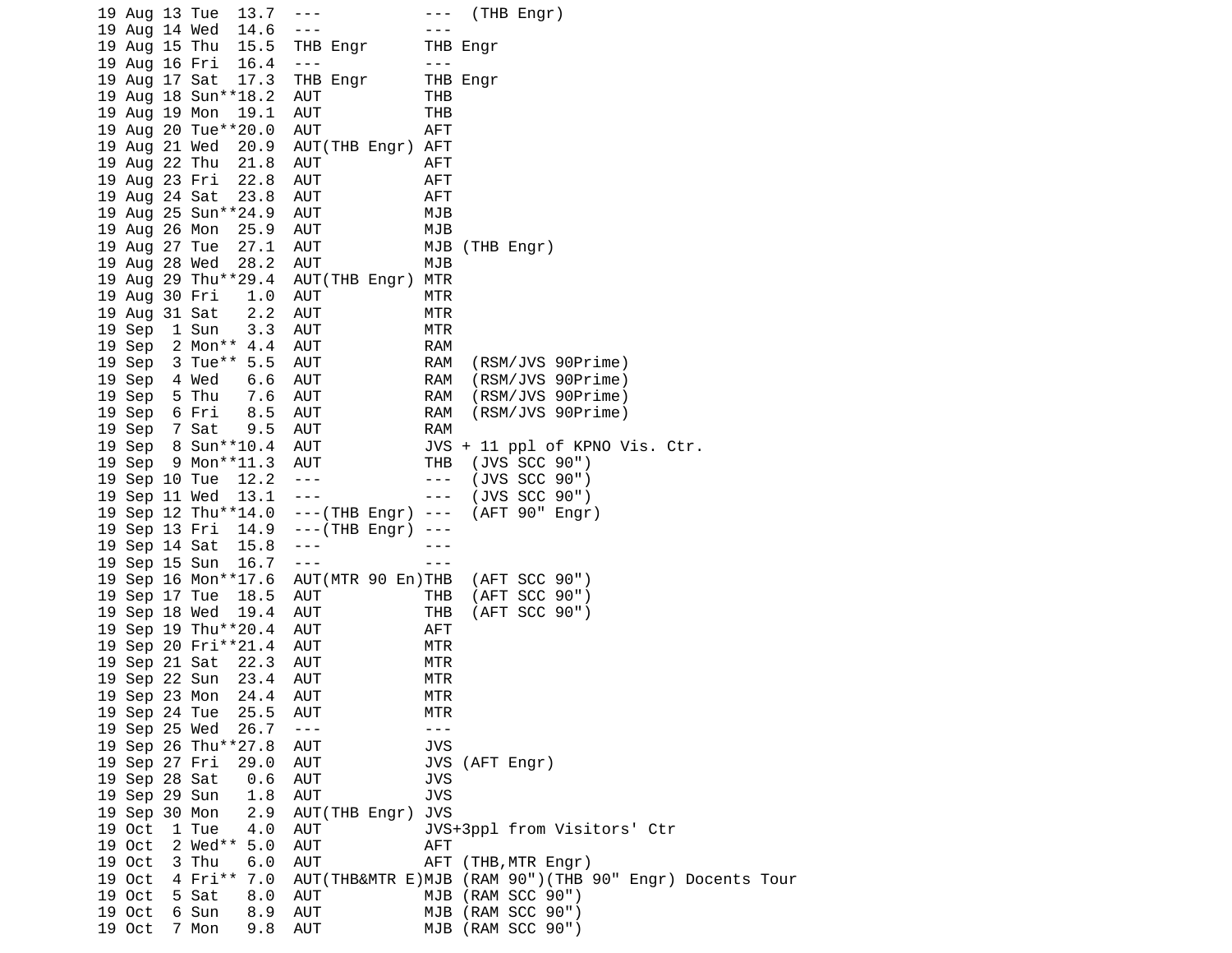19 Oct 8 Tue\*\*10.7 AUT(THB Engr) RSM (RAM,MJB SCC 90")(MTR,AFT Engr) 19 Oct 9 Wed 11.6 AUT RSM (RAM,MJB SCC 90") 19 Oct 10 Thu\*\*12.4 THB(r) --- (THB,AFT Engr) 19 Oct 11 Fri 13.3 --- AFT Engr 19 Oct 12 Sat 14.2 ---19 Oct 13 Sun 15.2 --- -- ---19 Oct 14 Mon 16.1 --- -- --- 19 Oct 15 Tue 17.0 THB Engr THB(THB Engr) 19 Oct 16 Wed\*\*18.0 AUT THB(THB,MTR,AFT Engr) 19 Oct 17 Thu 18.9 AUT THB 19 Oct 18 Fri\*\*19.9 AUT 19 Oct 19 Sat 20.9 AUT RSM 19 Oct 20 Sun 21.9 AUT RSM 19 Oct 21 Mon\*\*23.0 AUT MJB 19 Oct 22 Tue 24.1 AUT MJB (THB, AFT Engr) 19 Oct 23 Wed 25.2 AUT MJB 19 Oct 24 Thu 26.3 AUT MJB (THB,MTR,AFT Engr) 35 ppl in VIP Tours 19 Oct 25 Fri\*\*27.4 AUT RAM 19 Oct 26 Sat 28.6 AUT RAM 19 Oct 27 Sun 0.2 AUT RAM 19 Oct 28 Mon 1.3 AUT RAM(+3 ppl VIP Tour) 19 Oct 29 Tue 2.4 AUT RAM 19 Oct 30 Wed\*\* 3.4 AUT MTR+THB(r) 19 Oct 31 Thu\*\* 4.4 AUT+THB(r)MTR(THB,AFT Eng)(AFT 90" prep)(JVS SCC 90") 19 Nov 1 Fri 5.4 AUT MTR (JVS SCC 90") 19 Nov 2 Sat 6.4 AUT MTR (JVS SCC 90") 19 Nov 3 Sun\*\* 7.3 AUT THB(r) (AFT SCC 90") 19 Nov 4 Mon 8.2 AUT THB(r) (AFT SCC 90") 19 Nov 5 Tue 9.1 AUT THB(r) (AFT SCC 90") 19 Nov 6 Wed\*\*10.0 AUT AFT 19 Nov 7 Thu 10.8 AUT AFT 19 Nov 8 Fri 11.7 AUT AFT 19 Nov 9 Sat 12.7 --- -- --- 19 Nov 10 Sun 13.6 --- --- 19 Nov 11 Mon 14.5 --- -- --- ---19 Nov 12 Tue 15.5 --- 19 Nov 13 Wed 16.4 ---(THB,MTR Engr) 19 Nov 14 Thu 17.4 THB(r) --- (MTR,AFT Engr) 19 Nov 15 Fri\*\*18.4 AUT 19 Nov 16 Sat 19.5 AUT THB(r) (JVS+CSS 90Prime) 19 Nov 17 Sun 20.5 AUT THB(r) (JVS+CSS 90Prime) 19 Nov 18 Mon\*\*21.5 AUT(MTR Engr) RSM (JVS+CSS 90Prime) 19 Nov 19 Tue 22.6 ---(MTR Engr) RSM (JVS+CSS 90Prime) 19 Nov 20 Wed 23.7 --- - - - (JVS+CSS 90Prime) 19 Nov 21 Thu<sup>\*\*</sup>24.8 --- -- -- --- 19 Nov 22 Fri 25.9 AUT(THB Engr) MJB 19 Nov 23 Sat 27.0 AUT MJB 19 Nov 24 Sun\*\*28.1 AUT MTR 19 Nov 25 Mon 29.2 AUT MTR 19 Nov 26 Tue 0.7 AUT MTR 19 Nov 27 Wed 1.8 --- -- -- ---19 Nov 28 Thu 2.8 --- - -- ---19 Nov 29 Fri\*\* 3.7 --- --- Road closed by rock slide.<br>19 Nov 30 Sat 4.7 --- --- " " " " " 19 Nov 30 Sat 4.7 --- --- --- " " " " " "<br>10 Dec 1 Sun 5 6 --- --- --- --- " " " " " " 19 Dec 1 Sun 5.6 --- --- " " " " " 19 Dec 2 Mon 6.5 AUT RAM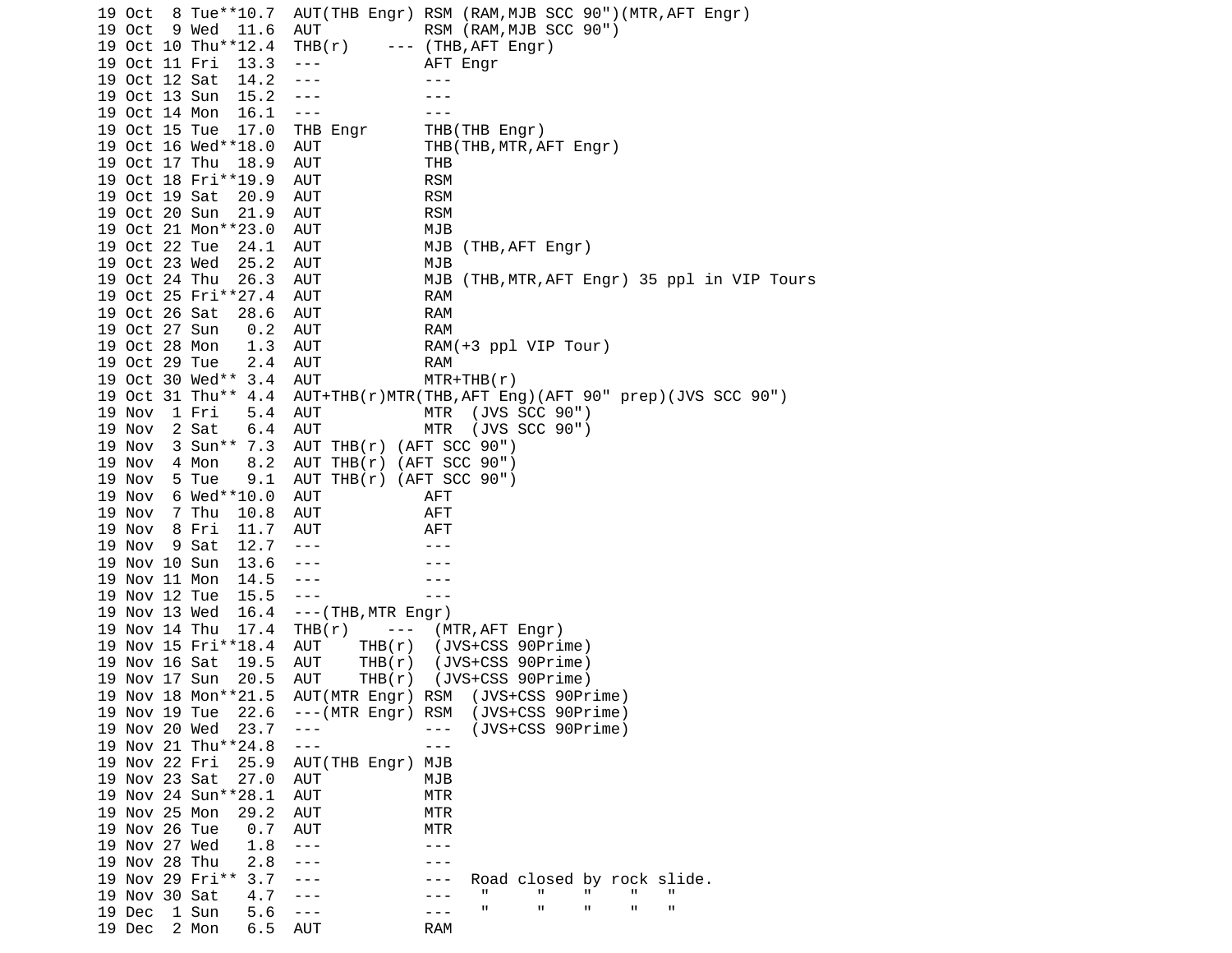19 Dec 3 Tue\*\* 7.4 AUT(MTR Engr) AFT 19 Dec 4 Wed 8.3 AUT AFT (AFT Engr) 19 Dec 5 Thu 9.2 AUT AFT 19 Dec 6 Fri 10.1 AUT AFT 19 Dec 7 Sat 11.0 --- AFT 19 Dec 8 Sun 11.9 --- AFT Engr --- 19 Dec 9 Mon 12.9 --- -- --- 19 Dec 10 Tue 13.9 ---AFT Engr? --- 19 Dec 11 Wed 14.9 --- -- -- --- 19 Dec 12 Thu 15.9 ---AFT Engr --- 19 Dec 13 Fri\*\*16.9 AUT THB(r) MTR Engr(MTR 90" prep)(RAM SCC 90") 19 Dec 14 Sat 18.0 AUT THB(r) (RAM SCC 90") 19 Dec 15 Sun 19.0 AUT THB(r) (RAM SCC 90") 19 Dec 16 Mon\*\*20.1 AUT MTR 19 Dec 17 Tue 21.2 AUT MTR (RAM SCC 90") 19 Dec 18 Wed 22.3 AUT(THB Engr) MTR (RAM SCC 90") 19 Dec 19 Thu 23.3 AUT MTR (AFT 90" SCC Engr) (AFT,MTR Engr) 19 Dec 20 Fri 24.4 AUT MTR 19 Dec 21 Sat\*\*25.5 AUT MJB 19 Dec 22 Sun 26.5 AUT MJB 19 Dec 23 Mon 27.6 --- MJB + 22 ppl from Visitors' Ctr 19 Dec 24 Tue 28.6 --- MJB 19 Dec 25 Wed 0.1 --- MJB 19 Dec 26 Thu<sup>\*\*</sup> 1.1 --- --- ---19 Dec 27 Fri 2.0 --- -- ---19 Dec 28 Sat<sup>\*\*</sup> 3.0 --- - -- -- (JVS+CSS 90Prime) 19 Dec 29 Sun\*\* 3.9 --- THB,DTB (JVS+CSS 90Prime) 19 Dec 30 Mon 4.8 --- THB (JVS+CSS 90Prime) 19 Dec 31 Tue 5.7 --- THB (JVS+CSS 90Prime) 20 Jan 1 Wed 6.6 AUT THB (JVS+CSS 90Prime)<br>20 Jan 2 Thu 7.5 AUT THB(r)  $20$  Jan  $2$  Thu  $7.5$  AUT 20 Jan 3 Fri\*\* 8.4 AUT AFT 20 Jan 4 Sat 9.3 AUT AFT 20 Jan 5 Sun\*\*10.2 AUT THB(r) (AFT setup & obs 90" SCC) 20 Jan 6 Mon 11.2 AUT THB(r) (AFT 90" SCC) 20 Jan 7 Tue 12.2 AUT THB(r) (AFT,THB,MTR 90" SCC) 20 Jan 8 Wed 13.2 AUT THB(r) (AFT,THB,MTR,RSM 90" SCC) 20 Jan 9 Thu 14.2 --- --- --- (MTR SCC takedown) 20 Jan 10 Fri 15.3 ---20 Jan 11 Sat 16.4 --- -- ---20 Jan 12 Sun 17.5 --- -- -- --- 20 Jan 13 Mon\*\*18.6 AUT,MTR Engr THB(r) (MTR SCC setup;RAM 90" SCC) 20 Jan 14 Tue 19.7 --- THB(r) (RAM 90" SCC) 20 Jan 15 Wed\*\*20.8 --- RAM (AFT SCC takedown) 20 Jan 16 Thu 21.9 AUT RAM 20 Jan 17 Fri 23.0 AUT RAM 20 Jan 18 Sat 24.0 AUT RAM 20 Jan 19 Sun\*\*25.0 AUT MTR 20 Jan 20 Mon 26.0 --- MTR 20 Jan 21 Tue 27.0 AUT MTR 20 Jan 22 Wed 28.0 AUT MTR (AFT Engr) 20 Jan 23 Thu\*\*29.0 AUT MJB (AFT Engr) 20 Jan 24 Fri 0.4 AUT MJB 20 Jan 25 Sat 1.3 AUT MJB 20 Jan 26 Sun 2.2 AUT MJB 20 Jan 27 Mon\*\* 3.1 AUT JVS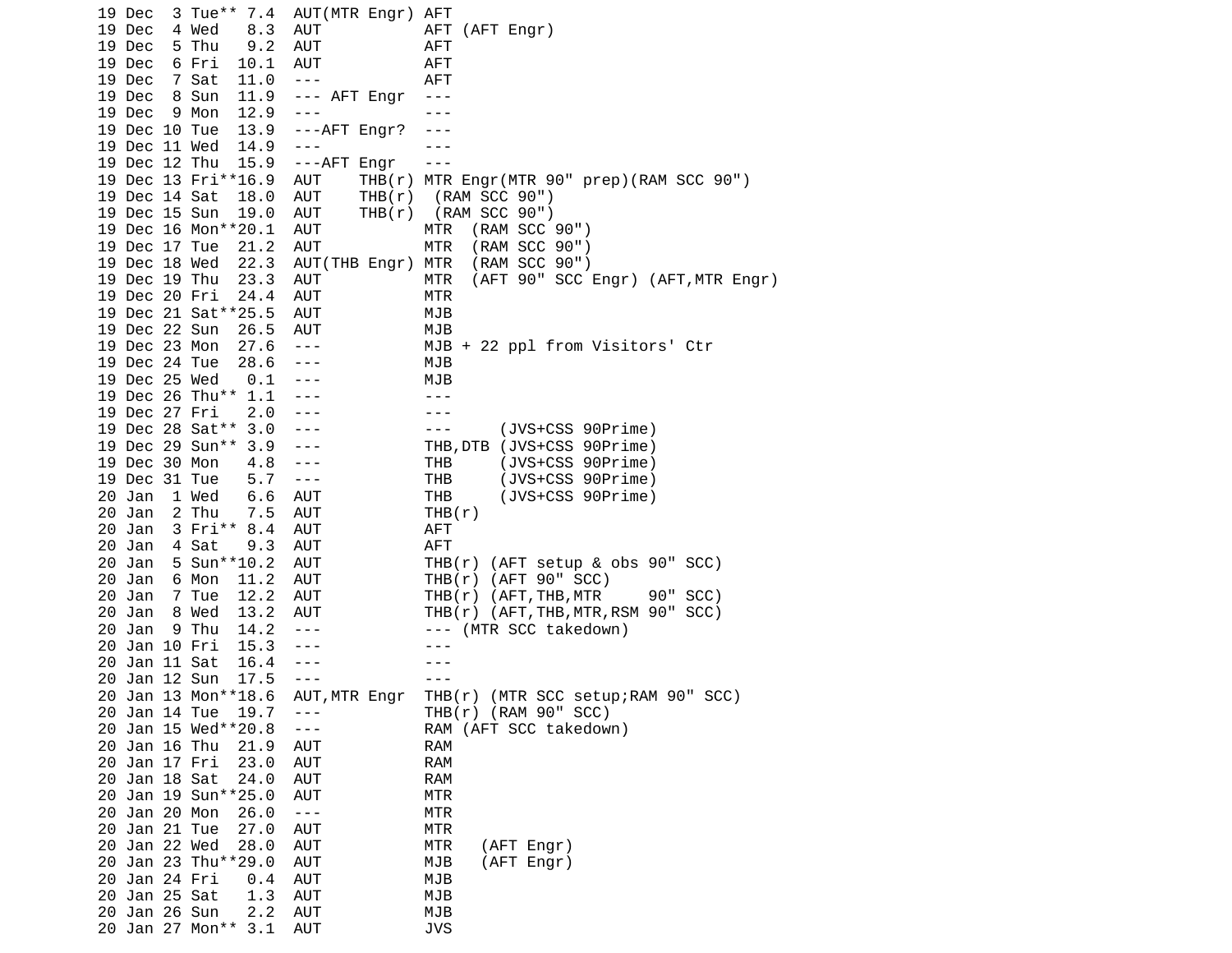20 Jan 28 Tue 4.0 AUT JVS 20 Jan 29 Wed 4.9 AUT JVS (MTR,AFT Engr) 20 Jan 30 Thu 5.8 AUT JVS 20 Jan 31 Fri\*\* 6.7 AUT JVS (MTR SCC setup; AFT Bok 90" SCC)  $AFT, THB(r)$ ( $AFT$  Bok 90" SCC) 20 Feb 2 Sun 8.5 AUT THB (AFT Bok 90" SCC) 20 Feb 3 Mon 9.5 AUT(THB,AFT E)THB (AFT Bok 90" SCC) 20 Feb 4 Tue 10.5 AUT THB (AFT Bok 90" SCC) 20 Feb 5 Wed\*\*11.5 AUT AFT (THB,AFT SCC takedown) 20 Feb 6 Thu 12.5 ---<br>20 Feb 7 Fri 13.6 ## GROUP MTG ### not anybody 20 Feb 7 Fri 13.6 ## GROUP MTG 20 Feb 8 Sat 14.8 --- -- ---20 Feb 9 Sun 15.9 --- -- ---20 Feb 10 Mon 17.1 --- -- ---20 Feb 11 Tue 18.2 --- -- --- 20 Feb 12 Wed\*\*19.3 AFT Engr THB(r)(AFT SCC setup;RAM Bok SCC) 20 Feb 13 Thu\*\*20.4 AUT(MTR,AFT E)RAM (MTR,AFT SCC takedown) 20 Feb 14 Fri 21.5 AUT RAM 20 Feb 15 Sat\*\*22.5 AUT MTR 20 Feb 16 Sun 23.6 AUT MTR 20 Feb 17 Mon 24.5 AUT MTR 20 Feb 18 Tue 25.5 AUT MTR 20 Feb 19 Wed\*\*26.5 AUT RSM (ARG Bok 90Prime) 20 Feb 20 Thu 27.4 AUT RSM +12 ppl from VC (ARG Bok 90Prime)  $MJB + 4$  ppl from VC (ARG, HG Bok 90Prime) 20 Feb 22 Sat 29.2 AUT MJB (ARG Bok 90Prime) 20 Feb 23 Sun 0.6 AUT MJB +30 ppl from VC 20 Feb 24 Mon\*\* 1.5 AUT JVS 20 Feb 25 Tue 2.4 AUT JVS (AFT Engr) 20 Feb 26 Wed 3.3 AUT JVS (THB,AFT Engr) 20 Feb 27 Thu<sup>\*\*</sup> 4.2 AUT THB(r) 20 Feb 28 Fri 5.1 AUT THB(r) (HG, JVS Bok 90Prime) 20 Feb 29 Sat 6.0 AUT THB(r) (HG, JVS Bok 90Prime) 20 Mar 1 Sun\*\* 6.9 AUT AFT 20 Mar 2 Mon 7.8 AUT AFT 20 Mar 3 Tue 8.8 AUT 20 Mar 4 Wed\*\* 9.8 AUT THB(r) (MTR setup; AFT Bok 90" SCC) 20 Mar 5 Thu 10.9 AUT THB(r) (AFT Bok 90" SCC) 20 Mar 6 Fri 12.0 THB Engr 20 Mar 7 Sat 13.1 --- -- -- --- (--- Bok 90" SCC) 20 Mar 8 Sun 14.3 --- -- -- -- (--- Bok 90" SCC) 20 Mar 9 Mon 15.4 ---<br>20 Mar 10 Tue 16.6 --- --- --- ---20 Mar 10 Tue 16.6 --- - -- ---20 Mar 11 Wed 17.8 --- -- -- --- 20 Mar 12 Thu\*\*18.9 ---(AFT Engr) --- 20 Mar 13 Fri 20.0 AUT THB(r) (RAM Bok 90" SCC) 20 Mar 14 Sat 21.0 AUT THB(r) (RAM Bok 90" SCC) 20 Mar 15 Sun 22.1 AUT THB(r) (RAM Bok 90" SCC) 20 Mar 16 Mon\*\*23.0 AUT RAM (AFT Bok takedown) 20 Mar 17 Tue 24.0 RAM Engr RAM Engr [BEGAN COVID-19 SHUTDOWN] 20 Mar 18 Wed 24.9 --- --- 20 Mar 19 Thu 25.9 --- - -- --- 20 Mar 20 Fri 26.8 --- --- 20 Mar 21 Sat 27.7 --- -- -- --- 20 Mar 22 Sun 28.6 --- --- 20 Mar 23 Mon 29.5 --- - - - - --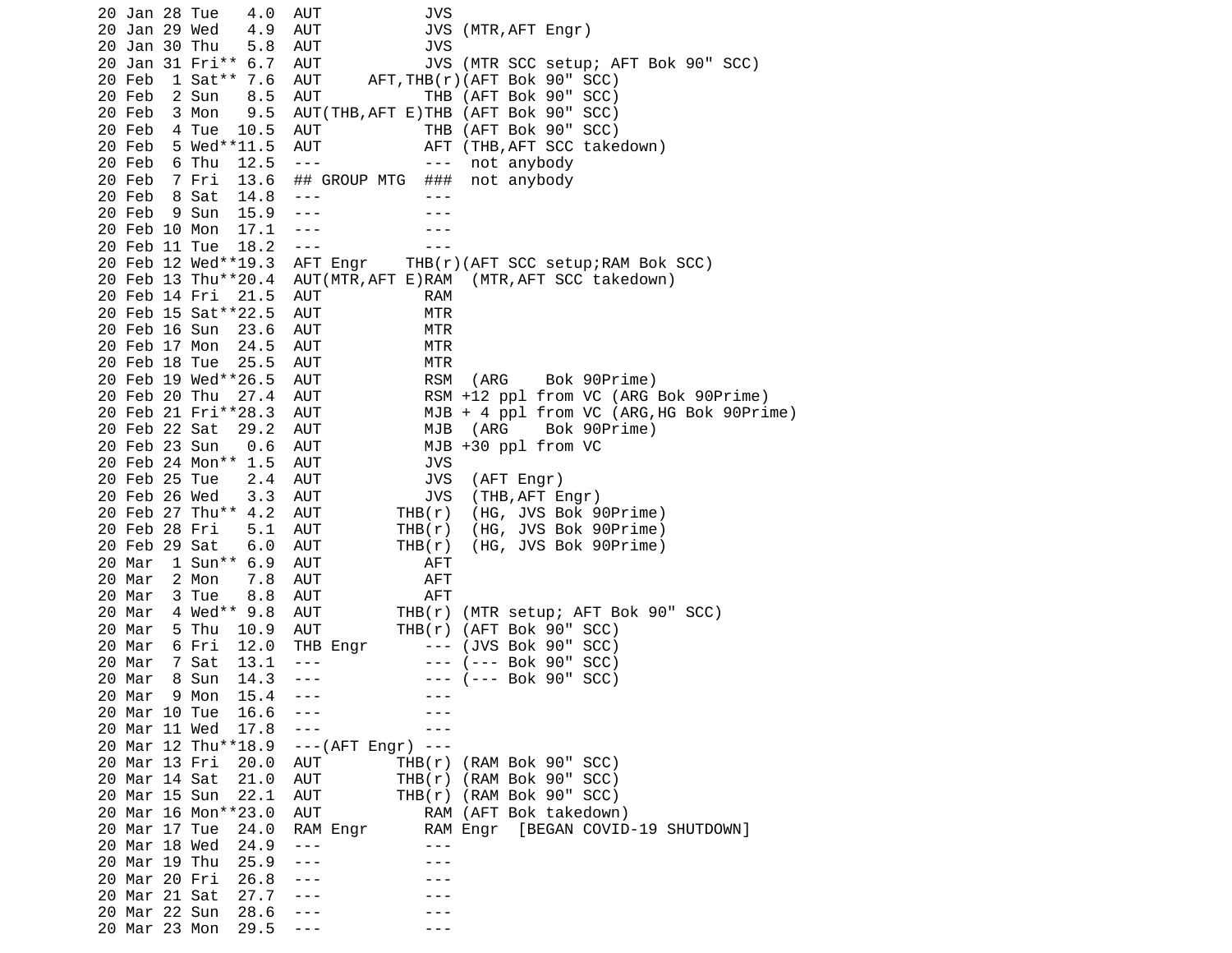|  | 20 Mar 24 Tue |       | 0.8                 | ---                  |           |         |           |  |                                     |  |
|--|---------------|-------|---------------------|----------------------|-----------|---------|-----------|--|-------------------------------------|--|
|  | 20 Mar 25 Wed |       | 1.7                 |                      |           |         |           |  |                                     |  |
|  | 20 Mar 26 Thu |       | 2.6                 | ---                  |           |         |           |  |                                     |  |
|  | 20 Mar 27 Fri |       | 3.5                 | $- - -$              |           |         |           |  |                                     |  |
|  | 20 Mar 28 Sat |       | 4.4                 | $- - -$              |           |         |           |  |                                     |  |
|  |               |       | 5.3                 |                      |           |         |           |  |                                     |  |
|  | 20 Mar 29 Sun |       |                     | ---                  |           |         |           |  |                                     |  |
|  | 20 Mar 30 Mon |       | 6.3                 | ---                  |           |         |           |  |                                     |  |
|  | 20 Mar 31 Tue |       | 7.3                 |                      |           |         |           |  |                                     |  |
|  | 20 Apr        | 1 Wed | 8.3                 | $- - -$              |           |         |           |  |                                     |  |
|  | 20 Apr        | 2 Thu | 9.3                 | ---                  |           |         |           |  |                                     |  |
|  | 20 Apr        | 3 Fri | 10.4                | ---                  |           |         |           |  |                                     |  |
|  | 20 Apr        |       | 4 Sat**11.5         | $- - -$              |           |         |           |  |                                     |  |
|  | 20 Apr        | 5 Sun | 12.7                | $- - -$              |           |         |           |  |                                     |  |
|  | 20 Apr        | 6 Mon | 13.8                | $- - -$              |           |         |           |  |                                     |  |
|  | 20 Apr        | 7 Tue | 15.0                | $- - -$              |           |         |           |  |                                     |  |
|  | 20 Apr 8 Wed  |       | 16.2                | $- - -$              |           |         |           |  |                                     |  |
|  | 20 Apr        | 9 Thu | 17.3                | $- - -$              |           |         |           |  |                                     |  |
|  | 20 Apr 10 Fri |       | 18.4                | $- - -$              |           |         |           |  |                                     |  |
|  | 20 Apr 11 Sat |       | 19.5                | $- - -$              |           |         |           |  |                                     |  |
|  |               |       |                     |                      |           |         |           |  |                                     |  |
|  | 20 Apr 12 Sun |       | 20.5                | $- - -$              |           |         |           |  |                                     |  |
|  | 20 Apr 13 Mon |       | 21.5                | $- - -$              |           |         |           |  |                                     |  |
|  | 20 Apr 14 Tue |       | 22.5                | $- - -$              |           |         |           |  |                                     |  |
|  | 20 Apr 15 Wed |       | 23.4                | $- - -$              |           |         |           |  |                                     |  |
|  | 20 Apr 16 Thu |       | 24.3                | $\sim$ $\sim$ $\sim$ |           |         |           |  |                                     |  |
|  | 20 Apr 17 Fri |       | 25.2                | $- - -$              |           |         |           |  |                                     |  |
|  | 20 Apr 18 Sat |       | 26.1                | $- - -$              |           |         |           |  |                                     |  |
|  | 20 Apr 19 Sun |       | 27.0                | ---                  |           |         |           |  |                                     |  |
|  | 20 Apr 20 Mon |       | 27.9                | $- - -$              |           | $- - -$ |           |  |                                     |  |
|  |               |       | 20 Apr 21 Tue**28.8 |                      | RRG Engr. |         |           |  | RRG Engr. (THB et al. remote Engr.) |  |
|  | 20 Apr 22 Wed |       | 0.2                 | $- - -$              |           | $- - -$ |           |  |                                     |  |
|  | 20 Apr 23 Thu |       | 1.1                 | $- - -$              |           |         | RRG Engr. |  |                                     |  |
|  |               |       |                     |                      |           |         |           |  |                                     |  |
|  |               |       |                     |                      |           |         |           |  |                                     |  |
|  | 20 Apr 24 Fri |       | 2.0                 | $- - -$              |           | ---     |           |  |                                     |  |
|  | 20 Apr 25 Sat |       | 2.9                 | $- - -$              |           |         |           |  |                                     |  |
|  | 20 Apr 26 Sun |       | 3.9                 | $- - -$              |           |         |           |  |                                     |  |
|  | 20 Apr 27 Mon |       | 4.8                 | $- - -$              |           |         |           |  |                                     |  |
|  | 20 Apr 28 Tue |       | 5.8                 | $- - -$              |           |         |           |  |                                     |  |
|  | 20 Apr 29 Wed |       | 6.8                 | $- - -$              |           |         |           |  |                                     |  |
|  | 20 Apr 30 Thu |       | 7.9                 | ---                  |           |         |           |  |                                     |  |
|  | 20 May        | 1 Fri | 8.9                 | $- - -$              |           |         |           |  |                                     |  |
|  | 20 Мау        | 2 Sat | 10.0                | ---                  |           |         |           |  |                                     |  |
|  | 20 May        | 3 Sun | 11.1                | $- - -$              |           |         |           |  |                                     |  |
|  |               |       |                     | $- - -$              |           |         |           |  |                                     |  |
|  | 20 May        | 4 Mon | 12.3                | $- - -$              |           |         |           |  |                                     |  |
|  | 20 May        | 5 Tue | 13.5                | $- - -$              |           |         |           |  |                                     |  |
|  | 20 May        | 6 Wed | 14.6                |                      |           |         |           |  |                                     |  |
|  | 20 May        | 7 Thu | 15.7                |                      | RRG Engr  |         | RRG Engr. |  |                                     |  |
|  | 20 May        | 8 Fri | 16.9                | ---                  |           | $- - -$ |           |  |                                     |  |
|  | 20 May 9 Sat  |       | 17.9                | ---                  |           |         |           |  |                                     |  |
|  | 20 May 10 Sun |       | 19.0                | $- - -$              |           |         |           |  |                                     |  |
|  | 20 May 11 Mon |       | 20.0                | $- - -$              |           |         |           |  |                                     |  |
|  | 20 May 12 Tue |       | 21.0                | ---                  |           |         |           |  |                                     |  |
|  | 20 May 13 Wed |       | 21.9                | ---                  |           |         |           |  |                                     |  |
|  | 20 May 14 Thu |       | 22.8                |                      |           |         |           |  |                                     |  |
|  | 20 May 15 Fri |       | 23.7                | ---                  |           |         |           |  |                                     |  |
|  | 20 May 16 Sat |       | 24.6                | ---                  |           |         |           |  |                                     |  |
|  | 20 May 17 Sun |       | 25.5                | ---                  |           |         |           |  |                                     |  |
|  | 20 May 18 Mon |       | 26.4                | ---                  |           |         |           |  |                                     |  |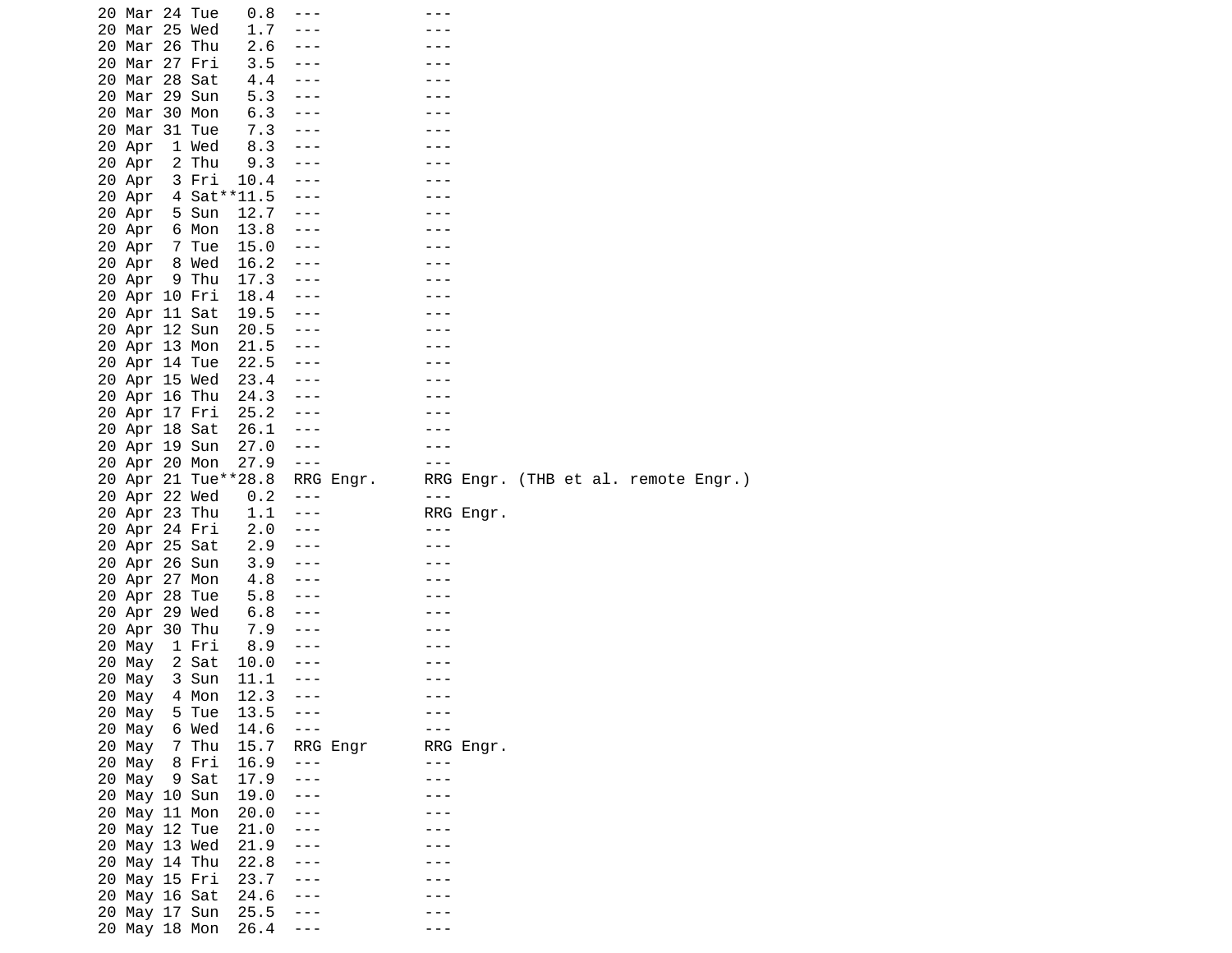|    | 20 May 19 Tue |       | 27.3        | $- - -$              |          |                                                                                                                                                                                                                                                                                                                                                                                              |          |                                     |  |  |  |
|----|---------------|-------|-------------|----------------------|----------|----------------------------------------------------------------------------------------------------------------------------------------------------------------------------------------------------------------------------------------------------------------------------------------------------------------------------------------------------------------------------------------------|----------|-------------------------------------|--|--|--|
|    | 20 May 20 Wed |       | 28.2        |                      |          |                                                                                                                                                                                                                                                                                                                                                                                              |          |                                     |  |  |  |
|    | 20 May 21 Thu |       | 29.1        | $- - -$              |          |                                                                                                                                                                                                                                                                                                                                                                                              |          |                                     |  |  |  |
|    | 20 May 22 Fri |       | 0.5         |                      |          |                                                                                                                                                                                                                                                                                                                                                                                              |          |                                     |  |  |  |
|    | 20 May 23 Sat |       | 1.5         | $- - -$              |          |                                                                                                                                                                                                                                                                                                                                                                                              |          |                                     |  |  |  |
|    | 20 May 24 Sun |       | 2.5         | $- - -$              |          |                                                                                                                                                                                                                                                                                                                                                                                              |          |                                     |  |  |  |
|    | 20 May 25 Mon |       | 3.4         | $- - -$              |          |                                                                                                                                                                                                                                                                                                                                                                                              |          |                                     |  |  |  |
|    | 20 May 26 Tue |       | 4.4         | $- - -$              |          |                                                                                                                                                                                                                                                                                                                                                                                              |          |                                     |  |  |  |
|    | 20 May 27 Wed |       | 5.5         | $- - -$              |          |                                                                                                                                                                                                                                                                                                                                                                                              |          |                                     |  |  |  |
|    | 20 May 28 Thu |       | 6.5         |                      |          |                                                                                                                                                                                                                                                                                                                                                                                              | RRG Engr |                                     |  |  |  |
|    |               |       |             |                      | RRG Engr |                                                                                                                                                                                                                                                                                                                                                                                              |          |                                     |  |  |  |
|    | 20 May 29 Fri |       | 7.6         | $- - -$              |          |                                                                                                                                                                                                                                                                                                                                                                                              |          |                                     |  |  |  |
|    | 20 May 30 Sat |       | 8.6         | $- - -$              |          |                                                                                                                                                                                                                                                                                                                                                                                              |          |                                     |  |  |  |
|    | 20 May 31 Sun |       | 9.8         | $- - -$              |          |                                                                                                                                                                                                                                                                                                                                                                                              |          |                                     |  |  |  |
|    | 20 Jun        | 1 Mon | 10.9        | $- - -$              |          |                                                                                                                                                                                                                                                                                                                                                                                              |          |                                     |  |  |  |
|    | 20 Jun        | 2 Tue | 12.0        |                      | RRG Engr |                                                                                                                                                                                                                                                                                                                                                                                              | RRG Engr |                                     |  |  |  |
|    | 20 Jun        | 3 Wed | 13.1        | $- - -$              |          | $\frac{1}{2} \frac{1}{2} \frac{1}{2} \frac{1}{2} \frac{1}{2} \frac{1}{2} \frac{1}{2} \frac{1}{2} \frac{1}{2} \frac{1}{2} \frac{1}{2} \frac{1}{2} \frac{1}{2} \frac{1}{2} \frac{1}{2} \frac{1}{2} \frac{1}{2} \frac{1}{2} \frac{1}{2} \frac{1}{2} \frac{1}{2} \frac{1}{2} \frac{1}{2} \frac{1}{2} \frac{1}{2} \frac{1}{2} \frac{1}{2} \frac{1}{2} \frac{1}{2} \frac{1}{2} \frac{1}{2} \frac{$ |          |                                     |  |  |  |
|    | 20 Jun        | 4 Thu | 14.2        |                      | RRG Engr |                                                                                                                                                                                                                                                                                                                                                                                              | RRG Engr |                                     |  |  |  |
|    | 20 Jun        | 5 Fri | 15.3        | $- - -$              |          | ---                                                                                                                                                                                                                                                                                                                                                                                          |          |                                     |  |  |  |
|    | 20 Jun        | 6 Sat | 16.4        | $- - -$              |          |                                                                                                                                                                                                                                                                                                                                                                                              |          |                                     |  |  |  |
|    | 20 Jun        | 7 Sun | 17.4        | $- - -$              |          |                                                                                                                                                                                                                                                                                                                                                                                              |          |                                     |  |  |  |
|    | 20 Jun        | 8 Mon | 18.4        |                      | RRG Engr |                                                                                                                                                                                                                                                                                                                                                                                              | RRG Engr |                                     |  |  |  |
|    | 20 Jun        | 9 Tue | 19.4        | $- - -$              |          | $- - -$                                                                                                                                                                                                                                                                                                                                                                                      |          |                                     |  |  |  |
|    | 20 Jun 10 Wed |       | 20.4        | AUT                  |          | ???                                                                                                                                                                                                                                                                                                                                                                                          |          |                                     |  |  |  |
|    | 20 Jun 11 Thu |       | 21.3        | $- - -$              |          |                                                                                                                                                                                                                                                                                                                                                                                              |          |                                     |  |  |  |
|    | 20 Jun 12 Fri |       | 22.2        | $- - -$              |          |                                                                                                                                                                                                                                                                                                                                                                                              |          |                                     |  |  |  |
|    | 20 Jun 13 Sat |       | 23.1        | $- - -$              |          |                                                                                                                                                                                                                                                                                                                                                                                              |          |                                     |  |  |  |
| 20 | Jun 14 Sun    |       | 24.0        | ---                  |          |                                                                                                                                                                                                                                                                                                                                                                                              |          |                                     |  |  |  |
|    |               |       |             |                      |          |                                                                                                                                                                                                                                                                                                                                                                                              |          |                                     |  |  |  |
|    | 20 Jun 15 Mon |       | 24.9        | $- - -$              |          |                                                                                                                                                                                                                                                                                                                                                                                              |          |                                     |  |  |  |
|    | 20 Jun 16 Tue |       | 25.8        | $- - -$              |          |                                                                                                                                                                                                                                                                                                                                                                                              |          |                                     |  |  |  |
|    | 20 Jun 17 Wed |       | 26.7        | $- - -$              |          |                                                                                                                                                                                                                                                                                                                                                                                              |          |                                     |  |  |  |
|    | 20 Jun 18 Thu |       | 27.6        |                      | RRG Engr |                                                                                                                                                                                                                                                                                                                                                                                              |          | RRG Engr (MTR, AFT met RRG @ SR 86) |  |  |  |
|    | 20 Jun 19 Fri |       | 28.6        | $- - -$              |          |                                                                                                                                                                                                                                                                                                                                                                                              |          |                                     |  |  |  |
|    | 20 Jun 20 Sat |       | 0.0         | $- - -$              |          |                                                                                                                                                                                                                                                                                                                                                                                              |          |                                     |  |  |  |
|    | 20 Jun 21 Sun |       | 1.0         | $- - -$              |          |                                                                                                                                                                                                                                                                                                                                                                                              |          |                                     |  |  |  |
|    | 20 Jun 22 Mon |       | 2.0         | $- - -$              |          | ---                                                                                                                                                                                                                                                                                                                                                                                          |          |                                     |  |  |  |
| 20 | Jun 23 Tue    |       | 3.1         | $- - -$              |          |                                                                                                                                                                                                                                                                                                                                                                                              | RRG Engr |                                     |  |  |  |
|    | 20 Jun 24 Wed |       | 4.1         | $\sim$ $\sim$ $\sim$ |          | $- - -$                                                                                                                                                                                                                                                                                                                                                                                      |          |                                     |  |  |  |
|    | 20 Jun 25 Thu |       | 5.2         |                      | RRG Engr |                                                                                                                                                                                                                                                                                                                                                                                              | RRG Engr |                                     |  |  |  |
|    | 20 Jun 26 Fri |       | 6.3         | $- - -$              |          |                                                                                                                                                                                                                                                                                                                                                                                              |          |                                     |  |  |  |
|    | 20 Jun 27 Sat |       | 7.3         | $- - -$              |          |                                                                                                                                                                                                                                                                                                                                                                                              |          |                                     |  |  |  |
| 20 | Jun 28 Sun    |       | 8.4         | $- - -$              |          |                                                                                                                                                                                                                                                                                                                                                                                              |          |                                     |  |  |  |
|    | 20 Jun 29 Mon |       | 9.5         |                      | RRG Engr |                                                                                                                                                                                                                                                                                                                                                                                              | RRG Engr |                                     |  |  |  |
|    | 20 Jun 30 Tue |       | 10.6        |                      |          |                                                                                                                                                                                                                                                                                                                                                                                              |          |                                     |  |  |  |
|    | 20 Jul        | 1 Wed | 11.7        |                      |          |                                                                                                                                                                                                                                                                                                                                                                                              |          |                                     |  |  |  |
|    | 20 Jul        | 2 Thu | 12.8        |                      |          |                                                                                                                                                                                                                                                                                                                                                                                              |          |                                     |  |  |  |
|    | 20 Jul        |       | 3 Fri**13.8 |                      |          |                                                                                                                                                                                                                                                                                                                                                                                              |          |                                     |  |  |  |
|    | 20 Jul        | 4 Sat | 14.9        |                      |          |                                                                                                                                                                                                                                                                                                                                                                                              |          |                                     |  |  |  |
|    |               |       | 15.9        |                      |          |                                                                                                                                                                                                                                                                                                                                                                                              |          |                                     |  |  |  |
|    | 20 Jul        | 5 Sun |             |                      |          |                                                                                                                                                                                                                                                                                                                                                                                              |          |                                     |  |  |  |
|    | 20 Jul        | 6 Mon | 16.9        |                      |          |                                                                                                                                                                                                                                                                                                                                                                                              |          |                                     |  |  |  |
| 20 | Jul           |       | 7 Tue**17.9 |                      |          |                                                                                                                                                                                                                                                                                                                                                                                              |          |                                     |  |  |  |
|    | 20 Jul        | 8 Wed | 18.8        |                      |          |                                                                                                                                                                                                                                                                                                                                                                                              |          |                                     |  |  |  |
|    | 20 Jul        |       | 9 Thu**19.7 |                      |          |                                                                                                                                                                                                                                                                                                                                                                                              |          |                                     |  |  |  |
|    | 20 Jul 10 Fri |       | 20.6        |                      |          |                                                                                                                                                                                                                                                                                                                                                                                              |          |                                     |  |  |  |
|    | 20 Jul 11 Sat |       | 21.5        |                      |          |                                                                                                                                                                                                                                                                                                                                                                                              |          |                                     |  |  |  |
| 20 | Jul 12 Sun    |       | 22.4        |                      |          |                                                                                                                                                                                                                                                                                                                                                                                              |          |                                     |  |  |  |
|    | 20 Jul 13 Mon |       | 23.3        |                      |          |                                                                                                                                                                                                                                                                                                                                                                                              |          |                                     |  |  |  |
|    |               |       |             |                      |          |                                                                                                                                                                                                                                                                                                                                                                                              |          |                                     |  |  |  |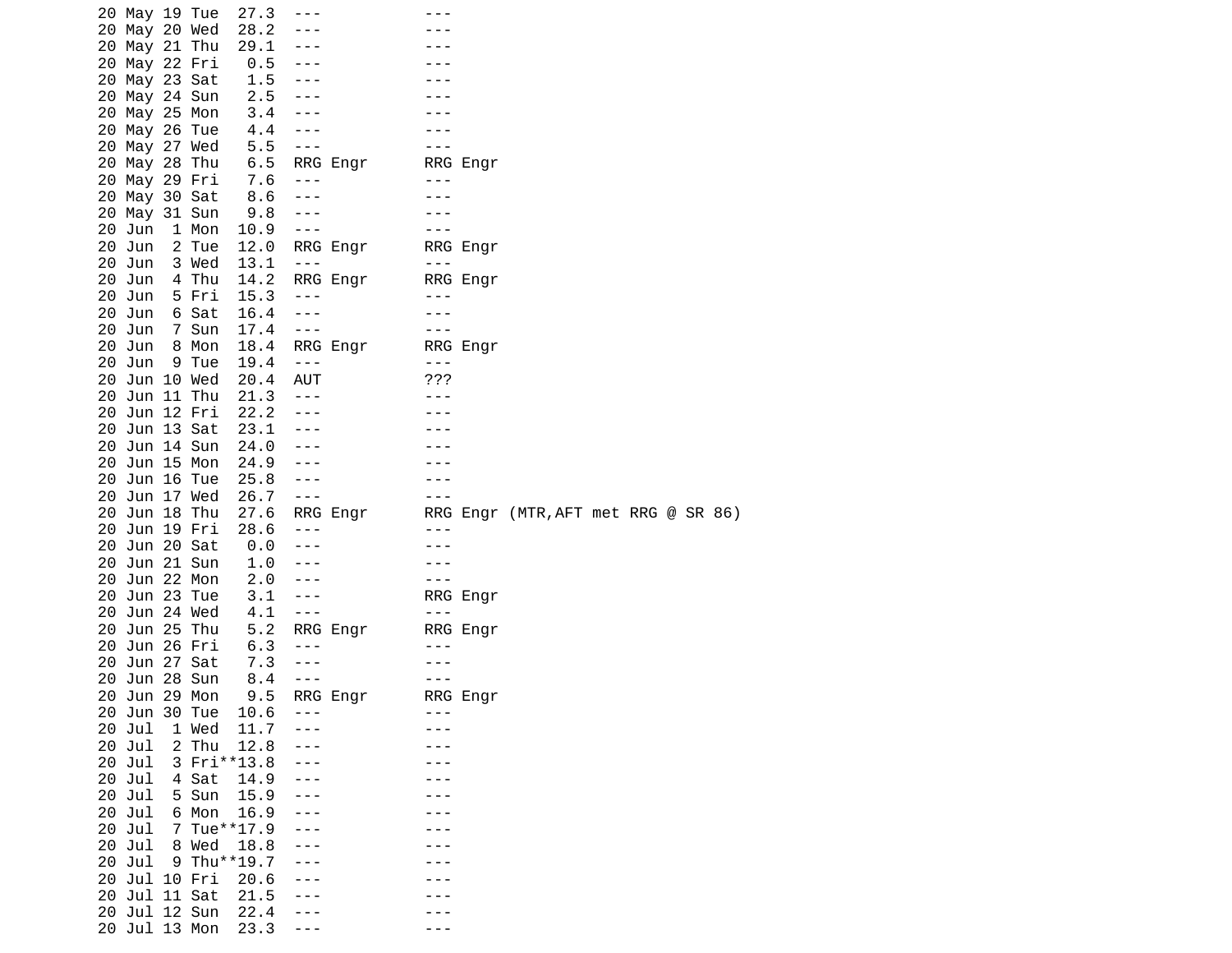| 20 | Jul        | 14                      | Tue | 24.3 |  |  |
|----|------------|-------------------------|-----|------|--|--|
| 20 | Jul        | 15                      | Wed | 25.2 |  |  |
| 20 | Jul        | 16                      | Thu | 26.1 |  |  |
| 20 | Jul        | 17                      | Fri | 27.1 |  |  |
| 20 | Jul        | 18                      | Sat | 28.1 |  |  |
| 20 | Jul        | 19                      | Sun | 29.1 |  |  |
| 20 | Jul        | 20                      | Mon | 0.6  |  |  |
| 20 | Jul        | 21                      | Tue | 1.7  |  |  |
| 20 | Jul        | 22                      | Wed | 2.8  |  |  |
| 20 | Jul        | 23                      | Thu | 3.9  |  |  |
| 20 | Jul        | 24                      | Fri | 5.0  |  |  |
| 20 | Jul        | 25                      | Sat | 6.1  |  |  |
| 20 | Jul        | 26                      | Sun | 7.2  |  |  |
| 20 | Jul        | 27                      | Mon | 8.2  |  |  |
| 20 | Jul        | 28                      | Tue | 9.3  |  |  |
| 20 | Jul        | 29                      | Wed | 10.4 |  |  |
| 20 | Jul        | 30                      | Thu | 11.4 |  |  |
| 20 | Jul        | 31                      | Fri | 12.4 |  |  |
| 20 | Aug        | 1                       | Sat | 13.4 |  |  |
| 20 |            | $\overline{\mathbf{c}}$ | Sun | 14.4 |  |  |
| 20 | Aug<br>Aug | 3                       | Mon | 15.4 |  |  |
| 20 |            | 4                       | Tue | 16.3 |  |  |
| 20 | Aug        | 5                       | Wed | 17.3 |  |  |
| 20 | Aug<br>Aug | 6                       | Thu | 18.2 |  |  |
| 20 | Aug        | 7                       | Fri | 19.1 |  |  |
| 20 |            | 8                       | Sat | 20.0 |  |  |
| 20 | Aug<br>Aug | 9                       | Sun | 20.9 |  |  |
| 20 | Aug        | 10                      | Mon | 21.8 |  |  |
| 20 | Aug        | 11                      | Tue | 22.7 |  |  |
| 20 | Aug        | 12                      | Wed | 23.6 |  |  |
| 20 | Aug        | 13                      | Thu | 24.6 |  |  |
| 20 | Aug        | 14                      | Fri | 25.5 |  |  |
| 20 | Aug        | 15                      | Sat | 26.5 |  |  |
| 20 | Aug        | 16                      | Sun | 27.6 |  |  |
| 20 | Aug        | 17                      | Mon | 28.7 |  |  |
| 20 | Aug        | 18                      | Tue | 0.2  |  |  |
| 20 | Aug        | 19                      | Wed | 1.3  |  |  |
| 20 | Aug        | 20                      | Thu | 2.5  |  |  |
| 20 | Aug        | 21                      | Fri | 3.6  |  |  |
| 20 | Aug        | 22                      | Sat | 4.7  |  |  |
| 20 | Aug        | 23                      | Sun | 5.8  |  |  |
| 20 | Aug        | 24                      | Mon | 6.9  |  |  |
| 20 | Aug        | 25                      | Tue | 8.0  |  |  |
| 20 | Aug        | 26                      | Wed | 9.0  |  |  |
| 20 | Aug        | 27                      | Thu | 10.0 |  |  |
| 20 | Aug        | 28                      | Fri | 11.0 |  |  |
| 20 | Aug        | 29                      | Sat | 12.0 |  |  |
| 20 | Aug        | 30                      | Sun | 13.0 |  |  |
| 20 | Aug        | 31                      | Mon | 13.9 |  |  |
| 20 | Sep        | $\mathbf{1}$            | Tue | 14.8 |  |  |
| 20 | Sep        | 2                       | Wed | 15.8 |  |  |
| 20 | Sep        | 3                       | Thu | 16.7 |  |  |
| 20 | Sep        | 4                       | Fri | 17.6 |  |  |
| 20 | Sep        | 5                       | Sat | 18.5 |  |  |
| 20 | Sep        | 6                       | Sun | 19.4 |  |  |
| 20 | Sep        | 7                       | Mon | 20.3 |  |  |
|    |            |                         |     |      |  |  |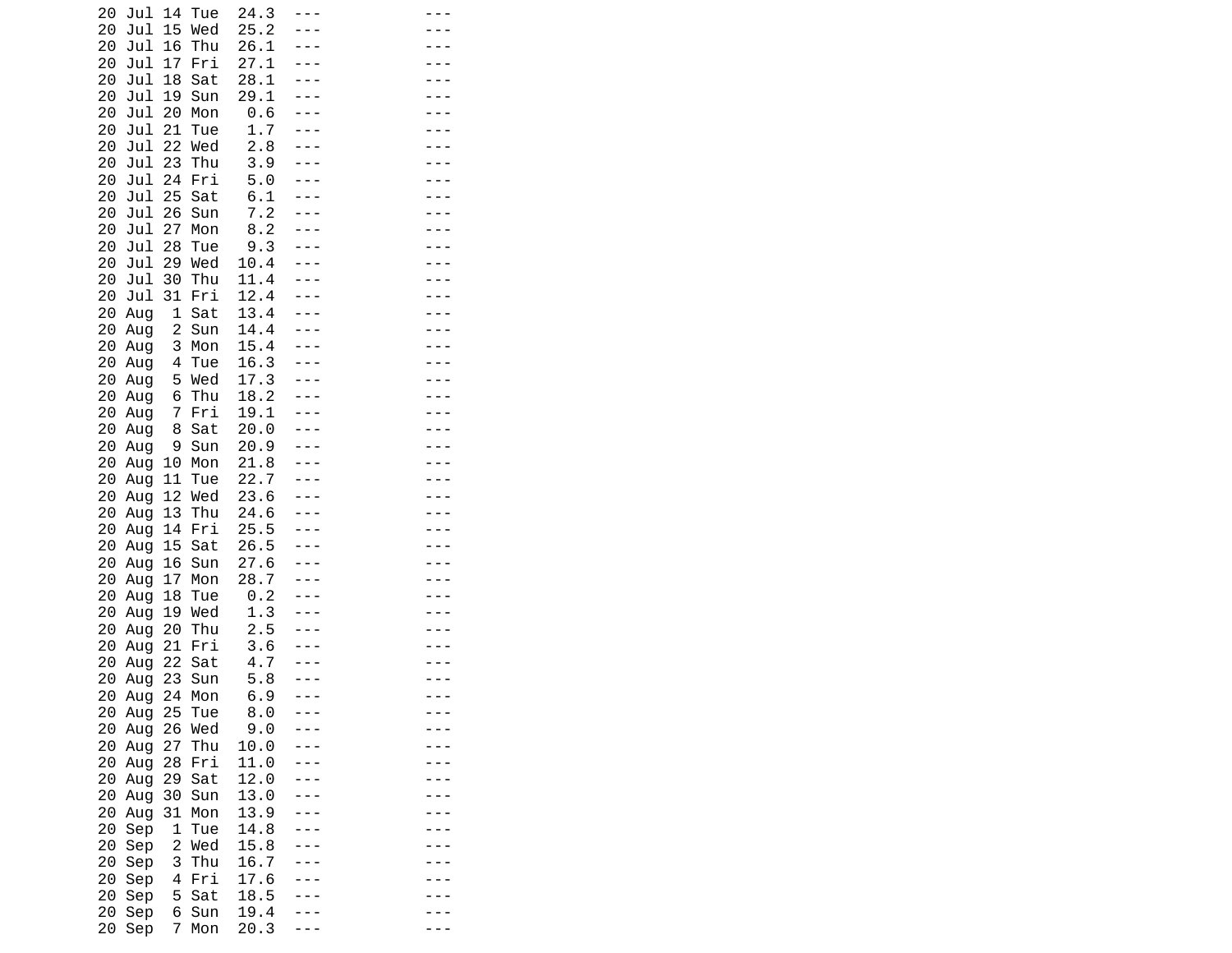| 20 Sep                         |    | 8 Tue  | 21.2       |                    |          |              |          |                 |
|--------------------------------|----|--------|------------|--------------------|----------|--------------|----------|-----------------|
| 20 Sep                         |    | 9 Wed  | 22.1       |                    |          |              |          |                 |
| 20 Sep                         |    | 10 Thu | 23.0       |                    |          |              |          |                 |
| 20 Sep                         |    | 11 Fri | 24.0       |                    |          |              |          |                 |
| 20 Sep                         |    | 12 Sat | 25.0       |                    |          |              |          |                 |
| 20 Sep 13 Sun                  |    |        | 26.0       | $- - -$            |          |              |          |                 |
| 20 Sep 14 Mon                  |    |        | 27.1       |                    |          |              |          | Kitt Peak Phase |
| 20 Sep 15 Tue                  |    |        | 28.2       | $- - -$            |          |              |          |                 |
| 20 Sep                         |    | 16 Wed | 29.4       | ---                |          |              |          |                 |
| 20 Sep                         |    | 17 Thu | 1.0        | $- - -$            |          |              |          |                 |
| 20 Sep 18 Fri                  |    |        | 2.2<br>3.3 | $- - -$<br>$- - -$ |          |              |          |                 |
| 20 Sep 19 Sat                  |    |        | 4.4        |                    |          |              |          |                 |
| 20 Sep 20 Sun                  |    |        | 5.5        | $- - -$<br>$- - -$ |          |              |          |                 |
| 20 Sep 21 Mon                  |    |        | 6.6        | $- - -$            |          |              |          |                 |
| 20 Sep 22 Tue<br>20 Sep 23 Wed |    |        | 7.6        | $- - -$            |          |              |          |                 |
| 20 Sep 24 Thu                  |    |        | 8.6        | $- - -$            |          |              |          |                 |
| 20 Sep 25 Fri                  |    |        | 9.6        | $- - -$            |          |              |          |                 |
| 20 Sep 26 Sat                  |    |        | 10.6       | $- - -$            |          |              |          |                 |
| 20 Sep                         |    | 27 Sun | 11.5       | $- - -$            |          |              |          |                 |
| 20 Sep 28 Mon                  |    |        | 12.4       | $- - -$            |          |              |          |                 |
| 20 Sep 29 Tue                  |    |        | 13.3       |                    |          |              |          |                 |
| 20 Sep 30 Wed                  |    |        | 14.3       |                    |          |              |          |                 |
| 20 Oct                         | 1  | Thu    | 15.2       | $- - -$            |          |              |          |                 |
| 20 Oct                         |    | 2 Fri  | 16.0       | $- - -$            |          |              |          |                 |
| 20 Oct                         |    | 3 Sat  | 16.9       | $- - -$            |          |              |          |                 |
| 20 Oct                         |    | 4 Sun  | 17.8       | $- - -$            |          |              |          |                 |
| 20 Oct                         |    | 5 Mon  | 18.7       |                    | MTR Engr |              | MTR Engr |                 |
| 20 Oct                         |    | 6 Tue  | 19.6       |                    | MTR Engr |              | MTR Engr |                 |
| 20 Oct                         |    | 7 Wed  | 20.5       | $- - -$            |          |              |          |                 |
| 20 Oct                         |    | 8 Thu  | 21.5       | $- - -$            |          |              |          |                 |
| 20 Oct                         |    | 9 Fri  | 22.4       |                    |          |              |          |                 |
| 20<br>Oct                      |    | 10 Sat | 23.4       |                    |          |              |          |                 |
| 20 Oct                         |    | 11 Sun | 24.4       | $- - -$            |          |              |          |                 |
| 20 Oct                         |    | 12 Mon | 25.5       | $- - -$            |          |              |          |                 |
| 20<br>Oct                      | 13 | Tue    | 26.6       | $- - -$            |          |              |          |                 |
| 20<br>Oct                      |    | 14 Wed | 27.8       |                    |          |              |          |                 |
| 20<br>Oct                      |    | 15 Thu | 28.9       |                    |          |              |          |                 |
| 20 Oct                         |    | 16 Fri | 0.6        |                    |          |              |          |                 |
| 20<br>Oct                      |    | 17 Sat | 1.8        |                    |          |              |          |                 |
| Oct<br>20                      |    | 18 Sun | 2.9        |                    |          |              |          |                 |
| 0ct<br>20                      |    | 19 Mon | 4.0        |                    | MTR Engr |              | MTR Engr |                 |
| 20 Oct 20 Tue                  |    |        | 5.1        |                    |          |              | --- Bok  |                 |
| 20 Oct 21 Wed                  |    |        | 6.1        |                    |          |              | Bok      |                 |
| 20 Oct 22 Thu                  |    |        | 7.1        | $- - -$            |          |              |          |                 |
| 20 Oct 23 Fri                  |    |        | 8.1        |                    | MTR Engr | MTR          | Engr     |                 |
| 20 Oct                         |    | 24 Sat | 9.1        | ---                |          |              |          |                 |
| 20 Oct                         |    | 25 Sun | 10.0       | - - -              |          |              |          |                 |
| 20 Oct                         |    | 26 Mon | 10.9       | - - -              |          |              |          |                 |
| 20 Oct                         | 27 | Tue    | 11.8       | $- - -$            |          |              |          |                 |
| 20<br>Oct                      |    | 28 Wed | 12.7       | <b>AUT</b>         |          | MTR, AFT-e   |          |                 |
| Oct<br>20                      |    | 29 Thu | 13.6       | AUT                |          | MTR-e, THB-r |          |                 |
| 20 Oct 30 Fri                  |    |        | 14.5       | AUT                |          | THB-r        |          |                 |
| 20 Oct                         |    | 31 Sat | 15.4       |                    |          |              |          |                 |
| 20<br>Nov                      |    | 1 Sun  | 16.3       |                    |          |              |          |                 |
| 20 Nov                         |    | 2 Mon  | 17.2       | AUT                |          | AFT-d, THB-r |          |                 |

1 Restart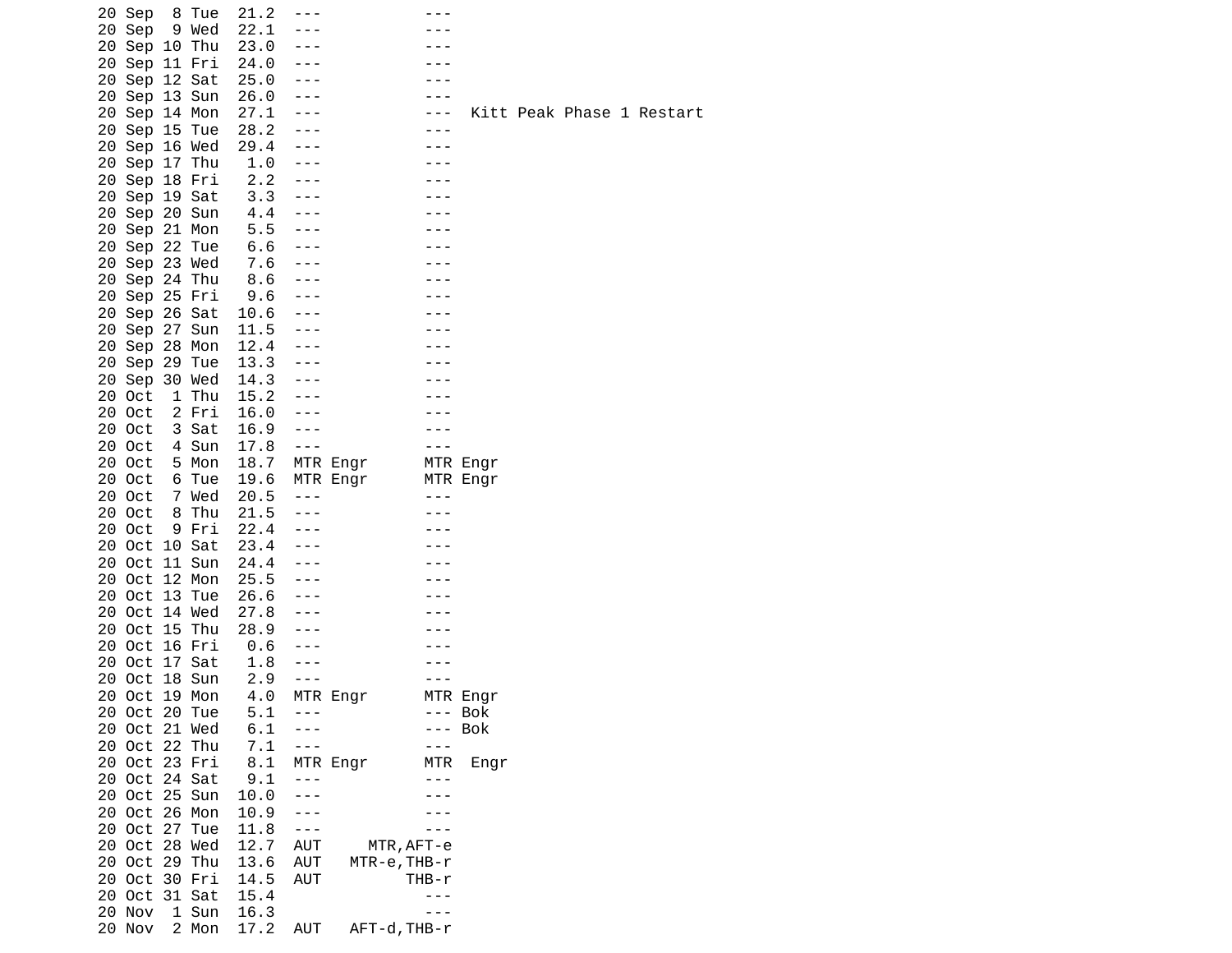| 20 Nov | 3 Tue                 | 18.1<br>AUT             |                    | THB-r                                                                                                                                                                                                                                                                                                                                                                                                       |
|--------|-----------------------|-------------------------|--------------------|-------------------------------------------------------------------------------------------------------------------------------------------------------------------------------------------------------------------------------------------------------------------------------------------------------------------------------------------------------------------------------------------------------------|
| 20 Nov | 4 Wed                 | AUT<br>19.0             | AFT-d,MTR-r        |                                                                                                                                                                                                                                                                                                                                                                                                             |
| 20 Nov | 5 Thu                 | AUT<br>19.9             |                    | MTR-r                                                                                                                                                                                                                                                                                                                                                                                                       |
| 20 Nov | 6 Fri                 | 20.9                    | RAM-d, e           | RAM-d, e                                                                                                                                                                                                                                                                                                                                                                                                    |
| 20 Nov | 7 Sat                 | 21.9<br>$- - -$         |                    | $- - -$                                                                                                                                                                                                                                                                                                                                                                                                     |
| 20 Nov | 8 Sun                 | 22.9<br>$- - -$         |                    | $- - -$                                                                                                                                                                                                                                                                                                                                                                                                     |
| 20 Nov | 9 Mon                 | 24.0                    |                    | AFT, JVS-d, e AFT, JVS-d, e RAM-r                                                                                                                                                                                                                                                                                                                                                                           |
|        | 20 Nov 10 Tue         | 25.0<br><b>AUT</b>      | MTR-e, JVS-r       |                                                                                                                                                                                                                                                                                                                                                                                                             |
|        | 20 Nov 11 Wed         | 26.2<br>AUT             |                    | MJB-d,e,JVS-r                                                                                                                                                                                                                                                                                                                                                                                               |
|        | 20 Nov 12 Thu         | 27.3<br>AUT             |                    | JVS-r                                                                                                                                                                                                                                                                                                                                                                                                       |
|        | 20 Nov 13 Fri         | 28.5<br>AUT             | MTR-d,AFT-r        |                                                                                                                                                                                                                                                                                                                                                                                                             |
|        | 20 Nov 14 Sat         | 0.1<br>AUT              | RAM-e,AFT-r        |                                                                                                                                                                                                                                                                                                                                                                                                             |
|        | 20 Nov 15 Sun         | 1.3<br>AUT              |                    | AFT-r, THB-m                                                                                                                                                                                                                                                                                                                                                                                                |
|        | 20 Nov 16 Mon         | 2.4<br>AUT              |                    | JVS-d, MJB-r                                                                                                                                                                                                                                                                                                                                                                                                |
|        | 20 Nov 17 Tue         | 3.5<br>AUT              |                    | MJB-r, THB-m                                                                                                                                                                                                                                                                                                                                                                                                |
|        | 20 Nov 18 Wed         | 4.5<br>AUT              | JVS-d,MJB-r        |                                                                                                                                                                                                                                                                                                                                                                                                             |
|        | 20 Nov 19 Thu         | 5.6<br>AUT              |                    | RAM-r, THB-m                                                                                                                                                                                                                                                                                                                                                                                                |
|        | 20 Nov 20 Fri         | 6.5                     | AUT MTR-d, e RAM-r |                                                                                                                                                                                                                                                                                                                                                                                                             |
|        | 20 Nov 21 Sat         | 7.5<br>AUT              |                    | MTR-r                                                                                                                                                                                                                                                                                                                                                                                                       |
|        | 20 Nov 22 Sun         | 8.4<br>AUT              |                    | MTR-r                                                                                                                                                                                                                                                                                                                                                                                                       |
|        | 20 Nov 23 Mon         | 9.3<br>AUT              | RAM-d, THB-r       |                                                                                                                                                                                                                                                                                                                                                                                                             |
|        | 20 Nov 24 Tue         | 10.2<br>AUT             |                    | THB-r                                                                                                                                                                                                                                                                                                                                                                                                       |
|        | 20 Nov 25 Wed         | 11.1<br>AUT             | AFT-e, THB-r       |                                                                                                                                                                                                                                                                                                                                                                                                             |
|        | 20 Nov 26 Thu         | 12.0<br>$\sim$ $ \sim$  |                    | $777 - S$                                                                                                                                                                                                                                                                                                                                                                                                   |
|        | 20 Nov 27 Fri         | 12.9<br>$  -$           |                    | --- JVS-s                                                                                                                                                                                                                                                                                                                                                                                                   |
|        | 20 Nov 28 Sat         | 13.8<br>$\sim$ $ \sim$  |                    | $---$ JVS-s                                                                                                                                                                                                                                                                                                                                                                                                 |
|        | 20 Nov 29 Sun         | 14.7<br>$\sim$ $ \sim$  |                    | $---$ JVS-S                                                                                                                                                                                                                                                                                                                                                                                                 |
|        | 20 Nov 30 Mon         | 15.6<br>$\sim$ $ \sim$  |                    | $--$ JVS-s                                                                                                                                                                                                                                                                                                                                                                                                  |
| 20 Dec | 1 Tue                 | AUT<br>16.5             |                    | MTR-r                                                                                                                                                                                                                                                                                                                                                                                                       |
| 20 Dec | 2 Wed                 | 17.5<br>AUT             |                    | MTR-de, THB-r                                                                                                                                                                                                                                                                                                                                                                                               |
| 20 Dec | 3 Thu                 | 18.4<br>AUT             |                    | THB-r RAM-s                                                                                                                                                                                                                                                                                                                                                                                                 |
| 20 Dec | 4 Fri                 | 19.4<br>AUT             |                    | THB-r RAM-d HG<br>Bok 90Prime                                                                                                                                                                                                                                                                                                                                                                               |
| 20 Dec | 5 Sat                 | 20.4<br>AUT             |                    | THB-r RAM-s HG<br>Bok 90Prime                                                                                                                                                                                                                                                                                                                                                                               |
| 20 Dec | 6 Sun                 | 21.4<br>AUT             |                    | THB-r AFT-s HG<br>Bok 90Prime                                                                                                                                                                                                                                                                                                                                                                               |
| 20 Dec | 7 Mon                 | 22.4<br>AUT             |                    | MTR-r AFT-d HG<br>Bok 90Prime                                                                                                                                                                                                                                                                                                                                                                               |
| 20 Dec | 8 Tue                 | 23.5<br>AUT             |                    | MTR-r AFT-s HG<br>Bok 90Prime                                                                                                                                                                                                                                                                                                                                                                               |
| 20 Dec | 9 Wed                 | 24.6<br>AUT             |                    | MTR-r AFT-d JVS, AGR-r Bok 90Prime                                                                                                                                                                                                                                                                                                                                                                          |
|        | 20 Dec 10 Thu         | 25.7<br>AUT             |                    | JVS, AGR-r Bok 90Prime<br>MTR-r                                                                                                                                                                                                                                                                                                                                                                             |
|        | 20 Dec 11 Fri         | 26.9<br>AUT             |                    | MTR-r JVS-d JVS, HG-r<br>Bok 90Prime                                                                                                                                                                                                                                                                                                                                                                        |
|        | 20 Dec 12 Sat ** 28.0 | AUT                     |                    | JVS, HG-r Bok 90Prime<br>MJB-r                                                                                                                                                                                                                                                                                                                                                                              |
|        | 20 Dec 13 Sun         | 29.1<br>AUT             |                    | MJB-r<br>JVS, HG-r Bok 90Prime                                                                                                                                                                                                                                                                                                                                                                              |
|        |                       | 20 Dec 14 Mon 0.7 AUT   |                    | MJB-r JVS-d(b4 driving home)                                                                                                                                                                                                                                                                                                                                                                                |
|        | 20 Dec 15 Tue         | 1.8 AUT                 |                    | MJB-r MTR-s                                                                                                                                                                                                                                                                                                                                                                                                 |
|        |                       | 20 Dec 16 Wed** 2.9 AUT |                    | AFT-r MTR-de                                                                                                                                                                                                                                                                                                                                                                                                |
|        | 20 Dec 17 Thu         | 3.9 AUT                 |                    | AFT-r MTR-s                                                                                                                                                                                                                                                                                                                                                                                                 |
|        | 20 Dec 18 Fri         | 4.9<br>AUT              |                    | [V06]<br>AFT-r MTR-de                                                                                                                                                                                                                                                                                                                                                                                       |
|        | 20 Dec 19 Sat         | 5.8<br><b>AUT</b>       |                    | AFT-r MJB-s<br>[V06]                                                                                                                                                                                                                                                                                                                                                                                        |
|        | 20 Dec 20 Sun         | 6.8<br>AUT              |                    | AFT-r MJB-s<br>[V06]                                                                                                                                                                                                                                                                                                                                                                                        |
|        | 20 Dec 21 Mon** 7.7   | AUT                     |                    | RAM-r MJB-d<br>[V06]                                                                                                                                                                                                                                                                                                                                                                                        |
|        | 20 Dec 22 Tue         | 8.6                     | AUT AFT-de         | RAM-r JVS-s+Bok SCC [V06]                                                                                                                                                                                                                                                                                                                                                                                   |
|        | 20 Dec 23 Wed         | 9.5<br>AUT              |                    | RAM-r JVS-d+Bok SCC                                                                                                                                                                                                                                                                                                                                                                                         |
|        | 20 Dec 24 Thu         | AUT<br>10.3             |                    | RAM-r JVS-s+Bok SCC                                                                                                                                                                                                                                                                                                                                                                                         |
|        | 20 Dec 25 Fri         | AUT<br>11.2             |                    | RAM-r JVS-s+Bok SCC                                                                                                                                                                                                                                                                                                                                                                                         |
|        | 20 Dec 26 Sat ** 12.1 | $\perp$ $\perp$ $\perp$ |                    | AFT Bok SCC<br>$\frac{1}{2} \frac{1}{2} \frac{1}{2} \frac{1}{2} \frac{1}{2} \frac{1}{2} \frac{1}{2} \frac{1}{2} \frac{1}{2} \frac{1}{2} \frac{1}{2} \frac{1}{2} \frac{1}{2} \frac{1}{2} \frac{1}{2} \frac{1}{2} \frac{1}{2} \frac{1}{2} \frac{1}{2} \frac{1}{2} \frac{1}{2} \frac{1}{2} \frac{1}{2} \frac{1}{2} \frac{1}{2} \frac{1}{2} \frac{1}{2} \frac{1}{2} \frac{1}{2} \frac{1}{2} \frac{1}{2} \frac{$ |
|        | 20 Dec 27 Sun         | 13.0<br>$- - -$         |                    | AFT Bok SCC<br>$- - -$                                                                                                                                                                                                                                                                                                                                                                                      |
|        | 20 Dec 28 Mon 14.0    | $  -$                   |                    | AFT Bok SCC<br>$- - -$                                                                                                                                                                                                                                                                                                                                                                                      |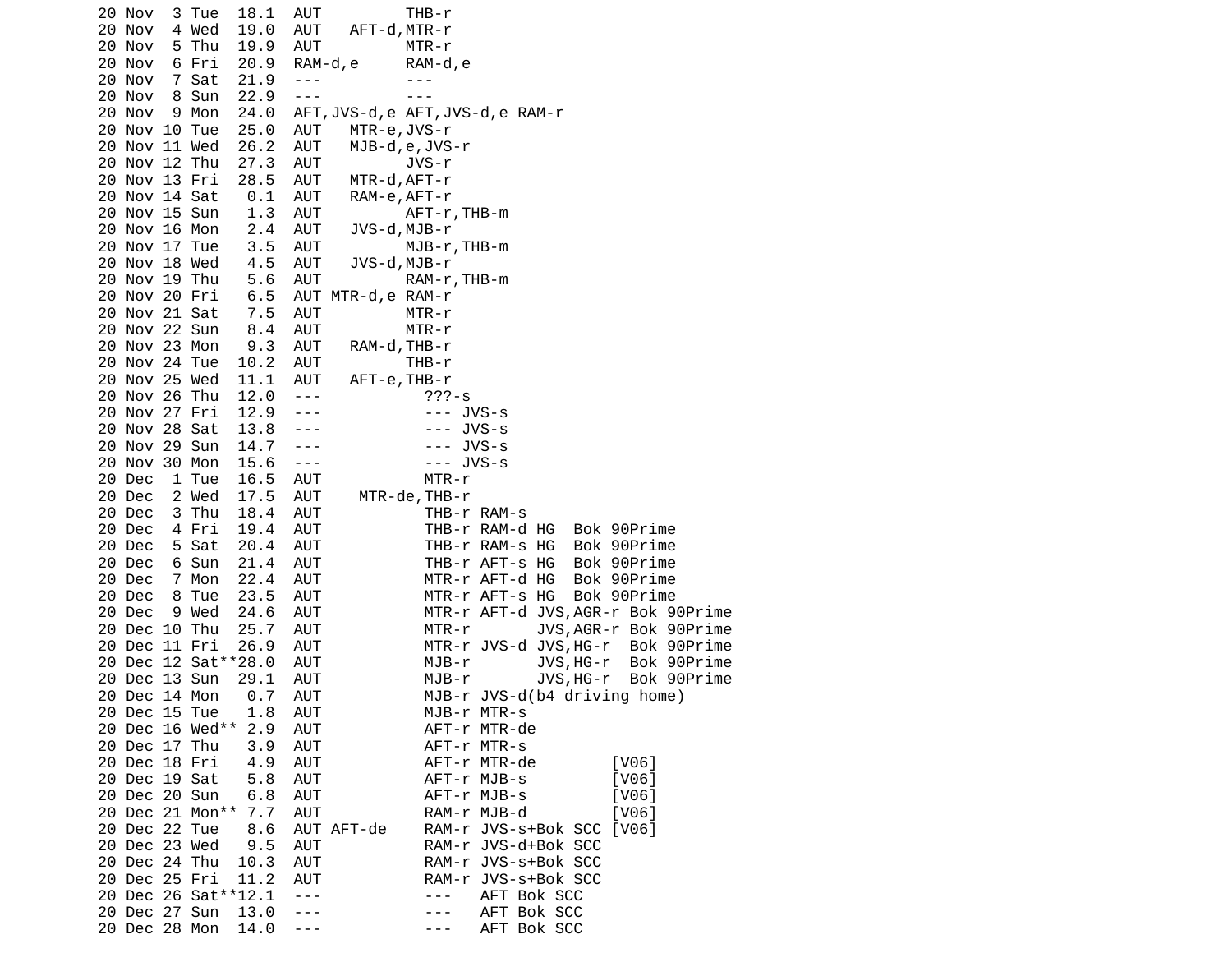|        | 20 Dec 29 Tue                  | 14.9                                      | $- - -$                  |        | AFT Bok SCC<br>- - -                                            |
|--------|--------------------------------|-------------------------------------------|--------------------------|--------|-----------------------------------------------------------------|
|        | 20 Dec 30 Wed                  | 15.9                                      | $- - -$                  |        | AFT Bok SCC<br>- - -                                            |
|        |                                | 20 Dec 31 Thu**16.9                       | $\sim$ $\sim$ $\sim$     |        | RAM Bok SCC<br>---                                              |
| 21 Jan |                                | 1 Fri**17.9                               | <b>AUT</b>               | MTR-ed | THB-r RAM Bok SCC 1.8 lightcurves of Apophis thru? P=30.4h      |
| 21 Jan |                                | 2 Sat<br>18.9                             | AUT                      |        | THB-r RAM Bok SCC                                               |
| 21 Jan |                                | 3 Sun<br>19.9                             | <b>AUT</b>               |        | THB-r RAM Bok SCC                                               |
| 21 Jan |                                | 4 Mon**21.0                               | AUT                      | AFT-ed | THB-r                                                           |
| 21 Jan |                                | 5 Tue**22.1                               | AUT                      |        | MJB-r JVS-s                                                     |
| 21 Jan |                                | 6 Wed<br>23.1                             | <b>AUT</b>               |        | MJB-r JVS-d                                                     |
| 21 Jan |                                | 7 Thu<br>24.2                             | AUT                      |        | MJB-r JVS-s 1.8m Apophis                                        |
| 21 Jan |                                | 8 Fri<br>25.3                             | <b>AUT</b>               |        | MJB-r JVS-d 1.8m Apophis                                        |
| 21 Jan |                                | 9 Sat**26.4                               | AUT                      |        | MTR-r JVS-s 1.8m Apophis                                        |
|        | 21 Jan 10 Sun                  | 27.5                                      | AUT                      |        | MTR-r JVS-s 1.8m Apophis                                        |
|        | 21 Jan 11 Mon                  | 28.6                                      | AUT                      |        | MTR-r JVS-d 1.8m Apophis                                        |
|        | 21 Jan 12 Tue                  | 0.1                                       | AUT                      |        | MTR-r RAM-s 1.8m Apophis                                        |
|        |                                | 21 Jan 13 Wed** 1.2                       | AUT                      |        | AFT-r RAM-d 1.8m Apophis 1.8-m elevator inspection              |
|        | 21 Jan 14 Thu                  | 2.2                                       | AUT                      |        | AFT-r RAM-s 1.8m Apophis                                        |
|        | 21 Jan 15 Fri                  | 3.2                                       | <b>AUT</b>               |        | AFT-r RAM-d                                                     |
|        |                                | 21 Jan 16 Sat** 4.1                       | AUT                      |        | THB-r RAM-s                                                     |
|        | 21 Jan 17 Sun                  | 5.1                                       | <b>AUT</b>               |        | THB-r RAM-s                                                     |
|        | 21 Jan 18 Mon                  | 6.0                                       | AUT                      |        | THB-r MJB-d                                                     |
|        |                                | 21 Jan 19 Tue** 6.9                       | AUT                      |        | RAM-r MJB-s<br>HG Bok 90Prime                                   |
|        | 21 Jan 20 Wed                  | 7.8                                       | AUT                      |        | RAM-r MJB-d<br>HG Bok 90Prime                                   |
|        | 21 Jan 21 Thu                  | 8.7                                       | AUT                      |        | RAM-r MJB-s<br>HG Bok 90Prime                                   |
|        |                                | 21 Jan 22 Fri** 9.5                       | AUT                      |        | 0.9m Lightcurves of Apophis thru Apr 12, P=30.4h<br>JVS-r MJB-d |
|        | 21 Jan 23 Sat                  | 10.4                                      | AUT                      |        | JVS-r MJB-s                                                     |
|        | 21 Jan 24 Sun                  | 11.4                                      | <b>AUT</b>               |        | JVS-r MJB-s                                                     |
|        |                                | 21 Jan 25 Mon**12.3                       | $- - -$                  |        |                                                                 |
|        | 21 Jan 26 Tue                  | 13.3                                      | $- - -$                  |        |                                                                 |
|        | 21 Jan 27 Wed                  | 14.3                                      | $- - -$                  |        |                                                                 |
|        |                                | 21 Jan 28 Thu**15.3                       | $- - -$                  | MTR-e  | RAM Bok SCC<br>Check 1.8-m dome<br>---                          |
|        | 21 Jan 29 Fri                  | 16.3                                      | $- - -$                  |        | RAM Bok SCC<br>$- - -$                                          |
|        | 21 Jan 30 Sat                  | 17.4                                      | $- - -$                  |        | RAM Bok SCC Mtn internet & phones out<br>$- - -$                |
|        |                                | 21 Jan 31 Sun**18.5                       | $- - -$                  |        | RAM Bok SCC<br>---                                              |
| 21 Feb |                                | 1 Mon<br>19.5                             | $  -$                    |        | RAM Bok SCC<br>---                                              |
| 21 Feb |                                | 2 Tue<br>20.6                             | AUT                      | AFT-de | $JVS-S$<br>$- - -$                                              |
| 21 Feb |                                | 3 Wed**21.7                               | <b>AUT</b>               | JVS-de | THB-r 691 Apophis lightcurves @ feasible night                  |
| 21 Feb |                                | 22.8<br>4 Thu                             | <b>AUT</b>               |        | THB-r JVS-s Apophis astrometry 1x per observer                  |
| 21 Feb |                                | 5 Fri**23.8                               | AUT                      |        | THB-r JVS-de                                                    |
| 21 Feb |                                | 6 Sat ** 24.9                             | AUT                      |        | MTR-r JVS-s                                                     |
| 21 Feb |                                | 7 Sun<br>26.0                             | <b>AUT</b>               |        | MTR-r JVS-s                                                     |
| 21 Feb |                                | 8 Mon<br>27.0                             | <b>AUT</b>               |        | MTR-r JVS-d                                                     |
|        |                                | 21 Feb 9 Tue**28.0                        | AUT                      |        | AFT-r RAM-s HG Bok 90P[Grier]                                   |
|        |                                | 21 Feb 10 Wed 29.0<br>21 Feb 11 Thu** 0.5 | <b>AUT</b>               | RAM-de | HG Bok 90P[Grier]<br>AFT-r                                      |
|        |                                | 21 Feb 12 Fri** 1.5                       | <b>AUT</b>               | AFT-de | HG Bok 90P[Grier]<br>THB, AFT-r                                 |
|        |                                |                                           | <b>AUT</b>               |        | MJB-r RAM-d HG Bok 90P<br>$- - -$                               |
|        | 21 Feb 13 Sat                  | 2.4                                       | $\sim$ $ \sim$           | RAM-de | HG Bok 90P                                                      |
|        | 21 Feb 14 Sun<br>21 Feb 15 Mon | 3.4                                       | $\sim$ $ \sim$           |        | HG Bok 90P<br>$- - -$                                           |
|        |                                | 4.3                                       | <b>AUT</b>               | RAM-de | MJB, JVS-r<br>HG Bok 90P                                        |
|        | 21 Feb 17 Wed                  | 21 Feb 16 Tue** 5.2<br>6.1                | <b>AUT</b><br><b>AUT</b> |        | JVS-r RAM-s<br>JVS-r MJB-d                                      |
|        | 21 Feb 18 Thu                  | 7.0                                       | <b>AUT</b>               |        | JVS-r MJB-s                                                     |
|        | 21 Feb 19 Fri                  | 7.9                                       | AUT                      |        | JVS-r MJB-d                                                     |
|        |                                | 21 Feb 20 Sat** 8.8                       | AUT                      |        | THB-r MJB-s                                                     |
|        | 21 Feb 21 Sun                  | 9.7                                       | <b>AUT</b>               |        | THB-r MJB-s                                                     |
|        |                                | 21 Feb 22 Mon**10.6                       | <b>AUT</b>               | MTR-de | THB-r RAM Bok SCC                                               |
|        |                                |                                           |                          |        |                                                                 |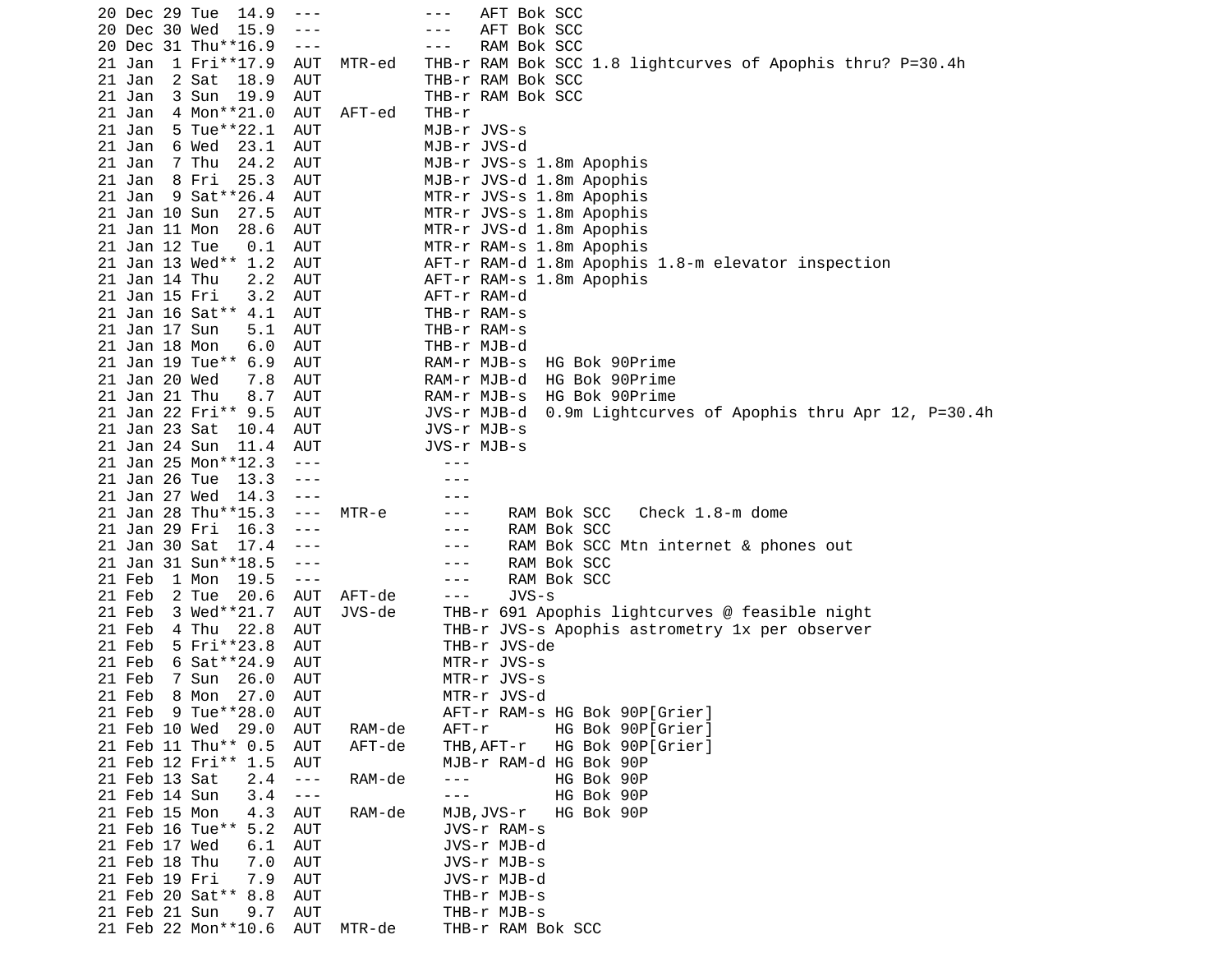|        | 21 Feb 23 Tue<br>11.6  | AUT                         | THB-r RAM Bok SCC                                    |
|--------|------------------------|-----------------------------|------------------------------------------------------|
|        | 12.6<br>21 Feb 24 Wed  | $- - -$                     | RAM Bok SCC<br>- - -                                 |
|        | 21 Feb 25 Thu<br>13.7  | $- - -$                     | RAM Bok SCC<br>- - -                                 |
|        | 21 Feb 26 Fri**14.7    | MTR-de<br>$- - -$           | JVS Bok SCC<br>- - -                                 |
|        | 21 Feb 27 Sat<br>15.8  | $- - -$                     | JVS Bok SCC<br>---                                   |
|        | 21 Feb 28 Sun<br>16.9  | JVS-d<br>$\sim$ $ -$        | JVS Bok SCC<br>$- - -$                               |
| 21 Mar |                        |                             | THB-r JVS Bok SCC                                    |
|        | $1$ Mon $*$ *18.1      | AUT<br>JVS-d?               |                                                      |
| 21 Mar | 2 Tue<br>19.2          | AUT<br>AFT-e                | THB-r                                                |
| 21 Mar | 3 Wed<br>20.3          | <b>AUT</b>                  | THB-r MJB-d                                          |
| 21 Mar | 21.3<br>4 Thu          | AUT                         | THB-r MJB-s                                          |
| 21 Mar | 5 Fri<br>22.4          | <b>AUT</b>                  | THB-r MJB-d                                          |
| 21 Mar | 6 Sat ** 23.5          | AUT                         | JVS-r MJB-s                                          |
| 21 Mar | 24.5<br>7 Sun          | <b>AUT</b>                  | JVS-r MJB-s                                          |
| 21 Mar | 25.5<br>8 Mon          | <b>AUT</b>                  | JVS-r RAM-d                                          |
| 21 Mar | 9 Tue<br>26.5          | AUT                         | JVS-r RAM-s                                          |
|        | 21 Mar 10 Wed<br>27.5  | MTR/AFT-e<br>$\sim$ $ \sim$ | JVS-r MTR-d rm air qual sensor from 0.9m             |
|        | 21 Mar 11 Thu**28.5    | $- - -$                     | RAM-r MTR-s                                          |
|        |                        |                             |                                                      |
|        | 21 Mar 12 Fri<br>29.4  | MTR-de<br>$  -$             | RAM-r 2008 TD2 ToO 4 OREx next week?                 |
|        | 21 Mar 13 Sat<br>0.8   | $- - -$                     | ---                                                  |
|        | 21 Mar 14 Sun<br>1.7   | AUT<br>AFT-de               | RAM-r                                                |
|        | 21 Mar 15 Mon<br>2.7   | AFT-de<br>$\sim$ $ \sim$    |                                                      |
|        | 3.5<br>21 Mar 16 Tue** | $- - -$                     | $- - -$                                              |
|        | 21 Mar 17 Wed<br>4.4   | AUT RAM-de, MTR-eMJB-r      |                                                      |
|        | 21 Mar 18 Thu<br>5.3   | <b>AUT</b>                  | MJB-r RAM-s                                          |
|        | 21 Mar 19 Fri<br>6.2   | AUT RAM-de                  | MJB-r<br>HG Bok 90P                                  |
|        | 21 Mar 20 Sat** 7.1    | AUT                         | MTR-r RAM-s HG Bok 90P                               |
|        | 21 Mar 21 Sun<br>8.0   | <b>AUT</b>                  | MTR-r RAM-s HG Bok 90P                               |
|        | 21 Mar 22 Mon<br>9.0   | AUT MJB, AFT-de             | MTR-r<br>HG Bok 90P                                  |
|        |                        |                             |                                                      |
|        | 21 Mar 23 Tue<br>10.0  | <b>AUT</b>                  | MTR-r MJB-d HG Bok 90P                               |
|        | 21 Mar 24 Wed<br>11.0  | AUT AFT-e                   | MTR-r (AFT: Bok instr change)                        |
|        | 21 Mar 25 Thu**12.0    | $- - -$                     | AFT Bok SCC<br>$- - -$                               |
|        | 21 Mar 26 Fri<br>13.1  | $- - -$                     | AFT Bok SCC<br>$- - -$                               |
|        | 21 Mar 27 Sat<br>14.2  | $- - -$                     | AFT Bok SCC<br>- - -                                 |
|        | 21 Mar 28 Sun<br>15.4  | $- - -$                     | AFT Bok SCC<br>$- - -$                               |
|        | 21 Mar 29 Mon<br>16.5  | $---$ AFT-e                 | AFT Bok SCC<br>$\sim$ $ -$                           |
|        | 17.7<br>21 Mar 30 Tue  | AUT AFT-de                  | THB-r AFT Bok SCC                                    |
|        | 21 Mar 31 Wed**18.8    | AUT AFT-e                   | THB-r                                                |
| 21 Apr | 1 Thu<br>19.9          | AUT                         | THB-r RAM-s                                          |
| 21 Apr | 2 Fri<br>21.0          | AUT                         | THB-r RAM-d                                          |
| 21 Apr | 3 Sat ** 22.0          | AUT                         | AFT-r MTR-s                                          |
|        | 23.1                   | <b>AUT</b>                  |                                                      |
| 21 Apr | 4 Sun                  |                             | AFT-r MTR-s                                          |
| 21 Apr | 24.1<br>5 Mon          | <b>AUT</b>                  | AFT-r MTR-d                                          |
| 21 Apr | 6 Tue 25.0             | AUT                         | AFT-r MTR-s                                          |
| 21 Apr | 7 Wed**26.0            | AUT                         | MTR-r JVS-d                                          |
| 21 Apr | 8 Thu<br>27.0          | AUT                         | MTR-r JVS-s                                          |
|        | 27.9<br>21 Apr 9 Fri   | <b>AUT</b>                  | MTR-r JVS-d HG Bok 90P-Grier                         |
|        | 21 Apr 10 Sat<br>28.8  | <b>AUT</b>                  | MTR-r JVS-s HG Bok 90P-Grier                         |
|        | 21 Apr 11 Sun** 0.2    | <b>AUT</b>                  | JVS-r AFT-s HG Bok 90P-Grier                         |
|        | 21 Apr 12 Mon<br>1.1   | AUT                         | JVS-r AFT-d HG Bok 90P-Grier Apophis lightcurves end |
|        | 21 Apr 13 Tue<br>2.0   | <b>AUT</b>                  | JVS-r AFT-s                                          |
|        | 21 Apr 14 Wed<br>2.9   | AUT                         | JVS-r AFT-d                                          |
|        | 21 Apr 15 Thu<br>3.7   | <b>AUT</b>                  | JVS-r AFT-s                                          |
|        | 21 Apr 16 Fri**<br>4.6 | AUT                         | THB-r MJB-d                                          |
|        |                        |                             |                                                      |
|        | 21 Apr 17 Sat<br>5.5   | <b>AUT</b>                  | THB-r MJB-s                                          |
|        | 21 Apr 18 Sun<br>6.5   | AUT                         | THB-r MJB-s                                          |
|        | 21 Apr 19 Mon<br>7.4   | <b>AUT</b>                  | THB-r JVS-d 1.8-m fire alarm test                    |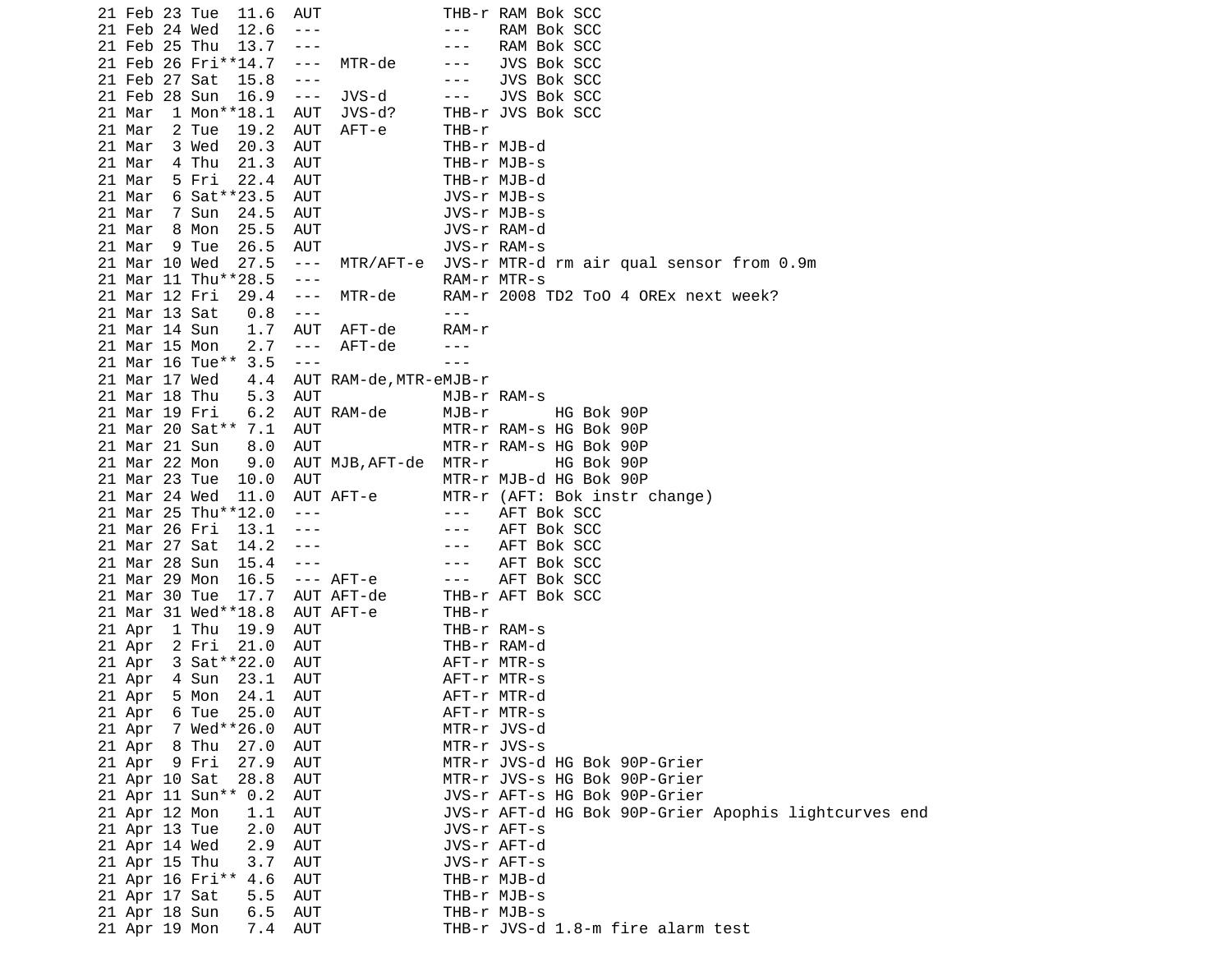| 21 Apr 20 Tue** 8.4   | AUT                          |                                                                                                                                                                                                                                                                                                                                                                                              | MJB-r JVS-s                             |
|-----------------------|------------------------------|----------------------------------------------------------------------------------------------------------------------------------------------------------------------------------------------------------------------------------------------------------------------------------------------------------------------------------------------------------------------------------------------|-----------------------------------------|
| 21 Apr 21 Wed         | 9.4<br>AUT                   |                                                                                                                                                                                                                                                                                                                                                                                              | MJB-r JVS-d                             |
| 21 Apr 22 Thu         | 10.4<br>AUT                  | MJB-r                                                                                                                                                                                                                                                                                                                                                                                        |                                         |
| 21 Apr 23 Fri**11.5   |                              | AUT MTR-e                                                                                                                                                                                                                                                                                                                                                                                    | MJB-r RAM Bok SCC Steward instr change  |
|                       |                              | $- - - -$                                                                                                                                                                                                                                                                                                                                                                                    |                                         |
| 21 Apr 24 Sat         | 12.6<br>$\sim$ $ \sim$       |                                                                                                                                                                                                                                                                                                                                                                                              | RAM Bok SCC                             |
| 21 Apr 25 Sun         | 13.8<br>$\sim$ $\sim$ $\sim$ | $\sim$ $ \sim$                                                                                                                                                                                                                                                                                                                                                                               | RAM Bok SCC                             |
| 21 Apr 26 Mon         | 15.0<br>$\sim$ $ -$          | $- - -$                                                                                                                                                                                                                                                                                                                                                                                      | RAM Bok SCC                             |
| 21 Apr 27 Tue         | 16.1<br>$\sim$ $ \sim$       | $\sim$ $ -$                                                                                                                                                                                                                                                                                                                                                                                  | RAM Bok SCC<br>Joe H. on mtn            |
| 21 Apr 28 Wed         | 17.3                         | --- MTR-e<br>$- - - -$                                                                                                                                                                                                                                                                                                                                                                       | RAM Bok SCC                             |
| 21 Apr 29 Thu**18.4   |                              | AUT AFT-e<br>THB-r                                                                                                                                                                                                                                                                                                                                                                           | Joe & Angelica on mtn                   |
| 21 Apr 30 Fri         | 19.5<br>AUT                  |                                                                                                                                                                                                                                                                                                                                                                                              | THB-r JVS-d<br>Joe H. on mtn            |
| 21 May 1 Sat ** 20.6  | AUT                          |                                                                                                                                                                                                                                                                                                                                                                                              | AFT-r JVS-s                             |
| 21 May 2 Sun          | AUT<br>21.6                  |                                                                                                                                                                                                                                                                                                                                                                                              | AFT-r JVS-s                             |
|                       |                              |                                                                                                                                                                                                                                                                                                                                                                                              |                                         |
| 21 May 3 Mon          | 22.6<br>AUT                  |                                                                                                                                                                                                                                                                                                                                                                                              | AFT-r JVS-d (SOKP roofing)              |
| 21 May 4 Tue          | 23.6<br>AUT                  |                                                                                                                                                                                                                                                                                                                                                                                              | AFT-r JVS-s (SOKP roofing)              |
| 5 Wed**24.6<br>21 May | AUT                          |                                                                                                                                                                                                                                                                                                                                                                                              | MTR-r JVS-d (SOKP roofing)              |
| 6 Thu<br>21 May       | 25.5<br>AUT                  |                                                                                                                                                                                                                                                                                                                                                                                              | MTR-r RAM-s (SOKP roofing)              |
| 21 May 7 Fri          | 26.4<br>AUT                  |                                                                                                                                                                                                                                                                                                                                                                                              | MTR-r RAM-d (SOKP roofing)              |
| 21 May 8 Sat          | 27.3<br>AUT                  |                                                                                                                                                                                                                                                                                                                                                                                              | MTR-r RAM-s                             |
| 21 May 9 Sun**28.2    | AUT                          | <b>JVS</b>                                                                                                                                                                                                                                                                                                                                                                                   | 1st onsite non-Bok observing!!          |
| 21 May 10 Mon         | 29.1<br>AUT                  | <b>JVS</b>                                                                                                                                                                                                                                                                                                                                                                                   |                                         |
| 21 May 11 Tue         | AUT<br>0.5                   | <b>JVS</b>                                                                                                                                                                                                                                                                                                                                                                                   |                                         |
|                       |                              |                                                                                                                                                                                                                                                                                                                                                                                              |                                         |
| 21 May 12 Wed         | 1.3<br>AUT                   | <b>JVS</b>                                                                                                                                                                                                                                                                                                                                                                                   |                                         |
| 21 May 13 Thu** 2.2   | AUT                          |                                                                                                                                                                                                                                                                                                                                                                                              | MJB-r AFT-s                             |
| 21 May 14 Fri** 3.1   | AUT                          |                                                                                                                                                                                                                                                                                                                                                                                              | MJB-r AFT-d HG Bok 90P+Grier            |
| 21 May 15 Sat         | 4.1<br>AUT                   |                                                                                                                                                                                                                                                                                                                                                                                              | MJB-r MTR-s HG Bok 90P+Grier            |
| 21 May 16 Sun         | 5.0<br>AUT                   |                                                                                                                                                                                                                                                                                                                                                                                              | MJB-r MTR-s HG Bok 90P+Grier            |
| 21 May 17 Mon** 5.9   | AUT                          |                                                                                                                                                                                                                                                                                                                                                                                              | RAM-r MTR-d HG Bok 90P                  |
| 21 May 18 Tue         | AUT<br>6.9                   |                                                                                                                                                                                                                                                                                                                                                                                              | RAM-r AFT-s<br>HG Bok 90P               |
| 21 May 19 Wed         | 7.9                          | AUT AFT Engr<br>RAM-r                                                                                                                                                                                                                                                                                                                                                                        | HG Bok 90P                              |
| 21 May 20 Thu         | 8.9<br>AUT                   |                                                                                                                                                                                                                                                                                                                                                                                              | RAM-r MJB-d*                            |
| 21 May 21 Fri**10.0   |                              |                                                                                                                                                                                                                                                                                                                                                                                              |                                         |
|                       | AUT                          |                                                                                                                                                                                                                                                                                                                                                                                              | THB-r MJB-s                             |
| 21 May 22 Sat         | 11.1<br>AUT                  |                                                                                                                                                                                                                                                                                                                                                                                              | THB-r MJB-s                             |
| 21 May 23 Sun         | 12.3<br>$\sim$ $\sim$ $\sim$ | $\frac{1}{2} \frac{1}{2} \frac{1}{2} \frac{1}{2} \frac{1}{2} \frac{1}{2} \frac{1}{2} \frac{1}{2} \frac{1}{2} \frac{1}{2} \frac{1}{2} \frac{1}{2} \frac{1}{2} \frac{1}{2} \frac{1}{2} \frac{1}{2} \frac{1}{2} \frac{1}{2} \frac{1}{2} \frac{1}{2} \frac{1}{2} \frac{1}{2} \frac{1}{2} \frac{1}{2} \frac{1}{2} \frac{1}{2} \frac{1}{2} \frac{1}{2} \frac{1}{2} \frac{1}{2} \frac{1}{2} \frac{$ |                                         |
| 21 May 24 Mon**13.4   |                              | $---$ AFT-e<br>$- - -$                                                                                                                                                                                                                                                                                                                                                                       | AFT Bok SCC<--Steward instr change      |
| 21 May 25 Tue**14.6   | $  -$                        | $\sim$ $ -$                                                                                                                                                                                                                                                                                                                                                                                  | JVS Bok SCC                             |
| 21 May 26 Wed         | 15.7<br>$\sim$ $ \sim$       | $\sim$ $\sim$ $\sim$                                                                                                                                                                                                                                                                                                                                                                         | JVS Bok SCC Bok dome wrk-wind-dependent |
| 21 May 27 Thu         | 16.9                         | --- MTR-e<br>$\sim$ $ -$                                                                                                                                                                                                                                                                                                                                                                     | JVS Bok SCC (Bok dome work?)            |
| 21 May 28 Fri**18.0   | AUT                          |                                                                                                                                                                                                                                                                                                                                                                                              | THB-r JVS Bok SCC (Bok dome work?)      |
| 21 May 29 Sat         | 19.1<br>AUT                  |                                                                                                                                                                                                                                                                                                                                                                                              | THB-r JVS-d+Bok SCC                     |
| 21 May 30 Sun         | 20.2<br>AUT                  |                                                                                                                                                                                                                                                                                                                                                                                              | THB-r JVS Bok SCC                       |
|                       |                              |                                                                                                                                                                                                                                                                                                                                                                                              |                                         |
| 21 May 31 Mon         | 21.2<br>AUT                  |                                                                                                                                                                                                                                                                                                                                                                                              | THB-r JVS-d+Bok SCC                     |
| 1 Tue**22.2<br>21 Jun |                              | RAM<br>AUT AFT-e                                                                                                                                                                                                                                                                                                                                                                             |                                         |
| 21 Jun<br>2 Wed       | 23.1<br><b>AUT</b>           | <b>RAM</b>                                                                                                                                                                                                                                                                                                                                                                                   |                                         |
| 3 Thu<br>21 Jun       | <b>AUT</b><br>24.0           | RAM                                                                                                                                                                                                                                                                                                                                                                                          |                                         |
| 21 Jun<br>4 Fri**24.9 | AUT                          | <b>MTR</b>                                                                                                                                                                                                                                                                                                                                                                                   |                                         |
| 21 Jun<br>5 Sat       | 25.8<br><b>AUT</b>           | <b>MTR</b>                                                                                                                                                                                                                                                                                                                                                                                   |                                         |
| 21 Jun<br>6 Sun       | 26.7<br><b>AUT</b>           | <b>MTR</b>                                                                                                                                                                                                                                                                                                                                                                                   |                                         |
| 21 Jun<br>7 Mon       | 27.6<br><b>AUT</b>           | <b>MTR</b>                                                                                                                                                                                                                                                                                                                                                                                   | HG Bok                                  |
| 8 Tue**28.5<br>21 Jun | <b>AUT</b>                   | <b>AFT</b>                                                                                                                                                                                                                                                                                                                                                                                   | HG+Grier Bok 90P                        |
| 21 Jun<br>9 Wed       | AUT                          | <b>AFT</b>                                                                                                                                                                                                                                                                                                                                                                                   |                                         |
|                       | 29.4                         |                                                                                                                                                                                                                                                                                                                                                                                              | HG+Grier Bok 90P                        |
| 21 Jun 10 Thu         | AUT<br>0.8                   |                                                                                                                                                                                                                                                                                                                                                                                              | AFT-r JVS-s HG+Grier Bok 90P            |
| 21 Jun 11 Fri         | 1.7<br>AUT                   |                                                                                                                                                                                                                                                                                                                                                                                              | AFT-r JVS-s HG Bok 90P                  |
| 21 Jun 12 Sat** 2.6   | AUT                          | <b>JVS</b>                                                                                                                                                                                                                                                                                                                                                                                   | HG Bok 90P                              |
| 21 Jun 13 Sun         | 3.6<br>AUT                   | <b>JVS</b>                                                                                                                                                                                                                                                                                                                                                                                   | HG Bok 90P                              |
| 21 Jun 14 Mon         | 4.5<br>AUT                   | <b>JVS</b>                                                                                                                                                                                                                                                                                                                                                                                   | HG Bok 90P                              |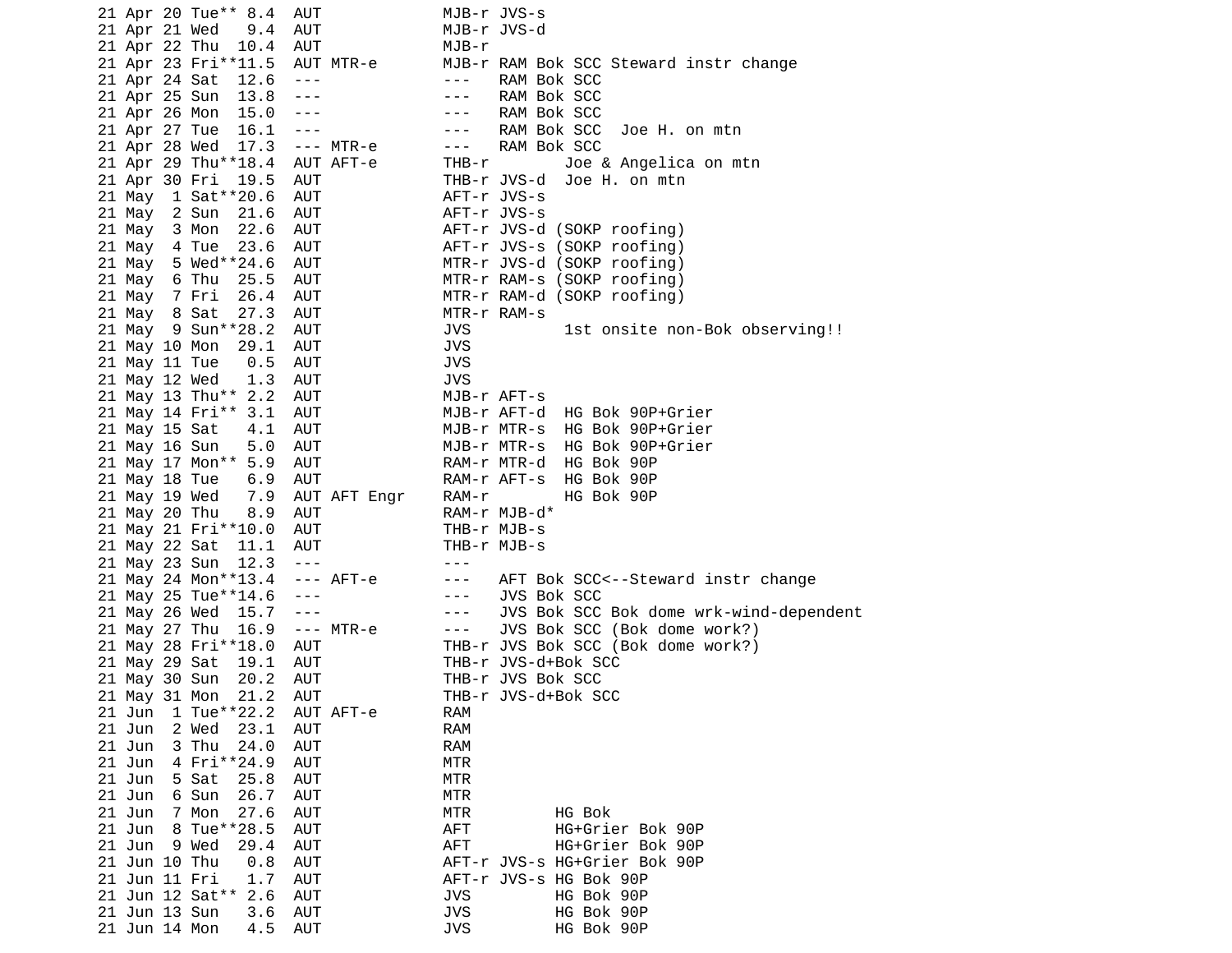| 21 Jun 15 Tue** 5.5       | AUT                     | THB-r MJB-s                                  |
|---------------------------|-------------------------|----------------------------------------------|
| 21 Jun 16 Wed<br>6.5      | AUT                     | THB-r MJB-d                                  |
| 21 Jun 17 Thu<br>7.5      | <b>AUT</b>              | THB-r MJB-s                                  |
| 21 Jun 18 Fri** 8.6       | <b>AUT</b>              | MJB<br>$(MTR-e)$                             |
| 21 Jun 19 Sat<br>9.7      | <b>AUT</b>              | MJB                                          |
| 21 Jun 20 Sun<br>10.8     | <b>AUT</b>              | MJB                                          |
| 21 Jun 21 Mon**11.9       | AUT                     | THB-r                                        |
|                           |                         |                                              |
| 21 Jun 22 Tue**13.1       | $\sim$ $ \sim$<br>MTR-e | RAM Bok SCC Steward->instr change<br>$- - -$ |
| 21 Jun 23 Wed<br>14.2     | $- - -$                 | RAM Bok SCC<br>$- - -$                       |
| 21 Jun 24 Thu<br>15.4     | $- - -$                 | RAM Bok SCC<br>- - -                         |
| 21 Jun 25 Fri<br>16.5     | $--- MTR-e$             | RAM Bok SCC<br>$- - -$                       |
| 21 Jun 26 Sat ** 17.6     | AUT                     | THB-r RAM Bok SCC                            |
| 21 Jun 27 Sun<br>18.6     | <b>AUT</b>              | THB-r RAM Bok SCC                            |
| 21 Jun 28 Mon<br>19.7     | AUT AFT-e               | THB-r AFT-s                                  |
| 21 Jun 29 Tue<br>20.7     | <b>AUT</b>              | THB-r AFT-s                                  |
| 21 Jun 30 Wed**21.6       | AUT                     | JVS                                          |
| $21$ Jul<br>1 Thu<br>22.5 | <b>AUT</b>              | <b>JVS</b>                                   |
| 2 Fri**23.5<br>$21$ Jul   | <b>AUT</b>              | JVS HG Bok 90P                               |
| $21$ Jul<br>3 Sat<br>24.4 | <b>AUT</b>              | JVS HG Bok 90P                               |
| 4 Sun**25.2<br>21 Jul     | <b>AUT</b>              | MTR HG Bok 90P                               |
| 5 Mon**26.1<br>$21$ Jul   | AUT                     | MTR HG+RAM Bok 90P                           |
| $21$ Jul<br>6 Tue<br>27.0 | <b>AUT</b>              | MTR HG+RAM Bok 90P                           |
| $21$ Jul<br>7 Wed<br>27.9 | AUT                     | MTR HG+RAM Bok 90P                           |
| $21$ Jul<br>8 Thu**28.8   | <b>AUT</b>              | RAM HG+Grier Bok 90P                         |
|                           |                         |                                              |
| $21$ Jul<br>9 Fri<br>0.2  | AUT                     | RAM HG+Grier Bok 90P                         |
| 21 Jul 10 Sat<br>1.2      | AUT                     | RAM HG+Grier Bok 90P                         |
| 21 Jul 11 Sun<br>2.2      | <b>AUT</b>              | RAM HG+Grier Bok 90P                         |
| 21 Jul 12 Mon** 3.1       | <b>AUT</b>              | MJB                                          |
| 21 Jul 13 Tue<br>4.1      | <b>AUT</b>              | MJB                                          |
| 21 Jul 14 Wed<br>5.2      | AUT                     | MJB                                          |
| 21 Jul 15 Thu<br>6.2      | <b>AUT</b>              | MJB                                          |
| 21 Jul 16 Fri** 7.3       | $\sim$ $\sim$ $\sim$    |                                              |
| 21 Jul 17 Sat<br>8.3      | $\sim$ $ \sim$          |                                              |
| 21 Jul 18 Sun<br>9.4      | $--- (AFT Engr)$        | ---                                          |
| 21 Jul 19 Mon<br>10.5     | AUT                     | AFT                                          |
| 21 Jul 20 Tue**11.7       | <b>AUT</b>              | <b>AFT</b>                                   |
| 21 Jul 21 Wed<br>12.8     | $- - -$                 |                                              |
| 21 Jul 22 Thu<br>13.9     | $- - -$                 |                                              |
| 21 Jul 23 Fri<br>15.0     | $- - -$                 |                                              |
| 21 Jul 24 Sat<br>16.1     | $- - -$                 |                                              |
| 21 Jul 25 Sun<br>17.1     | $- - -$                 |                                              |
| 21 Jul 26 Mon**18.1       | $--- (MTR-e)$           | JVS                                          |
| 21 Jul 27 Tue<br>19.1     |                         | <b>JVS</b>                                   |
| 21 Jul 28 Wed             |                         |                                              |
| 20.1                      |                         | <b>JVS</b>                                   |
| 21 Jul 29 Thu<br>21.0     |                         | <b>JVS</b>                                   |
| 21 Jul 30 Fri**21.9       |                         | MJB                                          |
| 21 Jul 31 Sat<br>22.8     | - - -                   | MJB                                          |
| 1 Sun<br>23.7<br>21 Aug   | <b>AUT</b>              | <b>MJB</b>                                   |
| 21 Aug<br>2 Mon<br>24.6   | AUT                     | MJB                                          |
| 3 Tue**25.5<br>21 Aug     | <b>AUT</b>              | <b>MTR</b>                                   |
| 21 Aug<br>4 Wed<br>26.4   | AUT<br>$(AFT-e)$        | <b>MTR</b>                                   |
| 5 Thu<br>21 Aug<br>27.3   | <b>AUT</b>              | <b>MTR</b>                                   |
| 6 Fri<br>21 Aug<br>28.3   | <b>AUT</b>              | MTR                                          |
| 7 Sat * * 29.3<br>21 Aug  | <b>AUT</b>              | <b>AFT</b>                                   |
| 21 Aug<br>8 Sun<br>0.7    | <b>AUT</b>              | <b>AFT</b>                                   |
| 21 Aug<br>1.7<br>9 Mon    | AUT                     | <b>AFT</b>                                   |
|                           |                         |                                              |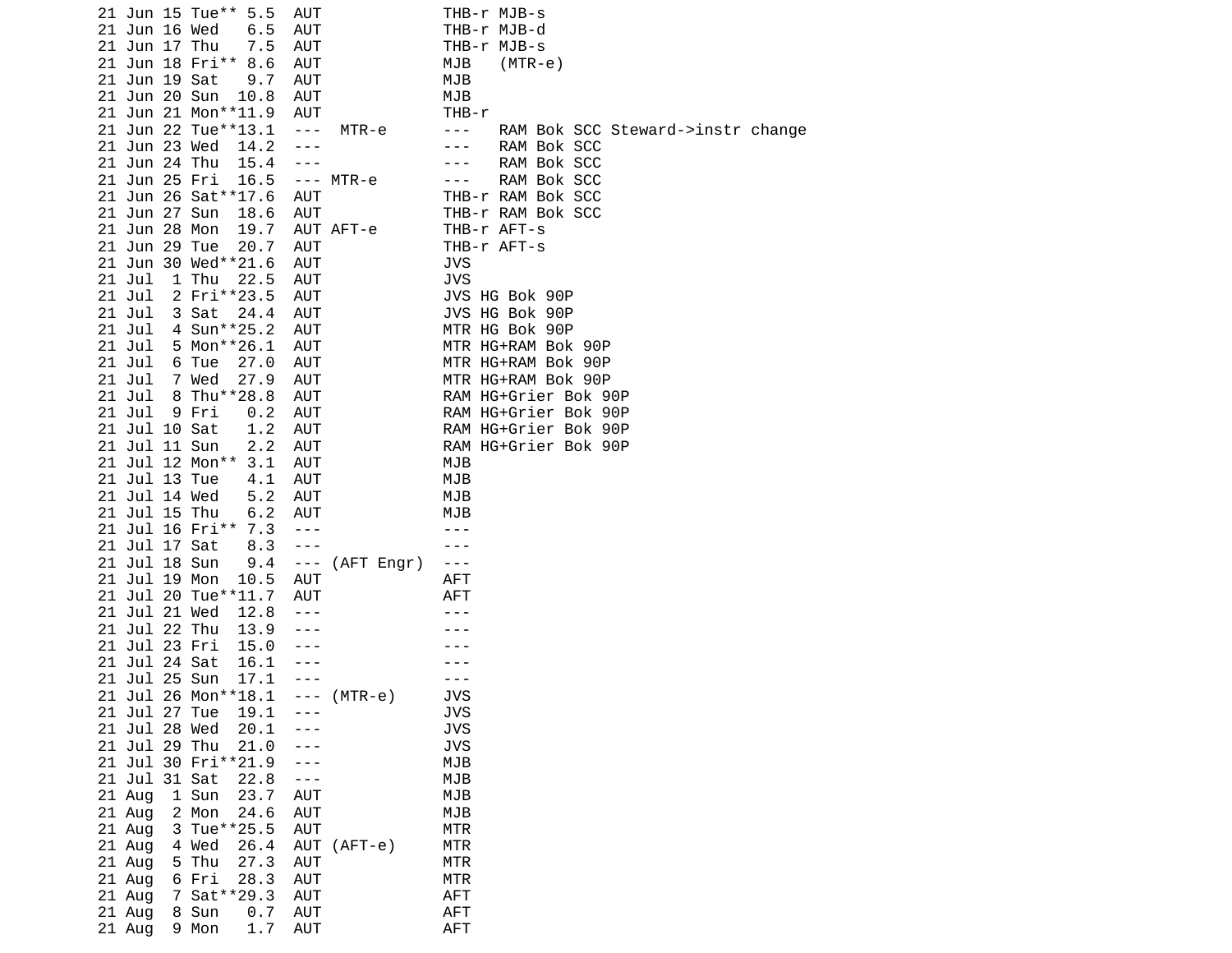| 2.8<br>21 Aug 10 Tue                           | AUT                      |                           | AFT                                  |
|------------------------------------------------|--------------------------|---------------------------|--------------------------------------|
| 21 Aug 11 Wed** 3.8                            | <b>AUT</b>               |                           | <b>JVS</b>                           |
| 21 Aug 12 Thu<br>4.9                           | AUT                      |                           | JVS                                  |
| 6.0<br>21 Aug 13 Fri                           | <b>AUT</b>               |                           | JVS                                  |
| 21 Aug 14 Sat<br>7.0                           | <b>AUT</b>               |                           | JVS                                  |
| 21 Aug 15 Sun** 8.1                            | $\sim$ $ \sim$           |                           | <b>XXX</b>                           |
| 21 Aug 16 Mon                                  | 9.2                      |                           | XXX                                  |
| 21 Aug 17 Tue                                  | 10.3                     |                           | XXX                                  |
| 21 Aug 18 Wed                                  | 11.4                     |                           | XXX                                  |
| 21 Aug 19 Thu 12.4                             | $- - -$                  |                           |                                      |
| 13.5<br>21 Aug 20 Fri                          | $- - -$                  |                           |                                      |
| 21 Aug 21 Sat<br>14.6                          |                          |                           |                                      |
| 15.6<br>21 Aug 22 Sun                          | $\sim$ $\sim$ $\sim$     |                           |                                      |
| 21 Aug 23 Mon**16.6                            | MTR                      | MTR/AFT-e                 | <b>AFT</b>                           |
| 21 Aug 24 Tue**17.6                            | AUT                      |                           | MJB                                  |
| 21 Aug 25 Wed<br>18.5                          | AUT                      |                           | MJB                                  |
| 21 Aug 26 Thu<br>19.5                          | AUT                      |                           | MJB                                  |
| 21 Aug 27 Fri**20.4                            | AUT                      | AFT-e                     | MJB JVS SCC                          |
| 21 Aug 28 Sat**21.3                            | AUT                      |                           | AFT JVS SCC                          |
| 22.2<br>21 Aug 29 Sun                          | <b>AUT</b>               |                           | AFT JVS SCC                          |
| 21 Aug 30 Mon<br>23.0                          | <b>AUT</b>               |                           | AFT JVS SCC                          |
| 21 Aug 31 Tue<br>23.9                          | <b>AUT</b>               |                           | AFT JVS SCC                          |
| 21 Sep<br>1 Wed<br>24.9                        | <b>AUT</b>               |                           | THB-r JVS SCC                        |
| 2 Thu<br>21 Sep<br>25.8                        | AUT                      |                           | THB-r RAM SCC                        |
| 21 Sep<br>3 Fri<br>26.8                        | AUT                      |                           | THB-r RAM SCC                        |
| 21 Sep<br>4 Sat<br>27.8                        | AUT                      |                           | THB-r RAM SCC                        |
| 21 Sep<br>5 Sun<br>28.8                        | <b>AUT</b>               |                           | THB-r RAM SCC                        |
| 0.3<br>21 Sep<br>6 Mon                         | <b>AUT</b>               |                           | THB-r RAM SCC UA holiday             |
| 7 Tue** 1.4<br>21 Sep                          |                          | --- AFT,MTR-e             | MTR                                  |
| 2.4<br>21 Sep<br>8 Wed                         |                          | AUT AFT, MTR-e            | MTR                                  |
| 9 Thu<br>3.5<br>21 Sep                         | <b>AUT</b>               |                           | MTR                                  |
| 4.6<br>21 Sep 10 Fri                           | <b>AUT</b>               |                           | MTR                                  |
| 21 Sep 11 Sat** 5.7                            | AUT                      |                           | JVS                                  |
| 21 Sep 12 Sun<br>6.8                           | <b>AUT</b>               |                           | JVS                                  |
| 21 Sep 13 Mon<br>7.9                           |                          | AUT MJB+CL tour           | JVS                                  |
| 21 Sep 14 Tue** 8.9                            | <b>AUT</b>               |                           | <b>RAM</b>                           |
| 21 Sep 15 Wed<br>10.0                          | AUT                      |                           | <b>RAM</b>                           |
| 21 Sep 16 Thu<br>11.0                          | AUT                      |                           | <b>RAM</b>                           |
| 12.1<br>21 Sep 17 Fri                          | $  -$                    |                           |                                      |
| 13.1<br>21 Sep 18 Sat                          |                          |                           |                                      |
| 14.1<br>21 Sep 19 Sun                          |                          |                           |                                      |
| 15.1<br>21 Sep 20 Mon                          | $- - -$                  |                           |                                      |
| 21 Sep 21 Tue<br>16.0                          | $  -$                    |                           |                                      |
| 21 Sep 22 Wed**17.0                            |                          | $--$ MTR, MJB, AFT-e $--$ |                                      |
| 21 Sep 23 Thu**17.9                            | AUT                      |                           | THB-r MTR-s                          |
| 21 Sep 24 Fri<br>18.8                          | AUT                      |                           | THB-r MTR-d HG+ 90P                  |
| 21 Sep 25 Sat<br>19.7                          | AUT                      |                           | THB-r HG+ 90P                        |
| 21 Sep 26 Sun<br>20.6                          | <b>AUT</b>               |                           | THB-r HG+ 90P                        |
| 21 Sep 27 Mon**21.5                            | AUT                      |                           | JVS                                  |
| 21 Sep 28 Tue<br>22.4<br>21 Sep 29 Wed<br>23.3 | <b>AUT</b><br><b>AUT</b> |                           | <b>JVS</b><br><b>JVS</b>             |
| 21 Sep 30 Thu**24.2                            | <b>AUT</b>               |                           | JVS HG+RAM 90P                       |
| 21 Oct<br>1 Fri<br>25.2                        | <b>AUT</b>               |                           |                                      |
| 21 Oct 2 Sat ** 26.2                           | <b>AUT</b>               |                           | JVS HG+RAM 90P                       |
| 21 Oct<br>3 Sun<br>27.2                        | <b>AUT</b>               |                           | THB-r HG+RAM 90P<br>THB-r HG+RAM 90P |
| 21 Oct<br>4 Mon<br>28.3                        | $\sim$ $ -$              | $(RAM-e)$                 | - - -                                |
|                                                |                          |                           |                                      |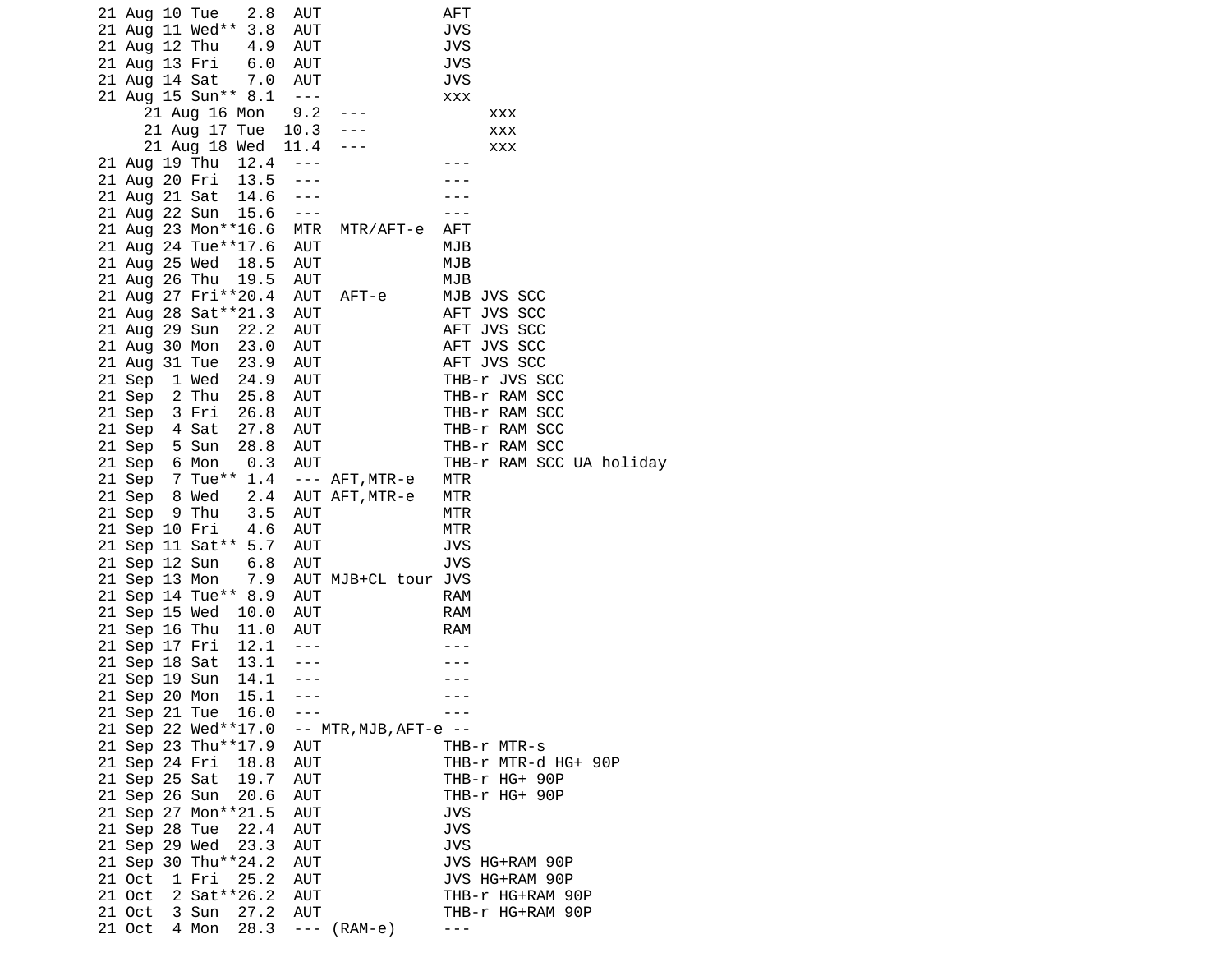| 21 Oct        | 5 Tue | 29.4                  | $- - -$       |             | ---                                   |
|---------------|-------|-----------------------|---------------|-------------|---------------------------------------|
| 21 Oct        |       | 6 Wed** 0.9           | <b>AUT</b>    |             | JVS                                   |
| 21 Oct        | 7 Thu | 2.1                   | <b>AUT</b>    |             | <b>JVS</b>                            |
| 21 Oct        | 8 Fri | 3.2                   | <b>AUT</b>    |             | <b>JVS</b>                            |
| 21 Oct        | 9 Sat | 4.3                   | AUT           |             | <b>JVS</b>                            |
|               |       |                       |               |             |                                       |
|               |       | 21 Oct 10 Sun** 5.4   | <b>AUT</b>    |             | MJB                                   |
| 21 Oct 11 Mon |       | 6.5                   | <b>AUT</b>    |             | MJB                                   |
| 21 Oct 12 Tue |       | 7.6                   | <b>AUT</b>    |             | MJB                                   |
| 21 Oct 13 Wed |       | 8.6                   |               | AUT MTR-e   | MJB RAM SCC                           |
|               |       | 21 Oct 14 Thu** 9.6   | <b>AUT</b>    |             | MTR RAM SCC                           |
| 21 Oct 15 Fri |       | 10.6                  | <b>AUT</b>    |             | MTR RAM SCC                           |
|               |       | 21 Oct 16 Sat ** 11.6 | AUT           |             | MTR AFT SCC                           |
| 21 Oct 17 Sun |       | 12.6                  | $  -$         |             | --- AFT SCC                           |
| 21 Oct 18 Mon |       | 13.5                  |               |             | --- AFT SCC                           |
|               |       |                       |               |             |                                       |
| 21 Oct 19 Tue |       | 14.5                  |               |             | --- AFT SCC                           |
| 21 Oct 20 Wed |       | 15.4                  |               | $---$ AFT-e |                                       |
| 21 Oct 21 Thu |       | 16.3                  | $\frac{1}{2}$ |             |                                       |
|               |       | 21 Oct 22 Fri**17.2   |               | $--- MTR-e$ |                                       |
| 21 Oct 23 Sat |       | 18.1                  | AUT           |             | THB-r                                 |
| 21 Oct 24 Sun |       | 19.0                  | <b>AUT</b>    |             | $THB-r$                               |
| 21 Oct 25 Mon |       | 19.9                  | AUT           |             | MJB                                   |
|               |       | 21 Oct 26 Tue**20.8   | <b>AUT</b>    |             | MJB HG+RAM 90P                        |
| 21 Oct 27 Wed |       | 21.7                  | AUT           |             | MJB HG+RAM 90P                        |
|               |       |                       |               |             |                                       |
| 21 Oct 28 Thu |       | 22.6                  | AUT           |             | MJB HG+RAM 90P                        |
| 21 Oct 29 Fri |       | 23.6                  | <b>AUT</b>    |             | $THB-r$                               |
| 21 Oct 30 Sat |       | 24.5                  | AUT           |             | THB-r MTR-s                           |
| 21 Oct 31 Sun |       | 25.6                  | AUT           |             | MTR                                   |
| 21 Nov        | 1 Mon | 26.6                  | AUT           |             | MTR<br>lightcurves?                   |
| 21 Nov        | 2 Tue | 27.7                  | <b>AUT</b>    |             | MTR                                   |
| 21 Nov        | 3 Wed | 28.9                  | <b>AUT</b>    |             | <b>MTR</b>                            |
| 21 Nov        | 4 Thu | 0.5                   | <b>AUT</b>    |             | <b>AFT</b>                            |
| 21 Nov        | 5 Fri | 1.6                   | <b>AUT</b>    |             | <b>AFT</b>                            |
| 21 Nov        | 6 Sat | 2.8                   | <b>AUT</b>    |             | AFT MPC outage during day             |
| 21 Nov        |       | 3.9                   | <b>AUT</b>    |             | <b>AFT</b>                            |
|               | 7 Sun |                       |               |             |                                       |
| 21 Nov        | 8 Mon | 5.0                   | AUT           |             | <b>JVS</b>                            |
| 21 Nov        | 9 Tue | 6.1                   | AUT           |             | <b>JVS</b><br>2019 XS timing campaign |
| 21 Nov 10 Wed |       | 7.2                   | AUT           |             | <b>JVS</b><br>2019 XS timing campaign |
| 21 Nov 11 Thu |       | 8.2                   | AUT           |             | <b>JVS</b>                            |
| 21 Nov 12 Fri |       | 9.2                   | <b>AUT</b>    |             | <b>JVS</b>                            |
| 21 Nov 13 Sat |       | 10.1                  | AUT           |             | <b>JVS</b>                            |
| 21 Nov 14 Sun |       | 11.1                  | <b>AUT</b>    |             | <b>JVS</b>                            |
| 21 Nov 15 Mon |       | 12.0                  | $- - -$       |             | $- - -$                               |
| 21 Nov 16 Tue |       | 12.9                  |               |             |                                       |
| 21 Nov 17 Wed |       | 13.8                  |               |             |                                       |
|               |       |                       |               |             |                                       |
| 21 Nov 18 Thu |       | 14.7                  |               |             |                                       |
| 21 Nov 19 Fri |       | 15.6                  |               |             |                                       |
| 21 Nov 20 Sat |       | 16.5                  |               |             |                                       |
| 21 Nov 21 Sun |       | 17.4                  |               | $--- MTR-e$ | --- noao --> noirlab                  |
| 21 Nov 22 Mon |       | 18.3                  | AUT           |             | AFT<br>lightcurves?                   |
| 21 Nov 23 Tue |       | 19.2                  | AUT           |             | <b>AFT</b>                            |
| 21 Nov 24 Wed |       | 20.1                  | AUT           |             | AFT<br><b>HG 90P</b>                  |
| 21 Nov 25 Thu |       | 21.0                  | <b>AUT</b>    |             | AFT<br><b>HG 90P</b>                  |
| 21 Nov 26 Fri |       |                       |               |             |                                       |
|               |       | 21.9                  | AUT           |             | THB-r HG 90P                          |
| 21 Nov 27 Sat |       | 22.9                  | AUT           |             | THB-r HG+RAM-s 90P                    |
| 21 Nov 28 Sun |       | 23.9                  | AUT           |             | THB-r RAM 90P SOKP internet outage    |
| 21 Nov 29 Mon |       | 25.0                  | AUT           |             | THB-r RAM 90P                         |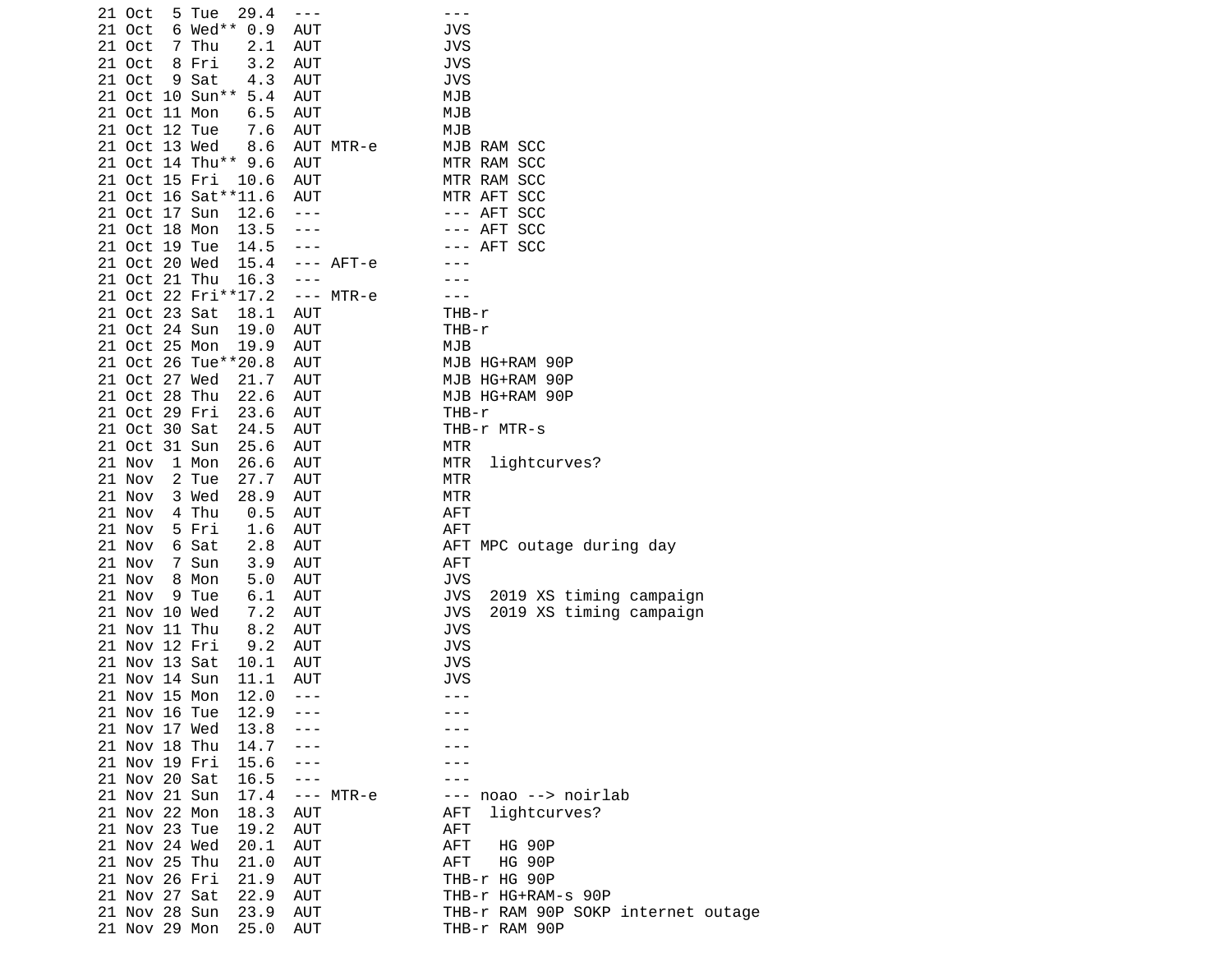| 26.1<br>AUT<br>21 Nov 30 Tue                         | JVS<br>RAM 90P custodian                |
|------------------------------------------------------|-----------------------------------------|
| 21 Dec<br>1 Wed<br>27.2<br>AUT                       | <b>JVS</b><br>RAM 90P                   |
| 21 Dec<br>28.4<br><b>AUT</b><br>2 Thu                | <b>JVS</b>                              |
| 21 Dec<br>3 Fri**29.5<br><b>AUT</b>                  | <b>MTR</b>                              |
| 1.2<br>21 Dec<br><b>AUT</b><br>4 Sat                 | <b>MTR</b>                              |
| 5 Sun<br>2.3<br><b>AUT</b><br>21 Dec                 | <b>MTR</b>                              |
| 21 Dec<br><b>AUT</b><br>6 Mon<br>3.4                 | MTR 18:00-18:10 MST internet outage     |
| 21 Dec<br>AUT AFT-e<br>7 Tue<br>4.5                  | MTR                                     |
| 8 Wed** 5.6<br>21 Dec<br><b>AUT</b>                  | MJB                                     |
|                                                      |                                         |
| 21 Dec<br>9 Thu<br><b>AUT</b><br>6.6                 | MJB                                     |
| 21 Dec 10 Fri<br><b>AUT</b><br>7.6                   | MJB                                     |
| 21 Dec 11 Sat<br>8.6<br>AUT                          | MJB                                     |
| 21 Dec 12 Sun<br><b>AUT</b><br>9.5                   | MJB                                     |
| 21 Dec 13 Mon**10.4<br>AUT AFT-e                     | THB-r JVS SCC<br>[Mtn internet outage]  |
| 21 Dec 14 Tue<br><b>AUT</b><br>11.3                  | AFT-r JVS SCC                           |
| 21 Dec 15 Wed<br>12.2<br>$- - -$                     | JVS SCC<br>$- - -$                      |
| 21 Dec 16 Thu<br>13.1                                | JVS SCC                                 |
| 21 Dec 17 Fri**14.0<br>- - -                         | RAM SCC                                 |
| 21 Dec 18 Sat<br>14.9                                | RAM SCC<br>$- -$                        |
| 21 Dec 19 Sun<br>15.8<br>---                         | RAM SCC<br>- - -                        |
| 21 Dec 20 Mon**16.7<br>MTR-e+SCC<br>$\sim$ $ \sim$   | RAM<br>1st half                         |
| 21 Dec 21 Tue**17.6<br><b>AUT</b>                    | <b>RAM</b>                              |
| 21 Dec 22 Wed<br><b>AUT</b><br>18.5                  | <b>RAM</b>                              |
| 21 Dec 23 Thu**19.4<br><b>AUT</b>                    | MJB                                     |
|                                                      |                                         |
| 21 Dec 24 Fri<br>20.4<br>AUT                         | MJB                                     |
| 21 Dec 25 Sat<br>21.4<br><b>AUT</b>                  | MJB                                     |
| 21 Dec 26 Sun<br>22.4<br><b>AUT</b>                  | MJB                                     |
| 21 Dec 27 Mon<br>23.4<br><b>AUT</b>                  |                                         |
| 21 Dec 28 Tue<br><b>AUT</b><br>24.5                  |                                         |
| 21 Dec 29 Wed**25.6<br>$- - -$<br>$AFT - e$          |                                         |
| 21 Dec 30 Thu<br>26.7<br>$- - -$                     |                                         |
| 21 Dec<br>31 Fri**27.8<br>$- - -$<br>$AFT - e$       | $- - -$                                 |
| 22 Jan<br>1 Sat**29.0<br>$\sim$ $ \sim$<br>$MTR - e$ | MTR                                     |
| 22 Jan<br>2 Sun<br>0.6<br>AUT                        | MTR                                     |
| 22 Jan<br>3 Mon<br>1.8<br>AUT                        | <b>MTR</b>                              |
| 22<br>AUT<br>Jan<br>4 Tue<br>2.9                     | <b>MTR</b>                              |
| 22 Jan<br>5 Wed $**$<br>4.0<br><b>AUT</b>            | THB-r                                   |
| 22<br>6 Thu<br><b>AUT</b><br>Jan<br>5.0              | THB-r                                   |
| 22 Jan<br><b>AUT</b><br>7 Fri<br>6.0                 | THB-r JVS-d                             |
| 22<br>AUT                                            |                                         |
| Jan<br>8 Sat<br>7.0                                  | THB-r                                   |
| 22 Jan<br>$9$ Sun**<br><b>AUT</b><br>7.9             | <b>RAM</b>                              |
| 22 Jan 10 Mon<br>8.8<br>AUT AFT-e                    | RAM JVS SCC                             |
| 22 Jan 11 Tue<br>AUT<br>9.7                          | RAM JVS SCC                             |
| 22 Jan 12 Wed<br>10.6<br>AUT                         | RAM JVS SCC                             |
| 22 Jan 13 Thu<br>11.5<br>AUT                         | RAM JVS SCC                             |
| 22 Jan 14 Fri<br>12.4<br>$- - -$                     | JVS SCC<br>$- - -$                      |
| 22 Jan 15 Sat<br>13.2<br>---                         | JVS SCC<br>$- - -$                      |
| 22 Jan 16 Sun<br>14.1<br>---                         | JVS SCC<br>$- - -$                      |
| 22 Jan 17 Mon<br>15.1<br>---                         | JVS SCC UA holiday<br>$- - -$           |
| 22 Jan 18 Tue**16.0<br>MTR-e<br>$- - -$              | (SCC unmount + start of run)<br>$- - -$ |
| 22 Jan 19 Wed<br>16.9<br>$- - -$                     |                                         |
| 22 Jan 20 Thu<br>17.9<br><b>AUT</b>                  | MJB                                     |
| 22 Jan 21 Fri<br>18.9<br>AUT                         | MJB                                     |
| 22 Jan 22 Sat<br>19.8<br>AUT                         | MJB                                     |
| 22 Jan 23 Sun<br>20.9<br>AUT                         | THB-r                                   |
| 22 Jan 24 Mon<br>21.9<br>AUT                         | THB-r JVS-s                             |
|                                                      |                                         |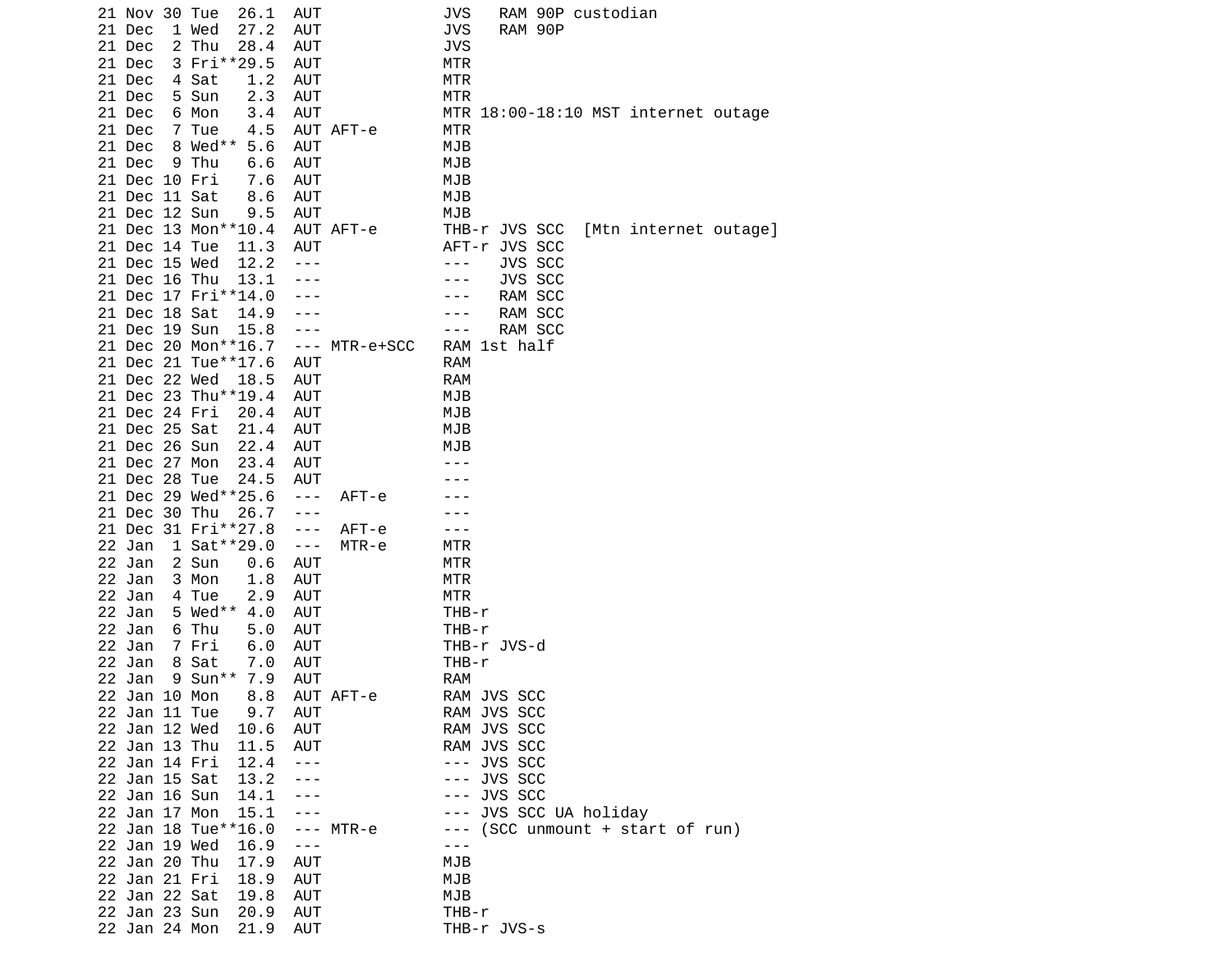| 22 Jan 25 Tue   | 22.9 | AUT                  | MTR                                            |
|-----------------|------|----------------------|------------------------------------------------|
| 22 Jan 26 Wed   | 24.0 | AUT                  | MTR HG 90P .75                                 |
| 22 Jan 27 Thu   | 25.1 | AUT                  | MTR HG+JVS 90P .75 JVS until 10pm              |
| 22 Jan 28 Fri   | 26.2 | <b>AUT</b>           | MTR HG 90P .75                                 |
| 22 Jan 29 Sat   | 27.3 | AUT                  | MTR HG 90P .75                                 |
| 22 Jan 30 Sun   | 28.5 | <b>AUT</b>           | AFT HG 90P .75                                 |
| 22 Jan 31 Mon   |      |                      | AFT HG 90P .75                                 |
|                 | 0.1  | AUT                  |                                                |
| 22 Feb<br>1 Tue | 1.2  | <b>AUT</b>           | AFT RAM + Greg Leonard 90P                     |
| 22 Feb<br>2 Wed | 2.3  | AUT                  | AFT RAM + Greg Leonard 90P                     |
| 22 Feb<br>3 Thu | 3.3  | <b>AUT</b>           | AFT RAM 90P                                    |
| 22 Feb<br>4 Fri | 4.3  | AUT                  | THB-r RAM 90P                                  |
| 22 Feb<br>5 Sat | 5.3  | <b>AUT</b>           | THB-r RAM+CL 90P Cassandra recert 'til midnite |
| 22 Feb<br>6 Sun | 6.2  | <b>AUT</b>           | <b>JVS</b><br>RAM 90P                          |
| 22 Feb<br>7 Mon | 7.1  | AUT                  | <b>JVS</b>                                     |
| 22 Feb<br>8 Tue | 8.0  | AUT MTR-e            | MJB<br>JVS SCC                                 |
| 22 Feb<br>9 Wed | 8.9  | AUT                  | JVS SCC<br>MJB                                 |
| 22 Feb 10 Thu   | 9.8  | AUT                  | JVS SCC<br>MJB                                 |
| 22 Feb 11 Fri   | 10.7 | <b>AUT</b>           | THB-r JVS SCC                                  |
|                 |      |                      |                                                |
| 22 Feb 12 Sat   | 11.6 | <b>AUT</b>           | THB-r JVS SCC                                  |
| 22 Feb 13 Sun   | 12.5 | $\sim$ $ \sim$       | JVS SCC<br>- - -                               |
| 22 Feb 14 Mon   | 13.4 | $---$ AFT-e          |                                                |
| 22 Feb 15 Tue   | 14.4 | - - -                |                                                |
| 22 Feb 16 Wed   | 15.4 | ---                  |                                                |
| 22 Feb 17 Thu   | 16.3 | $\sim$ $ \sim$       |                                                |
| 22 Feb 18 Fri   | 17.3 | AFT-e, MTR-e         | MTR-e                                          |
| 22 Feb 19 Sat   | 18.4 | AUT                  | THB-r                                          |
| 22 Feb 20 Sun   | 19.4 | <b>AUT</b>           | THB-r JVS-d                                    |
| 22 Feb 21 Mon   | 20.4 | AUT                  | MJB                                            |
| 22 Feb 22 Tue   | 21.5 | AUT                  | MJB                                            |
| 22 Feb 23 Wed   | 22.5 | AUT                  | MJB                                            |
| 22 Feb 24 Thu   | 23.6 | AUT                  | MJB                                            |
| 22 Feb 25 Fri   | 24.7 | AUT                  | MJB CL+DR 90P                                  |
|                 |      |                      |                                                |
| 22 Feb 26 Sat   | 25.8 | AUT                  | MJB CL+DR 90P                                  |
| 22 Feb 27 Sun   | 26.9 | AUT                  | MJB CL+DR 90P                                  |
| 22 Feb 28 Mon   | 28.0 | AUT                  | JVS CL+DR 90P                                  |
| 22 Mar<br>1 Tue | 29.1 | AUT                  | <b>JVS</b><br><b>CL 90P</b>                    |
| 22 Mar<br>2 Wed | 0.6  | AUT                  | THB-r JVS+KW 90P                               |
| 22 Mar<br>3 Thu | 1.6  | AUT                  | THB-r JVS+KW 90P                               |
| 22 Mar<br>4 Fri | 2.6  | <b>AUT</b>           | THB-r JVS+KW 90P                               |
| 22 Mar<br>5 Sat | 3.6  | AUT                  | THB-r JVS+KW 90P                               |
| 22 Mar<br>6 Sun | 4.6  | AUT                  | MTR<br>JVS+KW 90P                              |
| 22 Mar<br>7 Mon | 5.5  | AUT                  | <b>MTR</b>                                     |
| 22 Mar<br>8 Tue | 6.4  | AUT                  | MTR                                            |
| 22 Mar<br>9 Wed | 7.3  | <b>AFT</b>           | NFG 1.8-m compressor failed                    |
| 22 Mar 10 Thu   | 8.1  | <b>AFT</b>           | <b>NFG</b>                                     |
| 22 Mar 11 Fri   |      |                      | MTR AFT SCC                                    |
|                 | 9.0  | AUT MTR-e            |                                                |
| 22 Mar 12 Sat   | 9.9  | AUT                  | MTR AFT SCC                                    |
| 22 Mar 13 Sun   | 10.9 | AUT                  | MTR AFT SCC                                    |
| 22 Mar 14 Mon   | 11.8 | AUT                  | MTR AFT SCC                                    |
| 22 Mar 15 Tue   | 12.8 | $\sim$ $\sim$ $\sim$ | --- AFT SCC                                    |
| 22 Mar 16 Wed   | 13.8 | $---$ AFT-e          | - - -                                          |
| 22 Mar 17 Thu   | 14.8 | $\frac{1}{2}$        |                                                |
| 22 Mar 18 Fri   | 15.8 | $- - -$              |                                                |
| 22 Mar 19 Sat   | 16.9 | $--- MTR-e$          |                                                |
| 22 Mar 20 Sun   | 17.9 | AUT                  | THB-r                                          |
| 22 Mar 21 Mon   | 19.0 | <b>AUT</b>           | 90P PI Woodward<br>THB-r HG                    |
|                 |      |                      |                                                |